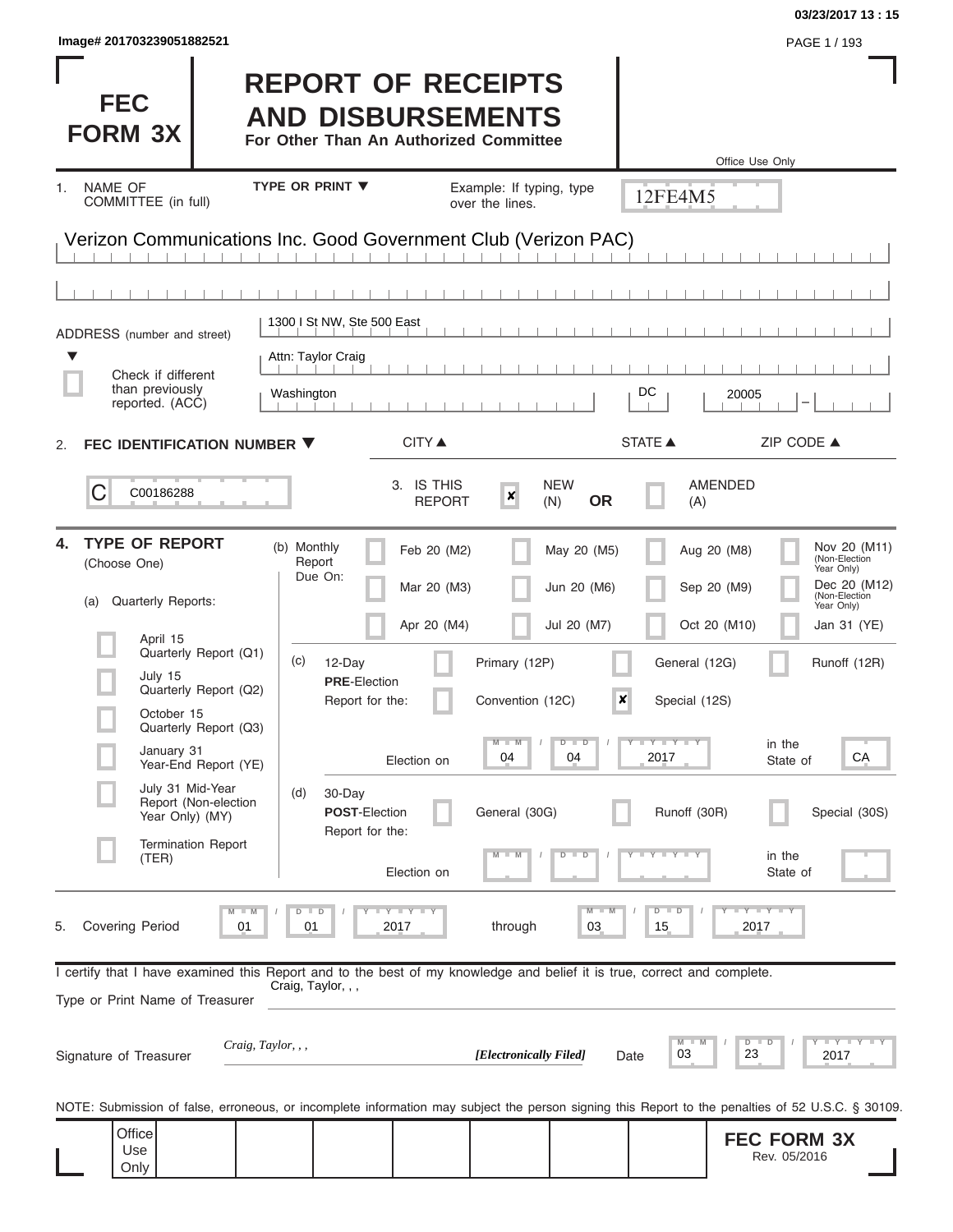✘

#### **SUMMARY PAGE OF RECEIPTS AND DISBURSEMENTS**

|    | lmage# 201703239051882522                                                                             |                                                                |                                                 |
|----|-------------------------------------------------------------------------------------------------------|----------------------------------------------------------------|-------------------------------------------------|
|    | FEC Form 3X (Rev. 05/2016)                                                                            | <b>SUMMARY PAGE</b><br>OF RECEIPTS AND DISBURSEMENTS           | Page 2                                          |
|    | Write or Type Committee Name                                                                          |                                                                |                                                 |
|    |                                                                                                       | Verizon Communications Inc. Good Government Club (Verizon PAC) |                                                 |
|    | Report Covering the Period:<br>From:                                                                  | Y L<br>D I<br>D<br>01<br>01<br>2017<br>To:                     | D<br>TD.<br>2017<br>03<br>15                    |
|    |                                                                                                       | <b>COLUMN A</b><br><b>This Period</b>                          | <b>COLUMN B</b><br><b>Calendar Year-to-Date</b> |
| 6. | Cash on Hand<br>(a)<br>$-\gamma$<br>January 1,<br>2017                                                |                                                                | 184974.29                                       |
|    | Cash on Hand at<br>(b)<br>Beginning of Reporting Period                                               | 184974.29                                                      |                                                 |
|    | Total Receipts (from Line 19)<br>(c)                                                                  | 174652.01                                                      | 174652.01                                       |
|    | Subtotal (add Lines 6(b) and<br>(d)<br>6(c) for Column A and Lines<br>$6(a)$ and $6(c)$ for Column B) | 359626.30                                                      | 359626.30                                       |
| 7. | Total Disbursements (from Line 31)                                                                    | 208840.79                                                      | 208840.79                                       |
| 8. | Cash on Hand at Close of<br><b>Reporting Period</b><br>(subtract Line $7$ from Line $6(d)$ )          | 150785.51                                                      | 150785.51                                       |
| 9. | Debts and Obligations Owed TO<br>the Committee (Itemize all on<br>Schedule C and/or Schedule D)       | 0.00                                                           |                                                 |
|    | 10. Debts and Obligations Owed BY<br>the Committee (Itemize all on<br>Schedule C and/or Schedule D)   | 0.00                                                           |                                                 |

This committee has qualified as a multicandidate committee. (see FEC FORM 1M)

#### **For further information contact:**

Federal Election Commission 999 E Street, NW Washington, DC 20463

Toll Free 800-424-9530 Local 202-694-1100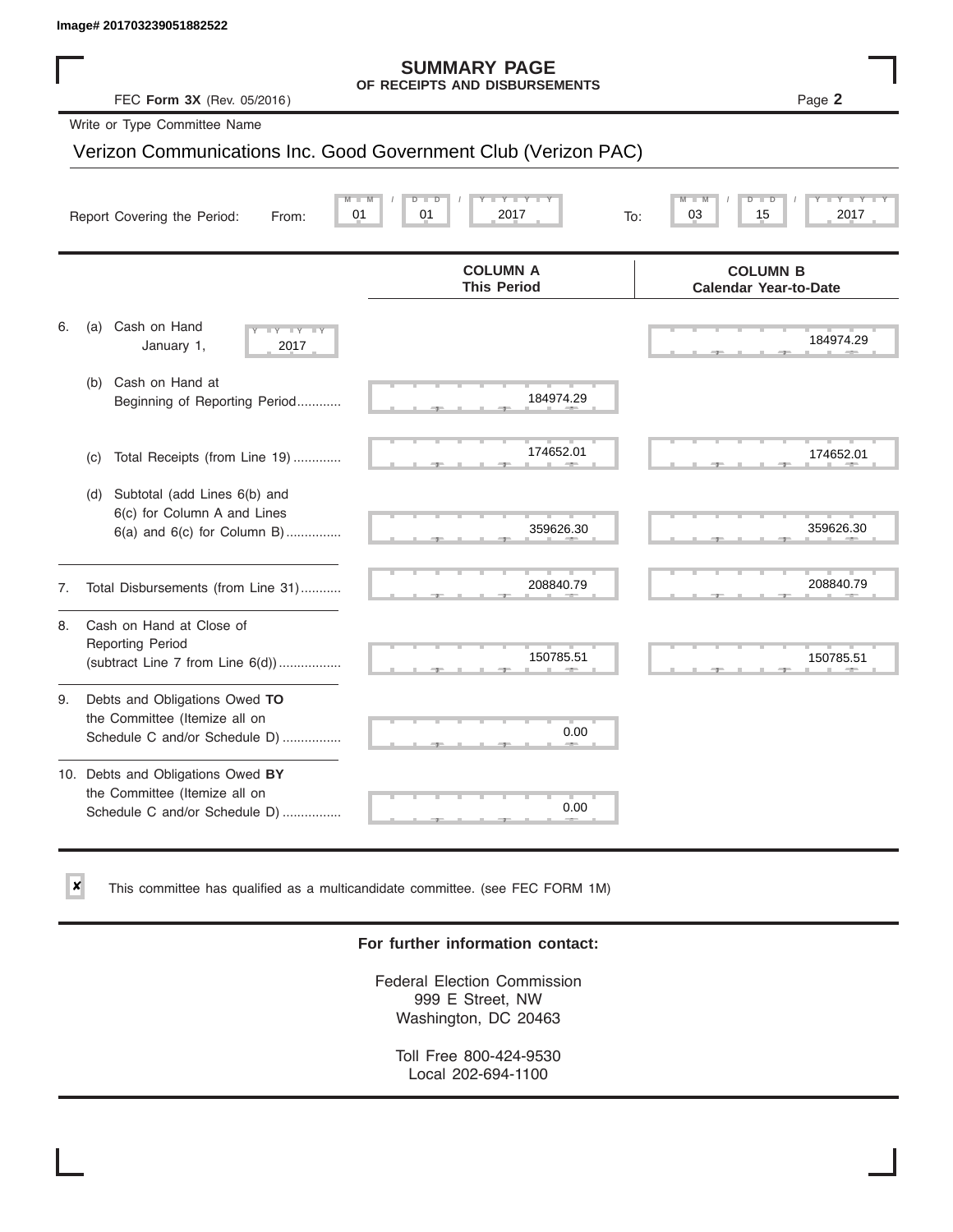| Image# 201703239051882523 |  |  |
|---------------------------|--|--|
|                           |  |  |

#### **DETAILED SUMMARY PAGE**

#### Verizon Communications Inc. Good Government Club (Verizon PAC)

|                                                                              | <b>DETAILED SUMMARY PAGE</b>                                     |                                                     |
|------------------------------------------------------------------------------|------------------------------------------------------------------|-----------------------------------------------------|
| FEC Form 3X (Rev. 05/2016)                                                   | of Receipts                                                      | Page 3                                              |
| Write or Type Committee Name                                                 |                                                                  |                                                     |
|                                                                              | Verizon Communications Inc. Good Government Club (Verizon PAC)   |                                                     |
| Report Covering the Period:<br>From:                                         | <b>LY LY LY</b><br>$M$ $M$<br>$D$ $D$<br>01<br>01<br>2017<br>To: | $T - Y$ $T - Y$<br>$M - M$<br>D<br>03<br>15<br>2017 |
| I. Receipts                                                                  | <b>COLUMN A</b><br><b>Total This Period</b>                      | <b>COLUMN B</b><br><b>Calendar Year-to-Date</b>     |
| 11. Contributions (other than loans) From:                                   |                                                                  |                                                     |
| Individuals/Persons Other<br>(a)                                             |                                                                  |                                                     |
| <b>Than Political Committees</b>                                             | 64098.73                                                         | 64098.73                                            |
| (i) Itemized (use Schedule A)                                                |                                                                  |                                                     |
|                                                                              | 110553.28                                                        | 110553.28                                           |
| (iii) TOTAL (add                                                             |                                                                  |                                                     |
| Lines $11(a)(i)$ and $(ii)$                                                  | 174652.01                                                        | 174652.01                                           |
|                                                                              |                                                                  |                                                     |
| Political Party Committees<br>(b)                                            | 0.00                                                             | 0.00                                                |
| <b>Other Political Committees</b><br>(C)                                     | 0.00                                                             | 0.00                                                |
|                                                                              |                                                                  |                                                     |
| Total Contributions (add Lines<br>(d)<br>$11(a)(iii)$ , (b), and (c)) (Carry |                                                                  |                                                     |
|                                                                              | 174652.01                                                        | 174652.01                                           |
| 12. Transfers From Affiliated/Other                                          |                                                                  |                                                     |
|                                                                              | 0.00                                                             | 0.00                                                |
|                                                                              |                                                                  |                                                     |
|                                                                              | 0.00                                                             | 0.00                                                |
|                                                                              |                                                                  |                                                     |
| 14. Loan Repayments Received                                                 | 0.00                                                             | 0.00                                                |
| 15. Offsets To Operating Expenditures                                        |                                                                  |                                                     |
| (Refunds, Rebates, etc.)                                                     | 0.00                                                             | 0.00                                                |
| (Carry Totals to Line 37, page 5)<br>16. Refunds of Contributions Made       |                                                                  |                                                     |
| to Federal Candidates and Other                                              |                                                                  |                                                     |
| Political Committees                                                         | 0.00                                                             | 0.00                                                |
| 17. Other Federal Receipts                                                   |                                                                  |                                                     |
|                                                                              | 0.00                                                             | 0.00                                                |
| 18. Transfers from Non-Federal and Levin Funds                               |                                                                  |                                                     |
| (a) Non-Federal Account                                                      |                                                                  |                                                     |
|                                                                              | 0.00                                                             | 0.00                                                |
|                                                                              | 0.00                                                             | 0.00                                                |
| (b) Levin Funds (from Schedule H5)                                           |                                                                  |                                                     |
| (c) Total Transfers (add $18(a)$ and $18(b)$ )                               | 0.00                                                             | 0.00                                                |
|                                                                              |                                                                  |                                                     |
| 19. Total Receipts (add Lines 11(d),<br>12, 13, 14, 15, 16, 17, and $18(c)$  | 174652.01                                                        | 174652.01                                           |
|                                                                              |                                                                  |                                                     |
| 20. Total Federal Receipts                                                   |                                                                  |                                                     |
| (subtract Line 18(c) from Line 19)▶                                          | 174652.01                                                        | 174652.01                                           |

 $\frac{174652.01}{2}$  ...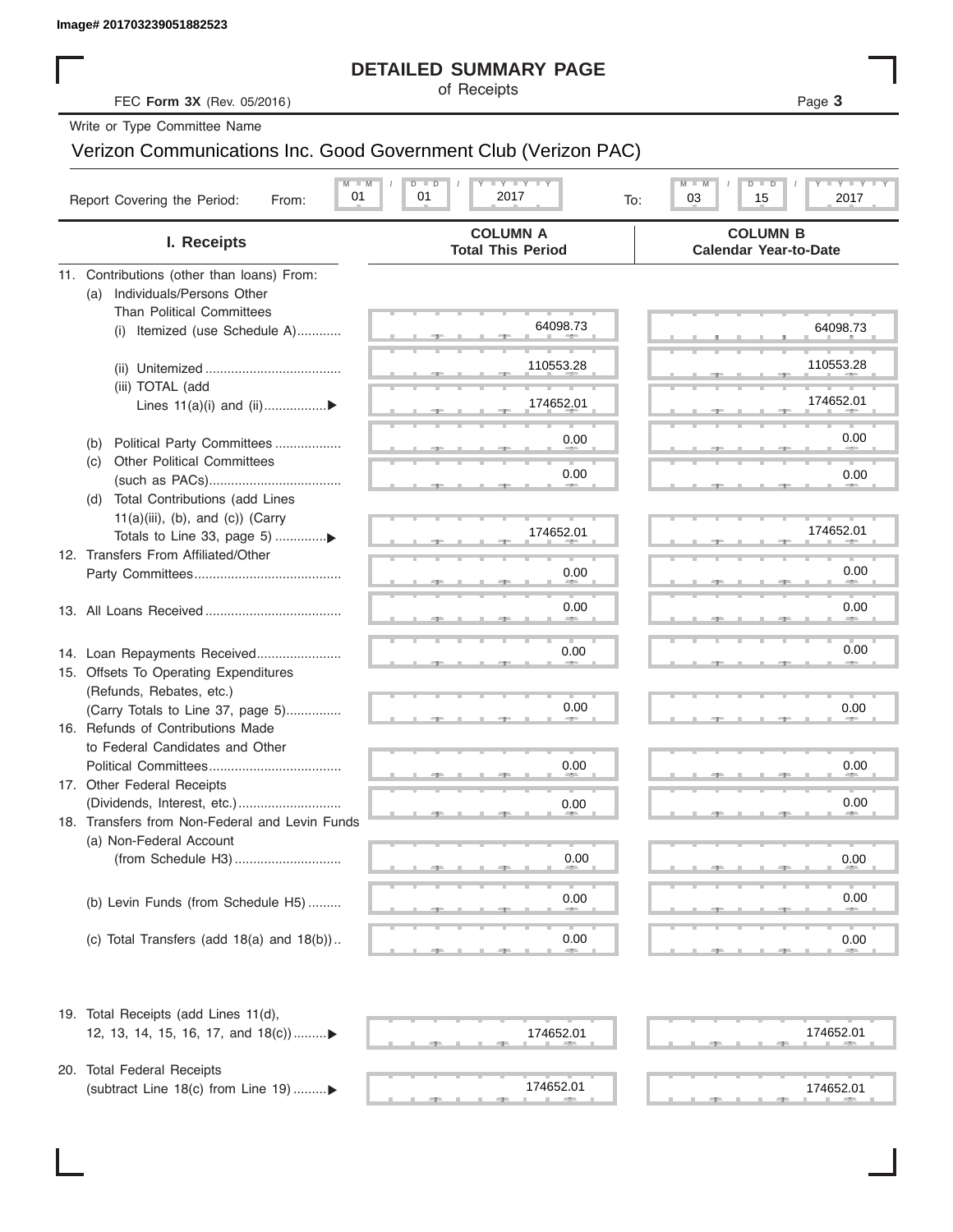I

#### **DETAILED SUMMARY PAGE**

of Disbursements

| FEC Form 3X (Rev. 05/2016)                                                                      |                                             | Page 4                                          |
|-------------------------------------------------------------------------------------------------|---------------------------------------------|-------------------------------------------------|
| <b>II. Disbursements</b>                                                                        | <b>COLUMN A</b><br><b>Total This Period</b> | <b>COLUMN B</b><br><b>Calendar Year-to-Date</b> |
| 21. Operating Expenditures:<br>(a) Allocated Federal/Non-Federal<br>Activity (from Schedule H4) |                                             |                                                 |
| Federal Share<br>(i)                                                                            | 0.00                                        | 0.00                                            |
| Non-Federal Share<br>(ii)                                                                       | 0.00                                        | 0.00                                            |
| (b) Other Federal Operating                                                                     | 28.66                                       | 28.66                                           |
| (c) Total Operating Expenditures<br>(add 21(a)(i), (a)(ii), and (b))  ▶                         | 28.66                                       | 28.66                                           |
| 22. Transfers to Affiliated/Other Party                                                         |                                             |                                                 |
| 23. Contributions to                                                                            | 0.00                                        | 0.00                                            |
| Federal Candidates/Committees<br>and Other Political Committees<br>24. Independent Expenditures | 208812.13                                   | 208812.13                                       |
| 25. Coordinated Party Expenditures                                                              | 0.00                                        | 0.00                                            |
| $(52 \text{ U.S.C. }$ § 30116(d))                                                               | 0.00<br><b>Allen</b>                        | 0.00                                            |
| 26. Loan Repayments Made                                                                        | 0.00                                        | 0.00                                            |
|                                                                                                 | 0.00                                        | 0.00                                            |
| 28. Refunds of Contributions To:<br>(a) Individuals/Persons Other                               |                                             |                                                 |
| Than Political Committees                                                                       | 0.00                                        | 0.00                                            |
| Political Party Committees<br>(b)<br><b>Other Political Committees</b><br>(c)                   | 0.00                                        | 0.00                                            |
| <b>Total Contribution Refunds</b>                                                               | 0.00                                        | 0.00                                            |
| (d)<br>(add Lines 28(a), (b), and (c))                                                          | 0.00                                        | 0.00                                            |
| 29. Other Disbursements (Including                                                              | 0.00                                        | 0.00                                            |
| 30. Federal Election Activity (52 U.S.C. § 30101(20))                                           |                                             |                                                 |
| (a) Allocated Federal Election Activity<br>(from Schedule H6)                                   |                                             |                                                 |
| (i) Federal Share                                                                               | 0.00                                        | 0.00                                            |
|                                                                                                 | 0.00                                        | 0.00                                            |
| Federal Election Activity Paid<br>(b)<br>Entirely With Federal Funds                            | 0.00                                        | 0.00                                            |
| Total Federal Election Activity (add<br>(C)<br>Lines $30(a)(i)$ , $30(a)(ii)$ and $30(b))$      | 0.00                                        |                                                 |
|                                                                                                 |                                             | 0.00                                            |
| 31. Total Disbursements (add Lines 21(c), 22,<br>23, 24, 25, 26, 27, 28(d), 29 and 30(c))       | 208840.79                                   | 208840.79                                       |
| 32. Total Federal Disbursements                                                                 |                                             |                                                 |
| (subtract Line $21(a)(ii)$ and Line $30(a)(ii)$                                                 |                                             |                                                 |
|                                                                                                 | 208840.79                                   | 208840.79                                       |
|                                                                                                 |                                             |                                                 |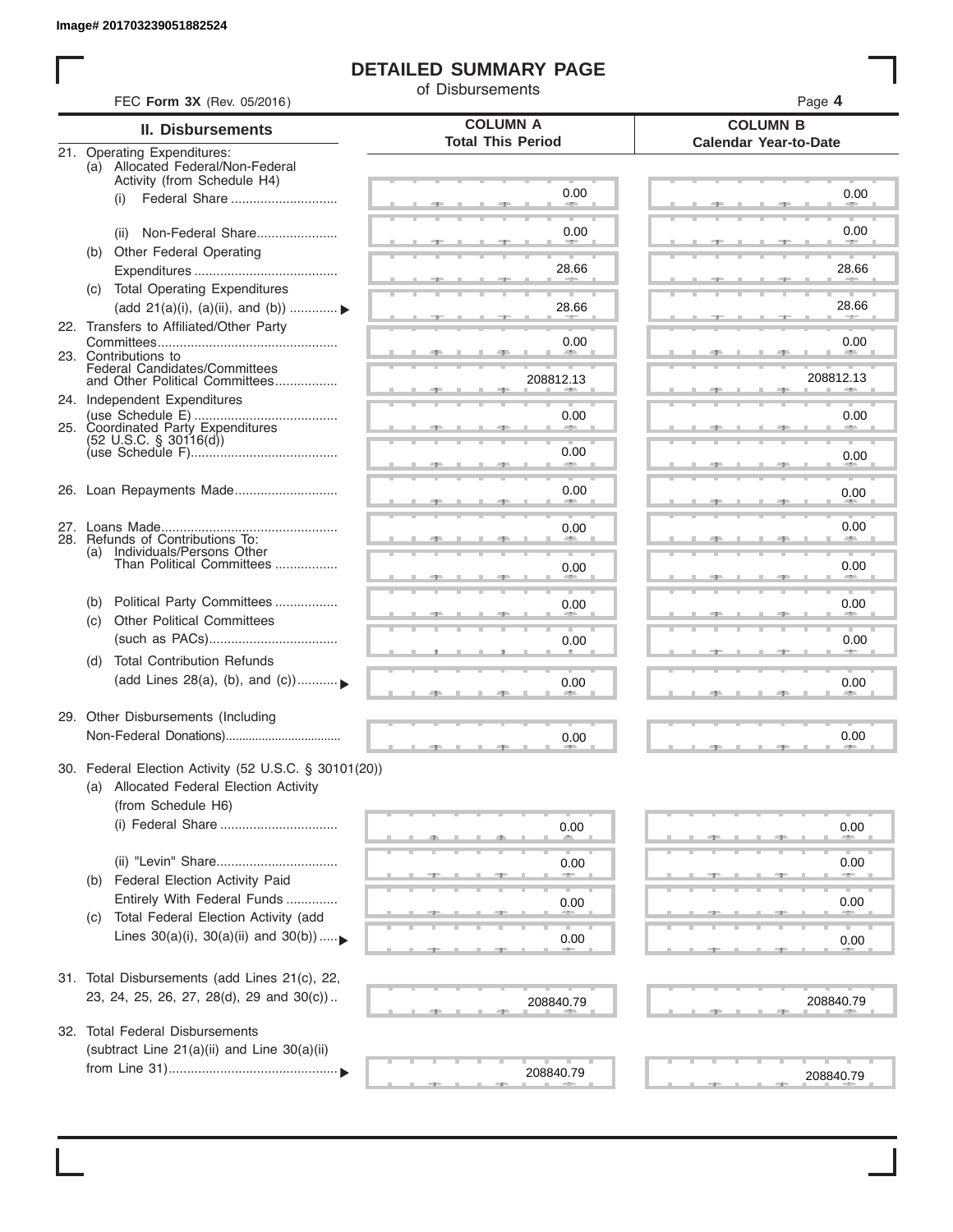#### **DETAILED SUMMARY PAGE**

of Disbursements

FEC **Form 3X** (Rev. 05/2016) Page **5**

|  | III. Net Contributions/       |
|--|-------------------------------|
|  | <b>Operating Expenditures</b> |

#### **COLUMN A Total This Period**

#### **COLUMN B Calendar Year-to-Date**

| 33. Total Contributions (other than loans) |
|--------------------------------------------|
|                                            |
| 34. Total Contribution Refunds             |
|                                            |
| 35. Net Contributions (other than loans)   |
| (subtract Line 34 from Line 33)            |
| 36. Total Federal Operating Expenditures   |
| (add Line 21(a)(i) and Line 21(b))         |
| 37. Offsets to Operating Expenditures      |
|                                            |
| 38. Net Operating Expenditures             |
|                                            |

|   |   | --    |   | л  | - 7 - | 174652.01<br>$-$<br>п    |
|---|---|-------|---|----|-------|--------------------------|
| ٠ |   |       |   |    |       | w<br>0.00                |
|   |   | - 7 - |   | ٠  | 5     | ÷                        |
|   |   |       |   |    |       | 174652.01                |
| ш |   | 里     | ٠ |    | -91   | ٠                        |
|   |   |       |   |    |       | 28.66<br>٠<br>٠          |
|   |   | ユー    | и | a. | $-7-$ | ш                        |
| ٠ |   | т     | т | v  | ٠     | т<br>т<br>٠<br>т<br>0.00 |
|   |   | --    |   |    | ユー    | -                        |
| ٠ | Ш | т     | т | т  | т     | т<br>т<br>т<br>28.66     |
|   |   |       |   |    | ×     | п                        |

|       |  | 174652.01           |  |  |  | 174652.01           |
|-------|--|---------------------|--|--|--|---------------------|
|       |  | 0.00<br><b>AREA</b> |  |  |  | 0.00<br><b>AREA</b> |
|       |  | 174652.01           |  |  |  | 174652.01           |
|       |  | 28.66<br>-          |  |  |  | 28.66               |
|       |  | 0.00<br>--          |  |  |  | 0.00<br>--          |
| $-7-$ |  | 28.66               |  |  |  | 28.66               |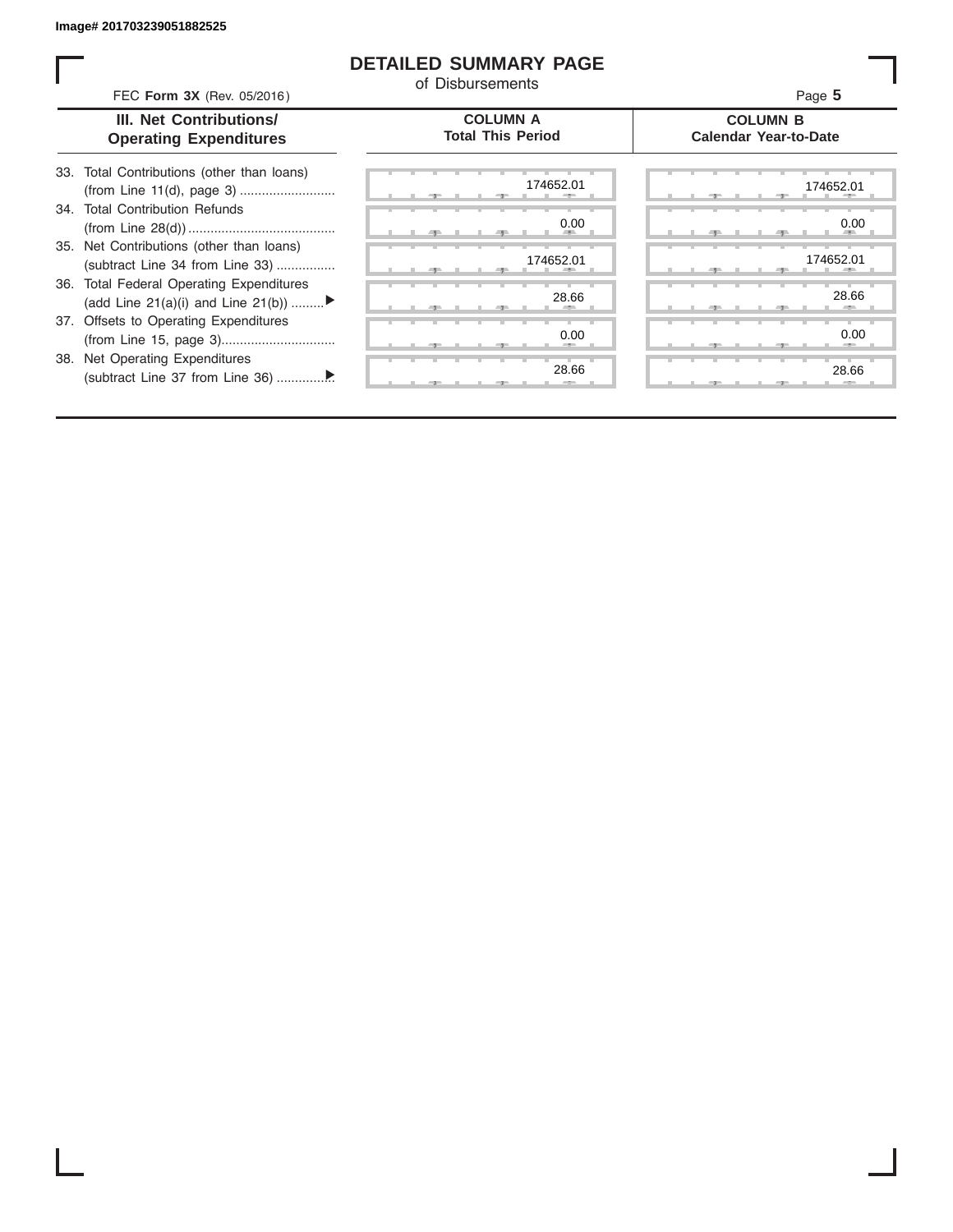| SCHEDULE A (FEC Form 3X)<br><b>ITEMIZED RECEIPTS</b>                                                                                                                                                                                                                                                                    |                           | Use separate schedule(s)<br>for each category of the<br>Detailed Summary Page                          | 193<br>FOR LINE NUMBER:<br>PAGE<br>6<br>OF<br>(check only one)<br>×<br>11a<br>11 <sub>b</sub><br>11 <sub>c</sub><br>12                                                                                 |
|-------------------------------------------------------------------------------------------------------------------------------------------------------------------------------------------------------------------------------------------------------------------------------------------------------------------------|---------------------------|--------------------------------------------------------------------------------------------------------|--------------------------------------------------------------------------------------------------------------------------------------------------------------------------------------------------------|
| Any information copied from such Reports and Statements may not be sold or used by any person for the purpose of soliciting contributions<br>or for commercial purposes, other than using the name and address of any political committee to solicit contributions from such committee.                                 |                           |                                                                                                        | 13<br>14<br>15<br>16<br>17                                                                                                                                                                             |
| NAME OF COMMITTEE (In Full)<br>Verizon Communications Inc. Good Government Club (Verizon PAC)                                                                                                                                                                                                                           |                           |                                                                                                        |                                                                                                                                                                                                        |
| Full Name of Individual (Last, First, Middle Initial) or Full Organization Name<br>Ahearn, Patrick, M,,<br>А.<br>Mailing Address 51 Imclone Dr<br>City<br><b>Branchburg</b><br>FEC ID number of contributing<br>federal political committee.<br>Name of Employer (for Individual)<br>Cellco Partnership<br>Receipt For: | State<br><b>NJ</b><br>С   | Zip Code<br>08876-3903<br>Occupation (for Individual)<br>Sr Mgr-Tech Suppt<br>Aggregate Year-to-Date ▼ | Date of Receipt<br>$M - M$<br>$Y - Y - Y$<br>$D$ $D$<br>$\sqrt{2}$<br>03<br>2017<br>10<br>Transaction ID: W20170307-24-23-13<br>Amount of Each Receipt this Period<br>46.15<br><b>AND</b><br>Memo Item |
| Primary<br>General<br>Other (specify) $\blacktriangledown$                                                                                                                                                                                                                                                              |                           | 230.75                                                                                                 |                                                                                                                                                                                                        |
| Full Name of Individual (Last, First, Middle Initial) or Full Organization Name<br><b>B.</b> Altman, Jeff, $,$ ,<br>Mailing Address 1 Verizon Way                                                                                                                                                                       |                           |                                                                                                        | Date of Receipt<br>$M - M$<br>$D$ $D$<br>$Y - Y$<br>03<br>2017<br>10                                                                                                                                   |
| City<br><b>Basking Ridge</b>                                                                                                                                                                                                                                                                                            | <b>State</b><br><b>NJ</b> | Zip Code<br>07920-1025                                                                                 | Transaction ID: CF20170307-721<br>Amount of Each Receipt this Period                                                                                                                                   |
| FEC ID number of contributing<br>federal political committee.                                                                                                                                                                                                                                                           | С                         |                                                                                                        | 50.00                                                                                                                                                                                                  |
| Name of Employer (for Individual)<br>Verizon Services Corp.                                                                                                                                                                                                                                                             |                           | Occupation (for Individual)<br>Dir-Finl Plng & Anlys                                                   | Memo Item                                                                                                                                                                                              |
| Receipt For:<br>Primary<br>General<br>Other (specify) $\blacktriangledown$                                                                                                                                                                                                                                              |                           | Aggregate Year-to-Date ▼<br>250.00                                                                     |                                                                                                                                                                                                        |
| Full Name of Individual (Last, First, Middle Initial) or Full Organization Name<br>Andrews, Mark, , ,<br>С.                                                                                                                                                                                                             |                           |                                                                                                        | Date of Receipt                                                                                                                                                                                        |
| Mailing Address 6161 Blue Lagoon Dr<br><b>Ste 160</b>                                                                                                                                                                                                                                                                   |                           |                                                                                                        | $M - M$<br>$D$ $D$<br>$  Y$ $  Y$ $  Y$<br>03<br>10<br>2017                                                                                                                                            |
| City<br>Miami                                                                                                                                                                                                                                                                                                           | State<br>FL.              | Zip Code<br>33126-2045                                                                                 | Transaction ID: W20170307-108-23-13<br>Amount of Each Receipt this Period                                                                                                                              |
| FEC ID number of contributing<br>federal political committee.                                                                                                                                                                                                                                                           | С                         |                                                                                                        | 50.00                                                                                                                                                                                                  |
| Name of Employer (for Individual)<br>Cellco Partnership<br>Receipt For:<br>Primary<br>General<br>Other (specify)                                                                                                                                                                                                        |                           | Occupation (for Individual)<br>Dir-Process Engring<br>Aggregate Year-to-Date ▼<br>250.00               | Memo Item                                                                                                                                                                                              |
|                                                                                                                                                                                                                                                                                                                         |                           |                                                                                                        | 146.15                                                                                                                                                                                                 |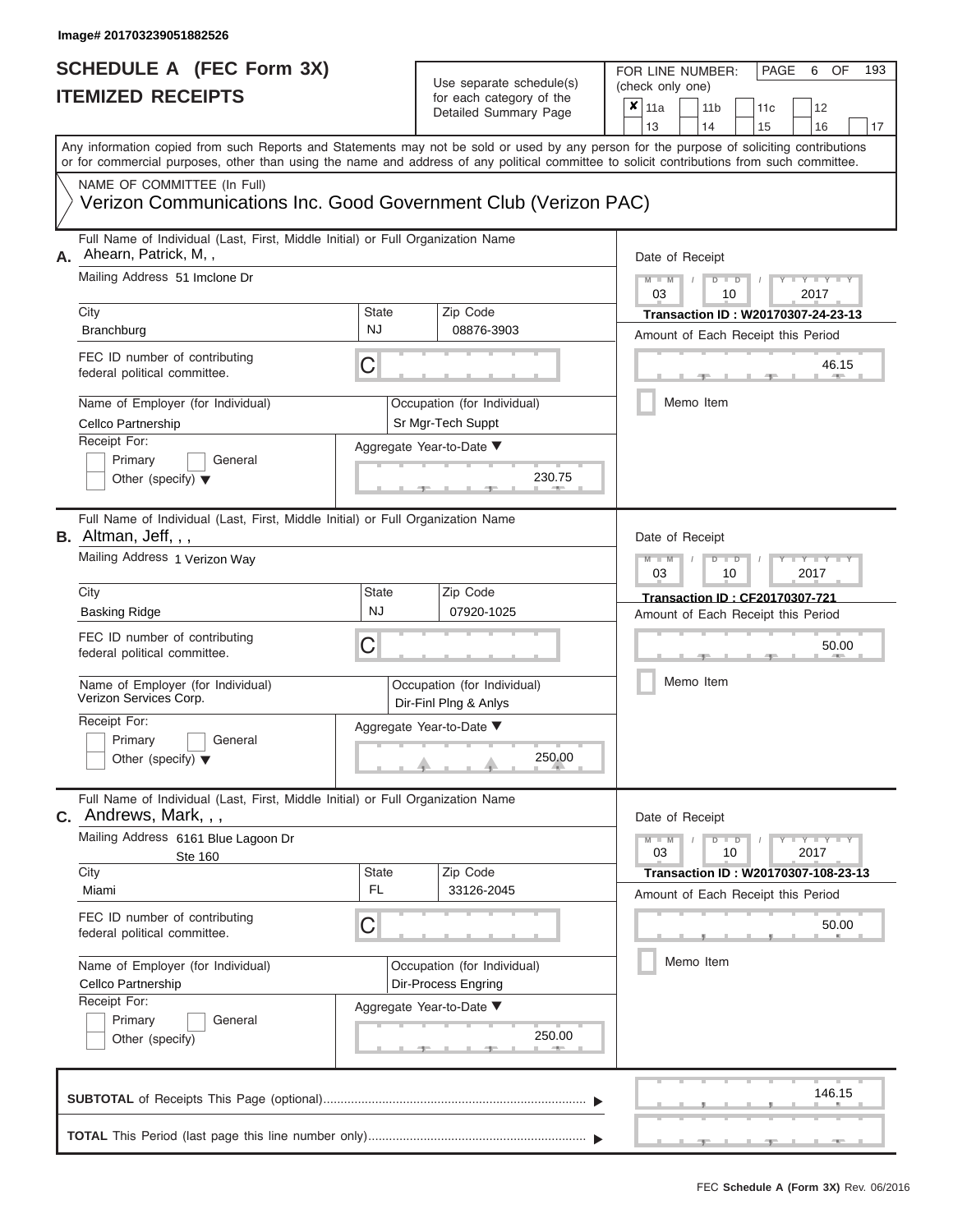# Use separate schedule(s)<br>for each category of the

FOR LINE NUMBER:<br>(check only one)

PAGE 7 OF 193

| IIEMILED REVEIFIJ                                                                                                                                                                                                                                                                       |              | ior each calegory of the<br>Detailed Summary Page            | x | 11a             |  | 11 <sub>b</sub>   |  | 11c | 12                                                                                    |    |  |  |  |
|-----------------------------------------------------------------------------------------------------------------------------------------------------------------------------------------------------------------------------------------------------------------------------------------|--------------|--------------------------------------------------------------|---|-----------------|--|-------------------|--|-----|---------------------------------------------------------------------------------------|----|--|--|--|
|                                                                                                                                                                                                                                                                                         |              |                                                              |   | 13              |  | 14                |  | 15  | 16                                                                                    | 17 |  |  |  |
| Any information copied from such Reports and Statements may not be sold or used by any person for the purpose of soliciting contributions<br>or for commercial purposes, other than using the name and address of any political committee to solicit contributions from such committee. |              |                                                              |   |                 |  |                   |  |     |                                                                                       |    |  |  |  |
| NAME OF COMMITTEE (In Full)                                                                                                                                                                                                                                                             |              |                                                              |   |                 |  |                   |  |     |                                                                                       |    |  |  |  |
| Verizon Communications Inc. Good Government Club (Verizon PAC)                                                                                                                                                                                                                          |              |                                                              |   |                 |  |                   |  |     |                                                                                       |    |  |  |  |
| Full Name of Individual (Last, First, Middle Initial) or Full Organization Name<br>Antoniou, Christos, T,,<br>Α.                                                                                                                                                                        |              |                                                              |   | Date of Receipt |  |                   |  |     |                                                                                       |    |  |  |  |
| Mailing Address 1320 N Courthouse Rd                                                                                                                                                                                                                                                    |              |                                                              |   | $M - M$<br>01   |  | $D$ $D$<br>27     |  |     | <b>TELEVISION</b><br>2017                                                             |    |  |  |  |
| City                                                                                                                                                                                                                                                                                    | <b>State</b> | Zip Code                                                     |   |                 |  |                   |  |     | Transaction ID: BF20170125-94                                                         |    |  |  |  |
| Arlington                                                                                                                                                                                                                                                                               | <b>VA</b>    | 22201-2501                                                   |   |                 |  |                   |  |     | Amount of Each Receipt this Period                                                    |    |  |  |  |
| FEC ID number of contributing<br>federal political committee.                                                                                                                                                                                                                           | С            |                                                              |   |                 |  |                   |  |     | 153.84                                                                                |    |  |  |  |
| Name of Employer (for Individual)<br>Verizon Business Ntwk Srvs Inc                                                                                                                                                                                                                     |              | Occupation (for Individual)<br>VP & DGC-VZ Partner Solutions |   |                 |  | Memo Item         |  |     |                                                                                       |    |  |  |  |
| Receipt For:                                                                                                                                                                                                                                                                            |              | Aggregate Year-to-Date ▼                                     |   |                 |  |                   |  |     |                                                                                       |    |  |  |  |
| Primary<br>General<br>Other (specify) $\blacktriangledown$                                                                                                                                                                                                                              |              | 769.20                                                       |   |                 |  |                   |  |     |                                                                                       |    |  |  |  |
| Full Name of Individual (Last, First, Middle Initial) or Full Organization Name<br><b>B.</b> Antoniou, Christos, T,,                                                                                                                                                                    |              |                                                              |   | Date of Receipt |  |                   |  |     |                                                                                       |    |  |  |  |
| Mailing Address 1320 N Courthouse Rd                                                                                                                                                                                                                                                    |              |                                                              |   | $M - M$<br>02   |  | $\Box$<br>ъ<br>10 |  |     | $\overline{\phantom{a}}$<br>2017                                                      |    |  |  |  |
| City                                                                                                                                                                                                                                                                                    | State        | Zip Code                                                     |   |                 |  |                   |  |     | <b>Transaction ID: BF20170207-94</b>                                                  |    |  |  |  |
| Arlington                                                                                                                                                                                                                                                                               | VA           | 22201-2501                                                   |   |                 |  |                   |  |     | Amount of Each Receipt this Period                                                    |    |  |  |  |
| FEC ID number of contributing<br>federal political committee.                                                                                                                                                                                                                           | С            |                                                              |   | 153.84          |  |                   |  |     |                                                                                       |    |  |  |  |
| Name of Employer (for Individual)<br>Verizon Business Ntwk Srvs Inc                                                                                                                                                                                                                     |              | Occupation (for Individual)<br>VP & DGC-VZ Partner Solutions |   |                 |  | Memo Item         |  |     |                                                                                       |    |  |  |  |
| Receipt For:<br>Primary<br>General<br>Other (specify) $\blacktriangledown$                                                                                                                                                                                                              |              | Aggregate Year-to-Date ▼<br>769.20                           |   |                 |  |                   |  |     |                                                                                       |    |  |  |  |
| Full Name of Individual (Last, First, Middle Initial) or Full Organization Name<br>Antoniou, Christos, T,,<br>С.                                                                                                                                                                        |              |                                                              |   | Date of Receipt |  |                   |  |     |                                                                                       |    |  |  |  |
| Mailing Address 1320 N Courthouse Rd                                                                                                                                                                                                                                                    |              |                                                              |   | $M - M$<br>02   |  | $D$ $D$<br>24     |  |     | $\blacksquare$ $\vdash$ $\vdash$ $\vdash$ $\vdash$ $\vdash$ $\vdash$ $\vdash$<br>2017 |    |  |  |  |
| City                                                                                                                                                                                                                                                                                    | <b>State</b> | Zip Code                                                     |   |                 |  |                   |  |     | <b>Transaction ID: BF20170222-94</b>                                                  |    |  |  |  |
| Arlington                                                                                                                                                                                                                                                                               | VA           | 22201-2501                                                   |   |                 |  |                   |  |     | Amount of Each Receipt this Period                                                    |    |  |  |  |
| FEC ID number of contributing<br>federal political committee.                                                                                                                                                                                                                           | C            |                                                              |   |                 |  |                   |  |     | 153.84                                                                                |    |  |  |  |
| Name of Employer (for Individual)<br>Verizon Business Ntwk Srvs Inc                                                                                                                                                                                                                     |              | Occupation (for Individual)<br>VP & DGC-VZ Partner Solutions |   |                 |  | Memo Item         |  |     |                                                                                       |    |  |  |  |
| Receipt For:                                                                                                                                                                                                                                                                            |              | Aggregate Year-to-Date ▼                                     |   |                 |  |                   |  |     |                                                                                       |    |  |  |  |
| General<br>Primary<br>Other (specify)                                                                                                                                                                                                                                                   |              | 769.20                                                       |   |                 |  |                   |  |     |                                                                                       |    |  |  |  |
|                                                                                                                                                                                                                                                                                         |              |                                                              |   |                 |  |                   |  |     | 461.52                                                                                |    |  |  |  |
|                                                                                                                                                                                                                                                                                         |              |                                                              |   |                 |  |                   |  |     |                                                                                       |    |  |  |  |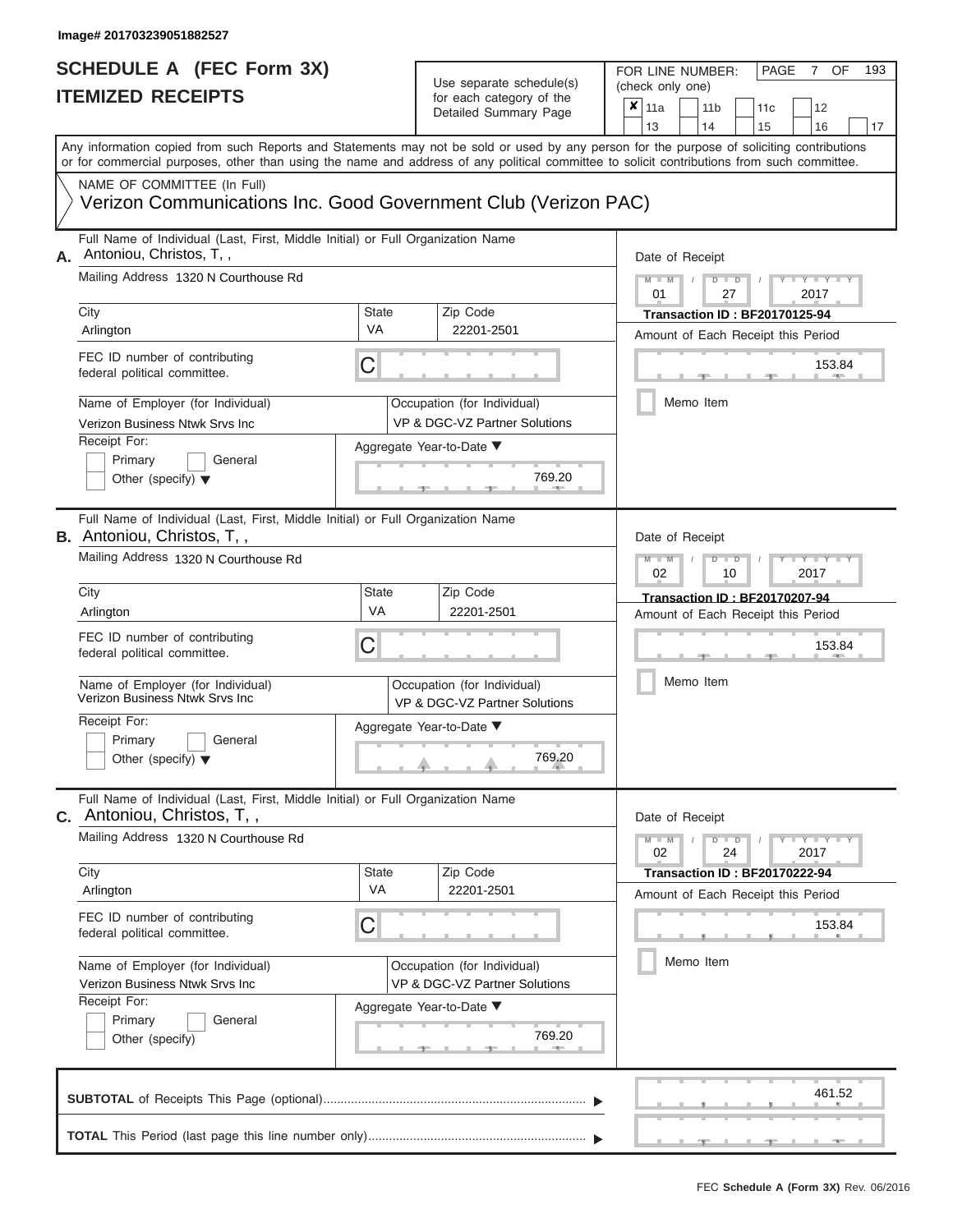ı

## **SCHEDULE A (FEC Form 3X) ITEMIZED RECEIPTS**

FOR LINE NUMBER:<br>(check only one)

PAGE 8 OF 193

|    | IIEMILED REVEIFIJ                                                                                               |                                                                                                                                                                                                                                                                                                                                                                                                                                                                                                                                                                                                                                                                                                                                                                                                                                                                                                                                                                                                                                                                                                                                                                                                                                                                                                                                                                                                                                                                                                                                                                                      | ior each calegory of the | × | 11a |  | 11 <sub>b</sub> |  | 11c |  |        |  |  |  |  |
|----|-----------------------------------------------------------------------------------------------------------------|--------------------------------------------------------------------------------------------------------------------------------------------------------------------------------------------------------------------------------------------------------------------------------------------------------------------------------------------------------------------------------------------------------------------------------------------------------------------------------------------------------------------------------------------------------------------------------------------------------------------------------------------------------------------------------------------------------------------------------------------------------------------------------------------------------------------------------------------------------------------------------------------------------------------------------------------------------------------------------------------------------------------------------------------------------------------------------------------------------------------------------------------------------------------------------------------------------------------------------------------------------------------------------------------------------------------------------------------------------------------------------------------------------------------------------------------------------------------------------------------------------------------------------------------------------------------------------------|--------------------------|---|-----|--|-----------------|--|-----|--|--------|--|--|--|--|
|    |                                                                                                                 | 12<br>Detailed Summary Page<br>13<br>14<br>15<br>16<br>Any information copied from such Reports and Statements may not be sold or used by any person for the purpose of soliciting contributions<br>or for commercial purposes, other than using the name and address of any political committee to solicit contributions from such committee.<br>Verizon Communications Inc. Good Government Club (Verizon PAC)<br>Date of Receipt<br>$M - M$<br>$Y = Y$<br>$D$ $D$<br>03<br>2017<br>10<br>Zip Code<br><b>State</b><br><b>Transaction ID: BF20170307-93</b><br>VA<br>22201-2501<br>Amount of Each Receipt this Period<br>С<br>153.84<br>Memo Item<br>Occupation (for Individual)<br>VP & DGC-VZ Partner Solutions<br>Aggregate Year-to-Date ▼<br>769.20<br>Date of Receipt<br>$M - M$<br>$T-T$<br>ъ<br>$\Box$<br>02<br>10<br>2017<br>Zip Code<br><b>State</b><br><b>Transaction ID: BF20170207-164</b><br><b>NY</b><br>10007-2141<br>Amount of Each Receipt this Period<br>С<br>100.00<br>Memo Item<br>Occupation (for Individual)<br>VP & DGC-Ops, Comm, Reg Coord<br>Aggregate Year-to-Date ▼<br>500.00<br>Date of Receipt<br>$\frac{1}{2}$ $\frac{1}{2}$ $\frac{1}{2}$ $\frac{1}{2}$ $\frac{1}{2}$ $\frac{1}{2}$ $\frac{1}{2}$ $\frac{1}{2}$ $\frac{1}{2}$ $\frac{1}{2}$ $\frac{1}{2}$ $\frac{1}{2}$<br>$M - M$<br>$D$ $D$<br>02<br>2017<br>24<br>Zip Code<br><b>State</b><br><b>Transaction ID: BF20170222-164</b><br><b>NY</b><br>10007-2141<br>Amount of Each Receipt this Period<br>C<br>100.00<br>Memo Item<br>Occupation (for Individual)<br>VP & DGC-Ops, Comm, Reg Coord | 17                       |   |     |  |                 |  |     |  |        |  |  |  |  |
|    |                                                                                                                 |                                                                                                                                                                                                                                                                                                                                                                                                                                                                                                                                                                                                                                                                                                                                                                                                                                                                                                                                                                                                                                                                                                                                                                                                                                                                                                                                                                                                                                                                                                                                                                                      |                          |   |     |  |                 |  |     |  |        |  |  |  |  |
|    | NAME OF COMMITTEE (In Full)                                                                                     |                                                                                                                                                                                                                                                                                                                                                                                                                                                                                                                                                                                                                                                                                                                                                                                                                                                                                                                                                                                                                                                                                                                                                                                                                                                                                                                                                                                                                                                                                                                                                                                      |                          |   |     |  |                 |  |     |  |        |  |  |  |  |
|    |                                                                                                                 |                                                                                                                                                                                                                                                                                                                                                                                                                                                                                                                                                                                                                                                                                                                                                                                                                                                                                                                                                                                                                                                                                                                                                                                                                                                                                                                                                                                                                                                                                                                                                                                      |                          |   |     |  |                 |  |     |  |        |  |  |  |  |
| А. | Full Name of Individual (Last, First, Middle Initial) or Full Organization Name<br>Antoniou, Christos, T,,      |                                                                                                                                                                                                                                                                                                                                                                                                                                                                                                                                                                                                                                                                                                                                                                                                                                                                                                                                                                                                                                                                                                                                                                                                                                                                                                                                                                                                                                                                                                                                                                                      |                          |   |     |  |                 |  |     |  |        |  |  |  |  |
|    | Mailing Address 1320 N Courthouse Rd                                                                            |                                                                                                                                                                                                                                                                                                                                                                                                                                                                                                                                                                                                                                                                                                                                                                                                                                                                                                                                                                                                                                                                                                                                                                                                                                                                                                                                                                                                                                                                                                                                                                                      |                          |   |     |  |                 |  |     |  |        |  |  |  |  |
|    | City                                                                                                            |                                                                                                                                                                                                                                                                                                                                                                                                                                                                                                                                                                                                                                                                                                                                                                                                                                                                                                                                                                                                                                                                                                                                                                                                                                                                                                                                                                                                                                                                                                                                                                                      |                          |   |     |  |                 |  |     |  |        |  |  |  |  |
|    | Arlington                                                                                                       |                                                                                                                                                                                                                                                                                                                                                                                                                                                                                                                                                                                                                                                                                                                                                                                                                                                                                                                                                                                                                                                                                                                                                                                                                                                                                                                                                                                                                                                                                                                                                                                      |                          |   |     |  |                 |  |     |  |        |  |  |  |  |
|    | FEC ID number of contributing<br>federal political committee.                                                   |                                                                                                                                                                                                                                                                                                                                                                                                                                                                                                                                                                                                                                                                                                                                                                                                                                                                                                                                                                                                                                                                                                                                                                                                                                                                                                                                                                                                                                                                                                                                                                                      |                          |   |     |  |                 |  |     |  |        |  |  |  |  |
|    | Name of Employer (for Individual)<br>Verizon Business Ntwk Srvs Inc                                             |                                                                                                                                                                                                                                                                                                                                                                                                                                                                                                                                                                                                                                                                                                                                                                                                                                                                                                                                                                                                                                                                                                                                                                                                                                                                                                                                                                                                                                                                                                                                                                                      |                          |   |     |  |                 |  |     |  |        |  |  |  |  |
|    | Receipt For:                                                                                                    |                                                                                                                                                                                                                                                                                                                                                                                                                                                                                                                                                                                                                                                                                                                                                                                                                                                                                                                                                                                                                                                                                                                                                                                                                                                                                                                                                                                                                                                                                                                                                                                      |                          |   |     |  |                 |  |     |  |        |  |  |  |  |
|    | Primary<br>General                                                                                              |                                                                                                                                                                                                                                                                                                                                                                                                                                                                                                                                                                                                                                                                                                                                                                                                                                                                                                                                                                                                                                                                                                                                                                                                                                                                                                                                                                                                                                                                                                                                                                                      |                          |   |     |  |                 |  |     |  |        |  |  |  |  |
|    | Other (specify) $\blacktriangledown$                                                                            |                                                                                                                                                                                                                                                                                                                                                                                                                                                                                                                                                                                                                                                                                                                                                                                                                                                                                                                                                                                                                                                                                                                                                                                                                                                                                                                                                                                                                                                                                                                                                                                      |                          |   |     |  |                 |  |     |  |        |  |  |  |  |
|    | Full Name of Individual (Last, First, Middle Initial) or Full Organization Name<br><b>B.</b> Azare, Monica, , , |                                                                                                                                                                                                                                                                                                                                                                                                                                                                                                                                                                                                                                                                                                                                                                                                                                                                                                                                                                                                                                                                                                                                                                                                                                                                                                                                                                                                                                                                                                                                                                                      |                          |   |     |  |                 |  |     |  |        |  |  |  |  |
|    | Mailing Address 140 West St                                                                                     |                                                                                                                                                                                                                                                                                                                                                                                                                                                                                                                                                                                                                                                                                                                                                                                                                                                                                                                                                                                                                                                                                                                                                                                                                                                                                                                                                                                                                                                                                                                                                                                      |                          |   |     |  |                 |  |     |  |        |  |  |  |  |
|    | City                                                                                                            |                                                                                                                                                                                                                                                                                                                                                                                                                                                                                                                                                                                                                                                                                                                                                                                                                                                                                                                                                                                                                                                                                                                                                                                                                                                                                                                                                                                                                                                                                                                                                                                      |                          |   |     |  |                 |  |     |  |        |  |  |  |  |
|    | New York                                                                                                        |                                                                                                                                                                                                                                                                                                                                                                                                                                                                                                                                                                                                                                                                                                                                                                                                                                                                                                                                                                                                                                                                                                                                                                                                                                                                                                                                                                                                                                                                                                                                                                                      |                          |   |     |  |                 |  |     |  |        |  |  |  |  |
|    | FEC ID number of contributing<br>federal political committee.                                                   |                                                                                                                                                                                                                                                                                                                                                                                                                                                                                                                                                                                                                                                                                                                                                                                                                                                                                                                                                                                                                                                                                                                                                                                                                                                                                                                                                                                                                                                                                                                                                                                      |                          |   |     |  |                 |  |     |  |        |  |  |  |  |
|    | Name of Employer (for Individual)<br>Verizon Business Ntwk Srvs Inc                                             |                                                                                                                                                                                                                                                                                                                                                                                                                                                                                                                                                                                                                                                                                                                                                                                                                                                                                                                                                                                                                                                                                                                                                                                                                                                                                                                                                                                                                                                                                                                                                                                      |                          |   |     |  |                 |  |     |  |        |  |  |  |  |
|    | Receipt For:                                                                                                    |                                                                                                                                                                                                                                                                                                                                                                                                                                                                                                                                                                                                                                                                                                                                                                                                                                                                                                                                                                                                                                                                                                                                                                                                                                                                                                                                                                                                                                                                                                                                                                                      |                          |   |     |  |                 |  |     |  |        |  |  |  |  |
|    | Primary<br>General<br>Other (specify) $\blacktriangledown$                                                      |                                                                                                                                                                                                                                                                                                                                                                                                                                                                                                                                                                                                                                                                                                                                                                                                                                                                                                                                                                                                                                                                                                                                                                                                                                                                                                                                                                                                                                                                                                                                                                                      |                          |   |     |  |                 |  |     |  |        |  |  |  |  |
| С. | Full Name of Individual (Last, First, Middle Initial) or Full Organization Name<br>Azare, Monica, , ,           |                                                                                                                                                                                                                                                                                                                                                                                                                                                                                                                                                                                                                                                                                                                                                                                                                                                                                                                                                                                                                                                                                                                                                                                                                                                                                                                                                                                                                                                                                                                                                                                      |                          |   |     |  |                 |  |     |  |        |  |  |  |  |
|    | Mailing Address 140 West St                                                                                     |                                                                                                                                                                                                                                                                                                                                                                                                                                                                                                                                                                                                                                                                                                                                                                                                                                                                                                                                                                                                                                                                                                                                                                                                                                                                                                                                                                                                                                                                                                                                                                                      |                          |   |     |  |                 |  |     |  |        |  |  |  |  |
|    | City                                                                                                            |                                                                                                                                                                                                                                                                                                                                                                                                                                                                                                                                                                                                                                                                                                                                                                                                                                                                                                                                                                                                                                                                                                                                                                                                                                                                                                                                                                                                                                                                                                                                                                                      |                          |   |     |  |                 |  |     |  |        |  |  |  |  |
|    | New York                                                                                                        |                                                                                                                                                                                                                                                                                                                                                                                                                                                                                                                                                                                                                                                                                                                                                                                                                                                                                                                                                                                                                                                                                                                                                                                                                                                                                                                                                                                                                                                                                                                                                                                      |                          |   |     |  |                 |  |     |  |        |  |  |  |  |
|    | FEC ID number of contributing<br>federal political committee.                                                   |                                                                                                                                                                                                                                                                                                                                                                                                                                                                                                                                                                                                                                                                                                                                                                                                                                                                                                                                                                                                                                                                                                                                                                                                                                                                                                                                                                                                                                                                                                                                                                                      |                          |   |     |  |                 |  |     |  |        |  |  |  |  |
|    | Name of Employer (for Individual)                                                                               |                                                                                                                                                                                                                                                                                                                                                                                                                                                                                                                                                                                                                                                                                                                                                                                                                                                                                                                                                                                                                                                                                                                                                                                                                                                                                                                                                                                                                                                                                                                                                                                      |                          |   |     |  |                 |  |     |  |        |  |  |  |  |
|    | Verizon Business Ntwk Srvs Inc                                                                                  |                                                                                                                                                                                                                                                                                                                                                                                                                                                                                                                                                                                                                                                                                                                                                                                                                                                                                                                                                                                                                                                                                                                                                                                                                                                                                                                                                                                                                                                                                                                                                                                      |                          |   |     |  |                 |  |     |  |        |  |  |  |  |
|    | Receipt For:                                                                                                    |                                                                                                                                                                                                                                                                                                                                                                                                                                                                                                                                                                                                                                                                                                                                                                                                                                                                                                                                                                                                                                                                                                                                                                                                                                                                                                                                                                                                                                                                                                                                                                                      | Aggregate Year-to-Date ▼ |   |     |  |                 |  |     |  |        |  |  |  |  |
|    | General<br>Primary                                                                                              |                                                                                                                                                                                                                                                                                                                                                                                                                                                                                                                                                                                                                                                                                                                                                                                                                                                                                                                                                                                                                                                                                                                                                                                                                                                                                                                                                                                                                                                                                                                                                                                      |                          |   |     |  |                 |  |     |  |        |  |  |  |  |
|    | Other (specify)                                                                                                 |                                                                                                                                                                                                                                                                                                                                                                                                                                                                                                                                                                                                                                                                                                                                                                                                                                                                                                                                                                                                                                                                                                                                                                                                                                                                                                                                                                                                                                                                                                                                                                                      | 500.00                   |   |     |  |                 |  |     |  |        |  |  |  |  |
|    |                                                                                                                 |                                                                                                                                                                                                                                                                                                                                                                                                                                                                                                                                                                                                                                                                                                                                                                                                                                                                                                                                                                                                                                                                                                                                                                                                                                                                                                                                                                                                                                                                                                                                                                                      |                          |   |     |  |                 |  |     |  | 353.84 |  |  |  |  |
|    |                                                                                                                 |                                                                                                                                                                                                                                                                                                                                                                                                                                                                                                                                                                                                                                                                                                                                                                                                                                                                                                                                                                                                                                                                                                                                                                                                                                                                                                                                                                                                                                                                                                                                                                                      |                          |   |     |  |                 |  |     |  |        |  |  |  |  |
|    |                                                                                                                 |                                                                                                                                                                                                                                                                                                                                                                                                                                                                                                                                                                                                                                                                                                                                                                                                                                                                                                                                                                                                                                                                                                                                                                                                                                                                                                                                                                                                                                                                                                                                                                                      |                          |   |     |  |                 |  |     |  |        |  |  |  |  |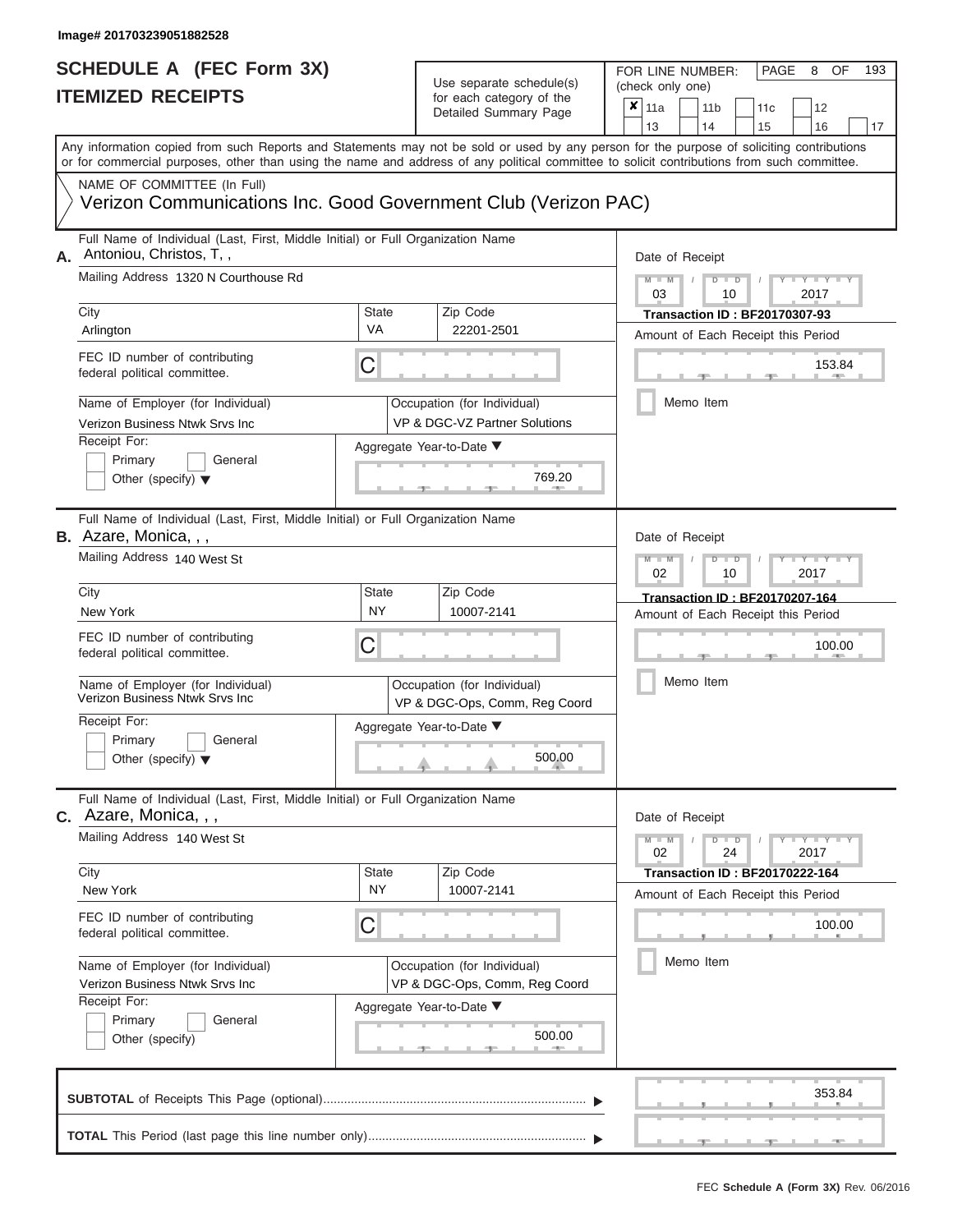# **SCHEDULE A (FEC Form 3X)**

| SCHEDULE A (FEC Form 3X)<br><b>ITEMIZED RECEIPTS</b>                                                                                                |                           | Use separate schedule(s)<br>for each category of the<br>Detailed Summary Page | 193<br>FOR LINE NUMBER:<br>PAGE<br>OF<br>9<br>(check only one)<br>$\boldsymbol{x}$<br>11a<br>11 <sub>b</sub><br>12<br>11c                                               |
|-----------------------------------------------------------------------------------------------------------------------------------------------------|---------------------------|-------------------------------------------------------------------------------|-------------------------------------------------------------------------------------------------------------------------------------------------------------------------|
|                                                                                                                                                     |                           |                                                                               | 13<br>14<br>15<br>16<br>17<br>Any information copied from such Reports and Statements may not be sold or used by any person for the purpose of soliciting contributions |
| or for commercial purposes, other than using the name and address of any political committee to solicit contributions from such committee.          |                           |                                                                               |                                                                                                                                                                         |
| NAME OF COMMITTEE (In Full)<br>Verizon Communications Inc. Good Government Club (Verizon PAC)                                                       |                           |                                                                               |                                                                                                                                                                         |
| Full Name of Individual (Last, First, Middle Initial) or Full Organization Name<br>Azare, Monica, , ,<br>А.                                         |                           |                                                                               | Date of Receipt                                                                                                                                                         |
| Mailing Address 140 West St<br>City                                                                                                                 | <b>State</b>              | Zip Code                                                                      | $M - M$<br>$D$ $D$<br>Y I Y I<br>03<br>2017<br>10                                                                                                                       |
| New York                                                                                                                                            | <b>NY</b>                 | 10007-2141                                                                    | Transaction ID : BF20170307-163<br>Amount of Each Receipt this Period                                                                                                   |
| FEC ID number of contributing<br>federal political committee.                                                                                       | C                         |                                                                               | 100.00<br><b>AND IN</b>                                                                                                                                                 |
| Name of Employer (for Individual)<br>Verizon Business Ntwk Srvs Inc                                                                                 |                           | Occupation (for Individual)<br>VP & DGC-Ops, Comm, Reg Coord                  | Memo Item                                                                                                                                                               |
| Receipt For:<br>Primary<br>General<br>Other (specify) $\blacktriangledown$                                                                          |                           | Aggregate Year-to-Date ▼<br>500.00                                            |                                                                                                                                                                         |
| Full Name of Individual (Last, First, Middle Initial) or Full Organization Name<br><b>B.</b> Bartolomeo, Mark, , ,<br>Mailing Address 1 Verizon Way |                           |                                                                               | Date of Receipt                                                                                                                                                         |
|                                                                                                                                                     |                           |                                                                               | $M - M$<br>$D$ $D$<br>Y TY<br>2017<br>03<br>10                                                                                                                          |
| City<br><b>Basking Ridge</b>                                                                                                                        | <b>State</b><br><b>NJ</b> | Zip Code<br>07920-1025                                                        | Transaction ID: W20170307-93-23-13<br>Amount of Each Receipt this Period                                                                                                |
| FEC ID number of contributing<br>federal political committee.                                                                                       | C                         |                                                                               | 50.00                                                                                                                                                                   |
| Name of Employer (for Individual)<br>Cellco Partnership                                                                                             |                           | Occupation (for Individual)<br><b>VP-Connected Solutions</b>                  | Memo Item                                                                                                                                                               |
| Receipt For:                                                                                                                                        |                           | Aggregate Year-to-Date ▼                                                      |                                                                                                                                                                         |
| Primary<br>General<br>Other (specify) $\blacktriangledown$                                                                                          |                           | 250.00                                                                        |                                                                                                                                                                         |
| Full Name of Individual (Last, First, Middle Initial) or Full Organization Name<br>C. Bell, Whitney, A,,                                            |                           |                                                                               | Date of Receipt                                                                                                                                                         |
| Mailing Address 1 Verizon Dr                                                                                                                        |                           |                                                                               | $M - M$<br>$D$ $D$<br>$\mathbf{I} = \mathbf{Y} - \mathbf{I} - \mathbf{Y} - \mathbf{I}$<br>03<br>10<br>2017                                                              |
| City<br><b>Little Rock</b>                                                                                                                          | <b>State</b><br><b>AR</b> | Zip Code<br>72202-2075                                                        | Transaction ID: CF20170307-7<br>Amount of Each Receipt this Period                                                                                                      |
| FEC ID number of contributing<br>federal political committee.                                                                                       | C                         |                                                                               | 50.00                                                                                                                                                                   |
| Name of Employer (for Individual)<br>Verizon Data Services LLC                                                                                      |                           | Occupation (for Individual)<br>Dir-Apps Dev Security                          | Memo Item                                                                                                                                                               |
| Receipt For:<br>Primary<br>General<br>Other (specify)                                                                                               |                           | Aggregate Year-to-Date ▼<br>250.00                                            |                                                                                                                                                                         |
|                                                                                                                                                     |                           |                                                                               | 200.00                                                                                                                                                                  |
|                                                                                                                                                     |                           |                                                                               |                                                                                                                                                                         |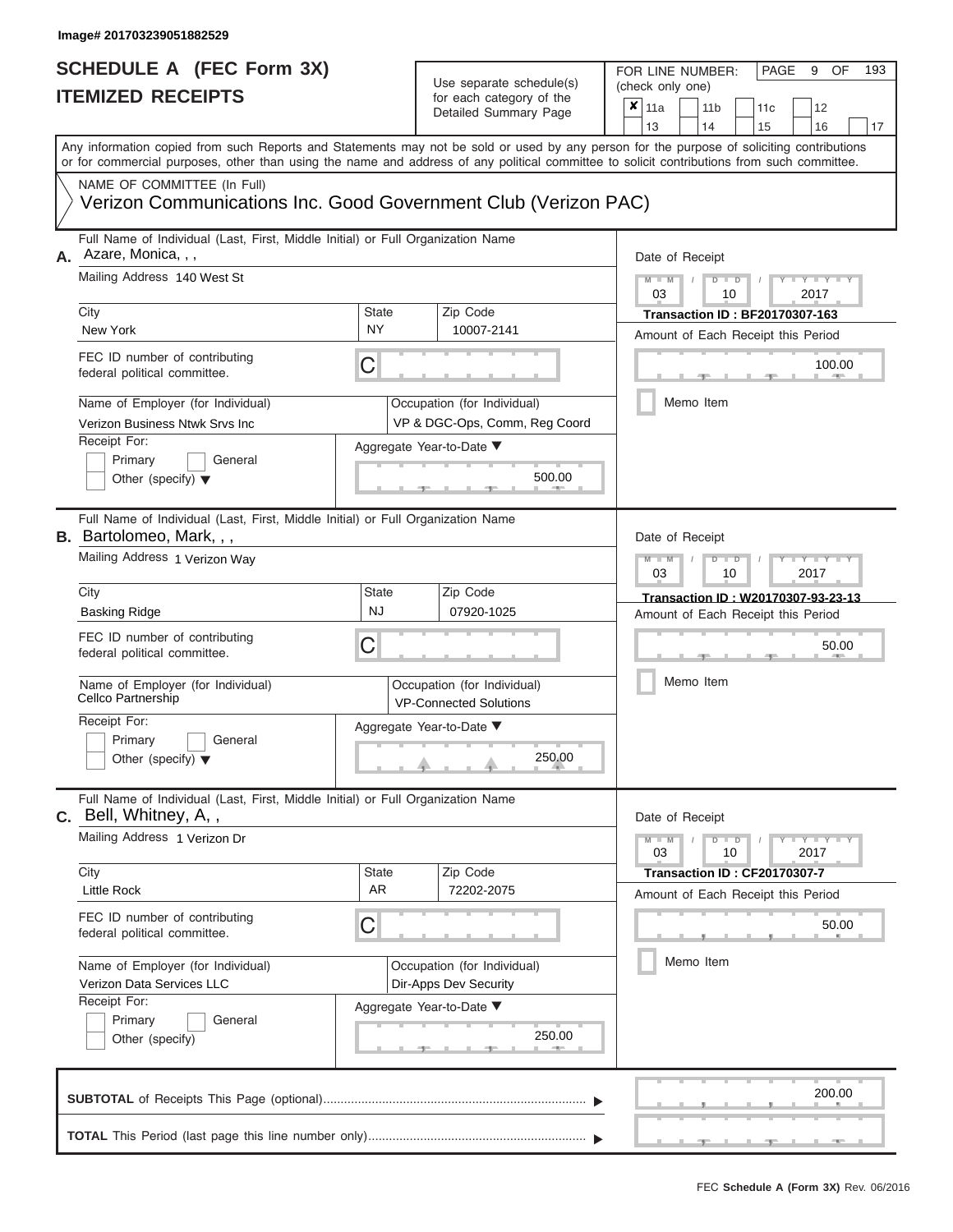| SCHEDULE A (FEC Form 3X)<br><b>ITEMIZED RECEIPTS</b>                                                                                                                                                                                                                                                                                                                                    |                         | Use separate schedule(s)<br>for each category of the<br>Detailed Summary Page                                                     | 193<br>FOR LINE NUMBER:<br>PAGE 10 OF<br>(check only one)<br>$\overline{\mathbf{x}}$   11a<br>11 <sub>b</sub><br>11 <sub>c</sub><br>12                                                    |
|-----------------------------------------------------------------------------------------------------------------------------------------------------------------------------------------------------------------------------------------------------------------------------------------------------------------------------------------------------------------------------------------|-------------------------|-----------------------------------------------------------------------------------------------------------------------------------|-------------------------------------------------------------------------------------------------------------------------------------------------------------------------------------------|
| Any information copied from such Reports and Statements may not be sold or used by any person for the purpose of soliciting contributions<br>or for commercial purposes, other than using the name and address of any political committee to solicit contributions from such committee.<br>NAME OF COMMITTEE (In Full)                                                                  |                         |                                                                                                                                   | 13<br>14<br>15<br>16<br>17                                                                                                                                                                |
| Verizon Communications Inc. Good Government Club (Verizon PAC)                                                                                                                                                                                                                                                                                                                          |                         |                                                                                                                                   |                                                                                                                                                                                           |
| Full Name of Individual (Last, First, Middle Initial) or Full Organization Name<br>Bickel, Michael, W,,<br>А.<br>Mailing Address 7000 Weston Pkwy<br>City<br>Cary<br>FEC ID number of contributing<br>federal political committee.<br>Name of Employer (for Individual)<br>Verizon Business Ntwk Srvs Inc<br>Receipt For:<br>Primary<br>General<br>Other (specify) $\blacktriangledown$ | State<br><b>NC</b><br>C | Zip Code<br>27513-2119<br>Occupation (for Individual)<br><b>SVP-Global Customer Success</b><br>Aggregate Year-to-Date ▼<br>961.50 | Date of Receipt<br>$M - M$ /<br>$D$ $D$<br>Y TY T<br>01<br>27<br>2017<br><b>Transaction ID: BF20170125-290</b><br>Amount of Each Receipt this Period<br>192.30<br><b>AND</b><br>Memo Item |
| Full Name of Individual (Last, First, Middle Initial) or Full Organization Name<br><b>B.</b> Bickel, Michael, W,,<br>Mailing Address 7000 Weston Pkwy<br>City                                                                                                                                                                                                                           | <b>State</b>            | Zip Code                                                                                                                          | Date of Receipt<br>$M - M$<br>$D$ $D$<br>Y Y I<br>02<br>2017<br>10<br>Transaction ID: BF20170207-289                                                                                      |
| Cary<br>FEC ID number of contributing<br>federal political committee.<br>Name of Employer (for Individual)<br>Verizon Business Ntwk Srvs Inc<br>Receipt For:<br>Primary<br>General<br>Other (specify) $\blacktriangledown$                                                                                                                                                              | <b>NC</b><br>С          | 27513-2119<br>Occupation (for Individual)<br><b>SVP-Global Customer Success</b><br>Aggregate Year-to-Date ▼<br>961.50             | Amount of Each Receipt this Period<br>192.30<br>Memo Item                                                                                                                                 |
| Full Name of Individual (Last, First, Middle Initial) or Full Organization Name<br>C. Bickel, Michael, W,,<br>Mailing Address 7000 Weston Pkwy                                                                                                                                                                                                                                          |                         |                                                                                                                                   | Date of Receipt<br>$M - M$<br>$D$ $D$<br>$T - Y - T - Y - T - Y$<br>02<br>24<br>2017                                                                                                      |
| City<br>Cary<br>FEC ID number of contributing<br>federal political committee.<br>Name of Employer (for Individual)<br>Verizon Business Ntwk Srvs Inc                                                                                                                                                                                                                                    | State<br><b>NC</b><br>С | Zip Code<br>27513-2119<br>Occupation (for Individual)<br>SVP-Global Customer Success                                              | Transaction ID: BF20170222-288<br>Amount of Each Receipt this Period<br>192.30<br>Memo Item                                                                                               |
| Receipt For:<br>General<br>Primary<br>Other (specify)                                                                                                                                                                                                                                                                                                                                   |                         | Aggregate Year-to-Date ▼<br>961.50                                                                                                |                                                                                                                                                                                           |
|                                                                                                                                                                                                                                                                                                                                                                                         |                         |                                                                                                                                   | 576.90                                                                                                                                                                                    |
|                                                                                                                                                                                                                                                                                                                                                                                         |                         |                                                                                                                                   | $-1$                                                                                                                                                                                      |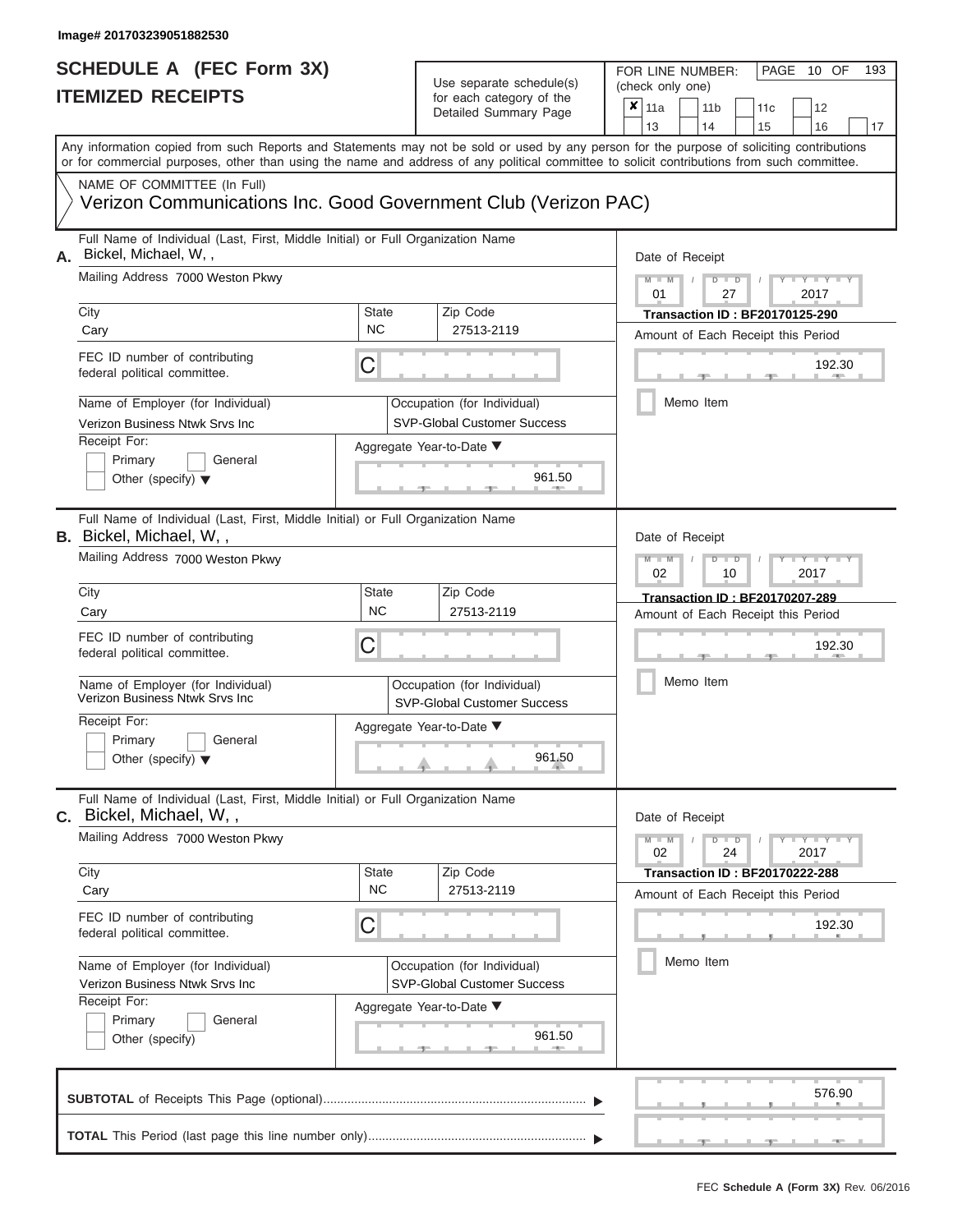FOR LINE NUMBER:<br>(check only one)

PAGE 11 OF 193

|    | IILMILLU I\LVLII IJ                                                                                              | iul cauli calcyuly ul lile<br>×<br>12<br>11a<br>11 <sub>b</sub><br>11c<br>Detailed Summary Page<br>13<br>14<br>15<br>16<br>Any information copied from such Reports and Statements may not be sold or used by any person for the purpose of soliciting contributions<br>or for commercial purposes, other than using the name and address of any political committee to solicit contributions from such committee.<br>Verizon Communications Inc. Good Government Club (Verizon PAC)<br>Date of Receipt<br>$M - M$<br>$D$ $D$<br>03<br>2017<br>10<br>Zip Code<br><b>State</b><br><b>Transaction ID: BF20170307-287</b><br><b>NC</b><br>27513-2119<br>Amount of Each Receipt this Period<br>C<br>192.30<br>Memo Item<br>Occupation (for Individual)<br><b>SVP-Global Customer Success</b><br>Aggregate Year-to-Date ▼<br>961.50<br>Date of Receipt<br>$M - M$<br>Y<br>$\overline{\mathsf{D}}$<br>$\blacksquare$<br>03<br>2017<br>10<br>Zip Code<br>State<br><b>Transaction ID: BF20170307-107</b><br>VA<br>22201-2501<br>Amount of Each Receipt this Period<br>C<br>50.00<br>Memo Item<br>Occupation (for Individual)<br><b>Asst Genl Counsel</b><br>Aggregate Year-to-Date ▼<br>250.00<br>Date of Receipt<br>$M - M$<br>$Y = Y = Y$<br>$D$ $D$<br>01<br>27<br>2017<br>Zip Code<br><b>State</b><br>Transaction ID: W20170125-243-0-13<br>AZ<br>85226-4219<br>Amount of Each Receipt this Period<br>С<br>153.84<br>Memo Item<br>Occupation (for Individual)<br>VP-Wireless Customer Care |                          |  |  |  |  |  |  |        |    |  |  |
|----|------------------------------------------------------------------------------------------------------------------|----------------------------------------------------------------------------------------------------------------------------------------------------------------------------------------------------------------------------------------------------------------------------------------------------------------------------------------------------------------------------------------------------------------------------------------------------------------------------------------------------------------------------------------------------------------------------------------------------------------------------------------------------------------------------------------------------------------------------------------------------------------------------------------------------------------------------------------------------------------------------------------------------------------------------------------------------------------------------------------------------------------------------------------------------------------------------------------------------------------------------------------------------------------------------------------------------------------------------------------------------------------------------------------------------------------------------------------------------------------------------------------------------------------------------------------------------------------------------------------|--------------------------|--|--|--|--|--|--|--------|----|--|--|
|    |                                                                                                                  |                                                                                                                                                                                                                                                                                                                                                                                                                                                                                                                                                                                                                                                                                                                                                                                                                                                                                                                                                                                                                                                                                                                                                                                                                                                                                                                                                                                                                                                                                        |                          |  |  |  |  |  |  |        | 17 |  |  |
|    |                                                                                                                  |                                                                                                                                                                                                                                                                                                                                                                                                                                                                                                                                                                                                                                                                                                                                                                                                                                                                                                                                                                                                                                                                                                                                                                                                                                                                                                                                                                                                                                                                                        |                          |  |  |  |  |  |  |        |    |  |  |
|    | NAME OF COMMITTEE (In Full)                                                                                      |                                                                                                                                                                                                                                                                                                                                                                                                                                                                                                                                                                                                                                                                                                                                                                                                                                                                                                                                                                                                                                                                                                                                                                                                                                                                                                                                                                                                                                                                                        |                          |  |  |  |  |  |  |        |    |  |  |
|    |                                                                                                                  |                                                                                                                                                                                                                                                                                                                                                                                                                                                                                                                                                                                                                                                                                                                                                                                                                                                                                                                                                                                                                                                                                                                                                                                                                                                                                                                                                                                                                                                                                        |                          |  |  |  |  |  |  |        |    |  |  |
| А. | Full Name of Individual (Last, First, Middle Initial) or Full Organization Name<br>Bickel, Michael, W,,          |                                                                                                                                                                                                                                                                                                                                                                                                                                                                                                                                                                                                                                                                                                                                                                                                                                                                                                                                                                                                                                                                                                                                                                                                                                                                                                                                                                                                                                                                                        |                          |  |  |  |  |  |  |        |    |  |  |
|    | Mailing Address 7000 Weston Pkwy                                                                                 |                                                                                                                                                                                                                                                                                                                                                                                                                                                                                                                                                                                                                                                                                                                                                                                                                                                                                                                                                                                                                                                                                                                                                                                                                                                                                                                                                                                                                                                                                        |                          |  |  |  |  |  |  |        |    |  |  |
|    | City                                                                                                             |                                                                                                                                                                                                                                                                                                                                                                                                                                                                                                                                                                                                                                                                                                                                                                                                                                                                                                                                                                                                                                                                                                                                                                                                                                                                                                                                                                                                                                                                                        |                          |  |  |  |  |  |  |        |    |  |  |
|    | Cary                                                                                                             |                                                                                                                                                                                                                                                                                                                                                                                                                                                                                                                                                                                                                                                                                                                                                                                                                                                                                                                                                                                                                                                                                                                                                                                                                                                                                                                                                                                                                                                                                        |                          |  |  |  |  |  |  |        |    |  |  |
|    | FEC ID number of contributing<br>federal political committee.                                                    |                                                                                                                                                                                                                                                                                                                                                                                                                                                                                                                                                                                                                                                                                                                                                                                                                                                                                                                                                                                                                                                                                                                                                                                                                                                                                                                                                                                                                                                                                        |                          |  |  |  |  |  |  |        |    |  |  |
|    | Name of Employer (for Individual)<br>Verizon Business Ntwk Srvs Inc                                              |                                                                                                                                                                                                                                                                                                                                                                                                                                                                                                                                                                                                                                                                                                                                                                                                                                                                                                                                                                                                                                                                                                                                                                                                                                                                                                                                                                                                                                                                                        |                          |  |  |  |  |  |  |        |    |  |  |
|    | Receipt For:                                                                                                     |                                                                                                                                                                                                                                                                                                                                                                                                                                                                                                                                                                                                                                                                                                                                                                                                                                                                                                                                                                                                                                                                                                                                                                                                                                                                                                                                                                                                                                                                                        |                          |  |  |  |  |  |  |        |    |  |  |
|    | Primary<br>General                                                                                               |                                                                                                                                                                                                                                                                                                                                                                                                                                                                                                                                                                                                                                                                                                                                                                                                                                                                                                                                                                                                                                                                                                                                                                                                                                                                                                                                                                                                                                                                                        |                          |  |  |  |  |  |  |        |    |  |  |
|    | Other (specify) $\blacktriangledown$                                                                             |                                                                                                                                                                                                                                                                                                                                                                                                                                                                                                                                                                                                                                                                                                                                                                                                                                                                                                                                                                                                                                                                                                                                                                                                                                                                                                                                                                                                                                                                                        |                          |  |  |  |  |  |  |        |    |  |  |
|    | Full Name of Individual (Last, First, Middle Initial) or Full Organization Name<br><b>B.</b> Black, Anthony, , , |                                                                                                                                                                                                                                                                                                                                                                                                                                                                                                                                                                                                                                                                                                                                                                                                                                                                                                                                                                                                                                                                                                                                                                                                                                                                                                                                                                                                                                                                                        |                          |  |  |  |  |  |  |        |    |  |  |
|    | Mailing Address 1320 N Courthouse Rd                                                                             |                                                                                                                                                                                                                                                                                                                                                                                                                                                                                                                                                                                                                                                                                                                                                                                                                                                                                                                                                                                                                                                                                                                                                                                                                                                                                                                                                                                                                                                                                        |                          |  |  |  |  |  |  |        |    |  |  |
|    | City                                                                                                             |                                                                                                                                                                                                                                                                                                                                                                                                                                                                                                                                                                                                                                                                                                                                                                                                                                                                                                                                                                                                                                                                                                                                                                                                                                                                                                                                                                                                                                                                                        |                          |  |  |  |  |  |  |        |    |  |  |
|    | Arlington                                                                                                        |                                                                                                                                                                                                                                                                                                                                                                                                                                                                                                                                                                                                                                                                                                                                                                                                                                                                                                                                                                                                                                                                                                                                                                                                                                                                                                                                                                                                                                                                                        |                          |  |  |  |  |  |  |        |    |  |  |
|    | FEC ID number of contributing<br>federal political committee.                                                    |                                                                                                                                                                                                                                                                                                                                                                                                                                                                                                                                                                                                                                                                                                                                                                                                                                                                                                                                                                                                                                                                                                                                                                                                                                                                                                                                                                                                                                                                                        |                          |  |  |  |  |  |  |        |    |  |  |
|    | Name of Employer (for Individual)<br>Verizon Business Ntwk Srvs Inc                                              |                                                                                                                                                                                                                                                                                                                                                                                                                                                                                                                                                                                                                                                                                                                                                                                                                                                                                                                                                                                                                                                                                                                                                                                                                                                                                                                                                                                                                                                                                        |                          |  |  |  |  |  |  |        |    |  |  |
|    | Receipt For:                                                                                                     |                                                                                                                                                                                                                                                                                                                                                                                                                                                                                                                                                                                                                                                                                                                                                                                                                                                                                                                                                                                                                                                                                                                                                                                                                                                                                                                                                                                                                                                                                        |                          |  |  |  |  |  |  |        |    |  |  |
|    | Primary<br>General<br>Other (specify) $\blacktriangledown$                                                       |                                                                                                                                                                                                                                                                                                                                                                                                                                                                                                                                                                                                                                                                                                                                                                                                                                                                                                                                                                                                                                                                                                                                                                                                                                                                                                                                                                                                                                                                                        |                          |  |  |  |  |  |  |        |    |  |  |
| С. | Full Name of Individual (Last, First, Middle Initial) or Full Organization Name<br>Bowyer, Joan, Titcomb,,       |                                                                                                                                                                                                                                                                                                                                                                                                                                                                                                                                                                                                                                                                                                                                                                                                                                                                                                                                                                                                                                                                                                                                                                                                                                                                                                                                                                                                                                                                                        |                          |  |  |  |  |  |  |        |    |  |  |
|    | Mailing Address 6955 W Morelos PI                                                                                |                                                                                                                                                                                                                                                                                                                                                                                                                                                                                                                                                                                                                                                                                                                                                                                                                                                                                                                                                                                                                                                                                                                                                                                                                                                                                                                                                                                                                                                                                        |                          |  |  |  |  |  |  |        |    |  |  |
|    | City                                                                                                             |                                                                                                                                                                                                                                                                                                                                                                                                                                                                                                                                                                                                                                                                                                                                                                                                                                                                                                                                                                                                                                                                                                                                                                                                                                                                                                                                                                                                                                                                                        |                          |  |  |  |  |  |  |        |    |  |  |
|    | Chandler                                                                                                         |                                                                                                                                                                                                                                                                                                                                                                                                                                                                                                                                                                                                                                                                                                                                                                                                                                                                                                                                                                                                                                                                                                                                                                                                                                                                                                                                                                                                                                                                                        |                          |  |  |  |  |  |  |        |    |  |  |
|    | FEC ID number of contributing<br>federal political committee.                                                    |                                                                                                                                                                                                                                                                                                                                                                                                                                                                                                                                                                                                                                                                                                                                                                                                                                                                                                                                                                                                                                                                                                                                                                                                                                                                                                                                                                                                                                                                                        |                          |  |  |  |  |  |  |        |    |  |  |
|    | Name of Employer (for Individual)<br>Cellco Partnership                                                          |                                                                                                                                                                                                                                                                                                                                                                                                                                                                                                                                                                                                                                                                                                                                                                                                                                                                                                                                                                                                                                                                                                                                                                                                                                                                                                                                                                                                                                                                                        |                          |  |  |  |  |  |  |        |    |  |  |
|    | Receipt For:                                                                                                     |                                                                                                                                                                                                                                                                                                                                                                                                                                                                                                                                                                                                                                                                                                                                                                                                                                                                                                                                                                                                                                                                                                                                                                                                                                                                                                                                                                                                                                                                                        |                          |  |  |  |  |  |  |        |    |  |  |
|    | Primary<br>General                                                                                               |                                                                                                                                                                                                                                                                                                                                                                                                                                                                                                                                                                                                                                                                                                                                                                                                                                                                                                                                                                                                                                                                                                                                                                                                                                                                                                                                                                                                                                                                                        | Aggregate Year-to-Date ▼ |  |  |  |  |  |  |        |    |  |  |
|    | Other (specify)                                                                                                  |                                                                                                                                                                                                                                                                                                                                                                                                                                                                                                                                                                                                                                                                                                                                                                                                                                                                                                                                                                                                                                                                                                                                                                                                                                                                                                                                                                                                                                                                                        | 769.20                   |  |  |  |  |  |  |        |    |  |  |
|    |                                                                                                                  |                                                                                                                                                                                                                                                                                                                                                                                                                                                                                                                                                                                                                                                                                                                                                                                                                                                                                                                                                                                                                                                                                                                                                                                                                                                                                                                                                                                                                                                                                        |                          |  |  |  |  |  |  | 396.14 |    |  |  |
|    |                                                                                                                  |                                                                                                                                                                                                                                                                                                                                                                                                                                                                                                                                                                                                                                                                                                                                                                                                                                                                                                                                                                                                                                                                                                                                                                                                                                                                                                                                                                                                                                                                                        |                          |  |  |  |  |  |  |        |    |  |  |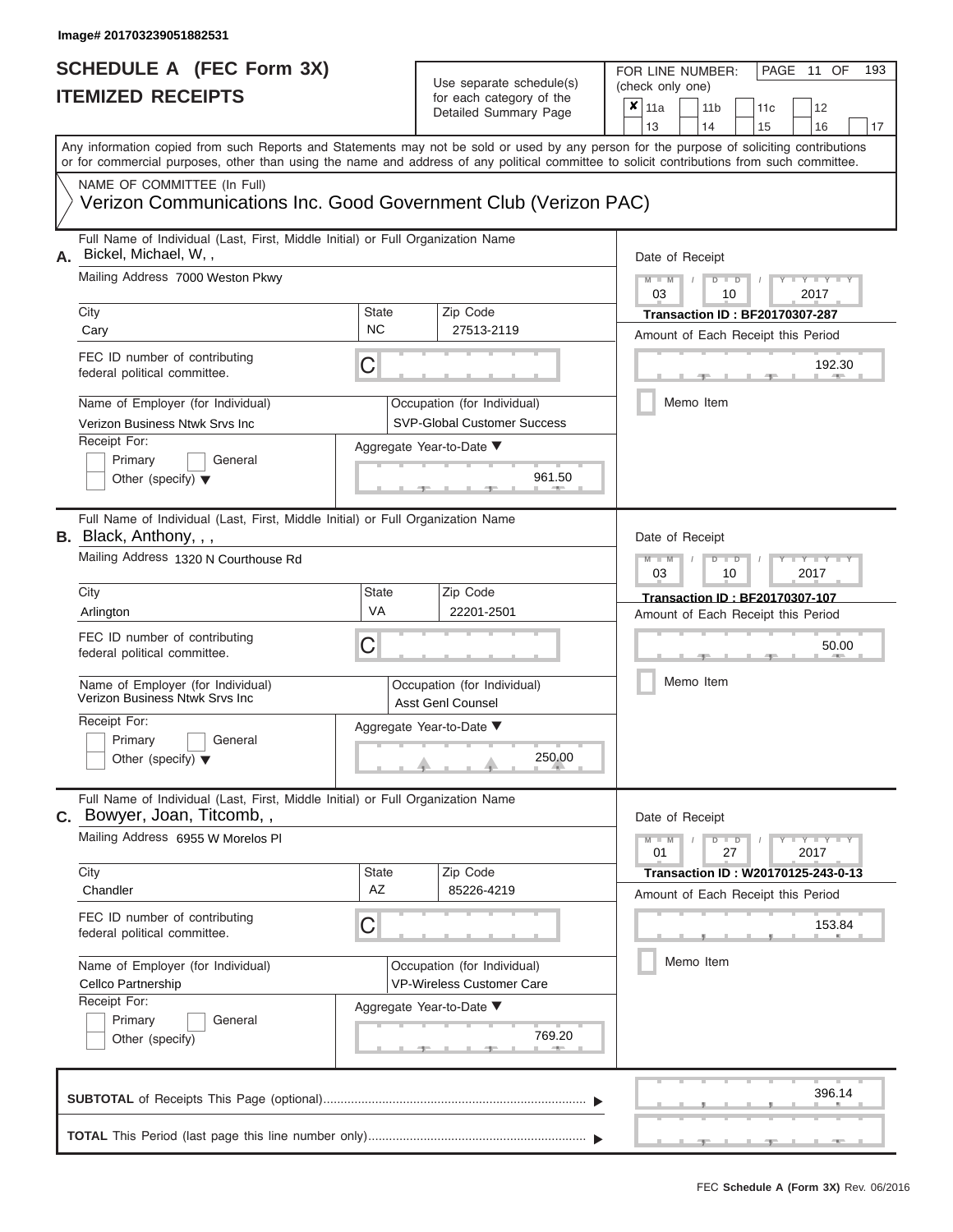ı

## **SCHEDULE A (FEC Form 3X) ITEMIZED RECEIPTS**

| SCHEDULE A (FEC Form 3X)<br><b>ITEMIZED RECEIPTS</b>                                                                                                                                                                                                                                                                                                                                     |                         | Use separate schedule(s)<br>for each category of the<br>Detailed Summary Page                                                   | 193<br>FOR LINE NUMBER:<br>PAGE 12 OF<br>(check only one)<br>$\overline{\mathbf{x}}$   11a<br>11 <sub>b</sub><br>11 <sub>c</sub><br>12<br>13<br>14<br>15<br>16<br>17                                        |
|------------------------------------------------------------------------------------------------------------------------------------------------------------------------------------------------------------------------------------------------------------------------------------------------------------------------------------------------------------------------------------------|-------------------------|---------------------------------------------------------------------------------------------------------------------------------|-------------------------------------------------------------------------------------------------------------------------------------------------------------------------------------------------------------|
| Any information copied from such Reports and Statements may not be sold or used by any person for the purpose of soliciting contributions<br>or for commercial purposes, other than using the name and address of any political committee to solicit contributions from such committee.<br>NAME OF COMMITTEE (In Full)<br>Verizon Communications Inc. Good Government Club (Verizon PAC) |                         |                                                                                                                                 |                                                                                                                                                                                                             |
| Full Name of Individual (Last, First, Middle Initial) or Full Organization Name<br>Bowyer, Joan, Titcomb,,<br>А.<br>Mailing Address 6955 W Morelos PI<br>City<br>Chandler<br>FEC ID number of contributing<br>federal political committee.<br>Name of Employer (for Individual)<br>Cellco Partnership<br>Receipt For:<br>Primary<br>General<br>Other (specify) $\blacktriangledown$      | State<br>AZ<br>C        | Zip Code<br>85226-4219<br>Occupation (for Individual)<br><b>VP-Wireless Customer Care</b><br>Aggregate Year-to-Date ▼<br>769.20 | Date of Receipt<br>$M - M$<br>$Y - Y - Y$<br>$D$ $D$<br>$\sqrt{2}$<br>02<br>2017<br>10<br>Transaction ID: W20170207-245-23-29<br>Amount of Each Receipt this Period<br>153.84<br><b>1. 200</b><br>Memo Item |
| Full Name of Individual (Last, First, Middle Initial) or Full Organization Name<br><b>B.</b> Bowyer, Joan, Titcomb,,<br>Mailing Address 6955 W Morelos Pl<br>City<br>Chandler<br>FEC ID number of contributing<br>federal political committee.<br>Name of Employer (for Individual)<br>Cellco Partnership<br>Receipt For:<br>Primary<br>General<br>Other (specify) $\blacktriangledown$  | State<br><b>AZ</b><br>С | Zip Code<br>85226-4219<br>Occupation (for Individual)<br><b>VP-Wireless Customer Care</b><br>Aggregate Year-to-Date ▼<br>769.20 | Date of Receipt<br>$M - M$<br>Y I Y I<br>$D$ $D$<br>02<br>2017<br>24<br>Transaction ID: W20170222-244-2-43<br>Amount of Each Receipt this Period<br>153.84<br>Memo Item                                     |
| Full Name of Individual (Last, First, Middle Initial) or Full Organization Name<br>Bowyer, Joan, Titcomb,,<br>С.<br>Mailing Address 6955 W Morelos PI<br>City<br>Chandler<br>FEC ID number of contributing<br>federal political committee.<br>Name of Employer (for Individual)<br>Cellco Partnership<br>Receipt For:<br>Primary<br>General<br>Other (specify)                           | State<br>AZ<br>С        | Zip Code<br>85226-4219<br>Occupation (for Individual)<br>VP-Wireless Customer Care<br>Aggregate Year-to-Date ▼<br>769.20        | Date of Receipt<br>$M - M$<br>$D$ $D$<br>$T - Y - T - Y - T - Y$<br>03<br>10<br>2017<br>Transaction ID : W20170307-243-23-13<br>Amount of Each Receipt this Period<br>153.84<br>Memo Item                   |
|                                                                                                                                                                                                                                                                                                                                                                                          |                         |                                                                                                                                 | 461.52                                                                                                                                                                                                      |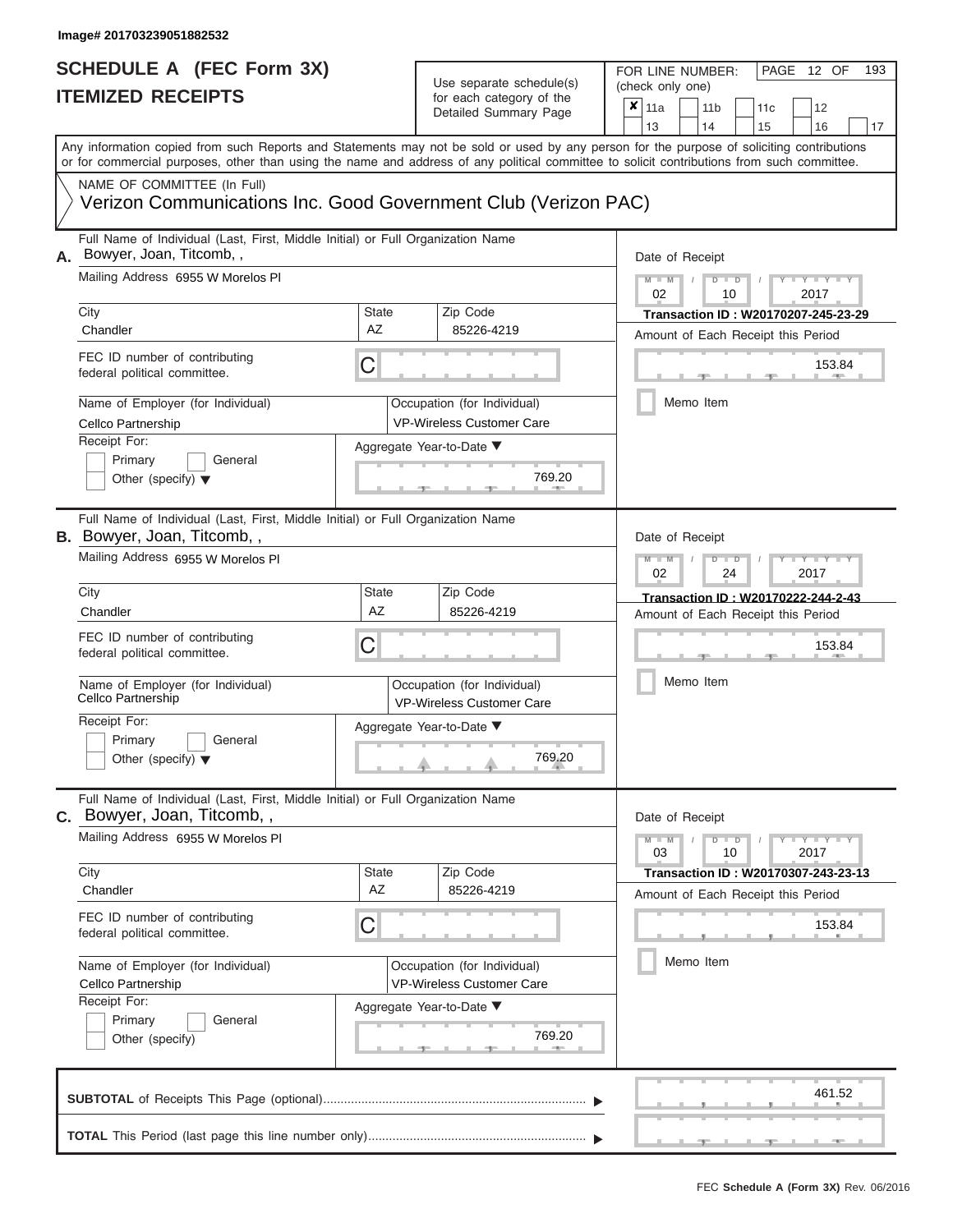| SCHEDULE A (FEC Form 3X)<br><b>ITEMIZED RECEIPTS</b>                                                                                                                                                                                                                                                                                                                                      |                         | Use separate schedule(s)<br>for each category of the<br>Detailed Summary Page                                                   | 193<br>FOR LINE NUMBER:<br>PAGE 13 OF<br>(check only one)<br>$\boldsymbol{x}$<br>11a<br>11 <sub>b</sub><br>12<br>11 <sub>c</sub>                                                            |
|-------------------------------------------------------------------------------------------------------------------------------------------------------------------------------------------------------------------------------------------------------------------------------------------------------------------------------------------------------------------------------------------|-------------------------|---------------------------------------------------------------------------------------------------------------------------------|---------------------------------------------------------------------------------------------------------------------------------------------------------------------------------------------|
| Any information copied from such Reports and Statements may not be sold or used by any person for the purpose of soliciting contributions<br>or for commercial purposes, other than using the name and address of any political committee to solicit contributions from such committee.                                                                                                   |                         |                                                                                                                                 | 13<br>14<br>15<br>16<br>17                                                                                                                                                                  |
| NAME OF COMMITTEE (In Full)<br>Verizon Communications Inc. Good Government Club (Verizon PAC)                                                                                                                                                                                                                                                                                             |                         |                                                                                                                                 |                                                                                                                                                                                             |
| Full Name of Individual (Last, First, Middle Initial) or Full Organization Name<br>Branson, Robert, E,,<br>А.<br>Mailing Address 1300 I St NW<br>City<br>Washington<br>FEC ID number of contributing<br>federal political committee.<br>Name of Employer (for Individual)<br>Verizon Corp Rsrcs Group LLC<br>Receipt For:<br>Primary<br>General<br>Other (specify) $\blacktriangledown$   | State<br>DC<br>С        | Zip Code<br>20005-3314<br>Occupation (for Individual)<br><b>Asst Genl Counsel</b><br>Aggregate Year-to-Date ▼<br>230.75         | Date of Receipt<br>$M - M$ /<br>Y I Y I<br>$D$ $D$<br>03<br>2017<br>10<br><b>Transaction ID: CF20170307-730</b><br>Amount of Each Receipt this Period<br>46.15<br><b>AND A</b><br>Memo Item |
| Full Name of Individual (Last, First, Middle Initial) or Full Organization Name<br><b>B.</b> Bremer, Eric, M,,<br>Mailing Address 1 Verizon Way<br>City<br><b>Basking Ridge</b><br>FEC ID number of contributing<br>federal political committee.<br>Name of Employer (for Individual)<br>Cellco Partnership<br>Receipt For:<br>Primary<br>General<br>Other (specify) $\blacktriangledown$ | State<br><b>NJ</b><br>С | Zip Code<br>07920-1025<br>Occupation (for Individual)<br><b>Dir-Distribution Strategy</b><br>Aggregate Year-to-Date ▼<br>250.00 | Date of Receipt<br>$M - M$<br>Y TYT<br>$D$ $D$<br>03<br>2017<br>10<br>Transaction ID: W20170307-378-23-13<br>Amount of Each Receipt this Period<br>50.00<br>Memo Item                       |
| Full Name of Individual (Last, First, Middle Initial) or Full Organization Name<br>C. Burgio, Donald, , ,<br>Mailing Address 600 Hidden Rdg<br>City<br>Irving<br>FEC ID number of contributing<br>federal political committee.<br>Name of Employer (for Individual)<br>Verizon Data Services LLC<br>Receipt For:<br>Primary<br>General<br>Other (specify)                                 | State<br><b>TX</b><br>С | Zip Code<br>75038-3809<br>Occupation (for Individual)<br>Exec Dir-Sys Engrg<br>Aggregate Year-to-Date ▼<br>250.00               | Date of Receipt<br>$M - M$<br>$D$ $D$<br>$  Y$ $  Y$ $  Y$<br>03<br>10<br>2017<br><b>Transaction ID: CF20170307-304</b><br>Amount of Each Receipt this Period<br>50.00<br>Memo Item         |
|                                                                                                                                                                                                                                                                                                                                                                                           |                         |                                                                                                                                 | 146.15<br>$-1$<br>$-1$                                                                                                                                                                      |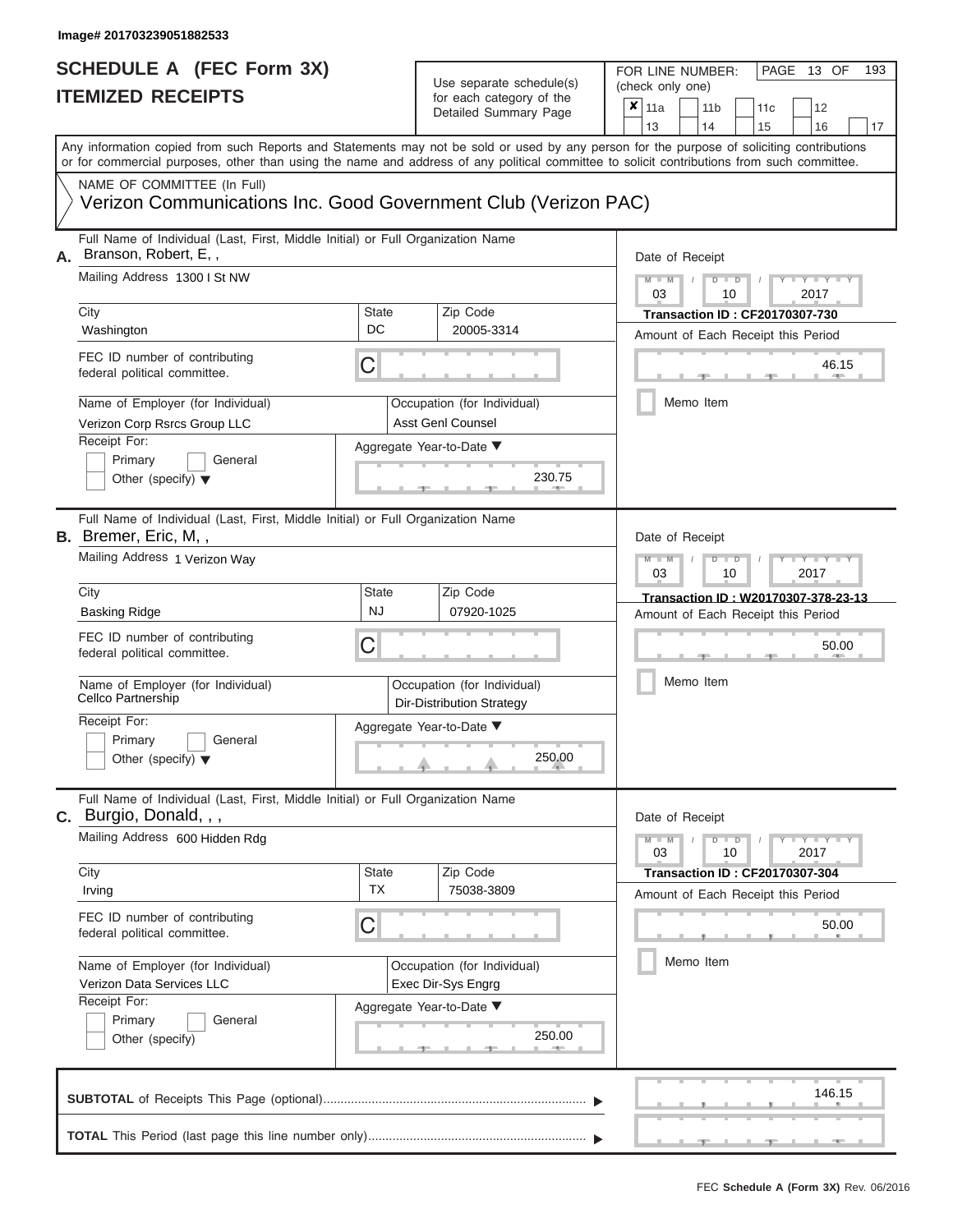#### **SCHEDULE A (FEC Form 3X) ITEMIZED RECEIPTS**

# Use separate schedule(s)  $\frac{1}{\pi}$  for each category of the

FOR LINE NUMBER:<br>(check only one)

PAGE 14 OF 193

|    | IIEMILED REVEIFIJ                                                                                                                                                                                                                                                                       |                                                                                 |                          | for each category of the<br>Detailed Summary Page         | × | 11a                                               |           | 11 <sub>b</sub> |               | 11c                                   |  | 12                          |    |  |  |  |  |  |  |
|----|-----------------------------------------------------------------------------------------------------------------------------------------------------------------------------------------------------------------------------------------------------------------------------------------|---------------------------------------------------------------------------------|--------------------------|-----------------------------------------------------------|---|---------------------------------------------------|-----------|-----------------|---------------|---------------------------------------|--|-----------------------------|----|--|--|--|--|--|--|
|    |                                                                                                                                                                                                                                                                                         |                                                                                 |                          |                                                           |   | 13                                                |           | 14              |               | 15                                    |  | 16                          | 17 |  |  |  |  |  |  |
|    | Any information copied from such Reports and Statements may not be sold or used by any person for the purpose of soliciting contributions<br>or for commercial purposes, other than using the name and address of any political committee to solicit contributions from such committee. |                                                                                 |                          |                                                           |   |                                                   |           |                 |               |                                       |  |                             |    |  |  |  |  |  |  |
|    | NAME OF COMMITTEE (In Full)                                                                                                                                                                                                                                                             |                                                                                 |                          |                                                           |   |                                                   |           |                 |               |                                       |  |                             |    |  |  |  |  |  |  |
|    | Verizon Communications Inc. Good Government Club (Verizon PAC)                                                                                                                                                                                                                          |                                                                                 |                          |                                                           |   |                                                   |           |                 |               |                                       |  |                             |    |  |  |  |  |  |  |
| А. | Cayero, Joe, , ,                                                                                                                                                                                                                                                                        | Full Name of Individual (Last, First, Middle Initial) or Full Organization Name |                          |                                                           |   |                                                   |           |                 |               | Date of Receipt                       |  |                             |    |  |  |  |  |  |  |
|    | Mailing Address 1 Verizon Way                                                                                                                                                                                                                                                           |                                                                                 |                          |                                                           |   | $M - M$<br>Y L Y L<br>$D$ $D$<br>03<br>10<br>2017 |           |                 |               |                                       |  |                             |    |  |  |  |  |  |  |
|    | City                                                                                                                                                                                                                                                                                    | State                                                                           |                          | Zip Code                                                  |   |                                                   |           |                 |               | Transaction ID: W20170307-28-23-13    |  |                             |    |  |  |  |  |  |  |
|    | <b>Basking Ridge</b>                                                                                                                                                                                                                                                                    | <b>NJ</b>                                                                       |                          | 07920-1025                                                |   |                                                   |           |                 |               | Amount of Each Receipt this Period    |  |                             |    |  |  |  |  |  |  |
|    | FEC ID number of contributing<br>federal political committee.                                                                                                                                                                                                                           | C                                                                               |                          |                                                           |   |                                                   |           |                 |               |                                       |  | 50.00                       |    |  |  |  |  |  |  |
|    | Name of Employer (for Individual)<br>Cellco Partnership                                                                                                                                                                                                                                 |                                                                                 |                          | Occupation (for Individual)<br>Dir Mobile Solutions Sales |   |                                                   | Memo Item |                 |               |                                       |  |                             |    |  |  |  |  |  |  |
|    | Receipt For:                                                                                                                                                                                                                                                                            |                                                                                 |                          | Aggregate Year-to-Date ▼                                  |   |                                                   |           |                 |               |                                       |  |                             |    |  |  |  |  |  |  |
|    | Primary<br>General<br>Other (specify) $\blacktriangledown$                                                                                                                                                                                                                              |                                                                                 |                          | 250.00                                                    |   |                                                   |           |                 |               |                                       |  |                             |    |  |  |  |  |  |  |
|    | Full Name of Individual (Last, First, Middle Initial) or Full Organization Name<br><b>B.</b> Cevis, Eric, D,,                                                                                                                                                                           |                                                                                 |                          |                                                           |   | Date of Receipt                                   |           |                 |               |                                       |  |                             |    |  |  |  |  |  |  |
|    | Mailing Address 1 Verizon Way                                                                                                                                                                                                                                                           |                                                                                 |                          |                                                           |   | $M - M$<br>$Y - Y$<br>$D$ $D$<br>01<br>27<br>2017 |           |                 |               |                                       |  |                             |    |  |  |  |  |  |  |
|    | City                                                                                                                                                                                                                                                                                    | State                                                                           | Zip Code                 | <b>Transaction ID: CF20170125-671</b>                     |   |                                                   |           |                 |               |                                       |  |                             |    |  |  |  |  |  |  |
|    | <b>Basking Ridge</b>                                                                                                                                                                                                                                                                    | <b>NJ</b>                                                                       |                          | Amount of Each Receipt this Period                        |   |                                                   |           |                 |               |                                       |  |                             |    |  |  |  |  |  |  |
|    | FEC ID number of contributing<br>federal political committee.                                                                                                                                                                                                                           | С                                                                               |                          |                                                           |   | 153.84                                            |           |                 |               |                                       |  |                             |    |  |  |  |  |  |  |
|    | Name of Employer (for Individual)<br>Verizon Services Corp.                                                                                                                                                                                                                             | Occupation (for Individual)<br>SVP & Grp Pres VZ Prtnr Sols                     |                          | Memo Item                                                 |   |                                                   |           |                 |               |                                       |  |                             |    |  |  |  |  |  |  |
|    | Receipt For:                                                                                                                                                                                                                                                                            |                                                                                 | Aggregate Year-to-Date ▼ |                                                           |   |                                                   |           |                 |               |                                       |  |                             |    |  |  |  |  |  |  |
|    | Primary<br>General<br>Other (specify) $\blacktriangledown$                                                                                                                                                                                                                              |                                                                                 |                          | 769.20                                                    |   |                                                   |           |                 |               |                                       |  |                             |    |  |  |  |  |  |  |
|    | Full Name of Individual (Last, First, Middle Initial) or Full Organization Name<br><b>C.</b> Cevis, Eric, D, ,                                                                                                                                                                          |                                                                                 |                          |                                                           |   | Date of Receipt                                   |           |                 |               |                                       |  |                             |    |  |  |  |  |  |  |
|    | Mailing Address 1 Verizon Way                                                                                                                                                                                                                                                           |                                                                                 |                          |                                                           |   | $M - M$<br>02                                     |           |                 | $D$ $D$<br>10 |                                       |  | $Y - Y - Y - Y - Y$<br>2017 |    |  |  |  |  |  |  |
|    | City                                                                                                                                                                                                                                                                                    | State                                                                           |                          | Zip Code                                                  |   |                                                   |           |                 |               | <b>Transaction ID: CF20170207-669</b> |  |                             |    |  |  |  |  |  |  |
|    | <b>Basking Ridge</b>                                                                                                                                                                                                                                                                    | <b>NJ</b>                                                                       |                          | 07920-1025                                                |   |                                                   |           |                 |               | Amount of Each Receipt this Period    |  |                             |    |  |  |  |  |  |  |
|    | FEC ID number of contributing<br>federal political committee.                                                                                                                                                                                                                           | C                                                                               |                          |                                                           |   |                                                   |           |                 |               |                                       |  | 153.84                      |    |  |  |  |  |  |  |
|    | Name of Employer (for Individual)                                                                                                                                                                                                                                                       |                                                                                 |                          | Occupation (for Individual)                               |   |                                                   | Memo Item |                 |               |                                       |  |                             |    |  |  |  |  |  |  |
|    | Verizon Services Corp.                                                                                                                                                                                                                                                                  |                                                                                 |                          | SVP & Grp Pres VZ Prtnr Sols                              |   |                                                   |           |                 |               |                                       |  |                             |    |  |  |  |  |  |  |
|    | Receipt For:                                                                                                                                                                                                                                                                            |                                                                                 |                          | Aggregate Year-to-Date ▼                                  |   |                                                   |           |                 |               |                                       |  |                             |    |  |  |  |  |  |  |
|    | Primary<br>General                                                                                                                                                                                                                                                                      |                                                                                 |                          |                                                           |   |                                                   |           |                 |               |                                       |  |                             |    |  |  |  |  |  |  |
|    | Other (specify)                                                                                                                                                                                                                                                                         |                                                                                 |                          | 769.20                                                    |   |                                                   |           |                 |               |                                       |  |                             |    |  |  |  |  |  |  |
|    |                                                                                                                                                                                                                                                                                         |                                                                                 |                          |                                                           |   |                                                   |           |                 |               |                                       |  | 357.68                      |    |  |  |  |  |  |  |
|    |                                                                                                                                                                                                                                                                                         |                                                                                 |                          |                                                           |   |                                                   |           |                 |               |                                       |  |                             |    |  |  |  |  |  |  |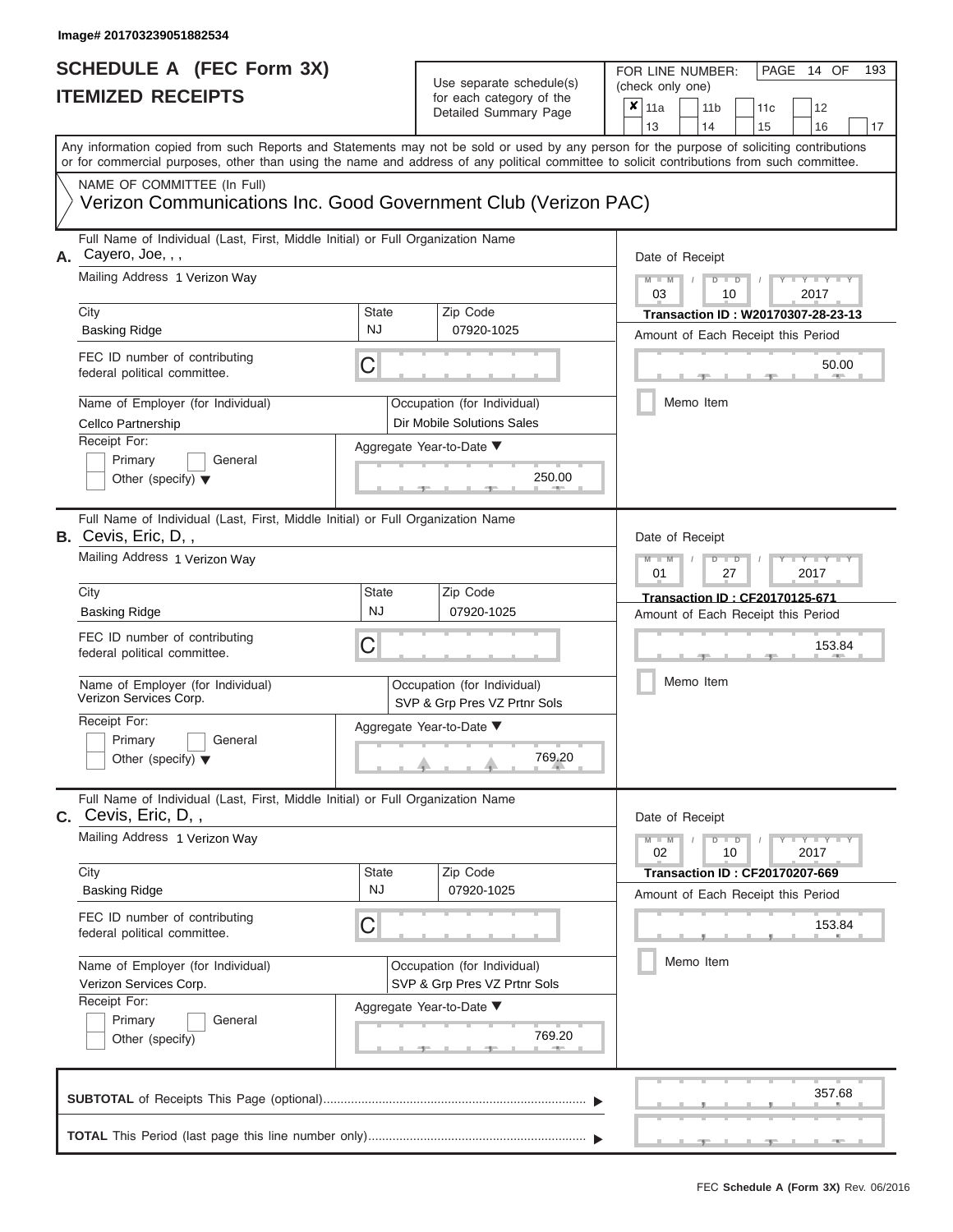# **SCHEDULE A (FEC Form 3X)**

| SCHEDULE A (FEC Form 3X)<br><b>ITEMIZED RECEIPTS</b>                                                                                                                                                                                                                                                                                                                                         |                                | Use separate schedule(s)<br>for each category of the<br>Detailed Summary Page                                               | 193<br>FOR LINE NUMBER:<br>PAGE 15 OF<br>(check only one)<br>$\overline{\mathbf{x}}$   11a<br>11 <sub>b</sub><br>12<br>11c<br>13<br>14<br>15<br>16<br>17                                 |
|----------------------------------------------------------------------------------------------------------------------------------------------------------------------------------------------------------------------------------------------------------------------------------------------------------------------------------------------------------------------------------------------|--------------------------------|-----------------------------------------------------------------------------------------------------------------------------|------------------------------------------------------------------------------------------------------------------------------------------------------------------------------------------|
| Any information copied from such Reports and Statements may not be sold or used by any person for the purpose of soliciting contributions<br>or for commercial purposes, other than using the name and address of any political committee to solicit contributions from such committee.<br>NAME OF COMMITTEE (In Full)<br>Verizon Communications Inc. Good Government Club (Verizon PAC)     |                                |                                                                                                                             |                                                                                                                                                                                          |
| Full Name of Individual (Last, First, Middle Initial) or Full Organization Name<br>A. Cevis, Eric, D,,<br>Mailing Address 1 Verizon Way<br>City<br><b>Basking Ridge</b><br>FEC ID number of contributing<br>federal political committee.<br>Name of Employer (for Individual)<br>Verizon Services Corp.<br>Receipt For:<br>Primary<br>General<br>Other (specify) $\blacktriangledown$        | <b>State</b><br><b>NJ</b><br>C | Zip Code<br>07920-1025<br>Occupation (for Individual)<br>SVP & Grp Pres VZ Prtnr Sols<br>Aggregate Year-to-Date ▼<br>769.20 | Date of Receipt<br>$M - M$<br>$D$ $D$<br>Y I Y I<br>$\sqrt{2}$<br>02<br>24<br>2017<br><b>Transaction ID: CF20170222-667</b><br>Amount of Each Receipt this Period<br>153.84<br>Memo Item |
| Full Name of Individual (Last, First, Middle Initial) or Full Organization Name<br><b>B.</b> Cevis, Eric, D,,<br>Mailing Address 1 Verizon Way<br>City<br><b>Basking Ridge</b><br>FEC ID number of contributing<br>federal political committee.<br>Name of Employer (for Individual)<br>Verizon Services Corp.<br>Receipt For:<br>Primary<br>General<br>Other (specify) $\blacktriangledown$ | State<br><b>NJ</b><br>С        | Zip Code<br>07920-1025<br>Occupation (for Individual)<br>SVP & Grp Pres VZ Prtnr Sols<br>Aggregate Year-to-Date ▼<br>769.20 | Date of Receipt<br>$M - M$<br>$D$ $\Box$ $D$<br>Y TY<br>03<br>2017<br>10<br><b>Transaction ID: CF20170307-662</b><br>Amount of Each Receipt this Period<br>153.84<br>Memo Item           |
| Full Name of Individual (Last, First, Middle Initial) or Full Organization Name<br>$C.$ Chen, Micki, M, ,<br>Mailing Address 1320 N Courthouse Rd<br>City<br>Arlington<br>FEC ID number of contributing<br>federal political committee.<br>Name of Employer (for Individual)<br>Verizon Business Ntwk Srvs Inc<br>Receipt For:<br>General<br>Primary<br>Other (specify)                      | <b>State</b><br><b>VA</b><br>С | Zip Code<br>22201-2501<br>Occupation (for Individual)<br>VP & DGC-Ntwk Tech & Patents<br>Aggregate Year-to-Date ▼<br>769.20 | Date of Receipt<br>$M - M$<br>$D$ $D$<br>$T - Y = T - Y$<br>01<br>27<br>2017<br><b>Transaction ID: BF20170125-83</b><br>Amount of Each Receipt this Period<br>153.84<br>Memo Item        |
|                                                                                                                                                                                                                                                                                                                                                                                              |                                |                                                                                                                             | 461.52                                                                                                                                                                                   |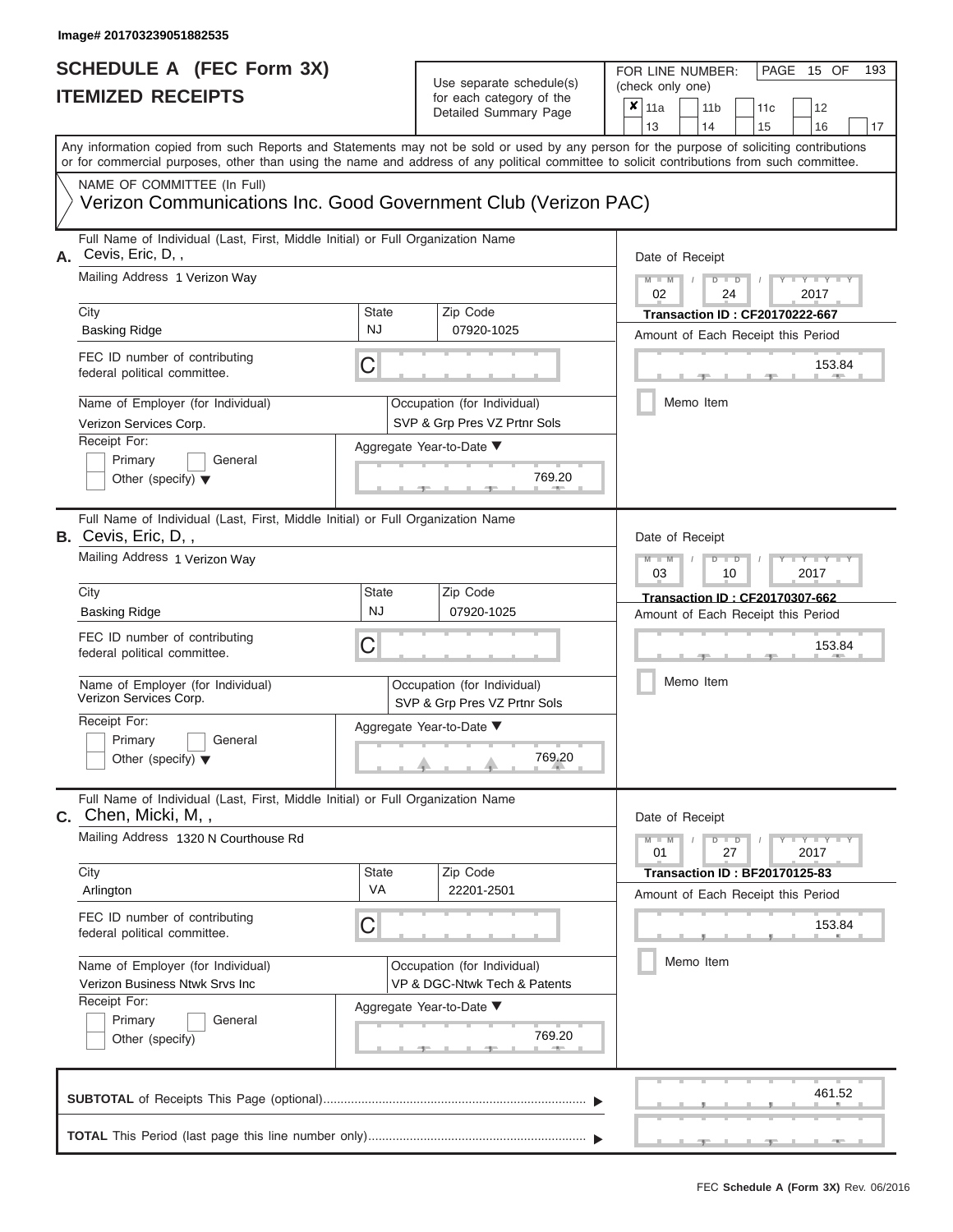| SCHEDULE A (FEC Form 3X)<br><b>ITEMIZED RECEIPTS</b>                                                                                                                                                                                                                                                                                                                                             |                         | Use separate schedule(s)<br>for each category of the<br>Detailed Summary Page                                               | 193<br>FOR LINE NUMBER:<br>PAGE 16 OF<br>(check only one)<br>$\overline{\mathbf{x}}$   11a<br>11 <sub>b</sub><br>11 <sub>c</sub><br>12                                                               |
|--------------------------------------------------------------------------------------------------------------------------------------------------------------------------------------------------------------------------------------------------------------------------------------------------------------------------------------------------------------------------------------------------|-------------------------|-----------------------------------------------------------------------------------------------------------------------------|------------------------------------------------------------------------------------------------------------------------------------------------------------------------------------------------------|
| Any information copied from such Reports and Statements may not be sold or used by any person for the purpose of soliciting contributions<br>or for commercial purposes, other than using the name and address of any political committee to solicit contributions from such committee.<br>NAME OF COMMITTEE (In Full)<br>Verizon Communications Inc. Good Government Club (Verizon PAC)         |                         |                                                                                                                             | 13<br>14<br>15<br>16<br>17                                                                                                                                                                           |
| Full Name of Individual (Last, First, Middle Initial) or Full Organization Name<br>Chen, Micki, M,,<br>А.<br>Mailing Address 1320 N Courthouse Rd<br>City<br>Arlington<br>FEC ID number of contributing<br>federal political committee.<br>Name of Employer (for Individual)<br>Verizon Business Ntwk Srvs Inc<br>Receipt For:<br>Primary<br>General<br>Other (specify) $\blacktriangledown$     | State<br><b>VA</b><br>C | Zip Code<br>22201-2501<br>Occupation (for Individual)<br>VP & DGC-Ntwk Tech & Patents<br>Aggregate Year-to-Date ▼<br>769.20 | Date of Receipt<br>$M - M$<br>$D$ $D$<br>Y TY T<br>$\sqrt{2}$<br>02<br>2017<br>10<br><b>Transaction ID: BF20170207-83</b><br>Amount of Each Receipt this Period<br>153.84<br><b>AND</b><br>Memo Item |
| Full Name of Individual (Last, First, Middle Initial) or Full Organization Name<br><b>B.</b> Chen, Micki, M,,<br>Mailing Address 1320 N Courthouse Rd<br>City<br>Arlington<br>FEC ID number of contributing<br>federal political committee.<br>Name of Employer (for Individual)<br>Verizon Business Ntwk Srvs Inc<br>Receipt For:<br>Primary<br>General<br>Other (specify) $\blacktriangledown$ | <b>State</b><br>VA<br>С | Zip Code<br>22201-2501<br>Occupation (for Individual)<br>VP & DGC-Ntwk Tech & Patents<br>Aggregate Year-to-Date ▼<br>769.20 | Date of Receipt<br>$M - M$<br>$D$ $D$<br>Y L Y L<br>02<br>2017<br>24<br><b>Transaction ID: BF20170222-83</b><br>Amount of Each Receipt this Period<br>153.84<br>Memo Item                            |
| Full Name of Individual (Last, First, Middle Initial) or Full Organization Name<br>C. Chen, Micki, M,,<br>Mailing Address 1320 N Courthouse Rd<br>City<br>Arlington<br>FEC ID number of contributing<br>federal political committee.<br>Name of Employer (for Individual)<br>Verizon Business Ntwk Srvs Inc<br>Receipt For:<br>Primary<br>General<br>Other (specify)                             | State<br><b>VA</b><br>С | Zip Code<br>22201-2501<br>Occupation (for Individual)<br>VP & DGC-Ntwk Tech & Patents<br>Aggregate Year-to-Date ▼<br>769.20 | Date of Receipt<br>$M - M$<br>$D$ $D$<br>$+Y+Y+Y$<br>03<br>10<br>2017<br><b>Transaction ID: BF20170307-82</b><br>Amount of Each Receipt this Period<br>153.84<br>Memo Item                           |
|                                                                                                                                                                                                                                                                                                                                                                                                  |                         |                                                                                                                             | 461.52                                                                                                                                                                                               |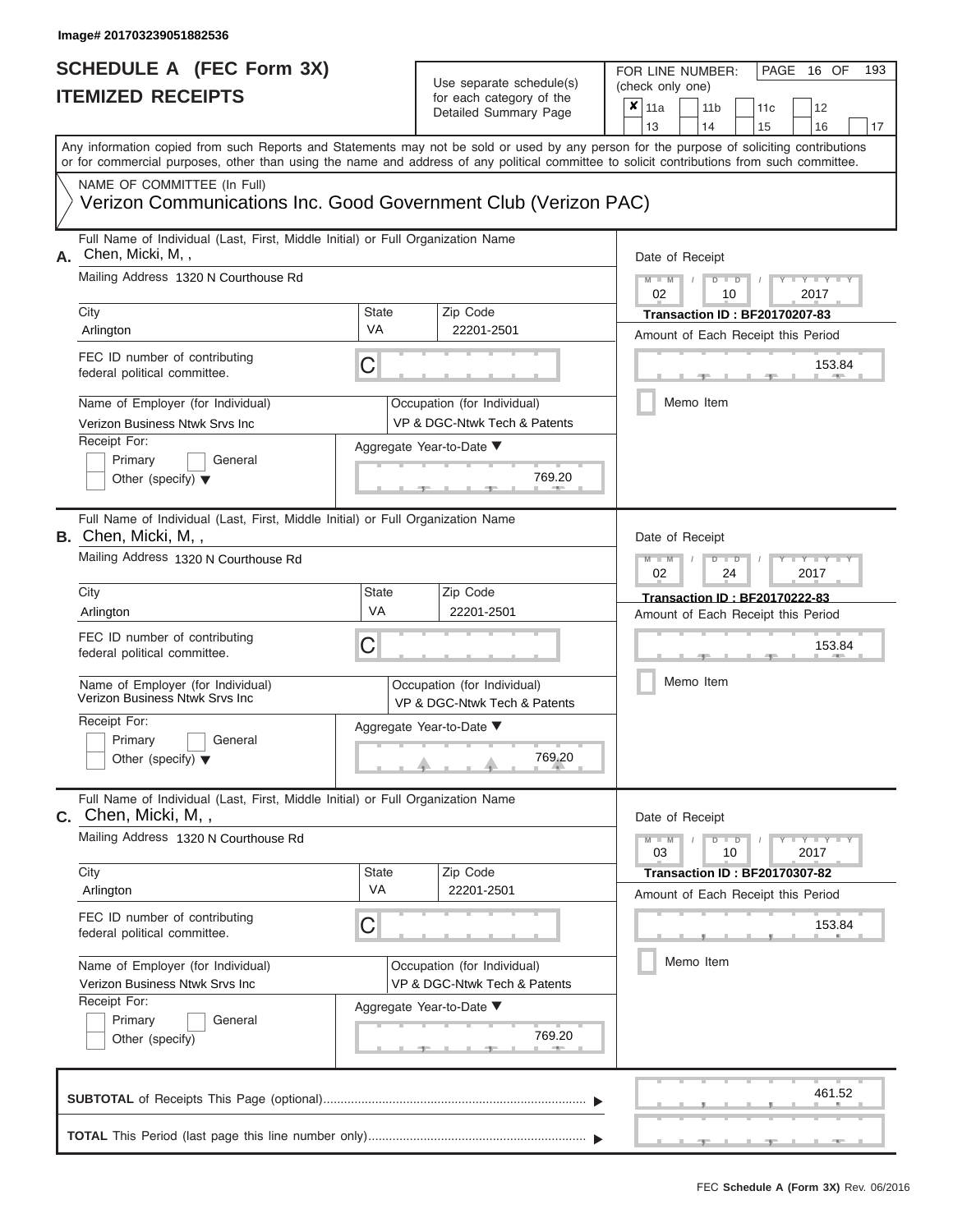#### **SCHEDULE A (FEC Form 3X) ITEMIZED RECEIPTS**

# Use separate schedule(s)

FOR LINE NUMBER:<br>(check only one)

PAGE 17 OF 193

|    | IIEMIZEU REVEIFIJ                                                                                                                                                                                                                                                                       |                           | for each category of the                     | ×<br>11a<br>11 <sub>b</sub><br>12<br>11c                                                        |  |  |  |  |  |  |  |  |  |
|----|-----------------------------------------------------------------------------------------------------------------------------------------------------------------------------------------------------------------------------------------------------------------------------------------|---------------------------|----------------------------------------------|-------------------------------------------------------------------------------------------------|--|--|--|--|--|--|--|--|--|
|    |                                                                                                                                                                                                                                                                                         |                           | Detailed Summary Page                        | 13<br>14<br>15<br>16<br>17                                                                      |  |  |  |  |  |  |  |  |  |
|    | Any information copied from such Reports and Statements may not be sold or used by any person for the purpose of soliciting contributions<br>or for commercial purposes, other than using the name and address of any political committee to solicit contributions from such committee. |                           |                                              |                                                                                                 |  |  |  |  |  |  |  |  |  |
|    | NAME OF COMMITTEE (In Full)                                                                                                                                                                                                                                                             |                           |                                              |                                                                                                 |  |  |  |  |  |  |  |  |  |
|    | Verizon Communications Inc. Good Government Club (Verizon PAC)                                                                                                                                                                                                                          |                           |                                              |                                                                                                 |  |  |  |  |  |  |  |  |  |
| А. | Full Name of Individual (Last, First, Middle Initial) or Full Organization Name<br>Clark, Nancy, B,,                                                                                                                                                                                    |                           |                                              | Date of Receipt                                                                                 |  |  |  |  |  |  |  |  |  |
|    | Mailing Address 1 Verizon Way                                                                                                                                                                                                                                                           |                           |                                              | $M - M$<br>Y I Y I<br>$D$ $D$<br>01<br>27<br>2017                                               |  |  |  |  |  |  |  |  |  |
|    | City                                                                                                                                                                                                                                                                                    | <b>State</b>              | Zip Code                                     | Transaction ID: W20170125-175-0-13                                                              |  |  |  |  |  |  |  |  |  |
|    | <b>Basking Ridge</b>                                                                                                                                                                                                                                                                    | <b>NJ</b>                 | 07920-1025                                   | Amount of Each Receipt this Period                                                              |  |  |  |  |  |  |  |  |  |
|    | FEC ID number of contributing<br>federal political committee.                                                                                                                                                                                                                           | С                         |                                              | 192.30                                                                                          |  |  |  |  |  |  |  |  |  |
|    | Name of Employer (for Individual)<br>Cellco Partnership                                                                                                                                                                                                                                 |                           | Occupation (for Individual)<br>SVP-Marketing | Memo Item                                                                                       |  |  |  |  |  |  |  |  |  |
|    | Receipt For:                                                                                                                                                                                                                                                                            |                           | Aggregate Year-to-Date ▼                     |                                                                                                 |  |  |  |  |  |  |  |  |  |
|    | Primary<br>General<br>Other (specify) $\blacktriangledown$                                                                                                                                                                                                                              |                           | 961.50                                       |                                                                                                 |  |  |  |  |  |  |  |  |  |
|    | Full Name of Individual (Last, First, Middle Initial) or Full Organization Name<br><b>B.</b> Clark, Nancy, B,,                                                                                                                                                                          |                           |                                              | Date of Receipt                                                                                 |  |  |  |  |  |  |  |  |  |
|    | Mailing Address 1 Verizon Way                                                                                                                                                                                                                                                           |                           |                                              | $M - M$<br>Y I Y I<br>$D$ $\Box$ $D$<br>02<br>10<br>2017<br>Transaction ID: W20170207-173-23-29 |  |  |  |  |  |  |  |  |  |
|    | City                                                                                                                                                                                                                                                                                    | State                     | Zip Code                                     |                                                                                                 |  |  |  |  |  |  |  |  |  |
|    | <b>Basking Ridge</b>                                                                                                                                                                                                                                                                    | <b>NJ</b>                 | 07920-1025                                   | Amount of Each Receipt this Period<br>192.30                                                    |  |  |  |  |  |  |  |  |  |
|    | FEC ID number of contributing<br>federal political committee.                                                                                                                                                                                                                           | C                         |                                              |                                                                                                 |  |  |  |  |  |  |  |  |  |
|    | Name of Employer (for Individual)<br>Cellco Partnership                                                                                                                                                                                                                                 |                           | Occupation (for Individual)<br>SVP-Marketing | Memo Item                                                                                       |  |  |  |  |  |  |  |  |  |
|    | Receipt For:<br>Primary<br>General<br>Other (specify) $\blacktriangledown$                                                                                                                                                                                                              |                           | Aggregate Year-to-Date ▼<br>961.50           |                                                                                                 |  |  |  |  |  |  |  |  |  |
|    |                                                                                                                                                                                                                                                                                         |                           |                                              |                                                                                                 |  |  |  |  |  |  |  |  |  |
|    | Full Name of Individual (Last, First, Middle Initial) or Full Organization Name<br>$c.$ Clark, Nancy, B,,                                                                                                                                                                               |                           |                                              | Date of Receipt                                                                                 |  |  |  |  |  |  |  |  |  |
|    | Mailing Address 1 Verizon Way                                                                                                                                                                                                                                                           |                           |                                              | Y TY TY TY<br>$M - M$<br>$D$ $D$<br>02<br>24<br>2017                                            |  |  |  |  |  |  |  |  |  |
|    | City                                                                                                                                                                                                                                                                                    | <b>State</b><br><b>NJ</b> | Zip Code                                     | Transaction ID: W20170222-174-2-43                                                              |  |  |  |  |  |  |  |  |  |
|    | <b>Basking Ridge</b>                                                                                                                                                                                                                                                                    |                           | 07920-1025                                   | Amount of Each Receipt this Period                                                              |  |  |  |  |  |  |  |  |  |
|    | FEC ID number of contributing<br>federal political committee.                                                                                                                                                                                                                           | C                         |                                              | 192.30                                                                                          |  |  |  |  |  |  |  |  |  |
|    | Name of Employer (for Individual)                                                                                                                                                                                                                                                       |                           | Occupation (for Individual)                  | Memo Item                                                                                       |  |  |  |  |  |  |  |  |  |
|    | Cellco Partnership                                                                                                                                                                                                                                                                      |                           | SVP-Marketing                                |                                                                                                 |  |  |  |  |  |  |  |  |  |
|    | Receipt For:                                                                                                                                                                                                                                                                            |                           | Aggregate Year-to-Date ▼                     |                                                                                                 |  |  |  |  |  |  |  |  |  |
|    | Primary<br>General                                                                                                                                                                                                                                                                      |                           |                                              |                                                                                                 |  |  |  |  |  |  |  |  |  |
|    | Other (specify)                                                                                                                                                                                                                                                                         |                           | 961.50<br><b>AND</b>                         |                                                                                                 |  |  |  |  |  |  |  |  |  |
|    |                                                                                                                                                                                                                                                                                         |                           |                                              | 576.90                                                                                          |  |  |  |  |  |  |  |  |  |
|    |                                                                                                                                                                                                                                                                                         |                           |                                              |                                                                                                 |  |  |  |  |  |  |  |  |  |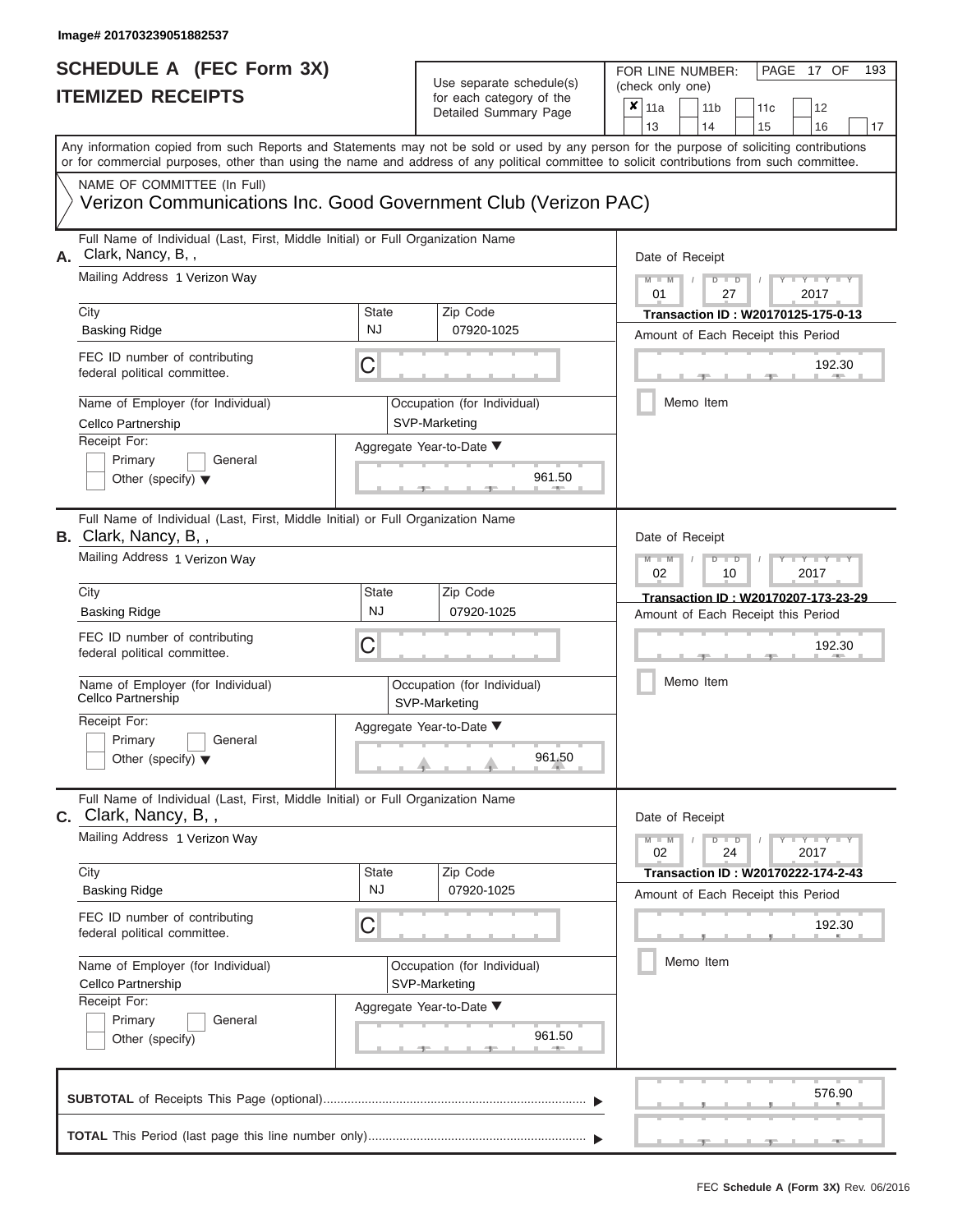| SCHEDULE A (FEC Form 3X)<br><b>ITEMIZED RECEIPTS</b>                                                                                                                                                                                                                                                                                                                                     |                     | Use separate schedule(s)<br>for each category of the<br>Detailed Summary Page | 193<br>FOR LINE NUMBER:<br>PAGE 18 OF<br>(check only one)<br>$\overline{\mathbf{x}}$   11a<br>11 <sub>b</sub><br>11 <sub>c</sub><br>12<br>13<br>14 |
|------------------------------------------------------------------------------------------------------------------------------------------------------------------------------------------------------------------------------------------------------------------------------------------------------------------------------------------------------------------------------------------|---------------------|-------------------------------------------------------------------------------|----------------------------------------------------------------------------------------------------------------------------------------------------|
| Any information copied from such Reports and Statements may not be sold or used by any person for the purpose of soliciting contributions<br>or for commercial purposes, other than using the name and address of any political committee to solicit contributions from such committee.<br>NAME OF COMMITTEE (In Full)<br>Verizon Communications Inc. Good Government Club (Verizon PAC) |                     |                                                                               | 15<br>16<br>17                                                                                                                                     |
| Full Name of Individual (Last, First, Middle Initial) or Full Organization Name<br>Clark, Nancy, B,,<br>А.                                                                                                                                                                                                                                                                               |                     |                                                                               | Date of Receipt                                                                                                                                    |
| Mailing Address 1 Verizon Way<br>City                                                                                                                                                                                                                                                                                                                                                    | State               | Zip Code                                                                      | $M - M$ /<br>$Y - Y - Y$<br>$D$ $D$<br>03<br>2017<br>10                                                                                            |
| <b>Basking Ridge</b>                                                                                                                                                                                                                                                                                                                                                                     | <b>NJ</b>           | 07920-1025                                                                    | Transaction ID: W20170307-173-23-13<br>Amount of Each Receipt this Period                                                                          |
| FEC ID number of contributing<br>federal political committee.                                                                                                                                                                                                                                                                                                                            | C                   |                                                                               | 192.30<br><b>COLLECTIVE</b>                                                                                                                        |
| Name of Employer (for Individual)<br>Cellco Partnership                                                                                                                                                                                                                                                                                                                                  |                     | Occupation (for Individual)<br>SVP-Marketing                                  | Memo Item                                                                                                                                          |
| Receipt For:<br>Primary<br>General<br>Other (specify) $\blacktriangledown$                                                                                                                                                                                                                                                                                                               |                     | Aggregate Year-to-Date ▼<br>961.50                                            |                                                                                                                                                    |
| Full Name of Individual (Last, First, Middle Initial) or Full Organization Name<br><b>B.</b> Clemons, Keefe, B,,<br>Mailing Address 140 West St                                                                                                                                                                                                                                          |                     |                                                                               | Date of Receipt<br>$M - M$<br>Y Y I<br>$D$ $D$                                                                                                     |
| City                                                                                                                                                                                                                                                                                                                                                                                     | State               | Zip Code                                                                      | 02<br>2017<br>10                                                                                                                                   |
| New York                                                                                                                                                                                                                                                                                                                                                                                 | <b>NY</b>           | 10007-2141                                                                    | Transaction ID: CF20170207-651<br>Amount of Each Receipt this Period                                                                               |
| FEC ID number of contributing<br>federal political committee.                                                                                                                                                                                                                                                                                                                            | С                   |                                                                               | 92.30                                                                                                                                              |
| Name of Employer (for Individual)<br>Verizon Corp Rsrcs Group LLC                                                                                                                                                                                                                                                                                                                        |                     | Occupation (for Individual)<br><b>VP- State Govt Affairs</b>                  | Memo Item                                                                                                                                          |
| Receipt For:<br>Primary<br>General<br>Other (specify) $\blacktriangledown$                                                                                                                                                                                                                                                                                                               |                     | Aggregate Year-to-Date ▼<br>461.50                                            |                                                                                                                                                    |
| Full Name of Individual (Last, First, Middle Initial) or Full Organization Name<br>C. Clemons, Keefe, B,,                                                                                                                                                                                                                                                                                |                     |                                                                               | Date of Receipt                                                                                                                                    |
| Mailing Address 140 West St                                                                                                                                                                                                                                                                                                                                                              |                     |                                                                               | $M - M$<br>$D$ $D$<br>$+Y+Y+Y$<br>02<br>24<br>2017                                                                                                 |
| City<br>New York                                                                                                                                                                                                                                                                                                                                                                         | <b>State</b><br>NY. | Zip Code<br>10007-2141                                                        | Transaction ID: CF20170222-650<br>Amount of Each Receipt this Period                                                                               |
| FEC ID number of contributing<br>federal political committee.                                                                                                                                                                                                                                                                                                                            | С                   |                                                                               | 92.30                                                                                                                                              |
| Name of Employer (for Individual)<br>Verizon Corp Rsrcs Group LLC                                                                                                                                                                                                                                                                                                                        |                     | Occupation (for Individual)<br>VP- State Govt Affairs                         | Memo Item                                                                                                                                          |
| Receipt For:<br>Primary<br>General<br>Other (specify)                                                                                                                                                                                                                                                                                                                                    |                     | Aggregate Year-to-Date ▼<br>461.50                                            |                                                                                                                                                    |
|                                                                                                                                                                                                                                                                                                                                                                                          |                     |                                                                               | 376.90                                                                                                                                             |
|                                                                                                                                                                                                                                                                                                                                                                                          |                     |                                                                               | $-1$                                                                                                                                               |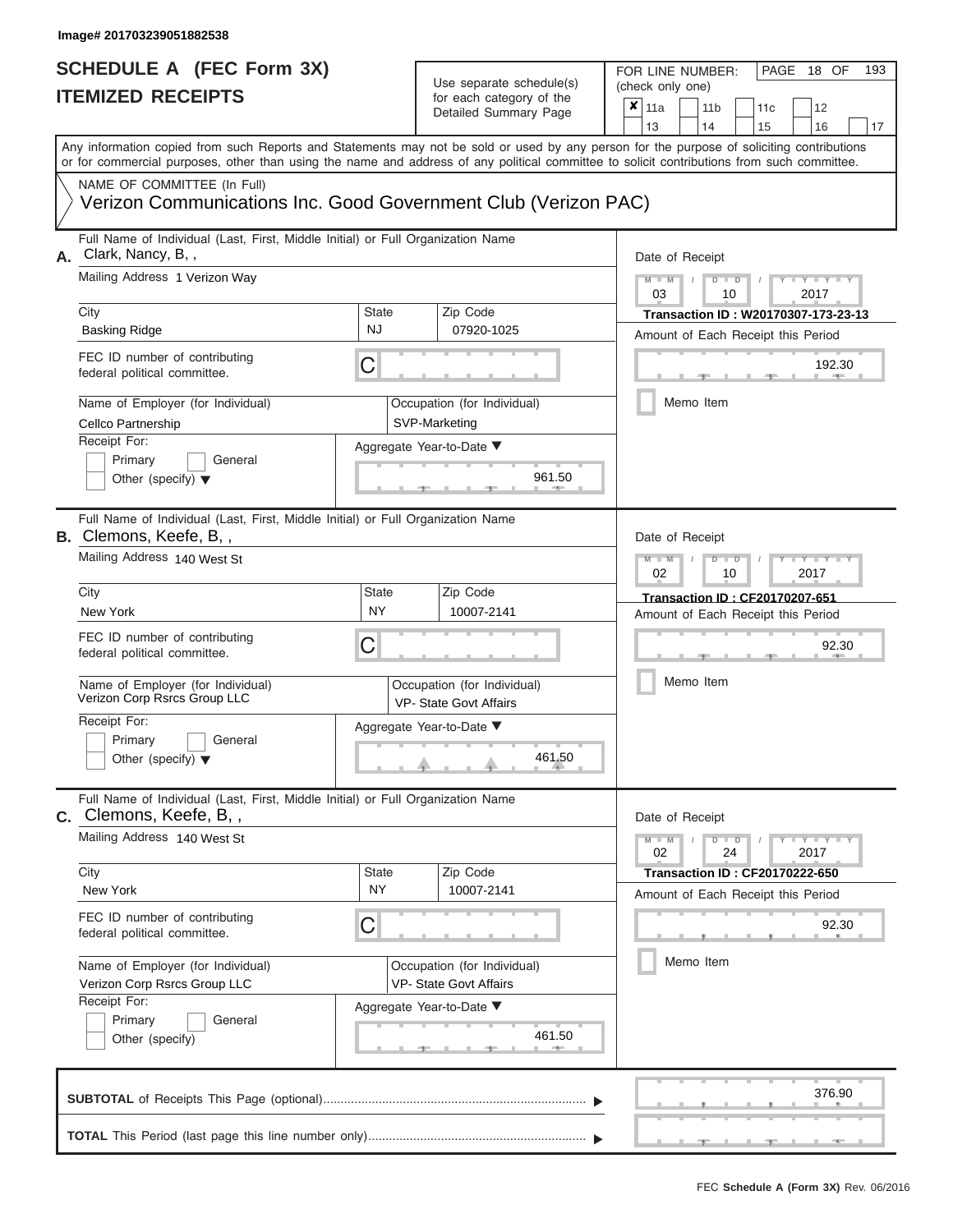#### **SCHEDULE A (FEC Form 3X) ITEMIZED RECEIPTS**

# Use separate schedule(s)

FOR LINE NUMBER:<br>(check only one)

PAGE 19 OF 193

|    | <b>ILEMIZED REGEIPIS</b>                                                                                                                   |                                                               | for each category of the<br>Detailed Summary Page | ×<br>11a<br>11 <sub>b</sub><br>11c<br>12                     |  |  |  |  |  |  |  |  |
|----|--------------------------------------------------------------------------------------------------------------------------------------------|---------------------------------------------------------------|---------------------------------------------------|--------------------------------------------------------------|--|--|--|--|--|--|--|--|
|    | Any information copied from such Reports and Statements may not be sold or used by any person for the purpose of soliciting contributions  |                                                               |                                                   | 13<br>14<br>15<br>16<br>17                                   |  |  |  |  |  |  |  |  |
|    | or for commercial purposes, other than using the name and address of any political committee to solicit contributions from such committee. |                                                               |                                                   |                                                              |  |  |  |  |  |  |  |  |
|    | NAME OF COMMITTEE (In Full)                                                                                                                |                                                               |                                                   |                                                              |  |  |  |  |  |  |  |  |
|    | Verizon Communications Inc. Good Government Club (Verizon PAC)                                                                             |                                                               |                                                   |                                                              |  |  |  |  |  |  |  |  |
| Α. | Full Name of Individual (Last, First, Middle Initial) or Full Organization Name<br>Clemons, Keefe, B,,                                     |                                                               |                                                   | Date of Receipt<br>$M - M$<br>$Y = Y = Y$<br>$D$ $D$         |  |  |  |  |  |  |  |  |
|    | Mailing Address 140 West St                                                                                                                |                                                               |                                                   |                                                              |  |  |  |  |  |  |  |  |
|    |                                                                                                                                            |                                                               |                                                   | 03<br>2017<br>10                                             |  |  |  |  |  |  |  |  |
|    | City<br>New York                                                                                                                           | <b>State</b><br><b>NY</b>                                     | Zip Code<br>10007-2141                            | <b>Transaction ID: CF20170307-645</b>                        |  |  |  |  |  |  |  |  |
|    | FEC ID number of contributing                                                                                                              |                                                               |                                                   | Amount of Each Receipt this Period                           |  |  |  |  |  |  |  |  |
|    | federal political committee.                                                                                                               | C                                                             |                                                   | 92.30                                                        |  |  |  |  |  |  |  |  |
|    | Name of Employer (for Individual)                                                                                                          |                                                               | Occupation (for Individual)                       | Memo Item                                                    |  |  |  |  |  |  |  |  |
|    | Verizon Corp Rsrcs Group LLC<br>Receipt For:                                                                                               |                                                               | <b>VP- State Govt Affairs</b>                     |                                                              |  |  |  |  |  |  |  |  |
|    | Primary<br>General                                                                                                                         |                                                               | Aggregate Year-to-Date ▼                          |                                                              |  |  |  |  |  |  |  |  |
|    | Other (specify) $\blacktriangledown$                                                                                                       |                                                               | 461.50                                            |                                                              |  |  |  |  |  |  |  |  |
|    | Full Name of Individual (Last, First, Middle Initial) or Full Organization Name                                                            |                                                               |                                                   |                                                              |  |  |  |  |  |  |  |  |
|    | B. Connor, George, Brady,,                                                                                                                 | Date of Receipt                                               |                                                   |                                                              |  |  |  |  |  |  |  |  |
|    | Mailing Address 1 Verizon Way                                                                                                              | $M - M$<br>$D$ $D$<br>$T - Y - T - Y - T$<br>03<br>10<br>2017 |                                                   |                                                              |  |  |  |  |  |  |  |  |
|    | City                                                                                                                                       | <b>State</b>                                                  | Zip Code                                          | Transaction ID: CF20170307-1118                              |  |  |  |  |  |  |  |  |
|    | <b>Basking Ridge</b>                                                                                                                       | <b>NJ</b>                                                     | 07920-1025                                        | Amount of Each Receipt this Period                           |  |  |  |  |  |  |  |  |
|    | FEC ID number of contributing<br>federal political committee.                                                                              | C                                                             |                                                   | 50.00<br>Memo Item                                           |  |  |  |  |  |  |  |  |
|    | Name of Employer (for Individual)<br>Verizon Corp Rsrcs Group LLC                                                                          |                                                               | Occupation (for Individual)<br><b>VP-VIMCO</b>    |                                                              |  |  |  |  |  |  |  |  |
|    | Receipt For:                                                                                                                               |                                                               | Aggregate Year-to-Date ▼                          |                                                              |  |  |  |  |  |  |  |  |
|    | Primary<br>General<br>Other (specify) $\blacktriangledown$                                                                                 |                                                               | 250.00                                            |                                                              |  |  |  |  |  |  |  |  |
|    | Full Name of Individual (Last, First, Middle Initial) or Full Organization Name                                                            |                                                               |                                                   |                                                              |  |  |  |  |  |  |  |  |
|    | C. Craig, Taylor, K.,                                                                                                                      |                                                               |                                                   | Date of Receipt                                              |  |  |  |  |  |  |  |  |
|    | Mailing Address 1300 I St NW                                                                                                               |                                                               |                                                   | $Y = Y = Y$<br>$M - M$<br>$D$ $\Box$ $D$<br>03<br>10<br>2017 |  |  |  |  |  |  |  |  |
|    | City                                                                                                                                       | <b>State</b>                                                  | Zip Code                                          | <b>Transaction ID: CF20170307-939</b>                        |  |  |  |  |  |  |  |  |
|    | Washington                                                                                                                                 | DC                                                            | 20005-3314                                        | Amount of Each Receipt this Period                           |  |  |  |  |  |  |  |  |
|    | FEC ID number of contributing<br>federal political committee.                                                                              | С                                                             |                                                   | 50.00                                                        |  |  |  |  |  |  |  |  |
|    | Name of Employer (for Individual)                                                                                                          |                                                               | Occupation (for Individual)                       | Memo Item                                                    |  |  |  |  |  |  |  |  |
|    | Verizon Corp Rsrcs Group LLC                                                                                                               |                                                               | <b>Dir-Govt Relations</b>                         |                                                              |  |  |  |  |  |  |  |  |
|    | Receipt For:                                                                                                                               |                                                               | Aggregate Year-to-Date ▼                          |                                                              |  |  |  |  |  |  |  |  |
|    | Primary<br>General                                                                                                                         |                                                               |                                                   |                                                              |  |  |  |  |  |  |  |  |
|    | Other (specify)                                                                                                                            |                                                               | 250.00<br><b>Contract Contract</b>                |                                                              |  |  |  |  |  |  |  |  |
|    |                                                                                                                                            |                                                               |                                                   | 192.30                                                       |  |  |  |  |  |  |  |  |
|    |                                                                                                                                            |                                                               |                                                   |                                                              |  |  |  |  |  |  |  |  |
|    |                                                                                                                                            |                                                               |                                                   |                                                              |  |  |  |  |  |  |  |  |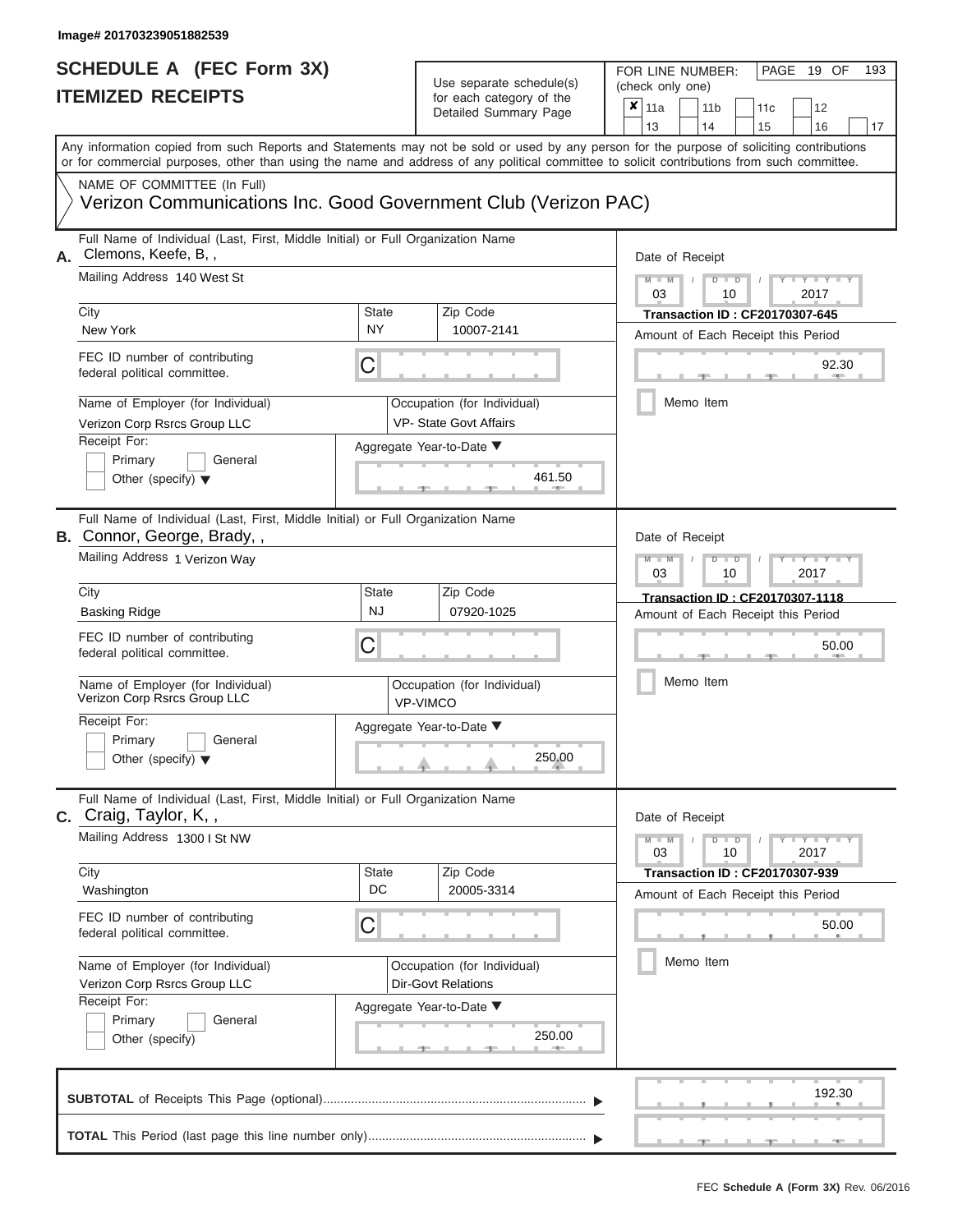# Use separate schedule(s)  $\frac{1}{\pi}$  for each category of the

FOR LINE NUMBER:<br>(check only one)

PAGE 20 OF 193

|    | IIEMILED REVEIFIJ                                                                                                                          |                          | for each category of the<br>Detailed Summary Page         | × | 11a                                                                             |           | 11 <sub>b</sub> |               | 11c | 12                                   |    |  |  |  |
|----|--------------------------------------------------------------------------------------------------------------------------------------------|--------------------------|-----------------------------------------------------------|---|---------------------------------------------------------------------------------|-----------|-----------------|---------------|-----|--------------------------------------|----|--|--|--|
|    | Any information copied from such Reports and Statements may not be sold or used by any person for the purpose of soliciting contributions  |                          |                                                           |   | 13                                                                              |           | 14              |               | 15  | 16                                   | 17 |  |  |  |
|    | or for commercial purposes, other than using the name and address of any political committee to solicit contributions from such committee. |                          |                                                           |   |                                                                                 |           |                 |               |     |                                      |    |  |  |  |
|    | NAME OF COMMITTEE (In Full)                                                                                                                |                          |                                                           |   |                                                                                 |           |                 |               |     |                                      |    |  |  |  |
|    | Verizon Communications Inc. Good Government Club (Verizon PAC)                                                                             |                          |                                                           |   |                                                                                 |           |                 |               |     |                                      |    |  |  |  |
| А. | Full Name of Individual (Last, First, Middle Initial) or Full Organization Name<br>Creel, Jim, R, , JR                                     |                          |                                                           |   | Date of Receipt<br>$M - M$<br>$Y - Y - Y$<br>$D$ $\Box$ $D$<br>03<br>10<br>2017 |           |                 |               |     |                                      |    |  |  |  |
|    | Mailing Address 3245 158th Ave SE                                                                                                          |                          |                                                           |   |                                                                                 |           |                 |               |     |                                      |    |  |  |  |
|    | City                                                                                                                                       | <b>State</b>             | Zip Code                                                  |   |                                                                                 |           |                 |               |     | Transaction ID: W20170307-228-23-13  |    |  |  |  |
|    | <b>Bellevue</b>                                                                                                                            | <b>WA</b>                | 98008-6401                                                |   |                                                                                 |           |                 |               |     | Amount of Each Receipt this Period   |    |  |  |  |
|    | FEC ID number of contributing<br>federal political committee.                                                                              | С                        |                                                           |   |                                                                                 |           |                 |               |     | 50.00                                |    |  |  |  |
|    | Name of Employer (for Individual)<br>Cellco Partnership                                                                                    |                          | Occupation (for Individual)<br>Dir-Ntwk Field Eng         |   |                                                                                 | Memo Item |                 |               |     |                                      |    |  |  |  |
|    | Receipt For:                                                                                                                               | Aggregate Year-to-Date ▼ |                                                           |   |                                                                                 |           |                 |               |     |                                      |    |  |  |  |
|    | Primary<br>General<br>Other (specify) $\blacktriangledown$                                                                                 |                          | 250.00                                                    |   |                                                                                 |           |                 |               |     |                                      |    |  |  |  |
|    | Full Name of Individual (Last, First, Middle Initial) or Full Organization Name<br><b>B.</b> Cullina, John, S,,                            |                          |                                                           |   |                                                                                 |           |                 |               |     |                                      |    |  |  |  |
|    | Mailing Address 1320 N Courthouse Rd                                                                                                       |                          |                                                           |   | Date of Receipt<br>$M - M$<br>Y TYT<br>$D$ $D$<br>01<br>27<br>2017              |           |                 |               |     |                                      |    |  |  |  |
|    | City                                                                                                                                       | <b>State</b>             | <b>Transaction ID: BF20170125-69</b>                      |   |                                                                                 |           |                 |               |     |                                      |    |  |  |  |
|    | Arlington                                                                                                                                  | VA                       | 22201-2501                                                |   | Amount of Each Receipt this Period                                              |           |                 |               |     |                                      |    |  |  |  |
|    | FEC ID number of contributing<br>federal political committee.                                                                              | С                        |                                                           |   | 153.84                                                                          |           |                 |               |     |                                      |    |  |  |  |
|    | Name of Employer (for Individual)<br>Verizon Business Ntwk Srvs Inc                                                                        |                          | Occupation (for Individual)<br>VP & DGC-Svcs, Ops & Compl |   |                                                                                 | Memo Item |                 |               |     |                                      |    |  |  |  |
|    | Receipt For:                                                                                                                               | Aggregate Year-to-Date ▼ |                                                           |   |                                                                                 |           |                 |               |     |                                      |    |  |  |  |
|    | Primary<br>General<br>Other (specify) $\blacktriangledown$                                                                                 |                          | 769.20                                                    |   |                                                                                 |           |                 |               |     |                                      |    |  |  |  |
|    | Full Name of Individual (Last, First, Middle Initial) or Full Organization Name<br><b>C.</b> Cullina, John, S,,                            |                          |                                                           |   | Date of Receipt                                                                 |           |                 |               |     |                                      |    |  |  |  |
|    | Mailing Address 1320 N Courthouse Rd                                                                                                       |                          |                                                           |   | $M - M$<br>02                                                                   |           |                 | $D$ $D$<br>10 |     | $Y = Y = Y + Y$<br>2017              |    |  |  |  |
|    | City                                                                                                                                       | <b>State</b>             | Zip Code                                                  |   |                                                                                 |           |                 |               |     | <b>Transaction ID: BF20170207-69</b> |    |  |  |  |
|    | Arlington                                                                                                                                  | VA                       | 22201-2501                                                |   |                                                                                 |           |                 |               |     | Amount of Each Receipt this Period   |    |  |  |  |
|    | FEC ID number of contributing<br>federal political committee.                                                                              | C                        |                                                           |   |                                                                                 |           |                 |               |     | 153.84                               |    |  |  |  |
|    | Name of Employer (for Individual)<br>Verizon Business Ntwk Srvs Inc                                                                        |                          | Occupation (for Individual)<br>VP & DGC-Svcs, Ops & Compl |   |                                                                                 | Memo Item |                 |               |     |                                      |    |  |  |  |
|    | Receipt For:                                                                                                                               |                          | Aggregate Year-to-Date ▼                                  |   |                                                                                 |           |                 |               |     |                                      |    |  |  |  |
|    | Primary<br>General                                                                                                                         |                          |                                                           |   |                                                                                 |           |                 |               |     |                                      |    |  |  |  |
|    | Other (specify)                                                                                                                            |                          | 769.20                                                    |   |                                                                                 |           |                 |               |     |                                      |    |  |  |  |
|    |                                                                                                                                            |                          |                                                           |   |                                                                                 |           |                 |               |     | 357.68                               |    |  |  |  |
|    |                                                                                                                                            |                          |                                                           |   |                                                                                 |           |                 |               |     |                                      |    |  |  |  |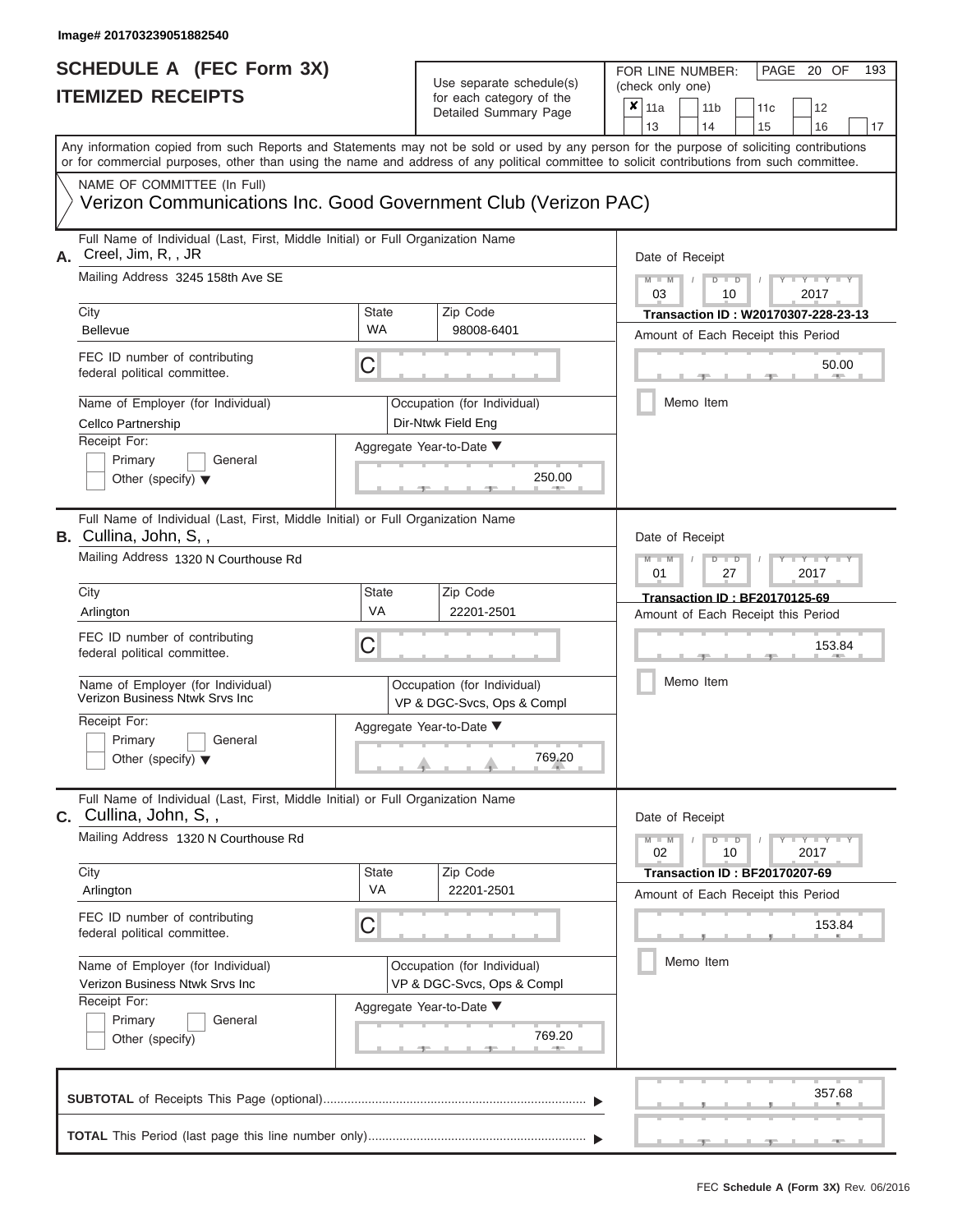# Use separate schedule(s)  $\frac{1}{\pi}$  for each category of the

FOR LINE NUMBER:<br>(check only one)

PAGE 21 OF 193

|    | IIEMILED REVEIFIJ                                                                                                                                                                                                                                                                       |                                                           | ior each category of the                                       | ×                                                     | 11a             |           | 11 <sub>b</sub>                       |  | 11c    |      | 12                       |    |
|----|-----------------------------------------------------------------------------------------------------------------------------------------------------------------------------------------------------------------------------------------------------------------------------------------|-----------------------------------------------------------|----------------------------------------------------------------|-------------------------------------------------------|-----------------|-----------|---------------------------------------|--|--------|------|--------------------------|----|
|    |                                                                                                                                                                                                                                                                                         |                                                           | Detailed Summary Page                                          |                                                       | 13              |           | 14                                    |  | 15     |      | 16                       | 17 |
|    | Any information copied from such Reports and Statements may not be sold or used by any person for the purpose of soliciting contributions<br>or for commercial purposes, other than using the name and address of any political committee to solicit contributions from such committee. |                                                           |                                                                |                                                       |                 |           |                                       |  |        |      |                          |    |
|    | NAME OF COMMITTEE (In Full)                                                                                                                                                                                                                                                             |                                                           |                                                                |                                                       |                 |           |                                       |  |        |      |                          |    |
|    | Verizon Communications Inc. Good Government Club (Verizon PAC)                                                                                                                                                                                                                          |                                                           |                                                                |                                                       |                 |           |                                       |  |        |      |                          |    |
| А. | Full Name of Individual (Last, First, Middle Initial) or Full Organization Name<br>Cullina, John, S,,                                                                                                                                                                                   |                                                           |                                                                | Date of Receipt                                       |                 |           |                                       |  |        |      |                          |    |
|    | Mailing Address 1320 N Courthouse Rd                                                                                                                                                                                                                                                    |                                                           |                                                                | $M - M$<br>$Y - Y - I$<br>$D$ $D$<br>02<br>24<br>2017 |                 |           |                                       |  |        |      |                          |    |
|    | City                                                                                                                                                                                                                                                                                    | State                                                     | Zip Code                                                       | <b>Transaction ID: BF20170222-69</b>                  |                 |           |                                       |  |        |      |                          |    |
|    | Arlington                                                                                                                                                                                                                                                                               | VA                                                        | 22201-2501                                                     |                                                       |                 |           | Amount of Each Receipt this Period    |  |        |      |                          |    |
|    | FEC ID number of contributing<br>federal political committee.                                                                                                                                                                                                                           | С                                                         |                                                                |                                                       |                 |           |                                       |  |        |      | 153.84                   |    |
|    | Name of Employer (for Individual)<br>Verizon Business Ntwk Srvs Inc                                                                                                                                                                                                                     |                                                           | Occupation (for Individual)<br>VP & DGC-Svcs, Ops & Compl      |                                                       |                 |           | Memo Item                             |  |        |      |                          |    |
|    | Receipt For:                                                                                                                                                                                                                                                                            |                                                           | Aggregate Year-to-Date ▼                                       |                                                       |                 |           |                                       |  |        |      |                          |    |
|    | Primary<br>General<br>Other (specify) $\blacktriangledown$                                                                                                                                                                                                                              |                                                           | 769.20                                                         |                                                       |                 |           |                                       |  |        |      |                          |    |
|    | Full Name of Individual (Last, First, Middle Initial) or Full Organization Name<br><b>B.</b> Cullina, John, S,,                                                                                                                                                                         |                                                           |                                                                |                                                       | Date of Receipt |           |                                       |  |        |      |                          |    |
|    | Mailing Address 1320 N Courthouse Rd                                                                                                                                                                                                                                                    |                                                           |                                                                |                                                       | $M - M$<br>03   |           | $D$ $D$<br>10                         |  |        | 2017 | $\overline{\phantom{a}}$ |    |
|    | City                                                                                                                                                                                                                                                                                    | State                                                     | Zip Code                                                       |                                                       |                 |           | <b>Transaction ID: BF20170307-68</b>  |  |        |      |                          |    |
|    | Arlington                                                                                                                                                                                                                                                                               | VA                                                        | 22201-2501                                                     |                                                       |                 |           | Amount of Each Receipt this Period    |  |        |      |                          |    |
|    | FEC ID number of contributing<br>federal political committee.                                                                                                                                                                                                                           |                                                           |                                                                |                                                       |                 |           |                                       |  | 153.84 |      |                          |    |
|    | Name of Employer (for Individual)<br>Verizon Business Ntwk Srvs Inc                                                                                                                                                                                                                     | Occupation (for Individual)<br>VP & DGC-Svcs, Ops & Compl |                                                                |                                                       |                 | Memo Item |                                       |  |        |      |                          |    |
|    | Receipt For:                                                                                                                                                                                                                                                                            |                                                           | Aggregate Year-to-Date ▼                                       |                                                       |                 |           |                                       |  |        |      |                          |    |
|    | Primary<br>General<br>Other (specify) $\blacktriangledown$                                                                                                                                                                                                                              |                                                           | 769.20                                                         |                                                       |                 |           |                                       |  |        |      |                          |    |
| С. | Full Name of Individual (Last, First, Middle Initial) or Full Organization Name<br>Cunniffe, Colleen, , ,                                                                                                                                                                               |                                                           |                                                                |                                                       | Date of Receipt |           |                                       |  |        |      |                          |    |
|    | Mailing Address 1 Verizon Way                                                                                                                                                                                                                                                           |                                                           |                                                                |                                                       | $M - M$<br>02   |           | $D$ $D$<br>10                         |  |        | 2017 | $T - Y = T - Y = T Y$    |    |
|    | City                                                                                                                                                                                                                                                                                    | State                                                     | Zip Code                                                       |                                                       |                 |           | <b>Transaction ID: CF20170207-593</b> |  |        |      |                          |    |
|    | <b>Basking Ridge</b>                                                                                                                                                                                                                                                                    | NJ                                                        | 07920-1025                                                     |                                                       |                 |           | Amount of Each Receipt this Period    |  |        |      |                          |    |
|    | FEC ID number of contributing<br>federal political committee.                                                                                                                                                                                                                           | C                                                         |                                                                |                                                       |                 |           |                                       |  |        |      | 100.00                   |    |
|    | Name of Employer (for Individual)<br>Verizon Corp Rsrcs Group LLC                                                                                                                                                                                                                       |                                                           | Occupation (for Individual)<br><b>SVP-Business Development</b> |                                                       |                 |           | Memo Item                             |  |        |      |                          |    |
|    | Receipt For:                                                                                                                                                                                                                                                                            |                                                           | Aggregate Year-to-Date ▼                                       |                                                       |                 |           |                                       |  |        |      |                          |    |
|    | General<br>Primary<br>Other (specify)                                                                                                                                                                                                                                                   |                                                           | 500.00                                                         |                                                       |                 |           |                                       |  |        |      |                          |    |
|    |                                                                                                                                                                                                                                                                                         |                                                           |                                                                |                                                       |                 |           |                                       |  |        |      |                          |    |
|    |                                                                                                                                                                                                                                                                                         |                                                           |                                                                |                                                       |                 |           |                                       |  |        |      | 407.68                   |    |
|    |                                                                                                                                                                                                                                                                                         |                                                           |                                                                |                                                       |                 |           |                                       |  |        |      |                          |    |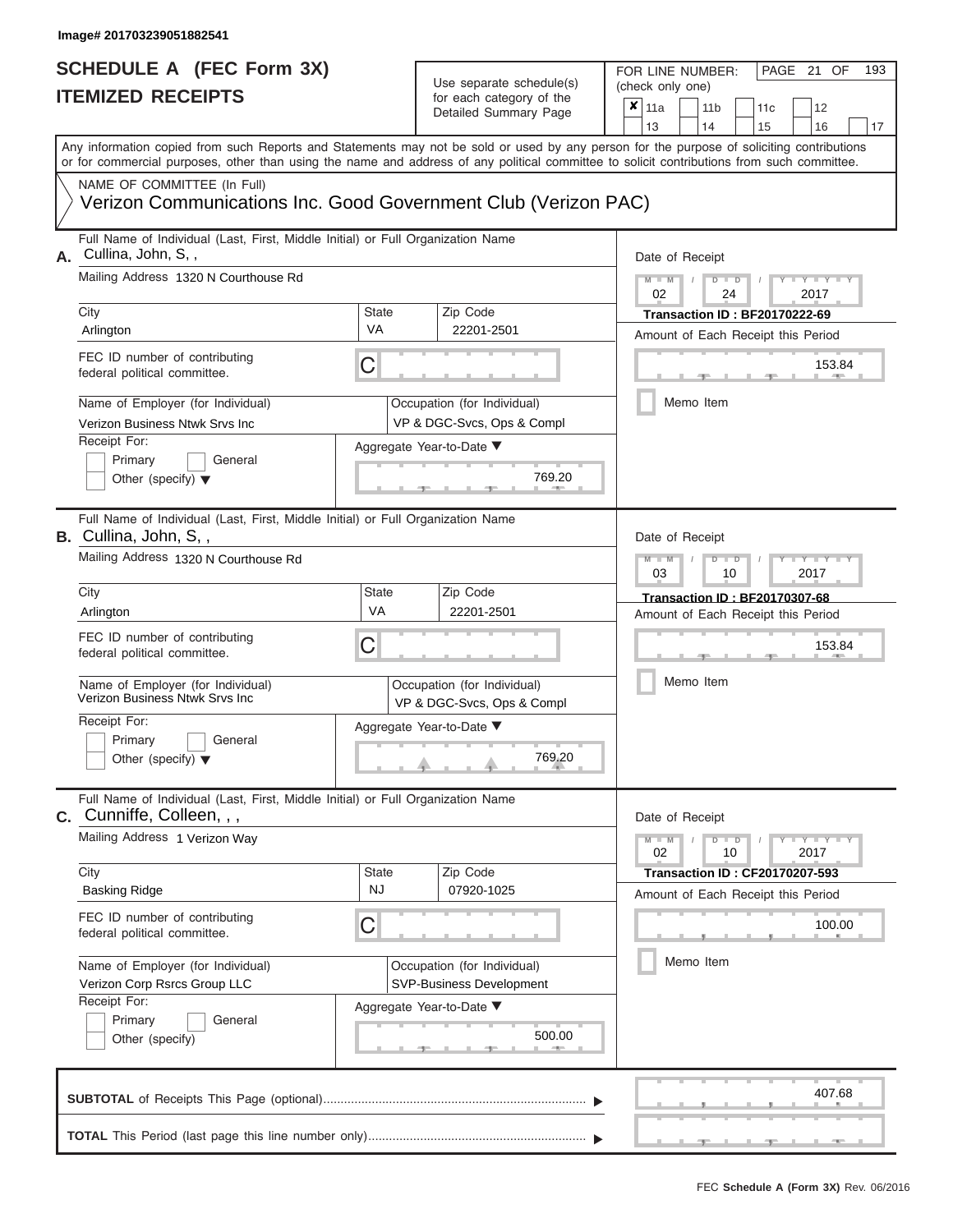#### **SCHEDULE A (FEC Form 3X) ITEMIZED RECEIPTS**

# Use separate schedule(s)<br>for each category of the

FOR LINE NUMBER:<br>(check only one)

PAGE 22 OF 193

|    | UKLP REVEIL I                                                                                                                                                                                                                                                                           |                           | iui cauli ualcyuly ul lilc<br>Detailed Summary Page            | x                                                                  | 11a<br>13                  |  | 11 <sub>b</sub><br>14 |    | 11c<br>15                             |  | 12<br>16        | 17 |
|----|-----------------------------------------------------------------------------------------------------------------------------------------------------------------------------------------------------------------------------------------------------------------------------------------|---------------------------|----------------------------------------------------------------|--------------------------------------------------------------------|----------------------------|--|-----------------------|----|---------------------------------------|--|-----------------|----|
|    | Any information copied from such Reports and Statements may not be sold or used by any person for the purpose of soliciting contributions<br>or for commercial purposes, other than using the name and address of any political committee to solicit contributions from such committee. |                           |                                                                |                                                                    |                            |  |                       |    |                                       |  |                 |    |
|    | NAME OF COMMITTEE (In Full)<br>Verizon Communications Inc. Good Government Club (Verizon PAC)                                                                                                                                                                                           |                           |                                                                |                                                                    |                            |  |                       |    |                                       |  |                 |    |
| А. | Full Name of Individual (Last, First, Middle Initial) or Full Organization Name<br>Cunniffe, Colleen, , ,<br>Mailing Address 1 Verizon Way                                                                                                                                              |                           |                                                                |                                                                    | Date of Receipt<br>$M - M$ |  | $D$ $\Box$ $D$        |    |                                       |  |                 |    |
|    | City                                                                                                                                                                                                                                                                                    | <b>State</b>              | Zip Code                                                       |                                                                    | 02                         |  |                       | 24 | <b>Transaction ID: CF20170222-592</b> |  | 2017            |    |
|    | <b>Basking Ridge</b>                                                                                                                                                                                                                                                                    | <b>NJ</b>                 | 07920-1025                                                     |                                                                    |                            |  |                       |    | Amount of Each Receipt this Period    |  |                 |    |
|    | FEC ID number of contributing<br>federal political committee.                                                                                                                                                                                                                           | C                         |                                                                | 100.00                                                             |                            |  |                       |    |                                       |  |                 |    |
|    | Name of Employer (for Individual)<br>Verizon Corp Rsrcs Group LLC                                                                                                                                                                                                                       |                           | Occupation (for Individual)<br><b>SVP-Business Development</b> |                                                                    |                            |  | Memo Item             |    |                                       |  |                 |    |
|    | Receipt For:<br>Primary<br>General<br>Other (specify) $\blacktriangledown$                                                                                                                                                                                                              | Aggregate Year-to-Date ▼  | 500.00                                                         |                                                                    |                            |  |                       |    |                                       |  |                 |    |
|    | Full Name of Individual (Last, First, Middle Initial) or Full Organization Name<br>B. Cunniffe, Colleen, , ,                                                                                                                                                                            |                           |                                                                |                                                                    | Date of Receipt            |  |                       |    |                                       |  |                 |    |
|    | Mailing Address 1 Verizon Way                                                                                                                                                                                                                                                           |                           |                                                                | $M - M$<br>$D$ $D$<br>$\overline{\phantom{a}}$<br>03<br>2017<br>10 |                            |  |                       |    |                                       |  |                 |    |
|    | City<br><b>Basking Ridge</b>                                                                                                                                                                                                                                                            | <b>State</b><br><b>NJ</b> | Zip Code<br>07920-1025                                         |                                                                    |                            |  |                       |    | <b>Transaction ID: CF20170307-587</b> |  |                 |    |
|    | FEC ID number of contributing<br>federal political committee.                                                                                                                                                                                                                           | С                         |                                                                |                                                                    |                            |  |                       |    | Amount of Each Receipt this Period    |  | 100.00          |    |
|    | Name of Employer (for Individual)<br>Verizon Corp Rsrcs Group LLC                                                                                                                                                                                                                       |                           | Occupation (for Individual)<br><b>SVP-Business Development</b> |                                                                    |                            |  | Memo Item             |    |                                       |  |                 |    |
|    | Receipt For:<br>Primary<br>General<br>Other (specify) $\blacktriangledown$                                                                                                                                                                                                              | Aggregate Year-to-Date ▼  | 500.00                                                         |                                                                    |                            |  |                       |    |                                       |  |                 |    |
|    | Full Name of Individual (Last, First, Middle Initial) or Full Organization Name<br>C. Cupelo, Donna, C,,                                                                                                                                                                                |                           |                                                                |                                                                    | Date of Receipt            |  |                       |    |                                       |  |                 |    |
|    | Mailing Address 125 High St                                                                                                                                                                                                                                                             |                           |                                                                |                                                                    | $M - M$<br>01              |  | $D$ $\Box$ $D$        | 27 |                                       |  | $Y = Y$<br>2017 |    |
|    | City<br><b>Boston</b>                                                                                                                                                                                                                                                                   | <b>State</b><br>МA        | Zip Code<br>02110-2704                                         |                                                                    |                            |  |                       |    | <b>Transaction ID: CF20170125-79</b>  |  |                 |    |
|    | FEC ID number of contributing<br>federal political committee.                                                                                                                                                                                                                           | С                         |                                                                |                                                                    |                            |  |                       |    | Amount of Each Receipt this Period    |  | 115.84          |    |
|    | Name of Employer (for Individual)<br>Verizon Corp Rsrcs Group LLC                                                                                                                                                                                                                       |                           | Occupation (for Individual)<br><b>VP-State Govt Affairs</b>    |                                                                    |                            |  | Memo Item             |    |                                       |  |                 |    |
|    | Receipt For:<br>Primary<br>General<br>Other (specify)                                                                                                                                                                                                                                   | Aggregate Year-to-Date ▼  | 579.20                                                         |                                                                    |                            |  |                       |    |                                       |  |                 |    |
|    |                                                                                                                                                                                                                                                                                         |                           |                                                                |                                                                    |                            |  |                       |    |                                       |  | 315.84          |    |
|    |                                                                                                                                                                                                                                                                                         |                           |                                                                |                                                                    |                            |  |                       |    |                                       |  |                 |    |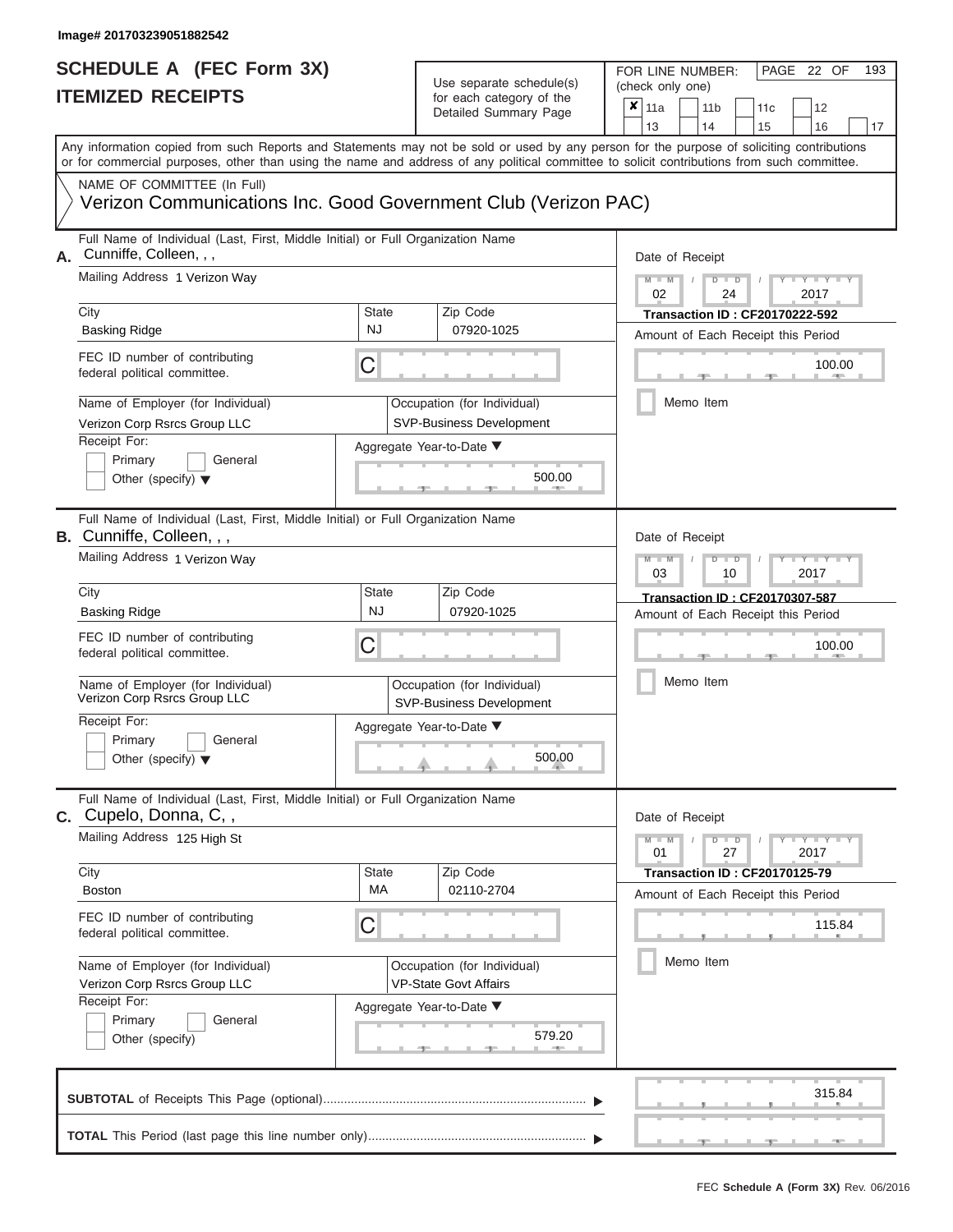#### **SCHEDULE A (FEC Form 3X) ITEMIZED RECEIPTS**

# Use separate schedule(s)

FOR LINE NUMBER:<br>(check only one)

PAGE 23 OF 193

| IIEMIZED KEUEIPIS                                                                                                                                  |                                                               | for each category of the<br>Detailed Summary Page                                       | ×<br>11a<br>11 <sub>b</sub><br>11c<br>12<br>13<br>14<br>15<br>16<br>17                                                                    |  |  |  |  |  |  |  |
|----------------------------------------------------------------------------------------------------------------------------------------------------|---------------------------------------------------------------|-----------------------------------------------------------------------------------------|-------------------------------------------------------------------------------------------------------------------------------------------|--|--|--|--|--|--|--|
| or for commercial purposes, other than using the name and address of any political committee to solicit contributions from such committee.         |                                                               |                                                                                         | Any information copied from such Reports and Statements may not be sold or used by any person for the purpose of soliciting contributions |  |  |  |  |  |  |  |
| NAME OF COMMITTEE (In Full)<br>Verizon Communications Inc. Good Government Club (Verizon PAC)                                                      |                                                               |                                                                                         |                                                                                                                                           |  |  |  |  |  |  |  |
| Full Name of Individual (Last, First, Middle Initial) or Full Organization Name<br>Cupelo, Donna, C,,<br>А.<br>Mailing Address 125 High St<br>City | <b>State</b>                                                  | Zip Code                                                                                | Date of Receipt<br>$M - M$<br>Y LTY LT<br>$D$ $D$<br>02<br>2017<br>10<br><b>Transaction ID: CF20170207-79</b>                             |  |  |  |  |  |  |  |
| <b>Boston</b>                                                                                                                                      | MA                                                            | 02110-2704                                                                              | Amount of Each Receipt this Period                                                                                                        |  |  |  |  |  |  |  |
| FEC ID number of contributing<br>federal political committee.                                                                                      | C                                                             |                                                                                         | 115.84                                                                                                                                    |  |  |  |  |  |  |  |
| Name of Employer (for Individual)<br>Verizon Corp Rsrcs Group LLC<br>Receipt For:                                                                  |                                                               | Occupation (for Individual)<br><b>VP-State Govt Affairs</b><br>Aggregate Year-to-Date ▼ | Memo Item                                                                                                                                 |  |  |  |  |  |  |  |
| Primary<br>General<br>Other (specify) $\blacktriangledown$                                                                                         |                                                               | 579.20                                                                                  |                                                                                                                                           |  |  |  |  |  |  |  |
| Full Name of Individual (Last, First, Middle Initial) or Full Organization Name<br><b>B.</b> Cupelo, Donna, C.,                                    |                                                               |                                                                                         | Date of Receipt                                                                                                                           |  |  |  |  |  |  |  |
| Mailing Address 125 High St                                                                                                                        | $M - M$<br><b>LYLYL</b><br>$D$ $\Box$ $D$<br>02<br>24<br>2017 |                                                                                         |                                                                                                                                           |  |  |  |  |  |  |  |
| City<br><b>Boston</b>                                                                                                                              | State<br>МA                                                   | Zip Code<br>02110-2704                                                                  | <b>Transaction ID: CF20170222-79</b><br>Amount of Each Receipt this Period                                                                |  |  |  |  |  |  |  |
| FEC ID number of contributing<br>federal political committee.                                                                                      | C                                                             | 115.84                                                                                  |                                                                                                                                           |  |  |  |  |  |  |  |
| Name of Employer (for Individual)<br>Verizon Corp Rsrcs Group LLC                                                                                  |                                                               | Occupation (for Individual)<br><b>VP-State Govt Affairs</b>                             | Memo Item                                                                                                                                 |  |  |  |  |  |  |  |
| Receipt For:<br>Primary<br>General<br>Other (specify) $\blacktriangledown$                                                                         |                                                               | Aggregate Year-to-Date ▼<br>579.20                                                      |                                                                                                                                           |  |  |  |  |  |  |  |
| Full Name of Individual (Last, First, Middle Initial) or Full Organization Name<br><b>C.</b> Cupelo, Donna, C,,                                    |                                                               |                                                                                         | Date of Receipt                                                                                                                           |  |  |  |  |  |  |  |
| Mailing Address 125 High St                                                                                                                        |                                                               |                                                                                         | $-Y - Y - Y - Y$<br>$M - M$<br>$D$ $D$<br>10<br>03<br>2017                                                                                |  |  |  |  |  |  |  |
| City<br><b>Boston</b>                                                                                                                              | <b>State</b><br>МA                                            | Zip Code<br>02110-2704                                                                  | <b>Transaction ID: CF20170307-78</b><br>Amount of Each Receipt this Period                                                                |  |  |  |  |  |  |  |
| FEC ID number of contributing<br>federal political committee.                                                                                      | C                                                             |                                                                                         | 115.84                                                                                                                                    |  |  |  |  |  |  |  |
| Name of Employer (for Individual)<br>Verizon Corp Rsrcs Group LLC                                                                                  |                                                               | Occupation (for Individual)<br><b>VP-State Govt Affairs</b>                             | Memo Item                                                                                                                                 |  |  |  |  |  |  |  |
| Receipt For:<br>Primary<br>General<br>Other (specify)                                                                                              |                                                               | Aggregate Year-to-Date ▼<br>579.20<br><b>AND IN</b>                                     |                                                                                                                                           |  |  |  |  |  |  |  |
|                                                                                                                                                    |                                                               |                                                                                         | 347.52                                                                                                                                    |  |  |  |  |  |  |  |
|                                                                                                                                                    |                                                               |                                                                                         |                                                                                                                                           |  |  |  |  |  |  |  |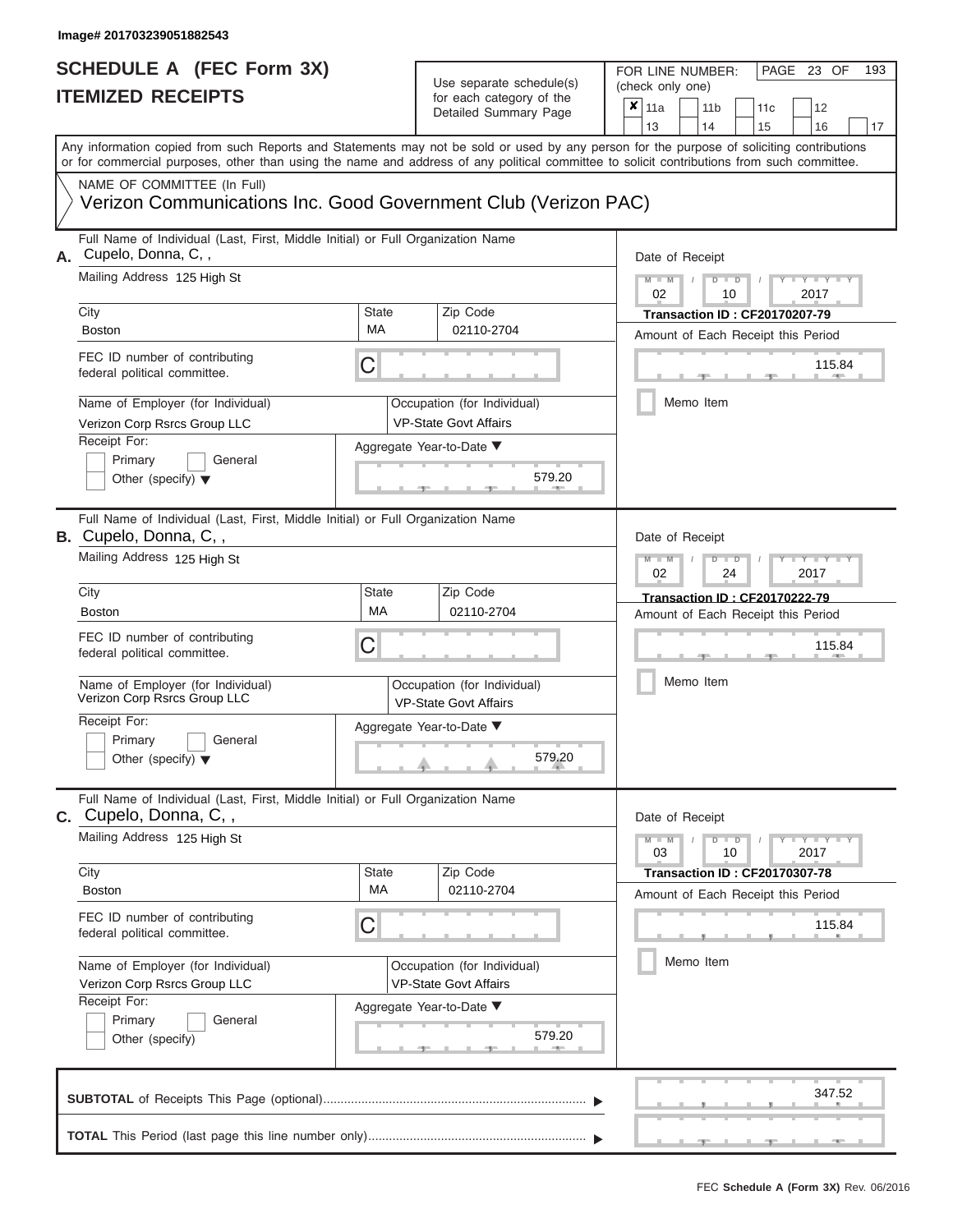#### **SCHEDULE A (FEC Form 3X) ITEMIZED RECEIPTS**

# Use separate schedule(s)

FOR LINE NUMBER:<br>(check only one)

PAGE 24 OF 193

|    | IIEMIZED KEUEIPIS                                                                                                                                                                                                                                                                       |              | for each category of the<br>Detailed Summary Page                    | ×<br>11a<br>11 <sub>b</sub><br>11c<br>12<br>13<br>14<br>15<br>16<br>17     |  |  |  |  |
|----|-----------------------------------------------------------------------------------------------------------------------------------------------------------------------------------------------------------------------------------------------------------------------------------------|--------------|----------------------------------------------------------------------|----------------------------------------------------------------------------|--|--|--|--|
|    | Any information copied from such Reports and Statements may not be sold or used by any person for the purpose of soliciting contributions<br>or for commercial purposes, other than using the name and address of any political committee to solicit contributions from such committee. |              |                                                                      |                                                                            |  |  |  |  |
|    | NAME OF COMMITTEE (In Full)<br>Verizon Communications Inc. Good Government Club (Verizon PAC)                                                                                                                                                                                           |              |                                                                      |                                                                            |  |  |  |  |
| Α. | Full Name of Individual (Last, First, Middle Initial) or Full Organization Name<br>D'ambrosio, Domenico, , ,<br>Mailing Address 1 Verizon Way                                                                                                                                           |              |                                                                      | Date of Receipt<br>$M - M$<br>$Y - Y - Y$<br>$D$ $D$<br>03<br>2017<br>10   |  |  |  |  |
|    | City<br>NJ<br><b>Basking Ridge</b>                                                                                                                                                                                                                                                      | <b>State</b> | Zip Code<br>07920-1025                                               | Transaction ID: W20170307-223-23-13<br>Amount of Each Receipt this Period  |  |  |  |  |
|    | FEC ID number of contributing<br>C<br>federal political committee.                                                                                                                                                                                                                      |              |                                                                      | 50.00                                                                      |  |  |  |  |
|    | Name of Employer (for Individual)<br>Cellco Partnership                                                                                                                                                                                                                                 |              | Occupation (for Individual)<br><b>VP-Channel Operations</b>          | Memo Item                                                                  |  |  |  |  |
|    | Receipt For:<br>Primary<br>General<br>Other (specify) $\blacktriangledown$                                                                                                                                                                                                              |              | Aggregate Year-to-Date ▼<br>250.00                                   |                                                                            |  |  |  |  |
|    | Full Name of Individual (Last, First, Middle Initial) or Full Organization Name<br><b>B.</b> Dailey, Thomas, M.,                                                                                                                                                                        |              |                                                                      | Date of Receipt                                                            |  |  |  |  |
|    | Mailing Address Basingstoke Road<br>Reading International Business Par                                                                                                                                                                                                                  |              | $T - Y = T - Y = T$<br>$M - M$<br>$D$ $\Box$ $D$<br>01<br>27<br>2017 |                                                                            |  |  |  |  |
|    | City<br>Reading                                                                                                                                                                                                                                                                         | State        | Zip Code<br>RG26DA                                                   | <b>Transaction ID: CF20170125-75</b><br>Amount of Each Receipt this Period |  |  |  |  |
|    | FEC ID number of contributing<br>C<br>federal political committee.                                                                                                                                                                                                                      |              | 153.84                                                               |                                                                            |  |  |  |  |
|    | Name of Employer (for Individual)<br>GTE Overseas Corp.                                                                                                                                                                                                                                 |              | Occupation (for Individual)<br>VP & GC Intl Ops and Reg              | Memo Item                                                                  |  |  |  |  |
|    | Receipt For:<br>Primary<br>General<br>Other (specify) $\blacktriangledown$                                                                                                                                                                                                              |              | Aggregate Year-to-Date ▼<br>769.20                                   |                                                                            |  |  |  |  |
|    | Full Name of Individual (Last, First, Middle Initial) or Full Organization Name<br><b>C.</b> Dailey, Thomas, M,,                                                                                                                                                                        |              |                                                                      | Date of Receipt                                                            |  |  |  |  |
|    | Mailing Address Basingstoke Road<br>Reading International Business Par                                                                                                                                                                                                                  |              |                                                                      | $Y - Y - Y$<br>$M - M$<br>$D$ $D$<br>10<br>02<br>2017                      |  |  |  |  |
|    | City<br>Reading                                                                                                                                                                                                                                                                         | <b>State</b> | Zip Code<br>RG26DA                                                   | <b>Transaction ID: CF20170207-75</b><br>Amount of Each Receipt this Period |  |  |  |  |
|    | FEC ID number of contributing<br>C<br>federal political committee.                                                                                                                                                                                                                      |              |                                                                      | 153.84                                                                     |  |  |  |  |
|    | Name of Employer (for Individual)<br>GTE Overseas Corp.<br>Receipt For:                                                                                                                                                                                                                 |              | Occupation (for Individual)<br>VP & GC Intl Ops and Reg              | Memo Item                                                                  |  |  |  |  |
|    | Primary<br>General<br>Other (specify)                                                                                                                                                                                                                                                   |              | Aggregate Year-to-Date ▼<br>769.20<br><b>AND IN</b>                  |                                                                            |  |  |  |  |
|    |                                                                                                                                                                                                                                                                                         |              |                                                                      | 357.68                                                                     |  |  |  |  |
|    |                                                                                                                                                                                                                                                                                         |              |                                                                      |                                                                            |  |  |  |  |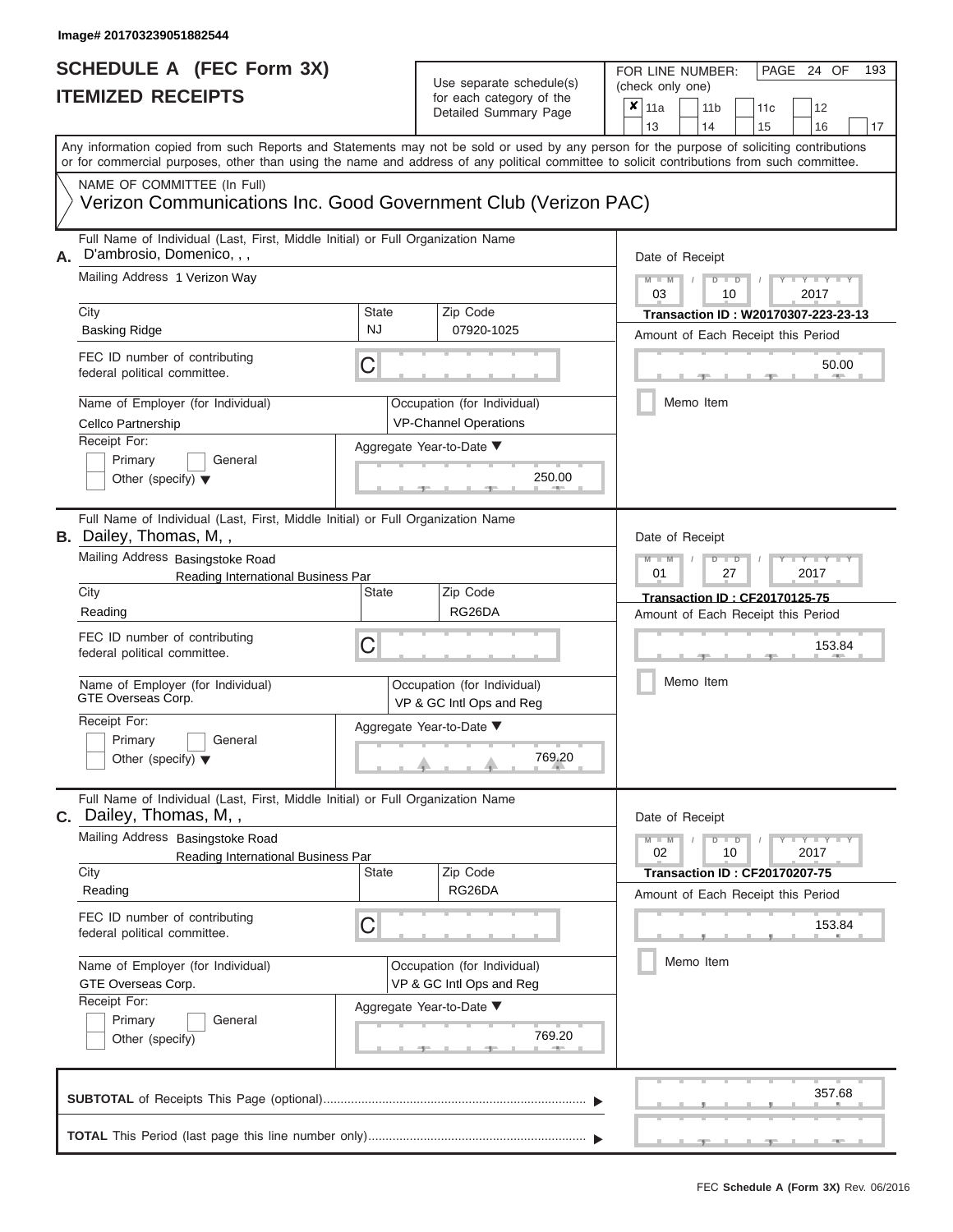ı

## **SCHEDULE A (FEC Form 3X) ITEMIZED RECEIPTS**

# Use separate schedule(s)<br>for each category of the

FOR LINE NUMBER:<br>(check only one)

PAGE 25 OF 193

|    | IILMILLY INLVLII I                                                                                                                                                                                                                                                                      |                                                         | ινι σανιι ναισγυιγ νι ιιισ<br>Detailed Summary Page     | x                                                                              | 11a<br>13       |           | 11 <sub>b</sub><br>14 |                      | 11c                                                                         |  | 12                |    |
|----|-----------------------------------------------------------------------------------------------------------------------------------------------------------------------------------------------------------------------------------------------------------------------------------------|---------------------------------------------------------|---------------------------------------------------------|--------------------------------------------------------------------------------|-----------------|-----------|-----------------------|----------------------|-----------------------------------------------------------------------------|--|-------------------|----|
|    | Any information copied from such Reports and Statements may not be sold or used by any person for the purpose of soliciting contributions<br>or for commercial purposes, other than using the name and address of any political committee to solicit contributions from such committee. |                                                         |                                                         |                                                                                |                 |           |                       |                      | 15                                                                          |  | 16                | 17 |
|    | NAME OF COMMITTEE (In Full)<br>Verizon Communications Inc. Good Government Club (Verizon PAC)                                                                                                                                                                                           |                                                         |                                                         |                                                                                |                 |           |                       |                      |                                                                             |  |                   |    |
| А. | Full Name of Individual (Last, First, Middle Initial) or Full Organization Name<br>Dailey, Thomas, M,,                                                                                                                                                                                  |                                                         |                                                         | Date of Receipt                                                                |                 |           |                       |                      |                                                                             |  |                   |    |
|    | Mailing Address Basingstoke Road<br>Reading International Business Par<br>City                                                                                                                                                                                                          | <b>State</b>                                            | Zip Code<br>RG26DA                                      | $M - M$<br>$D$ $D$<br>02<br>24<br>2017<br><b>Transaction ID: CF20170222-75</b> |                 |           |                       |                      |                                                                             |  |                   |    |
|    | Reading<br>FEC ID number of contributing<br>C<br>federal political committee.                                                                                                                                                                                                           |                                                         |                                                         | Amount of Each Receipt this Period<br>153.84                                   |                 |           |                       |                      |                                                                             |  |                   |    |
|    | Name of Employer (for Individual)<br>GTE Overseas Corp.<br>Receipt For:                                                                                                                                                                                                                 |                                                         | Occupation (for Individual)<br>VP & GC Intl Ops and Reg |                                                                                |                 |           | Memo Item             |                      |                                                                             |  |                   |    |
|    | Primary<br>General<br>Other (specify) $\blacktriangledown$                                                                                                                                                                                                                              |                                                         | Aggregate Year-to-Date ▼<br>769.20                      |                                                                                |                 |           |                       |                      |                                                                             |  |                   |    |
|    | Full Name of Individual (Last, First, Middle Initial) or Full Organization Name<br>B. Dailey, Thomas, M,,                                                                                                                                                                               |                                                         |                                                         |                                                                                | Date of Receipt |           |                       |                      |                                                                             |  |                   |    |
|    | Mailing Address Basingstoke Road<br>Reading International Business Par<br>City                                                                                                                                                                                                          | <b>State</b>                                            | Zip Code                                                | $M - M$<br>$D$ $D$<br>03<br>2017<br>10<br><b>Transaction ID: CF20170307-74</b> |                 |           |                       |                      |                                                                             |  |                   |    |
|    | Reading                                                                                                                                                                                                                                                                                 |                                                         | RG26DA                                                  |                                                                                |                 |           |                       |                      | Amount of Each Receipt this Period                                          |  |                   |    |
|    | FEC ID number of contributing<br>C<br>federal political committee.                                                                                                                                                                                                                      |                                                         | 153.84                                                  |                                                                                |                 |           |                       |                      |                                                                             |  |                   |    |
|    | Name of Employer (for Individual)<br>GTE Overseas Corp.                                                                                                                                                                                                                                 | Occupation (for Individual)<br>VP & GC Intl Ops and Reg |                                                         |                                                                                |                 | Memo Item |                       |                      |                                                                             |  |                   |    |
|    | Receipt For:<br>Primary<br>General<br>Other (specify) $\blacktriangledown$                                                                                                                                                                                                              |                                                         | Aggregate Year-to-Date ▼<br>769.20                      |                                                                                |                 |           |                       |                      |                                                                             |  |                   |    |
| С. | Full Name of Individual (Last, First, Middle Initial) or Full Organization Name<br>Davison, Jeffrey, T,,                                                                                                                                                                                |                                                         |                                                         |                                                                                | Date of Receipt |           |                       |                      |                                                                             |  |                   |    |
|    | Mailing Address 50 Sylvan Rd<br>#60                                                                                                                                                                                                                                                     | <b>State</b>                                            | Zip Code                                                |                                                                                | $M - M$<br>03   |           |                       | $D$ $\Box$ $D$<br>10 |                                                                             |  | $Y - Y -$<br>2017 |    |
|    | City<br>Waltham                                                                                                                                                                                                                                                                         | МA                                                      | 02451-1120                                              |                                                                                |                 |           |                       |                      | <b>Transaction ID: CF20170307-648</b><br>Amount of Each Receipt this Period |  |                   |    |
|    | FEC ID number of contributing<br>C<br>federal political committee.                                                                                                                                                                                                                      |                                                         |                                                         |                                                                                |                 |           |                       |                      |                                                                             |  | 50.00             |    |
|    | Name of Employer (for Individual)<br>Verizon Services Corp.                                                                                                                                                                                                                             | <b>DMTS</b>                                             | Occupation (for Individual)                             |                                                                                |                 |           | Memo Item             |                      |                                                                             |  |                   |    |
|    | Receipt For:<br>Primary<br>General<br>Other (specify)                                                                                                                                                                                                                                   |                                                         | Aggregate Year-to-Date ▼<br>250.00                      |                                                                                |                 |           |                       |                      |                                                                             |  |                   |    |
|    |                                                                                                                                                                                                                                                                                         |                                                         |                                                         |                                                                                |                 |           |                       |                      |                                                                             |  | 357.68            |    |
|    |                                                                                                                                                                                                                                                                                         |                                                         |                                                         |                                                                                |                 |           |                       |                      |                                                                             |  |                   |    |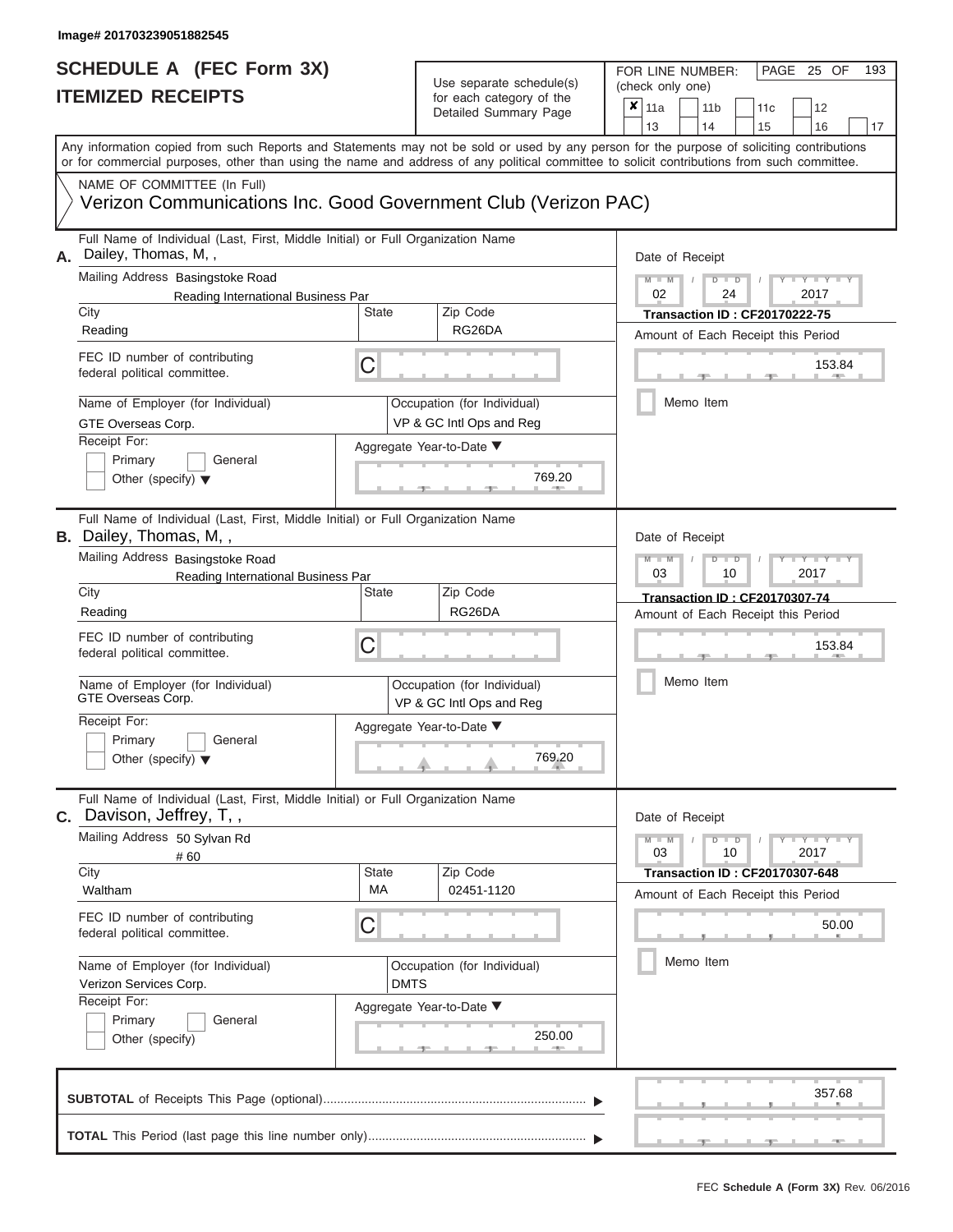| SCHEDULE A (FEC Form 3X)<br><b>ITEMIZED RECEIPTS</b>                                                                                                                                                                                                                                                                                                                                              |                         | Use separate schedule(s)<br>for each category of the<br>Detailed Summary Page                                    | 193<br>FOR LINE NUMBER:<br>PAGE 26 OF<br>(check only one)<br>$\overline{\mathbf{x}}$   11a<br>11 <sub>b</sub><br>12<br>11c<br>13<br>14<br>15<br>16<br>17                                 |
|---------------------------------------------------------------------------------------------------------------------------------------------------------------------------------------------------------------------------------------------------------------------------------------------------------------------------------------------------------------------------------------------------|-------------------------|------------------------------------------------------------------------------------------------------------------|------------------------------------------------------------------------------------------------------------------------------------------------------------------------------------------|
| Any information copied from such Reports and Statements may not be sold or used by any person for the purpose of soliciting contributions<br>or for commercial purposes, other than using the name and address of any political committee to solicit contributions from such committee.<br>NAME OF COMMITTEE (In Full)<br>Verizon Communications Inc. Good Government Club (Verizon PAC)          |                         |                                                                                                                  |                                                                                                                                                                                          |
| Full Name of Individual (Last, First, Middle Initial) or Full Organization Name<br>Debosier, Christopher, M,,<br>А.<br>Mailing Address 1300 I St NW<br>City<br>Washington<br>FEC ID number of contributing<br>federal political committee.<br>Name of Employer (for Individual)<br>Verizon Corp Rsrcs Group LLC<br>Receipt For:<br>Primary<br>General<br>Other (specify) $\blacktriangledown$     | <b>State</b><br>DC<br>C | Zip Code<br>20005-3314<br>Occupation (for Individual)<br>Exec Dir-Lobbyist<br>Aggregate Year-to-Date ▼<br>566.90 | Date of Receipt<br>$M - M$<br>$D$ $D$<br>Y I Y I<br>$\sqrt{ }$<br>01<br>27<br>2017<br><b>Transaction ID: CF20170125-917</b><br>Amount of Each Receipt this Period<br>113.38<br>Memo Item |
| Full Name of Individual (Last, First, Middle Initial) or Full Organization Name<br><b>B.</b> Debosier, Christopher, M,,<br>Mailing Address 1300 I St NW<br>City<br>Washington<br>FEC ID number of contributing<br>federal political committee.<br>Name of Employer (for Individual)<br>Verizon Corp Rsrcs Group LLC<br>Receipt For:<br>Primary<br>General<br>Other (specify) $\blacktriangledown$ | State<br>DC<br>С        | Zip Code<br>20005-3314<br>Occupation (for Individual)<br>Exec Dir-Lobbyist<br>Aggregate Year-to-Date ▼<br>566.90 | Date of Receipt<br>$M - M$<br>$D$ $\Box$ $D$<br>Y TY<br>2017<br>02<br>10<br>Transaction ID: CF20170207-913<br>Amount of Each Receipt this Period<br>113.38<br>Memo Item                  |
| Full Name of Individual (Last, First, Middle Initial) or Full Organization Name<br>Debosier, Christopher, M,,<br>С.<br>Mailing Address 1300 I St NW<br>City<br>Washington<br>FEC ID number of contributing<br>federal political committee.<br>Name of Employer (for Individual)<br>Verizon Corp Rsrcs Group LLC<br>Receipt For:<br>Primary<br>General<br>Other (specify)                          | <b>State</b><br>DC<br>С | Zip Code<br>20005-3314<br>Occupation (for Individual)<br>Exec Dir-Lobbyist<br>Aggregate Year-to-Date ▼<br>566.90 | Date of Receipt<br>$M - M$<br>$D$ $D$<br>$+Y+Y+Y$<br>24<br>2017<br>02<br><b>Transaction ID: CF20170222-910</b><br>Amount of Each Receipt this Period<br>113.38<br>Memo Item              |
|                                                                                                                                                                                                                                                                                                                                                                                                   |                         |                                                                                                                  | 340.14                                                                                                                                                                                   |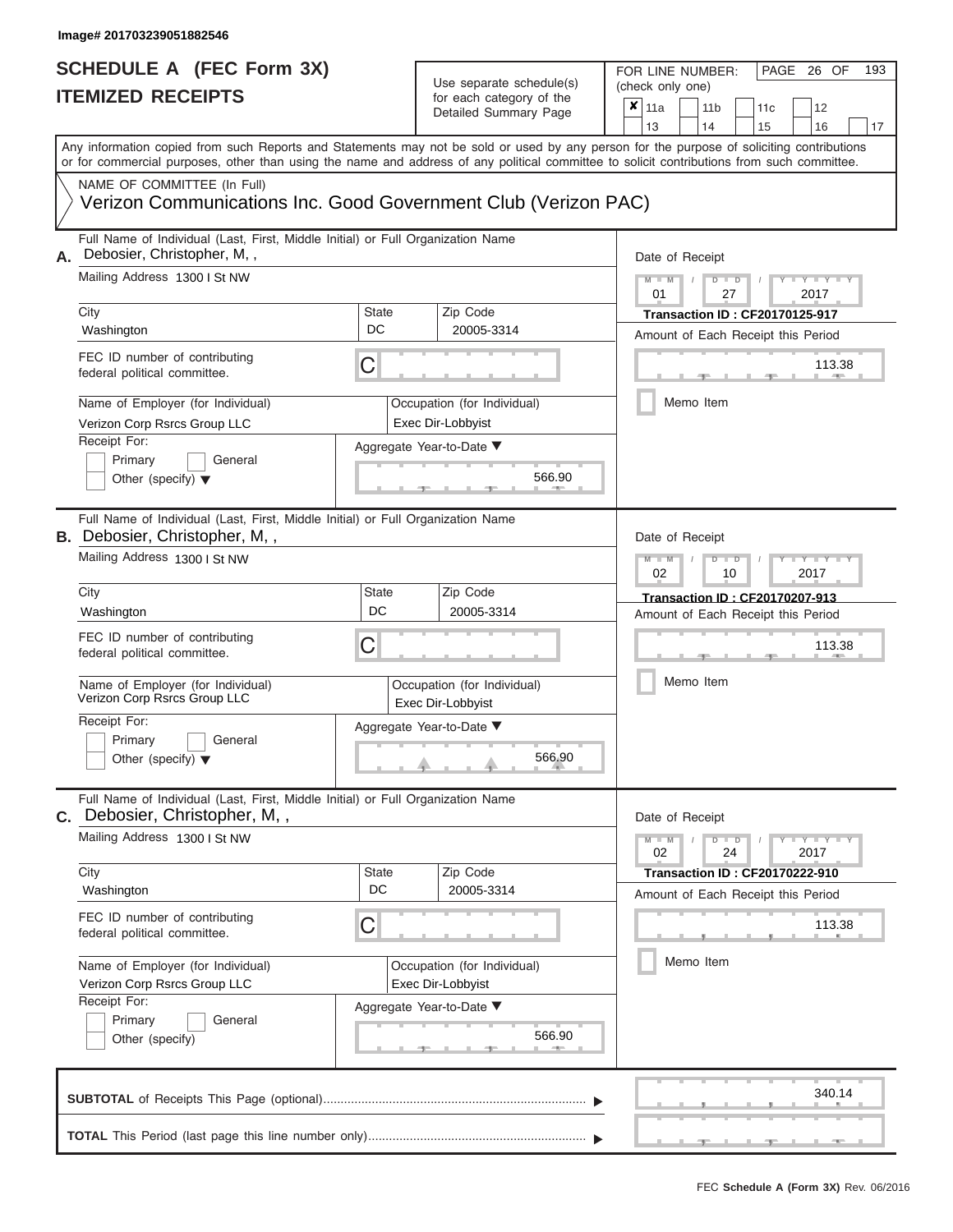# Use separate schedule(s)

| SCHEDULE A (FEC Form 3X)<br><b>ITEMIZED RECEIPTS</b>                                                                                                                                                                                                                                                                                                                                               |                         | Use separate schedule(s)<br>for each category of the<br>Detailed Summary Page                                           | 193<br>FOR LINE NUMBER:<br>PAGE 27 OF<br>(check only one)<br>$\overline{\mathbf{x}}$   11a<br>11 <sub>b</sub><br>12<br>11 <sub>c</sub><br>13<br>14<br>15<br>16<br>17                                     |
|----------------------------------------------------------------------------------------------------------------------------------------------------------------------------------------------------------------------------------------------------------------------------------------------------------------------------------------------------------------------------------------------------|-------------------------|-------------------------------------------------------------------------------------------------------------------------|----------------------------------------------------------------------------------------------------------------------------------------------------------------------------------------------------------|
| Any information copied from such Reports and Statements may not be sold or used by any person for the purpose of soliciting contributions<br>or for commercial purposes, other than using the name and address of any political committee to solicit contributions from such committee.<br>NAME OF COMMITTEE (In Full)<br>Verizon Communications Inc. Good Government Club (Verizon PAC)           |                         |                                                                                                                         |                                                                                                                                                                                                          |
| Full Name of Individual (Last, First, Middle Initial) or Full Organization Name<br>Debosier, Christopher, M,,<br>А.<br>Mailing Address 1300 I St NW<br>City<br>Washington<br>FEC ID number of contributing<br>federal political committee.<br>Name of Employer (for Individual)<br>Verizon Corp Rsrcs Group LLC<br>Receipt For:<br>Primary<br>General<br>Other (specify) $\blacktriangledown$      | <b>State</b><br>DC<br>С | Zip Code<br>20005-3314<br>Occupation (for Individual)<br>Exec Dir-Lobbyist<br>Aggregate Year-to-Date ▼<br>566.90        | Date of Receipt<br>$M - M$<br>$D$ $D$<br>Y TY T<br>$\sqrt{ }$<br>03<br>2017<br>10<br><b>Transaction ID: CF20170307-905</b><br>Amount of Each Receipt this Period<br>113.38<br><b>AND IN</b><br>Memo Item |
| Full Name of Individual (Last, First, Middle Initial) or Full Organization Name<br><b>B.</b> Delehanty, Martha, J,,<br>Mailing Address 1 Verizon Way<br>City<br><b>Basking Ridge</b><br>FEC ID number of contributing<br>federal political committee.<br>Name of Employer (for Individual)<br>Verizon Services Corp.<br>Receipt For:<br>Primary<br>General<br>Other (specify) $\blacktriangledown$ | State<br><b>NJ</b><br>С | Zip Code<br>07920-1025<br>Occupation (for Individual)<br><b>SVP-HR Operations</b><br>Aggregate Year-to-Date ▼<br>961.50 | Date of Receipt<br>$M - M$<br>$D$ $\Box$ $D$<br>Y TY<br>01<br>2017<br>27<br>Transaction ID: CF20170125-696<br>Amount of Each Receipt this Period<br>192.30<br>Memo Item                                  |
| Full Name of Individual (Last, First, Middle Initial) or Full Organization Name<br>C. Delehanty, Martha, J,,<br>Mailing Address 1 Verizon Way<br>City<br><b>Basking Ridge</b><br>FEC ID number of contributing<br>federal political committee.<br>Name of Employer (for Individual)<br>Verizon Services Corp.<br>Receipt For:<br>Primary<br>General<br>Other (specify)                             | State<br><b>NJ</b><br>С | Zip Code<br>07920-1025<br>Occupation (for Individual)<br><b>SVP-HR Operations</b><br>Aggregate Year-to-Date ▼<br>961.50 | Date of Receipt<br>$M - M$<br>$D$ $D$<br>$T - Y = Y - T Y$<br>02<br>2017<br>10<br><b>Transaction ID: CF20170207-694</b><br>Amount of Each Receipt this Period<br>192.30<br>Memo Item                     |
|                                                                                                                                                                                                                                                                                                                                                                                                    |                         |                                                                                                                         | 497.98                                                                                                                                                                                                   |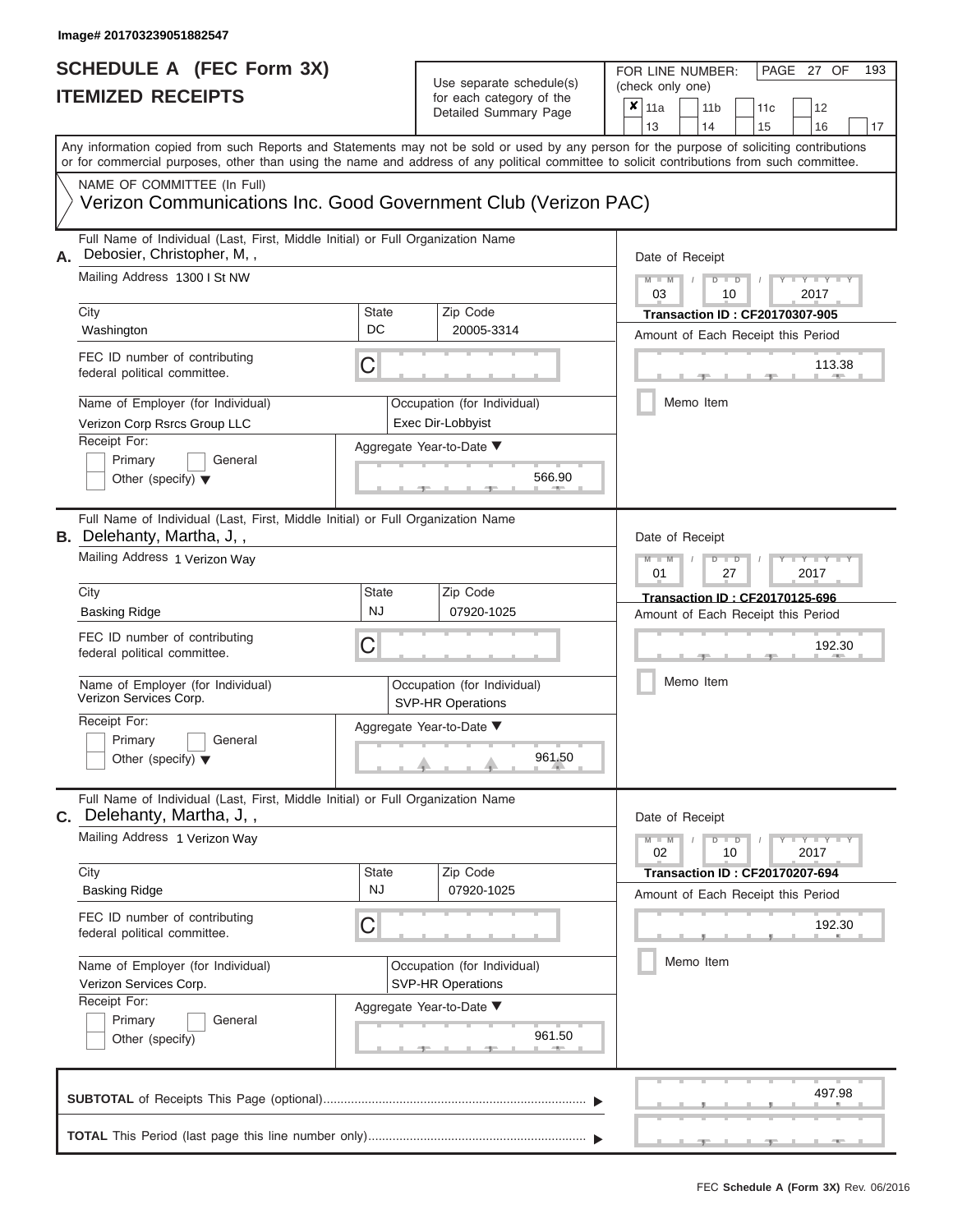#### **SCHEDULE A (FEC Form 3X) ITEMIZED RECEIPTS**

# Use separate schedule(s)<br>for each category of the

FOR LINE NUMBER:<br>(check only one)

PAGE 28 OF 193

| II EMILED REVEIF I J                                                                                                                                                                                                                                                                    |                                                         | ior each category or the                                | ×               | 11a                                                   |           | 11 <sub>b</sub> |  | 11c                                   |        | 12                                                                                                                                                                                            |    |
|-----------------------------------------------------------------------------------------------------------------------------------------------------------------------------------------------------------------------------------------------------------------------------------------|---------------------------------------------------------|---------------------------------------------------------|-----------------|-------------------------------------------------------|-----------|-----------------|--|---------------------------------------|--------|-----------------------------------------------------------------------------------------------------------------------------------------------------------------------------------------------|----|
|                                                                                                                                                                                                                                                                                         |                                                         | Detailed Summary Page                                   |                 | 13                                                    |           | 14              |  | 15                                    |        | 16                                                                                                                                                                                            | 17 |
| Any information copied from such Reports and Statements may not be sold or used by any person for the purpose of soliciting contributions<br>or for commercial purposes, other than using the name and address of any political committee to solicit contributions from such committee. |                                                         |                                                         |                 |                                                       |           |                 |  |                                       |        |                                                                                                                                                                                               |    |
| NAME OF COMMITTEE (In Full)                                                                                                                                                                                                                                                             |                                                         |                                                         |                 |                                                       |           |                 |  |                                       |        |                                                                                                                                                                                               |    |
| Verizon Communications Inc. Good Government Club (Verizon PAC)                                                                                                                                                                                                                          |                                                         |                                                         |                 |                                                       |           |                 |  |                                       |        |                                                                                                                                                                                               |    |
| Full Name of Individual (Last, First, Middle Initial) or Full Organization Name<br>Delehanty, Martha, J,,<br>Α.                                                                                                                                                                         |                                                         |                                                         | Date of Receipt |                                                       |           |                 |  |                                       |        |                                                                                                                                                                                               |    |
| Mailing Address 1 Verizon Way                                                                                                                                                                                                                                                           |                                                         |                                                         |                 | $M - M$<br>$Y - Y - I$<br>$D$ $D$<br>02<br>24<br>2017 |           |                 |  |                                       |        |                                                                                                                                                                                               |    |
| City                                                                                                                                                                                                                                                                                    | State                                                   | Zip Code                                                |                 | <b>Transaction ID: CF20170222-692</b>                 |           |                 |  |                                       |        |                                                                                                                                                                                               |    |
| <b>Basking Ridge</b>                                                                                                                                                                                                                                                                    | NJ                                                      | 07920-1025                                              |                 |                                                       |           |                 |  | Amount of Each Receipt this Period    |        |                                                                                                                                                                                               |    |
| FEC ID number of contributing<br>federal political committee.                                                                                                                                                                                                                           | С                                                       |                                                         | 192.30          |                                                       |           |                 |  |                                       |        |                                                                                                                                                                                               |    |
| Name of Employer (for Individual)<br>Verizon Services Corp.                                                                                                                                                                                                                             |                                                         | Occupation (for Individual)<br><b>SVP-HR Operations</b> |                 |                                                       |           | Memo Item       |  |                                       |        |                                                                                                                                                                                               |    |
| Receipt For:                                                                                                                                                                                                                                                                            |                                                         | Aggregate Year-to-Date ▼                                |                 |                                                       |           |                 |  |                                       |        |                                                                                                                                                                                               |    |
| Primary<br>General<br>Other (specify) $\blacktriangledown$                                                                                                                                                                                                                              |                                                         | 961.50                                                  |                 |                                                       |           |                 |  |                                       |        |                                                                                                                                                                                               |    |
| Full Name of Individual (Last, First, Middle Initial) or Full Organization Name<br><b>B.</b> Delehanty, Martha, J,,                                                                                                                                                                     |                                                         |                                                         |                 | Date of Receipt                                       |           |                 |  |                                       |        |                                                                                                                                                                                               |    |
| Mailing Address 1 Verizon Way                                                                                                                                                                                                                                                           |                                                         |                                                         |                 | $M - M$<br>03                                         |           | $D$ $D$<br>10   |  |                                       | 2017   | $-Y$                                                                                                                                                                                          |    |
| City                                                                                                                                                                                                                                                                                    | <b>State</b>                                            | Zip Code                                                |                 |                                                       |           |                 |  | <b>Transaction ID: CF20170307-687</b> |        |                                                                                                                                                                                               |    |
| <b>Basking Ridge</b>                                                                                                                                                                                                                                                                    | <b>NJ</b>                                               | 07920-1025                                              |                 |                                                       |           |                 |  | Amount of Each Receipt this Period    |        |                                                                                                                                                                                               |    |
| FEC ID number of contributing<br>federal political committee.                                                                                                                                                                                                                           |                                                         |                                                         |                 |                                                       |           |                 |  |                                       | 192.30 |                                                                                                                                                                                               |    |
| Name of Employer (for Individual)<br>Verizon Services Corp.                                                                                                                                                                                                                             | Occupation (for Individual)<br><b>SVP-HR Operations</b> |                                                         |                 |                                                       | Memo Item |                 |  |                                       |        |                                                                                                                                                                                               |    |
| Receipt For:                                                                                                                                                                                                                                                                            |                                                         | Aggregate Year-to-Date ▼                                |                 |                                                       |           |                 |  |                                       |        |                                                                                                                                                                                               |    |
| Primary<br>General<br>Other (specify) $\blacktriangledown$                                                                                                                                                                                                                              |                                                         | 961.50                                                  |                 |                                                       |           |                 |  |                                       |        |                                                                                                                                                                                               |    |
| Full Name of Individual (Last, First, Middle Initial) or Full Organization Name                                                                                                                                                                                                         |                                                         |                                                         |                 |                                                       |           |                 |  |                                       |        |                                                                                                                                                                                               |    |
| Diaz, Edward, , ,<br>С.<br>Mailing Address 1 Verizon Way                                                                                                                                                                                                                                |                                                         |                                                         |                 | Date of Receipt<br>$M - M$<br>03                      |           | $D$ $D$<br>10   |  |                                       |        | $\frac{1}{2}$ $\frac{1}{2}$ $\frac{1}{2}$ $\frac{1}{2}$ $\frac{1}{2}$ $\frac{1}{2}$ $\frac{1}{2}$ $\frac{1}{2}$ $\frac{1}{2}$ $\frac{1}{2}$ $\frac{1}{2}$ $\frac{1}{2}$ $\frac{1}{2}$<br>2017 |    |
| City                                                                                                                                                                                                                                                                                    | <b>State</b>                                            | Zip Code                                                |                 |                                                       |           |                 |  | Transaction ID: W20170307-127-23-13   |        |                                                                                                                                                                                               |    |
| <b>Basking Ridge</b>                                                                                                                                                                                                                                                                    | NJ.                                                     | 07920-1025                                              |                 |                                                       |           |                 |  | Amount of Each Receipt this Period    |        |                                                                                                                                                                                               |    |
| FEC ID number of contributing<br>federal political committee.                                                                                                                                                                                                                           | С                                                       |                                                         |                 |                                                       |           |                 |  |                                       |        | 50.00                                                                                                                                                                                         |    |
| Name of Employer (for Individual)<br>Cellco Partnership                                                                                                                                                                                                                                 |                                                         | Occupation (for Individual)<br>Dir-Ntwk Eng&Ops         |                 |                                                       |           | Memo Item       |  |                                       |        |                                                                                                                                                                                               |    |
| Receipt For:                                                                                                                                                                                                                                                                            |                                                         | Aggregate Year-to-Date ▼                                |                 |                                                       |           |                 |  |                                       |        |                                                                                                                                                                                               |    |
| General<br>Primary                                                                                                                                                                                                                                                                      |                                                         |                                                         |                 |                                                       |           |                 |  |                                       |        |                                                                                                                                                                                               |    |
| Other (specify)                                                                                                                                                                                                                                                                         |                                                         | 250.00                                                  |                 |                                                       |           |                 |  |                                       |        |                                                                                                                                                                                               |    |
|                                                                                                                                                                                                                                                                                         |                                                         |                                                         |                 |                                                       |           |                 |  |                                       |        | 434.60                                                                                                                                                                                        |    |
|                                                                                                                                                                                                                                                                                         |                                                         |                                                         |                 |                                                       |           |                 |  |                                       |        |                                                                                                                                                                                               |    |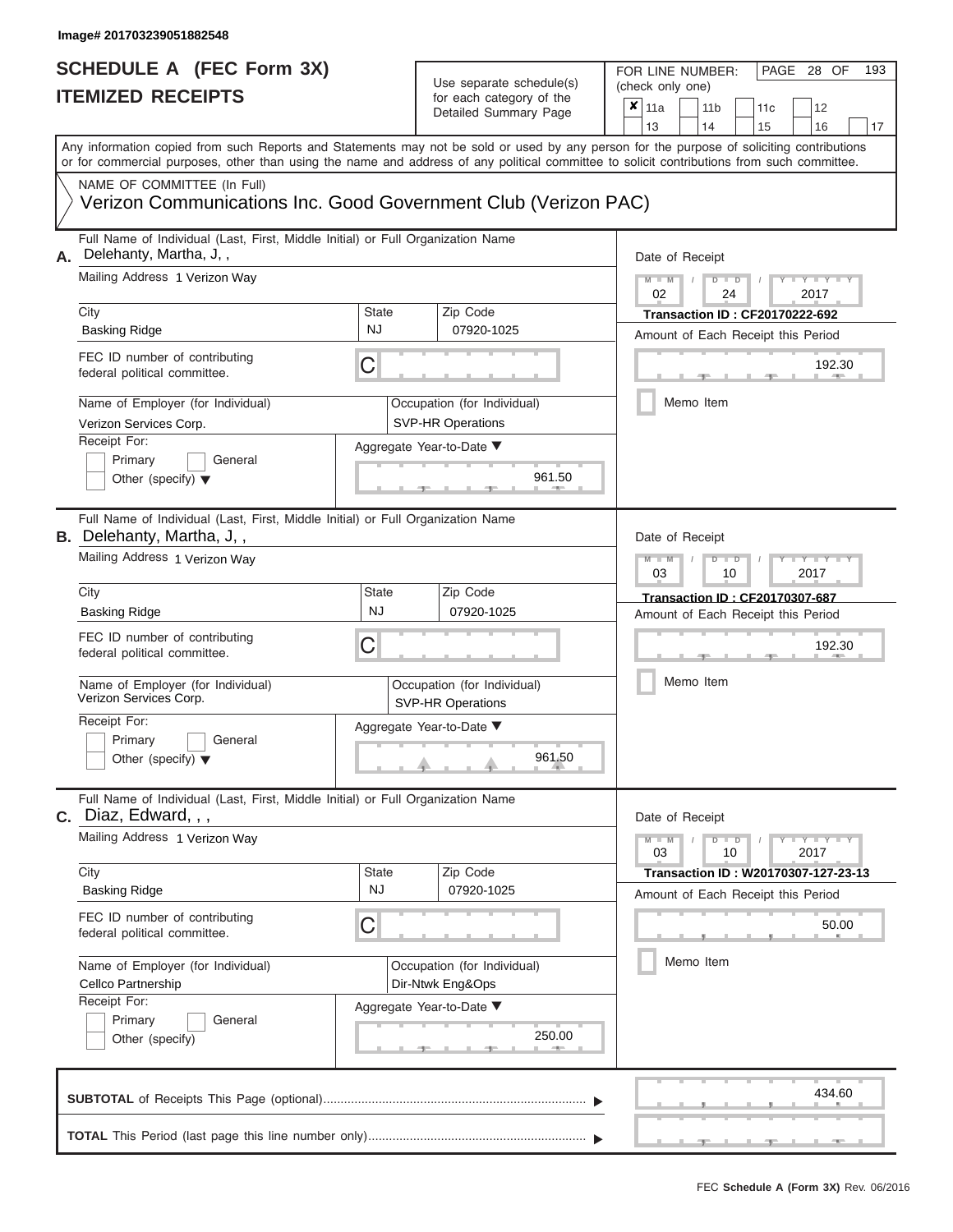# **SCHEDULE A (FEC Form 3X)**

| SCHEDULE A (FEC Form 3X)<br><b>ITEMIZED RECEIPTS</b>                                                                                                                                                                                                                                                                                                                                     |                                | Use separate schedule(s)<br>for each category of the<br>Detailed Summary Page                                             | 193<br>FOR LINE NUMBER:<br>PAGE 29 OF<br>(check only one)<br>$\overline{\mathbf{x}}$   11a<br>11 <sub>b</sub><br>12<br>11c<br>13<br>14<br>15<br>16<br>17                                          |
|------------------------------------------------------------------------------------------------------------------------------------------------------------------------------------------------------------------------------------------------------------------------------------------------------------------------------------------------------------------------------------------|--------------------------------|---------------------------------------------------------------------------------------------------------------------------|---------------------------------------------------------------------------------------------------------------------------------------------------------------------------------------------------|
| Any information copied from such Reports and Statements may not be sold or used by any person for the purpose of soliciting contributions<br>or for commercial purposes, other than using the name and address of any political committee to solicit contributions from such committee.<br>NAME OF COMMITTEE (In Full)<br>Verizon Communications Inc. Good Government Club (Verizon PAC) |                                |                                                                                                                           |                                                                                                                                                                                                   |
| Full Name of Individual (Last, First, Middle Initial) or Full Organization Name<br>Dietel, Jeffrey, , ,<br>А.<br>Mailing Address 1 Verizon Way<br>City<br><b>Basking Ridge</b><br>FEC ID number of contributing<br>federal political committee.<br>Name of Employer (for Individual)<br>Cellco Partnership<br>Receipt For:<br>Primary<br>General<br>Other (specify) $\blacktriangledown$ | <b>State</b><br><b>NJ</b><br>C | Zip Code<br>07920-1025<br>Occupation (for Individual)<br><b>VP-Wireless Devices</b><br>Aggregate Year-to-Date ▼<br>960.00 | Date of Receipt<br>$M = M$ /<br>$Y - Y - Y$<br>$D$ $D$<br>01<br>27<br>2017<br>Transaction ID: W20170125-51-0-13<br>Amount of Each Receipt this Period<br>192.00<br><b>CONTRACTOR</b><br>Memo Item |
| Full Name of Individual (Last, First, Middle Initial) or Full Organization Name<br>B. Dietel, Jeffrey, , ,<br>Mailing Address 1 Verizon Way<br>City<br><b>Basking Ridge</b><br>FEC ID number of contributing<br>federal political committee.<br>Name of Employer (for Individual)<br>Cellco Partnership<br>Receipt For:<br>Primary<br>General<br>Other (specify) $\blacktriangledown$    | State<br><b>NJ</b><br>С        | Zip Code<br>07920-1025<br>Occupation (for Individual)<br><b>VP-Wireless Devices</b><br>Aggregate Year-to-Date ▼<br>960.00 | Date of Receipt<br>$M - M$<br>$D$ $\Box$ $D$<br>Y L Y L<br>2017<br>02<br>10<br>Transaction ID: W20170207-51-23-29<br>Amount of Each Receipt this Period<br>192.00<br>Memo Item                    |
| Full Name of Individual (Last, First, Middle Initial) or Full Organization Name<br>C. Dietel, Jeffrey, , ,<br>Mailing Address 1 Verizon Way<br>City<br><b>Basking Ridge</b><br>FEC ID number of contributing<br>federal political committee.<br>Name of Employer (for Individual)<br>Cellco Partnership<br>Receipt For:<br>Primary<br>General<br>Other (specify)                         | <b>State</b><br><b>NJ</b><br>С | Zip Code<br>07920-1025<br>Occupation (for Individual)<br><b>VP-Wireless Devices</b><br>Aggregate Year-to-Date ▼<br>960.00 | Date of Receipt<br>$M - M$<br>$D$ $D$<br>$+Y+Y+Y$<br>24<br>02<br>2017<br>Transaction ID: W20170222-51-2-43<br>Amount of Each Receipt this Period<br>192.00<br>Memo Item                           |
|                                                                                                                                                                                                                                                                                                                                                                                          |                                |                                                                                                                           | 576.00                                                                                                                                                                                            |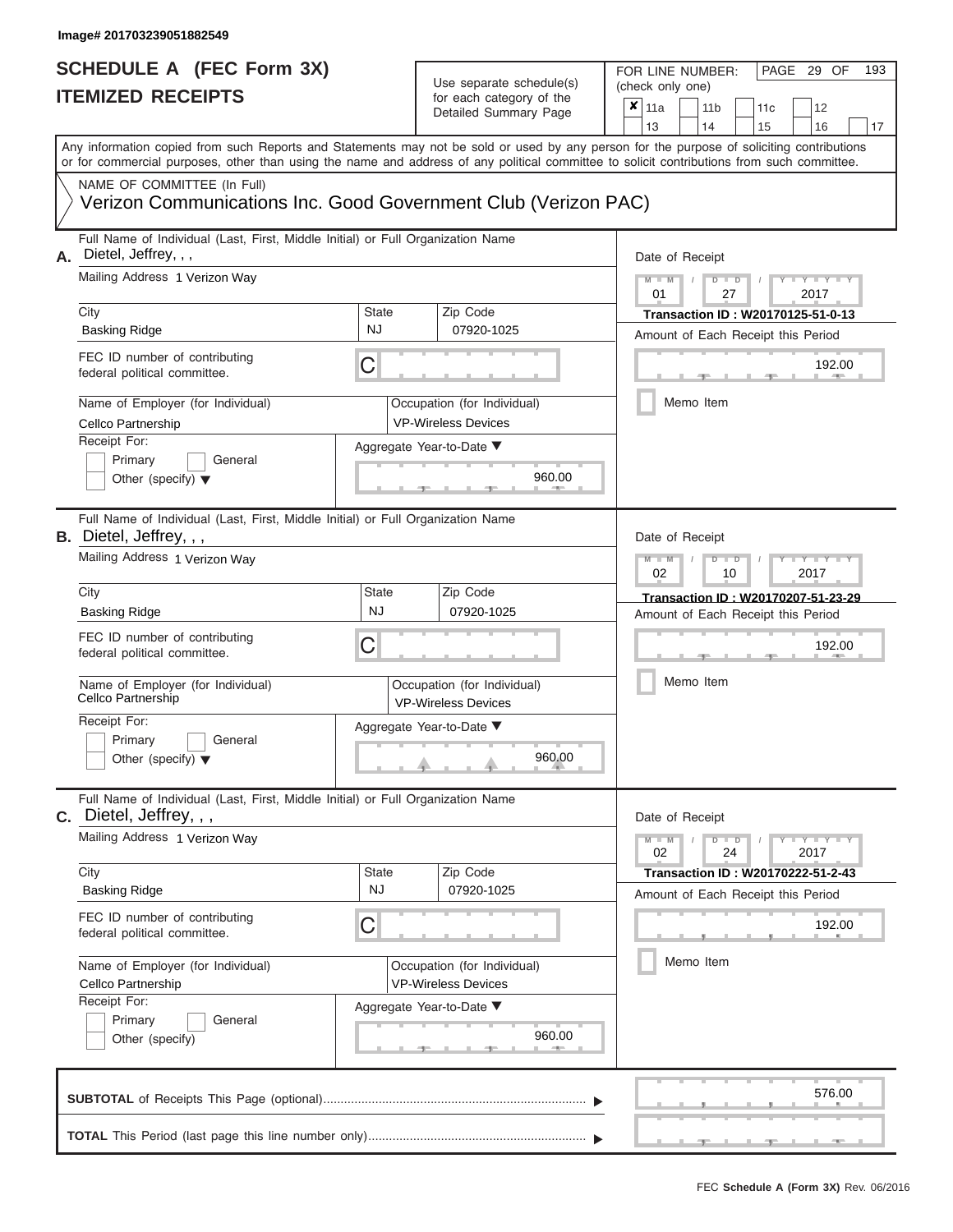# **SCHEDULE A (FEC Form 3X)**

| SCHEDULE A (FEC Form 3X)<br><b>ITEMIZED RECEIPTS</b>                                                                                                                                                                                                                                                                                                                                         |                                | Use separate schedule(s)<br>for each category of the<br>Detailed Summary Page                                             | 193<br>FOR LINE NUMBER:<br>PAGE 30 OF<br>(check only one)<br>$\overline{\mathbf{x}}$   11a<br>11 <sub>b</sub><br>11 <sub>c</sub><br>12<br>13<br>14<br>15<br>16<br>17                              |
|----------------------------------------------------------------------------------------------------------------------------------------------------------------------------------------------------------------------------------------------------------------------------------------------------------------------------------------------------------------------------------------------|--------------------------------|---------------------------------------------------------------------------------------------------------------------------|---------------------------------------------------------------------------------------------------------------------------------------------------------------------------------------------------|
| Any information copied from such Reports and Statements may not be sold or used by any person for the purpose of soliciting contributions<br>or for commercial purposes, other than using the name and address of any political committee to solicit contributions from such committee.<br>NAME OF COMMITTEE (In Full)<br>Verizon Communications Inc. Good Government Club (Verizon PAC)     |                                |                                                                                                                           |                                                                                                                                                                                                   |
| Full Name of Individual (Last, First, Middle Initial) or Full Organization Name<br>Dietel, Jeffrey, , ,<br>А.<br>Mailing Address 1 Verizon Way<br>City<br><b>Basking Ridge</b><br>FEC ID number of contributing<br>federal political committee.<br>Name of Employer (for Individual)<br>Cellco Partnership<br>Receipt For:<br>Primary<br>General<br>Other (specify) $\blacktriangledown$     | <b>State</b><br><b>NJ</b><br>C | Zip Code<br>07920-1025<br>Occupation (for Individual)<br><b>VP-Wireless Devices</b><br>Aggregate Year-to-Date ▼<br>960.00 | Date of Receipt<br>$M$ – $M$ /<br>$Y - Y - Y$<br>$D$ $D$<br>03<br>2017<br>10<br>Transaction ID: W20170307-51-23-13<br>Amount of Each Receipt this Period<br>192.00<br><b>COLLEGE</b><br>Memo Item |
| Full Name of Individual (Last, First, Middle Initial) or Full Organization Name<br><b>B.</b> Diresta, Thomas, J,,<br>Mailing Address 1 Verizon Way<br>City<br><b>Basking Ridge</b><br>FEC ID number of contributing<br>federal political committee.<br>Name of Employer (for Individual)<br>Cellco Partnership<br>Receipt For:<br>Primary<br>General<br>Other (specify) $\blacktriangledown$ | State<br><b>NJ</b><br>С        | Zip Code<br>07920-1025<br>Occupation (for Individual)<br><b>Asst Genl Counsel</b><br>Aggregate Year-to-Date ▼<br>375.00   | Date of Receipt<br>$M - M$<br>$Y - Y - Y$<br>$D$ $D$<br>02<br>2017<br>10<br>Transaction ID: W20170207-99-23-29<br>Amount of Each Receipt this Period<br>75.00<br>Memo Item                        |
| Full Name of Individual (Last, First, Middle Initial) or Full Organization Name<br><b>C.</b> Diresta, Thomas, J,,<br>Mailing Address 1 Verizon Way<br>City<br><b>Basking Ridge</b><br>FEC ID number of contributing<br>federal political committee.<br>Name of Employer (for Individual)<br>Cellco Partnership<br>Receipt For:<br>Primary<br>General<br>Other (specify)                      | <b>State</b><br><b>NJ</b><br>С | Zip Code<br>07920-1025<br>Occupation (for Individual)<br><b>Asst Genl Counsel</b><br>Aggregate Year-to-Date ▼<br>375.00   | Date of Receipt<br>$M - M$<br>$D$ $D$<br>$T - Y - T - Y - T - Y$<br>02<br>24<br>2017<br>Transaction ID: W20170222-100-2-43<br>Amount of Each Receipt this Period<br>75.00<br>Memo Item            |
|                                                                                                                                                                                                                                                                                                                                                                                              |                                |                                                                                                                           | 342.00<br>$-9$<br>$-1$                                                                                                                                                                            |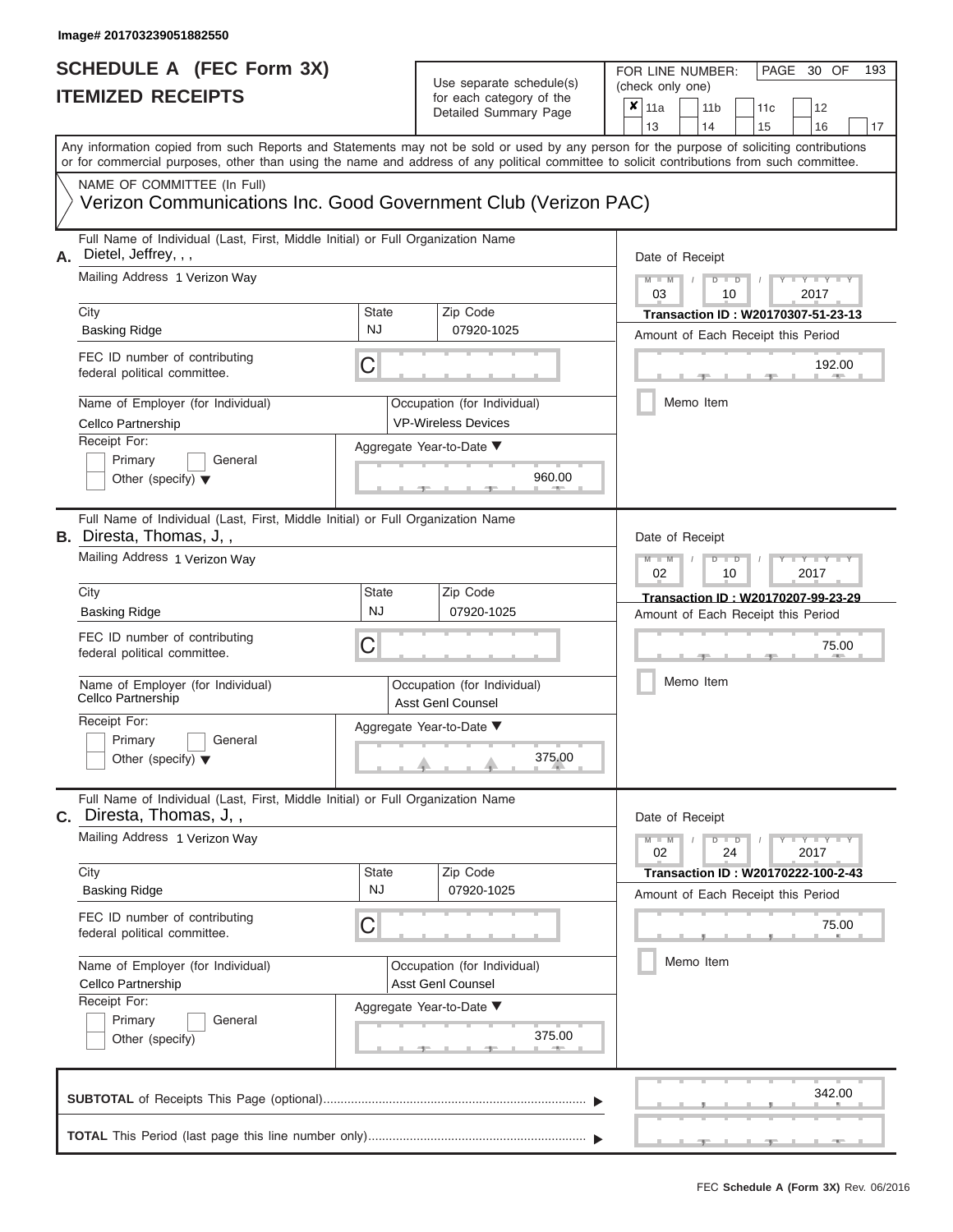# **SCHEDULE A (FEC Form 3X)**

# Use separate schedule(s)

| SCHEDULE A (FEC Form 3X)<br><b>ITEMIZED RECEIPTS</b>                                                                                                                                                                                                                                                                                                                                            |                                | Use separate schedule(s)<br>for each category of the<br>Detailed Summary Page                                                    | 193<br>FOR LINE NUMBER:<br>PAGE<br>31 OF<br>(check only one)<br>$\boldsymbol{x}$<br>11a<br>11 <sub>b</sub><br>12<br>11c<br>13<br>14<br>15<br>16<br>17                                                                  |
|-------------------------------------------------------------------------------------------------------------------------------------------------------------------------------------------------------------------------------------------------------------------------------------------------------------------------------------------------------------------------------------------------|--------------------------------|----------------------------------------------------------------------------------------------------------------------------------|------------------------------------------------------------------------------------------------------------------------------------------------------------------------------------------------------------------------|
| Any information copied from such Reports and Statements may not be sold or used by any person for the purpose of soliciting contributions<br>or for commercial purposes, other than using the name and address of any political committee to solicit contributions from such committee.<br>NAME OF COMMITTEE (In Full)<br>Verizon Communications Inc. Good Government Club (Verizon PAC)        |                                |                                                                                                                                  |                                                                                                                                                                                                                        |
| Full Name of Individual (Last, First, Middle Initial) or Full Organization Name<br>Diresta, Thomas, J,,<br>А.<br>Mailing Address 1 Verizon Way<br>City<br><b>Basking Ridge</b><br>FEC ID number of contributing<br>federal political committee.<br>Name of Employer (for Individual)<br>Cellco Partnership<br>Receipt For:<br>Primary<br>General<br>Other (specify) $\blacktriangledown$        | <b>State</b><br><b>NJ</b><br>C | Zip Code<br>07920-1025<br>Occupation (for Individual)<br><b>Asst Genl Counsel</b><br>Aggregate Year-to-Date ▼<br>375.00          | Date of Receipt<br>$M - M$<br>$Y = Y + Y$<br>$D$ $D$<br>03<br>2017<br>10<br>Transaction ID: W20170307-99-23-13<br>Amount of Each Receipt this Period<br>75.00<br><b>ARCHITECT</b><br>Memo Item                         |
| Full Name of Individual (Last, First, Middle Initial) or Full Organization Name<br><b>B.</b> Dixon, Kenneth, , ,<br>Mailing Address 1 Verizon Way<br>City<br><b>Basking Ridge</b><br>FEC ID number of contributing<br>federal political committee.<br>Name of Employer (for Individual)<br>Verizon Services Corp.<br>Receipt For:<br>Primary<br>General<br>Other (specify) $\blacktriangledown$ | State<br><b>NJ</b><br>С        | Zip Code<br>07920-1025<br>Occupation (for Individual)<br>SVP & Grp Pres-Wireline CMB<br>Aggregate Year-to-Date ▼<br>961.50<br>a. | Date of Receipt<br>$M - M$<br>$D$ $D$<br>$Y - I - Y$<br>01<br>2017<br>27<br><b>Transaction ID: CF20170125-321</b><br>Amount of Each Receipt this Period<br>192.30<br>Memo Item                                         |
| Full Name of Individual (Last, First, Middle Initial) or Full Organization Name<br>$C.$ Dixon, Kenneth, $, ,$<br>Mailing Address 1 Verizon Way<br>City<br><b>Basking Ridge</b><br>FEC ID number of contributing<br>federal political committee.<br>Name of Employer (for Individual)<br>Verizon Services Corp.<br>Receipt For:<br>Primary<br>General<br>Other (specify)                         | State<br><b>NJ</b><br>С        | Zip Code<br>07920-1025<br>Occupation (for Individual)<br>SVP & Grp Pres-Wireline CMB<br>Aggregate Year-to-Date ▼<br>961.50       | Date of Receipt<br>$M - M$<br>$D$ $D$<br>$\mathbf{I} = \mathbf{Y} + \mathbf{Y} + \mathbf{I}$<br>10<br>2017<br>02<br><b>Transaction ID: CF20170207-320</b><br>Amount of Each Receipt this Period<br>192.30<br>Memo Item |
|                                                                                                                                                                                                                                                                                                                                                                                                 |                                |                                                                                                                                  | 459.60                                                                                                                                                                                                                 |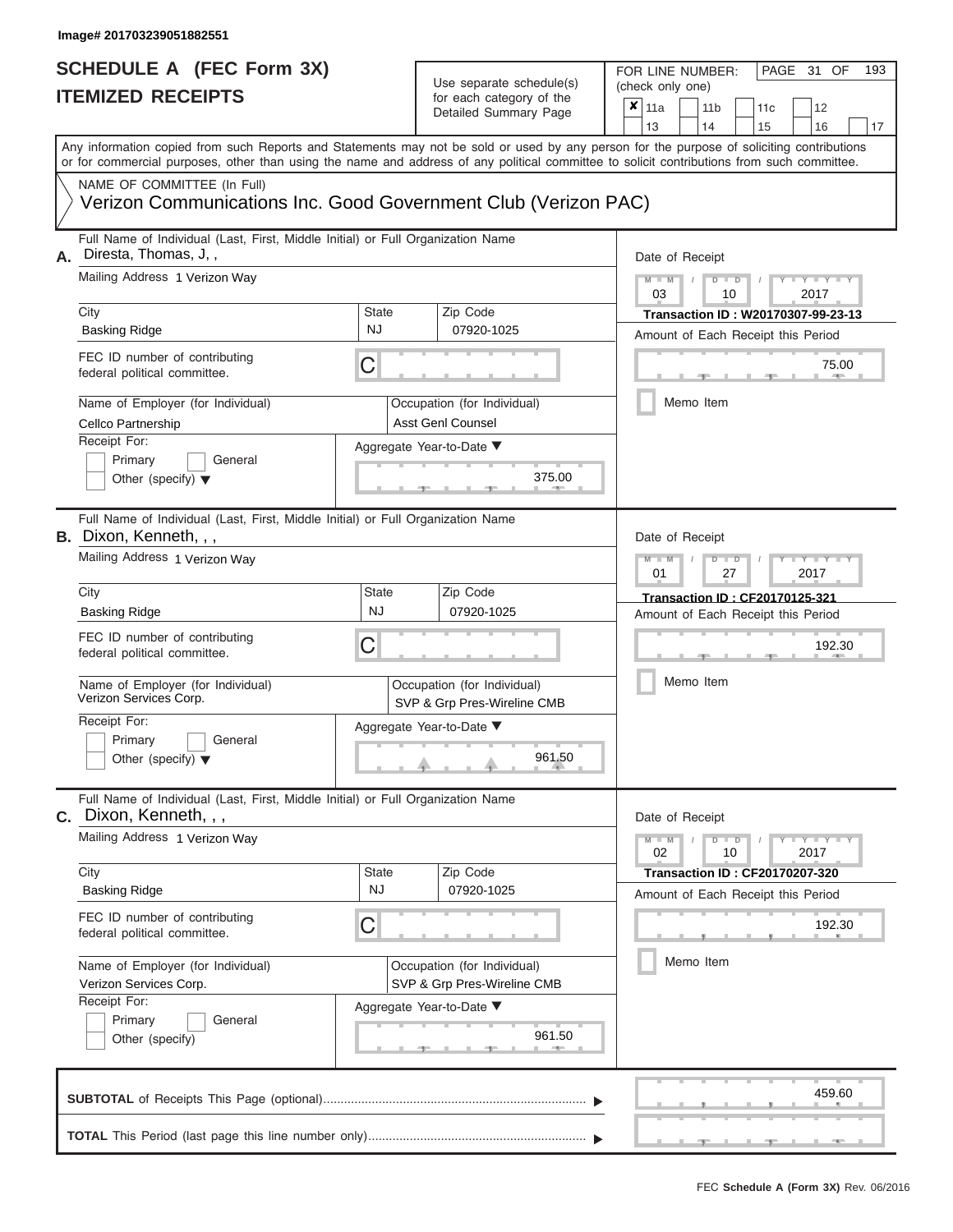| NAME OF COMMITTEE (In Full)<br>Verizon Communications Inc. Good Government Club (Verizon PAC)<br>Full Name of Individual (Last, First, Middle Initial) or Full Organization Name<br>Dixon, Kenneth, , ,<br>А.<br>Mailing Address 1 Verizon Wav<br>City<br><b>State</b><br><b>NJ</b><br><b>Basking Ridge</b><br>FEC ID number of contributing<br>C<br>federal political committee.<br>Name of Employer (for Individual)<br>Verizon Services Corp.<br>Receipt For:<br>Aggregate Year-to-Date ▼<br>Primary<br>General<br>Other (specify) $\blacktriangledown$<br>Full Name of Individual (Last, First, Middle Initial) or Full Organization Name<br><b>B.</b> Dixon, Kenneth, , ,<br>Mailing Address 1 Verizon Way<br>City<br>State<br><b>NJ</b><br><b>Basking Ridge</b><br>FEC ID number of contributing<br>С<br>federal political committee. | 13<br>14<br>15<br>16<br>17<br>Any information copied from such Reports and Statements may not be sold or used by any person for the purpose of soliciting contributions<br>or for commercial purposes, other than using the name and address of any political committee to solicit contributions from such committee. |
|---------------------------------------------------------------------------------------------------------------------------------------------------------------------------------------------------------------------------------------------------------------------------------------------------------------------------------------------------------------------------------------------------------------------------------------------------------------------------------------------------------------------------------------------------------------------------------------------------------------------------------------------------------------------------------------------------------------------------------------------------------------------------------------------------------------------------------------------|-----------------------------------------------------------------------------------------------------------------------------------------------------------------------------------------------------------------------------------------------------------------------------------------------------------------------|
|                                                                                                                                                                                                                                                                                                                                                                                                                                                                                                                                                                                                                                                                                                                                                                                                                                             |                                                                                                                                                                                                                                                                                                                       |
|                                                                                                                                                                                                                                                                                                                                                                                                                                                                                                                                                                                                                                                                                                                                                                                                                                             |                                                                                                                                                                                                                                                                                                                       |
|                                                                                                                                                                                                                                                                                                                                                                                                                                                                                                                                                                                                                                                                                                                                                                                                                                             | Date of Receipt<br>$M - M$<br>$D$ $D$<br>Y I Y I<br>$\sqrt{2}$<br>02<br>24<br>2017<br>Zip Code<br><b>Transaction ID: CF20170222-320</b><br>07920-1025<br>Amount of Each Receipt this Period<br>192.30<br><b>AND IN</b><br>Memo Item<br>Occupation (for Individual)<br>SVP & Grp Pres-Wireline CMB<br>961.50           |
| Name of Employer (for Individual)<br>Verizon Services Corp.<br>Receipt For:<br>Aggregate Year-to-Date ▼<br>Primary<br>General<br>Other (specify) $\blacktriangledown$                                                                                                                                                                                                                                                                                                                                                                                                                                                                                                                                                                                                                                                                       | Date of Receipt<br>$M - M$<br>$D$ $\Box$ $D$<br>Y TY<br>03<br>2017<br>10<br>Zip Code<br>Transaction ID: CF20170307-315<br>07920-1025<br>Amount of Each Receipt this Period<br>192.30<br>Memo Item<br>Occupation (for Individual)<br>SVP & Grp Pres-Wireline CMB<br>961.50                                             |
| Full Name of Individual (Last, First, Middle Initial) or Full Organization Name<br>C. Doherty, John, N,,<br>Mailing Address 1 Verizon Way<br>City<br><b>State</b><br><b>NJ</b><br><b>Basking Ridge</b><br>FEC ID number of contributing<br>С<br>federal political committee.<br>Name of Employer (for Individual)<br>Verizon Corp Rsrcs Group LLC<br>Receipt For:<br>Aggregate Year-to-Date ▼<br>Primary<br>General<br>Other (specify)                                                                                                                                                                                                                                                                                                                                                                                                      | Date of Receipt<br>$M - M$<br>$D$ $D$<br>$+Y+Y+Y$<br>01<br>27<br>2017<br>Zip Code<br><b>Transaction ID: CF20170125-111</b><br>07920-1025<br>Amount of Each Receipt this Period<br>192.30<br>Memo Item<br>Occupation (for Individual)<br>SVP-Corporate Development<br>961.50                                           |
|                                                                                                                                                                                                                                                                                                                                                                                                                                                                                                                                                                                                                                                                                                                                                                                                                                             | 576.90                                                                                                                                                                                                                                                                                                                |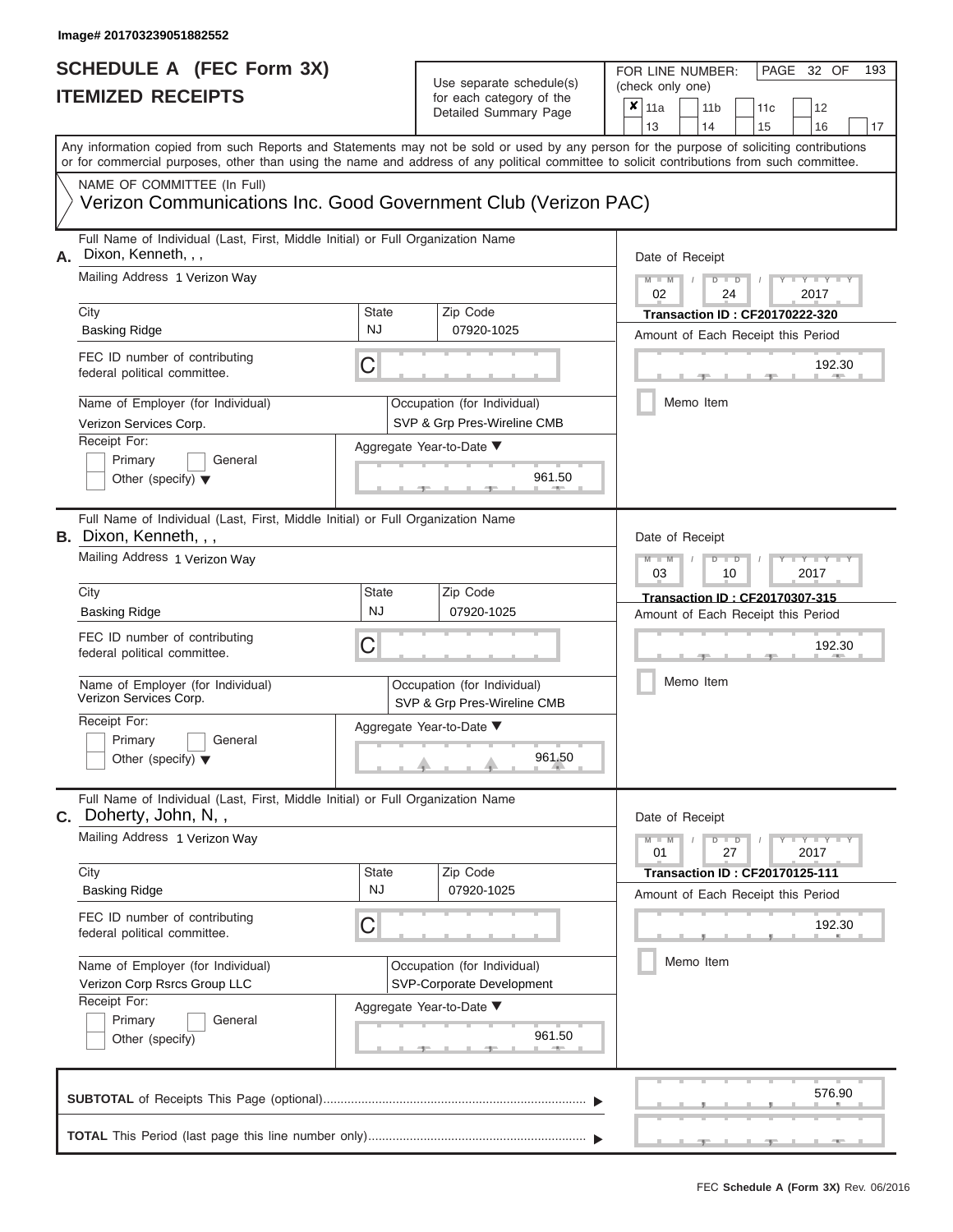ı

#### **SCHEDULE A (FEC Form 3X) ITEMIZED RECEIPTS**

# Use separate schedule(s)  $\frac{1}{\pi}$  for each category of the

FOR LINE NUMBER:<br>(check only one)

PAGE 33 OF 193

| IIEMIZEU REVEIFIJ                                                                                               | for each category of the<br>Detailed Summary Page        | ×<br>11a<br>11c<br>12<br>11 <sub>b</sub>                                                                                                                                                                                                                                                |  |
|-----------------------------------------------------------------------------------------------------------------|----------------------------------------------------------|-----------------------------------------------------------------------------------------------------------------------------------------------------------------------------------------------------------------------------------------------------------------------------------------|--|
|                                                                                                                 |                                                          | 13<br>14<br>15<br>16<br>17                                                                                                                                                                                                                                                              |  |
|                                                                                                                 |                                                          | Any information copied from such Reports and Statements may not be sold or used by any person for the purpose of soliciting contributions<br>or for commercial purposes, other than using the name and address of any political committee to solicit contributions from such committee. |  |
| NAME OF COMMITTEE (In Full)<br>Verizon Communications Inc. Good Government Club (Verizon PAC)                   |                                                          |                                                                                                                                                                                                                                                                                         |  |
| Full Name of Individual (Last, First, Middle Initial) or Full Organization Name<br>Doherty, John, N,,<br>Α.     | Date of Receipt                                          |                                                                                                                                                                                                                                                                                         |  |
| Mailing Address 1 Verizon Way                                                                                   | $M - M$<br>$Y - Y - Y$<br>$D$ $D$<br>02<br>10<br>2017    |                                                                                                                                                                                                                                                                                         |  |
| City<br><b>Basking Ridge</b>                                                                                    | Zip Code<br><b>State</b><br><b>NJ</b><br>07920-1025      | <b>Transaction ID: CF20170207-111</b><br>Amount of Each Receipt this Period                                                                                                                                                                                                             |  |
| FEC ID number of contributing<br>federal political committee.                                                   | С                                                        | 192.30                                                                                                                                                                                                                                                                                  |  |
| Name of Employer (for Individual)<br>Verizon Corp Rsrcs Group LLC                                               | Occupation (for Individual)<br>SVP-Corporate Development | Memo Item                                                                                                                                                                                                                                                                               |  |
| Receipt For:<br>Primary<br>General<br>Other (specify) $\blacktriangledown$                                      | Aggregate Year-to-Date ▼                                 | 961.50                                                                                                                                                                                                                                                                                  |  |
| Full Name of Individual (Last, First, Middle Initial) or Full Organization Name<br><b>B.</b> Doherty, John, N,, |                                                          | Date of Receipt                                                                                                                                                                                                                                                                         |  |
| Mailing Address 1 Verizon Way                                                                                   | $M - M$<br>Y I Y I<br>$D$ $D$<br>02<br>24<br>2017        |                                                                                                                                                                                                                                                                                         |  |
| City<br><b>Basking Ridge</b>                                                                                    | Zip Code<br><b>State</b><br><b>NJ</b><br>07920-1025      | <b>Transaction ID: CF20170222-111</b><br>Amount of Each Receipt this Period                                                                                                                                                                                                             |  |
| FEC ID number of contributing<br>federal political committee.                                                   | С                                                        | 192.30                                                                                                                                                                                                                                                                                  |  |
| Name of Employer (for Individual)<br>Verizon Corp Rsrcs Group LLC                                               | Occupation (for Individual)<br>SVP-Corporate Development | Memo Item                                                                                                                                                                                                                                                                               |  |
| Receipt For:<br>Primary<br>General<br>Other (specify) $\blacktriangledown$                                      | Aggregate Year-to-Date ▼                                 | 961.50                                                                                                                                                                                                                                                                                  |  |
| Full Name of Individual (Last, First, Middle Initial) or Full Organization Name<br>$C.$ Doherty, John, N,,      |                                                          | Date of Receipt                                                                                                                                                                                                                                                                         |  |
| Mailing Address 1 Verizon Way                                                                                   |                                                          |                                                                                                                                                                                                                                                                                         |  |
| City<br><b>Basking Ridge</b>                                                                                    | <b>State</b><br>Zip Code<br><b>NJ</b><br>07920-1025      | <b>Transaction ID: CF20170307-110</b><br>Amount of Each Receipt this Period                                                                                                                                                                                                             |  |
| FEC ID number of contributing<br>federal political committee.                                                   | С                                                        | 192.30                                                                                                                                                                                                                                                                                  |  |
| Name of Employer (for Individual)<br>Verizon Corp Rsrcs Group LLC                                               | Occupation (for Individual)<br>SVP-Corporate Development | Memo Item                                                                                                                                                                                                                                                                               |  |
| Receipt For:<br>Primary<br>General<br>Other (specify)                                                           | Aggregate Year-to-Date ▼                                 | 961.50<br><b>ARTISE</b>                                                                                                                                                                                                                                                                 |  |
|                                                                                                                 |                                                          | 576.90                                                                                                                                                                                                                                                                                  |  |
|                                                                                                                 |                                                          |                                                                                                                                                                                                                                                                                         |  |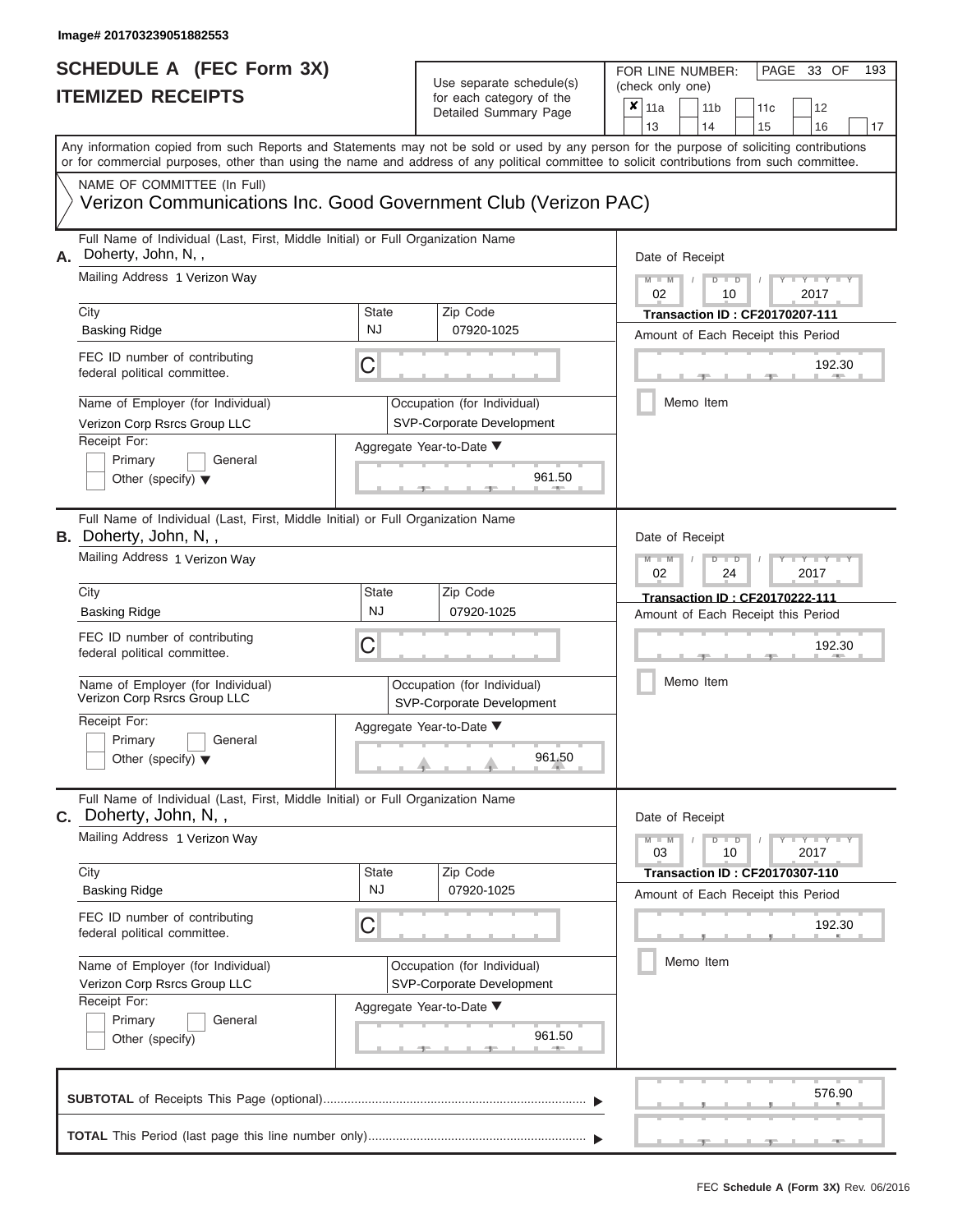| SCHEDULE A (FEC Form 3X)<br><b>ITEMIZED RECEIPTS</b>                                                                                                                                                                                                                                                                                                                                     |                                | Use separate schedule(s)<br>for each category of the<br>Detailed Summary Page                                                        | 193<br>FOR LINE NUMBER:<br>PAGE 34 OF<br>(check only one)<br>×<br>11a<br>11 <sub>b</sub><br>11 <sub>c</sub><br>12<br>13<br>14<br>15<br>16<br>17                                                      |
|------------------------------------------------------------------------------------------------------------------------------------------------------------------------------------------------------------------------------------------------------------------------------------------------------------------------------------------------------------------------------------------|--------------------------------|--------------------------------------------------------------------------------------------------------------------------------------|------------------------------------------------------------------------------------------------------------------------------------------------------------------------------------------------------|
| Any information copied from such Reports and Statements may not be sold or used by any person for the purpose of soliciting contributions<br>or for commercial purposes, other than using the name and address of any political committee to solicit contributions from such committee.<br>NAME OF COMMITTEE (In Full)<br>Verizon Communications Inc. Good Government Club (Verizon PAC) |                                |                                                                                                                                      |                                                                                                                                                                                                      |
| Full Name of Individual (Last, First, Middle Initial) or Full Organization Name<br>Drohan, Beth, , ,<br>А.<br>Mailing Address 145 Chubb Way<br>City<br>Branchburg<br>FEC ID number of contributing<br>federal political committee.<br>Name of Employer (for Individual)<br>Cellco Partnership<br>Receipt For:<br>Primary<br>General<br>Other (specify) $\blacktriangledown$              | State<br><b>NJ</b><br>C        | Zip Code<br>08876-3934<br>Occupation (for Individual)<br><b>VP-National Network Operations</b><br>Aggregate Year-to-Date ▼<br>769.20 | Date of Receipt<br>$M$ – $M$ /<br>$Y - Y - Y$<br>$D$ $D$<br>01<br>27<br>2017<br>Transaction ID: W20170125-413-0-13<br>Amount of Each Receipt this Period<br>153.84<br><b>STATISTICS</b><br>Memo Item |
| Full Name of Individual (Last, First, Middle Initial) or Full Organization Name<br><b>B.</b> Drohan, Beth, $, \,$<br>Mailing Address 145 Chubb Way<br>City<br>Branchburg<br>FEC ID number of contributing<br>federal political committee.<br>Name of Employer (for Individual)<br>Cellco Partnership<br>Receipt For:<br>Primary<br>General<br>Other (specify) $\blacktriangledown$       | <b>State</b><br><b>NJ</b><br>С | Zip Code<br>08876-3934<br>Occupation (for Individual)<br><b>VP-National Network Operations</b><br>Aggregate Year-to-Date ▼<br>769.20 | Date of Receipt<br>$M - M$<br>$D$ $D$<br>Y TYT<br>02<br>2017<br>10<br>Transaction ID: W20170207-413-23-29<br>Amount of Each Receipt this Period<br>153.84<br>Memo Item                               |
| Full Name of Individual (Last, First, Middle Initial) or Full Organization Name<br><b>C.</b> Drohan, Beth, , ,<br>Mailing Address 145 Chubb Way<br>City<br>Branchburg<br>FEC ID number of contributing<br>federal political committee.<br>Name of Employer (for Individual)<br>Cellco Partnership<br>Receipt For:<br>Primary<br>General<br>Other (specify)                               | <b>State</b><br><b>NJ</b><br>С | Zip Code<br>08876-3934<br>Occupation (for Individual)<br><b>VP-National Network Operations</b><br>Aggregate Year-to-Date ▼<br>769.20 | Date of Receipt<br>$M - M$<br>$D$ $D$<br>$T - Y = Y + Y$<br>02<br>24<br>2017<br>Transaction ID: W20170222-412-2-43<br>Amount of Each Receipt this Period<br>153.84<br>Memo Item                      |
|                                                                                                                                                                                                                                                                                                                                                                                          |                                |                                                                                                                                      | 461.52                                                                                                                                                                                               |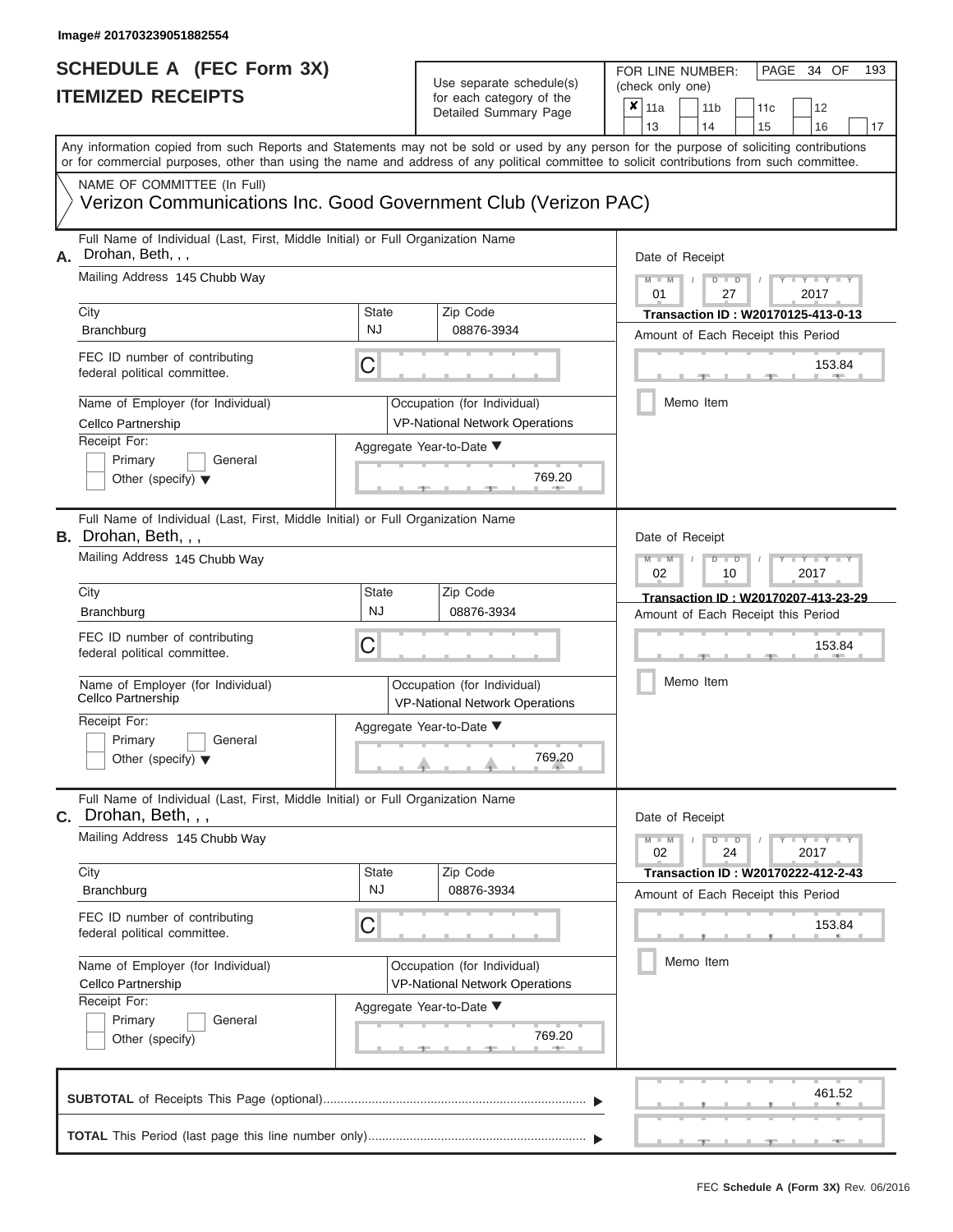| SCHEDULE A (FEC Form 3X)<br><b>ITEMIZED RECEIPTS</b>                                                                                                                                                                                                                                                                                                                                            | Use separate schedule(s)<br>for each category of the<br>Detailed Summary Page                                                                                          | 193<br>FOR LINE NUMBER:<br>PAGE 35 OF<br>(check only one)<br>$\overline{\mathbf{x}}$   11a<br>11 <sub>b</sub><br>11 <sub>c</sub><br>12<br>13<br>14<br>15<br>16<br>17                             |
|-------------------------------------------------------------------------------------------------------------------------------------------------------------------------------------------------------------------------------------------------------------------------------------------------------------------------------------------------------------------------------------------------|------------------------------------------------------------------------------------------------------------------------------------------------------------------------|--------------------------------------------------------------------------------------------------------------------------------------------------------------------------------------------------|
| Any information copied from such Reports and Statements may not be sold or used by any person for the purpose of soliciting contributions<br>or for commercial purposes, other than using the name and address of any political committee to solicit contributions from such committee.<br>NAME OF COMMITTEE (In Full)                                                                          | Verizon Communications Inc. Good Government Club (Verizon PAC)                                                                                                         |                                                                                                                                                                                                  |
| Full Name of Individual (Last, First, Middle Initial) or Full Organization Name<br>Drohan, Beth, , ,<br>А.<br>Mailing Address 145 Chubb Way<br>City<br>Branchburg<br>FEC ID number of contributing<br>federal political committee.<br>Name of Employer (for Individual)<br>Cellco Partnership<br>Receipt For:<br>Primary<br>General<br>Other (specify) $\blacktriangledown$                     | Zip Code<br><b>State</b><br><b>NJ</b><br>08876-3934<br>C<br>Occupation (for Individual)<br><b>VP-National Network Operations</b><br>Aggregate Year-to-Date ▼<br>769.20 | Date of Receipt<br>$M$ – $M$ /<br>$Y - Y - Y$<br>$D$ $D$<br>03<br>2017<br>10<br>Transaction ID: W20170307-410-23-13<br>Amount of Each Receipt this Period<br>153.84<br><b>AND A</b><br>Memo Item |
| Full Name of Individual (Last, First, Middle Initial) or Full Organization Name<br><b>B.</b> Dupre, Michele, M,,<br>Mailing Address 205 N Michigan Ave<br>City<br>Chicago<br>FEC ID number of contributing<br>federal political committee.<br>Name of Employer (for Individual)<br>Verizon Business Ntwk Srvs Inc<br>Receipt For:<br>Primary<br>General<br>Other (specify) $\blacktriangledown$ | State<br>Zip Code<br>IL<br>60601-5927<br>C<br>Occupation (for Individual)<br><b>VP-Sales Vertical Markets</b><br>Aggregate Year-to-Date ▼<br>500.00                    | Date of Receipt<br>$M - M$<br>Y TY<br>$D$ $D$<br>02<br>2017<br>10<br>Transaction ID: BF20170207-155<br>Amount of Each Receipt this Period<br>100.00<br>Memo Item                                 |
| Full Name of Individual (Last, First, Middle Initial) or Full Organization Name<br>C. Dupre, Michele, M,,<br>Mailing Address 205 N Michigan Ave<br>City<br>Chicago<br>FEC ID number of contributing<br>federal political committee.<br>Name of Employer (for Individual)<br>Verizon Business Ntwk Srvs Inc<br>Receipt For:<br>Primary<br>General<br>Other (specify)                             | Zip Code<br><b>State</b><br>IL<br>60601-5927<br>С<br>Occupation (for Individual)<br><b>VP-Sales Vertical Markets</b><br>Aggregate Year-to-Date ▼<br>500.00             | Date of Receipt<br>$M - M$<br>$D$ $D$<br>$T - Y = Y + Y$<br>02<br>24<br>2017<br><b>Transaction ID: BF20170222-155</b><br>Amount of Each Receipt this Period<br>100.00<br>Memo Item               |
|                                                                                                                                                                                                                                                                                                                                                                                                 |                                                                                                                                                                        | 353.84<br>$-1$                                                                                                                                                                                   |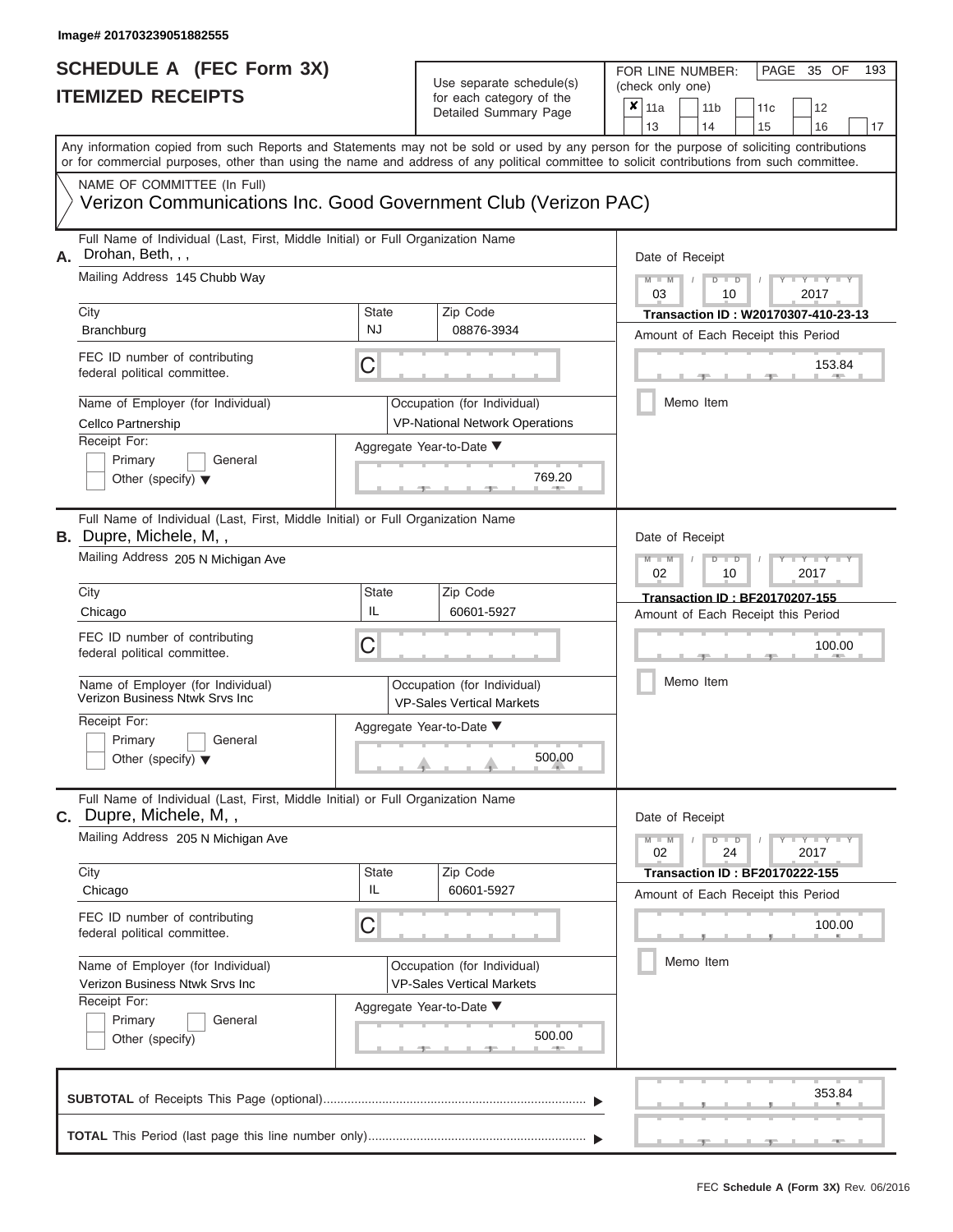| SCHEDULE A (FEC Form 3X)<br><b>ITEMIZED RECEIPTS</b>                                                                                                                                                                                                                                                                                                                                        |                                | Use separate schedule(s)<br>for each category of the<br>Detailed Summary Page                                                   | 193<br>FOR LINE NUMBER:<br>PAGE<br>36 OF<br>(check only one)<br>$\overline{\mathbf{x}}$   11a<br>11 <sub>b</sub><br>12<br>11c<br>13<br>14                                                                 |
|---------------------------------------------------------------------------------------------------------------------------------------------------------------------------------------------------------------------------------------------------------------------------------------------------------------------------------------------------------------------------------------------|--------------------------------|---------------------------------------------------------------------------------------------------------------------------------|-----------------------------------------------------------------------------------------------------------------------------------------------------------------------------------------------------------|
| Any information copied from such Reports and Statements may not be sold or used by any person for the purpose of soliciting contributions<br>or for commercial purposes, other than using the name and address of any political committee to solicit contributions from such committee.<br>NAME OF COMMITTEE (In Full)<br>Verizon Communications Inc. Good Government Club (Verizon PAC)    |                                |                                                                                                                                 | 15<br>16<br>17                                                                                                                                                                                            |
| Full Name of Individual (Last, First, Middle Initial) or Full Organization Name<br>Dupre, Michele, M,,<br>А.<br>Mailing Address 205 N Michigan Ave<br>City<br>Chicago<br>FEC ID number of contributing<br>federal political committee.<br>Name of Employer (for Individual)<br>Verizon Business Ntwk Srvs Inc<br>Receipt For:<br>Primary<br>General<br>Other (specify) $\blacktriangledown$ | <b>State</b><br>IL<br>C        | Zip Code<br>60601-5927<br>Occupation (for Individual)<br><b>VP-Sales Vertical Markets</b><br>Aggregate Year-to-Date ▼<br>500.00 | Date of Receipt<br>$M - M$<br>$D$ $D$<br>Y I Y I<br>$\sqrt{2}$<br>03<br>2017<br>10<br><b>Transaction ID: BF20170307-154</b><br>Amount of Each Receipt this Period<br>100.00<br><b>AND IN</b><br>Memo Item |
| Full Name of Individual (Last, First, Middle Initial) or Full Organization Name<br>B. Edwards, Thomas, J,,<br>Mailing Address 1300 I St NW<br>City<br>Washington<br>FEC ID number of contributing<br>federal political committee.<br>Name of Employer (for Individual)<br>Verizon Corp Rsrcs Group LLC<br>Receipt For:<br>Primary<br>General<br>Other (specify) $\blacktriangledown$        | State<br>DC<br>С               | Zip Code<br>20005-3314<br>Occupation (for Individual)<br><b>Dir-State Govt Relations</b><br>Aggregate Year-to-Date ▼<br>250.00  | Date of Receipt<br>$M - M$<br>$D$ $\Box$ $D$<br>Y I Y I<br>03<br>2017<br>10<br><b>Transaction ID: CF20170307-384</b><br>Amount of Each Receipt this Period<br>50.00<br>Memo Item                          |
| Full Name of Individual (Last, First, Middle Initial) or Full Organization Name<br>$C.$ Ehrlich, Lutz, , ,<br>Mailing Address 180 Washington Valley Rd<br>City<br><b>Bedminster</b><br>FEC ID number of contributing<br>federal political committee.<br>Name of Employer (for Individual)<br>Cellco Partnership<br>Receipt For:<br>Primary<br>General<br>Other (specify)                    | <b>State</b><br><b>NJ</b><br>С | Zip Code<br>07921-2120<br>Occupation (for Individual)<br>Dir-Ntwk Eng&Ops<br>Aggregate Year-to-Date ▼<br>250.00                 | Date of Receipt<br>$M - M$<br>$D$ $D$<br>$T - Y = Y + Y$<br>10<br>03<br>2017<br>Transaction ID: W20170307-289-23-13<br>Amount of Each Receipt this Period<br>50.00<br>Memo Item                           |
|                                                                                                                                                                                                                                                                                                                                                                                             |                                |                                                                                                                                 | 200.00                                                                                                                                                                                                    |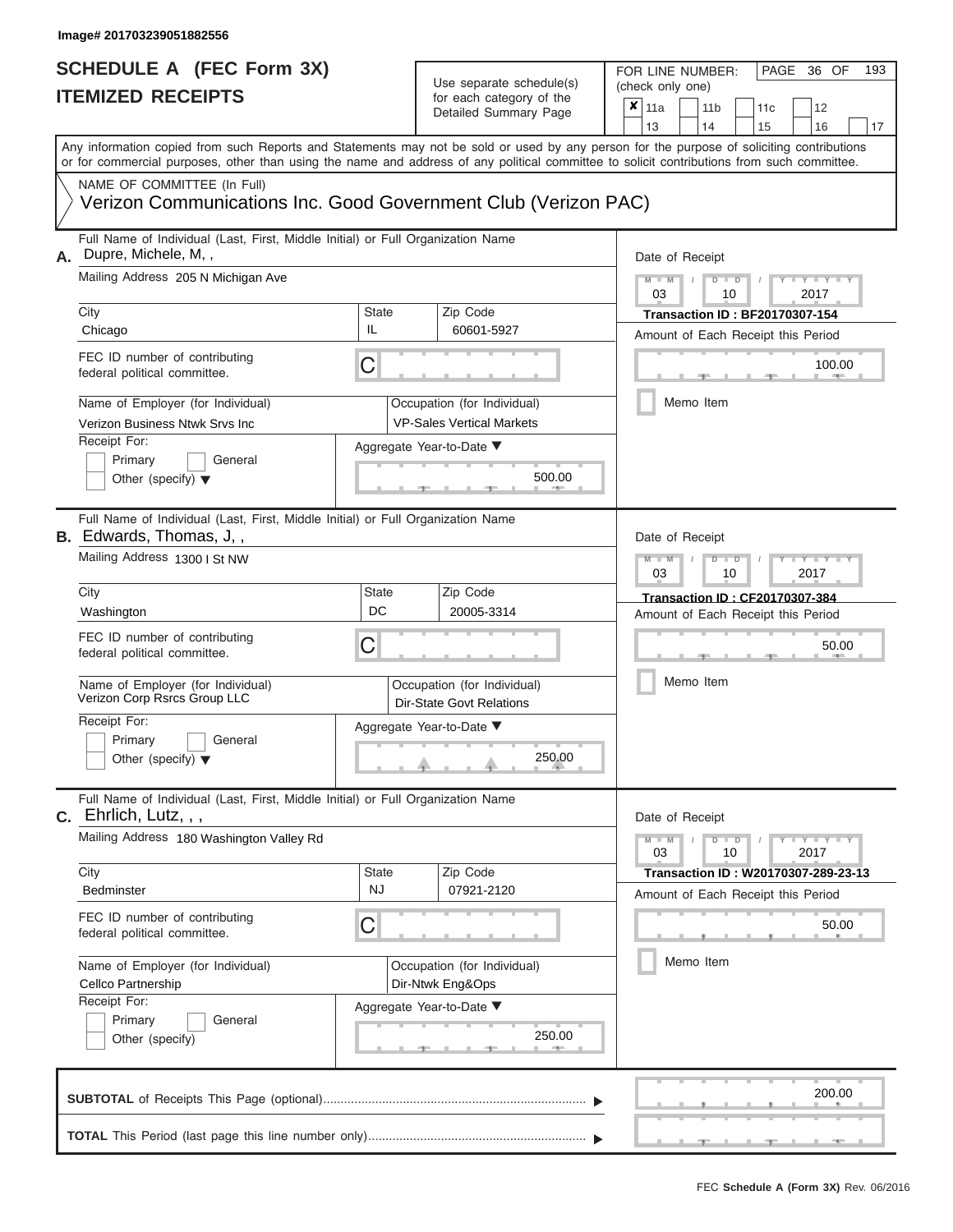| SCHEDULE A (FEC Form 3X)<br><b>ITEMIZED RECEIPTS</b>                                                                                                                                                                                                                                                                                                                                                        |                         | Use separate schedule(s)<br>for each category of the<br>Detailed Summary Page                                                                | 193<br>FOR LINE NUMBER:<br>PAGE 37 OF<br>(check only one)<br>$\overline{\mathbf{x}}$   11a<br>11 <sub>b</sub><br>12<br>11c                                                            |
|-------------------------------------------------------------------------------------------------------------------------------------------------------------------------------------------------------------------------------------------------------------------------------------------------------------------------------------------------------------------------------------------------------------|-------------------------|----------------------------------------------------------------------------------------------------------------------------------------------|---------------------------------------------------------------------------------------------------------------------------------------------------------------------------------------|
| Any information copied from such Reports and Statements may not be sold or used by any person for the purpose of soliciting contributions<br>or for commercial purposes, other than using the name and address of any political committee to solicit contributions from such committee.                                                                                                                     |                         |                                                                                                                                              | 13<br>14<br>15<br>16<br>17                                                                                                                                                            |
| NAME OF COMMITTEE (In Full)<br>Verizon Communications Inc. Good Government Club (Verizon PAC)                                                                                                                                                                                                                                                                                                               |                         |                                                                                                                                              |                                                                                                                                                                                       |
| Full Name of Individual (Last, First, Middle Initial) or Full Organization Name<br>El-Assir, Mahmoud, , ,<br>А.<br>Mailing Address 1 Verizon Way<br>44<br>City<br><b>Basking Ridge</b><br>FEC ID number of contributing<br>federal political committee.<br>Name of Employer (for Individual)<br>Verizon Data Services LLC<br>Receipt For:<br>Primary<br>General<br>Other (specify) $\blacktriangledown$     | State<br><b>NJ</b><br>C | Zip Code<br>07920-1025<br>Occupation (for Individual)<br>SVP & CIO<br>Aggregate Year-to-Date ▼<br>769.20                                     | Date of Receipt<br>$M = M$ /<br>$D$ $D$<br>$Y - Y - Y$<br>01<br>27<br>2017<br>Transaction ID: CF20170125-1158<br>Amount of Each Receipt this Period<br>153.84<br>Memo Item            |
| Full Name of Individual (Last, First, Middle Initial) or Full Organization Name<br><b>B.</b> El-Assir, Mahmoud, , ,<br>Mailing Address 1 Verizon Way<br>44<br>City<br><b>Basking Ridge</b><br>FEC ID number of contributing<br>federal political committee.<br>Name of Employer (for Individual)<br>Verizon Data Services LLC<br>Receipt For:<br>Primary<br>General<br>Other (specify) $\blacktriangledown$ | State<br><b>NJ</b><br>С | Zip Code<br>07920-1025<br>Occupation (for Individual)<br>SVP & CIO<br>Aggregate Year-to-Date ▼<br>$\begin{array}{c}\n 769.20 \\ \end{array}$ | Date of Receipt<br>$M - M$<br>$D$ $\Box$ $D$<br>Y I Y I<br>2017<br>02<br>10<br>Transaction ID: CF20170207-1153<br>Amount of Each Receipt this Period<br>153.84<br>Memo Item           |
| Full Name of Individual (Last, First, Middle Initial) or Full Organization Name<br>C. El-Assir, Mahmoud, , ,<br>Mailing Address 1 Verizon Way<br>44<br>City<br><b>Basking Ridge</b><br>FEC ID number of contributing<br>federal political committee.<br>Name of Employer (for Individual)<br>Verizon Data Services LLC<br>Receipt For:<br>General<br>Primary<br>Other (specify)                             | State<br><b>NJ</b><br>С | Zip Code<br>07920-1025<br>Occupation (for Individual)<br>SVP & CIO<br>Aggregate Year-to-Date ▼<br>769.20                                     | Date of Receipt<br>$M - M$<br>$D$ $D$<br>$T - Y = Y - T Y$<br>24<br>02<br>2017<br><b>Transaction ID: CF20170222-1149</b><br>Amount of Each Receipt this Period<br>153.84<br>Memo Item |
|                                                                                                                                                                                                                                                                                                                                                                                                             |                         |                                                                                                                                              | 461.52                                                                                                                                                                                |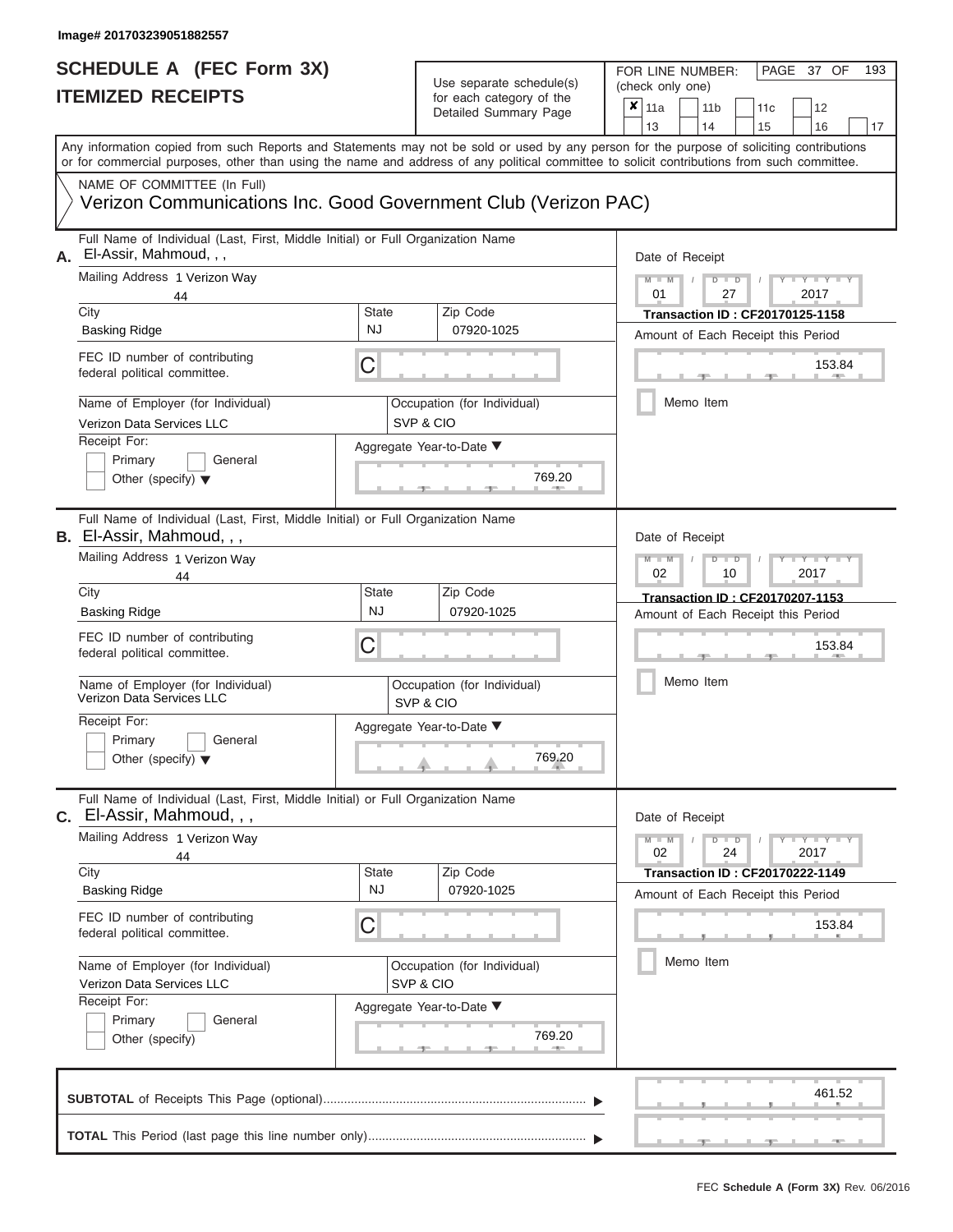# Use separate schedule(s)

| SCHEDULE A (FEC Form 3X)<br><b>ITEMIZED RECEIPTS</b>                                                                                                                                                                                                                                                                                                                                                    |                         | Use separate schedule(s)<br>for each category of the<br>Detailed Summary Page                            | 193<br>FOR LINE NUMBER:<br>PAGE 38 OF<br>(check only one)<br>×<br>11a<br>11 <sub>b</sub><br>12<br>11 <sub>c</sub>                                                                                 |
|---------------------------------------------------------------------------------------------------------------------------------------------------------------------------------------------------------------------------------------------------------------------------------------------------------------------------------------------------------------------------------------------------------|-------------------------|----------------------------------------------------------------------------------------------------------|---------------------------------------------------------------------------------------------------------------------------------------------------------------------------------------------------|
| Any information copied from such Reports and Statements may not be sold or used by any person for the purpose of soliciting contributions<br>or for commercial purposes, other than using the name and address of any political committee to solicit contributions from such committee.                                                                                                                 |                         |                                                                                                          | 13<br>14<br>15<br>16<br>17                                                                                                                                                                        |
| NAME OF COMMITTEE (In Full)<br>Verizon Communications Inc. Good Government Club (Verizon PAC)                                                                                                                                                                                                                                                                                                           |                         |                                                                                                          |                                                                                                                                                                                                   |
| Full Name of Individual (Last, First, Middle Initial) or Full Organization Name<br>El-Assir, Mahmoud, , ,<br>А.<br>Mailing Address 1 Verizon Way<br>44<br>City<br><b>Basking Ridge</b><br>FEC ID number of contributing<br>federal political committee.<br>Name of Employer (for Individual)<br>Verizon Data Services LLC<br>Receipt For:<br>Primary<br>General<br>Other (specify) $\blacktriangledown$ | State<br><b>NJ</b><br>С | Zip Code<br>07920-1025<br>Occupation (for Individual)<br>SVP & CIO<br>Aggregate Year-to-Date ▼<br>769.20 | Date of Receipt<br>$M$ – $M$ /<br>$D$ $D$<br>$Y - Y - Y$<br>03<br>2017<br>10<br>Transaction ID: CF20170307-1142<br>Amount of Each Receipt this Period<br>153.84<br><b>CONTRACTOR</b><br>Memo Item |
| Full Name of Individual (Last, First, Middle Initial) or Full Organization Name<br><b>B.</b> Ellis, Matthew, David,,<br>Mailing Address 1095 Avenue of the Americas                                                                                                                                                                                                                                     |                         |                                                                                                          | Date of Receipt<br>$M - M$<br>Y I Y I<br>$D$ $D$                                                                                                                                                  |
| City<br>New York<br>FEC ID number of contributing<br>federal political committee.                                                                                                                                                                                                                                                                                                                       | State<br><b>NY</b><br>С | Zip Code<br>10036-6797                                                                                   | 01<br>2017<br>27<br>Transaction ID: CF20170125-914<br>Amount of Each Receipt this Period<br>192.30<br>Memo Item                                                                                   |
| Name of Employer (for Individual)<br><b>Verizon Communications Inc</b><br>Receipt For:<br>Primary<br>General<br>Other (specify) $\blacktriangledown$                                                                                                                                                                                                                                                    |                         | Occupation (for Individual)<br>EVP & CFO<br>Aggregate Year-to-Date ▼<br>961.50                           |                                                                                                                                                                                                   |
| Full Name of Individual (Last, First, Middle Initial) or Full Organization Name<br><b>C.</b> Ellis, Matthew, David,,<br>Mailing Address 1095 Avenue of the Americas                                                                                                                                                                                                                                     |                         |                                                                                                          | Date of Receipt<br>$M - M$<br>$D$ $D$<br>$T - Y = Y - T Y$                                                                                                                                        |
| City<br>New York                                                                                                                                                                                                                                                                                                                                                                                        | State<br><b>NY</b>      | Zip Code<br>10036-6797                                                                                   | 02<br>10<br>2017<br><b>Transaction ID: CF20170207-910</b><br>Amount of Each Receipt this Period                                                                                                   |
| FEC ID number of contributing<br>federal political committee.<br>Name of Employer (for Individual)                                                                                                                                                                                                                                                                                                      | С                       | Occupation (for Individual)                                                                              | 192.30<br>Memo Item                                                                                                                                                                               |
| Verizon Communications Inc<br>Receipt For:<br>Primary<br>General<br>Other (specify)                                                                                                                                                                                                                                                                                                                     |                         | EVP & CFO<br>Aggregate Year-to-Date ▼<br>961.50                                                          |                                                                                                                                                                                                   |
|                                                                                                                                                                                                                                                                                                                                                                                                         |                         |                                                                                                          | 538.44<br>$-9$                                                                                                                                                                                    |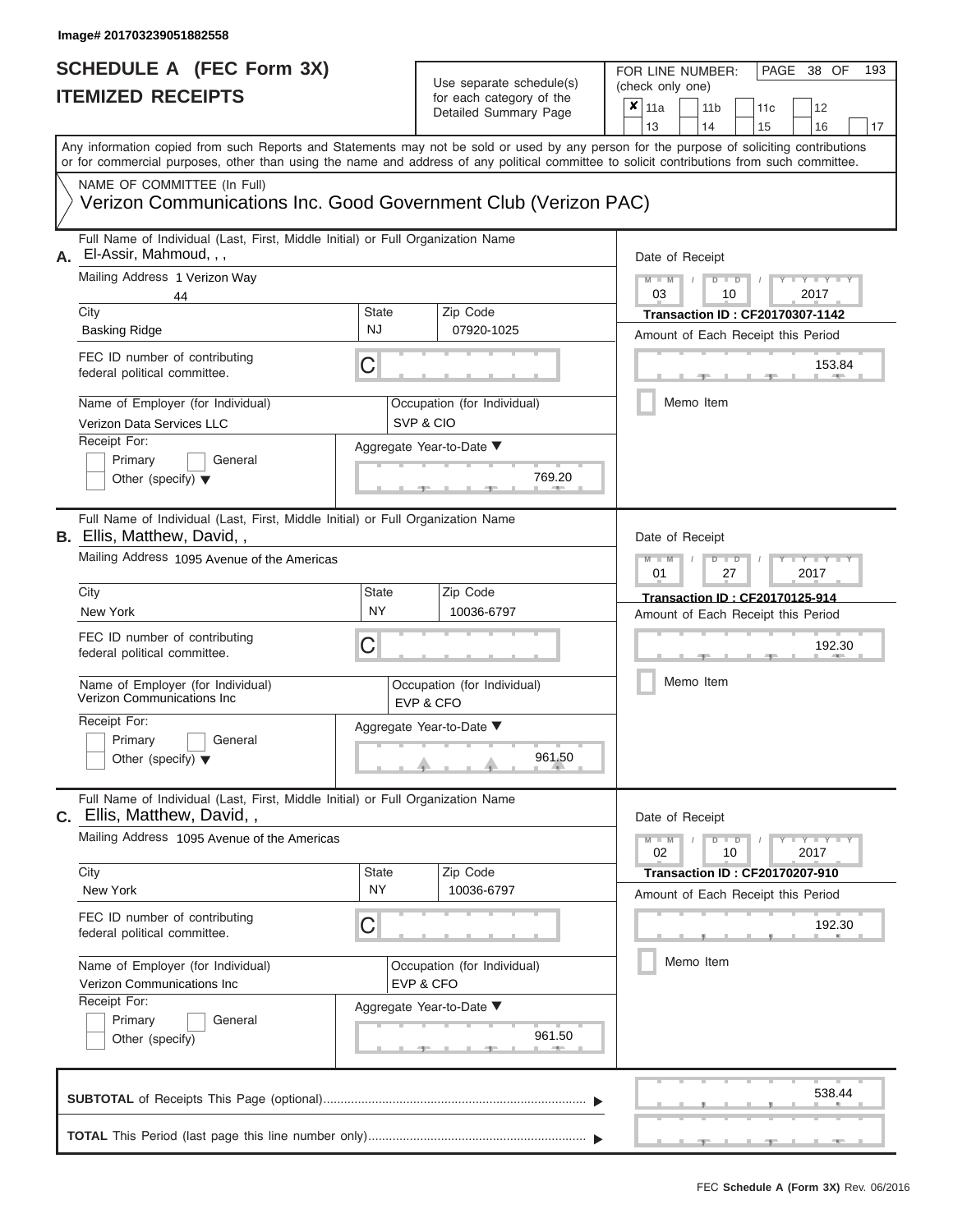FOR LINE NUMBER:<br>(check only one)

PAGE 39 OF 193

|    | IILMILLY INLVLII I                                                                                                                         |                         | iui cauli ualcyuly ul lilc<br>Detailed Summary Page        | × | 11a                                                                |        | 11 <sub>b</sub>                    |               | 11 <sub>c</sub>                       | 12                                    |    |  |
|----|--------------------------------------------------------------------------------------------------------------------------------------------|-------------------------|------------------------------------------------------------|---|--------------------------------------------------------------------|--------|------------------------------------|---------------|---------------------------------------|---------------------------------------|----|--|
|    | Any information copied from such Reports and Statements may not be sold or used by any person for the purpose of soliciting contributions  |                         |                                                            |   | 13                                                                 |        | 14                                 |               | 15                                    | 16                                    | 17 |  |
|    | or for commercial purposes, other than using the name and address of any political committee to solicit contributions from such committee. |                         |                                                            |   |                                                                    |        |                                    |               |                                       |                                       |    |  |
|    | NAME OF COMMITTEE (In Full)                                                                                                                |                         |                                                            |   |                                                                    |        |                                    |               |                                       |                                       |    |  |
|    | Verizon Communications Inc. Good Government Club (Verizon PAC)                                                                             |                         |                                                            |   |                                                                    |        |                                    |               |                                       |                                       |    |  |
| А. | Full Name of Individual (Last, First, Middle Initial) or Full Organization Name<br>Ellis, Matthew, David,,                                 |                         |                                                            |   | Date of Receipt                                                    |        |                                    |               |                                       |                                       |    |  |
|    | Mailing Address 1095 Avenue of the Americas                                                                                                |                         |                                                            |   | $M - M$<br>02                                                      |        |                                    | $D$ $D$<br>24 |                                       | 2017                                  |    |  |
|    | City                                                                                                                                       | State                   | Zip Code                                                   |   |                                                                    |        |                                    |               |                                       | <b>Transaction ID: CF20170222-907</b> |    |  |
|    | New York                                                                                                                                   | <b>NY</b>               | 10036-6797                                                 |   |                                                                    |        |                                    |               |                                       | Amount of Each Receipt this Period    |    |  |
|    | FEC ID number of contributing<br>federal political committee.                                                                              | C                       |                                                            |   |                                                                    |        |                                    |               |                                       | 192.30                                |    |  |
|    | Name of Employer (for Individual)<br>Verizon Communications Inc                                                                            |                         | Occupation (for Individual)<br>EVP & CFO                   |   |                                                                    |        | Memo Item                          |               |                                       |                                       |    |  |
|    | Receipt For:                                                                                                                               |                         | Aggregate Year-to-Date ▼                                   |   |                                                                    |        |                                    |               |                                       |                                       |    |  |
|    | Primary<br>General<br>Other (specify) $\blacktriangledown$                                                                                 |                         | 961.50                                                     |   |                                                                    |        |                                    |               |                                       |                                       |    |  |
|    | Full Name of Individual (Last, First, Middle Initial) or Full Organization Name<br><b>B.</b> Ellis, Matthew, David,,                       |                         |                                                            |   | Date of Receipt                                                    |        |                                    |               |                                       |                                       |    |  |
|    | Mailing Address 1095 Avenue of the Americas                                                                                                |                         |                                                            |   | $M - M$<br>$D$ $D$<br>$\overline{\phantom{a}}$<br>03<br>10<br>2017 |        |                                    |               |                                       |                                       |    |  |
|    | City                                                                                                                                       | Zip Code                |                                                            |   |                                                                    |        |                                    |               | <b>Transaction ID: CF20170307-902</b> |                                       |    |  |
|    | New York                                                                                                                                   | <b>NY</b><br>10036-6797 |                                                            |   |                                                                    |        | Amount of Each Receipt this Period |               |                                       |                                       |    |  |
|    | FEC ID number of contributing<br>federal political committee.                                                                              | C                       |                                                            |   |                                                                    | 192.30 |                                    |               |                                       |                                       |    |  |
|    | Name of Employer (for Individual)<br>Verizon Communications Inc                                                                            |                         | Occupation (for Individual)<br>EVP & CFO                   |   | Memo Item                                                          |        |                                    |               |                                       |                                       |    |  |
|    | Receipt For:                                                                                                                               |                         | Aggregate Year-to-Date ▼                                   |   |                                                                    |        |                                    |               |                                       |                                       |    |  |
|    | Primary<br>General<br>Other (specify) $\blacktriangledown$                                                                                 |                         | 961.50                                                     |   |                                                                    |        |                                    |               |                                       |                                       |    |  |
|    | Full Name of Individual (Last, First, Middle Initial) or Full Organization Name<br>C. Epps, Donna, M,,                                     |                         |                                                            |   | Date of Receipt                                                    |        |                                    |               |                                       |                                       |    |  |
|    | Mailing Address 1300 I St NW                                                                                                               |                         |                                                            |   | $M - M$<br>03                                                      |        |                                    | $D$ $D$<br>10 |                                       | $Y - Y - Y$<br>2017                   |    |  |
|    | City                                                                                                                                       | State                   | Zip Code                                                   |   |                                                                    |        |                                    |               |                                       | <b>Transaction ID: CF20170307-771</b> |    |  |
|    | Washington                                                                                                                                 | DC                      | 20005-3314                                                 |   |                                                                    |        |                                    |               |                                       | Amount of Each Receipt this Period    |    |  |
|    | FEC ID number of contributing<br>federal political committee.                                                                              |                         |                                                            |   |                                                                    |        |                                    |               | 50.00                                 |                                       |    |  |
|    | Name of Employer (for Individual)<br>Verizon Corp Rsrcs Group LLC                                                                          |                         | Occupation (for Individual)<br>VP-Policy & Strat Alliances |   | Memo Item                                                          |        |                                    |               |                                       |                                       |    |  |
|    | Receipt For:<br>Aggregate Year-to-Date ▼                                                                                                   |                         |                                                            |   |                                                                    |        |                                    |               |                                       |                                       |    |  |
|    | Primary<br>General                                                                                                                         |                         |                                                            |   |                                                                    |        |                                    |               |                                       |                                       |    |  |
|    | Other (specify)                                                                                                                            |                         | 250.00                                                     |   |                                                                    |        |                                    |               |                                       |                                       |    |  |
|    |                                                                                                                                            |                         |                                                            |   |                                                                    |        |                                    |               |                                       | 434.60                                |    |  |
|    |                                                                                                                                            |                         |                                                            |   |                                                                    |        |                                    |               |                                       |                                       |    |  |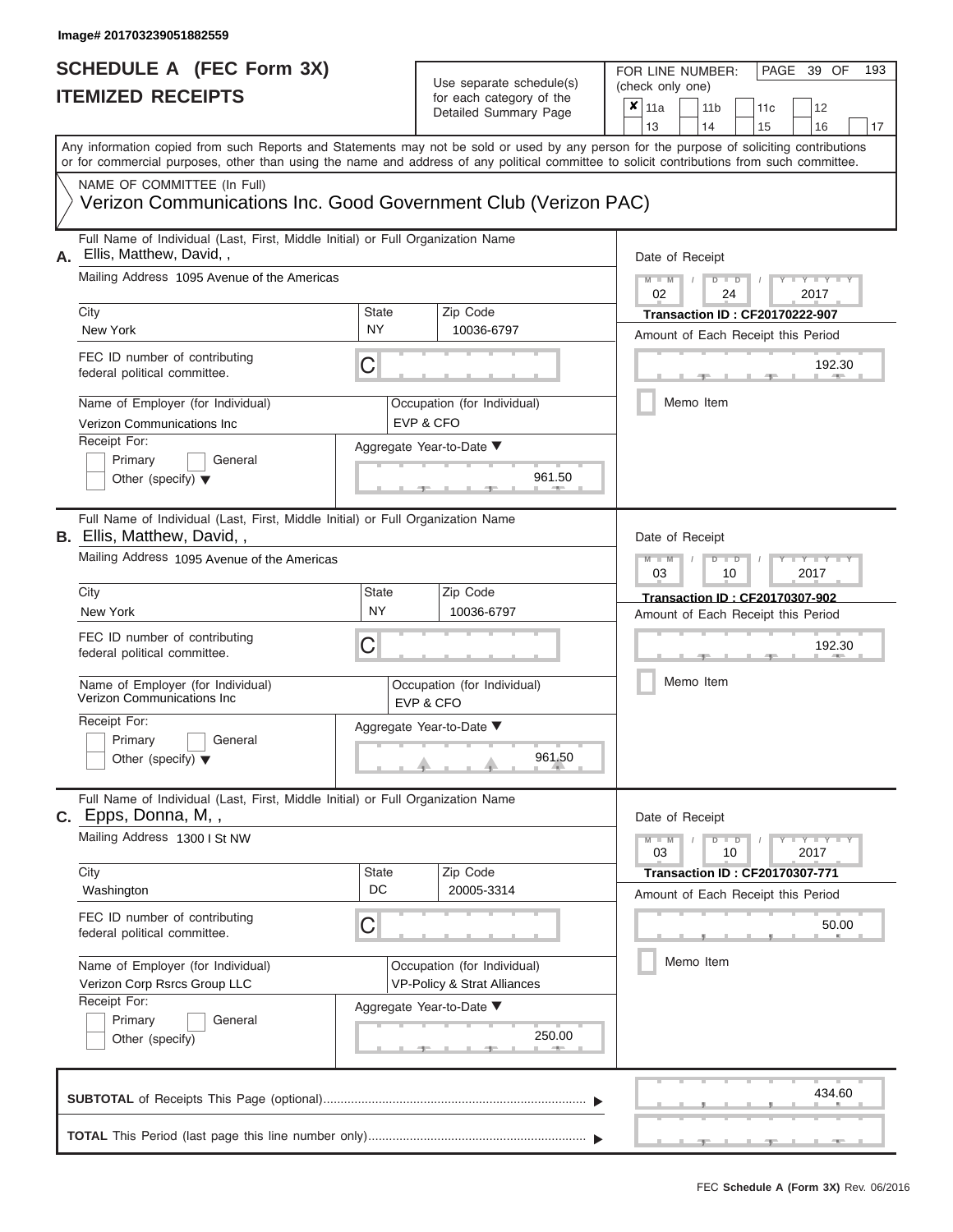| SCHEDULE A (FEC Form 3X)<br><b>ITEMIZED RECEIPTS</b>                                                                                                                                                                                                                                                                                                                                                                      |                                | Use separate schedule(s)<br>for each category of the<br>Detailed Summary Page                                                           | 193<br>FOR LINE NUMBER:<br>PAGE 40 OF<br>(check only one)<br>$\overline{\mathbf{x}}$   11a<br>11 <sub>b</sub><br>11 <sub>c</sub><br>12<br>13<br>14<br>15<br>16<br>17                                      |
|---------------------------------------------------------------------------------------------------------------------------------------------------------------------------------------------------------------------------------------------------------------------------------------------------------------------------------------------------------------------------------------------------------------------------|--------------------------------|-----------------------------------------------------------------------------------------------------------------------------------------|-----------------------------------------------------------------------------------------------------------------------------------------------------------------------------------------------------------|
| Any information copied from such Reports and Statements may not be sold or used by any person for the purpose of soliciting contributions<br>or for commercial purposes, other than using the name and address of any political committee to solicit contributions from such committee.<br>NAME OF COMMITTEE (In Full)<br>Verizon Communications Inc. Good Government Club (Verizon PAC)                                  |                                |                                                                                                                                         |                                                                                                                                                                                                           |
| Full Name of Individual (Last, First, Middle Initial) or Full Organization Name<br>Erwin, Tami, A,,<br>А.<br>Mailing Address 1 Verizon Way<br>City<br><b>Basking Ridge</b><br>FEC ID number of contributing<br>federal political committee.<br>Name of Employer (for Individual)<br>Cellco Partnership<br>Receipt For:<br>Primary<br>General                                                                              | State<br><b>NJ</b><br>C        | Zip Code<br>07920-1025<br>Occupation (for Individual)<br><b>EVP-Wireless Operations</b><br>Aggregate Year-to-Date ▼                     | Date of Receipt<br>$M - M$<br>$Y = Y = Y$<br>$D$ $D$<br>$\sqrt{2}$<br>01<br>27<br>2017<br>Transaction ID: W20170125-262-0-13<br>Amount of Each Receipt this Period<br>192.30<br><b>AND A</b><br>Memo Item |
| Other (specify) $\blacktriangledown$<br>Full Name of Individual (Last, First, Middle Initial) or Full Organization Name<br><b>B.</b> Erwin, Tami, A,,<br>Mailing Address 1 Verizon Way<br>City<br>Basking Ridge<br>FEC ID number of contributing<br>federal political committee.<br>Name of Employer (for Individual)<br>Cellco Partnership<br>Receipt For:<br>Primary<br>General<br>Other (specify) $\blacktriangledown$ | <b>State</b><br><b>NJ</b><br>С | 961.50<br>Zip Code<br>07920-1025<br>Occupation (for Individual)<br><b>EVP-Wireless Operations</b><br>Aggregate Year-to-Date ▼<br>961.50 | Date of Receipt<br>$M - M$<br>Y I Y I<br>$D$ $D$<br>02<br>2017<br>10<br>Transaction ID: W20170207-264-23-29<br>Amount of Each Receipt this Period<br>192.30<br>Memo Item                                  |
| Full Name of Individual (Last, First, Middle Initial) or Full Organization Name<br><b>C.</b> Erwin, Tami, A, ,<br>Mailing Address 1 Verizon Way<br>City<br><b>Basking Ridge</b><br>FEC ID number of contributing<br>federal political committee.<br>Name of Employer (for Individual)<br>Cellco Partnership<br>Receipt For:<br>Primary<br>General<br>Other (specify)                                                      | State<br><b>NJ</b><br>С        | Zip Code<br>07920-1025<br>Occupation (for Individual)<br><b>EVP-Wireless Operations</b><br>Aggregate Year-to-Date ▼<br>961.50           | Date of Receipt<br>$M - M$<br>$D$ $D$<br>$T - Y - T - Y - T - Y$<br>02<br>24<br>2017<br>Transaction ID : W20170222-262-2-43<br>Amount of Each Receipt this Period<br>192.30<br>Memo Item                  |
|                                                                                                                                                                                                                                                                                                                                                                                                                           |                                |                                                                                                                                         | 576.90<br>$-9$<br>$-1$                                                                                                                                                                                    |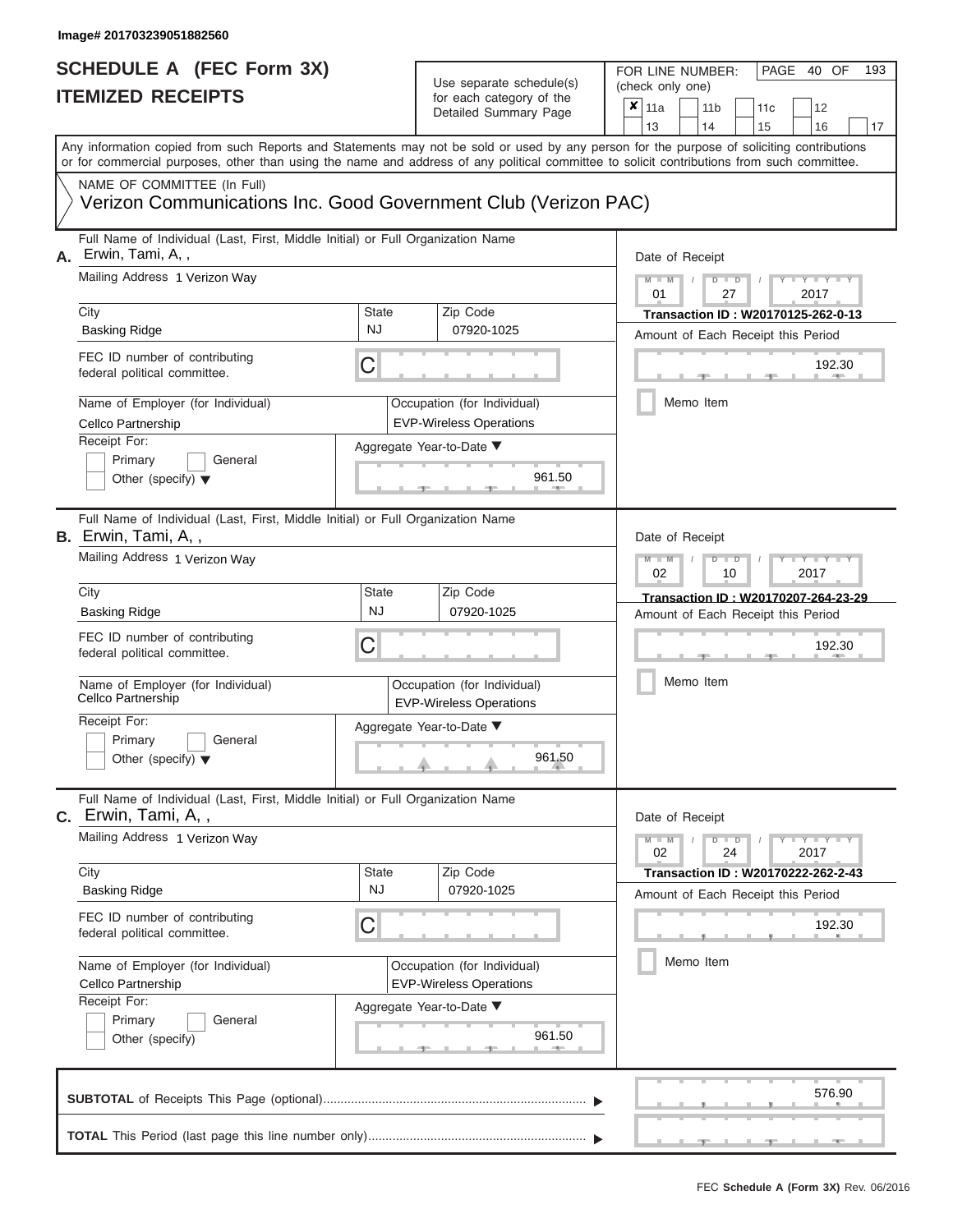# Use separate schedule(s)

FOR LINE NUMBER:<br>(check only one)

PAGE 41 OF 193

|    | IIEMIZEV REVEIPIJ                                                                                                                                                                                                                                                                       |              | for each category of the<br>Detailed Summary Page             | $\pmb{\times}$<br>11a<br>11 <sub>b</sub><br>11c                  | 12                          |    |  |  |  |
|----|-----------------------------------------------------------------------------------------------------------------------------------------------------------------------------------------------------------------------------------------------------------------------------------------|--------------|---------------------------------------------------------------|------------------------------------------------------------------|-----------------------------|----|--|--|--|
|    |                                                                                                                                                                                                                                                                                         |              |                                                               | 13<br>14<br>15                                                   | 16                          | 17 |  |  |  |
|    | Any information copied from such Reports and Statements may not be sold or used by any person for the purpose of soliciting contributions<br>or for commercial purposes, other than using the name and address of any political committee to solicit contributions from such committee. |              |                                                               |                                                                  |                             |    |  |  |  |
|    | NAME OF COMMITTEE (In Full)                                                                                                                                                                                                                                                             |              |                                                               |                                                                  |                             |    |  |  |  |
|    | Verizon Communications Inc. Good Government Club (Verizon PAC)                                                                                                                                                                                                                          |              |                                                               |                                                                  |                             |    |  |  |  |
| А. | Full Name of Individual (Last, First, Middle Initial) or Full Organization Name<br>Erwin, Tami, A,,                                                                                                                                                                                     |              |                                                               | Date of Receipt                                                  |                             |    |  |  |  |
|    | Mailing Address 1 Verizon Way                                                                                                                                                                                                                                                           |              |                                                               | $M - M$<br>$D$ $D$<br>03<br>10                                   | $Y - Y - Y$<br>2017         |    |  |  |  |
|    | City                                                                                                                                                                                                                                                                                    | <b>State</b> | Zip Code                                                      | Transaction ID: W20170307-261-23-13                              |                             |    |  |  |  |
|    | <b>Basking Ridge</b>                                                                                                                                                                                                                                                                    | <b>NJ</b>    | 07920-1025                                                    | Amount of Each Receipt this Period                               |                             |    |  |  |  |
|    | FEC ID number of contributing<br>federal political committee.                                                                                                                                                                                                                           | C            |                                                               |                                                                  | 192.30                      |    |  |  |  |
|    | Name of Employer (for Individual)<br>Cellco Partnership                                                                                                                                                                                                                                 |              | Occupation (for Individual)<br><b>EVP-Wireless Operations</b> | Memo Item                                                        |                             |    |  |  |  |
|    | Receipt For:                                                                                                                                                                                                                                                                            |              | Aggregate Year-to-Date ▼                                      |                                                                  |                             |    |  |  |  |
|    | Primary<br>General<br>Other (specify) $\blacktriangledown$                                                                                                                                                                                                                              |              | 961.50                                                        |                                                                  |                             |    |  |  |  |
|    | Full Name of Individual (Last, First, Middle Initial) or Full Organization Name<br><b>B.</b> Eve, Leecia, , ,                                                                                                                                                                           |              |                                                               | Date of Receipt                                                  |                             |    |  |  |  |
|    | Mailing Address 140 West St                                                                                                                                                                                                                                                             |              |                                                               | $M - M$<br>$D$ $\Box$ $D$<br>$T - Y = T - T$<br>01<br>27<br>2017 |                             |    |  |  |  |
|    | City                                                                                                                                                                                                                                                                                    | State        | Zip Code                                                      | <b>Transaction ID: CF20170125-160</b>                            |                             |    |  |  |  |
|    | New York                                                                                                                                                                                                                                                                                | <b>NY</b>    | 10007-2141                                                    | Amount of Each Receipt this Period                               |                             |    |  |  |  |
|    | FEC ID number of contributing<br>federal political committee.                                                                                                                                                                                                                           | С            |                                                               |                                                                  | 192.30                      |    |  |  |  |
|    | Name of Employer (for Individual)<br>Verizon Corp Rsrcs Group LLC                                                                                                                                                                                                                       |              | Occupation (for Individual)<br><b>VP-State Govt Affairs</b>   | Memo Item                                                        |                             |    |  |  |  |
|    | Receipt For:                                                                                                                                                                                                                                                                            |              | Aggregate Year-to-Date ▼                                      |                                                                  |                             |    |  |  |  |
|    | Primary<br>General<br>Other (specify) $\blacktriangledown$                                                                                                                                                                                                                              |              | 961.50                                                        |                                                                  |                             |    |  |  |  |
|    | Full Name of Individual (Last, First, Middle Initial) or Full Organization Name<br><b>C.</b> Eve, Leecia, , ,                                                                                                                                                                           |              |                                                               | Date of Receipt                                                  |                             |    |  |  |  |
|    | Mailing Address 140 West St                                                                                                                                                                                                                                                             |              |                                                               | $M - M$<br>$D$ $D$<br>02<br>10                                   | $Y - Y - Y - Y - Y$<br>2017 |    |  |  |  |
|    | City                                                                                                                                                                                                                                                                                    | <b>State</b> | Zip Code                                                      | <b>Transaction ID: CF20170207-160</b>                            |                             |    |  |  |  |
|    | New York                                                                                                                                                                                                                                                                                | <b>NY</b>    | 10007-2141                                                    | Amount of Each Receipt this Period                               |                             |    |  |  |  |
|    | FEC ID number of contributing<br>federal political committee.                                                                                                                                                                                                                           | С            |                                                               |                                                                  | 192.30                      |    |  |  |  |
|    | Name of Employer (for Individual)<br>Verizon Corp Rsrcs Group LLC                                                                                                                                                                                                                       |              | Occupation (for Individual)<br><b>VP-State Govt Affairs</b>   | Memo Item                                                        |                             |    |  |  |  |
|    | Receipt For:                                                                                                                                                                                                                                                                            |              | Aggregate Year-to-Date ▼                                      |                                                                  |                             |    |  |  |  |
|    | Primary<br>General                                                                                                                                                                                                                                                                      |              |                                                               |                                                                  |                             |    |  |  |  |
|    | Other (specify)                                                                                                                                                                                                                                                                         |              | 961.50<br>$1 - 400$                                           |                                                                  |                             |    |  |  |  |
|    |                                                                                                                                                                                                                                                                                         |              |                                                               |                                                                  | 576.90                      |    |  |  |  |
|    |                                                                                                                                                                                                                                                                                         |              |                                                               |                                                                  |                             |    |  |  |  |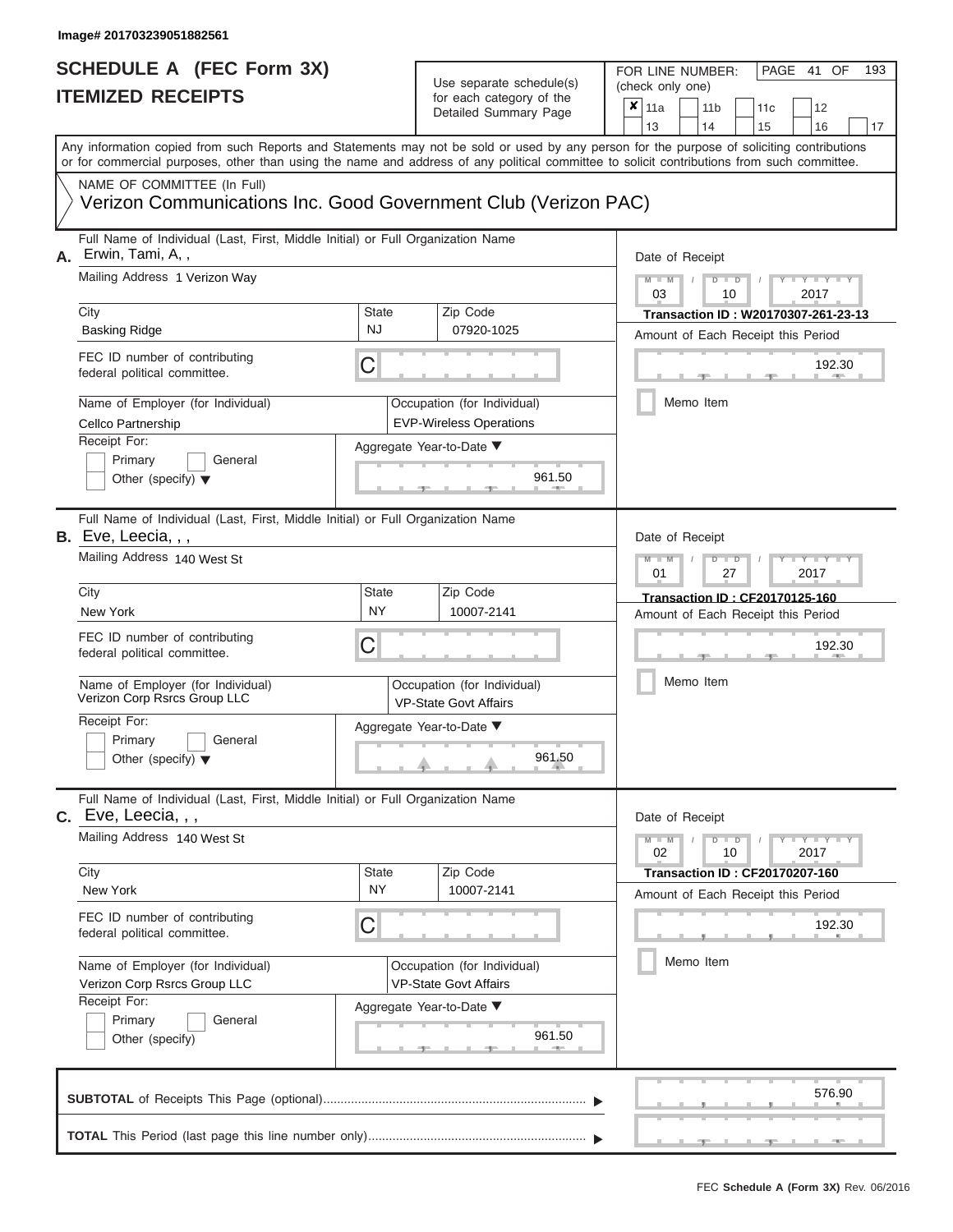#### **Image# 201703239051882562**

#### **SCHEDULE A (FEC Form 3X) ITEMIZED RECEIPTS**

## Use separate schedule(s)

FOR LINE NUMBER:<br>(check only one)

PAGE 42 OF 193

|    | <b>IIEMIZED RECEIPIS</b>                                                                                                                                                                                                                                                                |                           | for each category of the<br>Detailed Summary Page            |                      | ×<br>11a<br>11 <sub>b</sub><br>12<br>11c<br>13<br>17<br>14<br>15<br>16      |  |  |  |
|----|-----------------------------------------------------------------------------------------------------------------------------------------------------------------------------------------------------------------------------------------------------------------------------------------|---------------------------|--------------------------------------------------------------|----------------------|-----------------------------------------------------------------------------|--|--|--|
|    | Any information copied from such Reports and Statements may not be sold or used by any person for the purpose of soliciting contributions<br>or for commercial purposes, other than using the name and address of any political committee to solicit contributions from such committee. |                           |                                                              |                      |                                                                             |  |  |  |
|    | NAME OF COMMITTEE (In Full)<br>Verizon Communications Inc. Good Government Club (Verizon PAC)                                                                                                                                                                                           |                           |                                                              |                      |                                                                             |  |  |  |
| Α. | Full Name of Individual (Last, First, Middle Initial) or Full Organization Name<br>Eve, Leecia, , ,                                                                                                                                                                                     |                           |                                                              |                      | Date of Receipt                                                             |  |  |  |
|    | Mailing Address 140 West St                                                                                                                                                                                                                                                             |                           |                                                              |                      | $-1$ $ Y$<br>2017<br>02<br>24                                               |  |  |  |
|    | City<br>New York                                                                                                                                                                                                                                                                        | <b>State</b><br><b>NY</b> | Zip Code<br>10007-2141                                       |                      | <b>Transaction ID: CF20170222-160</b><br>Amount of Each Receipt this Period |  |  |  |
|    | FEC ID number of contributing<br>federal political committee.                                                                                                                                                                                                                           | C                         |                                                              |                      | 192.30                                                                      |  |  |  |
|    | Name of Employer (for Individual)<br>Verizon Corp Rsrcs Group LLC                                                                                                                                                                                                                       |                           | Occupation (for Individual)<br><b>VP-State Govt Affairs</b>  |                      | Memo Item                                                                   |  |  |  |
|    | Receipt For:<br>Primary<br>General<br>Other (specify) $\blacktriangledown$                                                                                                                                                                                                              |                           | Aggregate Year-to-Date ▼                                     | 961.50               |                                                                             |  |  |  |
|    | Full Name of Individual (Last, First, Middle Initial) or Full Organization Name<br>B. Eve, Leecia, , ,                                                                                                                                                                                  |                           |                                                              |                      | Date of Receipt                                                             |  |  |  |
|    | Mailing Address 140 West St                                                                                                                                                                                                                                                             |                           |                                                              |                      | Y I Y I<br>03<br>10<br>2017                                                 |  |  |  |
|    | City<br>New York                                                                                                                                                                                                                                                                        | <b>State</b><br>NY        | Zip Code<br>10007-2141                                       |                      | Transaction ID: CF20170307-158<br>Amount of Each Receipt this Period        |  |  |  |
|    | FEC ID number of contributing<br>federal political committee.                                                                                                                                                                                                                           | С                         |                                                              |                      | 192.30                                                                      |  |  |  |
|    | Name of Employer (for Individual)<br>Verizon Corp Rsrcs Group LLC                                                                                                                                                                                                                       |                           | Occupation (for Individual)<br><b>VP-State Govt Affairs</b>  |                      | Memo Item                                                                   |  |  |  |
|    | Receipt For:<br>Primary<br>General<br>Other (specify) $\blacktriangledown$                                                                                                                                                                                                              |                           | Aggregate Year-to-Date ▼                                     | 961.50               |                                                                             |  |  |  |
|    | Full Name of Individual (Last, First, Middle Initial) or Full Organization Name<br>$C.$ Farris, Jack, , ,                                                                                                                                                                               |                           |                                                              |                      | Date of Receipt                                                             |  |  |  |
|    | Mailing Address 1 Verizon Way                                                                                                                                                                                                                                                           |                           |                                                              |                      | $Y - Y$<br>$\overline{D}$<br>D<br>27<br>2017<br>01                          |  |  |  |
|    | City<br><b>Basking Ridge</b>                                                                                                                                                                                                                                                            | <b>State</b><br><b>NJ</b> | Zip Code<br>07920-1025                                       |                      | <b>Transaction ID: CF20170125-119</b><br>Amount of Each Receipt this Period |  |  |  |
|    | FEC ID number of contributing<br>federal political committee.                                                                                                                                                                                                                           | C                         |                                                              |                      | 153.84                                                                      |  |  |  |
|    | Name of Employer (for Individual)<br>Verizon Corp Rsrcs Group LLC                                                                                                                                                                                                                       |                           | Occupation (for Individual)<br>VP & DGC-IT, Info Sec & Clear |                      | Memo Item                                                                   |  |  |  |
|    | Receipt For:<br>Primary<br>General<br>Other (specify)                                                                                                                                                                                                                                   |                           | Aggregate Year-to-Date ▼                                     | 769.20<br><b>AND</b> |                                                                             |  |  |  |
|    |                                                                                                                                                                                                                                                                                         |                           |                                                              |                      | 538.44                                                                      |  |  |  |
|    |                                                                                                                                                                                                                                                                                         |                           |                                                              |                      |                                                                             |  |  |  |

 ▲ ▲ ▲ , , .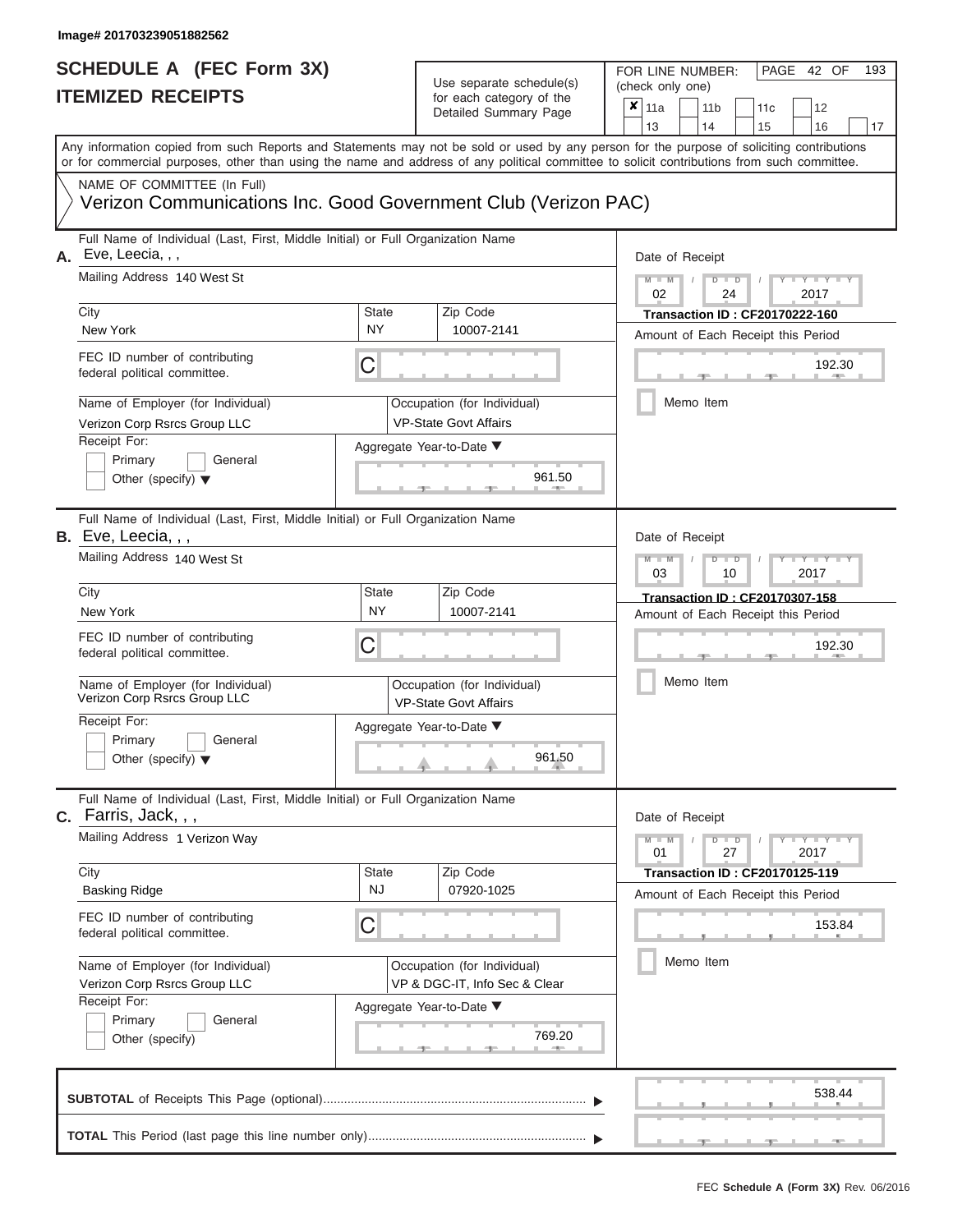# Use separate schedule(s)<br>for each category of the

FOR LINE NUMBER:<br>(check only one)

PAGE 43 OF 193

|    | IILMILLU I\LVLII IJ                                                                                                                        |              | iui cauli calcyuly ul lile<br>Detailed Summary Page          | ×  | 11a             |  | 11 <sub>b</sub>         |               | 11 <sub>c</sub> | 12                                    |    |
|----|--------------------------------------------------------------------------------------------------------------------------------------------|--------------|--------------------------------------------------------------|----|-----------------|--|-------------------------|---------------|-----------------|---------------------------------------|----|
|    | Any information copied from such Reports and Statements may not be sold or used by any person for the purpose of soliciting contributions  |              |                                                              |    | 13              |  | 14                      |               | 15              | 16                                    | 17 |
|    | or for commercial purposes, other than using the name and address of any political committee to solicit contributions from such committee. |              |                                                              |    |                 |  |                         |               |                 |                                       |    |
|    | NAME OF COMMITTEE (In Full)                                                                                                                |              |                                                              |    |                 |  |                         |               |                 |                                       |    |
|    | Verizon Communications Inc. Good Government Club (Verizon PAC)                                                                             |              |                                                              |    |                 |  |                         |               |                 |                                       |    |
| А. | Full Name of Individual (Last, First, Middle Initial) or Full Organization Name<br>Farris, Jack, , ,                                       |              |                                                              |    | Date of Receipt |  |                         |               |                 |                                       |    |
|    | Mailing Address 1 Verizon Wav                                                                                                              |              |                                                              |    | $M - M$         |  |                         | $D$ $D$       |                 |                                       |    |
|    |                                                                                                                                            |              |                                                              |    | 02              |  |                         | 10            |                 | 2017                                  |    |
|    | City                                                                                                                                       | <b>State</b> | Zip Code                                                     |    |                 |  |                         |               |                 | <b>Transaction ID: CF20170207-119</b> |    |
|    | <b>Basking Ridge</b>                                                                                                                       | <b>NJ</b>    | 07920-1025                                                   |    |                 |  |                         |               |                 | Amount of Each Receipt this Period    |    |
|    | FEC ID number of contributing<br>federal political committee.                                                                              | C            |                                                              |    |                 |  |                         |               |                 | 153.84                                |    |
|    | Name of Employer (for Individual)                                                                                                          |              | Occupation (for Individual)                                  |    |                 |  | Memo Item               |               |                 |                                       |    |
|    | Verizon Corp Rsrcs Group LLC                                                                                                               |              | VP & DGC-IT, Info Sec & Clear                                |    |                 |  |                         |               |                 |                                       |    |
|    | Receipt For:                                                                                                                               |              | Aggregate Year-to-Date ▼                                     |    |                 |  |                         |               |                 |                                       |    |
|    | Primary<br>General                                                                                                                         |              |                                                              |    |                 |  |                         |               |                 |                                       |    |
|    | Other (specify) $\blacktriangledown$                                                                                                       |              | 769.20                                                       |    |                 |  |                         |               |                 |                                       |    |
|    |                                                                                                                                            |              |                                                              |    |                 |  |                         |               |                 |                                       |    |
|    | Full Name of Individual (Last, First, Middle Initial) or Full Organization Name<br><b>B.</b> Farris, Jack, , ,                             |              |                                                              |    | Date of Receipt |  |                         |               |                 |                                       |    |
|    | Mailing Address 1 Verizon Way                                                                                                              |              |                                                              |    | $M - M$         |  | $\overline{\mathsf{D}}$ | $\Box$        |                 | Y<br>т                                |    |
|    |                                                                                                                                            |              |                                                              | 02 |                 |  | 24                      |               | 2017            |                                       |    |
|    | City                                                                                                                                       | State        | Zip Code                                                     |    |                 |  |                         |               |                 | <b>Transaction ID: CF20170222-119</b> |    |
|    | <b>Basking Ridge</b>                                                                                                                       | <b>NJ</b>    | 07920-1025                                                   |    |                 |  |                         |               |                 | Amount of Each Receipt this Period    |    |
|    | FEC ID number of contributing                                                                                                              |              |                                                              |    |                 |  |                         |               |                 |                                       |    |
|    | federal political committee.                                                                                                               | С            |                                                              |    |                 |  |                         |               | 153.84          |                                       |    |
|    | Name of Employer (for Individual)<br>Verizon Corp Rsrcs Group LLC                                                                          |              | Occupation (for Individual)<br>VP & DGC-IT, Info Sec & Clear |    | Memo Item       |  |                         |               |                 |                                       |    |
|    | Receipt For:                                                                                                                               |              | Aggregate Year-to-Date ▼                                     |    |                 |  |                         |               |                 |                                       |    |
|    | Primary<br>General                                                                                                                         |              |                                                              |    |                 |  |                         |               |                 |                                       |    |
|    | Other (specify) $\blacktriangledown$                                                                                                       |              | 769.20                                                       |    |                 |  |                         |               |                 |                                       |    |
|    | Full Name of Individual (Last, First, Middle Initial) or Full Organization Name                                                            |              |                                                              |    |                 |  |                         |               |                 |                                       |    |
| С. | Farris, Jack, , ,                                                                                                                          |              |                                                              |    | Date of Receipt |  |                         |               |                 |                                       |    |
|    | Mailing Address 1 Verizon Way                                                                                                              |              |                                                              |    | $M - M$<br>03   |  |                         | $D$ $D$<br>10 |                 | $Y - Y - Y$<br>2017                   |    |
|    | City                                                                                                                                       | <b>State</b> | Zip Code                                                     |    |                 |  |                         |               |                 | <b>Transaction ID: CF20170307-118</b> |    |
|    | <b>Basking Ridge</b>                                                                                                                       | <b>NJ</b>    | 07920-1025                                                   |    |                 |  |                         |               |                 | Amount of Each Receipt this Period    |    |
|    | FEC ID number of contributing                                                                                                              |              |                                                              |    |                 |  |                         |               |                 |                                       |    |
|    | federal political committee.                                                                                                               | С            |                                                              |    |                 |  |                         |               |                 | 153.84                                |    |
|    | Name of Employer (for Individual)                                                                                                          |              | Occupation (for Individual)                                  |    |                 |  | Memo Item               |               |                 |                                       |    |
|    | Verizon Corp Rsrcs Group LLC                                                                                                               |              | VP & DGC-IT, Info Sec & Clear                                |    |                 |  |                         |               |                 |                                       |    |
|    | Receipt For:                                                                                                                               |              |                                                              |    |                 |  |                         |               |                 |                                       |    |
|    | Primary<br>General                                                                                                                         |              | Aggregate Year-to-Date ▼                                     |    |                 |  |                         |               |                 |                                       |    |
|    | Other (specify)                                                                                                                            |              | 769.20                                                       |    |                 |  |                         |               |                 |                                       |    |
|    |                                                                                                                                            |              |                                                              |    |                 |  |                         |               |                 |                                       |    |
|    |                                                                                                                                            |              |                                                              |    |                 |  |                         |               |                 | 461.52                                |    |
|    |                                                                                                                                            |              |                                                              |    |                 |  |                         |               |                 |                                       |    |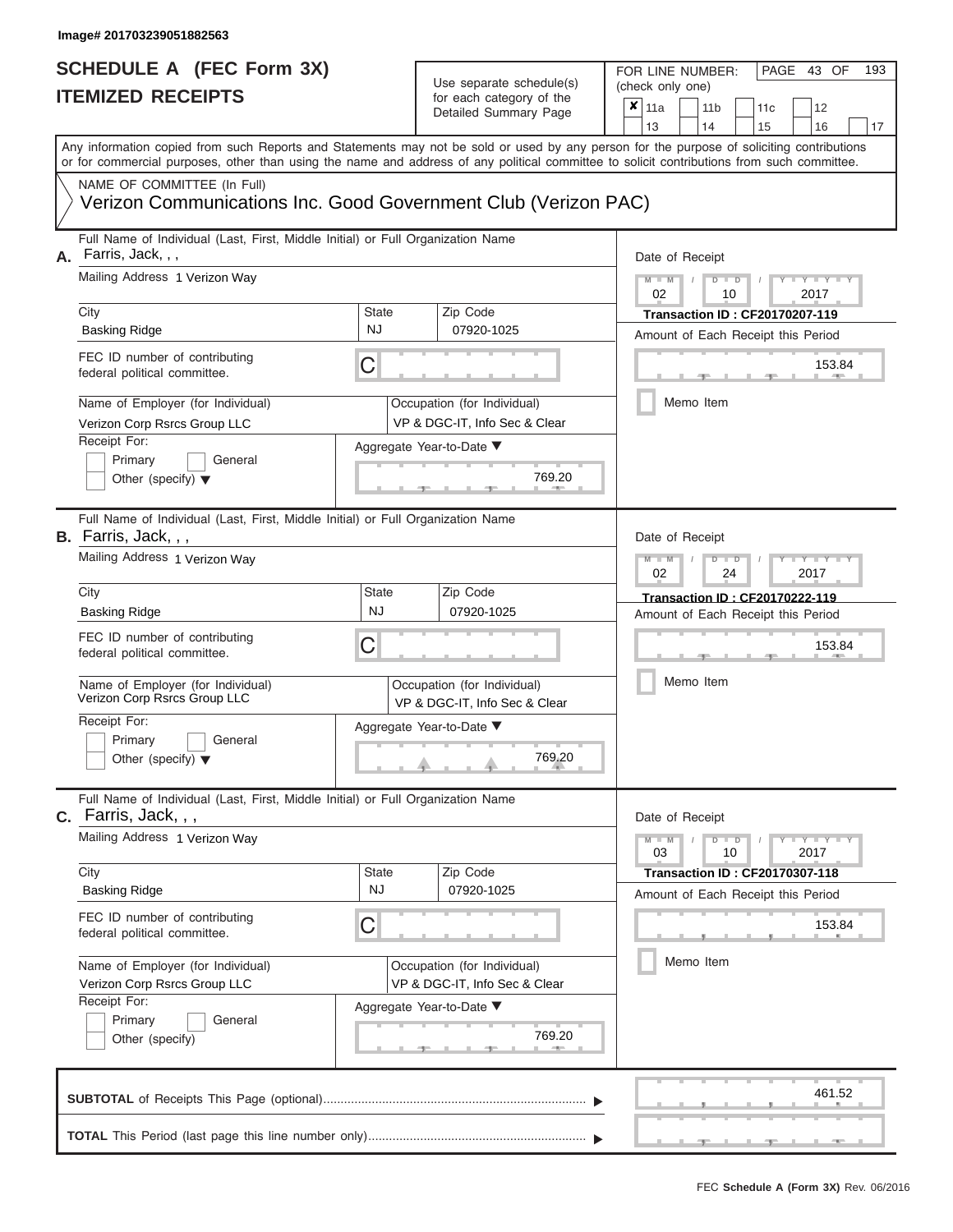| SCHEDULE A (FEC Form 3X)<br><b>ITEMIZED RECEIPTS</b>                                                                                                                                                                                                                                                                                                                                      |                                | Use separate schedule(s)<br>for each category of the<br>Detailed Summary Page                                                    | 193<br>FOR LINE NUMBER:<br>PAGE 44 OF<br>(check only one)<br>$\mathbf{\overline{x}}$   11a<br>11 <sub>b</sub><br>11 <sub>c</sub><br>12                                                                                                                     |
|-------------------------------------------------------------------------------------------------------------------------------------------------------------------------------------------------------------------------------------------------------------------------------------------------------------------------------------------------------------------------------------------|--------------------------------|----------------------------------------------------------------------------------------------------------------------------------|------------------------------------------------------------------------------------------------------------------------------------------------------------------------------------------------------------------------------------------------------------|
| Any information copied from such Reports and Statements may not be sold or used by any person for the purpose of soliciting contributions<br>or for commercial purposes, other than using the name and address of any political committee to solicit contributions from such committee.                                                                                                   |                                |                                                                                                                                  | 13<br>14<br>15<br>16<br>17                                                                                                                                                                                                                                 |
| NAME OF COMMITTEE (In Full)<br>Verizon Communications Inc. Good Government Club (Verizon PAC)                                                                                                                                                                                                                                                                                             |                                |                                                                                                                                  |                                                                                                                                                                                                                                                            |
| Full Name of Individual (Last, First, Middle Initial) or Full Organization Name<br>Felton, Billy, G, , JR<br>А.<br>Mailing Address 500 W Dove Rd<br>City<br>Southlake<br>FEC ID number of contributing<br>federal political committee.<br>Name of Employer (for Individual)<br>Verizon Wireless Texas, LLC<br>Receipt For:<br>Primary<br>General<br>Other (specify) $\blacktriangledown$  | <b>State</b><br><b>TX</b><br>С | Zip Code<br>76092-2208<br>Occupation (for Individual)<br>Dir-Technology<br>Aggregate Year-to-Date ▼<br>250.00                    | Date of Receipt<br>$M$ – $M$ /<br>$Y - Y - Y$<br>$D$ $D$<br>03<br>2017<br>10<br>Transaction ID: W20170307-290-23-13<br>Amount of Each Receipt this Period<br>50.00<br><b>AND A</b><br>Memo Item                                                            |
| Full Name of Individual (Last, First, Middle Initial) or Full Organization Name<br><b>B.</b> Fipphen, Richard, C,,<br>Mailing Address 140 West St<br>City<br>New York<br>FEC ID number of contributing<br>federal political committee.<br>Name of Employer (for Individual)<br>Verizon Corp Rsrcs Group LLC<br>Receipt For:<br>Primary<br>General<br>Other (specify) $\blacktriangledown$ | State<br><b>NY</b><br>С        | Zip Code<br>10007-2141<br>Occupation (for Individual)<br>Asst Genl Counsel<br>Aggregate Year-to-Date ▼<br>250.00                 | Date of Receipt<br>$M - M$<br>$\blacksquare$ $\blacksquare$ $\blacksquare$ $\blacksquare$ $\blacksquare$ $\blacksquare$<br>$D$ $D$<br>03<br>2017<br>10<br><b>Transaction ID: CF20170307-55</b><br>Amount of Each Receipt this Period<br>50.00<br>Memo Item |
| Full Name of Individual (Last, First, Middle Initial) or Full Organization Name<br>C. Fisher, Robert, S,,<br>Mailing Address 1300 I St NW<br>City<br>Washington<br>FEC ID number of contributing<br>federal political committee.<br>Name of Employer (for Individual)<br>Verizon Corp Rsrcs Group LLC<br>Receipt For:<br>Primary<br>General<br>Other (specify)                            | <b>State</b><br>DC<br>С        | Zip Code<br>20005-3314<br>Occupation (for Individual)<br><b>VP-Congressional Relations</b><br>Aggregate Year-to-Date ▼<br>769.20 | Date of Receipt<br>$M - M$<br>$D$ $D$<br>$  Y$ $  Y$ $  Y$<br>01<br>27<br>2017<br><b>Transaction ID: CF20170125-1045</b><br>Amount of Each Receipt this Period<br>153.84<br>Memo Item                                                                      |
|                                                                                                                                                                                                                                                                                                                                                                                           |                                |                                                                                                                                  | 253.84                                                                                                                                                                                                                                                     |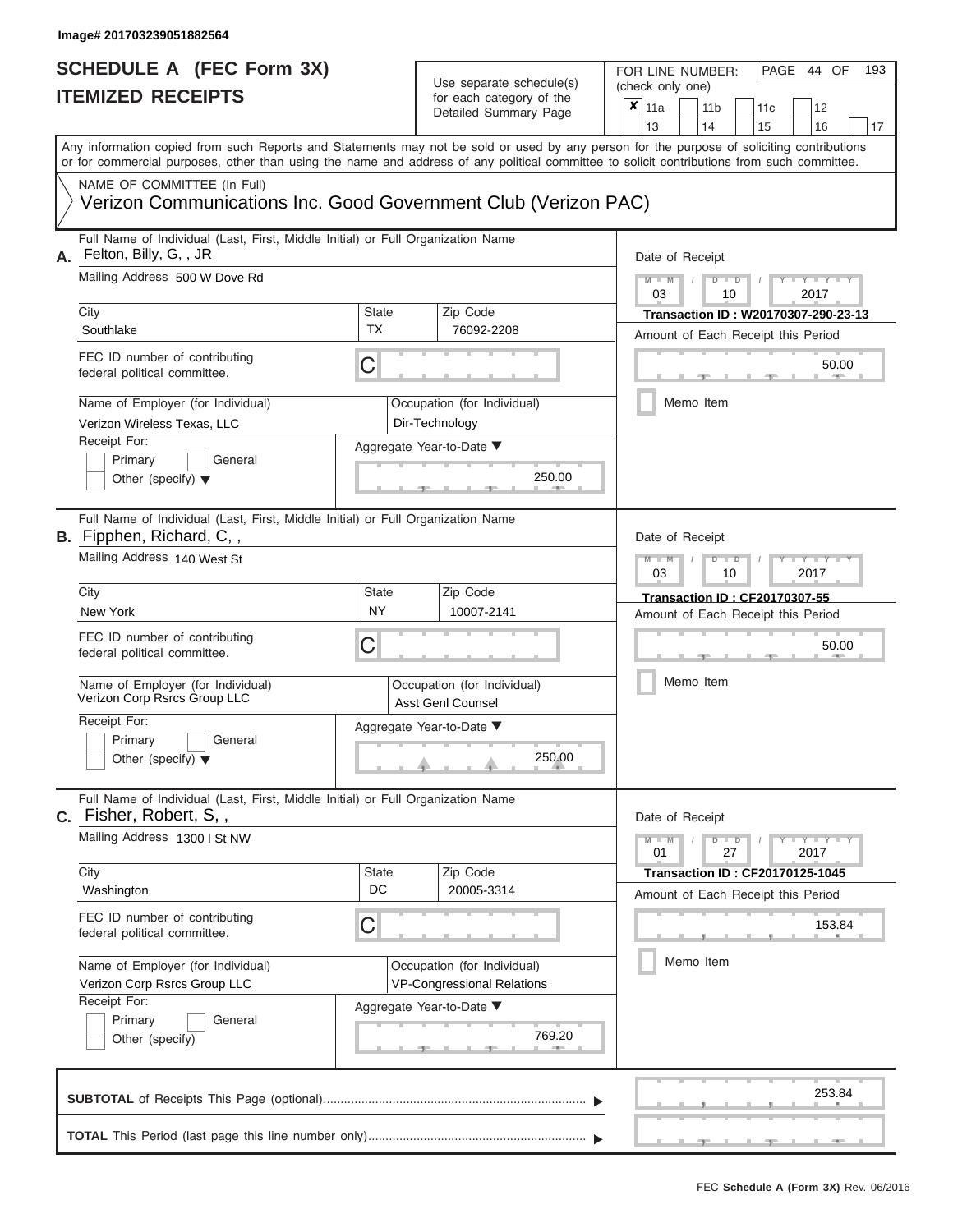| SCHEDULE A (FEC Form 3X)<br><b>ITEMIZED RECEIPTS</b>                                                                                                                      |                    | Use separate schedule(s)<br>for each category of the<br>Detailed Summary Page                                                                           | 193<br>FOR LINE NUMBER:<br>PAGE 45 OF<br>(check only one)<br>×<br>11a<br>11 <sub>b</sub><br>12<br>11 <sub>c</sub>                                                       |
|---------------------------------------------------------------------------------------------------------------------------------------------------------------------------|--------------------|---------------------------------------------------------------------------------------------------------------------------------------------------------|-------------------------------------------------------------------------------------------------------------------------------------------------------------------------|
| or for commercial purposes, other than using the name and address of any political committee to solicit contributions from such committee.<br>NAME OF COMMITTEE (In Full) |                    |                                                                                                                                                         | 13<br>14<br>15<br>16<br>17<br>Any information copied from such Reports and Statements may not be sold or used by any person for the purpose of soliciting contributions |
| Verizon Communications Inc. Good Government Club (Verizon PAC)                                                                                                            |                    |                                                                                                                                                         |                                                                                                                                                                         |
| Full Name of Individual (Last, First, Middle Initial) or Full Organization Name<br>Fisher, Robert, S,,<br>Mailing Address 1300   St NW                                    |                    |                                                                                                                                                         | Date of Receipt<br>$M - M$ /<br>$D$ $D$<br>$Y - Y - Y$                                                                                                                  |
| City<br>Washington                                                                                                                                                        | <b>State</b><br>DC | Zip Code<br>20005-3314                                                                                                                                  | 02<br>2017<br>10<br><b>Transaction ID: CF20170207-1041</b>                                                                                                              |
| FEC ID number of contributing<br>federal political committee.                                                                                                             | C                  |                                                                                                                                                         | Amount of Each Receipt this Period<br>153.84<br><b>AND IN</b>                                                                                                           |
| Name of Employer (for Individual)<br>Verizon Corp Rsrcs Group LLC                                                                                                         |                    | Occupation (for Individual)<br><b>VP-Congressional Relations</b>                                                                                        | Memo Item                                                                                                                                                               |
| Receipt For:<br>Primary<br>General<br>Other (specify) $\blacktriangledown$                                                                                                |                    | Aggregate Year-to-Date ▼<br>769.20                                                                                                                      |                                                                                                                                                                         |
| Full Name of Individual (Last, First, Middle Initial) or Full Organization Name<br><b>B.</b> Fisher, Robert, S,,<br>Mailing Address 1300 I St NW                          |                    | Date of Receipt<br>$M - M$<br>$D$ $\Box$ $D$<br>$\blacksquare \blacksquare Y \blacksquare \blacksquare Y \blacksquare \blacksquare$<br>2017<br>02<br>24 |                                                                                                                                                                         |
| City<br>Washington                                                                                                                                                        | <b>State</b><br>DC | Zip Code<br>20005-3314                                                                                                                                  | Transaction ID: CF20170222-1037<br>Amount of Each Receipt this Period                                                                                                   |
| FEC ID number of contributing<br>federal political committee.                                                                                                             | С                  |                                                                                                                                                         | 153.84                                                                                                                                                                  |
| Name of Employer (for Individual)<br>Verizon Corp Rsrcs Group LLC                                                                                                         |                    | Occupation (for Individual)<br>VP-Congressional Relations                                                                                               | Memo Item                                                                                                                                                               |
| Receipt For:<br>Primary<br>General<br>Other (specify) $\blacktriangledown$                                                                                                |                    | Aggregate Year-to-Date ▼<br>$\begin{array}{c}\n 769.20 \\ \hline\n \end{array}$                                                                         |                                                                                                                                                                         |
| Full Name of Individual (Last, First, Middle Initial) or Full Organization Name<br>C. Fisher, Robert, S.,                                                                 |                    |                                                                                                                                                         | Date of Receipt                                                                                                                                                         |
| Mailing Address 1300 I St NW<br>City                                                                                                                                      | <b>State</b>       | Zip Code                                                                                                                                                | $M - M$<br>$D$ $D$<br>$+Y+Y+Y$<br>03<br>10<br>2017<br>Transaction ID : CF20170307-1030                                                                                  |
| Washington                                                                                                                                                                | DC.                | 20005-3314                                                                                                                                              | Amount of Each Receipt this Period                                                                                                                                      |
| FEC ID number of contributing<br>federal political committee.                                                                                                             | С                  |                                                                                                                                                         | 153.84<br>Memo Item                                                                                                                                                     |
| Name of Employer (for Individual)<br>Verizon Corp Rsrcs Group LLC<br>Receipt For:                                                                                         |                    | Occupation (for Individual)<br><b>VP-Congressional Relations</b><br>Aggregate Year-to-Date ▼                                                            |                                                                                                                                                                         |
| Primary<br>General<br>Other (specify)                                                                                                                                     |                    | 769.20                                                                                                                                                  |                                                                                                                                                                         |
|                                                                                                                                                                           |                    |                                                                                                                                                         | 461.52                                                                                                                                                                  |
|                                                                                                                                                                           |                    |                                                                                                                                                         |                                                                                                                                                                         |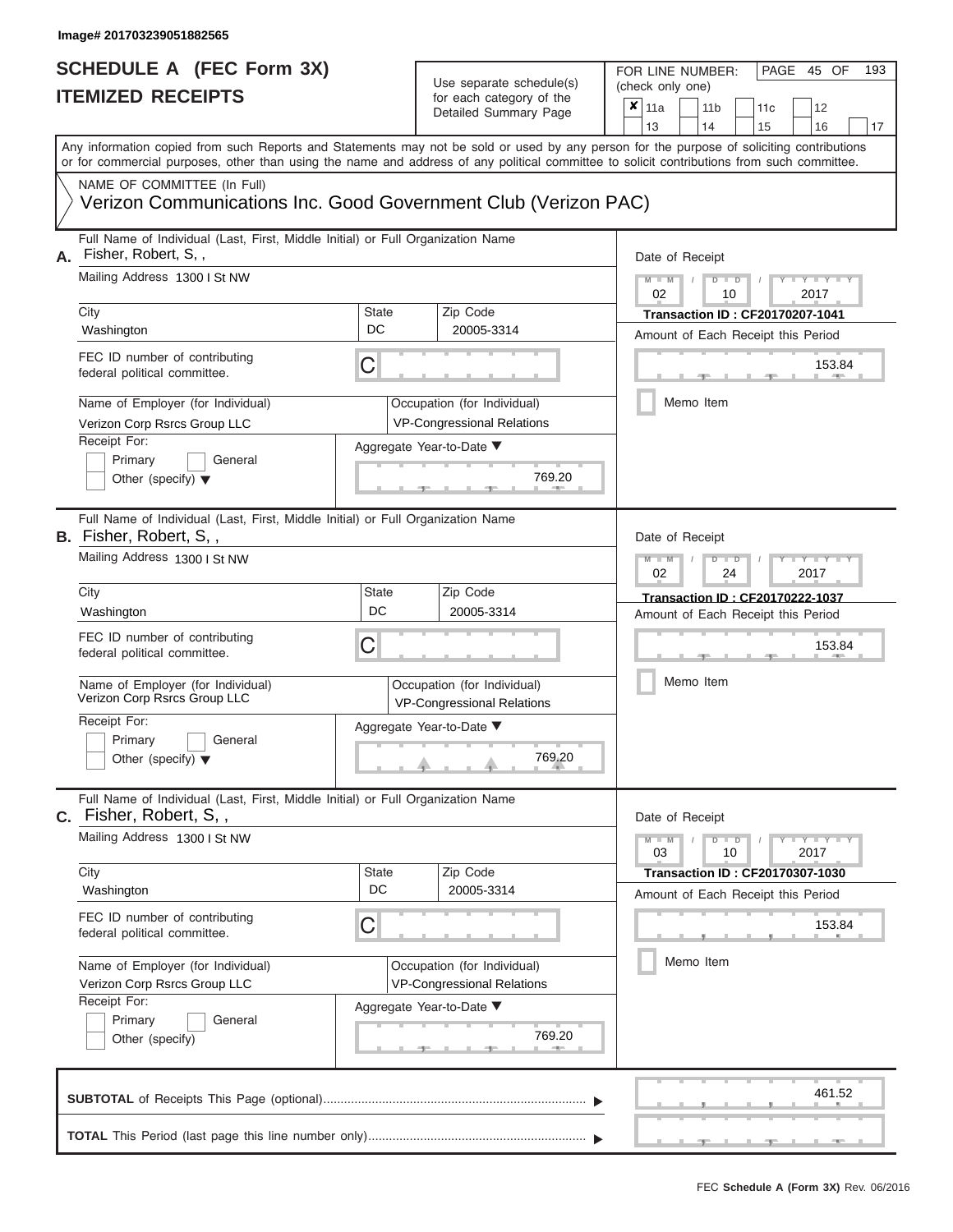| SCHEDULE A (FEC Form 3X)<br><b>ITEMIZED RECEIPTS</b>                                                                                                                                                                                                                                                                                                                                                                                                     |                                | Use separate schedule(s)<br>for each category of the<br>Detailed Summary Page                                                     | 193<br>FOR LINE NUMBER:<br>PAGE 46 OF<br>(check only one)<br>$\overline{\mathbf{x}}$   11a<br>11 <sub>b</sub><br>12<br>11c<br>13<br>14<br>15<br>16                                                         |
|----------------------------------------------------------------------------------------------------------------------------------------------------------------------------------------------------------------------------------------------------------------------------------------------------------------------------------------------------------------------------------------------------------------------------------------------------------|--------------------------------|-----------------------------------------------------------------------------------------------------------------------------------|------------------------------------------------------------------------------------------------------------------------------------------------------------------------------------------------------------|
| Any information copied from such Reports and Statements may not be sold or used by any person for the purpose of soliciting contributions<br>or for commercial purposes, other than using the name and address of any political committee to solicit contributions from such committee.<br>NAME OF COMMITTEE (In Full)                                                                                                                                   |                                |                                                                                                                                   | 17                                                                                                                                                                                                         |
| Verizon Communications Inc. Good Government Club (Verizon PAC)<br>Full Name of Individual (Last, First, Middle Initial) or Full Organization Name<br>Flood, Christopher, , ,<br>А.<br>Mailing Address 100 Southgate Pkwy<br>City<br>Morristown<br>FEC ID number of contributing<br>federal political committee.<br>Name of Employer (for Individual)<br>Cellco Partnership<br>Receipt For:<br>Primary<br>General<br>Other (specify) $\blacktriangledown$ | <b>State</b><br><b>NJ</b><br>C | Zip Code<br>07960-6465<br>Occupation (for Individual)<br><b>Dir-Wireless Small Business</b><br>Aggregate Year-to-Date ▼<br>250.00 | Date of Receipt<br>$M - M$<br>$Y - Y - Y$<br>$D$ $D$<br>$\sqrt{2}$<br>03<br>2017<br>10<br>Transaction ID: W20170307-112-23-13<br>Amount of Each Receipt this Period<br>50.00<br><b>AND IN</b><br>Memo Item |
| Full Name of Individual (Last, First, Middle Initial) or Full Organization Name<br>B. Flynn, Gerard, J,,<br>Mailing Address 1 Verizon Way<br>City<br><b>Basking Ridge</b><br>FEC ID number of contributing<br>federal political committee.<br>Name of Employer (for Individual)<br>Verizon Corp Rsrcs Group LLC<br>Receipt For:<br>Primary<br>General<br>Other (specify) $\blacktriangledown$                                                            | State<br><b>NJ</b><br>С        | Zip Code<br>07920-1025<br>Occupation (for Individual)<br>Dir-Ntwk Infra Plng<br>Aggregate Year-to-Date ▼<br>250.00                | Date of Receipt<br>$M - M$<br>$D$ $\Box$ $D$<br>Y I Y<br>03<br>2017<br>10<br>Transaction ID: CF20170307-166<br>Amount of Each Receipt this Period<br>50.00<br>Memo Item                                    |
| Full Name of Individual (Last, First, Middle Initial) or Full Organization Name<br>$c.$ Fox, Thomas, J,,<br>Mailing Address 1 Verizon Way<br>City<br><b>Basking Ridge</b><br>FEC ID number of contributing<br>federal political committee.<br>Name of Employer (for Individual)<br>Cellco Partnership<br>Receipt For:<br>Primary<br>General<br>Other (specify)                                                                                           | <b>State</b><br><b>NJ</b><br>С | Zip Code<br>07920-1025<br>Occupation (for Individual)<br>SVP-Wireless Enterprise Sales<br>Aggregate Year-to-Date ▼<br>961.50      | Date of Receipt<br>$M - M$<br>$D$ $D$<br>$T - Y - T - Y - T - Y$<br>27<br>2017<br>01<br>Transaction ID: W20170125-281-0-13<br>Amount of Each Receipt this Period<br>192.30<br>Memo Item                    |
|                                                                                                                                                                                                                                                                                                                                                                                                                                                          |                                |                                                                                                                                   | 292.30                                                                                                                                                                                                     |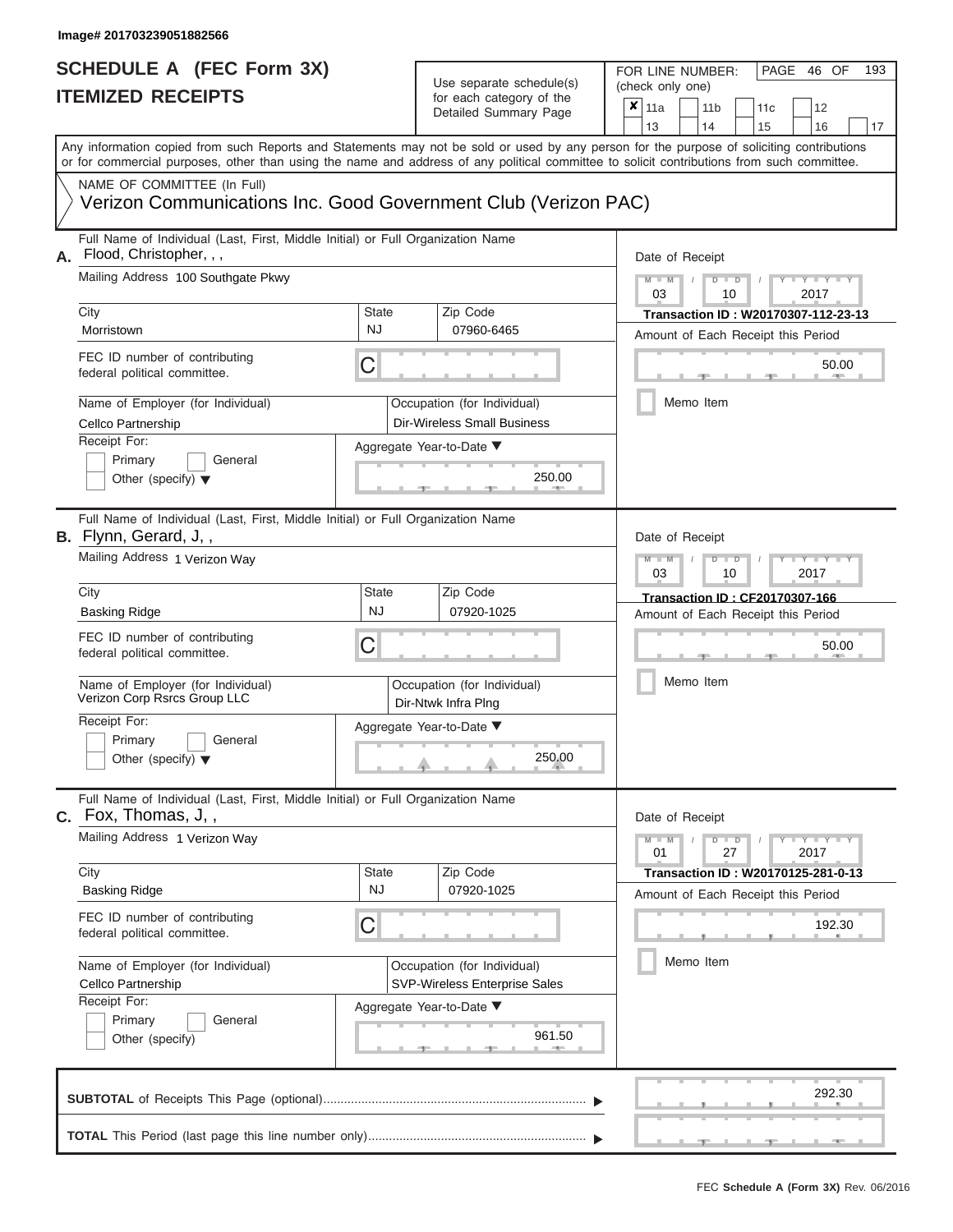| SCHEDULE A (FEC Form 3X)<br><b>ITEMIZED RECEIPTS</b>                                                                                                                                                                                                                                                                                                                                     |                                | Use separate schedule(s)<br>for each category of the<br>Detailed Summary Page                                                       | 193<br>FOR LINE NUMBER:<br>PAGE 47 OF<br>(check only one)<br>$\overline{\mathbf{x}}$   11a<br>11 <sub>b</sub><br>11 <sub>c</sub><br>12<br>13<br>14<br>15<br>16<br>17                                        |
|------------------------------------------------------------------------------------------------------------------------------------------------------------------------------------------------------------------------------------------------------------------------------------------------------------------------------------------------------------------------------------------|--------------------------------|-------------------------------------------------------------------------------------------------------------------------------------|-------------------------------------------------------------------------------------------------------------------------------------------------------------------------------------------------------------|
| Any information copied from such Reports and Statements may not be sold or used by any person for the purpose of soliciting contributions<br>or for commercial purposes, other than using the name and address of any political committee to solicit contributions from such committee.<br>NAME OF COMMITTEE (In Full)<br>Verizon Communications Inc. Good Government Club (Verizon PAC) |                                |                                                                                                                                     |                                                                                                                                                                                                             |
| Full Name of Individual (Last, First, Middle Initial) or Full Organization Name<br>Fox, Thomas, J,,<br>А.<br>Mailing Address 1 Verizon Way<br>City<br><b>Basking Ridge</b><br>FEC ID number of contributing<br>federal political committee.<br>Name of Employer (for Individual)<br>Cellco Partnership<br>Receipt For:<br>Primary<br>General<br>Other (specify) $\blacktriangledown$     | State<br><b>NJ</b><br>C        | Zip Code<br>07920-1025<br>Occupation (for Individual)<br><b>SVP-Wireless Enterprise Sales</b><br>Aggregate Year-to-Date ▼<br>961.50 | Date of Receipt<br>$M - M$<br>$Y - Y - Y$<br>$D$ $D$<br>$\sqrt{2}$<br>02<br>2017<br>10<br>Transaction ID: W20170207-283-23-29<br>Amount of Each Receipt this Period<br>192.30<br><b>1. 200</b><br>Memo Item |
| Full Name of Individual (Last, First, Middle Initial) or Full Organization Name<br><b>B.</b> Fox, Thomas, J,,<br>Mailing Address 1 Verizon Way<br>City<br>Basking Ridge<br>FEC ID number of contributing<br>federal political committee.<br>Name of Employer (for Individual)<br>Cellco Partnership<br>Receipt For:<br>Primary<br>General<br>Other (specify) $\blacktriangledown$        | <b>State</b><br><b>NJ</b><br>С | Zip Code<br>07920-1025<br>Occupation (for Individual)<br>SVP-Wireless Enterprise Sales<br>Aggregate Year-to-Date ▼<br>961.50        | Date of Receipt<br>$M - M$<br>Y I Y I<br>$D$ $D$<br>02<br>2017<br>24<br>Transaction ID: W20170222-281-2-43<br>Amount of Each Receipt this Period<br>192.30<br>Memo Item                                     |
| Full Name of Individual (Last, First, Middle Initial) or Full Organization Name<br>$C.$ Fox, Thomas, J,,<br>Mailing Address 1 Verizon Way<br>City<br><b>Basking Ridge</b><br>FEC ID number of contributing<br>federal political committee.<br>Name of Employer (for Individual)<br>Cellco Partnership<br>Receipt For:<br>Primary<br>General<br>Other (specify)                           | State<br><b>NJ</b><br>С        | Zip Code<br>07920-1025<br>Occupation (for Individual)<br>SVP-Wireless Enterprise Sales<br>Aggregate Year-to-Date ▼<br>961.50        | Date of Receipt<br>$M - M$<br>$D$ $D$<br>$T - Y - T - Y - T - Y$<br>03<br>10<br>2017<br>Transaction ID : W20170307-280-23-13<br>Amount of Each Receipt this Period<br>192.30<br>Memo Item                   |
|                                                                                                                                                                                                                                                                                                                                                                                          |                                |                                                                                                                                     | 576.90                                                                                                                                                                                                      |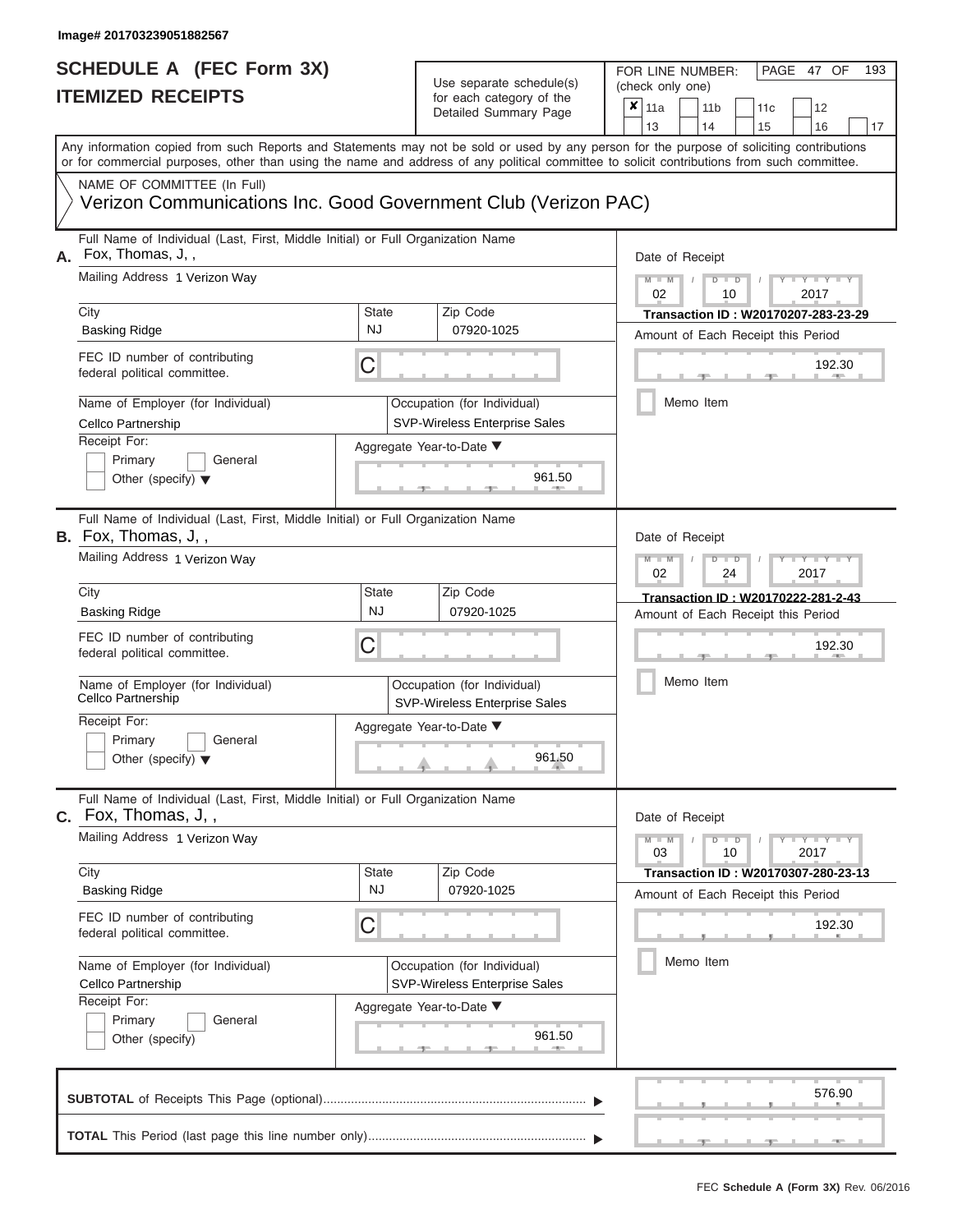| SCHEDULE A (FEC Form 3X)<br><b>ITEMIZED RECEIPTS</b>                                                                                                                                                                                                                                                                                                                                            |                         | Use separate schedule(s)<br>for each category of the<br>Detailed Summary Page                                             | 193<br>FOR LINE NUMBER:<br>PAGE 48 OF<br>(check only one)<br>$\overline{\mathbf{x}}$   11a<br>11 <sub>b</sub><br>11 <sub>c</sub><br>12<br>13<br>14                                                      |
|-------------------------------------------------------------------------------------------------------------------------------------------------------------------------------------------------------------------------------------------------------------------------------------------------------------------------------------------------------------------------------------------------|-------------------------|---------------------------------------------------------------------------------------------------------------------------|---------------------------------------------------------------------------------------------------------------------------------------------------------------------------------------------------------|
| Any information copied from such Reports and Statements may not be sold or used by any person for the purpose of soliciting contributions<br>or for commercial purposes, other than using the name and address of any political committee to solicit contributions from such committee.<br>NAME OF COMMITTEE (In Full)<br>Verizon Communications Inc. Good Government Club (Verizon PAC)        |                         |                                                                                                                           | 15<br>16<br>17                                                                                                                                                                                          |
| Full Name of Individual (Last, First, Middle Initial) or Full Organization Name<br>Frantz, John, P,,<br>А.<br>Mailing Address 1 Verizon Way<br>City<br><b>Basking Ridge</b><br>FEC ID number of contributing<br>federal political committee.<br>Name of Employer (for Individual)<br>Verizon Corp Rsrcs Group LLC<br>Receipt For:<br>Primary<br>General<br>Other (specify) $\blacktriangledown$ | State<br><b>NJ</b><br>C | Zip Code<br>07920-1025<br>Occupation (for Individual)<br>SVP & General Counsel-PINB<br>Aggregate Year-to-Date ▼<br>961.50 | Date of Receipt<br>$M - M$<br>$D$ $D$<br>Y TYT<br>$\sqrt{2}$<br>01<br>27<br>2017<br><b>Transaction ID: CF20170125-1094</b><br>Amount of Each Receipt this Period<br>192.30<br><b>AND A</b><br>Memo Item |
| Full Name of Individual (Last, First, Middle Initial) or Full Organization Name<br><b>B.</b> Frantz, John, P,,<br>Mailing Address 1 Verizon Way<br>City<br>Basking Ridge<br>FEC ID number of contributing<br>federal political committee.<br>Name of Employer (for Individual)<br>Verizon Corp Rsrcs Group LLC<br>Receipt For:<br>Primary<br>General<br>Other (specify) $\blacktriangledown$    | State<br><b>NJ</b><br>С | Zip Code<br>07920-1025<br>Occupation (for Individual)<br>SVP & General Counsel-PINB<br>Aggregate Year-to-Date ▼<br>961.50 | Date of Receipt<br>$M - M$<br>Y Y I<br>$D$ $D$<br>02<br>2017<br>10<br>Transaction ID: CF20170207-1089<br>Amount of Each Receipt this Period<br>192.30<br>Memo Item                                      |
| Full Name of Individual (Last, First, Middle Initial) or Full Organization Name<br>C. Frantz, John, P,,<br>Mailing Address 1 Verizon Way<br>City<br><b>Basking Ridge</b><br>FEC ID number of contributing<br>federal political committee.<br>Name of Employer (for Individual)<br>Verizon Corp Rsrcs Group LLC<br>Receipt For:<br>Primary<br>General<br>Other (specify)                         | State<br><b>NJ</b><br>С | Zip Code<br>07920-1025<br>Occupation (for Individual)<br>SVP & General Counsel-PINB<br>Aggregate Year-to-Date ▼<br>961.50 | Date of Receipt<br>$M - M$<br>$D$ $D$<br>$T - Y - T - Y - T - Y$<br>02<br>24<br>2017<br>Transaction ID : CF20170222-1085<br>Amount of Each Receipt this Period<br>192.30<br>Memo Item                   |
|                                                                                                                                                                                                                                                                                                                                                                                                 |                         |                                                                                                                           | 576.90<br>$-1$                                                                                                                                                                                          |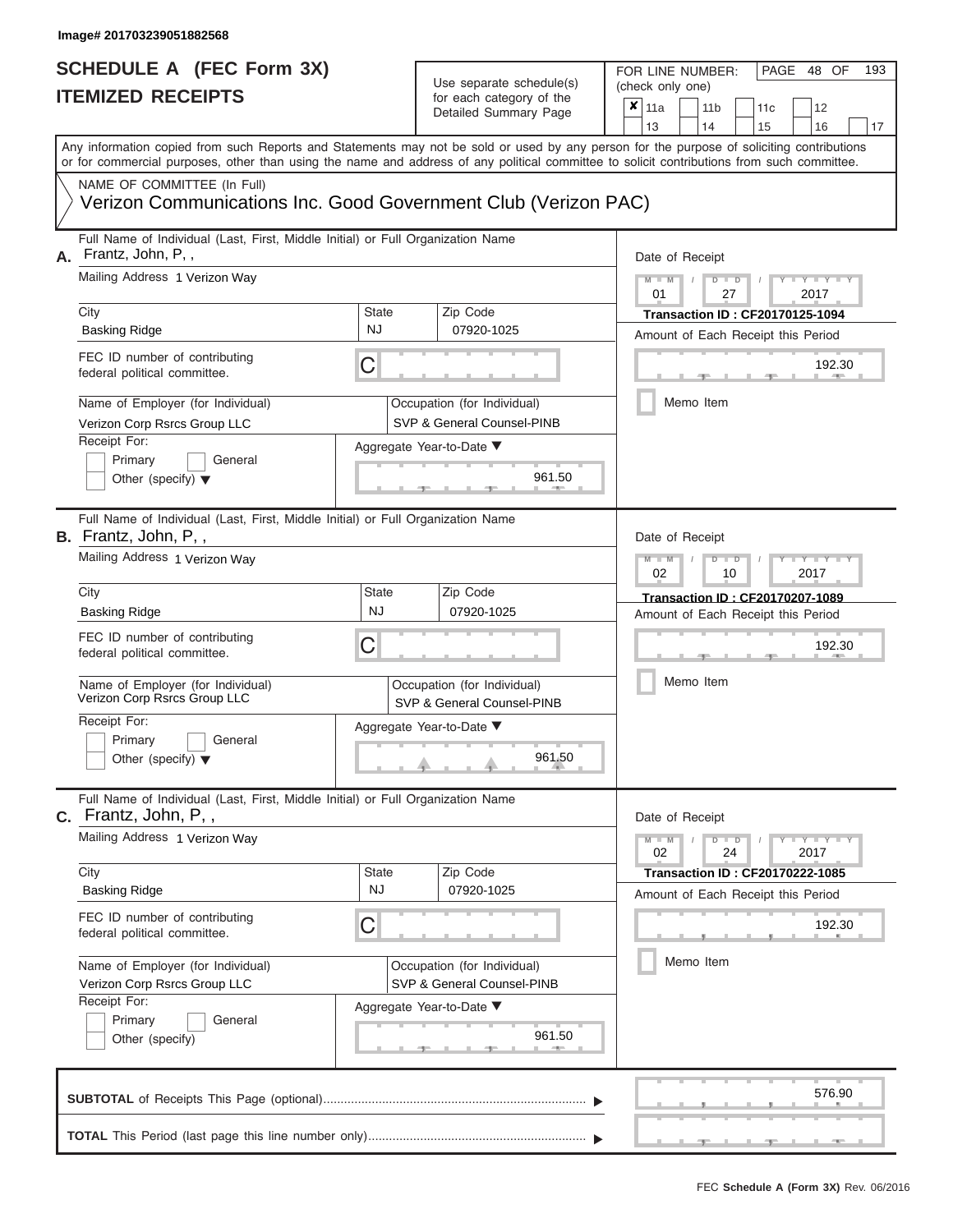| SCHEDULE A (FEC Form 3X)<br><b>ITEMIZED RECEIPTS</b>                                                                                                                                                                                                                                                                                                                                            |                                | Use separate schedule(s)<br>for each category of the<br>Detailed Summary Page                                             | 193<br>FOR LINE NUMBER:<br>PAGE 49 OF<br>(check only one)<br>$\overline{\mathbf{x}}$   11a<br>11 <sub>b</sub><br>11 <sub>c</sub><br>12                                                                    |
|-------------------------------------------------------------------------------------------------------------------------------------------------------------------------------------------------------------------------------------------------------------------------------------------------------------------------------------------------------------------------------------------------|--------------------------------|---------------------------------------------------------------------------------------------------------------------------|-----------------------------------------------------------------------------------------------------------------------------------------------------------------------------------------------------------|
| Any information copied from such Reports and Statements may not be sold or used by any person for the purpose of soliciting contributions<br>or for commercial purposes, other than using the name and address of any political committee to solicit contributions from such committee.<br>NAME OF COMMITTEE (In Full)                                                                          |                                |                                                                                                                           | 13<br>14<br>15<br>16<br>17                                                                                                                                                                                |
| Verizon Communications Inc. Good Government Club (Verizon PAC)                                                                                                                                                                                                                                                                                                                                  |                                |                                                                                                                           |                                                                                                                                                                                                           |
| Full Name of Individual (Last, First, Middle Initial) or Full Organization Name<br>Frantz, John, P,,<br>А.<br>Mailing Address 1 Verizon Way<br>City<br><b>Basking Ridge</b><br>FEC ID number of contributing<br>federal political committee.<br>Name of Employer (for Individual)<br>Verizon Corp Rsrcs Group LLC<br>Receipt For:<br>Primary<br>General<br>Other (specify) $\blacktriangledown$ | State<br><b>NJ</b><br>C        | Zip Code<br>07920-1025<br>Occupation (for Individual)<br>SVP & General Counsel-PINB<br>Aggregate Year-to-Date ▼<br>961.50 | Date of Receipt<br>$M - M$<br>$D$ $D$<br>Y L Y L<br>$\sqrt{2}$<br>03<br>2017<br>10<br><b>Transaction ID: CF20170307-1078</b><br>Amount of Each Receipt this Period<br>192.30<br><b>AND A</b><br>Memo Item |
| Full Name of Individual (Last, First, Middle Initial) or Full Organization Name<br>B. Gallup, John, B,,<br>Mailing Address 1 Verizon Way<br>City<br>Basking Ridge<br>FEC ID number of contributing<br>federal political committee.<br>Name of Employer (for Individual)<br>Verizon Services Corp.<br>Receipt For:                                                                               | <b>State</b><br><b>NJ</b><br>С | Zip Code<br>07920-1025<br>Occupation (for Individual)<br>Exec Dir-Ntwk Eng&Ops                                            | Date of Receipt<br>$M - M$<br>Y Y I<br>$D$ $D$<br>03<br>2017<br>10<br>Transaction ID: CF20170307-732<br>Amount of Each Receipt this Period<br>50.00<br>Memo Item                                          |
| Primary<br>General<br>Other (specify) $\blacktriangledown$<br>Full Name of Individual (Last, First, Middle Initial) or Full Organization Name<br>C. Gerace, Jim, , ,<br>Mailing Address 1 Verizon Way                                                                                                                                                                                           |                                | Aggregate Year-to-Date ▼<br>250.00                                                                                        | Date of Receipt<br>$M - M$<br>$D$ $D$<br>$T - Y - T - Y - T - Y$<br>01<br>27<br>2017                                                                                                                      |
| City<br><b>Basking Ridge</b><br>FEC ID number of contributing<br>federal political committee.<br>Name of Employer (for Individual)<br>Verizon Corp Rsrcs Group LLC<br>Receipt For:<br>Primary<br>General<br>Other (specify)                                                                                                                                                                     | State<br><b>NJ</b><br>С        | Zip Code<br>07920-1025<br>Occupation (for Individual)<br>SVP & CCO<br>Aggregate Year-to-Date ▼<br>961.50                  | <b>Transaction ID: CF20170125-167</b><br>Amount of Each Receipt this Period<br>192.30<br>Memo Item                                                                                                        |
|                                                                                                                                                                                                                                                                                                                                                                                                 |                                |                                                                                                                           | 434.60                                                                                                                                                                                                    |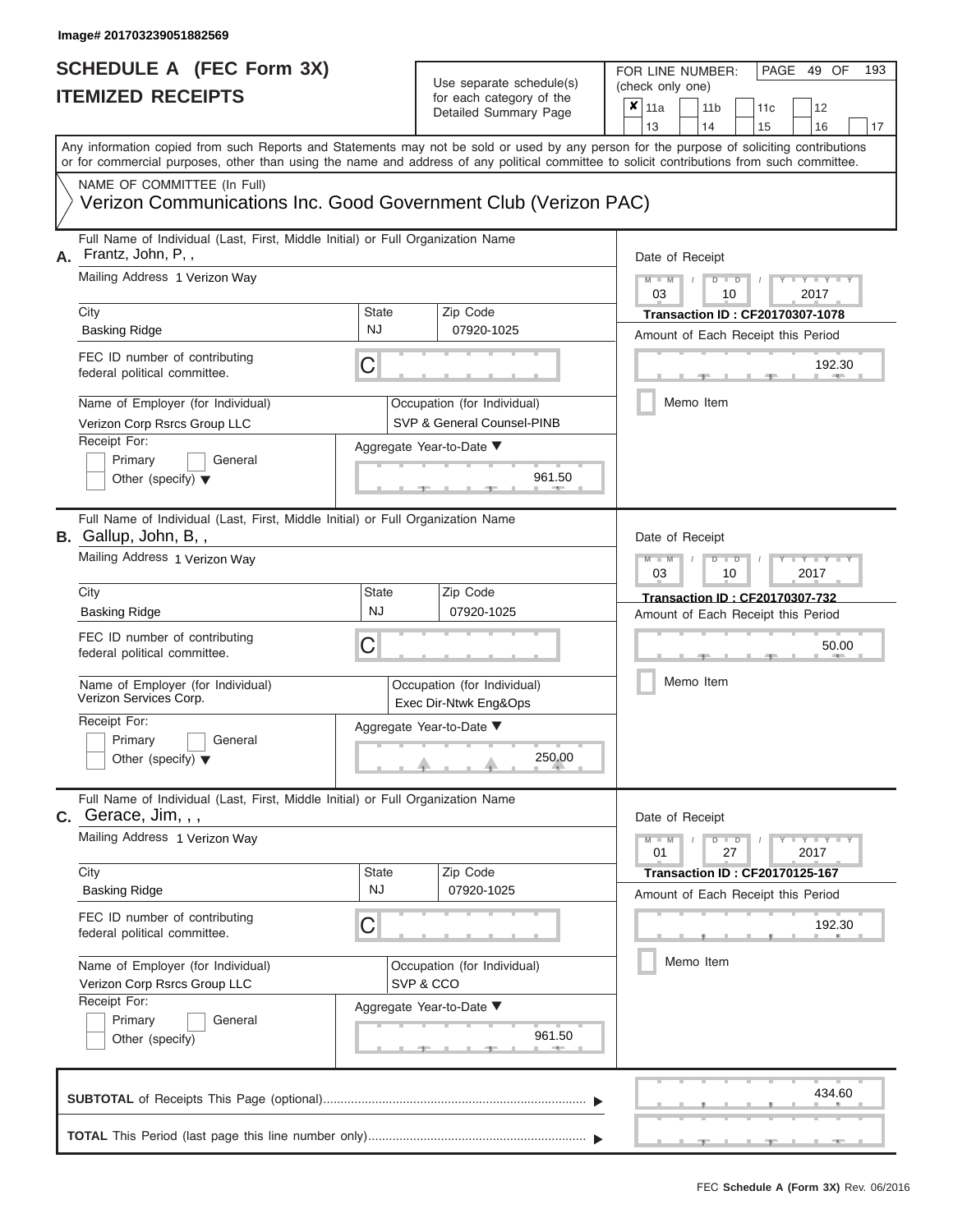#### **Image# 201703239051882570**

# **SCHEDULE A (FEC Form 3X)**

| SCHEDULE A (FEC Form 3X)<br><b>ITEMIZED RECEIPTS</b>                                                                                                                                                                                                                                                                                                                                                 |                                | Use separate schedule(s)<br>for each category of the<br>Detailed Summary Page                            | 193<br>FOR LINE NUMBER:<br>PAGE 50 OF<br>(check only one)<br>$\overline{\mathbf{x}}$   11a<br>11 <sub>b</sub><br>12<br>11c<br>13<br>14<br>15<br>16<br>17                                                  |
|------------------------------------------------------------------------------------------------------------------------------------------------------------------------------------------------------------------------------------------------------------------------------------------------------------------------------------------------------------------------------------------------------|--------------------------------|----------------------------------------------------------------------------------------------------------|-----------------------------------------------------------------------------------------------------------------------------------------------------------------------------------------------------------|
| Any information copied from such Reports and Statements may not be sold or used by any person for the purpose of soliciting contributions<br>or for commercial purposes, other than using the name and address of any political committee to solicit contributions from such committee.<br>NAME OF COMMITTEE (In Full)<br>Verizon Communications Inc. Good Government Club (Verizon PAC)             |                                |                                                                                                          |                                                                                                                                                                                                           |
| Full Name of Individual (Last, First, Middle Initial) or Full Organization Name<br>Gerace, Jim, , ,<br>А.<br>Mailing Address 1 Verizon Way<br>City<br><b>Basking Ridge</b><br>FEC ID number of contributing<br>federal political committee.<br>Name of Employer (for Individual)<br>Verizon Corp Rsrcs Group LLC<br>Receipt For:<br>Primary<br>General<br>Other (specify) $\blacktriangledown$       | <b>State</b><br><b>NJ</b><br>C | Zip Code<br>07920-1025<br>Occupation (for Individual)<br>SVP & CCO<br>Aggregate Year-to-Date ▼<br>961.50 | Date of Receipt<br>$M - M$<br>$D$ $D$<br>Y I Y I<br>$\sqrt{2}$<br>02<br>2017<br>10<br><b>Transaction ID: CF20170207-167</b><br>Amount of Each Receipt this Period<br>192.30<br><b>AND IN</b><br>Memo Item |
| Full Name of Individual (Last, First, Middle Initial) or Full Organization Name<br><b>B.</b> Gerace, Jim, $,$ ,<br>Mailing Address 1 Verizon Way<br>City<br><b>Basking Ridge</b><br>FEC ID number of contributing<br>federal political committee.<br>Name of Employer (for Individual)<br>Verizon Corp Rsrcs Group LLC<br>Receipt For:<br>Primary<br>General<br>Other (specify) $\blacktriangledown$ | State<br><b>NJ</b><br>С        | Zip Code<br>07920-1025<br>Occupation (for Individual)<br>SVP & CCO<br>Aggregate Year-to-Date ▼<br>961.50 | Date of Receipt<br>$M - M$<br>$D$ $\Box$ $D$<br>Y L Y<br>2017<br>02<br>24<br><b>Transaction ID: CF20170222-167</b><br>Amount of Each Receipt this Period<br>192.30<br>Memo Item                           |
| Full Name of Individual (Last, First, Middle Initial) or Full Organization Name<br>$c.$ Gerace, Jim, , ,<br>Mailing Address 1 Verizon Way<br>City<br><b>Basking Ridge</b><br>FEC ID number of contributing<br>federal political committee.<br>Name of Employer (for Individual)<br>Verizon Corp Rsrcs Group LLC<br>Receipt For:<br>Primary<br>General<br>Other (specify)                             | <b>State</b><br><b>NJ</b><br>С | Zip Code<br>07920-1025<br>Occupation (for Individual)<br>SVP & CCO<br>Aggregate Year-to-Date ▼<br>961.50 | Date of Receipt<br>$M - M$<br>$D$ $D$<br>$T-T$ $T$ $T$ $T$ $T$ $T$<br>10<br>03<br>2017<br><b>Transaction ID: CF20170307-165</b><br>Amount of Each Receipt this Period<br>192.30<br>Memo Item              |
|                                                                                                                                                                                                                                                                                                                                                                                                      |                                |                                                                                                          | 576.90                                                                                                                                                                                                    |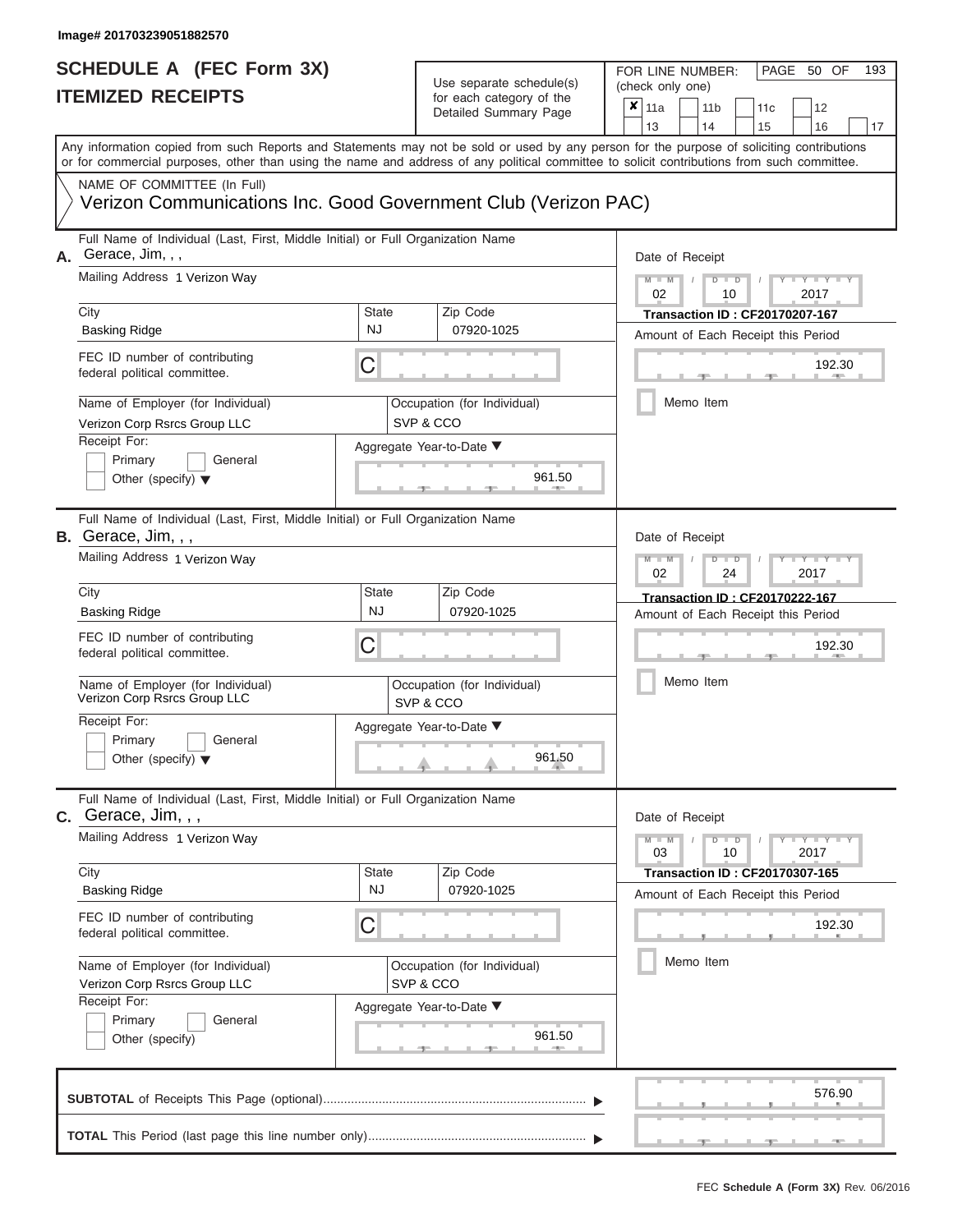# Use separate schedule(s)

| SCHEDULE A (FEC Form 3X)<br><b>ITEMIZED RECEIPTS</b>                                                                                                                                                                                                                                                                                                                                     |                                | Use separate schedule(s)<br>for each category of the<br>Detailed Summary Page                                  | 193<br>FOR LINE NUMBER:<br>PAGE 51 OF<br>(check only one)<br>$\overline{\mathbf{x}}$   11a<br>11 <sub>b</sub><br>12<br>11c<br>13<br>14<br>15<br>16                                                     |
|------------------------------------------------------------------------------------------------------------------------------------------------------------------------------------------------------------------------------------------------------------------------------------------------------------------------------------------------------------------------------------------|--------------------------------|----------------------------------------------------------------------------------------------------------------|--------------------------------------------------------------------------------------------------------------------------------------------------------------------------------------------------------|
| Any information copied from such Reports and Statements may not be sold or used by any person for the purpose of soliciting contributions<br>or for commercial purposes, other than using the name and address of any political committee to solicit contributions from such committee.<br>NAME OF COMMITTEE (In Full)<br>Verizon Communications Inc. Good Government Club (Verizon PAC) |                                |                                                                                                                | 17                                                                                                                                                                                                     |
| Full Name of Individual (Last, First, Middle Initial) or Full Organization Name<br>A. Gerola, Dan, , ,<br>Mailing Address 899 Heathrow Park Ln<br>City<br>Lake Mary<br>FEC ID number of contributing<br>federal political committee.<br>Name of Employer (for Individual)<br>Verizon Corp Rsrcs Group LLC<br>Receipt For:<br>Primary<br>General<br>Other (specify) $\blacktriangledown$  | <b>State</b><br><b>FL</b><br>C | Zip Code<br>32746-5612<br>Occupation (for Individual)<br>SVP-Finance Ops<br>Aggregate Year-to-Date ▼<br>375.00 | Date of Receipt<br>$M - M$<br>$D$ $D$<br>Y I Y I<br>$\sqrt{2}$<br>02<br>10<br>2017<br><b>Transaction ID: CF20170207-1134</b><br>Amount of Each Receipt this Period<br>75.00<br><b>AND</b><br>Memo Item |
| Full Name of Individual (Last, First, Middle Initial) or Full Organization Name<br>B. Gerola, Dan, , ,<br>Mailing Address 899 Heathrow Park Ln<br>City<br>Lake Mary<br>FEC ID number of contributing<br>federal political committee.<br>Name of Employer (for Individual)<br>Verizon Corp Rsrcs Group LLC<br>Receipt For:<br>Primary<br>General<br>Other (specify) $\blacktriangledown$  | State<br><b>FL</b><br>С        | Zip Code<br>32746-5612<br>Occupation (for Individual)<br>SVP-Finance Ops<br>Aggregate Year-to-Date ▼<br>375.00 | Date of Receipt<br>$M - M$<br>$D$ $\Box$ $D$<br>Y I Y<br>2017<br>02<br>24<br>Transaction ID: CF20170222-1130<br>Amount of Each Receipt this Period<br>75.00<br>Memo Item                               |
| Full Name of Individual (Last, First, Middle Initial) or Full Organization Name<br>C. Gerola, Dan, , ,<br>Mailing Address 899 Heathrow Park Ln<br>City<br>Lake Mary<br>FEC ID number of contributing<br>federal political committee.<br>Name of Employer (for Individual)<br>Verizon Corp Rsrcs Group LLC<br>Receipt For:<br>Primary<br>General<br>Other (specify)                       | <b>State</b><br>FL.<br>С       | Zip Code<br>32746-5612<br>Occupation (for Individual)<br>SVP-Finance Ops<br>Aggregate Year-to-Date ▼<br>375.00 | Date of Receipt<br>$M - M$<br>$D$ $D$<br>$+Y + Y + Y$<br>10<br>03<br>2017<br><b>Transaction ID: CF20170307-1123</b><br>Amount of Each Receipt this Period<br>75.00<br>Memo Item                        |
|                                                                                                                                                                                                                                                                                                                                                                                          |                                |                                                                                                                | 225.00                                                                                                                                                                                                 |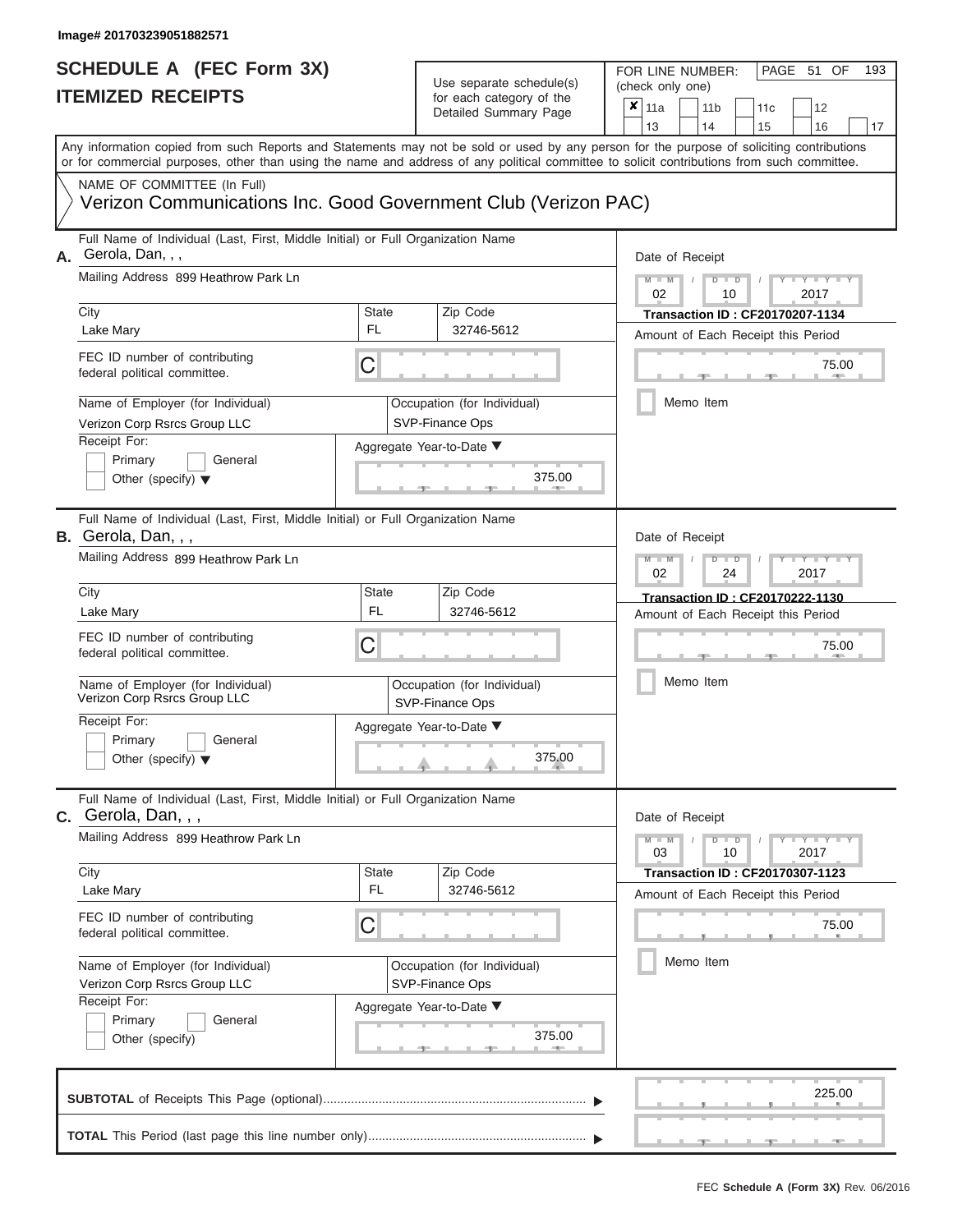| SCHEDULE A (FEC Form 3X)<br><b>ITEMIZED RECEIPTS</b>                                                                                                                                                                                                                                                                                                                                        |                                | Use separate schedule(s)<br>for each category of the<br>Detailed Summary Page                                           | 193<br>FOR LINE NUMBER:<br>PAGE 52 OF<br>(check only one)<br>$\overline{\mathbf{x}}$   11a<br>11 <sub>b</sub><br>12<br>11c<br>13<br>14<br>15<br>16<br>17                                                  |  |  |  |  |  |
|---------------------------------------------------------------------------------------------------------------------------------------------------------------------------------------------------------------------------------------------------------------------------------------------------------------------------------------------------------------------------------------------|--------------------------------|-------------------------------------------------------------------------------------------------------------------------|-----------------------------------------------------------------------------------------------------------------------------------------------------------------------------------------------------------|--|--|--|--|--|
| Any information copied from such Reports and Statements may not be sold or used by any person for the purpose of soliciting contributions<br>or for commercial purposes, other than using the name and address of any political committee to solicit contributions from such committee.<br>NAME OF COMMITTEE (In Full)<br>Verizon Communications Inc. Good Government Club (Verizon PAC)    |                                |                                                                                                                         |                                                                                                                                                                                                           |  |  |  |  |  |
| Full Name of Individual (Last, First, Middle Initial) or Full Organization Name<br>Gimilaro, Joseph, B,,<br>А.<br>Mailing Address 30 Temple St<br># 5<br>City<br>Nashua<br>FEC ID number of contributing<br>federal political committee.<br>Name of Employer (for Individual)<br>Verizon Corp Rsrcs Group LLC<br>Receipt For:<br>Primary<br>General<br>Other (specify) $\blacktriangledown$ | State<br><b>NH</b><br>С        | Zip Code<br>03060-3483<br>Occupation (for Individual)<br>Exec Dir-Labor Rels<br>Aggregate Year-to-Date ▼<br>250.00      | Date of Receipt<br>$M - M$<br>$D$ $D$<br>Y TY T<br>$\sqrt{ }$<br>03<br>2017<br>10<br><b>Transaction ID: CF20170307-37</b><br>Amount of Each Receipt this Period<br>50.00<br><b>ARCHITECT</b><br>Memo Item |  |  |  |  |  |
| Full Name of Individual (Last, First, Middle Initial) or Full Organization Name<br><b>B.</b> Gonzales, Cindy, B,,<br>Mailing Address 600 Hidden Rdg<br>City<br>Irving<br>FEC ID number of contributing<br>federal political committee.<br>Name of Employer (for Individual)<br>Verizon Corp Rsrcs Group LLC<br>Receipt For:<br>Primary<br>General<br>Other (specify) $\blacktriangledown$   | <b>State</b><br><b>TX</b><br>С | Zip Code<br>75038-3809<br>Occupation (for Individual)<br><b>Asst Genl Counsel</b><br>Aggregate Year-to-Date ▼<br>250.00 | Date of Receipt<br>$M - M$<br>$D$ $\Box$ $D$<br>Y TY<br>03<br>2017<br>10<br>Transaction ID: CF20170307-963<br>Amount of Each Receipt this Period<br>50.00<br>Memo Item                                    |  |  |  |  |  |
| Full Name of Individual (Last, First, Middle Initial) or Full Organization Name<br>C. Green, David, M,,<br>Mailing Address 8921 Research Dr<br>City<br>Charlotte<br>FEC ID number of contributing<br>federal political committee.<br>Name of Employer (for Individual)<br>Cellco Partnership<br>Receipt For:<br>Primary<br>General<br>Other (specify)                                       | State<br><b>NC</b><br>С        | Zip Code<br>28262-8541<br>Occupation (for Individual)<br>Dir-Ntwk Field Eng<br>Aggregate Year-to-Date ▼<br>250.00       | Date of Receipt<br>$M - M$<br>$D$ $D$<br>$Y - Y - Y - Y - Y$<br>10<br>2017<br>03<br>Transaction ID: W20170307-461-23-13<br>Amount of Each Receipt this Period<br>50.00<br>Memo Item                       |  |  |  |  |  |
|                                                                                                                                                                                                                                                                                                                                                                                             |                                |                                                                                                                         | 150.00<br>$-1$<br>$-9$<br>$-1$                                                                                                                                                                            |  |  |  |  |  |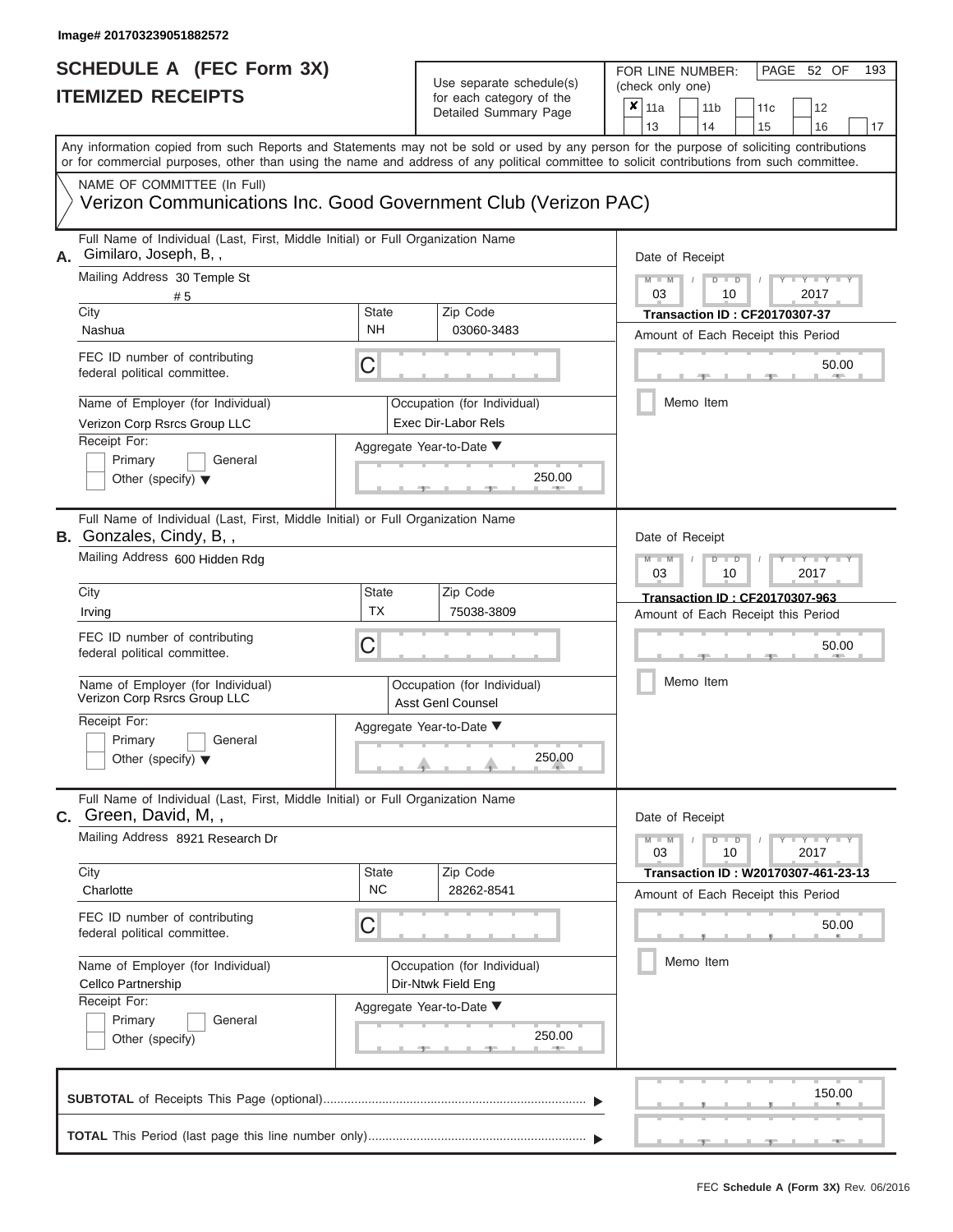# Use separate schedule(s)<br>for each category of the

FOR LINE NUMBER:<br>(check only one)

PAGE 53 OF 193

|                                                                                                                                            |              | ioi caoil calogory of the<br>Detailed Summary Page           | x                                                                      | 11a                                            |  | 11 <sub>b</sub> | 11c                                   | 12                          |    |  |  |  |  |  |  |  |
|--------------------------------------------------------------------------------------------------------------------------------------------|--------------|--------------------------------------------------------------|------------------------------------------------------------------------|------------------------------------------------|--|-----------------|---------------------------------------|-----------------------------|----|--|--|--|--|--|--|--|
| Any information copied from such Reports and Statements may not be sold or used by any person for the purpose of soliciting contributions  |              |                                                              |                                                                        | 13                                             |  | 14              | 15                                    | 16                          | 17 |  |  |  |  |  |  |  |
| or for commercial purposes, other than using the name and address of any political committee to solicit contributions from such committee. |              |                                                              |                                                                        |                                                |  |                 |                                       |                             |    |  |  |  |  |  |  |  |
| NAME OF COMMITTEE (In Full)                                                                                                                |              |                                                              |                                                                        |                                                |  |                 |                                       |                             |    |  |  |  |  |  |  |  |
| Verizon Communications Inc. Good Government Club (Verizon PAC)                                                                             |              |                                                              |                                                                        |                                                |  |                 |                                       |                             |    |  |  |  |  |  |  |  |
| Full Name of Individual (Last, First, Middle Initial) or Full Organization Name<br>Griffen, Robert, H,,<br>А.                              |              |                                                              |                                                                        | Date of Receipt                                |  |                 |                                       |                             |    |  |  |  |  |  |  |  |
| Mailing Address 1320 N Courthouse Rd                                                                                                       |              |                                                              | $M - M$<br>$D$ $D$<br>$Y - Y - I$<br>02<br>24<br>2017                  |                                                |  |                 |                                       |                             |    |  |  |  |  |  |  |  |
| City                                                                                                                                       | <b>State</b> | Zip Code                                                     | <b>Transaction ID: CF20170222-151</b>                                  |                                                |  |                 |                                       |                             |    |  |  |  |  |  |  |  |
| Arlington                                                                                                                                  | <b>VA</b>    | 22201-2501                                                   | Amount of Each Receipt this Period<br>60.00<br><b>AND</b><br>Memo Item |                                                |  |                 |                                       |                             |    |  |  |  |  |  |  |  |
| FEC ID number of contributing<br>federal political committee.                                                                              | С            |                                                              |                                                                        |                                                |  |                 |                                       |                             |    |  |  |  |  |  |  |  |
| Name of Employer (for Individual)                                                                                                          |              | Occupation (for Individual)                                  |                                                                        |                                                |  |                 |                                       |                             |    |  |  |  |  |  |  |  |
| Verizon Corp Rsrcs Group LLC                                                                                                               |              | VP & AGC-Antitrust                                           |                                                                        |                                                |  |                 |                                       |                             |    |  |  |  |  |  |  |  |
| Receipt For:<br>Primary<br>General                                                                                                         |              | Aggregate Year-to-Date ▼                                     |                                                                        |                                                |  |                 |                                       |                             |    |  |  |  |  |  |  |  |
| Other (specify) $\blacktriangledown$                                                                                                       |              | 300.00                                                       |                                                                        |                                                |  |                 |                                       |                             |    |  |  |  |  |  |  |  |
| Full Name of Individual (Last, First, Middle Initial) or Full Organization Name<br><b>B.</b> Griffen, Robert, H,,                          |              |                                                              |                                                                        | Date of Receipt                                |  |                 |                                       |                             |    |  |  |  |  |  |  |  |
| Mailing Address 1320 N Courthouse Rd                                                                                                       |              |                                                              |                                                                        | $M - M$<br>$D$ $D$<br>Y TY<br>03<br>2017<br>10 |  |                 |                                       |                             |    |  |  |  |  |  |  |  |
| City                                                                                                                                       | State        | Zip Code                                                     | Transaction ID: CF20170307-149                                         |                                                |  |                 |                                       |                             |    |  |  |  |  |  |  |  |
| Arlington                                                                                                                                  | VA           | 22201-2501                                                   |                                                                        |                                                |  |                 | Amount of Each Receipt this Period    |                             |    |  |  |  |  |  |  |  |
| FEC ID number of contributing<br>federal political committee.                                                                              | С            |                                                              |                                                                        |                                                |  |                 |                                       | 60.00                       |    |  |  |  |  |  |  |  |
| Name of Employer (for Individual)<br>Verizon Corp Rsrcs Group LLC                                                                          |              | Occupation (for Individual)<br>VP & AGC-Antitrust            |                                                                        |                                                |  | Memo Item       |                                       |                             |    |  |  |  |  |  |  |  |
| Receipt For:                                                                                                                               |              | Aggregate Year-to-Date ▼                                     |                                                                        |                                                |  |                 |                                       |                             |    |  |  |  |  |  |  |  |
| Primary<br>General<br>Other (specify) $\blacktriangledown$                                                                                 |              | 300.00                                                       |                                                                        |                                                |  |                 |                                       |                             |    |  |  |  |  |  |  |  |
| Full Name of Individual (Last, First, Middle Initial) or Full Organization Name<br>Grillo, Kathleen, M,,<br>С.                             |              |                                                              |                                                                        | Date of Receipt                                |  |                 |                                       |                             |    |  |  |  |  |  |  |  |
| Mailing Address 1300 I St NW                                                                                                               |              |                                                              |                                                                        | $M - M$<br>01                                  |  | $D$ $D$<br>27   |                                       | $T - Y = T - Y - T$<br>2017 |    |  |  |  |  |  |  |  |
| City                                                                                                                                       | <b>State</b> | Zip Code                                                     |                                                                        |                                                |  |                 | <b>Transaction ID: CF20170125-247</b> |                             |    |  |  |  |  |  |  |  |
| Washington                                                                                                                                 | DC           | 20005-3314                                                   |                                                                        |                                                |  |                 | Amount of Each Receipt this Period    |                             |    |  |  |  |  |  |  |  |
| FEC ID number of contributing<br>federal political committee.                                                                              | С            |                                                              |                                                                        |                                                |  |                 |                                       | 192.30                      |    |  |  |  |  |  |  |  |
| Name of Employer (for Individual)<br>Verizon Corp Rsrcs Group LLC                                                                          |              | Occupation (for Individual)<br>SVP & DGC Pub Policy&Govt Aff |                                                                        |                                                |  | Memo Item       |                                       |                             |    |  |  |  |  |  |  |  |
| Receipt For:                                                                                                                               |              | Aggregate Year-to-Date ▼                                     |                                                                        |                                                |  |                 |                                       |                             |    |  |  |  |  |  |  |  |
| Primary<br>General                                                                                                                         |              |                                                              |                                                                        |                                                |  |                 |                                       |                             |    |  |  |  |  |  |  |  |
| Other (specify)                                                                                                                            |              | 961.50                                                       |                                                                        |                                                |  |                 |                                       |                             |    |  |  |  |  |  |  |  |
|                                                                                                                                            |              |                                                              |                                                                        |                                                |  |                 |                                       | 312.30                      |    |  |  |  |  |  |  |  |
|                                                                                                                                            |              |                                                              |                                                                        |                                                |  |                 |                                       |                             |    |  |  |  |  |  |  |  |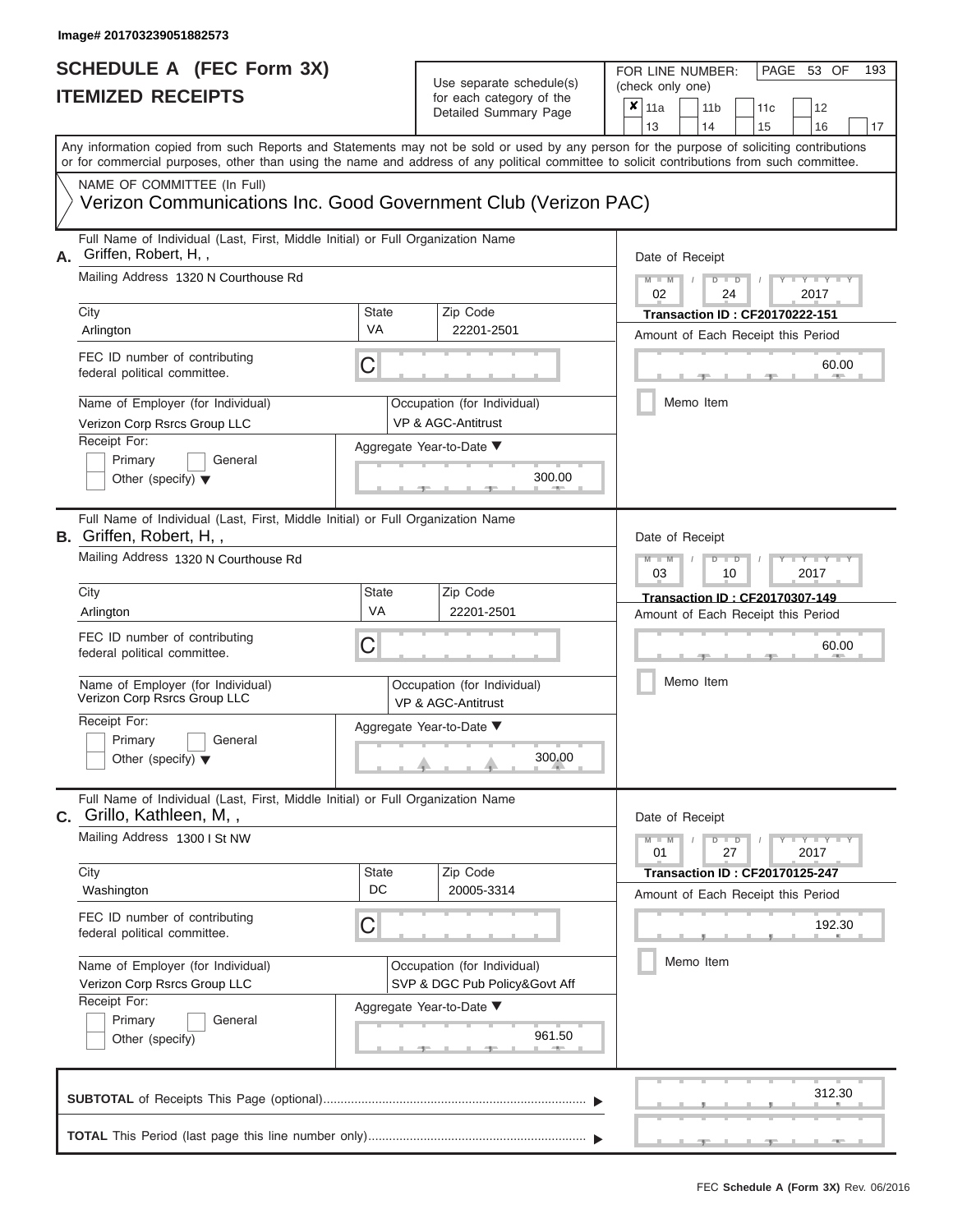# Use separate schedule(s)

| SCHEDULE A (FEC Form 3X)<br><b>ITEMIZED RECEIPTS</b>                                                                                                                                                                                                                                                                                                                                     |                    | Use separate schedule(s)<br>for each category of the<br>Detailed Summary Page                                                | 193<br>FOR LINE NUMBER:<br>PAGE 54 OF<br>(check only one)<br>$\overline{\mathbf{x}}$   11a<br>11 <sub>b</sub><br>11 <sub>c</sub><br>12                                                                |
|------------------------------------------------------------------------------------------------------------------------------------------------------------------------------------------------------------------------------------------------------------------------------------------------------------------------------------------------------------------------------------------|--------------------|------------------------------------------------------------------------------------------------------------------------------|-------------------------------------------------------------------------------------------------------------------------------------------------------------------------------------------------------|
| or for commercial purposes, other than using the name and address of any political committee to solicit contributions from such committee.<br>NAME OF COMMITTEE (In Full)                                                                                                                                                                                                                |                    |                                                                                                                              | 13<br>14<br>15<br>16<br>17<br>Any information copied from such Reports and Statements may not be sold or used by any person for the purpose of soliciting contributions                               |
| Verizon Communications Inc. Good Government Club (Verizon PAC)                                                                                                                                                                                                                                                                                                                           |                    |                                                                                                                              |                                                                                                                                                                                                       |
| Full Name of Individual (Last, First, Middle Initial) or Full Organization Name<br>Grillo, Kathleen, M,,<br>А.<br>Mailing Address 1300 I St NW<br>City<br>Washington<br>FEC ID number of contributing<br>federal political committee.<br>Name of Employer (for Individual)<br>Verizon Corp Rsrcs Group LLC<br>Receipt For:<br>Primary<br>General<br>Other (specify) $\blacktriangledown$ | State<br>DC<br>C   | Zip Code<br>20005-3314<br>Occupation (for Individual)<br>SVP & DGC Pub Policy&Govt Aff<br>Aggregate Year-to-Date ▼<br>961.50 | Date of Receipt<br>$M - M$<br>$D$ $D$<br>Y TY T<br>$\sqrt{2}$<br>02<br>2017<br>10<br><b>Transaction ID: CF20170207-246</b><br>Amount of Each Receipt this Period<br>192.30<br><b>AND</b><br>Memo Item |
| Full Name of Individual (Last, First, Middle Initial) or Full Organization Name<br><b>B.</b> Grillo, Kathleen, M,,<br>Mailing Address 1300 I St NW<br>City<br>Washington                                                                                                                                                                                                                 | <b>State</b><br>DC | Zip Code<br>20005-3314                                                                                                       | Date of Receipt<br>$M - M$<br>Y Y I<br>$D$ $D$<br>02<br>2017<br>24<br>Transaction ID: CF20170222-246<br>Amount of Each Receipt this Period                                                            |
| FEC ID number of contributing<br>federal political committee.<br>Name of Employer (for Individual)<br>Verizon Corp Rsrcs Group LLC<br>Receipt For:<br>Primary<br>General<br>Other (specify) $\blacktriangledown$                                                                                                                                                                         | С                  | Occupation (for Individual)<br>SVP & DGC Pub Policy&Govt Aff<br>Aggregate Year-to-Date ▼<br>961.50                           | 192.30<br>Memo Item                                                                                                                                                                                   |
| Full Name of Individual (Last, First, Middle Initial) or Full Organization Name<br><b>C.</b> Grillo, Kathleen, M,,<br>Mailing Address 1300 I St NW<br>City                                                                                                                                                                                                                               | <b>State</b>       | Zip Code                                                                                                                     | Date of Receipt<br>$M - M$<br>$D$ $D$<br>$T - Y - T - Y - T - Y$<br>03<br>10<br>2017<br>Transaction ID: CF20170307-243                                                                                |
| Washington<br>FEC ID number of contributing<br>federal political committee.                                                                                                                                                                                                                                                                                                              | DC<br>С            | 20005-3314                                                                                                                   | Amount of Each Receipt this Period<br>192.30                                                                                                                                                          |
| Name of Employer (for Individual)<br>Verizon Corp Rsrcs Group LLC<br>Receipt For:<br>Primary<br>General<br>Other (specify)                                                                                                                                                                                                                                                               |                    | Occupation (for Individual)<br>SVP & DGC Pub Policy&Govt Aff<br>Aggregate Year-to-Date ▼<br>961.50                           | Memo Item                                                                                                                                                                                             |
|                                                                                                                                                                                                                                                                                                                                                                                          |                    |                                                                                                                              | 576.90                                                                                                                                                                                                |
|                                                                                                                                                                                                                                                                                                                                                                                          |                    |                                                                                                                              |                                                                                                                                                                                                       |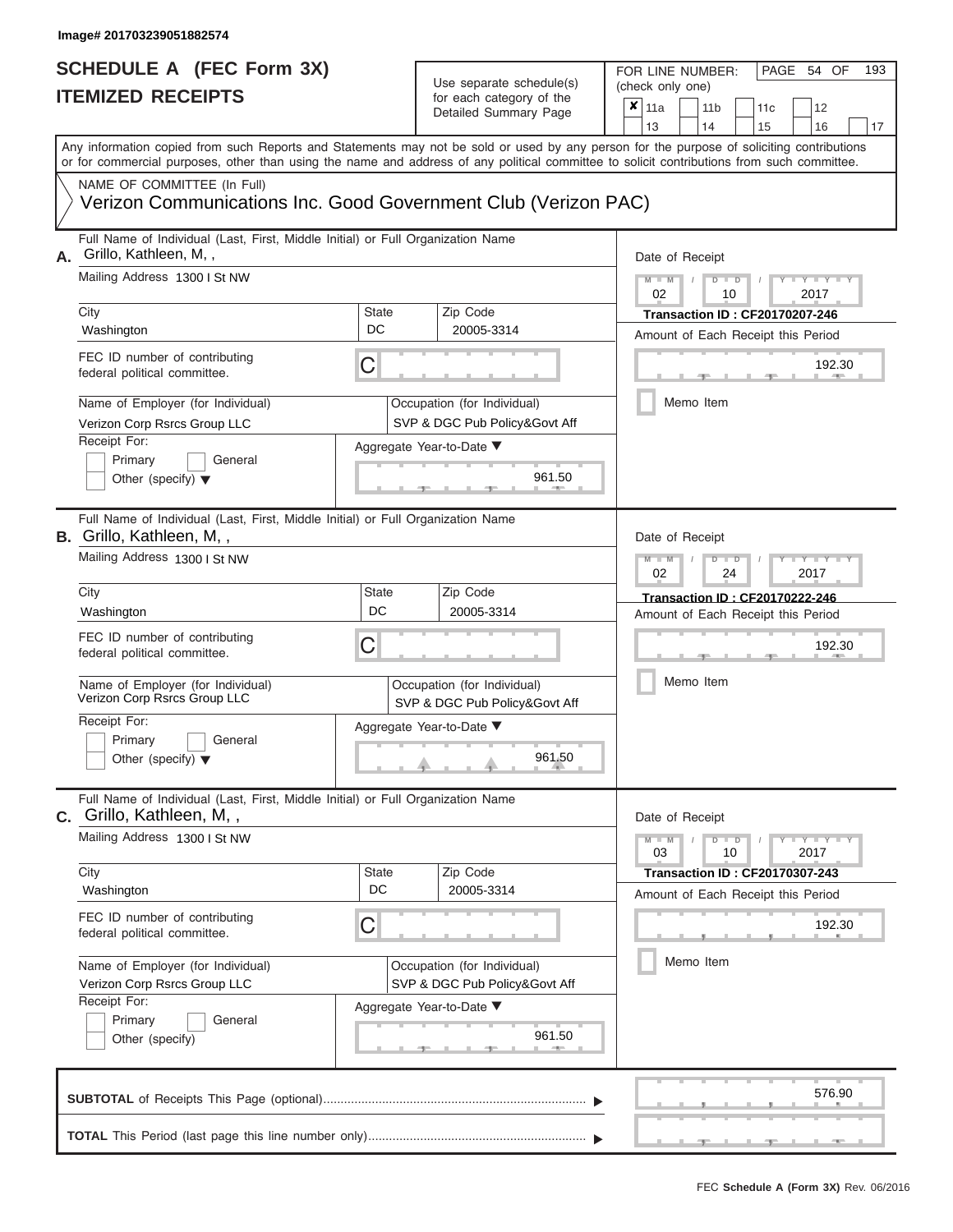#### **Image# 201703239051882575**

# **SCHEDULE A (FEC Form 3X)**

| SCHEDULE A (FEC Form 3X)<br><b>ITEMIZED RECEIPTS</b>                                                                                                                                                                                                                                                                                                                                               |                                | Use separate schedule(s)<br>for each category of the<br>Detailed Summary Page                                                 | 193<br>FOR LINE NUMBER:<br>PAGE 55 OF<br>(check only one)<br>$\overline{\mathbf{x}}$   11a<br>11 <sub>b</sub><br>12<br>11c<br>13<br>14<br>16                                                                                        |
|----------------------------------------------------------------------------------------------------------------------------------------------------------------------------------------------------------------------------------------------------------------------------------------------------------------------------------------------------------------------------------------------------|--------------------------------|-------------------------------------------------------------------------------------------------------------------------------|-------------------------------------------------------------------------------------------------------------------------------------------------------------------------------------------------------------------------------------|
| Any information copied from such Reports and Statements may not be sold or used by any person for the purpose of soliciting contributions<br>or for commercial purposes, other than using the name and address of any political committee to solicit contributions from such committee.<br>NAME OF COMMITTEE (In Full)<br>Verizon Communications Inc. Good Government Club (Verizon PAC)           |                                |                                                                                                                               | 15<br>17                                                                                                                                                                                                                            |
| Full Name of Individual (Last, First, Middle Initial) or Full Organization Name<br>Gudino, David, J,,<br>А.<br>Mailing Address 1 Verizon Way<br>City<br><b>Basking Ridge</b><br>FEC ID number of contributing<br>federal political committee.<br>Name of Employer (for Individual)<br>Verizon Business Ntwk Srvs Inc<br>Receipt For:<br>Primary<br>General<br>Other (specify) $\blacktriangledown$ | <b>State</b><br><b>NJ</b><br>C | Zip Code<br>07920-1025<br>Occupation (for Individual)<br>Asst Genl Counsel<br>Aggregate Year-to-Date ▼<br>225.00              | Date of Receipt<br>$M - M$<br>$D$ $D$<br>Y TY T<br>$\sqrt{2}$<br>03<br>2017<br>10<br><b>Transaction ID: BF20170307-59</b><br>Amount of Each Receipt this Period<br>45.00<br><b>AND</b><br>Memo Item                                 |
| Full Name of Individual (Last, First, Middle Initial) or Full Organization Name<br><b>B.</b> Gurnani, Roger, , ,<br>Mailing Address 1 Verizon Way<br>City<br><b>Basking Ridge</b><br>FEC ID number of contributing<br>federal political committee.<br>Name of Employer (for Individual)<br>Verizon Data Services LLC<br>Receipt For:<br>Primary<br>General<br>Other (specify) $\blacktriangledown$ | State<br><b>NJ</b><br>С        | Zip Code<br>07920-1025<br>Occupation (for Individual)<br>EVP & Chief Info and Tech Arch<br>Aggregate Year-to-Date ▼<br>961.50 | Date of Receipt<br>$M - M$<br>$D$ $\Box$ $D$<br>$Y - Y$<br>01<br>2017<br>27<br><b>Transaction ID: CF20170125-910</b><br>Amount of Each Receipt this Period<br>192.30<br>Memo Item                                                   |
| Full Name of Individual (Last, First, Middle Initial) or Full Organization Name<br>C. Gurnani, Roger, , ,<br>Mailing Address 1 Verizon Way<br>City<br><b>Basking Ridge</b><br>FEC ID number of contributing<br>federal political committee.<br>Name of Employer (for Individual)<br>Verizon Data Services LLC<br>Receipt For:<br>General<br>Primary<br>Other (specify)                             | <b>State</b><br><b>NJ</b><br>С | Zip Code<br>07920-1025<br>Occupation (for Individual)<br>EVP & Chief Info and Tech Arch<br>Aggregate Year-to-Date ▼<br>961.50 | Date of Receipt<br>$M - M$<br>$D$ $D$<br>$\mathbf{I} = \mathbf{Y} + \mathbf{I} + \mathbf{Y} + \mathbf{I}$<br>10<br>02<br>2017<br><b>Transaction ID: CF20170207-906</b><br>Amount of Each Receipt this Period<br>192.30<br>Memo Item |
|                                                                                                                                                                                                                                                                                                                                                                                                    |                                |                                                                                                                               | 429.60                                                                                                                                                                                                                              |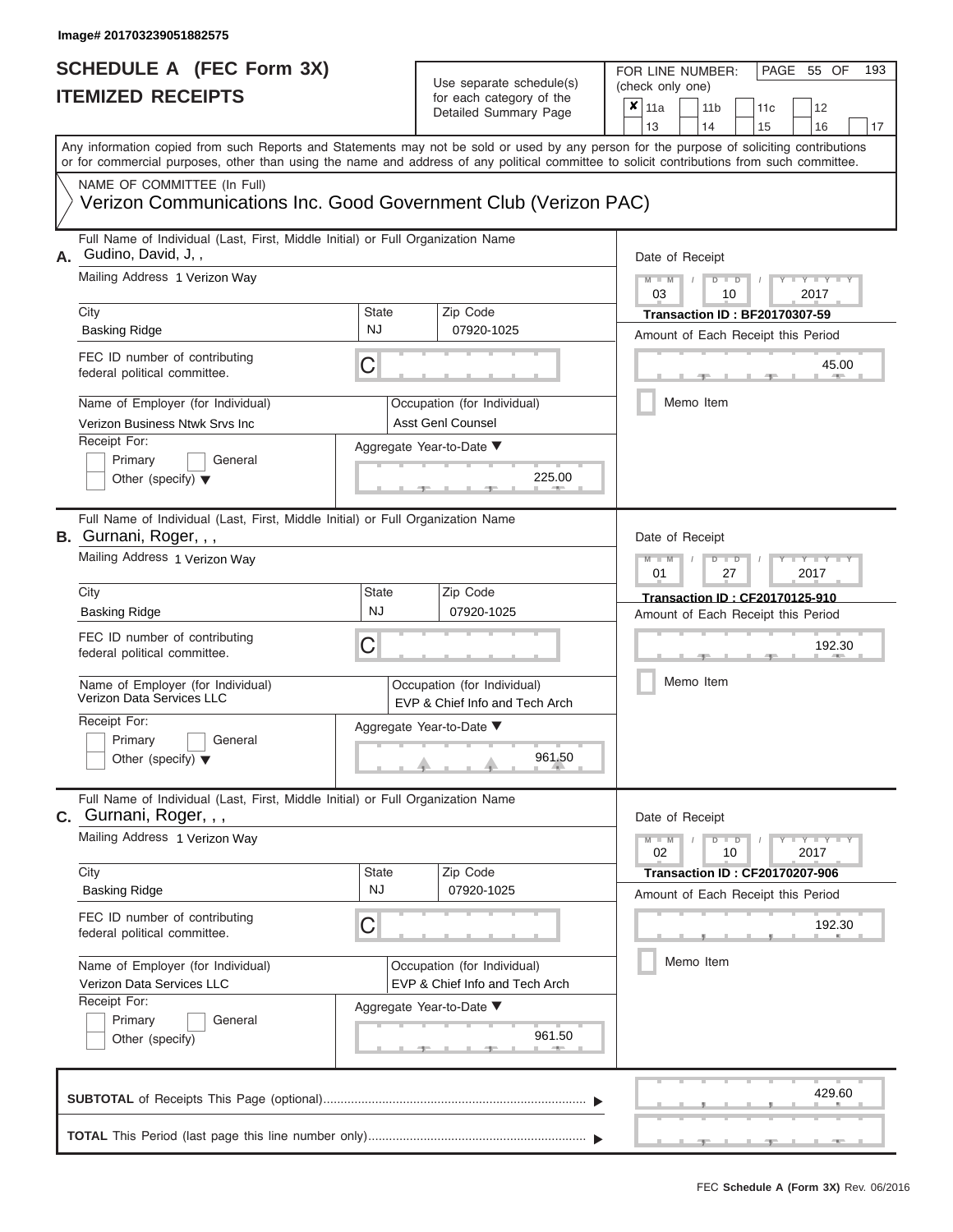#### **Image# 201703239051882576**

#### **SCHEDULE A (FEC Form 3X) ITEMIZED RECEIPTS**

## Use separate schedule(s)

| SCHEDULE A (FEC Form 3X)<br><b>ITEMIZED RECEIPTS</b>                                                                                              |                           | Use separate schedule(s)<br>for each category of the<br>Detailed Summary Page | 193<br>FOR LINE NUMBER:<br>PAGE 56 OF<br>(check only one)<br>$\boldsymbol{x}$<br>11a<br>11 <sub>b</sub><br>12<br>11c                                                                                                                                                                                                  |
|---------------------------------------------------------------------------------------------------------------------------------------------------|---------------------------|-------------------------------------------------------------------------------|-----------------------------------------------------------------------------------------------------------------------------------------------------------------------------------------------------------------------------------------------------------------------------------------------------------------------|
| NAME OF COMMITTEE (In Full)                                                                                                                       |                           |                                                                               | 13<br>14<br>15<br>16<br>17<br>Any information copied from such Reports and Statements may not be sold or used by any person for the purpose of soliciting contributions<br>or for commercial purposes, other than using the name and address of any political committee to solicit contributions from such committee. |
| Verizon Communications Inc. Good Government Club (Verizon PAC)<br>Full Name of Individual (Last, First, Middle Initial) or Full Organization Name |                           |                                                                               |                                                                                                                                                                                                                                                                                                                       |
| Gurnani, Roger, , ,<br>А.<br>Mailing Address 1 Verizon Wav                                                                                        |                           |                                                                               | Date of Receipt<br>$M - M$<br>$D$ $D$<br>$Y - Y - I$<br>02<br>24<br>2017                                                                                                                                                                                                                                              |
| City<br><b>Basking Ridge</b>                                                                                                                      | <b>State</b><br><b>NJ</b> | Zip Code<br>07920-1025                                                        | <b>Transaction ID: CF20170222-903</b><br>Amount of Each Receipt this Period                                                                                                                                                                                                                                           |
| FEC ID number of contributing<br>federal political committee.                                                                                     | C                         |                                                                               | 192.30<br><b>STATE</b>                                                                                                                                                                                                                                                                                                |
| Name of Employer (for Individual)<br>Verizon Data Services LLC                                                                                    |                           | Occupation (for Individual)<br>EVP & Chief Info and Tech Arch                 | Memo Item                                                                                                                                                                                                                                                                                                             |
| Receipt For:<br>Primary<br>General<br>Other (specify) $\blacktriangledown$                                                                        |                           | Aggregate Year-to-Date ▼<br>961.50                                            |                                                                                                                                                                                                                                                                                                                       |
| Full Name of Individual (Last, First, Middle Initial) or Full Organization Name<br><b>B.</b> Gurnani, Roger, , ,<br>Mailing Address 1 Verizon Way |                           |                                                                               | Date of Receipt<br>$M - M$<br>$D$ $\Box$ $D$<br>$Y - I - Y$                                                                                                                                                                                                                                                           |
| City                                                                                                                                              | State                     | Zip Code                                                                      | 03<br>2017<br>10<br>Transaction ID: CF20170307-898                                                                                                                                                                                                                                                                    |
| <b>Basking Ridge</b>                                                                                                                              | <b>NJ</b>                 | 07920-1025                                                                    | Amount of Each Receipt this Period                                                                                                                                                                                                                                                                                    |
| FEC ID number of contributing<br>federal political committee.                                                                                     | С                         |                                                                               | 192.30                                                                                                                                                                                                                                                                                                                |
| Name of Employer (for Individual)<br><b>Verizon Data Services LLC</b>                                                                             |                           | Occupation (for Individual)<br>EVP & Chief Info and Tech Arch                 | Memo Item                                                                                                                                                                                                                                                                                                             |
| Receipt For:<br>General                                                                                                                           |                           | Aggregate Year-to-Date ▼                                                      |                                                                                                                                                                                                                                                                                                                       |
| Primary<br>Other (specify) $\blacktriangledown$                                                                                                   |                           | 961.50                                                                        |                                                                                                                                                                                                                                                                                                                       |
| Full Name of Individual (Last, First, Middle Initial) or Full Organization Name<br>$c.$ Haberman, Michael, , ,                                    |                           |                                                                               | Date of Receipt                                                                                                                                                                                                                                                                                                       |
| Mailing Address 1 Verizon Way                                                                                                                     |                           |                                                                               | $M - M$<br>$D$ $D$<br>$Y - Y - Y - Y$<br>10<br>2017<br>03                                                                                                                                                                                                                                                             |
| City<br><b>Basking Ridge</b>                                                                                                                      | State<br><b>NJ</b>        | Zip Code<br>07920-1025                                                        | Transaction ID : W20170307-36-23-13<br>Amount of Each Receipt this Period                                                                                                                                                                                                                                             |
| FEC ID number of contributing<br>federal political committee.                                                                                     | С                         |                                                                               | 50.00                                                                                                                                                                                                                                                                                                                 |
| Name of Employer (for Individual)<br>Cellco Partnership                                                                                           |                           | Occupation (for Individual)<br><b>VP-Network Support</b>                      | Memo Item                                                                                                                                                                                                                                                                                                             |
| Receipt For:<br>Primary<br>General<br>Other (specify)                                                                                             |                           | Aggregate Year-to-Date ▼<br>250.00                                            |                                                                                                                                                                                                                                                                                                                       |
|                                                                                                                                                   |                           |                                                                               | 434.60                                                                                                                                                                                                                                                                                                                |
|                                                                                                                                                   |                           |                                                                               |                                                                                                                                                                                                                                                                                                                       |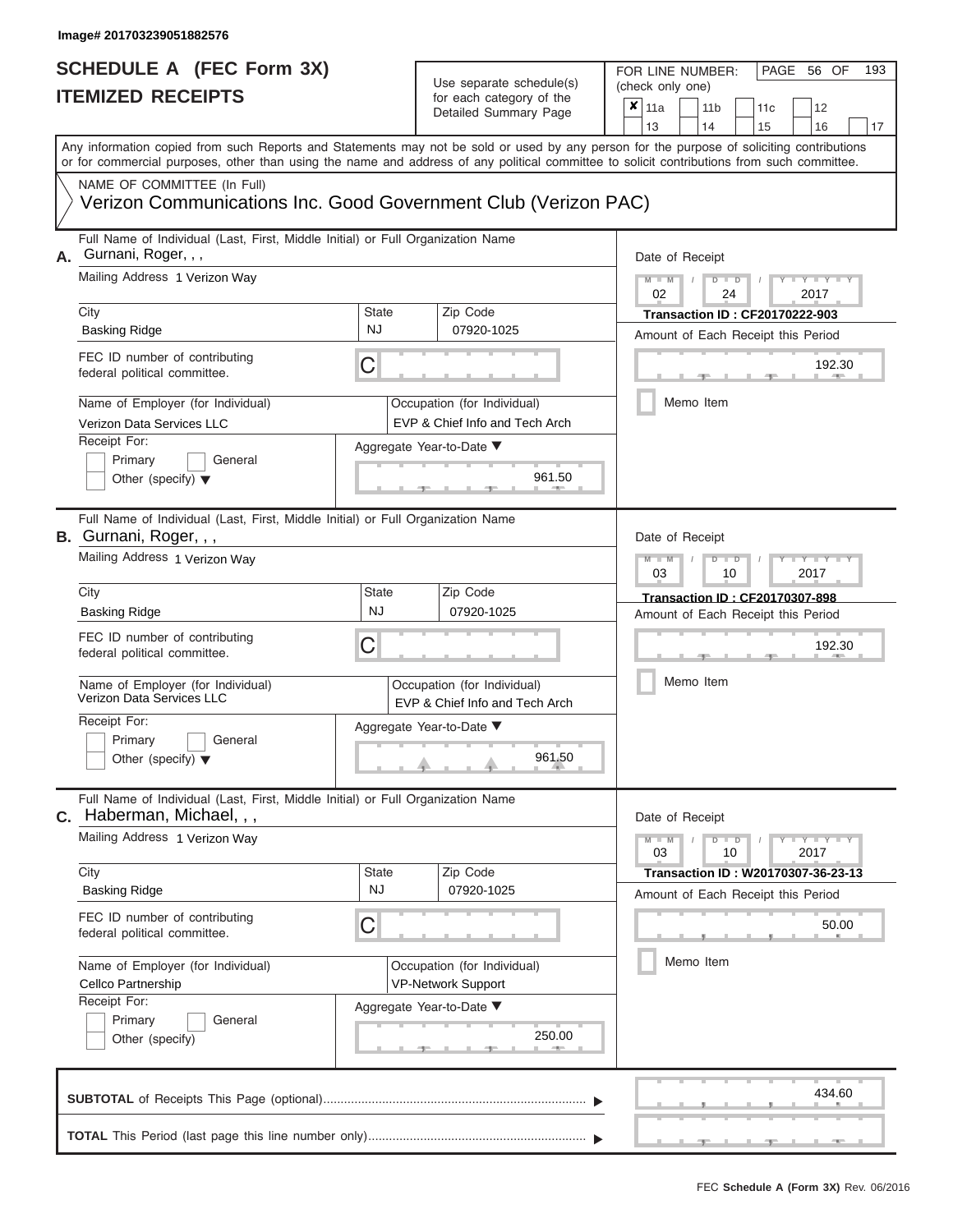| SCHEDULE A (FEC Form 3X)<br><b>ITEMIZED RECEIPTS</b>                                                                                                                                                                                                                                                                                                                                         |                                | Use separate schedule(s)<br>for each category of the<br>Detailed Summary Page                                                        | 193<br>FOR LINE NUMBER:<br>PAGE 57 OF<br>(check only one)<br>×<br>11a<br>11 <sub>b</sub><br>12<br>11 <sub>c</sub><br>13<br>14<br>15<br>16<br>17                                              |
|----------------------------------------------------------------------------------------------------------------------------------------------------------------------------------------------------------------------------------------------------------------------------------------------------------------------------------------------------------------------------------------------|--------------------------------|--------------------------------------------------------------------------------------------------------------------------------------|----------------------------------------------------------------------------------------------------------------------------------------------------------------------------------------------|
| Any information copied from such Reports and Statements may not be sold or used by any person for the purpose of soliciting contributions<br>or for commercial purposes, other than using the name and address of any political committee to solicit contributions from such committee.<br>NAME OF COMMITTEE (In Full)<br>Verizon Communications Inc. Good Government Club (Verizon PAC)     |                                |                                                                                                                                      |                                                                                                                                                                                              |
| Full Name of Individual (Last, First, Middle Initial) or Full Organization Name<br>Heyman, Anthony, W,,<br>А.<br>Mailing Address 1 Verizon Way<br>City<br><b>Basking Ridge</b><br>FEC ID number of contributing<br>federal political committee.<br>Name of Employer (for Individual)<br>Cellco Partnership<br>Receipt For:<br>Primary<br>General<br>Other (specify) $\blacktriangledown$     | State<br><b>NJ</b><br>C        | Zip Code<br>07920-1025<br>Occupation (for Individual)<br><b>VP-Wireless Business Transform</b><br>Aggregate Year-to-Date ▼<br>961.50 | Date of Receipt<br>$M$ – $M$ /<br>$D$ $D$<br>$Y - Y - Y$<br>01<br>27<br>2017<br>Transaction ID: W20170125-64-0-13<br>Amount of Each Receipt this Period<br>192.30<br><b>AND</b><br>Memo Item |
| Full Name of Individual (Last, First, Middle Initial) or Full Organization Name<br><b>B.</b> Heyman, Anthony, W,,<br>Mailing Address 1 Verizon Way<br>City<br><b>Basking Ridge</b><br>FEC ID number of contributing<br>federal political committee.<br>Name of Employer (for Individual)<br>Cellco Partnership<br>Receipt For:<br>Primary<br>General<br>Other (specify) $\blacktriangledown$ | <b>State</b><br><b>NJ</b><br>С | Zip Code<br>07920-1025<br>Occupation (for Individual)<br><b>VP-Wireless Business Transform</b><br>Aggregate Year-to-Date ▼<br>961.50 | Date of Receipt<br>$M - M$<br>$D$ $D$<br>Y TYT<br>02<br>2017<br>10<br>Transaction ID: W20170207-64-23-29<br>Amount of Each Receipt this Period<br>192.30<br>Memo Item                        |
| Full Name of Individual (Last, First, Middle Initial) or Full Organization Name<br><b>C.</b> Heyman, Anthony, W,,<br>Mailing Address 1 Verizon Way<br>City<br><b>Basking Ridge</b><br>FEC ID number of contributing<br>federal political committee.<br>Name of Employer (for Individual)<br>Cellco Partnership<br>Receipt For:<br>Primary<br>General<br>Other (specify)                      | <b>State</b><br><b>NJ</b><br>С | Zip Code<br>07920-1025<br>Occupation (for Individual)<br>VP-Wireless Business Transform<br>Aggregate Year-to-Date ▼<br>961.50        | Date of Receipt<br>$M - M$<br>$D$ $D$<br>$T - Y = Y - T Y$<br>02<br>24<br>2017<br>Transaction ID: W20170222-64-2-43<br>Amount of Each Receipt this Period<br>192.30<br>Memo Item             |
|                                                                                                                                                                                                                                                                                                                                                                                              |                                |                                                                                                                                      | 576.90                                                                                                                                                                                       |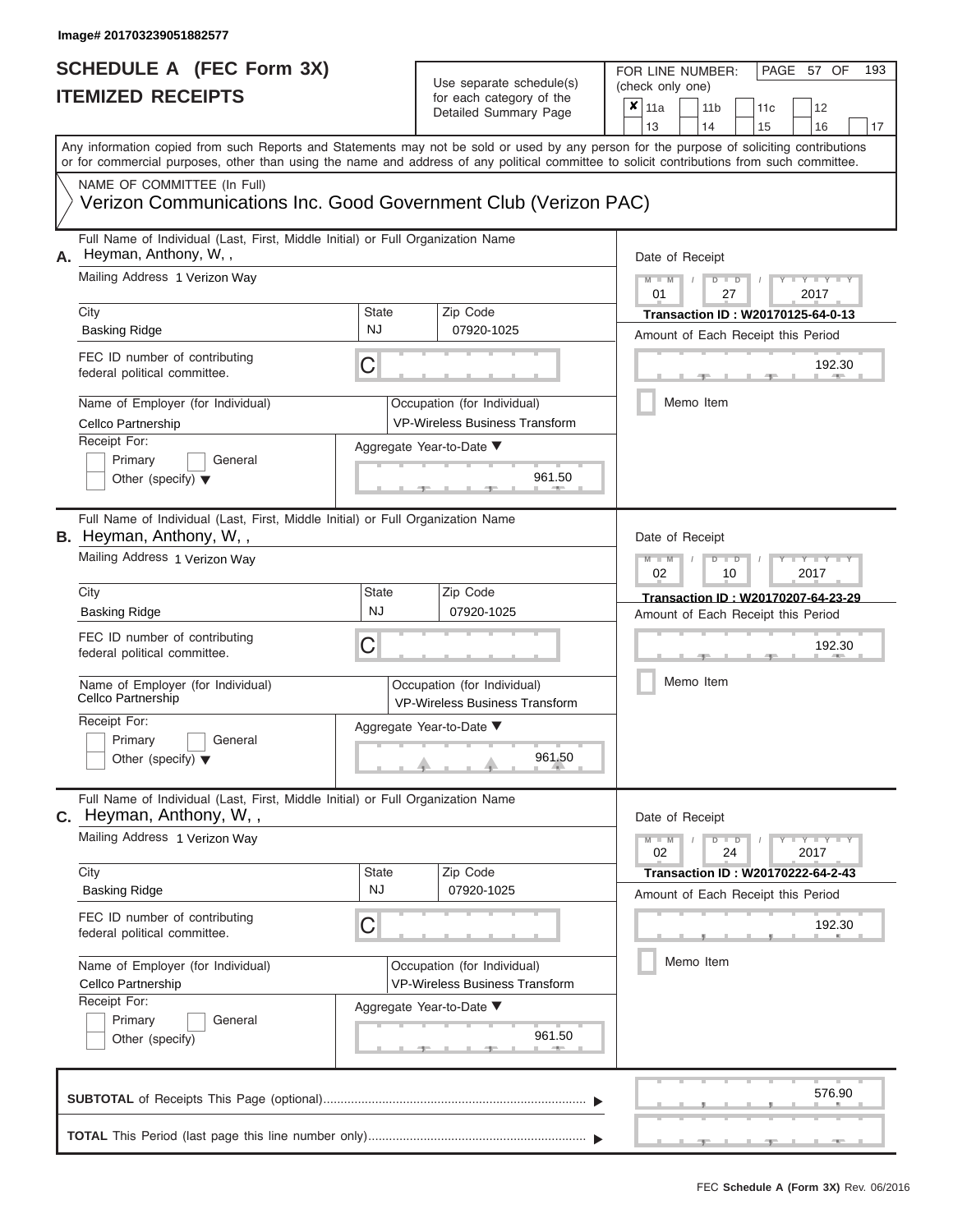#### **Image# 201703239051882578**

#### **SCHEDULE A (FEC Form 3X) ITEMIZED RECEIPTS**

## Use separate schedule(s)

| SCHEDULE A (FEC Form 3X)<br><b>ITEMIZED RECEIPTS</b>                                                                                                                                                                                                                                                                                                                                         |                                | Use separate schedule(s)<br>for each category of the<br>Detailed Summary Page                                                        | 193<br>FOR LINE NUMBER:<br>PAGE 58 OF<br>(check only one)<br>$\overline{\mathbf{x}}$   11a<br>11 <sub>b</sub><br>12<br>11c<br>13<br>14<br>15<br>16<br>17                                                                                                                   |
|----------------------------------------------------------------------------------------------------------------------------------------------------------------------------------------------------------------------------------------------------------------------------------------------------------------------------------------------------------------------------------------------|--------------------------------|--------------------------------------------------------------------------------------------------------------------------------------|----------------------------------------------------------------------------------------------------------------------------------------------------------------------------------------------------------------------------------------------------------------------------|
| Any information copied from such Reports and Statements may not be sold or used by any person for the purpose of soliciting contributions<br>or for commercial purposes, other than using the name and address of any political committee to solicit contributions from such committee.<br>NAME OF COMMITTEE (In Full)<br>Verizon Communications Inc. Good Government Club (Verizon PAC)     |                                |                                                                                                                                      |                                                                                                                                                                                                                                                                            |
| Full Name of Individual (Last, First, Middle Initial) or Full Organization Name<br>Heyman, Anthony, W,,<br>А.<br>Mailing Address 1 Verizon Wav<br>City<br><b>Basking Ridge</b><br>FEC ID number of contributing<br>federal political committee.<br>Name of Employer (for Individual)<br>Cellco Partnership<br>Receipt For:<br>Primary<br>General<br>Other (specify) $\blacktriangledown$     | <b>State</b><br><b>NJ</b><br>C | Zip Code<br>07920-1025<br>Occupation (for Individual)<br><b>VP-Wireless Business Transform</b><br>Aggregate Year-to-Date ▼<br>961.50 | Date of Receipt<br>$M - M$<br>$Y - Y - Y$<br>$D$ $D$<br>$\sqrt{2}$<br>03<br>2017<br>10<br>Transaction ID: W20170307-64-23-13<br>Amount of Each Receipt this Period<br>192.30<br><b>CONTRACTOR</b><br>Memo Item                                                             |
| Full Name of Individual (Last, First, Middle Initial) or Full Organization Name<br><b>B.</b> Hickey, William, A,,<br>Mailing Address 1 Verizon Way<br>City<br><b>Basking Ridge</b><br>FEC ID number of contributing<br>federal political committee.<br>Name of Employer (for Individual)<br>Cellco Partnership<br>Receipt For:<br>Primary<br>General<br>Other (specify) $\blacktriangledown$ | State<br><b>NJ</b><br>С        | Zip Code<br>07920-1025<br>Occupation (for Individual)<br>Exec Dir-Bus Dev/Strat Plng<br>Aggregate Year-to-Date ▼<br>250.00           | Date of Receipt<br>$M - M$<br>$D$ $\Box$ $D$<br>Y I Y I<br>03<br>2017<br>10<br>Transaction ID: W20170307-46-23-13<br>Amount of Each Receipt this Period<br>50.00<br>Memo Item                                                                                              |
| Full Name of Individual (Last, First, Middle Initial) or Full Organization Name<br>C. Hicks, Roland, W,, JR<br>Mailing Address 1 Verizon Way<br>City<br><b>Basking Ridge</b><br>FEC ID number of contributing<br>federal political committee.<br>Name of Employer (for Individual)<br>Verizon Services Corp.<br>Receipt For:<br>Primary<br>General<br>Other (specify)                        | <b>State</b><br><b>NJ</b><br>С | Zip Code<br>07920-1025<br>Occupation (for Individual)<br><b>VP-Network</b><br>Aggregate Year-to-Date ▼<br>769.20                     | Date of Receipt<br>$M - M$<br>$D$ $D$<br>$\blacksquare \blacksquare \mathsf{Y} \mathrel{\sqsubseteq} \mathsf{Y} \mathrel{\sqsubseteq} \mathsf{Y}$<br>01<br>27<br>2017<br><b>Transaction ID: CF20170125-67</b><br>Amount of Each Receipt this Period<br>153.84<br>Memo Item |
|                                                                                                                                                                                                                                                                                                                                                                                              |                                |                                                                                                                                      | 396.14                                                                                                                                                                                                                                                                     |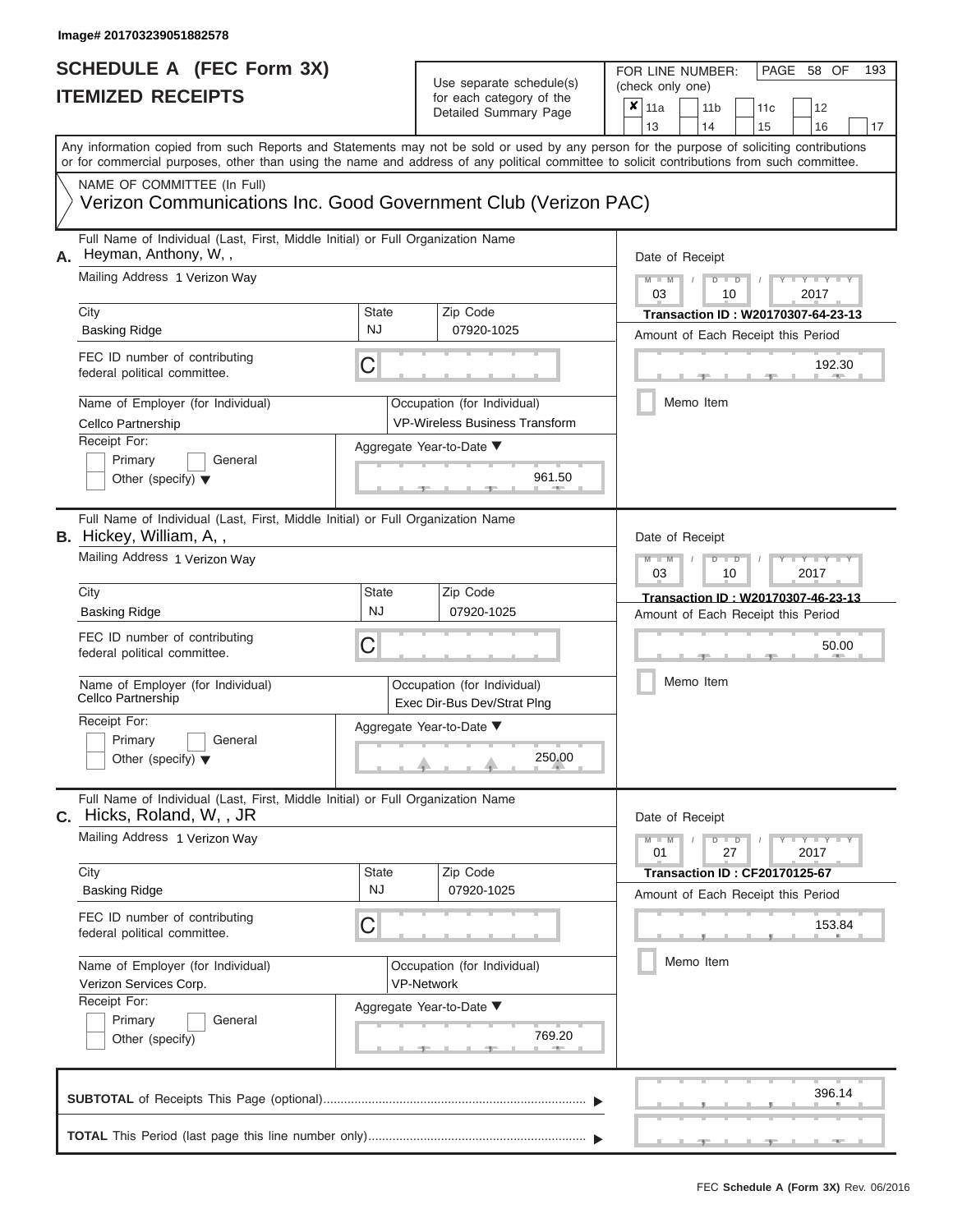#### **Image# 201703239051882579**

#### **SCHEDULE A (FEC Form 3X) ITEMIZED RECEIPTS**

# Use separate schedule(s)<br>for each category of the

FOR LINE NUMBER:<br>(check only one)

PAGE 59 OF 193

|    | IILMILLU NLVLIF IJ                                                                                                                                                                                                                                                                      |                           | iul each caleguly of the<br>Detailed Summary Page | x                                                                                                                    | 11a                                                                        |           |    | 11 <sub>b</sub> |  | 11c |  | 12                  |    |  |  |  |
|----|-----------------------------------------------------------------------------------------------------------------------------------------------------------------------------------------------------------------------------------------------------------------------------------------|---------------------------|---------------------------------------------------|----------------------------------------------------------------------------------------------------------------------|----------------------------------------------------------------------------|-----------|----|-----------------|--|-----|--|---------------------|----|--|--|--|
|    | Any information copied from such Reports and Statements may not be sold or used by any person for the purpose of soliciting contributions<br>or for commercial purposes, other than using the name and address of any political committee to solicit contributions from such committee. |                           |                                                   |                                                                                                                      | 13                                                                         |           | 14 |                 |  | 15  |  | 16                  | 17 |  |  |  |
|    | NAME OF COMMITTEE (In Full)<br>Verizon Communications Inc. Good Government Club (Verizon PAC)                                                                                                                                                                                           |                           |                                                   |                                                                                                                      |                                                                            |           |    |                 |  |     |  |                     |    |  |  |  |
| Α. | Full Name of Individual (Last, First, Middle Initial) or Full Organization Name<br>Hicks, Roland, W,, JR                                                                                                                                                                                | Date of Receipt           |                                                   |                                                                                                                      |                                                                            |           |    |                 |  |     |  |                     |    |  |  |  |
|    | Mailing Address 1 Verizon Way                                                                                                                                                                                                                                                           |                           |                                                   | $M - M$<br>$D$ $D$<br>02<br>10<br>2017                                                                               |                                                                            |           |    |                 |  |     |  |                     |    |  |  |  |
|    | City<br><b>Basking Ridge</b>                                                                                                                                                                                                                                                            | <b>State</b><br>NJ        | Zip Code<br>07920-1025                            |                                                                                                                      | <b>Transaction ID: CF20170207-67</b>                                       |           |    |                 |  |     |  |                     |    |  |  |  |
|    | FEC ID number of contributing<br>federal political committee.                                                                                                                                                                                                                           | C                         |                                                   | Amount of Each Receipt this Period<br>153.84                                                                         |                                                                            |           |    |                 |  |     |  |                     |    |  |  |  |
|    | Name of Employer (for Individual)<br>Verizon Services Corp.                                                                                                                                                                                                                             |                           | Occupation (for Individual)<br><b>VP-Network</b>  | Memo Item                                                                                                            |                                                                            |           |    |                 |  |     |  |                     |    |  |  |  |
|    | Receipt For:<br>Primary<br>General<br>Other (specify) $\blacktriangledown$                                                                                                                                                                                                              |                           | Aggregate Year-to-Date ▼<br>769.20                |                                                                                                                      |                                                                            |           |    |                 |  |     |  |                     |    |  |  |  |
|    | Full Name of Individual (Last, First, Middle Initial) or Full Organization Name<br><b>B.</b> Hicks, Roland, W,, JR                                                                                                                                                                      |                           |                                                   | Date of Receipt                                                                                                      |                                                                            |           |    |                 |  |     |  |                     |    |  |  |  |
|    | Mailing Address 1 Verizon Way                                                                                                                                                                                                                                                           |                           |                                                   | $M - M$<br>$D$ $D$<br>02<br>2017<br>24<br><b>Transaction ID: CF20170222-67</b><br>Amount of Each Receipt this Period |                                                                            |           |    |                 |  |     |  |                     |    |  |  |  |
|    | City<br><b>Basking Ridge</b>                                                                                                                                                                                                                                                            | <b>State</b><br><b>NJ</b> | Zip Code<br>07920-1025                            |                                                                                                                      |                                                                            |           |    |                 |  |     |  |                     |    |  |  |  |
|    | FEC ID number of contributing<br>federal political committee.                                                                                                                                                                                                                           | С                         |                                                   |                                                                                                                      | 153.84                                                                     |           |    |                 |  |     |  |                     |    |  |  |  |
|    | Name of Employer (for Individual)<br>Verizon Services Corp.                                                                                                                                                                                                                             |                           | Occupation (for Individual)<br><b>VP-Network</b>  |                                                                                                                      |                                                                            | Memo Item |    |                 |  |     |  |                     |    |  |  |  |
|    | Receipt For:<br>Primary<br>General<br>Other (specify) $\blacktriangledown$                                                                                                                                                                                                              |                           | Aggregate Year-to-Date ▼<br>769.20                |                                                                                                                      |                                                                            |           |    |                 |  |     |  |                     |    |  |  |  |
| С. | Full Name of Individual (Last, First, Middle Initial) or Full Organization Name<br>Hicks, Roland, W,, JR                                                                                                                                                                                |                           |                                                   |                                                                                                                      | Date of Receipt                                                            |           |    |                 |  |     |  |                     |    |  |  |  |
|    | Mailing Address 1 Verizon Way                                                                                                                                                                                                                                                           |                           |                                                   |                                                                                                                      | $M - M$<br>03                                                              |           |    | $D$ $D$<br>10   |  |     |  | $Y + Y + Y$<br>2017 |    |  |  |  |
|    | City<br><b>Basking Ridge</b>                                                                                                                                                                                                                                                            | <b>State</b><br>NJ        | Zip Code<br>07920-1025                            |                                                                                                                      | <b>Transaction ID: CF20170307-66</b><br>Amount of Each Receipt this Period |           |    |                 |  |     |  |                     |    |  |  |  |
|    | FEC ID number of contributing<br>federal political committee.                                                                                                                                                                                                                           | С                         |                                                   |                                                                                                                      |                                                                            |           |    |                 |  |     |  | 153.84              |    |  |  |  |
|    | Name of Employer (for Individual)<br>Verizon Services Corp.                                                                                                                                                                                                                             | <b>VP-Network</b>         | Occupation (for Individual)                       |                                                                                                                      | Memo Item                                                                  |           |    |                 |  |     |  |                     |    |  |  |  |
|    | Receipt For:<br>Primary<br>General<br>Other (specify)                                                                                                                                                                                                                                   |                           | Aggregate Year-to-Date ▼<br>769.20                |                                                                                                                      |                                                                            |           |    |                 |  |     |  |                     |    |  |  |  |
|    |                                                                                                                                                                                                                                                                                         |                           |                                                   |                                                                                                                      |                                                                            |           |    |                 |  |     |  | 461.52              |    |  |  |  |
|    |                                                                                                                                                                                                                                                                                         |                           |                                                   |                                                                                                                      |                                                                            |           |    |                 |  |     |  |                     |    |  |  |  |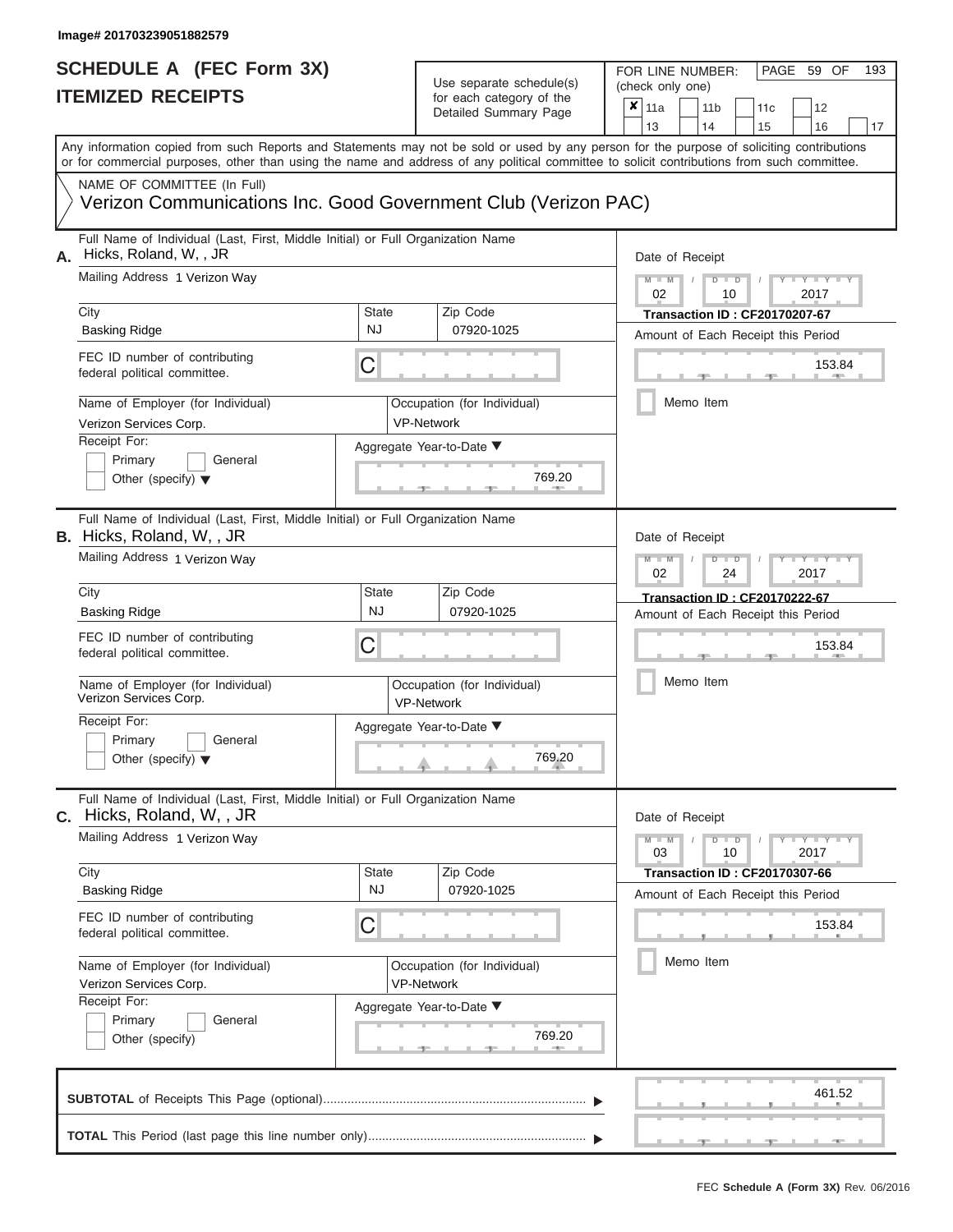| SCHEDULE A (FEC Form 3X)<br><b>ITEMIZED RECEIPTS</b>                                                                                                                                                                                                                                                                                                                                                        |                                | Use separate schedule(s)<br>for each category of the<br>Detailed Summary Page                                          | 193<br>FOR LINE NUMBER:<br>PAGE 60 OF<br>(check only one)<br>$\overline{\mathbf{x}}$   11a<br>11 <sub>b</sub><br>11 <sub>c</sub><br>12<br>13<br>14<br>15<br>16<br>17                                            |
|-------------------------------------------------------------------------------------------------------------------------------------------------------------------------------------------------------------------------------------------------------------------------------------------------------------------------------------------------------------------------------------------------------------|--------------------------------|------------------------------------------------------------------------------------------------------------------------|-----------------------------------------------------------------------------------------------------------------------------------------------------------------------------------------------------------------|
| Any information copied from such Reports and Statements may not be sold or used by any person for the purpose of soliciting contributions<br>or for commercial purposes, other than using the name and address of any political committee to solicit contributions from such committee.<br>NAME OF COMMITTEE (In Full)<br>Verizon Communications Inc. Good Government Club (Verizon PAC)                    |                                |                                                                                                                        |                                                                                                                                                                                                                 |
| Full Name of Individual (Last, First, Middle Initial) or Full Organization Name<br>Hitland, Jeffrey, A,,<br>А.<br>Mailing Address 1 Verizon Way<br>City<br><b>Basking Ridge</b><br>FEC ID number of contributing<br>federal political committee.<br>Name of Employer (for Individual)<br>Cellco Partnership<br>Receipt For:<br>Primary<br>General                                                           | State<br><b>NJ</b><br>C        | Zip Code<br>07920-1025<br>Occupation (for Individual)<br>Dir-Marketing<br>Aggregate Year-to-Date ▼                     | Date of Receipt<br>$M - M$<br>$Y - Y - Y$<br>$D$ $D$<br>$\sqrt{2}$<br>02<br>2017<br>10<br>Transaction ID: W20170207-429-23-29<br>Amount of Each Receipt this Period<br>100.00<br><b>COLLECTIVE</b><br>Memo Item |
| Other (specify) $\blacktriangledown$<br>Full Name of Individual (Last, First, Middle Initial) or Full Organization Name<br><b>B.</b> Hitland, Jeffrey, A,,<br>Mailing Address 1 Verizon Way<br>City<br>Basking Ridge<br>FEC ID number of contributing<br>federal political committee.<br>Name of Employer (for Individual)<br>Cellco Partnership<br>Receipt For:<br>Primary<br>General                      | <b>State</b><br><b>NJ</b><br>С | 500.00<br>Zip Code<br>07920-1025<br>Occupation (for Individual)<br>Dir-Marketing<br>Aggregate Year-to-Date ▼           | Date of Receipt<br>$M - M$<br>Y L Y L<br>$D$ $D$<br>02<br>2017<br>24<br>Transaction ID: W20170222-428-2-43<br>Amount of Each Receipt this Period<br>100.00<br>Memo Item                                         |
| Other (specify) $\blacktriangledown$<br>Full Name of Individual (Last, First, Middle Initial) or Full Organization Name<br>$C.$ Hitland, Jeffrey, A,,<br>Mailing Address 1 Verizon Way<br>City<br><b>Basking Ridge</b><br>FEC ID number of contributing<br>federal political committee.<br>Name of Employer (for Individual)<br>Cellco Partnership<br>Receipt For:<br>Primary<br>General<br>Other (specify) | State<br><b>NJ</b><br>С        | 500.00<br>Zip Code<br>07920-1025<br>Occupation (for Individual)<br>Dir-Marketing<br>Aggregate Year-to-Date ▼<br>500.00 | Date of Receipt<br>$M - M$<br>$D$ $D$<br>$T - Y - T - Y - T - Y$<br>03<br>10<br>2017<br>Transaction ID : W20170307-426-23-13<br>Amount of Each Receipt this Period<br>100.00<br>Memo Item                       |
|                                                                                                                                                                                                                                                                                                                                                                                                             |                                |                                                                                                                        | 300.00<br>$-1$<br>$-1$                                                                                                                                                                                          |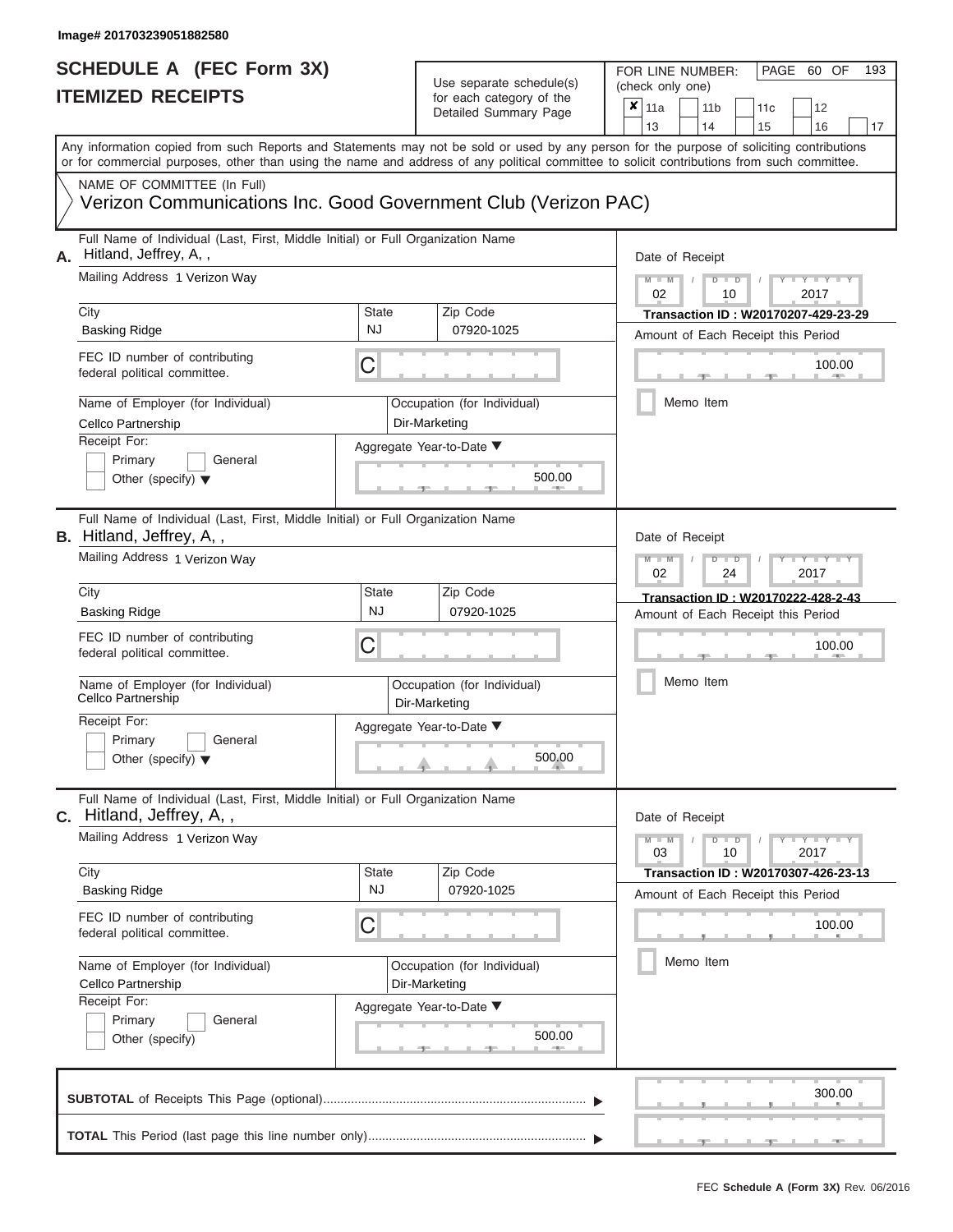# Use separate schedule(s)<br>for each category of the

FOR LINE NUMBER:<br>(check only one)

PAGE 61 OF 193

| IILMILLU NLVLIF IJ |                                                                                                                                                                                                                                                                                         |                    |                                                           | ior each calegory or the<br>Detailed Summary Page         | × | 11a<br>13       |           | 11 <sub>b</sub><br>14                                                |               | 11c<br>15                                                                   |        | 12<br>16                 | 17 |
|--------------------|-----------------------------------------------------------------------------------------------------------------------------------------------------------------------------------------------------------------------------------------------------------------------------------------|--------------------|-----------------------------------------------------------|-----------------------------------------------------------|---|-----------------|-----------|----------------------------------------------------------------------|---------------|-----------------------------------------------------------------------------|--------|--------------------------|----|
|                    | Any information copied from such Reports and Statements may not be sold or used by any person for the purpose of soliciting contributions<br>or for commercial purposes, other than using the name and address of any political committee to solicit contributions from such committee. |                    |                                                           |                                                           |   |                 |           |                                                                      |               |                                                                             |        |                          |    |
|                    | NAME OF COMMITTEE (In Full)<br>Verizon Communications Inc. Good Government Club (Verizon PAC)                                                                                                                                                                                           |                    |                                                           |                                                           |   |                 |           |                                                                      |               |                                                                             |        |                          |    |
| Α.                 | Full Name of Individual (Last, First, Middle Initial) or Full Organization Name<br>Holland, Jerome, S,,                                                                                                                                                                                 |                    |                                                           |                                                           |   | Date of Receipt |           |                                                                      |               |                                                                             |        |                          |    |
|                    | Mailing Address 1 Verizon Way                                                                                                                                                                                                                                                           |                    |                                                           |                                                           |   | $M - M$<br>01   |           |                                                                      | $D$ $D$<br>27 |                                                                             |        | 2017                     |    |
|                    | City<br>State<br><b>NJ</b><br><b>Basking Ridge</b>                                                                                                                                                                                                                                      |                    |                                                           | Zip Code<br>07920-1025                                    |   |                 |           |                                                                      |               | <b>Transaction ID: CF20170125-733</b><br>Amount of Each Receipt this Period |        |                          |    |
|                    | FEC ID number of contributing<br>С<br>federal political committee.                                                                                                                                                                                                                      |                    |                                                           |                                                           |   |                 |           |                                                                      |               |                                                                             |        | 153.84                   |    |
|                    | Name of Employer (for Individual)<br>Verizon Svcs Organization Inc.                                                                                                                                                                                                                     |                    |                                                           | Occupation (for Individual)<br>VP-Carrier Mgmt & VLSS VES |   |                 |           | Memo Item                                                            |               |                                                                             |        |                          |    |
|                    | Receipt For:<br>Aggregate Year-to-Date ▼<br>Primary<br>General<br>769.20<br>Other (specify) $\blacktriangledown$                                                                                                                                                                        |                    |                                                           |                                                           |   |                 |           |                                                                      |               |                                                                             |        |                          |    |
|                    | Full Name of Individual (Last, First, Middle Initial) or Full Organization Name<br><b>B.</b> Holland, Jerome, S,,                                                                                                                                                                       |                    |                                                           |                                                           |   | Date of Receipt |           |                                                                      |               |                                                                             |        |                          |    |
|                    | Mailing Address 1 Verizon Way                                                                                                                                                                                                                                                           |                    |                                                           | $M - M$<br>ъ<br>$\Box$<br>02<br>2017<br>10                |   |                 |           |                                                                      |               |                                                                             |        |                          |    |
|                    | City<br><b>Basking Ridge</b>                                                                                                                                                                                                                                                            | State<br><b>NJ</b> |                                                           |                                                           |   |                 |           | Transaction ID: CF20170207-731<br>Amount of Each Receipt this Period |               |                                                                             |        |                          |    |
|                    | FEC ID number of contributing<br>federal political committee.                                                                                                                                                                                                                           | С                  |                                                           |                                                           |   |                 |           |                                                                      |               |                                                                             | 153.84 |                          |    |
|                    | Name of Employer (for Individual)<br>Verizon Svcs Organization Inc.                                                                                                                                                                                                                     |                    | Occupation (for Individual)<br>VP-Carrier Mgmt & VLSS VES |                                                           |   |                 | Memo Item |                                                                      |               |                                                                             |        |                          |    |
|                    | Receipt For:<br>Primary<br>General<br>Other (specify) $\blacktriangledown$                                                                                                                                                                                                              |                    |                                                           | Aggregate Year-to-Date ▼<br>769.20                        |   |                 |           |                                                                      |               |                                                                             |        |                          |    |
| С.                 | Full Name of Individual (Last, First, Middle Initial) or Full Organization Name<br>Holland, Jerome, S,,                                                                                                                                                                                 |                    |                                                           |                                                           |   | Date of Receipt |           |                                                                      |               |                                                                             |        |                          |    |
|                    | Mailing Address 1 Verizon Way                                                                                                                                                                                                                                                           |                    |                                                           |                                                           |   | $M - M$<br>02   |           |                                                                      | $D$ $D$<br>24 |                                                                             |        | $-Y - Y - Y - Y$<br>2017 |    |
|                    | City<br><b>Basking Ridge</b>                                                                                                                                                                                                                                                            | State<br><b>NJ</b> |                                                           | Zip Code<br>07920-1025                                    |   |                 |           |                                                                      |               | <b>Transaction ID: CF20170222-729</b><br>Amount of Each Receipt this Period |        |                          |    |
|                    | FEC ID number of contributing<br>federal political committee.                                                                                                                                                                                                                           | С                  |                                                           |                                                           |   |                 |           |                                                                      |               |                                                                             |        | 153.84                   |    |
|                    | Name of Employer (for Individual)<br>Verizon Svcs Organization Inc.                                                                                                                                                                                                                     |                    |                                                           | Occupation (for Individual)<br>VP-Carrier Mgmt & VLSS VES |   |                 |           | Memo Item                                                            |               |                                                                             |        |                          |    |
|                    | Receipt For:<br>Primary<br>General<br>Other (specify)                                                                                                                                                                                                                                   |                    |                                                           | Aggregate Year-to-Date ▼<br>769.20                        |   |                 |           |                                                                      |               |                                                                             |        |                          |    |
|                    |                                                                                                                                                                                                                                                                                         |                    |                                                           |                                                           |   |                 |           |                                                                      |               |                                                                             |        | 461.52                   |    |
|                    |                                                                                                                                                                                                                                                                                         |                    |                                                           |                                                           |   |                 |           |                                                                      |               |                                                                             |        |                          |    |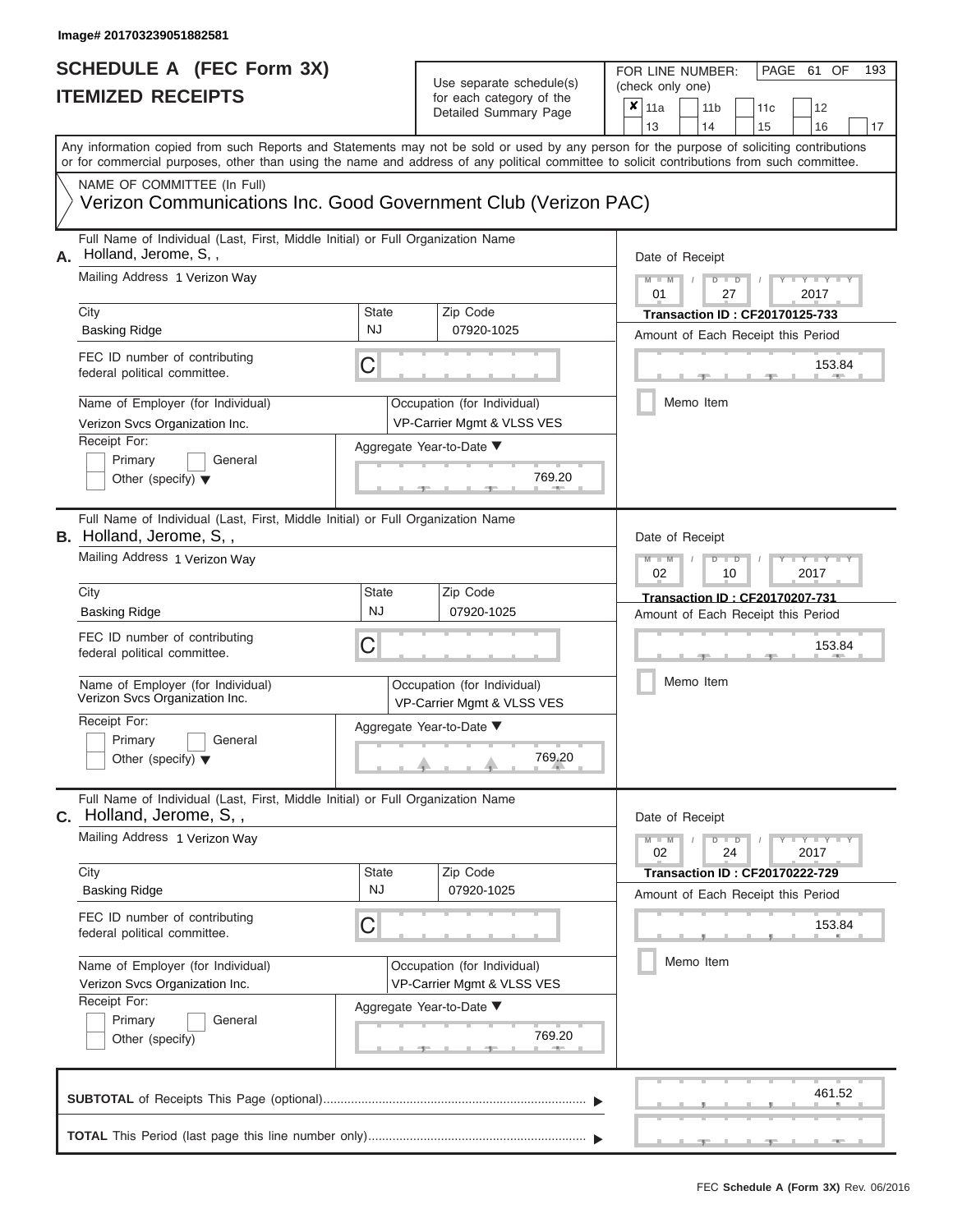| SCHEDULE A (FEC Form 3X)<br><b>ITEMIZED RECEIPTS</b>                                                                                                                                                                                                                                                                                                                                                 |                                | Use separate schedule(s)<br>for each category of the<br>Detailed Summary Page                                                | 193<br>FOR LINE NUMBER:<br>PAGE 62 OF<br>(check only one)<br>$\overline{\mathbf{x}}$   11a<br>11 <sub>b</sub><br>11 <sub>c</sub><br>12                                               |
|------------------------------------------------------------------------------------------------------------------------------------------------------------------------------------------------------------------------------------------------------------------------------------------------------------------------------------------------------------------------------------------------------|--------------------------------|------------------------------------------------------------------------------------------------------------------------------|--------------------------------------------------------------------------------------------------------------------------------------------------------------------------------------|
| Any information copied from such Reports and Statements may not be sold or used by any person for the purpose of soliciting contributions<br>or for commercial purposes, other than using the name and address of any political committee to solicit contributions from such committee.                                                                                                              |                                |                                                                                                                              | 13<br>14<br>15<br>16<br>17                                                                                                                                                           |
| NAME OF COMMITTEE (In Full)<br>Verizon Communications Inc. Good Government Club (Verizon PAC)                                                                                                                                                                                                                                                                                                        |                                |                                                                                                                              |                                                                                                                                                                                      |
| Full Name of Individual (Last, First, Middle Initial) or Full Organization Name<br>Holland, Jerome, S,,<br>А.<br>Mailing Address 1 Verizon Way<br>City<br><b>Basking Ridge</b><br>FEC ID number of contributing<br>federal political committee.<br>Name of Employer (for Individual)<br>Verizon Svcs Organization Inc.<br>Receipt For:<br>Primary<br>General<br>Other (specify) $\blacktriangledown$ | <b>State</b><br><b>NJ</b><br>С | Zip Code<br>07920-1025<br>Occupation (for Individual)<br>VP-Carrier Mgmt & VLSS VES<br>Aggregate Year-to-Date ▼<br>769.20    | Date of Receipt<br>$M = M$ /<br>Y I Y I<br>$D$ $D$<br>03<br>2017<br>10<br><b>Transaction ID: CF20170307-724</b><br>Amount of Each Receipt this Period<br>153.84<br>Memo Item         |
| Full Name of Individual (Last, First, Middle Initial) or Full Organization Name<br><b>B.</b> Hyland, James, G,,<br>Mailing Address 505 Highway 169 N<br>City<br>Plymouth<br>FEC ID number of contributing<br>federal political committee.<br>Name of Employer (for Individual)<br>Cellco Partnership<br>Receipt For:<br>Primary<br>General<br>Other (specify) $\blacktriangledown$                   | <b>State</b><br><b>MN</b><br>С | Zip Code<br>55441-6434<br>Occupation (for Individual)<br>VP-Ret Sal & Ops-NorthCentral<br>Aggregate Year-to-Date ▼<br>769.20 | Date of Receipt<br>$M - M$<br>Y TY<br>$D$ $D$<br>01<br>2017<br>27<br>Transaction ID: W20170125-246-0-13<br>Amount of Each Receipt this Period<br>153.84<br>Memo Item                 |
| Full Name of Individual (Last, First, Middle Initial) or Full Organization Name<br>C. Hyland, James, G,,<br>Mailing Address 505 Highway 169 N<br>City<br>Plymouth<br>FEC ID number of contributing<br>federal political committee.<br>Name of Employer (for Individual)<br>Cellco Partnership<br>Receipt For:<br>Primary<br>General<br>Other (specify)                                               | <b>State</b><br>MN<br>С        | Zip Code<br>55441-6434<br>Occupation (for Individual)<br>VP-Ret Sal & Ops-NorthCentral<br>Aggregate Year-to-Date ▼<br>769.20 | Date of Receipt<br>$M - M$<br>$D$ $D$<br>$Y - Y - Y - Y - Y$<br>02<br>10<br>2017<br>Transaction ID: W20170207-248-23-29<br>Amount of Each Receipt this Period<br>153.84<br>Memo Item |
|                                                                                                                                                                                                                                                                                                                                                                                                      |                                |                                                                                                                              | 461.52<br>$-1$<br>$-1$<br>$-1$                                                                                                                                                       |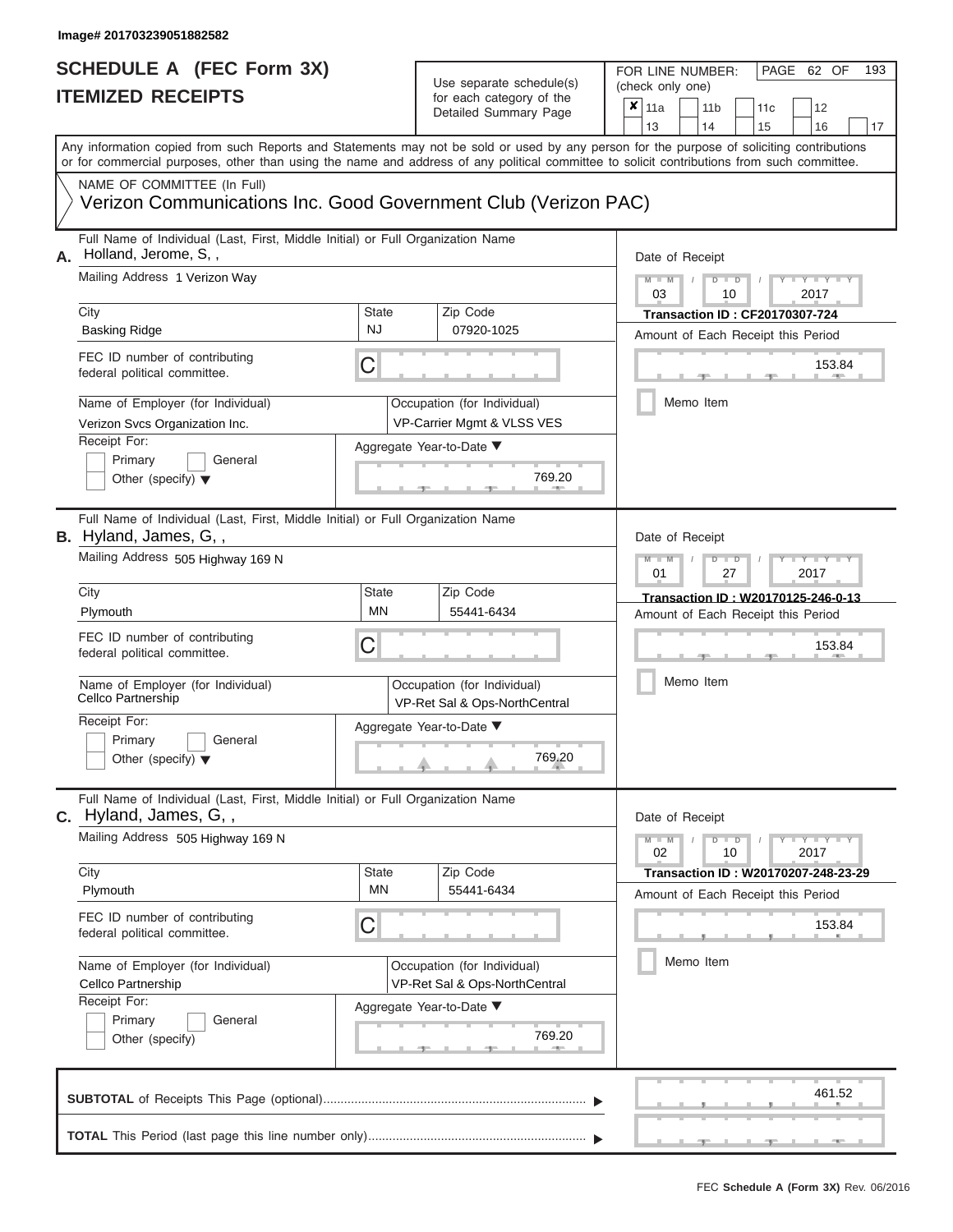# Use separate schedule(s)  $\frac{1}{\pi}$  for each category of the

FOR LINE NUMBER:<br>(check only one)

PAGE 63 OF 193

|    | <u>II EMILED REVEIF I J</u>                                                                                                                                                                                                                                                             |                    | for each category of the<br>Detailed Summary Page             | ×<br>11a<br>11 <sub>b</sub><br>12<br>11c                                    |  |  |  |
|----|-----------------------------------------------------------------------------------------------------------------------------------------------------------------------------------------------------------------------------------------------------------------------------------------|--------------------|---------------------------------------------------------------|-----------------------------------------------------------------------------|--|--|--|
|    |                                                                                                                                                                                                                                                                                         |                    |                                                               | 13<br>14<br>15<br>16<br>17                                                  |  |  |  |
|    | Any information copied from such Reports and Statements may not be sold or used by any person for the purpose of soliciting contributions<br>or for commercial purposes, other than using the name and address of any political committee to solicit contributions from such committee. |                    |                                                               |                                                                             |  |  |  |
|    | NAME OF COMMITTEE (In Full)<br>Verizon Communications Inc. Good Government Club (Verizon PAC)                                                                                                                                                                                           |                    |                                                               |                                                                             |  |  |  |
| Α. | Full Name of Individual (Last, First, Middle Initial) or Full Organization Name<br>Hyland, James, G,,                                                                                                                                                                                   |                    |                                                               | Date of Receipt                                                             |  |  |  |
|    | Mailing Address 505 Highway 169 N                                                                                                                                                                                                                                                       |                    |                                                               | $M - M$<br>$Y = Y + Y$<br>$D$ $D$<br>02<br>24<br>2017                       |  |  |  |
|    | City<br>Plymouth                                                                                                                                                                                                                                                                        | <b>State</b><br>MN | Zip Code<br>55441-6434                                        | Transaction ID: W20170222-247-2-43<br>Amount of Each Receipt this Period    |  |  |  |
|    | FEC ID number of contributing<br>federal political committee.                                                                                                                                                                                                                           | C                  |                                                               | 153.84                                                                      |  |  |  |
|    | Name of Employer (for Individual)<br>Cellco Partnership                                                                                                                                                                                                                                 |                    | Occupation (for Individual)<br>VP-Ret Sal & Ops-NorthCentral  | Memo Item                                                                   |  |  |  |
|    | Receipt For:<br>Primary<br>General<br>Other (specify) $\blacktriangledown$                                                                                                                                                                                                              |                    | Aggregate Year-to-Date ▼<br>769.20                            |                                                                             |  |  |  |
|    | Full Name of Individual (Last, First, Middle Initial) or Full Organization Name<br>B. Hyland, James, G,,                                                                                                                                                                                |                    |                                                               | Date of Receipt                                                             |  |  |  |
|    | Mailing Address 505 Highway 169 N                                                                                                                                                                                                                                                       |                    |                                                               | $M - M$<br>Y I Y I<br>$D$ $D$<br>03<br>10<br>2017                           |  |  |  |
|    | City<br>Plymouth                                                                                                                                                                                                                                                                        | State<br><b>MN</b> | Zip Code<br>55441-6434                                        | Transaction ID: W20170307-246-23-13<br>Amount of Each Receipt this Period   |  |  |  |
|    | FEC ID number of contributing<br>federal political committee.                                                                                                                                                                                                                           | C                  |                                                               | 153.84                                                                      |  |  |  |
|    | Name of Employer (for Individual)<br>Cellco Partnership                                                                                                                                                                                                                                 |                    | Occupation (for Individual)<br>VP-Ret Sal & Ops-NorthCentral  | Memo Item                                                                   |  |  |  |
|    | Receipt For:<br>Primary<br>General<br>Other (specify) $\blacktriangledown$                                                                                                                                                                                                              |                    | Aggregate Year-to-Date ▼<br>769.20                            |                                                                             |  |  |  |
|    | Full Name of Individual (Last, First, Middle Initial) or Full Organization Name<br>$C.$ Ifill, Michelle, $C,$ ,                                                                                                                                                                         |                    |                                                               | Date of Receipt                                                             |  |  |  |
|    | Mailing Address 1 Verizon Way                                                                                                                                                                                                                                                           |                    | $M - M$<br>$Y - Y - Y - Y - Y$<br>$D$ $D$<br>01<br>27<br>2017 |                                                                             |  |  |  |
|    | City<br><b>Basking Ridge</b>                                                                                                                                                                                                                                                            | State<br><b>NJ</b> | Zip Code<br>07920-1025                                        | <b>Transaction ID: CF20170125-325</b><br>Amount of Each Receipt this Period |  |  |  |
|    | FEC ID number of contributing<br>federal political committee.                                                                                                                                                                                                                           | C                  |                                                               | 155.00                                                                      |  |  |  |
|    | Name of Employer (for Individual)<br>Verizon Corp Rsrcs Group LLC                                                                                                                                                                                                                       |                    | Occupation (for Individual)<br>SVP&GC CAO-CIO-FS-IP Lic-TM&CR | Memo Item                                                                   |  |  |  |
|    | Receipt For:<br>Primary<br>General<br>Other (specify)                                                                                                                                                                                                                                   |                    | Aggregate Year-to-Date ▼<br>775.00                            |                                                                             |  |  |  |
|    |                                                                                                                                                                                                                                                                                         |                    |                                                               | 462.68                                                                      |  |  |  |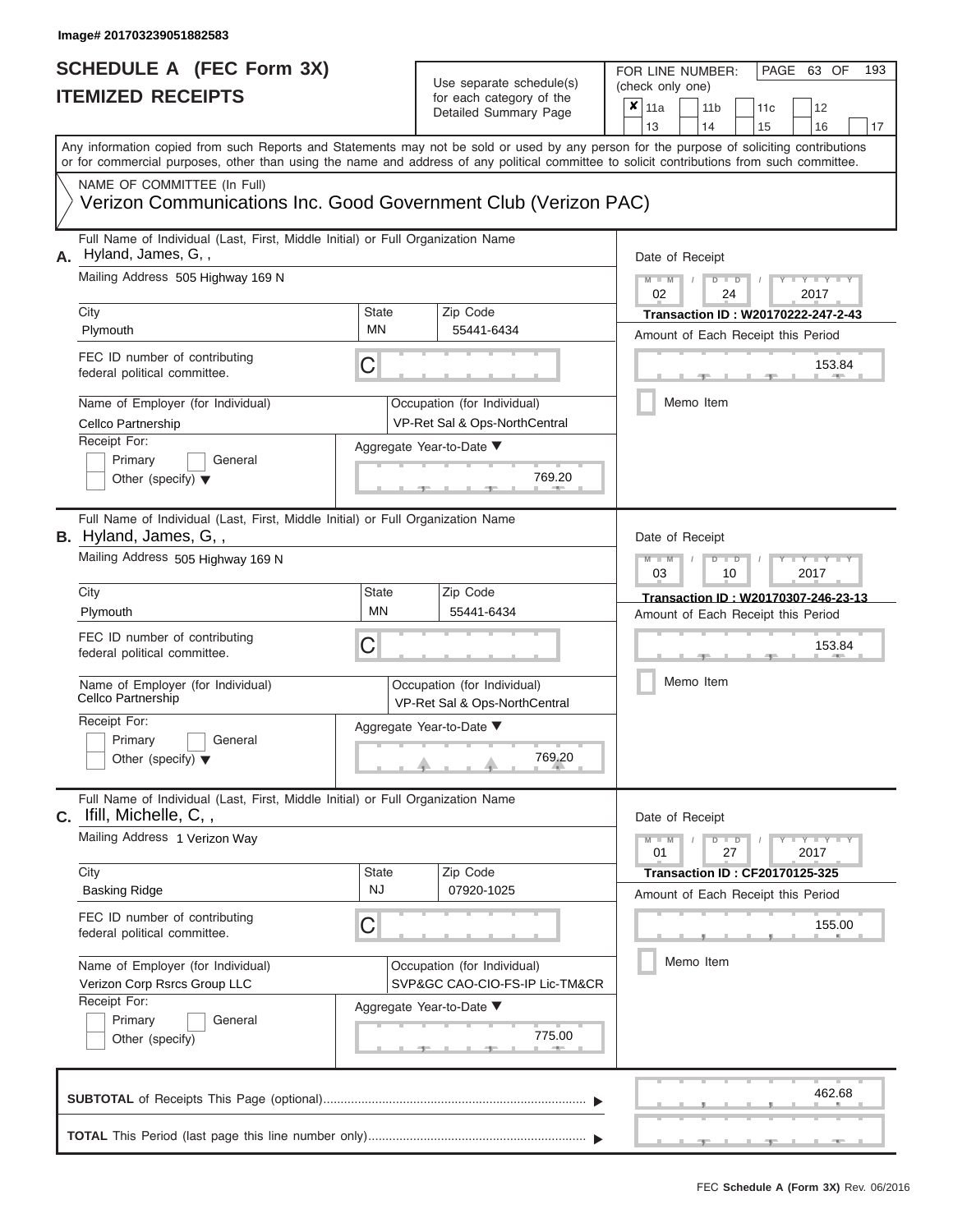| SCHEDULE A (FEC Form 3X)<br><b>ITEMIZED RECEIPTS</b>                                                                                                                                                                                                                                                                                                                                                   |                                | Use separate schedule(s)<br>for each category of the<br>Detailed Summary Page                                                                                              | 193<br>FOR LINE NUMBER:<br>PAGE 64 OF<br>(check only one)<br>$\overline{\mathbf{x}}$   11a<br>11 <sub>b</sub><br>12<br>11c                                                                                                                                                  |
|--------------------------------------------------------------------------------------------------------------------------------------------------------------------------------------------------------------------------------------------------------------------------------------------------------------------------------------------------------------------------------------------------------|--------------------------------|----------------------------------------------------------------------------------------------------------------------------------------------------------------------------|-----------------------------------------------------------------------------------------------------------------------------------------------------------------------------------------------------------------------------------------------------------------------------|
| Any information copied from such Reports and Statements may not be sold or used by any person for the purpose of soliciting contributions<br>or for commercial purposes, other than using the name and address of any political committee to solicit contributions from such committee.<br>NAME OF COMMITTEE (In Full)<br>Verizon Communications Inc. Good Government Club (Verizon PAC)               |                                |                                                                                                                                                                            | 13<br>14<br>15<br>16<br>17                                                                                                                                                                                                                                                  |
| Full Name of Individual (Last, First, Middle Initial) or Full Organization Name<br>Ifill, Michelle, C,,<br>А.<br>Mailing Address 1 Verizon Way<br>City<br><b>Basking Ridge</b><br>FEC ID number of contributing<br>federal political committee.<br>Name of Employer (for Individual)<br>Verizon Corp Rsrcs Group LLC<br>Receipt For:<br>Primary<br>General<br>Other (specify) $\blacktriangledown$     | <b>State</b><br><b>NJ</b><br>C | Zip Code<br>07920-1025<br>Occupation (for Individual)<br>SVP&GC CAO-CIO-FS-IP Lic-TM&CR<br>Aggregate Year-to-Date ▼<br>775.00                                              | Date of Receipt<br>$M - M$<br>$D$ $D$<br>$Y - Y - T$<br>$\sqrt{2}$<br>02<br>2017<br>10<br><b>Transaction ID: CF20170207-324</b><br>Amount of Each Receipt this Period<br>155.00<br><b>CONTRACTOR</b><br>Memo Item                                                           |
| Full Name of Individual (Last, First, Middle Initial) or Full Organization Name<br><b>B.</b> Ifill, Michelle, C,,<br>Mailing Address 1 Verizon Way<br>City<br><b>Basking Ridge</b><br>FEC ID number of contributing<br>federal political committee.<br>Name of Employer (for Individual)<br>Verizon Corp Rsrcs Group LLC<br>Receipt For:<br>Primary<br>General<br>Other (specify) $\blacktriangledown$ | State<br><b>NJ</b><br>С        | Zip Code<br>07920-1025<br>Occupation (for Individual)<br>SVP&GC CAO-CIO-FS-IP Lic-TM&CR<br>Aggregate Year-to-Date ▼<br>$\begin{array}{c}\n 775.00 \\ \hline\n \end{array}$ | Date of Receipt<br>$M - M$<br>$D$ $\Box$ $D$<br>Y I Y I<br>2017<br>02<br>24<br><b>Transaction ID: CF20170222-324</b><br>Amount of Each Receipt this Period<br>155.00<br>Memo Item                                                                                           |
| Full Name of Individual (Last, First, Middle Initial) or Full Organization Name<br>$c.$ Ifill, Michelle, $C,$ ,<br>Mailing Address 1 Verizon Way<br>City<br><b>Basking Ridge</b><br>FEC ID number of contributing<br>federal political committee.<br>Name of Employer (for Individual)<br>Verizon Corp Rsrcs Group LLC<br>Receipt For:<br>Primary<br>General<br>Other (specify)                        | <b>State</b><br><b>NJ</b><br>С | Zip Code<br>07920-1025<br>Occupation (for Individual)<br>SVP&GC CAO-CIO-FS-IP Lic-TM&CR<br>Aggregate Year-to-Date ▼<br>775.00                                              | Date of Receipt<br>$M - M$<br>$D$ $D$<br>$\blacksquare \blacksquare \mathsf{Y} \mathrel{\sqsubseteq} \mathsf{Y} \mathrel{\sqsubseteq} \mathsf{Y}$<br>10<br>03<br>2017<br><b>Transaction ID: CF20170307-319</b><br>Amount of Each Receipt this Period<br>155.00<br>Memo Item |
|                                                                                                                                                                                                                                                                                                                                                                                                        |                                |                                                                                                                                                                            | 465.00                                                                                                                                                                                                                                                                      |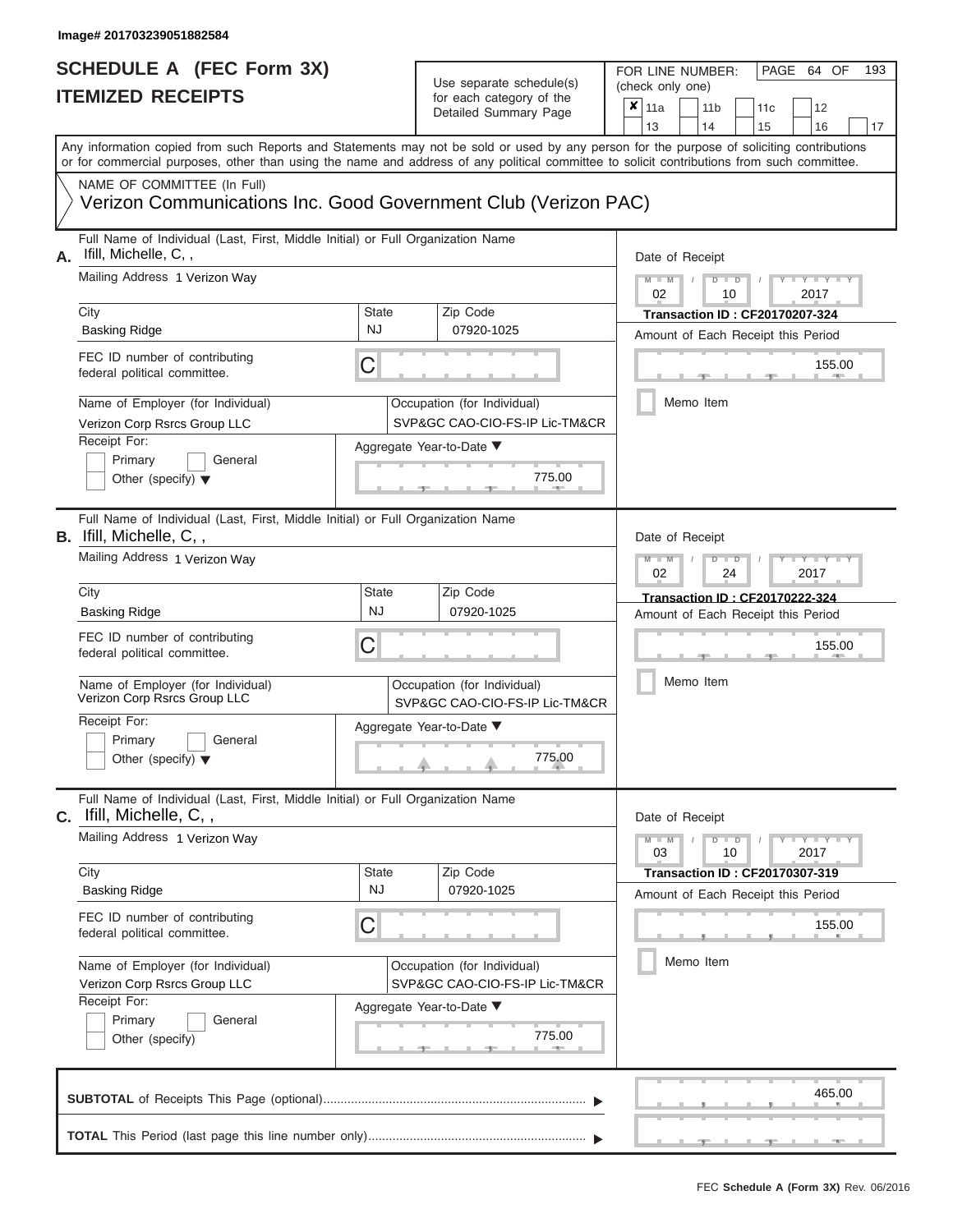| SCHEDULE A (FEC Form 3X)<br><b>ITEMIZED RECEIPTS</b>                                                                                                                                                                                                                                                                                                                                                       |                         | Use separate schedule(s)<br>for each category of the<br>Detailed Summary Page                                              | 193<br>FOR LINE NUMBER:<br>PAGE 65 OF<br>(check only one)<br>×<br>11a<br>11 <sub>b</sub><br>12<br>11 <sub>c</sub><br>13<br>14<br>15<br>16<br>17                                                |
|------------------------------------------------------------------------------------------------------------------------------------------------------------------------------------------------------------------------------------------------------------------------------------------------------------------------------------------------------------------------------------------------------------|-------------------------|----------------------------------------------------------------------------------------------------------------------------|------------------------------------------------------------------------------------------------------------------------------------------------------------------------------------------------|
| Any information copied from such Reports and Statements may not be sold or used by any person for the purpose of soliciting contributions<br>or for commercial purposes, other than using the name and address of any political committee to solicit contributions from such committee.<br>NAME OF COMMITTEE (In Full)<br>Verizon Communications Inc. Good Government Club (Verizon PAC)                   |                         |                                                                                                                            |                                                                                                                                                                                                |
| Full Name of Individual (Last, First, Middle Initial) or Full Organization Name<br>Johnson, William, H,,<br>А.<br>Mailing Address 1300 I St NW<br><b>Ste 400</b><br>City<br>Washington<br>FEC ID number of contributing<br>federal political committee.<br>Name of Employer (for Individual)<br>Verizon Corp Rsrcs Group LLC<br>Receipt For:<br>Primary<br>General<br>Other (specify) $\blacktriangledown$ | State<br>DC<br>С        | Zip Code<br>20005-3314<br>Occupation (for Individual)<br>VP & AGC-Regulatory Affairs<br>Aggregate Year-to-Date ▼<br>769.20 | Date of Receipt<br>$M$ – $M$ /<br>$D$ $D$<br>Y TY T<br>01<br>27<br>2017<br><b>Transaction ID: CF20170125-794</b><br>Amount of Each Receipt this Period<br>153.84<br><b>AND IN</b><br>Memo Item |
| Full Name of Individual (Last, First, Middle Initial) or Full Organization Name<br>B. Johnson, William, H,,<br>Mailing Address 1300 I St NW<br>Ste 400<br>City<br>Washington<br>FEC ID number of contributing<br>federal political committee.<br>Name of Employer (for Individual)<br>Verizon Corp Rsrcs Group LLC<br>Receipt For:<br>Primary<br>General<br>Other (specify) $\blacktriangledown$           | State<br>DC<br>С        | Zip Code<br>20005-3314<br>Occupation (for Individual)<br>VP & AGC-Regulatory Affairs<br>Aggregate Year-to-Date ▼<br>769.20 | Date of Receipt<br>$M - M$<br>Y Y I<br>$D$ $D$<br>02<br>2017<br>10<br>Transaction ID: CF20170207-790<br>Amount of Each Receipt this Period<br>153.84<br>Memo Item                              |
| Full Name of Individual (Last, First, Middle Initial) or Full Organization Name<br>Johnson, William, H,,<br>С.<br>Mailing Address 1300 I St NW<br><b>Ste 400</b><br>City<br>Washington<br>FEC ID number of contributing<br>federal political committee.<br>Name of Employer (for Individual)<br>Verizon Corp Rsrcs Group LLC<br>Receipt For:<br>Primary<br>General<br>Other (specify)                      | <b>State</b><br>DC<br>С | Zip Code<br>20005-3314<br>Occupation (for Individual)<br>VP & AGC-Regulatory Affairs<br>Aggregate Year-to-Date ▼<br>769.20 | Date of Receipt<br>$M - M$<br>$D$ $D$<br>$T - Y - T - Y - T - Y$<br>02<br>24<br>2017<br><b>Transaction ID: CF20170222-788</b><br>Amount of Each Receipt this Period<br>153.84<br>Memo Item     |
|                                                                                                                                                                                                                                                                                                                                                                                                            |                         |                                                                                                                            | 461.52<br>$-1$<br>$-1$                                                                                                                                                                         |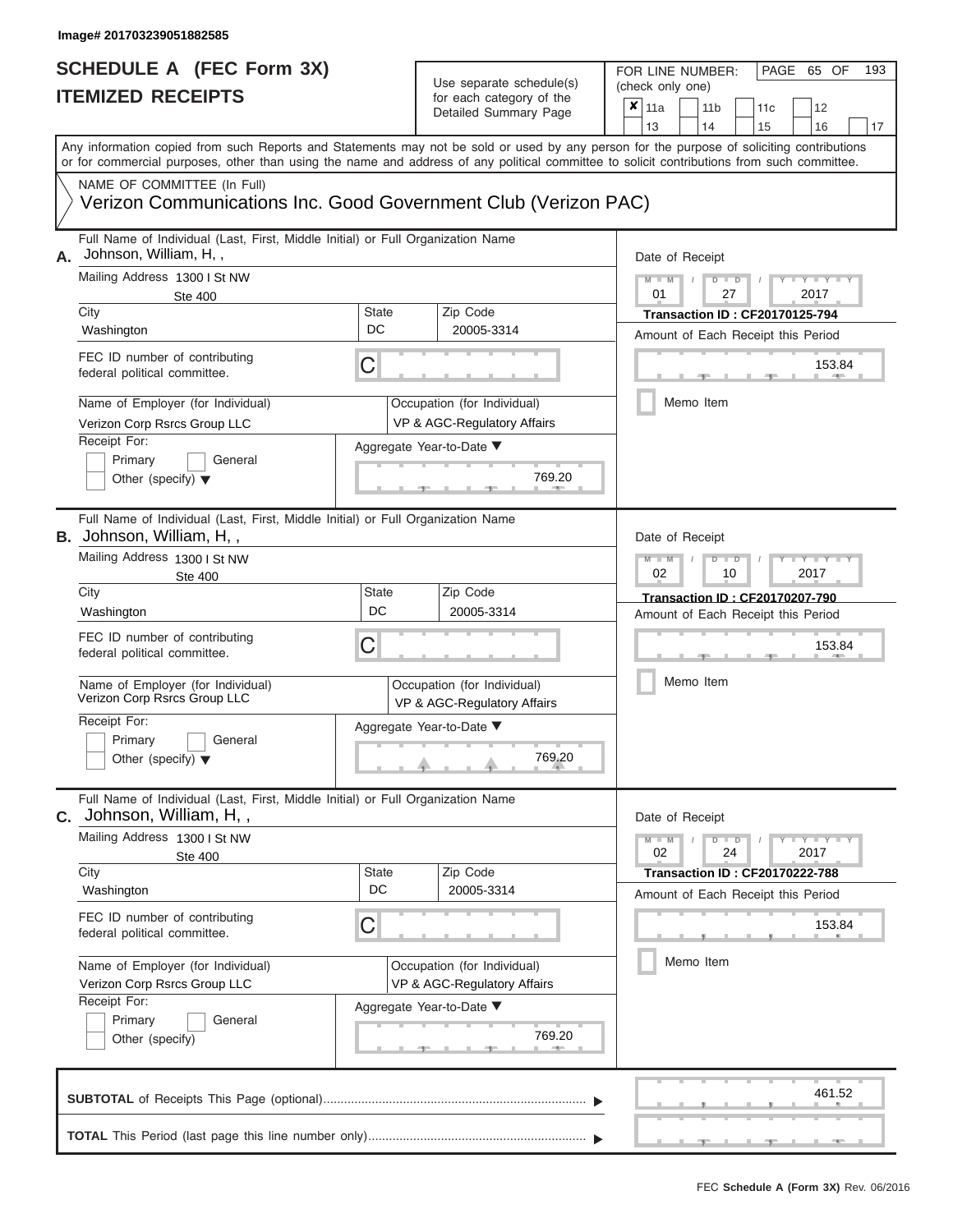| SCHEDULE A (FEC Form 3X)<br><b>ITEMIZED RECEIPTS</b>                                                                                                                      |                                                                      | Use separate schedule(s)<br>for each category of the<br>Detailed Summary Page                    | 193<br>FOR LINE NUMBER:<br>PAGE 66 OF<br>(check only one)<br>$\overline{\mathbf{x}}$   11a<br>11 <sub>b</sub><br>12<br>11c                                              |
|---------------------------------------------------------------------------------------------------------------------------------------------------------------------------|----------------------------------------------------------------------|--------------------------------------------------------------------------------------------------|-------------------------------------------------------------------------------------------------------------------------------------------------------------------------|
| or for commercial purposes, other than using the name and address of any political committee to solicit contributions from such committee.<br>NAME OF COMMITTEE (In Full) |                                                                      |                                                                                                  | 14<br>13<br>15<br>16<br>17<br>Any information copied from such Reports and Statements may not be sold or used by any person for the purpose of soliciting contributions |
| Verizon Communications Inc. Good Government Club (Verizon PAC)                                                                                                            |                                                                      |                                                                                                  |                                                                                                                                                                         |
| Full Name of Individual (Last, First, Middle Initial) or Full Organization Name<br>A. Johnson, William, H,,<br>Mailing Address 1300 I St NW<br><b>Ste 400</b><br>City     | <b>State</b>                                                         | Zip Code                                                                                         | Date of Receipt<br>$M - M$<br>$D$ $D$<br>$Y - Y - I$<br>$\sqrt{ }$<br>03<br>2017<br>10<br><b>Transaction ID: CF20170307-783</b>                                         |
| Washington<br>FEC ID number of contributing<br>federal political committee.                                                                                               | DC.<br>С                                                             | 20005-3314                                                                                       | Amount of Each Receipt this Period<br>153.84                                                                                                                            |
| Name of Employer (for Individual)<br>Verizon Corp Rsrcs Group LLC<br>Receipt For:<br>Primary<br>General<br>Other (specify) $\blacktriangledown$                           |                                                                      | Occupation (for Individual)<br>VP & AGC-Regulatory Affairs<br>Aggregate Year-to-Date ▼<br>769.20 | Memo Item                                                                                                                                                               |
| Full Name of Individual (Last, First, Middle Initial) or Full Organization Name<br>B. Junker, Philip, Edward,,<br>Mailing Address 1 Verizon Way                           | Date of Receipt<br>$M - M$<br>Y I Y I<br>$D$ $D$<br>2017<br>03<br>10 |                                                                                                  |                                                                                                                                                                         |
| City<br><b>Basking Ridge</b>                                                                                                                                              | <b>State</b><br><b>NJ</b>                                            | Zip Code<br>07920-1025                                                                           | Transaction ID: W20170307-462-23-13<br>Amount of Each Receipt this Period                                                                                               |
| FEC ID number of contributing<br>federal political committee.                                                                                                             | С                                                                    |                                                                                                  | 50.00                                                                                                                                                                   |
| Name of Employer (for Individual)<br>Cellco Partnership                                                                                                                   |                                                                      | Occupation (for Individual)<br>Exec Dir-Bus Dev/Strat Plng                                       | Memo Item                                                                                                                                                               |
| Receipt For:<br>Primary<br>General<br>Other (specify) $\blacktriangledown$                                                                                                |                                                                      | Aggregate Year-to-Date ▼<br>250.00                                                               |                                                                                                                                                                         |
| Full Name of Individual (Last, First, Middle Initial) or Full Organization Name<br>C. Kalyanasundaram, Pramod, , ,                                                        |                                                                      |                                                                                                  | Date of Receipt                                                                                                                                                         |
| Mailing Address 50 Sylvan Rd<br>#60<br>City                                                                                                                               | <b>State</b>                                                         | Zip Code                                                                                         | $M - M$<br>$D$ $D$<br>$T-T$ $T$ $T$ $T$ $T$ $T$<br>01<br>27<br>2017<br><b>Transaction ID: BF20170125-376</b>                                                            |
| Waltham<br>FEC ID number of contributing                                                                                                                                  | MA                                                                   | 02451-1120                                                                                       | Amount of Each Receipt this Period                                                                                                                                      |
| federal political committee.<br>Name of Employer (for Individual)                                                                                                         | С                                                                    | Occupation (for Individual)                                                                      | 153.84<br>Memo Item                                                                                                                                                     |
| Verizon Telematics Inc<br>Receipt For:<br>Primary<br>General<br>Other (specify)                                                                                           |                                                                      | <b>CTO-Telematics</b><br>Aggregate Year-to-Date ▼<br>769.20                                      |                                                                                                                                                                         |
|                                                                                                                                                                           |                                                                      |                                                                                                  | 357.68                                                                                                                                                                  |
|                                                                                                                                                                           |                                                                      |                                                                                                  |                                                                                                                                                                         |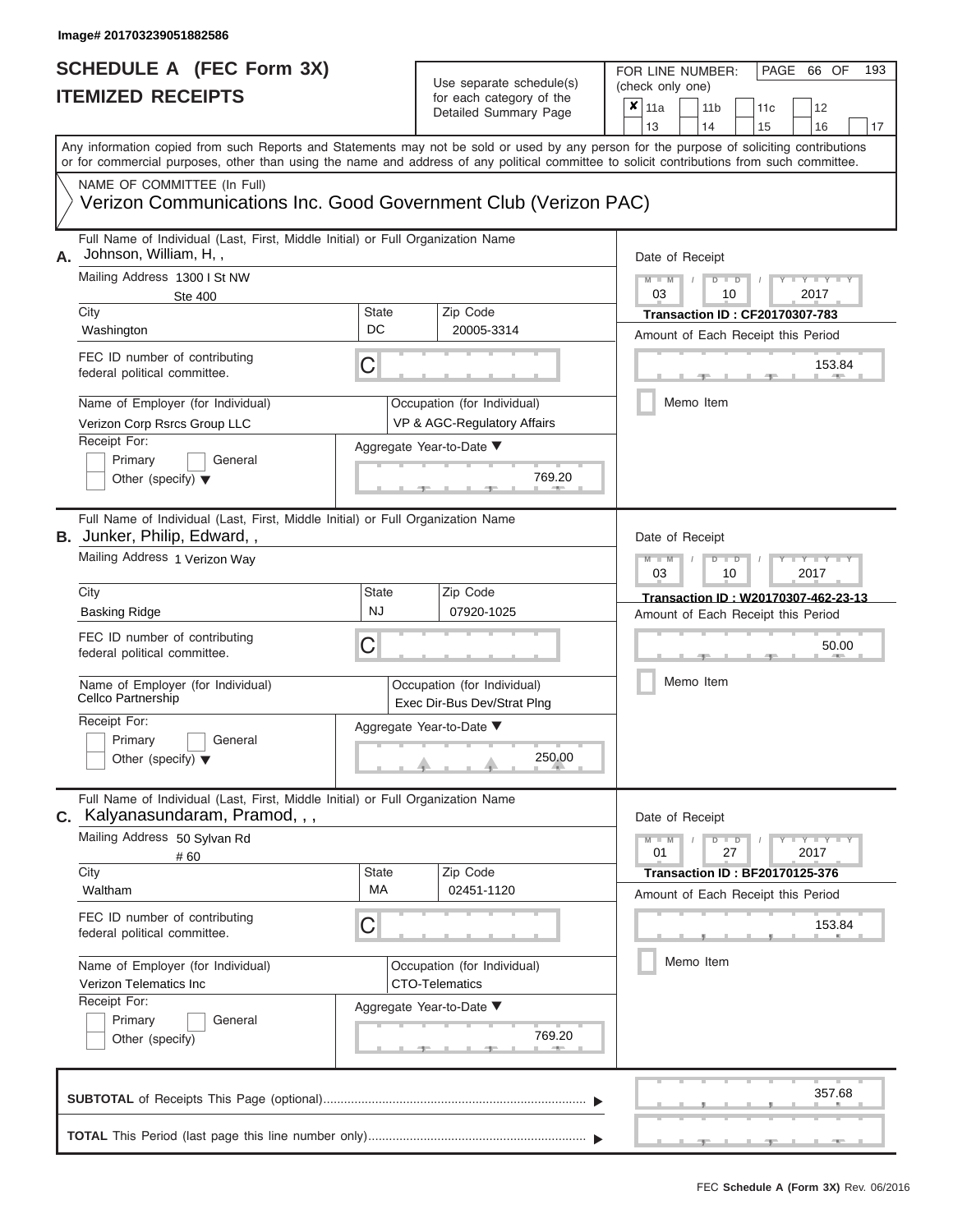# Use separate schedule(s)

| SCHEDULE A (FEC Form 3X)<br><b>ITEMIZED RECEIPTS</b>                                                                                                                                                                                                                                                                                                                                       |                         | Use separate schedule(s)<br>for each category of the<br>Detailed Summary Page                                        | 193<br>FOR LINE NUMBER:<br>PAGE 67 OF<br>(check only one)<br>×<br>11a<br>11 <sub>b</sub><br>12<br>11 <sub>c</sub><br>13<br>14<br>15<br>16<br>17                                                    |
|--------------------------------------------------------------------------------------------------------------------------------------------------------------------------------------------------------------------------------------------------------------------------------------------------------------------------------------------------------------------------------------------|-------------------------|----------------------------------------------------------------------------------------------------------------------|----------------------------------------------------------------------------------------------------------------------------------------------------------------------------------------------------|
| Any information copied from such Reports and Statements may not be sold or used by any person for the purpose of soliciting contributions<br>or for commercial purposes, other than using the name and address of any political committee to solicit contributions from such committee.<br>NAME OF COMMITTEE (In Full)<br>Verizon Communications Inc. Good Government Club (Verizon PAC)   |                         |                                                                                                                      |                                                                                                                                                                                                    |
| Full Name of Individual (Last, First, Middle Initial) or Full Organization Name<br>Kalyanasundaram, Pramod, , ,<br>Mailing Address 50 Sylvan Rd<br># 60<br>City<br>Waltham<br>FEC ID number of contributing<br>federal political committee.<br>Name of Employer (for Individual)<br>Verizon Telematics Inc<br>Receipt For:<br>Primary<br>General<br>Other (specify) $\blacktriangledown$   | State<br>MA<br>С        | Zip Code<br>02451-1120<br>Occupation (for Individual)<br><b>CTO-Telematics</b><br>Aggregate Year-to-Date ▼<br>769.20 | Date of Receipt<br>$M$ – $M$ /<br>$D$ $D$<br>Y TY T<br>02<br>2017<br>10<br><b>Transaction ID: BF20170207-375</b><br>Amount of Each Receipt this Period<br>153.84<br><b>CONTRACTOR</b><br>Memo Item |
| Full Name of Individual (Last, First, Middle Initial) or Full Organization Name<br>B. Kalyanasundaram, Pramod, , ,<br>Mailing Address 50 Sylvan Rd<br>#60<br>City<br>Waltham<br>FEC ID number of contributing<br>federal political committee.<br>Name of Employer (for Individual)<br>Verizon Telematics Inc<br>Receipt For:<br>Primary<br>General<br>Other (specify) $\blacktriangledown$ | State<br><b>MA</b><br>С | Zip Code<br>02451-1120<br>Occupation (for Individual)<br><b>CTO-Telematics</b><br>Aggregate Year-to-Date ▼<br>769.20 | Date of Receipt<br>$M - M$<br>Y Y T<br>$D$ $D$<br>02<br>2017<br>24<br>Transaction ID: BF20170222-374<br>Amount of Each Receipt this Period<br>153.84<br>Memo Item                                  |
| Full Name of Individual (Last, First, Middle Initial) or Full Organization Name<br>C. Kalyanasundaram, Pramod, , ,<br>Mailing Address 50 Sylvan Rd<br>#60<br>City<br>Waltham<br>FEC ID number of contributing<br>federal political committee.<br>Name of Employer (for Individual)<br>Verizon Telematics Inc<br>Receipt For:<br>Primary<br>General<br>Other (specify)                      | State<br>MA<br>С        | Zip Code<br>02451-1120<br>Occupation (for Individual)<br><b>CTO-Telematics</b><br>Aggregate Year-to-Date ▼<br>769.20 | Date of Receipt<br>$M - M$<br>$D$ $D$<br>$Y - Y - Y - Y$<br>03<br>10<br>2017<br><b>Transaction ID: BF20170307-373</b><br>Amount of Each Receipt this Period<br>153.84<br>Memo Item                 |
|                                                                                                                                                                                                                                                                                                                                                                                            |                         |                                                                                                                      | 461.52<br>$-9$<br>$-1$                                                                                                                                                                             |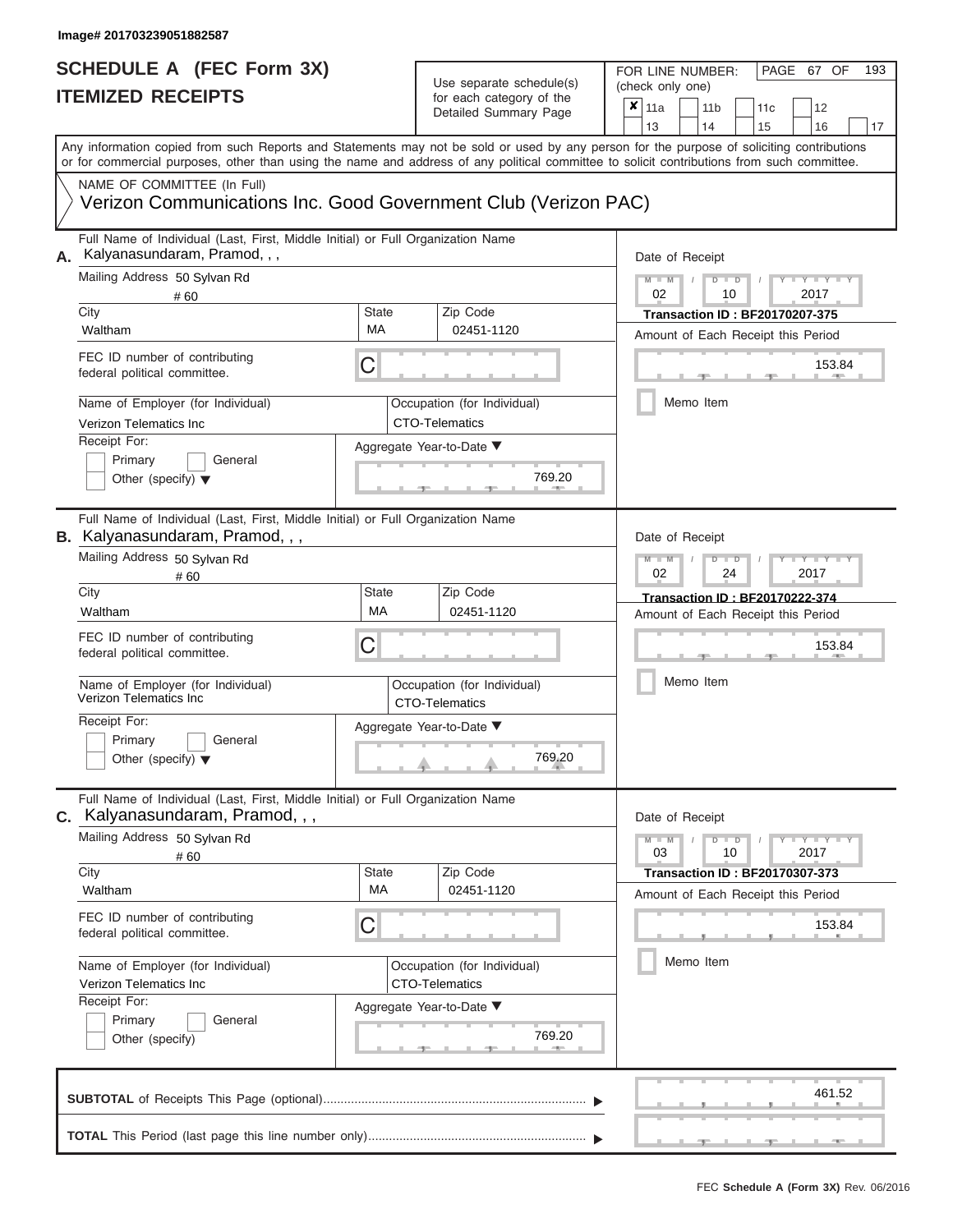| SCHEDULE A (FEC Form 3X)<br><b>ITEMIZED RECEIPTS</b>                                                                                                                                                                                                                                         |                                                                                                                   | Use separate schedule(s)<br>for each category of the<br>Detailed Summary Page | 193<br>FOR LINE NUMBER:<br>PAGE 68 OF<br>(check only one)<br>$\overline{\mathbf{x}}$   11a<br>11 <sub>b</sub><br>12<br>11c                                                                              |
|----------------------------------------------------------------------------------------------------------------------------------------------------------------------------------------------------------------------------------------------------------------------------------------------|-------------------------------------------------------------------------------------------------------------------|-------------------------------------------------------------------------------|---------------------------------------------------------------------------------------------------------------------------------------------------------------------------------------------------------|
|                                                                                                                                                                                                                                                                                              |                                                                                                                   |                                                                               | 13<br>14<br>15<br>16<br>17<br>Any information copied from such Reports and Statements may not be sold or used by any person for the purpose of soliciting contributions                                 |
| or for commercial purposes, other than using the name and address of any political committee to solicit contributions from such committee.                                                                                                                                                   |                                                                                                                   |                                                                               |                                                                                                                                                                                                         |
| NAME OF COMMITTEE (In Full)<br>Verizon Communications Inc. Good Government Club (Verizon PAC)                                                                                                                                                                                                |                                                                                                                   |                                                                               |                                                                                                                                                                                                         |
| Full Name of Individual (Last, First, Middle Initial) or Full Organization Name<br>Kanagat, Ashish, , ,<br>А.<br>Mailing Address 30 Independence Blvd<br>PO Box 4926<br>City<br>Warren<br>FEC ID number of contributing<br>federal political committee.<br>Name of Employer (for Individual) | <b>State</b><br><b>NJ</b><br>C                                                                                    | Zip Code<br>07059-6747<br>Occupation (for Individual)                         | Date of Receipt<br>$M - M$<br>$Y - Y - Y$<br>$D$ $D$<br>$\sqrt{2}$<br>03<br>2017<br>10<br>Transaction ID: W20170307-411-23-13<br>Amount of Each Receipt this Period<br>50.00<br><b>AND</b><br>Memo Item |
| Cellco Partnership<br>Receipt For:<br>Primary<br>General<br>Other (specify) $\blacktriangledown$                                                                                                                                                                                             |                                                                                                                   | Dir-Sys Engrg<br>Aggregate Year-to-Date ▼<br>250.00                           |                                                                                                                                                                                                         |
| Full Name of Individual (Last, First, Middle Initial) or Full Organization Name<br><b>B.</b> Karnick, Jerome, A,,<br>Mailing Address 1 Verizon Way<br>City                                                                                                                                   | Date of Receipt<br>$M - M$<br>$D$ $\Box$ $D$<br>Y I Y I<br>01<br>2017<br>27<br>Transaction ID: W20170125-230-0-13 |                                                                               |                                                                                                                                                                                                         |
| <b>Basking Ridge</b>                                                                                                                                                                                                                                                                         | <b>NJ</b>                                                                                                         | 07920-1025                                                                    | Amount of Each Receipt this Period                                                                                                                                                                      |
| FEC ID number of contributing<br>federal political committee.                                                                                                                                                                                                                                | С                                                                                                                 |                                                                               | 153.84                                                                                                                                                                                                  |
| Name of Employer (for Individual)<br>Cellco Partnership                                                                                                                                                                                                                                      |                                                                                                                   | Occupation (for Individual)<br>VP & DGC-Marketing&Sales Ops                   | Memo Item                                                                                                                                                                                               |
| Receipt For:<br>Primary<br>General<br>Other (specify) $\blacktriangledown$                                                                                                                                                                                                                   |                                                                                                                   | Aggregate Year-to-Date ▼<br>769.20                                            |                                                                                                                                                                                                         |
| Full Name of Individual (Last, First, Middle Initial) or Full Organization Name<br>C. Karnick, Jerome, A,,                                                                                                                                                                                   |                                                                                                                   |                                                                               | Date of Receipt                                                                                                                                                                                         |
| Mailing Address 1 Verizon Way                                                                                                                                                                                                                                                                |                                                                                                                   |                                                                               | $M - M$<br>$D$ $D$<br>$T - Y = Y - T Y$<br>10<br>2017<br>02                                                                                                                                             |
| City<br><b>Basking Ridge</b>                                                                                                                                                                                                                                                                 | <b>State</b><br><b>NJ</b>                                                                                         | Zip Code<br>07920-1025                                                        | Transaction ID: W20170207-232-23-29<br>Amount of Each Receipt this Period                                                                                                                               |
| FEC ID number of contributing<br>federal political committee.                                                                                                                                                                                                                                | С                                                                                                                 |                                                                               | 153.84                                                                                                                                                                                                  |
| Name of Employer (for Individual)<br>Cellco Partnership                                                                                                                                                                                                                                      |                                                                                                                   | Occupation (for Individual)<br>VP & DGC-Marketing&Sales Ops                   | Memo Item                                                                                                                                                                                               |
| Receipt For:<br>Primary<br>General<br>Other (specify)                                                                                                                                                                                                                                        |                                                                                                                   | Aggregate Year-to-Date ▼<br>769.20                                            |                                                                                                                                                                                                         |
|                                                                                                                                                                                                                                                                                              |                                                                                                                   |                                                                               | 357.68                                                                                                                                                                                                  |
|                                                                                                                                                                                                                                                                                              |                                                                                                                   |                                                                               |                                                                                                                                                                                                         |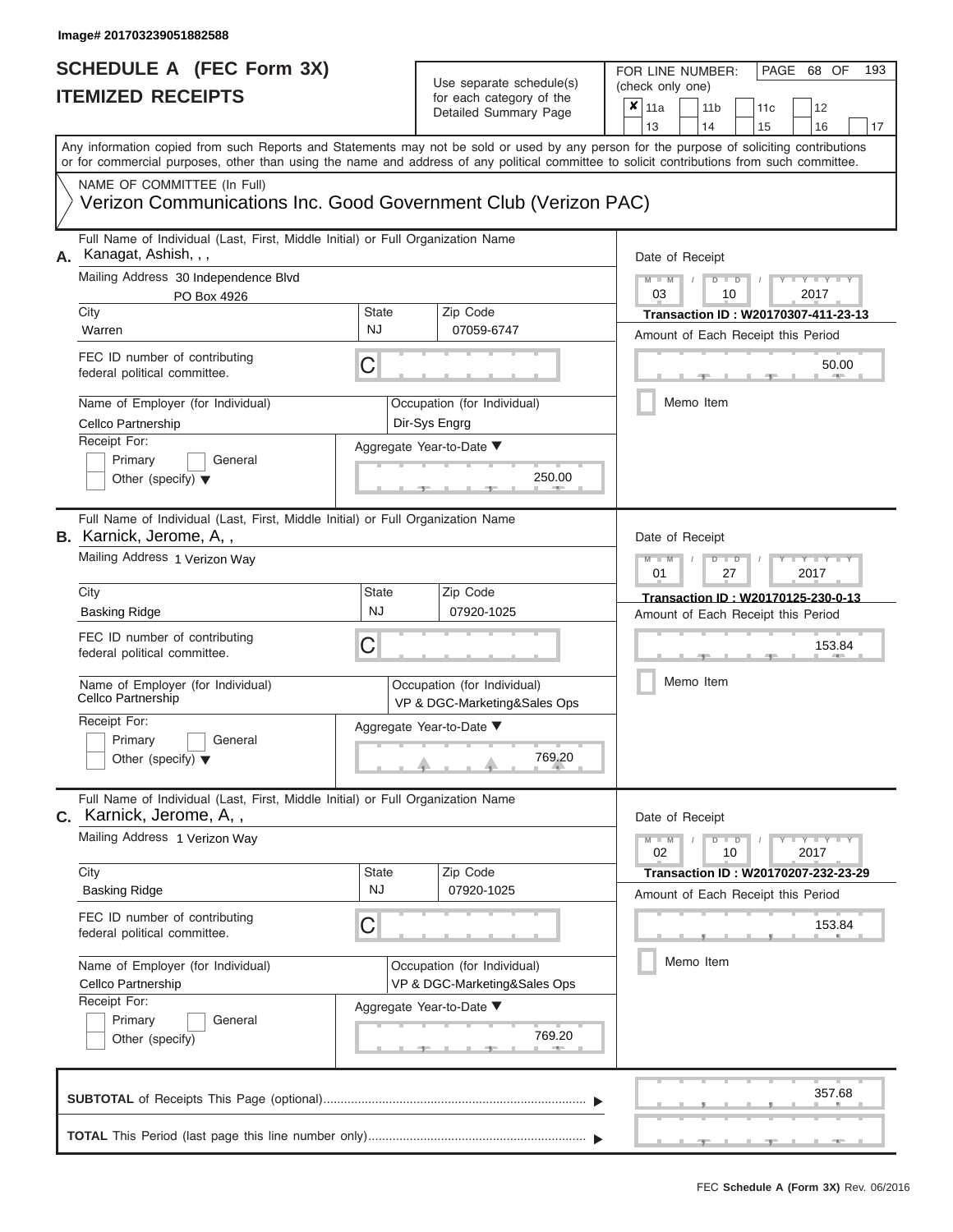| SCHEDULE A (FEC Form 3X)<br><b>ITEMIZED RECEIPTS</b>                                                                                                                                                                                                                                                                                                                                     |                                                                                                                                                               | Use separate schedule(s)<br>for each category of the<br>Detailed Summary Page                                                   | 193<br>FOR LINE NUMBER:<br>PAGE 69 OF<br>(check only one)<br>$\overline{\mathbf{x}}$   11a<br>11 <sub>b</sub><br>11 <sub>c</sub><br>12<br>13<br>14<br>15<br>16<br>17                                      |
|------------------------------------------------------------------------------------------------------------------------------------------------------------------------------------------------------------------------------------------------------------------------------------------------------------------------------------------------------------------------------------------|---------------------------------------------------------------------------------------------------------------------------------------------------------------|---------------------------------------------------------------------------------------------------------------------------------|-----------------------------------------------------------------------------------------------------------------------------------------------------------------------------------------------------------|
| Any information copied from such Reports and Statements may not be sold or used by any person for the purpose of soliciting contributions<br>or for commercial purposes, other than using the name and address of any political committee to solicit contributions from such committee.<br>NAME OF COMMITTEE (In Full)<br>Verizon Communications Inc. Good Government Club (Verizon PAC) |                                                                                                                                                               |                                                                                                                                 |                                                                                                                                                                                                           |
| Full Name of Individual (Last, First, Middle Initial) or Full Organization Name<br>Karnick, Jerome, A,,<br>А.<br>Mailing Address 1 Verizon Way<br>City<br><b>Basking Ridge</b><br>FEC ID number of contributing<br>federal political committee.<br>Name of Employer (for Individual)<br>Cellco Partnership<br>Receipt For:<br>Primary<br>General<br>Other (specify) $\blacktriangledown$ | State<br><b>NJ</b><br>C                                                                                                                                       | Zip Code<br>07920-1025<br>Occupation (for Individual)<br>VP & DGC-Marketing&Sales Ops<br>Aggregate Year-to-Date ▼<br>769.20     | Date of Receipt<br>$M - M$<br>$Y - Y - Y$<br>$D$ $D$<br>$\prime$<br>02<br>24<br>2017<br>Transaction ID: W20170222-231-2-43<br>Amount of Each Receipt this Period<br>153.84<br><b>COLLEGE</b><br>Memo Item |
| Full Name of Individual (Last, First, Middle Initial) or Full Organization Name<br>B. Karnick, Jerome, A,,<br>Mailing Address 1 Verizon Way<br>City<br>Basking Ridge<br>FEC ID number of contributing<br>federal political committee.<br>Name of Employer (for Individual)<br>Cellco Partnership<br>Receipt For:<br>Primary<br>General<br>Other (specify) $\blacktriangledown$           | <b>State</b><br>Zip Code<br><b>NJ</b><br>07920-1025<br>С<br>Occupation (for Individual)<br>VP & DGC-Marketing&Sales Ops<br>Aggregate Year-to-Date ▼<br>769.20 |                                                                                                                                 | Date of Receipt<br>$M - M$<br>Y I Y I<br>$D$ $D$<br>03<br>2017<br>10<br>Transaction ID: W20170307-230-23-13<br>Amount of Each Receipt this Period<br>153.84<br>Memo Item                                  |
| Full Name of Individual (Last, First, Middle Initial) or Full Organization Name<br>C. Kass, David, A,,<br>Mailing Address 1 Verizon Way<br>City<br><b>Basking Ridge</b><br>FEC ID number of contributing<br>federal political committee.<br>Name of Employer (for Individual)<br>Verizon Corp Rsrcs Group LLC<br>Receipt For:<br>Primary<br>General<br>Other (specify)                   | State<br><b>NJ</b><br>С                                                                                                                                       | Zip Code<br>07920-1025<br>Occupation (for Individual)<br><b>Associate General Counsel</b><br>Aggregate Year-to-Date ▼<br>250.00 | Date of Receipt<br>$M - M$<br>$D$ $D$<br>$T - Y - T - Y - T - Y$<br>03<br>10<br>2017<br>Transaction ID: CF20170307-685<br>Amount of Each Receipt this Period<br>50.00<br>Memo Item                        |
|                                                                                                                                                                                                                                                                                                                                                                                          |                                                                                                                                                               |                                                                                                                                 | 357.68                                                                                                                                                                                                    |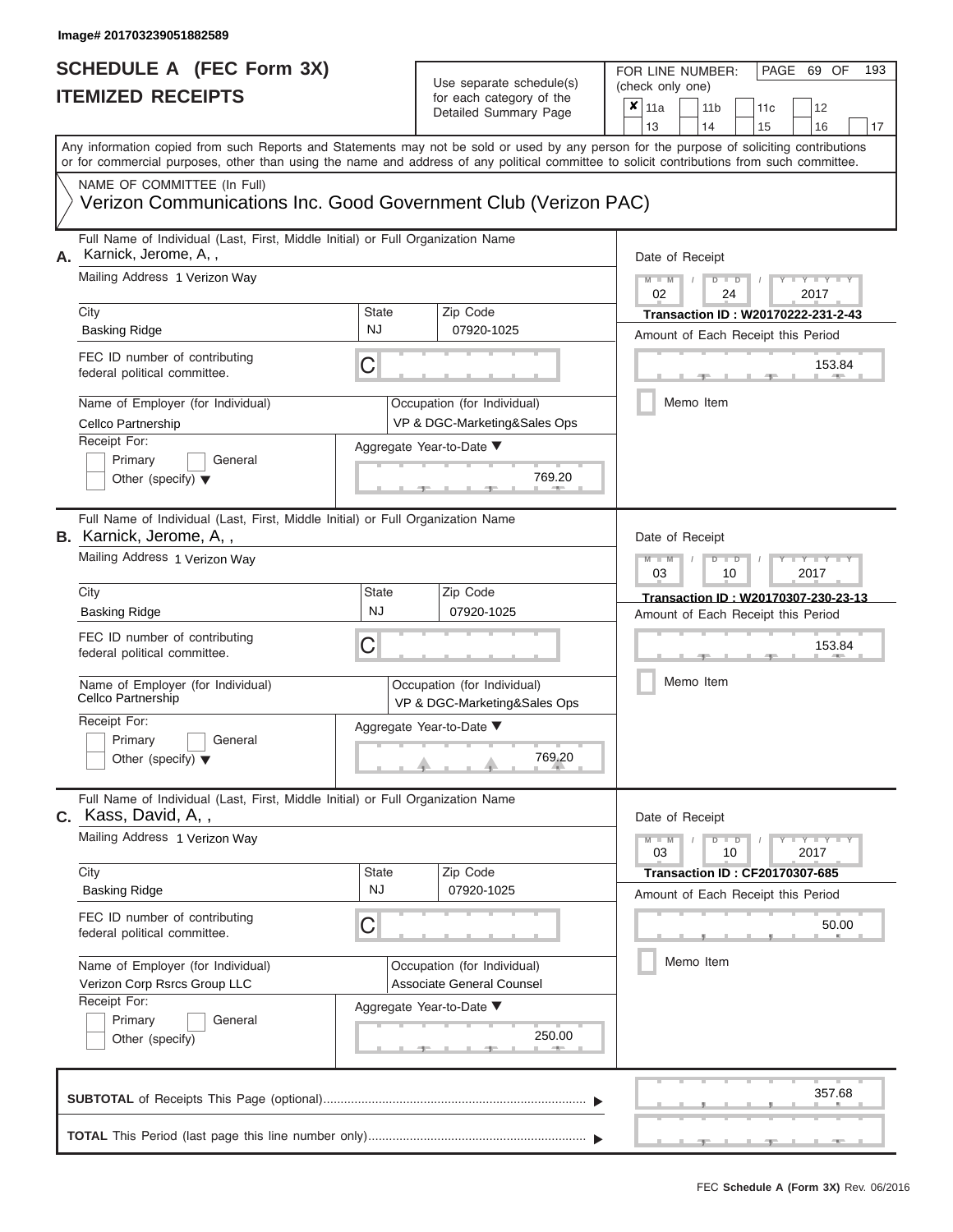| SCHEDULE A (FEC Form 3X)<br><b>ITEMIZED RECEIPTS</b>                                                                                                                                                                                                                                                                                                                                               |                                | Use separate schedule(s)<br>for each category of the<br>Detailed Summary Page                                              | 193<br>FOR LINE NUMBER:<br>PAGE 70 OF<br>(check only one)<br>$\overline{\mathbf{x}}$   11a<br>11 <sub>b</sub><br>12<br>11c<br>13<br>14<br>15<br>16                                                                                  |
|----------------------------------------------------------------------------------------------------------------------------------------------------------------------------------------------------------------------------------------------------------------------------------------------------------------------------------------------------------------------------------------------------|--------------------------------|----------------------------------------------------------------------------------------------------------------------------|-------------------------------------------------------------------------------------------------------------------------------------------------------------------------------------------------------------------------------------|
| Any information copied from such Reports and Statements may not be sold or used by any person for the purpose of soliciting contributions<br>or for commercial purposes, other than using the name and address of any political committee to solicit contributions from such committee.<br>NAME OF COMMITTEE (In Full)                                                                             |                                |                                                                                                                            | 17                                                                                                                                                                                                                                  |
| Verizon Communications Inc. Good Government Club (Verizon PAC)                                                                                                                                                                                                                                                                                                                                     |                                |                                                                                                                            |                                                                                                                                                                                                                                     |
| Full Name of Individual (Last, First, Middle Initial) or Full Organization Name<br>Kennedy, Mike, , ,<br>А.<br>Mailing Address 5000 Britton Pkwy<br>City<br>Hilliard<br>FEC ID number of contributing<br>federal political committee.<br>Name of Employer (for Individual)<br>Verizon Data Services LLC<br>Receipt For:<br>Primary<br>General<br>Other (specify) $\blacktriangledown$              | <b>State</b><br>OH<br>C        | Zip Code<br>43026-9445<br>Occupation (for Individual)<br>Exec Dir-Sys Engrg<br>Aggregate Year-to-Date ▼<br>250.00          | Date of Receipt<br>$M - M$<br>$D$ $D$<br>Y I Y I<br>$\sqrt{2}$<br>03<br>2017<br>10<br><b>Transaction ID: CF20170307-1094</b><br>Amount of Each Receipt this Period<br>50.00<br><b>ARCHITECT</b><br>Memo Item                        |
| Full Name of Individual (Last, First, Middle Initial) or Full Organization Name<br><b>B.</b> Kimm, Christopher, A,,<br>Mailing Address 1 Verizon Way<br>City<br><b>Basking Ridge</b><br>FEC ID number of contributing<br>federal political committee.<br>Name of Employer (for Individual)<br>Verizon Services Corp.<br>Receipt For:<br>Primary<br>General<br>Other (specify) $\blacktriangledown$ | State<br><b>NJ</b><br>С        | Zip Code<br>07920-1025<br>Occupation (for Individual)<br><b>VP-Technical Support</b><br>Aggregate Year-to-Date ▼<br>960.00 | Date of Receipt<br>$M - M$<br>$D$ $\Box$ $D$<br>Y I Y<br>01<br>2017<br>27<br><b>Transaction ID: CF20170125-657</b><br>Amount of Each Receipt this Period<br>192.00<br>Memo Item                                                     |
| Full Name of Individual (Last, First, Middle Initial) or Full Organization Name<br><b>C.</b> Kimm, Christopher, A,,<br>Mailing Address 1 Verizon Way<br>City<br><b>Basking Ridge</b><br>FEC ID number of contributing<br>federal political committee.<br>Name of Employer (for Individual)<br>Verizon Services Corp.<br>Receipt For:<br>Primary<br>General<br>Other (specify)                      | <b>State</b><br><b>NJ</b><br>С | Zip Code<br>07920-1025<br>Occupation (for Individual)<br><b>VP-Technical Support</b><br>Aggregate Year-to-Date ▼<br>960.00 | Date of Receipt<br>$M - M$<br>$D$ $D$<br>$\mathbf{I} = \mathbf{Y} + \mathbf{I} + \mathbf{Y} + \mathbf{I}$<br>10<br>2017<br>02<br><b>Transaction ID: CF20170207-655</b><br>Amount of Each Receipt this Period<br>192.00<br>Memo Item |
|                                                                                                                                                                                                                                                                                                                                                                                                    |                                |                                                                                                                            | 434.00                                                                                                                                                                                                                              |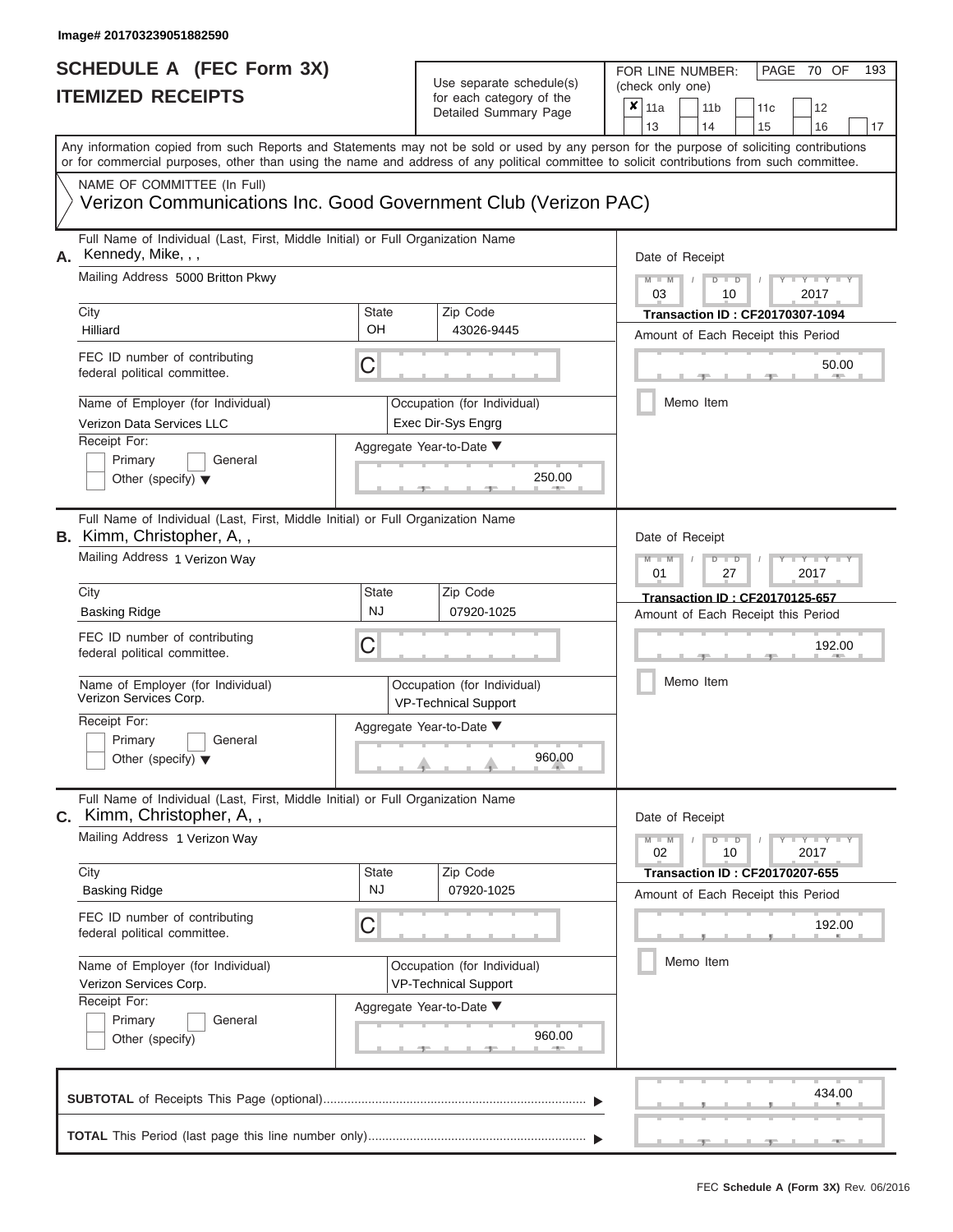# Use separate schedule(s)

FOR LINE NUMBER:<br>(check only one)

PAGE 71 OF 193

| IIEMIZED KEUEIPIS                                                                                                                          |                           | for each category of the<br>Detailed Summary Page            | ×<br>11a<br>12<br>11 <sub>b</sub><br>11c<br>13<br>14<br>15<br>16<br>17                                                                    |
|--------------------------------------------------------------------------------------------------------------------------------------------|---------------------------|--------------------------------------------------------------|-------------------------------------------------------------------------------------------------------------------------------------------|
| or for commercial purposes, other than using the name and address of any political committee to solicit contributions from such committee. |                           |                                                              | Any information copied from such Reports and Statements may not be sold or used by any person for the purpose of soliciting contributions |
| NAME OF COMMITTEE (In Full)<br>Verizon Communications Inc. Good Government Club (Verizon PAC)                                              |                           |                                                              |                                                                                                                                           |
| Full Name of Individual (Last, First, Middle Initial) or Full Organization Name<br>Kimm, Christopher, A,,<br>А.                            |                           |                                                              | Date of Receipt                                                                                                                           |
| Mailing Address 1 Verizon Way                                                                                                              |                           |                                                              | $M - M$<br>Y I Y I<br>$D$ $D$<br>02<br>24<br>2017                                                                                         |
| City<br><b>Basking Ridge</b>                                                                                                               | <b>State</b><br>NJ        | Zip Code<br>07920-1025                                       | <b>Transaction ID: CF20170222-654</b><br>Amount of Each Receipt this Period                                                               |
| FEC ID number of contributing<br>federal political committee.                                                                              | C                         |                                                              | 192.00                                                                                                                                    |
| Name of Employer (for Individual)<br>Verizon Services Corp.                                                                                |                           | Occupation (for Individual)<br><b>VP-Technical Support</b>   | Memo Item                                                                                                                                 |
| Receipt For:<br>Primary<br>General<br>Other (specify) $\blacktriangledown$                                                                 |                           | Aggregate Year-to-Date ▼<br>960.00                           |                                                                                                                                           |
| Full Name of Individual (Last, First, Middle Initial) or Full Organization Name<br><b>B.</b> Kimm, Christopher, A,,                        |                           |                                                              | Date of Receipt                                                                                                                           |
| Mailing Address 1 Verizon Way                                                                                                              |                           |                                                              | $M - M$<br>Y TYT<br>$D$ $D$<br>03<br>10<br>2017                                                                                           |
| City<br><b>Basking Ridge</b>                                                                                                               | State<br><b>NJ</b>        | Zip Code<br>07920-1025                                       | <b>Transaction ID: CF20170307-649</b><br>Amount of Each Receipt this Period                                                               |
| FEC ID number of contributing<br>federal political committee.                                                                              | C                         |                                                              | 192.00                                                                                                                                    |
| Name of Employer (for Individual)<br>Verizon Services Corp.                                                                                |                           | Occupation (for Individual)<br><b>VP-Technical Support</b>   | Memo Item                                                                                                                                 |
| Receipt For:<br>Primary<br>General<br>Other (specify) $\blacktriangledown$                                                                 |                           | Aggregate Year-to-Date ▼<br>960.00                           |                                                                                                                                           |
| Full Name of Individual (Last, First, Middle Initial) or Full Organization Name<br><b>c.</b> Kirk, Rose, M, ,                              |                           |                                                              | Date of Receipt                                                                                                                           |
| Mailing Address 1 Verizon Way                                                                                                              |                           |                                                              | $D$ $\Box$ $D$<br>Y - Y - Y<br>$M - M$<br>27<br>01<br>2017                                                                                |
| City<br><b>Basking Ridge</b>                                                                                                               | <b>State</b><br><b>NJ</b> | Zip Code<br>07920-1025                                       | <b>Transaction ID: CF20170125-915</b><br>Amount of Each Receipt this Period                                                               |
| FEC ID number of contributing<br>federal political committee.                                                                              | $\mathsf C$               |                                                              | 153.84                                                                                                                                    |
| Name of Employer (for Individual)<br>Verizon Corp Rsrcs Group LLC                                                                          |                           | Occupation (for Individual)<br>VP-GCC & President-Foundation | Memo Item                                                                                                                                 |
| Receipt For:<br>Primary<br>General                                                                                                         |                           | Aggregate Year-to-Date ▼                                     |                                                                                                                                           |
| Other (specify)                                                                                                                            |                           | 769.20<br><b>STATISTICS</b>                                  |                                                                                                                                           |
|                                                                                                                                            |                           |                                                              | 537.84                                                                                                                                    |
|                                                                                                                                            |                           |                                                              |                                                                                                                                           |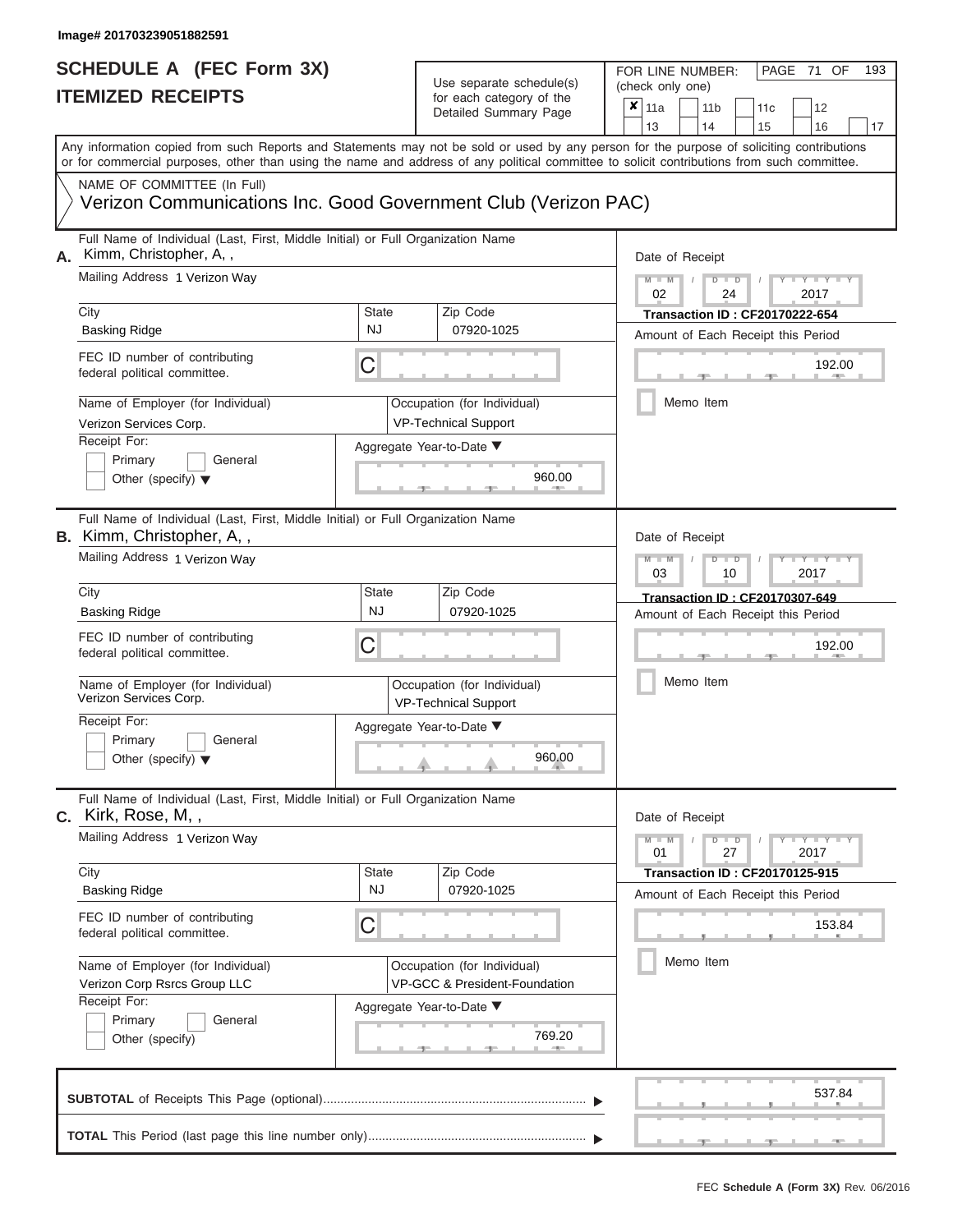| SCHEDULE A (FEC Form 3X)<br><b>ITEMIZED RECEIPTS</b>                                                                                                                                                                                                                                                                                                                                          |                                                                                 | Use separate schedule(s)<br>for each category of the<br>Detailed Summary Page                                                | 193<br>FOR LINE NUMBER:<br>PAGE 72 OF<br>(check only one)<br>$\overline{\mathbf{x}}$   11a<br>11 <sub>b</sub><br>11 <sub>c</sub><br>12                                                                                   |  |  |
|-----------------------------------------------------------------------------------------------------------------------------------------------------------------------------------------------------------------------------------------------------------------------------------------------------------------------------------------------------------------------------------------------|---------------------------------------------------------------------------------|------------------------------------------------------------------------------------------------------------------------------|--------------------------------------------------------------------------------------------------------------------------------------------------------------------------------------------------------------------------|--|--|
| Any information copied from such Reports and Statements may not be sold or used by any person for the purpose of soliciting contributions<br>or for commercial purposes, other than using the name and address of any political committee to solicit contributions from such committee.<br>NAME OF COMMITTEE (In Full)                                                                        |                                                                                 |                                                                                                                              | 13<br>14<br>15<br>16<br>17                                                                                                                                                                                               |  |  |
| Verizon Communications Inc. Good Government Club (Verizon PAC)                                                                                                                                                                                                                                                                                                                                |                                                                                 |                                                                                                                              |                                                                                                                                                                                                                          |  |  |
| Full Name of Individual (Last, First, Middle Initial) or Full Organization Name<br>Kirk, Rose, M,,<br>А.<br>Mailing Address 1 Verizon Way<br>City<br><b>Basking Ridge</b><br>FEC ID number of contributing<br>federal political committee.<br>Name of Employer (for Individual)<br>Verizon Corp Rsrcs Group LLC<br>Receipt For:<br>Primary<br>General<br>Other (specify) $\blacktriangledown$ | State<br><b>NJ</b><br>C                                                         | Zip Code<br>07920-1025<br>Occupation (for Individual)<br>VP-GCC & President-Foundation<br>Aggregate Year-to-Date ▼<br>769.20 | Date of Receipt<br>$M - M$<br>$D$ $D$<br>$Y - Y - I$<br>$\sqrt{2}$<br>02<br>2017<br>10<br><b>Transaction ID: CF20170207-911</b><br>Amount of Each Receipt this Period<br>153.84<br><b>Contract Contract</b><br>Memo Item |  |  |
| Full Name of Individual (Last, First, Middle Initial) or Full Organization Name<br><b>B.</b> Kirk, Rose, M,,<br>Mailing Address 1 Verizon Way<br>City<br>Basking Ridge                                                                                                                                                                                                                        | State<br><b>NJ</b>                                                              | Zip Code<br>07920-1025                                                                                                       | Date of Receipt<br>$M - M$<br>Y I Y I<br>$D$ $D$<br>02<br>2017<br>24<br>Transaction ID: CF20170222-908<br>Amount of Each Receipt this Period                                                                             |  |  |
| FEC ID number of contributing<br>federal political committee.<br>Name of Employer (for Individual)<br>Verizon Corp Rsrcs Group LLC<br>Receipt For:<br>Primary<br>General<br>Other (specify) $\blacktriangledown$                                                                                                                                                                              | С                                                                               | Occupation (for Individual)<br>VP-GCC & President-Foundation<br>Aggregate Year-to-Date ▼<br>769.20                           | 153.84<br>Memo Item                                                                                                                                                                                                      |  |  |
| $c.$ Kirk, Rose, M, ,<br>Mailing Address 1 Verizon Way                                                                                                                                                                                                                                                                                                                                        | Full Name of Individual (Last, First, Middle Initial) or Full Organization Name |                                                                                                                              |                                                                                                                                                                                                                          |  |  |
| City<br><b>Basking Ridge</b><br>FEC ID number of contributing<br>federal political committee.                                                                                                                                                                                                                                                                                                 | State<br><b>NJ</b><br>С                                                         | Zip Code<br>07920-1025                                                                                                       | 03<br>10<br>2017<br>Transaction ID: CF20170307-903<br>Amount of Each Receipt this Period<br>153.84                                                                                                                       |  |  |
| Name of Employer (for Individual)<br>Verizon Corp Rsrcs Group LLC<br>Receipt For:<br>Primary<br>General<br>Other (specify)                                                                                                                                                                                                                                                                    |                                                                                 | Occupation (for Individual)<br>VP-GCC & President-Foundation<br>Aggregate Year-to-Date ▼<br>769.20                           | Memo Item                                                                                                                                                                                                                |  |  |
|                                                                                                                                                                                                                                                                                                                                                                                               |                                                                                 |                                                                                                                              | 461.52                                                                                                                                                                                                                   |  |  |
|                                                                                                                                                                                                                                                                                                                                                                                               |                                                                                 |                                                                                                                              | $-1$                                                                                                                                                                                                                     |  |  |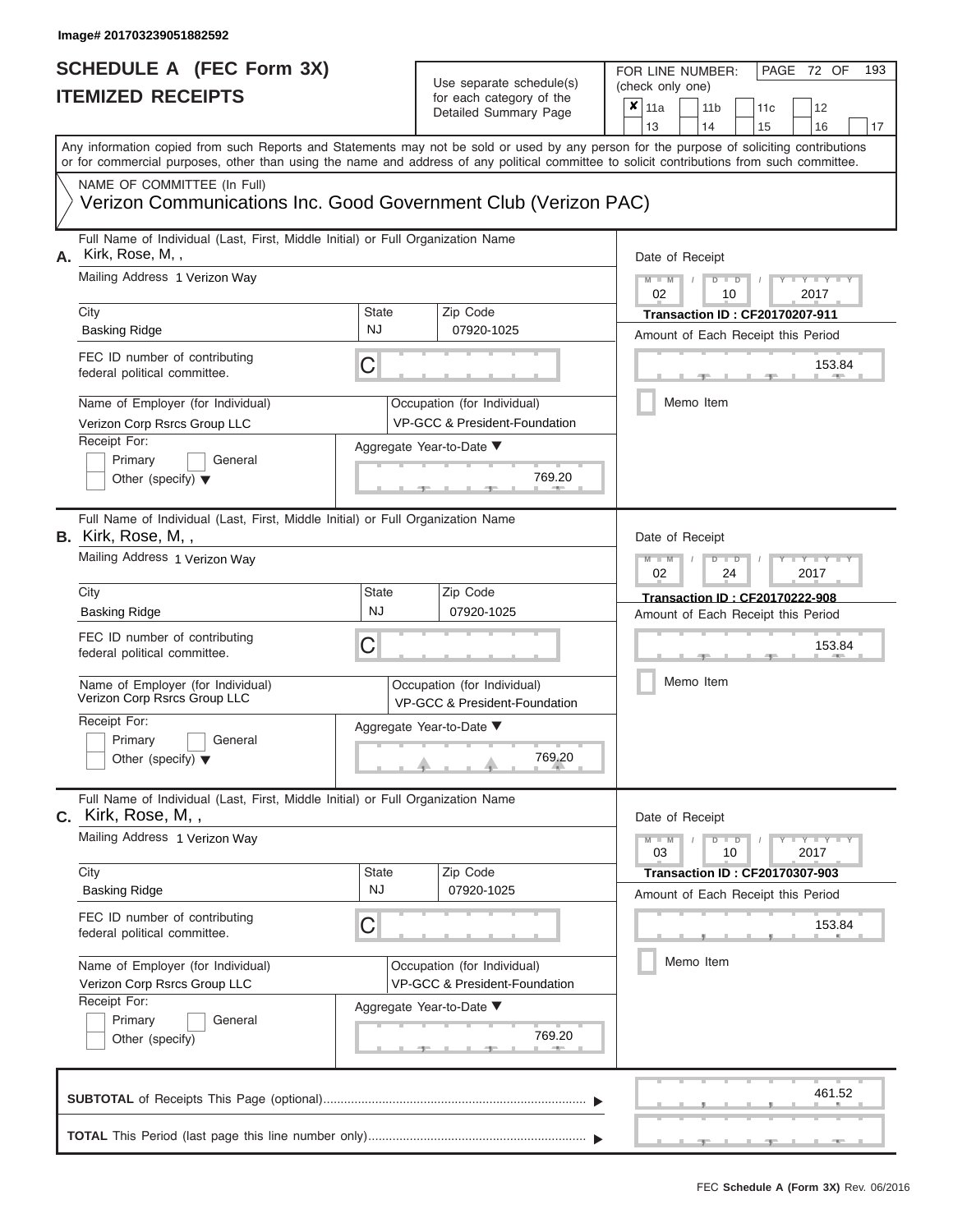## Use separate schedule(s)<br>for each category of the

FOR LINE NUMBER:<br>(check only one)

PAGE 73 OF 193

|                               | IILMILLU INLVLII I                                                                                                                                                                                                                                                                      |                                                  |  | iul caull calcyuly ul lille<br>Detailed Summary Page | ×                                                    | 11a             |           |                                        | 11 <sub>b</sub> | 11c |  | 12                                    |    |  |  |  |  |  |
|-------------------------------|-----------------------------------------------------------------------------------------------------------------------------------------------------------------------------------------------------------------------------------------------------------------------------------------|--------------------------------------------------|--|------------------------------------------------------|------------------------------------------------------|-----------------|-----------|----------------------------------------|-----------------|-----|--|---------------------------------------|----|--|--|--|--|--|
|                               |                                                                                                                                                                                                                                                                                         |                                                  |  |                                                      |                                                      | 13              |           | 14                                     |                 | 15  |  | 16                                    | 17 |  |  |  |  |  |
|                               | Any information copied from such Reports and Statements may not be sold or used by any person for the purpose of soliciting contributions<br>or for commercial purposes, other than using the name and address of any political committee to solicit contributions from such committee. |                                                  |  |                                                      |                                                      |                 |           |                                        |                 |     |  |                                       |    |  |  |  |  |  |
|                               | NAME OF COMMITTEE (In Full)                                                                                                                                                                                                                                                             |                                                  |  |                                                      |                                                      |                 |           |                                        |                 |     |  |                                       |    |  |  |  |  |  |
|                               | Verizon Communications Inc. Good Government Club (Verizon PAC)                                                                                                                                                                                                                          |                                                  |  |                                                      |                                                      |                 |           |                                        |                 |     |  |                                       |    |  |  |  |  |  |
| А.                            |                                                                                                                                                                                                                                                                                         | Date of Receipt                                  |  |                                                      |                                                      |                 |           |                                        |                 |     |  |                                       |    |  |  |  |  |  |
| Mailing Address 1 Verizon Way |                                                                                                                                                                                                                                                                                         |                                                  |  |                                                      |                                                      |                 |           | $M - M$<br>$D$ $D$<br>03<br>2017<br>10 |                 |     |  |                                       |    |  |  |  |  |  |
|                               | City                                                                                                                                                                                                                                                                                    | <b>State</b>                                     |  | Zip Code                                             |                                                      |                 |           |                                        |                 |     |  | Transaction ID: W20170307-122-23-13   |    |  |  |  |  |  |
|                               | <b>Basking Ridge</b>                                                                                                                                                                                                                                                                    | <b>NJ</b>                                        |  | 07920-1025                                           |                                                      |                 |           |                                        |                 |     |  | Amount of Each Receipt this Period    |    |  |  |  |  |  |
|                               | FEC ID number of contributing<br>federal political committee.                                                                                                                                                                                                                           | C                                                |  |                                                      |                                                      |                 |           |                                        |                 |     |  | 50.00                                 |    |  |  |  |  |  |
|                               | Name of Employer (for Individual)<br>Cellco Partnership                                                                                                                                                                                                                                 |                                                  |  | Occupation (for Individual)<br>Dir-Marketing         |                                                      |                 | Memo Item |                                        |                 |     |  |                                       |    |  |  |  |  |  |
|                               | Receipt For:                                                                                                                                                                                                                                                                            |                                                  |  | Aggregate Year-to-Date ▼                             |                                                      |                 |           |                                        |                 |     |  |                                       |    |  |  |  |  |  |
|                               | Primary<br>General<br>Other (specify) $\blacktriangledown$                                                                                                                                                                                                                              |                                                  |  | 250.00                                               |                                                      |                 |           |                                        |                 |     |  |                                       |    |  |  |  |  |  |
|                               | Full Name of Individual (Last, First, Middle Initial) or Full Organization Name<br>B. Krause, Tracy, , ,                                                                                                                                                                                |                                                  |  |                                                      |                                                      | Date of Receipt |           |                                        |                 |     |  |                                       |    |  |  |  |  |  |
|                               | Mailing Address 1 Verizon Way                                                                                                                                                                                                                                                           |                                                  |  |                                                      | $M - M$<br>Y<br>D<br>$\Box$<br>т<br>03<br>2017<br>10 |                 |           |                                        |                 |     |  |                                       |    |  |  |  |  |  |
|                               | City                                                                                                                                                                                                                                                                                    | State                                            |  | Zip Code                                             |                                                      |                 |           |                                        |                 |     |  | <b>Transaction ID: CF20170307-867</b> |    |  |  |  |  |  |
|                               | <b>Basking Ridge</b>                                                                                                                                                                                                                                                                    | <b>NJ</b>                                        |  | 07920-1025                                           |                                                      |                 |           |                                        |                 |     |  | Amount of Each Receipt this Period    |    |  |  |  |  |  |
|                               | FEC ID number of contributing<br>federal political committee.                                                                                                                                                                                                                           | С                                                |  |                                                      |                                                      |                 | 50.00     |                                        |                 |     |  |                                       |    |  |  |  |  |  |
|                               | Name of Employer (for Individual)<br>Verizon Corp Rsrcs Group LLC                                                                                                                                                                                                                       |                                                  |  | Occupation (for Individual)<br>VP-Accounting         |                                                      |                 | Memo Item |                                        |                 |     |  |                                       |    |  |  |  |  |  |
|                               | Receipt For:                                                                                                                                                                                                                                                                            |                                                  |  | Aggregate Year-to-Date ▼                             |                                                      |                 |           |                                        |                 |     |  |                                       |    |  |  |  |  |  |
|                               | Primary<br>General<br>Other (specify) $\blacktriangledown$                                                                                                                                                                                                                              |                                                  |  | 250.00                                               |                                                      |                 |           |                                        |                 |     |  |                                       |    |  |  |  |  |  |
| С.                            | Full Name of Individual (Last, First, Middle Initial) or Full Organization Name<br>Kuntz, Stuart, M,,                                                                                                                                                                                   |                                                  |  |                                                      |                                                      | Date of Receipt |           |                                        |                 |     |  |                                       |    |  |  |  |  |  |
|                               | Mailing Address 1 Verizon Way                                                                                                                                                                                                                                                           |                                                  |  |                                                      |                                                      | $M - M$<br>03   |           |                                        | $D$ $D$<br>10   |     |  | $Y - Y - Y$<br>2017                   |    |  |  |  |  |  |
|                               | City                                                                                                                                                                                                                                                                                    | State                                            |  | Zip Code                                             |                                                      |                 |           |                                        |                 |     |  | <b>Transaction ID: CF20170307-558</b> |    |  |  |  |  |  |
|                               | <b>Basking Ridge</b>                                                                                                                                                                                                                                                                    | <b>NJ</b>                                        |  | 07920-1025                                           |                                                      |                 |           |                                        |                 |     |  | Amount of Each Receipt this Period    |    |  |  |  |  |  |
|                               | FEC ID number of contributing<br>С<br>federal political committee.                                                                                                                                                                                                                      |                                                  |  |                                                      |                                                      |                 |           |                                        |                 |     |  | 50.00                                 |    |  |  |  |  |  |
|                               | Name of Employer (for Individual)<br>Verizon Corp Rsrcs Group LLC                                                                                                                                                                                                                       | Occupation (for Individual)<br>Asst Genl Counsel |  |                                                      |                                                      |                 | Memo Item |                                        |                 |     |  |                                       |    |  |  |  |  |  |
|                               | Receipt For:                                                                                                                                                                                                                                                                            |                                                  |  | Aggregate Year-to-Date ▼                             |                                                      |                 |           |                                        |                 |     |  |                                       |    |  |  |  |  |  |
|                               | Primary<br>General                                                                                                                                                                                                                                                                      |                                                  |  |                                                      |                                                      |                 |           |                                        |                 |     |  |                                       |    |  |  |  |  |  |
|                               | Other (specify)                                                                                                                                                                                                                                                                         |                                                  |  | 250.00                                               |                                                      |                 |           |                                        |                 |     |  |                                       |    |  |  |  |  |  |
|                               |                                                                                                                                                                                                                                                                                         |                                                  |  |                                                      |                                                      |                 |           |                                        |                 |     |  | 150.00                                |    |  |  |  |  |  |
|                               |                                                                                                                                                                                                                                                                                         |                                                  |  |                                                      |                                                      |                 |           |                                        |                 |     |  |                                       |    |  |  |  |  |  |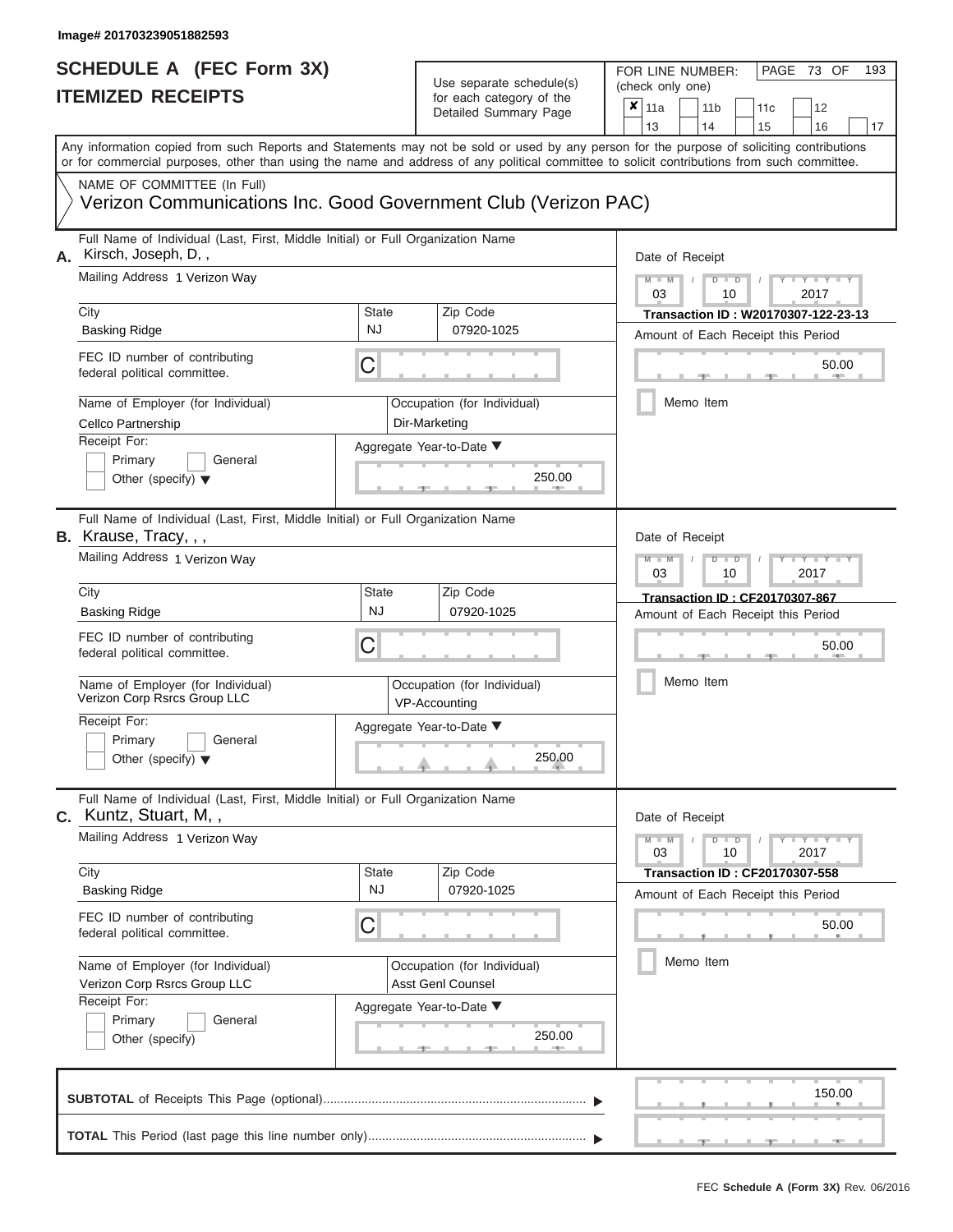| SCHEDULE A (FEC Form 3X)<br><b>ITEMIZED RECEIPTS</b>                                                                                                                                                                                                                                                                                                                                           |                                | Use separate schedule(s)<br>for each category of the<br>Detailed Summary Page                                         | 193<br>FOR LINE NUMBER:<br>PAGE 74 OF<br>(check only one)<br>×<br>11a<br>11 <sub>b</sub><br>12<br>11 <sub>c</sub><br>13<br>14<br>16                                                              |
|------------------------------------------------------------------------------------------------------------------------------------------------------------------------------------------------------------------------------------------------------------------------------------------------------------------------------------------------------------------------------------------------|--------------------------------|-----------------------------------------------------------------------------------------------------------------------|--------------------------------------------------------------------------------------------------------------------------------------------------------------------------------------------------|
| Any information copied from such Reports and Statements may not be sold or used by any person for the purpose of soliciting contributions<br>or for commercial purposes, other than using the name and address of any political committee to solicit contributions from such committee.<br>NAME OF COMMITTEE (In Full)<br>Verizon Communications Inc. Good Government Club (Verizon PAC)       |                                |                                                                                                                       | 15<br>17                                                                                                                                                                                         |
| Full Name of Individual (Last, First, Middle Initial) or Full Organization Name<br>Lain, Kenneth, L,,<br>А.<br>Mailing Address 1 Verizon Way<br>City<br><b>Basking Ridge</b><br>FEC ID number of contributing<br>federal political committee.<br>Name of Employer (for Individual)<br>Verizon Services Corp.<br>Receipt For:<br>Primary<br>General<br>Other (specify) $\blacktriangledown$     | State<br><b>NJ</b><br>С        | Zip Code<br>07920-1025<br>Occupation (for Individual)<br><b>VP-National Ops</b><br>Aggregate Year-to-Date ▼<br>500.00 | Date of Receipt<br>$M - M$<br>$D$ $D$<br>Y I Y I<br>$\sqrt{ }$<br>02<br>2017<br>10<br>Transaction ID: CF20170207-1066<br>Amount of Each Receipt this Period<br>100.00<br><b>AND</b><br>Memo Item |
| Full Name of Individual (Last, First, Middle Initial) or Full Organization Name<br><b>B.</b> Lain, Kenneth, L,,<br>Mailing Address 1 Verizon Way<br>City<br><b>Basking Ridge</b><br>FEC ID number of contributing<br>federal political committee.<br>Name of Employer (for Individual)<br>Verizon Services Corp.<br>Receipt For:<br>Primary<br>General<br>Other (specify) $\blacktriangledown$ | State<br><b>NJ</b><br>С        | Zip Code<br>07920-1025<br>Occupation (for Individual)<br><b>VP-National Ops</b><br>Aggregate Year-to-Date ▼<br>500.00 | Date of Receipt<br>$M - M$<br>$D$ $D$<br>Y TY<br>02<br>2017<br>24<br>Transaction ID: CF20170222-1062<br>Amount of Each Receipt this Period<br>100.00<br>Memo Item                                |
| Full Name of Individual (Last, First, Middle Initial) or Full Organization Name<br>C. Lain, Kenneth, L,,<br>Mailing Address 1 Verizon Way<br>City<br><b>Basking Ridge</b><br>FEC ID number of contributing<br>federal political committee.<br>Name of Employer (for Individual)<br>Verizon Services Corp.<br>Receipt For:<br>Primary<br>General<br>Other (specify)                             | <b>State</b><br><b>NJ</b><br>С | Zip Code<br>07920-1025<br>Occupation (for Individual)<br><b>VP-National Ops</b><br>Aggregate Year-to-Date ▼<br>500.00 | Date of Receipt<br>$M - M$<br>$D$ $D$<br>$T - Y = Y - T Y$<br>03<br>10<br>2017<br><b>Transaction ID: CF20170307-1055</b><br>Amount of Each Receipt this Period<br>100.00<br>Memo Item            |
|                                                                                                                                                                                                                                                                                                                                                                                                |                                |                                                                                                                       | 300.00<br>$-1$<br>$-1$                                                                                                                                                                           |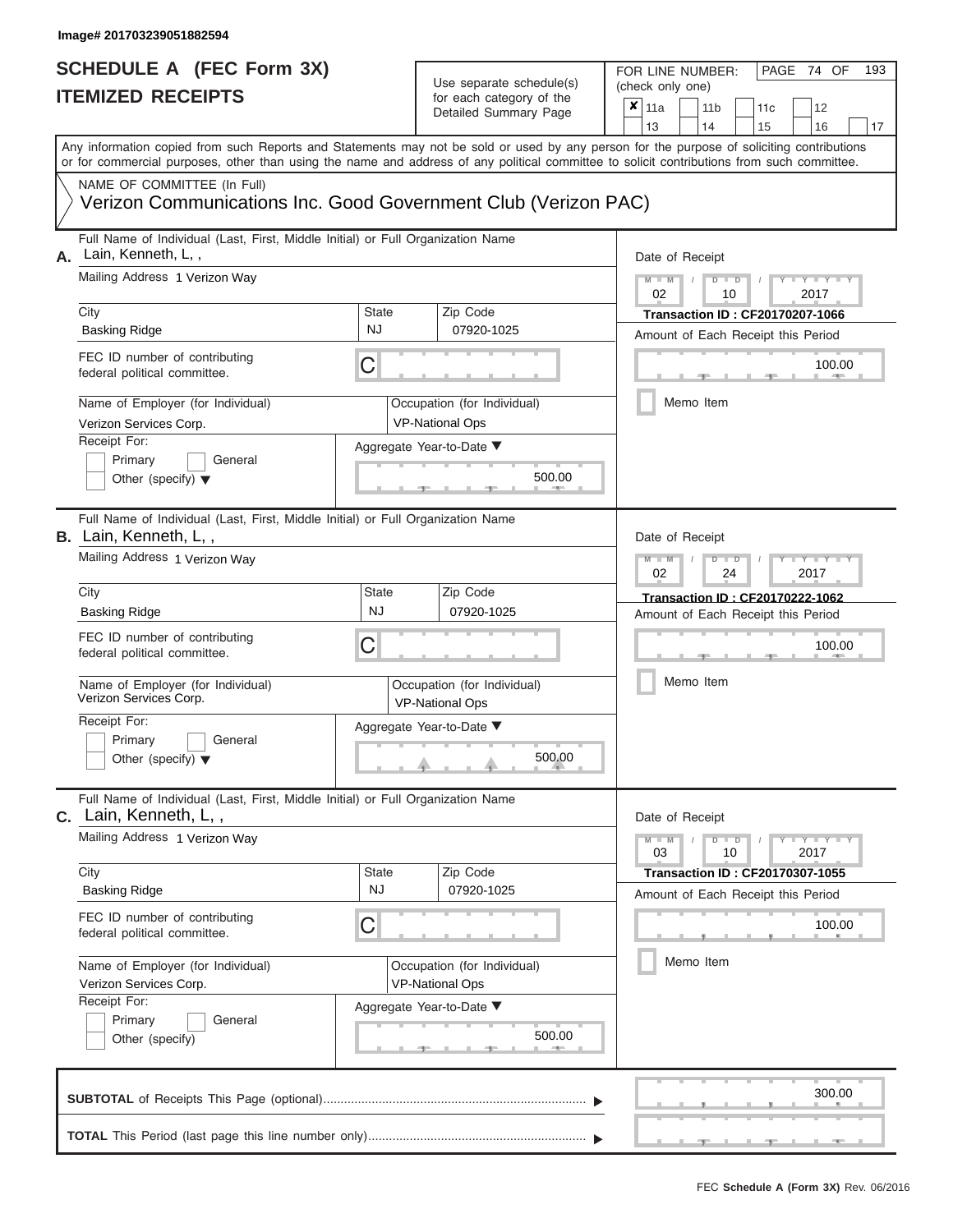| SCHEDULE A (FEC Form 3X)<br><b>ITEMIZED RECEIPTS</b>                                                                                                                                                                                                                                                                                                                                           |                                        | Use separate schedule(s)<br>for each category of the<br>Detailed Summary Page                                            | 193<br>FOR LINE NUMBER:<br>PAGE 75 OF<br>(check only one)<br>$\overline{\mathbf{x}}$   11a<br>11 <sub>b</sub><br>11 <sub>c</sub><br>12<br>13<br>14<br>15<br>16<br>17                        |
|------------------------------------------------------------------------------------------------------------------------------------------------------------------------------------------------------------------------------------------------------------------------------------------------------------------------------------------------------------------------------------------------|----------------------------------------|--------------------------------------------------------------------------------------------------------------------------|---------------------------------------------------------------------------------------------------------------------------------------------------------------------------------------------|
| Any information copied from such Reports and Statements may not be sold or used by any person for the purpose of soliciting contributions<br>or for commercial purposes, other than using the name and address of any political committee to solicit contributions from such committee.<br>NAME OF COMMITTEE (In Full)<br>Verizon Communications Inc. Good Government Club (Verizon PAC)       |                                        |                                                                                                                          |                                                                                                                                                                                             |
| Full Name of Individual (Last, First, Middle Initial) or Full Organization Name<br>Langley, Scott, R,,<br>А.<br>Mailing Address 7600 Montpelier Rd<br>City<br>Laurel<br>FEC ID number of contributing<br>federal political committee.<br>Name of Employer (for Individual)<br>Cellco Partnership<br>Receipt For:<br>Primary<br>General<br>Other (specify) $\blacktriangledown$                 | State<br>MD.<br>C                      | Zip Code<br>20723-6000<br>Occupation (for Individual)<br><b>Dir-Business Sales</b><br>Aggregate Year-to-Date ▼<br>250.00 | Date of Receipt<br>$M - M$ /<br>$Y - Y - Y$<br>$D$ $D$<br>03<br>2017<br>10<br>Transaction ID: W20170307-81-23-13<br>Amount of Each Receipt this Period<br>50.00<br><b>AND </b><br>Memo Item |
| Full Name of Individual (Last, First, Middle Initial) or Full Organization Name<br><b>B.</b> Lewis, Patrick, D,,<br>Mailing Address 250 E 96th St<br>Ste 300<br>City<br>Indianapolis<br>FEC ID number of contributing<br>federal political committee.<br>Name of Employer (for Individual)<br>Cellco Partnership<br>Receipt For:<br>Primary<br>General<br>Other (specify) $\blacktriangledown$ | State<br>IN<br>С                       | Zip Code<br>46240-3811<br>Occupation (for Individual)<br>Dir-Retail Sales<br>Aggregate Year-to-Date ▼<br>250.00          | Date of Receipt<br>$M - M$<br>Y TY<br>$D$ $D$<br>03<br>2017<br>10<br>Transaction ID: W20170307-260-23-13<br>Amount of Each Receipt this Period<br>50.00<br>Memo Item                        |
| Full Name of Individual (Last, First, Middle Initial) or Full Organization Name<br>C. Lombardo, Michael, A,,<br>Mailing Address 180 Washington Valley Rd<br>City<br><b>Bedminster</b><br>FEC ID number of contributing<br>federal political committee.<br>Name of Employer (for Individual)<br>Cellco Partnership<br>Receipt For:<br>Primary<br>General<br>Other (specify)                     | State<br><b>NJ</b><br>С<br><b>DMTS</b> | Zip Code<br>07921-2120<br>Occupation (for Individual)<br>Aggregate Year-to-Date ▼<br>230.75                              | Date of Receipt<br>$M - M$<br>$D$ $D$<br>$  Y$ $  Y$ $  Y$<br>03<br>10<br>2017<br>Transaction ID : W20170307-119-23-13<br>Amount of Each Receipt this Period<br>46.15<br>Memo Item          |
|                                                                                                                                                                                                                                                                                                                                                                                                |                                        |                                                                                                                          | 146.15<br><b>Allen</b>                                                                                                                                                                      |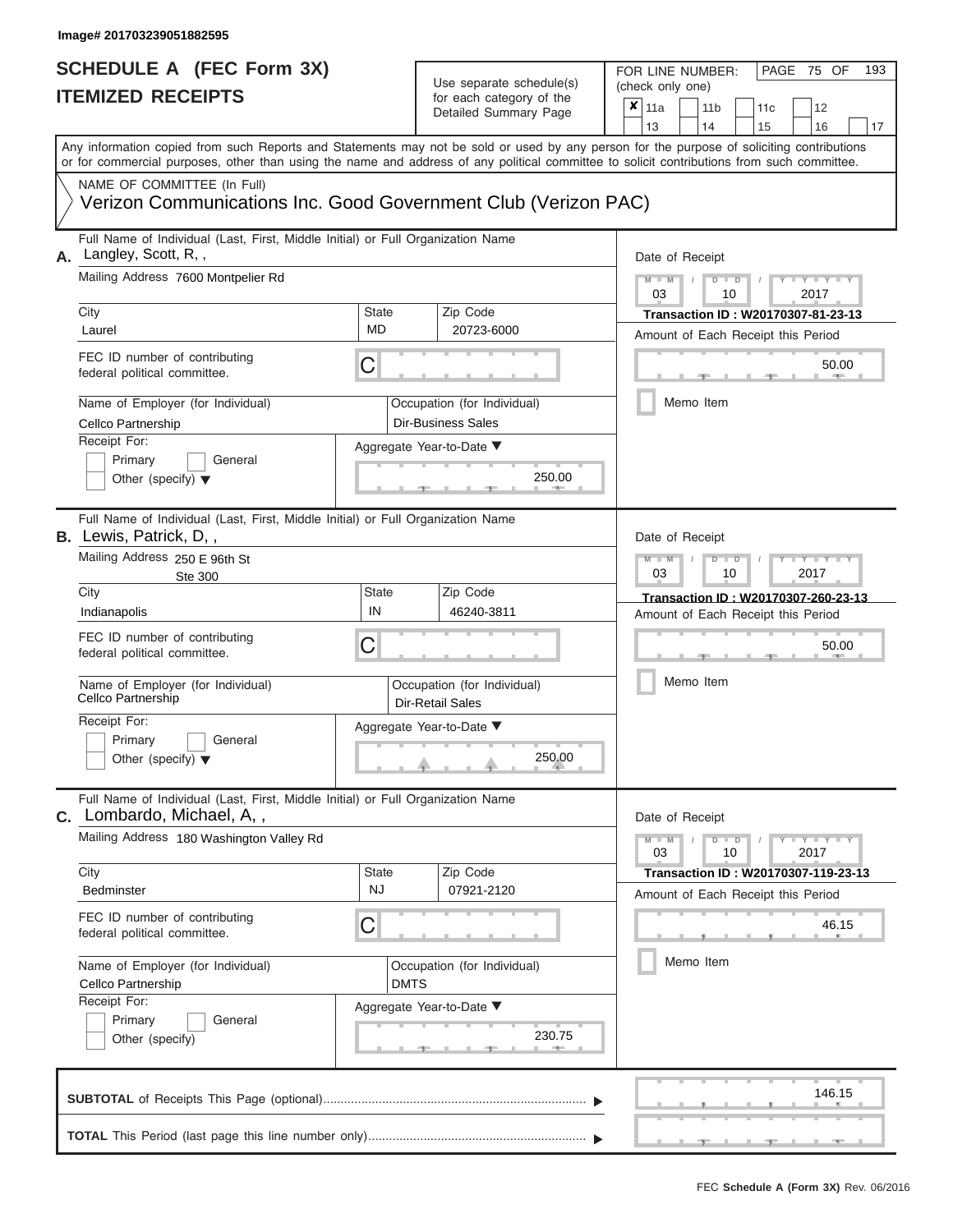## Use separate schedule(s)  $\frac{1}{\pi}$  for each category of the

FOR LINE NUMBER:<br>(check only one)

PAGE 76 OF 193

| IIEMIZEU REVEIFIJ |                                                                                                                                                                                                                                                                                         | for each category of the                                | ×                                                       | 11a                                                                        |                                                 | 11 <sub>b</sub> |    | 11c           |                                                                            | 12                      |        |    |  |
|-------------------|-----------------------------------------------------------------------------------------------------------------------------------------------------------------------------------------------------------------------------------------------------------------------------------------|---------------------------------------------------------|---------------------------------------------------------|----------------------------------------------------------------------------|-------------------------------------------------|-----------------|----|---------------|----------------------------------------------------------------------------|-------------------------|--------|----|--|
|                   |                                                                                                                                                                                                                                                                                         |                                                         | Detailed Summary Page                                   |                                                                            | 13                                              |                 | 14 |               | 15                                                                         |                         | 16     | 17 |  |
|                   | Any information copied from such Reports and Statements may not be sold or used by any person for the purpose of soliciting contributions<br>or for commercial purposes, other than using the name and address of any political committee to solicit contributions from such committee. |                                                         |                                                         |                                                                            |                                                 |                 |    |               |                                                                            |                         |        |    |  |
|                   | NAME OF COMMITTEE (In Full)<br>Verizon Communications Inc. Good Government Club (Verizon PAC)                                                                                                                                                                                           |                                                         |                                                         |                                                                            |                                                 |                 |    |               |                                                                            |                         |        |    |  |
| А.                | Full Name of Individual (Last, First, Middle Initial) or Full Organization Name<br>Lounsbury, Richard, E, , JR                                                                                                                                                                          |                                                         |                                                         | Date of Receipt                                                            |                                                 |                 |    |               |                                                                            |                         |        |    |  |
|                   | Mailing Address 1 Verizon Way                                                                                                                                                                                                                                                           |                                                         |                                                         |                                                                            | $M - M$<br>Y TYT<br>$D$ $D$<br>02<br>10<br>2017 |                 |    |               |                                                                            |                         |        |    |  |
|                   | City<br><b>State</b><br><b>NJ</b><br><b>Basking Ridge</b>                                                                                                                                                                                                                               |                                                         | Zip Code<br>07920-1025                                  | <b>Transaction ID: CF20170207-89</b><br>Amount of Each Receipt this Period |                                                 |                 |    |               |                                                                            |                         |        |    |  |
|                   | FEC ID number of contributing<br>C<br>federal political committee.                                                                                                                                                                                                                      |                                                         |                                                         |                                                                            |                                                 |                 |    |               |                                                                            |                         | 92.31  |    |  |
|                   | Name of Employer (for Individual)<br>Verizon Corp Rsrcs Group LLC                                                                                                                                                                                                                       |                                                         | Occupation (for Individual)<br><b>Asst Genl Counsel</b> |                                                                            |                                                 | Memo Item       |    |               |                                                                            |                         |        |    |  |
|                   | Receipt For:<br>Primary<br>General<br>Other (specify) $\blacktriangledown$                                                                                                                                                                                                              |                                                         | Aggregate Year-to-Date ▼<br>461.55                      |                                                                            |                                                 |                 |    |               |                                                                            |                         |        |    |  |
|                   | Full Name of Individual (Last, First, Middle Initial) or Full Organization Name<br><b>B.</b> Lounsbury, Richard, E., JR                                                                                                                                                                 |                                                         |                                                         |                                                                            | Date of Receipt                                 |                 |    |               |                                                                            |                         |        |    |  |
|                   | Mailing Address 1 Verizon Way                                                                                                                                                                                                                                                           |                                                         |                                                         | $M - M$<br><b>LEY LEY LE</b><br>$D$ $D$<br>02<br>24<br>2017                |                                                 |                 |    |               |                                                                            |                         |        |    |  |
|                   | City<br>State<br><b>NJ</b><br><b>Basking Ridge</b>                                                                                                                                                                                                                                      |                                                         | Zip Code<br>07920-1025                                  |                                                                            |                                                 |                 |    |               | <b>Transaction ID: CF20170222-89</b><br>Amount of Each Receipt this Period |                         |        |    |  |
|                   | FEC ID number of contributing<br>С<br>federal political committee.                                                                                                                                                                                                                      |                                                         |                                                         |                                                                            |                                                 |                 |    |               |                                                                            | 92.31                   |        |    |  |
|                   | Name of Employer (for Individual)<br>Verizon Corp Rsrcs Group LLC                                                                                                                                                                                                                       |                                                         | Occupation (for Individual)<br><b>Asst Genl Counsel</b> |                                                                            | Memo Item                                       |                 |    |               |                                                                            |                         |        |    |  |
|                   | Receipt For:<br>Primary<br>General<br>Other (specify) $\blacktriangledown$                                                                                                                                                                                                              |                                                         | Aggregate Year-to-Date ▼<br>461.55                      |                                                                            |                                                 |                 |    |               |                                                                            |                         |        |    |  |
|                   | Full Name of Individual (Last, First, Middle Initial) or Full Organization Name<br><b>C.</b> Lounsbury, Richard, $E,$ , JR                                                                                                                                                              |                                                         |                                                         |                                                                            | Date of Receipt                                 |                 |    |               |                                                                            |                         |        |    |  |
|                   | Mailing Address 1 Verizon Way                                                                                                                                                                                                                                                           |                                                         |                                                         |                                                                            | $M - M$<br>03                                   |                 |    | $D$ $D$<br>10 |                                                                            | $Y = Y = Y + Y$<br>2017 |        |    |  |
|                   | City<br><b>State</b><br><b>NJ</b><br><b>Basking Ridge</b>                                                                                                                                                                                                                               |                                                         | Zip Code<br>07920-1025                                  |                                                                            |                                                 |                 |    |               | <b>Transaction ID: CF20170307-88</b>                                       |                         |        |    |  |
|                   | FEC ID number of contributing<br>C<br>federal political committee.                                                                                                                                                                                                                      |                                                         |                                                         | Amount of Each Receipt this Period<br>92.31                                |                                                 |                 |    |               |                                                                            |                         |        |    |  |
|                   | Name of Employer (for Individual)<br>Verizon Corp Rsrcs Group LLC                                                                                                                                                                                                                       | Occupation (for Individual)<br><b>Asst Genl Counsel</b> |                                                         |                                                                            | Memo Item                                       |                 |    |               |                                                                            |                         |        |    |  |
|                   | Receipt For:<br>Primary<br>General<br>Other (specify)                                                                                                                                                                                                                                   |                                                         | Aggregate Year-to-Date ▼<br>461.55<br>$-$               |                                                                            |                                                 |                 |    |               |                                                                            |                         |        |    |  |
|                   |                                                                                                                                                                                                                                                                                         |                                                         |                                                         |                                                                            |                                                 |                 |    |               |                                                                            |                         | 276.93 |    |  |
|                   |                                                                                                                                                                                                                                                                                         |                                                         |                                                         |                                                                            |                                                 |                 |    |               |                                                                            |                         |        |    |  |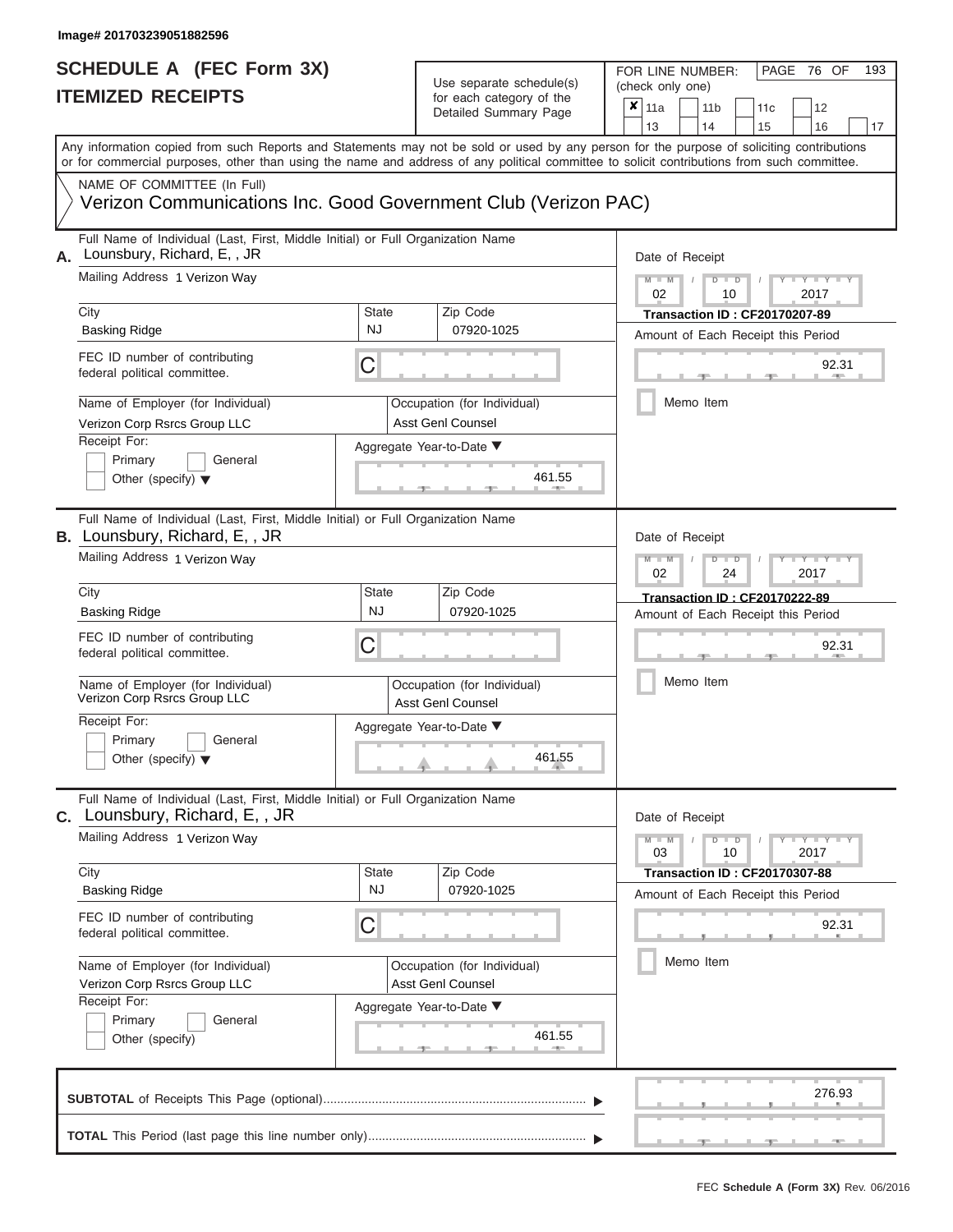| SCHEDULE A (FEC Form 3X)<br><b>ITEMIZED RECEIPTS</b>                                                                                                                                                                                                                                                                                                                                            |                                | Use separate schedule(s)<br>for each category of the<br>Detailed Summary Page                                                    | 193<br>FOR LINE NUMBER:<br>PAGE 77 OF<br>(check only one)<br>$\overline{\mathsf{x}}$   11a<br>11 <sub>b</sub><br>11 <sub>c</sub><br>12<br>13<br>14<br>15<br>16<br>17                                       |
|-------------------------------------------------------------------------------------------------------------------------------------------------------------------------------------------------------------------------------------------------------------------------------------------------------------------------------------------------------------------------------------------------|--------------------------------|----------------------------------------------------------------------------------------------------------------------------------|------------------------------------------------------------------------------------------------------------------------------------------------------------------------------------------------------------|
| Any information copied from such Reports and Statements may not be sold or used by any person for the purpose of soliciting contributions<br>or for commercial purposes, other than using the name and address of any political committee to solicit contributions from such committee.<br>NAME OF COMMITTEE (In Full)<br>Verizon Communications Inc. Good Government Club (Verizon PAC)        |                                |                                                                                                                                  |                                                                                                                                                                                                            |
| Full Name of Individual (Last, First, Middle Initial) or Full Organization Name<br>Lyden, Donna, , ,<br>А.<br>Mailing Address 1 Verizon Way<br>City<br><b>Basking Ridge</b><br>FEC ID number of contributing<br>federal political committee.<br>Name of Employer (for Individual)<br>Verizon Corp Rsrcs Group LLC<br>Receipt For:<br>Primary<br>General<br>Other (specify) $\blacktriangledown$ | State<br><b>NJ</b><br>C        | Zip Code<br>07920-1025<br>Occupation (for Individual)<br>VP-Employee Communications<br>Aggregate Year-to-Date ▼<br>765.00        | Date of Receipt<br>$M - M$<br>$D$ $D$<br>$Y - Y - I$<br>$\sqrt{ }$<br>01<br>27<br>2017<br><b>Transaction ID: CF20170125-409</b><br>Amount of Each Receipt this Period<br>153.00<br><b>AND</b><br>Memo Item |
| Full Name of Individual (Last, First, Middle Initial) or Full Organization Name<br><b>B.</b> Lyden, Donna, , ,<br>Mailing Address 1 Verizon Way<br>City<br>Basking Ridge<br>FEC ID number of contributing<br>federal political committee.<br>Name of Employer (for Individual)<br>Verizon Corp Rsrcs Group LLC<br>Receipt For:<br>Primary<br>General<br>Other (specify) $\blacktriangledown$    | <b>State</b><br><b>NJ</b><br>С | Zip Code<br>07920-1025<br>Occupation (for Individual)<br>VP-Employee Communications<br>Aggregate Year-to-Date ▼<br>765.00        | Date of Receipt<br>$M - M$<br>Y Y I<br>$D$ $D$<br>02<br>2017<br>10<br>Transaction ID: CF20170207-408<br>Amount of Each Receipt this Period<br>153.00<br>Memo Item                                          |
| Full Name of Individual (Last, First, Middle Initial) or Full Organization Name<br>C. Lyden, Donna, , ,<br>Mailing Address 1 Verizon Way<br>City<br><b>Basking Ridge</b><br>FEC ID number of contributing<br>federal political committee.<br>Name of Employer (for Individual)<br>Verizon Corp Rsrcs Group LLC<br>Receipt For:<br>Primary<br>General<br>Other (specify)                         | State<br><b>NJ</b><br>С        | Zip Code<br>07920-1025<br>Occupation (for Individual)<br><b>VP-Employee Communications</b><br>Aggregate Year-to-Date ▼<br>765.00 | Date of Receipt<br>$M - M$<br>$D$ $D$<br>$T - Y - T - Y - T - Y$<br>02<br>24<br>2017<br>Transaction ID: CF20170222-408<br>Amount of Each Receipt this Period<br>153.00<br>Memo Item                        |
|                                                                                                                                                                                                                                                                                                                                                                                                 |                                |                                                                                                                                  | 459.00                                                                                                                                                                                                     |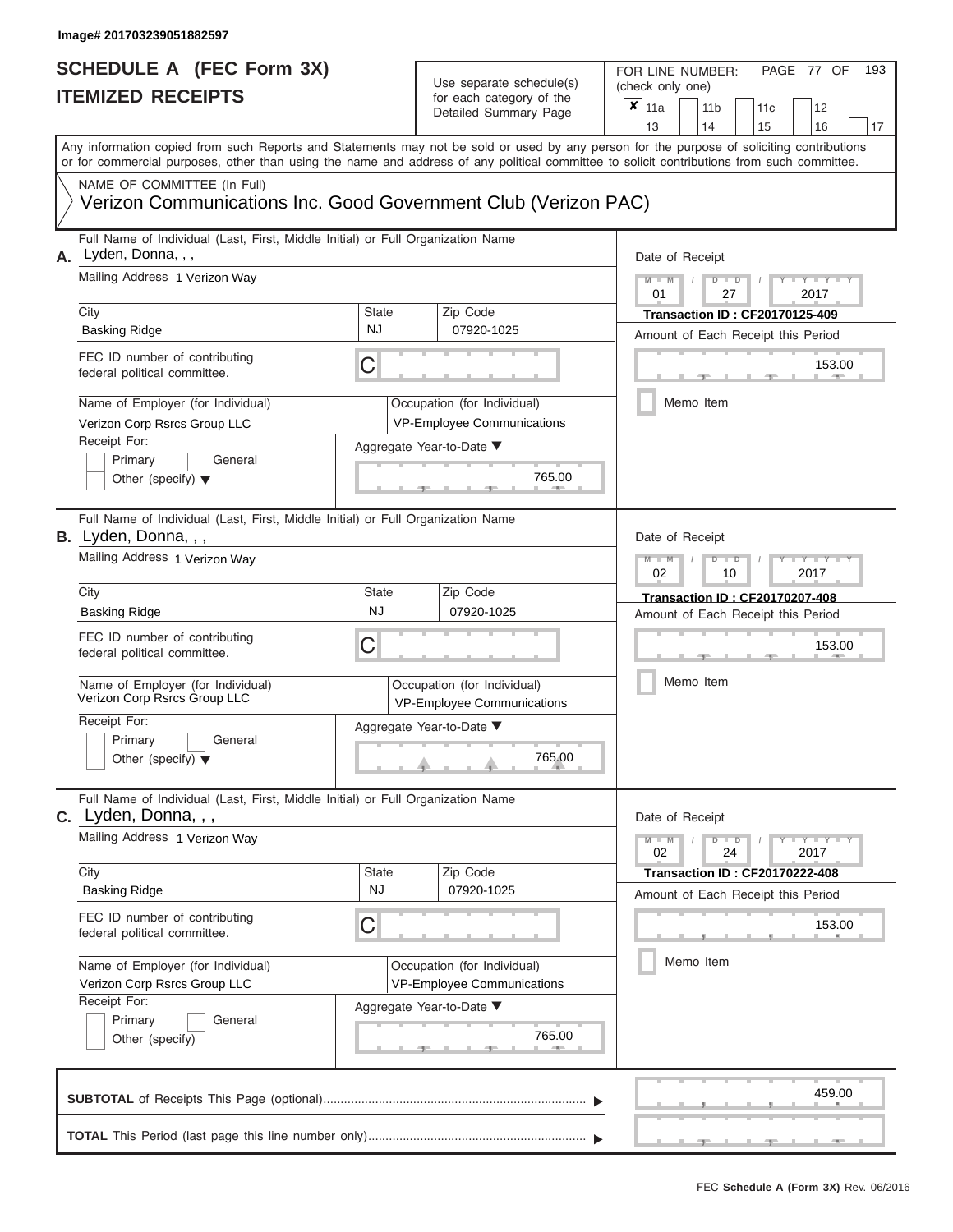| SCHEDULE A (FEC Form 3X)<br><b>ITEMIZED RECEIPTS</b>                                                                                                                                                                                                                                                                                                                                            |                                | Use separate schedule(s)<br>for each category of the<br>Detailed Summary Page                                                    | 193<br>FOR LINE NUMBER:<br>PAGE 78 OF<br>(check only one)<br>$\boldsymbol{x}$<br>11a<br>11 <sub>b</sub><br>12<br>11c<br>13<br>14<br>15<br>16<br>17                                                                                                                   |
|-------------------------------------------------------------------------------------------------------------------------------------------------------------------------------------------------------------------------------------------------------------------------------------------------------------------------------------------------------------------------------------------------|--------------------------------|----------------------------------------------------------------------------------------------------------------------------------|----------------------------------------------------------------------------------------------------------------------------------------------------------------------------------------------------------------------------------------------------------------------|
| or for commercial purposes, other than using the name and address of any political committee to solicit contributions from such committee.<br>NAME OF COMMITTEE (In Full)<br>Verizon Communications Inc. Good Government Club (Verizon PAC)                                                                                                                                                     |                                |                                                                                                                                  | Any information copied from such Reports and Statements may not be sold or used by any person for the purpose of soliciting contributions                                                                                                                            |
| Full Name of Individual (Last, First, Middle Initial) or Full Organization Name<br>Lyden, Donna, , ,<br>А.<br>Mailing Address 1 Verizon Wav<br>City<br><b>Basking Ridge</b><br>FEC ID number of contributing<br>federal political committee.<br>Name of Employer (for Individual)<br>Verizon Corp Rsrcs Group LLC<br>Receipt For:<br>Primary<br>General<br>Other (specify) $\blacktriangledown$ | <b>State</b><br><b>NJ</b><br>C | Zip Code<br>07920-1025<br>Occupation (for Individual)<br><b>VP-Employee Communications</b><br>Aggregate Year-to-Date ▼<br>765.00 | Date of Receipt<br>$M - M$<br>$D$ $D$<br>$Y - Y - I$<br>$\sqrt{ }$<br>03<br>10<br>2017<br><b>Transaction ID: CF20170307-402</b><br>Amount of Each Receipt this Period<br>153.00<br><b>AND</b><br>Memo Item                                                           |
| Full Name of Individual (Last, First, Middle Initial) or Full Organization Name<br><b>B.</b> Lynch, Joshua, A,,<br>Mailing Address 1300 I St NW<br>City<br>Washington<br>FEC ID number of contributing<br>federal political committee.<br>Name of Employer (for Individual)<br>Verizon Corp Rsrcs Group LLC<br>Receipt For:<br>Primary<br>General<br>Other (specify) $\blacktriangledown$       | State<br>DC<br>С               | Zip Code<br>20005-3314<br>Occupation (for Individual)<br>Dir-Lobbyist<br>Aggregate Year-to-Date ▼<br>250.00                      | Date of Receipt<br>$M - M$<br>$Y - I - Y$<br>$D$ $D$<br>03<br>2017<br>10<br>Transaction ID: CF20170307-160<br>Amount of Each Receipt this Period<br>50.00<br>Memo Item                                                                                               |
| Full Name of Individual (Last, First, Middle Initial) or Full Organization Name<br><b>C.</b> Mackay, Christopher, B,,<br>Mailing Address 1300 I St NW<br>City<br>Washington<br>FEC ID number of contributing<br>federal political committee.<br>Name of Employer (for Individual)<br>Verizon Corp Rsrcs Group LLC<br>Receipt For:<br>Primary<br>General<br>Other (specify)                      | State<br>DC<br>С               | Zip Code<br>20005-3314<br>Occupation (for Individual)<br>Dir-Lobbyist<br>Aggregate Year-to-Date ▼<br>250.00                      | Date of Receipt<br>$M - M$<br>$D$ $D$<br>$\blacksquare \blacksquare \mathsf{Y} \mathrel{\sqsubseteq} \mathsf{Y} \mathrel{\sqsubseteq} \mathsf{Y}$<br>10<br>2017<br>03<br>Transaction ID: CF20170307-1046<br>Amount of Each Receipt this Period<br>50.00<br>Memo Item |
|                                                                                                                                                                                                                                                                                                                                                                                                 |                                |                                                                                                                                  | 253.00                                                                                                                                                                                                                                                               |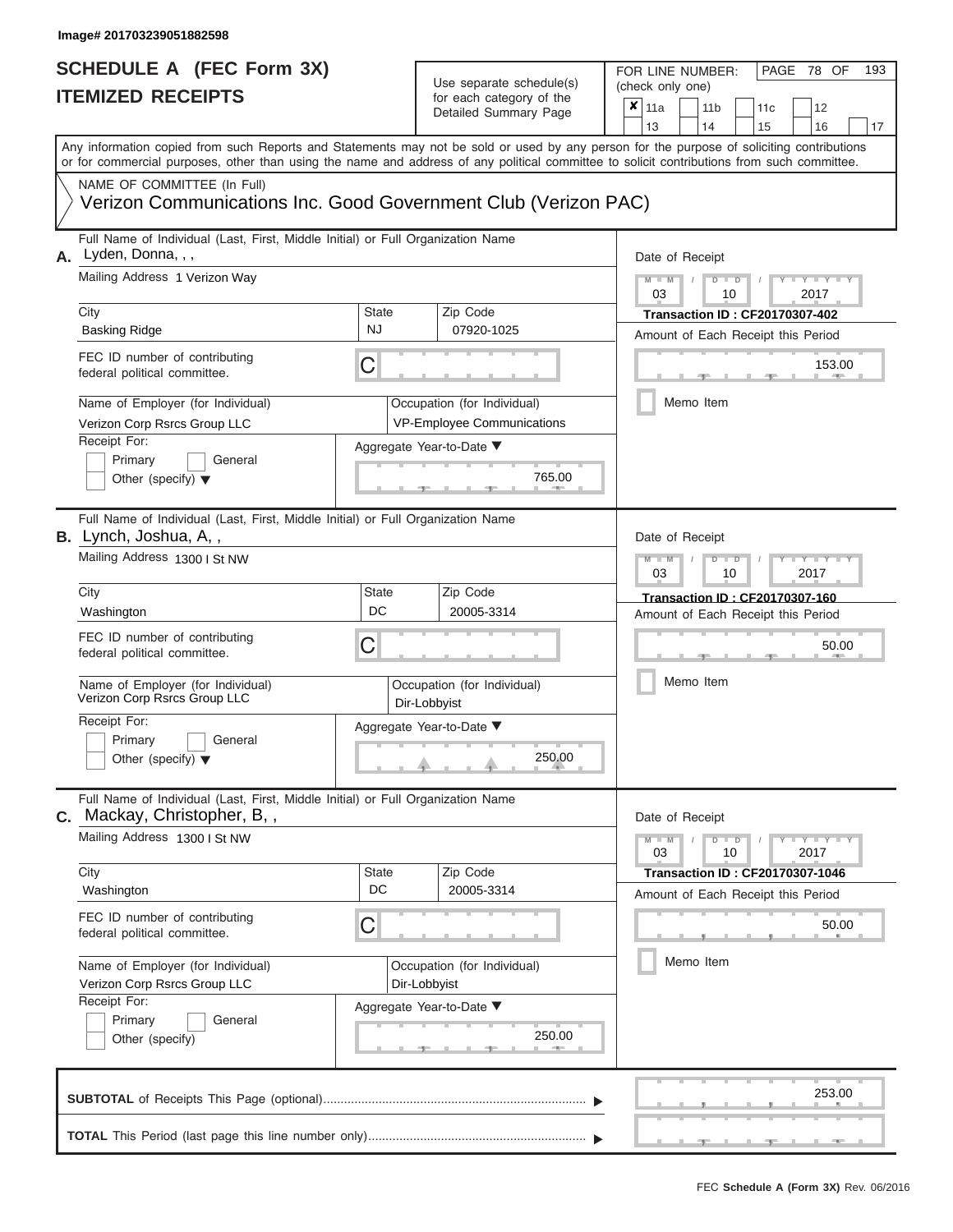| SCHEDULE A (FEC Form 3X)<br><b>ITEMIZED RECEIPTS</b>                                                                                                                                                                                                                                                                                                                                                    |                                | Use separate schedule(s)<br>for each category of the<br>Detailed Summary Page                                                    | 193<br>FOR LINE NUMBER:<br>PAGE 79 OF<br>(check only one)<br>$\overline{\mathbf{x}}$   11a<br>11 <sub>b</sub><br>12<br>11c                                                                                                         |
|---------------------------------------------------------------------------------------------------------------------------------------------------------------------------------------------------------------------------------------------------------------------------------------------------------------------------------------------------------------------------------------------------------|--------------------------------|----------------------------------------------------------------------------------------------------------------------------------|------------------------------------------------------------------------------------------------------------------------------------------------------------------------------------------------------------------------------------|
| Any information copied from such Reports and Statements may not be sold or used by any person for the purpose of soliciting contributions<br>or for commercial purposes, other than using the name and address of any political committee to solicit contributions from such committee.<br>NAME OF COMMITTEE (In Full)                                                                                  |                                |                                                                                                                                  | 13<br>14<br>15<br>16<br>17                                                                                                                                                                                                         |
| Verizon Communications Inc. Good Government Club (Verizon PAC)                                                                                                                                                                                                                                                                                                                                          |                                |                                                                                                                                  |                                                                                                                                                                                                                                    |
| Full Name of Individual (Last, First, Middle Initial) or Full Organization Name<br>Maguire, Karen, A,,<br>А.<br>Mailing Address 1 Verizon Way<br>City<br><b>Basking Ridge</b><br>FEC ID number of contributing<br>federal political committee.<br>Name of Employer (for Individual)<br>Verizon Business Ntwk Srvs Inc<br>Receipt For:<br>Primary<br>General<br>Other (specify) $\blacktriangledown$     | <b>State</b><br><b>NJ</b><br>C | Zip Code<br>07920-1025<br>Occupation (for Individual)<br><b>VP-Business Transformation</b><br>Aggregate Year-to-Date ▼<br>769.20 | Date of Receipt<br>$M - M$<br>$D$ $D$<br>Y TY T<br>$\sqrt{ }$<br>01<br>2017<br>27<br><b>Transaction ID: BF20170125-55</b><br>Amount of Each Receipt this Period<br>153.84<br>Memo Item                                             |
| Full Name of Individual (Last, First, Middle Initial) or Full Organization Name<br><b>B.</b> Maguire, Karen, A,,<br>Mailing Address 1 Verizon Way<br>City<br><b>Basking Ridge</b><br>FEC ID number of contributing<br>federal political committee.<br>Name of Employer (for Individual)<br>Verizon Business Ntwk Srvs Inc<br>Receipt For:<br>Primary<br>General<br>Other (specify) $\blacktriangledown$ | State<br><b>NJ</b><br>С        | Zip Code<br>07920-1025<br>Occupation (for Individual)<br><b>VP-Business Transformation</b><br>Aggregate Year-to-Date ▼<br>769.20 | Date of Receipt<br>$M - M$<br>$D$ $\Box$ $D$<br>Y TYT<br>02<br>2017<br>10<br><b>Transaction ID: BF20170207-55</b><br>Amount of Each Receipt this Period<br>153.84<br>Memo Item                                                     |
| Full Name of Individual (Last, First, Middle Initial) or Full Organization Name<br>C. Maguire, Karen, A,,<br>Mailing Address 1 Verizon Way<br>City<br><b>Basking Ridge</b><br>FEC ID number of contributing<br>federal political committee.<br>Name of Employer (for Individual)<br>Verizon Business Ntwk Srvs Inc<br>Receipt For:<br>General<br>Primary<br>Other (specify)                             | <b>State</b><br><b>NJ</b><br>С | Zip Code<br>07920-1025<br>Occupation (for Individual)<br><b>VP-Business Transformation</b><br>Aggregate Year-to-Date ▼<br>769.20 | Date of Receipt<br>$M - M$<br>$D$ $D$<br>$\mathbf{I} = \mathbf{Y} - \mathbf{I} - \mathbf{Y} - \mathbf{I}$<br>24<br>2017<br>02<br><b>Transaction ID: BF20170222-55</b><br>Amount of Each Receipt this Period<br>153.84<br>Memo Item |
|                                                                                                                                                                                                                                                                                                                                                                                                         |                                |                                                                                                                                  | 461.52                                                                                                                                                                                                                             |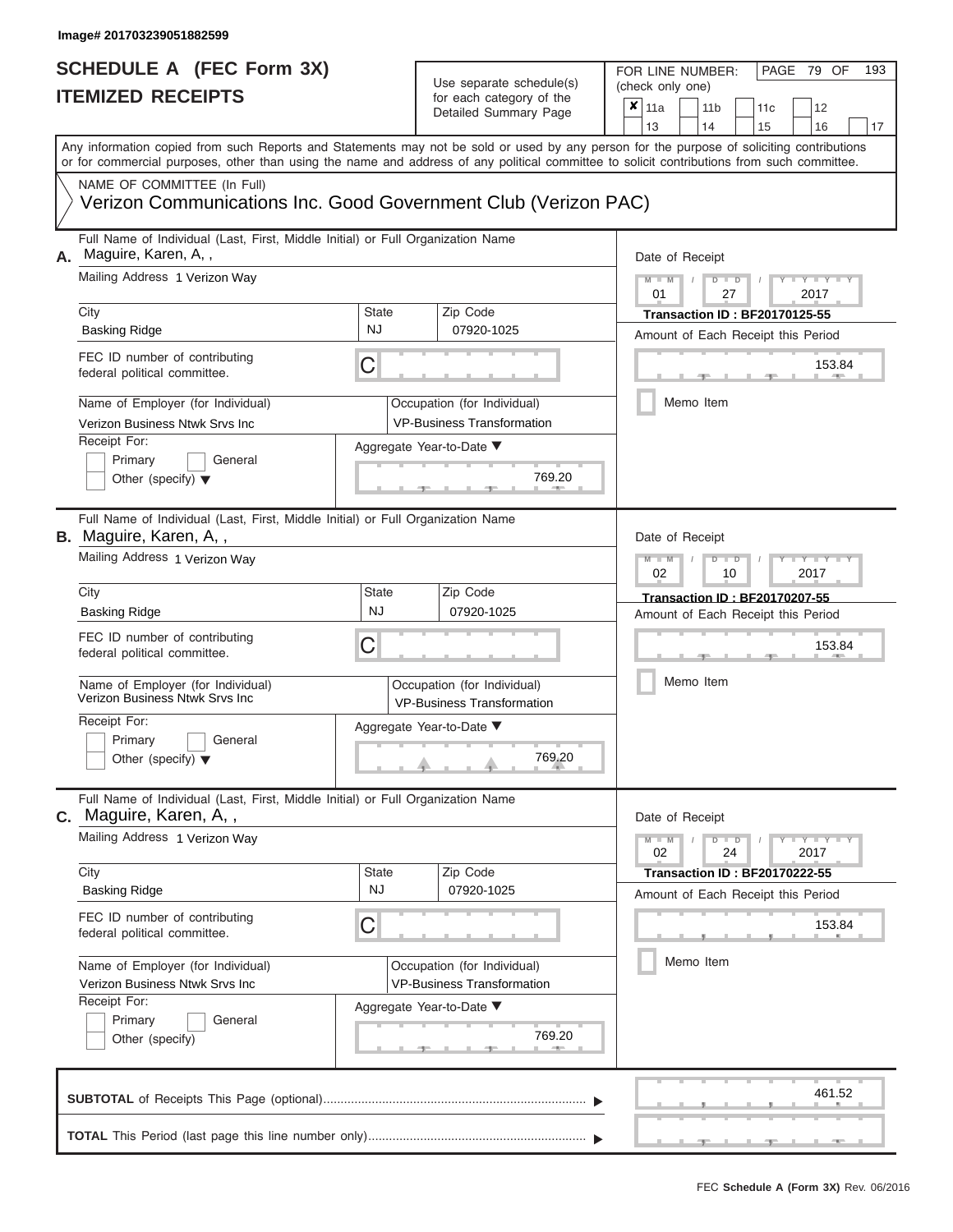| SCHEDULE A (FEC Form 3X)<br><b>ITEMIZED RECEIPTS</b>                                                                                                                                                                                                                                                                                                                                                |                                | Use separate schedule(s)<br>for each category of the<br>Detailed Summary Page                                                    | 193<br>FOR LINE NUMBER:<br>PAGE 80 OF<br>(check only one)<br>$\overline{\mathbf{x}}$   11a<br>11 <sub>b</sub><br>12<br>11c<br>13<br>14<br>15<br>16<br>17                                                                                                                         |
|-----------------------------------------------------------------------------------------------------------------------------------------------------------------------------------------------------------------------------------------------------------------------------------------------------------------------------------------------------------------------------------------------------|--------------------------------|----------------------------------------------------------------------------------------------------------------------------------|----------------------------------------------------------------------------------------------------------------------------------------------------------------------------------------------------------------------------------------------------------------------------------|
| Any information copied from such Reports and Statements may not be sold or used by any person for the purpose of soliciting contributions<br>or for commercial purposes, other than using the name and address of any political committee to solicit contributions from such committee.<br>NAME OF COMMITTEE (In Full)<br>Verizon Communications Inc. Good Government Club (Verizon PAC)            |                                |                                                                                                                                  |                                                                                                                                                                                                                                                                                  |
| Full Name of Individual (Last, First, Middle Initial) or Full Organization Name<br>Maguire, Karen, A,,<br>А.<br>Mailing Address 1 Verizon Way<br>City<br><b>Basking Ridge</b><br>FEC ID number of contributing<br>federal political committee.<br>Name of Employer (for Individual)<br>Verizon Business Ntwk Srvs Inc<br>Receipt For:<br>Primary<br>General<br>Other (specify) $\blacktriangledown$ | <b>State</b><br>NJ<br>С        | Zip Code<br>07920-1025<br>Occupation (for Individual)<br><b>VP-Business Transformation</b><br>Aggregate Year-to-Date ▼<br>769.20 | Date of Receipt<br>$M - M$<br>$D$ $D$<br>$Y - Y - I$<br>$\prime$<br>03<br>2017<br>10<br><b>Transaction ID: BF20170307-54</b><br>Amount of Each Receipt this Period<br>153.84<br>Memo Item                                                                                        |
| Full Name of Individual (Last, First, Middle Initial) or Full Organization Name<br>B. Maguire, Thomas, , ,<br>Mailing Address 1 Verizon Way<br>City<br><b>Basking Ridge</b><br>FEC ID number of contributing<br>federal political committee.<br>Name of Employer (for Individual)<br>Verizon Services Corp.<br>Receipt For:<br>Primary<br>General<br>Other (specify) $\blacktriangledown$           | <b>State</b><br><b>NJ</b><br>С | Zip Code<br>07920-1025<br>Occupation (for Individual)<br>VP-Center & Business Ops<br>Aggregate Year-to-Date ▼<br>384.60<br>J.    | Date of Receipt<br>$M - M$<br>$D$ $D$<br>Y TYT<br>01<br>2017<br>27<br>Transaction ID: CF20170125-182<br>Amount of Each Receipt this Period<br>192.30<br>Memo Item                                                                                                                |
| Full Name of Individual (Last, First, Middle Initial) or Full Organization Name<br>Maiorana, Michael, , ,<br>C.<br>Mailing Address 22001 Loudoun County Pkwy<br>City<br>Ashburn<br>FEC ID number of contributing<br>federal political committee.<br>Name of Employer (for Individual)<br>Verizon Business Ntwk Srvs Inc<br>Receipt For:<br>Primary<br>General<br>Other (specify)                    | <b>State</b><br><b>VA</b><br>С | Zip Code<br>20147-6105<br>Occupation (for Individual)<br>SVP-Sales Public Sector<br>Aggregate Year-to-Date ▼<br>500.00           | Date of Receipt<br>$M - M$<br>$D$ $\Box$ $D$<br>$\blacksquare \blacksquare \mathsf{Y} \mathrel{\sqsubseteq} \mathsf{Y} \mathrel{\sqsubseteq} \mathsf{Y}$<br>10<br>02<br>2017<br><b>Transaction ID: BF20170207-2</b><br>Amount of Each Receipt this Period<br>100.00<br>Memo Item |
|                                                                                                                                                                                                                                                                                                                                                                                                     |                                |                                                                                                                                  | 446.14                                                                                                                                                                                                                                                                           |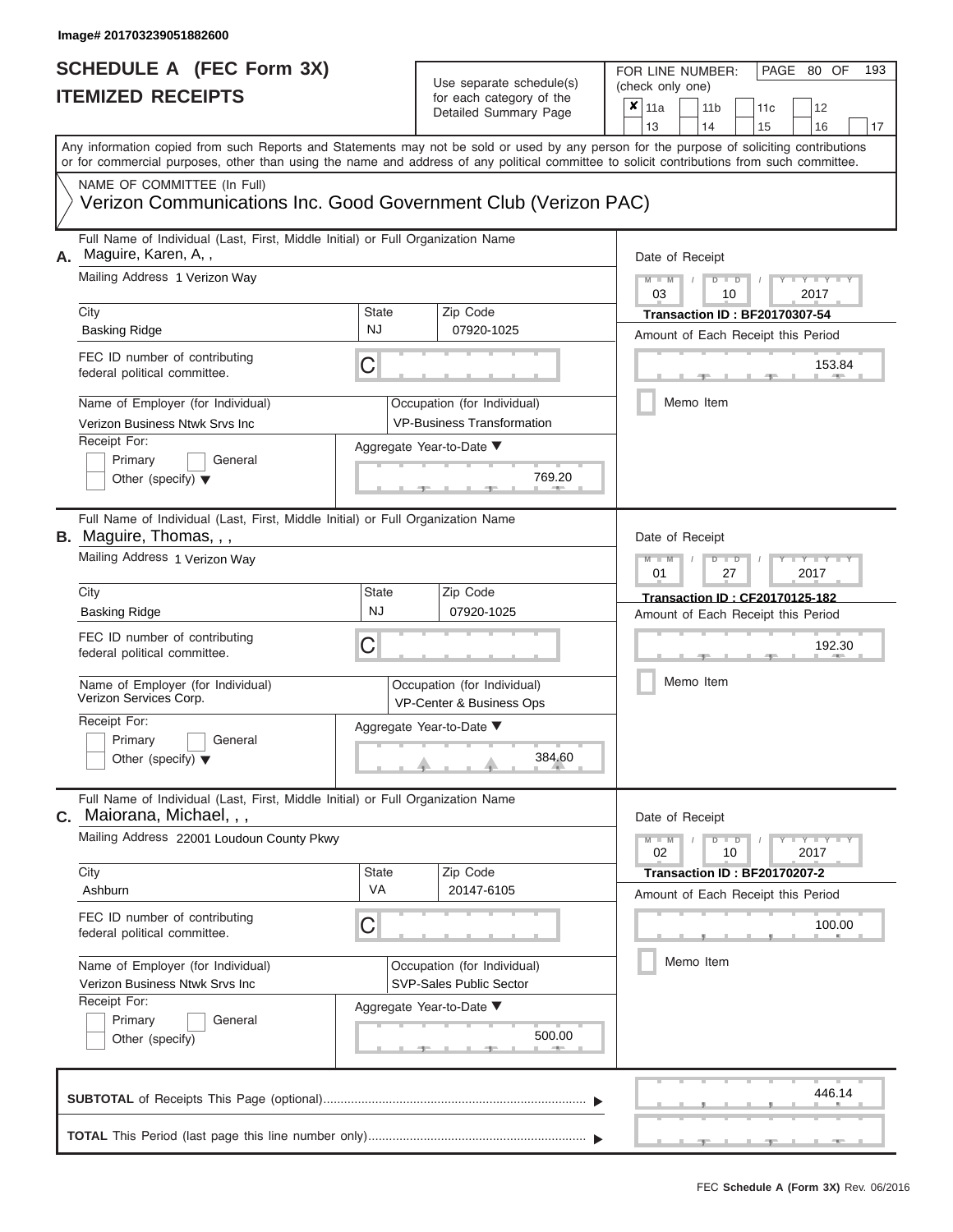## Use separate schedule(s)

| SCHEDULE A (FEC Form 3X)<br><b>ITEMIZED RECEIPTS</b>                                                                                                                                                                                                                                                                                                                                                      |                                | Use separate schedule(s)<br>for each category of the<br>Detailed Summary Page                                                 | 193<br>FOR LINE NUMBER:<br>PAGE 81 OF<br>(check only one)<br>$\boldsymbol{x}$<br>11a<br>11 <sub>b</sub><br>11c<br>12<br>13<br>14<br>15<br>16<br>17                                      |
|-----------------------------------------------------------------------------------------------------------------------------------------------------------------------------------------------------------------------------------------------------------------------------------------------------------------------------------------------------------------------------------------------------------|--------------------------------|-------------------------------------------------------------------------------------------------------------------------------|-----------------------------------------------------------------------------------------------------------------------------------------------------------------------------------------|
| Any information copied from such Reports and Statements may not be sold or used by any person for the purpose of soliciting contributions<br>or for commercial purposes, other than using the name and address of any political committee to solicit contributions from such committee.<br>NAME OF COMMITTEE (In Full)<br>Verizon Communications Inc. Good Government Club (Verizon PAC)                  |                                |                                                                                                                               |                                                                                                                                                                                         |
| Full Name of Individual (Last, First, Middle Initial) or Full Organization Name<br>Maiorana, Michael, , ,<br>А.<br>Mailing Address 22001 Loudoun County Pkwy<br>City<br>Ashburn<br>FEC ID number of contributing<br>federal political committee.<br>Name of Employer (for Individual)<br>Verizon Business Ntwk Srvs Inc<br>Receipt For:<br>Primary<br>General<br>Other (specify) $\blacktriangledown$     | <b>State</b><br><b>VA</b><br>C | Zip Code<br>20147-6105<br>Occupation (for Individual)<br><b>SVP-Sales Public Sector</b><br>Aggregate Year-to-Date ▼<br>500.00 | Date of Receipt<br>$M - M$<br>$D$ $D$<br>$Y - Y - I$<br>02<br>24<br>2017<br>Transaction ID: BF20170222-2<br>Amount of Each Receipt this Period<br>100.00<br><b>AND IN</b><br>Memo Item  |
| Full Name of Individual (Last, First, Middle Initial) or Full Organization Name<br><b>B.</b> Maiorana, Michael, , ,<br>Mailing Address 22001 Loudoun County Pkwy<br>City<br>Ashburn<br>FEC ID number of contributing<br>federal political committee.<br>Name of Employer (for Individual)<br>Verizon Business Ntwk Srvs Inc<br>Receipt For:<br>Primary<br>General<br>Other (specify) $\blacktriangledown$ | State<br>VA<br>С               | Zip Code<br>20147-6105<br>Occupation (for Individual)<br>SVP-Sales Public Sector<br>Aggregate Year-to-Date ▼<br>500.00        | Date of Receipt<br>$M - M$<br>$D$ $\Box$ $D$<br>$Y - Y$<br>03<br>2017<br>10<br><b>Transaction ID: BF20170307-2</b><br>Amount of Each Receipt this Period<br>100.00<br>Memo Item         |
| Full Name of Individual (Last, First, Middle Initial) or Full Organization Name<br>$c.$ Malady, Kyle, $, ,$<br>Mailing Address 1 Verizon Way<br>City<br><b>Basking Ridge</b><br>FEC ID number of contributing<br>federal political committee.<br>Name of Employer (for Individual)<br>Verizon Services Corp.<br>Receipt For:<br>Primary<br>General<br>Other (specify)                                     | State<br><b>NJ</b><br>С        | Zip Code<br>07920-1025<br>Occupation (for Individual)<br>SVP & CNO Wireline<br>Aggregate Year-to-Date ▼<br>769.20             | Date of Receipt<br>$M - M$<br>$D$ $D$<br>$-1 - Y - 1 - Y - 1$<br>01<br>27<br>2017<br><b>Transaction ID: CF20170125-446</b><br>Amount of Each Receipt this Period<br>153.84<br>Memo Item |
|                                                                                                                                                                                                                                                                                                                                                                                                           |                                |                                                                                                                               | 353.84                                                                                                                                                                                  |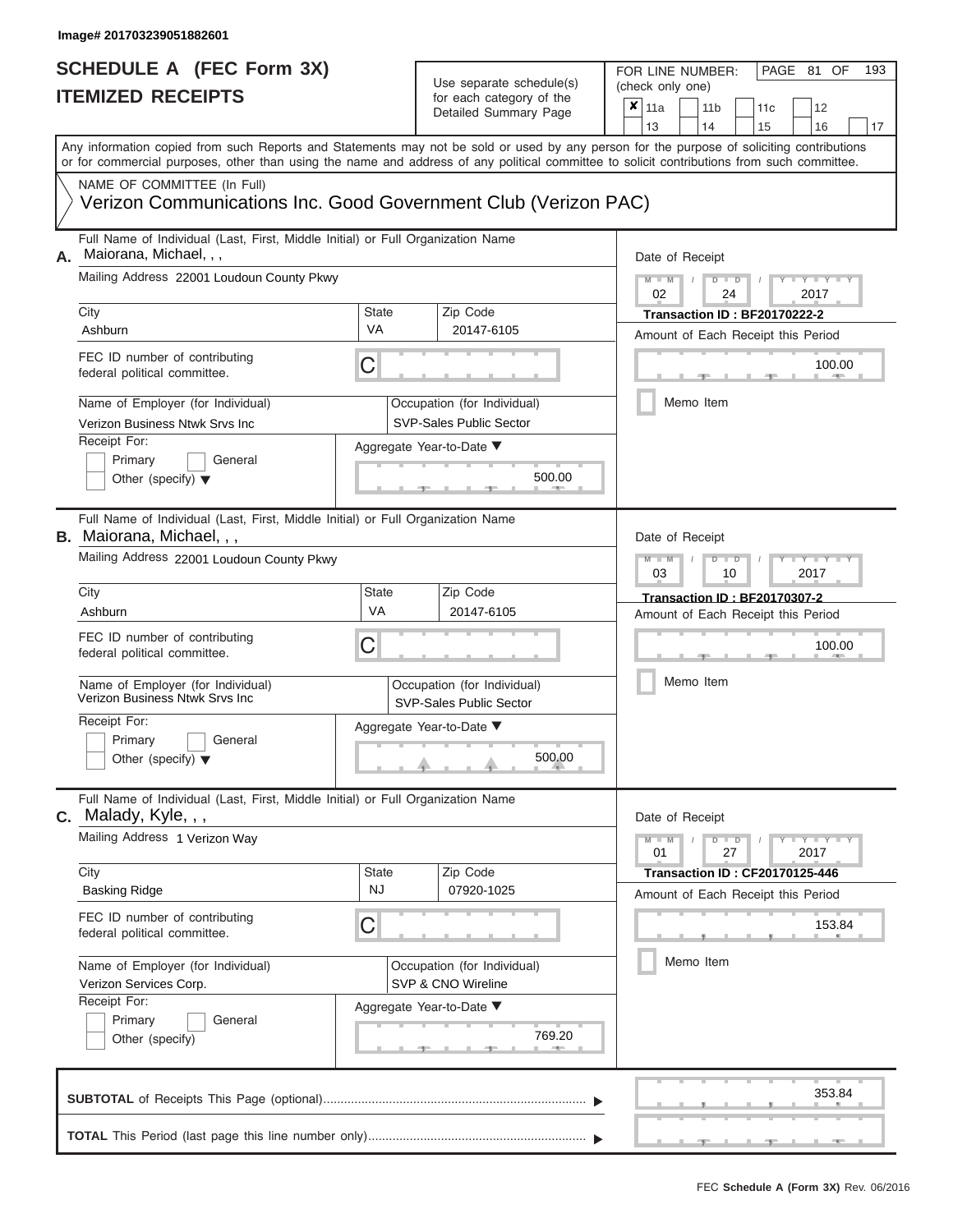## Use separate schedule(s)<br>for each category of the

FOR LINE NUMBER:<br>(check only one)

PAGE 82 OF 193

|                               |                                                                                                                                            |           | ivi cacii calcyory or life<br>Detailed Summary Page | x                                                     | 11a             |                                       | 11 <sub>b</sub>                                       | 11c | 12                      |    |  |  |  |  |  |  |  |
|-------------------------------|--------------------------------------------------------------------------------------------------------------------------------------------|-----------|-----------------------------------------------------|-------------------------------------------------------|-----------------|---------------------------------------|-------------------------------------------------------|-----|-------------------------|----|--|--|--|--|--|--|--|
|                               | Any information copied from such Reports and Statements may not be sold or used by any person for the purpose of soliciting contributions  |           |                                                     |                                                       | 13              |                                       | 14                                                    | 15  | 16                      | 17 |  |  |  |  |  |  |  |
|                               | or for commercial purposes, other than using the name and address of any political committee to solicit contributions from such committee. |           |                                                     |                                                       |                 |                                       |                                                       |     |                         |    |  |  |  |  |  |  |  |
|                               | NAME OF COMMITTEE (In Full)                                                                                                                |           |                                                     |                                                       |                 |                                       |                                                       |     |                         |    |  |  |  |  |  |  |  |
|                               | Verizon Communications Inc. Good Government Club (Verizon PAC)                                                                             |           |                                                     |                                                       |                 |                                       |                                                       |     |                         |    |  |  |  |  |  |  |  |
| А.                            | Full Name of Individual (Last, First, Middle Initial) or Full Organization Name<br>Malady, Kyle, , ,                                       |           | Date of Receipt                                     |                                                       |                 |                                       |                                                       |     |                         |    |  |  |  |  |  |  |  |
| Mailing Address 1 Verizon Way |                                                                                                                                            |           |                                                     |                                                       |                 |                                       | $M - M$<br>$D$ $D$<br>$Y - Y - I$<br>02<br>2017<br>10 |     |                         |    |  |  |  |  |  |  |  |
|                               | Zip Code<br>City<br><b>State</b>                                                                                                           |           |                                                     |                                                       |                 | <b>Transaction ID: CF20170207-444</b> |                                                       |     |                         |    |  |  |  |  |  |  |  |
|                               | <b>Basking Ridge</b>                                                                                                                       | <b>NJ</b> | 07920-1025                                          | Amount of Each Receipt this Period                    |                 |                                       |                                                       |     |                         |    |  |  |  |  |  |  |  |
|                               | FEC ID number of contributing<br>federal political committee.                                                                              | C         |                                                     |                                                       |                 |                                       |                                                       |     | 153.84                  |    |  |  |  |  |  |  |  |
|                               | Name of Employer (for Individual)<br>Verizon Services Corp.                                                                                |           | Occupation (for Individual)<br>SVP & CNO Wireline   |                                                       |                 |                                       | Memo Item                                             |     |                         |    |  |  |  |  |  |  |  |
|                               | Receipt For:                                                                                                                               |           | Aggregate Year-to-Date ▼                            |                                                       |                 |                                       |                                                       |     |                         |    |  |  |  |  |  |  |  |
|                               | Primary<br>General<br>Other (specify) $\blacktriangledown$                                                                                 |           | 769.20                                              |                                                       |                 |                                       |                                                       |     |                         |    |  |  |  |  |  |  |  |
|                               | Full Name of Individual (Last, First, Middle Initial) or Full Organization Name<br><b>B.</b> Malady, Kyle, , ,                             |           |                                                     |                                                       | Date of Receipt |                                       |                                                       |     |                         |    |  |  |  |  |  |  |  |
|                               | Mailing Address 1 Verizon Way                                                                                                              |           |                                                     | $M - M$<br>$D$ $\Box$ $D$<br>Y TY<br>02<br>2017<br>24 |                 |                                       |                                                       |     |                         |    |  |  |  |  |  |  |  |
|                               | City                                                                                                                                       | State     | Zip Code                                            |                                                       |                 |                                       | <b>Transaction ID: CF20170222-444</b>                 |     |                         |    |  |  |  |  |  |  |  |
|                               | <b>Basking Ridge</b>                                                                                                                       | <b>NJ</b> | 07920-1025                                          |                                                       |                 |                                       | Amount of Each Receipt this Period                    |     |                         |    |  |  |  |  |  |  |  |
|                               | FEC ID number of contributing<br>federal political committee.                                                                              | С         |                                                     |                                                       |                 | 153.84                                |                                                       |     |                         |    |  |  |  |  |  |  |  |
|                               | Name of Employer (for Individual)<br>Verizon Services Corp.                                                                                |           | Occupation (for Individual)<br>SVP & CNO Wireline   |                                                       |                 |                                       | Memo Item                                             |     |                         |    |  |  |  |  |  |  |  |
|                               | Receipt For:                                                                                                                               |           | Aggregate Year-to-Date ▼                            |                                                       |                 |                                       |                                                       |     |                         |    |  |  |  |  |  |  |  |
|                               | Primary<br>General<br>Other (specify) $\blacktriangledown$                                                                                 |           | 769.20                                              |                                                       |                 |                                       |                                                       |     |                         |    |  |  |  |  |  |  |  |
| С.                            | Full Name of Individual (Last, First, Middle Initial) or Full Organization Name<br>Malady, Kyle, , ,                                       |           |                                                     |                                                       | Date of Receipt |                                       |                                                       |     |                         |    |  |  |  |  |  |  |  |
|                               | Mailing Address 1 Verizon Way                                                                                                              |           |                                                     |                                                       | $M - M$<br>03   |                                       | $D$ $D$<br>10                                         |     | $T - Y = T - Y$<br>2017 |    |  |  |  |  |  |  |  |
|                               | City                                                                                                                                       | State     | Zip Code                                            |                                                       |                 |                                       | <b>Transaction ID: CF20170307-438</b>                 |     |                         |    |  |  |  |  |  |  |  |
|                               | <b>Basking Ridge</b>                                                                                                                       | <b>NJ</b> | 07920-1025                                          |                                                       |                 |                                       | Amount of Each Receipt this Period                    |     |                         |    |  |  |  |  |  |  |  |
|                               | FEC ID number of contributing<br>federal political committee.                                                                              | С         |                                                     |                                                       |                 |                                       |                                                       |     | 153.84                  |    |  |  |  |  |  |  |  |
|                               | Name of Employer (for Individual)<br>Verizon Services Corp.                                                                                |           | Memo Item                                           |                                                       |                 |                                       |                                                       |     |                         |    |  |  |  |  |  |  |  |
|                               | Receipt For:                                                                                                                               |           | Aggregate Year-to-Date ▼                            |                                                       |                 |                                       |                                                       |     |                         |    |  |  |  |  |  |  |  |
|                               | General<br>Primary                                                                                                                         |           |                                                     |                                                       |                 |                                       |                                                       |     |                         |    |  |  |  |  |  |  |  |
|                               | Other (specify)                                                                                                                            |           | 769.20                                              |                                                       |                 |                                       |                                                       |     |                         |    |  |  |  |  |  |  |  |
|                               |                                                                                                                                            |           |                                                     |                                                       |                 |                                       |                                                       |     | 461.52                  |    |  |  |  |  |  |  |  |
|                               |                                                                                                                                            |           |                                                     |                                                       |                 |                                       |                                                       |     |                         |    |  |  |  |  |  |  |  |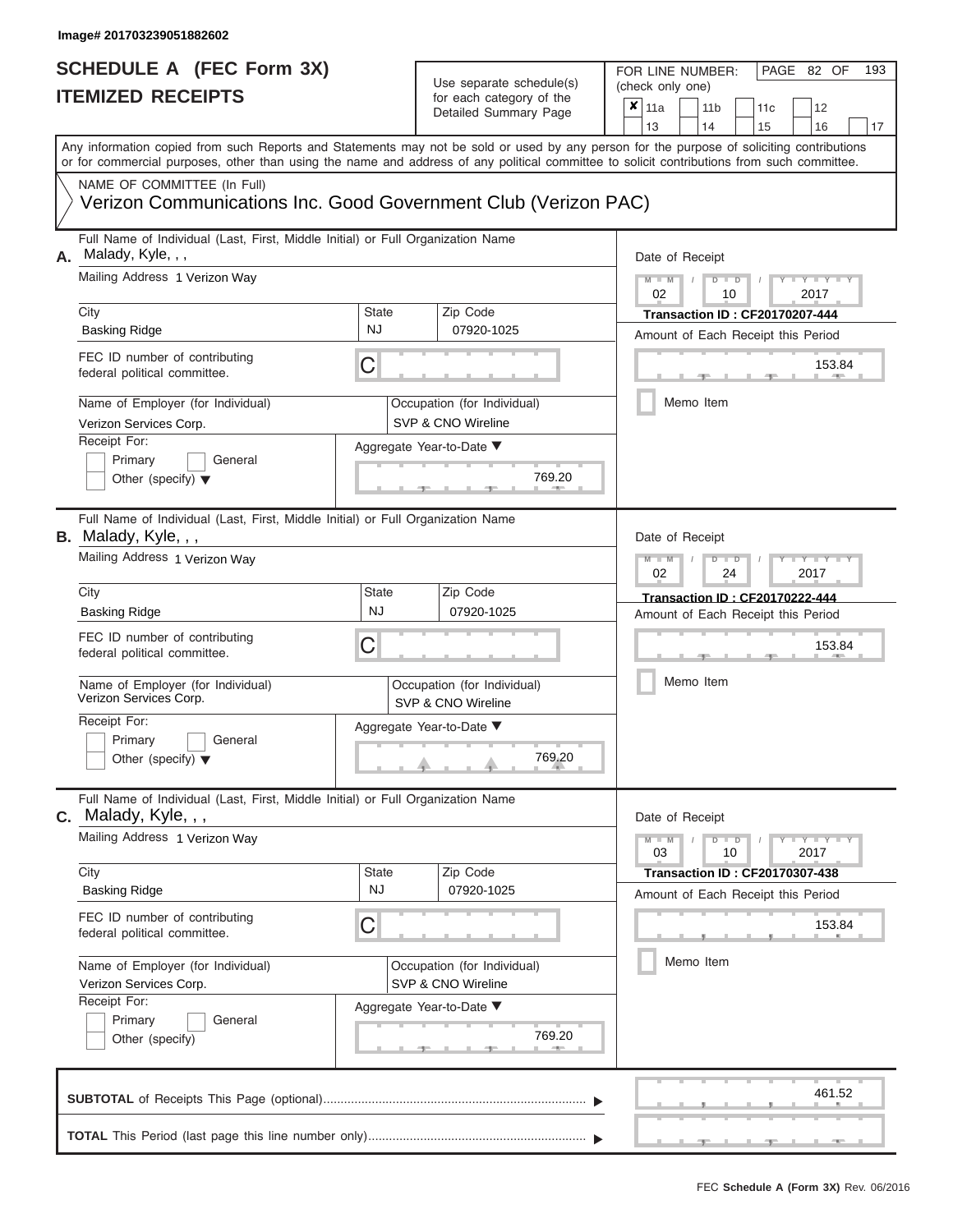ı

### **SCHEDULE A (FEC Form 3X) ITEMIZED RECEIPTS**

## Use separate schedule(s)

| SCHEDULE A (FEC Form 3X)<br><b>ITEMIZED RECEIPTS</b>                                                                                                                                                                                                                                                                                                                                                |                                | Use separate schedule(s)<br>for each category of the<br>Detailed Summary Page                                              | 193<br>FOR LINE NUMBER:<br>PAGE 83 OF<br>(check only one)<br>$\boldsymbol{x}$<br>11a<br>11 <sub>b</sub><br>12<br>11c<br>13                                                                                   |
|-----------------------------------------------------------------------------------------------------------------------------------------------------------------------------------------------------------------------------------------------------------------------------------------------------------------------------------------------------------------------------------------------------|--------------------------------|----------------------------------------------------------------------------------------------------------------------------|--------------------------------------------------------------------------------------------------------------------------------------------------------------------------------------------------------------|
| Any information copied from such Reports and Statements may not be sold or used by any person for the purpose of soliciting contributions<br>or for commercial purposes, other than using the name and address of any political committee to solicit contributions from such committee.<br>NAME OF COMMITTEE (In Full)                                                                              |                                |                                                                                                                            | 14<br>15<br>16<br>17                                                                                                                                                                                         |
| Verizon Communications Inc. Good Government Club (Verizon PAC)                                                                                                                                                                                                                                                                                                                                      |                                |                                                                                                                            |                                                                                                                                                                                                              |
| Full Name of Individual (Last, First, Middle Initial) or Full Organization Name<br>Marcus, Lawrence, , ,<br>А.<br>Mailing Address 1 Verizon Wav<br>City<br><b>Basking Ridge</b><br>FEC ID number of contributing<br>federal political committee.<br>Name of Employer (for Individual)<br>Verizon Corp Rsrcs Group LLC<br>Receipt For:<br>Primary<br>General<br>Other (specify) $\blacktriangledown$ | State<br><b>NJ</b><br>С        | Zip Code<br>07920-1025<br>Occupation (for Individual)<br>SVP & DGC-Labor & Empl/LR<br>Aggregate Year-to-Date ▼<br>250.00   | Date of Receipt<br>$M - M$<br>$D$ $D$<br>$Y - Y - T$<br>$\sqrt{ }$<br>03<br>2017<br>10<br><b>Transaction ID: CF20170307-151</b><br>Amount of Each Receipt this Period<br>50.00<br><b>AND IN</b><br>Memo Item |
| Full Name of Individual (Last, First, Middle Initial) or Full Organization Name<br><b>B.</b> Marx, Philip, R,,<br>Mailing Address 1 Verizon Way<br>City<br><b>Basking Ridge</b><br>FEC ID number of contributing<br>federal political committee.<br>Name of Employer (for Individual)<br>Verizon Corp Rsrcs Group LLC<br>Receipt For:<br>Primary<br>General<br>Other (specify) $\blacktriangledown$ | <b>State</b><br><b>NJ</b><br>С | Zip Code<br>07920-1025<br>Occupation (for Individual)<br>VP & AGC-Strat Transactions<br>Aggregate Year-to-Date ▼<br>769.20 | Date of Receipt<br>$M - M$<br>$D$ $\Box$ $D$<br>Y TY<br>01<br>2017<br>27<br>Transaction ID: CF20170125-150<br>Amount of Each Receipt this Period<br>153.84<br>Memo Item                                      |
| Full Name of Individual (Last, First, Middle Initial) or Full Organization Name<br>$C.$ Marx, Philip, R,,<br>Mailing Address 1 Verizon Way<br>City<br><b>Basking Ridge</b><br>FEC ID number of contributing<br>federal political committee.<br>Name of Employer (for Individual)<br>Verizon Corp Rsrcs Group LLC<br>Receipt For:<br>Primary<br>General<br>Other (specify)                           | <b>State</b><br><b>NJ</b><br>С | Zip Code<br>07920-1025<br>Occupation (for Individual)<br>VP & AGC-Strat Transactions<br>Aggregate Year-to-Date ▼<br>769.20 | Date of Receipt<br>$M - M$<br>$D$ $D$<br>$T-T$ $T$ $T$ $T$ $T$ $T$<br>10<br>02<br>2017<br><b>Transaction ID: CF20170207-150</b><br>Amount of Each Receipt this Period<br>153.84<br>Memo Item                 |
|                                                                                                                                                                                                                                                                                                                                                                                                     |                                |                                                                                                                            | 357.68                                                                                                                                                                                                       |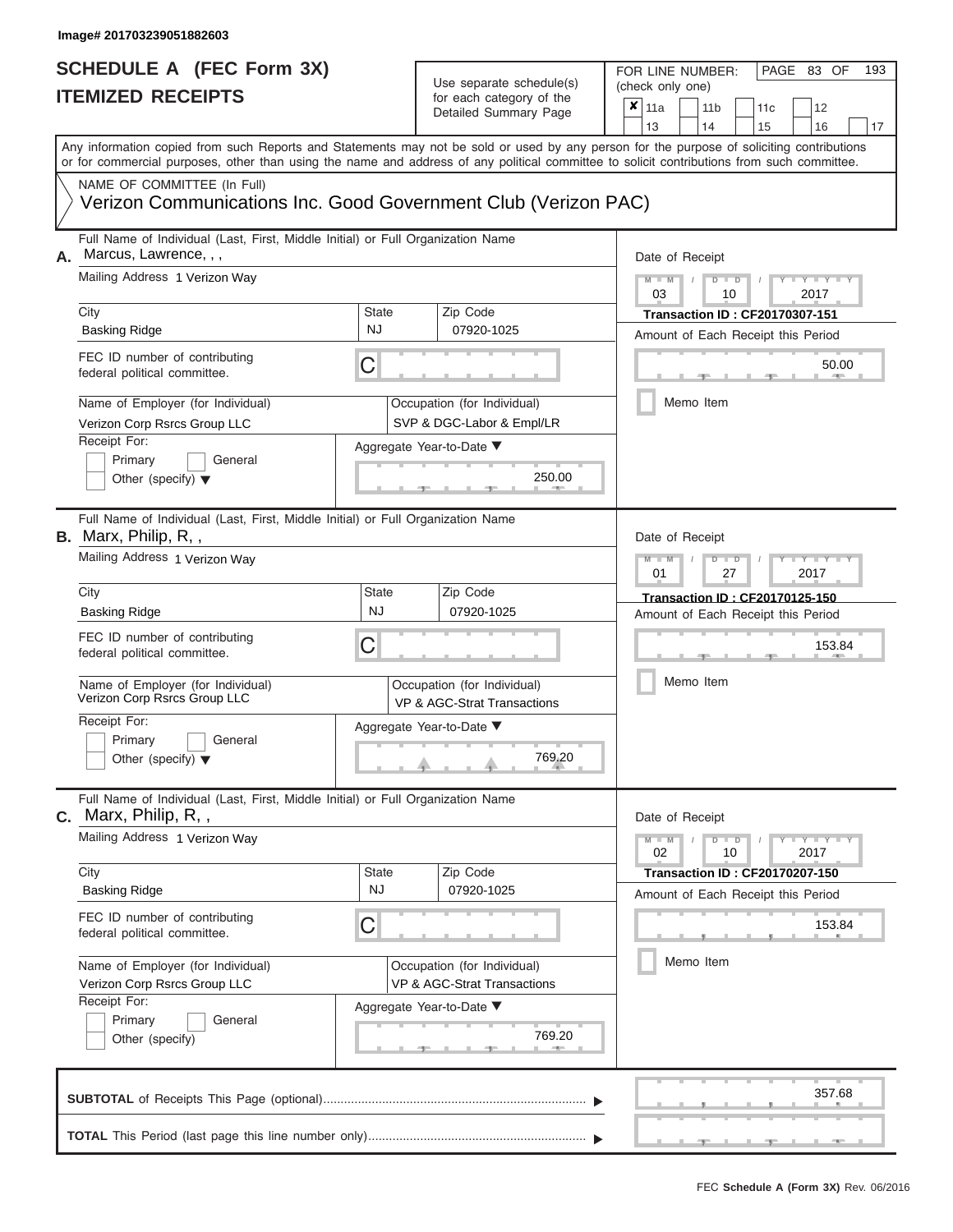| Any information copied from such Reports and Statements may not be sold or used by any person for the purpose of soliciting contributions<br>or for commercial purposes, other than using the name and address of any political committee to solicit contributions from such committee.<br>NAME OF COMMITTEE (In Full)<br>Verizon Communications Inc. Good Government Club (Verizon PAC)<br>Full Name of Individual (Last, First, Middle Initial) or Full Organization Name<br>Marx, Philip, R,,<br>Date of Receipt<br>Mailing Address 1 Verizon Way<br>$M - M$<br>$D$ $D$<br>Y TY T<br>$\sqrt{ }$<br>02<br>24<br>2017<br>Zip Code<br>City<br>State<br><b>Transaction ID: CF20170222-150</b><br><b>NJ</b><br>07920-1025<br><b>Basking Ridge</b><br>Amount of Each Receipt this Period<br>FEC ID number of contributing<br>C<br>153.84<br>federal political committee.<br><b>COLLEGE</b><br>Memo Item<br>Name of Employer (for Individual)<br>Occupation (for Individual)<br>VP & AGC-Strat Transactions<br>Verizon Corp Rsrcs Group LLC<br>Receipt For:<br>Aggregate Year-to-Date ▼<br>Primary<br>General<br>769.20<br>Other (specify) $\blacktriangledown$<br>Full Name of Individual (Last, First, Middle Initial) or Full Organization Name<br>Date of Receipt<br>Mailing Address 1 Verizon Way<br>$M - M$<br>Y I Y I<br>$D$ $D$<br>03<br>2017<br>10<br>City<br><b>State</b><br>Zip Code<br>Transaction ID: CF20170307-148<br><b>NJ</b><br>07920-1025<br>Basking Ridge<br>Amount of Each Receipt this Period<br>FEC ID number of contributing<br>С<br>153.84<br>federal political committee.<br>Memo Item<br>Name of Employer (for Individual)<br>Occupation (for Individual)<br>Verizon Corp Rsrcs Group LLC<br>VP & AGC-Strat Transactions<br>Receipt For:<br>Aggregate Year-to-Date ▼<br>Primary<br>General<br>769.20<br>Other (specify) $\blacktriangledown$<br>Full Name of Individual (Last, First, Middle Initial) or Full Organization Name<br>Mason, Michael, A,,<br>Date of Receipt<br>Mailing Address 1 Verizon Way<br>$M - M$<br>$D$ $D$<br>$T - Y - T - Y - T - Y$<br>01<br>27<br>2017<br>Zip Code<br>City<br>State<br><b>Transaction ID: CF20170125-871</b><br><b>NJ</b><br>07920-1025<br><b>Basking Ridge</b><br>Amount of Each Receipt this Period<br>FEC ID number of contributing<br>С<br>192.30<br>federal political committee.<br>Memo Item<br>Name of Employer (for Individual)<br>Occupation (for Individual)<br>SVP & CSO<br>Verizon Corp Rsrcs Group LLC<br>Receipt For:<br>Aggregate Year-to-Date ▼<br>Primary<br>General<br>961.50<br>Other (specify)<br>499.98 | SCHEDULE A (FEC Form 3X)<br><b>ITEMIZED RECEIPTS</b> | Use separate schedule(s)<br>for each category of the<br>Detailed Summary Page | 193<br>FOR LINE NUMBER:<br>PAGE 84 OF<br>(check only one)<br>$\overline{\mathbf{x}}$   11a<br>11 <sub>b</sub><br>11 <sub>c</sub><br>12 |
|----------------------------------------------------------------------------------------------------------------------------------------------------------------------------------------------------------------------------------------------------------------------------------------------------------------------------------------------------------------------------------------------------------------------------------------------------------------------------------------------------------------------------------------------------------------------------------------------------------------------------------------------------------------------------------------------------------------------------------------------------------------------------------------------------------------------------------------------------------------------------------------------------------------------------------------------------------------------------------------------------------------------------------------------------------------------------------------------------------------------------------------------------------------------------------------------------------------------------------------------------------------------------------------------------------------------------------------------------------------------------------------------------------------------------------------------------------------------------------------------------------------------------------------------------------------------------------------------------------------------------------------------------------------------------------------------------------------------------------------------------------------------------------------------------------------------------------------------------------------------------------------------------------------------------------------------------------------------------------------------------------------------------------------------------------------------------------------------------------------------------------------------------------------------------------------------------------------------------------------------------------------------------------------------------------------------------------------------------------------------------------------------------------------------------------------------------------------------------------------------------------------------------------------------------------------------------------------------|------------------------------------------------------|-------------------------------------------------------------------------------|----------------------------------------------------------------------------------------------------------------------------------------|
|                                                                                                                                                                                                                                                                                                                                                                                                                                                                                                                                                                                                                                                                                                                                                                                                                                                                                                                                                                                                                                                                                                                                                                                                                                                                                                                                                                                                                                                                                                                                                                                                                                                                                                                                                                                                                                                                                                                                                                                                                                                                                                                                                                                                                                                                                                                                                                                                                                                                                                                                                                                              |                                                      |                                                                               | 13<br>14<br>15<br>16<br>17                                                                                                             |
|                                                                                                                                                                                                                                                                                                                                                                                                                                                                                                                                                                                                                                                                                                                                                                                                                                                                                                                                                                                                                                                                                                                                                                                                                                                                                                                                                                                                                                                                                                                                                                                                                                                                                                                                                                                                                                                                                                                                                                                                                                                                                                                                                                                                                                                                                                                                                                                                                                                                                                                                                                                              |                                                      |                                                                               |                                                                                                                                        |
|                                                                                                                                                                                                                                                                                                                                                                                                                                                                                                                                                                                                                                                                                                                                                                                                                                                                                                                                                                                                                                                                                                                                                                                                                                                                                                                                                                                                                                                                                                                                                                                                                                                                                                                                                                                                                                                                                                                                                                                                                                                                                                                                                                                                                                                                                                                                                                                                                                                                                                                                                                                              | А.                                                   |                                                                               |                                                                                                                                        |
| С.                                                                                                                                                                                                                                                                                                                                                                                                                                                                                                                                                                                                                                                                                                                                                                                                                                                                                                                                                                                                                                                                                                                                                                                                                                                                                                                                                                                                                                                                                                                                                                                                                                                                                                                                                                                                                                                                                                                                                                                                                                                                                                                                                                                                                                                                                                                                                                                                                                                                                                                                                                                           | <b>B.</b> Marx, Philip, R,,                          |                                                                               |                                                                                                                                        |
|                                                                                                                                                                                                                                                                                                                                                                                                                                                                                                                                                                                                                                                                                                                                                                                                                                                                                                                                                                                                                                                                                                                                                                                                                                                                                                                                                                                                                                                                                                                                                                                                                                                                                                                                                                                                                                                                                                                                                                                                                                                                                                                                                                                                                                                                                                                                                                                                                                                                                                                                                                                              |                                                      |                                                                               |                                                                                                                                        |
|                                                                                                                                                                                                                                                                                                                                                                                                                                                                                                                                                                                                                                                                                                                                                                                                                                                                                                                                                                                                                                                                                                                                                                                                                                                                                                                                                                                                                                                                                                                                                                                                                                                                                                                                                                                                                                                                                                                                                                                                                                                                                                                                                                                                                                                                                                                                                                                                                                                                                                                                                                                              |                                                      |                                                                               |                                                                                                                                        |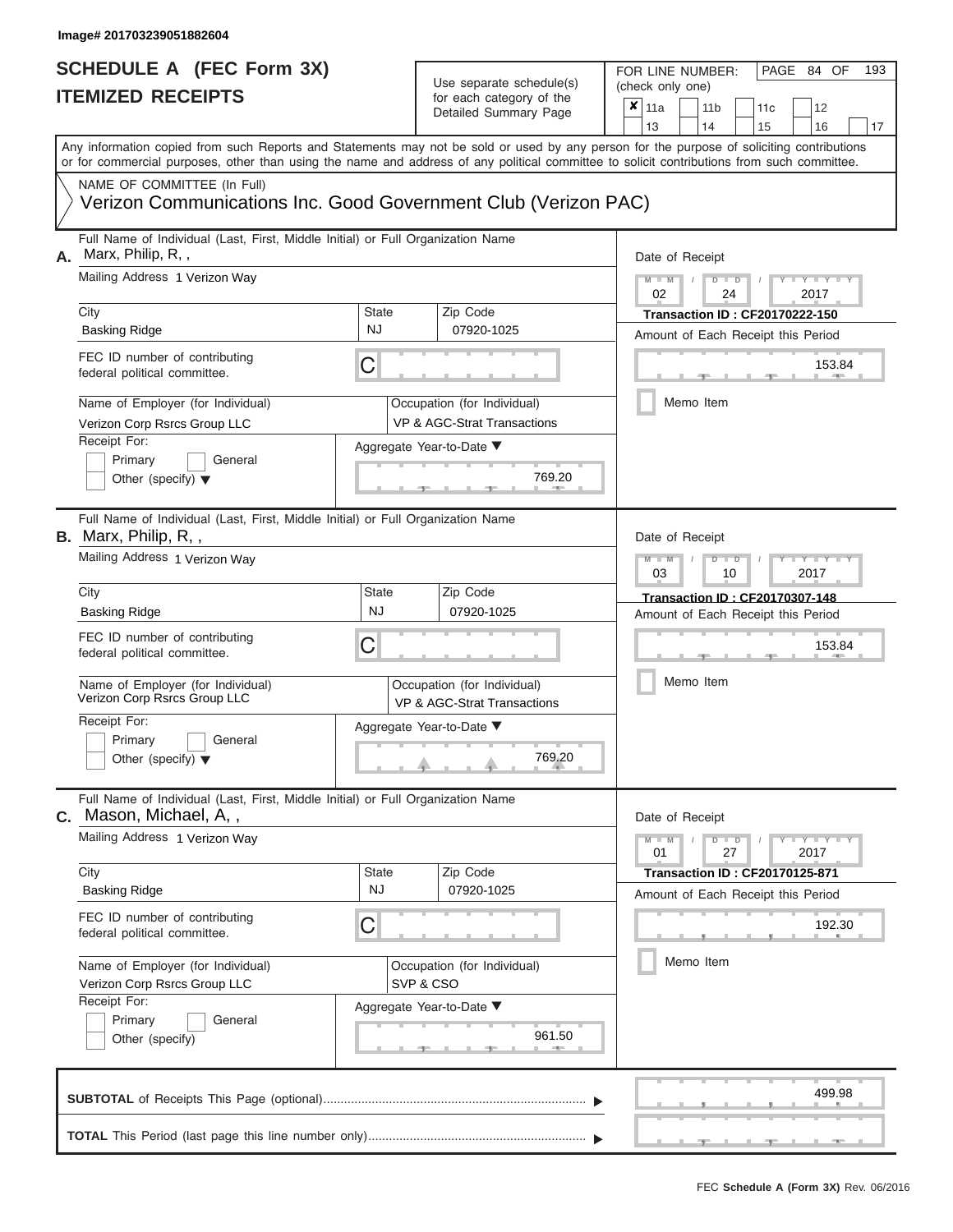ı

### **SCHEDULE A (FEC Form 3X) ITEMIZED RECEIPTS**

## Use separate schedule(s)

FOR LINE NUMBER:<br>(check only one)

PAGE 85 OF 193

| IIEMIZEU REUEIPIJ                                                                                                | for each category of the<br>Detailed Summary Page                               | ×<br>11a<br>11 <sub>b</sub><br>11c<br>12                                                                                                                                                                                                                                                                              |
|------------------------------------------------------------------------------------------------------------------|---------------------------------------------------------------------------------|-----------------------------------------------------------------------------------------------------------------------------------------------------------------------------------------------------------------------------------------------------------------------------------------------------------------------|
|                                                                                                                  |                                                                                 | 13<br>14<br>15<br>16<br>17<br>Any information copied from such Reports and Statements may not be sold or used by any person for the purpose of soliciting contributions<br>or for commercial purposes, other than using the name and address of any political committee to solicit contributions from such committee. |
| NAME OF COMMITTEE (In Full)                                                                                      | Verizon Communications Inc. Good Government Club (Verizon PAC)                  |                                                                                                                                                                                                                                                                                                                       |
| Mason, Michael, A,,<br>Α.<br>Mailing Address 1 Verizon Way                                                       | Full Name of Individual (Last, First, Middle Initial) or Full Organization Name | Date of Receipt<br>$M - M$<br>$D$ $\Box$ $D$<br>$Y - Y - Y$                                                                                                                                                                                                                                                           |
| City                                                                                                             | <b>State</b><br>Zip Code                                                        | 02<br>2017<br>10<br><b>Transaction ID: CF20170207-867</b>                                                                                                                                                                                                                                                             |
| <b>Basking Ridge</b>                                                                                             | <b>NJ</b><br>07920-1025                                                         | Amount of Each Receipt this Period                                                                                                                                                                                                                                                                                    |
| FEC ID number of contributing<br>federal political committee.                                                    | C                                                                               | 192.30                                                                                                                                                                                                                                                                                                                |
| Name of Employer (for Individual)<br>Verizon Corp Rsrcs Group LLC                                                | Occupation (for Individual)<br>SVP & CSO                                        | Memo Item                                                                                                                                                                                                                                                                                                             |
| Receipt For:<br>Primary<br>General<br>Other (specify) $\blacktriangledown$                                       | Aggregate Year-to-Date ▼                                                        | 961.50                                                                                                                                                                                                                                                                                                                |
| Full Name of Individual (Last, First, Middle Initial) or Full Organization Name<br><b>B.</b> Mason, Michael, A,, | Date of Receipt                                                                 |                                                                                                                                                                                                                                                                                                                       |
| Mailing Address 1 Verizon Way                                                                                    |                                                                                 | $M - M$<br>$D$ $D$<br>$T - Y = T - Y = T$<br>02<br>24<br>2017                                                                                                                                                                                                                                                         |
| City<br><b>Basking Ridge</b>                                                                                     | <b>State</b><br>Zip Code<br><b>NJ</b><br>07920-1025                             | <b>Transaction ID: CF20170222-864</b><br>Amount of Each Receipt this Period                                                                                                                                                                                                                                           |
| FEC ID number of contributing<br>federal political committee.                                                    | С                                                                               | 192.30                                                                                                                                                                                                                                                                                                                |
| Name of Employer (for Individual)<br>Verizon Corp Rsrcs Group LLC                                                | Occupation (for Individual)<br>SVP & CSO                                        | Memo Item                                                                                                                                                                                                                                                                                                             |
| Receipt For:<br>Primary<br>General<br>Other (specify) $\blacktriangledown$                                       | Aggregate Year-to-Date ▼                                                        | 961.50                                                                                                                                                                                                                                                                                                                |
| <b>C.</b> Mason, Michael, A,,                                                                                    | Full Name of Individual (Last, First, Middle Initial) or Full Organization Name | Date of Receipt                                                                                                                                                                                                                                                                                                       |
| Mailing Address 1 Verizon Way                                                                                    |                                                                                 | $Y = Y = Y + Y$<br>$M - M$<br>$D$ $D$<br>03<br>10<br>2017                                                                                                                                                                                                                                                             |
| City<br><b>Basking Ridge</b>                                                                                     | <b>State</b><br>Zip Code<br><b>NJ</b><br>07920-1025                             | <b>Transaction ID: CF20170307-859</b><br>Amount of Each Receipt this Period                                                                                                                                                                                                                                           |
| FEC ID number of contributing<br>federal political committee.                                                    | С                                                                               | 192.30                                                                                                                                                                                                                                                                                                                |
| Name of Employer (for Individual)<br>Verizon Corp Rsrcs Group LLC                                                | Occupation (for Individual)<br>SVP & CSO                                        | Memo Item                                                                                                                                                                                                                                                                                                             |
| Receipt For:<br>Primary<br>General<br>Other (specify)                                                            | Aggregate Year-to-Date ▼                                                        | 961.50<br><b>AND</b>                                                                                                                                                                                                                                                                                                  |
|                                                                                                                  |                                                                                 | 576.90                                                                                                                                                                                                                                                                                                                |
|                                                                                                                  |                                                                                 |                                                                                                                                                                                                                                                                                                                       |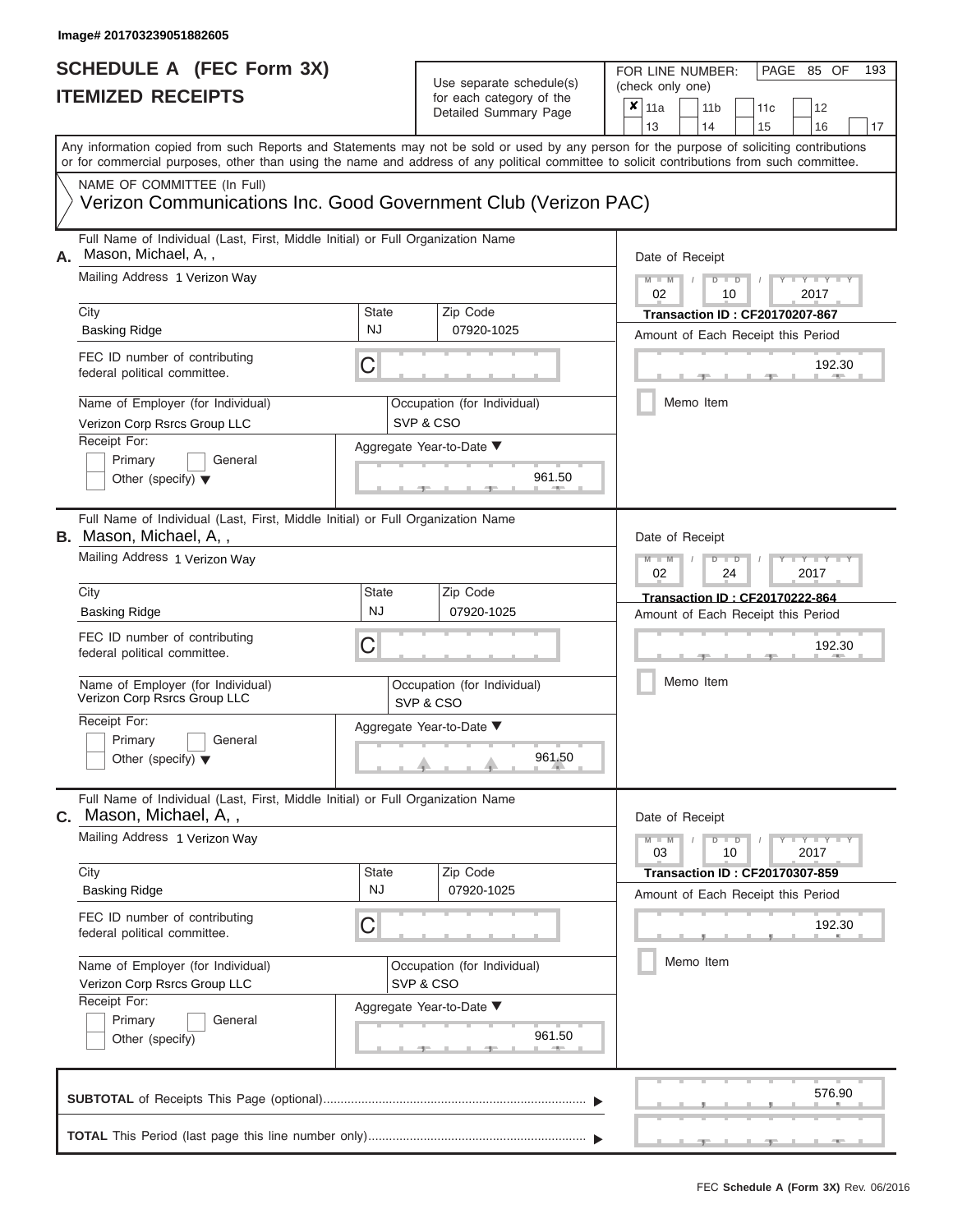|    | SCHEDULE A (FEC Form 3X)<br><b>ITEMIZED RECEIPTS</b>                                                                                                                                                                                                                                                                                                                            |                   | Use separate schedule(s)<br>for each category of the<br>Detailed Summary Page                                    | 193<br>FOR LINE NUMBER:<br>PAGE 86 OF<br>(check only one)<br>$\overline{\mathbf{x}}$   11a<br>11 <sub>b</sub><br>11 <sub>c</sub><br>12                                                      |  |  |  |  |  |  |
|----|---------------------------------------------------------------------------------------------------------------------------------------------------------------------------------------------------------------------------------------------------------------------------------------------------------------------------------------------------------------------------------|-------------------|------------------------------------------------------------------------------------------------------------------|---------------------------------------------------------------------------------------------------------------------------------------------------------------------------------------------|--|--|--|--|--|--|
|    | Any information copied from such Reports and Statements may not be sold or used by any person for the purpose of soliciting contributions<br>or for commercial purposes, other than using the name and address of any political committee to solicit contributions from such committee.                                                                                         |                   |                                                                                                                  | 13<br>14<br>15<br>16<br>17                                                                                                                                                                  |  |  |  |  |  |  |
|    | NAME OF COMMITTEE (In Full)<br>Verizon Communications Inc. Good Government Club (Verizon PAC)                                                                                                                                                                                                                                                                                   |                   |                                                                                                                  |                                                                                                                                                                                             |  |  |  |  |  |  |
| А. | Full Name of Individual (Last, First, Middle Initial) or Full Organization Name<br>Matthews, Craig, S,,<br>Mailing Address 1 Verizon Dr<br>City<br><b>Little Rock</b><br>FEC ID number of contributing<br>federal political committee.<br>Name of Employer (for Individual)<br>Cellco Partnership<br>Receipt For:<br>Primary<br>General<br>Other (specify) $\blacktriangledown$ | State<br>AR.<br>C | Zip Code<br>72202-2075<br>Occupation (for Individual)<br>Dir-Prog/Proj Mgt<br>Aggregate Year-to-Date ▼<br>250.00 | Date of Receipt<br>$M - M$ /<br>$Y - Y - Y$<br>$D$ $D$<br>03<br>2017<br>10<br>Transaction ID: W20170307-447-23-13<br>Amount of Each Receipt this Period<br>50.00<br><b>AND</b><br>Memo Item |  |  |  |  |  |  |
|    | Full Name of Individual (Last, First, Middle Initial) or Full Organization Name<br><b>B.</b> McDermott, John, F,,<br>Mailing Address 1 Verizon Way<br>City                                                                                                                                                                                                                      | <b>State</b>      | Zip Code                                                                                                         | Date of Receipt<br>$M - M$<br>Y Y I<br>$D$ $D$<br>03<br>2017<br>10<br>Transaction ID: CF20170307-257                                                                                        |  |  |  |  |  |  |
|    | Basking Ridge<br>FEC ID number of contributing<br>federal political committee.<br>Name of Employer (for Individual)<br>Verizon Services Corp.<br>Receipt For:<br>Primary<br>General<br>Other (specify) $\blacktriangledown$                                                                                                                                                     | <b>NJ</b><br>С    | 07920-1025<br>Occupation (for Individual)<br><b>Sales Director VPS</b><br>Aggregate Year-to-Date ▼<br>250.00     | Amount of Each Receipt this Period<br>50.00<br>Memo Item                                                                                                                                    |  |  |  |  |  |  |
| С. | Full Name of Individual (Last, First, Middle Initial) or Full Organization Name<br>McDermott, Michael, A,,<br>Mailing Address 1515 E Woodfield Rd<br>City                                                                                                                                                                                                                       | State             | Zip Code                                                                                                         | Date of Receipt<br>$M - M$<br>$D$ $D$<br>$T - Y - T - Y - T - Y$<br>01<br>27<br>2017<br>Transaction ID: CF20170125-862                                                                      |  |  |  |  |  |  |
|    | Schaumburg<br>FEC ID number of contributing<br>federal political committee.                                                                                                                                                                                                                                                                                                     | IL<br>C           | 60173-6046                                                                                                       | Amount of Each Receipt this Period<br>192.30                                                                                                                                                |  |  |  |  |  |  |
|    | Name of Employer (for Individual)<br>Verizon Corp Rsrcs Group LLC<br>Receipt For:<br>Primary<br>General<br>Other (specify)                                                                                                                                                                                                                                                      |                   | Occupation (for Individual)<br>Dir-Lobbyist<br>Aggregate Year-to-Date ▼<br>961.50                                | Memo Item                                                                                                                                                                                   |  |  |  |  |  |  |
|    |                                                                                                                                                                                                                                                                                                                                                                                 |                   |                                                                                                                  | 292.30                                                                                                                                                                                      |  |  |  |  |  |  |
|    |                                                                                                                                                                                                                                                                                                                                                                                 |                   |                                                                                                                  |                                                                                                                                                                                             |  |  |  |  |  |  |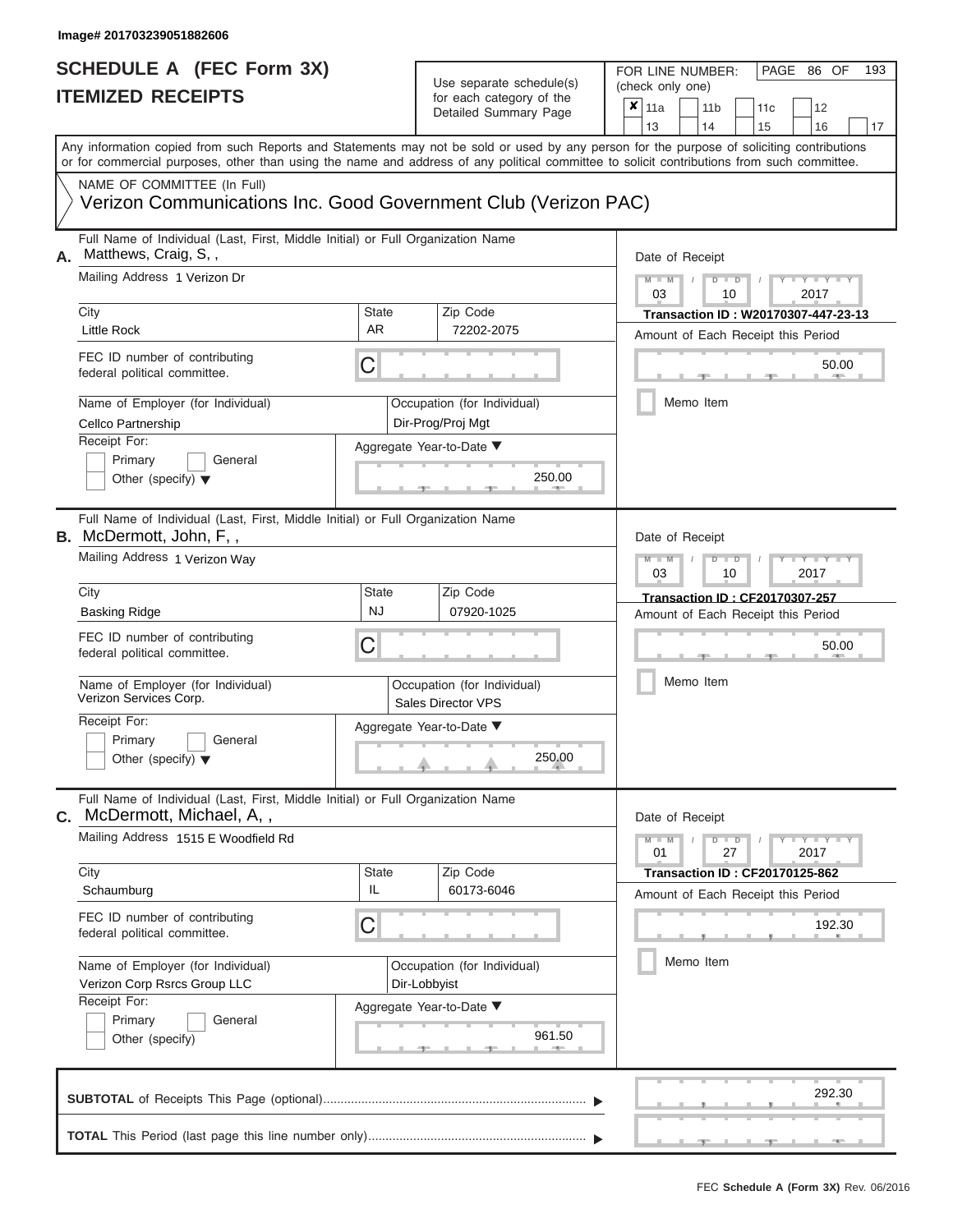| SCHEDULE A (FEC Form 3X)<br><b>ITEMIZED RECEIPTS</b>                                                                                                                                                                                                                                                                                                                                                  | Use separate schedule(s)<br>for each category of the<br>Detailed Summary Page                                                          | 193<br>FOR LINE NUMBER:<br>PAGE 87 OF<br>(check only one)<br>$\overline{\mathbf{x}}$   11a<br>11 <sub>b</sub><br>11 <sub>c</sub><br>12                                                           |
|-------------------------------------------------------------------------------------------------------------------------------------------------------------------------------------------------------------------------------------------------------------------------------------------------------------------------------------------------------------------------------------------------------|----------------------------------------------------------------------------------------------------------------------------------------|--------------------------------------------------------------------------------------------------------------------------------------------------------------------------------------------------|
| Any information copied from such Reports and Statements may not be sold or used by any person for the purpose of soliciting contributions<br>or for commercial purposes, other than using the name and address of any political committee to solicit contributions from such committee.                                                                                                               |                                                                                                                                        | 13<br>14<br>15<br>16<br>17                                                                                                                                                                       |
| NAME OF COMMITTEE (In Full)<br>Verizon Communications Inc. Good Government Club (Verizon PAC)                                                                                                                                                                                                                                                                                                         |                                                                                                                                        |                                                                                                                                                                                                  |
| Full Name of Individual (Last, First, Middle Initial) or Full Organization Name<br>McDermott, Michael, A,,<br>А.<br>Mailing Address 1515 E Woodfield Rd<br>City<br>Schaumburg<br>FEC ID number of contributing<br>federal political committee.<br>Name of Employer (for Individual)<br>Verizon Corp Rsrcs Group LLC<br>Receipt For:<br>Primary<br>General<br>Other (specify) $\blacktriangledown$     | Zip Code<br><b>State</b><br>IL<br>60173-6046<br>С<br>Occupation (for Individual)<br>Dir-Lobbyist<br>Aggregate Year-to-Date ▼<br>961.50 | Date of Receipt<br>$M = M$ /<br>Y I Y I<br>$D$ $D$<br>02<br>10<br>2017<br><b>Transaction ID: CF20170207-858</b><br>Amount of Each Receipt this Period<br>192.30<br>Memo Item                     |
| Full Name of Individual (Last, First, Middle Initial) or Full Organization Name<br><b>B.</b> McDermott, Michael, A,,<br>Mailing Address 1515 E Woodfield Rd<br>City<br>Schaumburg<br>FEC ID number of contributing<br>federal political committee.<br>Name of Employer (for Individual)<br>Verizon Corp Rsrcs Group LLC<br>Receipt For:<br>Primary<br>General<br>Other (specify) $\blacktriangledown$ | Zip Code<br><b>State</b><br>IL<br>60173-6046<br>С<br>Occupation (for Individual)<br>Dir-Lobbyist<br>Aggregate Year-to-Date ▼<br>961.50 | Date of Receipt<br>$M - M$<br>Y TYT<br>$D$ $D$<br>02<br>2017<br>24<br>Transaction ID: CF20170222-855<br>Amount of Each Receipt this Period<br>192.30<br>Memo Item                                |
| Full Name of Individual (Last, First, Middle Initial) or Full Organization Name<br>McDermott, Michael, A,,<br>С.<br>Mailing Address 1515 E Woodfield Rd<br>City<br>Schaumburg<br>FEC ID number of contributing<br>federal political committee.<br>Name of Employer (for Individual)<br>Verizon Corp Rsrcs Group LLC<br>Receipt For:<br>Primary<br>General<br>Other (specify)                          | Zip Code<br><b>State</b><br>IL<br>60173-6046<br>С<br>Occupation (for Individual)<br>Dir-Lobbyist<br>Aggregate Year-to-Date ▼<br>961.50 | Date of Receipt<br>$M - M$<br>$D$ $D$<br>$T-T$ $T$ $T$ $T$ $T$ $T$ $T$<br>03<br>10<br>2017<br><b>Transaction ID: CF20170307-850</b><br>Amount of Each Receipt this Period<br>192.30<br>Memo Item |
|                                                                                                                                                                                                                                                                                                                                                                                                       |                                                                                                                                        | 576.90                                                                                                                                                                                           |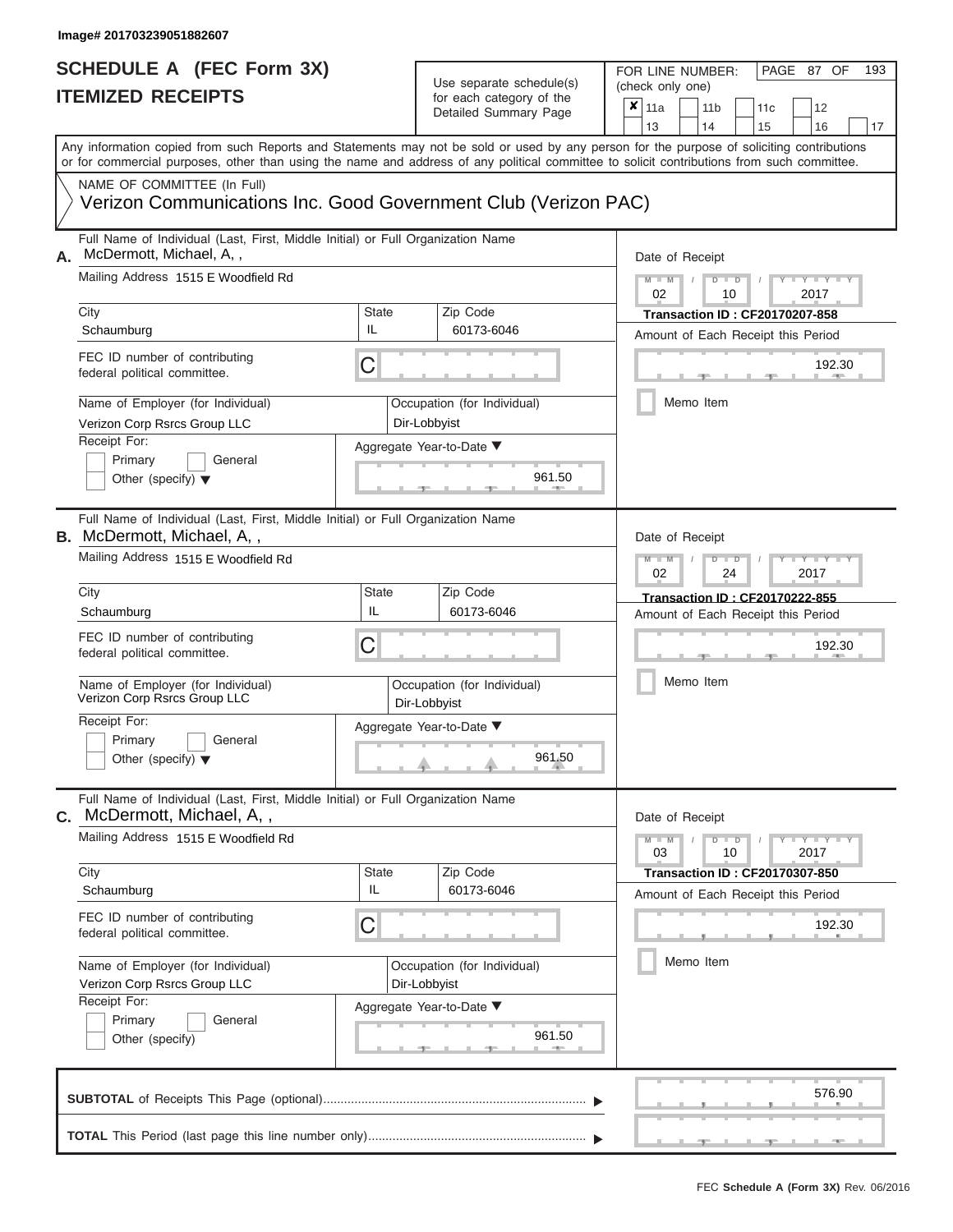### **SCHEDULE A (FEC Form 3X) ITEMIZED RECEIPTS**

## Use separate schedule(s)

| SCHEDULE A (FEC Form 3X)<br><b>ITEMIZED RECEIPTS</b>                                                                                           | Use separate schedule(s)<br>for each category of the<br>Detailed Summary Page |                                                  |                                                                                                                                                                         |  |  |  |  |
|------------------------------------------------------------------------------------------------------------------------------------------------|-------------------------------------------------------------------------------|--------------------------------------------------|-------------------------------------------------------------------------------------------------------------------------------------------------------------------------|--|--|--|--|
|                                                                                                                                                |                                                                               |                                                  | 13<br>16<br>14<br>15<br>17<br>Any information copied from such Reports and Statements may not be sold or used by any person for the purpose of soliciting contributions |  |  |  |  |
|                                                                                                                                                |                                                                               |                                                  | or for commercial purposes, other than using the name and address of any political committee to solicit contributions from such committee.                              |  |  |  |  |
| NAME OF COMMITTEE (In Full)<br>Verizon Communications Inc. Good Government Club (Verizon PAC)                                                  |                                                                               |                                                  |                                                                                                                                                                         |  |  |  |  |
| Full Name of Individual (Last, First, Middle Initial) or Full Organization Name<br>McLaughlin, James, L,,<br>А.<br>Mailing Address 140 West St |                                                                               |                                                  | Date of Receipt                                                                                                                                                         |  |  |  |  |
|                                                                                                                                                |                                                                               |                                                  | $M - M$<br>$D$ $D$<br>$Y - Y - T$<br>02<br>10<br>2017                                                                                                                   |  |  |  |  |
| City<br>New York                                                                                                                               | <b>State</b><br>NY                                                            | Zip Code<br>10007-2141                           | <b>Transaction ID: CF20170207-245</b>                                                                                                                                   |  |  |  |  |
| FEC ID number of contributing                                                                                                                  | С                                                                             |                                                  | Amount of Each Receipt this Period<br>100.00                                                                                                                            |  |  |  |  |
| federal political committee.                                                                                                                   |                                                                               |                                                  |                                                                                                                                                                         |  |  |  |  |
| Name of Employer (for Individual)<br>Verizon Services Corp.                                                                                    |                                                                               | Occupation (for Individual)<br><b>VP-Network</b> | Memo Item                                                                                                                                                               |  |  |  |  |
| Receipt For:                                                                                                                                   |                                                                               | Aggregate Year-to-Date ▼                         |                                                                                                                                                                         |  |  |  |  |
| Primary<br>General<br>Other (specify) $\blacktriangledown$                                                                                     |                                                                               | 500.00                                           |                                                                                                                                                                         |  |  |  |  |
| Full Name of Individual (Last, First, Middle Initial) or Full Organization Name<br><b>B.</b> McLaughlin, James, L,,                            |                                                                               |                                                  | Date of Receipt                                                                                                                                                         |  |  |  |  |
| Mailing Address 140 West St                                                                                                                    |                                                                               |                                                  | $M - M$<br>$D$ $D$<br>Y Y Y<br>2017<br>02<br>24                                                                                                                         |  |  |  |  |
| City                                                                                                                                           | <b>State</b>                                                                  | Zip Code                                         | <b>Transaction ID: CF20170222-245</b>                                                                                                                                   |  |  |  |  |
| New York                                                                                                                                       | <b>NY</b>                                                                     | 10007-2141                                       | Amount of Each Receipt this Period                                                                                                                                      |  |  |  |  |
| FEC ID number of contributing<br>federal political committee.                                                                                  | С                                                                             |                                                  | 100.00                                                                                                                                                                  |  |  |  |  |
| Name of Employer (for Individual)<br>Verizon Services Corp.                                                                                    |                                                                               | Occupation (for Individual)<br><b>VP-Network</b> | Memo Item                                                                                                                                                               |  |  |  |  |
| Receipt For:                                                                                                                                   |                                                                               | Aggregate Year-to-Date ▼                         |                                                                                                                                                                         |  |  |  |  |
| Primary<br>General<br>Other (specify) $\blacktriangledown$                                                                                     |                                                                               | 500.00                                           |                                                                                                                                                                         |  |  |  |  |
| Full Name of Individual (Last, First, Middle Initial) or Full Organization Name<br>C. McLaughlin, James, L,,                                   |                                                                               |                                                  | Date of Receipt                                                                                                                                                         |  |  |  |  |
| Mailing Address 140 West St                                                                                                                    |                                                                               |                                                  | $M - M$<br>$D$ $D$<br>$\mathbf{I} = \mathbf{Y} - \mathbf{I} - \mathbf{Y} - \mathbf{I}$<br>03<br>10<br>2017                                                              |  |  |  |  |
| City<br>New York                                                                                                                               | <b>State</b><br><b>NY</b>                                                     | Zip Code<br>10007-2141                           | <b>Transaction ID: CF20170307-242</b>                                                                                                                                   |  |  |  |  |
| FEC ID number of contributing<br>federal political committee.                                                                                  | С                                                                             |                                                  | Amount of Each Receipt this Period<br>100.00                                                                                                                            |  |  |  |  |
| Name of Employer (for Individual)                                                                                                              |                                                                               | Occupation (for Individual)                      | Memo Item                                                                                                                                                               |  |  |  |  |
| Verizon Services Corp.                                                                                                                         |                                                                               | <b>VP-Network</b>                                |                                                                                                                                                                         |  |  |  |  |
| Receipt For:<br>Primary<br>General<br>Other (specify)                                                                                          |                                                                               | Aggregate Year-to-Date ▼<br>500.00               |                                                                                                                                                                         |  |  |  |  |
|                                                                                                                                                |                                                                               |                                                  | 300.00                                                                                                                                                                  |  |  |  |  |
|                                                                                                                                                |                                                                               |                                                  |                                                                                                                                                                         |  |  |  |  |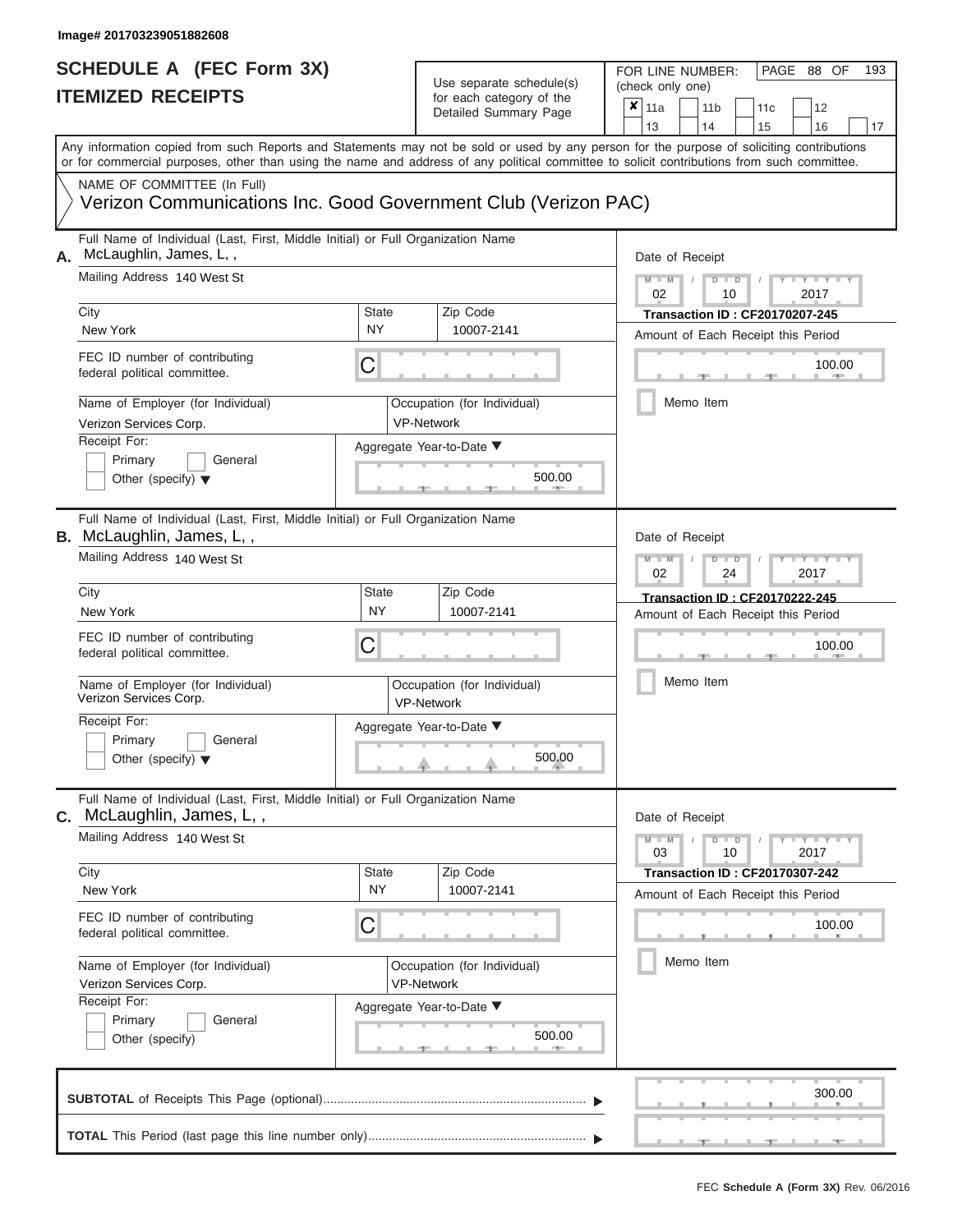| SCHEDULE A (FEC Form 3X)<br><b>ITEMIZED RECEIPTS</b>                                                                                                                                                                                                                                                                                                                                             |                                | Use separate schedule(s)<br>for each category of the<br>Detailed Summary Page                           | 193<br>FOR LINE NUMBER:<br>PAGE 89 OF<br>(check only one)<br>$\boldsymbol{x}$<br>11a<br>11 <sub>b</sub><br>11c<br>12<br>13<br>14<br>15<br>16<br>17                                    |
|--------------------------------------------------------------------------------------------------------------------------------------------------------------------------------------------------------------------------------------------------------------------------------------------------------------------------------------------------------------------------------------------------|--------------------------------|---------------------------------------------------------------------------------------------------------|---------------------------------------------------------------------------------------------------------------------------------------------------------------------------------------|
| Any information copied from such Reports and Statements may not be sold or used by any person for the purpose of soliciting contributions<br>or for commercial purposes, other than using the name and address of any political committee to solicit contributions from such committee.<br>NAME OF COMMITTEE (In Full)                                                                           |                                |                                                                                                         |                                                                                                                                                                                       |
| Verizon Communications Inc. Good Government Club (Verizon PAC)                                                                                                                                                                                                                                                                                                                                   |                                |                                                                                                         |                                                                                                                                                                                       |
| Full Name of Individual (Last, First, Middle Initial) or Full Organization Name<br>McMahon, Chandra, , ,<br>А.<br>Mailing Address 1 Verizon Way<br>City<br><b>Basking Ridge</b><br>FEC ID number of contributing<br>federal political committee.<br>Name of Employer (for Individual)<br>Verizon Data Services LLC<br>Receipt For:<br>Primary<br>General<br>Other (specify) $\blacktriangledown$ | <b>State</b><br><b>NJ</b><br>C | Zip Code<br>07920-1025<br>Occupation (for Individual)<br>SVP-CISO<br>Aggregate Year-to-Date ▼<br>961.50 | Date of Receipt<br>$M - M$<br>$D$ $D$<br>$Y - Y - I$<br>01<br>27<br>2017<br><b>Transaction ID: CF20170125-865</b><br>Amount of Each Receipt this Period<br>192.30<br>Memo Item        |
| Full Name of Individual (Last, First, Middle Initial) or Full Organization Name<br><b>B.</b> McMahon, Chandra, , ,<br>Mailing Address 1 Verizon Way<br>City<br><b>Basking Ridge</b><br>FEC ID number of contributing<br>federal political committee.<br>Name of Employer (for Individual)<br>Verizon Data Services LLC<br>Receipt For:<br>Primary<br>General                                     | State<br><b>NJ</b><br>С        | Zip Code<br>07920-1025<br>Occupation (for Individual)<br>SVP-CISO<br>Aggregate Year-to-Date ▼           | Date of Receipt<br>$M - M$<br>$D$ $\Box$ $D$<br>$Y - I - Y$<br>2017<br>02<br>10<br><b>Transaction ID: CF20170207-861</b><br>Amount of Each Receipt this Period<br>192.30<br>Memo Item |
| Other (specify) $\blacktriangledown$<br>Full Name of Individual (Last, First, Middle Initial) or Full Organization Name<br>$c.$ McMahon, Chandra, , ,<br>Mailing Address 1 Verizon Way                                                                                                                                                                                                           |                                | 961.50                                                                                                  | Date of Receipt<br>$M - M$<br>$D$ $D$<br>$\mathbf{I} = \mathbf{Y} - \mathbf{I} - \mathbf{Y} - \mathbf{I}$                                                                             |
| City<br><b>Basking Ridge</b><br>FEC ID number of contributing<br>federal political committee.<br>Name of Employer (for Individual)<br>Verizon Data Services LLC<br>Receipt For:<br>Primary<br>General                                                                                                                                                                                            | State<br><b>NJ</b><br>С        | Zip Code<br>07920-1025<br>Occupation (for Individual)<br>SVP-CISO<br>Aggregate Year-to-Date ▼           | 24<br>2017<br>02<br><b>Transaction ID: CF20170222-858</b><br>Amount of Each Receipt this Period<br>192.30<br>Memo Item                                                                |
| Other (specify)                                                                                                                                                                                                                                                                                                                                                                                  |                                | 961.50                                                                                                  | 576.90                                                                                                                                                                                |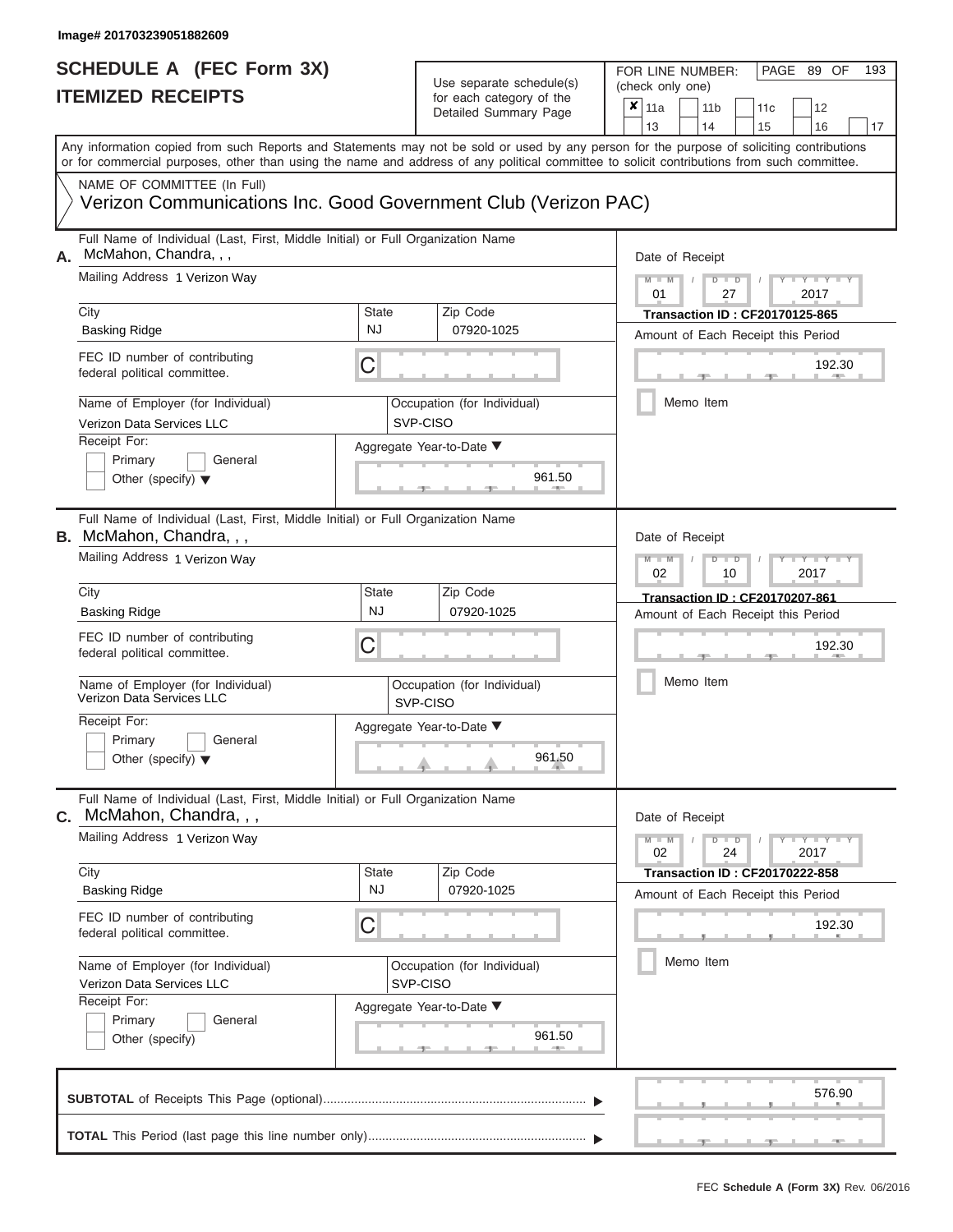### **SCHEDULE A (FEC Form 3X) ITEMIZED RECEIPTS**

## Use separate schedule(s)  $\frac{1}{\pi}$  for each category of the

FOR LINE NUMBER:<br>(check only one)

PAGE 90 OF 193

| II EMILED REVEIF I J          |                                                                                                                                            |                                                                                 | for each category of the<br>Detailed Summary Page | ×                                                     | 11a                                                                         |                                                                          |           | 11 <sub>b</sub> | 11c           |                                                                           | 12 |                                 |                 |  |  |  |  |  |  |  |  |  |
|-------------------------------|--------------------------------------------------------------------------------------------------------------------------------------------|---------------------------------------------------------------------------------|---------------------------------------------------|-------------------------------------------------------|-----------------------------------------------------------------------------|--------------------------------------------------------------------------|-----------|-----------------|---------------|---------------------------------------------------------------------------|----|---------------------------------|-----------------|--|--|--|--|--|--|--|--|--|
|                               | Any information copied from such Reports and Statements may not be sold or used by any person for the purpose of soliciting contributions  |                                                                                 |                                                   |                                                       |                                                                             | 13                                                                       |           | 14              |               | 15                                                                        |    | 16                              | 17              |  |  |  |  |  |  |  |  |  |
|                               | or for commercial purposes, other than using the name and address of any political committee to solicit contributions from such committee. |                                                                                 |                                                   |                                                       |                                                                             |                                                                          |           |                 |               |                                                                           |    |                                 |                 |  |  |  |  |  |  |  |  |  |
|                               | NAME OF COMMITTEE (In Full)<br>Verizon Communications Inc. Good Government Club (Verizon PAC)                                              |                                                                                 |                                                   |                                                       |                                                                             |                                                                          |           |                 |               |                                                                           |    |                                 |                 |  |  |  |  |  |  |  |  |  |
| Α.                            | McMahon, Chandra, , ,                                                                                                                      | Full Name of Individual (Last, First, Middle Initial) or Full Organization Name |                                                   |                                                       |                                                                             |                                                                          |           |                 |               |                                                                           |    |                                 | Date of Receipt |  |  |  |  |  |  |  |  |  |
|                               | Mailing Address 1 Verizon Way                                                                                                              |                                                                                 |                                                   |                                                       |                                                                             | $M - M$<br>$D$ $D$<br>$Y = Y$<br>03<br>10<br>2017                        |           |                 |               |                                                                           |    |                                 |                 |  |  |  |  |  |  |  |  |  |
|                               | City<br><b>Basking Ridge</b>                                                                                                               | <b>State</b><br>NJ                                                              |                                                   | Zip Code<br>07920-1025                                | <b>Transaction ID: CF20170307-853</b><br>Amount of Each Receipt this Period |                                                                          |           |                 |               |                                                                           |    |                                 |                 |  |  |  |  |  |  |  |  |  |
|                               | FEC ID number of contributing<br>federal political committee.                                                                              | С                                                                               |                                                   |                                                       | 192.30                                                                      |                                                                          |           |                 |               |                                                                           |    |                                 |                 |  |  |  |  |  |  |  |  |  |
|                               | Name of Employer (for Individual)<br>Verizon Data Services LLC                                                                             |                                                                                 | SVP-CISO                                          | Occupation (for Individual)                           |                                                                             |                                                                          | Memo Item |                 |               |                                                                           |    |                                 |                 |  |  |  |  |  |  |  |  |  |
|                               | Receipt For:<br>Primary<br>General<br>Other (specify) $\blacktriangledown$                                                                 | Aggregate Year-to-Date ▼                                                        |                                                   | 961.50                                                |                                                                             |                                                                          |           |                 |               |                                                                           |    |                                 |                 |  |  |  |  |  |  |  |  |  |
|                               | Full Name of Individual (Last, First, Middle Initial) or Full Organization Name<br>B. McNally, Rosemary, , ,                               |                                                                                 |                                                   |                                                       |                                                                             | Date of Receipt                                                          |           |                 |               |                                                                           |    |                                 |                 |  |  |  |  |  |  |  |  |  |
| Mailing Address 1 Verizon Way |                                                                                                                                            |                                                                                 |                                                   |                                                       |                                                                             | $M - M$<br>$-Y-I$<br>$D$ $\Box$ $D$<br>01<br>27<br>2017                  |           |                 |               |                                                                           |    |                                 |                 |  |  |  |  |  |  |  |  |  |
|                               | City<br><b>Basking Ridge</b>                                                                                                               | <b>State</b><br><b>NJ</b>                                                       |                                                   | Zip Code<br>07920-1025                                |                                                                             | Transaction ID: W20170125-105-0-13<br>Amount of Each Receipt this Period |           |                 |               |                                                                           |    |                                 |                 |  |  |  |  |  |  |  |  |  |
|                               | FEC ID number of contributing<br>federal political committee.                                                                              | С                                                                               |                                                   | 150.00                                                |                                                                             |                                                                          |           |                 |               |                                                                           |    |                                 |                 |  |  |  |  |  |  |  |  |  |
|                               | Name of Employer (for Individual)<br>Cellco Partnership                                                                                    |                                                                                 |                                                   | Occupation (for Individual)<br>VP-Mobile Devices & OS |                                                                             | Memo Item                                                                |           |                 |               |                                                                           |    |                                 |                 |  |  |  |  |  |  |  |  |  |
|                               | Receipt For:<br>Primary<br>General<br>Other (specify) $\blacktriangledown$                                                                 | Aggregate Year-to-Date ▼                                                        |                                                   | 750.00                                                |                                                                             |                                                                          |           |                 |               |                                                                           |    |                                 |                 |  |  |  |  |  |  |  |  |  |
| С.                            | Full Name of Individual (Last, First, Middle Initial) or Full Organization Name<br>McNally, Rosemary, , ,                                  |                                                                                 |                                                   |                                                       |                                                                             | Date of Receipt                                                          |           |                 |               |                                                                           |    |                                 |                 |  |  |  |  |  |  |  |  |  |
|                               | Mailing Address 1 Verizon Way                                                                                                              |                                                                                 |                                                   |                                                       |                                                                             | $M - M$<br>02                                                            |           |                 | $D$ $D$<br>10 |                                                                           |    | $Y - Y - Y - Y - I - Y$<br>2017 |                 |  |  |  |  |  |  |  |  |  |
|                               | City<br><b>Basking Ridge</b>                                                                                                               | <b>State</b><br><b>NJ</b>                                                       |                                                   | Zip Code<br>07920-1025                                |                                                                             |                                                                          |           |                 |               | Transaction ID: W20170207-103-23-29<br>Amount of Each Receipt this Period |    |                                 |                 |  |  |  |  |  |  |  |  |  |
|                               | FEC ID number of contributing<br>federal political committee.                                                                              | С                                                                               |                                                   |                                                       |                                                                             |                                                                          |           |                 |               |                                                                           |    | 150.00                          |                 |  |  |  |  |  |  |  |  |  |
|                               | Name of Employer (for Individual)<br>Cellco Partnership                                                                                    |                                                                                 |                                                   | Occupation (for Individual)<br>VP-Mobile Devices & OS |                                                                             | Memo Item                                                                |           |                 |               |                                                                           |    |                                 |                 |  |  |  |  |  |  |  |  |  |
|                               | Receipt For:<br>Primary<br>General                                                                                                         | Aggregate Year-to-Date ▼                                                        |                                                   |                                                       |                                                                             |                                                                          |           |                 |               |                                                                           |    |                                 |                 |  |  |  |  |  |  |  |  |  |
|                               | Other (specify)                                                                                                                            |                                                                                 |                                                   | 750.00                                                |                                                                             |                                                                          |           |                 |               |                                                                           |    |                                 |                 |  |  |  |  |  |  |  |  |  |
|                               |                                                                                                                                            |                                                                                 |                                                   |                                                       |                                                                             |                                                                          |           |                 |               |                                                                           |    | 492.30                          |                 |  |  |  |  |  |  |  |  |  |
|                               |                                                                                                                                            |                                                                                 |                                                   |                                                       |                                                                             |                                                                          |           |                 |               |                                                                           |    |                                 |                 |  |  |  |  |  |  |  |  |  |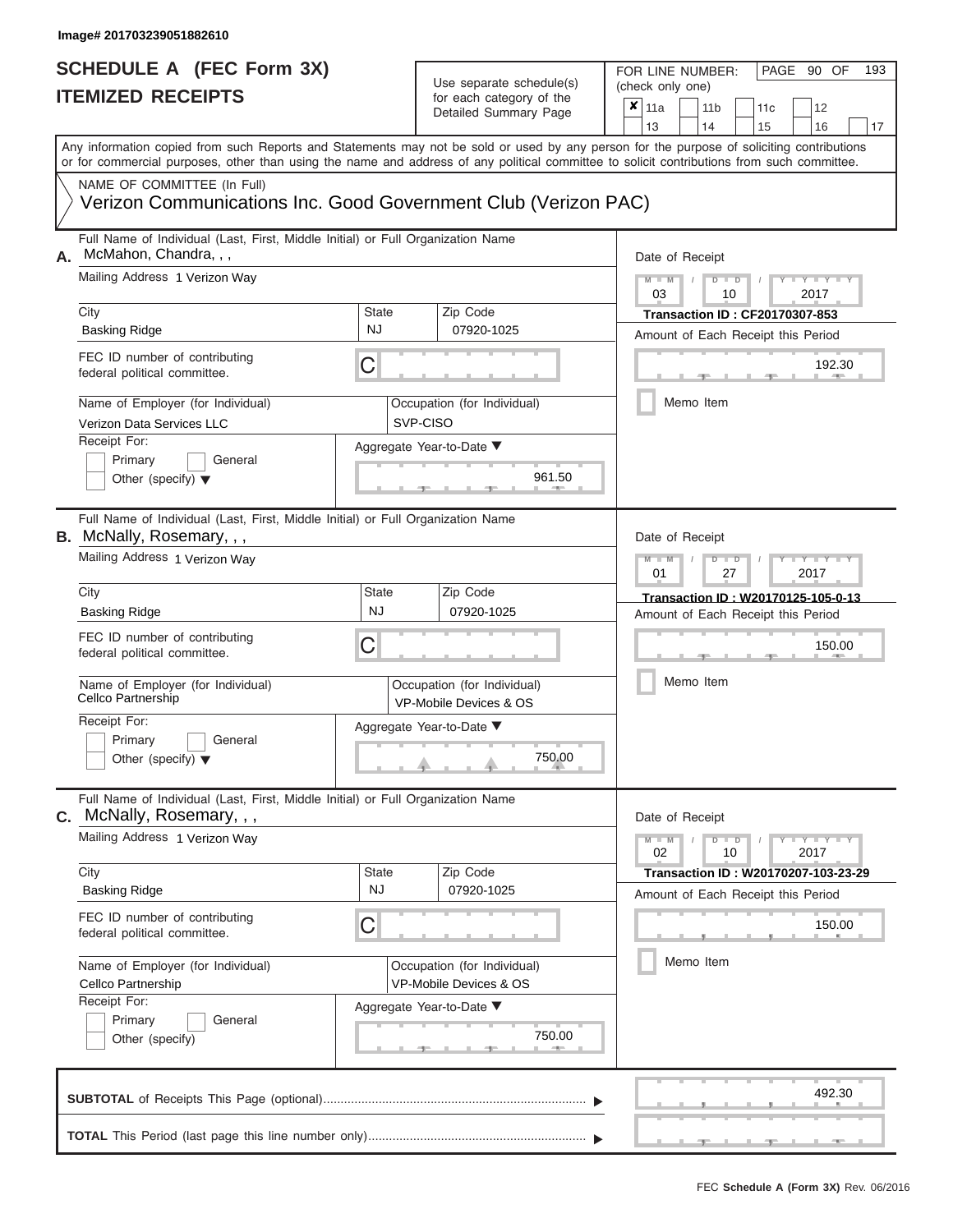FOR LINE NUMBER:<br>(check only one)

PAGE 91 OF 193

| IIEMILED REVEIFIJ |                                                                                                                                                                                                                                                                                         | for each category of the<br>Detailed Summary Page                               | × | 11a                                                   |                                                                          | 11 <sub>b</sub>                                                           |           | 11c       | 12            |        |                                                                             |                 |  |  |  |  |  |  |  |  |  |  |
|-------------------|-----------------------------------------------------------------------------------------------------------------------------------------------------------------------------------------------------------------------------------------------------------------------------------------|---------------------------------------------------------------------------------|---|-------------------------------------------------------|--------------------------------------------------------------------------|---------------------------------------------------------------------------|-----------|-----------|---------------|--------|-----------------------------------------------------------------------------|-----------------|--|--|--|--|--|--|--|--|--|--|
|                   |                                                                                                                                                                                                                                                                                         |                                                                                 |   |                                                       |                                                                          | 13                                                                        |           | 14        |               | 15     | 16                                                                          | 17              |  |  |  |  |  |  |  |  |  |  |
|                   | Any information copied from such Reports and Statements may not be sold or used by any person for the purpose of soliciting contributions<br>or for commercial purposes, other than using the name and address of any political committee to solicit contributions from such committee. |                                                                                 |   |                                                       |                                                                          |                                                                           |           |           |               |        |                                                                             |                 |  |  |  |  |  |  |  |  |  |  |
|                   | NAME OF COMMITTEE (In Full)<br>Verizon Communications Inc. Good Government Club (Verizon PAC)                                                                                                                                                                                           |                                                                                 |   |                                                       |                                                                          |                                                                           |           |           |               |        |                                                                             |                 |  |  |  |  |  |  |  |  |  |  |
| А.                | McNally, Rosemary, , ,                                                                                                                                                                                                                                                                  | Full Name of Individual (Last, First, Middle Initial) or Full Organization Name |   |                                                       |                                                                          |                                                                           |           |           |               |        |                                                                             | Date of Receipt |  |  |  |  |  |  |  |  |  |  |
|                   | Mailing Address 1 Verizon Way                                                                                                                                                                                                                                                           |                                                                                 |   |                                                       |                                                                          | $M - M$<br>$Y - Y - Y$<br>$D$ $D$<br>02<br>24<br>2017                     |           |           |               |        |                                                                             |                 |  |  |  |  |  |  |  |  |  |  |
|                   | City<br><b>Basking Ridge</b>                                                                                                                                                                                                                                                            | <b>State</b><br>NJ                                                              |   | Zip Code<br>07920-1025                                | Transaction ID: W20170222-104-2-43<br>Amount of Each Receipt this Period |                                                                           |           |           |               |        |                                                                             |                 |  |  |  |  |  |  |  |  |  |  |
|                   | FEC ID number of contributing<br>federal political committee.                                                                                                                                                                                                                           | С                                                                               |   |                                                       |                                                                          |                                                                           |           |           |               |        | 150.00                                                                      |                 |  |  |  |  |  |  |  |  |  |  |
|                   | Name of Employer (for Individual)<br>Cellco Partnership                                                                                                                                                                                                                                 |                                                                                 |   | Occupation (for Individual)<br>VP-Mobile Devices & OS |                                                                          |                                                                           | Memo Item |           |               |        |                                                                             |                 |  |  |  |  |  |  |  |  |  |  |
|                   | Receipt For:<br>Primary<br>General<br>Other (specify) $\blacktriangledown$                                                                                                                                                                                                              |                                                                                 |   | Aggregate Year-to-Date ▼<br>750.00                    |                                                                          |                                                                           |           |           |               |        |                                                                             |                 |  |  |  |  |  |  |  |  |  |  |
|                   | Full Name of Individual (Last, First, Middle Initial) or Full Organization Name<br><b>B.</b> McNally, Rosemary, , ,                                                                                                                                                                     |                                                                                 |   |                                                       |                                                                          | Date of Receipt                                                           |           |           |               |        |                                                                             |                 |  |  |  |  |  |  |  |  |  |  |
|                   | Mailing Address 1 Verizon Way                                                                                                                                                                                                                                                           |                                                                                 |   |                                                       |                                                                          | $M - M$<br>03                                                             |           |           | $D$ $D$<br>10 |        | Y I Y I<br>2017                                                             |                 |  |  |  |  |  |  |  |  |  |  |
|                   | City<br><b>Basking Ridge</b>                                                                                                                                                                                                                                                            | State<br><b>NJ</b>                                                              |   | Zip Code<br>07920-1025                                |                                                                          | Transaction ID: W20170307-103-23-13<br>Amount of Each Receipt this Period |           |           |               |        |                                                                             |                 |  |  |  |  |  |  |  |  |  |  |
|                   | FEC ID number of contributing<br>federal political committee.                                                                                                                                                                                                                           | С                                                                               |   |                                                       |                                                                          |                                                                           |           |           |               | 150.00 |                                                                             |                 |  |  |  |  |  |  |  |  |  |  |
|                   | Name of Employer (for Individual)<br>Cellco Partnership                                                                                                                                                                                                                                 |                                                                                 |   | Occupation (for Individual)<br>VP-Mobile Devices & OS |                                                                          |                                                                           | Memo Item |           |               |        |                                                                             |                 |  |  |  |  |  |  |  |  |  |  |
|                   | Receipt For:<br>Primary<br>General<br>Other (specify) $\blacktriangledown$                                                                                                                                                                                                              |                                                                                 |   | Aggregate Year-to-Date ▼<br>750.00                    |                                                                          |                                                                           |           |           |               |        |                                                                             |                 |  |  |  |  |  |  |  |  |  |  |
| С.                | Full Name of Individual (Last, First, Middle Initial) or Full Organization Name<br>Metzger, Kathleen, , ,                                                                                                                                                                               |                                                                                 |   |                                                       |                                                                          | Date of Receipt                                                           |           |           |               |        |                                                                             |                 |  |  |  |  |  |  |  |  |  |  |
|                   | Mailing Address 1 Verizon Way                                                                                                                                                                                                                                                           |                                                                                 |   |                                                       |                                                                          | $M - M$<br>$Y - Y - Y - Y - I - Y$<br>$D$ $D$<br>03<br>10<br>2017         |           |           |               |        |                                                                             |                 |  |  |  |  |  |  |  |  |  |  |
|                   | City<br><b>Basking Ridge</b>                                                                                                                                                                                                                                                            | <b>State</b><br><b>NJ</b>                                                       |   | Zip Code<br>07920-1025                                |                                                                          |                                                                           |           |           |               |        | <b>Transaction ID: CF20170307-323</b><br>Amount of Each Receipt this Period |                 |  |  |  |  |  |  |  |  |  |  |
|                   | FEC ID number of contributing<br>federal political committee.                                                                                                                                                                                                                           | C                                                                               |   |                                                       |                                                                          |                                                                           |           |           |               |        | 45.00                                                                       |                 |  |  |  |  |  |  |  |  |  |  |
|                   | Name of Employer (for Individual)<br>Verizon Corp Rsrcs Group LLC                                                                                                                                                                                                                       | Occupation (for Individual)<br>Exec Dir-Tax                                     |   |                                                       |                                                                          |                                                                           |           | Memo Item |               |        |                                                                             |                 |  |  |  |  |  |  |  |  |  |  |
|                   | Receipt For:<br>Primary<br>General<br>Other (specify)                                                                                                                                                                                                                                   |                                                                                 |   | Aggregate Year-to-Date ▼<br>225.00                    |                                                                          |                                                                           |           |           |               |        |                                                                             |                 |  |  |  |  |  |  |  |  |  |  |
|                   |                                                                                                                                                                                                                                                                                         |                                                                                 |   |                                                       |                                                                          |                                                                           |           |           |               |        | 345.00                                                                      |                 |  |  |  |  |  |  |  |  |  |  |
|                   |                                                                                                                                                                                                                                                                                         |                                                                                 |   |                                                       |                                                                          |                                                                           |           |           |               |        |                                                                             |                 |  |  |  |  |  |  |  |  |  |  |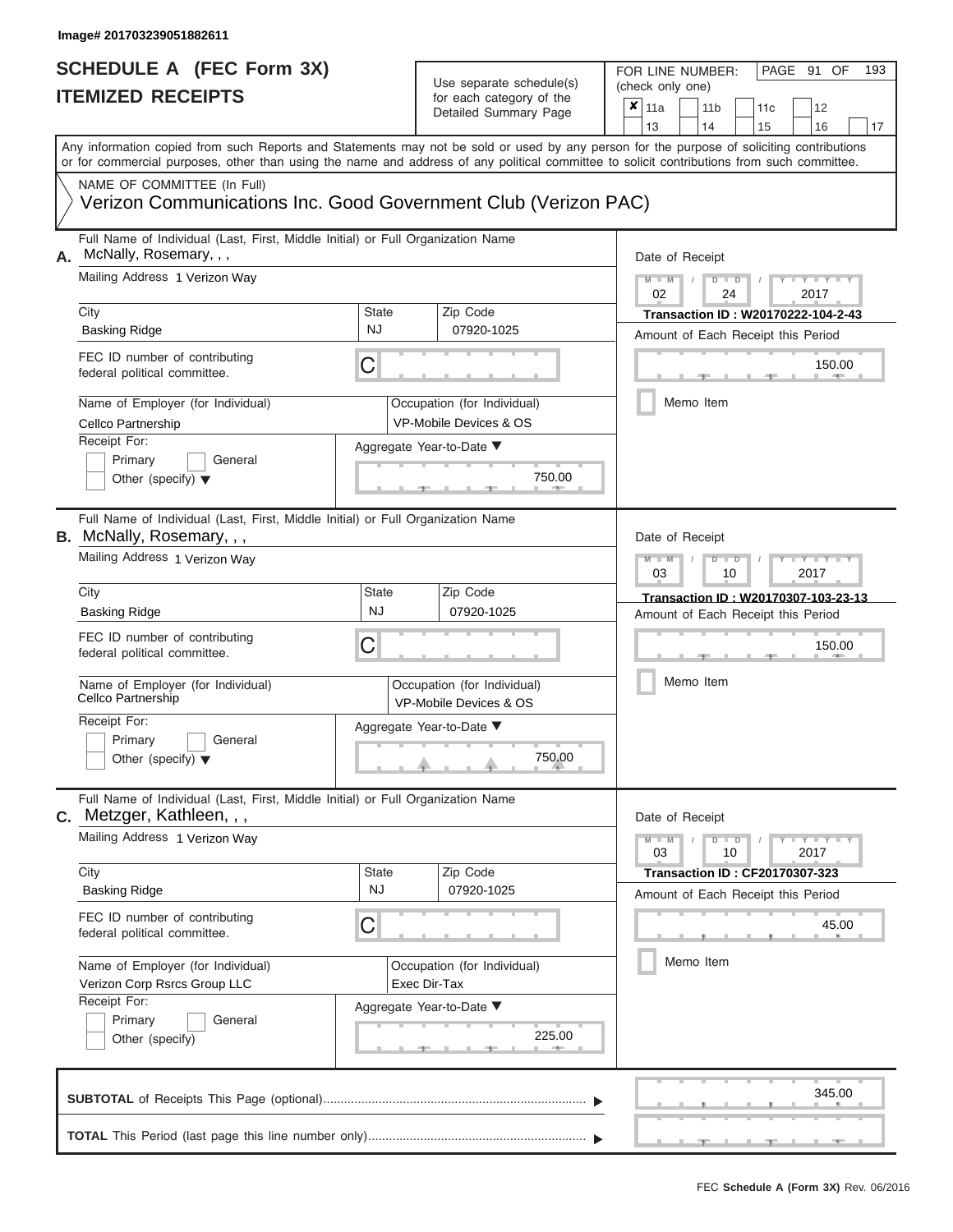| SCHEDULE A (FEC Form 3X)<br><b>ITEMIZED RECEIPTS</b>                                                                                                                                                                                                                                                                                                                                                    | Use separate schedule(s)<br>for each category of the<br>Detailed Summary Page                                                                 | 193<br>FOR LINE NUMBER:<br>PAGE 92 OF<br>(check only one)<br>$\overline{\mathbf{x}}$   11a<br>11 <sub>b</sub><br>12<br>11c<br>13<br>14<br>15<br>16<br>17                                     |
|---------------------------------------------------------------------------------------------------------------------------------------------------------------------------------------------------------------------------------------------------------------------------------------------------------------------------------------------------------------------------------------------------------|-----------------------------------------------------------------------------------------------------------------------------------------------|----------------------------------------------------------------------------------------------------------------------------------------------------------------------------------------------|
| or for commercial purposes, other than using the name and address of any political committee to solicit contributions from such committee.<br>NAME OF COMMITTEE (In Full)<br>Verizon Communications Inc. Good Government Club (Verizon PAC)                                                                                                                                                             |                                                                                                                                               | Any information copied from such Reports and Statements may not be sold or used by any person for the purpose of soliciting contributions                                                    |
| Full Name of Individual (Last, First, Middle Initial) or Full Organization Name<br>Miller, Chris, M,,<br>А.<br>Mailing Address 1300   St NW<br><b>Ste 400</b><br>City<br>Washington<br>FEC ID number of contributing<br>federal political committee.<br>Name of Employer (for Individual)<br>Verizon Corp Rsrcs Group LLC<br>Receipt For:<br>Primary<br>General<br>Other (specify) $\blacktriangledown$ | Zip Code<br>State<br>DC<br>20005-3314<br>С<br>Occupation (for Individual)<br>VP & AGC-Litigation<br>Aggregate Year-to-Date ▼<br>769.20        | Date of Receipt<br>$M = M$ /<br>$D$ $D$<br>Y TY T<br>01<br>2017<br>27<br><b>Transaction ID: CF20170125-859</b><br>Amount of Each Receipt this Period<br>153.84<br><b>AND IN</b><br>Memo Item |
| Full Name of Individual (Last, First, Middle Initial) or Full Organization Name<br><b>B.</b> Miller, Chris, M,,<br>Mailing Address 1300 I St NW<br>Ste 400<br>City<br>Washington<br>FEC ID number of contributing<br>federal political committee.<br>Name of Employer (for Individual)<br>Verizon Corp Rsrcs Group LLC<br>Receipt For:<br>Primary<br>General<br>Other (specify) $\blacktriangledown$    | <b>State</b><br>Zip Code<br>DC<br>20005-3314<br>С<br>Occupation (for Individual)<br>VP & AGC-Litigation<br>Aggregate Year-to-Date ▼<br>769.20 | Date of Receipt<br>$M - M$<br>$D$ $\Box$ $D$<br>Y TY<br>2017<br>02<br>10<br>Transaction ID: CF20170207-855<br>Amount of Each Receipt this Period<br>153.84<br>Memo Item                      |
| Full Name of Individual (Last, First, Middle Initial) or Full Organization Name<br>C. Miller, Chris, M,,<br>Mailing Address 1300 I St NW<br>Ste 400<br>City<br>Washington<br>FEC ID number of contributing<br>federal political committee.<br>Name of Employer (for Individual)<br>Verizon Corp Rsrcs Group LLC<br>Receipt For:<br>Primary<br>General<br>Other (specify)                                | Zip Code<br>State<br>DC<br>20005-3314<br>С<br>Occupation (for Individual)<br>VP & AGC-Litigation<br>Aggregate Year-to-Date ▼<br>769.20        | Date of Receipt<br>$M - M$<br>$D$ $D$<br>$T - Y = Y - T Y$<br>24<br>2017<br>02<br><b>Transaction ID: CF20170222-852</b><br>Amount of Each Receipt this Period<br>153.84<br>Memo Item         |
|                                                                                                                                                                                                                                                                                                                                                                                                         |                                                                                                                                               | 461.52<br>$-1 -$                                                                                                                                                                             |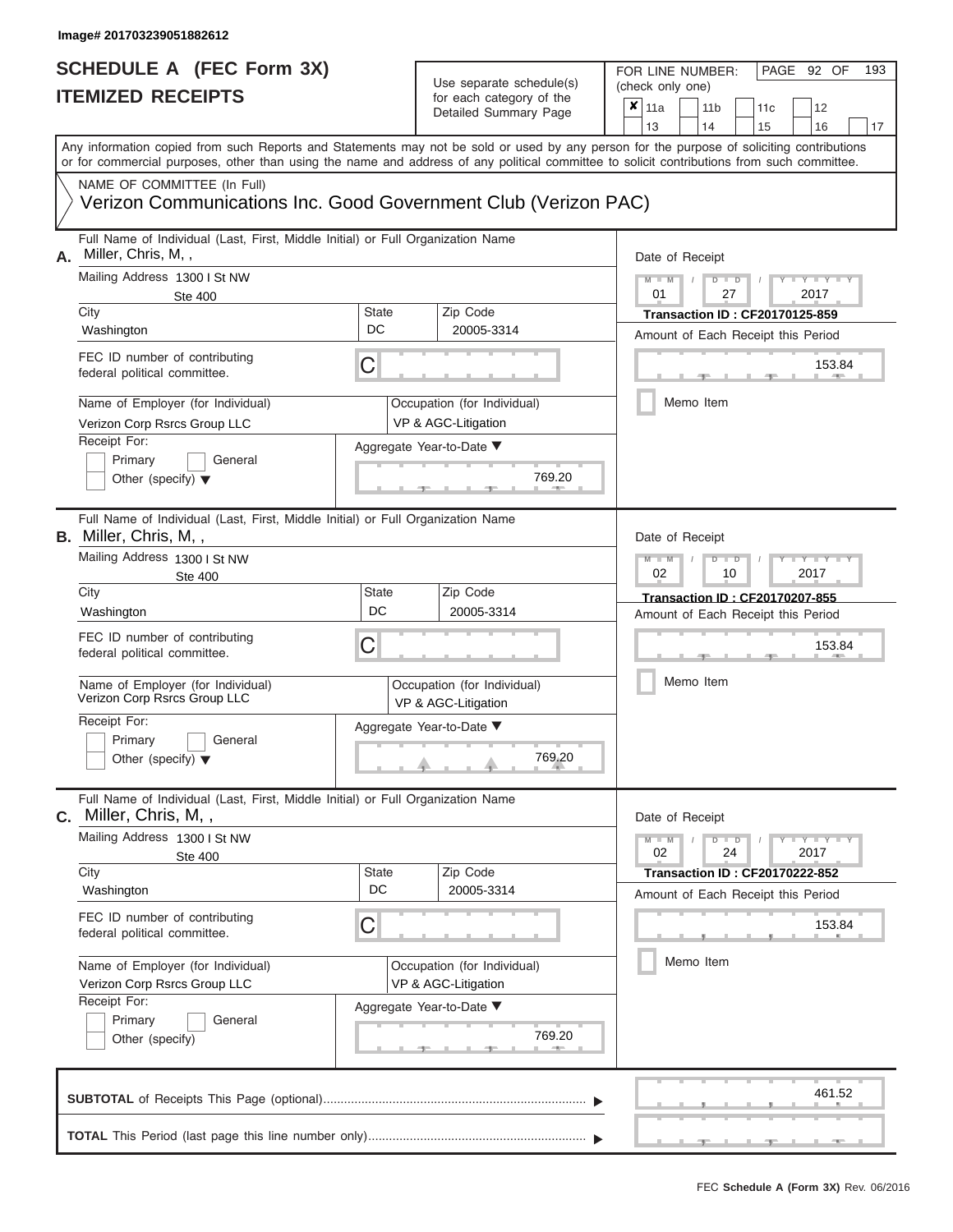| SCHEDULE A (FEC Form 3X)<br><b>ITEMIZED RECEIPTS</b>                                                                                                                                                                                                                                                                                                                                                    |                                | Use separate schedule(s)<br>for each category of the<br>Detailed Summary Page                                                | 193<br>FOR LINE NUMBER:<br>PAGE 93 OF<br>(check only one)<br>$\overline{\mathbf{x}}$   11a<br>11 <sub>b</sub><br>12<br>11c<br>13<br>14<br>15<br>16<br>17                                     |
|---------------------------------------------------------------------------------------------------------------------------------------------------------------------------------------------------------------------------------------------------------------------------------------------------------------------------------------------------------------------------------------------------------|--------------------------------|------------------------------------------------------------------------------------------------------------------------------|----------------------------------------------------------------------------------------------------------------------------------------------------------------------------------------------|
| Any information copied from such Reports and Statements may not be sold or used by any person for the purpose of soliciting contributions<br>or for commercial purposes, other than using the name and address of any political committee to solicit contributions from such committee.<br>NAME OF COMMITTEE (In Full)<br>Verizon Communications Inc. Good Government Club (Verizon PAC)                |                                |                                                                                                                              |                                                                                                                                                                                              |
| Full Name of Individual (Last, First, Middle Initial) or Full Organization Name<br>Miller, Chris, M,,<br>А.<br>Mailing Address 1300   St NW<br><b>Ste 400</b><br>City<br>Washington<br>FEC ID number of contributing<br>federal political committee.<br>Name of Employer (for Individual)<br>Verizon Corp Rsrcs Group LLC<br>Receipt For:<br>Primary<br>General<br>Other (specify) $\blacktriangledown$ | <b>State</b><br>DC<br>С        | Zip Code<br>20005-3314<br>Occupation (for Individual)<br>VP & AGC-Litigation<br>Aggregate Year-to-Date ▼<br>769.20           | Date of Receipt<br>$M - M$<br>$D$ $D$<br>Y I Y I<br>$\frac{1}{2}$<br>03<br>2017<br>10<br><b>Transaction ID: CF20170307-847</b><br>Amount of Each Receipt this Period<br>153.84<br>Memo Item  |
| Full Name of Individual (Last, First, Middle Initial) or Full Organization Name<br>B. Miller-Sasfai, Beth, A,,<br>Mailing Address 1 Verizon Way<br>City<br><b>Basking Ridge</b><br>FEC ID number of contributing<br>federal political committee.<br>Name of Employer (for Individual)<br>Verizon Corp Rsrcs Group LLC<br>Receipt For:<br>Primary<br>General<br>Other (specify) $\blacktriangledown$     | <b>State</b><br><b>NJ</b><br>С | Zip Code<br>07920-1025<br>Occupation (for Individual)<br>VP & AGC Corporate Governance<br>Aggregate Year-to-Date ▼<br>769.20 | Date of Receipt<br>$M - M$<br>$D$ $\Box$ $D$<br>Y I Y I<br>01<br>2017<br>27<br>Transaction ID: CF20170125-1074<br>Amount of Each Receipt this Period<br>153.84<br>Memo Item                  |
| Full Name of Individual (Last, First, Middle Initial) or Full Organization Name<br>Miller-Sasfai, Beth, A,,<br>С.<br>Mailing Address 1 Verizon Way<br>City<br><b>Basking Ridge</b><br>FEC ID number of contributing<br>federal political committee.<br>Name of Employer (for Individual)<br>Verizon Corp Rsrcs Group LLC<br>Receipt For:<br>Primary<br>General<br>Other (specify)                       | <b>State</b><br><b>NJ</b><br>С | Zip Code<br>07920-1025<br>Occupation (for Individual)<br>VP & AGC Corporate Governance<br>Aggregate Year-to-Date ▼<br>769.20 | Date of Receipt<br>$M - M$<br>$D$ $\Box$ $D$<br>$T - Y = Y - T Y$<br>10<br>2017<br>02<br><b>Transaction ID: CF20170207-1069</b><br>Amount of Each Receipt this Period<br>153.84<br>Memo Item |
|                                                                                                                                                                                                                                                                                                                                                                                                         |                                |                                                                                                                              | 461.52                                                                                                                                                                                       |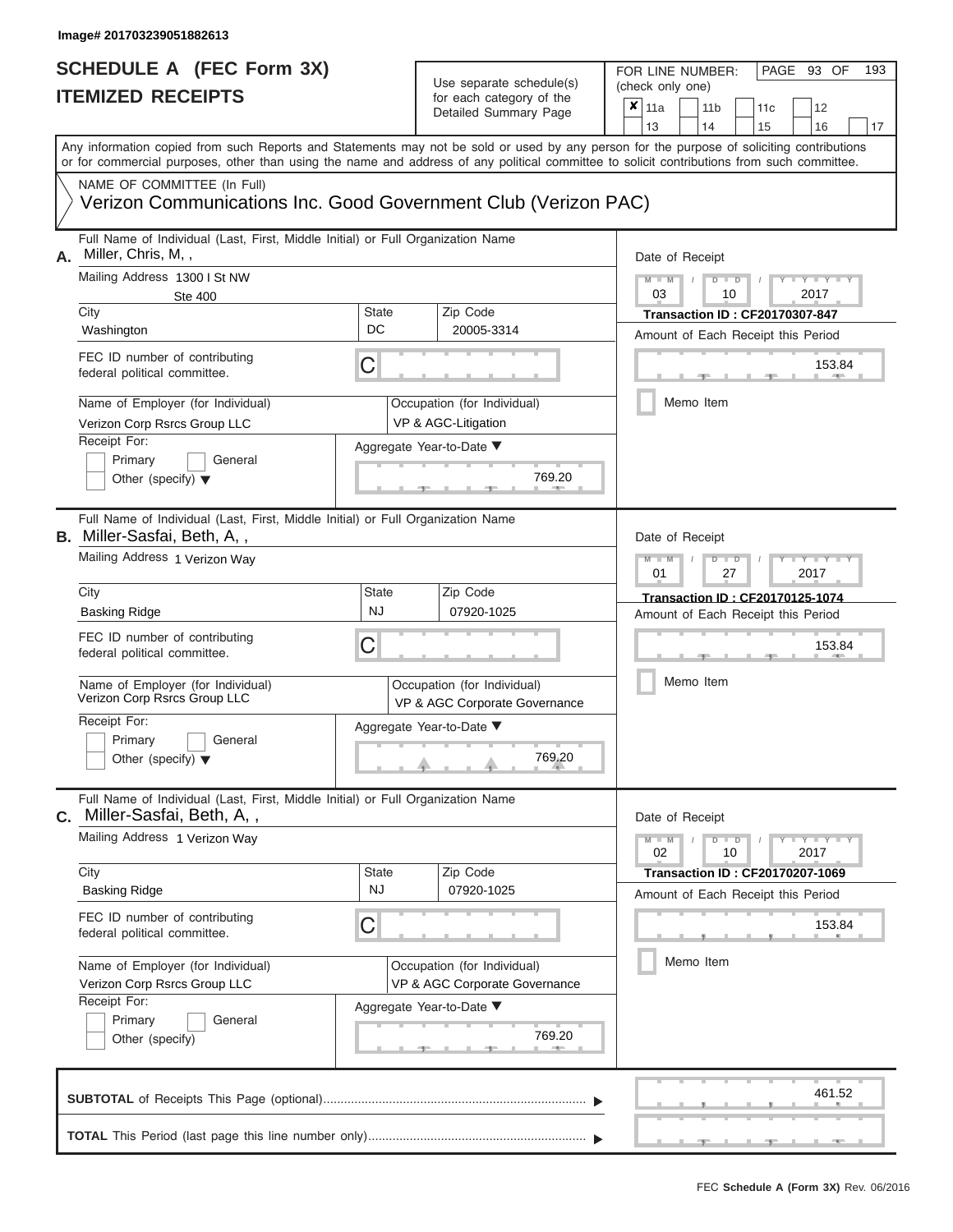### **SCHEDULE A (FEC Form 3X) ITEMIZED RECEIPTS**

## Use separate schedule(s)<br>for each category of the

FOR LINE NUMBER:<br>(check only one)

PAGE 94 OF 193

|    | IILMILLU INLVLII I                                                                                                                                                                                                                                                                      |              | iui cauli calcyuly ul lilic<br>Detailed Summary Page         | ×                                      | 11a                                |  | 11 <sub>b</sub>                         | 11c                                  |  | 12                  |    |  |  |  |  |
|----|-----------------------------------------------------------------------------------------------------------------------------------------------------------------------------------------------------------------------------------------------------------------------------------------|--------------|--------------------------------------------------------------|----------------------------------------|------------------------------------|--|-----------------------------------------|--------------------------------------|--|---------------------|----|--|--|--|--|
|    |                                                                                                                                                                                                                                                                                         |              |                                                              |                                        | 13                                 |  | 14                                      | 15                                   |  | 16                  | 17 |  |  |  |  |
|    | Any information copied from such Reports and Statements may not be sold or used by any person for the purpose of soliciting contributions<br>or for commercial purposes, other than using the name and address of any political committee to solicit contributions from such committee. |              |                                                              |                                        |                                    |  |                                         |                                      |  |                     |    |  |  |  |  |
|    | NAME OF COMMITTEE (In Full)                                                                                                                                                                                                                                                             |              |                                                              |                                        |                                    |  |                                         |                                      |  |                     |    |  |  |  |  |
|    | Verizon Communications Inc. Good Government Club (Verizon PAC)                                                                                                                                                                                                                          |              |                                                              |                                        |                                    |  |                                         |                                      |  |                     |    |  |  |  |  |
| Α. | Full Name of Individual (Last, First, Middle Initial) or Full Organization Name<br>Miller-Sasfai, Beth, A,,                                                                                                                                                                             |              |                                                              | Date of Receipt                        |                                    |  |                                         |                                      |  |                     |    |  |  |  |  |
|    | Mailing Address 1 Verizon Way                                                                                                                                                                                                                                                           |              |                                                              | $M - M$<br>$D$ $D$<br>02<br>24<br>2017 |                                    |  |                                         |                                      |  |                     |    |  |  |  |  |
|    | City                                                                                                                                                                                                                                                                                    | <b>State</b> | Zip Code                                                     | <b>Transaction ID: CF20170222-1065</b> |                                    |  |                                         |                                      |  |                     |    |  |  |  |  |
|    | <b>Basking Ridge</b>                                                                                                                                                                                                                                                                    | <b>NJ</b>    | 07920-1025                                                   |                                        | Amount of Each Receipt this Period |  |                                         |                                      |  |                     |    |  |  |  |  |
|    | FEC ID number of contributing<br>federal political committee.                                                                                                                                                                                                                           | C            |                                                              | 153.84                                 |                                    |  |                                         |                                      |  |                     |    |  |  |  |  |
|    | Name of Employer (for Individual)<br>Verizon Corp Rsrcs Group LLC                                                                                                                                                                                                                       |              | Occupation (for Individual)<br>VP & AGC Corporate Governance |                                        |                                    |  | Memo Item                               |                                      |  |                     |    |  |  |  |  |
|    | Receipt For:                                                                                                                                                                                                                                                                            |              | Aggregate Year-to-Date ▼                                     |                                        |                                    |  |                                         |                                      |  |                     |    |  |  |  |  |
|    | Primary<br>General<br>Other (specify) $\blacktriangledown$                                                                                                                                                                                                                              |              | 769.20                                                       |                                        |                                    |  |                                         |                                      |  |                     |    |  |  |  |  |
|    | Full Name of Individual (Last, First, Middle Initial) or Full Organization Name<br>B. Miller-Sasfai, Beth, A,,                                                                                                                                                                          |              |                                                              |                                        | Date of Receipt                    |  |                                         |                                      |  |                     |    |  |  |  |  |
|    | Mailing Address 1 Verizon Way                                                                                                                                                                                                                                                           |              |                                                              |                                        | $M - M$<br>03                      |  | $\overline{\mathsf{D}}$<br>$\Box$<br>10 |                                      |  | 2017                |    |  |  |  |  |
|    | City                                                                                                                                                                                                                                                                                    | <b>State</b> | Zip Code                                                     |                                        |                                    |  |                                         | Transaction ID: CF20170307-1058      |  |                     |    |  |  |  |  |
|    | <b>Basking Ridge</b>                                                                                                                                                                                                                                                                    | <b>NJ</b>    | 07920-1025                                                   |                                        | Amount of Each Receipt this Period |  |                                         |                                      |  |                     |    |  |  |  |  |
|    | FEC ID number of contributing<br>federal political committee.                                                                                                                                                                                                                           | C            |                                                              |                                        |                                    |  |                                         |                                      |  | 153.84              |    |  |  |  |  |
|    | Name of Employer (for Individual)<br>Verizon Corp Rsrcs Group LLC                                                                                                                                                                                                                       |              | Occupation (for Individual)<br>VP & AGC Corporate Governance |                                        |                                    |  | Memo Item                               |                                      |  |                     |    |  |  |  |  |
|    | Receipt For:                                                                                                                                                                                                                                                                            |              | Aggregate Year-to-Date ▼                                     |                                        |                                    |  |                                         |                                      |  |                     |    |  |  |  |  |
|    | Primary<br>General<br>Other (specify) $\blacktriangledown$                                                                                                                                                                                                                              |              | 769.20                                                       |                                        |                                    |  |                                         |                                      |  |                     |    |  |  |  |  |
| С. | Full Name of Individual (Last, First, Middle Initial) or Full Organization Name<br>Mudge, W, R, ,                                                                                                                                                                                       |              |                                                              |                                        | Date of Receipt                    |  |                                         |                                      |  |                     |    |  |  |  |  |
|    | Mailing Address 1 Verizon Way                                                                                                                                                                                                                                                           |              |                                                              |                                        | $M - M$<br>01                      |  | $D$ $D$<br>27                           |                                      |  | $Y - Y - Y$<br>2017 |    |  |  |  |  |
|    | City                                                                                                                                                                                                                                                                                    | <b>State</b> | Zip Code                                                     |                                        |                                    |  |                                         | <b>Transaction ID: CF20170125-10</b> |  |                     |    |  |  |  |  |
|    | <b>Basking Ridge</b>                                                                                                                                                                                                                                                                    | <b>NJ</b>    | 07920-1025                                                   |                                        |                                    |  |                                         | Amount of Each Receipt this Period   |  |                     |    |  |  |  |  |
|    | FEC ID number of contributing<br>federal political committee.                                                                                                                                                                                                                           | С            |                                                              |                                        |                                    |  |                                         |                                      |  | 181.73              |    |  |  |  |  |
|    | Name of Employer (for Individual)                                                                                                                                                                                                                                                       |              | Occupation (for Individual)                                  |                                        |                                    |  | Memo Item                               |                                      |  |                     |    |  |  |  |  |
|    | Verizon Services Corp.                                                                                                                                                                                                                                                                  |              | <b>EVP-Strategic Initiatives</b>                             |                                        |                                    |  |                                         |                                      |  |                     |    |  |  |  |  |
|    | Receipt For:                                                                                                                                                                                                                                                                            |              | Aggregate Year-to-Date ▼                                     |                                        |                                    |  |                                         |                                      |  |                     |    |  |  |  |  |
|    | Primary<br>General<br>Other (specify)                                                                                                                                                                                                                                                   |              | 908.65                                                       |                                        |                                    |  |                                         |                                      |  |                     |    |  |  |  |  |
|    |                                                                                                                                                                                                                                                                                         |              |                                                              |                                        |                                    |  |                                         |                                      |  | 489.41              |    |  |  |  |  |
|    |                                                                                                                                                                                                                                                                                         |              |                                                              |                                        |                                    |  |                                         |                                      |  |                     |    |  |  |  |  |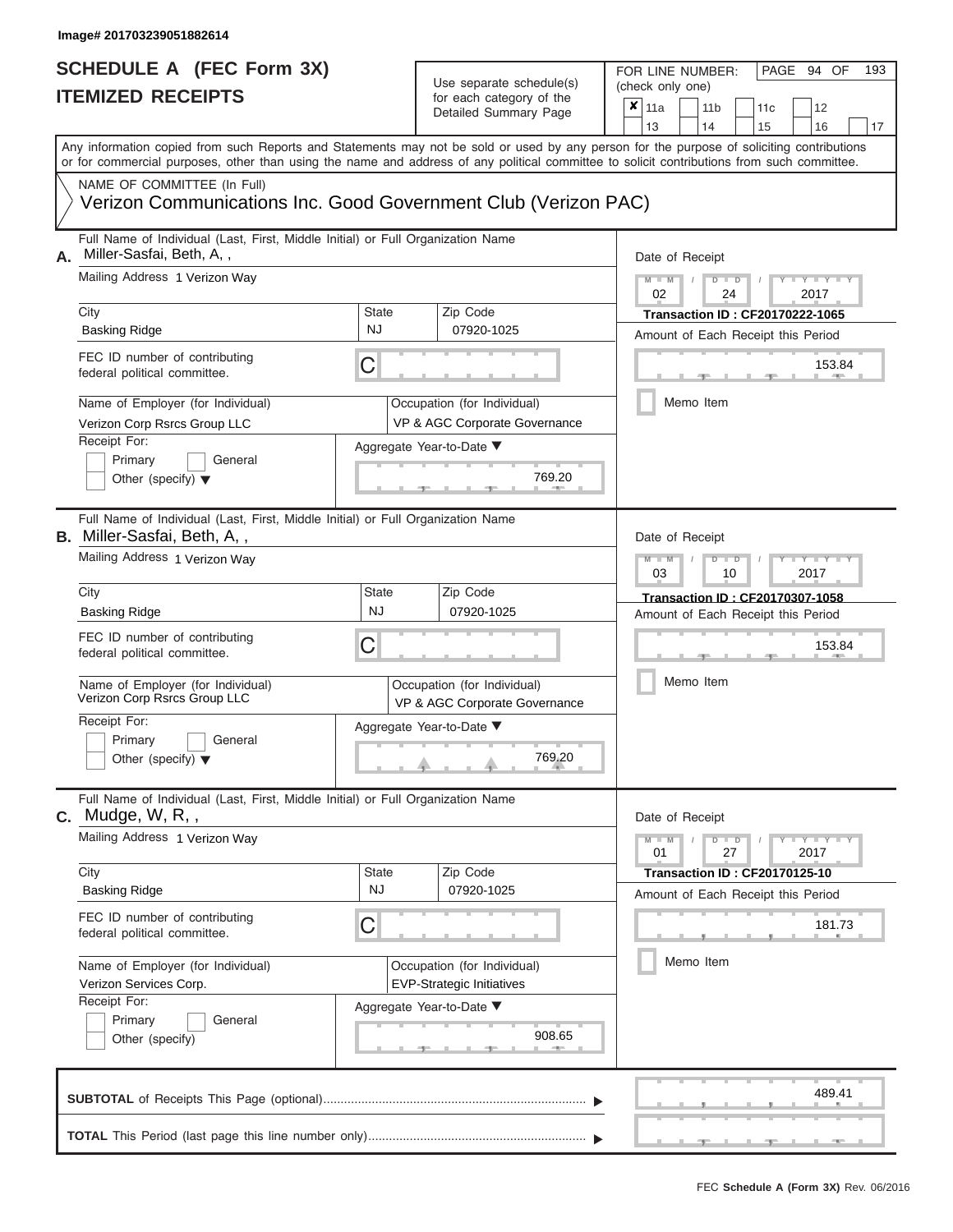### **SCHEDULE A (FEC Form 3X) ITEMIZED RECEIPTS**

## Use separate schedule(s)<br>for each category of the

FOR LINE NUMBER:<br>(check only one)

PAGE 95 OF 193

|    | णा∠∟∟ I\LVLII                                                                                                                                                                                                                                                                           |                                                                                 | iui cauli ualcyuly ul lilo<br>Detailed Summary Page             | x                                                                                              | 11a<br>13                                                                  |        | 11 <sub>b</sub><br>14                | 11c<br>15 |  | 12<br>16               | 17 |  |  |  |
|----|-----------------------------------------------------------------------------------------------------------------------------------------------------------------------------------------------------------------------------------------------------------------------------------------|---------------------------------------------------------------------------------|-----------------------------------------------------------------|------------------------------------------------------------------------------------------------|----------------------------------------------------------------------------|--------|--------------------------------------|-----------|--|------------------------|----|--|--|--|
|    | Any information copied from such Reports and Statements may not be sold or used by any person for the purpose of soliciting contributions<br>or for commercial purposes, other than using the name and address of any political committee to solicit contributions from such committee. |                                                                                 |                                                                 |                                                                                                |                                                                            |        |                                      |           |  |                        |    |  |  |  |
|    | NAME OF COMMITTEE (In Full)<br>Verizon Communications Inc. Good Government Club (Verizon PAC)                                                                                                                                                                                           |                                                                                 |                                                                 |                                                                                                |                                                                            |        |                                      |           |  |                        |    |  |  |  |
| А. | Mudge, W, R,,<br>Mailing Address 1 Verizon Way                                                                                                                                                                                                                                          | Full Name of Individual (Last, First, Middle Initial) or Full Organization Name |                                                                 |                                                                                                |                                                                            |        |                                      |           |  |                        |    |  |  |  |
|    | City<br><b>Basking Ridge</b>                                                                                                                                                                                                                                                            | State<br><b>NJ</b>                                                              | Zip Code<br>07920-1025                                          | 02<br>10<br>2017<br><b>Transaction ID: CF20170207-10</b><br>Amount of Each Receipt this Period |                                                                            |        |                                      |           |  |                        |    |  |  |  |
|    | FEC ID number of contributing<br>federal political committee.                                                                                                                                                                                                                           | C                                                                               |                                                                 |                                                                                                |                                                                            | 181.73 |                                      |           |  |                        |    |  |  |  |
|    | Name of Employer (for Individual)<br>Verizon Services Corp.                                                                                                                                                                                                                             |                                                                                 | Occupation (for Individual)<br><b>EVP-Strategic Initiatives</b> |                                                                                                |                                                                            |        | Memo Item                            |           |  |                        |    |  |  |  |
|    | Receipt For:<br>Primary<br>General<br>Other (specify) $\blacktriangledown$                                                                                                                                                                                                              |                                                                                 | Aggregate Year-to-Date ▼<br>908.65                              |                                                                                                |                                                                            |        |                                      |           |  |                        |    |  |  |  |
|    | Full Name of Individual (Last, First, Middle Initial) or Full Organization Name<br><b>B.</b> Mudge, $W, R,$ ,                                                                                                                                                                           |                                                                                 |                                                                 | Date of Receipt                                                                                |                                                                            |        |                                      |           |  |                        |    |  |  |  |
|    | Mailing Address 1 Verizon Way<br>City                                                                                                                                                                                                                                                   | State                                                                           | Zip Code                                                        |                                                                                                | $M - M$<br>02                                                              |        | $D$ $D$<br>24                        |           |  | $\overline{Y}$<br>2017 |    |  |  |  |
|    | <b>Basking Ridge</b>                                                                                                                                                                                                                                                                    | <b>NJ</b>                                                                       | 07920-1025                                                      |                                                                                                | <b>Transaction ID: CF20170222-10</b><br>Amount of Each Receipt this Period |        |                                      |           |  |                        |    |  |  |  |
|    | FEC ID number of contributing<br>federal political committee.                                                                                                                                                                                                                           | C                                                                               |                                                                 |                                                                                                | 181.73                                                                     |        |                                      |           |  |                        |    |  |  |  |
|    | Name of Employer (for Individual)<br>Verizon Services Corp.                                                                                                                                                                                                                             |                                                                                 | Occupation (for Individual)<br><b>EVP-Strategic Initiatives</b> |                                                                                                | Memo Item                                                                  |        |                                      |           |  |                        |    |  |  |  |
|    | Receipt For:<br>Primary<br>General<br>Other (specify) $\blacktriangledown$                                                                                                                                                                                                              |                                                                                 | Aggregate Year-to-Date ▼<br>908.65                              |                                                                                                |                                                                            |        |                                      |           |  |                        |    |  |  |  |
| С. | Mudge, W, R, ,                                                                                                                                                                                                                                                                          | Full Name of Individual (Last, First, Middle Initial) or Full Organization Name |                                                                 |                                                                                                |                                                                            |        |                                      |           |  |                        |    |  |  |  |
|    | Mailing Address 1 Verizon Way                                                                                                                                                                                                                                                           |                                                                                 |                                                                 |                                                                                                | $M - M$<br>03                                                              |        | $D$ $D$<br>10                        |           |  | $Y - Y - Y$<br>2017    |    |  |  |  |
|    | City<br><b>Basking Ridge</b>                                                                                                                                                                                                                                                            | State<br><b>NJ</b>                                                              | Zip Code<br>07920-1025                                          |                                                                                                |                                                                            |        | <b>Transaction ID: CF20170307-10</b> |           |  |                        |    |  |  |  |
|    | FEC ID number of contributing<br>federal political committee.                                                                                                                                                                                                                           | C                                                                               |                                                                 |                                                                                                | Amount of Each Receipt this Period<br>181.73<br>Memo Item                  |        |                                      |           |  |                        |    |  |  |  |
|    | Name of Employer (for Individual)<br>Verizon Services Corp.                                                                                                                                                                                                                             |                                                                                 | Occupation (for Individual)<br><b>EVP-Strategic Initiatives</b> |                                                                                                |                                                                            |        |                                      |           |  |                        |    |  |  |  |
|    | Receipt For:<br>Primary<br>General<br>Other (specify)                                                                                                                                                                                                                                   |                                                                                 | Aggregate Year-to-Date ▼<br>908.65                              |                                                                                                |                                                                            |        |                                      |           |  |                        |    |  |  |  |
|    |                                                                                                                                                                                                                                                                                         |                                                                                 |                                                                 |                                                                                                |                                                                            |        |                                      |           |  | 545.19                 |    |  |  |  |
|    |                                                                                                                                                                                                                                                                                         |                                                                                 |                                                                 |                                                                                                |                                                                            |        |                                      |           |  |                        |    |  |  |  |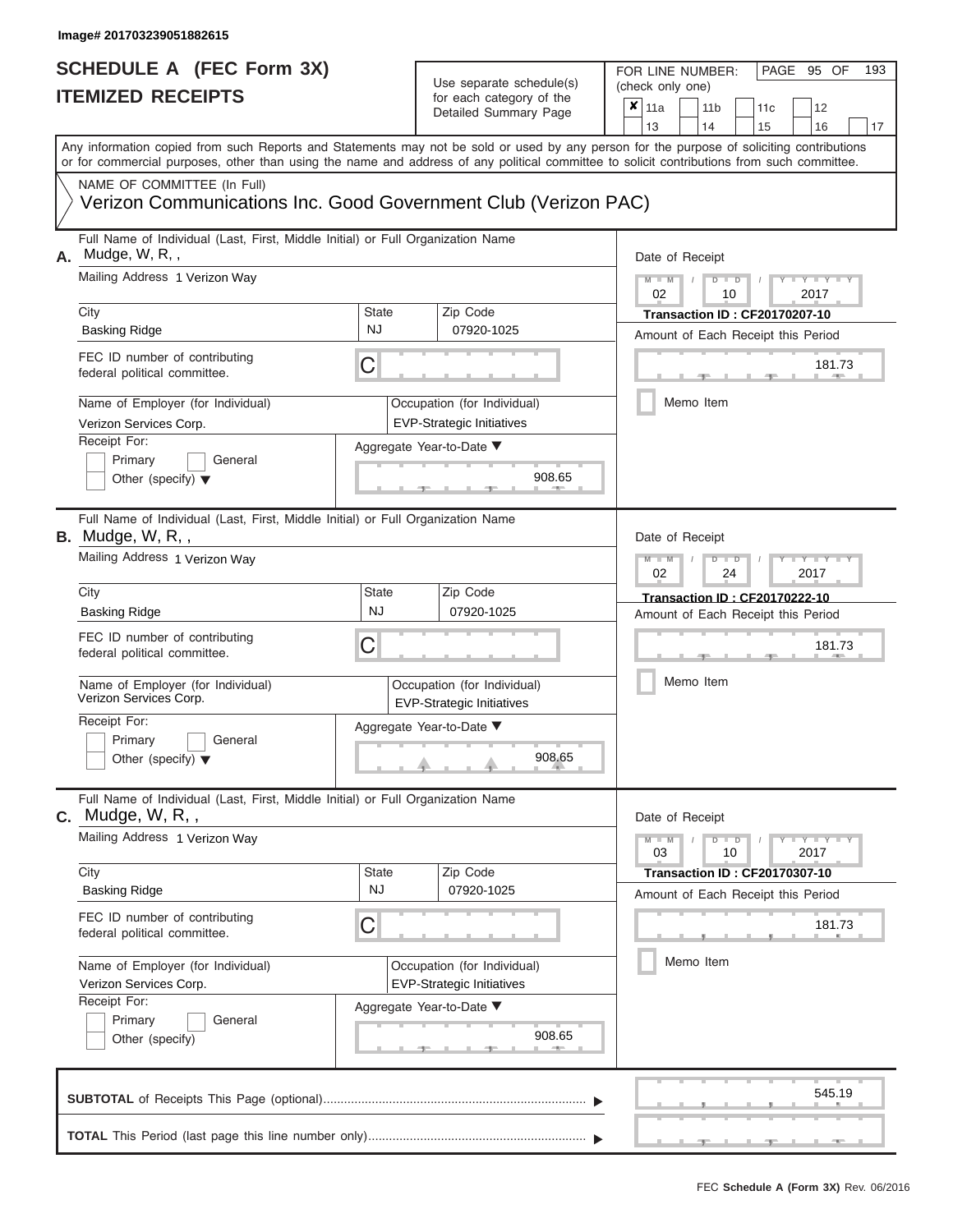### **SCHEDULE A (FEC Form 3X) ITEMIZED RECEIPTS**

## Use separate schedule(s)

| SCHEDULE A (FEC Form 3X)                                                                                                                                                                                                                                                                |                           | Use separate schedule(s)                            | 193<br>FOR LINE NUMBER:<br>PAGE 96 OF<br>(check only one)                                 |  |  |  |  |  |
|-----------------------------------------------------------------------------------------------------------------------------------------------------------------------------------------------------------------------------------------------------------------------------------------|---------------------------|-----------------------------------------------------|-------------------------------------------------------------------------------------------|--|--|--|--|--|
| <b>ITEMIZED RECEIPTS</b>                                                                                                                                                                                                                                                                |                           | for each category of the<br>Detailed Summary Page   | ×<br>11a<br>11 <sub>b</sub><br>12<br>11c<br>13<br>14<br>15<br>16<br>17                    |  |  |  |  |  |
| Any information copied from such Reports and Statements may not be sold or used by any person for the purpose of soliciting contributions<br>or for commercial purposes, other than using the name and address of any political committee to solicit contributions from such committee. |                           |                                                     |                                                                                           |  |  |  |  |  |
| NAME OF COMMITTEE (In Full)<br>Verizon Communications Inc. Good Government Club (Verizon PAC)                                                                                                                                                                                           |                           |                                                     |                                                                                           |  |  |  |  |  |
| Full Name of Individual (Last, First, Middle Initial) or Full Organization Name<br>Mullet, Mark, S,,<br>Α.<br>Mailing Address 1300 I St NW                                                                                                                                              |                           |                                                     | Date of Receipt<br>Y I Y I<br>$M - M$<br>$D$ $D$                                          |  |  |  |  |  |
| City<br>Washington                                                                                                                                                                                                                                                                      | State<br>DC               | Zip Code<br>20005-3314                              | 03<br>2017<br>10<br>Transaction ID: CF20170307-1012<br>Amount of Each Receipt this Period |  |  |  |  |  |
| FEC ID number of contributing<br>federal political committee.                                                                                                                                                                                                                           | С                         |                                                     | 50.00<br><b>AND IN</b>                                                                    |  |  |  |  |  |
| Name of Employer (for Individual)<br>Verizon Corp Rsrcs Group LLC                                                                                                                                                                                                                       |                           | Occupation (for Individual)<br>Exec Dir-Lobbyist    | Memo Item                                                                                 |  |  |  |  |  |
| Receipt For:<br>Primary<br>General<br>Other (specify) $\blacktriangledown$                                                                                                                                                                                                              |                           | Aggregate Year-to-Date ▼<br>250.00<br><b>AND IN</b> |                                                                                           |  |  |  |  |  |
| Full Name of Individual (Last, First, Middle Initial) or Full Organization Name<br>B. Mullin, Daniel, E,,<br>Mailing Address 100 Southgate Pkwy                                                                                                                                         |                           |                                                     | Date of Receipt<br>$M - M$<br>$D$ $\Box$ $D$<br>$Y = Y - I$<br>02<br>2017<br>10           |  |  |  |  |  |
| City                                                                                                                                                                                                                                                                                    | <b>State</b><br><b>NJ</b> | Zip Code                                            | Transaction ID: CF20170207-255                                                            |  |  |  |  |  |
| Morristown<br>FEC ID number of contributing<br>federal political committee.                                                                                                                                                                                                             | С                         | 07960-6465                                          | Amount of Each Receipt this Period<br>83.08                                               |  |  |  |  |  |
| Name of Employer (for Individual)<br>Verizon Corp Rsrcs Group LLC                                                                                                                                                                                                                       |                           | Occupation (for Individual)<br>Dir-Lobbyist         | Memo Item                                                                                 |  |  |  |  |  |
| Receipt For:<br>Primary<br>General<br>Other (specify) $\blacktriangledown$                                                                                                                                                                                                              |                           | Aggregate Year-to-Date ▼<br>415.40                  |                                                                                           |  |  |  |  |  |
| Full Name of Individual (Last, First, Middle Initial) or Full Organization Name<br>C. Mullin, Daniel, E,,                                                                                                                                                                               |                           |                                                     | Date of Receipt                                                                           |  |  |  |  |  |
| Mailing Address 100 Southgate Pkwy                                                                                                                                                                                                                                                      |                           |                                                     | $T-T$ $T$ $T$ $T$ $T$ $T$<br>$M - M$<br>$D$ $D$<br>02<br>24<br>2017                       |  |  |  |  |  |
| City<br>Morristown                                                                                                                                                                                                                                                                      | <b>State</b><br><b>NJ</b> | Zip Code<br>07960-6465                              | <b>Transaction ID: CF20170222-255</b><br>Amount of Each Receipt this Period               |  |  |  |  |  |
| FEC ID number of contributing<br>federal political committee.                                                                                                                                                                                                                           | С                         |                                                     | 83.08                                                                                     |  |  |  |  |  |
| Name of Employer (for Individual)<br>Verizon Corp Rsrcs Group LLC<br>Receipt For:                                                                                                                                                                                                       |                           | Occupation (for Individual)<br>Dir-Lobbyist         | Memo Item                                                                                 |  |  |  |  |  |
| Primary<br>General<br>Other (specify)                                                                                                                                                                                                                                                   |                           | Aggregate Year-to-Date ▼<br>415.40<br>$-1$          |                                                                                           |  |  |  |  |  |
|                                                                                                                                                                                                                                                                                         |                           |                                                     | 216.16                                                                                    |  |  |  |  |  |
|                                                                                                                                                                                                                                                                                         |                           |                                                     | $-1$<br>--                                                                                |  |  |  |  |  |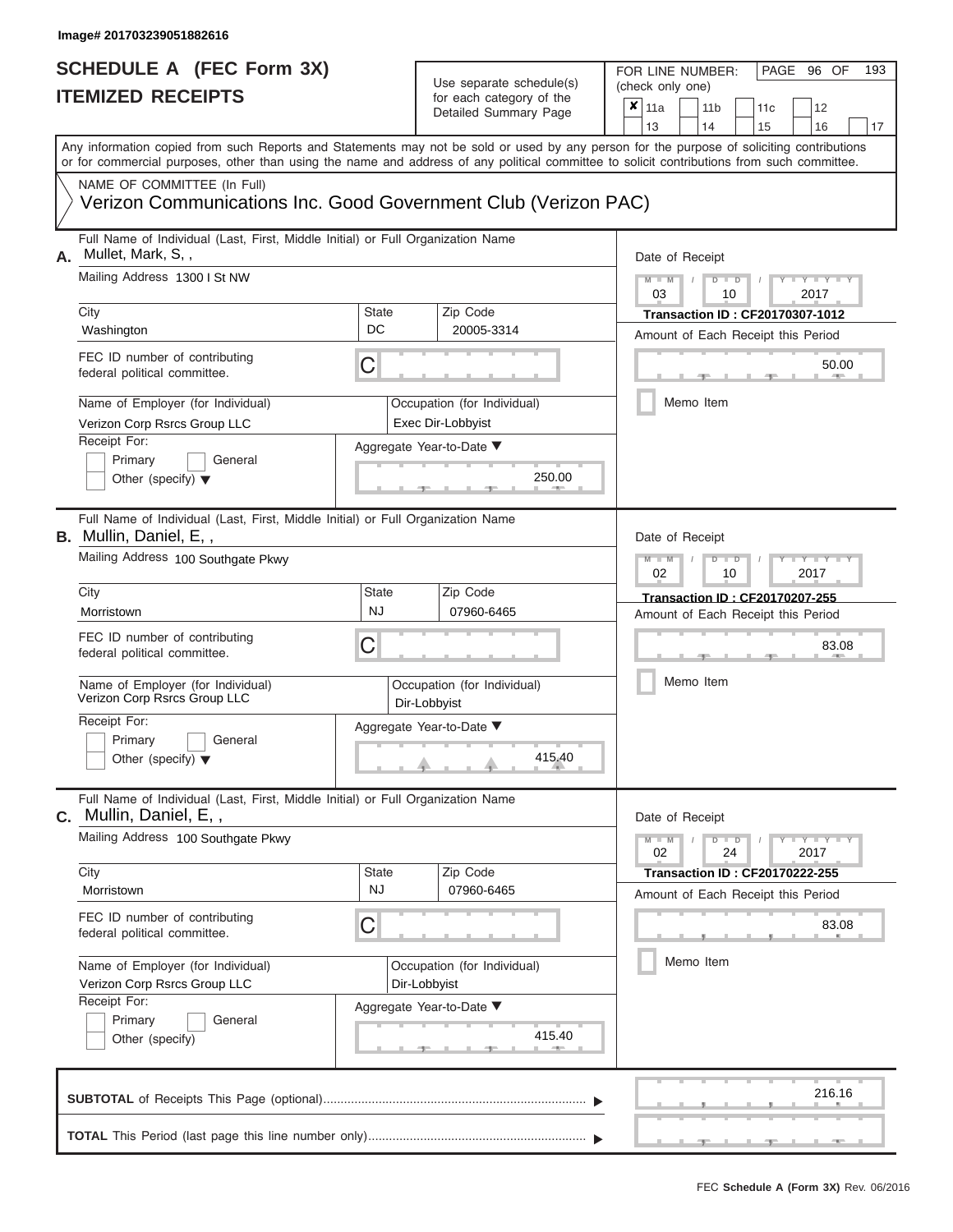| SCHEDULE A (FEC Form 3X)<br><b>ITEMIZED RECEIPTS</b>                                                                                                                                                                                                                                                                                                                                         |                                | Use separate schedule(s)<br>for each category of the<br>Detailed Summary Page                                             | 193<br>FOR LINE NUMBER:<br>PAGE 97 OF<br>(check only one)<br>$\overline{\mathbf{x}}$   11a<br>11 <sub>b</sub><br>11 <sub>c</sub><br>12<br>13<br>14<br>15<br>16<br>17                        |
|----------------------------------------------------------------------------------------------------------------------------------------------------------------------------------------------------------------------------------------------------------------------------------------------------------------------------------------------------------------------------------------------|--------------------------------|---------------------------------------------------------------------------------------------------------------------------|---------------------------------------------------------------------------------------------------------------------------------------------------------------------------------------------|
| Any information copied from such Reports and Statements may not be sold or used by any person for the purpose of soliciting contributions<br>or for commercial purposes, other than using the name and address of any political committee to solicit contributions from such committee.<br>NAME OF COMMITTEE (In Full)<br>Verizon Communications Inc. Good Government Club (Verizon PAC)     |                                |                                                                                                                           |                                                                                                                                                                                             |
| Full Name of Individual (Last, First, Middle Initial) or Full Organization Name<br>Mullin, Daniel, E,,<br>А.<br>Mailing Address 100 Southgate Pkwy<br>City<br>Morristown<br>FEC ID number of contributing<br>federal political committee.<br>Name of Employer (for Individual)<br>Verizon Corp Rsrcs Group LLC<br>Receipt For:<br>Primary<br>General<br>Other (specify) $\blacktriangledown$ | State<br><b>NJ</b><br>C        | Zip Code<br>07960-6465<br>Occupation (for Individual)<br>Dir-Lobbyist<br>Aggregate Year-to-Date ▼<br>415.40               | Date of Receipt<br>$M - M$ /<br>$D$ $D$<br>Y TY T<br>03<br>2017<br>10<br><b>Transaction ID: CF20170307-251</b><br>Amount of Each Receipt this Period<br>83.08<br><b>AND IN</b><br>Memo Item |
| Full Name of Individual (Last, First, Middle Initial) or Full Organization Name<br>B. Murphy, Daniel, J,,<br>Mailing Address 1 Verizon Way<br>City<br>Basking Ridge<br>FEC ID number of contributing<br>federal political committee.<br>Name of Employer (for Individual)<br>Cellco Partnership<br>Receipt For:<br>Primary<br>General<br>Other (specify) $\blacktriangledown$                | <b>State</b><br><b>NJ</b><br>С | Zip Code<br>07920-1025<br>Occupation (for Individual)<br>Exec Dir-Technology<br>Aggregate Year-to-Date ▼<br>250.00        | Date of Receipt<br>$M - M$<br>YIYI<br>$D$ $D$<br>03<br>2017<br>10<br>Transaction ID: W20170307-1-23-13<br>Amount of Each Receipt this Period<br>50.00<br>Memo Item                          |
| Full Name of Individual (Last, First, Middle Initial) or Full Organization Name<br>$c.$ Nash, Scott, , ,<br>Mailing Address 505 Highway 169 N<br>City<br>Plymouth<br>FEC ID number of contributing<br>federal political committee.<br>Name of Employer (for Individual)<br>Cellco Partnership<br>Receipt For:<br>Primary<br>General<br>Other (specify)                                       | <b>State</b><br>ΜN<br>С        | Zip Code<br>55441-6434<br>Occupation (for Individual)<br>Dir Mobile Solutions Sales<br>Aggregate Year-to-Date ▼<br>250.00 | Date of Receipt<br>$M - M$<br>$D$ $D$<br>$T - Y - T - Y - T - Y$<br>03<br>10<br>2017<br>Transaction ID : W20170307-384-23-13<br>Amount of Each Receipt this Period<br>50.00<br>Memo Item    |
|                                                                                                                                                                                                                                                                                                                                                                                              |                                |                                                                                                                           | 183.08<br>$-1$<br>$-1$                                                                                                                                                                      |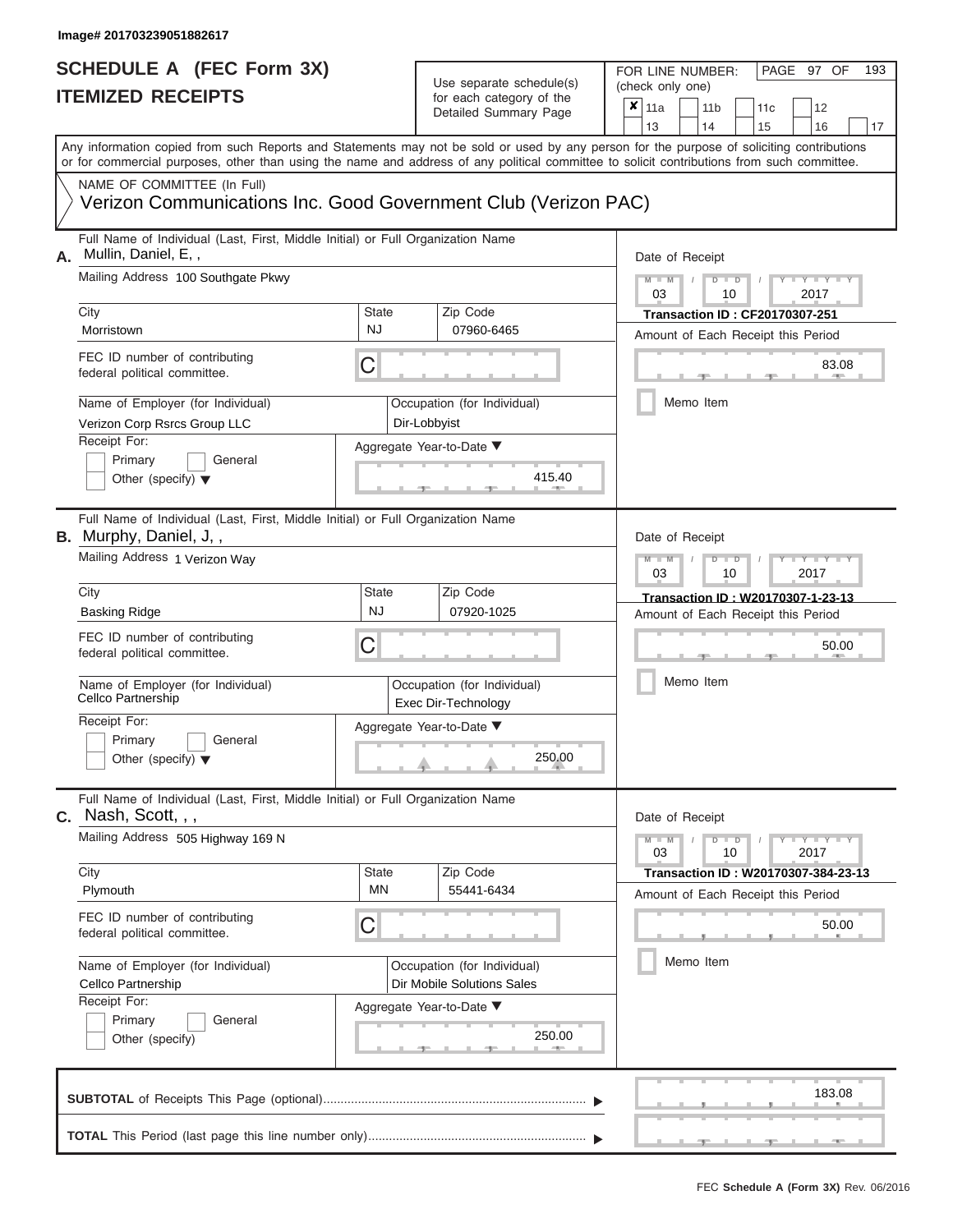ı

### **SCHEDULE A (FEC Form 3X) ITEMIZED RECEIPTS**

## Use separate schedule(s)<br>for each category of the

FOR LINE NUMBER:<br>(check only one)

PAGE 98 OF 193

|    | IILMILLU INLVLII I                                                                                                                                                                                                                                                                      |                           | iui cauli calcyuly ul lilic<br>Detailed Summary Page       | × | 11a             |           | 11 <sub>b</sub> |                                         | 11c                                   | 12                |    |
|----|-----------------------------------------------------------------------------------------------------------------------------------------------------------------------------------------------------------------------------------------------------------------------------------------|---------------------------|------------------------------------------------------------|---|-----------------|-----------|-----------------|-----------------------------------------|---------------------------------------|-------------------|----|
|    |                                                                                                                                                                                                                                                                                         |                           |                                                            |   | 13              |           | 14              |                                         | 15                                    | 16                | 17 |
|    | Any information copied from such Reports and Statements may not be sold or used by any person for the purpose of soliciting contributions<br>or for commercial purposes, other than using the name and address of any political committee to solicit contributions from such committee. |                           |                                                            |   |                 |           |                 |                                         |                                       |                   |    |
|    | NAME OF COMMITTEE (In Full)                                                                                                                                                                                                                                                             |                           |                                                            |   |                 |           |                 |                                         |                                       |                   |    |
|    | Verizon Communications Inc. Good Government Club (Verizon PAC)                                                                                                                                                                                                                          |                           |                                                            |   |                 |           |                 |                                         |                                       |                   |    |
| А. | Full Name of Individual (Last, First, Middle Initial) or Full Organization Name<br>Nebens, Andrew, , ,                                                                                                                                                                                  |                           |                                                            |   | Date of Receipt |           |                 |                                         |                                       |                   |    |
|    | Mailing Address 1 Verizon Way                                                                                                                                                                                                                                                           |                           |                                                            |   | $M - M$<br>01   |           |                 | $D$ $D$<br>27                           |                                       | 2017              |    |
|    | City                                                                                                                                                                                                                                                                                    | <b>State</b>              | Zip Code                                                   |   |                 |           |                 |                                         | <b>Transaction ID: CF20170125-227</b> |                   |    |
|    | <b>Basking Ridge</b>                                                                                                                                                                                                                                                                    | <b>NJ</b>                 | 07920-1025                                                 |   |                 |           |                 |                                         | Amount of Each Receipt this Period    |                   |    |
|    | FEC ID number of contributing<br>federal political committee.                                                                                                                                                                                                                           | C                         |                                                            |   |                 |           |                 |                                         |                                       | 192.30            |    |
|    | Name of Employer (for Individual)<br>Verizon Corp Rsrcs Group LLC                                                                                                                                                                                                                       |                           | Occupation (for Individual)<br>SVP-Compensation & Benefits |   |                 | Memo Item |                 |                                         |                                       |                   |    |
|    | Receipt For:                                                                                                                                                                                                                                                                            |                           | Aggregate Year-to-Date ▼                                   |   |                 |           |                 |                                         |                                       |                   |    |
|    | Primary<br>General<br>Other (specify) $\blacktriangledown$                                                                                                                                                                                                                              |                           | 961.50                                                     |   |                 |           |                 |                                         |                                       |                   |    |
|    | Full Name of Individual (Last, First, Middle Initial) or Full Organization Name<br><b>B.</b> Nebens, Andrew, , ,                                                                                                                                                                        |                           |                                                            |   | Date of Receipt |           |                 |                                         |                                       |                   |    |
|    | Mailing Address 1 Verizon Way                                                                                                                                                                                                                                                           |                           |                                                            |   | $M - M$<br>02   |           |                 | $\overline{\mathsf{D}}$<br>$\Box$<br>10 |                                       | 2017              |    |
|    | City                                                                                                                                                                                                                                                                                    | <b>State</b>              | Zip Code                                                   |   |                 |           |                 |                                         | <b>Transaction ID: CF20170207-226</b> |                   |    |
|    | <b>Basking Ridge</b>                                                                                                                                                                                                                                                                    | <b>NJ</b>                 | 07920-1025                                                 |   |                 |           |                 |                                         | Amount of Each Receipt this Period    |                   |    |
|    | FEC ID number of contributing<br>federal political committee.                                                                                                                                                                                                                           | C                         |                                                            |   |                 |           |                 |                                         |                                       | 192.30            |    |
|    | Name of Employer (for Individual)<br>Verizon Corp Rsrcs Group LLC                                                                                                                                                                                                                       |                           | Occupation (for Individual)<br>SVP-Compensation & Benefits |   |                 | Memo Item |                 |                                         |                                       |                   |    |
|    | Receipt For:                                                                                                                                                                                                                                                                            |                           | Aggregate Year-to-Date ▼                                   |   |                 |           |                 |                                         |                                       |                   |    |
|    | Primary<br>General<br>Other (specify) $\blacktriangledown$                                                                                                                                                                                                                              |                           | 961.50                                                     |   |                 |           |                 |                                         |                                       |                   |    |
| С. | Full Name of Individual (Last, First, Middle Initial) or Full Organization Name<br>Nebens, Andrew, , ,                                                                                                                                                                                  |                           |                                                            |   | Date of Receipt |           |                 |                                         |                                       |                   |    |
|    | Mailing Address 1 Verizon Way                                                                                                                                                                                                                                                           |                           |                                                            |   | $M - M$<br>02   |           |                 | $D$ $\Box$ $D$<br>24                    |                                       | Y - Y - Y<br>2017 |    |
|    | City                                                                                                                                                                                                                                                                                    | <b>State</b><br><b>NJ</b> | Zip Code                                                   |   |                 |           |                 |                                         | <b>Transaction ID: CF20170222-226</b> |                   |    |
|    | <b>Basking Ridge</b>                                                                                                                                                                                                                                                                    |                           | 07920-1025                                                 |   |                 |           |                 |                                         | Amount of Each Receipt this Period    |                   |    |
|    | FEC ID number of contributing<br>federal political committee.                                                                                                                                                                                                                           | С                         |                                                            |   |                 |           |                 |                                         |                                       | 192.30            |    |
|    | Name of Employer (for Individual)<br>Verizon Corp Rsrcs Group LLC                                                                                                                                                                                                                       |                           | Occupation (for Individual)<br>SVP-Compensation & Benefits |   |                 | Memo Item |                 |                                         |                                       |                   |    |
|    | Receipt For:                                                                                                                                                                                                                                                                            |                           | Aggregate Year-to-Date ▼                                   |   |                 |           |                 |                                         |                                       |                   |    |
|    | Primary<br>General                                                                                                                                                                                                                                                                      |                           |                                                            |   |                 |           |                 |                                         |                                       |                   |    |
|    | Other (specify)                                                                                                                                                                                                                                                                         |                           | 961.50                                                     |   |                 |           |                 |                                         |                                       |                   |    |
|    |                                                                                                                                                                                                                                                                                         |                           |                                                            |   |                 |           |                 |                                         |                                       | 576.90            |    |
|    |                                                                                                                                                                                                                                                                                         |                           |                                                            |   |                 |           |                 |                                         |                                       |                   |    |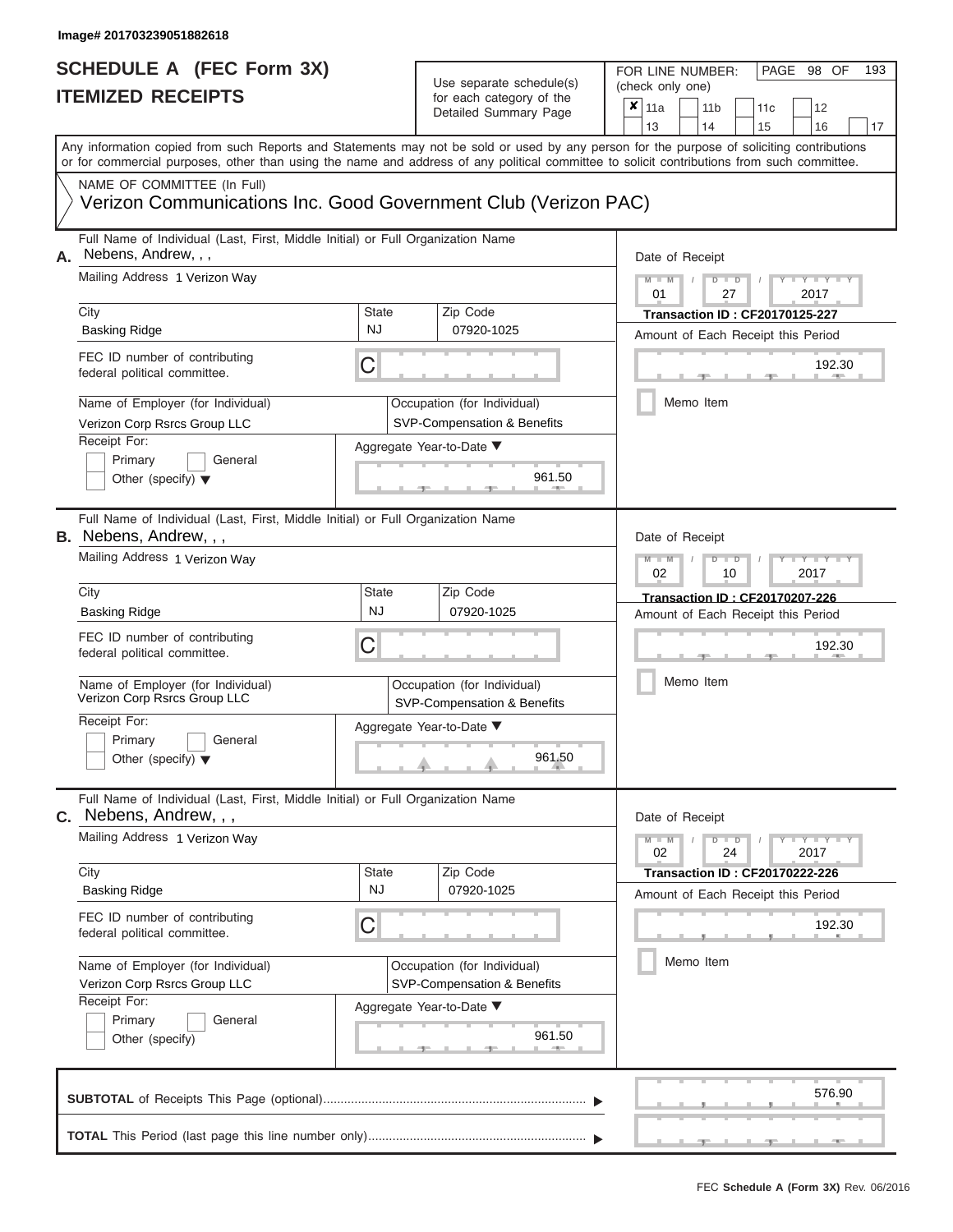### **SCHEDULE A (FEC Form 3X) ITEMIZED RECEIPTS**

## Use separate schedule(s)  $\frac{1}{\pi}$  for each category of the

FOR LINE NUMBER:<br>(check only one)

PAGE 99 OF 193

| IIEMIZEU REVEIFIJ                                                                                                                          |                    | for each category of the                                         | ×<br>11a<br>11 <sub>b</sub><br>12<br>11c                                                                                                  |
|--------------------------------------------------------------------------------------------------------------------------------------------|--------------------|------------------------------------------------------------------|-------------------------------------------------------------------------------------------------------------------------------------------|
|                                                                                                                                            |                    | Detailed Summary Page                                            | 13<br>14<br>15<br>16<br>17                                                                                                                |
| or for commercial purposes, other than using the name and address of any political committee to solicit contributions from such committee. |                    |                                                                  | Any information copied from such Reports and Statements may not be sold or used by any person for the purpose of soliciting contributions |
| NAME OF COMMITTEE (In Full)<br>Verizon Communications Inc. Good Government Club (Verizon PAC)                                              |                    |                                                                  |                                                                                                                                           |
|                                                                                                                                            |                    |                                                                  |                                                                                                                                           |
| Full Name of Individual (Last, First, Middle Initial) or Full Organization Name<br>Nebens, Andrew, , ,<br>А.                               |                    |                                                                  | Date of Receipt                                                                                                                           |
| Mailing Address 1 Verizon Way                                                                                                              |                    |                                                                  | $M - M$<br>$Y = Y$<br>$D$ $D$<br>03<br>2017<br>10                                                                                         |
| City                                                                                                                                       | <b>State</b><br>NJ | Zip Code<br>07920-1025                                           | <b>Transaction ID: CF20170307-224</b>                                                                                                     |
| <b>Basking Ridge</b>                                                                                                                       |                    |                                                                  | Amount of Each Receipt this Period                                                                                                        |
| FEC ID number of contributing<br>federal political committee.                                                                              | С                  |                                                                  | 192.30                                                                                                                                    |
| Name of Employer (for Individual)<br>Verizon Corp Rsrcs Group LLC                                                                          |                    | Occupation (for Individual)<br>SVP-Compensation & Benefits       | Memo Item                                                                                                                                 |
| Receipt For:                                                                                                                               |                    | Aggregate Year-to-Date ▼                                         |                                                                                                                                           |
| Primary<br>General<br>Other (specify) $\blacktriangledown$                                                                                 |                    | 961.50                                                           |                                                                                                                                           |
| Full Name of Individual (Last, First, Middle Initial) or Full Organization Name<br><b>B.</b> Nelson, David, E,,                            |                    |                                                                  | Date of Receipt                                                                                                                           |
| Mailing Address 5055 N Point Pkwy                                                                                                          |                    |                                                                  | $M - M$<br>Y TYT<br>$D$ $D$<br>03<br>2017<br>10                                                                                           |
| City                                                                                                                                       | <b>State</b>       | Zip Code                                                         | Transaction ID: W20170307-456-23-13                                                                                                       |
| Alpharetta                                                                                                                                 | GA                 | 30022-3074                                                       | Amount of Each Receipt this Period                                                                                                        |
| FEC ID number of contributing<br>federal political committee.                                                                              | С                  |                                                                  | 50.00                                                                                                                                     |
| Name of Employer (for Individual)<br>Cellco Partnership                                                                                    |                    | Occupation (for Individual)<br>Dir-Marketing                     | Memo Item                                                                                                                                 |
| Receipt For:                                                                                                                               |                    | Aggregate Year-to-Date ▼                                         |                                                                                                                                           |
| Primary<br>General<br>Other (specify) $\blacktriangledown$                                                                                 |                    | 250.00                                                           |                                                                                                                                           |
| Full Name of Individual (Last, First, Middle Initial) or Full Organization Name<br>C. Nelson, Jeffrey, C,,                                 |                    |                                                                  | Date of Receipt                                                                                                                           |
| Mailing Address 1 Verizon Way                                                                                                              |                    |                                                                  | $Y = Y = Y + Y$<br>$M - M$<br>$D$ $D$<br>01<br>27<br>2017                                                                                 |
| City                                                                                                                                       | <b>State</b>       | Zip Code                                                         | <b>Transaction ID: CF20170125-875</b>                                                                                                     |
| <b>Basking Ridge</b>                                                                                                                       | <b>NJ</b>          | 07920-1025                                                       | Amount of Each Receipt this Period                                                                                                        |
| FEC ID number of contributing<br>federal political committee.                                                                              | C                  |                                                                  | 153.84                                                                                                                                    |
| Name of Employer (for Individual)<br>Verizon Corp Rsrcs Group LLC                                                                          |                    | Occupation (for Individual)<br><b>VP-External Communications</b> | Memo Item                                                                                                                                 |
| Receipt For:                                                                                                                               |                    | Aggregate Year-to-Date ▼                                         |                                                                                                                                           |
| Primary<br>General<br>Other (specify)                                                                                                      |                    | 769.20<br><b>AND</b>                                             |                                                                                                                                           |
|                                                                                                                                            |                    |                                                                  | 396.14                                                                                                                                    |
|                                                                                                                                            |                    |                                                                  |                                                                                                                                           |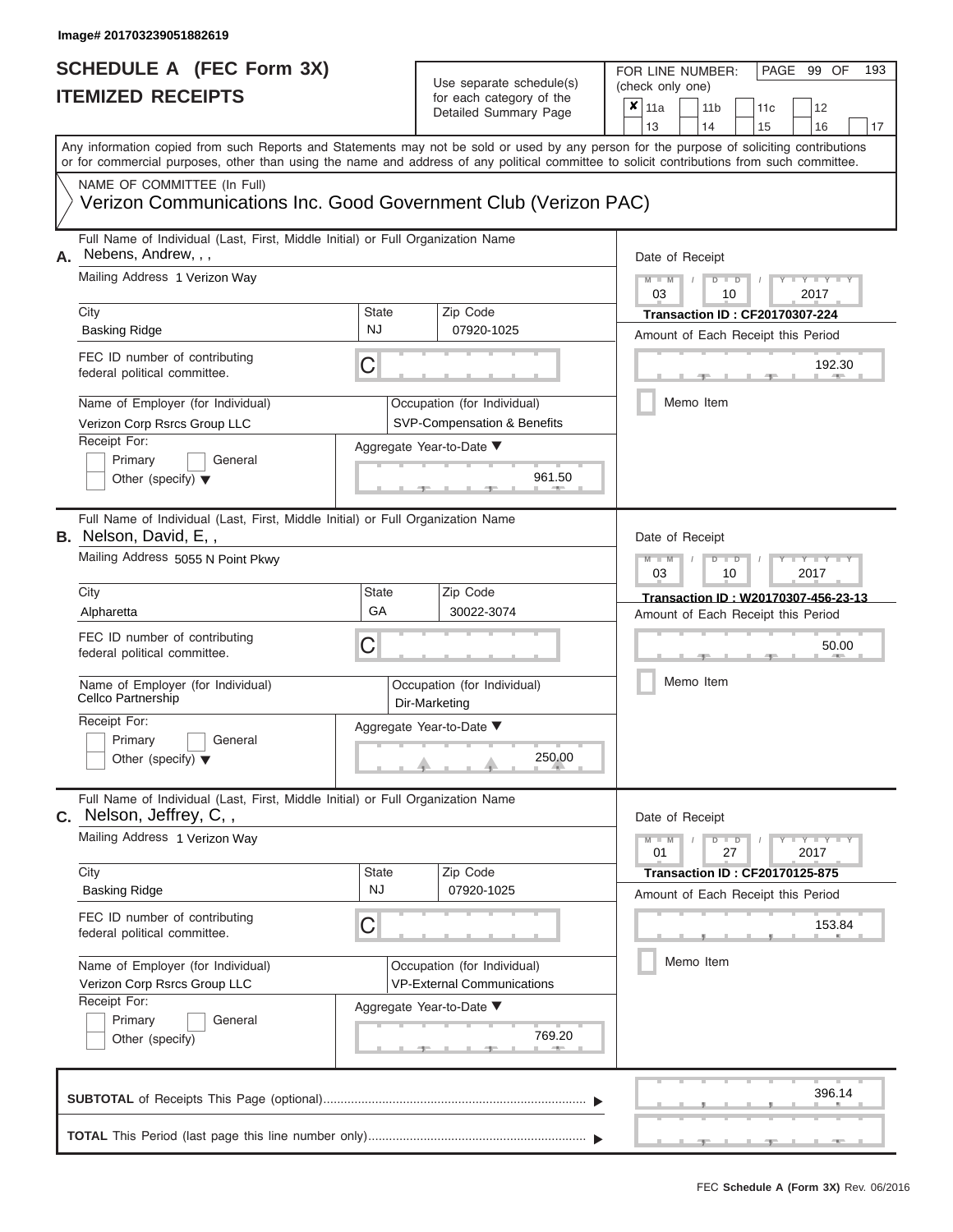| SCHEDULE A (FEC Form 3X)<br><b>ITEMIZED RECEIPTS</b>                                                                                                                                                                                                                                                                                                                                                   |                                | Use separate schedule(s)<br>for each category of the<br>Detailed Summary Page                                                    | 193<br>FOR LINE NUMBER:<br>PAGE 100 OF<br>(check only one)<br>$\overline{\mathbf{x}}$   11a<br>11 <sub>b</sub><br>12<br>11c                                                                                                         |
|--------------------------------------------------------------------------------------------------------------------------------------------------------------------------------------------------------------------------------------------------------------------------------------------------------------------------------------------------------------------------------------------------------|--------------------------------|----------------------------------------------------------------------------------------------------------------------------------|-------------------------------------------------------------------------------------------------------------------------------------------------------------------------------------------------------------------------------------|
| Any information copied from such Reports and Statements may not be sold or used by any person for the purpose of soliciting contributions<br>or for commercial purposes, other than using the name and address of any political committee to solicit contributions from such committee.                                                                                                                |                                |                                                                                                                                  | 13<br>14<br>15<br>16<br>17                                                                                                                                                                                                          |
| NAME OF COMMITTEE (In Full)<br>Verizon Communications Inc. Good Government Club (Verizon PAC)                                                                                                                                                                                                                                                                                                          |                                |                                                                                                                                  |                                                                                                                                                                                                                                     |
| Full Name of Individual (Last, First, Middle Initial) or Full Organization Name<br>Nelson, Jeffrey, C,,<br>А.<br>Mailing Address 1 Verizon Way<br>City<br><b>Basking Ridge</b><br>FEC ID number of contributing<br>federal political committee.<br>Name of Employer (for Individual)<br>Verizon Corp Rsrcs Group LLC<br>Receipt For:<br>Primary<br>General<br>Other (specify) $\blacktriangledown$     | <b>State</b><br><b>NJ</b><br>C | Zip Code<br>07920-1025<br>Occupation (for Individual)<br><b>VP-External Communications</b><br>Aggregate Year-to-Date ▼<br>769.20 | Date of Receipt<br>$M - M$<br>$D$ $D$<br>$Y - Y - T$<br>$\sqrt{2}$<br>02<br>2017<br>10<br><b>Transaction ID: CF20170207-871</b><br>Amount of Each Receipt this Period<br>153.84<br>Memo Item                                        |
| Full Name of Individual (Last, First, Middle Initial) or Full Organization Name<br><b>B.</b> Nelson, Jeffrey, C,,<br>Mailing Address 1 Verizon Way<br>City<br><b>Basking Ridge</b><br>FEC ID number of contributing<br>federal political committee.<br>Name of Employer (for Individual)<br>Verizon Corp Rsrcs Group LLC<br>Receipt For:<br>Primary<br>General<br>Other (specify) $\blacktriangledown$ | State<br><b>NJ</b><br>С        | Zip Code<br>07920-1025<br>Occupation (for Individual)<br><b>VP-External Communications</b><br>Aggregate Year-to-Date ▼<br>769.20 | Date of Receipt<br>$M - M$<br>$D$ $\Box$ $D$<br>Y I Y<br>02<br>2017<br>24<br>Transaction ID: CF20170222-868<br>Amount of Each Receipt this Period<br>153.84<br>Memo Item                                                            |
| Full Name of Individual (Last, First, Middle Initial) or Full Organization Name<br>C. Nelson, Jeffrey, C,,<br>Mailing Address 1 Verizon Way<br>City<br><b>Basking Ridge</b><br>FEC ID number of contributing<br>federal political committee.<br>Name of Employer (for Individual)<br>Verizon Corp Rsrcs Group LLC<br>Receipt For:<br>Primary<br>General<br>Other (specify)                             | <b>State</b><br><b>NJ</b><br>С | Zip Code<br>07920-1025<br>Occupation (for Individual)<br><b>VP-External Communications</b><br>Aggregate Year-to-Date ▼<br>769.20 | Date of Receipt<br>$M - M$<br>$D$ $D$<br>$\mathbf{I} = \mathbf{Y} - \mathbf{I} - \mathbf{Y} - \mathbf{I}$<br>10<br>2017<br>03<br><b>Transaction ID: CF20170307-863</b><br>Amount of Each Receipt this Period<br>153.84<br>Memo Item |
|                                                                                                                                                                                                                                                                                                                                                                                                        |                                |                                                                                                                                  | 461.52                                                                                                                                                                                                                              |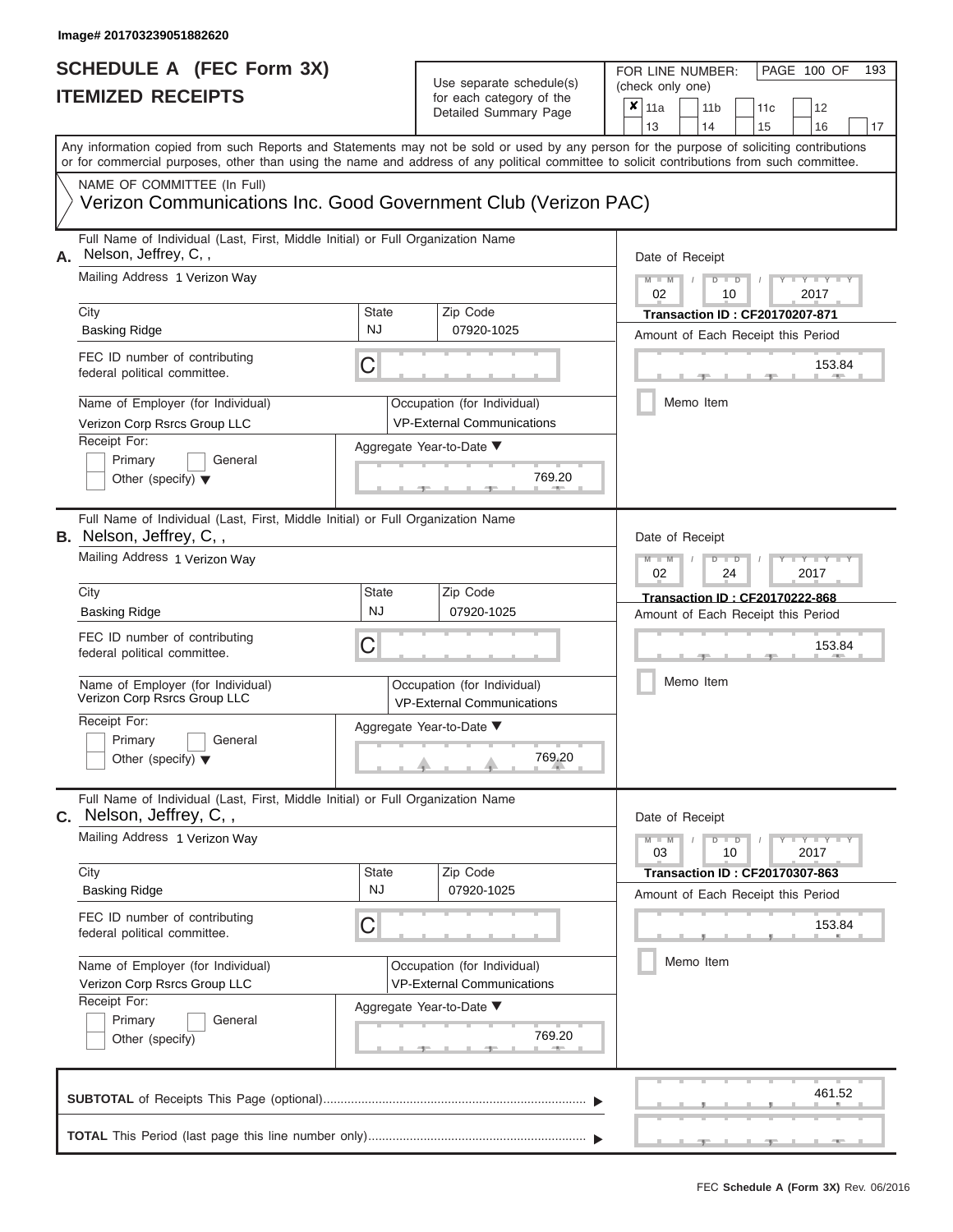| SCHEDULE A (FEC Form 3X)<br><b>ITEMIZED RECEIPTS</b>                                                                                                                                                                                                                                                                                                                                           |                                | Use separate schedule(s)<br>for each category of the<br>Detailed Summary Page                                              | 193<br>FOR LINE NUMBER:<br>PAGE 101 OF<br>(check only one)<br>$\overline{\mathbf{x}}$   11a<br>11 <sub>b</sub><br>11 <sub>c</sub><br>12<br>13<br>14<br>15<br>16<br>17                       |
|------------------------------------------------------------------------------------------------------------------------------------------------------------------------------------------------------------------------------------------------------------------------------------------------------------------------------------------------------------------------------------------------|--------------------------------|----------------------------------------------------------------------------------------------------------------------------|---------------------------------------------------------------------------------------------------------------------------------------------------------------------------------------------|
| Any information copied from such Reports and Statements may not be sold or used by any person for the purpose of soliciting contributions<br>or for commercial purposes, other than using the name and address of any political committee to solicit contributions from such committee.<br>NAME OF COMMITTEE (In Full)<br>Verizon Communications Inc. Good Government Club (Verizon PAC)       |                                |                                                                                                                            |                                                                                                                                                                                             |
| Full Name of Individual (Last, First, Middle Initial) or Full Organization Name<br>Nelson, Robert, D,,<br>А.<br>Mailing Address 205 N Michigan Ave<br>City<br>Chicago<br>FEC ID number of contributing<br>federal political committee.<br>Name of Employer (for Individual)<br>Verizon Business Ntwk Srvs Inc<br>Receipt For:<br>Primary<br>General<br>Other (specify) $\blacktriangledown$    | State<br>IL<br>C               | Zip Code<br>60601-5927<br>Occupation (for Individual)<br>Associate General Counsel<br>Aggregate Year-to-Date ▼<br>250.00   | Date of Receipt<br>$M - M$ /<br>$D$ $D$<br>Y TY T<br>03<br>2017<br>10<br><b>Transaction ID: BF20170307-194</b><br>Amount of Each Receipt this Period<br>50.00<br><b>AND IN</b><br>Memo Item |
| Full Name of Individual (Last, First, Middle Initial) or Full Organization Name<br><b>B.</b> Neptune, Torod, B,,<br>Mailing Address 1 Verizon Way<br>City<br>Basking Ridge<br>FEC ID number of contributing<br>federal political committee.<br>Name of Employer (for Individual)<br>Verizon Corp Rsrcs Group LLC<br>Receipt For:<br>Primary<br>General<br>Other (specify) $\blacktriangledown$ | <b>State</b><br><b>NJ</b><br>С | Zip Code<br>07920-1025<br>Occupation (for Individual)<br>VP-Corporate Communications<br>Aggregate Year-to-Date ▼<br>769.20 | Date of Receipt<br>$M - M$<br>Y L Y L<br>$D$ $D$<br>01<br>2017<br>27<br>Transaction ID: CF20170125-771<br>Amount of Each Receipt this Period<br>153.84<br>Memo Item                         |
| Full Name of Individual (Last, First, Middle Initial) or Full Organization Name<br>C. Neptune, Torod, B,,<br>Mailing Address 1 Verizon Way<br>City<br><b>Basking Ridge</b><br>FEC ID number of contributing<br>federal political committee.<br>Name of Employer (for Individual)<br>Verizon Corp Rsrcs Group LLC<br>Receipt For:<br>Primary<br>General<br>Other (specify)                      | State<br><b>NJ</b><br>С        | Zip Code<br>07920-1025<br>Occupation (for Individual)<br>VP-Corporate Communications<br>Aggregate Year-to-Date ▼<br>769.20 | Date of Receipt<br>$M - M$<br>$D$ $D$<br>$T - Y - T - Y - T - Y$<br>02<br>10<br>2017<br>Transaction ID: CF20170207-768<br>Amount of Each Receipt this Period<br>153.84<br>Memo Item         |
|                                                                                                                                                                                                                                                                                                                                                                                                |                                |                                                                                                                            | 357.68                                                                                                                                                                                      |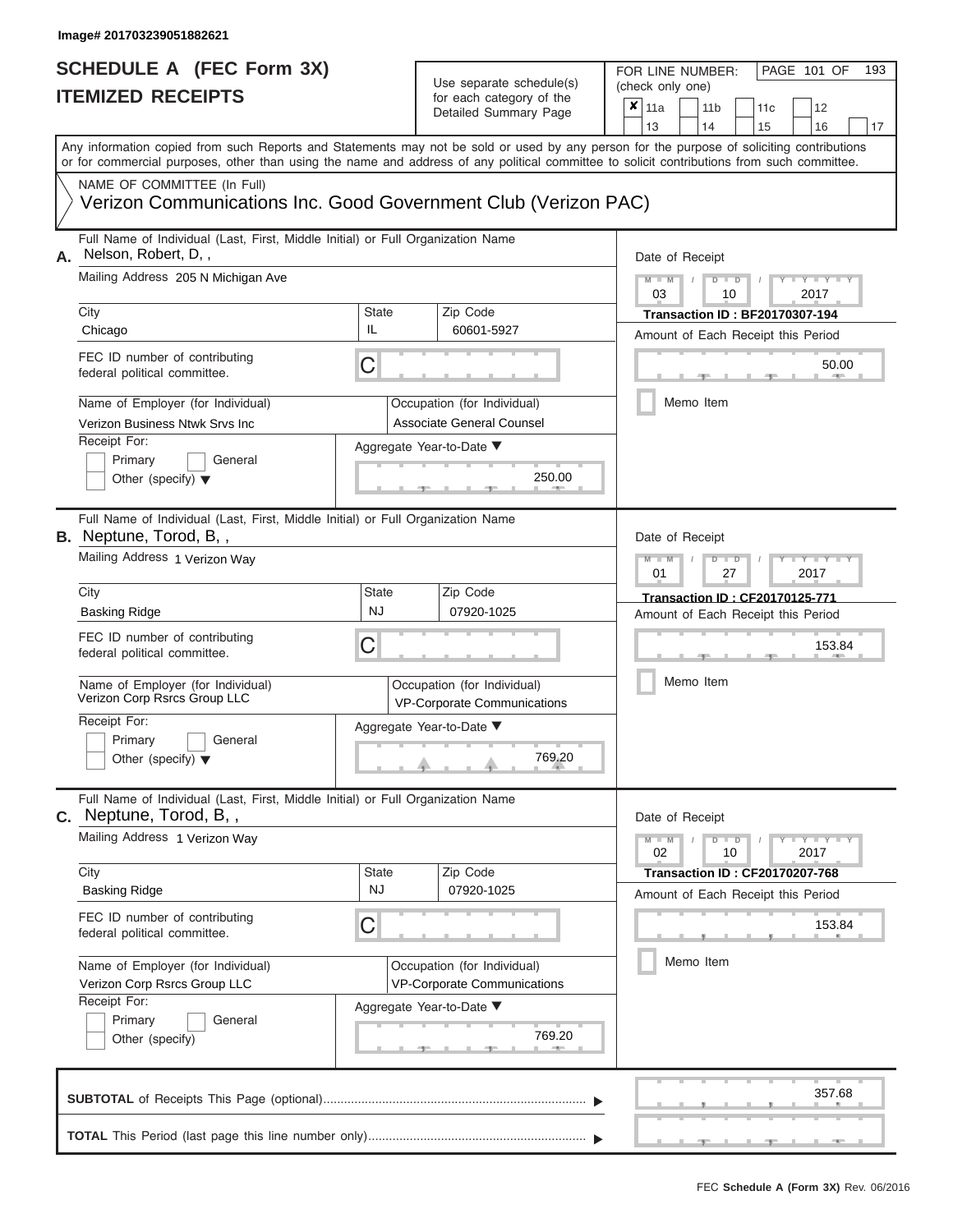ı

# **SCHEDULE A (FEC Form 3X)**

| SCHEDULE A (FEC Form 3X)<br><b>ITEMIZED RECEIPTS</b>                                                                                                                                                                                                                                                                                                                                                  |                          | Use separate schedule(s)<br>for each category of the<br>Detailed Summary Page                                                     | 193<br>FOR LINE NUMBER:<br>PAGE 102 OF<br>(check only one)<br>$\overline{\mathbf{x}}$   11a<br>11 <sub>b</sub><br>12<br>11 <sub>c</sub><br>13<br>14<br>15<br>16<br>17                            |
|-------------------------------------------------------------------------------------------------------------------------------------------------------------------------------------------------------------------------------------------------------------------------------------------------------------------------------------------------------------------------------------------------------|--------------------------|-----------------------------------------------------------------------------------------------------------------------------------|--------------------------------------------------------------------------------------------------------------------------------------------------------------------------------------------------|
| or for commercial purposes, other than using the name and address of any political committee to solicit contributions from such committee.<br>NAME OF COMMITTEE (In Full)<br>Verizon Communications Inc. Good Government Club (Verizon PAC)                                                                                                                                                           |                          |                                                                                                                                   | Any information copied from such Reports and Statements may not be sold or used by any person for the purpose of soliciting contributions                                                        |
| Full Name of Individual (Last, First, Middle Initial) or Full Organization Name<br>Neptune, Torod, B,,<br>Mailing Address 1 Verizon Way<br>City<br><b>Basking Ridge</b><br>FEC ID number of contributing<br>federal political committee.<br>Name of Employer (for Individual)<br>Verizon Corp Rsrcs Group LLC<br>Receipt For:<br>Primary<br>General<br>Other (specify) $\blacktriangledown$           | <b>State</b><br>NJ.<br>C | Zip Code<br>07920-1025<br>Occupation (for Individual)<br><b>VP-Corporate Communications</b><br>Aggregate Year-to-Date ▼<br>769.20 | Date of Receipt<br>$M - M$<br>$D$ $D$<br>Y TY T<br>$\sqrt{ }$<br>02<br>24<br>2017<br><b>Transaction ID: CF20170222-766</b><br>Amount of Each Receipt this Period<br>153.84<br>Memo Item          |
| Full Name of Individual (Last, First, Middle Initial) or Full Organization Name<br><b>B.</b> Neptune, Torod, B,,<br>Mailing Address 1 Verizon Way<br>City<br><b>Basking Ridge</b><br>FEC ID number of contributing<br>federal political committee.<br>Name of Employer (for Individual)<br>Verizon Corp Rsrcs Group LLC<br>Receipt For:<br>Primary<br>General<br>Other (specify) $\blacktriangledown$ | State<br><b>NJ</b><br>С  | Zip Code<br>07920-1025<br>Occupation (for Individual)<br>VP-Corporate Communications<br>Aggregate Year-to-Date ▼<br>769.20        | Date of Receipt<br>$M - M$<br>$D$ $D$<br>Y TY<br>03<br>2017<br>10<br>Transaction ID: CF20170307-761<br>Amount of Each Receipt this Period<br>153.84<br>Memo Item                                 |
| Full Name of Individual (Last, First, Middle Initial) or Full Organization Name<br>$C.$ Noto, Jeffrey, , ,<br>Mailing Address 1 Verizon Way<br>City<br><b>Basking Ridge</b><br>FEC ID number of contributing<br>federal political committee.<br>Name of Employer (for Individual)<br>Verizon Services Corp.<br>Receipt For:<br>Primary<br>General<br>Other (specify)                                  | State<br><b>NJ</b><br>С  | Zip Code<br>07920-1025<br>Occupation (for Individual)<br>SVP & CFO<br>Aggregate Year-to-Date ▼<br>961.50                          | Date of Receipt<br>$M - M$<br>$D$ $D$<br>$-1$ $ Y$ $-1$ $ Y$ $-1$ $ Y$<br>01<br>27<br>2017<br><b>Transaction ID: CF20170125-388</b><br>Amount of Each Receipt this Period<br>192.30<br>Memo Item |
|                                                                                                                                                                                                                                                                                                                                                                                                       |                          |                                                                                                                                   | 499.98                                                                                                                                                                                           |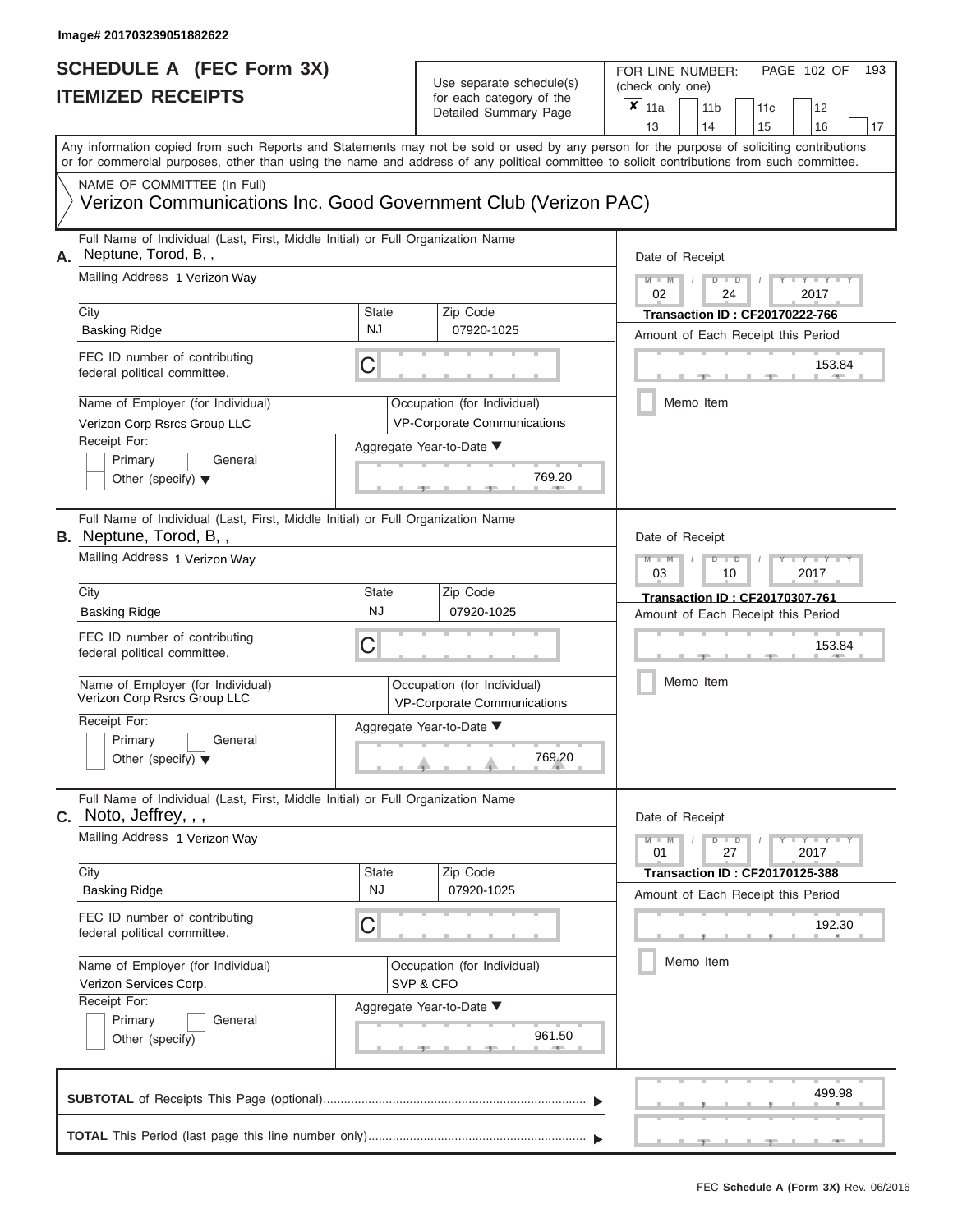### **SCHEDULE A (FEC Form 3X) ITEMIZED RECEIPTS**

## Use separate schedule(s)<br>for each category of the

FOR LINE NUMBER:<br>(check only one)

PAGE 103 OF 193

|    |                                                                                                                                                                                                                                                                                         |                           |           | ivi cacii calcyory or life<br>Detailed Summary Page | × | 11a<br>13                          |  | 11 <sub>b</sub><br>14                                                       | 11 <sub>c</sub><br>15 |                 | 12<br>16                 | 17 |
|----|-----------------------------------------------------------------------------------------------------------------------------------------------------------------------------------------------------------------------------------------------------------------------------------------|---------------------------|-----------|-----------------------------------------------------|---|------------------------------------|--|-----------------------------------------------------------------------------|-----------------------|-----------------|--------------------------|----|
|    | Any information copied from such Reports and Statements may not be sold or used by any person for the purpose of soliciting contributions<br>or for commercial purposes, other than using the name and address of any political committee to solicit contributions from such committee. |                           |           |                                                     |   |                                    |  |                                                                             |                       |                 |                          |    |
|    | NAME OF COMMITTEE (In Full)<br>Verizon Communications Inc. Good Government Club (Verizon PAC)                                                                                                                                                                                           |                           |           |                                                     |   |                                    |  |                                                                             |                       |                 |                          |    |
| А. | Full Name of Individual (Last, First, Middle Initial) or Full Organization Name<br>Noto, Jeffrey, , ,<br>Mailing Address 1 Verizon Way                                                                                                                                                  |                           |           |                                                     |   | Date of Receipt<br>$M - M$ /<br>02 |  | $D$ $D$<br>10                                                               |                       | 2017            | $\overline{\phantom{a}}$ |    |
|    | City<br><b>Basking Ridge</b>                                                                                                                                                                                                                                                            | <b>State</b><br><b>NJ</b> |           | Zip Code<br>07920-1025                              |   |                                    |  | <b>Transaction ID: CF20170207-387</b><br>Amount of Each Receipt this Period |                       |                 |                          |    |
|    | FEC ID number of contributing<br>federal political committee.                                                                                                                                                                                                                           | С                         |           |                                                     |   |                                    |  |                                                                             |                       |                 | 192.30                   |    |
|    | Name of Employer (for Individual)<br>Verizon Services Corp.<br>Receipt For:                                                                                                                                                                                                             |                           | SVP & CFO | Occupation (for Individual)                         |   |                                    |  | Memo Item                                                                   |                       |                 |                          |    |
|    | Primary<br>General<br>Other (specify) $\blacktriangledown$                                                                                                                                                                                                                              |                           |           | Aggregate Year-to-Date ▼<br>961.50                  |   |                                    |  |                                                                             |                       |                 |                          |    |
|    | Full Name of Individual (Last, First, Middle Initial) or Full Organization Name<br>B. Noto, Jeffrey, , ,                                                                                                                                                                                |                           |           |                                                     |   | Date of Receipt                    |  |                                                                             |                       |                 |                          |    |
|    | Mailing Address 1 Verizon Way                                                                                                                                                                                                                                                           |                           |           |                                                     |   | $M - M$<br>02                      |  | $D$ $D$<br>24                                                               |                       | $Y - Y$<br>2017 |                          |    |
|    | City<br><b>Basking Ridge</b>                                                                                                                                                                                                                                                            | <b>State</b><br><b>NJ</b> |           | Zip Code<br>07920-1025                              |   |                                    |  | <b>Transaction ID: CF20170222-387</b><br>Amount of Each Receipt this Period |                       |                 |                          |    |
|    | FEC ID number of contributing<br>federal political committee.                                                                                                                                                                                                                           | С                         |           |                                                     |   |                                    |  |                                                                             |                       |                 | 192.30                   |    |
|    | Name of Employer (for Individual)<br>Verizon Services Corp.                                                                                                                                                                                                                             |                           |           | Occupation (for Individual)<br>SVP & CFO            |   |                                    |  | Memo Item                                                                   |                       |                 |                          |    |
|    | Receipt For:<br>Primary<br>General<br>Other (specify) $\blacktriangledown$                                                                                                                                                                                                              |                           |           | Aggregate Year-to-Date ▼<br>961.50                  |   |                                    |  |                                                                             |                       |                 |                          |    |
| С. | Full Name of Individual (Last, First, Middle Initial) or Full Organization Name<br>Noto, Jeffrey, , ,                                                                                                                                                                                   |                           |           |                                                     |   | Date of Receipt                    |  |                                                                             |                       |                 |                          |    |
|    | Mailing Address 1 Verizon Way                                                                                                                                                                                                                                                           |                           |           |                                                     |   | $M - M$<br>03                      |  | $D$ $D$<br>10                                                               |                       | 2017            | $-1$ $-1$ $-1$ $-1$ $-1$ |    |
|    | City<br><b>Basking Ridge</b>                                                                                                                                                                                                                                                            | <b>State</b><br><b>NJ</b> |           | Zip Code<br>07920-1025                              |   |                                    |  | <b>Transaction ID: CF20170307-381</b><br>Amount of Each Receipt this Period |                       |                 |                          |    |
|    | FEC ID number of contributing<br>federal political committee.                                                                                                                                                                                                                           | С                         |           |                                                     |   |                                    |  |                                                                             |                       |                 | 192.30                   |    |
|    | Name of Employer (for Individual)<br>Verizon Services Corp.                                                                                                                                                                                                                             |                           | SVP & CFO | Occupation (for Individual)                         |   |                                    |  | Memo Item                                                                   |                       |                 |                          |    |
|    | Receipt For:<br>Primary<br>General<br>Other (specify)                                                                                                                                                                                                                                   |                           |           | Aggregate Year-to-Date ▼<br>961.50                  |   |                                    |  |                                                                             |                       |                 |                          |    |
|    |                                                                                                                                                                                                                                                                                         |                           |           |                                                     |   |                                    |  |                                                                             |                       |                 | 576.90                   |    |
|    |                                                                                                                                                                                                                                                                                         |                           |           |                                                     |   |                                    |  |                                                                             |                       |                 |                          |    |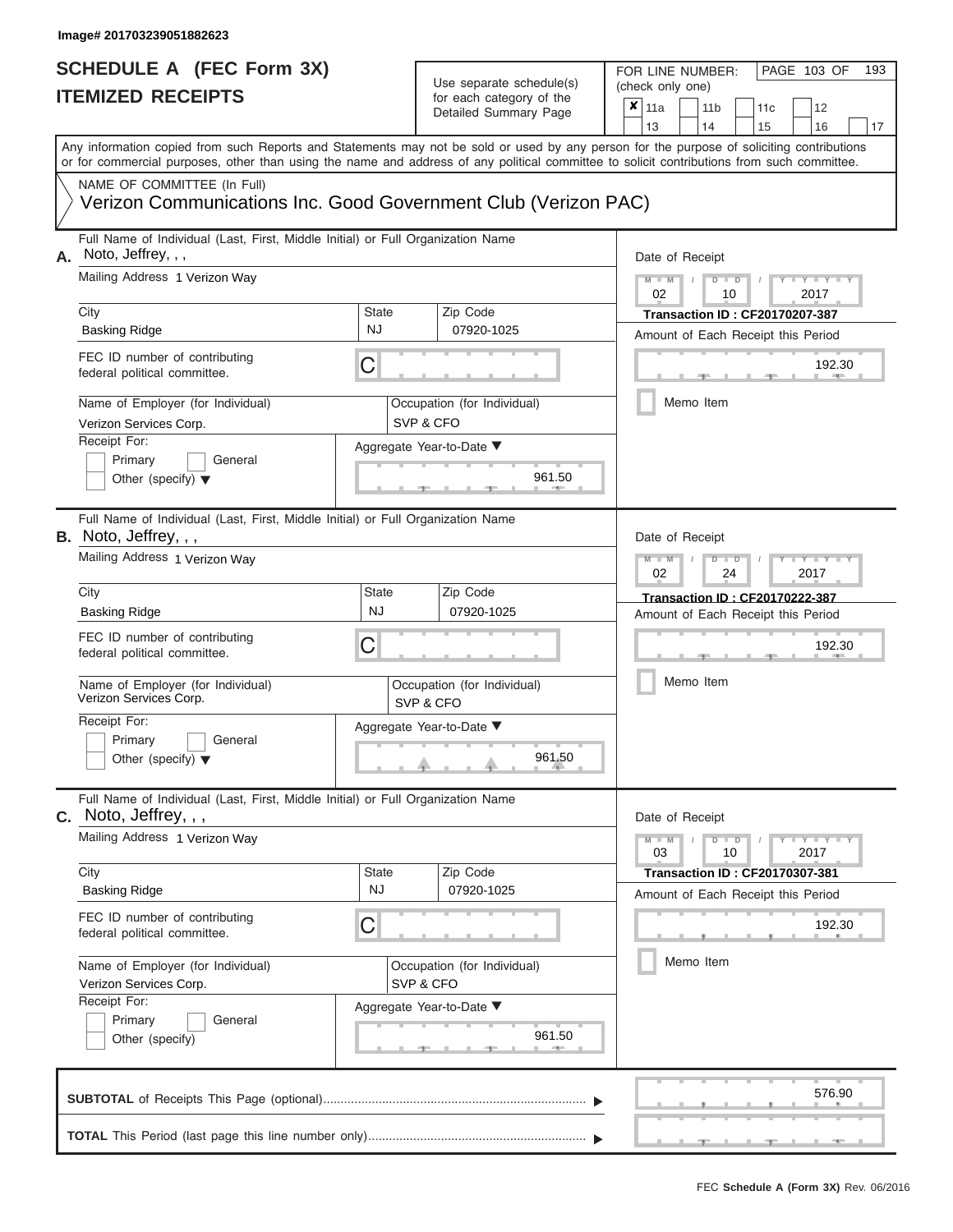## Use separate schedule(s)

FOR LINE NUMBER:<br>(check only one)

PAGE 104 OF 193

|    | IIEMIZED REGEIPIJ                                                                                                                                                                                                                                                                       |                           | for each category of the<br>Detailed Summary Page       | X | 11a                        |           | 11 <sub>b</sub> |               | 11c                                                                         | 12                              |        |    |  |  |
|----|-----------------------------------------------------------------------------------------------------------------------------------------------------------------------------------------------------------------------------------------------------------------------------------------|---------------------------|---------------------------------------------------------|---|----------------------------|-----------|-----------------|---------------|-----------------------------------------------------------------------------|---------------------------------|--------|----|--|--|
|    |                                                                                                                                                                                                                                                                                         |                           |                                                         |   | 13                         |           | 14              |               | 15                                                                          | 16                              |        | 17 |  |  |
|    | Any information copied from such Reports and Statements may not be sold or used by any person for the purpose of soliciting contributions<br>or for commercial purposes, other than using the name and address of any political committee to solicit contributions from such committee. |                           |                                                         |   |                            |           |                 |               |                                                                             |                                 |        |    |  |  |
|    | NAME OF COMMITTEE (In Full)<br>Verizon Communications Inc. Good Government Club (Verizon PAC)                                                                                                                                                                                           |                           |                                                         |   |                            |           |                 |               |                                                                             |                                 |        |    |  |  |
| А. | Full Name of Individual (Last, First, Middle Initial) or Full Organization Name<br>O'Roark, Dulaney, L,,                                                                                                                                                                                |                           |                                                         |   | Date of Receipt<br>$Y = Y$ |           |                 |               |                                                                             |                                 |        |    |  |  |
|    | Mailing Address 1 Verizon PI                                                                                                                                                                                                                                                            |                           |                                                         |   | $M - M$<br>03              |           |                 | $D$ $D$<br>10 |                                                                             | 2017                            |        |    |  |  |
|    | City<br>Alpharetta                                                                                                                                                                                                                                                                      | <b>State</b><br>GA        | Zip Code<br>30004-8510                                  |   |                            |           |                 |               | <b>Transaction ID: CF20170307-696</b><br>Amount of Each Receipt this Period |                                 |        |    |  |  |
|    | FEC ID number of contributing<br>С<br>federal political committee.                                                                                                                                                                                                                      |                           |                                                         |   |                            |           |                 |               |                                                                             |                                 | 50.00  |    |  |  |
|    | Name of Employer (for Individual)<br>Verizon Corp Rsrcs Group LLC                                                                                                                                                                                                                       |                           | Occupation (for Individual)<br><b>Asst Genl Counsel</b> |   |                            | Memo Item |                 |               |                                                                             |                                 |        |    |  |  |
|    | Receipt For:<br>Primary<br>General<br>Other (specify) $\blacktriangledown$                                                                                                                                                                                                              |                           | Aggregate Year-to-Date ▼<br>250.00                      |   |                            |           |                 |               |                                                                             |                                 |        |    |  |  |
|    | Full Name of Individual (Last, First, Middle Initial) or Full Organization Name<br><b>B.</b> Oommen, Samuel, , ,                                                                                                                                                                        |                           |                                                         |   | Date of Receipt            |           |                 |               |                                                                             |                                 |        |    |  |  |
|    | Mailing Address 180 Washington Valley Rd                                                                                                                                                                                                                                                |                           |                                                         |   | $M - M$<br>03              |           |                 | $D$ $D$<br>10 |                                                                             | $T - Y = T - Y - T$<br>2017     |        |    |  |  |
|    | City<br><b>Bedminster</b>                                                                                                                                                                                                                                                               | State<br><b>NJ</b>        | Zip Code<br>07921-2120                                  |   |                            |           |                 |               | Transaction ID: W20170307-128-23-13<br>Amount of Each Receipt this Period   |                                 |        |    |  |  |
|    | FEC ID number of contributing<br>С<br>federal political committee.                                                                                                                                                                                                                      |                           |                                                         |   |                            |           |                 |               |                                                                             |                                 | 50.00  |    |  |  |
|    | Name of Employer (for Individual)<br>Cellco Partnership                                                                                                                                                                                                                                 |                           | Occupation (for Individual)<br>Dir-Technology           |   |                            | Memo Item |                 |               |                                                                             |                                 |        |    |  |  |
|    | Receipt For:<br>Primary<br>General<br>Other (specify) $\blacktriangledown$                                                                                                                                                                                                              |                           | Aggregate Year-to-Date ▼<br>250.00                      |   |                            |           |                 |               |                                                                             |                                 |        |    |  |  |
|    | Full Name of Individual (Last, First, Middle Initial) or Full Organization Name<br><b>C.</b> Palmer, Nicola, , ,                                                                                                                                                                        |                           |                                                         |   | Date of Receipt            |           |                 |               |                                                                             |                                 |        |    |  |  |
|    | Mailing Address 1 Verizon Way                                                                                                                                                                                                                                                           |                           |                                                         |   | $M - M$<br>01              |           |                 | $D$ $D$<br>27 |                                                                             | $Y - Y - Y - Y - I - Y$<br>2017 |        |    |  |  |
|    | City<br><b>Basking Ridge</b>                                                                                                                                                                                                                                                            | <b>State</b><br><b>NJ</b> | Zip Code<br>07920-1025                                  |   |                            |           |                 |               | Transaction ID: W20170125-412-0-13<br>Amount of Each Receipt this Period    |                                 |        |    |  |  |
|    | FEC ID number of contributing<br>С<br>federal political committee.                                                                                                                                                                                                                      |                           |                                                         |   |                            |           |                 |               |                                                                             |                                 | 192.30 |    |  |  |
|    | Name of Employer (for Individual)<br>Cellco Partnership                                                                                                                                                                                                                                 |                           | Occupation (for Individual)<br>SVP & CNO Wireless       |   |                            | Memo Item |                 |               |                                                                             |                                 |        |    |  |  |
|    | Receipt For:<br>Primary<br>General<br>Other (specify)                                                                                                                                                                                                                                   |                           | Aggregate Year-to-Date ▼<br>961.50<br>$1 - 40$          |   |                            |           |                 |               |                                                                             |                                 |        |    |  |  |
|    |                                                                                                                                                                                                                                                                                         |                           |                                                         |   |                            |           |                 |               |                                                                             |                                 | 292.30 |    |  |  |
|    |                                                                                                                                                                                                                                                                                         |                           |                                                         |   |                            |           |                 |               |                                                                             |                                 |        |    |  |  |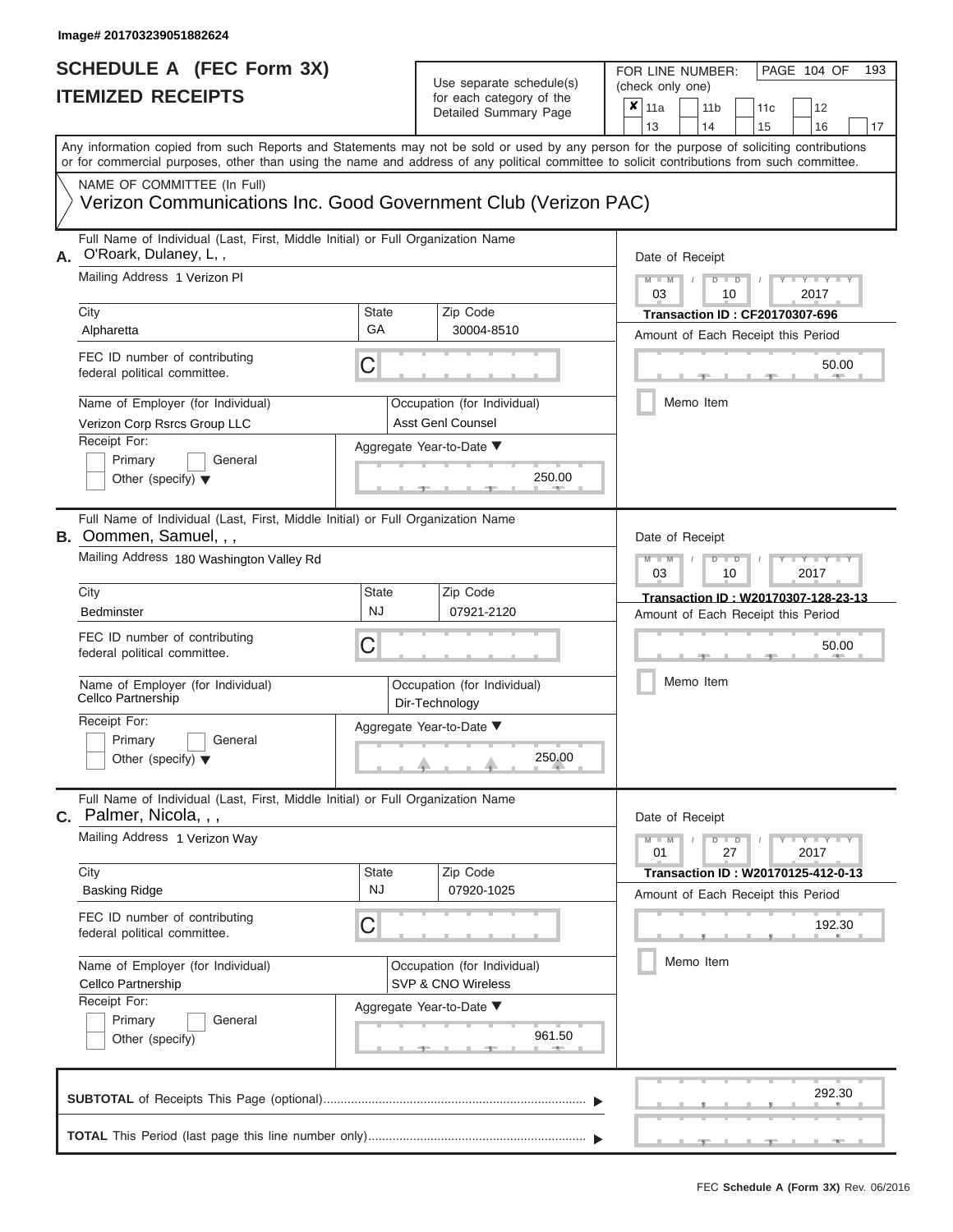### **SCHEDULE A (FEC Form 3X) ITEMIZED RECEIPTS**

## Use separate schedule(s)<br>for each category of the

FOR LINE NUMBER:<br>(check only one)

PAGE 105 OF 193

|    | IILMILLV IILVLII I                                                                                                                         |                    | וטו סמטוו טמוסטטון טו נווכ<br>Detailed Summary Page | x | 11a             | 11 <sub>b</sub>                     | 11c | 12                               |    |
|----|--------------------------------------------------------------------------------------------------------------------------------------------|--------------------|-----------------------------------------------------|---|-----------------|-------------------------------------|-----|----------------------------------|----|
|    | Any information copied from such Reports and Statements may not be sold or used by any person for the purpose of soliciting contributions  |                    |                                                     |   | 13              | 14                                  | 15  | 16                               | 17 |
|    | or for commercial purposes, other than using the name and address of any political committee to solicit contributions from such committee. |                    |                                                     |   |                 |                                     |     |                                  |    |
|    | NAME OF COMMITTEE (In Full)                                                                                                                |                    |                                                     |   |                 |                                     |     |                                  |    |
|    | Verizon Communications Inc. Good Government Club (Verizon PAC)                                                                             |                    |                                                     |   |                 |                                     |     |                                  |    |
| А. | Full Name of Individual (Last, First, Middle Initial) or Full Organization Name<br>Palmer, Nicola, , ,                                     |                    |                                                     |   | Date of Receipt |                                     |     |                                  |    |
|    | Mailing Address 1 Verizon Way                                                                                                              |                    |                                                     |   | $M - M$         | $D$ $\Box$ $D$                      |     |                                  |    |
|    |                                                                                                                                            |                    |                                                     |   | 02              | 10                                  |     | 2017                             |    |
|    | City<br><b>Basking Ridge</b>                                                                                                               | State<br><b>NJ</b> | Zip Code<br>07920-1025                              |   |                 | Transaction ID: W20170207-412-23-29 |     |                                  |    |
|    |                                                                                                                                            |                    |                                                     |   |                 | Amount of Each Receipt this Period  |     |                                  |    |
|    | FEC ID number of contributing<br>federal political committee.                                                                              | C                  |                                                     |   |                 |                                     |     | 192.30<br><b>AND</b>             |    |
|    | Name of Employer (for Individual)<br>Cellco Partnership                                                                                    |                    | Occupation (for Individual)<br>SVP & CNO Wireless   |   |                 | Memo Item                           |     |                                  |    |
|    | Receipt For:                                                                                                                               |                    |                                                     |   |                 |                                     |     |                                  |    |
|    | Primary<br>General                                                                                                                         |                    | Aggregate Year-to-Date ▼                            |   |                 |                                     |     |                                  |    |
|    | Other (specify) $\blacktriangledown$                                                                                                       |                    | 961.50                                              |   |                 |                                     |     |                                  |    |
|    | Full Name of Individual (Last, First, Middle Initial) or Full Organization Name<br><b>B.</b> Palmer, Nicola, , ,                           |                    |                                                     |   | Date of Receipt |                                     |     |                                  |    |
|    | Mailing Address 1 Verizon Way                                                                                                              |                    |                                                     |   | $M - M$<br>02   | $D$ $D$<br>24                       |     | $\overline{\phantom{a}}$<br>2017 |    |
|    | City                                                                                                                                       | State              | Zip Code                                            |   |                 | Transaction ID: W20170222-411-2-43  |     |                                  |    |
|    | <b>Basking Ridge</b>                                                                                                                       | <b>NJ</b>          | 07920-1025                                          |   |                 | Amount of Each Receipt this Period  |     |                                  |    |
|    | FEC ID number of contributing<br>federal political committee.                                                                              | C                  |                                                     |   |                 |                                     |     | 192.30                           |    |
|    | Name of Employer (for Individual)<br>Cellco Partnership                                                                                    |                    | Occupation (for Individual)<br>SVP & CNO Wireless   |   |                 | Memo Item                           |     |                                  |    |
|    | Receipt For:                                                                                                                               |                    | Aggregate Year-to-Date ▼                            |   |                 |                                     |     |                                  |    |
|    | Primary<br>General<br>Other (specify) $\blacktriangledown$                                                                                 |                    | 961.50                                              |   |                 |                                     |     |                                  |    |
| С. | Full Name of Individual (Last, First, Middle Initial) or Full Organization Name<br>Palmer, Nicola, , ,                                     |                    |                                                     |   | Date of Receipt |                                     |     |                                  |    |
|    | Mailing Address 1 Verizon Way                                                                                                              |                    |                                                     |   | $M - M$<br>03   | $D$ $D$<br>10                       |     | $Y - Y - Y$<br>2017              |    |
|    | City                                                                                                                                       | State              | Zip Code                                            |   |                 | Transaction ID: W20170307-409-23-13 |     |                                  |    |
|    | <b>Basking Ridge</b>                                                                                                                       | <b>NJ</b>          | 07920-1025                                          |   |                 | Amount of Each Receipt this Period  |     |                                  |    |
|    | FEC ID number of contributing<br>federal political committee.                                                                              | C                  |                                                     |   |                 |                                     |     | 192.30                           |    |
|    | Name of Employer (for Individual)                                                                                                          |                    | Occupation (for Individual)                         |   |                 | Memo Item                           |     |                                  |    |
|    | Cellco Partnership<br>Receipt For:                                                                                                         |                    | SVP & CNO Wireless                                  |   |                 |                                     |     |                                  |    |
|    | Primary<br>General                                                                                                                         |                    | Aggregate Year-to-Date ▼                            |   |                 |                                     |     |                                  |    |
|    | Other (specify)                                                                                                                            |                    | 961.50                                              |   |                 |                                     |     |                                  |    |
|    |                                                                                                                                            |                    |                                                     |   |                 |                                     |     | 576.90                           |    |
|    |                                                                                                                                            |                    |                                                     |   |                 |                                     |     |                                  |    |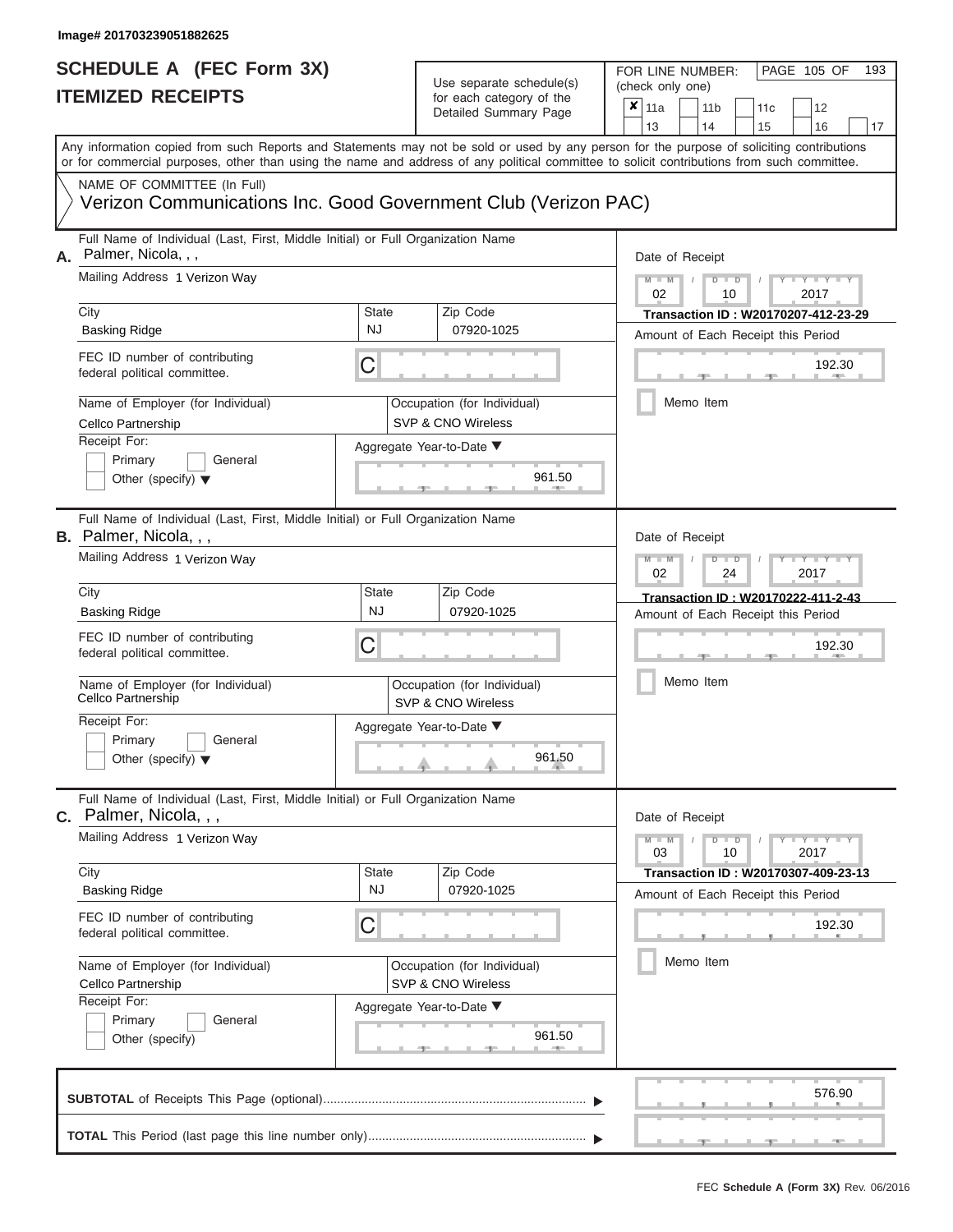FOR LINE NUMBER:<br>(check only one)

PAGE 106 OF 193

|    | IIEMIZEV REVEIFIJ                                                                                                                                                                                                                                                                       |             | for each category of the                                    | × | 11a             |           | 11 <sub>b</sub> |               | 11 <sub>c</sub> | 12                                                                        |    |  |  |  |
|----|-----------------------------------------------------------------------------------------------------------------------------------------------------------------------------------------------------------------------------------------------------------------------------------------|-------------|-------------------------------------------------------------|---|-----------------|-----------|-----------------|---------------|-----------------|---------------------------------------------------------------------------|----|--|--|--|
|    |                                                                                                                                                                                                                                                                                         |             | Detailed Summary Page                                       |   | 13              |           | 14              |               | 15              | 16                                                                        | 17 |  |  |  |
|    | Any information copied from such Reports and Statements may not be sold or used by any person for the purpose of soliciting contributions<br>or for commercial purposes, other than using the name and address of any political committee to solicit contributions from such committee. |             |                                                             |   |                 |           |                 |               |                 |                                                                           |    |  |  |  |
|    | NAME OF COMMITTEE (In Full)<br>Verizon Communications Inc. Good Government Club (Verizon PAC)                                                                                                                                                                                           |             |                                                             |   |                 |           |                 |               |                 |                                                                           |    |  |  |  |
| А. | Full Name of Individual (Last, First, Middle Initial) or Full Organization Name<br>Parker, Richard, , ,                                                                                                                                                                                 |             |                                                             |   | Date of Receipt |           |                 |               |                 |                                                                           |    |  |  |  |
|    | Mailing Address 180 Washington Valley Rd                                                                                                                                                                                                                                                |             |                                                             |   | $M - M$<br>03   |           |                 | $D$ $D$<br>10 |                 | $Y = Y = Y$<br>2017                                                       |    |  |  |  |
|    | City<br>NJ<br><b>Bedminster</b>                                                                                                                                                                                                                                                         | State       | Zip Code<br>07921-2120                                      |   |                 |           |                 |               |                 | Transaction ID: W20170307-278-23-13<br>Amount of Each Receipt this Period |    |  |  |  |
|    | FEC ID number of contributing<br>C<br>federal political committee.                                                                                                                                                                                                                      |             |                                                             |   |                 |           |                 |               |                 | 50.00                                                                     |    |  |  |  |
|    | Name of Employer (for Individual)<br>Cellco Partnership                                                                                                                                                                                                                                 |             | Occupation (for Individual)<br>Dir-IT Proj Mgt              |   |                 | Memo Item |                 |               |                 |                                                                           |    |  |  |  |
|    | Receipt For:<br>Primary<br>General<br>Other (specify) $\blacktriangledown$                                                                                                                                                                                                              |             | Aggregate Year-to-Date ▼<br>250.00                          |   |                 |           |                 |               |                 |                                                                           |    |  |  |  |
|    | Full Name of Individual (Last, First, Middle Initial) or Full Organization Name<br>B. Pascoe, Brian, N,,                                                                                                                                                                                |             |                                                             |   | Date of Receipt |           |                 |               |                 |                                                                           |    |  |  |  |
|    | Mailing Address 1515 E Woodfield Rd<br>Ste 1400                                                                                                                                                                                                                                         |             |                                                             |   | $M - M$<br>03   |           |                 | $D$ $D$<br>10 |                 | Y TYT<br>2017                                                             |    |  |  |  |
|    | City<br>IL<br>Schaumburg                                                                                                                                                                                                                                                                | State       | Zip Code<br>60173-5443                                      |   |                 |           |                 |               |                 | Transaction ID: W20170307-72-23-13<br>Amount of Each Receipt this Period  |    |  |  |  |
|    | FEC ID number of contributing<br>С<br>federal political committee.                                                                                                                                                                                                                      |             |                                                             |   |                 |           |                 |               |                 | 50.00                                                                     |    |  |  |  |
|    | Name of Employer (for Individual)<br>Cellco Partnership                                                                                                                                                                                                                                 |             | Occupation (for Individual)<br>VP-Ret Sal & Ops-Great Lakes |   |                 | Memo Item |                 |               |                 |                                                                           |    |  |  |  |
|    | Receipt For:<br>Primary<br>General<br>Other (specify) $\blacktriangledown$                                                                                                                                                                                                              |             | Aggregate Year-to-Date ▼<br>250.00                          |   |                 |           |                 |               |                 |                                                                           |    |  |  |  |
| С. | Full Name of Individual (Last, First, Middle Initial) or Full Organization Name<br>Patel, Samir, , ,                                                                                                                                                                                    |             |                                                             |   | Date of Receipt |           |                 |               |                 |                                                                           |    |  |  |  |
|    | Mailing Address 180 Washington Valley Rd                                                                                                                                                                                                                                                |             |                                                             |   | $M - M$<br>03   |           |                 | $D$ $D$<br>10 |                 | $Y - Y - Y - Y - I - Y$<br>2017                                           |    |  |  |  |
|    | City<br>Bedminster                                                                                                                                                                                                                                                                      | State<br>NJ | Zip Code<br>07921-2120                                      |   |                 |           |                 |               |                 | Transaction ID: W20170307-21-23-13<br>Amount of Each Receipt this Period  |    |  |  |  |
|    | FEC ID number of contributing<br>C<br>federal political committee.                                                                                                                                                                                                                      |             |                                                             |   |                 |           |                 |               |                 | 50.00                                                                     |    |  |  |  |
|    | Name of Employer (for Individual)<br>Cellco Partnership                                                                                                                                                                                                                                 |             | Occupation (for Individual)<br>Dir-IT Qual Assur            |   |                 | Memo Item |                 |               |                 |                                                                           |    |  |  |  |
|    | Receipt For:<br>Primary<br>General<br>Other (specify)                                                                                                                                                                                                                                   |             | Aggregate Year-to-Date ▼<br>250.00                          |   |                 |           |                 |               |                 |                                                                           |    |  |  |  |
|    |                                                                                                                                                                                                                                                                                         |             |                                                             |   |                 |           |                 |               |                 | 150.00                                                                    |    |  |  |  |
|    |                                                                                                                                                                                                                                                                                         |             |                                                             |   |                 |           |                 |               |                 |                                                                           |    |  |  |  |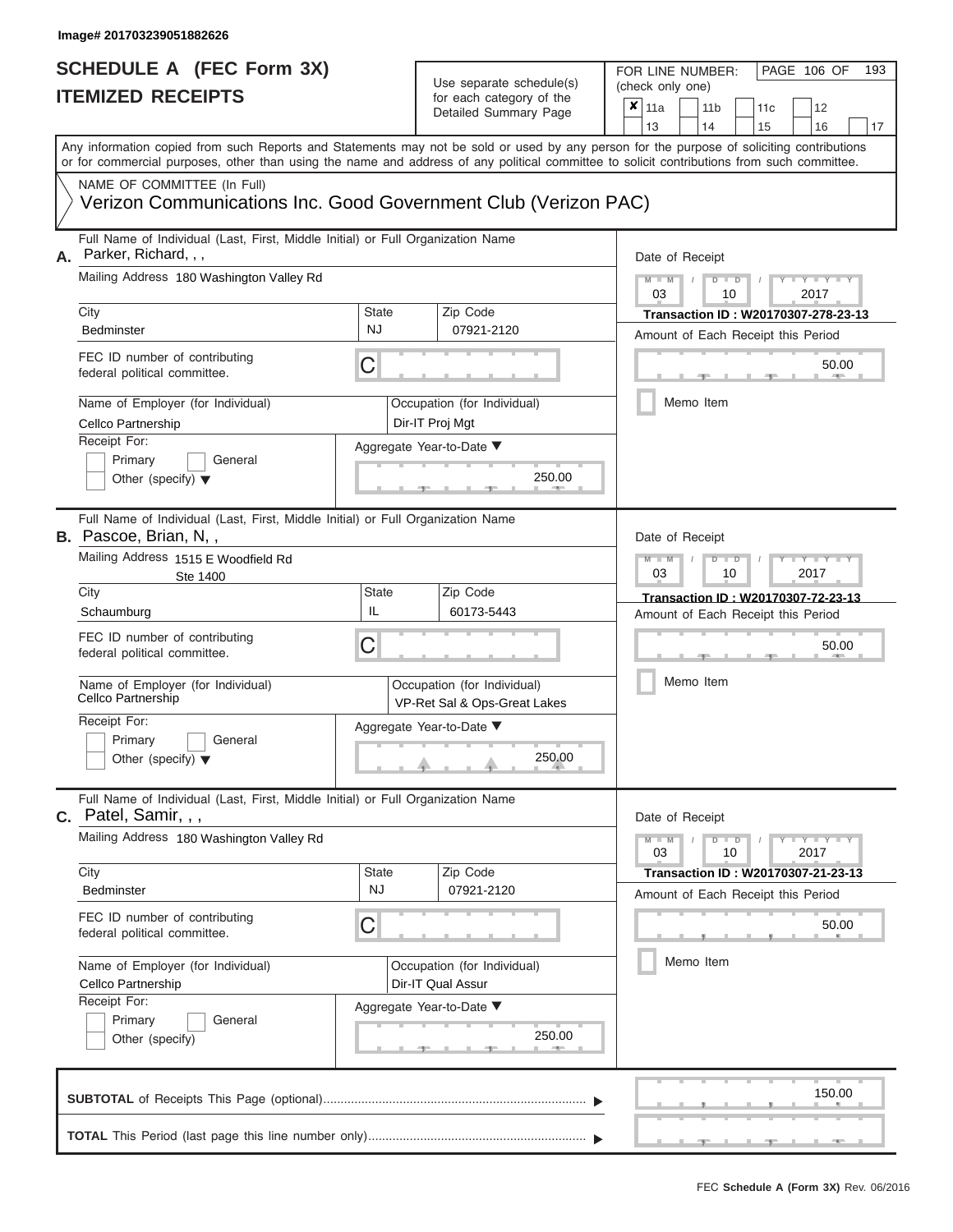## Use separate schedule(s)

| SCHEDULE A (FEC Form 3X)<br><b>ITEMIZED RECEIPTS</b>                                                                                                                                                                                                                                                                                                                                              |                                | Use separate schedule(s)<br>for each category of the<br>Detailed Summary Page                                                    | 193<br>FOR LINE NUMBER:<br>PAGE 107 OF<br>(check only one)<br>$\overline{\mathbf{x}}$   11a<br>11 <sub>b</sub><br>11 <sub>c</sub><br>12<br>13<br>14<br>15<br>16<br>17                       |
|---------------------------------------------------------------------------------------------------------------------------------------------------------------------------------------------------------------------------------------------------------------------------------------------------------------------------------------------------------------------------------------------------|--------------------------------|----------------------------------------------------------------------------------------------------------------------------------|---------------------------------------------------------------------------------------------------------------------------------------------------------------------------------------------|
| Any information copied from such Reports and Statements may not be sold or used by any person for the purpose of soliciting contributions<br>or for commercial purposes, other than using the name and address of any political committee to solicit contributions from such committee.<br>NAME OF COMMITTEE (In Full)<br>Verizon Communications Inc. Good Government Club (Verizon PAC)          |                                |                                                                                                                                  |                                                                                                                                                                                             |
| Full Name of Individual (Last, First, Middle Initial) or Full Organization Name<br>Perreault, Leo, J,,<br>А.<br>Mailing Address 1 Verizon Dr<br>City<br><b>Little Rock</b><br>FEC ID number of contributing<br>federal political committee.<br>Name of Employer (for Individual)<br>Cellco Partnership<br>Receipt For:<br>Primary<br>General<br>Other (specify) $\blacktriangledown$              | State<br>AR.<br>C              | Zip Code<br>72202-2075<br>Occupation (for Individual)<br><b>Exec Dir-Market Operations</b><br>Aggregate Year-to-Date ▼<br>250.00 | Date of Receipt<br>$M - M$ /<br>$Y - Y - Y$<br>$D$ $D$<br>03<br>2017<br>10<br>Transaction ID: W20170307-466-23-13<br>Amount of Each Receipt this Period<br>50.00<br><b>AND</b><br>Memo Item |
| Full Name of Individual (Last, First, Middle Initial) or Full Organization Name<br><b>B.</b> Petersen, William, B,,<br>Mailing Address 1 Verizon Way<br>City<br>Basking Ridge<br>FEC ID number of contributing<br>federal political committee.<br>Name of Employer (for Individual)<br>Verizon Corp Rsrcs Group LLC<br>Receipt For:<br>Primary<br>General<br>Other (specify) $\blacktriangledown$ | <b>State</b><br><b>NJ</b><br>С | Zip Code<br>07920-1025<br>Occupation (for Individual)<br>SVP & DGC-Litigation<br>Aggregate Year-to-Date ▼<br>961.50              | Date of Receipt<br>$M - M$<br>Y I Y I<br>$D$ $D$<br>01<br>2017<br>27<br>Transaction ID: CF20170125-293<br>Amount of Each Receipt this Period<br>192.30<br>Memo Item                         |
| Full Name of Individual (Last, First, Middle Initial) or Full Organization Name<br>Petersen, William, B,,<br>С.<br>Mailing Address 1 Verizon Way<br>City<br><b>Basking Ridge</b><br>FEC ID number of contributing<br>federal political committee.<br>Name of Employer (for Individual)<br>Verizon Corp Rsrcs Group LLC<br>Receipt For:<br>Primary<br>General<br>Other (specify)                   | State<br><b>NJ</b><br>С        | Zip Code<br>07920-1025<br>Occupation (for Individual)<br>SVP & DGC-Litigation<br>Aggregate Year-to-Date ▼<br>961.50              | Date of Receipt<br>$M - M$<br>$D$ $D$<br>$T - Y - T - Y - T - Y$<br>02<br>10<br>2017<br>Transaction ID: CF20170207-292<br>Amount of Each Receipt this Period<br>192.30<br>Memo Item         |
|                                                                                                                                                                                                                                                                                                                                                                                                   |                                |                                                                                                                                  | 434.60                                                                                                                                                                                      |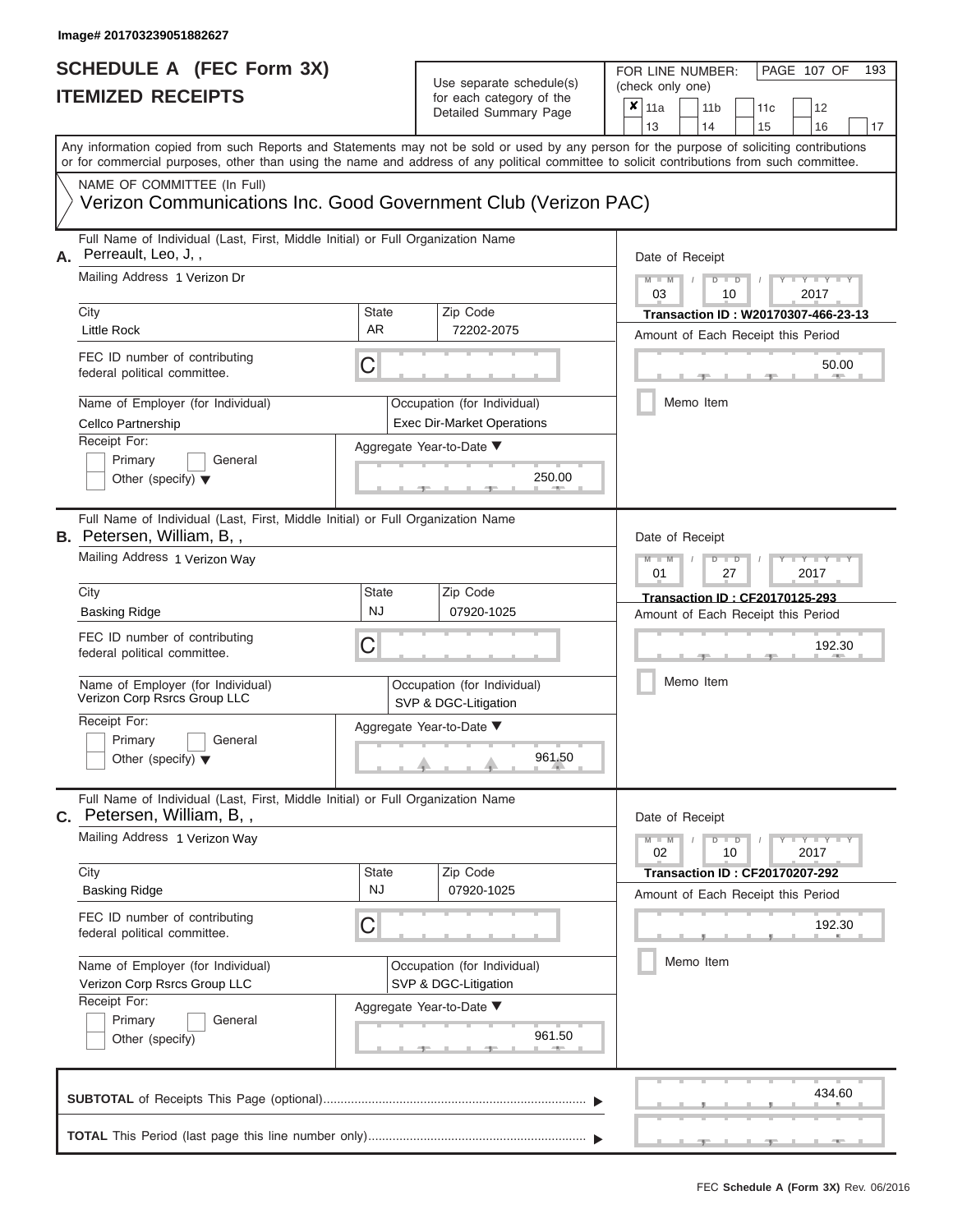ı

### **SCHEDULE A (FEC Form 3X) ITEMIZED RECEIPTS**

## Use separate schedule(s)  $\frac{1}{\pi}$  for each category of the

FOR LINE NUMBER:<br>(check only one)

PAGE 108 OF 193

|    | II EMILED REVEIF I J                                                                                                                                                                                                                                                                    |              | ior each category or the                            | × | 11a             | 11 <sub>b</sub> | 11c                                   | 12                       |    |
|----|-----------------------------------------------------------------------------------------------------------------------------------------------------------------------------------------------------------------------------------------------------------------------------------------|--------------|-----------------------------------------------------|---|-----------------|-----------------|---------------------------------------|--------------------------|----|
|    |                                                                                                                                                                                                                                                                                         |              | Detailed Summary Page                               |   | 13              | 14              | 15                                    | 16                       | 17 |
|    | Any information copied from such Reports and Statements may not be sold or used by any person for the purpose of soliciting contributions<br>or for commercial purposes, other than using the name and address of any political committee to solicit contributions from such committee. |              |                                                     |   |                 |                 |                                       |                          |    |
|    | NAME OF COMMITTEE (In Full)                                                                                                                                                                                                                                                             |              |                                                     |   |                 |                 |                                       |                          |    |
|    | Verizon Communications Inc. Good Government Club (Verizon PAC)                                                                                                                                                                                                                          |              |                                                     |   |                 |                 |                                       |                          |    |
| Α. | Full Name of Individual (Last, First, Middle Initial) or Full Organization Name<br>Petersen, William, B,,                                                                                                                                                                               |              |                                                     |   | Date of Receipt |                 |                                       |                          |    |
|    | Mailing Address 1 Verizon Way                                                                                                                                                                                                                                                           |              |                                                     |   | $M - M$<br>02   | $D$ $D$<br>24   |                                       | $Y - Y - I$<br>2017      |    |
|    | City                                                                                                                                                                                                                                                                                    | State        | Zip Code                                            |   |                 |                 | <b>Transaction ID: CF20170222-292</b> |                          |    |
|    | <b>Basking Ridge</b>                                                                                                                                                                                                                                                                    | NJ           | 07920-1025                                          |   |                 |                 | Amount of Each Receipt this Period    |                          |    |
|    | FEC ID number of contributing<br>federal political committee.                                                                                                                                                                                                                           | С            |                                                     |   |                 |                 |                                       | 192.30                   |    |
|    | Name of Employer (for Individual)<br>Verizon Corp Rsrcs Group LLC                                                                                                                                                                                                                       |              | Occupation (for Individual)<br>SVP & DGC-Litigation |   |                 | Memo Item       |                                       |                          |    |
|    | Receipt For:                                                                                                                                                                                                                                                                            |              | Aggregate Year-to-Date ▼                            |   |                 |                 |                                       |                          |    |
|    | Primary<br>General<br>Other (specify) $\blacktriangledown$                                                                                                                                                                                                                              |              | 961.50                                              |   |                 |                 |                                       |                          |    |
|    | Full Name of Individual (Last, First, Middle Initial) or Full Organization Name<br><b>B.</b> Petersen, William, B,,                                                                                                                                                                     |              |                                                     |   | Date of Receipt |                 |                                       |                          |    |
|    | Mailing Address 1 Verizon Way                                                                                                                                                                                                                                                           |              |                                                     |   | $M - M$<br>03   | $D$ $D$<br>10   |                                       | $-Y$<br>2017             |    |
|    | City                                                                                                                                                                                                                                                                                    | <b>State</b> | Zip Code                                            |   |                 |                 | <b>Transaction ID: CF20170307-287</b> |                          |    |
|    | <b>Basking Ridge</b>                                                                                                                                                                                                                                                                    | <b>NJ</b>    | 07920-1025                                          |   |                 |                 | Amount of Each Receipt this Period    |                          |    |
|    | FEC ID number of contributing<br>federal political committee.                                                                                                                                                                                                                           | С            |                                                     |   |                 |                 |                                       | 192.30                   |    |
|    | Name of Employer (for Individual)<br>Verizon Corp Rsrcs Group LLC                                                                                                                                                                                                                       |              | Occupation (for Individual)<br>SVP & DGC-Litigation |   |                 | Memo Item       |                                       |                          |    |
|    | Receipt For:                                                                                                                                                                                                                                                                            |              | Aggregate Year-to-Date ▼                            |   |                 |                 |                                       |                          |    |
|    | Primary<br>General<br>Other (specify) $\blacktriangledown$                                                                                                                                                                                                                              |              | 961.50                                              |   |                 |                 |                                       |                          |    |
|    | Full Name of Individual (Last, First, Middle Initial) or Full Organization Name<br>C. Pocher, Celeste, S,,                                                                                                                                                                              |              |                                                     |   | Date of Receipt |                 |                                       |                          |    |
|    | Mailing Address 1 Verizon Way                                                                                                                                                                                                                                                           |              |                                                     |   | $M - M$<br>03   | $D$ $D$<br>10   |                                       | $-Y - Y - Y - Y$<br>2017 |    |
|    | City                                                                                                                                                                                                                                                                                    | <b>State</b> | Zip Code                                            |   |                 |                 | Transaction ID: W20170307-44-23-13    |                          |    |
|    | <b>Basking Ridge</b>                                                                                                                                                                                                                                                                    | NJ.          | 07920-1025                                          |   |                 |                 | Amount of Each Receipt this Period    |                          |    |
|    | FEC ID number of contributing<br>federal political committee.                                                                                                                                                                                                                           | С            |                                                     |   |                 |                 |                                       | 50.00                    |    |
|    | Name of Employer (for Individual)                                                                                                                                                                                                                                                       |              | Occupation (for Individual)                         |   |                 | Memo Item       |                                       |                          |    |
|    | Cellco Partnership                                                                                                                                                                                                                                                                      |              | Dir-Compensation                                    |   |                 |                 |                                       |                          |    |
|    | Receipt For:                                                                                                                                                                                                                                                                            |              | Aggregate Year-to-Date ▼                            |   |                 |                 |                                       |                          |    |
|    | General<br>Primary                                                                                                                                                                                                                                                                      |              |                                                     |   |                 |                 |                                       |                          |    |
|    | Other (specify)                                                                                                                                                                                                                                                                         |              | 250.00                                              |   |                 |                 |                                       |                          |    |
|    |                                                                                                                                                                                                                                                                                         |              |                                                     |   |                 |                 |                                       | 434.60                   |    |
|    |                                                                                                                                                                                                                                                                                         |              |                                                     |   |                 |                 |                                       |                          |    |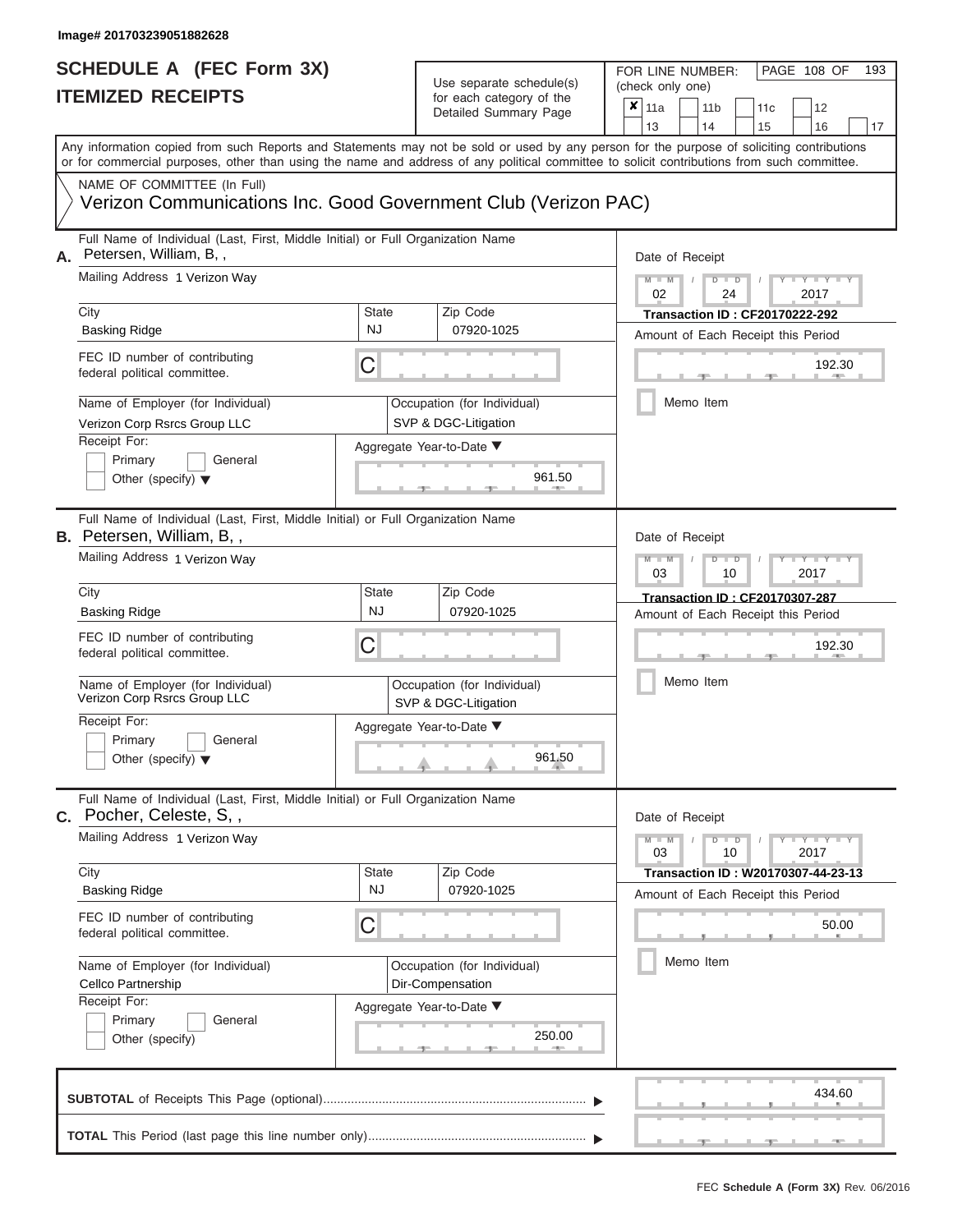| SCHEDULE A (FEC Form 3X)<br><b>ITEMIZED RECEIPTS</b>                                                                                                                                                                                                                                                                                                                                                |                                | Use separate schedule(s)<br>for each category of the<br>Detailed Summary Page                                          | 193<br>FOR LINE NUMBER:<br>PAGE 109 OF<br>(check only one)<br>$\overline{\mathbf{x}}$   11a<br>11 <sub>b</sub><br>11 <sub>c</sub><br>12<br>13<br>14<br>15<br>16                                              |
|-----------------------------------------------------------------------------------------------------------------------------------------------------------------------------------------------------------------------------------------------------------------------------------------------------------------------------------------------------------------------------------------------------|--------------------------------|------------------------------------------------------------------------------------------------------------------------|--------------------------------------------------------------------------------------------------------------------------------------------------------------------------------------------------------------|
| Any information copied from such Reports and Statements may not be sold or used by any person for the purpose of soliciting contributions<br>or for commercial purposes, other than using the name and address of any political committee to solicit contributions from such committee.<br>NAME OF COMMITTEE (In Full)<br>Verizon Communications Inc. Good Government Club (Verizon PAC)            |                                |                                                                                                                        | 17                                                                                                                                                                                                           |
| Full Name of Individual (Last, First, Middle Initial) or Full Organization Name<br>Prashker, Audrey, E,,<br>А.<br>Mailing Address 1 Verizon Way<br>City<br><b>Basking Ridge</b><br>FEC ID number of contributing<br>federal political committee.<br>Name of Employer (for Individual)<br>Verizon Corp Rsrcs Group LLC<br>Receipt For:<br>Primary<br>General<br>Other (specify) $\blacktriangledown$ | State<br><b>NJ</b><br>C        | Zip Code<br>07920-1025<br>Occupation (for Individual)<br>VP & GC-Capital Markets<br>Aggregate Year-to-Date ▼<br>769.20 | Date of Receipt<br>$M - M$<br>$D$ $D$<br>Y TY T<br>$\sqrt{2}$<br>01<br>27<br>2017<br><b>Transaction ID: CF20170125-333</b><br>Amount of Each Receipt this Period<br>153.84<br><b>STATISTICS</b><br>Memo Item |
| Full Name of Individual (Last, First, Middle Initial) or Full Organization Name<br>B. Prashker, Audrey, E,,<br>Mailing Address 1 Verizon Way<br>City<br><b>Basking Ridge</b><br>FEC ID number of contributing<br>federal political committee.<br>Name of Employer (for Individual)<br>Verizon Corp Rsrcs Group LLC<br>Receipt For:<br>Primary<br>General<br>Other (specify) $\blacktriangledown$    | <b>State</b><br><b>NJ</b><br>С | Zip Code<br>07920-1025<br>Occupation (for Individual)<br>VP & GC-Capital Markets<br>Aggregate Year-to-Date ▼<br>769.20 | Date of Receipt<br>$M - M$<br>Y Y I<br>$D$ $D$<br>02<br>2017<br>10<br>Transaction ID: CF20170207-332<br>Amount of Each Receipt this Period<br>153.84<br>Memo Item                                            |
| Full Name of Individual (Last, First, Middle Initial) or Full Organization Name<br>Prashker, Audrey, E,,<br>С.<br>Mailing Address 1 Verizon Way<br>City<br><b>Basking Ridge</b><br>FEC ID number of contributing<br>federal political committee.<br>Name of Employer (for Individual)<br>Verizon Corp Rsrcs Group LLC<br>Receipt For:<br>Primary<br>General<br>Other (specify)                      | State<br><b>NJ</b><br>C        | Zip Code<br>07920-1025<br>Occupation (for Individual)<br>VP & GC-Capital Markets<br>Aggregate Year-to-Date ▼<br>769.20 | Date of Receipt<br>$M - M$<br>$D$ $D$<br>$T - Y - T - Y - T - Y$<br>02<br>24<br>2017<br>Transaction ID: CF20170222-332<br>Amount of Each Receipt this Period<br>153.84<br>Memo Item                          |
|                                                                                                                                                                                                                                                                                                                                                                                                     |                                |                                                                                                                        | 461.52<br>$-1$                                                                                                                                                                                               |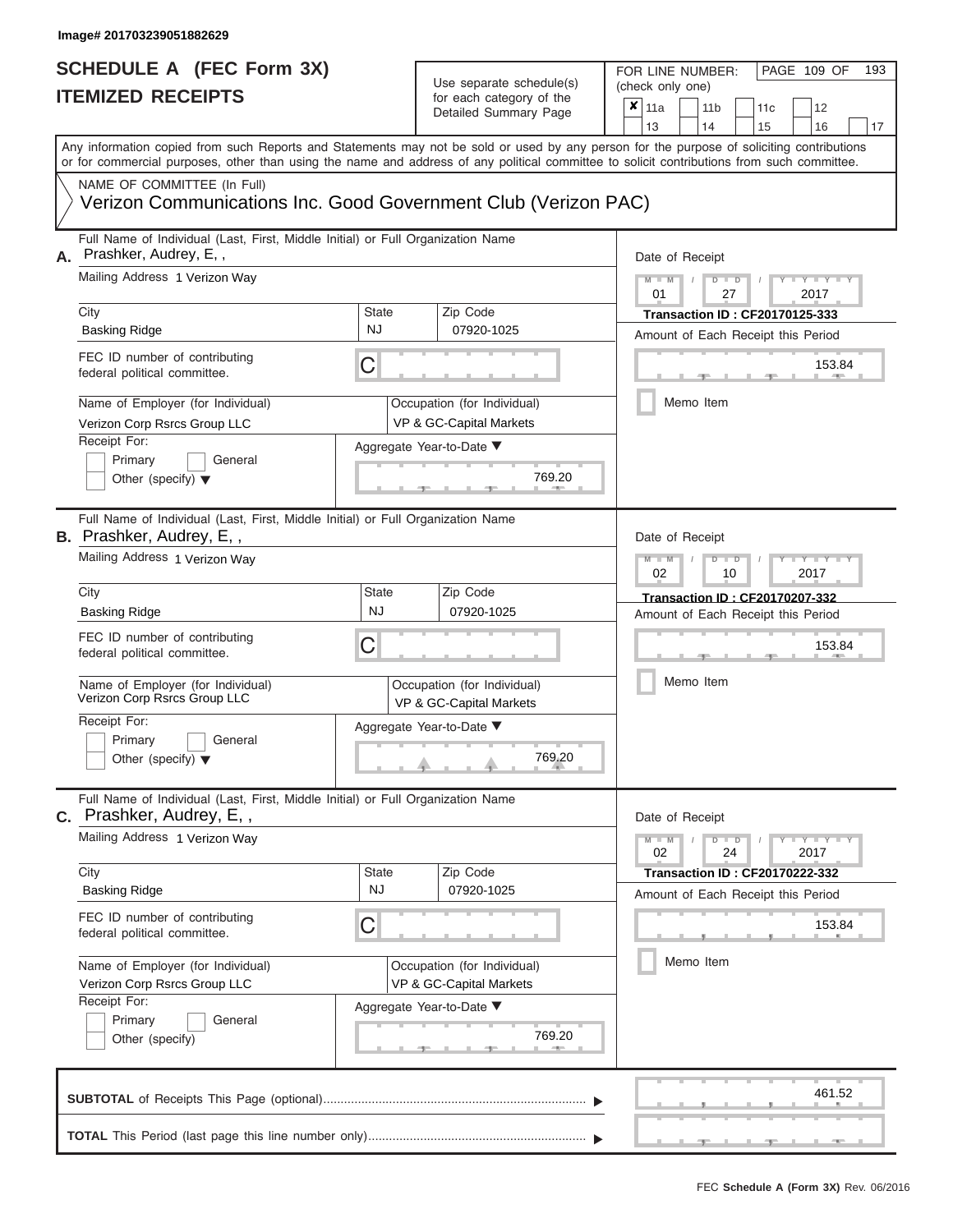## Use separate schedule(s)  $\frac{1}{\pi}$  for each category of the

FOR LINE NUMBER:<br>(check only one)

PAGE 110 OF 193

|    | II EMILED REVEIF I J                                                                                                                       |              | for each category of the<br>Detailed Summary Page             |  | × | 11a             | 11 <sub>b</sub> |                      | 11c                                   |      | 12              |    |
|----|--------------------------------------------------------------------------------------------------------------------------------------------|--------------|---------------------------------------------------------------|--|---|-----------------|-----------------|----------------------|---------------------------------------|------|-----------------|----|
|    | Any information copied from such Reports and Statements may not be sold or used by any person for the purpose of soliciting contributions  |              |                                                               |  |   | 13              | 14              |                      | 15                                    |      | 16              | 17 |
|    | or for commercial purposes, other than using the name and address of any political committee to solicit contributions from such committee. |              |                                                               |  |   |                 |                 |                      |                                       |      |                 |    |
|    | NAME OF COMMITTEE (In Full)                                                                                                                |              |                                                               |  |   |                 |                 |                      |                                       |      |                 |    |
|    | Verizon Communications Inc. Good Government Club (Verizon PAC)                                                                             |              |                                                               |  |   |                 |                 |                      |                                       |      |                 |    |
| Α. | Full Name of Individual (Last, First, Middle Initial) or Full Organization Name<br>Prashker, Audrey, E,,                                   |              |                                                               |  |   | Date of Receipt |                 |                      |                                       |      |                 |    |
|    | Mailing Address 1 Verizon Way                                                                                                              |              |                                                               |  |   | $M - M$<br>03   |                 | $D$ $\Box$ $D$<br>10 |                                       |      | Y I Y I<br>2017 |    |
|    | City                                                                                                                                       | <b>State</b> | Zip Code                                                      |  |   |                 |                 |                      | <b>Transaction ID: CF20170307-327</b> |      |                 |    |
|    | <b>Basking Ridge</b>                                                                                                                       | NJ           | 07920-1025                                                    |  |   |                 |                 |                      | Amount of Each Receipt this Period    |      |                 |    |
|    | FEC ID number of contributing<br>federal political committee.                                                                              | С            |                                                               |  |   |                 |                 |                      |                                       |      | 153.84          |    |
|    | Name of Employer (for Individual)<br>Verizon Corp Rsrcs Group LLC                                                                          |              | Occupation (for Individual)<br>VP & GC-Capital Markets        |  |   |                 | Memo Item       |                      |                                       |      |                 |    |
|    | Receipt For:                                                                                                                               |              | Aggregate Year-to-Date ▼                                      |  |   |                 |                 |                      |                                       |      |                 |    |
|    | Primary<br>General                                                                                                                         |              |                                                               |  |   |                 |                 |                      |                                       |      |                 |    |
|    | Other (specify) $\blacktriangledown$                                                                                                       |              | 769.20                                                        |  |   |                 |                 |                      |                                       |      |                 |    |
|    | Full Name of Individual (Last, First, Middle Initial) or Full Organization Name<br><b>B.</b> Preite, Russell, R,, JR                       |              |                                                               |  |   | Date of Receipt |                 |                      |                                       |      |                 |    |
|    | Mailing Address 8350 E Crescent Pkwy<br><b>Ste 200</b>                                                                                     |              |                                                               |  |   | $M - M$<br>02   |                 | $D$ $D$<br>10        |                                       | 2017 | Y L Y L         |    |
|    | City                                                                                                                                       | <b>State</b> | Zip Code                                                      |  |   |                 |                 |                      | Transaction ID: W20170207-95-23-29    |      |                 |    |
|    | Greenwood Village                                                                                                                          | CO           | 80111-2858                                                    |  |   |                 |                 |                      | Amount of Each Receipt this Period    |      |                 |    |
|    | FEC ID number of contributing<br>С<br>federal political committee.                                                                         |              |                                                               |  |   |                 |                 |                      |                                       |      | 100.00          |    |
|    | Name of Employer (for Individual)<br>Cellco Partnership                                                                                    |              | Occupation (for Individual)<br>Market President-North Central |  |   |                 | Memo Item       |                      |                                       |      |                 |    |
|    | Receipt For:                                                                                                                               |              | Aggregate Year-to-Date ▼                                      |  |   |                 |                 |                      |                                       |      |                 |    |
|    | Primary<br>General<br>Other (specify) $\blacktriangledown$                                                                                 |              | 500.00                                                        |  |   |                 |                 |                      |                                       |      |                 |    |
|    | Full Name of Individual (Last, First, Middle Initial) or Full Organization Name<br>C. Preite, Russell, R,, JR                              |              |                                                               |  |   | Date of Receipt |                 |                      |                                       |      |                 |    |
|    | Mailing Address 8350 E Crescent Pkwy<br><b>Ste 200</b>                                                                                     |              |                                                               |  |   | $M - M$<br>02   |                 | $D$ $D$<br>24        |                                       | 2017 | $Y - Y - Y - Y$ |    |
|    | City                                                                                                                                       | <b>State</b> | Zip Code                                                      |  |   |                 |                 |                      | Transaction ID: W20170222-96-2-43     |      |                 |    |
|    | Greenwood Village                                                                                                                          | CO           | 80111-2858                                                    |  |   |                 |                 |                      | Amount of Each Receipt this Period    |      |                 |    |
|    | FEC ID number of contributing<br>federal political committee.                                                                              | С            |                                                               |  |   |                 |                 |                      |                                       |      | 100.00          |    |
|    | Name of Employer (for Individual)                                                                                                          |              | Occupation (for Individual)                                   |  |   |                 | Memo Item       |                      |                                       |      |                 |    |
|    | Cellco Partnership                                                                                                                         |              | Market President-North Central                                |  |   |                 |                 |                      |                                       |      |                 |    |
|    | Receipt For:                                                                                                                               |              | Aggregate Year-to-Date ▼                                      |  |   |                 |                 |                      |                                       |      |                 |    |
|    | Primary<br>General                                                                                                                         |              |                                                               |  |   |                 |                 |                      |                                       |      |                 |    |
|    | Other (specify)                                                                                                                            |              | 500.00                                                        |  |   |                 |                 |                      |                                       |      |                 |    |
|    |                                                                                                                                            |              |                                                               |  |   |                 |                 |                      |                                       |      | 353.84          |    |
|    |                                                                                                                                            |              |                                                               |  |   |                 |                 |                      |                                       |      |                 |    |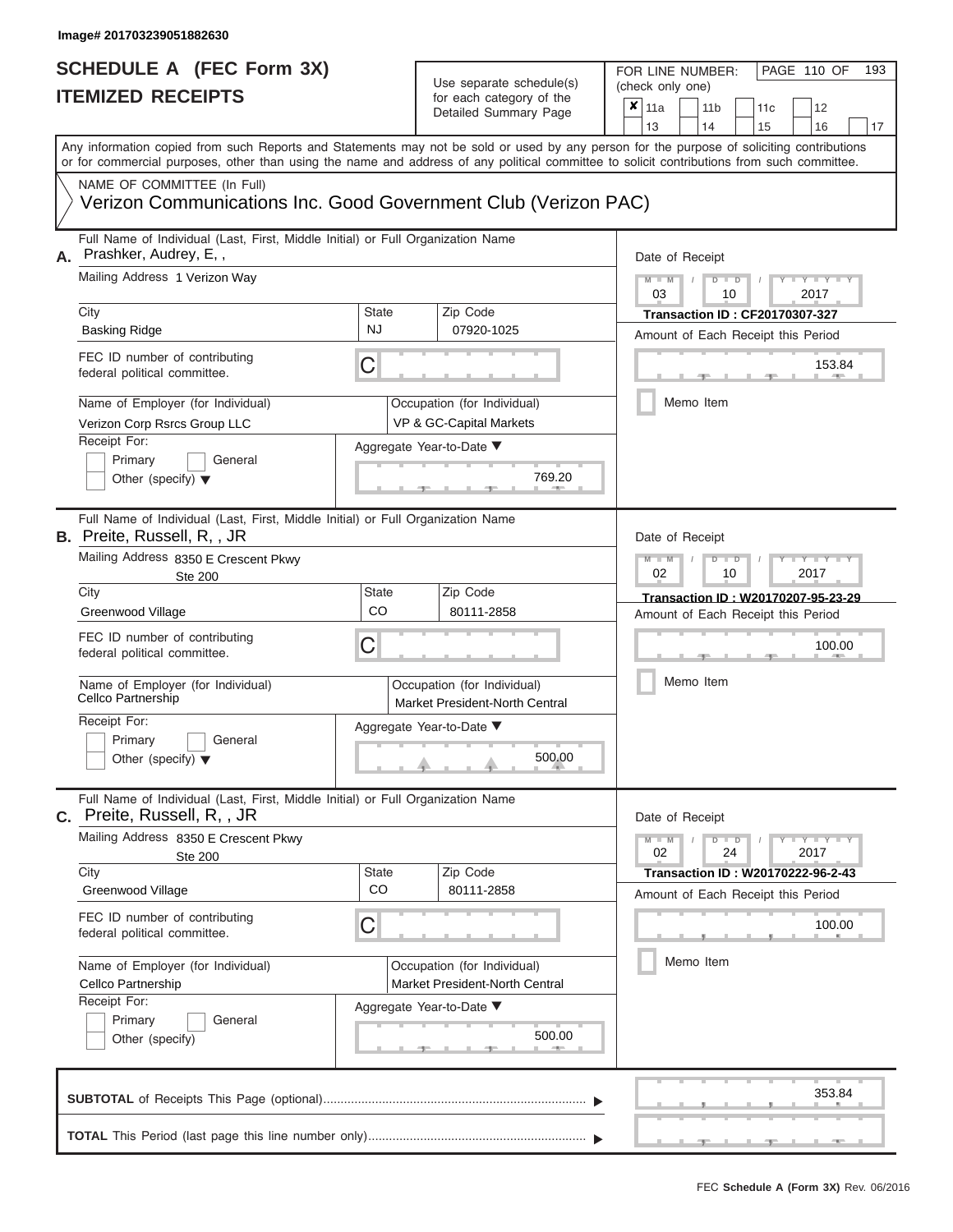## Use separate schedule(s)

| SCHEDULE A (FEC Form 3X)<br><b>ITEMIZED RECEIPTS</b>                                                                                                                                                                                                                                                                                                                                                              |                         | Use separate schedule(s)<br>for each category of the<br>Detailed Summary Page                                                 | FOR LINE NUMBER:<br>PAGE 111 OF<br>193<br>(check only one)<br>$\boldsymbol{x}$<br>11a<br>11 <sub>b</sub><br>12<br>11c<br>13<br>14<br>15<br>16<br>17                                            |
|-------------------------------------------------------------------------------------------------------------------------------------------------------------------------------------------------------------------------------------------------------------------------------------------------------------------------------------------------------------------------------------------------------------------|-------------------------|-------------------------------------------------------------------------------------------------------------------------------|------------------------------------------------------------------------------------------------------------------------------------------------------------------------------------------------|
| Any information copied from such Reports and Statements may not be sold or used by any person for the purpose of soliciting contributions<br>or for commercial purposes, other than using the name and address of any political committee to solicit contributions from such committee.<br>NAME OF COMMITTEE (In Full)<br>Verizon Communications Inc. Good Government Club (Verizon PAC)                          |                         |                                                                                                                               |                                                                                                                                                                                                |
| Full Name of Individual (Last, First, Middle Initial) or Full Organization Name<br>Preite, Russell, R,, JR<br>А.<br>Mailing Address 8350 E Crescent Pkwy<br><b>Ste 200</b><br>City<br>Greenwood Village<br>FEC ID number of contributing<br>federal political committee.<br>Name of Employer (for Individual)<br>Cellco Partnership<br>Receipt For:<br>Primary<br>General<br>Other (specify) $\blacktriangledown$ | State<br>CO.<br>С       | Zip Code<br>80111-2858<br>Occupation (for Individual)<br>Market President-North Central<br>Aggregate Year-to-Date ▼<br>500.00 | Date of Receipt<br>$M - M$ /<br>$Y - Y - Y$<br>$D$ $D$<br>03<br>10<br>2017<br>Transaction ID: W20170307-95-23-13<br>Amount of Each Receipt this Period<br>100.00<br><b>1. 400</b><br>Memo Item |
| Full Name of Individual (Last, First, Middle Initial) or Full Organization Name<br>B. Pulley, Lydia, R,,<br>Mailing Address 703 E Grace St<br>City<br>Richmond<br>FEC ID number of contributing<br>federal political committee.<br>Name of Employer (for Individual)<br>Verizon Corp Rsrcs Group LLC<br>Receipt For:<br>Primary<br>General<br>Other (specify) $\blacktriangledown$                                | State<br>VA<br>С        | Zip Code<br>23219-1843<br>Occupation (for Individual)<br>SVP-State Gov't & Reg Affairs<br>Aggregate Year-to-Date ▼<br>769.20  | Date of Receipt<br>$M - M$<br>$D$ $\Box$ $D$<br>Y Y Y<br>01<br>2017<br>27<br><b>Transaction ID: CF20170125-788</b><br>Amount of Each Receipt this Period<br>153.84<br>Memo Item                |
| Full Name of Individual (Last, First, Middle Initial) or Full Organization Name<br>C. Pulley, Lydia, R,,<br>Mailing Address 703 E Grace St<br>City<br>Richmond<br>FEC ID number of contributing<br>federal political committee.<br>Name of Employer (for Individual)<br>Verizon Corp Rsrcs Group LLC<br>Receipt For:<br>Primary<br>General<br>Other (specify)                                                     | State<br><b>VA</b><br>С | Zip Code<br>23219-1843<br>Occupation (for Individual)<br>SVP-State Gov't & Reg Affairs<br>Aggregate Year-to-Date ▼<br>769.20  | Date of Receipt<br>$M - M$<br>$D$ $D$<br>10<br>02<br>2017<br><b>Transaction ID: CF20170207-785</b><br>Amount of Each Receipt this Period<br>153.84<br>Memo Item                                |
|                                                                                                                                                                                                                                                                                                                                                                                                                   |                         |                                                                                                                               | 407.68                                                                                                                                                                                         |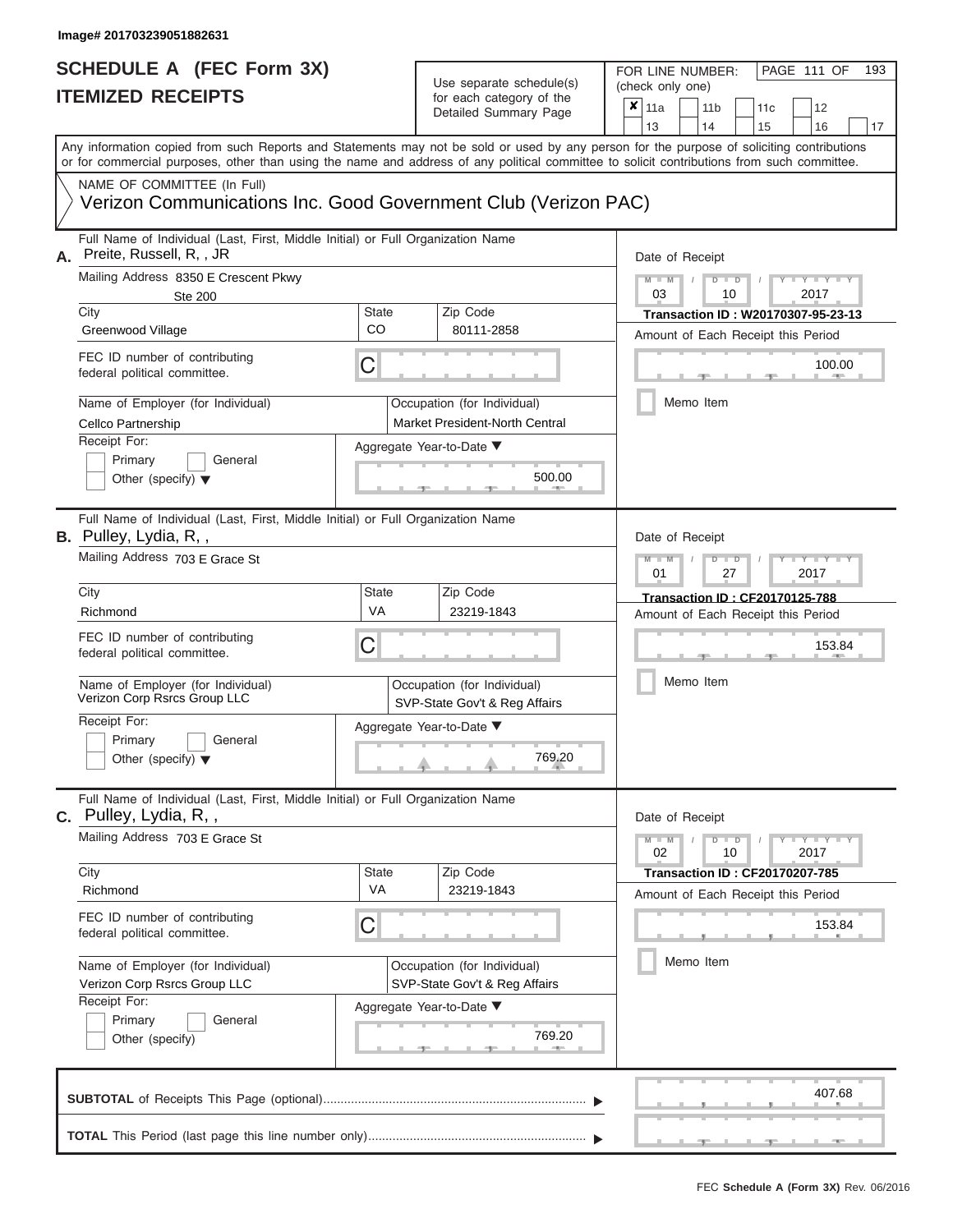## Use separate schedule(s)<br>for each category of the

FOR LINE NUMBER:<br>(check only one)

PAGE 112 OF 193

|    | IILMILLU RLVLIF IJ                                                                                                                                                                                                                                                                      |                                                              |                                                              | iul each caleguly of the<br>Detailed Summary Page     | x                                                                               | 11a             |           | 11 <sub>b</sub> |               | 11c | 12                                    |    |  |  |  |  |
|----|-----------------------------------------------------------------------------------------------------------------------------------------------------------------------------------------------------------------------------------------------------------------------------------------|--------------------------------------------------------------|--------------------------------------------------------------|-------------------------------------------------------|---------------------------------------------------------------------------------|-----------------|-----------|-----------------|---------------|-----|---------------------------------------|----|--|--|--|--|
|    |                                                                                                                                                                                                                                                                                         |                                                              |                                                              |                                                       |                                                                                 | 13              |           | 14              |               | 15  | 16                                    | 17 |  |  |  |  |
|    | Any information copied from such Reports and Statements may not be sold or used by any person for the purpose of soliciting contributions<br>or for commercial purposes, other than using the name and address of any political committee to solicit contributions from such committee. |                                                              |                                                              |                                                       |                                                                                 |                 |           |                 |               |     |                                       |    |  |  |  |  |
|    | NAME OF COMMITTEE (In Full)                                                                                                                                                                                                                                                             |                                                              |                                                              |                                                       |                                                                                 |                 |           |                 |               |     |                                       |    |  |  |  |  |
|    | Verizon Communications Inc. Good Government Club (Verizon PAC)                                                                                                                                                                                                                          |                                                              |                                                              |                                                       |                                                                                 |                 |           |                 |               |     |                                       |    |  |  |  |  |
| Α. | Full Name of Individual (Last, First, Middle Initial) or Full Organization Name<br>Pulley, Lydia, R,,                                                                                                                                                                                   |                                                              |                                                              |                                                       | Date of Receipt                                                                 |                 |           |                 |               |     |                                       |    |  |  |  |  |
|    | Mailing Address 703 E Grace St                                                                                                                                                                                                                                                          |                                                              |                                                              |                                                       | $M - M$<br>$D$ $D$<br>02<br>2017<br>24<br><b>Transaction ID: CF20170222-783</b> |                 |           |                 |               |     |                                       |    |  |  |  |  |
|    | City                                                                                                                                                                                                                                                                                    | State                                                        |                                                              | Zip Code                                              |                                                                                 |                 |           |                 |               |     |                                       |    |  |  |  |  |
|    | Richmond                                                                                                                                                                                                                                                                                | VA                                                           |                                                              | 23219-1843                                            |                                                                                 |                 |           |                 |               |     | Amount of Each Receipt this Period    |    |  |  |  |  |
|    | FEC ID number of contributing<br>federal political committee.                                                                                                                                                                                                                           | С                                                            |                                                              |                                                       |                                                                                 |                 |           |                 |               |     | 153.84                                |    |  |  |  |  |
|    | Name of Employer (for Individual)<br>Verizon Corp Rsrcs Group LLC                                                                                                                                                                                                                       | Occupation (for Individual)<br>SVP-State Gov't & Reg Affairs | Memo Item                                                    |                                                       |                                                                                 |                 |           |                 |               |     |                                       |    |  |  |  |  |
|    | Receipt For:                                                                                                                                                                                                                                                                            |                                                              |                                                              | Aggregate Year-to-Date ▼                              |                                                                                 |                 |           |                 |               |     |                                       |    |  |  |  |  |
|    | Primary<br>General                                                                                                                                                                                                                                                                      |                                                              |                                                              |                                                       |                                                                                 |                 |           |                 |               |     |                                       |    |  |  |  |  |
|    | Other (specify) $\blacktriangledown$                                                                                                                                                                                                                                                    |                                                              |                                                              | 769.20                                                |                                                                                 |                 |           |                 |               |     |                                       |    |  |  |  |  |
|    | Full Name of Individual (Last, First, Middle Initial) or Full Organization Name<br><b>B.</b> Pulley, Lydia, R,,                                                                                                                                                                         |                                                              |                                                              |                                                       |                                                                                 | Date of Receipt |           |                 |               |     |                                       |    |  |  |  |  |
|    | Mailing Address 703 E Grace St                                                                                                                                                                                                                                                          |                                                              |                                                              |                                                       |                                                                                 | $M$ $M$<br>03   |           |                 | $\Box$<br>10  |     | 2017                                  |    |  |  |  |  |
|    | City                                                                                                                                                                                                                                                                                    | State                                                        |                                                              | Zip Code                                              |                                                                                 |                 |           |                 |               |     | <b>Transaction ID: CF20170307-778</b> |    |  |  |  |  |
|    | Richmond                                                                                                                                                                                                                                                                                | VA                                                           |                                                              | 23219-1843                                            |                                                                                 |                 |           |                 |               |     | Amount of Each Receipt this Period    |    |  |  |  |  |
|    | FEC ID number of contributing<br>С<br>federal political committee.                                                                                                                                                                                                                      |                                                              |                                                              | 153.84                                                |                                                                                 |                 |           |                 |               |     |                                       |    |  |  |  |  |
|    | Name of Employer (for Individual)<br>Verizon Corp Rsrcs Group LLC                                                                                                                                                                                                                       |                                                              | Occupation (for Individual)<br>SVP-State Gov't & Reg Affairs |                                                       |                                                                                 | Memo Item       |           |                 |               |     |                                       |    |  |  |  |  |
|    | Receipt For:                                                                                                                                                                                                                                                                            |                                                              |                                                              | Aggregate Year-to-Date ▼                              |                                                                                 |                 |           |                 |               |     |                                       |    |  |  |  |  |
|    | Primary<br>General<br>Other (specify) $\blacktriangledown$                                                                                                                                                                                                                              |                                                              |                                                              | 769.20                                                |                                                                                 |                 |           |                 |               |     |                                       |    |  |  |  |  |
| С. | Full Name of Individual (Last, First, Middle Initial) or Full Organization Name<br>Rath, Charla, , ,                                                                                                                                                                                    |                                                              |                                                              |                                                       |                                                                                 | Date of Receipt |           |                 |               |     |                                       |    |  |  |  |  |
|    | Mailing Address 1300 I St NW                                                                                                                                                                                                                                                            |                                                              |                                                              |                                                       |                                                                                 | $M - M$<br>03   |           |                 | $D$ $D$<br>10 |     | $Y = Y =$<br>2017                     |    |  |  |  |  |
|    | City                                                                                                                                                                                                                                                                                    | State                                                        |                                                              | Zip Code                                              |                                                                                 |                 |           |                 |               |     | <b>Transaction ID: CF20170307-112</b> |    |  |  |  |  |
|    | Washington                                                                                                                                                                                                                                                                              | DC                                                           |                                                              | 20005-3314                                            |                                                                                 |                 |           |                 |               |     | Amount of Each Receipt this Period    |    |  |  |  |  |
|    | FEC ID number of contributing<br>federal political committee.                                                                                                                                                                                                                           | С                                                            |                                                              |                                                       |                                                                                 |                 |           |                 |               |     | 50.00                                 |    |  |  |  |  |
|    | Name of Employer (for Individual)<br>Verizon Corp Rsrcs Group LLC                                                                                                                                                                                                                       |                                                              |                                                              | Occupation (for Individual)<br>Exec Dir-Fed Govt Rels |                                                                                 |                 | Memo Item |                 |               |     |                                       |    |  |  |  |  |
|    | Receipt For:                                                                                                                                                                                                                                                                            |                                                              |                                                              |                                                       |                                                                                 |                 |           |                 |               |     |                                       |    |  |  |  |  |
|    | General<br>Primary                                                                                                                                                                                                                                                                      |                                                              |                                                              | Aggregate Year-to-Date ▼                              |                                                                                 |                 |           |                 |               |     |                                       |    |  |  |  |  |
|    | Other (specify)                                                                                                                                                                                                                                                                         |                                                              |                                                              | 250.00                                                |                                                                                 |                 |           |                 |               |     |                                       |    |  |  |  |  |
|    |                                                                                                                                                                                                                                                                                         |                                                              |                                                              |                                                       |                                                                                 |                 |           |                 |               |     | 357.68                                |    |  |  |  |  |
|    |                                                                                                                                                                                                                                                                                         |                                                              |                                                              |                                                       |                                                                                 |                 |           |                 |               |     |                                       |    |  |  |  |  |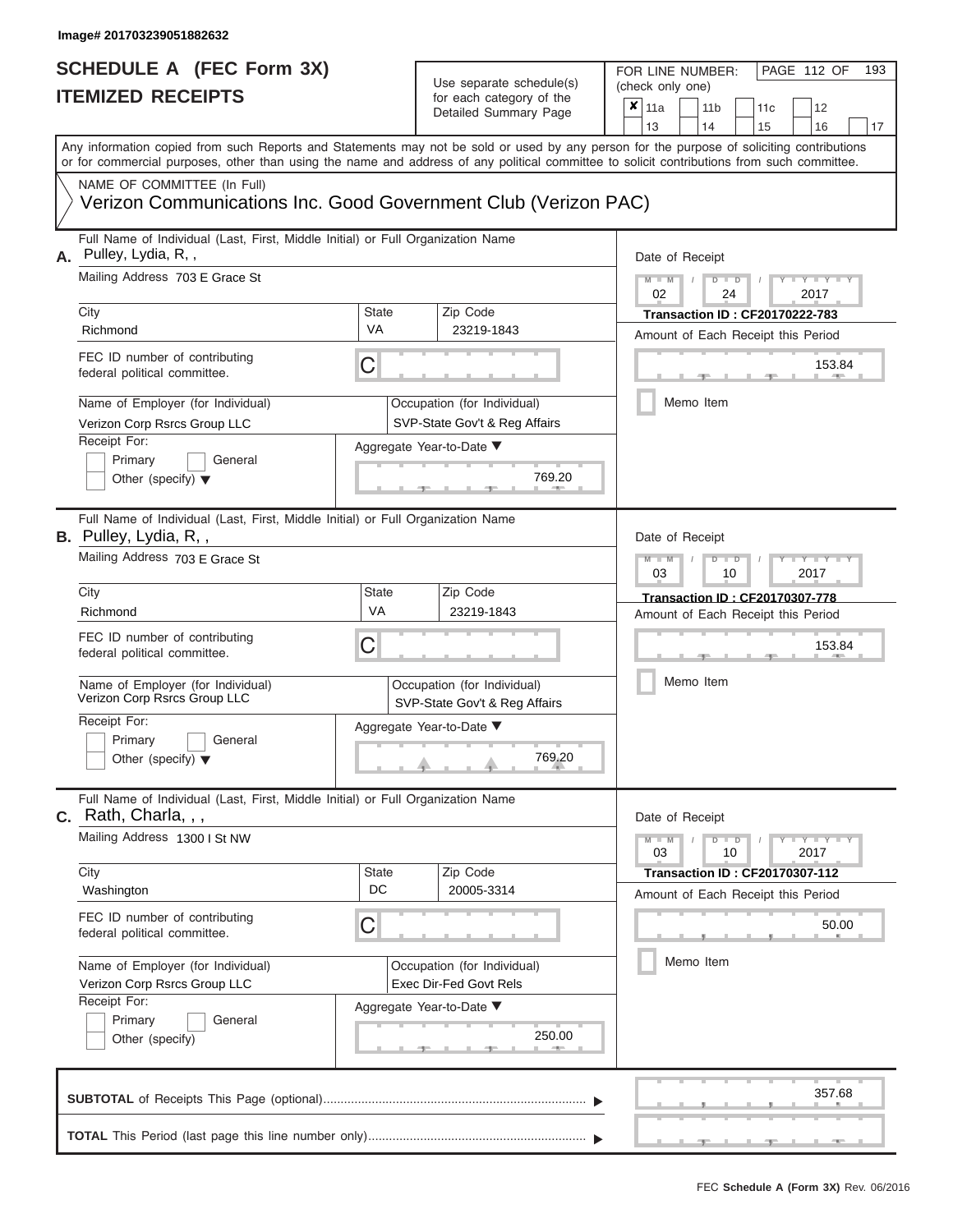### **SCHEDULE A (FEC Form 3X) ITEMIZED RECEIPTS**

## Use separate schedule(s)  $\frac{1}{\pi}$  for each category of the

FOR LINE NUMBER:<br>(check only one)

PAGE 113 OF 193

|    | IIEMILED REVEIFIJ                                                                                                                          |                    | for each category of the<br>Detailed Summary Page | ×                                                                          | 11a                                               |           | 11 <sub>b</sub> |               | 11c                                                                        |  | 12                          |    |  |  |
|----|--------------------------------------------------------------------------------------------------------------------------------------------|--------------------|---------------------------------------------------|----------------------------------------------------------------------------|---------------------------------------------------|-----------|-----------------|---------------|----------------------------------------------------------------------------|--|-----------------------------|----|--|--|
|    | Any information copied from such Reports and Statements may not be sold or used by any person for the purpose of soliciting contributions  |                    |                                                   |                                                                            | 13                                                |           | 14              |               | 15                                                                         |  | 16                          | 17 |  |  |
|    | or for commercial purposes, other than using the name and address of any political committee to solicit contributions from such committee. |                    |                                                   |                                                                            |                                                   |           |                 |               |                                                                            |  |                             |    |  |  |
|    | NAME OF COMMITTEE (In Full)<br>Verizon Communications Inc. Good Government Club (Verizon PAC)                                              |                    |                                                   |                                                                            |                                                   |           |                 |               |                                                                            |  |                             |    |  |  |
| А. | Full Name of Individual (Last, First, Middle Initial) or Full Organization Name<br>Recine, Anthony, A,,                                    |                    |                                                   | Date of Receipt                                                            |                                                   |           |                 |               |                                                                            |  |                             |    |  |  |
|    | Mailing Address 1 Verizon Way                                                                                                              |                    |                                                   |                                                                            | $M - M$<br>$D$ $D$<br>$Y = Y$<br>01<br>27<br>2017 |           |                 |               |                                                                            |  |                             |    |  |  |
|    | City<br><b>Basking Ridge</b>                                                                                                               | State<br><b>NJ</b> | Zip Code<br>07920-1025                            | <b>Transaction ID: BF20170125-33</b><br>Amount of Each Receipt this Period |                                                   |           |                 |               |                                                                            |  |                             |    |  |  |
|    | FEC ID number of contributing<br>federal political committee.                                                                              | C                  |                                                   |                                                                            |                                                   |           |                 |               |                                                                            |  | 155.00                      |    |  |  |
|    | Name of Employer (for Individual)<br>Verizon Business Ntwk Srvs Inc                                                                        |                    | Occupation (for Individual)<br>SVP & CMO          |                                                                            |                                                   | Memo Item |                 |               |                                                                            |  |                             |    |  |  |
|    | Receipt For:<br>Primary<br>General<br>Other (specify) $\blacktriangledown$                                                                 |                    | Aggregate Year-to-Date ▼<br>775.00                |                                                                            |                                                   |           |                 |               |                                                                            |  |                             |    |  |  |
|    | Full Name of Individual (Last, First, Middle Initial) or Full Organization Name<br><b>B.</b> Recine, Anthony, A,,                          |                    |                                                   |                                                                            | Date of Receipt                                   |           |                 |               |                                                                            |  |                             |    |  |  |
|    | Mailing Address 1 Verizon Way                                                                                                              |                    |                                                   |                                                                            | $M - M$<br>02                                     |           |                 | $D$ $D$<br>10 |                                                                            |  | $Y - Y$<br>2017             |    |  |  |
|    | City<br><b>Basking Ridge</b>                                                                                                               | State<br><b>NJ</b> | Zip Code<br>07920-1025                            |                                                                            |                                                   |           |                 |               | <b>Transaction ID: BF20170207-33</b><br>Amount of Each Receipt this Period |  |                             |    |  |  |
|    | FEC ID number of contributing<br>federal political committee.                                                                              |                    | 155.00                                            |                                                                            |                                                   |           |                 |               |                                                                            |  |                             |    |  |  |
|    | Name of Employer (for Individual)<br>Verizon Business Ntwk Srvs Inc                                                                        |                    | Occupation (for Individual)<br>SVP & CMO          |                                                                            |                                                   | Memo Item |                 |               |                                                                            |  |                             |    |  |  |
|    | Receipt For:<br>Primary<br>General<br>Other (specify) $\blacktriangledown$                                                                 |                    | Aggregate Year-to-Date ▼<br>775.00                |                                                                            |                                                   |           |                 |               |                                                                            |  |                             |    |  |  |
| С. | Full Name of Individual (Last, First, Middle Initial) or Full Organization Name<br>Recine, Anthony, A,,                                    |                    |                                                   |                                                                            | Date of Receipt                                   |           |                 |               |                                                                            |  |                             |    |  |  |
|    | Mailing Address 1 Verizon Way                                                                                                              |                    |                                                   |                                                                            | $M - M$<br>02                                     |           |                 | $D$ $D$<br>24 |                                                                            |  | $Y - Y - Y - Y - Y$<br>2017 |    |  |  |
|    | City<br><b>Basking Ridge</b>                                                                                                               | State<br><b>NJ</b> | Zip Code<br>07920-1025                            |                                                                            |                                                   |           |                 |               | <b>Transaction ID: BF20170222-34</b>                                       |  |                             |    |  |  |
|    | FEC ID number of contributing<br>federal political committee.                                                                              | C                  |                                                   |                                                                            |                                                   |           |                 |               | Amount of Each Receipt this Period                                         |  | 155.00                      |    |  |  |
|    | Name of Employer (for Individual)<br>Verizon Business Ntwk Srvs Inc                                                                        | SVP & CMO          | Occupation (for Individual)                       |                                                                            |                                                   | Memo Item |                 |               |                                                                            |  |                             |    |  |  |
|    | Receipt For:<br>Primary<br>General                                                                                                         |                    | Aggregate Year-to-Date ▼                          |                                                                            |                                                   |           |                 |               |                                                                            |  |                             |    |  |  |
|    | Other (specify)                                                                                                                            |                    | 775.00                                            |                                                                            |                                                   |           |                 |               |                                                                            |  |                             |    |  |  |
|    |                                                                                                                                            |                    |                                                   |                                                                            |                                                   |           |                 |               |                                                                            |  | 465.00                      |    |  |  |
|    |                                                                                                                                            |                    |                                                   |                                                                            |                                                   |           |                 |               |                                                                            |  |                             |    |  |  |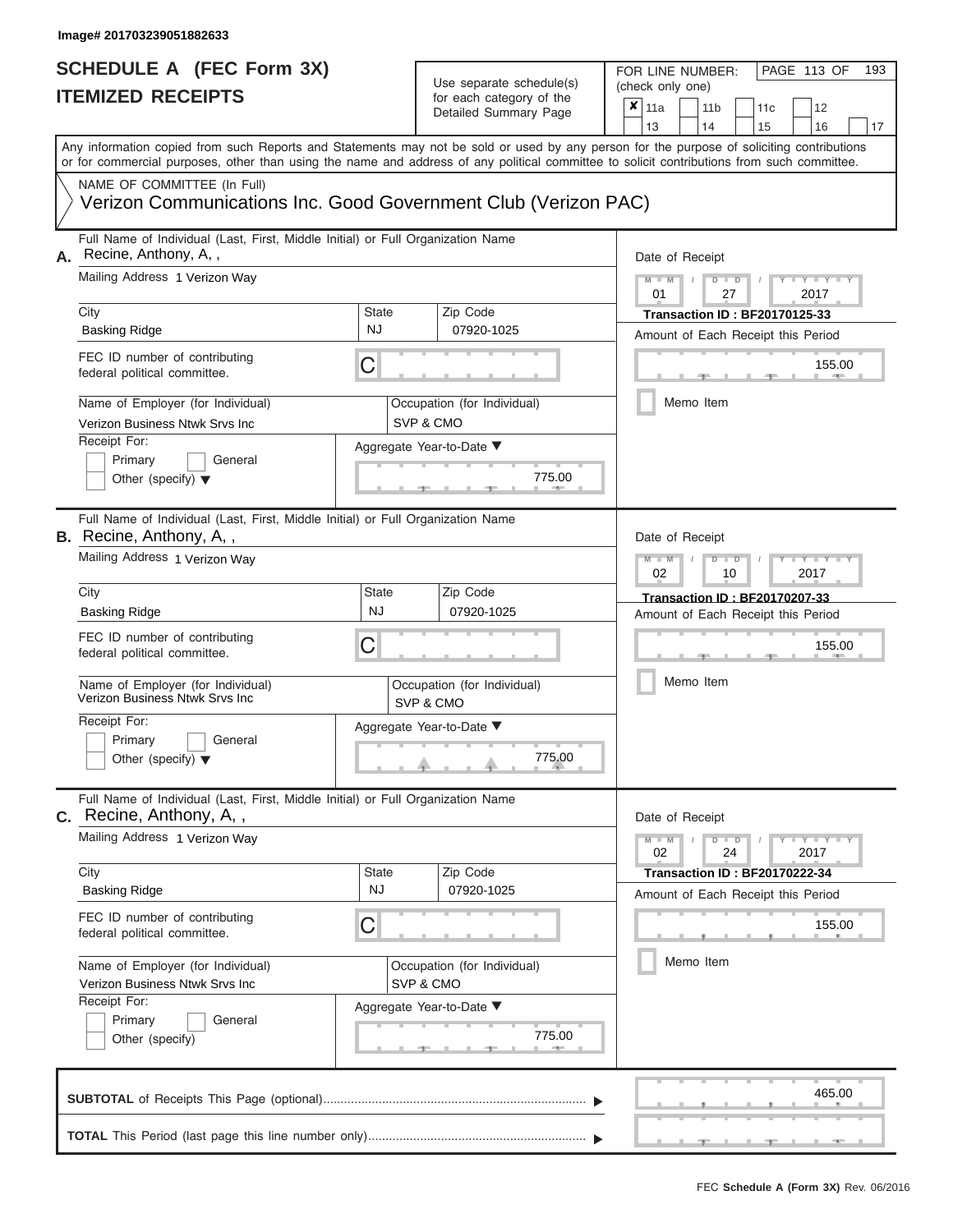ı

### **SCHEDULE A (FEC Form 3X) ITEMIZED RECEIPTS**

## Use separate schedule(s)<br>for each category of the

FOR LINE NUMBER:<br>(check only one)

PAGE 114 OF 193

|    | IILMILLU INLVLII I                                                                                                                                                                                                                                                                      |                                            |  | iul eauli caleguly ul lile<br>Detailed Summary Page | ×               | 11a                                    |  | 11 <sub>b</sub> |                                      | 11c                                   |  | 12                  |    |  |  |  |  |  |
|----|-----------------------------------------------------------------------------------------------------------------------------------------------------------------------------------------------------------------------------------------------------------------------------------------|--------------------------------------------|--|-----------------------------------------------------|-----------------|----------------------------------------|--|-----------------|--------------------------------------|---------------------------------------|--|---------------------|----|--|--|--|--|--|
|    | Any information copied from such Reports and Statements may not be sold or used by any person for the purpose of soliciting contributions<br>or for commercial purposes, other than using the name and address of any political committee to solicit contributions from such committee. |                                            |  |                                                     |                 | 13                                     |  | 14              |                                      | 15                                    |  | 16                  | 17 |  |  |  |  |  |
|    | NAME OF COMMITTEE (In Full)                                                                                                                                                                                                                                                             |                                            |  |                                                     |                 |                                        |  |                 |                                      |                                       |  |                     |    |  |  |  |  |  |
|    | Verizon Communications Inc. Good Government Club (Verizon PAC)                                                                                                                                                                                                                          |                                            |  |                                                     |                 |                                        |  |                 |                                      |                                       |  |                     |    |  |  |  |  |  |
| А. | Full Name of Individual (Last, First, Middle Initial) or Full Organization Name<br>Recine, Anthony, A,,                                                                                                                                                                                 |                                            |  |                                                     | Date of Receipt |                                        |  |                 |                                      |                                       |  |                     |    |  |  |  |  |  |
|    | Mailing Address 1 Verizon Way                                                                                                                                                                                                                                                           |                                            |  |                                                     |                 | $M - M$<br>$D$ $D$<br>2017<br>03<br>10 |  |                 |                                      |                                       |  |                     |    |  |  |  |  |  |
|    | City                                                                                                                                                                                                                                                                                    | Zip Code<br>State                          |  |                                                     |                 |                                        |  |                 | <b>Transaction ID: BF20170307-33</b> |                                       |  |                     |    |  |  |  |  |  |
|    | <b>Basking Ridge</b>                                                                                                                                                                                                                                                                    | <b>NJ</b>                                  |  | 07920-1025                                          |                 |                                        |  |                 |                                      | Amount of Each Receipt this Period    |  |                     |    |  |  |  |  |  |
|    | FEC ID number of contributing<br>federal political committee.                                                                                                                                                                                                                           | C                                          |  |                                                     |                 |                                        |  |                 |                                      |                                       |  | 155.00              |    |  |  |  |  |  |
|    | Name of Employer (for Individual)<br>Verizon Business Ntwk Srvs Inc                                                                                                                                                                                                                     | Occupation (for Individual)<br>SVP & CMO   |  |                                                     |                 |                                        |  |                 | Memo Item                            |                                       |  |                     |    |  |  |  |  |  |
|    | Receipt For:                                                                                                                                                                                                                                                                            |                                            |  | Aggregate Year-to-Date ▼                            |                 |                                        |  |                 |                                      |                                       |  |                     |    |  |  |  |  |  |
|    | Primary<br>General<br>Other (specify) $\blacktriangledown$                                                                                                                                                                                                                              |                                            |  | 775.00                                              |                 |                                        |  |                 |                                      |                                       |  |                     |    |  |  |  |  |  |
|    | Full Name of Individual (Last, First, Middle Initial) or Full Organization Name<br><b>B.</b> Reed, Marc, C,,                                                                                                                                                                            |                                            |  |                                                     |                 | Date of Receipt                        |  |                 |                                      |                                       |  |                     |    |  |  |  |  |  |
|    | Mailing Address 1095 Avenue of the Americas                                                                                                                                                                                                                                             | $M - M$<br>D<br>$\Box$<br>01<br>27<br>2017 |  |                                                     |                 |                                        |  |                 |                                      |                                       |  |                     |    |  |  |  |  |  |
|    | City                                                                                                                                                                                                                                                                                    | State                                      |  | Zip Code                                            |                 |                                        |  |                 |                                      | <b>Transaction ID: CF20170125-302</b> |  |                     |    |  |  |  |  |  |
|    | New York                                                                                                                                                                                                                                                                                | <b>NY</b>                                  |  | 10036-6797                                          |                 |                                        |  |                 |                                      | Amount of Each Receipt this Period    |  |                     |    |  |  |  |  |  |
|    | FEC ID number of contributing<br>federal political committee.                                                                                                                                                                                                                           |                                            |  |                                                     |                 |                                        |  |                 |                                      | 192.30                                |  |                     |    |  |  |  |  |  |
|    | Name of Employer (for Individual)<br>Verizon Corp Rsrcs Group LLC                                                                                                                                                                                                                       |                                            |  | Occupation (for Individual)<br>EVP & CAO            | Memo Item       |                                        |  |                 |                                      |                                       |  |                     |    |  |  |  |  |  |
|    | Receipt For:                                                                                                                                                                                                                                                                            |                                            |  | Aggregate Year-to-Date ▼                            |                 |                                        |  |                 |                                      |                                       |  |                     |    |  |  |  |  |  |
|    | Primary<br>General<br>Other (specify) $\blacktriangledown$                                                                                                                                                                                                                              |                                            |  | 961.50                                              |                 |                                        |  |                 |                                      |                                       |  |                     |    |  |  |  |  |  |
| С. | Full Name of Individual (Last, First, Middle Initial) or Full Organization Name<br>Reed, Marc, C,,                                                                                                                                                                                      |                                            |  |                                                     |                 | Date of Receipt                        |  |                 |                                      |                                       |  |                     |    |  |  |  |  |  |
|    | Mailing Address 1095 Avenue of the Americas                                                                                                                                                                                                                                             |                                            |  |                                                     |                 | $M - M$<br>02                          |  |                 | $D$ $D$<br>10                        |                                       |  | $Y = Y = Y$<br>2017 |    |  |  |  |  |  |
|    | City                                                                                                                                                                                                                                                                                    | State<br><b>NY</b>                         |  | Zip Code<br>10036-6797                              |                 |                                        |  |                 |                                      | <b>Transaction ID: CF20170207-301</b> |  |                     |    |  |  |  |  |  |
|    | New York                                                                                                                                                                                                                                                                                |                                            |  |                                                     |                 |                                        |  |                 |                                      | Amount of Each Receipt this Period    |  |                     |    |  |  |  |  |  |
|    | FEC ID number of contributing<br>federal political committee.                                                                                                                                                                                                                           | C                                          |  |                                                     |                 |                                        |  |                 |                                      |                                       |  | 192.30              |    |  |  |  |  |  |
|    | Name of Employer (for Individual)<br>Verizon Corp Rsrcs Group LLC                                                                                                                                                                                                                       | Occupation (for Individual)<br>EVP & CAO   |  |                                                     |                 | Memo Item                              |  |                 |                                      |                                       |  |                     |    |  |  |  |  |  |
|    | Receipt For:                                                                                                                                                                                                                                                                            |                                            |  | Aggregate Year-to-Date ▼                            |                 |                                        |  |                 |                                      |                                       |  |                     |    |  |  |  |  |  |
|    | Primary<br>General<br>Other (specify)                                                                                                                                                                                                                                                   |                                            |  | 961.50                                              |                 |                                        |  |                 |                                      |                                       |  |                     |    |  |  |  |  |  |
|    |                                                                                                                                                                                                                                                                                         |                                            |  |                                                     |                 |                                        |  |                 |                                      |                                       |  |                     |    |  |  |  |  |  |
|    |                                                                                                                                                                                                                                                                                         |                                            |  |                                                     |                 |                                        |  |                 |                                      |                                       |  | 539.60              |    |  |  |  |  |  |
|    |                                                                                                                                                                                                                                                                                         |                                            |  |                                                     |                 |                                        |  |                 |                                      |                                       |  |                     |    |  |  |  |  |  |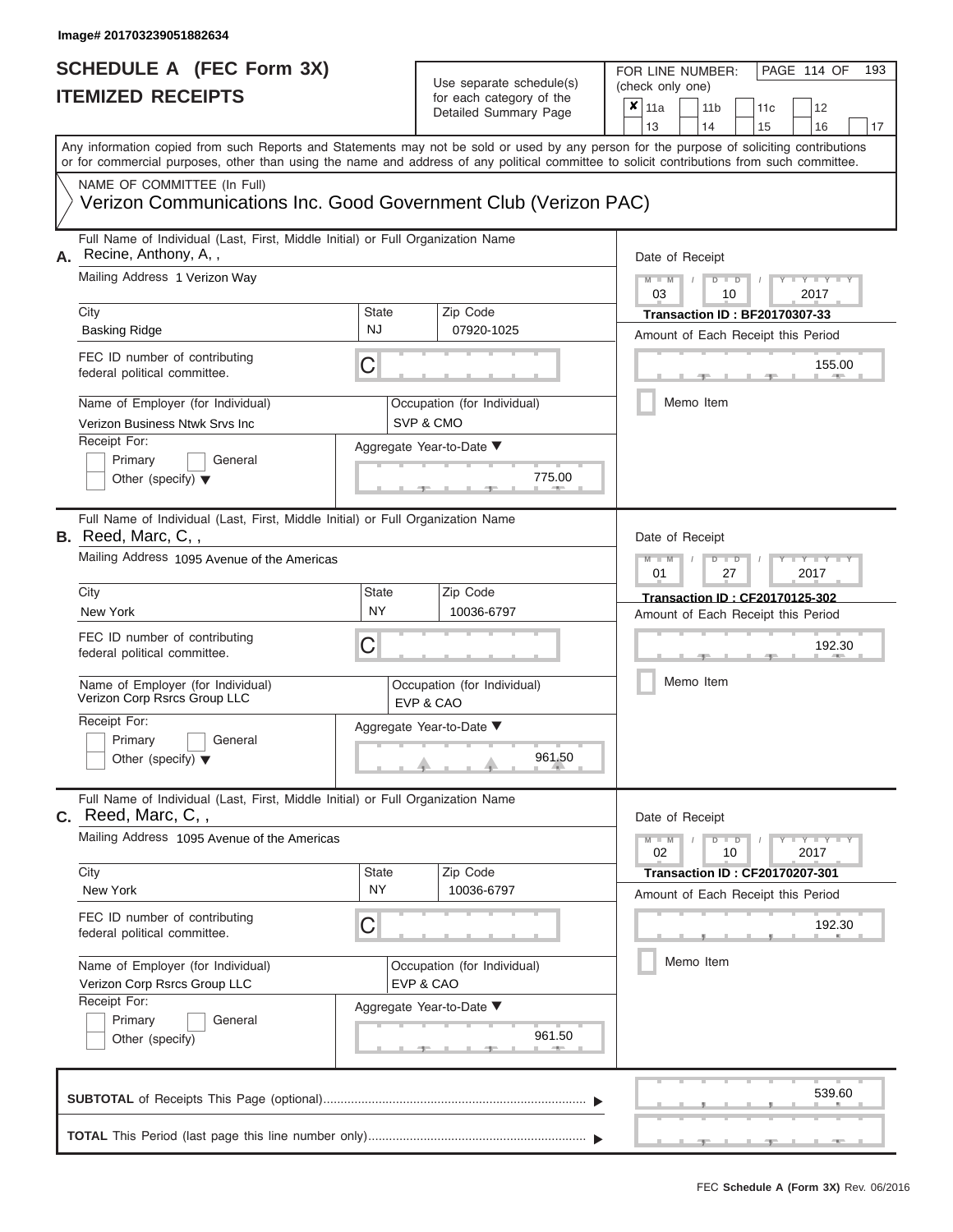## Use separate schedule(s)

| SCHEDULE A (FEC Form 3X)<br><b>ITEMIZED RECEIPTS</b>                                                                                                                                                                                                                                                                                                                                                |                          | Use separate schedule(s)<br>for each category of the<br>Detailed Summary Page                                    | 193<br>FOR LINE NUMBER:<br>PAGE 115 OF<br>(check only one)<br>$\overline{\mathbf{x}}$   11a<br>11 <sub>b</sub><br>12<br>11c                                                                                  |
|-----------------------------------------------------------------------------------------------------------------------------------------------------------------------------------------------------------------------------------------------------------------------------------------------------------------------------------------------------------------------------------------------------|--------------------------|------------------------------------------------------------------------------------------------------------------|--------------------------------------------------------------------------------------------------------------------------------------------------------------------------------------------------------------|
| Any information copied from such Reports and Statements may not be sold or used by any person for the purpose of soliciting contributions<br>or for commercial purposes, other than using the name and address of any political committee to solicit contributions from such committee.                                                                                                             |                          |                                                                                                                  | 13<br>14<br>15<br>16<br>17                                                                                                                                                                                   |
| NAME OF COMMITTEE (In Full)<br>Verizon Communications Inc. Good Government Club (Verizon PAC)                                                                                                                                                                                                                                                                                                       |                          |                                                                                                                  |                                                                                                                                                                                                              |
| Full Name of Individual (Last, First, Middle Initial) or Full Organization Name<br>Reed, Marc, C,,<br>А.<br>Mailing Address 1095 Avenue of the Americas<br>City<br>New York<br>FEC ID number of contributing<br>federal political committee.<br>Name of Employer (for Individual)<br>Verizon Corp Rsrcs Group LLC<br>Receipt For:<br>Primary<br>General<br>Other (specify) $\blacktriangledown$     | <b>State</b><br>NY.<br>С | Zip Code<br>10036-6797<br>Occupation (for Individual)<br>EVP & CAO<br>Aggregate Year-to-Date ▼<br>961.50         | Date of Receipt<br>$M - M$<br>$D$ $D$<br>$Y - Y - T$<br>$\sqrt{2}$<br>02<br>2017<br>24<br><b>Transaction ID: CF20170222-301</b><br>Amount of Each Receipt this Period<br>192.30<br><b>Allen</b><br>Memo Item |
| Full Name of Individual (Last, First, Middle Initial) or Full Organization Name<br><b>B.</b> Reed, Marc, C,,<br>Mailing Address 1095 Avenue of the Americas<br>City<br>New York<br>FEC ID number of contributing<br>federal political committee.<br>Name of Employer (for Individual)<br>Verizon Corp Rsrcs Group LLC<br>Receipt For:<br>Primary<br>General<br>Other (specify) $\blacktriangledown$ | State<br><b>NY</b><br>С  | Zip Code<br>10036-6797<br>Occupation (for Individual)<br>EVP & CAO<br>Aggregate Year-to-Date ▼<br>961.50         | Date of Receipt<br>$M - M$<br>$D$ $\Box$ $D$<br>YIY<br>03<br>2017<br>10<br><b>Transaction ID: CF20170307-296</b><br>Amount of Each Receipt this Period<br>192.30<br>Memo Item                                |
| Full Name of Individual (Last, First, Middle Initial) or Full Organization Name<br>Reinhard, Courtney, , ,<br>С.<br>Mailing Address 1300 I St NW<br>City<br>Washington<br>FEC ID number of contributing<br>federal political committee.<br>Name of Employer (for Individual)<br>Verizon Corp Rsrcs Group LLC<br>Receipt For:<br>Primary<br>General<br>Other (specify)                               | State<br>DC<br>С         | Zip Code<br>20005-3314<br>Occupation (for Individual)<br>Exec Dir-Lobbyist<br>Aggregate Year-to-Date ▼<br>716.90 | Date of Receipt<br>$M - M$<br>$D$ $D$<br>$+Y + Y + Y$<br>10<br>2017<br>02<br><b>Transaction ID: CF20170207-1071</b><br>Amount of Each Receipt this Period<br>192.30<br>Memo Item                             |
|                                                                                                                                                                                                                                                                                                                                                                                                     |                          |                                                                                                                  | 576.90                                                                                                                                                                                                       |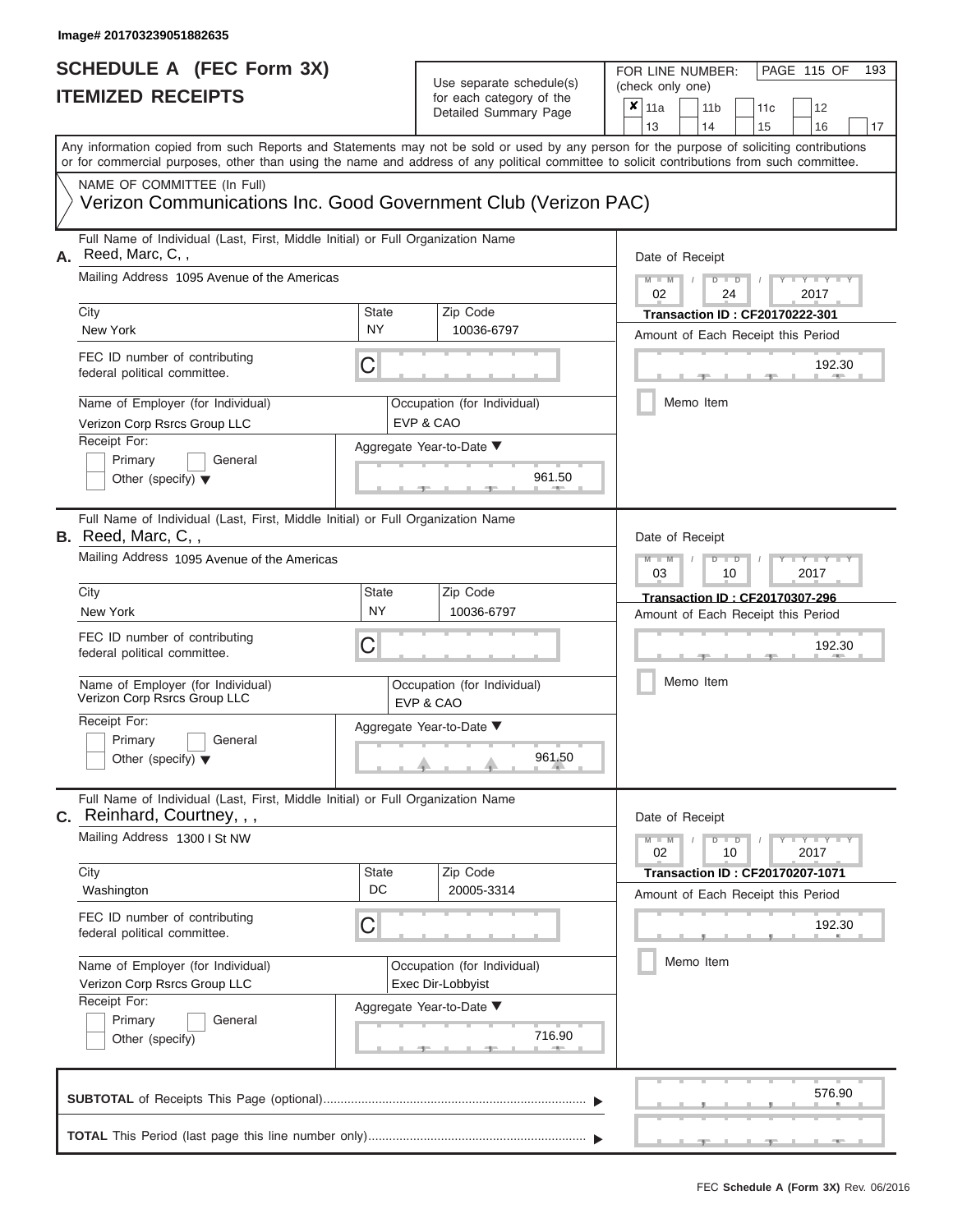## Use separate schedule(s)

| SCHEDULE A (FEC Form 3X)<br><b>ITEMIZED RECEIPTS</b>                                                                                                                                                                                                                                                                         |                    | Use separate schedule(s)<br>for each category of the<br>Detailed Summary Page                                                     | 193<br>FOR LINE NUMBER:<br>PAGE 116 OF<br>(check only one)<br>×<br>11a<br>11 <sub>b</sub><br>12<br>11 <sub>c</sub><br>13<br>14<br>15<br>16<br>17                                                       |
|------------------------------------------------------------------------------------------------------------------------------------------------------------------------------------------------------------------------------------------------------------------------------------------------------------------------------|--------------------|-----------------------------------------------------------------------------------------------------------------------------------|--------------------------------------------------------------------------------------------------------------------------------------------------------------------------------------------------------|
| Any information copied from such Reports and Statements may not be sold or used by any person for the purpose of soliciting contributions<br>or for commercial purposes, other than using the name and address of any political committee to solicit contributions from such committee.                                      |                    |                                                                                                                                   |                                                                                                                                                                                                        |
| NAME OF COMMITTEE (In Full)<br>Verizon Communications Inc. Good Government Club (Verizon PAC)                                                                                                                                                                                                                                |                    |                                                                                                                                   |                                                                                                                                                                                                        |
| Full Name of Individual (Last, First, Middle Initial) or Full Organization Name<br>Reinhard, Courtney, , ,<br>А.<br>Mailing Address 1300 I St NW<br>City<br>Washington<br>FEC ID number of contributing<br>federal political committee.<br>Name of Employer (for Individual)<br>Verizon Corp Rsrcs Group LLC<br>Receipt For: | State<br>DC<br>С   | Zip Code<br>20005-3314<br>Occupation (for Individual)<br>Exec Dir-Lobbyist<br>Aggregate Year-to-Date ▼                            | Date of Receipt<br>$M - M$<br>$Y - Y - Y$<br>$D$ $D$<br>$\sqrt{ }$<br>02<br>24<br>2017<br>Transaction ID: CF20170222-1067<br>Amount of Each Receipt this Period<br>192.30<br><b>STATE</b><br>Memo Item |
| Primary<br>General<br>Other (specify) $\blacktriangledown$                                                                                                                                                                                                                                                                   |                    | 716.90                                                                                                                            |                                                                                                                                                                                                        |
| Full Name of Individual (Last, First, Middle Initial) or Full Organization Name<br><b>B.</b> Reinhard, Courtney, , ,<br>Mailing Address 1300 I St NW<br>City<br>Washington                                                                                                                                                   | State<br>DC        | Zip Code<br>20005-3314                                                                                                            | Date of Receipt<br>$M - M$<br>Y Y T<br>$D$ $D$<br>03<br>2017<br>10<br>Transaction ID: CF20170307-1060                                                                                                  |
| FEC ID number of contributing<br>federal political committee.<br>Name of Employer (for Individual)<br>Verizon Corp Rsrcs Group LLC<br>Receipt For:<br>Primary<br>General<br>Other (specify) $\blacktriangledown$                                                                                                             | С                  | Occupation (for Individual)<br>Exec Dir-Lobbyist<br>Aggregate Year-to-Date ▼<br>$\begin{array}{c}\n716.90 \\ \hline\n\end{array}$ | Amount of Each Receipt this Period<br>192.30<br>Memo Item                                                                                                                                              |
| Full Name of Individual (Last, First, Middle Initial) or Full Organization Name<br><b>C.</b> Restrepo, Carlos, A,,<br>Mailing Address 7000 Central Ave SW                                                                                                                                                                    |                    |                                                                                                                                   | Date of Receipt<br>$M - M$<br>$D$ $D$<br>$T - Y = Y - T Y$                                                                                                                                             |
| City<br>Albuquerque                                                                                                                                                                                                                                                                                                          | State<br><b>NM</b> | Zip Code<br>87121-2096                                                                                                            | 2017<br>03<br>10<br>Transaction ID: W20170307-30-23-13<br>Amount of Each Receipt this Period                                                                                                           |
| FEC ID number of contributing<br>federal political committee.<br>Name of Employer (for Individual)<br>Cellco Partnership                                                                                                                                                                                                     | С                  | Occupation (for Individual)<br>Dir-Customer Svc                                                                                   | 50.00<br>Memo Item                                                                                                                                                                                     |
| Receipt For:<br>Primary<br>General<br>Other (specify)                                                                                                                                                                                                                                                                        |                    | Aggregate Year-to-Date ▼<br>250.00                                                                                                |                                                                                                                                                                                                        |
|                                                                                                                                                                                                                                                                                                                              |                    |                                                                                                                                   | 434.60<br>$-9$<br>$-1$                                                                                                                                                                                 |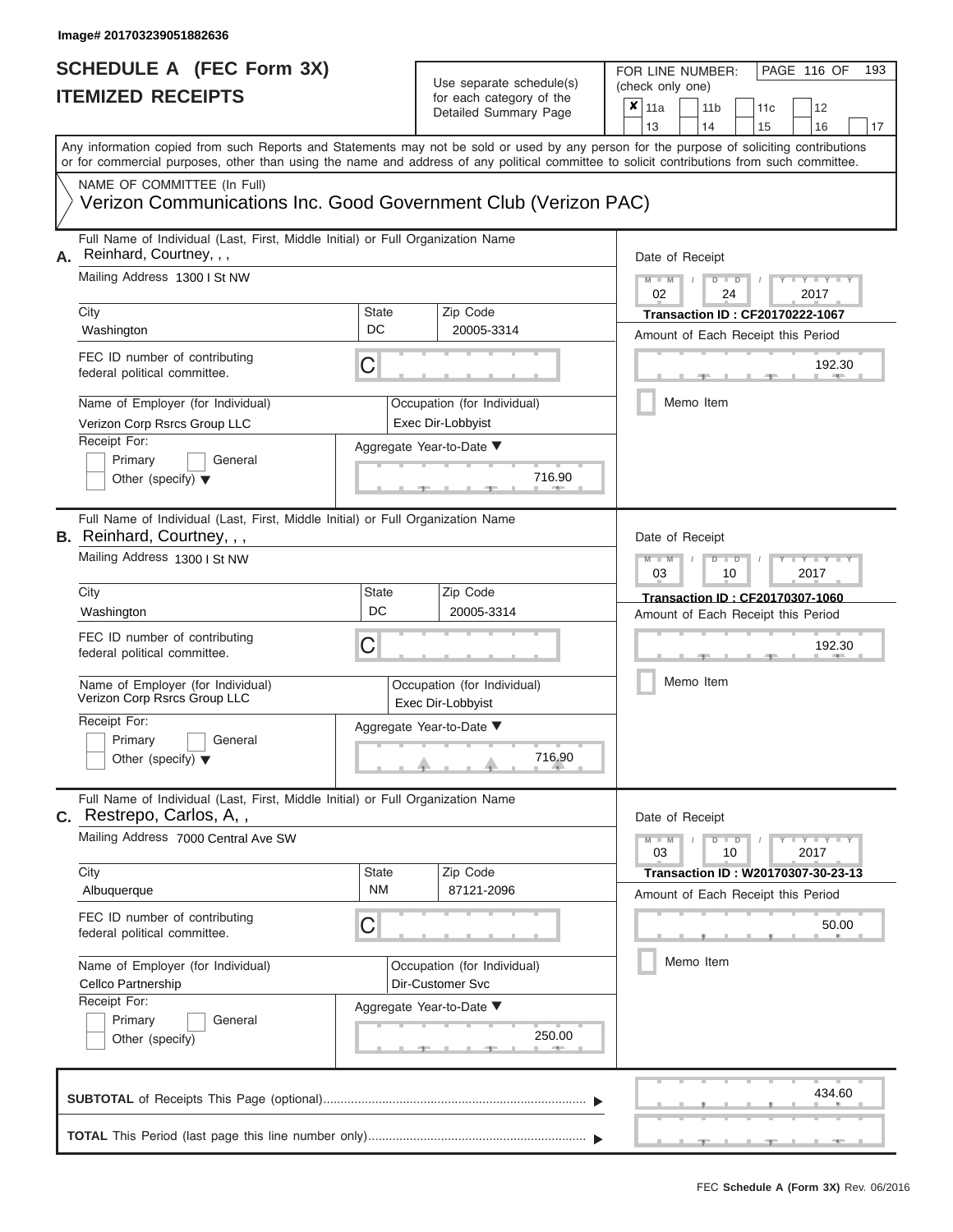### **SCHEDULE A (FEC Form 3X) ITEMIZED RECEIPTS**

## Use separate schedule(s)<br>for each category of the

FOR LINE NUMBER:<br>(check only one)

PAGE 117 OF 193

|    | MILLD ILLVLII I                                                                                                                                                                                                                                                                         |                                                    | iui cauli ualcyuly ul lilc<br>Detailed Summary Page | x                                                         | 11a<br>13                  |           | 11 <sub>b</sub><br>14 |                                                                             | 11c<br>15                                    |  | 12<br>16          | 17 |  |  |  |  |
|----|-----------------------------------------------------------------------------------------------------------------------------------------------------------------------------------------------------------------------------------------------------------------------------------------|----------------------------------------------------|-----------------------------------------------------|-----------------------------------------------------------|----------------------------|-----------|-----------------------|-----------------------------------------------------------------------------|----------------------------------------------|--|-------------------|----|--|--|--|--|
|    | Any information copied from such Reports and Statements may not be sold or used by any person for the purpose of soliciting contributions<br>or for commercial purposes, other than using the name and address of any political committee to solicit contributions from such committee. |                                                    |                                                     |                                                           |                            |           |                       |                                                                             |                                              |  |                   |    |  |  |  |  |
|    | NAME OF COMMITTEE (In Full)<br>Verizon Communications Inc. Good Government Club (Verizon PAC)                                                                                                                                                                                           |                                                    |                                                     |                                                           |                            |           |                       |                                                                             |                                              |  |                   |    |  |  |  |  |
| А. | Full Name of Individual (Last, First, Middle Initial) or Full Organization Name<br>Retta, Susan, M,,<br>Mailing Address 1 Verizon Way                                                                                                                                                   |                                                    |                                                     |                                                           | Date of Receipt<br>$M - M$ |           | $D$ $D$               |                                                                             |                                              |  |                   |    |  |  |  |  |
|    | City                                                                                                                                                                                                                                                                                    | State<br><b>NJ</b>                                 | Zip Code                                            | 01<br>27<br>2017<br><b>Transaction ID: CF20170125-249</b> |                            |           |                       |                                                                             |                                              |  |                   |    |  |  |  |  |
|    | <b>Basking Ridge</b><br>FEC ID number of contributing<br>federal political committee.                                                                                                                                                                                                   | 07920-1025<br>C                                    |                                                     |                                                           |                            |           |                       |                                                                             | Amount of Each Receipt this Period<br>153.84 |  |                   |    |  |  |  |  |
|    | Name of Employer (for Individual)<br>Verizon Services Corp.                                                                                                                                                                                                                             | Occupation (for Individual)<br>VP-Marketing        |                                                     |                                                           |                            | Memo Item |                       |                                                                             |                                              |  |                   |    |  |  |  |  |
|    | Primary<br>General<br>Other (specify) $\blacktriangledown$                                                                                                                                                                                                                              | Receipt For:<br>Aggregate Year-to-Date ▼<br>769.20 |                                                     |                                                           |                            |           |                       |                                                                             |                                              |  |                   |    |  |  |  |  |
|    | Full Name of Individual (Last, First, Middle Initial) or Full Organization Name<br>B. Retta, Susan, M,,<br>Mailing Address 1 Verizon Way                                                                                                                                                |                                                    |                                                     |                                                           | Date of Receipt<br>$M - M$ |           | $D$ $D$               |                                                                             |                                              |  |                   |    |  |  |  |  |
|    | City<br><b>Basking Ridge</b>                                                                                                                                                                                                                                                            | Zip Code<br>07920-1025                             |                                                     | 02                                                        |                            |           | 10                    | <b>Transaction ID: CF20170207-248</b><br>Amount of Each Receipt this Period | 2017                                         |  |                   |    |  |  |  |  |
|    | FEC ID number of contributing<br>federal political committee.                                                                                                                                                                                                                           | C                                                  |                                                     |                                                           | 153.84<br>Memo Item        |           |                       |                                                                             |                                              |  |                   |    |  |  |  |  |
|    | Name of Employer (for Individual)<br>Verizon Services Corp.                                                                                                                                                                                                                             |                                                    | Occupation (for Individual)<br>VP-Marketing         |                                                           |                            |           |                       |                                                                             |                                              |  |                   |    |  |  |  |  |
|    | Receipt For:<br>Primary<br>General<br>Other (specify) $\blacktriangledown$                                                                                                                                                                                                              |                                                    | Aggregate Year-to-Date ▼<br>769.20                  |                                                           |                            |           |                       |                                                                             |                                              |  |                   |    |  |  |  |  |
|    | Full Name of Individual (Last, First, Middle Initial) or Full Organization Name<br>$c.$ Retta, Susan, M, ,<br>Mailing Address 1 Verizon Way                                                                                                                                             |                                                    |                                                     |                                                           | Date of Receipt            |           |                       |                                                                             |                                              |  |                   |    |  |  |  |  |
|    | City                                                                                                                                                                                                                                                                                    | State                                              | Zip Code                                            |                                                           | $M - M$<br>02              |           | $D$ $D$               | 24                                                                          | <b>Transaction ID: CF20170222-248</b>        |  | $Y = Y =$<br>2017 |    |  |  |  |  |
|    | <b>Basking Ridge</b>                                                                                                                                                                                                                                                                    | <b>NJ</b>                                          | 07920-1025                                          |                                                           |                            |           |                       |                                                                             | Amount of Each Receipt this Period           |  |                   |    |  |  |  |  |
|    | FEC ID number of contributing<br>federal political committee.                                                                                                                                                                                                                           | C                                                  |                                                     |                                                           |                            |           |                       |                                                                             |                                              |  | 153.84            |    |  |  |  |  |
|    | Name of Employer (for Individual)<br>Verizon Services Corp.<br>Receipt For:                                                                                                                                                                                                             |                                                    | Occupation (for Individual)<br>VP-Marketing         |                                                           |                            |           | Memo Item             |                                                                             |                                              |  |                   |    |  |  |  |  |
|    | Primary<br>General<br>Other (specify)                                                                                                                                                                                                                                                   |                                                    | Aggregate Year-to-Date ▼<br>769.20                  |                                                           |                            |           |                       |                                                                             |                                              |  |                   |    |  |  |  |  |
|    |                                                                                                                                                                                                                                                                                         |                                                    |                                                     |                                                           |                            |           |                       |                                                                             |                                              |  | 461.52            |    |  |  |  |  |
|    |                                                                                                                                                                                                                                                                                         |                                                    |                                                     |                                                           |                            |           |                       |                                                                             |                                              |  |                   |    |  |  |  |  |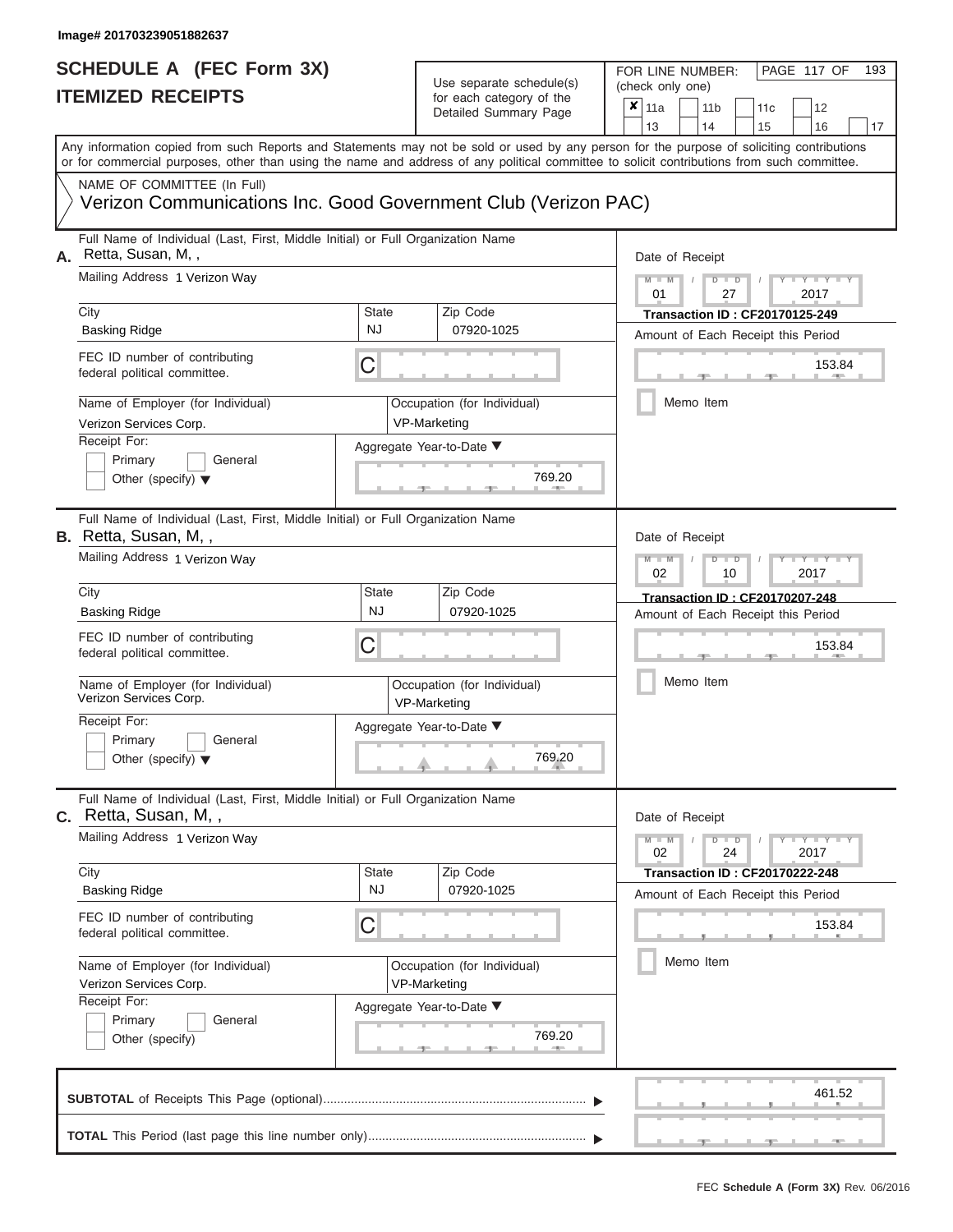# **SCHEDULE A (FEC Form 3X)**

| SCHEDULE A (FEC Form 3X)<br><b>ITEMIZED RECEIPTS</b>                                                                                                                                                                                                                                                                   |                           | Use separate schedule(s)<br>for each category of the<br>Detailed Summary Page | 193<br>FOR LINE NUMBER:<br>PAGE 118 OF<br>(check only one)<br>$\overline{\mathbf{x}}$   11a<br>11 <sub>b</sub><br>11 <sub>c</sub><br>12<br>13<br>14<br>15<br>16<br>17 |
|------------------------------------------------------------------------------------------------------------------------------------------------------------------------------------------------------------------------------------------------------------------------------------------------------------------------|---------------------------|-------------------------------------------------------------------------------|-----------------------------------------------------------------------------------------------------------------------------------------------------------------------|
| Any information copied from such Reports and Statements may not be sold or used by any person for the purpose of soliciting contributions<br>or for commercial purposes, other than using the name and address of any political committee to solicit contributions from such committee.<br>NAME OF COMMITTEE (In Full) |                           |                                                                               |                                                                                                                                                                       |
| Verizon Communications Inc. Good Government Club (Verizon PAC)                                                                                                                                                                                                                                                         |                           |                                                                               |                                                                                                                                                                       |
| Full Name of Individual (Last, First, Middle Initial) or Full Organization Name<br>A. Retta, Susan, M,,<br>Mailing Address 1 Verizon Way                                                                                                                                                                               |                           |                                                                               | Date of Receipt<br>$M$ – $M$ /<br>$D$ $D$<br>Y TY T                                                                                                                   |
| City<br><b>Basking Ridge</b>                                                                                                                                                                                                                                                                                           | <b>State</b><br><b>NJ</b> | Zip Code<br>07920-1025                                                        | 03<br>2017<br>10<br><b>Transaction ID: CF20170307-245</b><br>Amount of Each Receipt this Period                                                                       |
| FEC ID number of contributing<br>federal political committee.                                                                                                                                                                                                                                                          | С                         |                                                                               | 153.84<br><b>CONTRACTOR</b>                                                                                                                                           |
| Name of Employer (for Individual)<br>Verizon Services Corp.                                                                                                                                                                                                                                                            |                           | Occupation (for Individual)<br>VP-Marketing                                   | Memo Item                                                                                                                                                             |
| Receipt For:<br>Primary<br>General<br>Other (specify) $\blacktriangledown$                                                                                                                                                                                                                                             |                           | Aggregate Year-to-Date ▼<br>769.20                                            |                                                                                                                                                                       |
| Full Name of Individual (Last, First, Middle Initial) or Full Organization Name<br>B. Rice, Steven, F,,<br>Mailing Address 500 W Dove Rd                                                                                                                                                                               |                           |                                                                               | Date of Receipt<br>$M - M$<br>$Y - Y - Y$<br>$D$ $D$                                                                                                                  |
| City<br>Southlake                                                                                                                                                                                                                                                                                                      | State<br><b>TX</b>        | Zip Code<br>76092-2208                                                        | 03<br>2017<br>10<br>Transaction ID: W20170307-463-23-13<br>Amount of Each Receipt this Period                                                                         |
| FEC ID number of contributing<br>federal political committee.                                                                                                                                                                                                                                                          | С                         |                                                                               | 50.00                                                                                                                                                                 |
| Name of Employer (for Individual)<br>Verizon Wireless Texas, LLC                                                                                                                                                                                                                                                       |                           | Occupation (for Individual)<br>Dir-Technology                                 | Memo Item                                                                                                                                                             |
| Receipt For:<br>Primary<br>General<br>Other (specify) $\blacktriangledown$                                                                                                                                                                                                                                             |                           | Aggregate Year-to-Date ▼<br>250.00                                            |                                                                                                                                                                       |
| Full Name of Individual (Last, First, Middle Initial) or Full Organization Name<br>C. Riedel, Nancy, , ,                                                                                                                                                                                                               |                           |                                                                               | Date of Receipt                                                                                                                                                       |
| Mailing Address 6415 Business Center Dr<br># 6455                                                                                                                                                                                                                                                                      |                           |                                                                               | $M - M$<br>$D$ $D$<br>$-Y - Y - Y - Y$<br>03<br>10<br>2017                                                                                                            |
| City<br><b>Highlands Ranch</b>                                                                                                                                                                                                                                                                                         | <b>State</b><br>CO        | Zip Code<br>80130-3606                                                        | <b>Transaction ID: CF20170307-1028</b><br>Amount of Each Receipt this Period                                                                                          |
| FEC ID number of contributing<br>federal political committee.                                                                                                                                                                                                                                                          | С                         |                                                                               | 50.00                                                                                                                                                                 |
| Name of Employer (for Individual)<br>Verizon Corp Rsrcs Group LLC<br>Receipt For:                                                                                                                                                                                                                                      |                           | Occupation (for Individual)<br><b>Dir-State Govt Relations</b>                | Memo Item                                                                                                                                                             |
| Primary<br>General<br>Other (specify)                                                                                                                                                                                                                                                                                  |                           | Aggregate Year-to-Date ▼<br>250.00                                            |                                                                                                                                                                       |
|                                                                                                                                                                                                                                                                                                                        |                           |                                                                               | 253.84                                                                                                                                                                |
|                                                                                                                                                                                                                                                                                                                        |                           |                                                                               | $-1$                                                                                                                                                                  |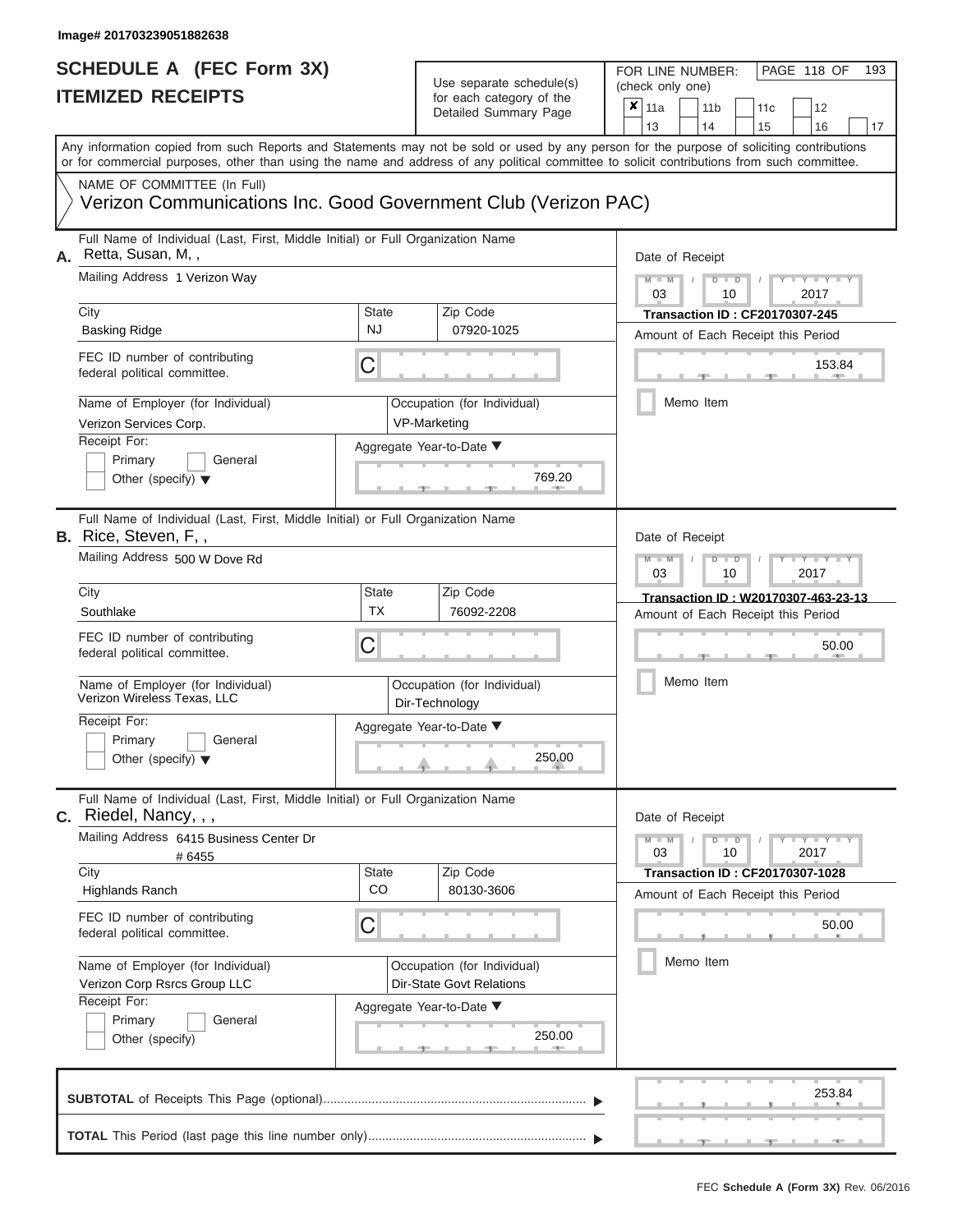### **SCHEDULE A (FEC Form 3X) ITEMIZED RECEIPTS**

## Use separate schedule(s)

FOR LINE NUMBER:<br>(check only one)

PAGE 119 OF 193

| IIEMIZED REJEIPIJ                                                                                                                                |                    | for each category of the<br>Detailed Summary Page           | ×<br>11a<br>11 <sub>b</sub><br>11c<br>12<br>13<br>14<br>15<br>16<br>17                                                                                                                                                                                                                  |  |  |  |  |  |  |  |
|--------------------------------------------------------------------------------------------------------------------------------------------------|--------------------|-------------------------------------------------------------|-----------------------------------------------------------------------------------------------------------------------------------------------------------------------------------------------------------------------------------------------------------------------------------------|--|--|--|--|--|--|--|
|                                                                                                                                                  |                    |                                                             | Any information copied from such Reports and Statements may not be sold or used by any person for the purpose of soliciting contributions<br>or for commercial purposes, other than using the name and address of any political committee to solicit contributions from such committee. |  |  |  |  |  |  |  |
| NAME OF COMMITTEE (In Full)<br>Verizon Communications Inc. Good Government Club (Verizon PAC)                                                    |                    |                                                             |                                                                                                                                                                                                                                                                                         |  |  |  |  |  |  |  |
| Full Name of Individual (Last, First, Middle Initial) or Full Organization Name<br>Robinson, Michelle, A,,<br>А.<br>Mailing Address 1 Verizon Pl |                    | Date of Receipt<br>$M - M$<br>$Y = Y$<br>$D$ $D$            |                                                                                                                                                                                                                                                                                         |  |  |  |  |  |  |  |
| City                                                                                                                                             | State<br>GA        | Zip Code                                                    | 02<br>2017<br>10<br><b>Transaction ID: CF20170207-1086</b>                                                                                                                                                                                                                              |  |  |  |  |  |  |  |
| Alpharetta<br>FEC ID number of contributing<br>federal political committee.                                                                      | C                  | 30004-8510                                                  | Amount of Each Receipt this Period<br>76.92                                                                                                                                                                                                                                             |  |  |  |  |  |  |  |
| Name of Employer (for Individual)<br>Verizon Corp Rsrcs Group LLC<br>Receipt For:                                                                |                    | Occupation (for Individual)<br><b>VP-State Govt Affairs</b> | Memo Item                                                                                                                                                                                                                                                                               |  |  |  |  |  |  |  |
| Primary<br>General<br>Other (specify) $\blacktriangledown$                                                                                       |                    | Aggregate Year-to-Date ▼<br>384.60                          |                                                                                                                                                                                                                                                                                         |  |  |  |  |  |  |  |
| Full Name of Individual (Last, First, Middle Initial) or Full Organization Name<br><b>B.</b> Robinson, Michelle, A.,                             |                    |                                                             | Date of Receipt                                                                                                                                                                                                                                                                         |  |  |  |  |  |  |  |
| Mailing Address 1 Verizon PI                                                                                                                     |                    |                                                             | $M - M$<br>$D$ $\Box$ $D$<br>Y TYT<br>02<br>24<br>2017                                                                                                                                                                                                                                  |  |  |  |  |  |  |  |
| City<br>Alpharetta                                                                                                                               | State<br>GA        | Zip Code<br>30004-8510                                      | Transaction ID: CF20170222-1082<br>Amount of Each Receipt this Period                                                                                                                                                                                                                   |  |  |  |  |  |  |  |
| FEC ID number of contributing<br>federal political committee.                                                                                    | C                  |                                                             | 76.92                                                                                                                                                                                                                                                                                   |  |  |  |  |  |  |  |
| Name of Employer (for Individual)<br>Verizon Corp Rsrcs Group LLC                                                                                |                    | Occupation (for Individual)<br><b>VP-State Govt Affairs</b> | Memo Item                                                                                                                                                                                                                                                                               |  |  |  |  |  |  |  |
| Receipt For:<br>Primary<br>General<br>Other (specify) $\blacktriangledown$                                                                       |                    | Aggregate Year-to-Date ▼<br>384.60                          |                                                                                                                                                                                                                                                                                         |  |  |  |  |  |  |  |
| Full Name of Individual (Last, First, Middle Initial) or Full Organization Name<br><b>C.</b> Robinson, Michelle, A,,                             |                    |                                                             | Date of Receipt                                                                                                                                                                                                                                                                         |  |  |  |  |  |  |  |
| Mailing Address 1 Verizon Pl                                                                                                                     |                    |                                                             | $Y - Y - Y - Y - Y$<br>$M - M$<br>$D$ $D$<br>03<br>10<br>2017                                                                                                                                                                                                                           |  |  |  |  |  |  |  |
| City<br>Alpharetta                                                                                                                               | <b>State</b><br>GA | Zip Code<br>30004-8510                                      | <b>Transaction ID: CF20170307-1075</b><br>Amount of Each Receipt this Period                                                                                                                                                                                                            |  |  |  |  |  |  |  |
| FEC ID number of contributing<br>federal political committee.                                                                                    | C                  |                                                             | 76.92<br>$\mathbf{H}$                                                                                                                                                                                                                                                                   |  |  |  |  |  |  |  |
| Name of Employer (for Individual)<br>Verizon Corp Rsrcs Group LLC<br>Receipt For:                                                                |                    | Occupation (for Individual)<br><b>VP-State Govt Affairs</b> | Memo Item                                                                                                                                                                                                                                                                               |  |  |  |  |  |  |  |
| Primary<br>General<br>Other (specify)                                                                                                            |                    | Aggregate Year-to-Date ▼<br>384.60<br><b>AND</b>            |                                                                                                                                                                                                                                                                                         |  |  |  |  |  |  |  |
|                                                                                                                                                  |                    |                                                             | 230.76                                                                                                                                                                                                                                                                                  |  |  |  |  |  |  |  |
|                                                                                                                                                  |                    |                                                             |                                                                                                                                                                                                                                                                                         |  |  |  |  |  |  |  |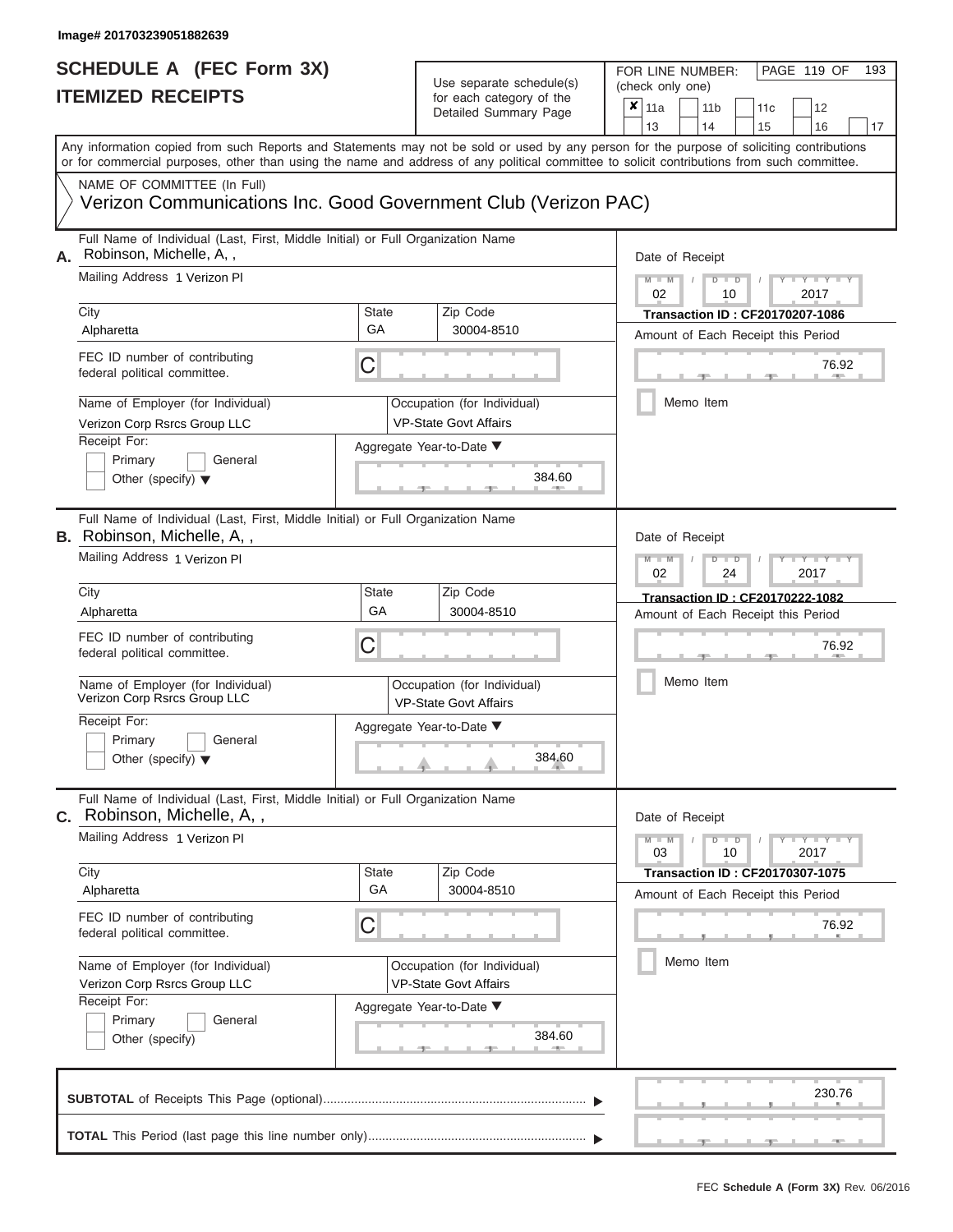| SCHEDULE A (FEC Form 3X)<br><b>ITEMIZED RECEIPTS</b>                                                                                                                                                                                                                                                                                                                                                        |                         | Use separate schedule(s)<br>for each category of the<br>Detailed Summary Page                                                 | 193<br>FOR LINE NUMBER:<br>PAGE 120 OF<br>(check only one)<br>$\overline{\mathbf{x}}$   11a<br>11 <sub>b</sub><br>12<br>11c<br>13<br>14<br>15<br>16<br>17                                                        |
|-------------------------------------------------------------------------------------------------------------------------------------------------------------------------------------------------------------------------------------------------------------------------------------------------------------------------------------------------------------------------------------------------------------|-------------------------|-------------------------------------------------------------------------------------------------------------------------------|------------------------------------------------------------------------------------------------------------------------------------------------------------------------------------------------------------------|
| Any information copied from such Reports and Statements may not be sold or used by any person for the purpose of soliciting contributions<br>or for commercial purposes, other than using the name and address of any political committee to solicit contributions from such committee.<br>NAME OF COMMITTEE (In Full)<br>Verizon Communications Inc. Good Government Club (Verizon PAC)                    |                         |                                                                                                                               |                                                                                                                                                                                                                  |
| Full Name of Individual (Last, First, Middle Initial) or Full Organization Name<br>Ruff, Jacquelynn, , ,<br>А.<br>Mailing Address 1300 I St NW<br>City<br>Washington<br>FEC ID number of contributing<br>federal political committee.<br>Name of Employer (for Individual)<br>Verizon Corp Rsrcs Group LLC<br>Receipt For:<br>Primary<br>General<br>Other (specify) $\blacktriangledown$                    | State<br>DC<br>С        | Zip Code<br>20005-3314<br>Occupation (for Individual)<br><b>Exec Dir-Fed Govt Rels</b><br>Aggregate Year-to-Date ▼<br>250.00  | Date of Receipt<br>$M - M$<br>$D$ $D$<br>$Y - Y - Y$<br>$\sqrt{2}$<br>03<br>2017<br>10<br><b>Transaction ID: CF20170307-1096</b><br>Amount of Each Receipt this Period<br>50.00<br><b>ARCHITECT</b><br>Memo Item |
| Full Name of Individual (Last, First, Middle Initial) or Full Organization Name<br><b>B.</b> Ruggiero, Joseph, M,,<br>Mailing Address 15505 Sand Canyon Ave<br>Bldg C<br>City<br>Irvine<br>FEC ID number of contributing<br>federal political committee.<br>Name of Employer (for Individual)<br>Verizon Corp Rsrcs Group LLC<br>Receipt For:<br>Primary<br>General<br>Other (specify) $\blacktriangledown$ | State<br>CA<br>С        | Zip Code<br>92618-3114<br>Occupation (for Individual)<br>VP & Associate General Counsel<br>Aggregate Year-to-Date ▼<br>500.00 | Date of Receipt<br>$M - M$<br>$D$ $\Box$ $D$<br>Y TY<br>2017<br>02<br>10<br><b>Transaction ID: CF20170207-104</b><br>Amount of Each Receipt this Period<br>100.00<br>Memo Item                                   |
| Full Name of Individual (Last, First, Middle Initial) or Full Organization Name<br>C. Ruggiero, Joseph, M,,<br>Mailing Address 15505 Sand Canyon Ave<br><b>Bldg C</b><br>City<br>Irvine<br>FEC ID number of contributing<br>federal political committee.<br>Name of Employer (for Individual)<br>Verizon Corp Rsrcs Group LLC<br>Receipt For:<br>Primary<br>General<br>Other (specify)                      | <b>State</b><br>CA<br>С | Zip Code<br>92618-3114<br>Occupation (for Individual)<br>VP & Associate General Counsel<br>Aggregate Year-to-Date ▼<br>500.00 | Date of Receipt<br>$M - M$<br>$D$ $D$<br>$-1$ $-1$ $-1$ $-1$ $-1$<br>24<br>02<br>2017<br><b>Transaction ID: CF20170222-104</b><br>Amount of Each Receipt this Period<br>100.00<br>Memo Item                      |
|                                                                                                                                                                                                                                                                                                                                                                                                             |                         |                                                                                                                               | 250.00                                                                                                                                                                                                           |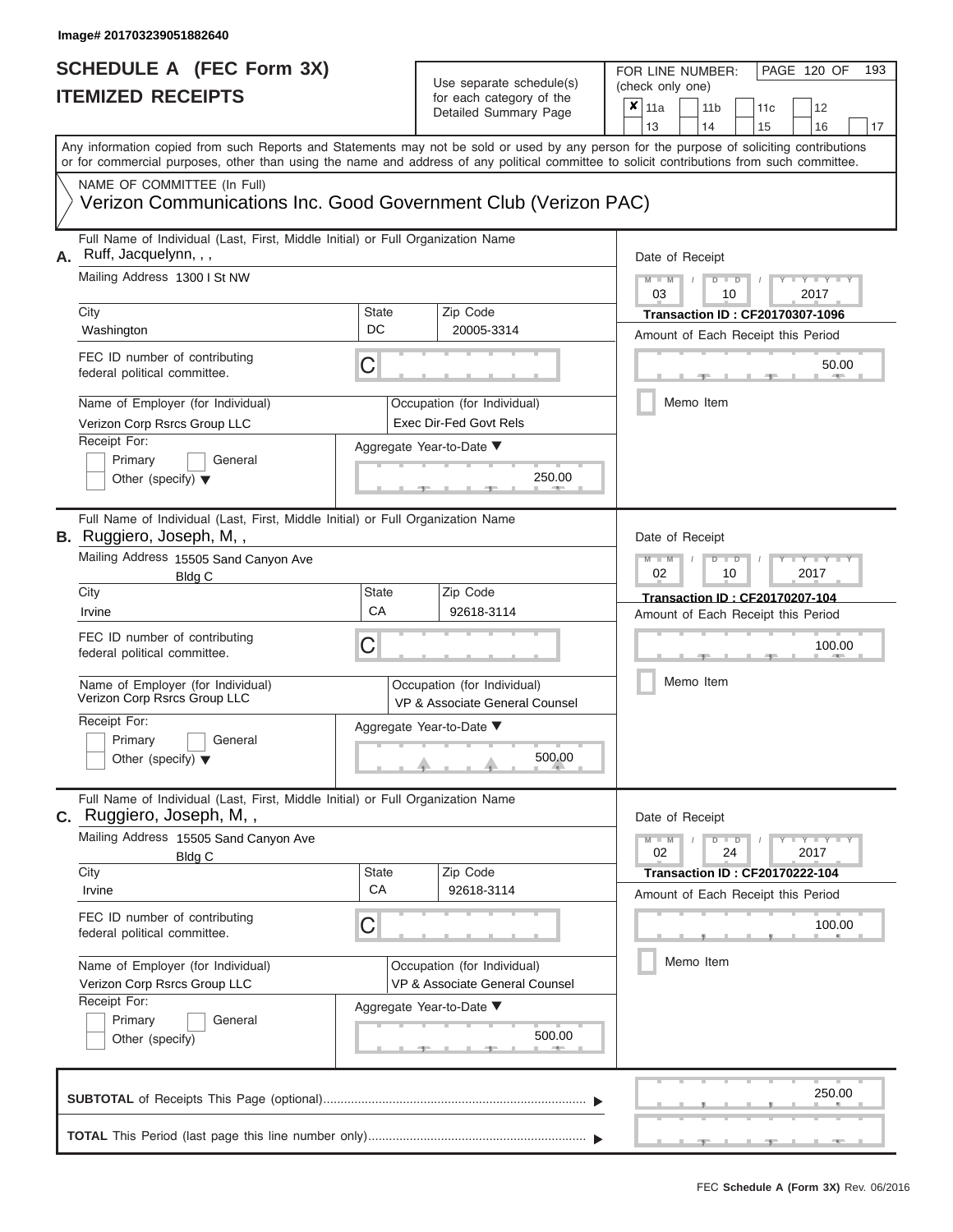| SCHEDULE A (FEC Form 3X)<br><b>ITEMIZED RECEIPTS</b>                                                                                                                                                                                                                                                                                             | FOR LINE NUMBER:<br>Use separate schedule(s)<br>(check only one)<br>for each category of the<br>Detailed Summary Page |                                                                                         |                                                                                                                                                                                                               |  |  |  |  |
|--------------------------------------------------------------------------------------------------------------------------------------------------------------------------------------------------------------------------------------------------------------------------------------------------------------------------------------------------|-----------------------------------------------------------------------------------------------------------------------|-----------------------------------------------------------------------------------------|---------------------------------------------------------------------------------------------------------------------------------------------------------------------------------------------------------------|--|--|--|--|
| Any information copied from such Reports and Statements may not be sold or used by any person for the purpose of soliciting contributions                                                                                                                                                                                                        |                                                                                                                       |                                                                                         | 13<br>14<br>15<br>16<br>17                                                                                                                                                                                    |  |  |  |  |
| or for commercial purposes, other than using the name and address of any political committee to solicit contributions from such committee.                                                                                                                                                                                                       |                                                                                                                       |                                                                                         |                                                                                                                                                                                                               |  |  |  |  |
| NAME OF COMMITTEE (In Full)<br>Verizon Communications Inc. Good Government Club (Verizon PAC)                                                                                                                                                                                                                                                    |                                                                                                                       |                                                                                         |                                                                                                                                                                                                               |  |  |  |  |
| Full Name of Individual (Last, First, Middle Initial) or Full Organization Name<br>Ruggiero, Joseph, M,,<br>А.<br>Mailing Address 15505 Sand Canyon Ave<br><b>Bldg C</b><br>City<br>Irvine<br>FEC ID number of contributing<br>federal political committee.<br>Name of Employer (for Individual)<br>Verizon Corp Rsrcs Group LLC<br>Receipt For: | <b>State</b><br>CA<br>C                                                                                               | Zip Code<br>92618-3114<br>Occupation (for Individual)<br>VP & Associate General Counsel | Date of Receipt<br>$M - M$<br>$D$ $D$<br>Y I Y I<br>$\sqrt{2}$<br>03<br>2017<br>10<br><b>Transaction ID: CF20170307-103</b><br>Amount of Each Receipt this Period<br>100.00<br><b>COLLECTIVE</b><br>Memo Item |  |  |  |  |
| Primary<br>General<br>Other (specify) $\blacktriangledown$                                                                                                                                                                                                                                                                                       |                                                                                                                       | Aggregate Year-to-Date ▼<br>500.00                                                      |                                                                                                                                                                                                               |  |  |  |  |
| Full Name of Individual (Last, First, Middle Initial) or Full Organization Name<br><b>B.</b> Sampath, Sowmyanarayan, , ,<br>Mailing Address 1 Verizon Way                                                                                                                                                                                        |                                                                                                                       |                                                                                         | Date of Receipt<br>$M - M$<br>$D$ $\Box$ $D$<br>Y L Y<br>01<br>2017<br>27                                                                                                                                     |  |  |  |  |
| City                                                                                                                                                                                                                                                                                                                                             | State                                                                                                                 | Zip Code                                                                                | Transaction ID: BF20170125-385                                                                                                                                                                                |  |  |  |  |
| <b>Basking Ridge</b><br>FEC ID number of contributing<br>federal political committee.                                                                                                                                                                                                                                                            | <b>NJ</b><br>С                                                                                                        | 07920-1025                                                                              | Amount of Each Receipt this Period<br>153.40                                                                                                                                                                  |  |  |  |  |
| Name of Employer (for Individual)<br>Verizon Business Ntwk Srvs Inc                                                                                                                                                                                                                                                                              |                                                                                                                       | Occupation (for Individual)<br>SVP-Business Transformation                              | Memo Item                                                                                                                                                                                                     |  |  |  |  |
| Receipt For:<br>Primary<br>General<br>Other (specify) $\blacktriangledown$                                                                                                                                                                                                                                                                       |                                                                                                                       | Aggregate Year-to-Date ▼<br>$\begin{array}{c}\n767.00 \\ \hline\n\end{array}$           |                                                                                                                                                                                                               |  |  |  |  |
| Full Name of Individual (Last, First, Middle Initial) or Full Organization Name<br><b>C.</b> Sampath, Sowmyanarayan, , ,                                                                                                                                                                                                                         |                                                                                                                       |                                                                                         | Date of Receipt                                                                                                                                                                                               |  |  |  |  |
| Mailing Address 1 Verizon Way                                                                                                                                                                                                                                                                                                                    |                                                                                                                       |                                                                                         | $M - M$<br>$D$ $D$<br>$\mathbf{I} = \mathbf{Y} - \mathbf{I} - \mathbf{Y} - \mathbf{I}$<br>10<br>02<br>2017                                                                                                    |  |  |  |  |
| City<br><b>Basking Ridge</b>                                                                                                                                                                                                                                                                                                                     | <b>State</b><br><b>NJ</b>                                                                                             | Zip Code<br>07920-1025                                                                  | <b>Transaction ID: BF20170207-384</b><br>Amount of Each Receipt this Period                                                                                                                                   |  |  |  |  |
| FEC ID number of contributing<br>federal political committee.                                                                                                                                                                                                                                                                                    | С                                                                                                                     |                                                                                         | 153.40                                                                                                                                                                                                        |  |  |  |  |
| Name of Employer (for Individual)<br>Verizon Business Ntwk Srvs Inc<br>Receipt For:                                                                                                                                                                                                                                                              |                                                                                                                       | Occupation (for Individual)<br>SVP-Business Transformation                              | Memo Item                                                                                                                                                                                                     |  |  |  |  |
| General<br>Primary<br>Other (specify)                                                                                                                                                                                                                                                                                                            |                                                                                                                       | Aggregate Year-to-Date ▼<br>767.00                                                      |                                                                                                                                                                                                               |  |  |  |  |
|                                                                                                                                                                                                                                                                                                                                                  |                                                                                                                       |                                                                                         | 406.80                                                                                                                                                                                                        |  |  |  |  |
|                                                                                                                                                                                                                                                                                                                                                  |                                                                                                                       |                                                                                         |                                                                                                                                                                                                               |  |  |  |  |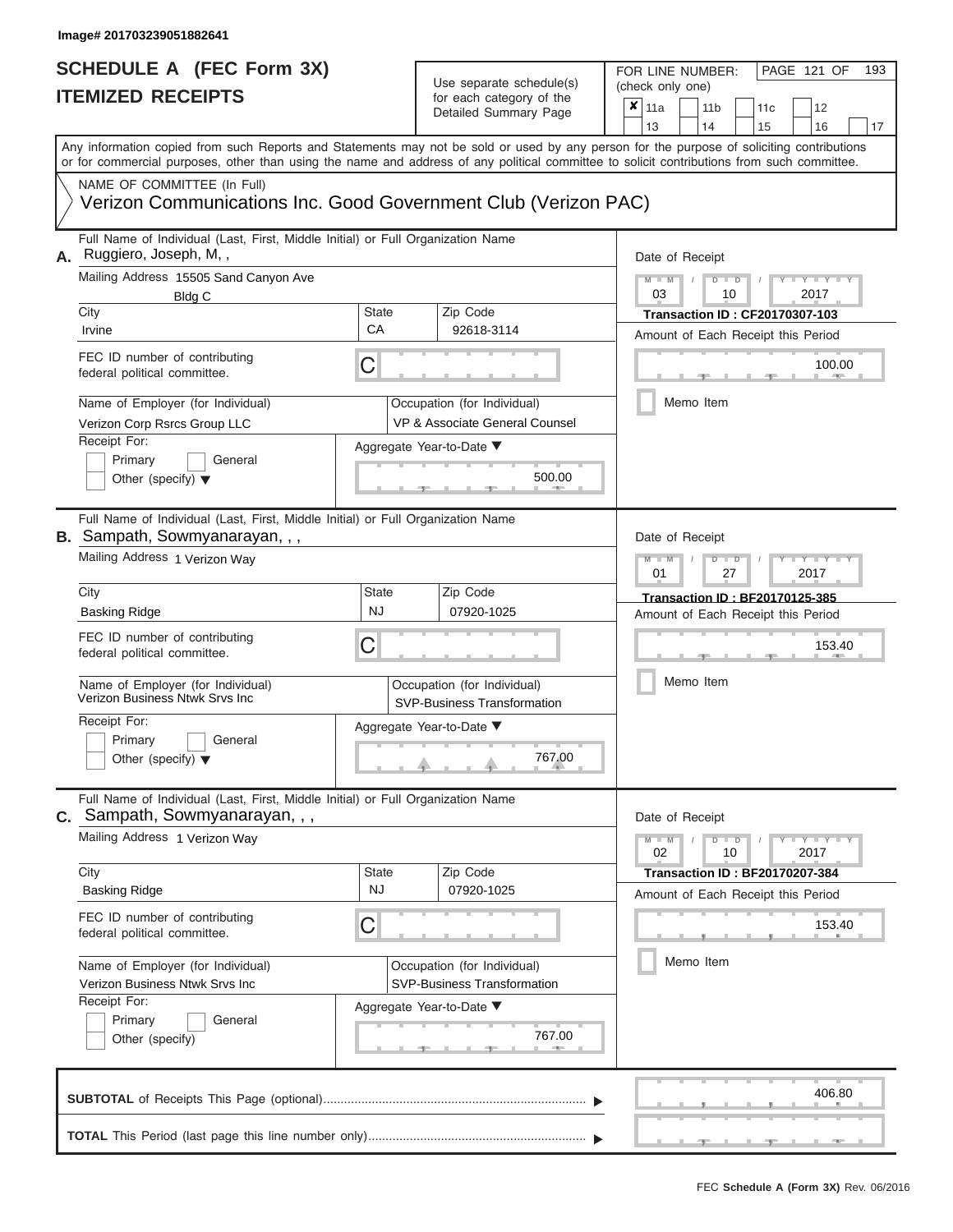### **SCHEDULE A (FEC Form 3X) ITEMIZED RECEIPTS**

## Use separate schedule(s)  $\frac{1}{\pi}$  for each category of the

FOR LINE NUMBER:<br>(check only one)

PAGE 122 OF 193

|    | IIEMIZEU REVEIFIJ                                                                                                                                                                                                                                                                       |                           | for each category of the<br>Detailed Summary Page                 | × | 11a             | 11 <sub>b</sub> |                               | 11c                                    |      | 12                  |    |
|----|-----------------------------------------------------------------------------------------------------------------------------------------------------------------------------------------------------------------------------------------------------------------------------------------|---------------------------|-------------------------------------------------------------------|---|-----------------|-----------------|-------------------------------|----------------------------------------|------|---------------------|----|
|    |                                                                                                                                                                                                                                                                                         |                           |                                                                   |   | 13              | 14              |                               | 15                                     |      | 16                  | 17 |
|    | Any information copied from such Reports and Statements may not be sold or used by any person for the purpose of soliciting contributions<br>or for commercial purposes, other than using the name and address of any political committee to solicit contributions from such committee. |                           |                                                                   |   |                 |                 |                               |                                        |      |                     |    |
|    | NAME OF COMMITTEE (In Full)                                                                                                                                                                                                                                                             |                           |                                                                   |   |                 |                 |                               |                                        |      |                     |    |
|    | Verizon Communications Inc. Good Government Club (Verizon PAC)                                                                                                                                                                                                                          |                           |                                                                   |   |                 |                 |                               |                                        |      |                     |    |
| А. | Full Name of Individual (Last, First, Middle Initial) or Full Organization Name<br>Sampath, Sowmyanarayan, , ,                                                                                                                                                                          |                           |                                                                   |   | Date of Receipt |                 |                               |                                        |      |                     |    |
|    | Mailing Address 1 Verizon Way                                                                                                                                                                                                                                                           |                           |                                                                   |   | $M - M$<br>02   | D               | $\overline{\mathsf{D}}$<br>24 |                                        |      | $Y - Y -$<br>2017   |    |
|    | City<br><b>Basking Ridge</b>                                                                                                                                                                                                                                                            | <b>State</b><br><b>NJ</b> | Zip Code<br>07920-1025                                            |   |                 |                 |                               | <b>Transaction ID: BF20170222-383</b>  |      |                     |    |
|    |                                                                                                                                                                                                                                                                                         |                           |                                                                   |   |                 |                 |                               | Amount of Each Receipt this Period     |      |                     |    |
|    | FEC ID number of contributing<br>federal political committee.                                                                                                                                                                                                                           | C                         |                                                                   |   |                 |                 |                               |                                        |      | 153.40              |    |
|    | Name of Employer (for Individual)<br>Verizon Business Ntwk Srvs Inc                                                                                                                                                                                                                     |                           | Occupation (for Individual)<br>SVP-Business Transformation        |   |                 | Memo Item       |                               |                                        |      |                     |    |
|    | Receipt For:                                                                                                                                                                                                                                                                            |                           | Aggregate Year-to-Date ▼                                          |   |                 |                 |                               |                                        |      |                     |    |
|    | Primary<br>General<br>Other (specify) $\blacktriangledown$                                                                                                                                                                                                                              |                           | 767.00                                                            |   |                 |                 |                               |                                        |      |                     |    |
|    | Full Name of Individual (Last, First, Middle Initial) or Full Organization Name<br>B. Sampath, Sowmyanarayan, , ,                                                                                                                                                                       |                           |                                                                   |   | Date of Receipt |                 |                               |                                        |      |                     |    |
|    | Mailing Address 1 Verizon Way                                                                                                                                                                                                                                                           |                           |                                                                   |   | $M - M$<br>03   | $D$ $D$         | 10                            |                                        | 2017 | Y TY T              |    |
|    | City                                                                                                                                                                                                                                                                                    | <b>State</b>              | Zip Code                                                          |   |                 |                 |                               | Transaction ID: BF20170307-382         |      |                     |    |
|    | <b>Basking Ridge</b>                                                                                                                                                                                                                                                                    | <b>NJ</b>                 | 07920-1025                                                        |   |                 |                 |                               | Amount of Each Receipt this Period     |      |                     |    |
|    | FEC ID number of contributing<br>federal political committee.                                                                                                                                                                                                                           | С                         |                                                                   |   |                 |                 |                               |                                        |      | 153.40              |    |
|    | Name of Employer (for Individual)<br>Verizon Business Ntwk Srvs Inc                                                                                                                                                                                                                     |                           | Occupation (for Individual)<br><b>SVP-Business Transformation</b> |   |                 | Memo Item       |                               |                                        |      |                     |    |
|    | Receipt For:<br>Primary<br>General<br>Other (specify) $\blacktriangledown$                                                                                                                                                                                                              |                           | Aggregate Year-to-Date ▼<br>767.00                                |   |                 |                 |                               |                                        |      |                     |    |
|    | Full Name of Individual (Last, First, Middle Initial) or Full Organization Name<br>$c.$ Sanders, Shane, , ,                                                                                                                                                                             |                           |                                                                   |   | Date of Receipt |                 |                               |                                        |      |                     |    |
|    | Mailing Address 1 Verizon Way                                                                                                                                                                                                                                                           |                           |                                                                   |   | $M - M$<br>01   | $D$ $D$         | 27                            |                                        |      | $Y - Y - Y$<br>2017 |    |
|    | City                                                                                                                                                                                                                                                                                    | <b>State</b>              | Zip Code                                                          |   |                 |                 |                               | <b>Transaction ID: CF20170125-1038</b> |      |                     |    |
|    | <b>Basking Ridge</b>                                                                                                                                                                                                                                                                    | <b>NJ</b>                 | 07920-1025                                                        |   |                 |                 |                               | Amount of Each Receipt this Period     |      |                     |    |
|    | FEC ID number of contributing<br>federal political committee.                                                                                                                                                                                                                           | С                         |                                                                   |   |                 |                 |                               |                                        |      | 192.30              |    |
|    | Name of Employer (for Individual)<br>Verizon Corp Rsrcs Group LLC                                                                                                                                                                                                                       |                           | Occupation (for Individual)<br>SVP-Financial Plng & Analysis      |   |                 | Memo Item       |                               |                                        |      |                     |    |
|    | Receipt For:<br>Primary<br>General<br>Other (specify)                                                                                                                                                                                                                                   |                           | Aggregate Year-to-Date ▼<br>961.50<br><b>AND A</b>                |   |                 |                 |                               |                                        |      |                     |    |
|    |                                                                                                                                                                                                                                                                                         |                           |                                                                   |   |                 |                 |                               |                                        |      | 499.10              |    |
|    |                                                                                                                                                                                                                                                                                         |                           |                                                                   |   |                 |                 |                               |                                        |      |                     |    |

 ▲ ▲ ▲ , , .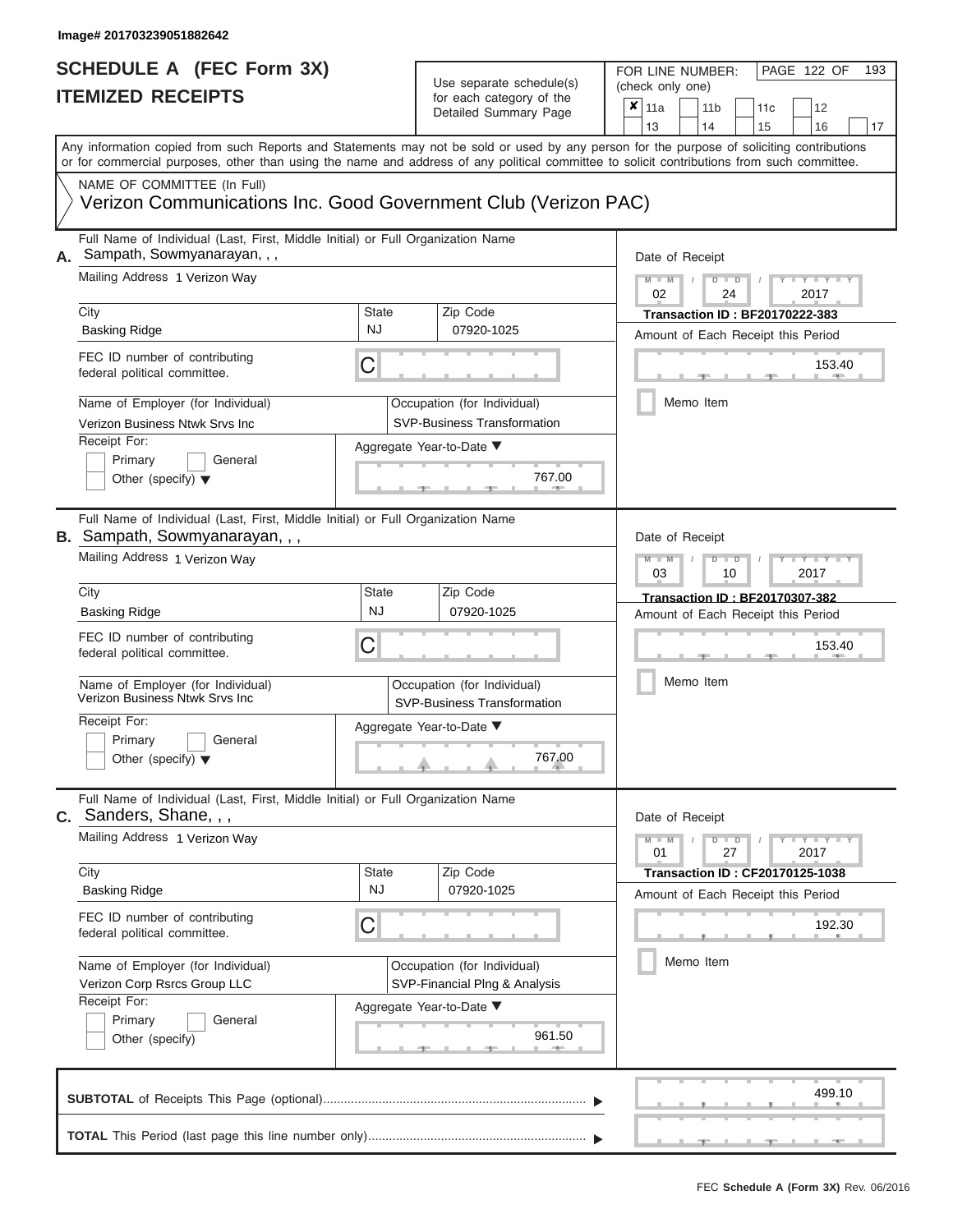ı

### **SCHEDULE A (FEC Form 3X) ITEMIZED RECEIPTS**

## Use separate schedule(s)<br>for each category of the

FOR LINE NUMBER:<br>(check only one)

PAGE 123 OF 193

|                                                                    | IILMILLU NLVLIF IJ                                                                                                                         |              | iul each caleguly of the<br>Detailed Summary Page            | x | 11a                                    |        | 11 <sub>b</sub>                        |  | 11c |      | 12                  |    |  |  |
|--------------------------------------------------------------------|--------------------------------------------------------------------------------------------------------------------------------------------|--------------|--------------------------------------------------------------|---|----------------------------------------|--------|----------------------------------------|--|-----|------|---------------------|----|--|--|
|                                                                    | Any information copied from such Reports and Statements may not be sold or used by any person for the purpose of soliciting contributions  |              |                                                              |   | 13                                     |        | 14                                     |  | 15  |      | 16                  | 17 |  |  |
|                                                                    | or for commercial purposes, other than using the name and address of any political committee to solicit contributions from such committee. |              |                                                              |   |                                        |        |                                        |  |     |      |                     |    |  |  |
|                                                                    | NAME OF COMMITTEE (In Full)                                                                                                                |              |                                                              |   |                                        |        |                                        |  |     |      |                     |    |  |  |
|                                                                    | Verizon Communications Inc. Good Government Club (Verizon PAC)                                                                             |              |                                                              |   |                                        |        |                                        |  |     |      |                     |    |  |  |
| А.                                                                 | Full Name of Individual (Last, First, Middle Initial) or Full Organization Name<br>Sanders, Shane, , ,                                     |              |                                                              |   | Date of Receipt                        |        |                                        |  |     |      |                     |    |  |  |
|                                                                    | Mailing Address 1 Verizon Way                                                                                                              |              |                                                              |   | $M - M$<br>$D$ $D$<br>02<br>10<br>2017 |        |                                        |  |     |      |                     |    |  |  |
|                                                                    | City                                                                                                                                       | <b>State</b> | Zip Code                                                     |   |                                        |        | <b>Transaction ID: CF20170207-1034</b> |  |     |      |                     |    |  |  |
|                                                                    | <b>Basking Ridge</b>                                                                                                                       | NJ           | 07920-1025                                                   |   |                                        |        | Amount of Each Receipt this Period     |  |     |      |                     |    |  |  |
|                                                                    | FEC ID number of contributing<br>federal political committee.                                                                              | С            |                                                              |   |                                        |        |                                        |  |     |      | 192.30              |    |  |  |
|                                                                    | Name of Employer (for Individual)<br>Verizon Corp Rsrcs Group LLC                                                                          |              | Occupation (for Individual)<br>SVP-Financial Plng & Analysis |   |                                        |        | Memo Item                              |  |     |      |                     |    |  |  |
|                                                                    | Receipt For:                                                                                                                               |              | Aggregate Year-to-Date ▼                                     |   |                                        |        |                                        |  |     |      |                     |    |  |  |
|                                                                    | Primary<br>General<br>Other (specify) $\blacktriangledown$                                                                                 |              | 961.50                                                       |   |                                        |        |                                        |  |     |      |                     |    |  |  |
|                                                                    | Full Name of Individual (Last, First, Middle Initial) or Full Organization Name<br>B. Sanders, Shane, , ,                                  |              |                                                              |   | Date of Receipt                        |        |                                        |  |     |      |                     |    |  |  |
|                                                                    | Mailing Address 1 Verizon Way                                                                                                              |              |                                                              |   | $M - M$<br>02                          |        | ъ<br>$\Box$<br>24                      |  |     | 2017 |                     |    |  |  |
|                                                                    | City                                                                                                                                       | <b>State</b> | Zip Code                                                     |   |                                        |        | Transaction ID: CF20170222-1030        |  |     |      |                     |    |  |  |
|                                                                    | <b>Basking Ridge</b>                                                                                                                       | <b>NJ</b>    | 07920-1025                                                   |   |                                        |        | Amount of Each Receipt this Period     |  |     |      |                     |    |  |  |
| FEC ID number of contributing<br>С<br>federal political committee. |                                                                                                                                            |              |                                                              |   |                                        | 192.30 |                                        |  |     |      |                     |    |  |  |
|                                                                    | Name of Employer (for Individual)<br>Verizon Corp Rsrcs Group LLC                                                                          |              | Occupation (for Individual)<br>SVP-Financial Plng & Analysis |   |                                        |        | Memo Item                              |  |     |      |                     |    |  |  |
|                                                                    | Receipt For:                                                                                                                               |              | Aggregate Year-to-Date ▼                                     |   |                                        |        |                                        |  |     |      |                     |    |  |  |
|                                                                    | Primary<br>General<br>Other (specify) $\blacktriangledown$                                                                                 |              | 961.50                                                       |   |                                        |        |                                        |  |     |      |                     |    |  |  |
| С.                                                                 | Full Name of Individual (Last, First, Middle Initial) or Full Organization Name<br>Sanders, Shane, , ,                                     |              |                                                              |   | Date of Receipt                        |        |                                        |  |     |      |                     |    |  |  |
|                                                                    | Mailing Address 1 Verizon Way                                                                                                              |              |                                                              |   | $M - M$<br>03                          |        | $D$ $D$<br>10                          |  |     |      | $Y - Y - Y$<br>2017 |    |  |  |
|                                                                    | City                                                                                                                                       | <b>State</b> | Zip Code                                                     |   |                                        |        | <b>Transaction ID: CF20170307-1023</b> |  |     |      |                     |    |  |  |
|                                                                    | <b>Basking Ridge</b>                                                                                                                       | NJ           | 07920-1025                                                   |   |                                        |        | Amount of Each Receipt this Period     |  |     |      |                     |    |  |  |
|                                                                    | FEC ID number of contributing<br>federal political committee.                                                                              | С            |                                                              |   |                                        |        |                                        |  |     |      | 192.30              |    |  |  |
|                                                                    | Name of Employer (for Individual)                                                                                                          |              | Occupation (for Individual)                                  |   |                                        |        | Memo Item                              |  |     |      |                     |    |  |  |
|                                                                    | Verizon Corp Rsrcs Group LLC                                                                                                               |              | SVP-Financial Plng & Analysis                                |   |                                        |        |                                        |  |     |      |                     |    |  |  |
|                                                                    | Receipt For:                                                                                                                               |              | Aggregate Year-to-Date ▼                                     |   |                                        |        |                                        |  |     |      |                     |    |  |  |
|                                                                    | Primary<br>General                                                                                                                         |              |                                                              |   |                                        |        |                                        |  |     |      |                     |    |  |  |
|                                                                    | Other (specify)                                                                                                                            |              | 961.50                                                       |   |                                        |        |                                        |  |     |      |                     |    |  |  |
|                                                                    |                                                                                                                                            |              |                                                              |   |                                        |        |                                        |  |     |      | 576.90              |    |  |  |
|                                                                    |                                                                                                                                            |              |                                                              |   |                                        |        |                                        |  |     |      |                     |    |  |  |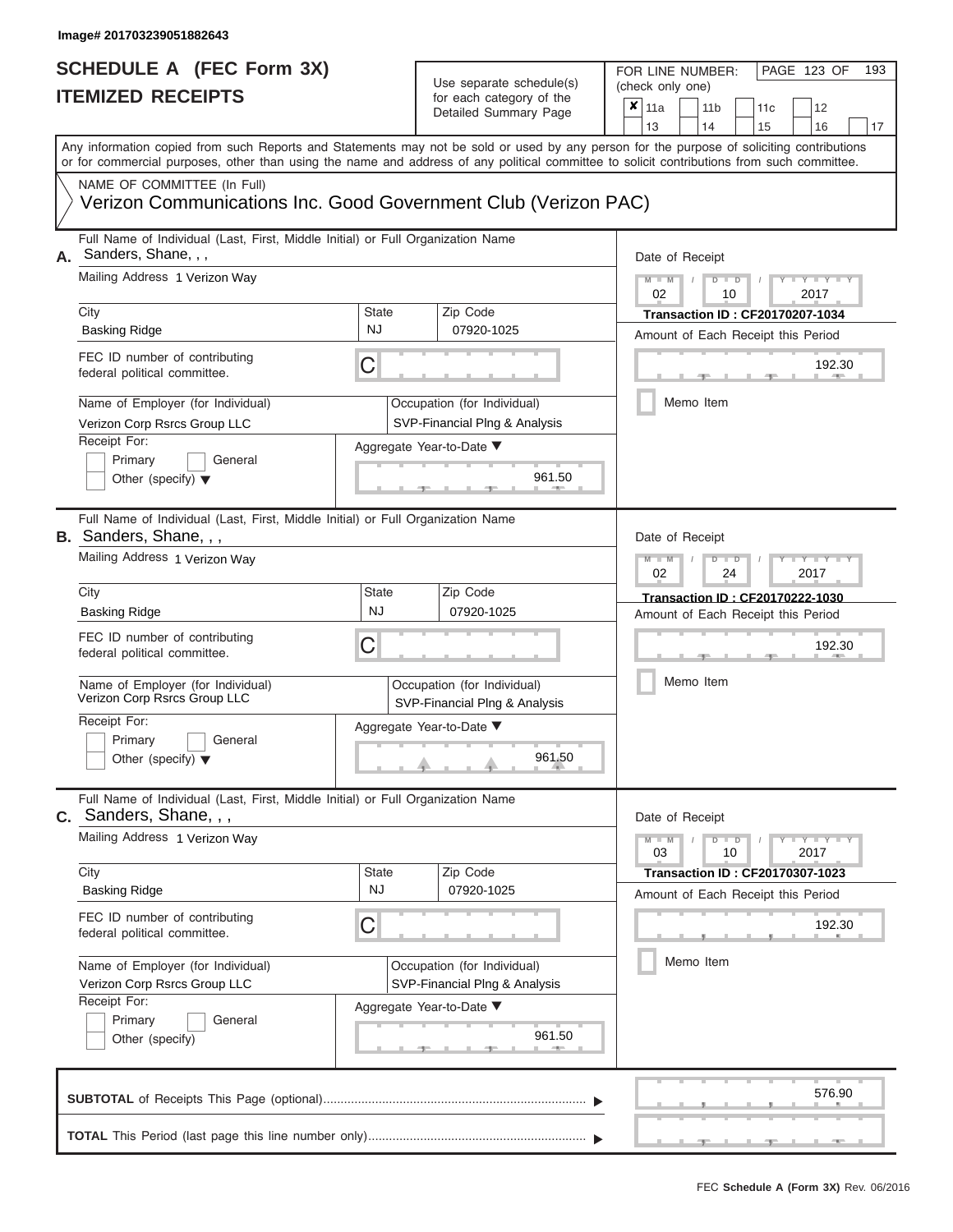### **SCHEDULE A (FEC Form 3X) ITEMIZED RECEIPTS**

## Use separate schedule(s)

FOR LINE NUMBER:<br>(check only one)

PAGE 124 OF 193

|    | IIEMIZEU REVEIFIJ                                                                                                                                                                                                                                                                       |              | for each category of the<br>Detailed Summary Page                 |                                                       | ×<br>11a        |  |  | 11 <sub>b</sub> | 11c                                 |  | 12                  |    |
|----|-----------------------------------------------------------------------------------------------------------------------------------------------------------------------------------------------------------------------------------------------------------------------------------------|--------------|-------------------------------------------------------------------|-------------------------------------------------------|-----------------|--|--|-----------------|-------------------------------------|--|---------------------|----|
|    |                                                                                                                                                                                                                                                                                         |              |                                                                   |                                                       | 13              |  |  | 14              | 15                                  |  | 16                  | 17 |
|    | Any information copied from such Reports and Statements may not be sold or used by any person for the purpose of soliciting contributions<br>or for commercial purposes, other than using the name and address of any political committee to solicit contributions from such committee. |              |                                                                   |                                                       |                 |  |  |                 |                                     |  |                     |    |
|    | NAME OF COMMITTEE (In Full)                                                                                                                                                                                                                                                             |              |                                                                   |                                                       |                 |  |  |                 |                                     |  |                     |    |
|    | Verizon Communications Inc. Good Government Club (Verizon PAC)                                                                                                                                                                                                                          |              |                                                                   |                                                       |                 |  |  |                 |                                     |  |                     |    |
| А. | Full Name of Individual (Last, First, Middle Initial) or Full Organization Name<br>Sansalone, William, C,,                                                                                                                                                                              |              |                                                                   |                                                       | Date of Receipt |  |  |                 |                                     |  |                     |    |
|    | Mailing Address 1 Verizon Way                                                                                                                                                                                                                                                           |              |                                                                   | $M - M$<br>D<br><b>TELEVISION</b><br>01<br>27<br>2017 |                 |  |  |                 |                                     |  |                     |    |
|    | City                                                                                                                                                                                                                                                                                    | <b>State</b> | Zip Code                                                          |                                                       |                 |  |  |                 | Transaction ID: W20170125-159-0-13  |  |                     |    |
|    | <b>Basking Ridge</b>                                                                                                                                                                                                                                                                    | <b>NJ</b>    | 07920-1025                                                        |                                                       |                 |  |  |                 | Amount of Each Receipt this Period  |  |                     |    |
|    | FEC ID number of contributing<br>federal political committee.                                                                                                                                                                                                                           | C            |                                                                   |                                                       |                 |  |  |                 |                                     |  | 142.16              |    |
|    | Name of Employer (for Individual)<br>Cellco Partnership                                                                                                                                                                                                                                 |              | Occupation (for Individual)<br><b>VP-Field Finance Operations</b> |                                                       |                 |  |  | Memo Item       |                                     |  |                     |    |
|    | Receipt For:                                                                                                                                                                                                                                                                            |              | Aggregate Year-to-Date ▼                                          |                                                       |                 |  |  |                 |                                     |  |                     |    |
|    | Primary<br>General<br>Other (specify) $\blacktriangledown$                                                                                                                                                                                                                              |              | 830.10                                                            |                                                       |                 |  |  |                 |                                     |  |                     |    |
|    | Full Name of Individual (Last, First, Middle Initial) or Full Organization Name<br><b>B.</b> Sansalone, William, C,,                                                                                                                                                                    |              |                                                                   |                                                       | Date of Receipt |  |  |                 |                                     |  |                     |    |
|    | Mailing Address 1 Verizon Way                                                                                                                                                                                                                                                           |              |                                                                   |                                                       | $M - M$<br>02   |  |  | $D$ $D$<br>10   |                                     |  | Y TYT<br>2017       |    |
|    | City                                                                                                                                                                                                                                                                                    | <b>State</b> | Zip Code                                                          |                                                       |                 |  |  |                 | Transaction ID: W20170207-157-23-29 |  |                     |    |
|    | <b>Basking Ridge</b>                                                                                                                                                                                                                                                                    | <b>NJ</b>    | 07920-1025                                                        |                                                       |                 |  |  |                 | Amount of Each Receipt this Period  |  |                     |    |
|    | FEC ID number of contributing<br>federal political committee.                                                                                                                                                                                                                           | С            |                                                                   |                                                       |                 |  |  |                 |                                     |  | 161.19              |    |
|    | Name of Employer (for Individual)<br>Cellco Partnership                                                                                                                                                                                                                                 |              | Occupation (for Individual)<br><b>VP-Field Finance Operations</b> |                                                       |                 |  |  | Memo Item       |                                     |  |                     |    |
|    | Receipt For:                                                                                                                                                                                                                                                                            |              | Aggregate Year-to-Date ▼                                          |                                                       |                 |  |  |                 |                                     |  |                     |    |
|    | Primary<br>General<br>Other (specify) $\blacktriangledown$                                                                                                                                                                                                                              |              | 830.10                                                            |                                                       |                 |  |  |                 |                                     |  |                     |    |
|    | Full Name of Individual (Last, First, Middle Initial) or Full Organization Name<br><b>C.</b> Sansalone, William, C,,                                                                                                                                                                    |              |                                                                   |                                                       | Date of Receipt |  |  |                 |                                     |  |                     |    |
|    | Mailing Address 1 Verizon Way                                                                                                                                                                                                                                                           |              |                                                                   |                                                       | $M - M$<br>02   |  |  | $D$ $D$<br>24   |                                     |  | $Y - Y - Y$<br>2017 |    |
|    | City                                                                                                                                                                                                                                                                                    | <b>State</b> | Zip Code                                                          |                                                       |                 |  |  |                 | Transaction ID: W20170222-158-2-43  |  |                     |    |
|    | <b>Basking Ridge</b>                                                                                                                                                                                                                                                                    | <b>NJ</b>    | 07920-1025                                                        |                                                       |                 |  |  |                 | Amount of Each Receipt this Period  |  |                     |    |
|    | FEC ID number of contributing<br>federal political committee.                                                                                                                                                                                                                           | С            |                                                                   |                                                       |                 |  |  |                 |                                     |  | 192.30              |    |
|    | Name of Employer (for Individual)                                                                                                                                                                                                                                                       |              | Occupation (for Individual)                                       |                                                       |                 |  |  | Memo Item       |                                     |  |                     |    |
|    | Cellco Partnership                                                                                                                                                                                                                                                                      |              | <b>VP-Field Finance Operations</b>                                |                                                       |                 |  |  |                 |                                     |  |                     |    |
|    | Receipt For:                                                                                                                                                                                                                                                                            |              | Aggregate Year-to-Date ▼                                          |                                                       |                 |  |  |                 |                                     |  |                     |    |
|    | Primary<br>General<br>Other (specify)                                                                                                                                                                                                                                                   |              | 830.10<br><b>AND</b>                                              |                                                       |                 |  |  |                 |                                     |  |                     |    |
|    |                                                                                                                                                                                                                                                                                         |              |                                                                   |                                                       |                 |  |  |                 |                                     |  | 495.65              |    |
|    |                                                                                                                                                                                                                                                                                         |              |                                                                   |                                                       |                 |  |  |                 |                                     |  |                     |    |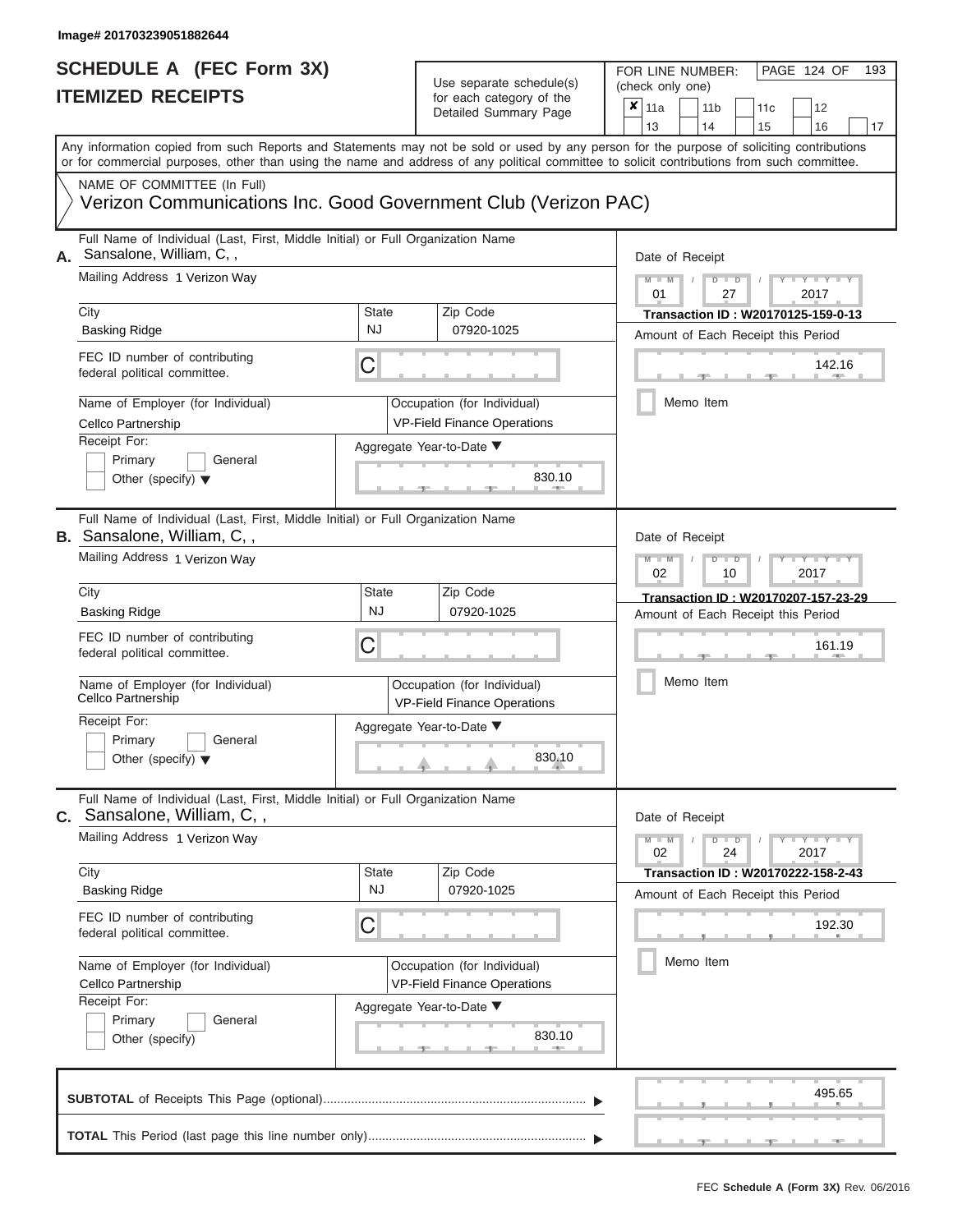ı

### **SCHEDULE A (FEC Form 3X) ITEMIZED RECEIPTS**

## Use separate schedule(s)<br>for each category of the

FOR LINE NUMBER:<br>(check only one)

PAGE 125 OF 193

|    | IILMILLU RLVLIF IJ                                                                                                                         |              | iul each caleguly of the<br>Detailed Summary Page                 | ×                                                   | 11a             |  | 11 <sub>b</sub>                        | 11 <sub>c</sub> | 12    |         |    |  |  |  |  |  |  |
|----|--------------------------------------------------------------------------------------------------------------------------------------------|--------------|-------------------------------------------------------------------|-----------------------------------------------------|-----------------|--|----------------------------------------|-----------------|-------|---------|----|--|--|--|--|--|--|
|    | Any information copied from such Reports and Statements may not be sold or used by any person for the purpose of soliciting contributions  |              |                                                                   |                                                     | 13              |  | 14                                     | 15              |       | 16      | 17 |  |  |  |  |  |  |
|    | or for commercial purposes, other than using the name and address of any political committee to solicit contributions from such committee. |              |                                                                   |                                                     |                 |  |                                        |                 |       |         |    |  |  |  |  |  |  |
|    | NAME OF COMMITTEE (In Full)                                                                                                                |              |                                                                   |                                                     |                 |  |                                        |                 |       |         |    |  |  |  |  |  |  |
|    | Verizon Communications Inc. Good Government Club (Verizon PAC)                                                                             |              |                                                                   |                                                     |                 |  |                                        |                 |       |         |    |  |  |  |  |  |  |
| А. | Full Name of Individual (Last, First, Middle Initial) or Full Organization Name<br>Sansalone, William, C,,                                 |              |                                                                   | Date of Receipt                                     |                 |  |                                        |                 |       |         |    |  |  |  |  |  |  |
|    | Mailing Address 1 Verizon Way                                                                                                              |              |                                                                   | $M - M$<br>$D$ $D$<br>$-$ Y $-$<br>03<br>2017<br>10 |                 |  |                                        |                 |       |         |    |  |  |  |  |  |  |
|    | City                                                                                                                                       | Zip Code     | Transaction ID: W20170307-157-23-13                               |                                                     |                 |  |                                        |                 |       |         |    |  |  |  |  |  |  |
|    | <b>Basking Ridge</b>                                                                                                                       | <b>NJ</b>    | 07920-1025                                                        |                                                     |                 |  | Amount of Each Receipt this Period     |                 |       |         |    |  |  |  |  |  |  |
|    | FEC ID number of contributing<br>federal political committee.                                                                              | С            |                                                                   |                                                     |                 |  |                                        |                 |       | 192.30  |    |  |  |  |  |  |  |
|    | Name of Employer (for Individual)<br>Cellco Partnership                                                                                    |              | Occupation (for Individual)<br><b>VP-Field Finance Operations</b> |                                                     |                 |  | Memo Item                              |                 |       |         |    |  |  |  |  |  |  |
|    | Receipt For:                                                                                                                               |              | Aggregate Year-to-Date ▼                                          |                                                     |                 |  |                                        |                 |       |         |    |  |  |  |  |  |  |
|    | Primary<br>General<br>Other (specify) $\blacktriangledown$                                                                                 |              | 830.10                                                            |                                                     |                 |  |                                        |                 |       |         |    |  |  |  |  |  |  |
|    | Full Name of Individual (Last, First, Middle Initial) or Full Organization Name<br><b>B.</b> Santos, Joseph, J,,                           |              |                                                                   |                                                     | Date of Receipt |  |                                        |                 |       |         |    |  |  |  |  |  |  |
|    | Mailing Address 6 Bowdoin Sq                                                                                                               |              |                                                                   |                                                     | $M$ $M$<br>03   |  | $\Box$<br>D<br>10                      |                 | 2017  |         |    |  |  |  |  |  |  |
|    | City                                                                                                                                       | <b>State</b> | Zip Code                                                          |                                                     |                 |  | <b>Transaction ID: CF20170307-59</b>   |                 |       |         |    |  |  |  |  |  |  |
|    | <b>Boston</b>                                                                                                                              | MA           | 02114-2911                                                        |                                                     |                 |  | Amount of Each Receipt this Period     |                 |       |         |    |  |  |  |  |  |  |
|    | FEC ID number of contributing<br>federal political committee.                                                                              | С            |                                                                   |                                                     |                 |  |                                        |                 | 50.00 |         |    |  |  |  |  |  |  |
|    | Name of Employer (for Individual)<br>Verizon Corp Rsrcs Group LLC                                                                          |              | Occupation (for Individual)<br>Dir-Labor Rels                     |                                                     |                 |  | Memo Item                              |                 |       |         |    |  |  |  |  |  |  |
|    | Receipt For:                                                                                                                               |              | Aggregate Year-to-Date ▼                                          |                                                     |                 |  |                                        |                 |       |         |    |  |  |  |  |  |  |
|    | Primary<br>General<br>Other (specify) $\blacktriangledown$                                                                                 |              | 250.00                                                            |                                                     |                 |  |                                        |                 |       |         |    |  |  |  |  |  |  |
|    | Full Name of Individual (Last, First, Middle Initial) or Full Organization Name<br>$c.$ Savary, Paul, R,,                                  |              |                                                                   |                                                     | Date of Receipt |  |                                        |                 |       |         |    |  |  |  |  |  |  |
|    | Mailing Address 1300 I St NW                                                                                                               |              |                                                                   |                                                     | $M - M$<br>01   |  | $D$ $D$<br>27                          |                 | 2017  | Y I Y I |    |  |  |  |  |  |  |
|    | City                                                                                                                                       | <b>State</b> | Zip Code                                                          |                                                     |                 |  | <b>Transaction ID: CF20170125-1003</b> |                 |       |         |    |  |  |  |  |  |  |
|    | Washington                                                                                                                                 | DC           | 20005-3314                                                        |                                                     |                 |  | Amount of Each Receipt this Period     |                 |       |         |    |  |  |  |  |  |  |
|    | FEC ID number of contributing<br>federal political committee.                                                                              | С            |                                                                   |                                                     |                 |  |                                        |                 |       | 192.30  |    |  |  |  |  |  |  |
|    | Name of Employer (for Individual)                                                                                                          |              | Occupation (for Individual)                                       |                                                     |                 |  | Memo Item                              |                 |       |         |    |  |  |  |  |  |  |
|    | Verizon Corp Rsrcs Group LLC                                                                                                               |              | <b>Dir-Govt Relations</b>                                         |                                                     |                 |  |                                        |                 |       |         |    |  |  |  |  |  |  |
|    | Receipt For:                                                                                                                               |              | Aggregate Year-to-Date ▼                                          |                                                     |                 |  |                                        |                 |       |         |    |  |  |  |  |  |  |
|    | Primary<br>General                                                                                                                         |              |                                                                   |                                                     |                 |  |                                        |                 |       |         |    |  |  |  |  |  |  |
|    | Other (specify)                                                                                                                            |              | 961.50                                                            |                                                     |                 |  |                                        |                 |       |         |    |  |  |  |  |  |  |
|    |                                                                                                                                            |              |                                                                   |                                                     |                 |  |                                        |                 |       | 434.60  |    |  |  |  |  |  |  |
|    |                                                                                                                                            |              |                                                                   |                                                     |                 |  |                                        |                 |       |         |    |  |  |  |  |  |  |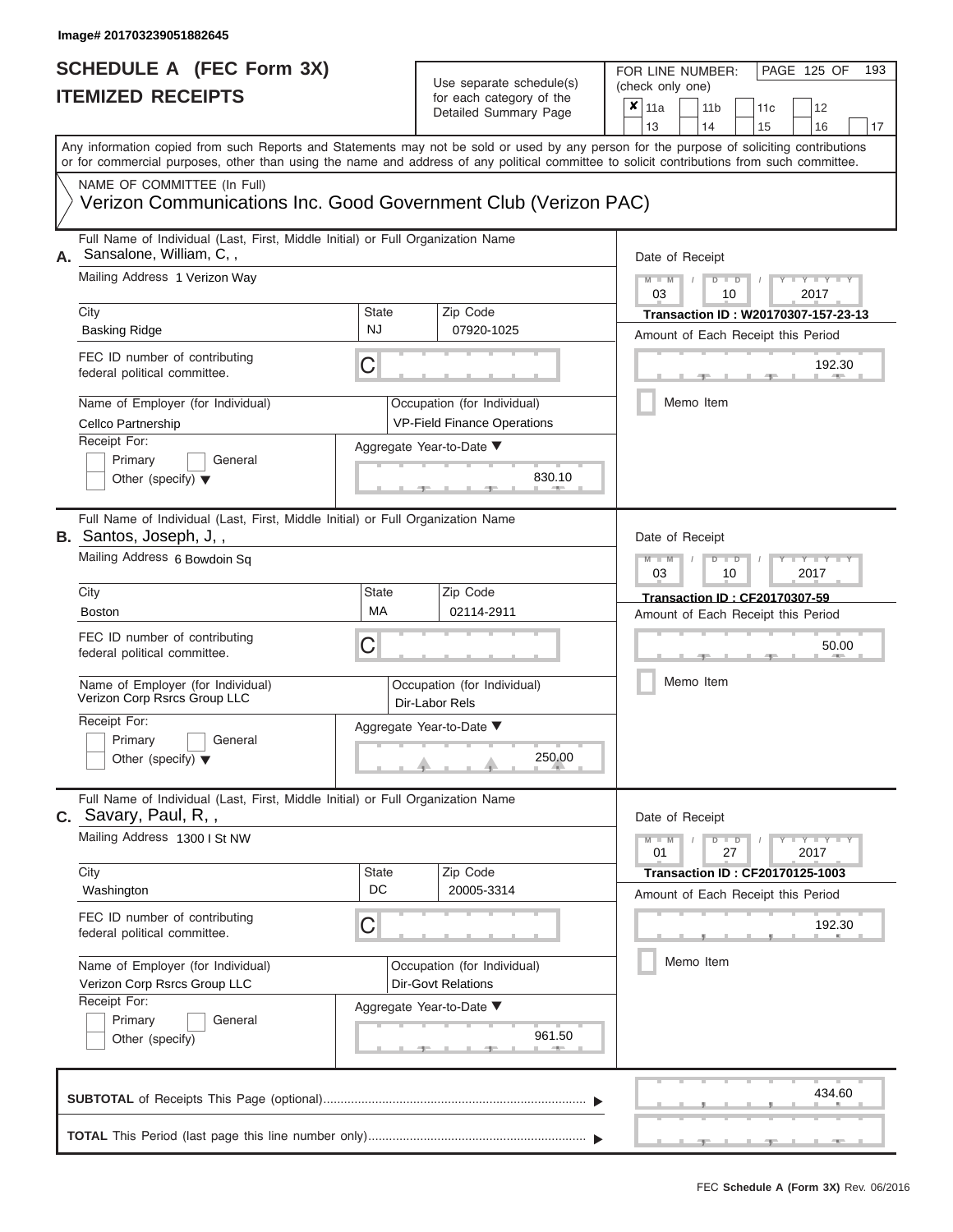| SCHEDULE A (FEC Form 3X)<br><b>ITEMIZED RECEIPTS</b>                                                                                                                                                                                                                                                                                                                                     | Use separate schedule(s)<br>for each category of the<br>Detailed Summary Page                                                                       | 193<br>FOR LINE NUMBER:<br>PAGE 126 OF<br>(check only one)<br>$\overline{\mathbf{x}}$   11a<br>11 <sub>b</sub><br>11 <sub>c</sub><br>12<br>13<br>14<br>15<br>16<br>17                                 |
|------------------------------------------------------------------------------------------------------------------------------------------------------------------------------------------------------------------------------------------------------------------------------------------------------------------------------------------------------------------------------------------|-----------------------------------------------------------------------------------------------------------------------------------------------------|-------------------------------------------------------------------------------------------------------------------------------------------------------------------------------------------------------|
| Any information copied from such Reports and Statements may not be sold or used by any person for the purpose of soliciting contributions<br>or for commercial purposes, other than using the name and address of any political committee to solicit contributions from such committee.<br>NAME OF COMMITTEE (In Full)<br>Verizon Communications Inc. Good Government Club (Verizon PAC) |                                                                                                                                                     |                                                                                                                                                                                                       |
| Full Name of Individual (Last, First, Middle Initial) or Full Organization Name<br>Savary, Paul, R,,<br>А.<br>Mailing Address 1300   St NW<br>City<br>Washington<br>FEC ID number of contributing<br>federal political committee.<br>Name of Employer (for Individual)<br>Verizon Corp Rsrcs Group LLC<br>Receipt For:<br>Primary<br>General<br>Other (specify) $\blacktriangledown$     | Zip Code<br>State<br>DC<br>20005-3314<br>C<br>Occupation (for Individual)<br><b>Dir-Govt Relations</b><br>Aggregate Year-to-Date ▼<br>961.50        | Date of Receipt<br>$M - M$<br>$D$ $D$<br>Y TY T<br>$\sqrt{2}$<br>02<br>2017<br>10<br><b>Transaction ID: CF20170207-999</b><br>Amount of Each Receipt this Period<br>192.30<br><b>AND</b><br>Memo Item |
| Full Name of Individual (Last, First, Middle Initial) or Full Organization Name<br><b>B.</b> Savary, Paul, R,,<br>Mailing Address 1300 I St NW<br>City<br>Washington<br>FEC ID number of contributing<br>federal political committee.<br>Name of Employer (for Individual)<br>Verizon Corp Rsrcs Group LLC<br>Receipt For:<br>Primary<br>General<br>Other (specify) $\blacktriangledown$ | Zip Code<br><b>State</b><br>DC<br>20005-3314<br>С<br>Occupation (for Individual)<br><b>Dir-Govt Relations</b><br>Aggregate Year-to-Date ▼<br>961.50 | Date of Receipt<br>$M - M$<br>Y I Y I<br>$D$ $D$<br>02<br>2017<br>24<br>Transaction ID: CF20170222-995<br>Amount of Each Receipt this Period<br>192.30<br>Memo Item                                   |
| Full Name of Individual (Last, First, Middle Initial) or Full Organization Name<br>C. Savary, Paul, R,,<br>Mailing Address 1300 I St NW<br>City<br>Washington<br>FEC ID number of contributing<br>federal political committee.<br>Name of Employer (for Individual)<br>Verizon Corp Rsrcs Group LLC<br>Receipt For:<br>Primary<br>General<br>Other (specify)                             | Zip Code<br><b>State</b><br>DC<br>20005-3314<br>С<br>Occupation (for Individual)<br><b>Dir-Govt Relations</b><br>Aggregate Year-to-Date ▼<br>961.50 | Date of Receipt<br>$M - M$<br>$D$ $D$<br>$T - Y - T - Y - T - Y$<br>03<br>10<br>2017<br>Transaction ID: CF20170307-989<br>Amount of Each Receipt this Period<br>192.30<br>Memo Item                   |
|                                                                                                                                                                                                                                                                                                                                                                                          |                                                                                                                                                     | 576.90                                                                                                                                                                                                |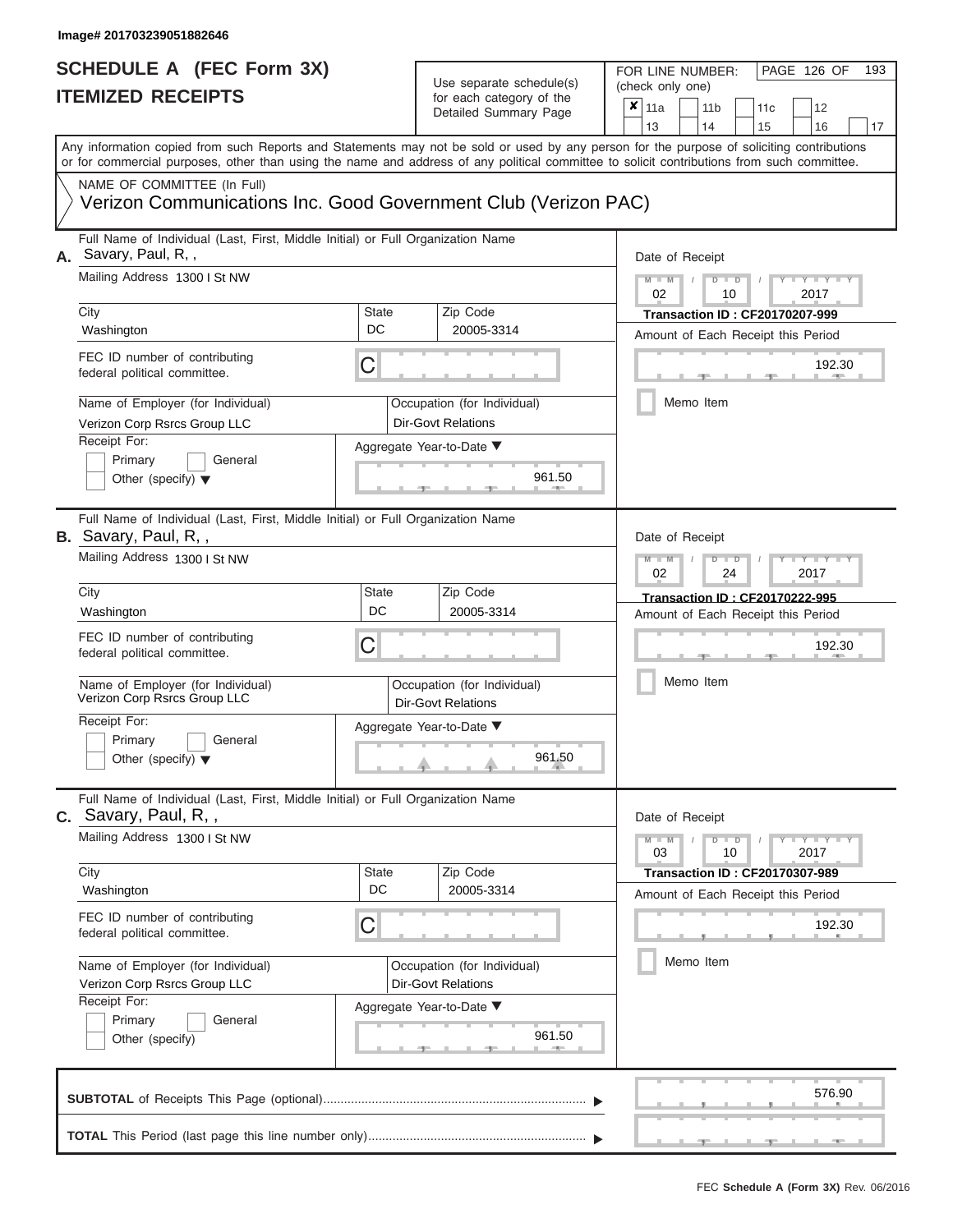# **SCHEDULE A (FEC Form 3X)**

| SCHEDULE A (FEC Form 3X)<br><b>ITEMIZED RECEIPTS</b>                                                                                                                                                                                                                                                                                                                                                           |                                | Use separate schedule(s)<br>for each category of the<br>Detailed Summary Page                                                 | 193<br>FOR LINE NUMBER:<br>PAGE 127 OF<br>(check only one)<br>$\overline{\mathbf{x}}$   11a<br>11 <sub>b</sub><br>12<br>11c<br>13<br>14<br>15<br>16<br>17                                                   |
|----------------------------------------------------------------------------------------------------------------------------------------------------------------------------------------------------------------------------------------------------------------------------------------------------------------------------------------------------------------------------------------------------------------|--------------------------------|-------------------------------------------------------------------------------------------------------------------------------|-------------------------------------------------------------------------------------------------------------------------------------------------------------------------------------------------------------|
| Any information copied from such Reports and Statements may not be sold or used by any person for the purpose of soliciting contributions<br>or for commercial purposes, other than using the name and address of any political committee to solicit contributions from such committee.<br>NAME OF COMMITTEE (In Full)<br>Verizon Communications Inc. Good Government Club (Verizon PAC)                       |                                |                                                                                                                               |                                                                                                                                                                                                             |
| Full Name of Individual (Last, First, Middle Initial) or Full Organization Name<br>A. Schijns, Janet, , ,<br>Mailing Address 1 Verizon Way<br>City<br><b>Basking Ridge</b><br>FEC ID number of contributing<br>federal political committee.<br>Name of Employer (for Individual)<br>Verizon Business Ntwk Srvs Inc<br>Receipt For:<br>Primary<br>General<br>Other (specify) $\blacktriangledown$               | <b>State</b><br><b>NJ</b><br>C | Zip Code<br>07920-1025<br>Occupation (for Individual)<br><b>VP-Global Channels</b><br>Aggregate Year-to-Date ▼<br>300.00      | Date of Receipt<br>$M - M$<br>$D$ $D$<br>Y I Y I<br>$\sqrt{2}$<br>02<br>24<br>2017<br><b>Transaction ID: BF20170222-360</b><br>Amount of Each Receipt this Period<br>60.00<br><b>ARCHITECT</b><br>Memo Item |
| Full Name of Individual (Last, First, Middle Initial) or Full Organization Name<br><b>B.</b> Schijns, Janet, , ,<br>Mailing Address 1 Verizon Way<br>City<br><b>Basking Ridge</b><br>FEC ID number of contributing<br>federal political committee.<br>Name of Employer (for Individual)<br><b>Verizon Business Ntwk Srvs Inc</b><br>Receipt For:<br>Primary<br>General<br>Other (specify) $\blacktriangledown$ | State<br><b>NJ</b><br>С        | Zip Code<br>07920-1025<br>Occupation (for Individual)<br><b>VP-Global Channels</b><br>Aggregate Year-to-Date ▼<br>300.00      | Date of Receipt<br>$M - M$<br>$D$ $\Box$ $D$<br>Y L Y<br>03<br>10<br>2017<br>Transaction ID: BF20170307-359<br>Amount of Each Receipt this Period<br>60.00<br>Memo Item                                     |
| Full Name of Individual (Last, First, Middle Initial) or Full Organization Name<br><b>C.</b> Schmidt, Theresa, , ,<br>Mailing Address 5055 N Point Pkwy<br>City<br>Alpharetta<br>FEC ID number of contributing<br>federal political committee.<br>Name of Employer (for Individual)<br>Cellco Partnership<br>Receipt For:<br>Primary<br>General<br>Other (specify)                                             | <b>State</b><br>GA<br>С        | Zip Code<br>30022-3074<br>Occupation (for Individual)<br><b>Dir-Business Operations</b><br>Aggregate Year-to-Date ▼<br>250.00 | Date of Receipt<br>$M - M$<br>$D$ $D$<br>$T - Y - T - Y - T - Y$<br>10<br>2017<br>03<br>Transaction ID: W20170307-50-23-13<br>Amount of Each Receipt this Period<br>50.00<br>Memo Item                      |
|                                                                                                                                                                                                                                                                                                                                                                                                                |                                |                                                                                                                               | 170.00                                                                                                                                                                                                      |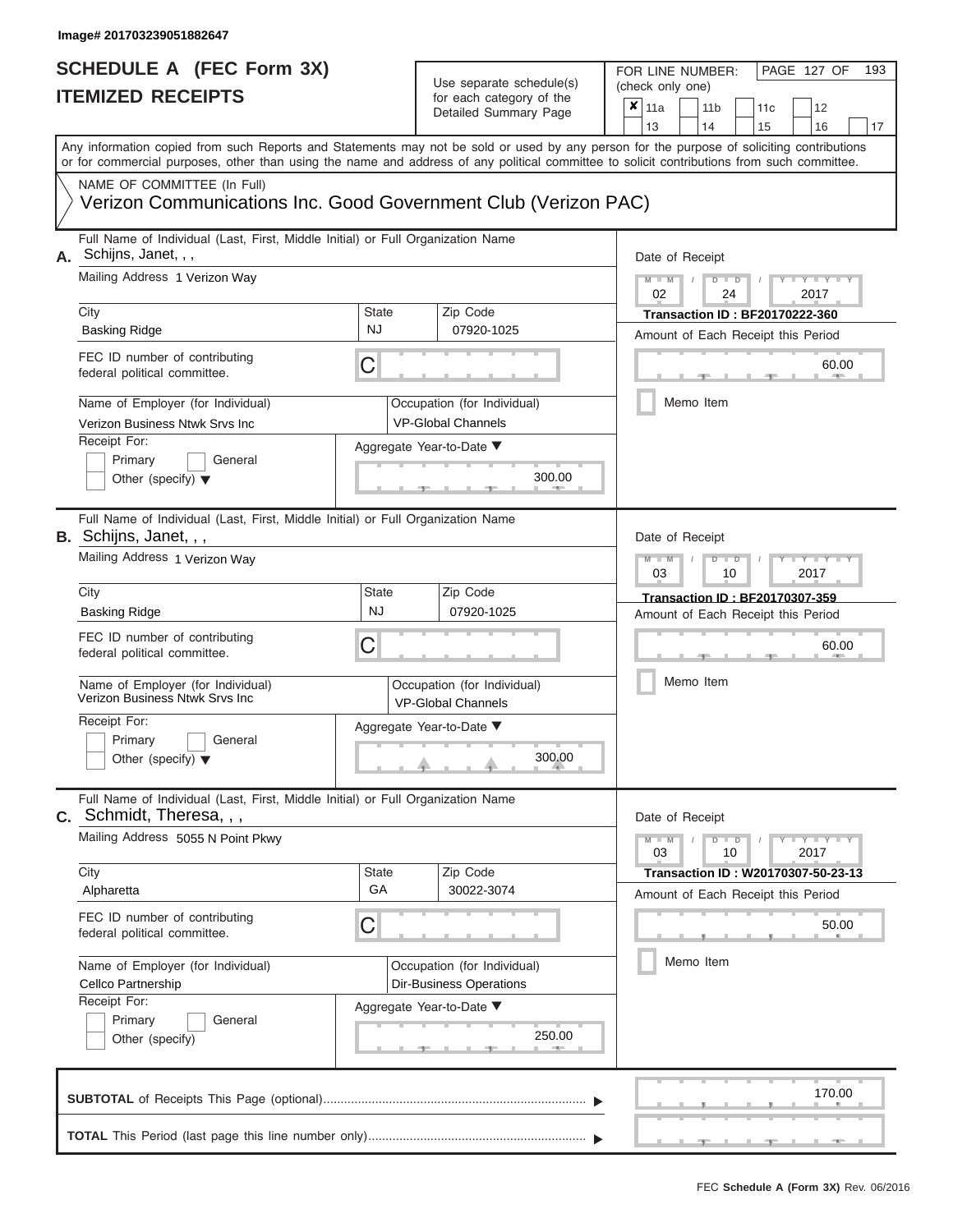### **SCHEDULE A (FEC Form 3X) ITEMIZED RECEIPTS**

## Use separate schedule(s)  $\frac{1}{\pi}$  for each category of the

FOR LINE NUMBER:<br>(check only one)

PAGE 128 OF 193

|    | IIEMILED REVEIFIJ                                                                                                                                                                                                                                                                       | ior each category of the |  |                                                                     |                 | ×<br>11a<br>12<br>11 <sub>b</sub><br>11c              |           |        |               |                                       |      |                          |    |  |  |  |
|----|-----------------------------------------------------------------------------------------------------------------------------------------------------------------------------------------------------------------------------------------------------------------------------------------|--------------------------|--|---------------------------------------------------------------------|-----------------|-------------------------------------------------------|-----------|--------|---------------|---------------------------------------|------|--------------------------|----|--|--|--|
|    |                                                                                                                                                                                                                                                                                         |                          |  | Detailed Summary Page                                               |                 | 13                                                    |           | 14     |               | 15                                    |      | 16                       | 17 |  |  |  |
|    | Any information copied from such Reports and Statements may not be sold or used by any person for the purpose of soliciting contributions<br>or for commercial purposes, other than using the name and address of any political committee to solicit contributions from such committee. |                          |  |                                                                     |                 |                                                       |           |        |               |                                       |      |                          |    |  |  |  |
|    | NAME OF COMMITTEE (In Full)                                                                                                                                                                                                                                                             |                          |  |                                                                     |                 |                                                       |           |        |               |                                       |      |                          |    |  |  |  |
|    | Verizon Communications Inc. Good Government Club (Verizon PAC)                                                                                                                                                                                                                          |                          |  |                                                                     |                 |                                                       |           |        |               |                                       |      |                          |    |  |  |  |
| А. | Full Name of Individual (Last, First, Middle Initial) or Full Organization Name<br>Senn, W, E,,                                                                                                                                                                                         |                          |  |                                                                     | Date of Receipt |                                                       |           |        |               |                                       |      |                          |    |  |  |  |
|    | Mailing Address 1300 I St NW                                                                                                                                                                                                                                                            |                          |  |                                                                     |                 | $M - M$<br>$Y - Y - I$<br>$D$ $D$<br>01<br>27<br>2017 |           |        |               |                                       |      |                          |    |  |  |  |
|    | City                                                                                                                                                                                                                                                                                    | State                    |  | Zip Code                                                            |                 |                                                       |           |        |               | <b>Transaction ID: CF20170125-786</b> |      |                          |    |  |  |  |
|    | Washington                                                                                                                                                                                                                                                                              | DC                       |  | 20005-3314                                                          |                 |                                                       |           |        |               | Amount of Each Receipt this Period    |      |                          |    |  |  |  |
|    | FEC ID number of contributing<br>federal political committee.                                                                                                                                                                                                                           | С                        |  |                                                                     |                 |                                                       |           |        |               |                                       |      | 192.30                   |    |  |  |  |
|    | Name of Employer (for Individual)<br>Verizon Corp Rsrcs Group LLC                                                                                                                                                                                                                       |                          |  | Occupation (for Individual)<br><b>Exec Dir-State Govt Relations</b> |                 |                                                       | Memo Item |        |               |                                       |      |                          |    |  |  |  |
|    | Receipt For:                                                                                                                                                                                                                                                                            |                          |  | Aggregate Year-to-Date ▼                                            |                 |                                                       |           |        |               |                                       |      |                          |    |  |  |  |
|    | Primary<br>General<br>Other (specify) $\blacktriangledown$                                                                                                                                                                                                                              |                          |  | 961.50                                                              |                 |                                                       |           |        |               |                                       |      |                          |    |  |  |  |
|    | Full Name of Individual (Last, First, Middle Initial) or Full Organization Name<br><b>B.</b> Senn, W, E,,                                                                                                                                                                               |                          |  |                                                                     |                 | Date of Receipt                                       |           |        |               |                                       |      |                          |    |  |  |  |
|    | Mailing Address 1300 I St NW                                                                                                                                                                                                                                                            |                          |  |                                                                     |                 | $M - M$<br>02                                         |           |        | $D$ $D$<br>10 |                                       | 2017 | $\overline{\phantom{a}}$ |    |  |  |  |
|    | City                                                                                                                                                                                                                                                                                    | State                    |  | Zip Code                                                            |                 |                                                       |           |        |               | <b>Transaction ID: CF20170207-783</b> |      |                          |    |  |  |  |
|    | Washington                                                                                                                                                                                                                                                                              | DC                       |  | 20005-3314                                                          |                 |                                                       |           |        |               | Amount of Each Receipt this Period    |      |                          |    |  |  |  |
|    | FEC ID number of contributing<br>С<br>federal political committee.                                                                                                                                                                                                                      |                          |  |                                                                     |                 |                                                       |           | 192.30 |               |                                       |      |                          |    |  |  |  |
|    | Name of Employer (for Individual)<br>Verizon Corp Rsrcs Group LLC                                                                                                                                                                                                                       |                          |  | Occupation (for Individual)<br><b>Exec Dir-State Govt Relations</b> |                 |                                                       | Memo Item |        |               |                                       |      |                          |    |  |  |  |
|    | Receipt For:                                                                                                                                                                                                                                                                            |                          |  | Aggregate Year-to-Date ▼                                            |                 |                                                       |           |        |               |                                       |      |                          |    |  |  |  |
|    | Primary<br>General<br>Other (specify) $\blacktriangledown$                                                                                                                                                                                                                              |                          |  | 961.50                                                              |                 |                                                       |           |        |               |                                       |      |                          |    |  |  |  |
|    | Full Name of Individual (Last, First, Middle Initial) or Full Organization Name<br><b>C.</b> Senn, W, E, ,                                                                                                                                                                              |                          |  |                                                                     |                 | Date of Receipt                                       |           |        |               |                                       |      |                          |    |  |  |  |
|    | Mailing Address 1300 I St NW                                                                                                                                                                                                                                                            |                          |  |                                                                     |                 | $M - M$<br>02                                         |           |        | $D$ $D$<br>24 |                                       |      | $+Y+Y+Y$<br>2017         |    |  |  |  |
|    | City                                                                                                                                                                                                                                                                                    | State                    |  | Zip Code                                                            |                 |                                                       |           |        |               | <b>Transaction ID: CF20170222-781</b> |      |                          |    |  |  |  |
|    | Washington                                                                                                                                                                                                                                                                              | DC                       |  | 20005-3314                                                          |                 |                                                       |           |        |               | Amount of Each Receipt this Period    |      |                          |    |  |  |  |
|    | FEC ID number of contributing<br>federal political committee.                                                                                                                                                                                                                           | C                        |  |                                                                     |                 |                                                       |           |        |               |                                       |      | 192.30                   |    |  |  |  |
|    | Name of Employer (for Individual)<br>Verizon Corp Rsrcs Group LLC                                                                                                                                                                                                                       |                          |  | Occupation (for Individual)<br><b>Exec Dir-State Govt Relations</b> |                 |                                                       | Memo Item |        |               |                                       |      |                          |    |  |  |  |
|    | Receipt For:                                                                                                                                                                                                                                                                            |                          |  |                                                                     |                 |                                                       |           |        |               |                                       |      |                          |    |  |  |  |
|    | General<br>Primary                                                                                                                                                                                                                                                                      |                          |  | Aggregate Year-to-Date ▼                                            |                 |                                                       |           |        |               |                                       |      |                          |    |  |  |  |
|    | Other (specify)                                                                                                                                                                                                                                                                         |                          |  | 961.50                                                              |                 |                                                       |           |        |               |                                       |      |                          |    |  |  |  |
|    |                                                                                                                                                                                                                                                                                         |                          |  |                                                                     |                 |                                                       |           |        |               |                                       |      | 576.90                   |    |  |  |  |
|    |                                                                                                                                                                                                                                                                                         |                          |  |                                                                     |                 |                                                       |           |        |               |                                       |      |                          |    |  |  |  |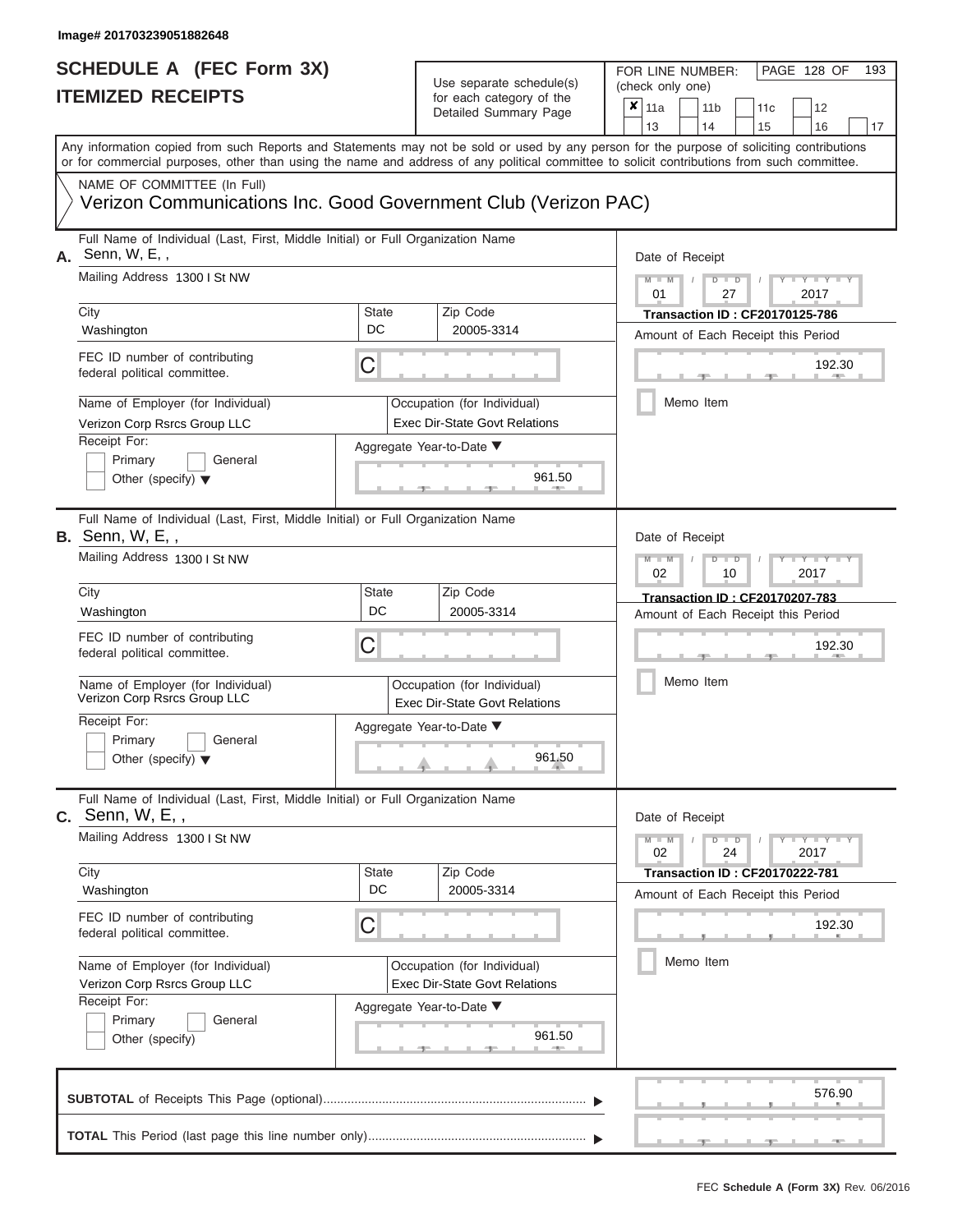### **SCHEDULE A (FEC Form 3X) ITEMIZED RECEIPTS**

## Use separate schedule(s)

| SCHEDULE A (FEC Form 3X)                                                                                                                          |                           | Use separate schedule(s)                                                                                                       | FOR LINE NUMBER:<br>PAGE 129 OF<br>193<br>(check only one)                                                                                                                                                                                                                              |
|---------------------------------------------------------------------------------------------------------------------------------------------------|---------------------------|--------------------------------------------------------------------------------------------------------------------------------|-----------------------------------------------------------------------------------------------------------------------------------------------------------------------------------------------------------------------------------------------------------------------------------------|
| <b>ITEMIZED RECEIPTS</b>                                                                                                                          |                           | for each category of the<br>Detailed Summary Page                                                                              | ×<br>l 11a<br>11 <sub>b</sub><br>12<br>11c<br>13<br>14<br>15<br>16<br>17                                                                                                                                                                                                                |
|                                                                                                                                                   |                           |                                                                                                                                | Any information copied from such Reports and Statements may not be sold or used by any person for the purpose of soliciting contributions<br>or for commercial purposes, other than using the name and address of any political committee to solicit contributions from such committee. |
| NAME OF COMMITTEE (In Full)<br>Verizon Communications Inc. Good Government Club (Verizon PAC)                                                     |                           |                                                                                                                                |                                                                                                                                                                                                                                                                                         |
| Full Name of Individual (Last, First, Middle Initial) or Full Organization Name<br>Senn, W, E,,<br>Mailing Address 1300 I St NW                   |                           |                                                                                                                                | Date of Receipt<br>$M - M$<br>Y I Y I<br>$D$ $D$                                                                                                                                                                                                                                        |
| City<br>Washington                                                                                                                                | <b>State</b><br>DC        | Zip Code<br>20005-3314                                                                                                         | 03<br>2017<br>10<br><b>Transaction ID: CF20170307-776</b><br>Amount of Each Receipt this Period                                                                                                                                                                                         |
| FEC ID number of contributing<br>federal political committee.                                                                                     | С                         |                                                                                                                                | 192.30<br><b>CONTRACTOR</b>                                                                                                                                                                                                                                                             |
| Name of Employer (for Individual)<br>Verizon Corp Rsrcs Group LLC<br>Receipt For:<br>Primary<br>General<br>Other (specify) $\blacktriangledown$   |                           | Occupation (for Individual)<br><b>Exec Dir-State Govt Relations</b><br>Aggregate Year-to-Date ▼<br>961.50<br><b>CONTRACTOR</b> | Memo Item                                                                                                                                                                                                                                                                               |
| Full Name of Individual (Last, First, Middle Initial) or Full Organization Name<br><b>B.</b> Service, Kevin, M,,<br>Mailing Address 1 Verizon Way |                           |                                                                                                                                | Date of Receipt<br>$M - M$<br>Y L Y L<br>$D$ $D$<br>01<br>2017<br>27                                                                                                                                                                                                                    |
| City<br><b>Basking Ridge</b>                                                                                                                      | <b>State</b><br><b>NJ</b> | Zip Code<br>07920-1025                                                                                                         | <b>Transaction ID: CF20170125-15</b><br>Amount of Each Receipt this Period                                                                                                                                                                                                              |
| FEC ID number of contributing<br>federal political committee.                                                                                     | С                         |                                                                                                                                | 153.84                                                                                                                                                                                                                                                                                  |
| Name of Employer (for Individual)<br>Verizon Services Corp.                                                                                       |                           | Occupation (for Individual)<br>SVP-Field & Center Operations                                                                   | Memo Item                                                                                                                                                                                                                                                                               |
| Receipt For:<br>Primary<br>General<br>Other (specify) $\blacktriangledown$                                                                        |                           | Aggregate Year-to-Date ▼<br>769.20                                                                                             |                                                                                                                                                                                                                                                                                         |
| Full Name of Individual (Last, First, Middle Initial) or Full Organization Name<br>C. Service, Kevin, M,,                                         |                           |                                                                                                                                | Date of Receipt                                                                                                                                                                                                                                                                         |
| Mailing Address 1 Verizon Way                                                                                                                     |                           |                                                                                                                                | $\mathbf{I} = \mathbf{Y} + \mathbf{Y}$<br>$M - M$<br>$D$ $D$<br>02<br>10<br>2017                                                                                                                                                                                                        |
| City<br><b>Basking Ridge</b>                                                                                                                      | <b>State</b><br><b>NJ</b> | Zip Code<br>07920-1025                                                                                                         | <b>Transaction ID : CF20170207-15</b><br>Amount of Each Receipt this Period                                                                                                                                                                                                             |
| FEC ID number of contributing<br>federal political committee.                                                                                     | С                         |                                                                                                                                | 153.84                                                                                                                                                                                                                                                                                  |
| Name of Employer (for Individual)<br>Verizon Services Corp.<br>Receipt For:                                                                       |                           | Occupation (for Individual)<br>SVP-Field & Center Operations                                                                   | Memo Item                                                                                                                                                                                                                                                                               |
| Primary<br>General<br>Other (specify)                                                                                                             |                           | Aggregate Year-to-Date ▼<br>769.20                                                                                             |                                                                                                                                                                                                                                                                                         |
|                                                                                                                                                   |                           |                                                                                                                                | 499.98                                                                                                                                                                                                                                                                                  |
|                                                                                                                                                   |                           |                                                                                                                                |                                                                                                                                                                                                                                                                                         |

 ▲ ▲ ▲ , , .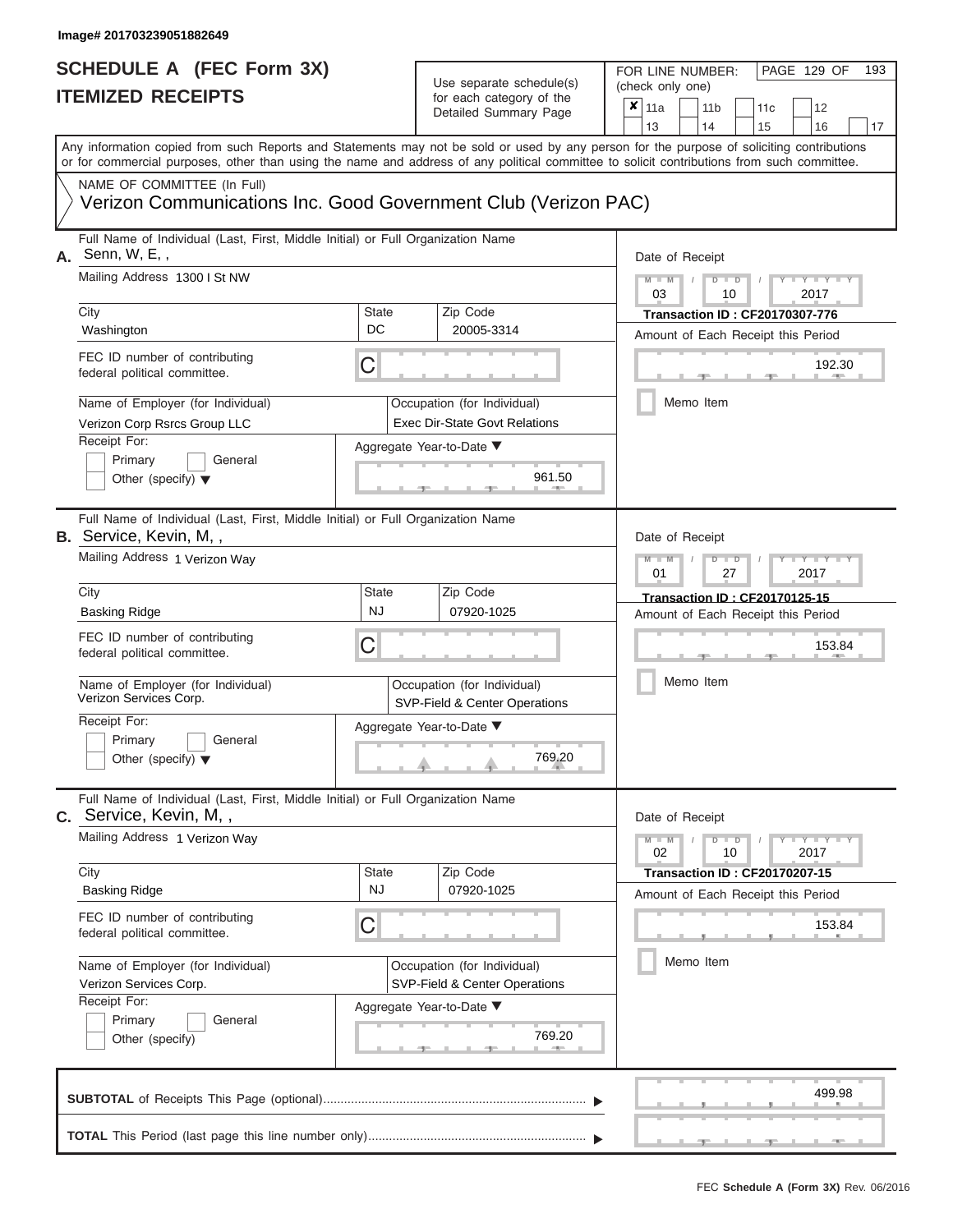## Use separate schedule(s)

| SCHEDULE A (FEC Form 3X)<br><b>ITEMIZED RECEIPTS</b>                                                                                              |                    | Use separate schedule(s)<br>for each category of the<br>Detailed Summary Page | 193<br>FOR LINE NUMBER:<br>PAGE 130 OF<br>(check only one)<br>$\boldsymbol{x}$<br>11a<br>11 <sub>b</sub><br>12<br>11c                                                   |
|---------------------------------------------------------------------------------------------------------------------------------------------------|--------------------|-------------------------------------------------------------------------------|-------------------------------------------------------------------------------------------------------------------------------------------------------------------------|
| or for commercial purposes, other than using the name and address of any political committee to solicit contributions from such committee.        |                    |                                                                               | 13<br>14<br>15<br>16<br>17<br>Any information copied from such Reports and Statements may not be sold or used by any person for the purpose of soliciting contributions |
| NAME OF COMMITTEE (In Full)<br>Verizon Communications Inc. Good Government Club (Verizon PAC)                                                     |                    |                                                                               |                                                                                                                                                                         |
| Full Name of Individual (Last, First, Middle Initial) or Full Organization Name<br>Service, Kevin, M,,<br>А.<br>Mailing Address 1 Verizon Way     |                    |                                                                               | Date of Receipt<br>$M - M$<br>$D$ $D$<br>$Y - Y - I$<br>02<br>24<br>2017                                                                                                |
| City<br><b>Basking Ridge</b>                                                                                                                      | State<br><b>NJ</b> | Zip Code<br>07920-1025                                                        | <b>Transaction ID: CF20170222-15</b><br>Amount of Each Receipt this Period                                                                                              |
| FEC ID number of contributing<br>federal political committee.                                                                                     | C                  |                                                                               | 153.84                                                                                                                                                                  |
| Name of Employer (for Individual)<br>Verizon Services Corp.                                                                                       |                    | Occupation (for Individual)<br>SVP-Field & Center Operations                  | Memo Item                                                                                                                                                               |
| Receipt For:<br>Primary<br>General<br>Other (specify) $\blacktriangledown$                                                                        |                    | Aggregate Year-to-Date ▼<br>769.20                                            |                                                                                                                                                                         |
| Full Name of Individual (Last, First, Middle Initial) or Full Organization Name<br><b>B.</b> Service, Kevin, M,,<br>Mailing Address 1 Verizon Way |                    |                                                                               | Date of Receipt<br>$M - M$<br>$D$ $\Box$ $D$<br>$Y - Y$                                                                                                                 |
| City                                                                                                                                              | State              | Zip Code                                                                      | 03<br>2017<br>10                                                                                                                                                        |
| <b>Basking Ridge</b>                                                                                                                              | <b>NJ</b>          | 07920-1025                                                                    | Transaction ID: CF20170307-15<br>Amount of Each Receipt this Period                                                                                                     |
| FEC ID number of contributing<br>federal political committee.                                                                                     | С                  |                                                                               | 153.84                                                                                                                                                                  |
| Name of Employer (for Individual)<br>Verizon Services Corp.                                                                                       |                    | Occupation (for Individual)<br>SVP-Field & Center Operations                  | Memo Item                                                                                                                                                               |
| Receipt For:                                                                                                                                      |                    | Aggregate Year-to-Date ▼                                                      |                                                                                                                                                                         |
| Primary<br>General<br>Other (specify) $\blacktriangledown$                                                                                        |                    | 769.20                                                                        |                                                                                                                                                                         |
| Full Name of Individual (Last, First, Middle Initial) or Full Organization Name<br>c. Shekhter, Alexander, V,,                                    |                    |                                                                               | Date of Receipt                                                                                                                                                         |
| Mailing Address 1300 I St NW                                                                                                                      |                    |                                                                               | $M - M$<br>$D$ $D$<br>$\blacksquare \blacksquare \mathsf{Y} \blacksquare \blacksquare \mathsf{Y} \blacksquare \blacksquare \mathsf{Y}$<br>10<br>2017<br>03              |
| City<br>Washington                                                                                                                                | State<br>DC        | Zip Code<br>20005-3314                                                        | <b>Transaction ID: CF20170307-1147</b><br>Amount of Each Receipt this Period                                                                                            |
| FEC ID number of contributing<br>federal political committee.                                                                                     | С                  |                                                                               | 50.00                                                                                                                                                                   |
| Name of Employer (for Individual)<br>Verizon Corp Rsrcs Group LLC                                                                                 |                    | Occupation (for Individual)<br>Asst Genl Counsel                              | Memo Item                                                                                                                                                               |
| Receipt For:<br>Primary<br>General<br>Other (specify)                                                                                             |                    | Aggregate Year-to-Date ▼<br>250.00                                            |                                                                                                                                                                         |
|                                                                                                                                                   |                    |                                                                               | 357.68                                                                                                                                                                  |
|                                                                                                                                                   |                    |                                                                               |                                                                                                                                                                         |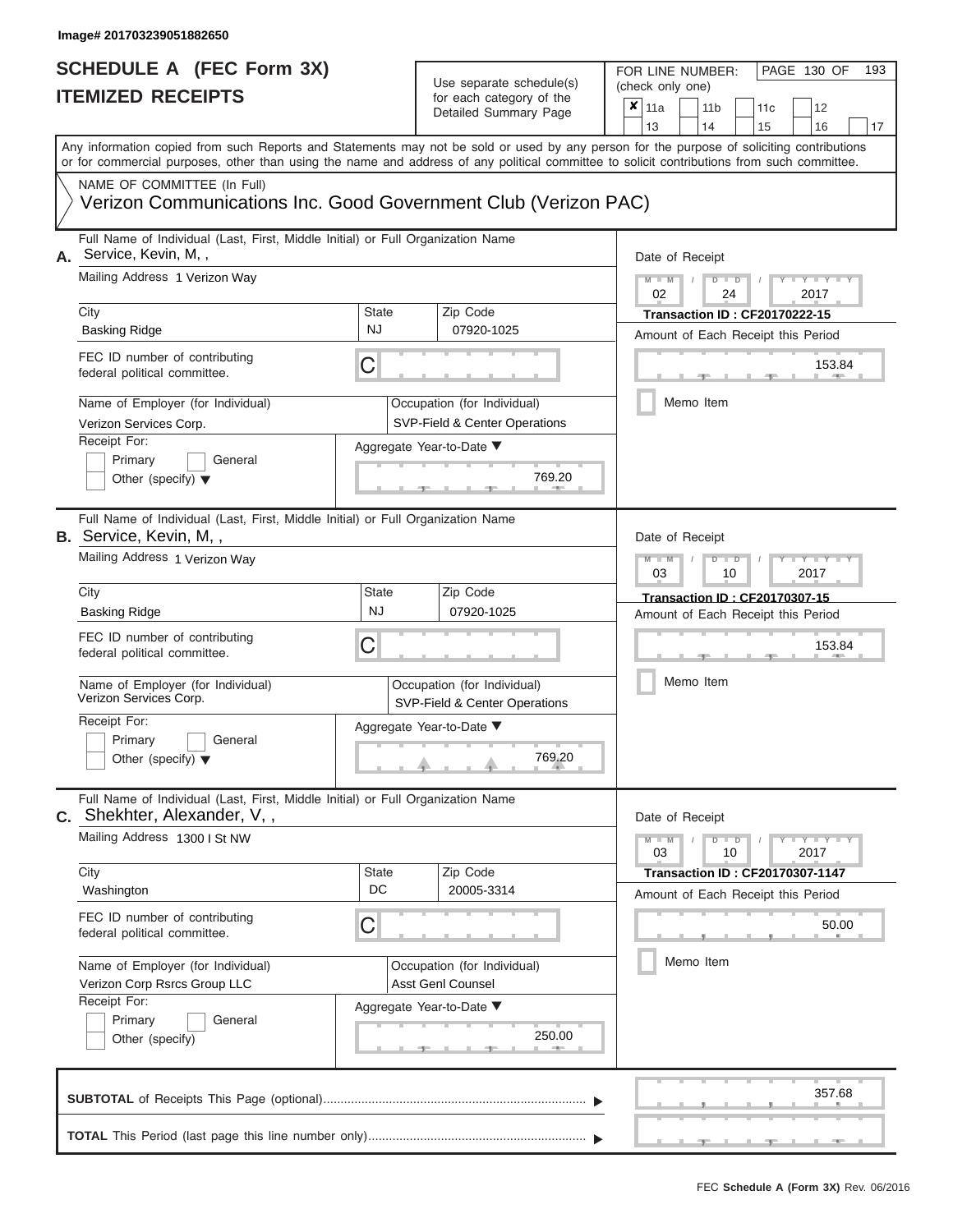### **SCHEDULE A (FEC Form 3X) ITEMIZED RECEIPTS**

## Use separate schedule(s)

| SCHEDULE A (FEC Form 3X)<br><b>ITEMIZED RECEIPTS</b>                                                                                                                                                                                                                                                                                                                                                 |                                | Use separate schedule(s)<br>for each category of the<br>Detailed Summary Page                                                                                       | 193<br>FOR LINE NUMBER:<br>PAGE 131 OF<br>(check only one)<br>$\overline{\mathbf{x}}$   11a<br>11 <sub>b</sub><br>12<br>11c<br>14<br>13<br>15<br>16<br>17                                    |
|------------------------------------------------------------------------------------------------------------------------------------------------------------------------------------------------------------------------------------------------------------------------------------------------------------------------------------------------------------------------------------------------------|--------------------------------|---------------------------------------------------------------------------------------------------------------------------------------------------------------------|----------------------------------------------------------------------------------------------------------------------------------------------------------------------------------------------|
| or for commercial purposes, other than using the name and address of any political committee to solicit contributions from such committee.<br>NAME OF COMMITTEE (In Full)<br>Verizon Communications Inc. Good Government Club (Verizon PAC)                                                                                                                                                          |                                |                                                                                                                                                                     | Any information copied from such Reports and Statements may not be sold or used by any person for the purpose of soliciting contributions                                                    |
| Full Name of Individual (Last, First, Middle Initial) or Full Organization Name<br>A. Shields, Claire, L,,<br>Mailing Address 1 Verizon Way<br>City<br><b>Basking Ridge</b><br>FEC ID number of contributing<br>federal political committee.<br>Name of Employer (for Individual)<br>Verizon Business Ntwk Srvs Inc<br>Receipt For:                                                                  | State<br><b>NJ</b><br>С        | Zip Code<br>07920-1025<br>Occupation (for Individual)<br><b>VP-Client Services</b><br>Aggregate Year-to-Date ▼                                                      | Date of Receipt<br>$M - M$<br>$D$ $D$<br>$Y - Y - T$<br>$\sqrt{ }$<br>01<br>27<br>2017<br><b>Transaction ID: BF20170125-326</b><br>Amount of Each Receipt this Period<br>153.84<br>Memo Item |
| Primary<br>General<br>Other (specify) $\blacktriangledown$                                                                                                                                                                                                                                                                                                                                           |                                | 769.20                                                                                                                                                              |                                                                                                                                                                                              |
| Full Name of Individual (Last, First, Middle Initial) or Full Organization Name<br><b>B.</b> Shields, Claire, L,,<br>Mailing Address 201 Centennial Ave<br>City<br>Piscataway<br>FEC ID number of contributing<br>federal political committee.<br>Name of Employer (for Individual)<br>Verizon Business Ntwk Srvs Inc.<br>Receipt For:<br>Primary<br>General<br>Other (specify) $\blacktriangledown$ | <b>State</b><br><b>NJ</b><br>С | Zip Code<br>08854-3909<br>Occupation (for Individual)<br><b>VP-Client Services</b><br>Aggregate Year-to-Date ▼<br>$\begin{array}{c}\n769.20 \\ \hline\n\end{array}$ | Date of Receipt<br>$M - M$<br>$D$ $\Box$ $D$<br>$Y - I - Y$<br>2017<br>02<br>10<br>Transaction ID: BF20170207-325<br>Amount of Each Receipt this Period<br>153.84<br>Memo Item               |
| Full Name of Individual (Last, First, Middle Initial) or Full Organization Name<br>C. Shields, Claire, L,,<br>Mailing Address 201 Centennial Ave<br>City<br>Piscataway<br>FEC ID number of contributing<br>federal political committee.<br>Name of Employer (for Individual)<br>Verizon Business Ntwk Srvs Inc<br>Receipt For:<br>Primary<br>General<br>Other (specify)                              | State<br>NJ.<br>С              | Zip Code<br>08854-3909<br>Occupation (for Individual)<br><b>VP-Client Services</b><br>Aggregate Year-to-Date ▼<br>769.20                                            | Date of Receipt<br>$M - M$<br>$D$ $D$<br>$T-T$ $T$ $T$ $T$ $T$ $T$<br>02<br>24<br>2017<br><b>Transaction ID: BF20170222-324</b><br>Amount of Each Receipt this Period<br>153.84<br>Memo Item |
|                                                                                                                                                                                                                                                                                                                                                                                                      |                                |                                                                                                                                                                     | 461.52                                                                                                                                                                                       |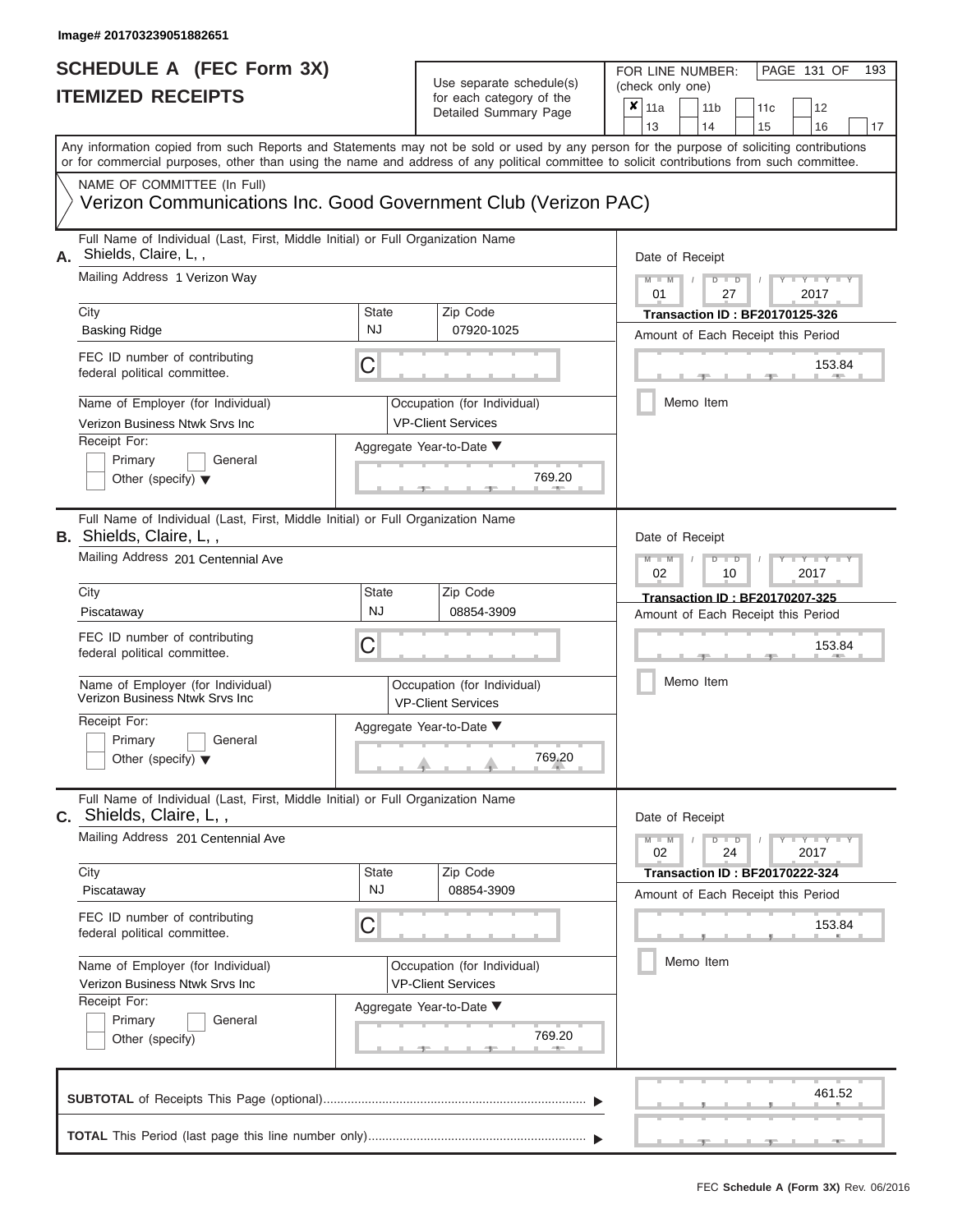| SCHEDULE A (FEC Form 3X)<br><b>ITEMIZED RECEIPTS</b>                                                                                                                                                                                                                                                                                                                                            |                                | Use separate schedule(s)<br>for each category of the<br>Detailed Summary Page                                                | 193<br>FOR LINE NUMBER:<br>PAGE 132 OF<br>(check only one)<br>$\overline{\mathbf{x}}$   11a<br>11 <sub>b</sub><br>11 <sub>c</sub><br>12                                                          |
|-------------------------------------------------------------------------------------------------------------------------------------------------------------------------------------------------------------------------------------------------------------------------------------------------------------------------------------------------------------------------------------------------|--------------------------------|------------------------------------------------------------------------------------------------------------------------------|--------------------------------------------------------------------------------------------------------------------------------------------------------------------------------------------------|
| Any information copied from such Reports and Statements may not be sold or used by any person for the purpose of soliciting contributions                                                                                                                                                                                                                                                       |                                |                                                                                                                              | 13<br>14<br>15<br>16<br>17                                                                                                                                                                       |
| or for commercial purposes, other than using the name and address of any political committee to solicit contributions from such committee.<br>NAME OF COMMITTEE (In Full)<br>Verizon Communications Inc. Good Government Club (Verizon PAC)                                                                                                                                                     |                                |                                                                                                                              |                                                                                                                                                                                                  |
| Full Name of Individual (Last, First, Middle Initial) or Full Organization Name<br>Shields, Claire, L,,<br>А.<br>Mailing Address 201 Centennial Ave<br>City<br>Piscataway<br>FEC ID number of contributing<br>federal political committee.<br>Name of Employer (for Individual)<br>Verizon Business Ntwk Srvs Inc<br>Receipt For:<br>Primary<br>General<br>Other (specify) $\blacktriangledown$ | State<br><b>NJ</b><br>C        | Zip Code<br>08854-3909<br>Occupation (for Individual)<br><b>VP-Client Services</b><br>Aggregate Year-to-Date ▼<br>769.20     | Date of Receipt<br>$M - M$ /<br>$D$ $D$<br>Y TY T<br>03<br>2017<br>10<br><b>Transaction ID: BF20170307-323</b><br>Amount of Each Receipt this Period<br>153.84<br><b>CONTRACTOR</b><br>Memo Item |
| Full Name of Individual (Last, First, Middle Initial) or Full Organization Name<br>B. Silber, Jerome, S,,<br>Mailing Address 500 Summit Lake Dr<br>City<br>Valhalla<br>FEC ID number of contributing<br>federal political committee.<br>Name of Employer (for Individual)<br>Verizon Business Ntwk Srvs Inc<br>Receipt For:<br>Primary<br>General<br>Other (specify) $\blacktriangledown$       | <b>State</b><br><b>NY</b><br>С | Zip Code<br>10595-1340<br>Occupation (for Individual)<br>VP & DGC-VES Enterprise Sales<br>Aggregate Year-to-Date ▼<br>500.00 | Date of Receipt<br>$M - M$<br>Y Y I<br>$D$ $D$<br>02<br>2017<br>10<br>Transaction ID: BF20170207-220<br>Amount of Each Receipt this Period<br>100.00<br>Memo Item                                |
| Full Name of Individual (Last, First, Middle Initial) or Full Organization Name<br>C. Silber, Jerome, S,,<br>Mailing Address 500 Summit Lake Dr<br>City<br>Valhalla<br>FEC ID number of contributing<br>federal political committee.<br>Name of Employer (for Individual)<br>Verizon Business Ntwk Srvs Inc<br>Receipt For:<br>Primary<br>General<br>Other (specify)                            | <b>State</b><br>NY.<br>С       | Zip Code<br>10595-1340<br>Occupation (for Individual)<br>VP & DGC-VES Enterprise Sales<br>Aggregate Year-to-Date ▼<br>500.00 | Date of Receipt<br>$M - M$<br>$D$ $D$<br>$T - Y - T - Y - T - Y$<br>02<br>24<br>2017<br>Transaction ID : BF20170222-219<br>Amount of Each Receipt this Period<br>100.00<br>Memo Item             |
|                                                                                                                                                                                                                                                                                                                                                                                                 |                                |                                                                                                                              | 353.84                                                                                                                                                                                           |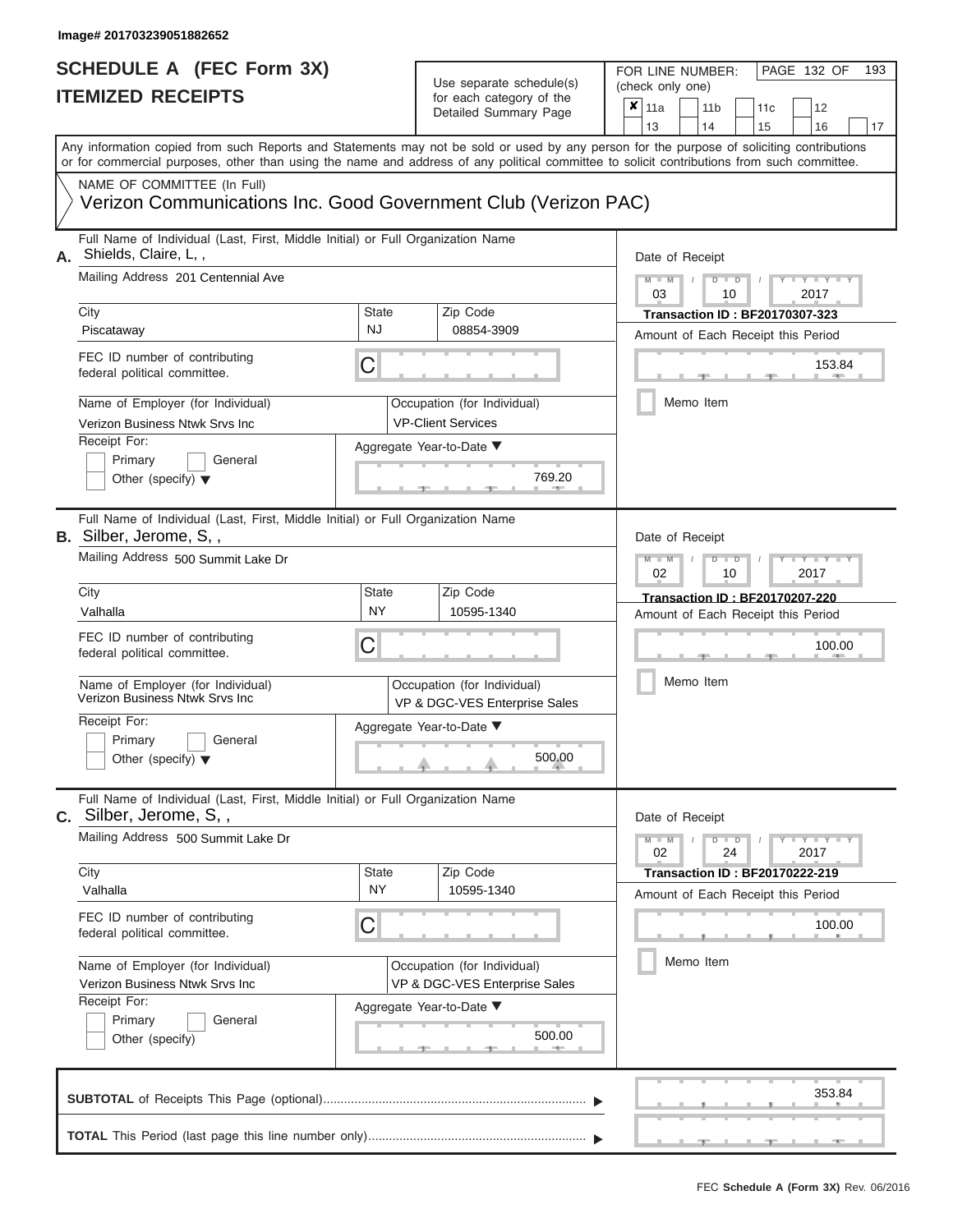## Use separate schedule(s)

| SCHEDULE A (FEC Form 3X)<br><b>ITEMIZED RECEIPTS</b>                                                                                                                                                                                                                                                                                                                                                   |                                | Use separate schedule(s)<br>for each category of the<br>Detailed Summary Page                                                | 193<br>FOR LINE NUMBER:<br>PAGE 133 OF<br>(check only one)<br>$\overline{\mathbf{x}}$   11a<br>11 <sub>b</sub><br>12<br>11c<br>13<br>14<br>15<br>16<br>17                                               |
|--------------------------------------------------------------------------------------------------------------------------------------------------------------------------------------------------------------------------------------------------------------------------------------------------------------------------------------------------------------------------------------------------------|--------------------------------|------------------------------------------------------------------------------------------------------------------------------|---------------------------------------------------------------------------------------------------------------------------------------------------------------------------------------------------------|
| Any information copied from such Reports and Statements may not be sold or used by any person for the purpose of soliciting contributions<br>or for commercial purposes, other than using the name and address of any political committee to solicit contributions from such committee.<br>NAME OF COMMITTEE (In Full)<br>Verizon Communications Inc. Good Government Club (Verizon PAC)               |                                |                                                                                                                              |                                                                                                                                                                                                         |
| Full Name of Individual (Last, First, Middle Initial) or Full Organization Name<br>A. Silber, Jerome, S,,<br>Mailing Address 500 Summit Lake Dr<br>City<br>Valhalla<br>FEC ID number of contributing<br>federal political committee.<br>Name of Employer (for Individual)<br>Verizon Business Ntwk Srvs Inc<br>Receipt For:<br>Primary<br>General<br>Other (specify) $\blacktriangledown$              | <b>State</b><br>NY<br>С        | Zip Code<br>10595-1340<br>Occupation (for Individual)<br>VP & DGC-VES Enterprise Sales<br>Aggregate Year-to-Date ▼<br>500.00 | Date of Receipt<br>$M - M$<br>$D$ $D$<br>Y I Y I<br>$\prime$<br>03<br>2017<br>10<br><b>Transaction ID: BF20170307-218</b><br>Amount of Each Receipt this Period<br>100.00<br><b>AND IN</b><br>Memo Item |
| Full Name of Individual (Last, First, Middle Initial) or Full Organization Name<br><b>B.</b> Silliman, Craig, L,,<br>Mailing Address 1 Verizon Way<br>City<br><b>Basking Ridge</b><br>FEC ID number of contributing<br>federal political committee.<br>Name of Employer (for Individual)<br>Verizon Corp Rsrcs Group LLC<br>Receipt For:<br>Primary<br>General<br>Other (specify) $\blacktriangledown$ | <b>State</b><br><b>NJ</b><br>С | Zip Code<br>07920-1025<br>Occupation (for Individual)<br>EVP-Public Policy & GC<br>Aggregate Year-to-Date ▼<br>961.50<br>a.  | Date of Receipt<br>$M - M$<br>$D$ $\Box$ $D$<br>Y TYT<br>01<br>2017<br>27<br>Transaction ID: CF20170125-748<br>Amount of Each Receipt this Period<br>192.30<br>Memo Item                                |
| Full Name of Individual (Last, First, Middle Initial) or Full Organization Name<br><b>C.</b> Silliman, Craig, L,,<br>Mailing Address 1 Verizon Way<br>City<br><b>Basking Ridge</b><br>FEC ID number of contributing<br>federal political committee.<br>Name of Employer (for Individual)<br>Verizon Corp Rsrcs Group LLC<br>Receipt For:<br>Primary<br>General<br>Other (specify)                      | <b>State</b><br><b>NJ</b><br>С | Zip Code<br>07920-1025<br>Occupation (for Individual)<br>EVP-Public Policy & GC<br>Aggregate Year-to-Date ▼<br>961.50        | Date of Receipt<br>$M - M$<br>$D$ $\Box$ $D$<br>$+Y+Y+Y$<br>10<br>02<br>2017<br><b>Transaction ID: CF20170207-746</b><br>Amount of Each Receipt this Period<br>192.30<br>Memo Item                      |
|                                                                                                                                                                                                                                                                                                                                                                                                        |                                |                                                                                                                              | 484.60                                                                                                                                                                                                  |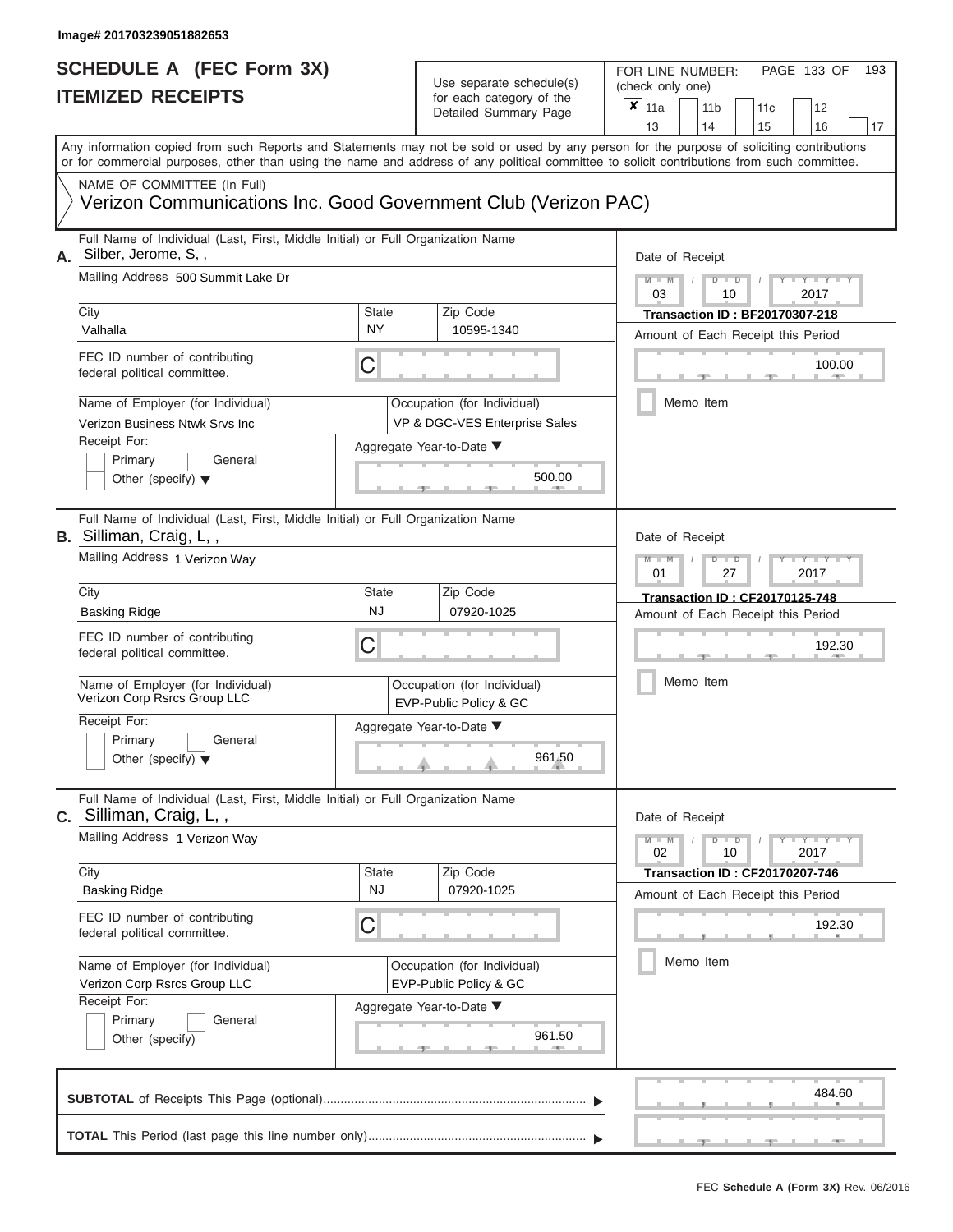# **SCHEDULE A (FEC Form 3X)**

| SCHEDULE A (FEC Form 3X)<br><b>ITEMIZED RECEIPTS</b>                                                                                                                                                                                                                                                                                                                                                   |                         | Use separate schedule(s)<br>for each category of the<br>Detailed Summary Page                                         | 193<br>FOR LINE NUMBER:<br>PAGE 134 OF<br>(check only one)<br>$\overline{\mathbf{x}}$   11a<br>11 <sub>b</sub><br>12<br>11c                                                                               |
|--------------------------------------------------------------------------------------------------------------------------------------------------------------------------------------------------------------------------------------------------------------------------------------------------------------------------------------------------------------------------------------------------------|-------------------------|-----------------------------------------------------------------------------------------------------------------------|-----------------------------------------------------------------------------------------------------------------------------------------------------------------------------------------------------------|
| Any information copied from such Reports and Statements may not be sold or used by any person for the purpose of soliciting contributions<br>or for commercial purposes, other than using the name and address of any political committee to solicit contributions from such committee.<br>NAME OF COMMITTEE (In Full)                                                                                 |                         |                                                                                                                       | 13<br>14<br>15<br>16<br>17                                                                                                                                                                                |
| Verizon Communications Inc. Good Government Club (Verizon PAC)                                                                                                                                                                                                                                                                                                                                         |                         |                                                                                                                       |                                                                                                                                                                                                           |
| Full Name of Individual (Last, First, Middle Initial) or Full Organization Name<br>Silliman, Craig, L,,<br>А.<br>Mailing Address 1 Verizon Way<br>City<br><b>Basking Ridge</b><br>FEC ID number of contributing<br>federal political committee.<br>Name of Employer (for Individual)<br>Verizon Corp Rsrcs Group LLC<br>Receipt For:<br>Primary<br>General<br>Other (specify) $\blacktriangledown$     | State<br><b>NJ</b><br>C | Zip Code<br>07920-1025<br>Occupation (for Individual)<br>EVP-Public Policy & GC<br>Aggregate Year-to-Date ▼<br>961.50 | Date of Receipt<br>$M - M$<br>$D$ $D$<br>Y I Y I<br>$\sqrt{2}$<br>02<br>24<br>2017<br><b>Transaction ID: CF20170222-744</b><br>Amount of Each Receipt this Period<br>192.30<br><b>AND IN</b><br>Memo Item |
| Full Name of Individual (Last, First, Middle Initial) or Full Organization Name<br><b>B.</b> Silliman, Craig, L,,<br>Mailing Address 1 Verizon Way<br>City<br><b>Basking Ridge</b><br>FEC ID number of contributing<br>federal political committee.<br>Name of Employer (for Individual)<br>Verizon Corp Rsrcs Group LLC<br>Receipt For:<br>Primary<br>General<br>Other (specify) $\blacktriangledown$ | State<br><b>NJ</b><br>С | Zip Code<br>07920-1025<br>Occupation (for Individual)<br>EVP-Public Policy & GC<br>Aggregate Year-to-Date ▼<br>961.50 | Date of Receipt<br>$M - M$<br>$D$ $\Box$ $D$<br>Y TY<br>03<br>2017<br>10<br>Transaction ID: CF20170307-739<br>Amount of Each Receipt this Period<br>192.30<br>Memo Item                                   |
| Full Name of Individual (Last, First, Middle Initial) or Full Organization Name<br>Simmons, Jennifer, Grove,,<br>С.<br>Mailing Address 7600 Montpelier Rd<br>City<br>Laurel<br>FEC ID number of contributing<br>federal political committee.                                                                                                                                                           | State<br>MD.<br>С       | Zip Code<br>20723-6000                                                                                                | Date of Receipt<br>$M - M$<br>$D$ $D$<br>$T - Y - T - Y - T - Y$<br>10<br>03<br>2017<br>Transaction ID: W20170307-14-23-13<br>Amount of Each Receipt this Period<br>50.00                                 |
| Name of Employer (for Individual)<br>Cellco Partnership<br>Receipt For:<br>Primary<br>General<br>Other (specify)                                                                                                                                                                                                                                                                                       |                         | Occupation (for Individual)<br>Mgr-Process Engring<br>Aggregate Year-to-Date ▼<br>250.00                              | Memo Item                                                                                                                                                                                                 |
|                                                                                                                                                                                                                                                                                                                                                                                                        |                         |                                                                                                                       | 434.60                                                                                                                                                                                                    |
|                                                                                                                                                                                                                                                                                                                                                                                                        |                         |                                                                                                                       |                                                                                                                                                                                                           |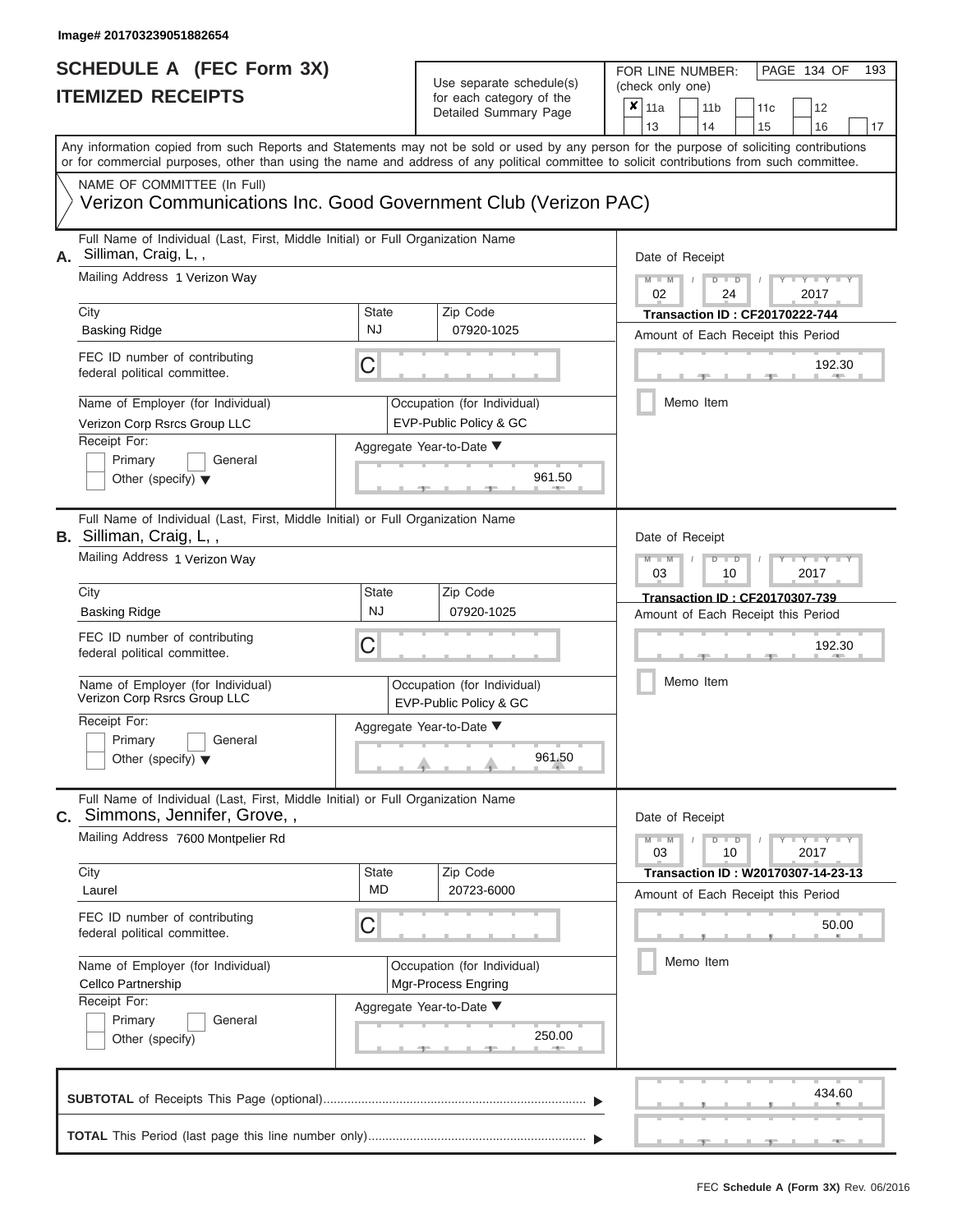## Use separate schedule(s)<br>for each category of the

FOR LINE NUMBER:<br>(check only one)

PAGE 135 OF 193

|    | IILMILLU RLVLIF IJ                                                                                                                                                                                                                          |                                                 | iul each caleguly of the<br>Detailed Summary Page       | X.                                                 | 11a             |               | 11 <sub>b</sub> |               |                                                                          | 11 <sub>c</sub> | 12                                                                          |    |  |  |  |  |  |  |  |
|----|---------------------------------------------------------------------------------------------------------------------------------------------------------------------------------------------------------------------------------------------|-------------------------------------------------|---------------------------------------------------------|----------------------------------------------------|-----------------|---------------|-----------------|---------------|--------------------------------------------------------------------------|-----------------|-----------------------------------------------------------------------------|----|--|--|--|--|--|--|--|
|    | Any information copied from such Reports and Statements may not be sold or used by any person for the purpose of soliciting contributions                                                                                                   |                                                 |                                                         |                                                    | 13              |               | 14              |               |                                                                          | 15              | 16                                                                          | 17 |  |  |  |  |  |  |  |
|    | or for commercial purposes, other than using the name and address of any political committee to solicit contributions from such committee.<br>NAME OF COMMITTEE (In Full)<br>Verizon Communications Inc. Good Government Club (Verizon PAC) |                                                 |                                                         |                                                    |                 |               |                 |               |                                                                          |                 |                                                                             |    |  |  |  |  |  |  |  |
| А. | Full Name of Individual (Last, First, Middle Initial) or Full Organization Name<br>Single, William, , ,                                                                                                                                     | Date of Receipt                                 |                                                         |                                                    |                 |               |                 |               |                                                                          |                 |                                                                             |    |  |  |  |  |  |  |  |
|    | Mailing Address 1320 N Courthouse Rd                                                                                                                                                                                                        |                                                 | $M - M$<br>03                                           |                                                    |                 | $D$ $D$<br>10 |                 |               | 2017                                                                     |                 |                                                                             |    |  |  |  |  |  |  |  |
|    | City<br>State<br>VA<br>Arlington                                                                                                                                                                                                            |                                                 | Zip Code<br>22201-2501                                  |                                                    |                 |               |                 |               |                                                                          |                 | Transaction ID: CF20170307-671<br>Amount of Each Receipt this Period        |    |  |  |  |  |  |  |  |
|    | FEC ID number of contributing<br>С<br>federal political committee.                                                                                                                                                                          |                                                 |                                                         |                                                    |                 |               |                 |               |                                                                          |                 | 50.00                                                                       |    |  |  |  |  |  |  |  |
|    | Name of Employer (for Individual)<br>Verizon Corp Rsrcs Group LLC                                                                                                                                                                           |                                                 | Occupation (for Individual)<br>VP & DGC-CCO             |                                                    |                 | Memo Item     |                 |               |                                                                          |                 |                                                                             |    |  |  |  |  |  |  |  |
|    | Receipt For:<br>Primary<br>General<br>Other (specify) $\blacktriangledown$                                                                                                                                                                  |                                                 | Aggregate Year-to-Date ▼<br>250.00                      |                                                    |                 |               |                 |               |                                                                          |                 |                                                                             |    |  |  |  |  |  |  |  |
|    | Full Name of Individual (Last, First, Middle Initial) or Full Organization Name<br><b>B.</b> Siotka, Anne, M,,                                                                                                                              |                                                 |                                                         |                                                    | Date of Receipt |               |                 |               |                                                                          |                 |                                                                             |    |  |  |  |  |  |  |  |
|    | Mailing Address 1 Verizon Way                                                                                                                                                                                                               |                                                 |                                                         | $M - M$<br>D<br>$\blacksquare$<br>03<br>2017<br>10 |                 |               |                 |               |                                                                          |                 |                                                                             |    |  |  |  |  |  |  |  |
|    | City<br><b>NJ</b><br><b>Basking Ridge</b>                                                                                                                                                                                                   | Zip Code<br>State<br>07920-1025                 |                                                         |                                                    |                 |               |                 |               | Transaction ID: W20170307-25-23-13<br>Amount of Each Receipt this Period |                 |                                                                             |    |  |  |  |  |  |  |  |
|    | FEC ID number of contributing<br>C<br>federal political committee.                                                                                                                                                                          |                                                 |                                                         |                                                    |                 |               |                 |               |                                                                          |                 | 50.00                                                                       |    |  |  |  |  |  |  |  |
|    | Name of Employer (for Individual)<br>Cellco Partnership                                                                                                                                                                                     |                                                 | Occupation (for Individual)<br><b>Asst Genl Counsel</b> |                                                    |                 | Memo Item     |                 |               |                                                                          |                 |                                                                             |    |  |  |  |  |  |  |  |
|    | Receipt For:<br>Primary<br>General<br>Other (specify) $\blacktriangledown$                                                                                                                                                                  |                                                 | Aggregate Year-to-Date ▼<br>250.00                      |                                                    |                 |               |                 |               |                                                                          |                 |                                                                             |    |  |  |  |  |  |  |  |
| С. | Full Name of Individual (Last, First, Middle Initial) or Full Organization Name<br>Skiadas, Anthony, , ,                                                                                                                                    |                                                 |                                                         |                                                    | Date of Receipt |               |                 |               |                                                                          |                 |                                                                             |    |  |  |  |  |  |  |  |
|    | Mailing Address 1 Verizon Way                                                                                                                                                                                                               |                                                 |                                                         |                                                    | $M - M$<br>01   |               |                 | $D$ $D$<br>27 |                                                                          |                 | $-Y - Y - Y - Y$<br>2017                                                    |    |  |  |  |  |  |  |  |
|    | <b>State</b><br>City<br><b>NJ</b><br><b>Basking Ridge</b>                                                                                                                                                                                   |                                                 | Zip Code<br>07920-1025                                  |                                                    |                 |               |                 |               |                                                                          |                 | <b>Transaction ID: CF20170125-399</b><br>Amount of Each Receipt this Period |    |  |  |  |  |  |  |  |
|    | FEC ID number of contributing<br>C<br>federal political committee.                                                                                                                                                                          |                                                 |                                                         |                                                    |                 |               |                 |               | 192.30                                                                   |                 |                                                                             |    |  |  |  |  |  |  |  |
|    | Name of Employer (for Individual)<br>Verizon Corp Rsrcs Group LLC                                                                                                                                                                           | Occupation (for Individual)<br>SVP & Controller | Memo Item                                               |                                                    |                 |               |                 |               |                                                                          |                 |                                                                             |    |  |  |  |  |  |  |  |
|    | Receipt For:<br>Primary<br>General<br>Other (specify)                                                                                                                                                                                       |                                                 | Aggregate Year-to-Date ▼<br>961.50                      |                                                    |                 |               |                 |               |                                                                          |                 |                                                                             |    |  |  |  |  |  |  |  |
|    |                                                                                                                                                                                                                                             |                                                 |                                                         |                                                    |                 |               |                 |               |                                                                          |                 | 292.30                                                                      |    |  |  |  |  |  |  |  |
|    |                                                                                                                                                                                                                                             |                                                 |                                                         |                                                    |                 |               |                 |               |                                                                          |                 |                                                                             |    |  |  |  |  |  |  |  |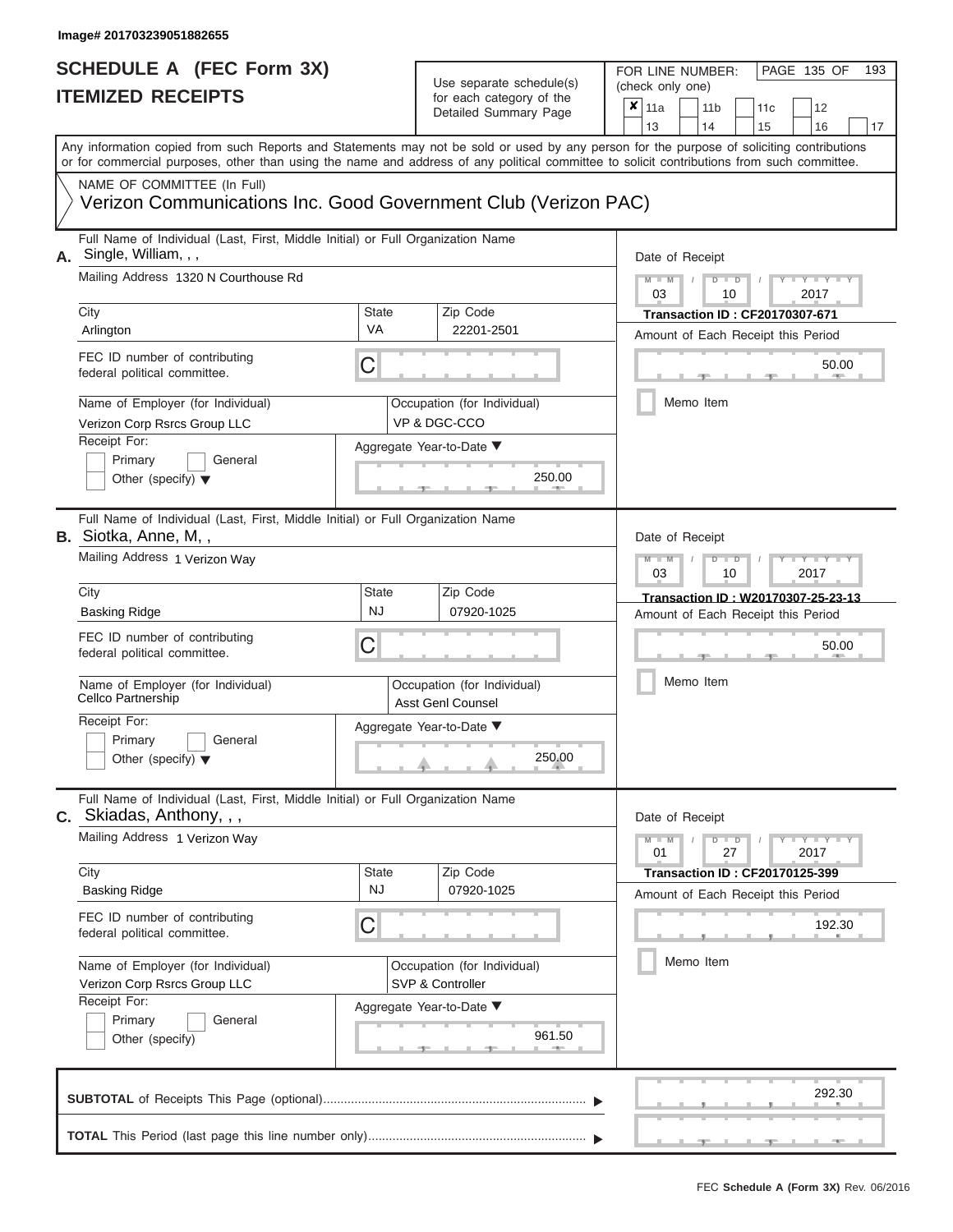## Use separate schedule(s)

FOR LINE NUMBER:<br>(check only one)

PAGE 136 OF 193

| IIEMIZED KEUEIPIS                                                                                                                               |                           | for each category of the<br>Detailed Summary Page | ×<br>11a<br>11 <sub>b</sub><br>11c<br>12<br>13<br>14<br>15<br>16<br>17                                                                    |  |  |  |  |  |  |  |  |  |  |  |
|-------------------------------------------------------------------------------------------------------------------------------------------------|---------------------------|---------------------------------------------------|-------------------------------------------------------------------------------------------------------------------------------------------|--|--|--|--|--|--|--|--|--|--|--|
| or for commercial purposes, other than using the name and address of any political committee to solicit contributions from such committee.      |                           |                                                   | Any information copied from such Reports and Statements may not be sold or used by any person for the purpose of soliciting contributions |  |  |  |  |  |  |  |  |  |  |  |
| NAME OF COMMITTEE (In Full)<br>Verizon Communications Inc. Good Government Club (Verizon PAC)                                                   |                           |                                                   |                                                                                                                                           |  |  |  |  |  |  |  |  |  |  |  |
| Full Name of Individual (Last, First, Middle Initial) or Full Organization Name<br>Skiadas, Anthony, , ,<br>А.<br>Mailing Address 1 Verizon Way |                           |                                                   | Date of Receipt<br>$M - M$<br>Y TYT<br>$D$ $D$<br>02<br>2017<br>10                                                                        |  |  |  |  |  |  |  |  |  |  |  |
| City                                                                                                                                            | <b>State</b><br><b>NJ</b> | Zip Code                                          | <b>Transaction ID: CF20170207-398</b>                                                                                                     |  |  |  |  |  |  |  |  |  |  |  |
| <b>Basking Ridge</b><br>FEC ID number of contributing<br>federal political committee.                                                           | C                         | 07920-1025                                        | Amount of Each Receipt this Period<br>192.30                                                                                              |  |  |  |  |  |  |  |  |  |  |  |
| Name of Employer (for Individual)<br>Verizon Corp Rsrcs Group LLC<br>Receipt For:                                                               |                           | Occupation (for Individual)<br>SVP & Controller   | Memo Item                                                                                                                                 |  |  |  |  |  |  |  |  |  |  |  |
| Primary<br>General<br>Other (specify) $\blacktriangledown$                                                                                      |                           | Aggregate Year-to-Date ▼<br>961.50                |                                                                                                                                           |  |  |  |  |  |  |  |  |  |  |  |
| Full Name of Individual (Last, First, Middle Initial) or Full Organization Name<br><b>B.</b> Skiadas, Anthony, , ,                              |                           |                                                   | Date of Receipt                                                                                                                           |  |  |  |  |  |  |  |  |  |  |  |
| Mailing Address 1 Verizon Way                                                                                                                   |                           |                                                   | $M - M$<br>$T - Y = T - T$<br>$D$ $\Box$ $D$<br>02<br>24<br>2017                                                                          |  |  |  |  |  |  |  |  |  |  |  |
| City<br><b>Basking Ridge</b>                                                                                                                    | State<br><b>NJ</b>        | Zip Code<br>07920-1025                            | <b>Transaction ID: CF20170222-398</b><br>Amount of Each Receipt this Period                                                               |  |  |  |  |  |  |  |  |  |  |  |
| FEC ID number of contributing<br>federal political committee.                                                                                   | C                         |                                                   | 192.30                                                                                                                                    |  |  |  |  |  |  |  |  |  |  |  |
| Name of Employer (for Individual)<br>Verizon Corp Rsrcs Group LLC                                                                               |                           | Occupation (for Individual)<br>SVP & Controller   | Memo Item                                                                                                                                 |  |  |  |  |  |  |  |  |  |  |  |
| Receipt For:<br>Primary<br>General<br>Other (specify) $\blacktriangledown$                                                                      |                           | Aggregate Year-to-Date ▼<br>961.50                |                                                                                                                                           |  |  |  |  |  |  |  |  |  |  |  |
| Full Name of Individual (Last, First, Middle Initial) or Full Organization Name<br>$c.$ Skiadas, Anthony, , ,                                   |                           |                                                   | Date of Receipt                                                                                                                           |  |  |  |  |  |  |  |  |  |  |  |
| Mailing Address 1 Verizon Way                                                                                                                   |                           |                                                   | $Y = Y = Y$<br>$M - M$<br>$D$ $D$<br>10<br>03<br>2017                                                                                     |  |  |  |  |  |  |  |  |  |  |  |
| City<br><b>Basking Ridge</b>                                                                                                                    | <b>State</b><br><b>NJ</b> | Zip Code<br>07920-1025                            | <b>Transaction ID: CF20170307-392</b><br>Amount of Each Receipt this Period                                                               |  |  |  |  |  |  |  |  |  |  |  |
| FEC ID number of contributing<br>federal political committee.                                                                                   | C                         |                                                   |                                                                                                                                           |  |  |  |  |  |  |  |  |  |  |  |
| Name of Employer (for Individual)<br>Verizon Corp Rsrcs Group LLC                                                                               |                           | Occupation (for Individual)<br>SVP & Controller   | Memo Item                                                                                                                                 |  |  |  |  |  |  |  |  |  |  |  |
| Receipt For:<br>Primary<br>General<br>Other (specify)                                                                                           |                           | Aggregate Year-to-Date ▼<br>961.50<br><b>AND</b>  |                                                                                                                                           |  |  |  |  |  |  |  |  |  |  |  |
|                                                                                                                                                 |                           |                                                   | 576.90                                                                                                                                    |  |  |  |  |  |  |  |  |  |  |  |
|                                                                                                                                                 |                           |                                                   |                                                                                                                                           |  |  |  |  |  |  |  |  |  |  |  |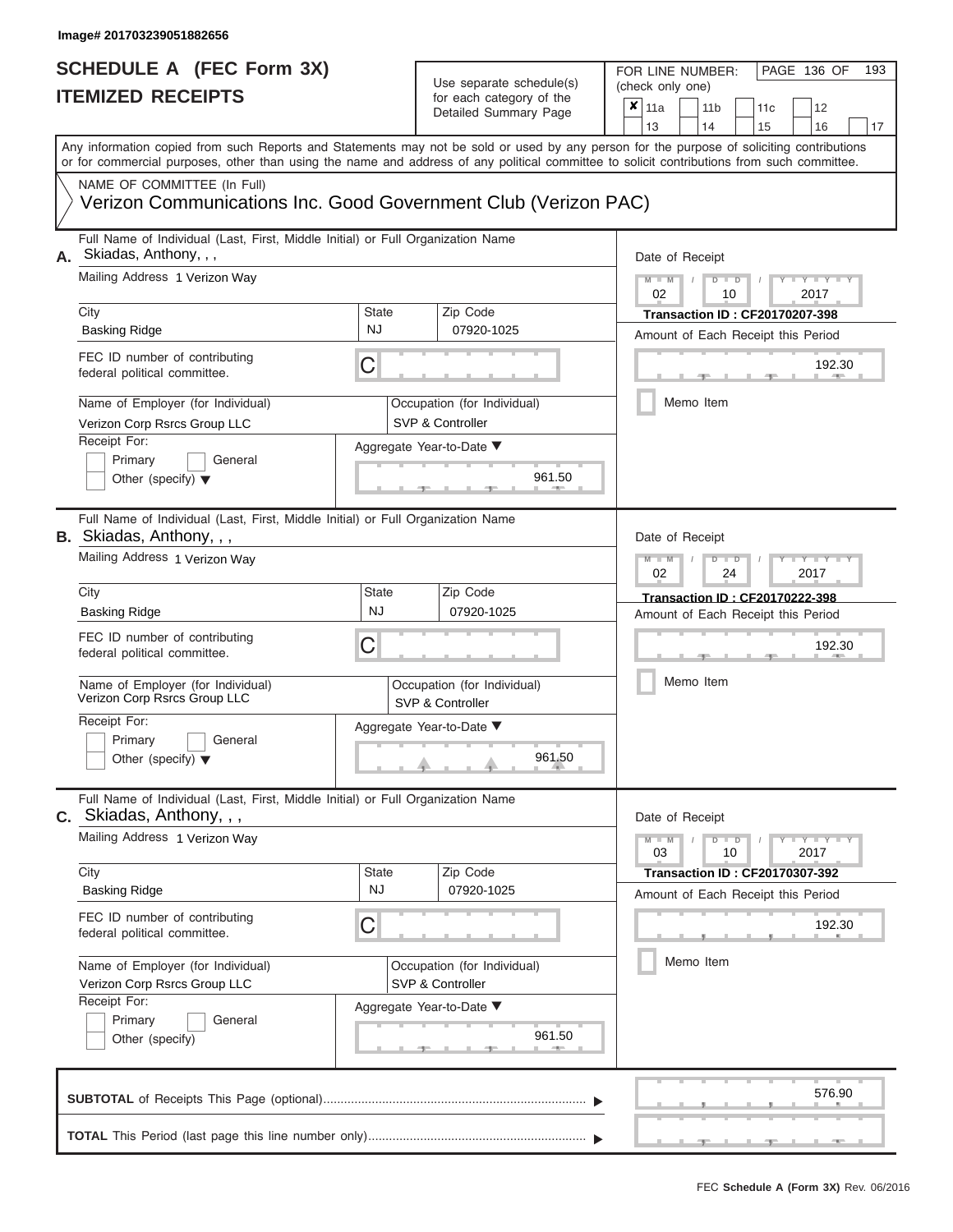# **SCHEDULE A (FEC Form 3X)**

| SCHEDULE A (FEC Form 3X)<br><b>ITEMIZED RECEIPTS</b>                                                                                                                                                                                                                                                                                                                                          |                         | Use separate schedule(s)<br>for each category of the<br>Detailed Summary Page                                                 | 193<br>FOR LINE NUMBER:<br>PAGE 137 OF<br>(check only one)<br>$\overline{\mathbf{x}}$   11a<br>11 <sub>b</sub><br>12<br>11c<br>13<br>14<br>15<br>16<br>17                                                |
|-----------------------------------------------------------------------------------------------------------------------------------------------------------------------------------------------------------------------------------------------------------------------------------------------------------------------------------------------------------------------------------------------|-------------------------|-------------------------------------------------------------------------------------------------------------------------------|----------------------------------------------------------------------------------------------------------------------------------------------------------------------------------------------------------|
| Any information copied from such Reports and Statements may not be sold or used by any person for the purpose of soliciting contributions<br>or for commercial purposes, other than using the name and address of any political committee to solicit contributions from such committee.<br>NAME OF COMMITTEE (In Full)<br>Verizon Communications Inc. Good Government Club (Verizon PAC)      |                         |                                                                                                                               |                                                                                                                                                                                                          |
| Full Name of Individual (Last, First, Middle Initial) or Full Organization Name<br>A. Small, David, , ,<br>Mailing Address 1 Verizon Way<br>City<br><b>Basking Ridge</b><br>FEC ID number of contributing<br>federal political committee.<br>Name of Employer (for Individual)<br>Verizon Services Corp.<br>Receipt For:<br>Primary<br>General<br>Other (specify) $\blacktriangledown$        | State<br><b>NJ</b><br>C | Zip Code<br>07920-1025<br>Occupation (for Individual)<br><b>EVP-Wireline Operations</b><br>Aggregate Year-to-Date ▼<br>961.50 | Date of Receipt<br>$M - M$<br>$D$ $D$<br>Y I Y I<br>$\sqrt{2}$<br>01<br>27<br>2017<br><b>Transaction ID: CF20170125-849</b><br>Amount of Each Receipt this Period<br>192.30<br><b>Allen</b><br>Memo Item |
| Full Name of Individual (Last, First, Middle Initial) or Full Organization Name<br><b>B.</b> Small, David, , ,<br>Mailing Address 1 Verizon Way<br>City<br><b>Basking Ridge</b><br>FEC ID number of contributing<br>federal political committee.<br>Name of Employer (for Individual)<br>Verizon Services Corp.<br>Receipt For:<br>Primary<br>General<br>Other (specify) $\blacktriangledown$ | State<br><b>NJ</b><br>С | Zip Code<br>07920-1025<br>Occupation (for Individual)<br><b>EVP-Wireline Operations</b><br>Aggregate Year-to-Date ▼<br>961.50 | Date of Receipt<br>$M - M$<br>$D$ $\Box$ $D$<br>$Y - Y$<br>2017<br>02<br>10<br><b>Transaction ID: CF20170207-845</b><br>Amount of Each Receipt this Period<br>192.30<br>Memo Item                        |
| Full Name of Individual (Last, First, Middle Initial) or Full Organization Name<br><b>C.</b> Small, David, , ,<br>Mailing Address 1 Verizon Way<br>City<br><b>Basking Ridge</b><br>FEC ID number of contributing<br>federal political committee.<br>Name of Employer (for Individual)<br>Verizon Services Corp.<br>Receipt For:<br>Primary<br>General<br>Other (specify)                      | State<br><b>NJ</b><br>С | Zip Code<br>07920-1025<br>Occupation (for Individual)<br><b>EVP-Wireline Operations</b><br>Aggregate Year-to-Date ▼<br>961.50 | Date of Receipt<br>$M - M$<br>$D$ $D$<br>$-1$ $-1$ $-1$ $-1$ $-1$<br>24<br>2017<br>02<br><b>Transaction ID: CF20170222-842</b><br>Amount of Each Receipt this Period<br>192.30<br>Memo Item              |
|                                                                                                                                                                                                                                                                                                                                                                                               |                         |                                                                                                                               | 576.90                                                                                                                                                                                                   |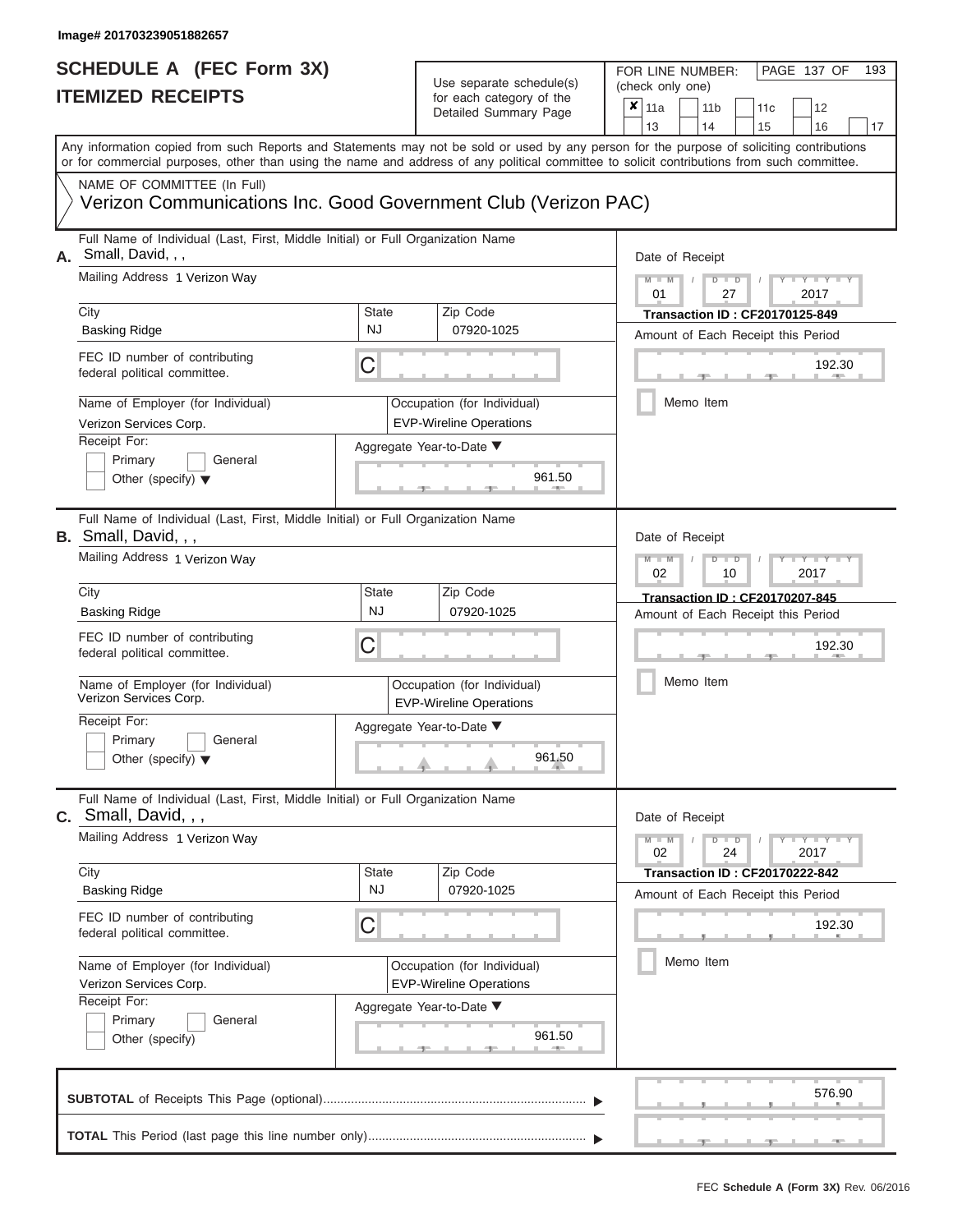FOR LINE NUMBER:<br>(check only one)

PAGE 138 OF 193

| IIEMIZEV REVEIPIJ |                                                                                                                                                                                                                                                                                         |                                                    | for each category of the                                      | $\pmb{\times}$                                                | 11a                                         |           | 11 <sub>b</sub>      | 11c                                |  | 12                  |    |  |  |  |  |
|-------------------|-----------------------------------------------------------------------------------------------------------------------------------------------------------------------------------------------------------------------------------------------------------------------------------------|----------------------------------------------------|---------------------------------------------------------------|---------------------------------------------------------------|---------------------------------------------|-----------|----------------------|------------------------------------|--|---------------------|----|--|--|--|--|
|                   |                                                                                                                                                                                                                                                                                         |                                                    | Detailed Summary Page                                         |                                                               | 13                                          |           | 14                   | 15                                 |  | 16                  | 17 |  |  |  |  |
|                   | Any information copied from such Reports and Statements may not be sold or used by any person for the purpose of soliciting contributions<br>or for commercial purposes, other than using the name and address of any political committee to solicit contributions from such committee. |                                                    |                                                               |                                                               |                                             |           |                      |                                    |  |                     |    |  |  |  |  |
|                   | NAME OF COMMITTEE (In Full)                                                                                                                                                                                                                                                             |                                                    |                                                               |                                                               |                                             |           |                      |                                    |  |                     |    |  |  |  |  |
|                   | Verizon Communications Inc. Good Government Club (Verizon PAC)                                                                                                                                                                                                                          |                                                    |                                                               |                                                               |                                             |           |                      |                                    |  |                     |    |  |  |  |  |
| А.                | Full Name of Individual (Last, First, Middle Initial) or Full Organization Name<br>Small, David, , ,                                                                                                                                                                                    |                                                    |                                                               |                                                               | Date of Receipt                             |           |                      |                                    |  |                     |    |  |  |  |  |
|                   | Mailing Address 1 Verizon Way                                                                                                                                                                                                                                                           |                                                    |                                                               | $M - M$<br>$D$ $\Box$ $D$<br>$Y = Y +$<br>03<br>2017<br>10    |                                             |           |                      |                                    |  |                     |    |  |  |  |  |
|                   | City                                                                                                                                                                                                                                                                                    | State                                              | Zip Code                                                      | <b>Transaction ID: CF20170307-837</b>                         |                                             |           |                      |                                    |  |                     |    |  |  |  |  |
|                   | <b>Basking Ridge</b>                                                                                                                                                                                                                                                                    | <b>NJ</b>                                          | 07920-1025                                                    |                                                               |                                             |           |                      | Amount of Each Receipt this Period |  |                     |    |  |  |  |  |
|                   | FEC ID number of contributing<br>federal political committee.                                                                                                                                                                                                                           | C                                                  |                                                               |                                                               |                                             |           |                      |                                    |  | 192.30              |    |  |  |  |  |
|                   | Name of Employer (for Individual)<br>Verizon Services Corp.                                                                                                                                                                                                                             |                                                    | Occupation (for Individual)<br><b>EVP-Wireline Operations</b> |                                                               |                                             |           | Memo Item            |                                    |  |                     |    |  |  |  |  |
|                   | Receipt For:                                                                                                                                                                                                                                                                            |                                                    | Aggregate Year-to-Date ▼                                      |                                                               |                                             |           |                      |                                    |  |                     |    |  |  |  |  |
|                   | Primary<br>General<br>Other (specify) $\blacktriangledown$                                                                                                                                                                                                                              |                                                    | 961.50                                                        |                                                               |                                             |           |                      |                                    |  |                     |    |  |  |  |  |
|                   | Full Name of Individual (Last, First, Middle Initial) or Full Organization Name<br><b>B.</b> Smiley, Steven, D,,                                                                                                                                                                        |                                                    |                                                               |                                                               | Date of Receipt                             |           |                      |                                    |  |                     |    |  |  |  |  |
|                   | Mailing Address 2424 Garden of the Gods Rd<br>Ste 350                                                                                                                                                                                                                                   |                                                    |                                                               | $M - M$<br>$D$ $D$<br>$T - Y - T - Y - T$<br>03<br>2017<br>10 |                                             |           |                      |                                    |  |                     |    |  |  |  |  |
|                   | City                                                                                                                                                                                                                                                                                    | State                                              | Zip Code                                                      |                                                               | <b>Transaction ID: CF20170307-932</b>       |           |                      |                                    |  |                     |    |  |  |  |  |
|                   | Colorado Springs                                                                                                                                                                                                                                                                        | CO                                                 | 80919-3143                                                    |                                                               | Amount of Each Receipt this Period<br>50.00 |           |                      |                                    |  |                     |    |  |  |  |  |
|                   | FEC ID number of contributing<br>federal political committee.                                                                                                                                                                                                                           | C                                                  |                                                               |                                                               |                                             |           |                      |                                    |  |                     |    |  |  |  |  |
|                   | Name of Employer (for Individual)<br>Verizon Corp Rsrcs Group LLC                                                                                                                                                                                                                       | Occupation (for Individual)<br>Exec Dir-Technology |                                                               |                                                               |                                             | Memo Item |                      |                                    |  |                     |    |  |  |  |  |
|                   | Receipt For:<br>Primary<br>General<br>Other (specify) $\blacktriangledown$                                                                                                                                                                                                              |                                                    | Aggregate Year-to-Date ▼<br>250.00                            |                                                               |                                             |           |                      |                                    |  |                     |    |  |  |  |  |
|                   | Full Name of Individual (Last, First, Middle Initial) or Full Organization Name<br>C. Smith, Steven, R,,                                                                                                                                                                                |                                                    |                                                               |                                                               | Date of Receipt                             |           |                      |                                    |  |                     |    |  |  |  |  |
|                   | Mailing Address 1 Verizon Way                                                                                                                                                                                                                                                           |                                                    |                                                               |                                                               | $M - M$<br>01                               |           | $D$ $\Box$ $D$<br>27 |                                    |  | $Y = Y = Y$<br>2017 |    |  |  |  |  |
|                   | City                                                                                                                                                                                                                                                                                    | <b>State</b>                                       | Zip Code                                                      |                                                               |                                             |           |                      | Transaction ID: W20170125-324-0-13 |  |                     |    |  |  |  |  |
|                   | <b>Basking Ridge</b>                                                                                                                                                                                                                                                                    | NJ                                                 | 07920-1025                                                    |                                                               |                                             |           |                      | Amount of Each Receipt this Period |  |                     |    |  |  |  |  |
|                   | FEC ID number of contributing<br>federal political committee.                                                                                                                                                                                                                           | C                                                  |                                                               |                                                               |                                             |           |                      |                                    |  | 153.84<br>. .       |    |  |  |  |  |
|                   | Name of Employer (for Individual)                                                                                                                                                                                                                                                       |                                                    | Occupation (for Individual)                                   |                                                               |                                             |           | Memo Item            |                                    |  |                     |    |  |  |  |  |
|                   | Cellco Partnership                                                                                                                                                                                                                                                                      |                                                    | SVP-VZW Comm Fin & Bus Dev                                    |                                                               |                                             |           |                      |                                    |  |                     |    |  |  |  |  |
|                   | Receipt For:                                                                                                                                                                                                                                                                            |                                                    | Aggregate Year-to-Date ▼                                      |                                                               |                                             |           |                      |                                    |  |                     |    |  |  |  |  |
|                   | General<br>Primary<br>Other (specify)                                                                                                                                                                                                                                                   |                                                    | 769.20<br><b>AND</b>                                          |                                                               |                                             |           |                      |                                    |  |                     |    |  |  |  |  |
|                   |                                                                                                                                                                                                                                                                                         |                                                    |                                                               |                                                               |                                             |           |                      |                                    |  | 396.14              |    |  |  |  |  |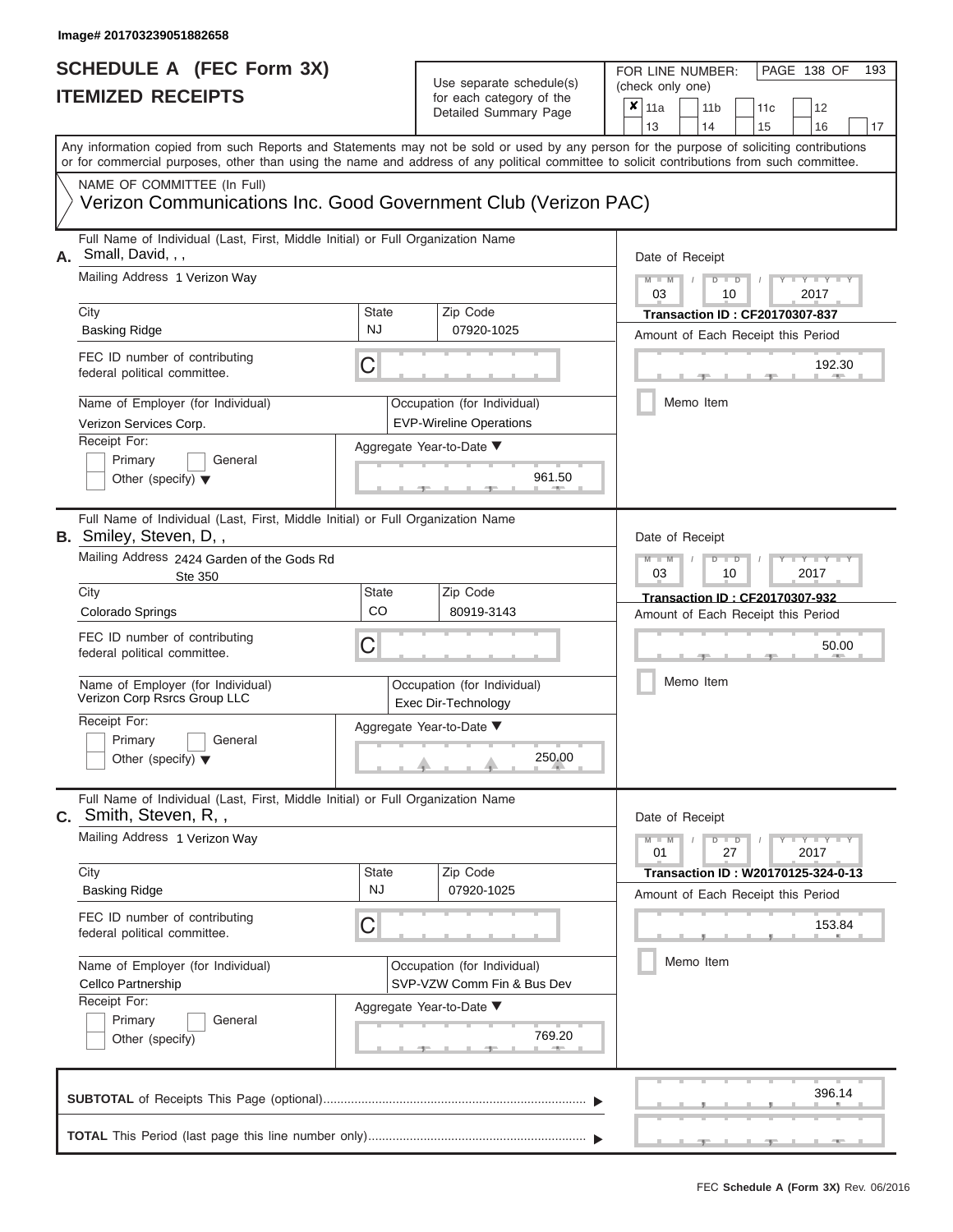FOR LINE NUMBER:<br>(check only one)

PAGE 139 OF 193

| <u>IIEMIZED REVEIFIJ</u>                                                                                                                                                                                                                                                                |                           | for each category of the                                  | ×<br>11a                                                     | 11 <sub>b</sub>                                                           | 11c | 12                          |    |  |  |  |  |  |  |
|-----------------------------------------------------------------------------------------------------------------------------------------------------------------------------------------------------------------------------------------------------------------------------------------|---------------------------|-----------------------------------------------------------|--------------------------------------------------------------|---------------------------------------------------------------------------|-----|-----------------------------|----|--|--|--|--|--|--|
|                                                                                                                                                                                                                                                                                         |                           | Detailed Summary Page                                     | 13                                                           | 14                                                                        | 15  | 16                          | 17 |  |  |  |  |  |  |
| Any information copied from such Reports and Statements may not be sold or used by any person for the purpose of soliciting contributions<br>or for commercial purposes, other than using the name and address of any political committee to solicit contributions from such committee. |                           |                                                           |                                                              |                                                                           |     |                             |    |  |  |  |  |  |  |
| NAME OF COMMITTEE (In Full)<br>Verizon Communications Inc. Good Government Club (Verizon PAC)                                                                                                                                                                                           |                           |                                                           |                                                              |                                                                           |     |                             |    |  |  |  |  |  |  |
| Full Name of Individual (Last, First, Middle Initial) or Full Organization Name<br>Smith, Steven, R,,<br>А.                                                                                                                                                                             |                           |                                                           |                                                              | Date of Receipt                                                           |     |                             |    |  |  |  |  |  |  |
| Mailing Address 1 Verizon Way                                                                                                                                                                                                                                                           |                           |                                                           | $M - M$<br>$D$ $\Box$ $D$<br>$Y - Y - Y$<br>02<br>10<br>2017 |                                                                           |     |                             |    |  |  |  |  |  |  |
| City<br><b>Basking Ridge</b>                                                                                                                                                                                                                                                            | <b>State</b><br><b>NJ</b> | Zip Code<br>07920-1025                                    |                                                              | Transaction ID: W20170207-325-23-29<br>Amount of Each Receipt this Period |     |                             |    |  |  |  |  |  |  |
| FEC ID number of contributing<br>federal political committee.                                                                                                                                                                                                                           | C                         |                                                           |                                                              |                                                                           |     | 153.84                      |    |  |  |  |  |  |  |
| Name of Employer (for Individual)<br>Cellco Partnership                                                                                                                                                                                                                                 |                           | Occupation (for Individual)<br>SVP-VZW Comm Fin & Bus Dev |                                                              | Memo Item                                                                 |     |                             |    |  |  |  |  |  |  |
| Receipt For:<br>Primary<br>General<br>Other (specify) $\blacktriangledown$                                                                                                                                                                                                              |                           | Aggregate Year-to-Date ▼<br>769.20                        |                                                              |                                                                           |     |                             |    |  |  |  |  |  |  |
| Full Name of Individual (Last, First, Middle Initial) or Full Organization Name<br><b>B.</b> Smith, Steven, R,,                                                                                                                                                                         |                           |                                                           | Date of Receipt                                              |                                                                           |     |                             |    |  |  |  |  |  |  |
| Mailing Address 1 Verizon Way                                                                                                                                                                                                                                                           |                           |                                                           | $M - M$<br>02                                                | $D$ $D$<br>24                                                             |     | Y I Y I<br>2017             |    |  |  |  |  |  |  |
| City<br><b>Basking Ridge</b>                                                                                                                                                                                                                                                            | <b>State</b><br>NJ        | Zip Code<br>07920-1025                                    |                                                              | Transaction ID: W20170222-323-2-43<br>Amount of Each Receipt this Period  |     |                             |    |  |  |  |  |  |  |
| FEC ID number of contributing<br>federal political committee.                                                                                                                                                                                                                           | C                         |                                                           |                                                              | 153.84                                                                    |     |                             |    |  |  |  |  |  |  |
| Name of Employer (for Individual)<br>Cellco Partnership                                                                                                                                                                                                                                 |                           | Occupation (for Individual)<br>SVP-VZW Comm Fin & Bus Dev |                                                              | Memo Item                                                                 |     |                             |    |  |  |  |  |  |  |
| Receipt For:<br>Primary<br>General<br>Other (specify) $\blacktriangledown$                                                                                                                                                                                                              |                           | Aggregate Year-to-Date ▼<br>769.20                        |                                                              |                                                                           |     |                             |    |  |  |  |  |  |  |
| Full Name of Individual (Last, First, Middle Initial) or Full Organization Name<br><b>C.</b> Smith, Steven, R,,                                                                                                                                                                         |                           |                                                           | Date of Receipt                                              |                                                                           |     |                             |    |  |  |  |  |  |  |
| Mailing Address 1 Verizon Way                                                                                                                                                                                                                                                           |                           |                                                           | $M - M$<br>03                                                | $D$ $\Box$ $D$<br>10                                                      |     | $Y - Y - Y - Y - Y$<br>2017 |    |  |  |  |  |  |  |
| City<br><b>Basking Ridge</b>                                                                                                                                                                                                                                                            | <b>State</b><br>NJ        | Zip Code<br>07920-1025                                    |                                                              | Transaction ID: W20170307-321-23-13<br>Amount of Each Receipt this Period |     |                             |    |  |  |  |  |  |  |
| FEC ID number of contributing<br>federal political committee.                                                                                                                                                                                                                           | C                         |                                                           |                                                              |                                                                           |     | 153.84                      |    |  |  |  |  |  |  |
| Name of Employer (for Individual)<br>Cellco Partnership                                                                                                                                                                                                                                 |                           | Occupation (for Individual)<br>SVP-VZW Comm Fin & Bus Dev |                                                              | Memo Item                                                                 |     |                             |    |  |  |  |  |  |  |
| Receipt For:<br>Primary<br>General<br>Other (specify)                                                                                                                                                                                                                                   |                           | Aggregate Year-to-Date ▼<br>769.20<br>$-$                 |                                                              |                                                                           |     |                             |    |  |  |  |  |  |  |
|                                                                                                                                                                                                                                                                                         |                           |                                                           |                                                              |                                                                           |     | 461.52                      |    |  |  |  |  |  |  |
|                                                                                                                                                                                                                                                                                         |                           |                                                           |                                                              |                                                                           |     |                             |    |  |  |  |  |  |  |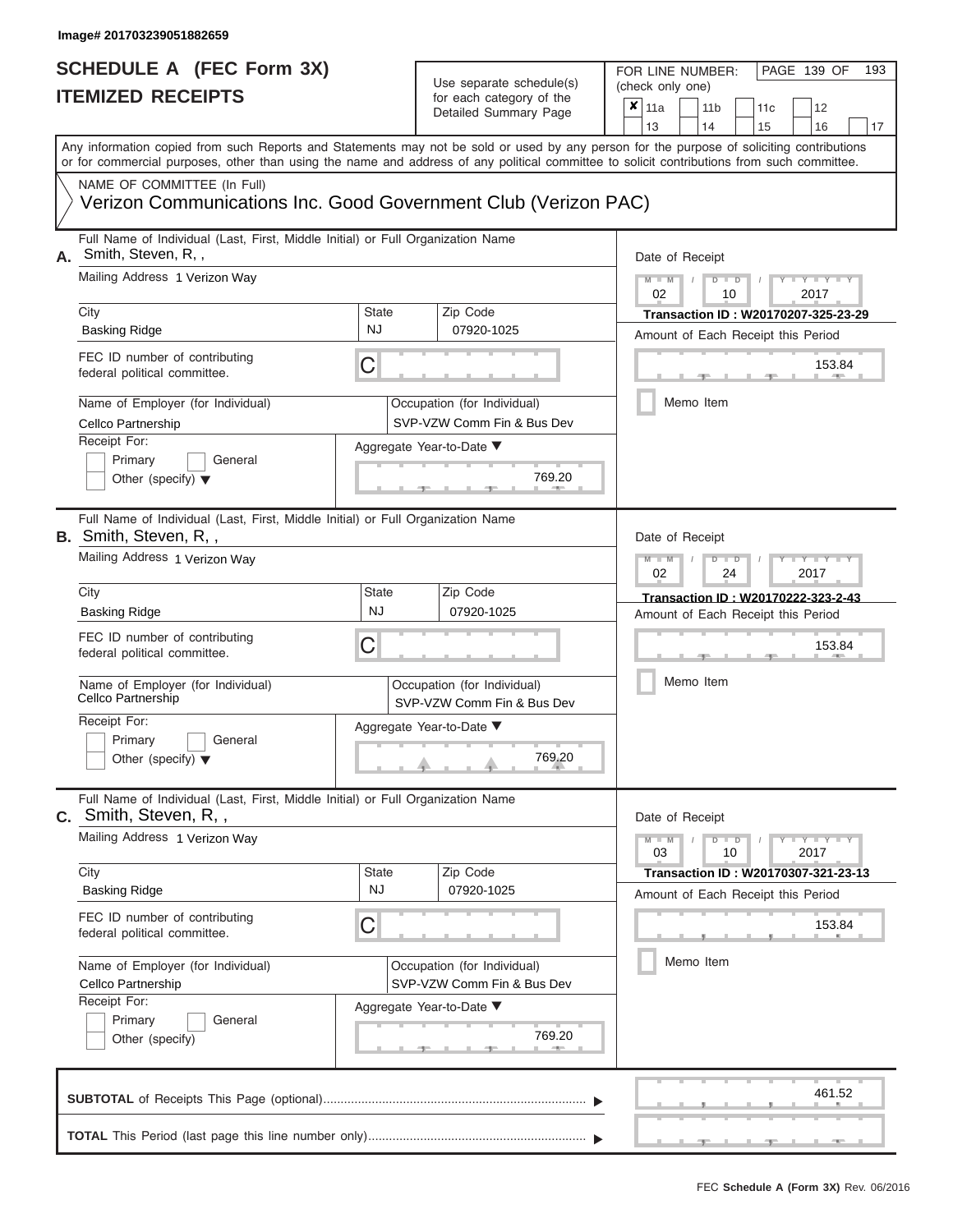# **SCHEDULE A (FEC Form 3X)**

| SCHEDULE A (FEC Form 3X)<br><b>ITEMIZED RECEIPTS</b>                                                                                                                                                                                                                                                                                                                                     |                         | Use separate schedule(s)<br>for each category of the<br>Detailed Summary Page                                              | 193<br>FOR LINE NUMBER:<br>PAGE 140 OF<br>(check only one)<br>$\boldsymbol{x}$<br>11a<br>11 <sub>b</sub><br>11 <sub>c</sub><br>12<br>13<br>14                                          |
|------------------------------------------------------------------------------------------------------------------------------------------------------------------------------------------------------------------------------------------------------------------------------------------------------------------------------------------------------------------------------------------|-------------------------|----------------------------------------------------------------------------------------------------------------------------|----------------------------------------------------------------------------------------------------------------------------------------------------------------------------------------|
| Any information copied from such Reports and Statements may not be sold or used by any person for the purpose of soliciting contributions<br>or for commercial purposes, other than using the name and address of any political committee to solicit contributions from such committee.<br>NAME OF COMMITTEE (In Full)                                                                   |                         |                                                                                                                            | 15<br>16<br>17                                                                                                                                                                         |
| Verizon Communications Inc. Good Government Club (Verizon PAC)                                                                                                                                                                                                                                                                                                                           |                         |                                                                                                                            |                                                                                                                                                                                        |
| Full Name of Individual (Last, First, Middle Initial) or Full Organization Name<br>A. Speed, Debra, , ,<br>Mailing Address 1300 I St NW<br>City<br>Washington<br>FEC ID number of contributing<br>federal political committee.<br>Name of Employer (for Individual)<br>Verizon Corp Rsrcs Group LLC                                                                                      | <b>State</b><br>DC<br>С | Zip Code<br>20005-3314<br>Occupation (for Individual)<br><b>Dir-External Affairs</b>                                       | Date of Receipt<br>$M - M$ /<br>Y I Y I<br>$D$ $D$<br>01<br>2017<br>27<br>Transaction ID: CF20170125-211<br>Amount of Each Receipt this Period<br>192.30<br><b>AND IN</b><br>Memo Item |
| Receipt For:<br>Primary<br>General<br>Other (specify) $\blacktriangledown$                                                                                                                                                                                                                                                                                                               |                         | Aggregate Year-to-Date ▼<br>961.50                                                                                         |                                                                                                                                                                                        |
| Full Name of Individual (Last, First, Middle Initial) or Full Organization Name<br><b>B.</b> Speed, Debra, , ,<br>Mailing Address 1300 I St NW<br>City<br>Washington<br>FEC ID number of contributing<br>federal political committee.<br>Name of Employer (for Individual)<br>Verizon Corp Rsrcs Group LLC<br>Receipt For:<br>Primary<br>General<br>Other (specify) $\blacktriangledown$ | State<br>DC<br>С        | Zip Code<br>20005-3314<br>Occupation (for Individual)<br><b>Dir-External Affairs</b><br>Aggregate Year-to-Date ▼<br>961.50 | Date of Receipt<br>$M - M$<br>Y TYT<br>$D$ $D$<br>02<br>2017<br>10<br>Transaction ID: CF20170207-210<br>Amount of Each Receipt this Period<br>192.30<br>Memo Item                      |
| Full Name of Individual (Last, First, Middle Initial) or Full Organization Name<br>$c.$ Speed, Debra, , ,<br>Mailing Address 1300 I St NW<br>City                                                                                                                                                                                                                                        | <b>State</b>            | Zip Code                                                                                                                   | Date of Receipt<br>$M - M$<br>$D$ $D$<br>$T - Y - T - Y - T - Y$<br>02<br>24<br>2017<br><b>Transaction ID: CF20170222-210</b>                                                          |
| Washington<br>FEC ID number of contributing<br>federal political committee.                                                                                                                                                                                                                                                                                                              | DC<br>С                 | 20005-3314                                                                                                                 | Amount of Each Receipt this Period<br>192.30                                                                                                                                           |
| Name of Employer (for Individual)<br>Verizon Corp Rsrcs Group LLC<br>Receipt For:<br>Primary<br>General<br>Other (specify)                                                                                                                                                                                                                                                               |                         | Occupation (for Individual)<br><b>Dir-External Affairs</b><br>Aggregate Year-to-Date ▼<br>961.50                           | Memo Item                                                                                                                                                                              |
|                                                                                                                                                                                                                                                                                                                                                                                          |                         |                                                                                                                            | 576.90<br>$-1$                                                                                                                                                                         |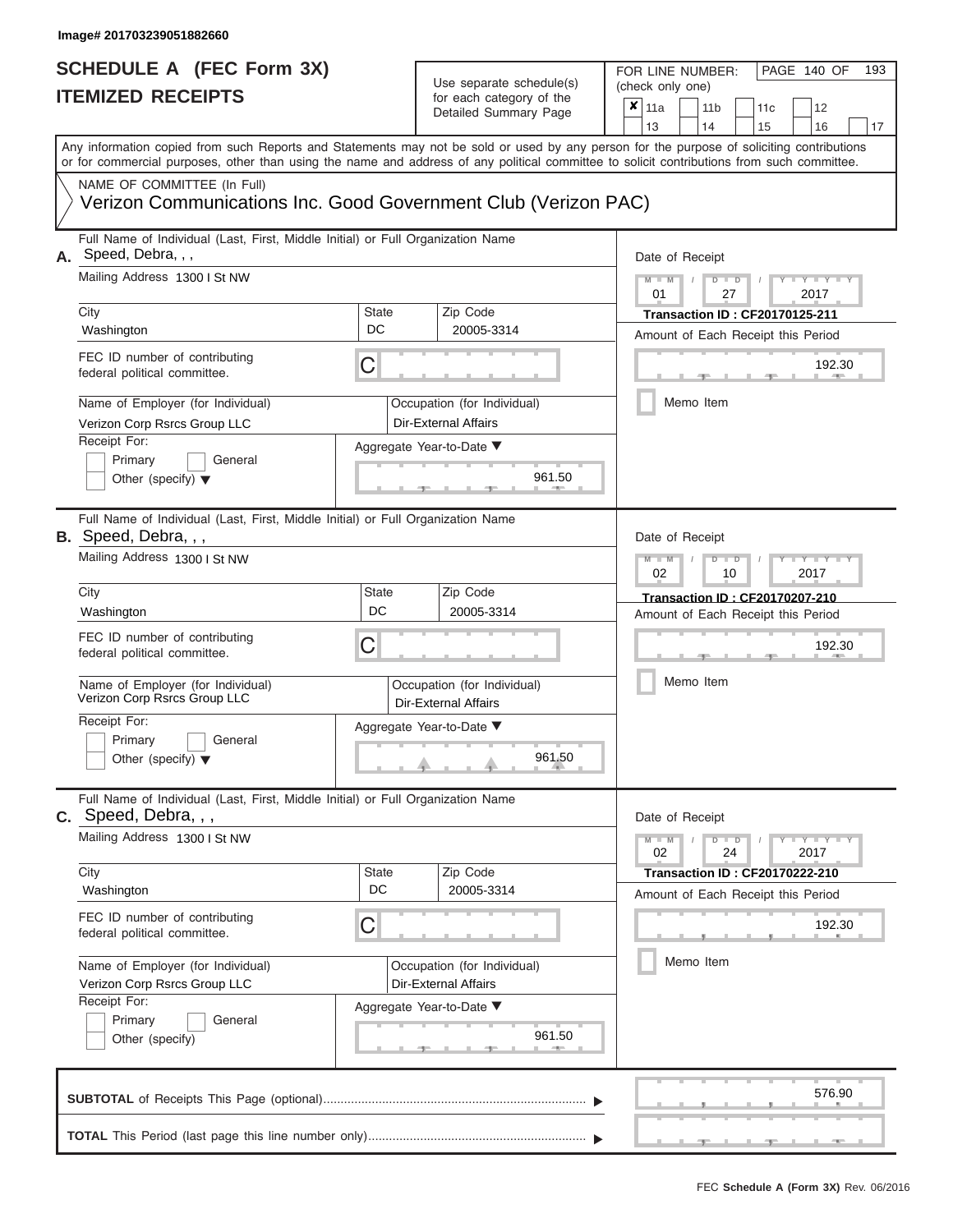## Use separate schedule(s)

| SCHEDULE A (FEC Form 3X)<br><b>ITEMIZED RECEIPTS</b>                                                                                                          |              | Use separate schedule(s)<br>for each category of the<br>Detailed Summary Page | 193<br>FOR LINE NUMBER:<br>PAGE 141 OF<br>(check only one)<br>$\overline{\mathbf{x}}$   11a<br>11 <sub>b</sub><br>12<br>11c                                                                                                                                                                                           |
|---------------------------------------------------------------------------------------------------------------------------------------------------------------|--------------|-------------------------------------------------------------------------------|-----------------------------------------------------------------------------------------------------------------------------------------------------------------------------------------------------------------------------------------------------------------------------------------------------------------------|
|                                                                                                                                                               |              |                                                                               | 13<br>14<br>15<br>16<br>17<br>Any information copied from such Reports and Statements may not be sold or used by any person for the purpose of soliciting contributions<br>or for commercial purposes, other than using the name and address of any political committee to solicit contributions from such committee. |
| NAME OF COMMITTEE (In Full)<br>Verizon Communications Inc. Good Government Club (Verizon PAC)                                                                 |              |                                                                               |                                                                                                                                                                                                                                                                                                                       |
| Full Name of Individual (Last, First, Middle Initial) or Full Organization Name<br>A. Speed, Debra, , ,<br>Mailing Address 1300 I St NW                       |              |                                                                               | Date of Receipt<br>$M = M$ /<br>$D$ $D$<br>$Y - Y - T$<br>03<br>2017<br>10                                                                                                                                                                                                                                            |
| City<br>Washington                                                                                                                                            | State<br>DC. | Zip Code<br>20005-3314                                                        | <b>Transaction ID: CF20170307-208</b><br>Amount of Each Receipt this Period                                                                                                                                                                                                                                           |
| FEC ID number of contributing<br>federal political committee.                                                                                                 | С            |                                                                               | 192.30<br><b>CONTRACTOR</b>                                                                                                                                                                                                                                                                                           |
| Name of Employer (for Individual)<br>Verizon Corp Rsrcs Group LLC                                                                                             |              | Occupation (for Individual)<br><b>Dir-External Affairs</b>                    | Memo Item                                                                                                                                                                                                                                                                                                             |
| Receipt For:<br>Primary<br>General<br>Other (specify) $\blacktriangledown$                                                                                    |              | Aggregate Year-to-Date ▼<br>961.50                                            |                                                                                                                                                                                                                                                                                                                       |
| Full Name of Individual (Last, First, Middle Initial) or Full Organization Name<br><b>B.</b> Sprinkle, Stacey, L,,<br>Mailing Address 6415 Business Center Dr |              |                                                                               | Date of Receipt<br>$M - M$<br>$D$ $\Box$ $D$<br>Y TY<br>01<br>2017<br>27                                                                                                                                                                                                                                              |
| # 6455<br>City<br><b>Highlands Ranch</b>                                                                                                                      | State<br>CO  | Zip Code<br>80130-3606                                                        | Transaction ID: CF20170125-533<br>Amount of Each Receipt this Period                                                                                                                                                                                                                                                  |
| FEC ID number of contributing<br>federal political committee.                                                                                                 | С            |                                                                               | 150.00                                                                                                                                                                                                                                                                                                                |
| Name of Employer (for Individual)<br>Verizon Corp Rsrcs Group LLC                                                                                             |              | Occupation (for Individual)<br>Dir-Lobbyist                                   | Memo Item                                                                                                                                                                                                                                                                                                             |
| Receipt For:<br>Primary<br>General<br>Other (specify) $\blacktriangledown$                                                                                    |              | Aggregate Year-to-Date ▼<br>750.00                                            |                                                                                                                                                                                                                                                                                                                       |
| Full Name of Individual (Last, First, Middle Initial) or Full Organization Name<br>C. Sprinkle, Stacey, L,,                                                   |              |                                                                               | Date of Receipt                                                                                                                                                                                                                                                                                                       |
| Mailing Address 6415 Business Center Dr<br># 6455<br>City                                                                                                     | <b>State</b> | Zip Code                                                                      | $M - M$<br>$D$ $D$<br>$T - Y = T - Y$<br>02<br>10<br>2017                                                                                                                                                                                                                                                             |
| <b>Highlands Ranch</b>                                                                                                                                        | CO           | 80130-3606                                                                    | <b>Transaction ID: CF20170207-531</b><br>Amount of Each Receipt this Period                                                                                                                                                                                                                                           |
| FEC ID number of contributing<br>federal political committee.                                                                                                 | С            |                                                                               | 150.00                                                                                                                                                                                                                                                                                                                |
| Name of Employer (for Individual)<br>Verizon Corp Rsrcs Group LLC                                                                                             |              | Occupation (for Individual)<br>Dir-Lobbyist                                   | Memo Item                                                                                                                                                                                                                                                                                                             |
| Receipt For:<br>Primary<br>General<br>Other (specify)                                                                                                         |              | Aggregate Year-to-Date ▼<br>750.00                                            |                                                                                                                                                                                                                                                                                                                       |
|                                                                                                                                                               |              |                                                                               | 492.30                                                                                                                                                                                                                                                                                                                |
|                                                                                                                                                               |              |                                                                               |                                                                                                                                                                                                                                                                                                                       |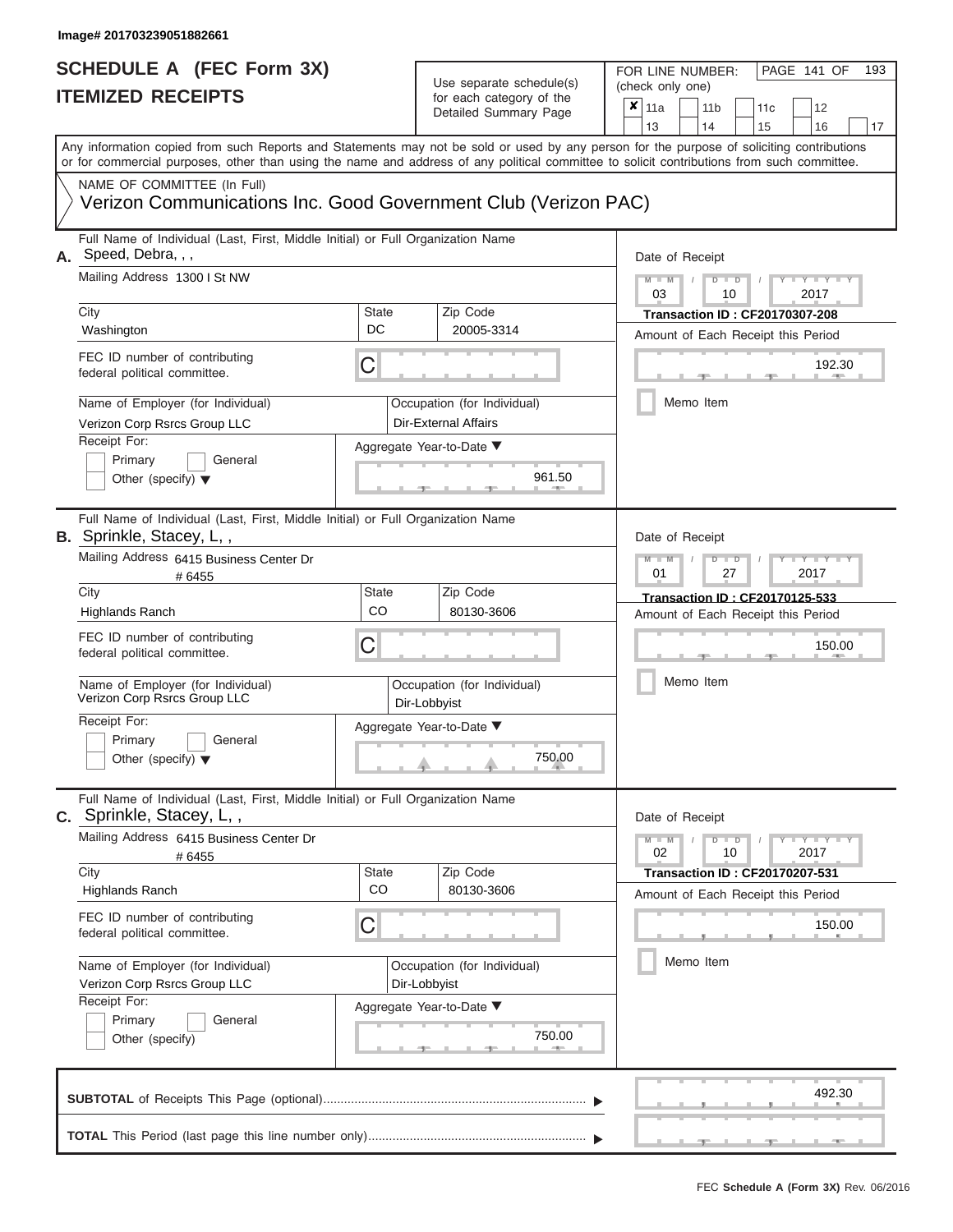# **SCHEDULE A (FEC Form 3X)**

| SCHEDULE A (FEC Form 3X)<br><b>ITEMIZED RECEIPTS</b>                                                                                                                                                                                                                                                                                                                                                                          |                         | Use separate schedule(s)<br>for each category of the<br>Detailed Summary Page                                     | 193<br>FOR LINE NUMBER:<br>PAGE 142 OF<br>(check only one)<br>$\overline{\mathbf{x}}$   11a<br>11 <sub>b</sub><br>11 <sub>c</sub><br>12                                                                       |
|-------------------------------------------------------------------------------------------------------------------------------------------------------------------------------------------------------------------------------------------------------------------------------------------------------------------------------------------------------------------------------------------------------------------------------|-------------------------|-------------------------------------------------------------------------------------------------------------------|---------------------------------------------------------------------------------------------------------------------------------------------------------------------------------------------------------------|
| Any information copied from such Reports and Statements may not be sold or used by any person for the purpose of soliciting contributions<br>or for commercial purposes, other than using the name and address of any political committee to solicit contributions from such committee.                                                                                                                                       |                         |                                                                                                                   | 13<br>14<br>15<br>16<br>17                                                                                                                                                                                    |
| NAME OF COMMITTEE (In Full)<br>Verizon Communications Inc. Good Government Club (Verizon PAC)                                                                                                                                                                                                                                                                                                                                 |                         |                                                                                                                   |                                                                                                                                                                                                               |
| Full Name of Individual (Last, First, Middle Initial) or Full Organization Name<br>Sprinkle, Stacey, L,,<br>А.<br>Mailing Address 6415 Business Center Dr<br># 6455<br>City<br><b>Highlands Ranch</b><br>FEC ID number of contributing<br>federal political committee.<br>Name of Employer (for Individual)<br>Verizon Corp Rsrcs Group LLC<br>Receipt For:<br>Primary<br>General<br>Other (specify) $\blacktriangledown$     | State<br><b>CO</b><br>C | Zip Code<br>80130-3606<br>Occupation (for Individual)<br>Dir-Lobbyist<br>Aggregate Year-to-Date ▼<br>750.00       | Date of Receipt<br>$M - M$<br>$D$ $D$<br>$Y - Y - I$<br>$\sqrt{2}$<br>02<br>24<br>2017<br><b>Transaction ID: CF20170222-530</b><br>Amount of Each Receipt this Period<br>150.00<br><b>1. 400</b><br>Memo Item |
| Full Name of Individual (Last, First, Middle Initial) or Full Organization Name<br><b>B.</b> Sprinkle, Stacey, L,,<br>Mailing Address 6415 Business Center Dr<br># 6455<br>City<br><b>Highlands Ranch</b><br>FEC ID number of contributing<br>federal political committee.<br>Name of Employer (for Individual)<br>Verizon Corp Rsrcs Group LLC<br>Receipt For:<br>Primary<br>General<br>Other (specify) $\blacktriangledown$ | <b>State</b><br>CO<br>С | Zip Code<br>80130-3606<br>Occupation (for Individual)<br>Dir-Lobbyist<br>Aggregate Year-to-Date ▼<br>750.00       | Date of Receipt<br>$M - M$<br>$D$ $\Box$ $D$<br>Y TYT<br>03<br>2017<br>10<br>Transaction ID: CF20170307-525<br>Amount of Each Receipt this Period<br>150.00<br>Memo Item                                      |
| Full Name of Individual (Last, First, Middle Initial) or Full Organization Name<br>SRinivasiah, Bhaskar, , ,<br>С.<br>Mailing Address 1 Verizon Pl<br>City<br>Alpharetta<br>FEC ID number of contributing<br>federal political committee.<br>Name of Employer (for Individual)<br>Cellco Partnership<br>Receipt For:<br>Primary<br>General<br>Other (specify)                                                                 | <b>State</b><br>GA<br>С | Zip Code<br>30004-8510<br>Occupation (for Individual)<br>Sr Mgr-IT Proj Mgt<br>Aggregate Year-to-Date ▼<br>230.75 | Date of Receipt<br>$M - M$<br>$D$ $D$<br>$T - Y - T - Y - T - Y$<br>03<br>10<br>2017<br>Transaction ID : W20170307-189-23-13<br>Amount of Each Receipt this Period<br>46.15<br>Memo Item                      |
|                                                                                                                                                                                                                                                                                                                                                                                                                               |                         |                                                                                                                   | 346.15<br>$-9$<br>$-1$                                                                                                                                                                                        |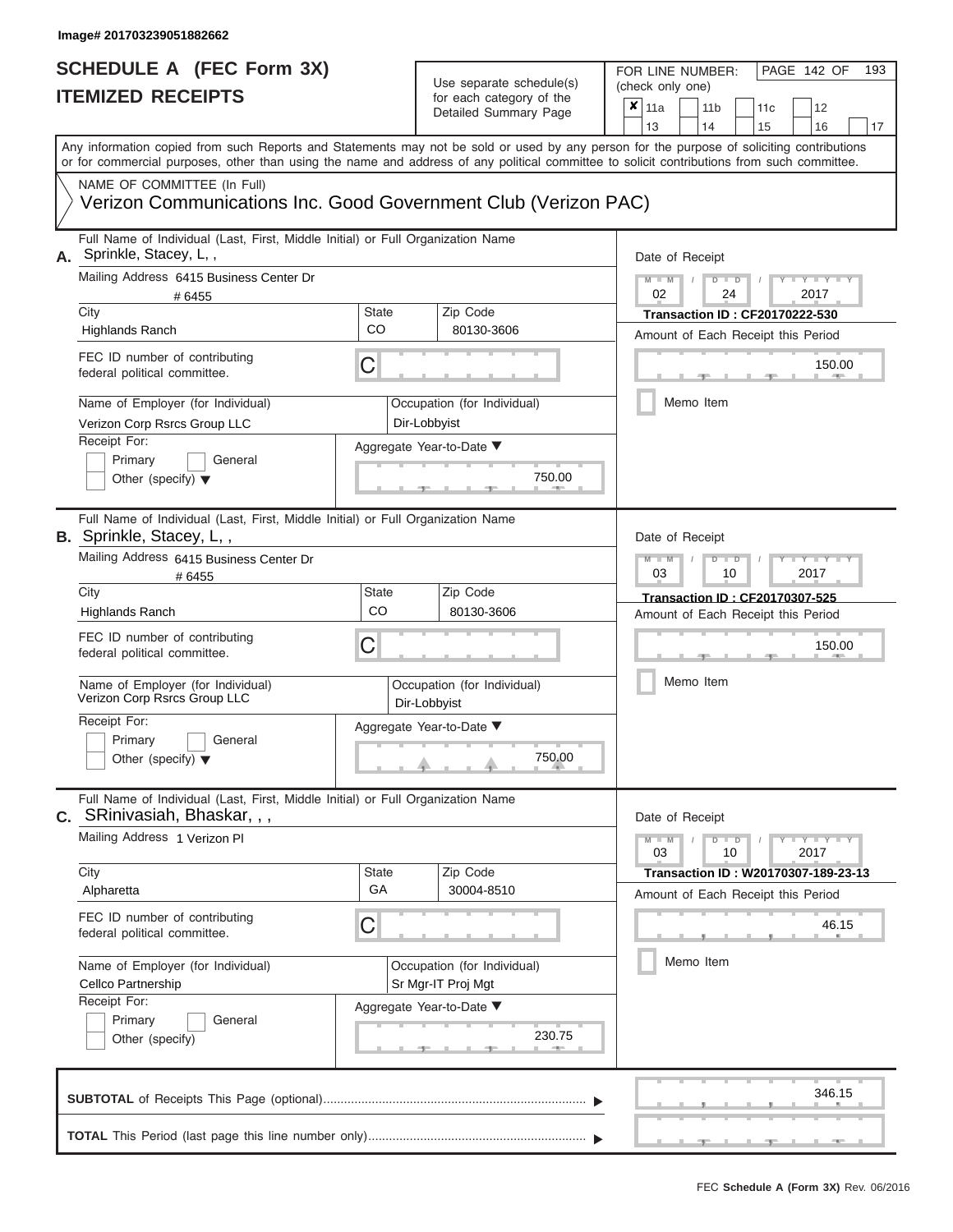### **SCHEDULE A (FEC Form 3X) ITEMIZED RECEIPTS**

## Use separate schedule(s)<br>for each category of the

FOR LINE NUMBER:<br>(check only one)

PAGE 143 OF 193

|    | IILMILLU INLVLII I                                                                                                                         |                              |  | iui cauli calcyuly ul lilic<br>Detailed Summary Page         | ×                                                                                   | 11a             |  | 11 <sub>b</sub>                    |                      | 11c                                   |  | 12                |    |  |  |  |  |
|----|--------------------------------------------------------------------------------------------------------------------------------------------|------------------------------|--|--------------------------------------------------------------|-------------------------------------------------------------------------------------|-----------------|--|------------------------------------|----------------------|---------------------------------------|--|-------------------|----|--|--|--|--|
|    | Any information copied from such Reports and Statements may not be sold or used by any person for the purpose of soliciting contributions  |                              |  |                                                              |                                                                                     | 13              |  | 14                                 |                      | 15                                    |  | 16                | 17 |  |  |  |  |
|    | or for commercial purposes, other than using the name and address of any political committee to solicit contributions from such committee. |                              |  |                                                              |                                                                                     |                 |  |                                    |                      |                                       |  |                   |    |  |  |  |  |
|    | NAME OF COMMITTEE (In Full)                                                                                                                |                              |  |                                                              |                                                                                     |                 |  |                                    |                      |                                       |  |                   |    |  |  |  |  |
|    | Verizon Communications Inc. Good Government Club (Verizon PAC)                                                                             |                              |  |                                                              |                                                                                     |                 |  |                                    |                      |                                       |  |                   |    |  |  |  |  |
| А. | Full Name of Individual (Last, First, Middle Initial) or Full Organization Name<br>Stefanski, Michael, T,,                                 | Date of Receipt              |  |                                                              |                                                                                     |                 |  |                                    |                      |                                       |  |                   |    |  |  |  |  |
|    | Mailing Address 1 Verizon Way                                                                                                              |                              |  |                                                              | $M - M$<br>$D$ $D$                                                                  |                 |  |                                    |                      |                                       |  |                   |    |  |  |  |  |
|    |                                                                                                                                            |                              |  |                                                              |                                                                                     | 01              |  |                                    | 27                   |                                       |  | 2017              |    |  |  |  |  |
|    | City                                                                                                                                       | <b>State</b>                 |  | Zip Code                                                     |                                                                                     |                 |  |                                    |                      | <b>Transaction ID: CF20170125-521</b> |  |                   |    |  |  |  |  |
|    | <b>Basking Ridge</b>                                                                                                                       | <b>NJ</b>                    |  | 07920-1025                                                   | Amount of Each Receipt this Period                                                  |                 |  |                                    |                      |                                       |  |                   |    |  |  |  |  |
|    | FEC ID number of contributing<br>federal political committee.                                                                              | C                            |  |                                                              | 192.30                                                                              |                 |  |                                    |                      |                                       |  |                   |    |  |  |  |  |
|    | Name of Employer (for Individual)                                                                                                          |                              |  | Occupation (for Individual)                                  |                                                                                     |                 |  | Memo Item                          |                      |                                       |  |                   |    |  |  |  |  |
|    | Verizon Corp Rsrcs Group LLC                                                                                                               |                              |  | <b>SVP-Investor Relations</b>                                |                                                                                     |                 |  |                                    |                      |                                       |  |                   |    |  |  |  |  |
|    | Receipt For:<br>General                                                                                                                    |                              |  | Aggregate Year-to-Date ▼                                     |                                                                                     |                 |  |                                    |                      |                                       |  |                   |    |  |  |  |  |
|    | Primary<br>Other (specify) $\blacktriangledown$                                                                                            |                              |  | 961.50                                                       |                                                                                     |                 |  |                                    |                      |                                       |  |                   |    |  |  |  |  |
|    |                                                                                                                                            |                              |  |                                                              |                                                                                     |                 |  |                                    |                      |                                       |  |                   |    |  |  |  |  |
|    | Full Name of Individual (Last, First, Middle Initial) or Full Organization Name<br><b>B.</b> Stefanski, Michael, T,,                       |                              |  |                                                              |                                                                                     |                 |  |                                    |                      |                                       |  |                   |    |  |  |  |  |
|    | Mailing Address 1 Verizon Way                                                                                                              |                              |  |                                                              | Date of Receipt<br>$M - M$<br>$\overline{\mathsf{D}}$<br>$\Box$<br>02<br>2017<br>10 |                 |  |                                    |                      |                                       |  |                   |    |  |  |  |  |
|    |                                                                                                                                            |                              |  |                                                              |                                                                                     |                 |  |                                    |                      |                                       |  |                   |    |  |  |  |  |
|    | City                                                                                                                                       | <b>State</b>                 |  | Zip Code                                                     |                                                                                     |                 |  |                                    |                      | <b>Transaction ID: CF20170207-519</b> |  |                   |    |  |  |  |  |
|    | <b>Basking Ridge</b>                                                                                                                       | <b>NJ</b><br>07920-1025<br>C |  |                                                              |                                                                                     |                 |  | Amount of Each Receipt this Period |                      |                                       |  |                   |    |  |  |  |  |
|    | FEC ID number of contributing                                                                                                              |                              |  |                                                              |                                                                                     |                 |  |                                    |                      |                                       |  | 192.30            |    |  |  |  |  |
|    | federal political committee.                                                                                                               |                              |  |                                                              |                                                                                     |                 |  |                                    |                      |                                       |  |                   |    |  |  |  |  |
|    | Name of Employer (for Individual)<br>Verizon Corp Rsrcs Group LLC                                                                          |                              |  | Occupation (for Individual)<br><b>SVP-Investor Relations</b> |                                                                                     |                 |  | Memo Item                          |                      |                                       |  |                   |    |  |  |  |  |
|    | Receipt For:                                                                                                                               |                              |  | Aggregate Year-to-Date ▼                                     |                                                                                     |                 |  |                                    |                      |                                       |  |                   |    |  |  |  |  |
|    | Primary<br>General<br>Other (specify) $\blacktriangledown$                                                                                 |                              |  | 961.50                                                       |                                                                                     |                 |  |                                    |                      |                                       |  |                   |    |  |  |  |  |
|    |                                                                                                                                            |                              |  |                                                              |                                                                                     |                 |  |                                    |                      |                                       |  |                   |    |  |  |  |  |
| С. | Full Name of Individual (Last, First, Middle Initial) or Full Organization Name<br>Stefanski, Michael, T,,                                 |                              |  |                                                              |                                                                                     | Date of Receipt |  |                                    |                      |                                       |  |                   |    |  |  |  |  |
|    | Mailing Address 1 Verizon Way                                                                                                              |                              |  |                                                              |                                                                                     | $M - M$<br>02   |  |                                    | $D$ $\Box$ $D$<br>24 |                                       |  | Y - Y - Y<br>2017 |    |  |  |  |  |
|    | City                                                                                                                                       | State                        |  | Zip Code                                                     |                                                                                     |                 |  |                                    |                      | <b>Transaction ID: CF20170222-518</b> |  |                   |    |  |  |  |  |
|    | <b>Basking Ridge</b>                                                                                                                       | <b>NJ</b>                    |  | 07920-1025                                                   |                                                                                     |                 |  |                                    |                      | Amount of Each Receipt this Period    |  |                   |    |  |  |  |  |
|    | FEC ID number of contributing<br>federal political committee.                                                                              | С                            |  |                                                              |                                                                                     |                 |  |                                    |                      |                                       |  | 192.30            |    |  |  |  |  |
|    | Name of Employer (for Individual)                                                                                                          |                              |  | Occupation (for Individual)                                  |                                                                                     |                 |  | Memo Item                          |                      |                                       |  |                   |    |  |  |  |  |
|    | Verizon Corp Rsrcs Group LLC                                                                                                               |                              |  | <b>SVP-Investor Relations</b>                                |                                                                                     |                 |  |                                    |                      |                                       |  |                   |    |  |  |  |  |
|    | Receipt For:                                                                                                                               |                              |  | Aggregate Year-to-Date ▼                                     |                                                                                     |                 |  |                                    |                      |                                       |  |                   |    |  |  |  |  |
|    | Primary<br>General<br>Other (specify)                                                                                                      |                              |  | 961.50                                                       |                                                                                     |                 |  |                                    |                      |                                       |  |                   |    |  |  |  |  |
|    |                                                                                                                                            |                              |  |                                                              |                                                                                     |                 |  |                                    |                      |                                       |  |                   |    |  |  |  |  |
|    |                                                                                                                                            |                              |  |                                                              |                                                                                     |                 |  |                                    |                      |                                       |  | 576.90            |    |  |  |  |  |
|    |                                                                                                                                            |                              |  |                                                              |                                                                                     |                 |  |                                    |                      |                                       |  |                   |    |  |  |  |  |
|    |                                                                                                                                            |                              |  |                                                              |                                                                                     |                 |  |                                    |                      |                                       |  |                   |    |  |  |  |  |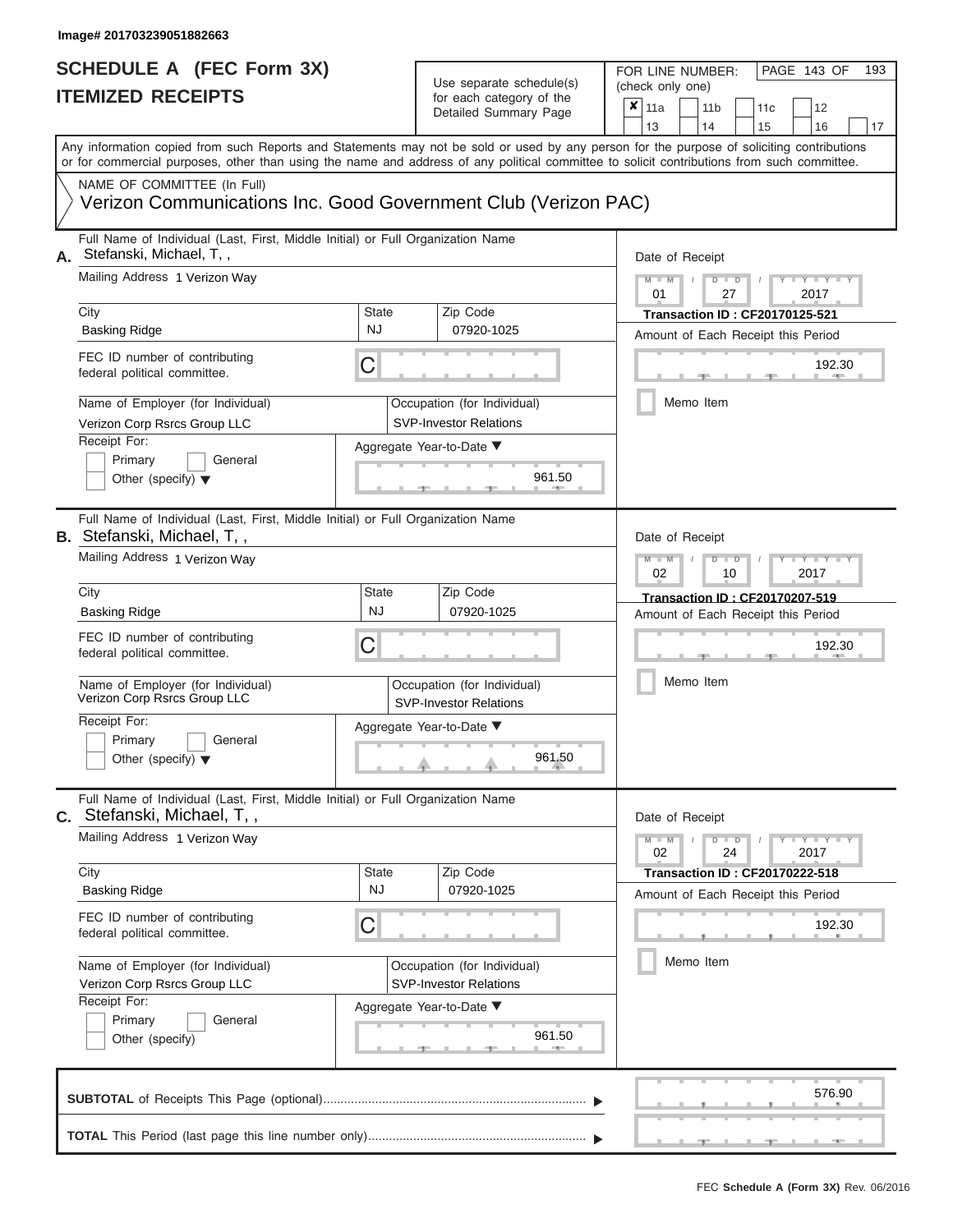# **SCHEDULE A (FEC Form 3X)**

| SCHEDULE A (FEC Form 3X)<br><b>ITEMIZED RECEIPTS</b>                                                                                                                                                                                                                                                                                                                                                  |                                | Use separate schedule(s)<br>for each category of the<br>Detailed Summary Page                                           | 193<br>FOR LINE NUMBER:<br>PAGE 144 OF<br>(check only one)<br>$\overline{\mathbf{x}}$   11a<br>11 <sub>b</sub><br>12<br>11c<br>13<br>14                                                                  |
|-------------------------------------------------------------------------------------------------------------------------------------------------------------------------------------------------------------------------------------------------------------------------------------------------------------------------------------------------------------------------------------------------------|--------------------------------|-------------------------------------------------------------------------------------------------------------------------|----------------------------------------------------------------------------------------------------------------------------------------------------------------------------------------------------------|
| Any information copied from such Reports and Statements may not be sold or used by any person for the purpose of soliciting contributions<br>or for commercial purposes, other than using the name and address of any political committee to solicit contributions from such committee.<br>NAME OF COMMITTEE (In Full)<br>Verizon Communications Inc. Good Government Club (Verizon PAC)              |                                |                                                                                                                         | 15<br>16<br>17                                                                                                                                                                                           |
| Full Name of Individual (Last, First, Middle Initial) or Full Organization Name<br>Stefanski, Michael, T,,<br>А.<br>Mailing Address 1 Verizon Way<br>City<br><b>Basking Ridge</b><br>FEC ID number of contributing<br>federal political committee.<br>Name of Employer (for Individual)                                                                                                               | <b>State</b><br><b>NJ</b><br>C | Zip Code<br>07920-1025<br>Occupation (for Individual)                                                                   | Date of Receipt<br>$M - M$<br>$D$ $D$<br>Y I Y I<br>$\sqrt{2}$<br>03<br>2017<br>10<br><b>Transaction ID: CF20170307-513</b><br>Amount of Each Receipt this Period<br>192.30<br><b>Allen</b><br>Memo Item |
| Verizon Corp Rsrcs Group LLC<br>Receipt For:<br>Primary<br>General<br>Other (specify) $\blacktriangledown$                                                                                                                                                                                                                                                                                            |                                | <b>SVP-Investor Relations</b><br>Aggregate Year-to-Date ▼<br>961.50                                                     |                                                                                                                                                                                                          |
| Full Name of Individual (Last, First, Middle Initial) or Full Organization Name<br><b>B.</b> Stone, William, H,,<br>Mailing Address 1 Verizon Way<br>City<br><b>Basking Ridge</b><br>FEC ID number of contributing<br>federal political committee.<br>Name of Employer (for Individual)<br>Verizon Corp Rsrcs Group LLC<br>Receipt For:<br>Primary<br>General<br>Other (specify) $\blacktriangledown$ | State<br><b>NJ</b><br>С        | Zip Code<br>07920-1025<br>Occupation (for Individual)<br>Exec Dir-Ntwk Infra Plng<br>Aggregate Year-to-Date ▼<br>230.75 | Date of Receipt<br>$M - M$<br>$D$ $\Box$ $D$<br>Y I Y<br>03<br>2017<br>10<br><b>Transaction ID: CF20170307-420</b><br>Amount of Each Receipt this Period<br>46.15<br>Memo Item                           |
| Full Name of Individual (Last, First, Middle Initial) or Full Organization Name<br>C. Strobert, Andrew, Frank,,<br>Mailing Address 1 Verizon Way<br>City<br><b>Basking Ridge</b><br>FEC ID number of contributing<br>federal political committee.<br>Name of Employer (for Individual)<br>Cellco Partnership<br>Receipt For:<br>Primary<br>General<br>Other (specify)                                 | State<br><b>NJ</b><br>С        | Zip Code<br>07920-1025<br>Occupation (for Individual)<br>Asst Genl Counsel<br>Aggregate Year-to-Date ▼<br>250.00        | Date of Receipt<br>$M - M$<br>$D$ $D$<br>$T - Y - T - Y - T - Y$<br>10<br>03<br>2017<br>Transaction ID: W20170307-133-23-13<br>Amount of Each Receipt this Period<br>50.00<br>Memo Item                  |
|                                                                                                                                                                                                                                                                                                                                                                                                       |                                |                                                                                                                         | 288.45                                                                                                                                                                                                   |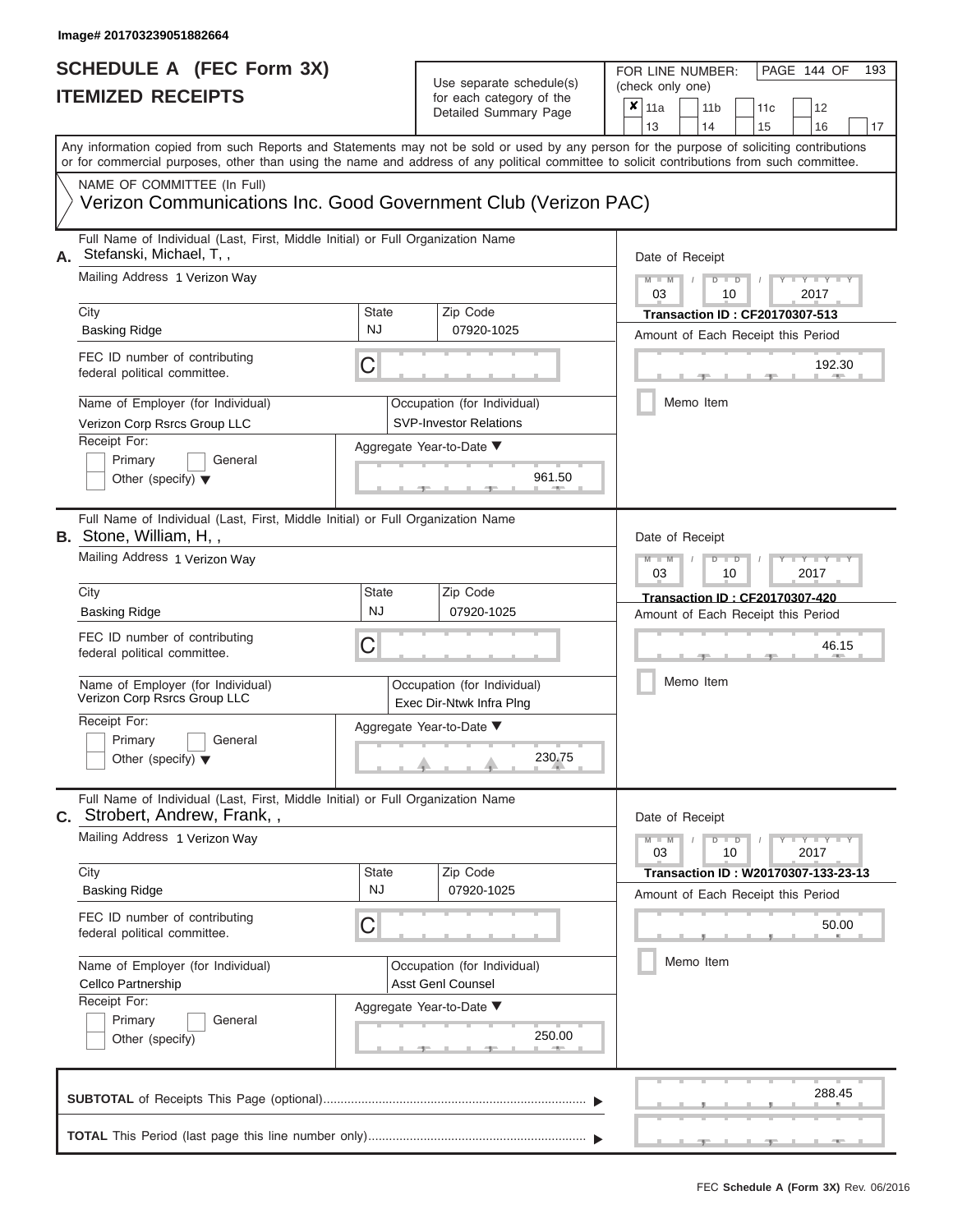### **SCHEDULE A (FEC Form 3X) ITEMIZED RECEIPTS**

## Use separate schedule(s)<br>for each category of the

FOR LINE NUMBER:<br>(check only one)

PAGE 145 OF 193

| IIEMILED REVEIFIJ                                                                                                                                                                                                                                                                       |                          | ior each category of the                                 | ×         | 11a             |  | 11 <sub>b</sub> |      | 11c                                                                      | 12                  |        |    |  |  |  |
|-----------------------------------------------------------------------------------------------------------------------------------------------------------------------------------------------------------------------------------------------------------------------------------------|--------------------------|----------------------------------------------------------|-----------|-----------------|--|-----------------|------|--------------------------------------------------------------------------|---------------------|--------|----|--|--|--|
|                                                                                                                                                                                                                                                                                         |                          | Detailed Summary Page                                    |           | 13              |  | 14              |      | 15                                                                       | 16                  |        | 17 |  |  |  |
| Any information copied from such Reports and Statements may not be sold or used by any person for the purpose of soliciting contributions<br>or for commercial purposes, other than using the name and address of any political committee to solicit contributions from such committee. |                          |                                                          |           |                 |  |                 |      |                                                                          |                     |        |    |  |  |  |
| NAME OF COMMITTEE (In Full)<br>Verizon Communications Inc. Good Government Club (Verizon PAC)                                                                                                                                                                                           |                          |                                                          |           |                 |  |                 |      |                                                                          |                     |        |    |  |  |  |
| Full Name of Individual (Last, First, Middle Initial) or Full Organization Name<br>Suarez, Sheryl, A S,,<br>А.                                                                                                                                                                          |                          |                                                          |           | Date of Receipt |  |                 |      |                                                                          |                     |        |    |  |  |  |
| Mailing Address 1 Verizon Way                                                                                                                                                                                                                                                           |                          | $M - M$<br>01                                            |           | $D$ $D$<br>27   |  |                 | 2017 | $-1$ $-1$                                                                |                     |        |    |  |  |  |
| City<br><b>Basking Ridge</b>                                                                                                                                                                                                                                                            | State<br><b>NJ</b>       | Zip Code<br>07920-1025                                   |           |                 |  |                 |      | Transaction ID: W20170125-100-0-13<br>Amount of Each Receipt this Period |                     |        |    |  |  |  |
| FEC ID number of contributing<br>federal political committee.                                                                                                                                                                                                                           | С                        |                                                          |           |                 |  |                 |      |                                                                          |                     | 153.84 |    |  |  |  |
| Name of Employer (for Individual)<br>Cellco Partnership                                                                                                                                                                                                                                 |                          | Occupation (for Individual)<br>VP & DGC-Field Operations | Memo Item |                 |  |                 |      |                                                                          |                     |        |    |  |  |  |
| Receipt For:<br>Primary<br>General<br>Other (specify) $\blacktriangledown$                                                                                                                                                                                                              | Aggregate Year-to-Date ▼ |                                                          |           |                 |  |                 |      |                                                                          |                     |        |    |  |  |  |
| Full Name of Individual (Last, First, Middle Initial) or Full Organization Name<br><b>B.</b> Suarez, Sheryl, A S,,                                                                                                                                                                      |                          |                                                          |           | Date of Receipt |  |                 |      |                                                                          |                     |        |    |  |  |  |
| Mailing Address 1 Verizon Way                                                                                                                                                                                                                                                           |                          | $M - M$<br>$\Box$<br>$T - Y$<br>ъ<br>02<br>10<br>2017    |           |                 |  |                 |      |                                                                          |                     |        |    |  |  |  |
| City<br><b>Basking Ridge</b>                                                                                                                                                                                                                                                            | State<br><b>NJ</b>       | Zip Code<br>07920-1025                                   |           |                 |  |                 |      | Transaction ID: W20170207-98-23-29<br>Amount of Each Receipt this Period |                     |        |    |  |  |  |
| FEC ID number of contributing<br>federal political committee.                                                                                                                                                                                                                           | С                        |                                                          |           |                 |  |                 |      |                                                                          |                     | 153.84 |    |  |  |  |
| Name of Employer (for Individual)<br>Cellco Partnership                                                                                                                                                                                                                                 |                          | Occupation (for Individual)<br>VP & DGC-Field Operations |           |                 |  | Memo Item       |      |                                                                          |                     |        |    |  |  |  |
| Receipt For:<br>Primary<br>General<br>Other (specify) $\blacktriangledown$                                                                                                                                                                                                              |                          | Aggregate Year-to-Date ▼<br>769.20                       |           |                 |  |                 |      |                                                                          |                     |        |    |  |  |  |
| Full Name of Individual (Last, First, Middle Initial) or Full Organization Name<br>$c.$ Suarez, Sheryl, A S,,                                                                                                                                                                           |                          |                                                          |           | Date of Receipt |  |                 |      |                                                                          |                     |        |    |  |  |  |
| Mailing Address 1 Verizon Way                                                                                                                                                                                                                                                           |                          |                                                          |           | $M - M$<br>02   |  | $D$ $D$         | 24   |                                                                          | $Y - Y - Y$<br>2017 |        |    |  |  |  |
| City<br><b>Basking Ridge</b>                                                                                                                                                                                                                                                            | State<br>NJ.             | Zip Code<br>07920-1025                                   |           |                 |  |                 |      | Transaction ID: W20170222-99-2-43<br>Amount of Each Receipt this Period  |                     |        |    |  |  |  |
| FEC ID number of contributing<br>federal political committee.                                                                                                                                                                                                                           | С                        |                                                          |           |                 |  |                 |      |                                                                          |                     | 153.84 |    |  |  |  |
| Name of Employer (for Individual)<br>Cellco Partnership                                                                                                                                                                                                                                 |                          | Occupation (for Individual)<br>VP & DGC-Field Operations |           | Memo Item       |  |                 |      |                                                                          |                     |        |    |  |  |  |
| Receipt For:<br>General<br>Primary<br>Other (specify)                                                                                                                                                                                                                                   |                          | Aggregate Year-to-Date ▼<br>769.20                       |           |                 |  |                 |      |                                                                          |                     |        |    |  |  |  |
|                                                                                                                                                                                                                                                                                         |                          |                                                          |           |                 |  |                 |      |                                                                          |                     | 461.52 |    |  |  |  |
|                                                                                                                                                                                                                                                                                         |                          |                                                          |           |                 |  |                 |      |                                                                          |                     |        |    |  |  |  |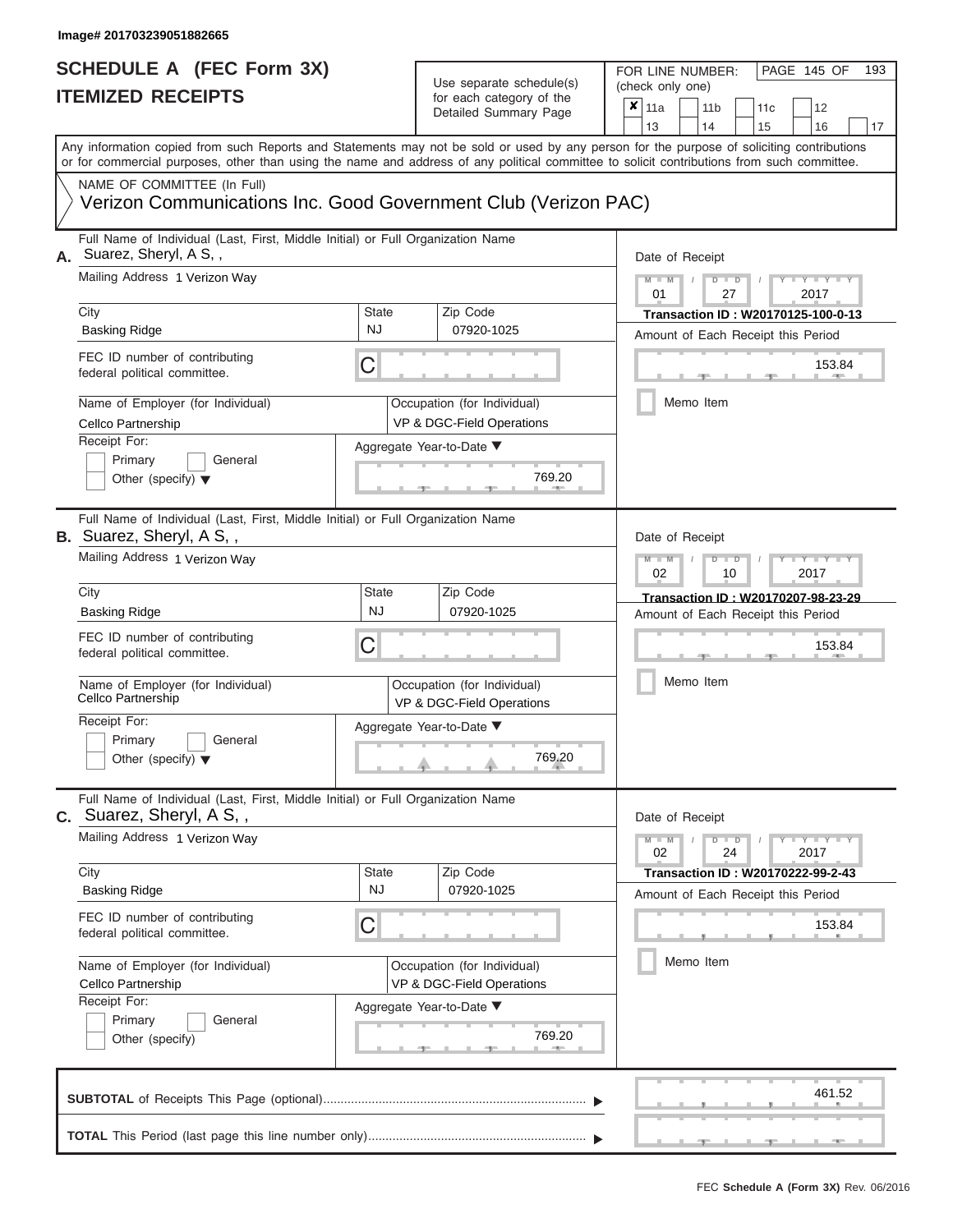| SCHEDULE A (FEC Form 3X)<br><b>ITEMIZED RECEIPTS</b>                                                                                                                                                                                                                                                                                                                                      |                         | Use separate schedule(s)<br>for each category of the<br>Detailed Summary Page                                            | 193<br>FOR LINE NUMBER:<br>PAGE 146 OF<br>(check only one)<br>$\overline{\mathbf{x}}$   11a<br>11 <sub>b</sub><br>11c<br>12                                                                                                        |
|-------------------------------------------------------------------------------------------------------------------------------------------------------------------------------------------------------------------------------------------------------------------------------------------------------------------------------------------------------------------------------------------|-------------------------|--------------------------------------------------------------------------------------------------------------------------|------------------------------------------------------------------------------------------------------------------------------------------------------------------------------------------------------------------------------------|
| Any information copied from such Reports and Statements may not be sold or used by any person for the purpose of soliciting contributions<br>or for commercial purposes, other than using the name and address of any political committee to solicit contributions from such committee.                                                                                                   |                         |                                                                                                                          | 13<br>14<br>15<br>16<br>17                                                                                                                                                                                                         |
| NAME OF COMMITTEE (In Full)<br>Verizon Communications Inc. Good Government Club (Verizon PAC)                                                                                                                                                                                                                                                                                             |                         |                                                                                                                          |                                                                                                                                                                                                                                    |
| Full Name of Individual (Last, First, Middle Initial) or Full Organization Name<br>A. Suarez, Sheryl, A S,,<br>Mailing Address 1 Verizon Way<br>City<br><b>Basking Ridge</b><br>FEC ID number of contributing<br>federal political committee.<br>Name of Employer (for Individual)<br>Cellco Partnership<br>Receipt For:<br>Primary<br>General<br>Other (specify) $\blacktriangledown$    | State<br><b>NJ</b><br>C | Zip Code<br>07920-1025<br>Occupation (for Individual)<br>VP & DGC-Field Operations<br>Aggregate Year-to-Date ▼<br>769.20 | Date of Receipt<br>$M - M$<br>$Y - Y - Y$<br>$D$ $D$<br>$\sqrt{ }$<br>03<br>2017<br>10<br>Transaction ID: W20170307-98-23-13<br>Amount of Each Receipt this Period<br>153.84<br>Memo Item                                          |
| Full Name of Individual (Last, First, Middle Initial) or Full Organization Name<br>B. Sullivan, Paul, A,,<br>Mailing Address 290 W Mount Pleasant Ave<br>City<br>Livingston<br>FEC ID number of contributing<br>federal political committee.<br>Name of Employer (for Individual)<br>Verizon Services Corp.<br>Receipt For:<br>Primary<br>General<br>Other (specify) $\blacktriangledown$ | State<br><b>NJ</b><br>С | Zip Code<br>07039-2761<br>Occupation (for Individual)<br>VP-Center & Business Ops<br>Aggregate Year-to-Date ▼<br>769.20  | Date of Receipt<br>$M - M$<br>$D$ $\Box$ $D$<br>$Y - Y$<br>01<br>2017<br>27<br><b>Transaction ID: CF20170125-25</b><br>Amount of Each Receipt this Period<br>153.84<br>Memo Item                                                   |
| Full Name of Individual (Last, First, Middle Initial) or Full Organization Name<br>C. Sullivan, Paul, A,,<br>Mailing Address 1 Verizon Way<br>City<br><b>Basking Ridge</b><br>FEC ID number of contributing<br>federal political committee.<br>Name of Employer (for Individual)<br>Verizon Services Corp.<br>Receipt For:<br>General<br>Primary<br>Other (specify)                       | State<br><b>NJ</b><br>С | Zip Code<br>07920-1025<br>Occupation (for Individual)<br>VP-Center & Business Ops<br>Aggregate Year-to-Date ▼<br>769.20  | Date of Receipt<br>$M - M$<br>$D$ $D$<br>$\mathbf{I} = \mathbf{Y} + \mathbf{I} + \mathbf{Y} + \mathbf{I}$<br>10<br>2017<br>02<br><b>Transaction ID: CF20170207-25</b><br>Amount of Each Receipt this Period<br>153.84<br>Memo Item |
|                                                                                                                                                                                                                                                                                                                                                                                           |                         |                                                                                                                          | 461.52                                                                                                                                                                                                                             |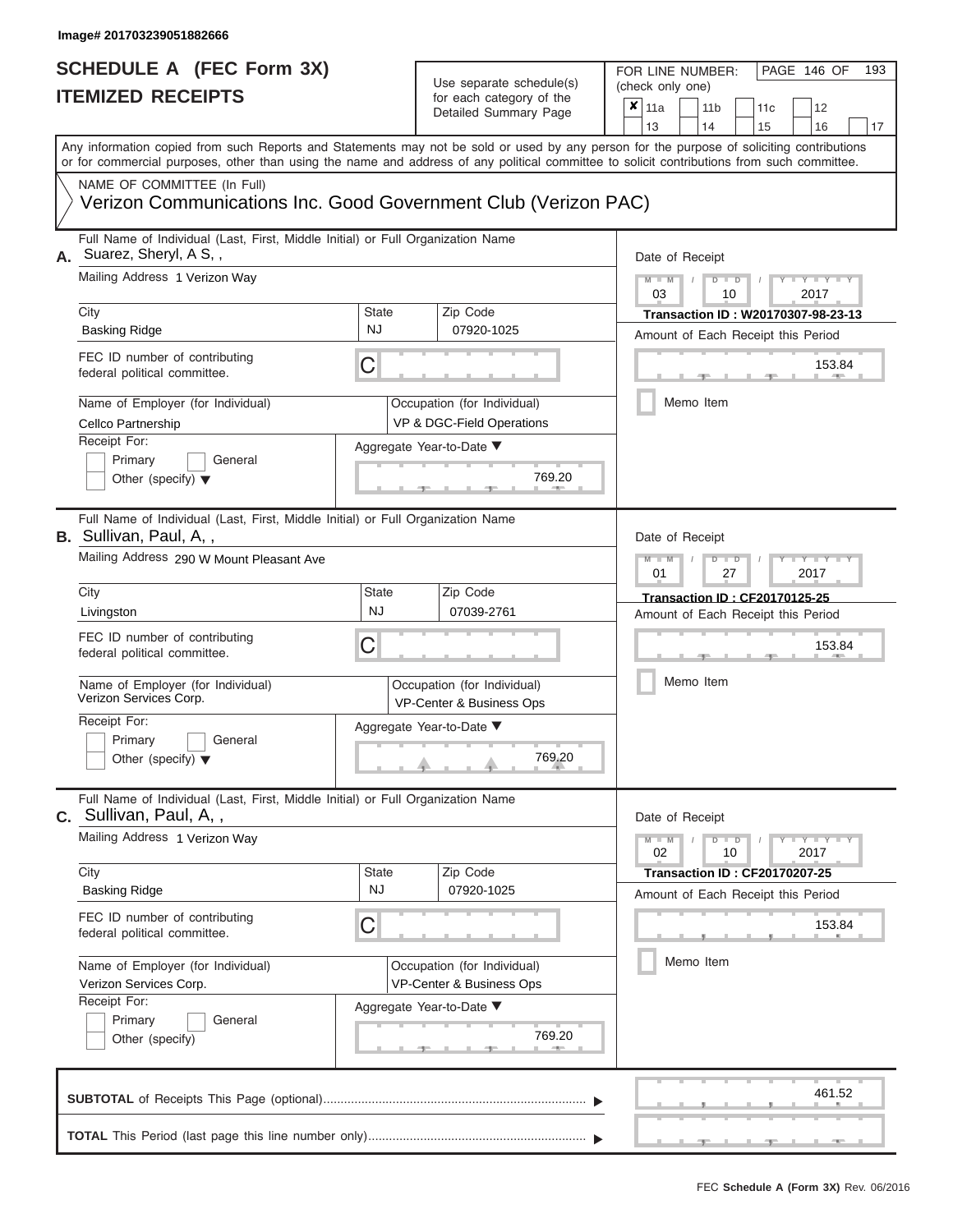### **SCHEDULE A (FEC Form 3X) ITEMIZED RECEIPTS**

## Use separate schedule(s)

| SCHEDULE A (FEC Form 3X)<br><b>ITEMIZED RECEIPTS</b>                                                                                                                                                                                                                                                                                             |                                                                                                       | Use separate schedule(s)<br>for each category of the<br>Detailed Summary Page                                 | 193<br>FOR LINE NUMBER:<br>PAGE 147 OF<br>(check only one)<br>$\boldsymbol{x}$<br>11a<br>11 <sub>b</sub><br>11c<br>12                                                         |  |  |  |  |  |
|--------------------------------------------------------------------------------------------------------------------------------------------------------------------------------------------------------------------------------------------------------------------------------------------------------------------------------------------------|-------------------------------------------------------------------------------------------------------|---------------------------------------------------------------------------------------------------------------|-------------------------------------------------------------------------------------------------------------------------------------------------------------------------------|--|--|--|--|--|
| or for commercial purposes, other than using the name and address of any political committee to solicit contributions from such committee.                                                                                                                                                                                                       |                                                                                                       |                                                                                                               | 13<br>14<br>15<br>16<br>17<br>Any information copied from such Reports and Statements may not be sold or used by any person for the purpose of soliciting contributions       |  |  |  |  |  |
| NAME OF COMMITTEE (In Full)<br>Verizon Communications Inc. Good Government Club (Verizon PAC)                                                                                                                                                                                                                                                    |                                                                                                       |                                                                                                               |                                                                                                                                                                               |  |  |  |  |  |
| Full Name of Individual (Last, First, Middle Initial) or Full Organization Name<br>A. Sullivan, Paul, A,,<br>Mailing Address 1 Verizon Wav<br>City<br><b>Basking Ridge</b><br>FEC ID number of contributing<br>federal political committee.<br>Name of Employer (for Individual)<br>Verizon Services Corp.<br>Receipt For:<br>Primary<br>General | State<br><b>NJ</b><br>C                                                                               | Zip Code<br>07920-1025<br>Occupation (for Individual)<br>VP-Center & Business Ops<br>Aggregate Year-to-Date ▼ | Date of Receipt<br>$M - M$<br>$D$ $D$<br>$Y - Y - I$<br>02<br>24<br>2017<br><b>Transaction ID: CF20170222-25</b><br>Amount of Each Receipt this Period<br>153.84<br>Memo Item |  |  |  |  |  |
| Other (specify) $\blacktriangledown$<br>Full Name of Individual (Last, First, Middle Initial) or Full Organization Name                                                                                                                                                                                                                          |                                                                                                       | 769.20                                                                                                        |                                                                                                                                                                               |  |  |  |  |  |
| <b>B.</b> Sullivan, Paul, A,,<br>Mailing Address 1 Verizon Way<br>City                                                                                                                                                                                                                                                                           | State                                                                                                 | Zip Code                                                                                                      | Date of Receipt<br>$M - M$<br>$D$ $\Box$ $D$<br>Y I Y<br>03<br>2017<br>10<br><b>Transaction ID: CF20170307-25</b>                                                             |  |  |  |  |  |
| <b>Basking Ridge</b><br>FEC ID number of contributing<br>federal political committee.<br>Name of Employer (for Individual)<br>Verizon Services Corp.<br>Receipt For:<br>Primary<br>General                                                                                                                                                       | <b>NJ</b><br>С<br>Occupation (for Individual)<br>VP-Center & Business Ops<br>Aggregate Year-to-Date ▼ | Amount of Each Receipt this Period<br>153.84<br>Memo Item                                                     |                                                                                                                                                                               |  |  |  |  |  |
| Other (specify) $\blacktriangledown$<br>Full Name of Individual (Last, First, Middle Initial) or Full Organization Name<br>Takisaki, Paul, N,,<br>C.<br>Mailing Address 505 Highway 169 N<br>City                                                                                                                                                | State                                                                                                 | 769.20<br>Zip Code                                                                                            | Date of Receipt<br>$M - M$<br>$D$ $D$<br>$T-T$ $T$ $T$ $T$ $T$ $T$ $T$<br>10<br>2017<br>03<br>Transaction ID: W20170307-371-23-13                                             |  |  |  |  |  |
| Plymouth<br>FEC ID number of contributing<br>federal political committee.                                                                                                                                                                                                                                                                        | MN<br>С                                                                                               | 55441-6434                                                                                                    | Amount of Each Receipt this Period<br>50.00                                                                                                                                   |  |  |  |  |  |
| Name of Employer (for Individual)<br>Cellco Partnership<br>Receipt For:<br>Primary<br>General<br>Other (specify)                                                                                                                                                                                                                                 |                                                                                                       | Occupation (for Individual)<br><b>Dir-Business Sales</b><br>Aggregate Year-to-Date ▼<br>250.00                | Memo Item                                                                                                                                                                     |  |  |  |  |  |
|                                                                                                                                                                                                                                                                                                                                                  |                                                                                                       |                                                                                                               | 357.68                                                                                                                                                                        |  |  |  |  |  |
|                                                                                                                                                                                                                                                                                                                                                  |                                                                                                       |                                                                                                               |                                                                                                                                                                               |  |  |  |  |  |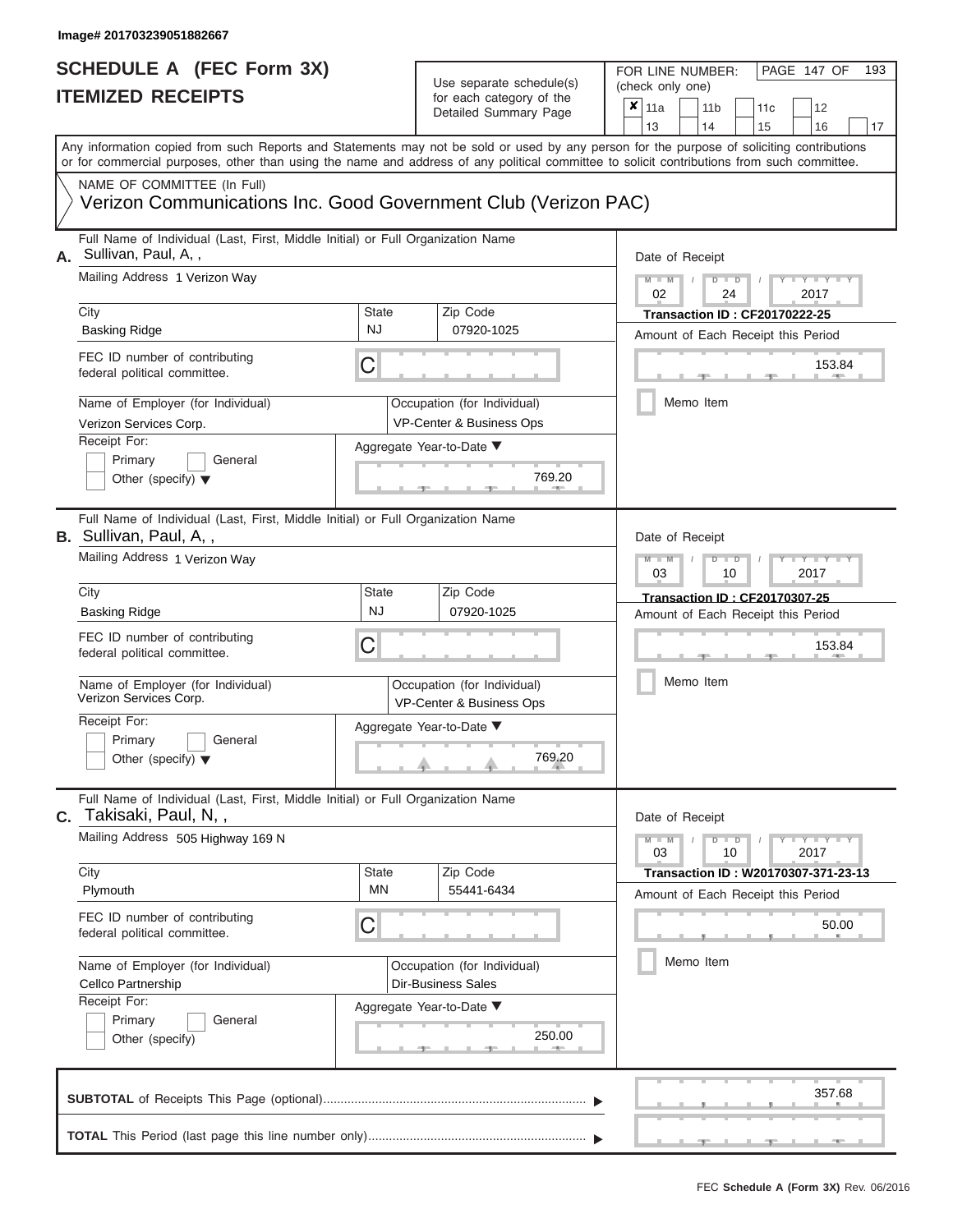# **SCHEDULE A (FEC Form 3X)**

| SCHEDULE A (FEC Form 3X)<br><b>ITEMIZED RECEIPTS</b>                                                                                                                                                                                                                                                                                                                                     |                                | Use separate schedule(s)<br>for each category of the<br>Detailed Summary Page                                                  | 193<br>FOR LINE NUMBER:<br>PAGE 148 OF<br>(check only one)<br>×<br>l 11a<br>12<br>11 <sub>b</sub><br>11 <sub>c</sub><br>13<br>14<br>15<br>16<br>17                                        |  |  |  |  |  |
|------------------------------------------------------------------------------------------------------------------------------------------------------------------------------------------------------------------------------------------------------------------------------------------------------------------------------------------------------------------------------------------|--------------------------------|--------------------------------------------------------------------------------------------------------------------------------|-------------------------------------------------------------------------------------------------------------------------------------------------------------------------------------------|--|--|--|--|--|
| Any information copied from such Reports and Statements may not be sold or used by any person for the purpose of soliciting contributions<br>or for commercial purposes, other than using the name and address of any political committee to solicit contributions from such committee.<br>NAME OF COMMITTEE (In Full)<br>Verizon Communications Inc. Good Government Club (Verizon PAC) |                                |                                                                                                                                |                                                                                                                                                                                           |  |  |  |  |  |
| Full Name of Individual (Last, First, Middle Initial) or Full Organization Name<br>Thorne, Lisa, M,,<br>А.<br>Mailing Address 1100 Elm St<br>City<br>Manchester<br>FEC ID number of contributing<br>federal political committee.<br>Name of Employer (for Individual)<br>Verizon Corp Rsrcs Group LLC<br>Receipt For:<br>Primary<br>General<br>Other (specify) $\blacktriangledown$      | <b>State</b><br><b>NH</b><br>С | Zip Code<br>03101-1500<br>Occupation (for Individual)<br><b>Dir-State Govt Relations</b><br>Aggregate Year-to-Date ▼<br>250.00 | Date of Receipt<br>$M$ – $M$ /<br>$D$ $D$<br>$Y - Y - T$<br>03<br>2017<br>10<br>Transaction ID: CF20170307-2<br>Amount of Each Receipt this Period<br>50.00<br><b>AND IN</b><br>Memo Item |  |  |  |  |  |
| Full Name of Individual (Last, First, Middle Initial) or Full Organization Name<br><b>B.</b> Tina, Mark, , ,<br>Mailing Address 2000 Corporate Dr<br>City<br>Orangeburg<br>FEC ID number of contributing<br>federal political committee.<br>Name of Employer (for Individual)<br>Cellco Partnership<br>Receipt For:<br>Primary<br>General<br>Other (specify) $\blacktriangledown$        | State<br><b>NY</b><br>С        | Zip Code<br>10962-2634<br>Occupation (for Individual)<br>Dir-Retail Sales<br>Aggregate Year-to-Date ▼<br>250.00                | Date of Receipt<br>$M - M$<br>$D$ $D$<br>Y TYT<br>03<br>2017<br>10<br>Transaction ID: W20170307-318-23-13<br>Amount of Each Receipt this Period<br>50.00<br>Memo Item                     |  |  |  |  |  |
| Full Name of Individual (Last, First, Middle Initial) or Full Organization Name<br>Trosper, Brian, H,,<br>С.<br>Mailing Address 1 Verizon Way<br>City<br><b>Basking Ridge</b><br>FEC ID number of contributing<br>federal political committee.<br>Name of Employer (for Individual)<br>Verizon Services Corp.<br>Receipt For:<br>Primary<br>General<br>Other (specify)                   | <b>State</b><br><b>NJ</b><br>С | Zip Code<br>07920-1025<br>Occupation (for Individual)<br><b>VP-Network</b><br>Aggregate Year-to-Date ▼<br>375.00               | Date of Receipt<br>$M - M$<br>$D$ $D$<br>$T - Y = Y - T Y$<br>02<br>10<br>2017<br><b>Transaction ID: CF20170207-841</b><br>Amount of Each Receipt this Period<br>75.00<br>Memo Item       |  |  |  |  |  |
|                                                                                                                                                                                                                                                                                                                                                                                          |                                |                                                                                                                                | 175.00<br>$-1$                                                                                                                                                                            |  |  |  |  |  |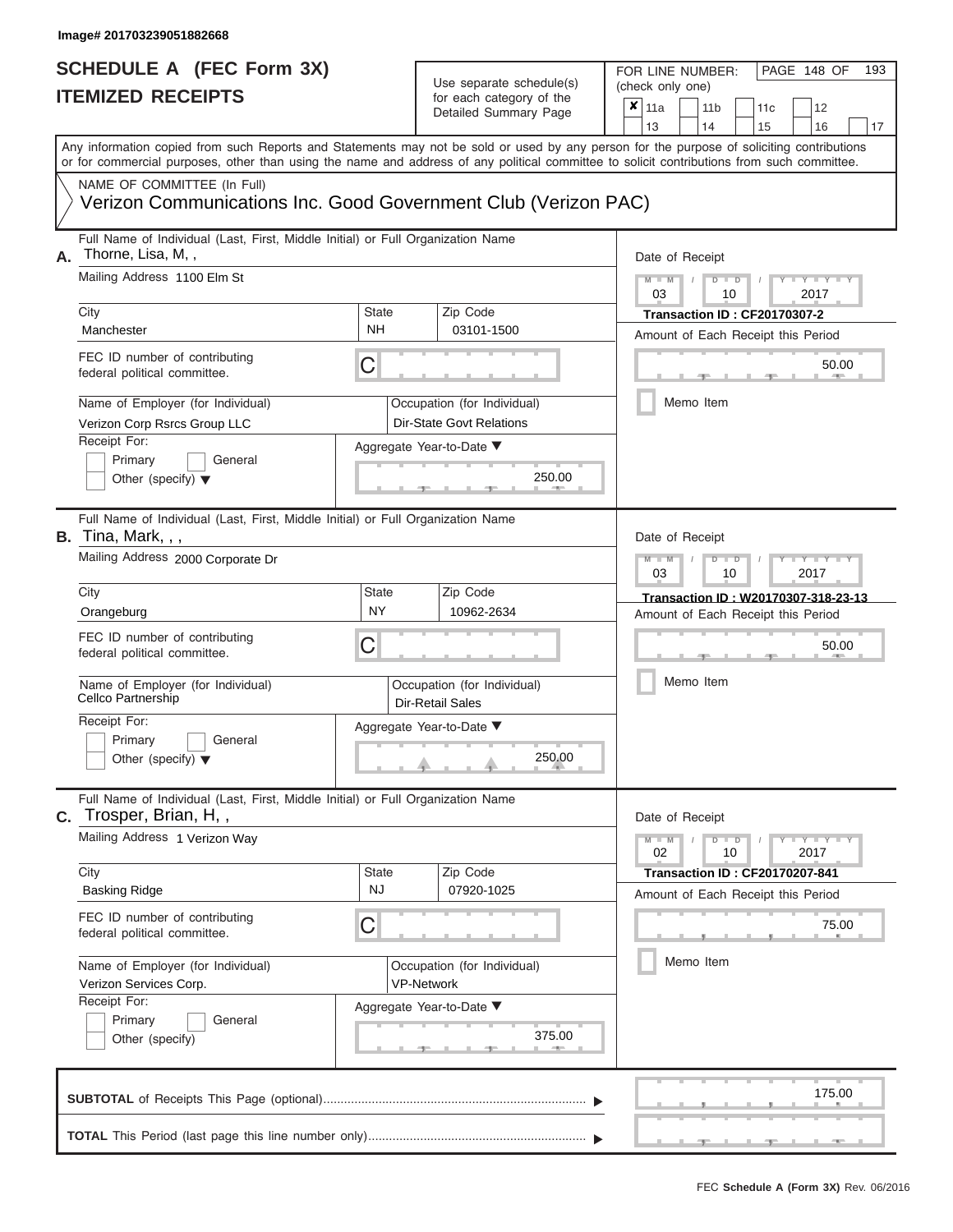| SCHEDULE A (FEC Form 3X)<br><b>ITEMIZED RECEIPTS</b>                                                                                                                                                                                                                                                                                                                                            |                                | Use separate schedule(s)<br>for each category of the<br>Detailed Summary Page                                        | 193<br>FOR LINE NUMBER:<br>PAGE 149 OF<br>(check only one)<br>$\overline{\mathbf{x}}$   11a<br>11 <sub>b</sub><br>12<br>11c                                                                           |
|-------------------------------------------------------------------------------------------------------------------------------------------------------------------------------------------------------------------------------------------------------------------------------------------------------------------------------------------------------------------------------------------------|--------------------------------|----------------------------------------------------------------------------------------------------------------------|-------------------------------------------------------------------------------------------------------------------------------------------------------------------------------------------------------|
| Any information copied from such Reports and Statements may not be sold or used by any person for the purpose of soliciting contributions<br>or for commercial purposes, other than using the name and address of any political committee to solicit contributions from such committee.                                                                                                         |                                |                                                                                                                      | 13<br>14<br>15<br>16<br>17                                                                                                                                                                            |
| NAME OF COMMITTEE (In Full)<br>Verizon Communications Inc. Good Government Club (Verizon PAC)                                                                                                                                                                                                                                                                                                   |                                |                                                                                                                      |                                                                                                                                                                                                       |
| Full Name of Individual (Last, First, Middle Initial) or Full Organization Name<br>Trosper, Brian, H,,<br>А.<br>Mailing Address 1 Verizon Way<br>City<br><b>Basking Ridge</b><br>FEC ID number of contributing<br>federal political committee.<br>Name of Employer (for Individual)<br>Verizon Services Corp.<br>Receipt For:<br>Primary<br>General<br>Other (specify) $\blacktriangledown$     | <b>State</b><br><b>NJ</b><br>C | Zip Code<br>07920-1025<br>Occupation (for Individual)<br><b>VP-Network</b><br>Aggregate Year-to-Date ▼<br>375.00     | Date of Receipt<br>$M - M$<br>$D$ $D$<br>Y I Y I<br>$\sqrt{ }$<br>02<br>24<br>2017<br><b>Transaction ID: CF20170222-838</b><br>Amount of Each Receipt this Period<br>75.00<br><b>AND</b><br>Memo Item |
| Full Name of Individual (Last, First, Middle Initial) or Full Organization Name<br><b>B.</b> Trosper, Brian, H,,<br>Mailing Address 1 Verizon Way<br>City<br><b>Basking Ridge</b><br>FEC ID number of contributing<br>federal political committee.<br>Name of Employer (for Individual)<br>Verizon Services Corp.<br>Receipt For:<br>Primary<br>General<br>Other (specify) $\blacktriangledown$ | State<br><b>NJ</b><br>С        | Zip Code<br>07920-1025<br>Occupation (for Individual)<br><b>VP-Network</b><br>Aggregate Year-to-Date ▼<br>375.00     | Date of Receipt<br>$M - M$<br>$D$ $\Box$ $D$<br>Y I Y<br>03<br>2017<br>10<br>Transaction ID: CF20170307-833<br>Amount of Each Receipt this Period<br>75.00<br>Memo Item                               |
| Full Name of Individual (Last, First, Middle Initial) or Full Organization Name<br>Turco, Mario, E,,<br>С.<br>Mailing Address 5055 N Point Pkwy<br>City<br>Alpharetta<br>FEC ID number of contributing<br>federal political committee.<br>Name of Employer (for Individual)<br>Cellco Partnership<br>Receipt For:<br>Primary<br>General<br>Other (specify)                                      | State<br>GA<br>С               | Zip Code<br>30022-3074<br>Occupation (for Individual)<br>VP-Wireless Wholesale<br>Aggregate Year-to-Date ▼<br>769.20 | Date of Receipt<br>$M - M$<br>$D$ $D$<br>$T - Y = Y - T Y$<br>27<br>01<br>2017<br>Transaction ID: W20170125-16-0-13<br>Amount of Each Receipt this Period<br>153.84<br>Memo Item                      |
|                                                                                                                                                                                                                                                                                                                                                                                                 |                                |                                                                                                                      | 303.84                                                                                                                                                                                                |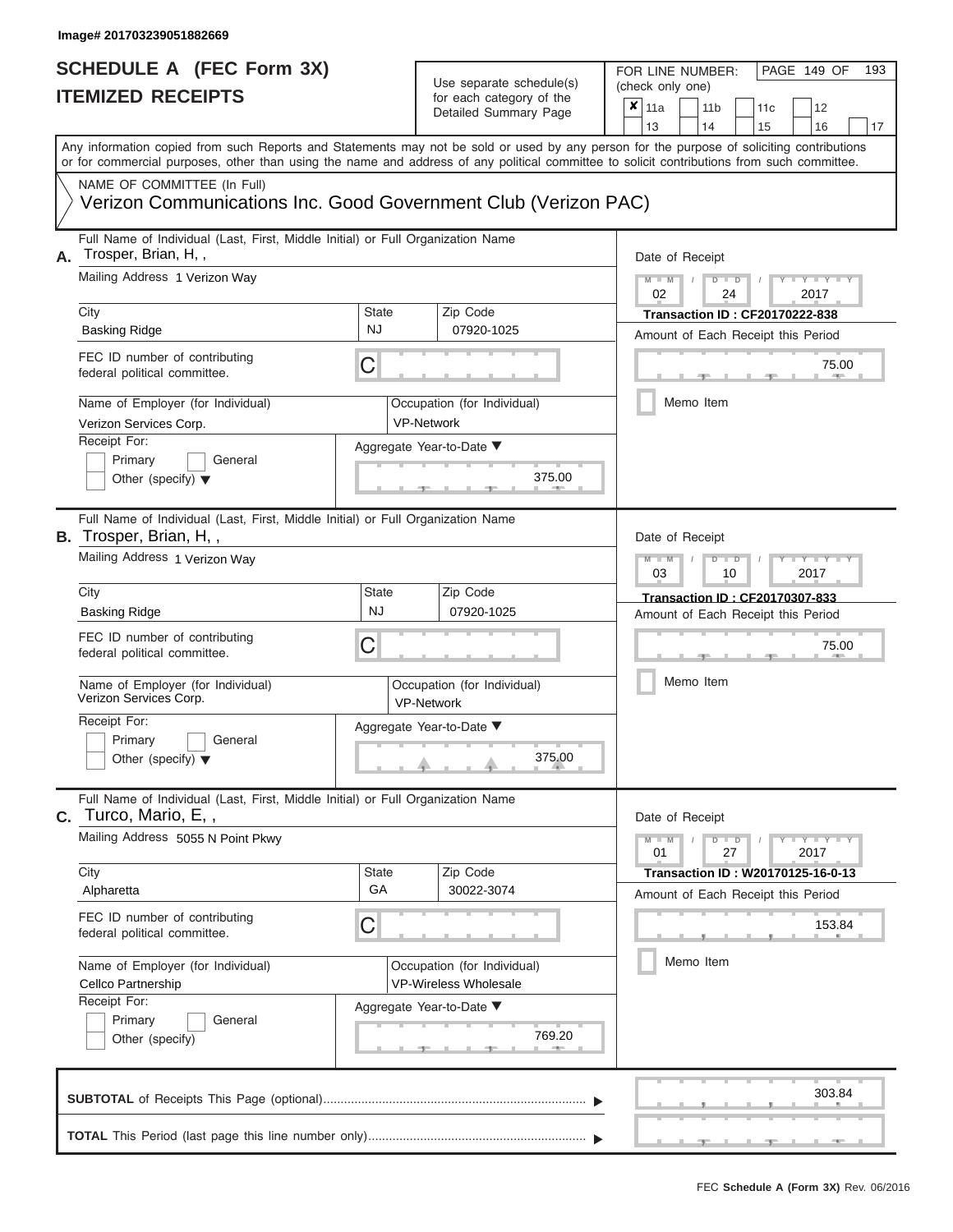## Use separate schedule(s)

FOR LINE NUMBER:<br>(check only one)

PAGE 150 OF 193

|    | IIEMIZED KEUEIPIS                                                                                                                                                                                                                                                                       |                                                               | for each category of the<br>Detailed Summary Page           | ×                                                                                                                                                        | 11a             |  | 11 <sub>b</sub> |               | 11c                               | 12                                 |    |  |  |  |
|----|-----------------------------------------------------------------------------------------------------------------------------------------------------------------------------------------------------------------------------------------------------------------------------------------|---------------------------------------------------------------|-------------------------------------------------------------|----------------------------------------------------------------------------------------------------------------------------------------------------------|-----------------|--|-----------------|---------------|-----------------------------------|------------------------------------|----|--|--|--|
|    |                                                                                                                                                                                                                                                                                         |                                                               |                                                             |                                                                                                                                                          | 13              |  | 14              |               | 15                                | 16                                 | 17 |  |  |  |
|    | Any information copied from such Reports and Statements may not be sold or used by any person for the purpose of soliciting contributions<br>or for commercial purposes, other than using the name and address of any political committee to solicit contributions from such committee. |                                                               |                                                             |                                                                                                                                                          |                 |  |                 |               |                                   |                                    |    |  |  |  |
|    | NAME OF COMMITTEE (In Full)                                                                                                                                                                                                                                                             |                                                               |                                                             |                                                                                                                                                          |                 |  |                 |               |                                   |                                    |    |  |  |  |
|    | Verizon Communications Inc. Good Government Club (Verizon PAC)                                                                                                                                                                                                                          |                                                               |                                                             |                                                                                                                                                          |                 |  |                 |               |                                   |                                    |    |  |  |  |
| А. | Full Name of Individual (Last, First, Middle Initial) or Full Organization Name<br>Turco, Mario, E,,                                                                                                                                                                                    |                                                               |                                                             |                                                                                                                                                          | Date of Receipt |  |                 |               |                                   |                                    |    |  |  |  |
|    | Mailing Address 5055 N Point Pkwy                                                                                                                                                                                                                                                       |                                                               |                                                             | $M - M$<br>$Y - Y - Y$<br>$D$ $D$<br>02<br>2017<br>10<br>Transaction ID: W20170207-16-23-29<br>Amount of Each Receipt this Period<br>153.84<br>Memo Item |                 |  |                 |               |                                   |                                    |    |  |  |  |
|    | City                                                                                                                                                                                                                                                                                    | <b>State</b>                                                  | Zip Code                                                    |                                                                                                                                                          |                 |  |                 |               |                                   |                                    |    |  |  |  |
|    | Alpharetta                                                                                                                                                                                                                                                                              | GA                                                            | 30022-3074                                                  |                                                                                                                                                          |                 |  |                 |               |                                   |                                    |    |  |  |  |
|    | FEC ID number of contributing<br>C<br>federal political committee.                                                                                                                                                                                                                      |                                                               |                                                             |                                                                                                                                                          |                 |  |                 |               |                                   |                                    |    |  |  |  |
|    | Name of Employer (for Individual)<br>Cellco Partnership                                                                                                                                                                                                                                 |                                                               | Occupation (for Individual)<br><b>VP-Wireless Wholesale</b> |                                                                                                                                                          |                 |  |                 |               |                                   |                                    |    |  |  |  |
|    | Receipt For:                                                                                                                                                                                                                                                                            |                                                               | Aggregate Year-to-Date ▼                                    |                                                                                                                                                          |                 |  |                 |               |                                   |                                    |    |  |  |  |
|    | Primary<br>General<br>Other (specify) $\blacktriangledown$                                                                                                                                                                                                                              |                                                               | 769.20                                                      |                                                                                                                                                          |                 |  |                 |               |                                   |                                    |    |  |  |  |
|    |                                                                                                                                                                                                                                                                                         |                                                               |                                                             |                                                                                                                                                          |                 |  |                 |               |                                   |                                    |    |  |  |  |
|    | Full Name of Individual (Last, First, Middle Initial) or Full Organization Name<br><b>B.</b> Turco, Mario, E,,                                                                                                                                                                          |                                                               | Date of Receipt                                             |                                                                                                                                                          |                 |  |                 |               |                                   |                                    |    |  |  |  |
|    | Mailing Address 5055 N Point Pkwy                                                                                                                                                                                                                                                       | $M - M$<br>$T - Y = T - Y = T$<br>$D$ $D$<br>02<br>24<br>2017 |                                                             |                                                                                                                                                          |                 |  |                 |               |                                   |                                    |    |  |  |  |
|    | City                                                                                                                                                                                                                                                                                    | <b>State</b>                                                  |                                                             |                                                                                                                                                          |                 |  |                 |               | Transaction ID: W20170222-16-2-43 |                                    |    |  |  |  |
|    | Alpharetta                                                                                                                                                                                                                                                                              | GA                                                            | 30022-3074                                                  | Amount of Each Receipt this Period                                                                                                                       |                 |  |                 |               |                                   |                                    |    |  |  |  |
|    | FEC ID number of contributing<br>federal political committee.                                                                                                                                                                                                                           | C                                                             |                                                             |                                                                                                                                                          |                 |  |                 |               |                                   | 153.84                             |    |  |  |  |
|    | Name of Employer (for Individual)<br>Cellco Partnership                                                                                                                                                                                                                                 |                                                               | Occupation (for Individual)<br><b>VP-Wireless Wholesale</b> |                                                                                                                                                          |                 |  | Memo Item       |               |                                   |                                    |    |  |  |  |
|    | Receipt For:                                                                                                                                                                                                                                                                            |                                                               | Aggregate Year-to-Date ▼                                    |                                                                                                                                                          |                 |  |                 |               |                                   |                                    |    |  |  |  |
|    | Primary<br>General<br>Other (specify) $\blacktriangledown$                                                                                                                                                                                                                              |                                                               | 769.20                                                      |                                                                                                                                                          |                 |  |                 |               |                                   |                                    |    |  |  |  |
|    | Full Name of Individual (Last, First, Middle Initial) or Full Organization Name<br><b>C.</b> Turco, Mario, E,,                                                                                                                                                                          |                                                               |                                                             |                                                                                                                                                          | Date of Receipt |  |                 |               |                                   |                                    |    |  |  |  |
|    | Mailing Address 5055 N Point Pkwy                                                                                                                                                                                                                                                       |                                                               |                                                             |                                                                                                                                                          | $M - M$<br>03   |  |                 | $D$ $D$<br>10 |                                   | $-Y - Y - Y - Y$<br>2017           |    |  |  |  |
|    | City                                                                                                                                                                                                                                                                                    | <b>State</b>                                                  | Zip Code                                                    |                                                                                                                                                          |                 |  |                 |               |                                   | Transaction ID: W20170307-16-23-13 |    |  |  |  |
|    | Alpharetta                                                                                                                                                                                                                                                                              | GA                                                            | 30022-3074                                                  |                                                                                                                                                          |                 |  |                 |               |                                   | Amount of Each Receipt this Period |    |  |  |  |
|    | FEC ID number of contributing<br>C<br>federal political committee.                                                                                                                                                                                                                      |                                                               |                                                             |                                                                                                                                                          |                 |  |                 |               |                                   | 153.84                             |    |  |  |  |
|    | Name of Employer (for Individual)                                                                                                                                                                                                                                                       |                                                               | Occupation (for Individual)                                 |                                                                                                                                                          |                 |  | Memo Item       |               |                                   |                                    |    |  |  |  |
|    | Cellco Partnership                                                                                                                                                                                                                                                                      |                                                               | <b>VP-Wireless Wholesale</b>                                |                                                                                                                                                          |                 |  |                 |               |                                   |                                    |    |  |  |  |
|    | Receipt For:                                                                                                                                                                                                                                                                            | Aggregate Year-to-Date ▼                                      |                                                             |                                                                                                                                                          |                 |  |                 |               |                                   |                                    |    |  |  |  |
|    | Primary<br>General                                                                                                                                                                                                                                                                      |                                                               |                                                             |                                                                                                                                                          |                 |  |                 |               |                                   |                                    |    |  |  |  |
|    | Other (specify)                                                                                                                                                                                                                                                                         |                                                               | 769.20<br><b>AND</b>                                        |                                                                                                                                                          |                 |  |                 |               |                                   |                                    |    |  |  |  |
|    |                                                                                                                                                                                                                                                                                         |                                                               |                                                             |                                                                                                                                                          |                 |  |                 |               |                                   | 461.52                             |    |  |  |  |
|    |                                                                                                                                                                                                                                                                                         |                                                               |                                                             |                                                                                                                                                          |                 |  |                 |               |                                   |                                    |    |  |  |  |
|    |                                                                                                                                                                                                                                                                                         |                                                               |                                                             |                                                                                                                                                          |                 |  |                 |               |                                   |                                    |    |  |  |  |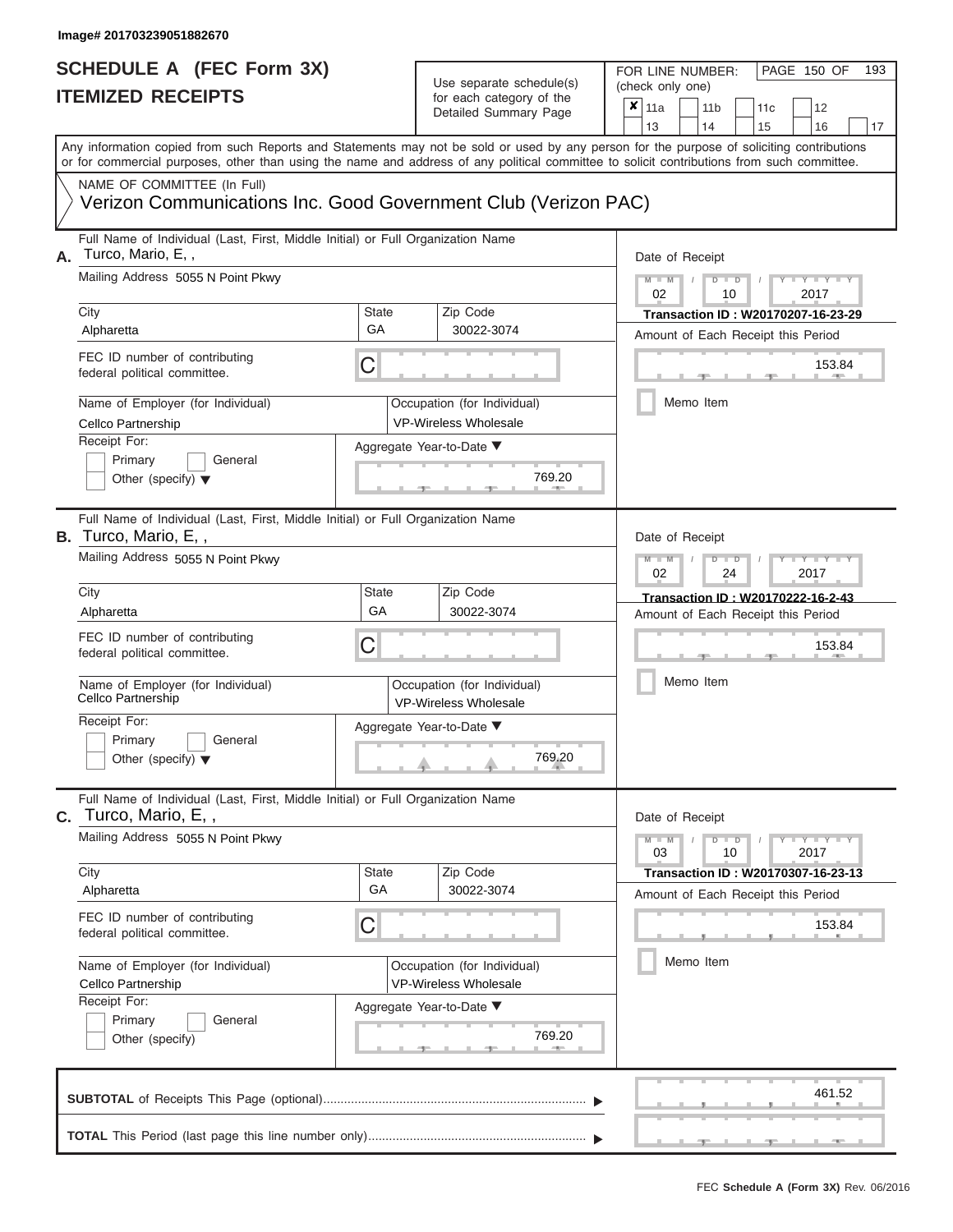### **SCHEDULE A (FEC Form 3X) ITEMIZED RECEIPTS**

## Use separate schedule(s)

| SCHEDULE A (FEC Form 3X)<br><b>ITEMIZED RECEIPTS</b>                                                                                                                                                                                                                                                                                                                                                     |                         | Use separate schedule(s)<br>for each category of the<br>Detailed Summary Page                                           | 193<br>FOR LINE NUMBER:<br>PAGE 151 OF<br>(check only one)<br>$\boldsymbol{x}$<br>11a<br>11 <sub>b</sub><br>12<br>11c<br>13<br>14<br>15<br>16<br>17                                                       |
|----------------------------------------------------------------------------------------------------------------------------------------------------------------------------------------------------------------------------------------------------------------------------------------------------------------------------------------------------------------------------------------------------------|-------------------------|-------------------------------------------------------------------------------------------------------------------------|-----------------------------------------------------------------------------------------------------------------------------------------------------------------------------------------------------------|
| Any information copied from such Reports and Statements may not be sold or used by any person for the purpose of soliciting contributions<br>or for commercial purposes, other than using the name and address of any political committee to solicit contributions from such committee.<br>NAME OF COMMITTEE (In Full)<br>Verizon Communications Inc. Good Government Club (Verizon PAC)                 |                         |                                                                                                                         |                                                                                                                                                                                                           |
| Full Name of Individual (Last, First, Middle Initial) or Full Organization Name<br>Van Saders, William, , ,<br>А.<br>Mailing Address 1 Verizon Way<br>City<br><b>Basking Ridge</b><br>FEC ID number of contributing<br>federal political committee.<br>Name of Employer (for Individual)<br>Verizon Corp Rsrcs Group LLC<br>Receipt For:<br>Primary<br>General<br>Other (specify) $\blacktriangledown$   | State<br><b>NJ</b><br>C | Zip Code<br>07920-1025<br>Occupation (for Individual)<br>SVP & Deputy GC-Corp Tax<br>Aggregate Year-to-Date ▼<br>961.50 | Date of Receipt<br>$M - M$<br>$D$ $D$<br>$Y - Y - I$<br>01<br>27<br>2017<br><b>Transaction ID: CF20170125-341</b><br>Amount of Each Receipt this Period<br>192.30<br>Memo Item                            |
| Full Name of Individual (Last, First, Middle Initial) or Full Organization Name<br><b>B.</b> Van Saders, William,,,<br>Mailing Address 1 Verizon Way<br>City<br><b>Basking Ridge</b><br>FEC ID number of contributing<br>federal political committee.<br>Name of Employer (for Individual)<br>Verizon Corp Rsrcs Group LLC<br>Receipt For:<br>Primary<br>General<br>Other (specify) $\blacktriangledown$ | State<br><b>NJ</b><br>С | Zip Code<br>07920-1025<br>Occupation (for Individual)<br>SVP & Deputy GC-Corp Tax<br>Aggregate Year-to-Date ▼<br>961.50 | Date of Receipt<br>$M - M$<br>$D$ $\Box$ $D$<br>$Y - Y$<br>2017<br>02<br>10<br>Transaction ID: CF20170207-340<br>Amount of Each Receipt this Period<br>192.30<br>Memo Item                                |
| Full Name of Individual (Last, First, Middle Initial) or Full Organization Name<br>Van Saders, William, , ,<br>С.<br>Mailing Address 1 Verizon Way<br>City<br><b>Basking Ridge</b><br>FEC ID number of contributing<br>federal political committee.<br>Name of Employer (for Individual)<br>Verizon Corp Rsrcs Group LLC<br>Receipt For:<br>Primary<br>General<br>Other (specify)                        | State<br><b>NJ</b><br>С | Zip Code<br>07920-1025<br>Occupation (for Individual)<br>SVP & Deputy GC-Corp Tax<br>Aggregate Year-to-Date ▼<br>961.50 | Date of Receipt<br>$M - M$<br>$D$ $D$<br>$\mathbf{I} = \mathbf{Y} + \mathbf{Y}$<br>24<br>2017<br>02<br><b>Transaction ID: CF20170222-340</b><br>Amount of Each Receipt this Period<br>192.30<br>Memo Item |
|                                                                                                                                                                                                                                                                                                                                                                                                          |                         |                                                                                                                         | 576.90                                                                                                                                                                                                    |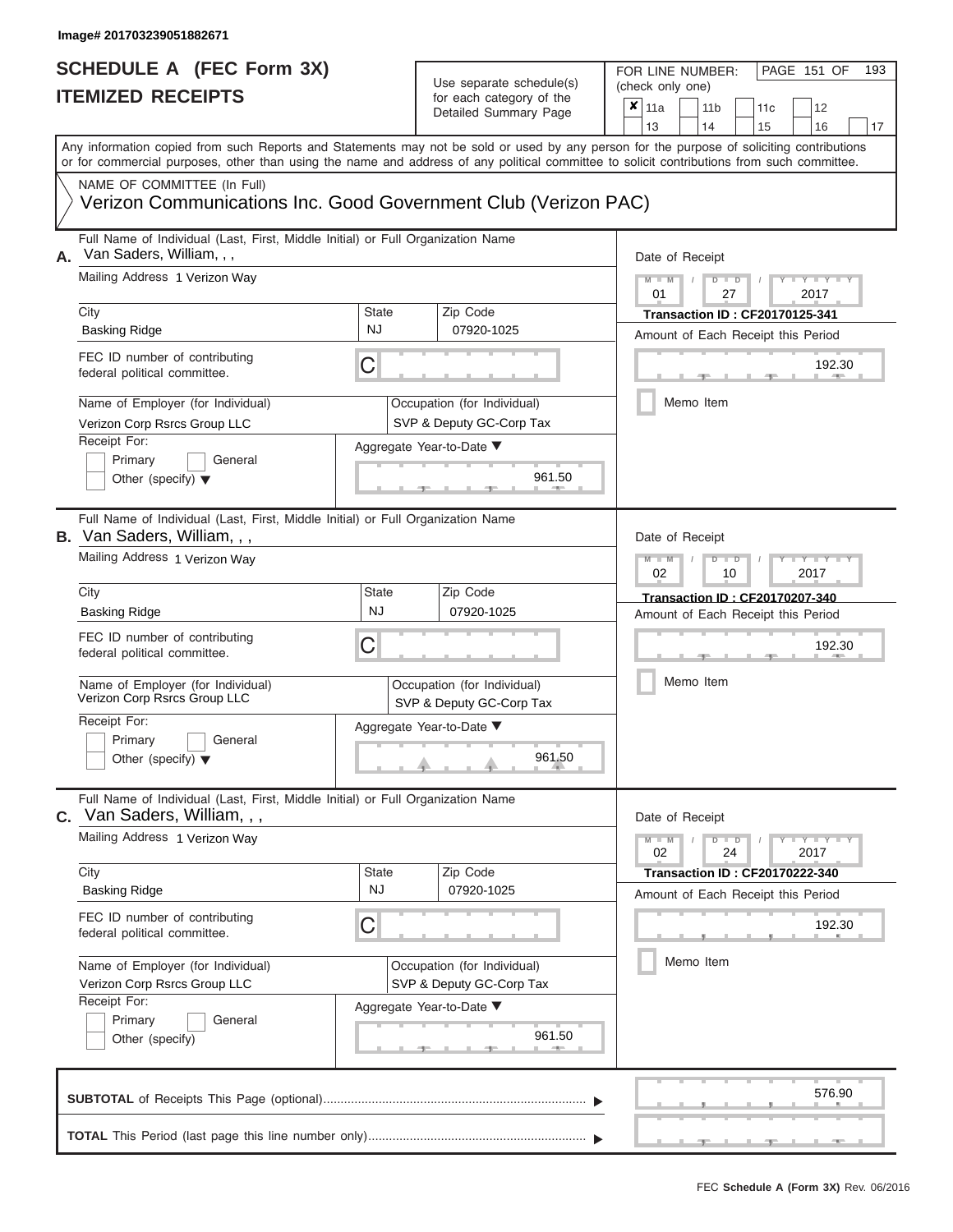### **SCHEDULE A (FEC Form 3X) ITEMIZED RECEIPTS**

## Use separate schedule(s)<br>for each category of the

FOR LINE NUMBER:<br>(check only one)

PAGE 152 OF 193

|    | IILMILLU INLVLII I                                                                                                                                                                                                                                                                      |                                                                  |                 | iui eauli caleyuly ul lile<br>Detailed Summary Page     | ×                                                                           | 11a             |           | 14                                                                          | 11 <sub>b</sub> | 11c                                                                         |  | 12                  |    |  |  |  |  |
|----|-----------------------------------------------------------------------------------------------------------------------------------------------------------------------------------------------------------------------------------------------------------------------------------------|------------------------------------------------------------------|-----------------|---------------------------------------------------------|-----------------------------------------------------------------------------|-----------------|-----------|-----------------------------------------------------------------------------|-----------------|-----------------------------------------------------------------------------|--|---------------------|----|--|--|--|--|
|    | Any information copied from such Reports and Statements may not be sold or used by any person for the purpose of soliciting contributions<br>or for commercial purposes, other than using the name and address of any political committee to solicit contributions from such committee. |                                                                  |                 |                                                         |                                                                             | 13              |           |                                                                             |                 | 15                                                                          |  | 16                  | 17 |  |  |  |  |
|    | NAME OF COMMITTEE (In Full)<br>Verizon Communications Inc. Good Government Club (Verizon PAC)                                                                                                                                                                                           |                                                                  |                 |                                                         |                                                                             |                 |           |                                                                             |                 |                                                                             |  |                     |    |  |  |  |  |
| Α. | Full Name of Individual (Last, First, Middle Initial) or Full Organization Name<br>Van Saders, William, , ,                                                                                                                                                                             |                                                                  |                 |                                                         | Date of Receipt<br>$M - M$<br>$D$ $D$                                       |                 |           |                                                                             |                 |                                                                             |  |                     |    |  |  |  |  |
|    | Mailing Address 1 Verizon Way<br>City                                                                                                                                                                                                                                                   |                                                                  | 03              |                                                         |                                                                             | 10              |           |                                                                             | 2017            |                                                                             |  |                     |    |  |  |  |  |
|    | <b>Basking Ridge</b>                                                                                                                                                                                                                                                                    | <b>State</b><br><b>NJ</b>                                        |                 | Zip Code<br>07920-1025                                  | <b>Transaction ID: CF20170307-335</b><br>Amount of Each Receipt this Period |                 |           |                                                                             |                 |                                                                             |  |                     |    |  |  |  |  |
|    | FEC ID number of contributing<br>federal political committee.                                                                                                                                                                                                                           | C                                                                |                 |                                                         | 192.30                                                                      |                 |           |                                                                             |                 |                                                                             |  |                     |    |  |  |  |  |
|    | Name of Employer (for Individual)<br>Verizon Corp Rsrcs Group LLC                                                                                                                                                                                                                       | Occupation (for Individual)<br>SVP & Deputy GC-Corp Tax          |                 |                                                         | Memo Item                                                                   |                 |           |                                                                             |                 |                                                                             |  |                     |    |  |  |  |  |
|    | Receipt For:<br>Primary<br>General<br>Other (specify) $\blacktriangledown$                                                                                                                                                                                                              |                                                                  |                 |                                                         |                                                                             |                 |           |                                                                             |                 |                                                                             |  |                     |    |  |  |  |  |
|    | Full Name of Individual (Last, First, Middle Initial) or Full Organization Name<br><b>B.</b> Varettoni, Robert, A,,                                                                                                                                                                     |                                                                  | Date of Receipt |                                                         |                                                                             |                 |           |                                                                             |                 |                                                                             |  |                     |    |  |  |  |  |
|    | Mailing Address 1 Verizon Way                                                                                                                                                                                                                                                           | $M - M$<br>$\Box$<br>$\overline{\mathsf{D}}$<br>03<br>2017<br>10 |                 |                                                         |                                                                             |                 |           |                                                                             |                 |                                                                             |  |                     |    |  |  |  |  |
|    | City<br><b>Basking Ridge</b>                                                                                                                                                                                                                                                            | Zip Code<br>07920-1025                                           |                 |                                                         |                                                                             |                 |           | <b>Transaction ID: CF20170307-436</b><br>Amount of Each Receipt this Period |                 |                                                                             |  |                     |    |  |  |  |  |
|    | FEC ID number of contributing<br>federal political committee.                                                                                                                                                                                                                           | C                                                                |                 |                                                         |                                                                             |                 |           |                                                                             |                 |                                                                             |  | 50.00               |    |  |  |  |  |
|    | Name of Employer (for Individual)<br>Verizon Corp Rsrcs Group LLC                                                                                                                                                                                                                       |                                                                  |                 | Occupation (for Individual)<br>Dir-External Comms       |                                                                             |                 | Memo Item |                                                                             |                 |                                                                             |  |                     |    |  |  |  |  |
|    | Receipt For:<br>Primary<br>General<br>Other (specify) $\blacktriangledown$                                                                                                                                                                                                              |                                                                  |                 | Aggregate Year-to-Date ▼<br>250.00                      |                                                                             |                 |           |                                                                             |                 |                                                                             |  |                     |    |  |  |  |  |
| С. | Full Name of Individual (Last, First, Middle Initial) or Full Organization Name<br>Vasington, Paul, B,,                                                                                                                                                                                 |                                                                  |                 |                                                         |                                                                             | Date of Receipt |           |                                                                             |                 |                                                                             |  |                     |    |  |  |  |  |
|    | Mailing Address 125 High St                                                                                                                                                                                                                                                             |                                                                  |                 |                                                         |                                                                             | $M - M$<br>03   |           |                                                                             | $D$ $D$<br>10   |                                                                             |  | $Y - Y - Y$<br>2017 |    |  |  |  |  |
|    | City<br><b>Boston</b>                                                                                                                                                                                                                                                                   | <b>State</b><br>МA                                               |                 | Zip Code<br>02110-2704                                  |                                                                             |                 |           |                                                                             |                 | <b>Transaction ID: CF20170307-221</b><br>Amount of Each Receipt this Period |  |                     |    |  |  |  |  |
|    | FEC ID number of contributing<br>federal political committee.                                                                                                                                                                                                                           | С                                                                |                 |                                                         |                                                                             |                 |           |                                                                             |                 |                                                                             |  | 50.00               |    |  |  |  |  |
|    | Name of Employer (for Individual)<br>Verizon Corp Rsrcs Group LLC                                                                                                                                                                                                                       |                                                                  |                 | Occupation (for Individual)<br>Dir-State Govt Relations |                                                                             | Memo Item       |           |                                                                             |                 |                                                                             |  |                     |    |  |  |  |  |
|    | Receipt For:<br>Primary<br>General<br>Other (specify)                                                                                                                                                                                                                                   |                                                                  |                 | Aggregate Year-to-Date ▼<br>250.00                      |                                                                             |                 |           |                                                                             |                 |                                                                             |  |                     |    |  |  |  |  |
|    |                                                                                                                                                                                                                                                                                         |                                                                  |                 |                                                         |                                                                             |                 |           |                                                                             |                 |                                                                             |  | 292.30              |    |  |  |  |  |
|    |                                                                                                                                                                                                                                                                                         |                                                                  |                 |                                                         |                                                                             |                 |           |                                                                             |                 |                                                                             |  |                     |    |  |  |  |  |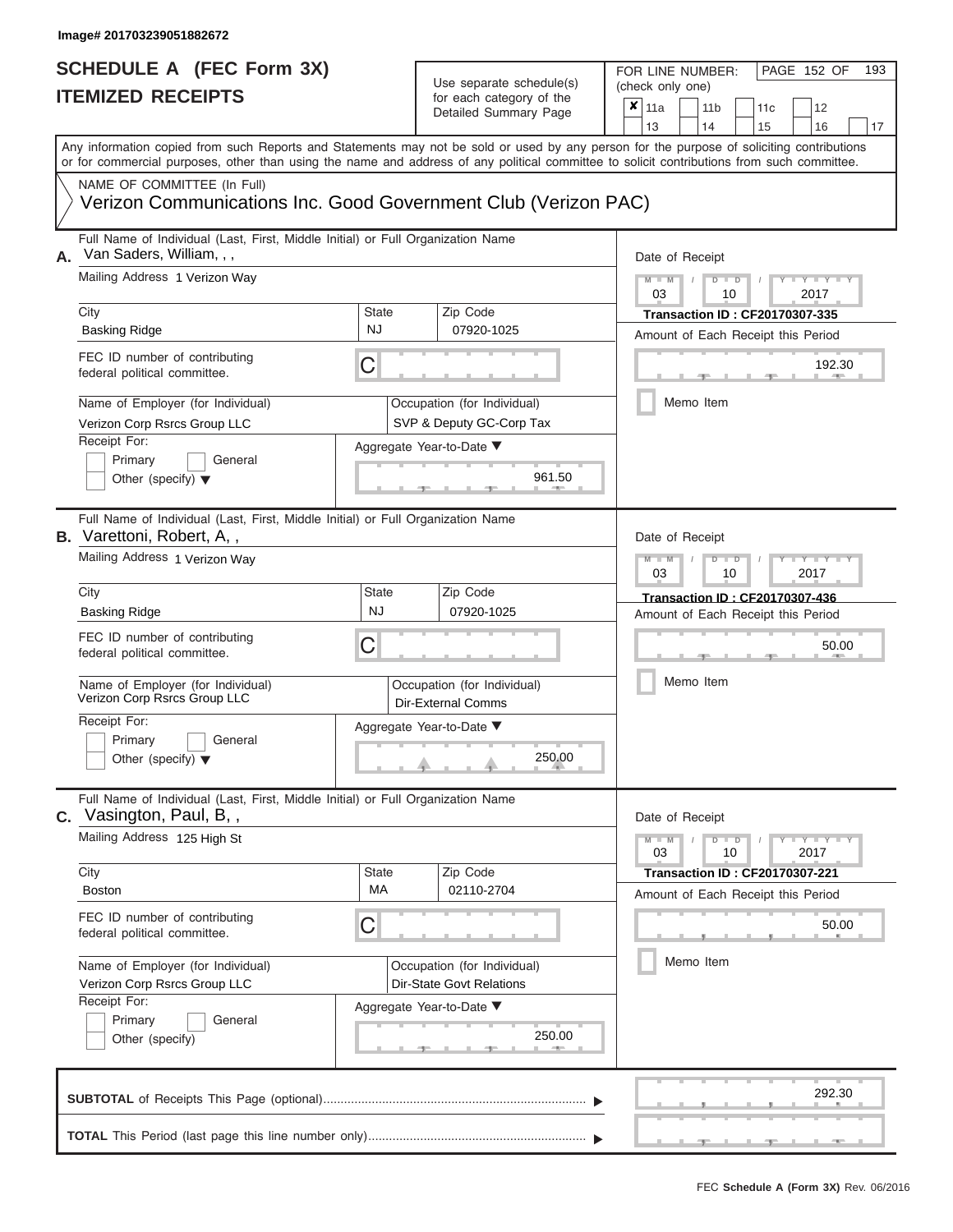## Use separate schedule(s)

| SCHEDULE A (FEC Form 3X)<br><b>ITEMIZED RECEIPTS</b>                                                                                                                                                                                                                                                                                                                                                 | Use separate schedule(s)<br>for each category of the<br>Detailed Summary Page                                                                    | 193<br>FOR LINE NUMBER:<br>PAGE 153 OF<br>(check only one)<br>$\overline{\mathbf{x}}$   11a<br>11 <sub>b</sub><br>11c<br>12<br>13<br>14<br>15<br>16<br>17                                |
|------------------------------------------------------------------------------------------------------------------------------------------------------------------------------------------------------------------------------------------------------------------------------------------------------------------------------------------------------------------------------------------------------|--------------------------------------------------------------------------------------------------------------------------------------------------|------------------------------------------------------------------------------------------------------------------------------------------------------------------------------------------|
| Any information copied from such Reports and Statements may not be sold or used by any person for the purpose of soliciting contributions<br>or for commercial purposes, other than using the name and address of any political committee to solicit contributions from such committee.<br>NAME OF COMMITTEE (In Full)<br>Verizon Communications Inc. Good Government Club (Verizon PAC)             |                                                                                                                                                  |                                                                                                                                                                                          |
| Full Name of Individual (Last, First, Middle Initial) or Full Organization Name<br>Vishwanathan, Kumar, K,,<br>А.<br>Mailing Address 50 Sylvan Rd<br># 60<br>City<br>Waltham<br>FEC ID number of contributing<br>federal political committee.<br>Name of Employer (for Individual)<br>Verizon Corp Rsrcs Group LLC<br>Receipt For:<br>Primary<br>General<br>Other (specify) $\blacktriangledown$     | Zip Code<br>State<br>MA<br>02451-1120<br>С<br>Occupation (for Individual)<br>VP & Chf Technologist VZ Labs<br>Aggregate Year-to-Date ▼<br>769.20 | Date of Receipt<br>$M - M$<br>$D$ $D$<br>Y I Y I<br>$\sqrt{ }$<br>01<br>27<br>2017<br><b>Transaction ID: CF20170125-417</b><br>Amount of Each Receipt this Period<br>153.84<br>Memo Item |
| Full Name of Individual (Last, First, Middle Initial) or Full Organization Name<br><b>B.</b> Vishwanathan, Kumar, K,,<br>Mailing Address 50 Sylvan Rd<br># 60<br>City<br>Waltham<br>FEC ID number of contributing<br>federal political committee.<br>Name of Employer (for Individual)<br>Verizon Corp Rsrcs Group LLC<br>Receipt For:<br>Primary<br>General<br>Other (specify) $\blacktriangledown$ | Zip Code<br>State<br>MA<br>02451-1120<br>С<br>Occupation (for Individual)<br>VP & Chf Technologist VZ Labs<br>Aggregate Year-to-Date ▼<br>769.20 | Date of Receipt<br>$M - M$<br>$D$ $\Box$ $D$<br>Y TY<br>2017<br>02<br>10<br>Transaction ID: CF20170207-416<br>Amount of Each Receipt this Period<br>153.84<br>Memo Item                  |
| Full Name of Individual (Last, First, Middle Initial) or Full Organization Name<br>Vishwanathan, Kumar, K,,<br>С.<br>Mailing Address 50 Sylvan Rd<br>#60<br>City<br>Waltham<br>FEC ID number of contributing<br>federal political committee.<br>Name of Employer (for Individual)<br>Verizon Corp Rsrcs Group LLC<br>Receipt For:<br>Primary<br>General<br>Other (specify)                           | Zip Code<br>State<br>MA<br>02451-1120<br>С<br>Occupation (for Individual)<br>VP & Chf Technologist VZ Labs<br>Aggregate Year-to-Date ▼<br>769.20 | Date of Receipt<br>$M - M$<br>$D$ $D$<br>$+Y+Y+Y$<br>24<br>2017<br>02<br><b>Transaction ID: CF20170222-416</b><br>Amount of Each Receipt this Period<br>153.84<br>Memo Item              |
|                                                                                                                                                                                                                                                                                                                                                                                                      |                                                                                                                                                  | 461.52                                                                                                                                                                                   |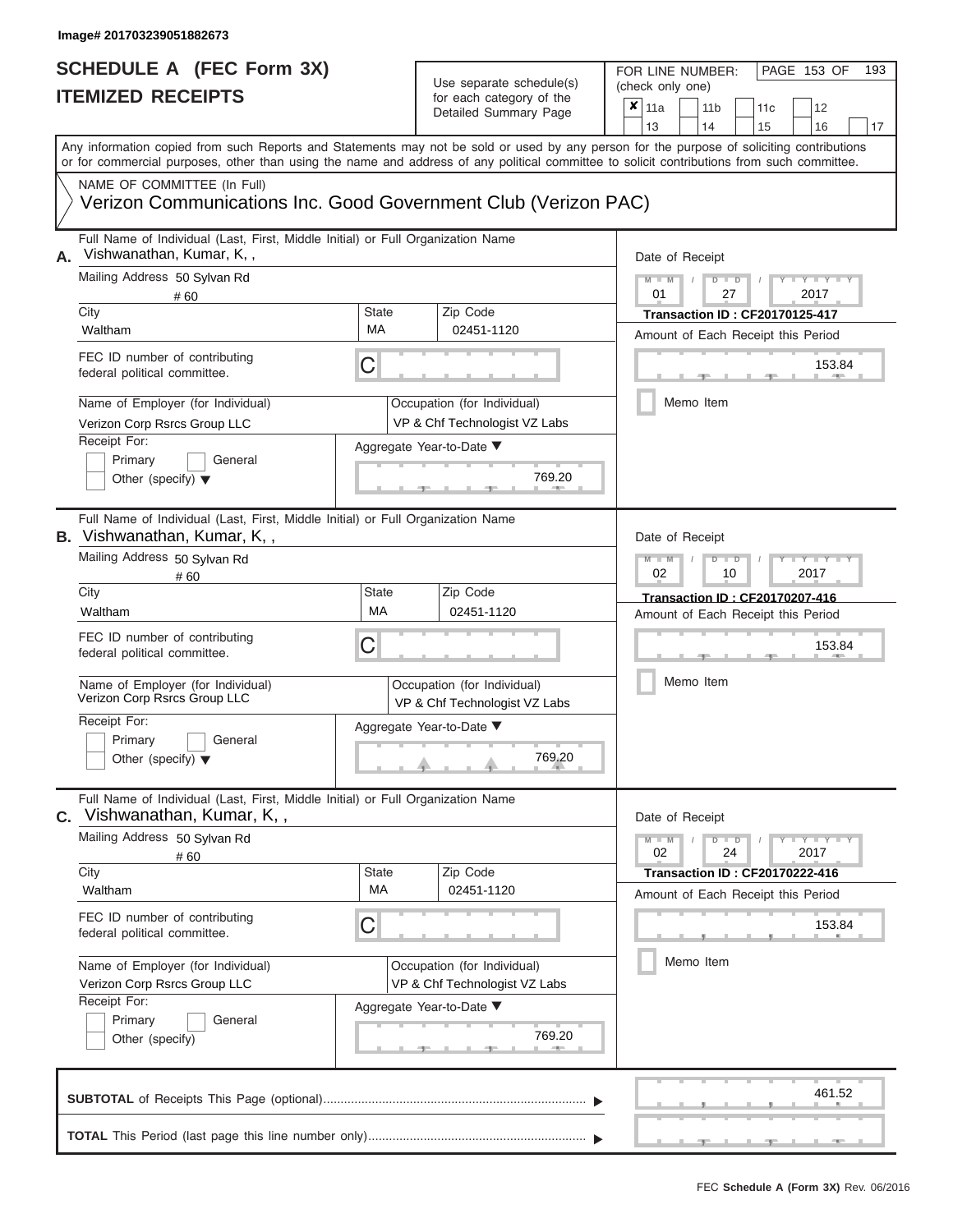| SCHEDULE A (FEC Form 3X)<br><b>ITEMIZED RECEIPTS</b>                                                                                                                                                                                                                                                                                                                                                   |                         | Use separate schedule(s)<br>for each category of the<br>Detailed Summary Page                                                | 193<br>FOR LINE NUMBER:<br>PAGE 154 OF<br>(check only one)<br>$\boldsymbol{x}$<br>11a<br>11 <sub>b</sub><br>12<br>11c                                                                                    |
|--------------------------------------------------------------------------------------------------------------------------------------------------------------------------------------------------------------------------------------------------------------------------------------------------------------------------------------------------------------------------------------------------------|-------------------------|------------------------------------------------------------------------------------------------------------------------------|----------------------------------------------------------------------------------------------------------------------------------------------------------------------------------------------------------|
| Any information copied from such Reports and Statements may not be sold or used by any person for the purpose of soliciting contributions<br>or for commercial purposes, other than using the name and address of any political committee to solicit contributions from such committee.<br>NAME OF COMMITTEE (In Full)<br>Verizon Communications Inc. Good Government Club (Verizon PAC)               |                         |                                                                                                                              | 13<br>14<br>15<br>16<br>17                                                                                                                                                                               |
| Full Name of Individual (Last, First, Middle Initial) or Full Organization Name<br>Vishwanathan, Kumar, K,,<br>А.<br>Mailing Address 50 Sylvan Rd<br># 60<br>City<br>Waltham<br>FEC ID number of contributing<br>federal political committee.<br>Name of Employer (for Individual)<br>Verizon Corp Rsrcs Group LLC<br>Receipt For:<br>Primary<br>General<br>Other (specify) $\blacktriangledown$       | State<br>MA<br>С        | Zip Code<br>02451-1120<br>Occupation (for Individual)<br>VP & Chf Technologist VZ Labs<br>Aggregate Year-to-Date ▼<br>769.20 | Date of Receipt<br>$M - M$<br>$D$ $D$<br>$Y - Y - I$<br>$\sqrt{ }$<br>03<br>10<br>2017<br><b>Transaction ID: CF20170307-410</b><br>Amount of Each Receipt this Period<br>153.84<br>Memo Item             |
| Full Name of Individual (Last, First, Middle Initial) or Full Organization Name<br><b>B.</b> Watts, Michelle, , ,<br>Mailing Address 1 Verizon Way<br>City<br><b>Basking Ridge</b><br>FEC ID number of contributing<br>federal political committee.<br>Name of Employer (for Individual)<br>Verizon Corp Rsrcs Group LLC<br>Receipt For:<br>Primary<br>General<br>Other (specify) $\blacktriangledown$ | State<br><b>NJ</b><br>С | Zip Code<br>07920-1025<br>Occupation (for Individual)<br>Dir-Human Resources<br>Aggregate Year-to-Date ▼<br>250.00           | Date of Receipt<br>$M - M$<br>$D$ $\Box$ $D$<br>Y Y<br>03<br>2017<br>10<br>Transaction ID: CF20170307-625<br>Amount of Each Receipt this Period<br>50.00<br>Memo Item                                    |
| Full Name of Individual (Last, First, Middle Initial) or Full Organization Name<br><b>C.</b> White, Walter, William,,<br>Mailing Address 1300 I St NW<br>City<br>Washington<br>FEC ID number of contributing<br>federal political committee.<br>Name of Employer (for Individual)<br>Verizon Corp Rsrcs Group LLC<br>Receipt For:<br>Primary<br>General<br>Other (specify)                             | State<br>DC<br>С        | Zip Code<br>20005-3314<br>Occupation (for Individual)<br>Dir-Fed Govt Rels<br>Aggregate Year-to-Date ▼<br>250.00             | Date of Receipt<br>$M - M$<br>$D$ $D$<br>$\mathbf{I} = \mathbf{Y} + \mathbf{Y}$<br>10<br>2017<br>03<br><b>Transaction ID: CF20170307-866</b><br>Amount of Each Receipt this Period<br>50.00<br>Memo Item |
|                                                                                                                                                                                                                                                                                                                                                                                                        |                         |                                                                                                                              | 253.84                                                                                                                                                                                                   |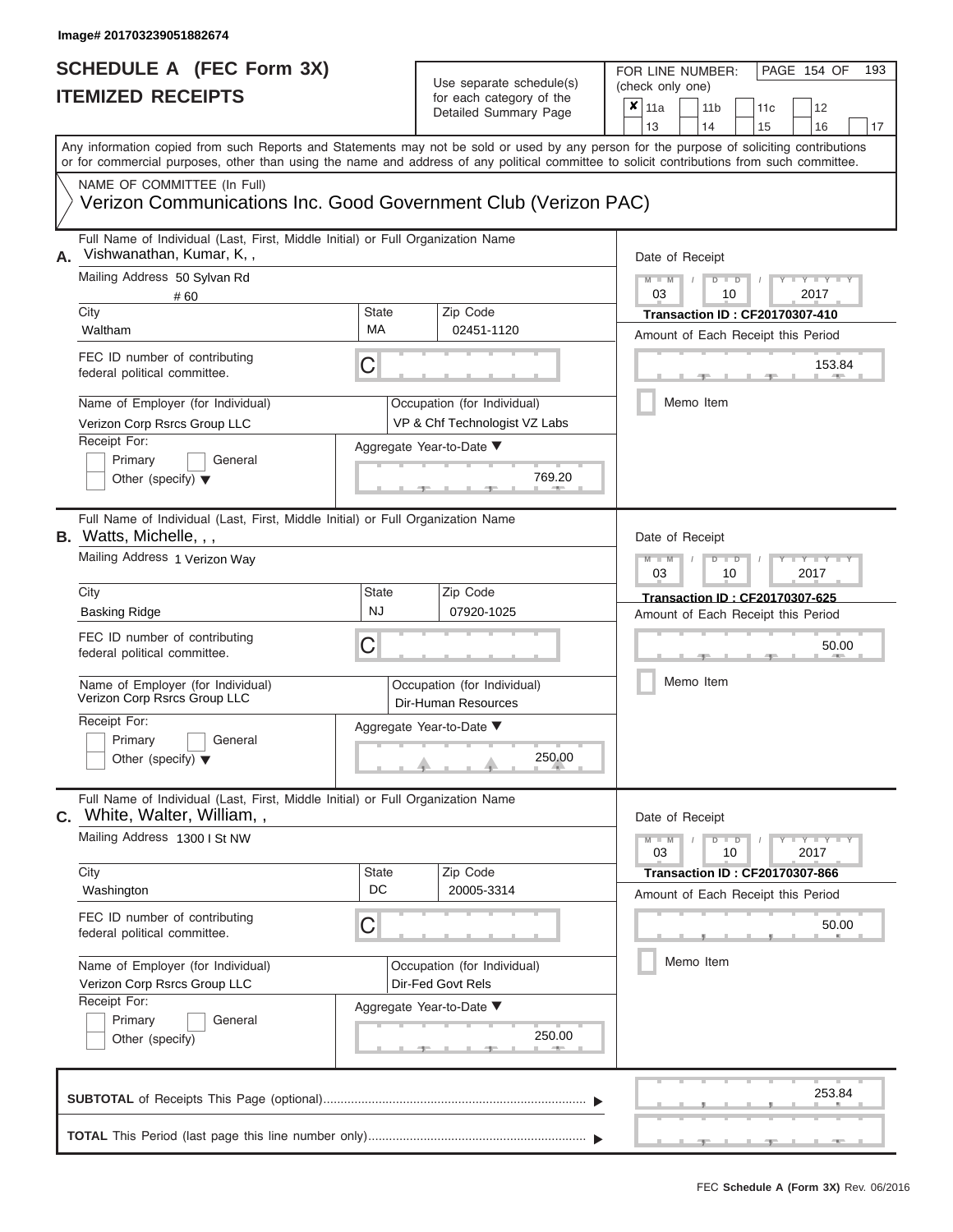ı

### **SCHEDULE A (FEC Form 3X) ITEMIZED RECEIPTS**

## Use separate schedule(s)<br>for each category of the

FOR LINE NUMBER:<br>(check only one)

PAGE 155 OF 193

|    | IILMILLU RLVLIF IJ                                                                                                                                                                                                                                                                      |                           |                                        | iul each caleguly of the<br>Detailed Summary Page                | ×                                            | 11a                 |  | 11 <sub>b</sub>                       |  | 11c                                  |  | 12                  |    |  |  |  |  |  |
|----|-----------------------------------------------------------------------------------------------------------------------------------------------------------------------------------------------------------------------------------------------------------------------------------------|---------------------------|----------------------------------------|------------------------------------------------------------------|----------------------------------------------|---------------------|--|---------------------------------------|--|--------------------------------------|--|---------------------|----|--|--|--|--|--|
|    |                                                                                                                                                                                                                                                                                         |                           |                                        |                                                                  |                                              | 13                  |  | 14                                    |  | 15                                   |  | 16                  | 17 |  |  |  |  |  |
|    | Any information copied from such Reports and Statements may not be sold or used by any person for the purpose of soliciting contributions<br>or for commercial purposes, other than using the name and address of any political committee to solicit contributions from such committee. |                           |                                        |                                                                  |                                              |                     |  |                                       |  |                                      |  |                     |    |  |  |  |  |  |
|    | NAME OF COMMITTEE (In Full)                                                                                                                                                                                                                                                             |                           |                                        |                                                                  |                                              |                     |  |                                       |  |                                      |  |                     |    |  |  |  |  |  |
|    | Verizon Communications Inc. Good Government Club (Verizon PAC)                                                                                                                                                                                                                          |                           |                                        |                                                                  |                                              |                     |  |                                       |  |                                      |  |                     |    |  |  |  |  |  |
| Α. | Full Name of Individual (Last, First, Middle Initial) or Full Organization Name<br>Wierzbicki, Raymond, N,,                                                                                                                                                                             |                           |                                        |                                                                  | Date of Receipt                              |                     |  |                                       |  |                                      |  |                     |    |  |  |  |  |  |
|    | Mailing Address 1 Verizon Way                                                                                                                                                                                                                                                           |                           | $M - M$<br>$D$ $D$<br>01<br>27<br>2017 |                                                                  |                                              |                     |  |                                       |  |                                      |  |                     |    |  |  |  |  |  |
|    | City                                                                                                                                                                                                                                                                                    | State                     |                                        | Zip Code                                                         |                                              |                     |  |                                       |  | <b>Transaction ID: BF20170125-12</b> |  |                     |    |  |  |  |  |  |
|    | <b>Basking Ridge</b>                                                                                                                                                                                                                                                                    | <b>NJ</b>                 |                                        | 07920-1025                                                       | Amount of Each Receipt this Period<br>192.30 |                     |  |                                       |  |                                      |  |                     |    |  |  |  |  |  |
|    | FEC ID number of contributing<br>federal political committee.                                                                                                                                                                                                                           | С                         |                                        |                                                                  |                                              |                     |  |                                       |  |                                      |  |                     |    |  |  |  |  |  |
|    | Name of Employer (for Individual)<br>Verizon Business Ntwk Srvs Inc                                                                                                                                                                                                                     |                           |                                        | Occupation (for Individual)<br><b>VP-Business Transformation</b> |                                              |                     |  | Memo Item                             |  |                                      |  |                     |    |  |  |  |  |  |
|    | Receipt For:                                                                                                                                                                                                                                                                            |                           |                                        | Aggregate Year-to-Date ▼                                         |                                              |                     |  |                                       |  |                                      |  |                     |    |  |  |  |  |  |
|    | Primary<br>General<br>Other (specify) $\blacktriangledown$                                                                                                                                                                                                                              |                           |                                        | 961.50                                                           |                                              |                     |  |                                       |  |                                      |  |                     |    |  |  |  |  |  |
|    | Full Name of Individual (Last, First, Middle Initial) or Full Organization Name<br><b>B.</b> Wierzbicki, Raymond, N,,                                                                                                                                                                   |                           |                                        |                                                                  |                                              | Date of Receipt     |  |                                       |  |                                      |  |                     |    |  |  |  |  |  |
|    | Mailing Address 1 Verizon Way                                                                                                                                                                                                                                                           |                           |                                        |                                                                  |                                              |                     |  | $M$ $M$<br>$\Box$<br>02<br>2017<br>10 |  |                                      |  |                     |    |  |  |  |  |  |
|    | City                                                                                                                                                                                                                                                                                    | Zip Code<br>State         |                                        |                                                                  |                                              |                     |  |                                       |  | <b>Transaction ID: BF20170207-12</b> |  |                     |    |  |  |  |  |  |
|    | <b>Basking Ridge</b>                                                                                                                                                                                                                                                                    | <b>NJ</b>                 |                                        | 07920-1025                                                       | Amount of Each Receipt this Period           |                     |  |                                       |  |                                      |  |                     |    |  |  |  |  |  |
|    | FEC ID number of contributing<br>federal political committee.                                                                                                                                                                                                                           | С                         |                                        |                                                                  |                                              | 192.30<br>Memo Item |  |                                       |  |                                      |  |                     |    |  |  |  |  |  |
|    | Name of Employer (for Individual)<br>Verizon Business Ntwk Srvs Inc                                                                                                                                                                                                                     |                           |                                        | Occupation (for Individual)<br><b>VP-Business Transformation</b> |                                              |                     |  |                                       |  |                                      |  |                     |    |  |  |  |  |  |
|    | Receipt For:                                                                                                                                                                                                                                                                            | Aggregate Year-to-Date ▼  |                                        |                                                                  |                                              |                     |  |                                       |  |                                      |  |                     |    |  |  |  |  |  |
|    | Primary<br>General<br>Other (specify) $\blacktriangledown$                                                                                                                                                                                                                              |                           |                                        | 961.50                                                           |                                              |                     |  |                                       |  |                                      |  |                     |    |  |  |  |  |  |
| С. | Full Name of Individual (Last, First, Middle Initial) or Full Organization Name<br>Wierzbicki, Raymond, N,,                                                                                                                                                                             |                           |                                        |                                                                  |                                              | Date of Receipt     |  |                                       |  |                                      |  |                     |    |  |  |  |  |  |
|    | Mailing Address 1 Verizon Way                                                                                                                                                                                                                                                           |                           |                                        |                                                                  |                                              | $M - M$<br>02       |  | $D$ $D$<br>24                         |  |                                      |  | $Y - Y - Y$<br>2017 |    |  |  |  |  |  |
|    | City                                                                                                                                                                                                                                                                                    | <b>State</b><br><b>NJ</b> |                                        | Zip Code<br>07920-1025                                           |                                              |                     |  |                                       |  | <b>Transaction ID: BF20170222-12</b> |  |                     |    |  |  |  |  |  |
|    | <b>Basking Ridge</b>                                                                                                                                                                                                                                                                    |                           |                                        |                                                                  |                                              |                     |  |                                       |  | Amount of Each Receipt this Period   |  |                     |    |  |  |  |  |  |
|    | FEC ID number of contributing<br>federal political committee.                                                                                                                                                                                                                           | С                         |                                        |                                                                  |                                              |                     |  |                                       |  |                                      |  | 192.30              |    |  |  |  |  |  |
|    | Name of Employer (for Individual)                                                                                                                                                                                                                                                       |                           |                                        | Occupation (for Individual)                                      |                                              |                     |  | Memo Item                             |  |                                      |  |                     |    |  |  |  |  |  |
|    | Verizon Business Ntwk Srvs Inc                                                                                                                                                                                                                                                          |                           |                                        | <b>VP-Business Transformation</b>                                |                                              |                     |  |                                       |  |                                      |  |                     |    |  |  |  |  |  |
|    | Receipt For:<br>Primary<br>General                                                                                                                                                                                                                                                      |                           |                                        | Aggregate Year-to-Date ▼                                         |                                              |                     |  |                                       |  |                                      |  |                     |    |  |  |  |  |  |
|    | Other (specify)                                                                                                                                                                                                                                                                         |                           |                                        |                                                                  |                                              |                     |  |                                       |  |                                      |  |                     |    |  |  |  |  |  |
|    |                                                                                                                                                                                                                                                                                         |                           |                                        |                                                                  |                                              |                     |  |                                       |  |                                      |  | 576.90              |    |  |  |  |  |  |
|    |                                                                                                                                                                                                                                                                                         |                           |                                        |                                                                  |                                              |                     |  |                                       |  |                                      |  |                     |    |  |  |  |  |  |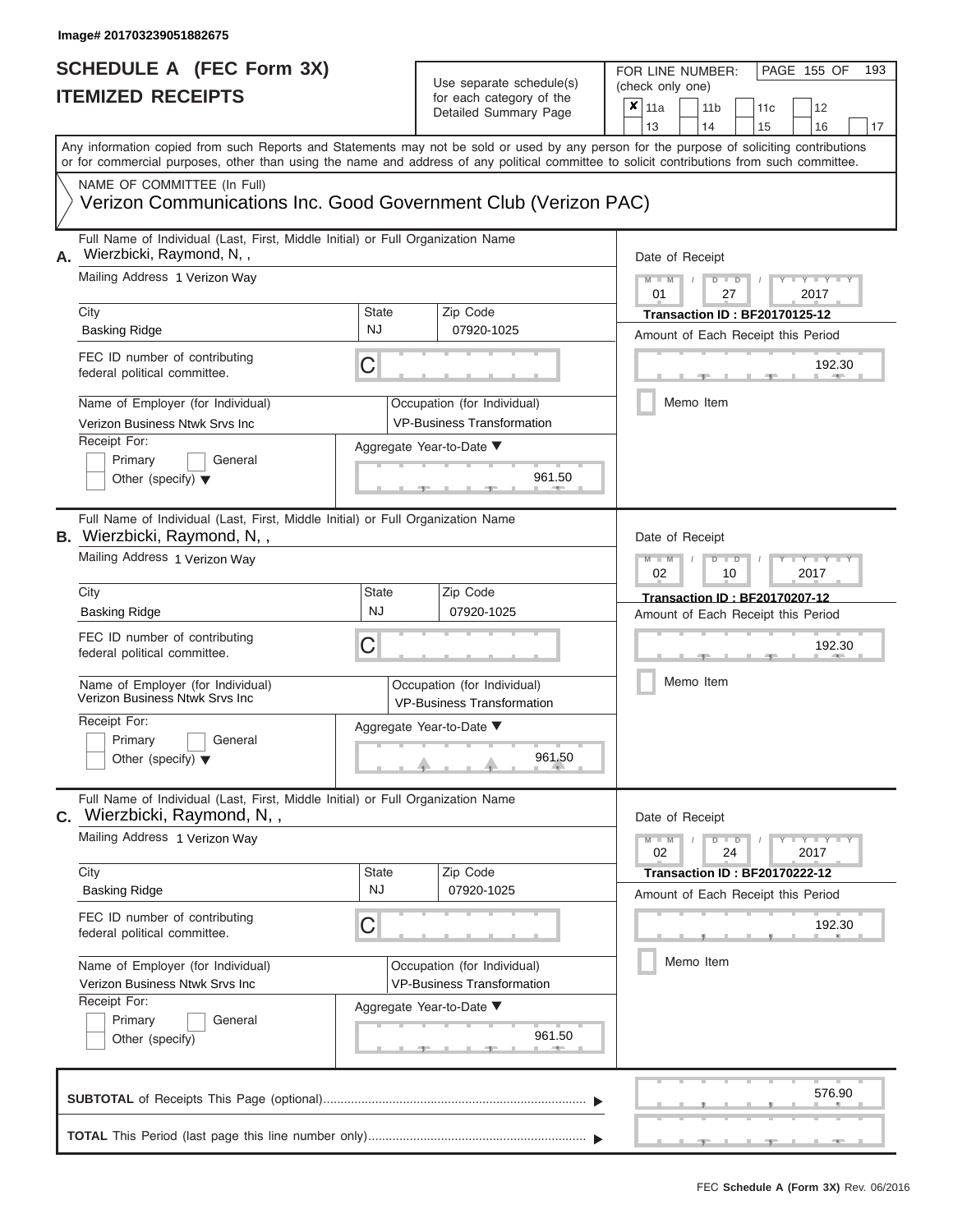### **SCHEDULE A (FEC Form 3X) ITEMIZED RECEIPTS**

## Use separate schedule(s)

| SCHEDULE A (FEC Form 3X)<br><b>ITEMIZED RECEIPTS</b>                                                                                               |                    | Use separate schedule(s)<br>for each category of the<br>Detailed Summary Page | 193<br>FOR LINE NUMBER:<br>PAGE 156 OF<br>(check only one)<br>$\boldsymbol{x}$<br>11a<br>11 <sub>b</sub><br>12<br>11c                                                   |  |  |  |  |  |  |  |  |
|----------------------------------------------------------------------------------------------------------------------------------------------------|--------------------|-------------------------------------------------------------------------------|-------------------------------------------------------------------------------------------------------------------------------------------------------------------------|--|--|--|--|--|--|--|--|
| or for commercial purposes, other than using the name and address of any political committee to solicit contributions from such committee.         |                    |                                                                               | 13<br>14<br>15<br>16<br>17<br>Any information copied from such Reports and Statements may not be sold or used by any person for the purpose of soliciting contributions |  |  |  |  |  |  |  |  |
| NAME OF COMMITTEE (In Full)<br>Verizon Communications Inc. Good Government Club (Verizon PAC)                                                      |                    |                                                                               |                                                                                                                                                                         |  |  |  |  |  |  |  |  |
| Full Name of Individual (Last, First, Middle Initial) or Full Organization Name<br>Wierzbicki, Raymond, N,,<br>А.<br>Mailing Address 1 Verizon Wav |                    |                                                                               | Date of Receipt<br>$M - M$<br>$D$ $D$<br>$Y - Y - I$<br>03<br>2017<br>10                                                                                                |  |  |  |  |  |  |  |  |
| City<br><b>Basking Ridge</b>                                                                                                                       | State<br><b>NJ</b> | Zip Code<br>07920-1025                                                        | <b>Transaction ID: BF20170307-12</b><br>Amount of Each Receipt this Period                                                                                              |  |  |  |  |  |  |  |  |
| FEC ID number of contributing<br>federal political committee.                                                                                      | C                  |                                                                               | 192.30                                                                                                                                                                  |  |  |  |  |  |  |  |  |
| Name of Employer (for Individual)<br>Verizon Business Ntwk Srvs Inc<br>Receipt For:                                                                |                    | Occupation (for Individual)<br><b>VP-Business Transformation</b>              | Memo Item                                                                                                                                                               |  |  |  |  |  |  |  |  |
| Primary<br>General<br>Other (specify) $\blacktriangledown$                                                                                         |                    | Aggregate Year-to-Date ▼<br>961.50                                            |                                                                                                                                                                         |  |  |  |  |  |  |  |  |
| Full Name of Individual (Last, First, Middle Initial) or Full Organization Name<br>B. Williams, Richard, P,,<br>Mailing Address 5055 N Point Pkwy  |                    |                                                                               | Date of Receipt<br>$M - M$<br>$D$ $D$<br>Y Y                                                                                                                            |  |  |  |  |  |  |  |  |
| City                                                                                                                                               | State              | Zip Code                                                                      | 03<br>2017<br>10                                                                                                                                                        |  |  |  |  |  |  |  |  |
| Alpharetta                                                                                                                                         | GA                 | 30022-3074                                                                    | Transaction ID: BF20170307-387<br>Amount of Each Receipt this Period                                                                                                    |  |  |  |  |  |  |  |  |
| FEC ID number of contributing<br>federal political committee.                                                                                      | С                  |                                                                               | 50.00                                                                                                                                                                   |  |  |  |  |  |  |  |  |
| Name of Employer (for Individual)<br>Verizon Business Ntwk Srvs Inc                                                                                |                    | Occupation (for Individual)<br>Dir-Marketing                                  | Memo Item                                                                                                                                                               |  |  |  |  |  |  |  |  |
| Receipt For:                                                                                                                                       |                    | Aggregate Year-to-Date ▼                                                      |                                                                                                                                                                         |  |  |  |  |  |  |  |  |
| Primary<br>General<br>Other (specify) $\blacktriangledown$                                                                                         |                    | 250.00                                                                        |                                                                                                                                                                         |  |  |  |  |  |  |  |  |
| Full Name of Individual (Last, First, Middle Initial) or Full Organization Name<br>$c.$ Wise, Frank, , ,                                           |                    |                                                                               | Date of Receipt                                                                                                                                                         |  |  |  |  |  |  |  |  |
| Mailing Address 7701 E Telecom Pkwy                                                                                                                |                    |                                                                               | $M - M$<br>$D$ $D$<br>$T - Y = Y - T Y$<br>24<br>2017<br>02                                                                                                             |  |  |  |  |  |  |  |  |
| City<br><b>Temple Terrace</b>                                                                                                                      | State<br>FL.       | Zip Code<br>33637-0914                                                        | Transaction ID: W20170222-302-2-43<br>Amount of Each Receipt this Period                                                                                                |  |  |  |  |  |  |  |  |
| FEC ID number of contributing<br>federal political committee.                                                                                      | С                  |                                                                               | 55.38                                                                                                                                                                   |  |  |  |  |  |  |  |  |
| Name of Employer (for Individual)<br>Cellco Partnership                                                                                            |                    | Occupation (for Individual)<br>Exec Dir-Ntwk Field Eng                        | Memo Item                                                                                                                                                               |  |  |  |  |  |  |  |  |
| Receipt For:<br>Primary<br>General<br>Other (specify)                                                                                              |                    | Aggregate Year-to-Date ▼<br>276.90                                            |                                                                                                                                                                         |  |  |  |  |  |  |  |  |
|                                                                                                                                                    |                    |                                                                               | 297.68                                                                                                                                                                  |  |  |  |  |  |  |  |  |
|                                                                                                                                                    |                    |                                                                               |                                                                                                                                                                         |  |  |  |  |  |  |  |  |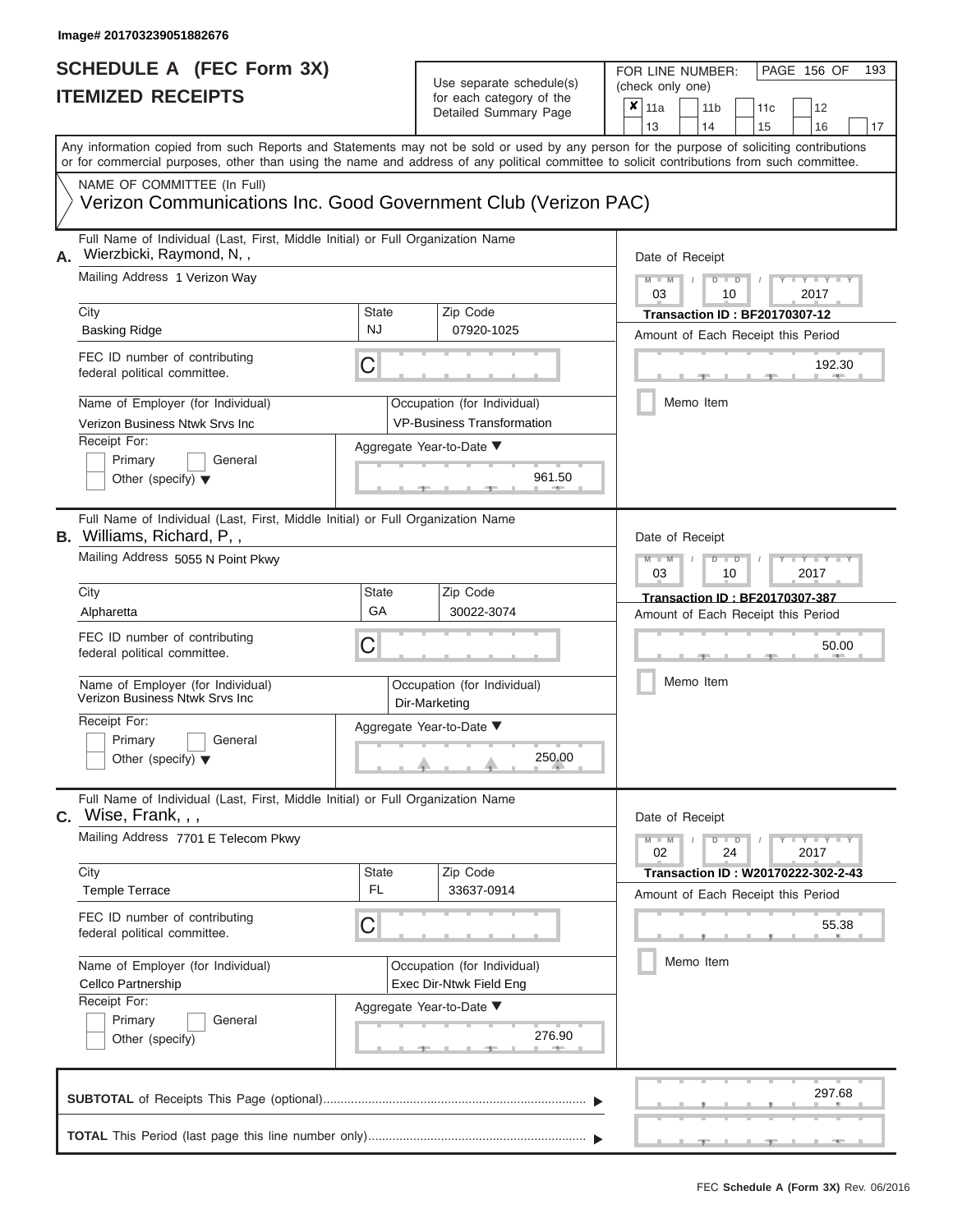FOR LINE NUMBER:<br>(check only one)

PAGE 157 OF 193

| IILMILLU I\LVLII IJ |                                                                                                                                                                                                                                                                                         | iui cauli calcyuly ul lile<br>Detailed Summary Page    | ×                                                                                             | 11a       |                 |           | 11 <sub>b</sub> | 11c                                                                                           |    | 12 |                                                                           |    |  |  |  |
|---------------------|-----------------------------------------------------------------------------------------------------------------------------------------------------------------------------------------------------------------------------------------------------------------------------------------|--------------------------------------------------------|-----------------------------------------------------------------------------------------------|-----------|-----------------|-----------|-----------------|-----------------------------------------------------------------------------------------------|----|----|---------------------------------------------------------------------------|----|--|--|--|
|                     | Any information copied from such Reports and Statements may not be sold or used by any person for the purpose of soliciting contributions<br>or for commercial purposes, other than using the name and address of any political committee to solicit contributions from such committee. |                                                        |                                                                                               |           | 13              |           | 14              |                                                                                               | 15 |    | 16                                                                        | 17 |  |  |  |
|                     | NAME OF COMMITTEE (In Full)<br>Verizon Communications Inc. Good Government Club (Verizon PAC)                                                                                                                                                                                           |                                                        |                                                                                               |           |                 |           |                 |                                                                                               |    |    |                                                                           |    |  |  |  |
| А.                  | Full Name of Individual (Last, First, Middle Initial) or Full Organization Name<br>Wise, Frank, , ,<br>Mailing Address 7701 E Telecom Pkwy                                                                                                                                              |                                                        | Date of Receipt<br>$M - M$<br>$D$ $D$                                                         |           |                 |           |                 |                                                                                               |    |    |                                                                           |    |  |  |  |
|                     | City<br><b>State</b><br><b>FL</b><br><b>Temple Terrace</b>                                                                                                                                                                                                                              |                                                        | 03<br>2017<br>10<br>Transaction ID: W20170307-300-23-13<br>Amount of Each Receipt this Period |           |                 |           |                 |                                                                                               |    |    |                                                                           |    |  |  |  |
|                     | FEC ID number of contributing<br>C<br>federal political committee.                                                                                                                                                                                                                      | 33637-0914                                             |                                                                                               |           |                 |           |                 |                                                                                               |    |    | 55.38                                                                     |    |  |  |  |
|                     | Name of Employer (for Individual)<br>Cellco Partnership<br>Receipt For:                                                                                                                                                                                                                 | Occupation (for Individual)<br>Exec Dir-Ntwk Field Eng |                                                                                               |           |                 |           |                 | Memo Item                                                                                     |    |    |                                                                           |    |  |  |  |
|                     | Primary<br>General<br>Other (specify) $\blacktriangledown$                                                                                                                                                                                                                              | Aggregate Year-to-Date ▼<br>276.90                     |                                                                                               |           |                 |           |                 |                                                                                               |    |    |                                                                           |    |  |  |  |
|                     | Full Name of Individual (Last, First, Middle Initial) or Full Organization Name<br><b>B.</b> Wozniak, Kerry, , ,                                                                                                                                                                        |                                                        | Date of Receipt                                                                               |           |                 |           |                 |                                                                                               |    |    |                                                                           |    |  |  |  |
|                     | Mailing Address 1 Towne Sq<br>City                                                                                                                                                                                                                                                      | Zip Code<br>State                                      |                                                                                               |           |                 |           |                 | $M - M$<br>Y<br>D<br>$\blacksquare$<br>02<br>2017<br>24<br>Transaction ID: W20170222-254-2-43 |    |    |                                                                           |    |  |  |  |
|                     | MI<br>Southfield                                                                                                                                                                                                                                                                        |                                                        | 48076-3732                                                                                    |           |                 |           |                 |                                                                                               |    |    | Amount of Each Receipt this Period                                        |    |  |  |  |
|                     | FEC ID number of contributing<br>С<br>federal political committee.                                                                                                                                                                                                                      | Occupation (for Individual)<br>Sr Mgr-Sales Ops        |                                                                                               |           |                 |           |                 |                                                                                               |    |    | 55.00                                                                     |    |  |  |  |
|                     | Name of Employer (for Individual)<br>Cellco Partnership                                                                                                                                                                                                                                 |                                                        |                                                                                               |           |                 | Memo Item |                 |                                                                                               |    |    |                                                                           |    |  |  |  |
|                     | Receipt For:<br>Primary<br>General<br>Other (specify) $\blacktriangledown$                                                                                                                                                                                                              |                                                        | Aggregate Year-to-Date ▼<br>275.00                                                            |           |                 |           |                 |                                                                                               |    |    |                                                                           |    |  |  |  |
| С.                  | Full Name of Individual (Last, First, Middle Initial) or Full Organization Name<br>Wozniak, Kerry, , ,                                                                                                                                                                                  |                                                        |                                                                                               |           | Date of Receipt |           |                 |                                                                                               |    |    |                                                                           |    |  |  |  |
|                     | Mailing Address 1 Towne Sq<br><b>State</b>                                                                                                                                                                                                                                              |                                                        | Zip Code                                                                                      |           | $M - M$<br>03   |           |                 | $D$ $D$<br>10                                                                                 |    |    | $Y = Y = Y$<br>2017                                                       |    |  |  |  |
|                     | City<br>MI<br>Southfield                                                                                                                                                                                                                                                                |                                                        | 48076-3732                                                                                    |           |                 |           |                 |                                                                                               |    |    | Transaction ID: W20170307-253-23-13<br>Amount of Each Receipt this Period |    |  |  |  |
|                     | FEC ID number of contributing<br>С<br>federal political committee.                                                                                                                                                                                                                      |                                                        |                                                                                               |           |                 |           |                 |                                                                                               |    |    | 55.00                                                                     |    |  |  |  |
|                     | Name of Employer (for Individual)<br>Cellco Partnership<br>Receipt For:                                                                                                                                                                                                                 |                                                        |                                                                                               | Memo Item |                 |           |                 |                                                                                               |    |    |                                                                           |    |  |  |  |
|                     | Primary<br>General<br>Other (specify)                                                                                                                                                                                                                                                   |                                                        | Aggregate Year-to-Date ▼<br>275.00                                                            |           |                 |           |                 |                                                                                               |    |    |                                                                           |    |  |  |  |
|                     |                                                                                                                                                                                                                                                                                         |                                                        |                                                                                               |           |                 |           |                 |                                                                                               |    |    | 165.38                                                                    |    |  |  |  |
|                     |                                                                                                                                                                                                                                                                                         |                                                        |                                                                                               |           |                 |           |                 |                                                                                               |    |    |                                                                           |    |  |  |  |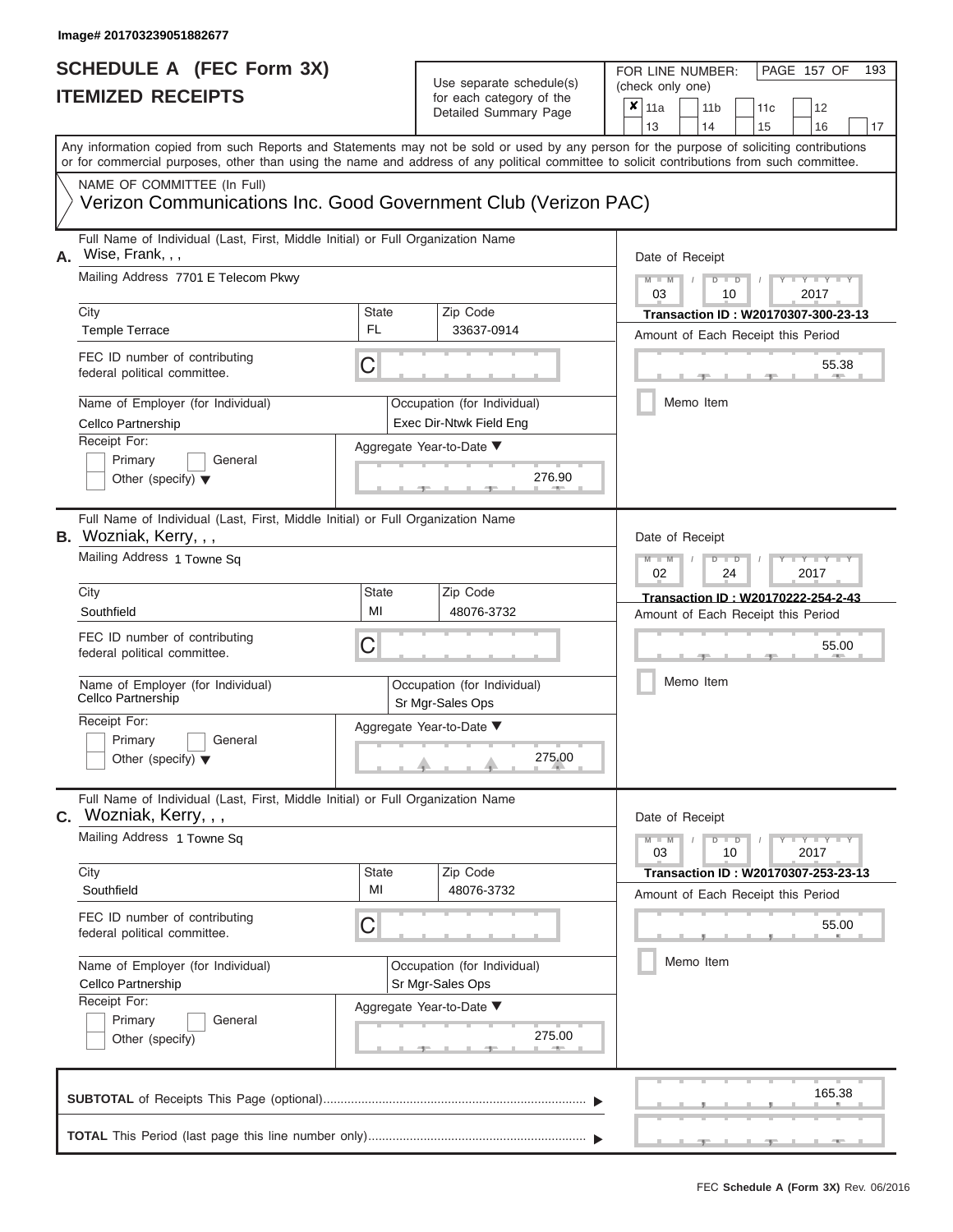# **SCHEDULE A (FEC Form 3X)**

| SCHEDULE A (FEC Form 3X)<br><b>ITEMIZED RECEIPTS</b>                                                                                                                                                                                                                                                                                                                                      |                                | Use separate schedule(s)<br>for each category of the<br>Detailed Summary Page                                                   | 193<br>FOR LINE NUMBER:<br>PAGE 158 OF<br>(check only one)<br>$\overline{\mathbf{x}}$   11a<br>11 <sub>b</sub><br>12<br>11c<br>13<br>14<br>15<br>16<br>17                                                                                 |
|-------------------------------------------------------------------------------------------------------------------------------------------------------------------------------------------------------------------------------------------------------------------------------------------------------------------------------------------------------------------------------------------|--------------------------------|---------------------------------------------------------------------------------------------------------------------------------|-------------------------------------------------------------------------------------------------------------------------------------------------------------------------------------------------------------------------------------------|
| Any information copied from such Reports and Statements may not be sold or used by any person for the purpose of soliciting contributions<br>or for commercial purposes, other than using the name and address of any political committee to solicit contributions from such committee.<br>NAME OF COMMITTEE (In Full)<br>Verizon Communications Inc. Good Government Club (Verizon PAC)  |                                |                                                                                                                                 |                                                                                                                                                                                                                                           |
| Full Name of Individual (Last, First, Middle Initial) or Full Organization Name<br>A. Yahya, lan, , ,<br>Mailing Address 3375 Koapaka St<br><b>Ste B220</b><br>City<br>Honolulu<br>FEC ID number of contributing<br>federal political committee.<br>Name of Employer (for Individual)<br>Cellco Partnership<br>Receipt For:<br>Primary<br>General<br>Other (specify) $\blacktriangledown$ | <b>State</b><br>HI<br>С        | Zip Code<br>96819-1885<br>Occupation (for Individual)<br><b>Exec Dir-Sales Operations</b><br>Aggregate Year-to-Date ▼<br>250.00 | Date of Receipt<br>$M - M$<br>$Y - Y - Y$<br>$D$ $D$<br>$\frac{1}{2}$<br>03<br>2017<br>10<br>Transaction ID: W20170307-225-23-13<br>Amount of Each Receipt this Period<br>50.00<br><b>AND I</b><br>Memo Item                              |
| Full Name of Individual (Last, First, Middle Initial) or Full Organization Name<br>B. Young, David, E,,<br>Mailing Address 1300 I St NW<br>City<br>Washington<br>FEC ID number of contributing<br>federal political committee.<br>Name of Employer (for Individual)<br>Verizon Corp Rsrcs Group LLC<br>Receipt For:<br>Primary<br>General<br>Other (specify) $\blacktriangledown$         | <b>State</b><br>DC<br>С        | Zip Code<br>20005-3314<br>Occupation (for Individual)<br><b>Exec Dir-Fed Govt Rels</b><br>Aggregate Year-to-Date ▼<br>250.00    | Date of Receipt<br>$M - M$<br>$D$ $\Box$ $D$<br>Y I Y I<br>03<br>2017<br>10<br><b>Transaction ID: CF20170307-424</b><br>Amount of Each Receipt this Period<br>50.00<br>Memo Item                                                          |
| Full Name of Individual (Last, First, Middle Initial) or Full Organization Name<br>Yrizarry, Magda, N,,<br>С.<br>Mailing Address 1 Verizon Way<br>City<br><b>Basking Ridge</b><br>FEC ID number of contributing<br>federal political committee.<br>Name of Employer (for Individual)<br>Verizon Corp Rsrcs Group LLC<br>Receipt For:<br>Primary<br>General<br>Other (specify)             | <b>State</b><br><b>NJ</b><br>С | Zip Code<br>07920-1025<br>Occupation (for Individual)<br>SVP-Talent & Diversity<br>Aggregate Year-to-Date ▼<br>250.00           | Date of Receipt<br>$M - M$<br>$D$ $\Box$ $D$<br>$\mathbf{I} = \mathbf{Y} - \mathbf{I} - \mathbf{Y} - \mathbf{I}$<br>10<br>2017<br>03<br><b>Transaction ID: CF20170307-225</b><br>Amount of Each Receipt this Period<br>50.00<br>Memo Item |
|                                                                                                                                                                                                                                                                                                                                                                                           |                                |                                                                                                                                 | 150.00                                                                                                                                                                                                                                    |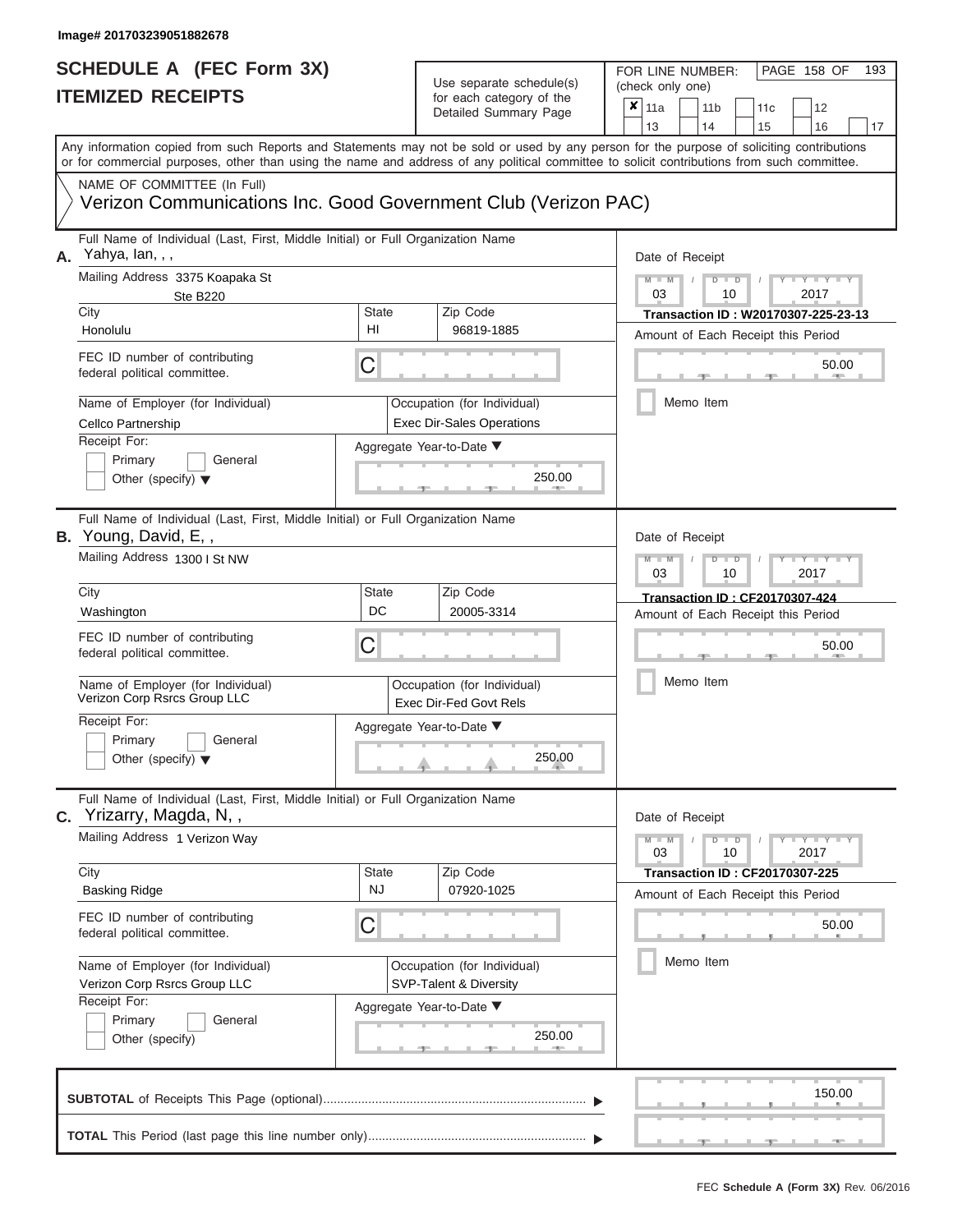### **SCHEDULE A (FEC Form 3X) ITEMIZED RECEIPTS**

## Use separate schedule(s)  $\frac{1}{\pi}$  for each category of the

FOR LINE NUMBER:<br>(check only one)

PAGE 159 OF 193

| IIEMILED REVEIFIJ                                                                                                                                                                                                                                                                       |                                                          | ior each category of the                              | ×                                                                           | 11a                                                    |                     | 11 <sub>b</sub> |               | 11c | 12                                                                          |        |
|-----------------------------------------------------------------------------------------------------------------------------------------------------------------------------------------------------------------------------------------------------------------------------------------|----------------------------------------------------------|-------------------------------------------------------|-----------------------------------------------------------------------------|--------------------------------------------------------|---------------------|-----------------|---------------|-----|-----------------------------------------------------------------------------|--------|
|                                                                                                                                                                                                                                                                                         |                                                          | Detailed Summary Page                                 |                                                                             | 13                                                     |                     | 14              |               | 15  | 16                                                                          | 17     |
| Any information copied from such Reports and Statements may not be sold or used by any person for the purpose of soliciting contributions<br>or for commercial purposes, other than using the name and address of any political committee to solicit contributions from such committee. |                                                          |                                                       |                                                                             |                                                        |                     |                 |               |     |                                                                             |        |
| NAME OF COMMITTEE (In Full)<br>Verizon Communications Inc. Good Government Club (Verizon PAC)                                                                                                                                                                                           |                                                          |                                                       |                                                                             |                                                        |                     |                 |               |     |                                                                             |        |
| Full Name of Individual (Last, First, Middle Initial) or Full Organization Name<br>Yu, Lily, Shang, ,<br>Α.                                                                                                                                                                             | Date of Receipt                                          |                                                       |                                                                             |                                                        |                     |                 |               |     |                                                                             |        |
| Mailing Address 1 Verizon Way                                                                                                                                                                                                                                                           |                                                          |                                                       |                                                                             | $M - M$<br>$\mathbf{y}$<br>$D$ $D$<br>03<br>10<br>2017 |                     |                 |               |     |                                                                             |        |
| City<br><b>Basking Ridge</b>                                                                                                                                                                                                                                                            | <b>State</b><br><b>NJ</b>                                | Zip Code<br>07920-1025                                | <b>Transaction ID: CF20170307-272</b><br>Amount of Each Receipt this Period |                                                        |                     |                 |               |     |                                                                             |        |
| FEC ID number of contributing<br>federal political committee.                                                                                                                                                                                                                           | С                                                        |                                                       |                                                                             |                                                        |                     |                 |               |     |                                                                             | 50.00  |
| Name of Employer (for Individual)<br>Verizon Corp Rsrcs Group LLC                                                                                                                                                                                                                       | Occupation (for Individual)<br>Associate General Counsel |                                                       |                                                                             |                                                        |                     | Memo Item       |               |     |                                                                             |        |
| Receipt For:<br>Primary<br>General<br>Other (specify) $\blacktriangledown$                                                                                                                                                                                                              |                                                          | Aggregate Year-to-Date ▼<br>250.00                    |                                                                             |                                                        |                     |                 |               |     |                                                                             |        |
| Full Name of Individual (Last, First, Middle Initial) or Full Organization Name<br>B. Zacharia, Karen, , ,                                                                                                                                                                              |                                                          |                                                       |                                                                             | Date of Receipt                                        |                     |                 |               |     |                                                                             |        |
| Mailing Address 1300 I St NW<br>Ste 400                                                                                                                                                                                                                                                 |                                                          | $M - M$<br>$T - Y$<br>ъ<br>$\Box$<br>01<br>2017<br>27 |                                                                             |                                                        |                     |                 |               |     |                                                                             |        |
| City<br>Washington                                                                                                                                                                                                                                                                      | <b>State</b><br>DC                                       | Zip Code<br>20005-3314                                |                                                                             |                                                        |                     |                 |               |     | <b>Transaction ID: CF20170125-108</b><br>Amount of Each Receipt this Period |        |
| FEC ID number of contributing<br>federal political committee.                                                                                                                                                                                                                           | С                                                        |                                                       |                                                                             |                                                        | 192.30<br>Memo Item |                 |               |     |                                                                             |        |
| Name of Employer (for Individual)<br>Verizon Corp Rsrcs Group LLC                                                                                                                                                                                                                       | Occupation (for Individual)<br>VP-Privacy                |                                                       |                                                                             |                                                        |                     |                 |               |     |                                                                             |        |
| Receipt For:<br>Primary<br>General<br>Other (specify) $\blacktriangledown$                                                                                                                                                                                                              |                                                          | Aggregate Year-to-Date ▼<br>961.50                    |                                                                             |                                                        |                     |                 |               |     |                                                                             |        |
| Full Name of Individual (Last, First, Middle Initial) or Full Organization Name<br>$c.$ Zacharia, Karen, , ,                                                                                                                                                                            |                                                          |                                                       |                                                                             | Date of Receipt                                        |                     |                 |               |     |                                                                             |        |
| Mailing Address 1300 I St NW<br><b>Ste 400</b>                                                                                                                                                                                                                                          |                                                          |                                                       |                                                                             | $M - M$<br>02                                          |                     |                 | $D$ $D$<br>10 |     | $T - Y = T - Y = T - Y$<br>2017                                             |        |
| City<br>Washington                                                                                                                                                                                                                                                                      | <b>State</b><br>DC                                       | Zip Code<br>20005-3314                                |                                                                             |                                                        |                     |                 |               |     | <b>Transaction ID: CF20170207-108</b><br>Amount of Each Receipt this Period |        |
| FEC ID number of contributing<br>federal political committee.                                                                                                                                                                                                                           | С<br>Occupation (for Individual)<br>VP-Privacy           |                                                       |                                                                             |                                                        | 192.30              |                 |               |     |                                                                             |        |
| Name of Employer (for Individual)<br>Verizon Corp Rsrcs Group LLC                                                                                                                                                                                                                       |                                                          |                                                       |                                                                             |                                                        | Memo Item           |                 |               |     |                                                                             |        |
| Receipt For:<br>General<br>Primary<br>Other (specify)                                                                                                                                                                                                                                   |                                                          | Aggregate Year-to-Date ▼<br>961.50                    |                                                                             |                                                        |                     |                 |               |     |                                                                             |        |
|                                                                                                                                                                                                                                                                                         |                                                          |                                                       |                                                                             |                                                        |                     |                 |               |     |                                                                             | 434.60 |
|                                                                                                                                                                                                                                                                                         |                                                          |                                                       |                                                                             |                                                        |                     |                 |               |     |                                                                             |        |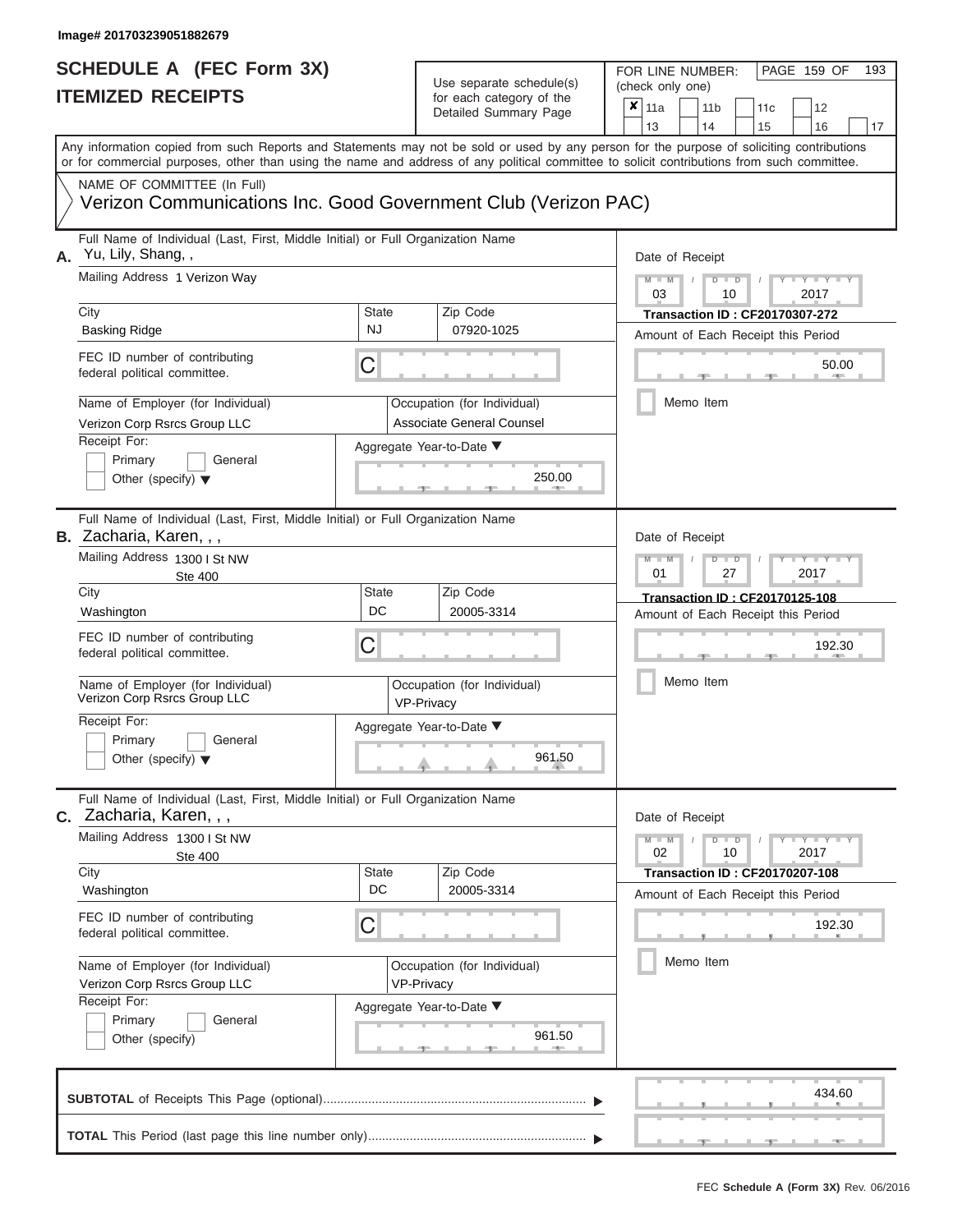# **SCHEDULE A (FEC Form 3X)**

| SCHEDULE A (FEC Form 3X)<br><b>ITEMIZED RECEIPTS</b>                                                                                                                                                                                                                                                                                                                                                          |                         | Use separate schedule(s)<br>for each category of the<br>Detailed Summary Page                                   | 193<br>FOR LINE NUMBER:<br>PAGE 160 OF<br>(check only one)<br>$\overline{\mathbf{x}}$   11a<br>11 <sub>b</sub><br>12<br>11c<br>13<br>14<br>15<br>16<br>17                                                                                 |
|---------------------------------------------------------------------------------------------------------------------------------------------------------------------------------------------------------------------------------------------------------------------------------------------------------------------------------------------------------------------------------------------------------------|-------------------------|-----------------------------------------------------------------------------------------------------------------|-------------------------------------------------------------------------------------------------------------------------------------------------------------------------------------------------------------------------------------------|
| Any information copied from such Reports and Statements may not be sold or used by any person for the purpose of soliciting contributions<br>or for commercial purposes, other than using the name and address of any political committee to solicit contributions from such committee.<br>NAME OF COMMITTEE (In Full)<br>Verizon Communications Inc. Good Government Club (Verizon PAC)                      |                         |                                                                                                                 |                                                                                                                                                                                                                                           |
| Full Name of Individual (Last, First, Middle Initial) or Full Organization Name<br>A. Zacharia, Karen, , ,<br>Mailing Address 1300 I St NW<br><b>Ste 400</b><br>City<br>Washington<br>FEC ID number of contributing<br>federal political committee.<br>Name of Employer (for Individual)<br>Verizon Corp Rsrcs Group LLC<br>Receipt For:<br>Primary<br>General<br>Other (specify) $\blacktriangledown$        | <b>State</b><br>DC<br>С | Zip Code<br>20005-3314<br>Occupation (for Individual)<br>VP-Privacy<br>Aggregate Year-to-Date ▼<br>961.50       | Date of Receipt<br>$M - M$<br>$D$ $D$<br>Y I Y I<br>$\sqrt{ }$<br>02<br>2017<br>24<br><b>Transaction ID: CF20170222-108</b><br>Amount of Each Receipt this Period<br>192.30<br><b>CONTRACTOR</b><br>Memo Item                             |
| Full Name of Individual (Last, First, Middle Initial) or Full Organization Name<br><b>B.</b> Zacharia, Karen, , ,<br>Mailing Address 1300 I St NW<br><b>Ste 400</b><br>City<br>Washington<br>FEC ID number of contributing<br>federal political committee.<br>Name of Employer (for Individual)<br>Verizon Corp Rsrcs Group LLC<br>Receipt For:<br>Primary<br>General<br>Other (specify) $\blacktriangledown$ | <b>State</b><br>DC<br>С | Zip Code<br>20005-3314<br>Occupation (for Individual)<br>VP-Privacy<br>Aggregate Year-to-Date ▼<br>961.50<br>J. | Date of Receipt<br>$M - M$<br>$D$ $\Box$ $D$<br>Y I Y I<br>03<br>2017<br>10<br><b>Transaction ID: CF20170307-107</b><br>Amount of Each Receipt this Period<br>192.30<br>Memo Item                                                         |
| Full Name of Individual (Last, First, Middle Initial) or Full Organization Name<br>C. Zamora, Marcela, Urrutia,,<br>Mailing Address 1300 I St NW<br>City<br>Washington<br>FEC ID number of contributing<br>federal political committee.<br>Name of Employer (for Individual)<br>Verizon Corp Rsrcs Group LLC<br>Receipt For:<br>Primary<br>General<br>Other (specify)                                         | <b>State</b><br>DC<br>С | Zip Code<br>20005-3314<br>Occupation (for Individual)<br>Dir-Lobbyist<br>Aggregate Year-to-Date ▼<br>250.00     | Date of Receipt<br>$M - M$<br>$D$ $\Box$ $D$<br>$\mathbf{I} = \mathbf{Y} - \mathbf{I} - \mathbf{Y} - \mathbf{I}$<br>10<br>2017<br>03<br><b>Transaction ID: CF20170307-629</b><br>Amount of Each Receipt this Period<br>50.00<br>Memo Item |
|                                                                                                                                                                                                                                                                                                                                                                                                               |                         |                                                                                                                 | 434.60                                                                                                                                                                                                                                    |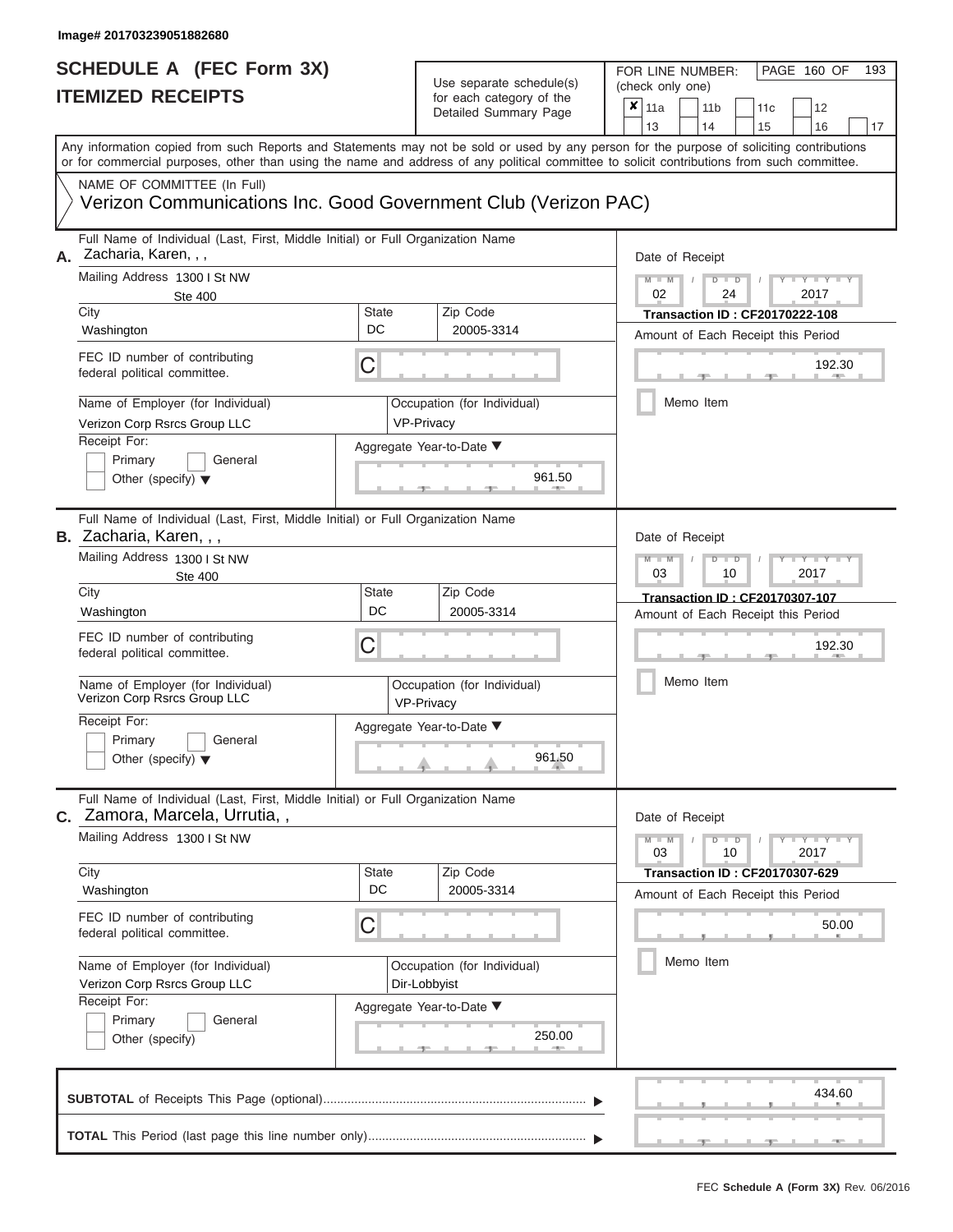FOR LINE NUMBER:<br>(check only one)

PAGE 161 OF 193

| IIEMIZED REGEIPIS                                                                                                                                                                                                                                                                       |                                  | for each category of the                                         | ×<br>12<br>11a<br>11 <sub>b</sub>                                          |  |  |  |  |  |  |
|-----------------------------------------------------------------------------------------------------------------------------------------------------------------------------------------------------------------------------------------------------------------------------------------|----------------------------------|------------------------------------------------------------------|----------------------------------------------------------------------------|--|--|--|--|--|--|
|                                                                                                                                                                                                                                                                                         |                                  | Detailed Summary Page                                            | 11c<br>13<br>14<br>15<br>16<br>17                                          |  |  |  |  |  |  |
| Any information copied from such Reports and Statements may not be sold or used by any person for the purpose of soliciting contributions<br>or for commercial purposes, other than using the name and address of any political committee to solicit contributions from such committee. |                                  |                                                                  |                                                                            |  |  |  |  |  |  |
| NAME OF COMMITTEE (In Full)<br>Verizon Communications Inc. Good Government Club (Verizon PAC)                                                                                                                                                                                           |                                  |                                                                  |                                                                            |  |  |  |  |  |  |
| Full Name of Individual (Last, First, Middle Initial) or Full Organization Name<br>A. Zavaglia, Kevin, A,,                                                                                                                                                                              |                                  |                                                                  | Date of Receipt                                                            |  |  |  |  |  |  |
| Mailing Address 100 Southgate Pkwy                                                                                                                                                                                                                                                      |                                  |                                                                  | Y - Y -<br>$M -$<br>$\overline{\mathsf{M}}$<br>$D$ $D$<br>03<br>10<br>2017 |  |  |  |  |  |  |
| City<br>Morristown                                                                                                                                                                                                                                                                      | <b>State</b><br>NJ               | Zip Code<br>07960-6465                                           | Transaction ID: W20170307-26-23-13<br>Amount of Each Receipt this Period   |  |  |  |  |  |  |
| FEC ID number of contributing<br>federal political committee.                                                                                                                                                                                                                           | C                                |                                                                  | 50.00                                                                      |  |  |  |  |  |  |
| Name of Employer (for Individual)<br>Cellco Partnership                                                                                                                                                                                                                                 |                                  | Occupation (for Individual)<br><b>Market President-Northeast</b> | Memo Item                                                                  |  |  |  |  |  |  |
| Receipt For:<br>Primary<br>General<br>Other (specify) $\blacktriangledown$                                                                                                                                                                                                              | Aggregate Year-to-Date ▼         | 250.00                                                           |                                                                            |  |  |  |  |  |  |
| Full Name of Individual (Last, First, Middle Initial) or Full Organization Name<br>В.                                                                                                                                                                                                   |                                  |                                                                  | Date of Receipt                                                            |  |  |  |  |  |  |
| <b>Mailing Address</b>                                                                                                                                                                                                                                                                  |                                  |                                                                  | $M - M$<br>Y TY TY T<br>D<br>D                                             |  |  |  |  |  |  |
| City                                                                                                                                                                                                                                                                                    | <b>State</b>                     | Zip Code                                                         | Amount of Each Receipt this Period                                         |  |  |  |  |  |  |
| FEC ID number of contributing<br>federal political committee.                                                                                                                                                                                                                           | C<br>Occupation (for Individual) |                                                                  |                                                                            |  |  |  |  |  |  |
| Name of Employer (for Individual)                                                                                                                                                                                                                                                       |                                  |                                                                  | Memo Item                                                                  |  |  |  |  |  |  |
| Receipt For:<br>Primary<br>General<br>Other (specify) $\blacktriangledown$                                                                                                                                                                                                              | Aggregate Year-to-Date ▼         |                                                                  |                                                                            |  |  |  |  |  |  |
| Full Name of Individual (Last, First, Middle Initial) or Full Organization Name<br>C.                                                                                                                                                                                                   |                                  |                                                                  | Date of Receipt                                                            |  |  |  |  |  |  |
| <b>Mailing Address</b>                                                                                                                                                                                                                                                                  |                                  |                                                                  | $M -$<br>$Y - Y - Y$<br>$D$ $D$<br>т<br>M                                  |  |  |  |  |  |  |
| City                                                                                                                                                                                                                                                                                    | <b>State</b>                     | Zip Code                                                         | Amount of Each Receipt this Period                                         |  |  |  |  |  |  |
| FEC ID number of contributing<br>federal political committee.                                                                                                                                                                                                                           | C                                |                                                                  |                                                                            |  |  |  |  |  |  |
| Name of Employer (for Individual)                                                                                                                                                                                                                                                       |                                  | Occupation (for Individual)                                      | Memo Item                                                                  |  |  |  |  |  |  |
| Receipt For:<br>Primary<br>General<br>Other (specify)                                                                                                                                                                                                                                   | Aggregate Year-to-Date ▼         |                                                                  |                                                                            |  |  |  |  |  |  |
|                                                                                                                                                                                                                                                                                         |                                  |                                                                  | 50.00                                                                      |  |  |  |  |  |  |
|                                                                                                                                                                                                                                                                                         |                                  |                                                                  | 64098.73                                                                   |  |  |  |  |  |  |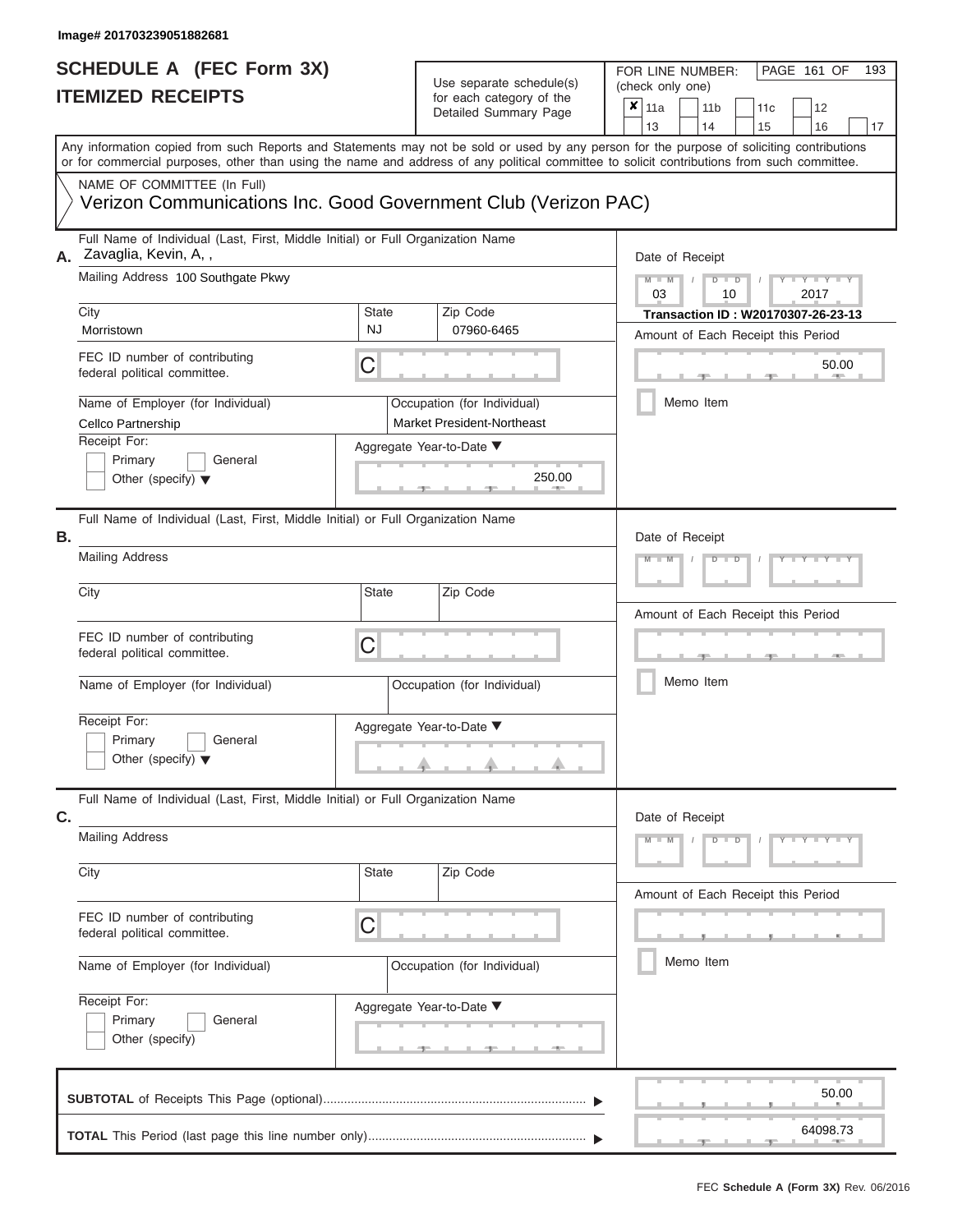| <b>SCHEDULE B</b> (FEC Form 3X)                                                                                                                                                                                                                                                         |                                                      |                       |           |                                     |          | FOR LINE NUMBER:                                                                        |                                                                             |                                               |  |          | PAGE 162 OF                | 193                                     |
|-----------------------------------------------------------------------------------------------------------------------------------------------------------------------------------------------------------------------------------------------------------------------------------------|------------------------------------------------------|-----------------------|-----------|-------------------------------------|----------|-----------------------------------------------------------------------------------------|-----------------------------------------------------------------------------|-----------------------------------------------|--|----------|----------------------------|-----------------------------------------|
| <b>ITEMIZED DISBURSEMENTS</b>                                                                                                                                                                                                                                                           | Use separate schedule(s)<br>for each category of the |                       |           | (check only one)<br>21 <sub>b</sub> | 22<br>27 |                                                                                         |                                                                             |                                               |  |          |                            |                                         |
|                                                                                                                                                                                                                                                                                         |                                                      | Detailed Summary Page |           |                                     | 28a      | 28 <sub>b</sub>                                                                         | ×                                                                           | 23<br>28c                                     |  | 26<br>29 | 30 <sub>b</sub>            |                                         |
| Any information copied from such Reports and Statements may not be sold or used by any person for the purpose of soliciting contributions<br>or for commercial purposes, other than using the name and address of any political committee to solicit contributions from such committee. |                                                      |                       |           |                                     |          |                                                                                         |                                                                             |                                               |  |          |                            |                                         |
| NAME OF COMMITTEE (In Full)                                                                                                                                                                                                                                                             |                                                      |                       |           |                                     |          |                                                                                         |                                                                             |                                               |  |          |                            |                                         |
| Verizon Communications Inc. Good Government Club (Verizon PAC)                                                                                                                                                                                                                          |                                                      |                       |           |                                     |          |                                                                                         |                                                                             |                                               |  |          |                            |                                         |
| Full Name (Last, First, Middle Initial)<br>A. Alamo PAC                                                                                                                                                                                                                                 |                                                      |                       |           |                                     |          | Date of Disbursement<br>$T$ $Y$ $T$ $Y$ $T$ $Y$                                         |                                                                             |                                               |  |          |                            |                                         |
| Mailing Address 919 Congress Ave<br><b>Suite 1400</b>                                                                                                                                                                                                                                   |                                                      |                       |           |                                     |          | $M$ $M$<br>01                                                                           |                                                                             | $D \parallel D$<br>27                         |  |          | 2017                       |                                         |
| City<br>Austin                                                                                                                                                                                                                                                                          | <b>State</b><br><b>TX</b>                            | Zip Code<br>78701     |           |                                     |          | <b>FEC Identification Number</b>                                                        |                                                                             |                                               |  |          |                            |                                         |
| Purpose of Disbursement<br>2017 Contribution                                                                                                                                                                                                                                            |                                                      |                       |           | 011                                 |          | C                                                                                       |                                                                             | C00387464                                     |  |          | Transaction ID: E3AFE59F90 |                                         |
| Candidate Name<br>Alamo PAC                                                                                                                                                                                                                                                             |                                                      |                       | Category/ |                                     |          |                                                                                         |                                                                             |                                               |  |          |                            | Amount of Each Disbursement this Period |
| Office Sought:<br>House<br>Senate                                                                                                                                                                                                                                                       | Disbursement For: 2017<br>Primary                    | General               |           | <b>Type</b>                         |          |                                                                                         |                                                                             |                                               |  |          |                            | 5000.00                                 |
| President<br>x<br>State:<br>District:                                                                                                                                                                                                                                                   | Other (specify) $\blacktriangledown$                 | Contribution          |           |                                     |          |                                                                                         | Memo Item                                                                   |                                               |  |          |                            |                                         |
| Full Name (Last, First, Middle Initial)<br>B. Alan Lowenthal For Congress                                                                                                                                                                                                               |                                                      |                       |           |                                     |          | Date of Disbursement<br>$M - M$                                                         |                                                                             |                                               |  |          | <b>LEYTHY LE</b>           |                                         |
| Mailing Address 16633 Ventura Blvd # 1008                                                                                                                                                                                                                                               |                                                      |                       |           |                                     |          | 02                                                                                      |                                                                             | D<br>$\blacksquare$<br>14                     |  |          | 2017                       |                                         |
| City<br>Encino                                                                                                                                                                                                                                                                          | <b>State</b><br>CA                                   | Zip Code<br>91436     |           |                                     |          | <b>FEC Identification Number</b>                                                        |                                                                             |                                               |  |          |                            |                                         |
| Purpose of Disbursement<br>2018 Primary                                                                                                                                                                                                                                                 | 011                                                  |                       |           |                                     |          | С<br>C00498212<br>Transaction ID: A37ED0FD24<br>Amount of Each Disbursement this Period |                                                                             |                                               |  |          |                            |                                         |
| Candidate Name<br>Lowenthal, Alan, Stuart,,                                                                                                                                                                                                                                             |                                                      |                       | Category/ | <b>Type</b>                         |          |                                                                                         |                                                                             |                                               |  |          |                            |                                         |
| Office Sought:<br>House<br>$\boldsymbol{x}$                                                                                                                                                                                                                                             | Disbursement For: 2018                               |                       |           |                                     |          |                                                                                         |                                                                             |                                               |  |          |                            | 1000.00                                 |
| Senate<br>President<br>State:<br>СA<br>District:<br>47                                                                                                                                                                                                                                  | $\mathbf{x}$ Primary<br>Other (specify)              | General               |           |                                     |          |                                                                                         | Memo Item                                                                   |                                               |  |          |                            |                                         |
| Full Name (Last, First, Middle Initial)<br>C. Andre Carson For Congress                                                                                                                                                                                                                 |                                                      |                       |           |                                     |          | Date of Disbursement                                                                    |                                                                             |                                               |  |          |                            |                                         |
| Mailing Address P.O. Box 1863                                                                                                                                                                                                                                                           |                                                      |                       |           |                                     |          | $M - M$<br>02                                                                           |                                                                             | $D$ $D$<br>14                                 |  |          | Y FY FY FY<br>2017         |                                         |
| City                                                                                                                                                                                                                                                                                    | <b>State</b>                                         | Zip Code              |           |                                     |          |                                                                                         |                                                                             |                                               |  |          |                            |                                         |
| Indianapolis<br>Purpose of Disbursement                                                                                                                                                                                                                                                 | IN<br>46206                                          |                       |           |                                     |          |                                                                                         |                                                                             | <b>FEC Identification Number</b><br>C00442921 |  |          |                            |                                         |
| 2018 Primary<br>011<br>Candidate Name<br>Category/                                                                                                                                                                                                                                      |                                                      |                       |           |                                     |          |                                                                                         | C<br>Transaction ID: 96190A470FI<br>Amount of Each Disbursement this Period |                                               |  |          |                            |                                         |
| Carson, Andre, D.,,<br>Office Sought:<br><b>House</b><br>$\boldsymbol{x}$                                                                                                                                                                                                               | Disbursement For: 2018                               |                       | Type      |                                     |          |                                                                                         |                                                                             |                                               |  |          |                            | 1000.00                                 |
| Senate<br>$\pmb{\times}$<br>President<br>State:<br>District:<br>IN<br>07                                                                                                                                                                                                                | Primary<br>Other (specify) $\blacktriangledown$      | General               |           |                                     |          |                                                                                         | Memo Item                                                                   |                                               |  |          |                            |                                         |
|                                                                                                                                                                                                                                                                                         |                                                      |                       |           |                                     |          |                                                                                         |                                                                             |                                               |  |          |                            |                                         |
|                                                                                                                                                                                                                                                                                         |                                                      |                       |           |                                     |          |                                                                                         |                                                                             |                                               |  |          |                            | 7000.00                                 |
|                                                                                                                                                                                                                                                                                         |                                                      |                       |           |                                     |          |                                                                                         |                                                                             |                                               |  |          |                            |                                         |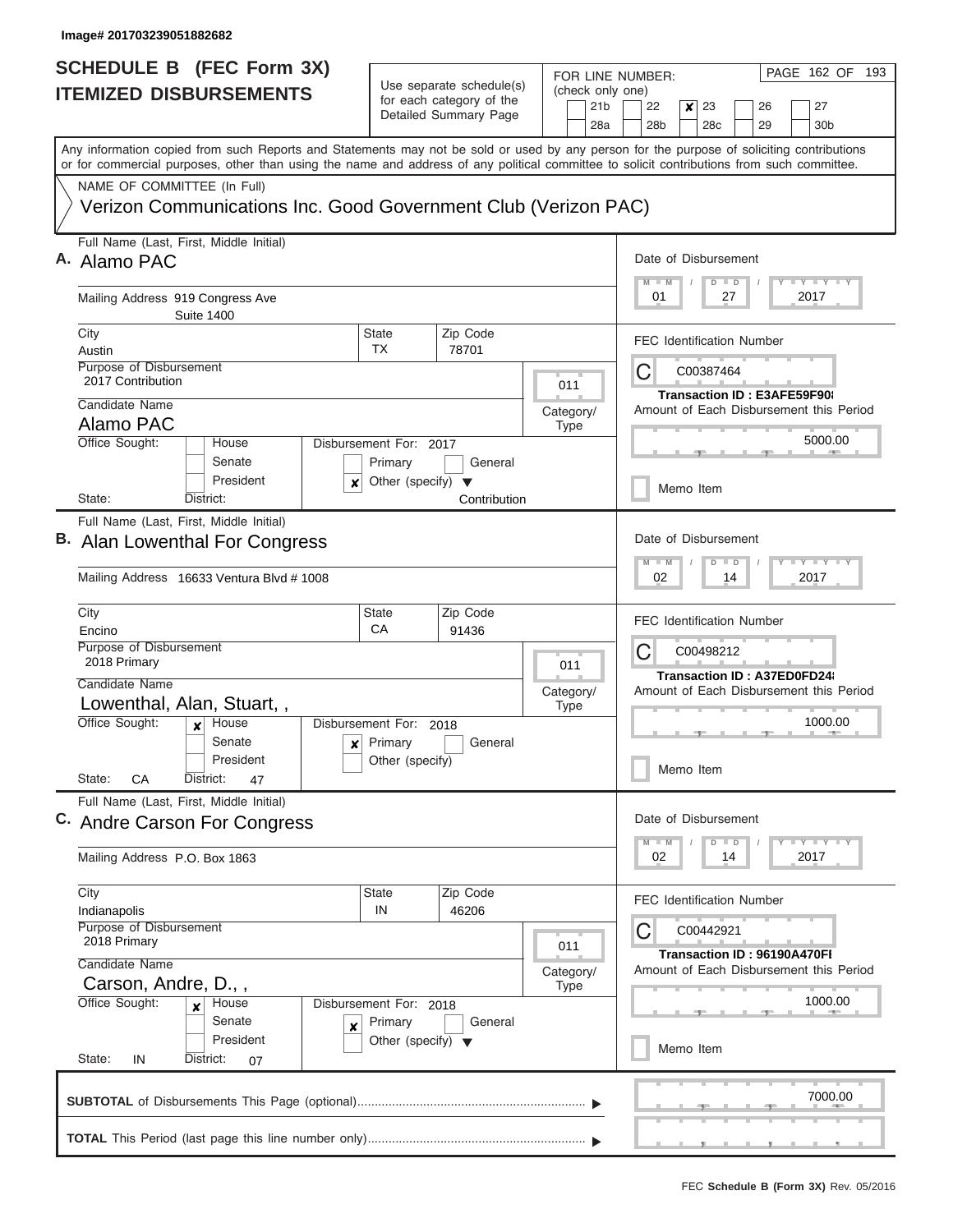| <b>SCHEDULE B (FEC Form 3X)</b>                                                                                                                                                                                                                                                         |                                                                               |                                                      |                                            |                                                                              | PAGE 163 OF 193<br>FOR LINE NUMBER:                                               |  |  |  |
|-----------------------------------------------------------------------------------------------------------------------------------------------------------------------------------------------------------------------------------------------------------------------------------------|-------------------------------------------------------------------------------|------------------------------------------------------|--------------------------------------------|------------------------------------------------------------------------------|-----------------------------------------------------------------------------------|--|--|--|
| <b>ITEMIZED DISBURSEMENTS</b>                                                                                                                                                                                                                                                           | Use separate schedule(s)<br>for each category of the<br>Detailed Summary Page |                                                      | (check only one)<br>21 <sub>b</sub><br>28a | 22<br>×<br>23<br>26<br>27<br>28 <sub>b</sub><br>28c<br>29<br>30 <sub>b</sub> |                                                                                   |  |  |  |
| Any information copied from such Reports and Statements may not be sold or used by any person for the purpose of soliciting contributions<br>or for commercial purposes, other than using the name and address of any political committee to solicit contributions from such committee. |                                                                               |                                                      |                                            |                                                                              |                                                                                   |  |  |  |
| NAME OF COMMITTEE (In Full)                                                                                                                                                                                                                                                             |                                                                               |                                                      |                                            |                                                                              |                                                                                   |  |  |  |
| Verizon Communications Inc. Good Government Club (Verizon PAC)                                                                                                                                                                                                                          |                                                                               |                                                      |                                            |                                                                              |                                                                                   |  |  |  |
| Full Name (Last, First, Middle Initial)<br>A. Angus King For US Senate Campaign                                                                                                                                                                                                         |                                                                               |                                                      |                                            |                                                                              | Date of Disbursement<br>Y I Y I Y I Y<br>$M$ $M$<br>$D$ $D$                       |  |  |  |
| Mailing Address 114 Maine Street Suite 1A<br><b>PO Box 368</b>                                                                                                                                                                                                                          |                                                                               |                                                      |                                            |                                                                              | 2017<br>01<br>27                                                                  |  |  |  |
| City<br><b>Brunswick</b>                                                                                                                                                                                                                                                                | <b>State</b><br>ME                                                            | Zip Code<br>04011                                    |                                            |                                                                              | <b>FEC Identification Number</b>                                                  |  |  |  |
| Purpose of Disbursement<br>2018 Primary                                                                                                                                                                                                                                                 |                                                                               |                                                      | 011                                        |                                                                              | C<br>C00516047                                                                    |  |  |  |
| Candidate Name                                                                                                                                                                                                                                                                          |                                                                               |                                                      |                                            |                                                                              | Transaction ID: E466B7CF25I<br>Amount of Each Disbursement this Period            |  |  |  |
| King, Angus, Stanley, , Jr.                                                                                                                                                                                                                                                             | Category/<br><b>Type</b>                                                      |                                                      |                                            |                                                                              |                                                                                   |  |  |  |
| Office Sought:<br>House<br>Senate<br>x<br>$\boldsymbol{x}$<br>President                                                                                                                                                                                                                 | Disbursement For: 2018<br>Primary                                             | General                                              |                                            |                                                                              | 1000.00                                                                           |  |  |  |
| State:<br>MЕ<br>District:                                                                                                                                                                                                                                                               | Other (specify) $\blacktriangledown$                                          |                                                      |                                            |                                                                              | Memo Item                                                                         |  |  |  |
| Full Name (Last, First, Middle Initial)<br>B. Ann Wagner For Congress<br>Mailing Address PO Box 50                                                                                                                                                                                      |                                                                               |                                                      |                                            |                                                                              | Date of Disbursement<br>$Y = Y = Y - Y$<br>$M - M$<br>$D$ $D$<br>03<br>01<br>2017 |  |  |  |
| City<br><b>Ballwin</b>                                                                                                                                                                                                                                                                  | <b>State</b><br>МO                                                            | Zip Code<br>63022                                    |                                            |                                                                              | <b>FEC Identification Number</b>                                                  |  |  |  |
| Purpose of Disbursement<br>2018 Primary                                                                                                                                                                                                                                                 |                                                                               |                                                      | 011                                        |                                                                              | C<br>C00495846<br>Transaction ID: 58197D41982                                     |  |  |  |
| Candidate Name<br>Wagner, Ann, Louise, ,                                                                                                                                                                                                                                                |                                                                               |                                                      | Category/                                  |                                                                              | Amount of Each Disbursement this Period                                           |  |  |  |
| Office Sought:<br>House                                                                                                                                                                                                                                                                 | Disbursement For: 2018                                                        |                                                      | <b>Type</b>                                |                                                                              | 2500.00                                                                           |  |  |  |
| Senate<br>×                                                                                                                                                                                                                                                                             | Primary                                                                       | General                                              |                                            |                                                                              |                                                                                   |  |  |  |
| President<br>State:<br><b>MO</b><br>District:<br>02                                                                                                                                                                                                                                     | Other (specify)                                                               |                                                      |                                            |                                                                              | Memo Item                                                                         |  |  |  |
| Full Name (Last, First, Middle Initial)<br>C. Anthony Brown For Congress                                                                                                                                                                                                                |                                                                               |                                                      |                                            |                                                                              |                                                                                   |  |  |  |
| Mailing Address 12138 Central Ave #671                                                                                                                                                                                                                                                  |                                                                               | Y TY TY TY<br>$M$ $M$<br>$D$ $D$<br>02<br>2017<br>14 |                                            |                                                                              |                                                                                   |  |  |  |
| City<br><b>Bowie</b>                                                                                                                                                                                                                                                                    | <b>State</b><br>MD                                                            | Zip Code<br>20721                                    |                                            |                                                                              | <b>FEC Identification Number</b>                                                  |  |  |  |
| Purpose of Disbursement<br>2018 Primary                                                                                                                                                                                                                                                 | 011                                                                           | C00574640<br>Transaction ID: 75DBB7882E              |                                            |                                                                              |                                                                                   |  |  |  |
| Candidate Name                                                                                                                                                                                                                                                                          | Category/                                                                     | Amount of Each Disbursement this Period              |                                            |                                                                              |                                                                                   |  |  |  |
| Brown, Anthony, Gregory,,<br>Office Sought:<br>Disbursement For: 2018<br>House                                                                                                                                                                                                          | <b>Type</b>                                                                   | 1000.00                                              |                                            |                                                                              |                                                                                   |  |  |  |
| Senate<br>X<br>President                                                                                                                                                                                                                                                                | Primary<br>Other (specify) $\blacktriangledown$                               | General                                              |                                            |                                                                              | Memo Item                                                                         |  |  |  |
| State:<br>MD<br>District:<br>04                                                                                                                                                                                                                                                         |                                                                               |                                                      |                                            |                                                                              |                                                                                   |  |  |  |
|                                                                                                                                                                                                                                                                                         |                                                                               |                                                      |                                            |                                                                              | 4500.00                                                                           |  |  |  |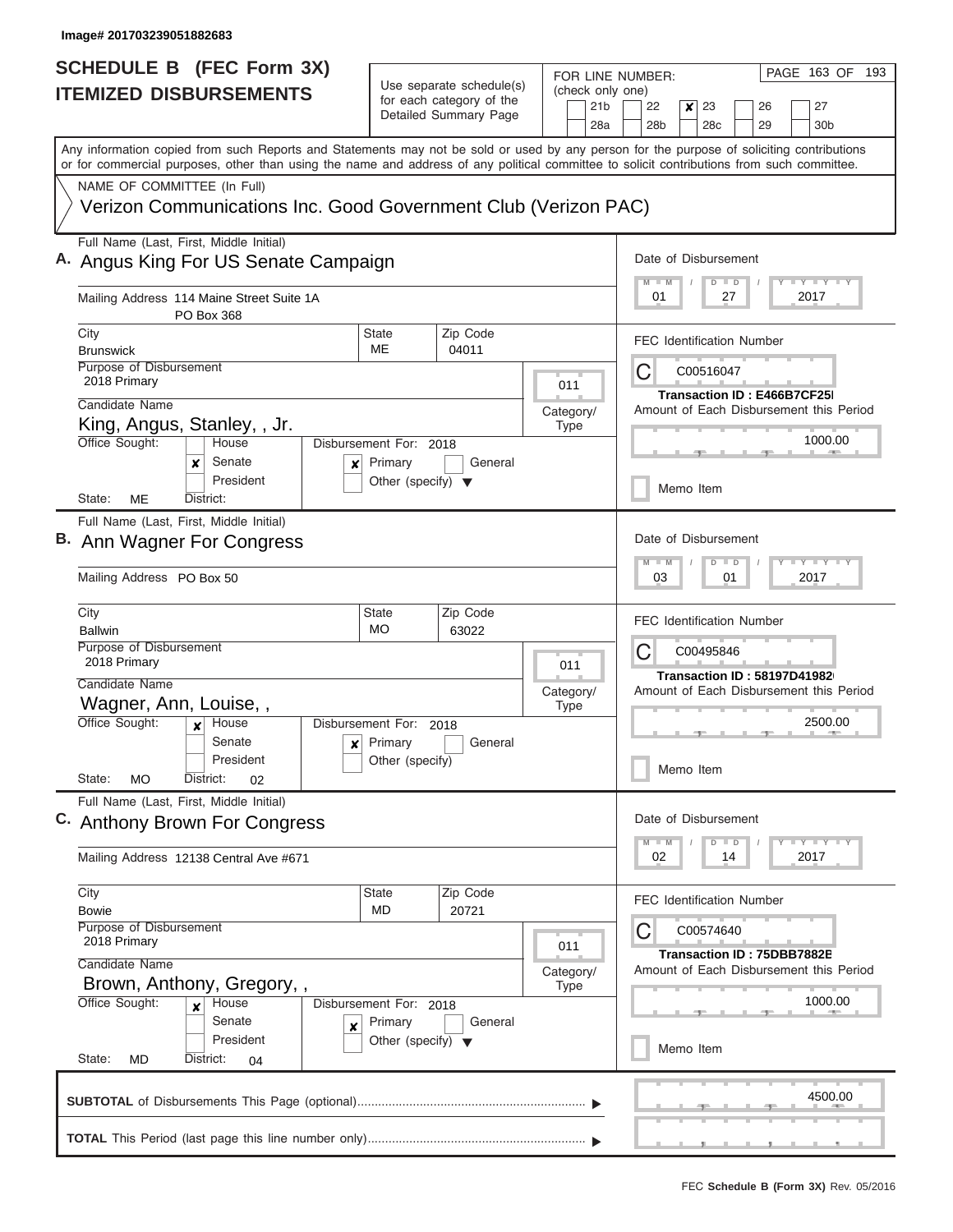I

| <b>ITEMIZED DISBURSEMENTS</b><br>Any information copied from such Reports and Statements may not be sold or used by any person for the purpose of soliciting contributions<br>or for commercial purposes, other than using the name and address of any political committee to solicit contributions from such committee.<br>NAME OF COMMITTEE (In Full)<br>Verizon Communications Inc. Good Government Club (Verizon PAC) |                                                                           | Use separate schedule(s)<br>for each category of the<br>Detailed Summary Page         | (check only one)<br>21 <sub>b</sub><br>28a | 22<br>23<br>26<br>27<br>×<br>28 <sub>b</sub><br>28 <sub>c</sub><br>29<br>30 <sub>b</sub> |
|---------------------------------------------------------------------------------------------------------------------------------------------------------------------------------------------------------------------------------------------------------------------------------------------------------------------------------------------------------------------------------------------------------------------------|---------------------------------------------------------------------------|---------------------------------------------------------------------------------------|--------------------------------------------|------------------------------------------------------------------------------------------|
|                                                                                                                                                                                                                                                                                                                                                                                                                           |                                                                           |                                                                                       |                                            |                                                                                          |
|                                                                                                                                                                                                                                                                                                                                                                                                                           |                                                                           |                                                                                       |                                            |                                                                                          |
|                                                                                                                                                                                                                                                                                                                                                                                                                           |                                                                           |                                                                                       |                                            |                                                                                          |
|                                                                                                                                                                                                                                                                                                                                                                                                                           |                                                                           |                                                                                       |                                            |                                                                                          |
| Full Name (Last, First, Middle Initial)<br>A. Bill Foster For Congress                                                                                                                                                                                                                                                                                                                                                    |                                                                           |                                                                                       |                                            | Date of Disbursement<br>Y I Y I Y I Y<br>$M$ $M$<br>$D$ $D$                              |
| Mailing Address P.O. Box 9104                                                                                                                                                                                                                                                                                                                                                                                             |                                                                           |                                                                                       |                                            | 02<br>14<br>2017                                                                         |
| City<br>Aurora                                                                                                                                                                                                                                                                                                                                                                                                            | <b>State</b><br>IL.                                                       | Zip Code<br>60598                                                                     |                                            | <b>FEC Identification Number</b>                                                         |
| Purpose of Disbursement<br>2018 Primary                                                                                                                                                                                                                                                                                                                                                                                   |                                                                           |                                                                                       | 011                                        | C<br>C00435099                                                                           |
| Candidate Name                                                                                                                                                                                                                                                                                                                                                                                                            |                                                                           |                                                                                       | Category/                                  | <b>Transaction ID: 40850AFDCA</b><br>Amount of Each Disbursement this Period             |
| Foster, Bill, , ,                                                                                                                                                                                                                                                                                                                                                                                                         |                                                                           |                                                                                       | <b>Type</b>                                |                                                                                          |
| Office Sought:<br>House<br>$\boldsymbol{x}$<br>Senate<br>×<br>President                                                                                                                                                                                                                                                                                                                                                   | Disbursement For: 2018<br>Primary<br>Other (specify) $\blacktriangledown$ | General                                                                               |                                            | 1000.00                                                                                  |
| State:<br>IL<br>District:<br>11                                                                                                                                                                                                                                                                                                                                                                                           |                                                                           |                                                                                       |                                            | Memo Item                                                                                |
| Full Name (Last, First, Middle Initial)<br><b>Bonnie Watson Coleman For Congress</b><br>Mailing Address 918 Pennsylvania Ave SE                                                                                                                                                                                                                                                                                           |                                                                           | Date of Disbursement<br>$Y = Y = Y = Y + Y$<br>$M - M$<br>$D$ $D$<br>02<br>14<br>2017 |                                            |                                                                                          |
| City                                                                                                                                                                                                                                                                                                                                                                                                                      | <b>State</b><br>DC                                                        | Zip Code<br>20003                                                                     |                                            | <b>FEC Identification Number</b>                                                         |
| Washington<br>Purpose of Disbursement<br>2018 Primary                                                                                                                                                                                                                                                                                                                                                                     | 011                                                                       | C<br>C00558437                                                                        |                                            |                                                                                          |
| Candidate Name                                                                                                                                                                                                                                                                                                                                                                                                            |                                                                           |                                                                                       | Category/                                  | Transaction ID: 7D24EEA355!<br>Amount of Each Disbursement this Period                   |
| Watson Coleman, Bonnie, , ,                                                                                                                                                                                                                                                                                                                                                                                               |                                                                           |                                                                                       | <b>Type</b>                                |                                                                                          |
| Office Sought:<br>House<br>$\boldsymbol{x}$                                                                                                                                                                                                                                                                                                                                                                               | Disbursement For: 2018                                                    |                                                                                       |                                            | 1000.00                                                                                  |
| Senate<br>×<br>President<br>State:                                                                                                                                                                                                                                                                                                                                                                                        | Primary<br>Other (specify)                                                | General                                                                               |                                            | Memo Item                                                                                |
| NJ<br>District:<br>12<br>Full Name (Last, First, Middle Initial)                                                                                                                                                                                                                                                                                                                                                          |                                                                           |                                                                                       |                                            |                                                                                          |
| C. Brady For Congress                                                                                                                                                                                                                                                                                                                                                                                                     |                                                                           |                                                                                       |                                            | Date of Disbursement                                                                     |
| Mailing Address PO Box 8277                                                                                                                                                                                                                                                                                                                                                                                               |                                                                           | Y FY FY FY<br>$M$ $M$<br>$D$ $D$<br>01<br>27<br>2017                                  |                                            |                                                                                          |
| City<br>The Woodlands                                                                                                                                                                                                                                                                                                                                                                                                     | State<br>TX                                                               | Zip Code<br>77387-8277                                                                |                                            | <b>FEC Identification Number</b>                                                         |
| Purpose of Disbursement<br>2018 Primary                                                                                                                                                                                                                                                                                                                                                                                   | C<br>C00311043<br>Transaction ID: 67FE4035158                             |                                                                                       |                                            |                                                                                          |
| Candidate Name<br>Brady, Kevin, Patrick,,                                                                                                                                                                                                                                                                                                                                                                                 | Amount of Each Disbursement this Period                                   |                                                                                       |                                            |                                                                                          |
| Office Sought:<br>Disbursement For: 2018<br>House<br>$\boldsymbol{x}$<br>Senate                                                                                                                                                                                                                                                                                                                                           | 2500.00                                                                   |                                                                                       |                                            |                                                                                          |
| X<br>President<br>State:<br>ТX<br>District:<br>08                                                                                                                                                                                                                                                                                                                                                                         | Primary<br>Other (specify) $\blacktriangledown$                           | General                                                                               |                                            | Memo Item                                                                                |
|                                                                                                                                                                                                                                                                                                                                                                                                                           |                                                                           |                                                                                       |                                            | 4500.00                                                                                  |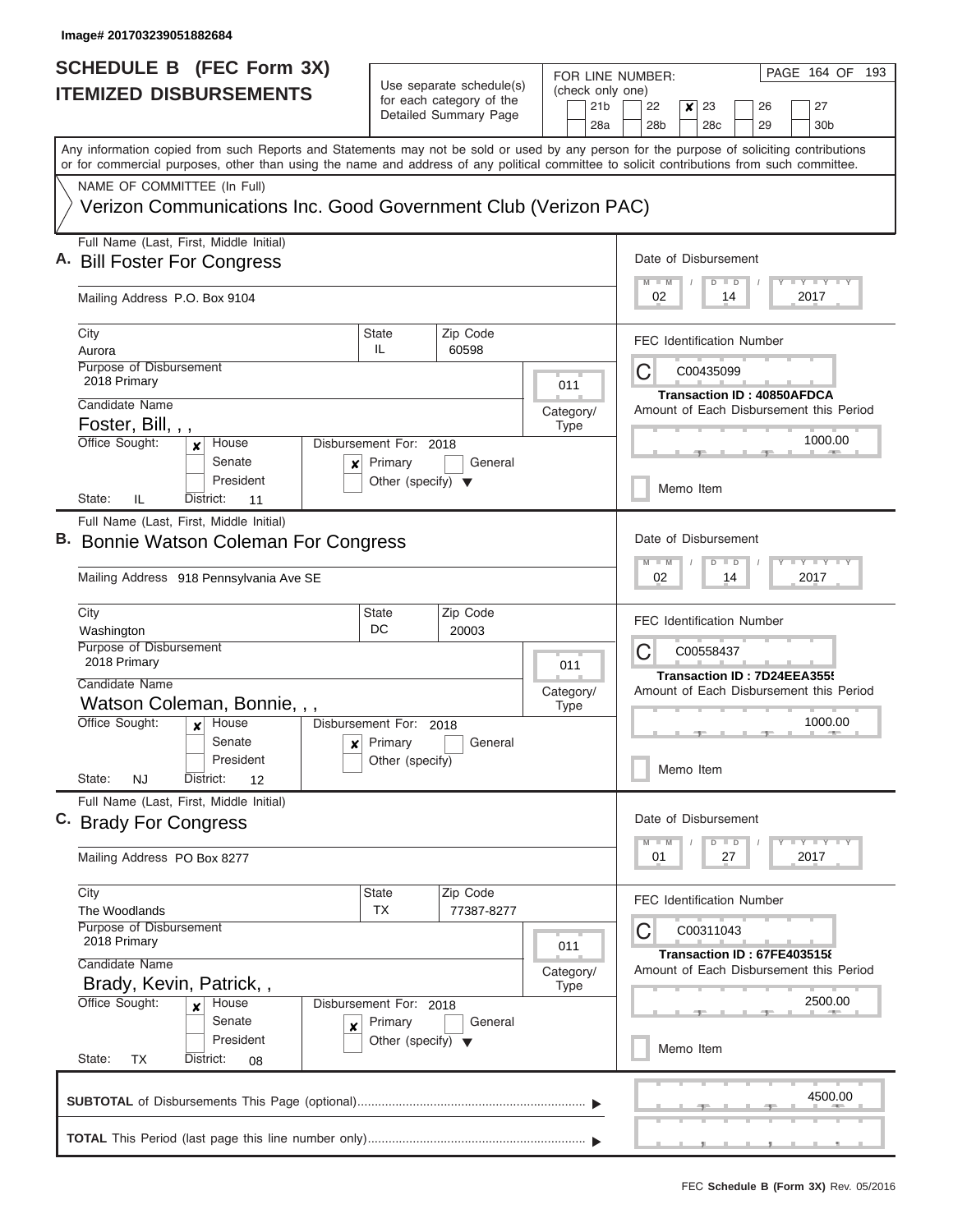I

| <b>SCHEDULE B (FEC Form 3X)</b>                                                                                                            |                                                                     | Use separate schedule(s)                                              | FOR LINE NUMBER:                           | PAGE 165 OF 193                                                                                                                           |  |  |  |
|--------------------------------------------------------------------------------------------------------------------------------------------|---------------------------------------------------------------------|-----------------------------------------------------------------------|--------------------------------------------|-------------------------------------------------------------------------------------------------------------------------------------------|--|--|--|
| <b>ITEMIZED DISBURSEMENTS</b>                                                                                                              |                                                                     | for each category of the<br>Detailed Summary Page                     | (check only one)<br>21 <sub>b</sub><br>28a | 22<br>23<br>27<br>×<br>26<br>28 <sub>b</sub><br>28 <sub>c</sub><br>29<br>30 <sub>b</sub>                                                  |  |  |  |
| or for commercial purposes, other than using the name and address of any political committee to solicit contributions from such committee. |                                                                     |                                                                       |                                            | Any information copied from such Reports and Statements may not be sold or used by any person for the purpose of soliciting contributions |  |  |  |
| NAME OF COMMITTEE (In Full)                                                                                                                |                                                                     |                                                                       |                                            |                                                                                                                                           |  |  |  |
| Verizon Communications Inc. Good Government Club (Verizon PAC)                                                                             |                                                                     |                                                                       |                                            |                                                                                                                                           |  |  |  |
| Full Name (Last, First, Middle Initial)<br><b>Brady For Congress</b>                                                                       |                                                                     |                                                                       |                                            | Date of Disbursement<br>Y FY FY FY<br>$M - M$<br>$D$ $D$                                                                                  |  |  |  |
| Mailing Address PO Box 8277                                                                                                                |                                                                     |                                                                       |                                            | 2017<br>02<br>14                                                                                                                          |  |  |  |
| City<br>The Woodlands                                                                                                                      | <b>State</b><br>TX                                                  | Zip Code<br>77387-8277                                                |                                            | <b>FEC Identification Number</b>                                                                                                          |  |  |  |
| <b>Purpose of Disbursement</b><br>2018 Primary                                                                                             |                                                                     | 011                                                                   | C<br>C00311043                             |                                                                                                                                           |  |  |  |
| Candidate Name                                                                                                                             |                                                                     |                                                                       |                                            | Transaction ID: C07DA65F31<br>Amount of Each Disbursement this Period                                                                     |  |  |  |
| Brady, Kevin, Patrick,,                                                                                                                    |                                                                     |                                                                       | Category/<br><b>Type</b>                   |                                                                                                                                           |  |  |  |
| Office Sought:<br>House<br>$\mathbf x$<br>Senate                                                                                           | Disbursement For: 2018<br>Primary<br>X                              | General                                                               |                                            | 2500.00                                                                                                                                   |  |  |  |
| President<br>TX<br>State:<br>District:<br>08                                                                                               | Other (specify) $\blacktriangledown$                                |                                                                       |                                            | Memo Item                                                                                                                                 |  |  |  |
| Full Name (Last, First, Middle Initial)                                                                                                    |                                                                     |                                                                       |                                            |                                                                                                                                           |  |  |  |
| B. Brenda Lawrence For Congress                                                                                                            |                                                                     |                                                                       |                                            | Date of Disbursement                                                                                                                      |  |  |  |
| Mailing Address P.O. Box 3060                                                                                                              |                                                                     |                                                                       |                                            |                                                                                                                                           |  |  |  |
| City<br>Southfield                                                                                                                         | <b>State</b><br>Zip Code<br>MI<br>48037                             |                                                                       |                                            |                                                                                                                                           |  |  |  |
| Purpose of Disbursement<br>2018 Primary                                                                                                    |                                                                     |                                                                       | 011                                        | C<br>C00552588                                                                                                                            |  |  |  |
| Candidate Name                                                                                                                             |                                                                     |                                                                       | Category/                                  | Transaction ID: 24E819CB661<br>Amount of Each Disbursement this Period                                                                    |  |  |  |
| Lawrence, Brenda, L.,,                                                                                                                     |                                                                     |                                                                       | <b>Type</b>                                |                                                                                                                                           |  |  |  |
| Office Sought:<br>House<br>$\mathbf{x}$                                                                                                    | Disbursement For:                                                   | 2018                                                                  |                                            | 1000.00                                                                                                                                   |  |  |  |
| Senate                                                                                                                                     | $x$ Primary                                                         | General                                                               |                                            |                                                                                                                                           |  |  |  |
| President<br>State:<br>MI<br>District:<br>14                                                                                               | Other (specify)                                                     |                                                                       |                                            | Memo Item                                                                                                                                 |  |  |  |
| Full Name (Last, First, Middle Initial)<br>C. Carlos Curbelo Congress                                                                      |                                                                     |                                                                       |                                            | Date of Disbursement                                                                                                                      |  |  |  |
| Mailing Address 8724 SW 72Nd St<br>#355                                                                                                    |                                                                     |                                                                       |                                            |                                                                                                                                           |  |  |  |
| City<br>Miami                                                                                                                              | <b>State</b><br>FL                                                  | Zip Code<br>33173                                                     |                                            | <b>FEC Identification Number</b>                                                                                                          |  |  |  |
| Purpose of Disbursement<br>2018 Primary                                                                                                    | 011                                                                 |                                                                       |                                            |                                                                                                                                           |  |  |  |
| Candidate Name<br>Curbelo, Carlos, Luis,,                                                                                                  | Category/<br><b>Type</b>                                            | Transaction ID: 0C75581C9B<br>Amount of Each Disbursement this Period |                                            |                                                                                                                                           |  |  |  |
| Office Sought:<br>House<br>$\mathbf x$                                                                                                     | Disbursement For: 2018                                              |                                                                       |                                            |                                                                                                                                           |  |  |  |
| Senate<br>President                                                                                                                        | Primary<br>$\boldsymbol{x}$<br>Other (specify) $\blacktriangledown$ | General                                                               |                                            | Memo Item                                                                                                                                 |  |  |  |
| State:<br>FL.<br>District:<br>26                                                                                                           |                                                                     |                                                                       |                                            |                                                                                                                                           |  |  |  |
|                                                                                                                                            |                                                                     |                                                                       |                                            | 4500.00                                                                                                                                   |  |  |  |
|                                                                                                                                            |                                                                     |                                                                       |                                            |                                                                                                                                           |  |  |  |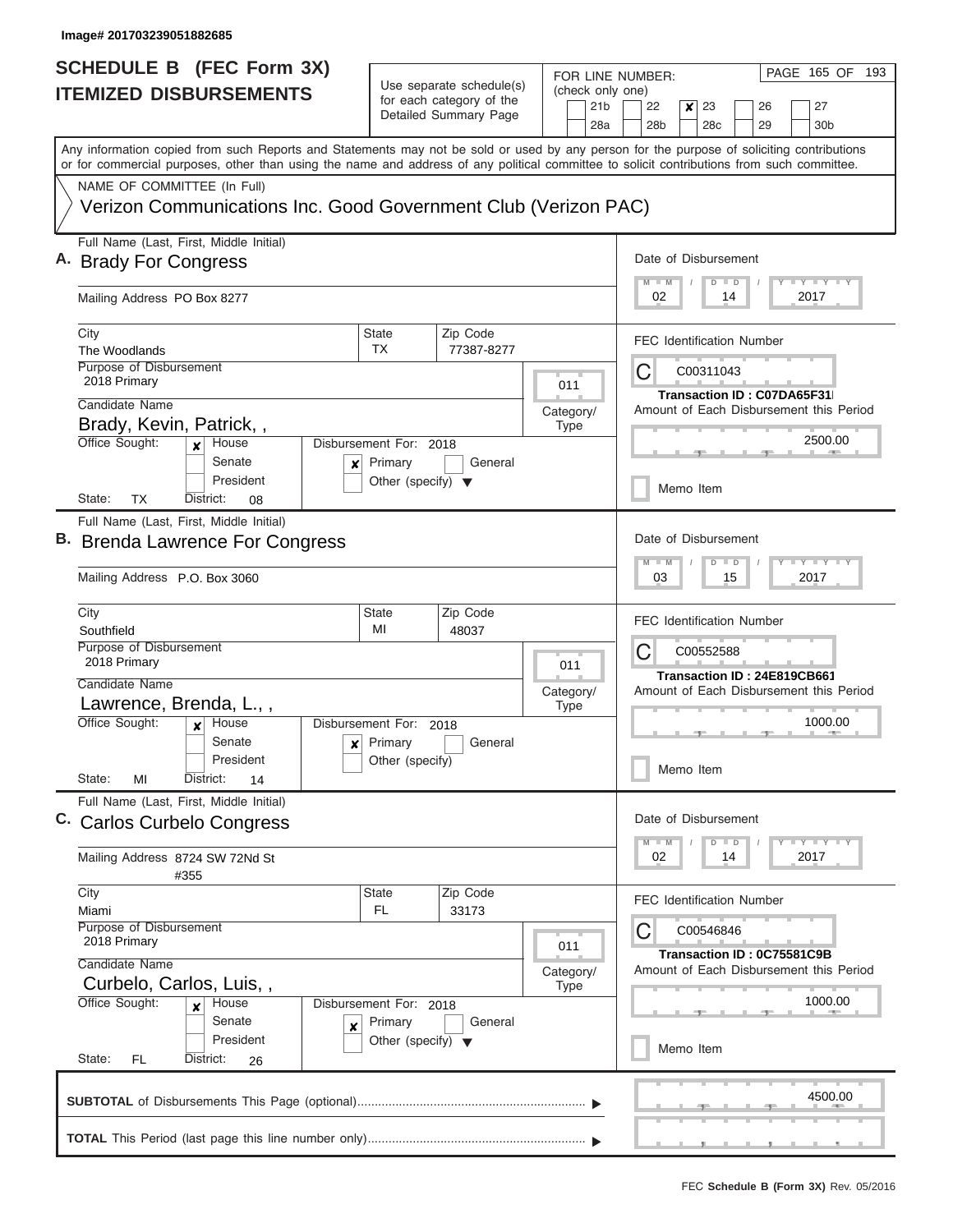| <b>SCHEDULE B (FEC Form 3X)</b>                                                                                                                                                                                                                                                         |                                                                               |                                    |                                                                       |                                     | PAGE 166 OF 193<br>FOR LINE NUMBER:                                                                                         |  |  |
|-----------------------------------------------------------------------------------------------------------------------------------------------------------------------------------------------------------------------------------------------------------------------------------------|-------------------------------------------------------------------------------|------------------------------------|-----------------------------------------------------------------------|-------------------------------------|-----------------------------------------------------------------------------------------------------------------------------|--|--|
| <b>ITEMIZED DISBURSEMENTS</b>                                                                                                                                                                                                                                                           | Use separate schedule(s)<br>for each category of the<br>Detailed Summary Page |                                    |                                                                       | (check only one)<br>21 <sub>b</sub> | 22<br>×<br>23<br>26<br>27                                                                                                   |  |  |
|                                                                                                                                                                                                                                                                                         |                                                                               |                                    |                                                                       | 28a                                 | 28 <sub>b</sub><br>28c<br>29<br>30b                                                                                         |  |  |
| Any information copied from such Reports and Statements may not be sold or used by any person for the purpose of soliciting contributions<br>or for commercial purposes, other than using the name and address of any political committee to solicit contributions from such committee. |                                                                               |                                    |                                                                       |                                     |                                                                                                                             |  |  |
| NAME OF COMMITTEE (In Full)                                                                                                                                                                                                                                                             |                                                                               |                                    |                                                                       |                                     |                                                                                                                             |  |  |
| Verizon Communications Inc. Good Government Club (Verizon PAC)                                                                                                                                                                                                                          |                                                                               |                                    |                                                                       |                                     |                                                                                                                             |  |  |
| Full Name (Last, First, Middle Initial)                                                                                                                                                                                                                                                 |                                                                               |                                    |                                                                       |                                     | Date of Disbursement                                                                                                        |  |  |
| A. Cartwright For Congress                                                                                                                                                                                                                                                              | $I - Y - I - Y - I - Y$<br>$M$ $M$<br>$\blacksquare$                          |                                    |                                                                       |                                     |                                                                                                                             |  |  |
| Mailing Address PO Box 414                                                                                                                                                                                                                                                              |                                                                               |                                    |                                                                       |                                     | 02<br>2017<br>14                                                                                                            |  |  |
| City<br>Scranton                                                                                                                                                                                                                                                                        | <b>State</b><br><b>PA</b>                                                     | Zip Code<br>18501                  |                                                                       |                                     | <b>FEC Identification Number</b>                                                                                            |  |  |
| Purpose of Disbursement<br>2018 Primary                                                                                                                                                                                                                                                 |                                                                               |                                    |                                                                       |                                     | C<br>C00509968                                                                                                              |  |  |
|                                                                                                                                                                                                                                                                                         | 011                                                                           | <b>Transaction ID: 60770137A94</b> |                                                                       |                                     |                                                                                                                             |  |  |
| Candidate Name                                                                                                                                                                                                                                                                          |                                                                               | Category/                          | Amount of Each Disbursement this Period                               |                                     |                                                                                                                             |  |  |
| Cartwright, Matthew, A.,,                                                                                                                                                                                                                                                               |                                                                               |                                    |                                                                       | Type                                | 1000.00                                                                                                                     |  |  |
| Office Sought:<br>House<br>$\mathbf x$<br>Senate                                                                                                                                                                                                                                        | Disbursement For: 2018<br>Primary                                             | General                            |                                                                       |                                     |                                                                                                                             |  |  |
| ×<br>President                                                                                                                                                                                                                                                                          | Other (specify) $\blacktriangledown$                                          |                                    |                                                                       |                                     |                                                                                                                             |  |  |
| <b>PA</b><br>State:<br>District:<br>17                                                                                                                                                                                                                                                  |                                                                               |                                    |                                                                       |                                     | Memo Item                                                                                                                   |  |  |
| Full Name (Last, First, Middle Initial)                                                                                                                                                                                                                                                 |                                                                               |                                    |                                                                       |                                     |                                                                                                                             |  |  |
| B. Castro For Congress                                                                                                                                                                                                                                                                  |                                                                               |                                    |                                                                       |                                     | Date of Disbursement                                                                                                        |  |  |
| Mailing Address PO Box 544                                                                                                                                                                                                                                                              | $-1$ $-1$ $-1$ $-1$ $-1$<br>$M - M$<br>$\Box$<br>D<br>02<br>14<br>2017        |                                    |                                                                       |                                     |                                                                                                                             |  |  |
| City                                                                                                                                                                                                                                                                                    | State<br><b>TX</b>                                                            | Zip Code<br>78292                  |                                                                       |                                     | <b>FEC Identification Number</b>                                                                                            |  |  |
| San Antonio<br>Purpose of Disbursement                                                                                                                                                                                                                                                  |                                                                               |                                    |                                                                       |                                     | C00497933                                                                                                                   |  |  |
| 2018 Primary                                                                                                                                                                                                                                                                            |                                                                               |                                    |                                                                       | 011                                 | C                                                                                                                           |  |  |
| Candidate Name                                                                                                                                                                                                                                                                          |                                                                               |                                    |                                                                       | Category/                           | Transaction ID: B149E73D69E<br>Amount of Each Disbursement this Period                                                      |  |  |
| Castro, Joaquin, , ,                                                                                                                                                                                                                                                                    |                                                                               |                                    |                                                                       | <b>Type</b>                         |                                                                                                                             |  |  |
| Office Sought:<br>House                                                                                                                                                                                                                                                                 | Disbursement For: 2018                                                        |                                    |                                                                       |                                     | 2000.00                                                                                                                     |  |  |
| Senate<br>$\boldsymbol{\mathsf{x}}$                                                                                                                                                                                                                                                     | Primary                                                                       | General                            |                                                                       |                                     |                                                                                                                             |  |  |
| President<br>State:<br>TX<br>District:<br>20                                                                                                                                                                                                                                            | Other (specify)                                                               |                                    |                                                                       |                                     | Memo Item                                                                                                                   |  |  |
| Full Name (Last, First, Middle Initial)                                                                                                                                                                                                                                                 |                                                                               |                                    |                                                                       |                                     |                                                                                                                             |  |  |
| C. Charlie Crist For Congress                                                                                                                                                                                                                                                           |                                                                               |                                    |                                                                       |                                     | Date of Disbursement<br>$\mathbf{I}$ $\mathbf{Y}$ $\mathbf{I}$ $\mathbf{Y}$ $\mathbf{I}$ $\mathbf{Y}$<br>$M - M$<br>$D$ $D$ |  |  |
| Mailing Address PO Box 1547                                                                                                                                                                                                                                                             |                                                                               |                                    |                                                                       |                                     |                                                                                                                             |  |  |
| City                                                                                                                                                                                                                                                                                    | <b>State</b>                                                                  | Zip Code                           |                                                                       |                                     | <b>FEC</b> Identification Number                                                                                            |  |  |
| St. Petersburg<br>Purpose of Disbursement                                                                                                                                                                                                                                               | FL.                                                                           | 33731                              |                                                                       |                                     |                                                                                                                             |  |  |
| 2018 Primary                                                                                                                                                                                                                                                                            |                                                                               | 011                                | C00590067                                                             |                                     |                                                                                                                             |  |  |
| Candidate Name                                                                                                                                                                                                                                                                          |                                                                               |                                    | Transaction ID: CBA88634F3<br>Amount of Each Disbursement this Period |                                     |                                                                                                                             |  |  |
| Crist, Charlie, J.,,                                                                                                                                                                                                                                                                    | Category/<br><b>Type</b>                                                      |                                    |                                                                       |                                     |                                                                                                                             |  |  |
| Office Sought:<br>Disbursement For: 2018<br>House<br>x                                                                                                                                                                                                                                  |                                                                               | 1000.00                            |                                                                       |                                     |                                                                                                                             |  |  |
| Senate                                                                                                                                                                                                                                                                                  | Primary<br>General<br>X<br>President<br>Other (specify) $\blacktriangledown$  |                                    |                                                                       |                                     |                                                                                                                             |  |  |
|                                                                                                                                                                                                                                                                                         |                                                                               |                                    |                                                                       |                                     |                                                                                                                             |  |  |
| State:<br>FL<br>District:<br>13                                                                                                                                                                                                                                                         |                                                                               |                                    |                                                                       |                                     |                                                                                                                             |  |  |
|                                                                                                                                                                                                                                                                                         |                                                                               |                                    |                                                                       |                                     | 4000.00                                                                                                                     |  |  |
|                                                                                                                                                                                                                                                                                         |                                                                               |                                    |                                                                       |                                     |                                                                                                                             |  |  |
|                                                                                                                                                                                                                                                                                         |                                                                               |                                    |                                                                       |                                     |                                                                                                                             |  |  |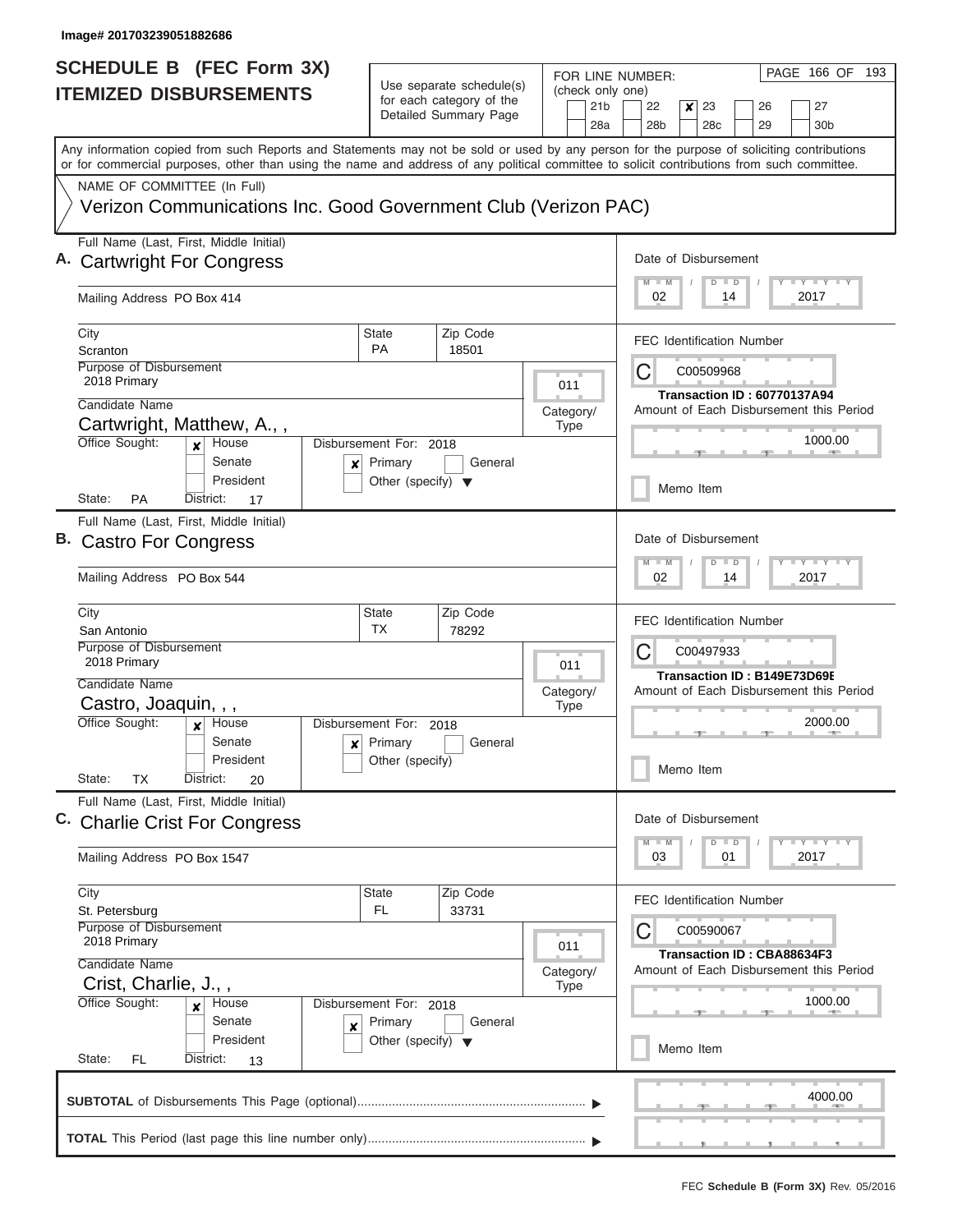| <b>SCHEDULE B (FEC Form 3X)</b><br><b>ITEMIZED DISBURSEMENTS</b>                                                                                                                         |                                                            | Use separate schedule(s)<br>for each category of the<br>Detailed Summary Page | (check only one)<br>21 <sub>b</sub>                                                             | PAGE 167 OF 193<br>FOR LINE NUMBER:<br>22<br>$\boldsymbol{x}$<br>23<br>26<br>27 |                                                                                                                                                                                                                                                                                                                                            |  |  |  |  |
|------------------------------------------------------------------------------------------------------------------------------------------------------------------------------------------|------------------------------------------------------------|-------------------------------------------------------------------------------|-------------------------------------------------------------------------------------------------|---------------------------------------------------------------------------------|--------------------------------------------------------------------------------------------------------------------------------------------------------------------------------------------------------------------------------------------------------------------------------------------------------------------------------------------|--|--|--|--|
|                                                                                                                                                                                          |                                                            |                                                                               |                                                                                                 | 28a                                                                             | 28 <sub>b</sub><br>29<br>28c<br>30 <sub>b</sub><br>Any information copied from such Reports and Statements may not be sold or used by any person for the purpose of soliciting contributions<br>or for commercial purposes, other than using the name and address of any political committee to solicit contributions from such committee. |  |  |  |  |
| NAME OF COMMITTEE (In Full)<br>Verizon Communications Inc. Good Government Club (Verizon PAC)                                                                                            |                                                            |                                                                               |                                                                                                 |                                                                                 |                                                                                                                                                                                                                                                                                                                                            |  |  |  |  |
| Full Name (Last, First, Middle Initial)<br>A. Citizens For Boyle<br>Mailing Address PO Box 11545                                                                                         |                                                            |                                                                               |                                                                                                 |                                                                                 | Date of Disbursement<br>Y I Y I Y I Y<br>$M$ $M$<br>$D$ $D$<br>2017<br>02<br>14                                                                                                                                                                                                                                                            |  |  |  |  |
| City<br>Philadelphia<br>Purpose of Disbursement<br>2018 Primary                                                                                                                          | State<br><b>PA</b><br>House<br>Disbursement For: 2018<br>× |                                                                               |                                                                                                 | 011                                                                             | <b>FEC Identification Number</b><br>С<br>C00543363                                                                                                                                                                                                                                                                                         |  |  |  |  |
| Candidate Name<br>Boyle, Brendan, Francis,,<br>Office Sought:                                                                                                                            |                                                            |                                                                               |                                                                                                 | Category/<br>Type                                                               | Transaction ID: 8DCAFDB71/<br>Amount of Each Disbursement this Period<br>1000.00                                                                                                                                                                                                                                                           |  |  |  |  |
| Senate<br>President<br>PA<br>State:<br>District:<br>13                                                                                                                                   | x                                                          | Primary<br>Other (specify) $\blacktriangledown$                               | General                                                                                         |                                                                                 | Memo Item                                                                                                                                                                                                                                                                                                                                  |  |  |  |  |
| Full Name (Last, First, Middle Initial)<br>B. Citizens To Elect Rick Larsen<br>Mailing Address PO Box 326                                                                                |                                                            |                                                                               | Date of Disbursement<br>$T-T$ $T$ $T$ $T$ $T$ $T$ $T$<br>$M - M$<br>$D$ $D$<br>02<br>2017<br>14 |                                                                                 |                                                                                                                                                                                                                                                                                                                                            |  |  |  |  |
| City<br>Everett<br>Purpose of Disbursement<br>2018 Primary<br>Candidate Name<br>Larsen, Rick, , ,                                                                                        |                                                            | <b>State</b><br><b>WA</b>                                                     | Zip Code<br>98206                                                                               | 011<br>Category/<br><b>Type</b>                                                 | <b>FEC Identification Number</b><br>С<br>C00345546<br><b>Transaction ID: E0FE4FEF620</b><br>Amount of Each Disbursement this Period                                                                                                                                                                                                        |  |  |  |  |
| Office Sought:<br>House<br>×<br>Senate<br>President<br>State:<br>WA<br>District:<br>02                                                                                                   |                                                            | Disbursement For: 2018<br>$x$ Primary<br>Other (specify)                      | General                                                                                         |                                                                                 | 1000.00<br>Memo Item                                                                                                                                                                                                                                                                                                                       |  |  |  |  |
| Full Name (Last, First, Middle Initial)<br>C. Clarke For Congress                                                                                                                        |                                                            |                                                                               |                                                                                                 |                                                                                 | Date of Disbursement<br>Y FY FY FY<br>$M$ M<br>$D$ $D$                                                                                                                                                                                                                                                                                     |  |  |  |  |
| Mailing Address 111-36 200Th. Street<br>City<br>Hollis<br>Purpose of Disbursement<br>2018 Primary<br>Candidate Name<br>Clarke, Yvette, Diana,,<br>Office Sought:<br>House<br>x<br>Senate | ×                                                          | State<br>NY.<br>Disbursement For: 2018<br>Primary                             | Zip Code<br>11412<br>General                                                                    | 011<br>Category/<br>Type                                                        | 02<br>2017<br>14<br><b>FEC Identification Number</b><br>C<br>C00415331<br>Transaction ID: 5210F5A5D9<br>Amount of Each Disbursement this Period<br>1000.00                                                                                                                                                                                 |  |  |  |  |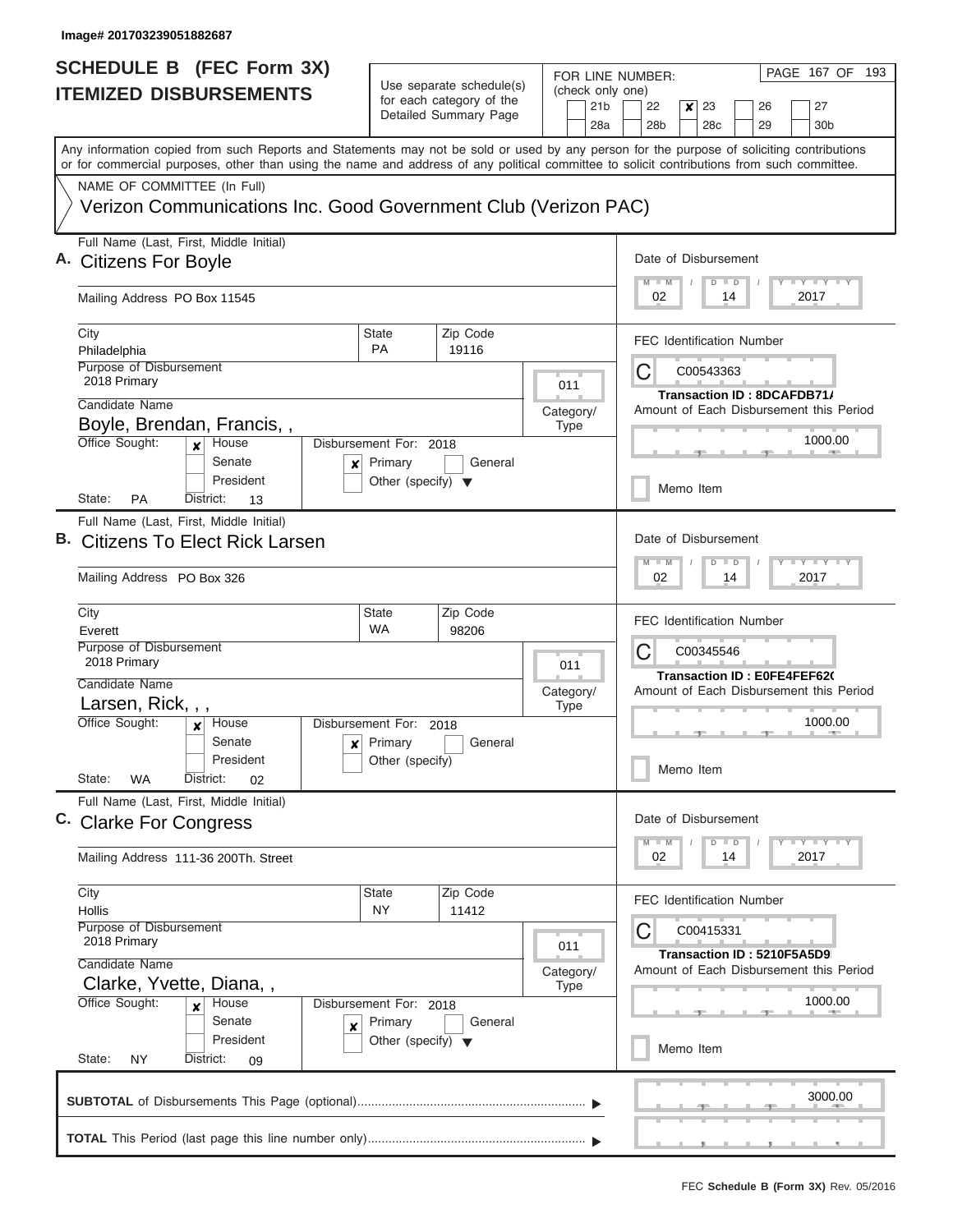| Use separate schedule(s)<br>(check only one)<br><b>ITEMIZED DISBURSEMENTS</b><br>for each category of the<br>21b<br>22<br>27<br>×<br>23<br>26<br>Detailed Summary Page<br>28b<br>28c<br>29<br>30 <sub>b</sub><br>28a<br>Any information copied from such Reports and Statements may not be sold or used by any person for the purpose of soliciting contributions<br>or for commercial purposes, other than using the name and address of any political committee to solicit contributions from such committee.<br>NAME OF COMMITTEE (In Full)<br>Verizon Communications Inc. Good Government Club (Verizon PAC)<br>Full Name (Last, First, Middle Initial)<br>Date of Disbursement<br>$M - M$<br>$D$ $D$<br>2017<br>Mailing Address PO Box 4544<br>03<br>01<br><b>State</b><br>Zip Code<br>City<br><b>FEC Identification Number</b><br>MO<br>St. Louis<br>63108<br>Purpose of Disbursement<br>C<br>C00346080<br>2018 Primary<br>011<br>Transaction ID: BF07F41FB2<br>Candidate Name<br>Amount of Each Disbursement this Period<br>Category/<br>Clay, William, Lacy, , Jr.<br>Type<br>Office Sought:<br>House<br>Disbursement For: 2018<br>$\mathbf{x}$<br>Senate<br>Primary<br>General<br>×<br>President<br>Other (specify) $\blacktriangledown$<br>Memo Item<br>State:<br>МO<br>District:<br>01<br>Full Name (Last, First, Middle Initial)<br>Date of Disbursement<br>$M - M$<br>$D$ $D$<br>Mailing Address PO Box 386<br>03<br>15<br>2017<br>City<br><b>State</b><br>Zip Code<br><b>FEC Identification Number</b><br><b>NY</b><br>Clarence<br>14031-0386<br>Purpose of Disbursement<br>C<br>C00520379<br>2018 Primary<br>011<br>Transaction ID: 9AE683D79A<br>Candidate Name<br>Category/<br>Collins, Christopher, Carl,,<br><b>Type</b><br>Office Sought:<br>1000.00<br>House<br>Disbursement For: 2018<br>Senate<br>$x$ Primary<br>General<br>President<br>Other (specify)<br>Memo Item<br>State:<br>ΝY<br>District:<br>27<br>Full Name (Last, First, Middle Initial)<br>Date of Disbursement<br>$M - M$<br>$D$ $D$<br>02<br>2017<br>14<br>Mailing Address 9227 E Lincoln Ave #200-234<br>City<br>State<br>Zip Code<br><b>FEC Identification Number</b><br>CO.<br>80124-5506<br>Lone Tree<br>Purpose of Disbursement<br>C00492454<br>2020 General<br>011<br>Transaction ID: 85F5FA4F75<br>Candidate Name<br>Category/<br>Gardner, Cory, , , | <b>SCHEDULE B (FEC Form 3X)</b> |                                         | PAGE 168 OF 193<br>FOR LINE NUMBER:     |
|--------------------------------------------------------------------------------------------------------------------------------------------------------------------------------------------------------------------------------------------------------------------------------------------------------------------------------------------------------------------------------------------------------------------------------------------------------------------------------------------------------------------------------------------------------------------------------------------------------------------------------------------------------------------------------------------------------------------------------------------------------------------------------------------------------------------------------------------------------------------------------------------------------------------------------------------------------------------------------------------------------------------------------------------------------------------------------------------------------------------------------------------------------------------------------------------------------------------------------------------------------------------------------------------------------------------------------------------------------------------------------------------------------------------------------------------------------------------------------------------------------------------------------------------------------------------------------------------------------------------------------------------------------------------------------------------------------------------------------------------------------------------------------------------------------------------------------------------------------------------------------------------------------------------------------------------------------------------------------------------------------------------------------------------------------------------------------------------------------------------------------------------------------------------------------------------------------------------------------------------------------------------------------------------------------------------------------------------------|---------------------------------|-----------------------------------------|-----------------------------------------|
| A. Clay JR. For Congress<br>B. Collins For Congress<br>C. Cory Gardner For Senate                                                                                                                                                                                                                                                                                                                                                                                                                                                                                                                                                                                                                                                                                                                                                                                                                                                                                                                                                                                                                                                                                                                                                                                                                                                                                                                                                                                                                                                                                                                                                                                                                                                                                                                                                                                                                                                                                                                                                                                                                                                                                                                                                                                                                                                                |                                 |                                         |                                         |
|                                                                                                                                                                                                                                                                                                                                                                                                                                                                                                                                                                                                                                                                                                                                                                                                                                                                                                                                                                                                                                                                                                                                                                                                                                                                                                                                                                                                                                                                                                                                                                                                                                                                                                                                                                                                                                                                                                                                                                                                                                                                                                                                                                                                                                                                                                                                                  |                                 |                                         |                                         |
|                                                                                                                                                                                                                                                                                                                                                                                                                                                                                                                                                                                                                                                                                                                                                                                                                                                                                                                                                                                                                                                                                                                                                                                                                                                                                                                                                                                                                                                                                                                                                                                                                                                                                                                                                                                                                                                                                                                                                                                                                                                                                                                                                                                                                                                                                                                                                  |                                 |                                         |                                         |
|                                                                                                                                                                                                                                                                                                                                                                                                                                                                                                                                                                                                                                                                                                                                                                                                                                                                                                                                                                                                                                                                                                                                                                                                                                                                                                                                                                                                                                                                                                                                                                                                                                                                                                                                                                                                                                                                                                                                                                                                                                                                                                                                                                                                                                                                                                                                                  |                                 |                                         |                                         |
|                                                                                                                                                                                                                                                                                                                                                                                                                                                                                                                                                                                                                                                                                                                                                                                                                                                                                                                                                                                                                                                                                                                                                                                                                                                                                                                                                                                                                                                                                                                                                                                                                                                                                                                                                                                                                                                                                                                                                                                                                                                                                                                                                                                                                                                                                                                                                  |                                 |                                         | Y FY FY FY                              |
|                                                                                                                                                                                                                                                                                                                                                                                                                                                                                                                                                                                                                                                                                                                                                                                                                                                                                                                                                                                                                                                                                                                                                                                                                                                                                                                                                                                                                                                                                                                                                                                                                                                                                                                                                                                                                                                                                                                                                                                                                                                                                                                                                                                                                                                                                                                                                  |                                 |                                         |                                         |
|                                                                                                                                                                                                                                                                                                                                                                                                                                                                                                                                                                                                                                                                                                                                                                                                                                                                                                                                                                                                                                                                                                                                                                                                                                                                                                                                                                                                                                                                                                                                                                                                                                                                                                                                                                                                                                                                                                                                                                                                                                                                                                                                                                                                                                                                                                                                                  |                                 |                                         |                                         |
|                                                                                                                                                                                                                                                                                                                                                                                                                                                                                                                                                                                                                                                                                                                                                                                                                                                                                                                                                                                                                                                                                                                                                                                                                                                                                                                                                                                                                                                                                                                                                                                                                                                                                                                                                                                                                                                                                                                                                                                                                                                                                                                                                                                                                                                                                                                                                  |                                 |                                         |                                         |
|                                                                                                                                                                                                                                                                                                                                                                                                                                                                                                                                                                                                                                                                                                                                                                                                                                                                                                                                                                                                                                                                                                                                                                                                                                                                                                                                                                                                                                                                                                                                                                                                                                                                                                                                                                                                                                                                                                                                                                                                                                                                                                                                                                                                                                                                                                                                                  |                                 |                                         |                                         |
|                                                                                                                                                                                                                                                                                                                                                                                                                                                                                                                                                                                                                                                                                                                                                                                                                                                                                                                                                                                                                                                                                                                                                                                                                                                                                                                                                                                                                                                                                                                                                                                                                                                                                                                                                                                                                                                                                                                                                                                                                                                                                                                                                                                                                                                                                                                                                  |                                 |                                         |                                         |
|                                                                                                                                                                                                                                                                                                                                                                                                                                                                                                                                                                                                                                                                                                                                                                                                                                                                                                                                                                                                                                                                                                                                                                                                                                                                                                                                                                                                                                                                                                                                                                                                                                                                                                                                                                                                                                                                                                                                                                                                                                                                                                                                                                                                                                                                                                                                                  |                                 |                                         | 1000.00                                 |
|                                                                                                                                                                                                                                                                                                                                                                                                                                                                                                                                                                                                                                                                                                                                                                                                                                                                                                                                                                                                                                                                                                                                                                                                                                                                                                                                                                                                                                                                                                                                                                                                                                                                                                                                                                                                                                                                                                                                                                                                                                                                                                                                                                                                                                                                                                                                                  |                                 |                                         |                                         |
|                                                                                                                                                                                                                                                                                                                                                                                                                                                                                                                                                                                                                                                                                                                                                                                                                                                                                                                                                                                                                                                                                                                                                                                                                                                                                                                                                                                                                                                                                                                                                                                                                                                                                                                                                                                                                                                                                                                                                                                                                                                                                                                                                                                                                                                                                                                                                  |                                 |                                         |                                         |
|                                                                                                                                                                                                                                                                                                                                                                                                                                                                                                                                                                                                                                                                                                                                                                                                                                                                                                                                                                                                                                                                                                                                                                                                                                                                                                                                                                                                                                                                                                                                                                                                                                                                                                                                                                                                                                                                                                                                                                                                                                                                                                                                                                                                                                                                                                                                                  |                                 | Y FY FY FY                              |                                         |
|                                                                                                                                                                                                                                                                                                                                                                                                                                                                                                                                                                                                                                                                                                                                                                                                                                                                                                                                                                                                                                                                                                                                                                                                                                                                                                                                                                                                                                                                                                                                                                                                                                                                                                                                                                                                                                                                                                                                                                                                                                                                                                                                                                                                                                                                                                                                                  |                                 |                                         |                                         |
|                                                                                                                                                                                                                                                                                                                                                                                                                                                                                                                                                                                                                                                                                                                                                                                                                                                                                                                                                                                                                                                                                                                                                                                                                                                                                                                                                                                                                                                                                                                                                                                                                                                                                                                                                                                                                                                                                                                                                                                                                                                                                                                                                                                                                                                                                                                                                  |                                 |                                         |                                         |
|                                                                                                                                                                                                                                                                                                                                                                                                                                                                                                                                                                                                                                                                                                                                                                                                                                                                                                                                                                                                                                                                                                                                                                                                                                                                                                                                                                                                                                                                                                                                                                                                                                                                                                                                                                                                                                                                                                                                                                                                                                                                                                                                                                                                                                                                                                                                                  |                                 |                                         |                                         |
|                                                                                                                                                                                                                                                                                                                                                                                                                                                                                                                                                                                                                                                                                                                                                                                                                                                                                                                                                                                                                                                                                                                                                                                                                                                                                                                                                                                                                                                                                                                                                                                                                                                                                                                                                                                                                                                                                                                                                                                                                                                                                                                                                                                                                                                                                                                                                  |                                 |                                         |                                         |
|                                                                                                                                                                                                                                                                                                                                                                                                                                                                                                                                                                                                                                                                                                                                                                                                                                                                                                                                                                                                                                                                                                                                                                                                                                                                                                                                                                                                                                                                                                                                                                                                                                                                                                                                                                                                                                                                                                                                                                                                                                                                                                                                                                                                                                                                                                                                                  |                                 |                                         | Amount of Each Disbursement this Period |
|                                                                                                                                                                                                                                                                                                                                                                                                                                                                                                                                                                                                                                                                                                                                                                                                                                                                                                                                                                                                                                                                                                                                                                                                                                                                                                                                                                                                                                                                                                                                                                                                                                                                                                                                                                                                                                                                                                                                                                                                                                                                                                                                                                                                                                                                                                                                                  |                                 |                                         |                                         |
|                                                                                                                                                                                                                                                                                                                                                                                                                                                                                                                                                                                                                                                                                                                                                                                                                                                                                                                                                                                                                                                                                                                                                                                                                                                                                                                                                                                                                                                                                                                                                                                                                                                                                                                                                                                                                                                                                                                                                                                                                                                                                                                                                                                                                                                                                                                                                  |                                 |                                         |                                         |
|                                                                                                                                                                                                                                                                                                                                                                                                                                                                                                                                                                                                                                                                                                                                                                                                                                                                                                                                                                                                                                                                                                                                                                                                                                                                                                                                                                                                                                                                                                                                                                                                                                                                                                                                                                                                                                                                                                                                                                                                                                                                                                                                                                                                                                                                                                                                                  |                                 |                                         |                                         |
|                                                                                                                                                                                                                                                                                                                                                                                                                                                                                                                                                                                                                                                                                                                                                                                                                                                                                                                                                                                                                                                                                                                                                                                                                                                                                                                                                                                                                                                                                                                                                                                                                                                                                                                                                                                                                                                                                                                                                                                                                                                                                                                                                                                                                                                                                                                                                  |                                 |                                         |                                         |
|                                                                                                                                                                                                                                                                                                                                                                                                                                                                                                                                                                                                                                                                                                                                                                                                                                                                                                                                                                                                                                                                                                                                                                                                                                                                                                                                                                                                                                                                                                                                                                                                                                                                                                                                                                                                                                                                                                                                                                                                                                                                                                                                                                                                                                                                                                                                                  |                                 |                                         |                                         |
|                                                                                                                                                                                                                                                                                                                                                                                                                                                                                                                                                                                                                                                                                                                                                                                                                                                                                                                                                                                                                                                                                                                                                                                                                                                                                                                                                                                                                                                                                                                                                                                                                                                                                                                                                                                                                                                                                                                                                                                                                                                                                                                                                                                                                                                                                                                                                  |                                 | Y TY TY TY                              |                                         |
|                                                                                                                                                                                                                                                                                                                                                                                                                                                                                                                                                                                                                                                                                                                                                                                                                                                                                                                                                                                                                                                                                                                                                                                                                                                                                                                                                                                                                                                                                                                                                                                                                                                                                                                                                                                                                                                                                                                                                                                                                                                                                                                                                                                                                                                                                                                                                  |                                 |                                         |                                         |
|                                                                                                                                                                                                                                                                                                                                                                                                                                                                                                                                                                                                                                                                                                                                                                                                                                                                                                                                                                                                                                                                                                                                                                                                                                                                                                                                                                                                                                                                                                                                                                                                                                                                                                                                                                                                                                                                                                                                                                                                                                                                                                                                                                                                                                                                                                                                                  |                                 |                                         |                                         |
|                                                                                                                                                                                                                                                                                                                                                                                                                                                                                                                                                                                                                                                                                                                                                                                                                                                                                                                                                                                                                                                                                                                                                                                                                                                                                                                                                                                                                                                                                                                                                                                                                                                                                                                                                                                                                                                                                                                                                                                                                                                                                                                                                                                                                                                                                                                                                  |                                 | Amount of Each Disbursement this Period |                                         |
|                                                                                                                                                                                                                                                                                                                                                                                                                                                                                                                                                                                                                                                                                                                                                                                                                                                                                                                                                                                                                                                                                                                                                                                                                                                                                                                                                                                                                                                                                                                                                                                                                                                                                                                                                                                                                                                                                                                                                                                                                                                                                                                                                                                                                                                                                                                                                  |                                 | <b>Type</b><br>500.00                   |                                         |
| Office Sought:<br>Disbursement For: 2020<br>House<br>Senate<br>Primary<br>General<br>×<br>x<br>President<br>Other (specify) $\blacktriangledown$                                                                                                                                                                                                                                                                                                                                                                                                                                                                                                                                                                                                                                                                                                                                                                                                                                                                                                                                                                                                                                                                                                                                                                                                                                                                                                                                                                                                                                                                                                                                                                                                                                                                                                                                                                                                                                                                                                                                                                                                                                                                                                                                                                                                 |                                 |                                         |                                         |
| Memo Item<br>State:<br>District:<br>CO                                                                                                                                                                                                                                                                                                                                                                                                                                                                                                                                                                                                                                                                                                                                                                                                                                                                                                                                                                                                                                                                                                                                                                                                                                                                                                                                                                                                                                                                                                                                                                                                                                                                                                                                                                                                                                                                                                                                                                                                                                                                                                                                                                                                                                                                                                           |                                 |                                         |                                         |
|                                                                                                                                                                                                                                                                                                                                                                                                                                                                                                                                                                                                                                                                                                                                                                                                                                                                                                                                                                                                                                                                                                                                                                                                                                                                                                                                                                                                                                                                                                                                                                                                                                                                                                                                                                                                                                                                                                                                                                                                                                                                                                                                                                                                                                                                                                                                                  |                                 |                                         | 2500.00                                 |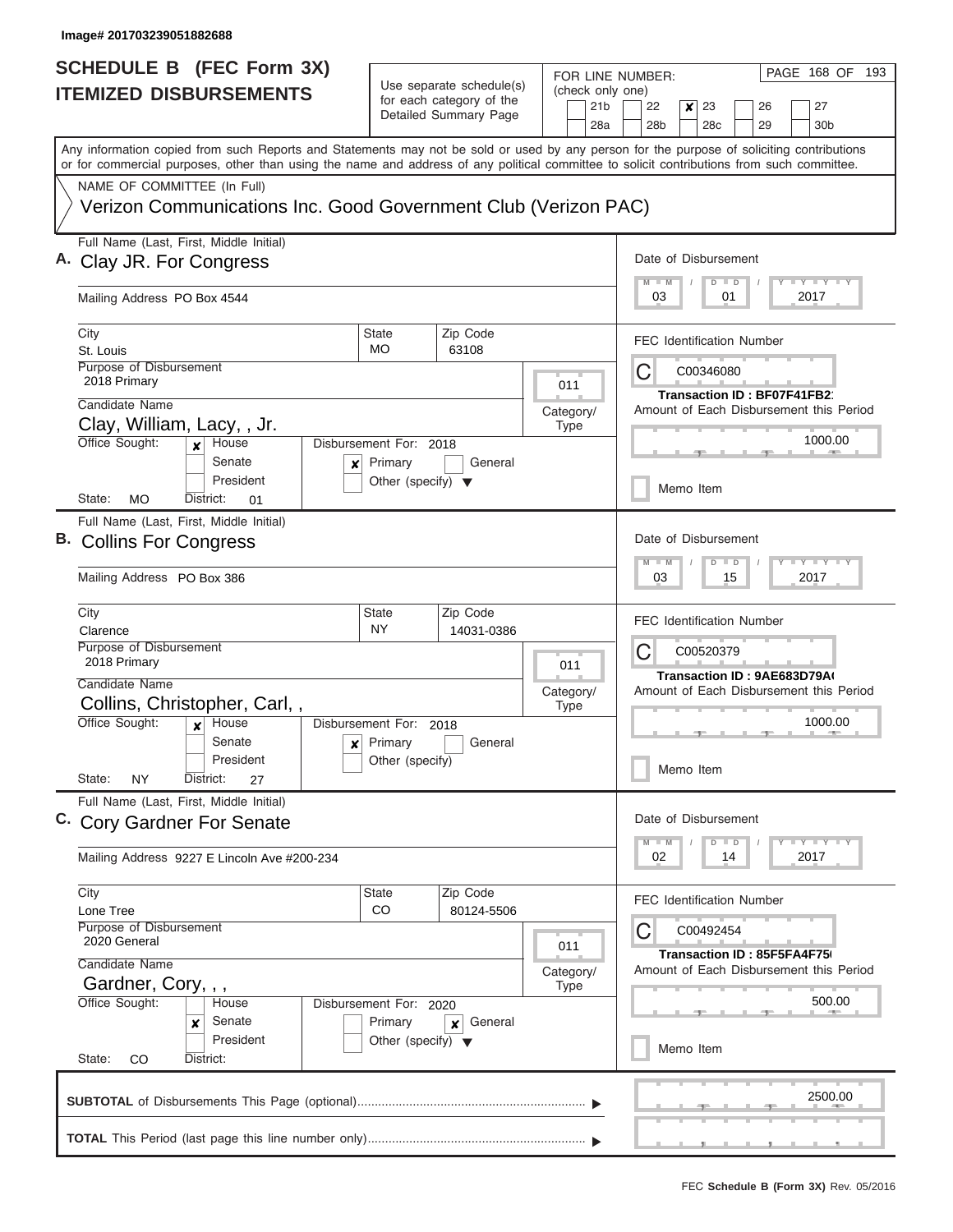| <b>SCHEDULE B</b> (FEC Form 3X)                                                                                                                                                                                                                                                         |                                                 |                                                      |                          | PAGE 169 OF 193<br>FOR LINE NUMBER:                                                      |  |  |  |  |  |  |  |
|-----------------------------------------------------------------------------------------------------------------------------------------------------------------------------------------------------------------------------------------------------------------------------------------|-------------------------------------------------|------------------------------------------------------|--------------------------|------------------------------------------------------------------------------------------|--|--|--|--|--|--|--|
| <b>ITEMIZED DISBURSEMENTS</b>                                                                                                                                                                                                                                                           |                                                 | Use separate schedule(s)<br>for each category of the | (check only one)         |                                                                                          |  |  |  |  |  |  |  |
|                                                                                                                                                                                                                                                                                         |                                                 | Detailed Summary Page                                | 21 <sub>b</sub><br>28a   | 23<br>27<br>22<br>x<br>26<br>28 <sub>b</sub><br>28 <sub>c</sub><br>29<br>30 <sub>b</sub> |  |  |  |  |  |  |  |
| Any information copied from such Reports and Statements may not be sold or used by any person for the purpose of soliciting contributions<br>or for commercial purposes, other than using the name and address of any political committee to solicit contributions from such committee. |                                                 |                                                      |                          |                                                                                          |  |  |  |  |  |  |  |
| NAME OF COMMITTEE (In Full)                                                                                                                                                                                                                                                             |                                                 |                                                      |                          |                                                                                          |  |  |  |  |  |  |  |
| Verizon Communications Inc. Good Government Club (Verizon PAC)                                                                                                                                                                                                                          |                                                 |                                                      |                          |                                                                                          |  |  |  |  |  |  |  |
| Full Name (Last, First, Middle Initial)<br>A. Cory Gardner For Senate                                                                                                                                                                                                                   |                                                 |                                                      |                          | Date of Disbursement<br>Y I Y I Y I Y<br>$M$ $M$<br>$D$ $D$                              |  |  |  |  |  |  |  |
| Mailing Address 9227 E Lincoln Ave #200-234                                                                                                                                                                                                                                             |                                                 |                                                      |                          | 02<br>2017<br>14                                                                         |  |  |  |  |  |  |  |
| City                                                                                                                                                                                                                                                                                    | <b>State</b>                                    | Zip Code                                             |                          | <b>FEC Identification Number</b>                                                         |  |  |  |  |  |  |  |
| Lone Tree<br>Purpose of Disbursement                                                                                                                                                                                                                                                    | CO                                              | 80124-5506                                           |                          |                                                                                          |  |  |  |  |  |  |  |
| 2020 Primary                                                                                                                                                                                                                                                                            |                                                 |                                                      | 011                      | С<br>C00492454                                                                           |  |  |  |  |  |  |  |
| Candidate Name                                                                                                                                                                                                                                                                          |                                                 |                                                      |                          | <b>Transaction ID: 2C8D97E84FI</b><br>Amount of Each Disbursement this Period            |  |  |  |  |  |  |  |
| Gardner, Cory, , ,                                                                                                                                                                                                                                                                      |                                                 |                                                      | Category/<br><b>Type</b> |                                                                                          |  |  |  |  |  |  |  |
| Office Sought:<br>House                                                                                                                                                                                                                                                                 | Disbursement For: 2020                          |                                                      |                          | 2500.00                                                                                  |  |  |  |  |  |  |  |
| Senate<br>x<br>$\boldsymbol{x}$<br>President                                                                                                                                                                                                                                            | Primary<br>Other (specify) $\blacktriangledown$ | General                                              |                          | Memo Item                                                                                |  |  |  |  |  |  |  |
| State:<br>CO<br>District:                                                                                                                                                                                                                                                               |                                                 |                                                      |                          |                                                                                          |  |  |  |  |  |  |  |
| Full Name (Last, First, Middle Initial)<br>B. Courtney For Congress                                                                                                                                                                                                                     |                                                 |                                                      |                          | Date of Disbursement<br>$Y = Y = Y - Y$<br>$M - M$<br>$D$ $D$                            |  |  |  |  |  |  |  |
| Mailing Address PO Box 1372                                                                                                                                                                                                                                                             |                                                 |                                                      |                          |                                                                                          |  |  |  |  |  |  |  |
| City                                                                                                                                                                                                                                                                                    | <b>State</b>                                    | Zip Code                                             |                          | <b>FEC Identification Number</b>                                                         |  |  |  |  |  |  |  |
| Vernon<br>Purpose of Disbursement                                                                                                                                                                                                                                                       | <b>CT</b>                                       | 06066                                                |                          |                                                                                          |  |  |  |  |  |  |  |
| 2018 Convention                                                                                                                                                                                                                                                                         |                                                 |                                                      | 011                      | С<br>C00410233                                                                           |  |  |  |  |  |  |  |
| Candidate Name                                                                                                                                                                                                                                                                          |                                                 |                                                      | Category/                | Transaction ID: E87EAD1F04<br>Amount of Each Disbursement this Period                    |  |  |  |  |  |  |  |
| Courtney, Joseph, D.,,                                                                                                                                                                                                                                                                  |                                                 |                                                      | <b>Type</b>              |                                                                                          |  |  |  |  |  |  |  |
| Office Sought:<br>House                                                                                                                                                                                                                                                                 | Disbursement For: 2018                          |                                                      |                          | 1000.00                                                                                  |  |  |  |  |  |  |  |
| Senate                                                                                                                                                                                                                                                                                  | Primary                                         | General                                              |                          |                                                                                          |  |  |  |  |  |  |  |
| President<br>$\boldsymbol{x}$<br>State:<br>СT<br>District:<br>02                                                                                                                                                                                                                        | Other (specify)                                 |                                                      |                          | Memo Item                                                                                |  |  |  |  |  |  |  |
| Full Name (Last, First, Middle Initial)                                                                                                                                                                                                                                                 |                                                 |                                                      |                          | Date of Disbursement                                                                     |  |  |  |  |  |  |  |
| C. Cramer For Congress                                                                                                                                                                                                                                                                  |                                                 |                                                      |                          |                                                                                          |  |  |  |  |  |  |  |
| Mailing Address PO Box 396                                                                                                                                                                                                                                                              |                                                 |                                                      |                          | Y FY FY FY<br>$M - M$<br>$D$ $D$<br>2017<br>03<br>01                                     |  |  |  |  |  |  |  |
| City                                                                                                                                                                                                                                                                                    | State                                           | Zip Code                                             |                          | <b>FEC Identification Number</b>                                                         |  |  |  |  |  |  |  |
| <b>Bismarck</b><br>Purpose of Disbursement                                                                                                                                                                                                                                              | <b>ND</b>                                       | 58502-0396                                           |                          |                                                                                          |  |  |  |  |  |  |  |
| 2018 Primary                                                                                                                                                                                                                                                                            |                                                 |                                                      | 011                      | С<br>C00504704                                                                           |  |  |  |  |  |  |  |
| Candidate Name                                                                                                                                                                                                                                                                          |                                                 |                                                      | Category/                | <b>Transaction ID: 52375723066</b><br>Amount of Each Disbursement this Period            |  |  |  |  |  |  |  |
| Cramer, Kevin, John,,                                                                                                                                                                                                                                                                   |                                                 |                                                      | <b>Type</b>              |                                                                                          |  |  |  |  |  |  |  |
| Office Sought:<br>House<br>×                                                                                                                                                                                                                                                            | Disbursement For: 2018                          |                                                      |                          | 2500.00                                                                                  |  |  |  |  |  |  |  |
| Senate<br>$\pmb{\times}$                                                                                                                                                                                                                                                                | Primary                                         | General                                              |                          |                                                                                          |  |  |  |  |  |  |  |
| President<br>State:<br>District:<br>ND<br>01                                                                                                                                                                                                                                            | Other (specify) $\blacktriangledown$            |                                                      |                          | Memo Item                                                                                |  |  |  |  |  |  |  |
|                                                                                                                                                                                                                                                                                         |                                                 |                                                      |                          |                                                                                          |  |  |  |  |  |  |  |
|                                                                                                                                                                                                                                                                                         |                                                 |                                                      |                          | 6000.00                                                                                  |  |  |  |  |  |  |  |
|                                                                                                                                                                                                                                                                                         |                                                 |                                                      |                          |                                                                                          |  |  |  |  |  |  |  |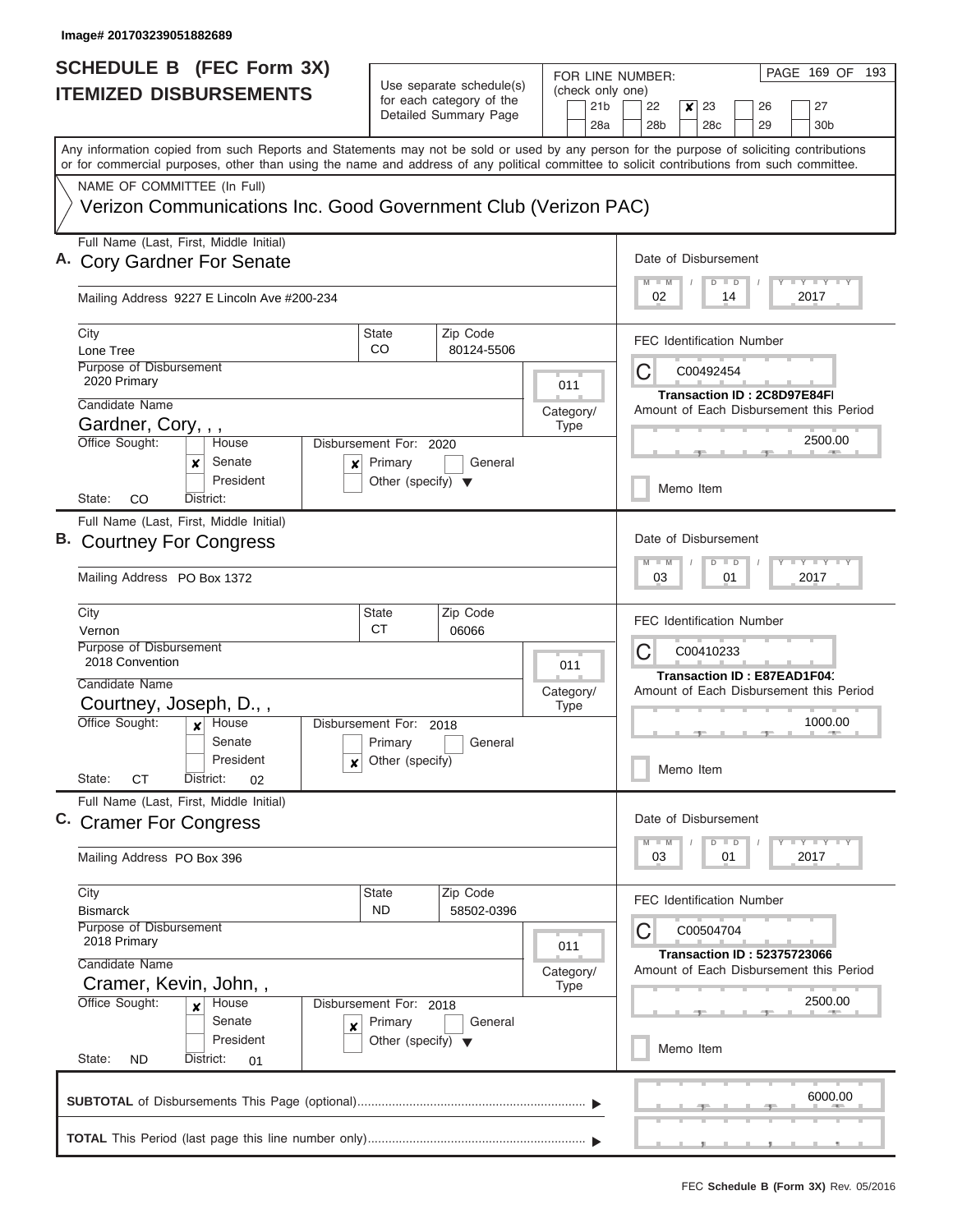| <b>SCHEDULE B (FEC Form 3X)</b>                                                                                                                                                                                                                                                         |                                      |                                                      |             |                        | FOR LINE NUMBER: |           |                                 |                                   |  | PAGE 170 OF 193                         |  |  |  |
|-----------------------------------------------------------------------------------------------------------------------------------------------------------------------------------------------------------------------------------------------------------------------------------------|--------------------------------------|------------------------------------------------------|-------------|------------------------|------------------|-----------|---------------------------------|-----------------------------------|--|-----------------------------------------|--|--|--|
| <b>ITEMIZED DISBURSEMENTS</b>                                                                                                                                                                                                                                                           |                                      | Use separate schedule(s)<br>for each category of the |             |                        | (check only one) |           |                                 |                                   |  |                                         |  |  |  |
|                                                                                                                                                                                                                                                                                         |                                      | Detailed Summary Page                                |             | 21 <sub>b</sub><br>28a | 22<br>28b        | x         | 23<br>28c                       | 26<br>29                          |  | 27<br>30 <sub>b</sub>                   |  |  |  |
| Any information copied from such Reports and Statements may not be sold or used by any person for the purpose of soliciting contributions<br>or for commercial purposes, other than using the name and address of any political committee to solicit contributions from such committee. |                                      |                                                      |             |                        |                  |           |                                 |                                   |  |                                         |  |  |  |
| NAME OF COMMITTEE (In Full)                                                                                                                                                                                                                                                             |                                      |                                                      |             |                        |                  |           |                                 |                                   |  |                                         |  |  |  |
| Verizon Communications Inc. Good Government Club (Verizon PAC)                                                                                                                                                                                                                          |                                      |                                                      |             |                        |                  |           |                                 |                                   |  |                                         |  |  |  |
| Full Name (Last, First, Middle Initial)<br>A. Crowley For Congress                                                                                                                                                                                                                      |                                      |                                                      |             |                        | $M - M$          |           | Date of Disbursement<br>$D$ $D$ |                                   |  | Y FY FY FY                              |  |  |  |
| Mailing Address 84-56 Grand Avenue                                                                                                                                                                                                                                                      |                                      |                                                      |             |                        | 02               |           |                                 | 14                                |  | 2017                                    |  |  |  |
| City                                                                                                                                                                                                                                                                                    | <b>State</b><br><b>NY</b>            | Zip Code                                             |             |                        |                  |           |                                 | <b>FEC Identification Number</b>  |  |                                         |  |  |  |
| Elmhurst<br>Purpose of Disbursement                                                                                                                                                                                                                                                     |                                      | 11373                                                |             |                        | C                |           | C00338954                       |                                   |  |                                         |  |  |  |
| 2018 Primary                                                                                                                                                                                                                                                                            |                                      |                                                      | 011         |                        |                  |           |                                 |                                   |  |                                         |  |  |  |
| Candidate Name                                                                                                                                                                                                                                                                          |                                      |                                                      | Category/   |                        |                  |           |                                 | <b>Transaction ID: 8D6A0B61B8</b> |  | Amount of Each Disbursement this Period |  |  |  |
| Crowley, Joseph, , ,                                                                                                                                                                                                                                                                    |                                      |                                                      | <b>Type</b> |                        |                  |           |                                 |                                   |  |                                         |  |  |  |
| Office Sought:<br>House<br>x<br>Senate<br>$\boldsymbol{x}$                                                                                                                                                                                                                              | Disbursement For: 2018<br>Primary    | General                                              |             |                        |                  |           |                                 |                                   |  | 1000.00                                 |  |  |  |
| President<br>State:<br>ΝY<br>District:<br>14                                                                                                                                                                                                                                            | Other (specify) $\blacktriangledown$ |                                                      |             |                        |                  | Memo Item |                                 |                                   |  |                                         |  |  |  |
| Full Name (Last, First, Middle Initial)                                                                                                                                                                                                                                                 |                                      |                                                      |             |                        |                  |           |                                 |                                   |  |                                         |  |  |  |
| B. DCCC                                                                                                                                                                                                                                                                                 |                                      |                                                      |             |                        | $M - M$          |           | Date of Disbursement            |                                   |  |                                         |  |  |  |
| Mailing Address 430 South Capitol Street, SE<br>2Nd Floor                                                                                                                                                                                                                               |                                      |                                                      |             |                        |                  |           |                                 | $D$ $D$<br>27                     |  | $Y = Y = Y + Y + Y$<br>2017             |  |  |  |
| City<br>Washington                                                                                                                                                                                                                                                                      | <b>State</b><br>DC                   | Zip Code<br>20003-4024                               |             |                        |                  |           |                                 | <b>FEC Identification Number</b>  |  |                                         |  |  |  |
| Purpose of Disbursement<br>2017 Contribution                                                                                                                                                                                                                                            |                                      |                                                      |             |                        | C                |           | C00000935                       |                                   |  |                                         |  |  |  |
|                                                                                                                                                                                                                                                                                         |                                      |                                                      | 011         |                        |                  |           |                                 | Transaction ID: 0DB7567FB20       |  |                                         |  |  |  |
| Candidate Name<br><b>DCCC</b>                                                                                                                                                                                                                                                           |                                      |                                                      | Category/   |                        |                  |           |                                 |                                   |  | Amount of Each Disbursement this Period |  |  |  |
| Office Sought:<br>House                                                                                                                                                                                                                                                                 | Disbursement For: 2017               |                                                      | <b>Type</b> |                        |                  |           |                                 |                                   |  | 15000.00                                |  |  |  |
| Senate                                                                                                                                                                                                                                                                                  | Primary                              | General                                              |             |                        |                  |           |                                 |                                   |  |                                         |  |  |  |
| President<br>×                                                                                                                                                                                                                                                                          | Other (specify)                      |                                                      |             |                        |                  | Memo Item |                                 |                                   |  |                                         |  |  |  |
| State:<br>District:                                                                                                                                                                                                                                                                     |                                      | Contribution                                         |             |                        |                  |           |                                 |                                   |  |                                         |  |  |  |
| Full Name (Last, First, Middle Initial)<br>C.<br>Deb Fischer For US Senate Inc                                                                                                                                                                                                          |                                      |                                                      |             |                        |                  |           | Date of Disbursement            |                                   |  |                                         |  |  |  |
| Mailing Address 5555 South St                                                                                                                                                                                                                                                           |                                      |                                                      |             |                        | $M$ $M$<br>03    |           | $D$ $D$<br>01                   |                                   |  | $Y$ $Y$ $Y$ $Y$ $Y$<br>2017             |  |  |  |
| City                                                                                                                                                                                                                                                                                    | <b>State</b>                         | Zip Code                                             |             |                        |                  |           |                                 | <b>FEC Identification Number</b>  |  |                                         |  |  |  |
| Lincoln<br>Purpose of Disbursement                                                                                                                                                                                                                                                      | <b>NE</b>                            | 68506                                                |             |                        |                  |           | C00498907                       |                                   |  |                                         |  |  |  |
| 2018 General                                                                                                                                                                                                                                                                            |                                      |                                                      | 011         |                        |                  |           |                                 |                                   |  |                                         |  |  |  |
| Candidate Name                                                                                                                                                                                                                                                                          |                                      |                                                      | Category/   |                        |                  |           |                                 | Transaction ID: 227D70C377        |  | Amount of Each Disbursement this Period |  |  |  |
| Fischer, Debra, , ,                                                                                                                                                                                                                                                                     |                                      |                                                      | <b>Type</b> |                        |                  |           |                                 |                                   |  |                                         |  |  |  |
| Office Sought:<br>House                                                                                                                                                                                                                                                                 | Disbursement For: 2018               |                                                      |             |                        |                  |           |                                 |                                   |  | 1000.00                                 |  |  |  |
| Senate<br>x                                                                                                                                                                                                                                                                             | Primary                              | General<br>×                                         |             |                        |                  |           |                                 |                                   |  |                                         |  |  |  |
| President<br>State:<br><b>NE</b><br>District:                                                                                                                                                                                                                                           | Other (specify) $\blacktriangledown$ |                                                      |             |                        |                  | Memo Item |                                 |                                   |  |                                         |  |  |  |
|                                                                                                                                                                                                                                                                                         |                                      |                                                      |             |                        |                  |           |                                 |                                   |  |                                         |  |  |  |
|                                                                                                                                                                                                                                                                                         |                                      |                                                      |             |                        |                  |           |                                 |                                   |  | 17000.00                                |  |  |  |
|                                                                                                                                                                                                                                                                                         |                                      |                                                      |             |                        |                  |           |                                 |                                   |  |                                         |  |  |  |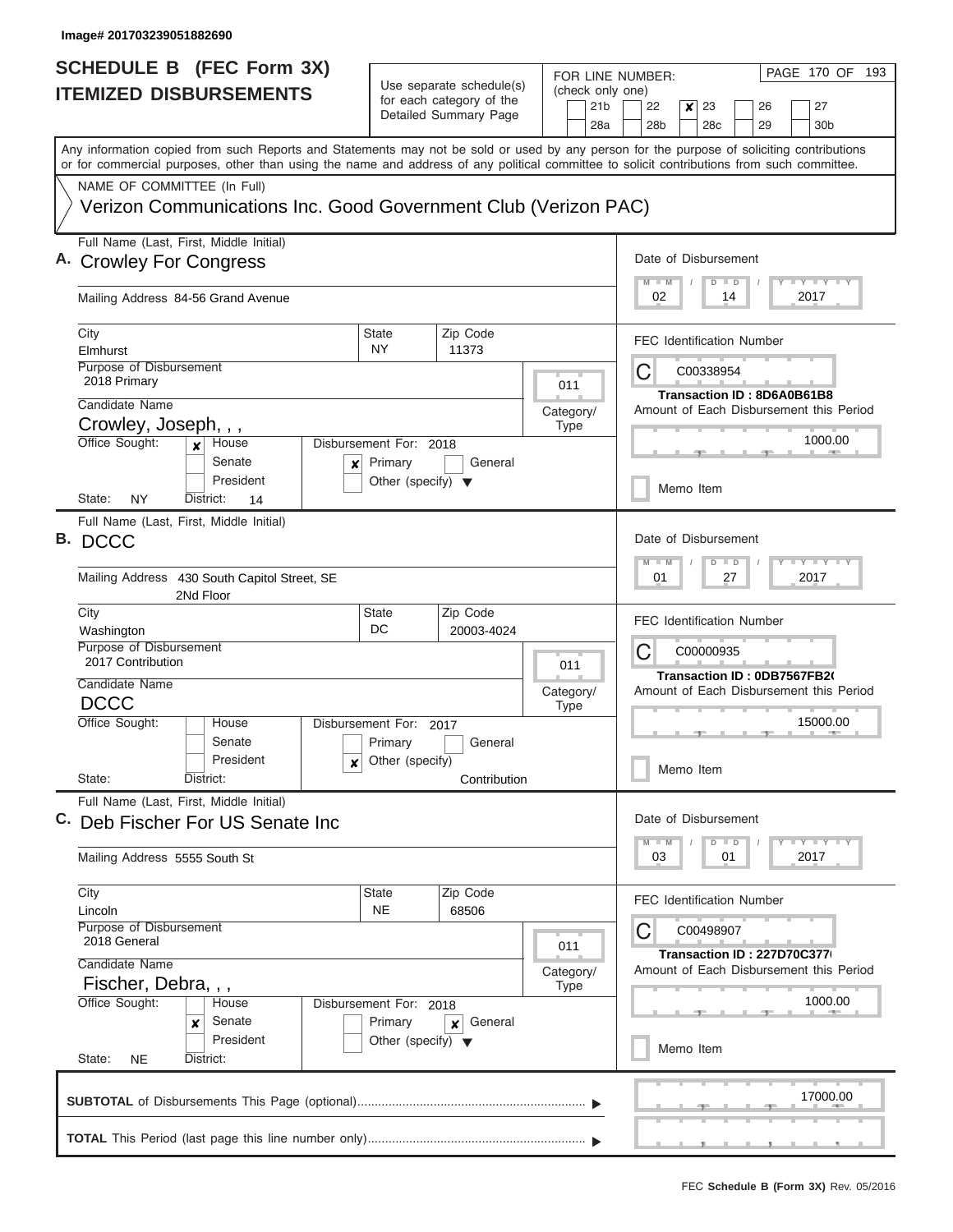| <b>SCHEDULE B</b> (FEC Form 3X)                                                                                                                                                                                                                                                         |                                                                                 | Use separate schedule(s)                                         |  |                                 | PAGE 171 OF<br>193<br>FOR LINE NUMBER:                                                                                                   |
|-----------------------------------------------------------------------------------------------------------------------------------------------------------------------------------------------------------------------------------------------------------------------------------------|---------------------------------------------------------------------------------|------------------------------------------------------------------|--|---------------------------------|------------------------------------------------------------------------------------------------------------------------------------------|
| <b>ITEMIZED DISBURSEMENTS</b>                                                                                                                                                                                                                                                           | (check only one)<br>21 <sub>b</sub><br>28a                                      | 22<br>23<br>27<br>×<br>26<br>29<br>30 <sub>b</sub><br>28b<br>28c |  |                                 |                                                                                                                                          |
| Any information copied from such Reports and Statements may not be sold or used by any person for the purpose of soliciting contributions<br>or for commercial purposes, other than using the name and address of any political committee to solicit contributions from such committee. |                                                                                 |                                                                  |  |                                 |                                                                                                                                          |
| NAME OF COMMITTEE (In Full)<br>Verizon Communications Inc. Good Government Club (Verizon PAC)                                                                                                                                                                                           |                                                                                 |                                                                  |  |                                 |                                                                                                                                          |
| Full Name (Last, First, Middle Initial)<br>A. Deb Fischer For US Senate Inc<br>Mailing Address 5555 South St                                                                                                                                                                            | Date of Disbursement<br>Y I Y I Y I Y<br>$M$ $M$<br>$D$ $D$<br>03<br>01<br>2017 |                                                                  |  |                                 |                                                                                                                                          |
| City<br>Lincoln<br><b>Purpose of Disbursement</b>                                                                                                                                                                                                                                       | State<br><b>NE</b>                                                              | Zip Code<br>68506                                                |  |                                 | <b>FEC Identification Number</b>                                                                                                         |
| 2018 Primary<br>Candidate Name<br>Fischer, Debra, , ,<br>Office Sought:<br>House<br>Senate<br>x<br>×<br>President<br>State:<br><b>NE</b><br>District:                                                                                                                                   | Disbursement For: 2018<br>Primary<br>Other (specify) $\blacktriangledown$       | General                                                          |  | 011<br>Category/<br><b>Type</b> | С<br>C00498907<br>Transaction ID: 81792FD2B50<br>Amount of Each Disbursement this Period<br>1500.00<br>Memo Item                         |
| Full Name (Last, First, Middle Initial)<br>B. DeFazio for Congress<br>Mailing Address PO Box 1316                                                                                                                                                                                       |                                                                                 |                                                                  |  |                                 | Date of Disbursement<br>$T - Y$ $T - Y$ $T - Y$<br>$M - M$<br>$\overline{D}$<br>$\blacksquare$<br>03<br>01<br>2017                       |
| City<br>Springfield<br>Purpose of Disbursement<br>2018 Primary<br>Candidate Name<br>DeFazio, Peter, Anthony,,<br>Office Sought:<br>House<br>$\boldsymbol{x}$                                                                                                                            | <b>State</b><br><b>OR</b><br>Disbursement For: 2018                             | Zip Code<br>97477                                                |  | 011<br>Category/<br><b>Type</b> | <b>FEC Identification Number</b><br>C00215905<br><b>Transaction ID: CAE58B6B7E</b><br>Amount of Each Disbursement this Period<br>1000.00 |
| Senate<br>President<br>State:<br>OR.<br>District:<br>04                                                                                                                                                                                                                                 | $\mathbf{x}$ Primary<br>Other (specify)                                         | General                                                          |  |                                 | Memo Item                                                                                                                                |
| Full Name (Last, First, Middle Initial)<br>C. DelBene for Congress<br>Mailing Address PO Box 487                                                                                                                                                                                        |                                                                                 |                                                                  |  |                                 | Date of Disbursement<br>Y FY FY FY<br>$M - M$<br>$D$ $D$<br>02<br>2017<br>14                                                             |
| City<br><b>Bothell</b><br>Purpose of Disbursement<br>2018 Primary<br>Candidate Name                                                                                                                                                                                                     | State<br><b>WA</b>                                                              | Zip Code<br>98041                                                |  | 011                             | <b>FEC Identification Number</b><br>C<br>C00459099<br><b>Transaction ID: FEE4E3B057</b>                                                  |
| DelBene, Suzan, Kay,,<br>Office Sought:<br>House<br>$\mathbf{x}$<br>Senate<br>$\boldsymbol{x}$<br>President<br>State:<br><b>WA</b><br>District:<br>01                                                                                                                                   | Disbursement For: 2018<br>Primary<br>Other (specify) $\blacktriangledown$       | General                                                          |  | Category/<br><b>Type</b>        | Amount of Each Disbursement this Period<br>1000.00<br>Memo Item                                                                          |
|                                                                                                                                                                                                                                                                                         |                                                                                 |                                                                  |  |                                 | 3500.00                                                                                                                                  |
|                                                                                                                                                                                                                                                                                         |                                                                                 |                                                                  |  |                                 |                                                                                                                                          |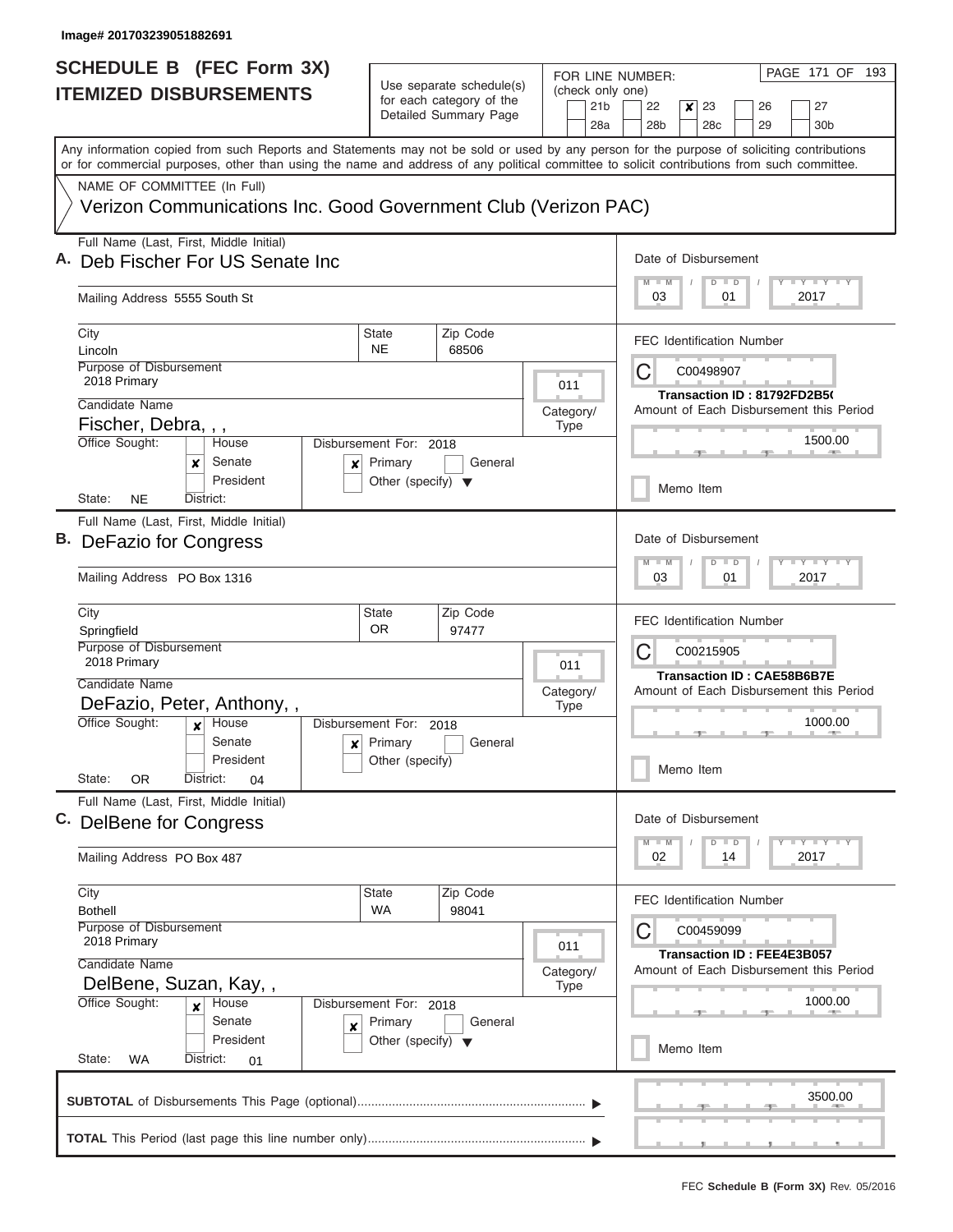| <b>SCHEDULE B (FEC Form 3X)</b>                                                                                                                                                                                                                                                         |                                                                           | Use separate schedule(s)                   |                                                                              |  | PAGE 172 OF 193<br>FOR LINE NUMBER:                                                      |  |  |  |  |  |  |  |
|-----------------------------------------------------------------------------------------------------------------------------------------------------------------------------------------------------------------------------------------------------------------------------------------|---------------------------------------------------------------------------|--------------------------------------------|------------------------------------------------------------------------------|--|------------------------------------------------------------------------------------------|--|--|--|--|--|--|--|
| <b>ITEMIZED DISBURSEMENTS</b>                                                                                                                                                                                                                                                           |                                                                           | (check only one)<br>21 <sub>b</sub><br>28a | 22<br>x<br>23<br>26<br>27<br>28 <sub>b</sub><br>28c<br>29<br>30 <sub>b</sub> |  |                                                                                          |  |  |  |  |  |  |  |
| Any information copied from such Reports and Statements may not be sold or used by any person for the purpose of soliciting contributions<br>or for commercial purposes, other than using the name and address of any political committee to solicit contributions from such committee. |                                                                           |                                            |                                                                              |  |                                                                                          |  |  |  |  |  |  |  |
| NAME OF COMMITTEE (In Full)<br>Verizon Communications Inc. Good Government Club (Verizon PAC)                                                                                                                                                                                           |                                                                           |                                            |                                                                              |  |                                                                                          |  |  |  |  |  |  |  |
| Full Name (Last, First, Middle Initial)<br>A. Denny Heck For Congress                                                                                                                                                                                                                   |                                                                           |                                            |                                                                              |  | Date of Disbursement<br><b>LY LY LY</b><br>D<br>$\blacksquare$                           |  |  |  |  |  |  |  |
| Mailing Address PO Box 235                                                                                                                                                                                                                                                              |                                                                           |                                            |                                                                              |  | 2017<br>03<br>01                                                                         |  |  |  |  |  |  |  |
| City<br>Olympia                                                                                                                                                                                                                                                                         | <b>State</b><br><b>WA</b>                                                 | Zip Code<br>98507                          |                                                                              |  | <b>FEC Identification Number</b>                                                         |  |  |  |  |  |  |  |
| Purpose of Disbursement<br>2018 Primary<br>Candidate Name                                                                                                                                                                                                                               |                                                                           |                                            | 011                                                                          |  | С<br>C00472159<br>Transaction ID: 5B0D246A44                                             |  |  |  |  |  |  |  |
| Heck, Dennis, , ,<br>Office Sought:                                                                                                                                                                                                                                                     |                                                                           |                                            | Category/<br><b>Type</b>                                                     |  | Amount of Each Disbursement this Period<br>1000.00                                       |  |  |  |  |  |  |  |
| <b>House</b><br>x<br>Senate<br>x<br>President<br><b>WA</b><br>State:<br>District:<br>10                                                                                                                                                                                                 | Disbursement For: 2018<br>Primary<br>Other (specify) $\blacktriangledown$ | General                                    |                                                                              |  | Memo Item                                                                                |  |  |  |  |  |  |  |
| Full Name (Last, First, Middle Initial)<br>B. Donald M Payne JR For Congress                                                                                                                                                                                                            |                                                                           |                                            |                                                                              |  | Date of Disbursement<br><b>LEY LEY</b><br>$M - M$<br>D<br>$\blacksquare$                 |  |  |  |  |  |  |  |
| Mailing Address PO Box 2406                                                                                                                                                                                                                                                             |                                                                           | 01<br>2017<br>03                           |                                                                              |  |                                                                                          |  |  |  |  |  |  |  |
| City<br><b>Newark</b><br>Purpose of Disbursement<br>2018 Primary                                                                                                                                                                                                                        | <b>State</b><br>NJ                                                        | Zip Code<br>07114                          | 011                                                                          |  | <b>FEC Identification Number</b><br>C<br>C00519355<br><b>Transaction ID: 74E2F621603</b> |  |  |  |  |  |  |  |
| Candidate Name<br>Payne, Donald, Milford, , Jr.<br>Office Sought:<br>House<br>X                                                                                                                                                                                                         | Disbursement For: 2018                                                    |                                            | Category/<br><b>Type</b>                                                     |  | Amount of Each Disbursement this Period<br>1000.00                                       |  |  |  |  |  |  |  |
| Senate<br>President<br>State:<br>District:<br>NJ<br>10                                                                                                                                                                                                                                  | $x$ Primary<br>Other (specify)                                            | General                                    |                                                                              |  | Memo Item                                                                                |  |  |  |  |  |  |  |
| Full Name (Last, First, Middle Initial)<br><b>Donald Norcross For Congress</b>                                                                                                                                                                                                          |                                                                           |                                            |                                                                              |  | Date of Disbursement                                                                     |  |  |  |  |  |  |  |
| Mailing Address PO Box 160                                                                                                                                                                                                                                                              |                                                                           |                                            |                                                                              |  | $T$ $Y$ $T$ $Y$ $T$ $Y$<br>$M - M$<br>D<br>$\blacksquare$<br>2017<br>03<br>01            |  |  |  |  |  |  |  |
| City<br>Collingswood<br>Purpose of Disbursement<br>2018 Primary                                                                                                                                                                                                                         | <b>State</b><br>NJ                                                        | Zip Code<br>08108                          | 011                                                                          |  | <b>FEC Identification Number</b><br>С<br>C00558320                                       |  |  |  |  |  |  |  |
| Candidate Name<br>Norcross, Donald, W.,,<br>Office Sought:<br>House<br>$\boldsymbol{x}$                                                                                                                                                                                                 | Disbursement For: 2018                                                    |                                            | Category/<br><b>Type</b>                                                     |  | Transaction ID: 1C60D56D64<br>Amount of Each Disbursement this Period<br>1000.00         |  |  |  |  |  |  |  |
| Senate<br>×<br>President<br>State:<br>District:<br><b>NJ</b><br>01                                                                                                                                                                                                                      | Primary<br>Other (specify) $\blacktriangledown$                           | General                                    |                                                                              |  | Memo Item                                                                                |  |  |  |  |  |  |  |
|                                                                                                                                                                                                                                                                                         |                                                                           |                                            |                                                                              |  | 3000.00                                                                                  |  |  |  |  |  |  |  |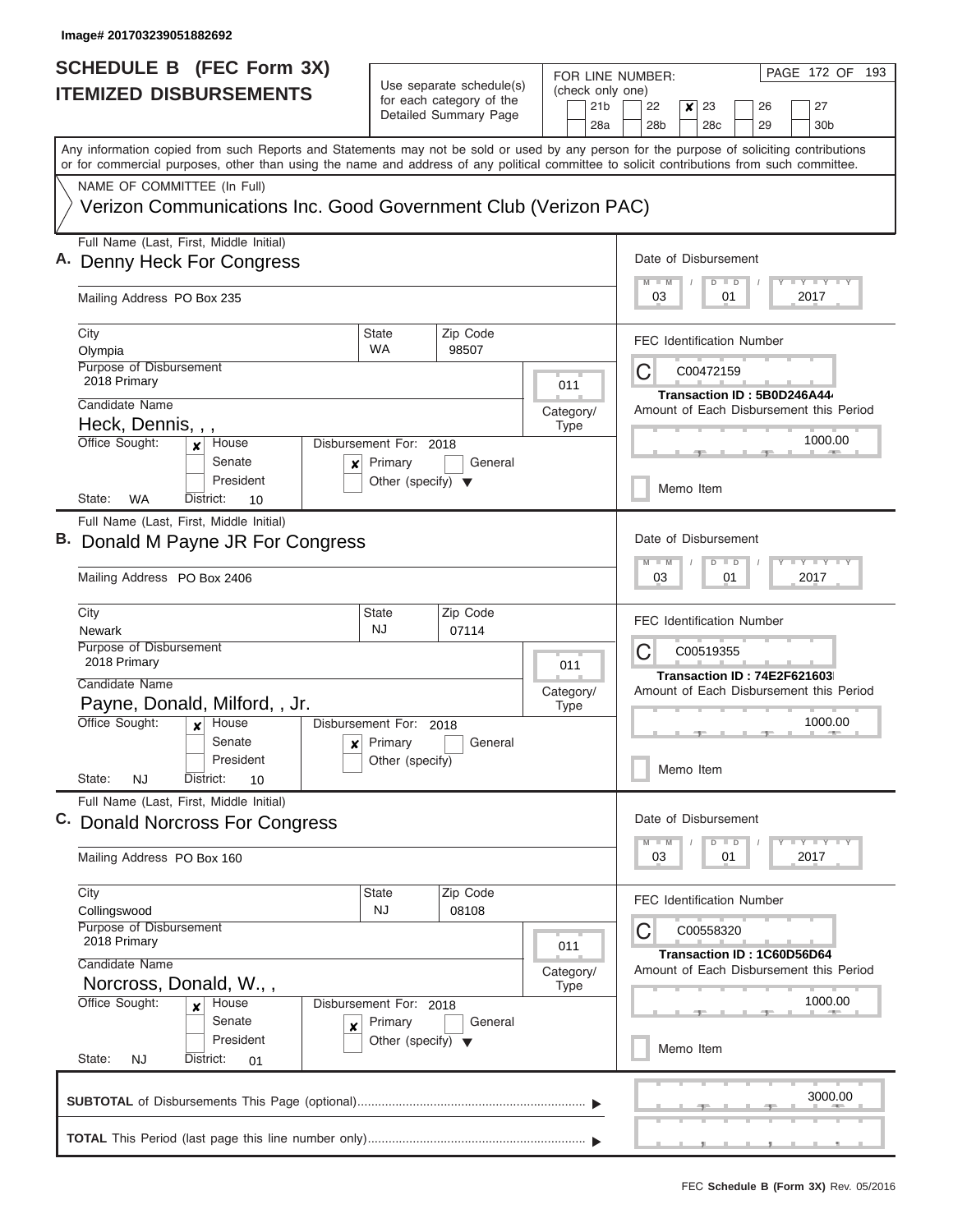I

| <b>SCHEDULE B (FEC Form 3X)</b>                                                                                                                                                                                                                                                         |                                                 |                                                      | FOR LINE NUMBER:                    | PAGE 173 OF 193                                                       |  |  |  |  |  |  |
|-----------------------------------------------------------------------------------------------------------------------------------------------------------------------------------------------------------------------------------------------------------------------------------------|-------------------------------------------------|------------------------------------------------------|-------------------------------------|-----------------------------------------------------------------------|--|--|--|--|--|--|
| <b>ITEMIZED DISBURSEMENTS</b>                                                                                                                                                                                                                                                           |                                                 | Use separate schedule(s)<br>for each category of the | (check only one)<br>21 <sub>b</sub> | 22<br>23<br>26<br>27<br>x                                             |  |  |  |  |  |  |
|                                                                                                                                                                                                                                                                                         |                                                 | Detailed Summary Page                                | 28a                                 | 29<br>28b<br>28 <sub>c</sub><br>30 <sub>b</sub>                       |  |  |  |  |  |  |
| Any information copied from such Reports and Statements may not be sold or used by any person for the purpose of soliciting contributions<br>or for commercial purposes, other than using the name and address of any political committee to solicit contributions from such committee. |                                                 |                                                      |                                     |                                                                       |  |  |  |  |  |  |
| NAME OF COMMITTEE (In Full)                                                                                                                                                                                                                                                             |                                                 |                                                      |                                     |                                                                       |  |  |  |  |  |  |
| Verizon Communications Inc. Good Government Club (Verizon PAC)                                                                                                                                                                                                                          |                                                 |                                                      |                                     |                                                                       |  |  |  |  |  |  |
| Full Name (Last, First, Middle Initial)<br>Donnelly For Indiana                                                                                                                                                                                                                         |                                                 |                                                      |                                     | Date of Disbursement<br>Y LY LY LY<br>$M$ $M$<br>$D$ $D$              |  |  |  |  |  |  |
| Mailing Address 1050 17Th St NW Ste 590                                                                                                                                                                                                                                                 |                                                 |                                                      |                                     | 01<br>27<br>2017                                                      |  |  |  |  |  |  |
| City<br>Washington                                                                                                                                                                                                                                                                      | State<br>DC                                     | Zip Code<br>20036                                    |                                     | <b>FEC Identification Number</b>                                      |  |  |  |  |  |  |
| <b>Purpose of Disbursement</b>                                                                                                                                                                                                                                                          |                                                 |                                                      |                                     | C<br>C00393652                                                        |  |  |  |  |  |  |
| 2018 Primary                                                                                                                                                                                                                                                                            |                                                 |                                                      | 011                                 | Transaction ID: 176263BE534                                           |  |  |  |  |  |  |
| Candidate Name<br>Donnelly, Joseph, Simon, , Sr.                                                                                                                                                                                                                                        |                                                 |                                                      | Category/                           | Amount of Each Disbursement this Period                               |  |  |  |  |  |  |
| Office Sought:<br>House                                                                                                                                                                                                                                                                 | Disbursement For: 2018                          |                                                      | <b>Type</b>                         | 2000.00                                                               |  |  |  |  |  |  |
| Senate<br>x<br>x<br>President                                                                                                                                                                                                                                                           | Primary<br>Other (specify) $\blacktriangledown$ | General                                              |                                     | Memo Item                                                             |  |  |  |  |  |  |
| State:<br>IN<br>District:                                                                                                                                                                                                                                                               |                                                 |                                                      |                                     |                                                                       |  |  |  |  |  |  |
| Full Name (Last, First, Middle Initial)<br>B. Dwight Evans For Congress                                                                                                                                                                                                                 |                                                 |                                                      |                                     |                                                                       |  |  |  |  |  |  |
| Mailing Address PO Box 6578                                                                                                                                                                                                                                                             |                                                 |                                                      | 03<br>01<br>2017                    |                                                                       |  |  |  |  |  |  |
| City<br>Philadelphia                                                                                                                                                                                                                                                                    | <b>State</b><br><b>PA</b>                       | Zip Code<br>19138                                    |                                     | <b>FEC Identification Number</b>                                      |  |  |  |  |  |  |
| Purpose of Disbursement<br>2018 Primary                                                                                                                                                                                                                                                 |                                                 |                                                      |                                     | C<br>C00591065                                                        |  |  |  |  |  |  |
| Candidate Name                                                                                                                                                                                                                                                                          |                                                 |                                                      | 011                                 | Transaction ID: F13B33619A8                                           |  |  |  |  |  |  |
| Evans, Dwight, , ,                                                                                                                                                                                                                                                                      |                                                 |                                                      | Category/<br><b>Type</b>            | Amount of Each Disbursement this Period                               |  |  |  |  |  |  |
| Office Sought:<br>House                                                                                                                                                                                                                                                                 | Disbursement For: 2018                          |                                                      |                                     | 1000.00                                                               |  |  |  |  |  |  |
| Senate<br>×                                                                                                                                                                                                                                                                             | Primary                                         | General                                              |                                     |                                                                       |  |  |  |  |  |  |
| President<br>State:<br><b>PA</b><br>District:<br>02                                                                                                                                                                                                                                     | Other (specify)                                 |                                                      |                                     | Memo Item                                                             |  |  |  |  |  |  |
| Full Name (Last, First, Middle Initial)                                                                                                                                                                                                                                                 |                                                 |                                                      |                                     | Date of Disbursement                                                  |  |  |  |  |  |  |
| C. Eddie Bernice Johnson For Congress                                                                                                                                                                                                                                                   |                                                 |                                                      |                                     | $Y - Y - Y - Y - Y$<br>$M - M$<br>$D$ $D$                             |  |  |  |  |  |  |
| Mailing Address 3102 Maple Avenue<br>Suite 605                                                                                                                                                                                                                                          |                                                 |                                                      |                                     | 02<br>2017<br>14                                                      |  |  |  |  |  |  |
| City<br>Dallas                                                                                                                                                                                                                                                                          | State<br><b>TX</b>                              | Zip Code<br>75201                                    |                                     | <b>FEC Identification Number</b>                                      |  |  |  |  |  |  |
| Purpose of Disbursement<br>2018 Primary                                                                                                                                                                                                                                                 |                                                 |                                                      | 011                                 | C<br>C00254573                                                        |  |  |  |  |  |  |
| Candidate Name<br>Johnson, Eddie, Bernice,,                                                                                                                                                                                                                                             |                                                 |                                                      | Category/<br><b>Type</b>            | Transaction ID: 0980B4E8B4<br>Amount of Each Disbursement this Period |  |  |  |  |  |  |
| Office Sought:<br>House<br>$\mathbf{x}$                                                                                                                                                                                                                                                 | Disbursement For: 2018                          |                                                      |                                     | 1500.00                                                               |  |  |  |  |  |  |
| Senate<br>$\boldsymbol{x}$<br>President                                                                                                                                                                                                                                                 | Primary<br>Other (specify) $\blacktriangledown$ | General                                              |                                     | Memo Item                                                             |  |  |  |  |  |  |
| State:<br>ТX<br>District:<br>30                                                                                                                                                                                                                                                         |                                                 |                                                      |                                     |                                                                       |  |  |  |  |  |  |
|                                                                                                                                                                                                                                                                                         |                                                 |                                                      |                                     | 4500.00                                                               |  |  |  |  |  |  |
|                                                                                                                                                                                                                                                                                         |                                                 |                                                      |                                     |                                                                       |  |  |  |  |  |  |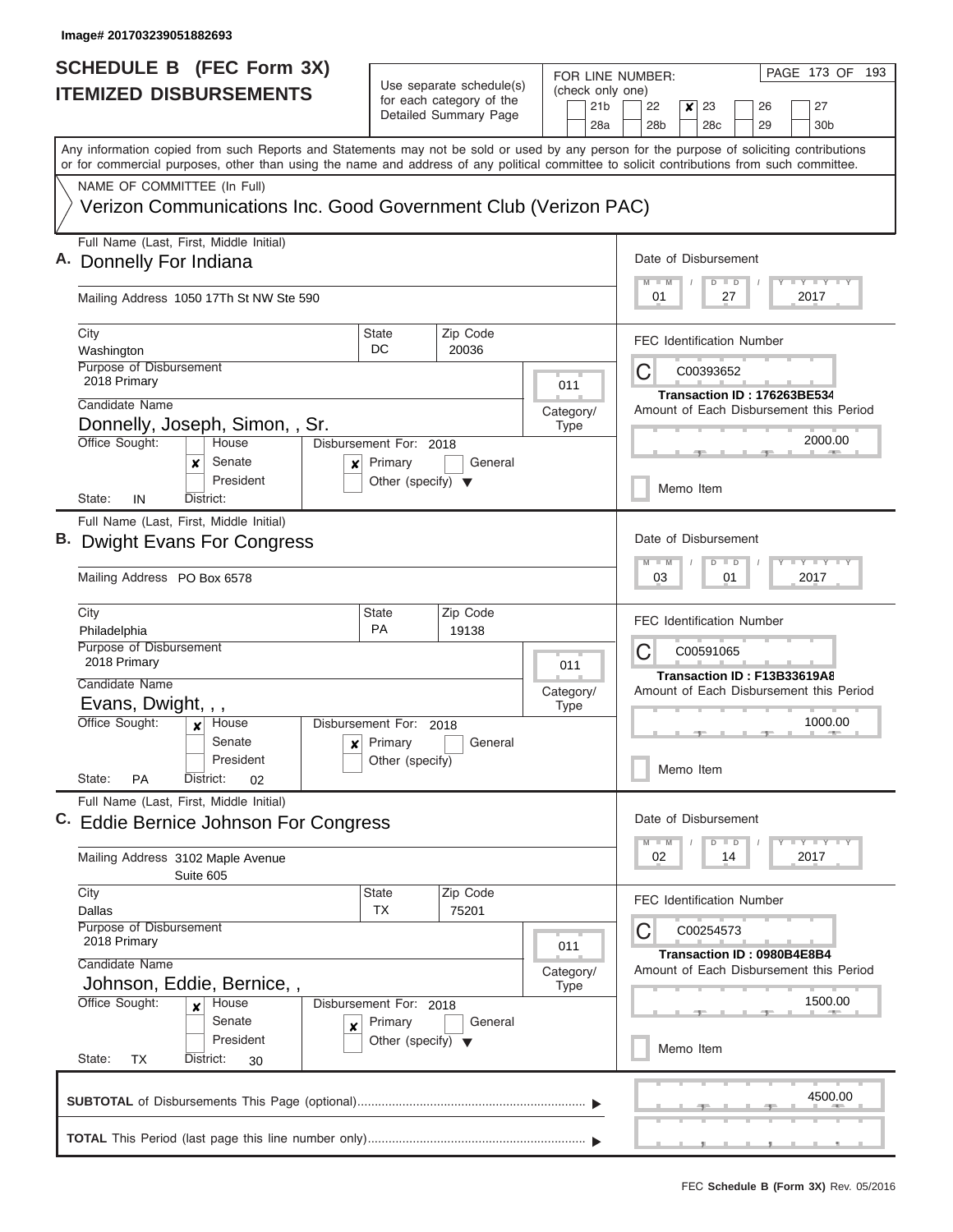| <b>SCHEDULE B (FEC Form 3X)</b>                                                                                                                                                                                                                                                         |                                      |                                                      | FOR LINE NUMBER: | PAGE 174 OF 193                                                             |  |  |  |  |  |  |  |
|-----------------------------------------------------------------------------------------------------------------------------------------------------------------------------------------------------------------------------------------------------------------------------------------|--------------------------------------|------------------------------------------------------|------------------|-----------------------------------------------------------------------------|--|--|--|--|--|--|--|
| <b>ITEMIZED DISBURSEMENTS</b>                                                                                                                                                                                                                                                           |                                      | Use separate schedule(s)<br>for each category of the | (check only one) |                                                                             |  |  |  |  |  |  |  |
|                                                                                                                                                                                                                                                                                         |                                      | Detailed Summary Page                                | 21 <sub>b</sub>  | 22<br>27<br>x<br>23<br>26                                                   |  |  |  |  |  |  |  |
|                                                                                                                                                                                                                                                                                         |                                      |                                                      | 28a              | 28 <sub>b</sub><br>28c<br>29<br>30b                                         |  |  |  |  |  |  |  |
| Any information copied from such Reports and Statements may not be sold or used by any person for the purpose of soliciting contributions<br>or for commercial purposes, other than using the name and address of any political committee to solicit contributions from such committee. |                                      |                                                      |                  |                                                                             |  |  |  |  |  |  |  |
| NAME OF COMMITTEE (In Full)                                                                                                                                                                                                                                                             |                                      |                                                      |                  |                                                                             |  |  |  |  |  |  |  |
| Verizon Communications Inc. Good Government Club (Verizon PAC)                                                                                                                                                                                                                          |                                      |                                                      |                  |                                                                             |  |  |  |  |  |  |  |
| Full Name (Last, First, Middle Initial)<br>A. Engel For Congress                                                                                                                                                                                                                        |                                      |                                                      |                  | Date of Disbursement                                                        |  |  |  |  |  |  |  |
|                                                                                                                                                                                                                                                                                         |                                      |                                                      |                  | Y FY FY FY<br>$D$ $D$                                                       |  |  |  |  |  |  |  |
| Mailing Address 462 California Road                                                                                                                                                                                                                                                     |                                      |                                                      |                  | 2017<br>03<br>01                                                            |  |  |  |  |  |  |  |
| City<br><b>Bronxville</b>                                                                                                                                                                                                                                                               | <b>State</b><br><b>NY</b>            | Zip Code<br>10708-2306                               |                  | <b>FEC Identification Number</b>                                            |  |  |  |  |  |  |  |
| Purpose of Disbursement<br>2018 Primary                                                                                                                                                                                                                                                 |                                      |                                                      | 011              | С<br>C00236513                                                              |  |  |  |  |  |  |  |
| Candidate Name                                                                                                                                                                                                                                                                          |                                      |                                                      | Category/        | Transaction ID: A5103AD5084<br>Amount of Each Disbursement this Period      |  |  |  |  |  |  |  |
| Engel, Eliot, Lance,,                                                                                                                                                                                                                                                                   |                                      |                                                      | Type             |                                                                             |  |  |  |  |  |  |  |
| Office Sought:<br>House<br>$\mathbf{x}$                                                                                                                                                                                                                                                 | Disbursement For: 2018               |                                                      |                  | 2000.00                                                                     |  |  |  |  |  |  |  |
| Senate<br>×                                                                                                                                                                                                                                                                             | Primary                              | General                                              |                  |                                                                             |  |  |  |  |  |  |  |
| President                                                                                                                                                                                                                                                                               | Other (specify) $\blacktriangledown$ |                                                      |                  | Memo Item                                                                   |  |  |  |  |  |  |  |
| State:<br>ΝY<br>District:<br>16                                                                                                                                                                                                                                                         |                                      |                                                      |                  |                                                                             |  |  |  |  |  |  |  |
| Full Name (Last, First, Middle Initial)                                                                                                                                                                                                                                                 |                                      |                                                      |                  | Date of Disbursement                                                        |  |  |  |  |  |  |  |
| B. Feinstein For Senate 2018                                                                                                                                                                                                                                                            |                                      |                                                      |                  | $T$ $Y$ $T$ $Y$ $T$<br>$M - M$<br>$D$ $D$                                   |  |  |  |  |  |  |  |
| Mailing Address 918 Pennsylvania Ave SE                                                                                                                                                                                                                                                 |                                      |                                                      |                  |                                                                             |  |  |  |  |  |  |  |
| City                                                                                                                                                                                                                                                                                    | <b>State</b><br>DC                   | Zip Code                                             |                  | <b>FEC Identification Number</b>                                            |  |  |  |  |  |  |  |
| Washington<br>Purpose of Disbursement                                                                                                                                                                                                                                                   |                                      | 20003                                                |                  | С<br>C00539890                                                              |  |  |  |  |  |  |  |
| 2018 Primary                                                                                                                                                                                                                                                                            |                                      |                                                      | 011              |                                                                             |  |  |  |  |  |  |  |
| Candidate Name                                                                                                                                                                                                                                                                          |                                      |                                                      | Category/        | Transaction ID: 36FEB149331<br>Amount of Each Disbursement this Period      |  |  |  |  |  |  |  |
| Feinstein, Dianne, , ,                                                                                                                                                                                                                                                                  |                                      |                                                      | <b>Type</b>      |                                                                             |  |  |  |  |  |  |  |
| Office Sought:<br>House                                                                                                                                                                                                                                                                 | Disbursement For: 2018               |                                                      |                  | 2500.00                                                                     |  |  |  |  |  |  |  |
| Senate<br>×<br>x                                                                                                                                                                                                                                                                        | Primary                              | General                                              |                  |                                                                             |  |  |  |  |  |  |  |
| President<br>State:<br>District:<br>СA                                                                                                                                                                                                                                                  | Other (specify)                      |                                                      |                  | Memo Item                                                                   |  |  |  |  |  |  |  |
| Full Name (Last, First, Middle Initial)                                                                                                                                                                                                                                                 |                                      |                                                      |                  |                                                                             |  |  |  |  |  |  |  |
| C. Friends Of Bennie Thompson                                                                                                                                                                                                                                                           |                                      |                                                      |                  | Date of Disbursement                                                        |  |  |  |  |  |  |  |
| Mailing Address PO Box 100                                                                                                                                                                                                                                                              |                                      |                                                      |                  | $T$ $Y$ $T$ $Y$ $T$ $Y$<br>$D$ $D$<br>2017<br>03<br>01                      |  |  |  |  |  |  |  |
| City                                                                                                                                                                                                                                                                                    | <b>State</b><br>MS                   | Zip Code<br>39041-0100                               |                  | <b>FEC Identification Number</b>                                            |  |  |  |  |  |  |  |
| <b>Bolton</b><br>Purpose of Disbursement                                                                                                                                                                                                                                                |                                      |                                                      |                  | C00279851                                                                   |  |  |  |  |  |  |  |
| 2018 Primary                                                                                                                                                                                                                                                                            |                                      |                                                      | 011              |                                                                             |  |  |  |  |  |  |  |
| Candidate Name                                                                                                                                                                                                                                                                          |                                      |                                                      | Category/        | <b>Transaction ID: BADDB485A</b><br>Amount of Each Disbursement this Period |  |  |  |  |  |  |  |
| Thompson, Bennie, G.,,                                                                                                                                                                                                                                                                  |                                      |                                                      | <b>Type</b>      |                                                                             |  |  |  |  |  |  |  |
| Office Sought:<br>House<br>$\boldsymbol{x}$                                                                                                                                                                                                                                             | Disbursement For: 2018               |                                                      |                  | 1000.00                                                                     |  |  |  |  |  |  |  |
| Senate<br>X                                                                                                                                                                                                                                                                             | Primary                              | General                                              |                  |                                                                             |  |  |  |  |  |  |  |
| President                                                                                                                                                                                                                                                                               | Other (specify) $\blacktriangledown$ |                                                      |                  | Memo Item                                                                   |  |  |  |  |  |  |  |
| State:<br>МS<br>District:<br>02                                                                                                                                                                                                                                                         |                                      |                                                      |                  |                                                                             |  |  |  |  |  |  |  |
|                                                                                                                                                                                                                                                                                         |                                      |                                                      |                  | 5500.00                                                                     |  |  |  |  |  |  |  |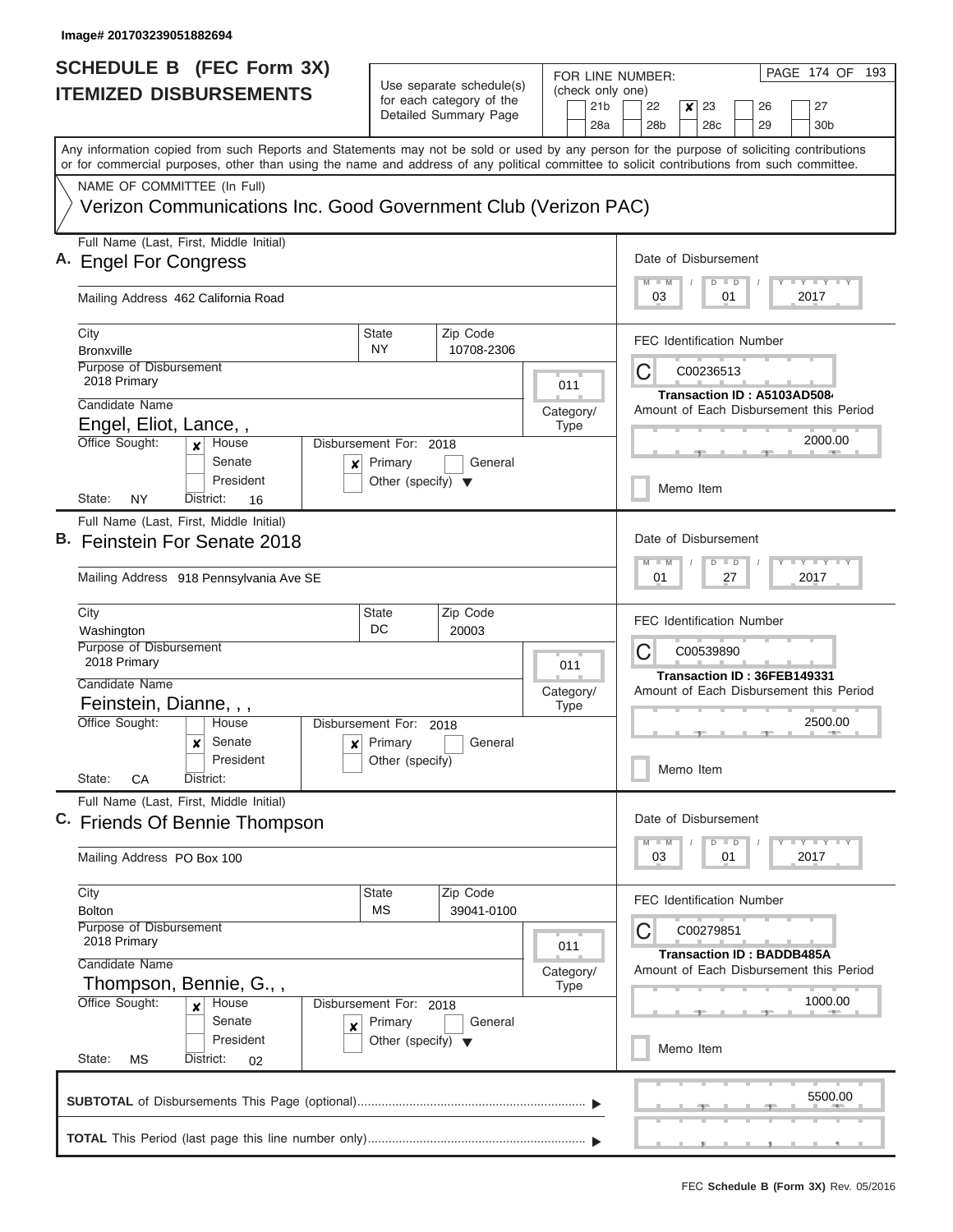| <b>SCHEDULE B (FEC Form 3X)</b>                                                                                                                                                                                                                                                         |                                                                           |                                                                               | FOR LINE NUMBER:                           | PAGE 175 OF 193                                                                                                                      |  |  |  |  |  |  |
|-----------------------------------------------------------------------------------------------------------------------------------------------------------------------------------------------------------------------------------------------------------------------------------------|---------------------------------------------------------------------------|-------------------------------------------------------------------------------|--------------------------------------------|--------------------------------------------------------------------------------------------------------------------------------------|--|--|--|--|--|--|
| <b>ITEMIZED DISBURSEMENTS</b>                                                                                                                                                                                                                                                           |                                                                           | Use separate schedule(s)<br>for each category of the<br>Detailed Summary Page | (check only one)<br>21 <sub>b</sub><br>28a | 22<br>x<br>27<br>23<br>26<br>28 <sub>b</sub><br>28c<br>29<br>30b                                                                     |  |  |  |  |  |  |
| Any information copied from such Reports and Statements may not be sold or used by any person for the purpose of soliciting contributions<br>or for commercial purposes, other than using the name and address of any political committee to solicit contributions from such committee. |                                                                           |                                                                               |                                            |                                                                                                                                      |  |  |  |  |  |  |
| NAME OF COMMITTEE (In Full)                                                                                                                                                                                                                                                             |                                                                           |                                                                               |                                            |                                                                                                                                      |  |  |  |  |  |  |
| Verizon Communications Inc. Good Government Club (Verizon PAC)                                                                                                                                                                                                                          |                                                                           |                                                                               |                                            |                                                                                                                                      |  |  |  |  |  |  |
| Full Name (Last, First, Middle Initial)<br>A. Friends Of Bennie Thompson<br>Mailing Address PO Box 100                                                                                                                                                                                  |                                                                           |                                                                               |                                            | Date of Disbursement<br><b>LY LY LY</b><br>$D$ $D$<br>15<br>2017<br>03                                                               |  |  |  |  |  |  |
| City<br><b>Bolton</b>                                                                                                                                                                                                                                                                   | State<br>МS                                                               | Zip Code                                                                      |                                            | <b>FEC Identification Number</b>                                                                                                     |  |  |  |  |  |  |
| Purpose of Disbursement<br>2018 Primary                                                                                                                                                                                                                                                 |                                                                           | 39041-0100                                                                    |                                            | С<br>C00279851                                                                                                                       |  |  |  |  |  |  |
| Candidate Name                                                                                                                                                                                                                                                                          |                                                                           |                                                                               | 011                                        | Transaction ID: B6DC775AB0                                                                                                           |  |  |  |  |  |  |
| Thompson, Bennie, G.,,                                                                                                                                                                                                                                                                  |                                                                           |                                                                               | Category/<br><b>Type</b>                   | Amount of Each Disbursement this Period                                                                                              |  |  |  |  |  |  |
| Office Sought:<br><b>House</b><br>$\mathbf{x}$<br>Senate<br>x<br>President                                                                                                                                                                                                              | Disbursement For: 2018<br>Primary<br>Other (specify) $\blacktriangledown$ | General                                                                       |                                            | 500.00                                                                                                                               |  |  |  |  |  |  |
| State:<br>MS<br>District:<br>02                                                                                                                                                                                                                                                         |                                                                           |                                                                               |                                            | Memo Item                                                                                                                            |  |  |  |  |  |  |
| Full Name (Last, First, Middle Initial)<br>B. Friends Of Dan Kildee                                                                                                                                                                                                                     |                                                                           |                                                                               |                                            | Date of Disbursement<br>$\mathbf{I}$ $\mathbf{Y}$ $\mathbf{I}$ $\mathbf{Y}$ $\mathbf{I}$ $\mathbf{Y}$<br>$-M$<br>D<br>$\blacksquare$ |  |  |  |  |  |  |
| Mailing Address P.O. Box 248                                                                                                                                                                                                                                                            |                                                                           |                                                                               |                                            |                                                                                                                                      |  |  |  |  |  |  |
| City<br>Flint<br>Purpose of Disbursement                                                                                                                                                                                                                                                | <b>State</b><br>Zip Code<br>MI<br>48501                                   |                                                                               |                                            |                                                                                                                                      |  |  |  |  |  |  |
| 2018 Primary<br>Candidate Name                                                                                                                                                                                                                                                          |                                                                           |                                                                               | 011<br>Category/                           | C<br>Transaction ID: 90424C41F78<br>Amount of Each Disbursement this Period                                                          |  |  |  |  |  |  |
| Kildee, Daniel, Timothy,,                                                                                                                                                                                                                                                               |                                                                           |                                                                               | <b>Type</b>                                |                                                                                                                                      |  |  |  |  |  |  |
| Office Sought:<br>House<br>X<br>Senate                                                                                                                                                                                                                                                  | Disbursement For: 2018<br>$x$ Primary                                     | General                                                                       |                                            | 2000.00                                                                                                                              |  |  |  |  |  |  |
| President<br>State:<br>МI<br>District:<br>05                                                                                                                                                                                                                                            | Other (specify)                                                           |                                                                               |                                            | Memo Item                                                                                                                            |  |  |  |  |  |  |
| Full Name (Last, First, Middle Initial)<br>C. Friends Of Don Beyer                                                                                                                                                                                                                      |                                                                           |                                                                               |                                            | Date of Disbursement                                                                                                                 |  |  |  |  |  |  |
| Mailing Address 1751 Potomac Greens Drive                                                                                                                                                                                                                                               |                                                                           |                                                                               |                                            | $T - Y$ $T - Y$<br>$\blacksquare$ D<br>2017<br>02<br>14                                                                              |  |  |  |  |  |  |
| City<br>Alexandria<br>Purpose of Disbursement                                                                                                                                                                                                                                           | State<br>VA                                                               | Zip Code<br>22314                                                             |                                            | <b>FEC Identification Number</b><br>С<br>C00555888                                                                                   |  |  |  |  |  |  |
| 2018 Primary<br>Candidate Name                                                                                                                                                                                                                                                          |                                                                           |                                                                               | 011<br>Category/                           | Transaction ID: 4F71AB2374<br>Amount of Each Disbursement this Period                                                                |  |  |  |  |  |  |
| Beyer, Donald, S., , Jr.<br>Office Sought:<br>House<br>×                                                                                                                                                                                                                                | Disbursement For: 2018                                                    |                                                                               | <b>Type</b>                                | 1000.00                                                                                                                              |  |  |  |  |  |  |
| Senate<br>×<br>President<br>State:<br>VA<br>District:<br>08                                                                                                                                                                                                                             | Primary<br>Other (specify) $\blacktriangledown$                           | General                                                                       |                                            | Memo Item                                                                                                                            |  |  |  |  |  |  |
|                                                                                                                                                                                                                                                                                         |                                                                           |                                                                               |                                            | 3500.00                                                                                                                              |  |  |  |  |  |  |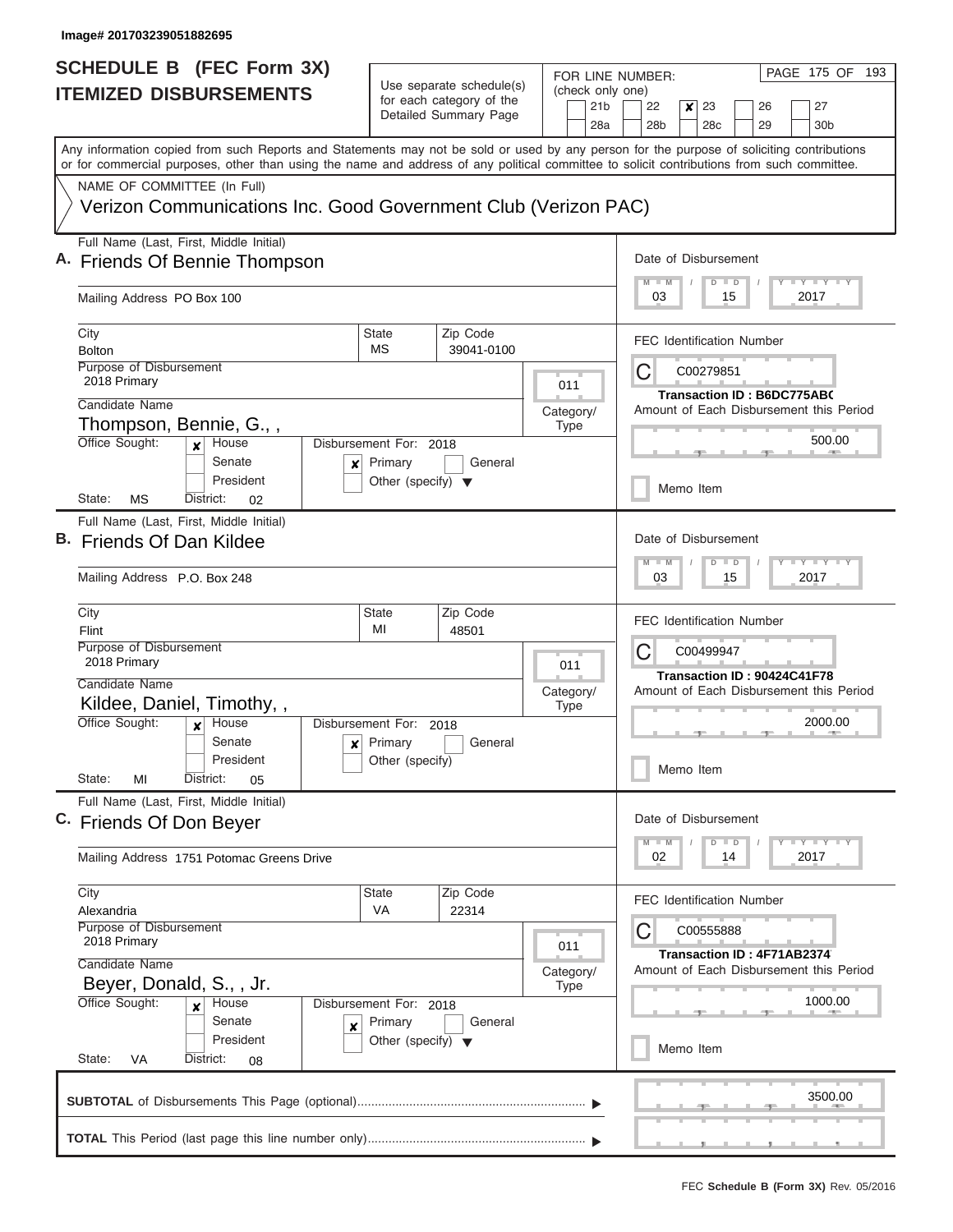I

| <b>SCHEDULE B (FEC Form 3X)</b>                                                                                                                                                                                                                                                         |                                                                                       |                                                      | FOR LINE NUMBER:         | PAGE 176 OF 193                                                  |
|-----------------------------------------------------------------------------------------------------------------------------------------------------------------------------------------------------------------------------------------------------------------------------------------|---------------------------------------------------------------------------------------|------------------------------------------------------|--------------------------|------------------------------------------------------------------|
| <b>ITEMIZED DISBURSEMENTS</b>                                                                                                                                                                                                                                                           |                                                                                       | Use separate schedule(s)<br>for each category of the | (check only one)         |                                                                  |
|                                                                                                                                                                                                                                                                                         |                                                                                       | Detailed Summary Page                                | 21 <sub>b</sub><br>28a   | 22<br>27<br>x<br>23<br>26<br>28b<br>28c<br>29<br>30 <sub>b</sub> |
| Any information copied from such Reports and Statements may not be sold or used by any person for the purpose of soliciting contributions<br>or for commercial purposes, other than using the name and address of any political committee to solicit contributions from such committee. |                                                                                       |                                                      |                          |                                                                  |
| NAME OF COMMITTEE (In Full)                                                                                                                                                                                                                                                             |                                                                                       |                                                      |                          |                                                                  |
| Verizon Communications Inc. Good Government Club (Verizon PAC)                                                                                                                                                                                                                          |                                                                                       |                                                      |                          |                                                                  |
| Full Name (Last, First, Middle Initial)<br>A. Friends Of Mazie Hirono                                                                                                                                                                                                                   |                                                                                       |                                                      |                          | Date of Disbursement<br>Y I Y I Y I Y<br>$M$ $M$<br>$D$ $D$      |
| Mailing Address PO Box 677                                                                                                                                                                                                                                                              |                                                                                       |                                                      |                          | 02<br>2017<br>14                                                 |
| City<br>Honolulu                                                                                                                                                                                                                                                                        | State<br>HI                                                                           | Zip Code<br>96809                                    |                          | <b>FEC Identification Number</b>                                 |
| <b>Purpose of Disbursement</b><br>2018 General                                                                                                                                                                                                                                          |                                                                                       |                                                      | 011                      | C<br>C00420760<br>Transaction ID: 37BD60D247.                    |
| Candidate Name                                                                                                                                                                                                                                                                          |                                                                                       |                                                      | Category/                | Amount of Each Disbursement this Period                          |
| Hirono, Mazie, Keiko,,<br>Office Sought:<br>House                                                                                                                                                                                                                                       | Disbursement For: 2018                                                                |                                                      | <b>Type</b>              | 1000.00                                                          |
| Senate<br>x<br>President                                                                                                                                                                                                                                                                | Primary<br>Other (specify) $\blacktriangledown$                                       | General<br>×                                         |                          | Memo Item                                                        |
| State:<br>HI<br>District:                                                                                                                                                                                                                                                               |                                                                                       |                                                      |                          |                                                                  |
| Full Name (Last, First, Middle Initial)<br>B. Friends Of Mazie Hirono<br>Mailing Address PO Box 677                                                                                                                                                                                     | Date of Disbursement<br>$Y = Y = Y + Y + Y$<br>$M - M$<br>$D$ $D$<br>02<br>14<br>2017 |                                                      |                          |                                                                  |
| City                                                                                                                                                                                                                                                                                    | <b>State</b>                                                                          | Zip Code                                             |                          | <b>FEC Identification Number</b>                                 |
| Honolulu<br>Purpose of Disbursement<br>2018 Primary                                                                                                                                                                                                                                     | HI                                                                                    | 96809                                                |                          | C<br>C00420760                                                   |
| Candidate Name                                                                                                                                                                                                                                                                          |                                                                                       |                                                      | 011                      | Transaction ID: CB0B6922EB                                       |
| Hirono, Mazie, Keiko,,                                                                                                                                                                                                                                                                  |                                                                                       |                                                      | Category/<br><b>Type</b> | Amount of Each Disbursement this Period                          |
| Office Sought:<br>House                                                                                                                                                                                                                                                                 | Disbursement For: 2018                                                                |                                                      |                          | 2000.00                                                          |
| Senate<br>x<br>$\mathbf{x}$<br>President<br>State:<br>District:<br>HI                                                                                                                                                                                                                   | Primary<br>Other (specify)                                                            | General                                              |                          | Memo Item                                                        |
| Full Name (Last, First, Middle Initial)<br>C. Friends Of Mike Lee Inc                                                                                                                                                                                                                   |                                                                                       |                                                      |                          | Date of Disbursement                                             |
| Mailing Address 10 West Broadway Suite 202                                                                                                                                                                                                                                              |                                                                                       |                                                      |                          | $D$ $D$<br>Y FY FY FY<br>$M$ $M$<br>01<br>12<br>2017             |
| City<br>Salt Lake City                                                                                                                                                                                                                                                                  | State<br>UT                                                                           | Zip Code<br>84101                                    |                          | <b>FEC Identification Number</b>                                 |
| Purpose of Disbursement<br>2022 Convention                                                                                                                                                                                                                                              |                                                                                       |                                                      | 011                      | C00473827<br>Transaction ID: 189177230CI                         |
| Candidate Name<br>Lee, Michael, Shumway,,                                                                                                                                                                                                                                               |                                                                                       |                                                      | Category/<br><b>Type</b> | Amount of Each Disbursement this Period                          |
| Office Sought:<br>House<br>Senate<br>x<br>President                                                                                                                                                                                                                                     | Disbursement For: 2022<br>Primary                                                     | General                                              |                          | 2500.00                                                          |
| x<br>State:<br>District:<br>UT                                                                                                                                                                                                                                                          | Other (specify) $\blacktriangledown$                                                  |                                                      |                          | Memo Item                                                        |
|                                                                                                                                                                                                                                                                                         |                                                                                       |                                                      |                          | 5500.00                                                          |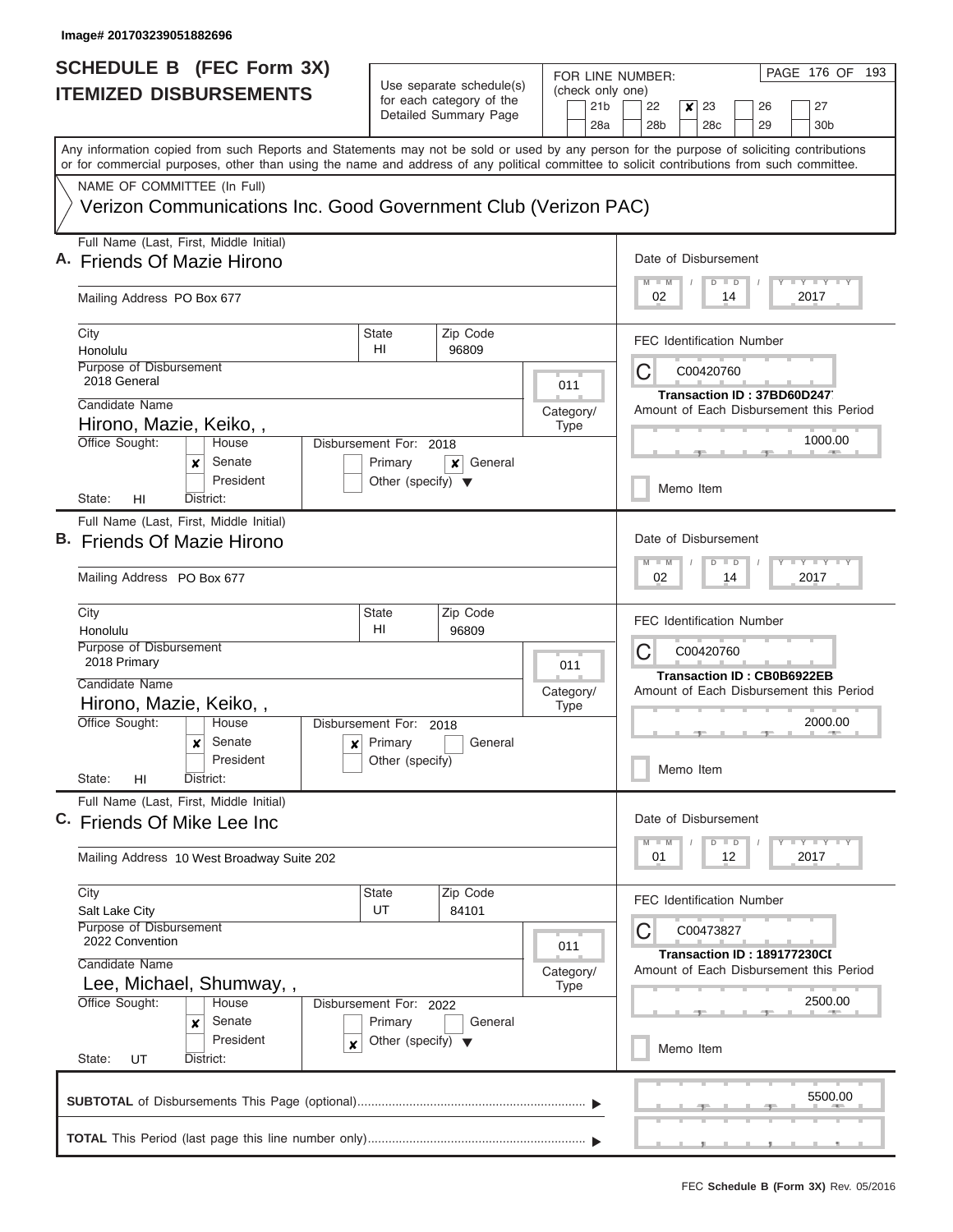| <b>SCHEDULE B</b> (FEC Form 3X)<br><b>ITEMIZED DISBURSEMENTS</b>                                                                                                                                                                                                                        |                                                                | Use separate schedule(s)<br>for each category of the            |                                                                            |                              |           | (check only one)   | PAGE 177 OF 193<br>FOR LINE NUMBER: |                                                                                  |  |                        |                                   |  |                           |                 |  |
|-----------------------------------------------------------------------------------------------------------------------------------------------------------------------------------------------------------------------------------------------------------------------------------------|----------------------------------------------------------------|-----------------------------------------------------------------|----------------------------------------------------------------------------|------------------------------|-----------|--------------------|-------------------------------------|----------------------------------------------------------------------------------|--|------------------------|-----------------------------------|--|---------------------------|-----------------|--|
|                                                                                                                                                                                                                                                                                         |                                                                |                                                                 |                                                                            | Detailed Summary Page        |           |                    | 21 <sub>b</sub><br>28a              | 22<br>×<br>23<br>26<br>27<br>28 <sub>b</sub><br>28c<br>29                        |  |                        |                                   |  |                           | 30 <sub>b</sub> |  |
| Any information copied from such Reports and Statements may not be sold or used by any person for the purpose of soliciting contributions<br>or for commercial purposes, other than using the name and address of any political committee to solicit contributions from such committee. |                                                                |                                                                 |                                                                            |                              |           |                    |                                     |                                                                                  |  |                        |                                   |  |                           |                 |  |
| NAME OF COMMITTEE (In Full)<br>Verizon Communications Inc. Good Government Club (Verizon PAC)                                                                                                                                                                                           |                                                                |                                                                 |                                                                            |                              |           |                    |                                     |                                                                                  |  |                        |                                   |  |                           |                 |  |
| Full Name (Last, First, Middle Initial)<br>A. Friends Of Raja For Congress<br>Mailing Address PO Box 681202                                                                                                                                                                             |                                                                |                                                                 |                                                                            |                              |           |                    |                                     | Date of Disbursement<br>$M$ $M$<br>03                                            |  | $D$ $D$<br>01          |                                   |  | Y L Y L Y L Y<br>2017     |                 |  |
| City<br>Schaumburg                                                                                                                                                                                                                                                                      |                                                                |                                                                 | State<br>IL                                                                | Zip Code<br>60168            |           |                    |                                     | <b>FEC Identification Number</b>                                                 |  |                        |                                   |  |                           |                 |  |
| Purpose of Disbursement<br>2018 Primary<br>Candidate Name                                                                                                                                                                                                                               |                                                                |                                                                 |                                                                            |                              |           | 011                |                                     |                                                                                  |  | C00575092              | <b>Transaction ID: 1BFEC3DD60</b> |  |                           |                 |  |
| Krishnamoorthi, S. Raja, , ,<br>Office Sought:<br>x<br>State:<br>IL                                                                                                                                                                                                                     | House<br>Senate<br>President<br>District:<br>08                | x                                                               | Disbursement For: 2018<br>Primary<br>Other (specify) $\blacktriangledown$  | General                      | Category/ | Type               |                                     | Amount of Each Disbursement this Period                                          |  | Memo Item              |                                   |  |                           | 1000.00         |  |
| Full Name (Last, First, Middle Initial)<br>в.<br><b>Friends of Rosa DeLauro</b><br>Mailing Address 129 Church St, Ste 818                                                                                                                                                               |                                                                |                                                                 |                                                                            |                              |           |                    |                                     | Date of Disbursement<br>$M - M$<br>02                                            |  | $D$ $D$<br>14          |                                   |  | $T - Y = Y - T Y$<br>2017 |                 |  |
| City<br>New Haven<br>Purpose of Disbursement<br>2018 Convention<br>Candidate Name<br>DeLauro, Rosa, L.,,<br>Office Sought:<br>×                                                                                                                                                         | House<br>Senate<br>President                                   | x                                                               | <b>State</b><br>СT<br>Disbursement For: 2018<br>Primary<br>Other (specify) | Zip Code<br>06510<br>General | Category/ | 011<br><b>Type</b> |                                     | <b>FEC Identification Number</b><br>Amount of Each Disbursement this Period      |  | C00238865<br>Memo Item | Transaction ID: C29096EE930       |  |                           | 1000.00         |  |
| State:<br>СT<br>Full Name (Last, First, Middle Initial)<br>C. Friends Of Sherrod Brown                                                                                                                                                                                                  | District:<br>03                                                |                                                                 |                                                                            |                              |           |                    |                                     | Date of Disbursement                                                             |  |                        |                                   |  |                           |                 |  |
| Mailing Address PO Box 15293                                                                                                                                                                                                                                                            |                                                                |                                                                 |                                                                            |                              |           |                    |                                     | $M$ $M$<br>02                                                                    |  | $D$ $D$<br>14          |                                   |  | 2017                      | $T + Y + Y + Y$ |  |
| City<br>Washington<br>Purpose of Disbursement<br>2018 Primary                                                                                                                                                                                                                           |                                                                |                                                                 | State<br>DC                                                                | Zip Code<br>20003            |           | 011                |                                     | <b>FEC Identification Number</b>                                                 |  | C00264697              |                                   |  |                           |                 |  |
| Candidate Name<br>Office Sought:                                                                                                                                                                                                                                                        | Brown, Sherrod, Campbell, ,<br>House<br>Disbursement For: 2018 |                                                                 |                                                                            |                              |           |                    | Category/<br>Type                   | Transaction ID: 2D6E7A2451<br>Amount of Each Disbursement this Period<br>1000.00 |  |                        |                                   |  |                           |                 |  |
| x<br>State:<br><b>OH</b>                                                                                                                                                                                                                                                                | Senate<br>President<br>District:                               | Primary<br>General<br>×<br>Other (specify) $\blacktriangledown$ |                                                                            |                              |           |                    |                                     | Memo Item                                                                        |  |                        |                                   |  |                           |                 |  |
|                                                                                                                                                                                                                                                                                         |                                                                |                                                                 |                                                                            |                              |           |                    |                                     |                                                                                  |  |                        |                                   |  |                           | 3000.00         |  |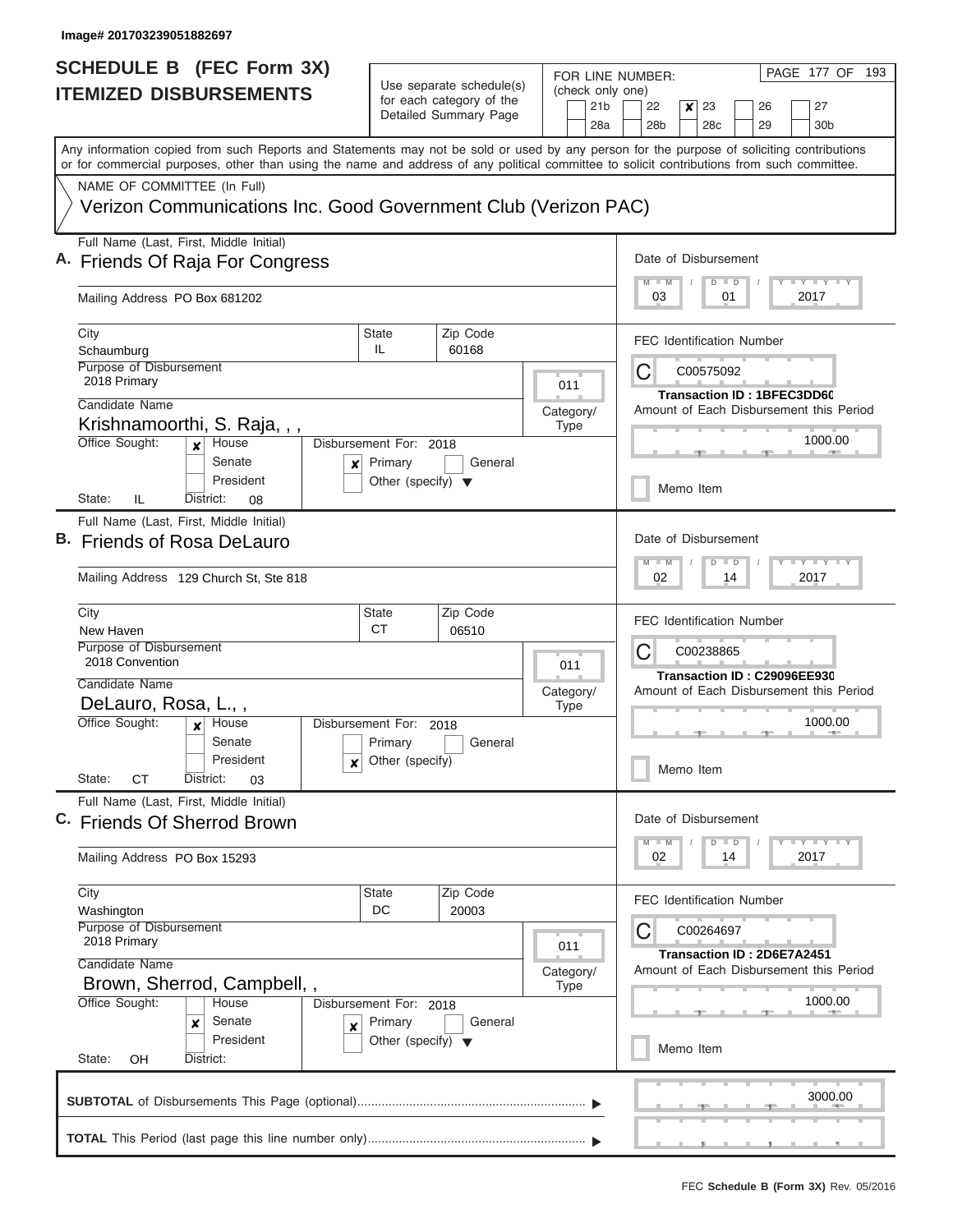| Use separate schedule(s)<br>(check only one)<br>for each category of the<br>21 <sub>b</sub><br>22<br>23<br>26<br>27<br>×<br>Detailed Summary Page<br>28 <sub>b</sub><br>28c<br>29<br>28a<br>30 <sub>b</sub><br>Any information copied from such Reports and Statements may not be sold or used by any person for the purpose of soliciting contributions<br>or for commercial purposes, other than using the name and address of any political committee to solicit contributions from such committee.<br>NAME OF COMMITTEE (In Full)<br>Verizon Communications Inc. Good Government Club (Verizon PAC)<br>Full Name (Last, First, Middle Initial)<br>Date of Disbursement<br>$T - Y = T - Y$<br>D<br>$\blacksquare$<br>2017<br>02<br>14<br>Mailing Address PO Box 15293<br>Zip Code<br>City<br>State<br><b>FEC Identification Number</b><br>DC<br>20003<br>Washington<br>Purpose of Disbursement<br>C<br>C00264697<br>2018 General<br>011<br>Transaction ID: 1A1DB61D4B<br>Candidate Name<br>Amount of Each Disbursement this Period<br>Category/<br>Brown, Sherrod, Campbell,,<br><b>Type</b><br>1000.00<br>Office Sought:<br>House<br>Disbursement For: 2018<br>Senate<br>Primary<br>General<br>x<br>×<br>President<br>Other (specify) $\blacktriangledown$<br>Memo Item<br>State:<br>OH<br>District:<br>Full Name (Last, First, Middle Initial)<br>Date of Disbursement<br>$Y - Y$<br>M<br>$-M$<br>$\overline{D}$<br>$\blacksquare$<br>Mailing Address PO Box 335<br>03<br>01<br>2017<br>State<br>Zip Code<br>City<br><b>FEC Identification Number</b><br>GA<br>Calhoun<br>30703<br>Purpose of Disbursement<br>C<br>C00462556<br>2018 Primary<br>011<br>Transaction ID: 66D10207FCE<br>Candidate Name<br>Amount of Each Disbursement this Period<br>Category/<br>Graves, Tom, , ,<br><b>Type</b><br>Office Sought:<br>2500.00<br>House<br>Disbursement For: 2018<br>×<br>Primary<br>General<br>Senate<br>$\mathsf{x}$<br>President<br>Other (specify)<br>Memo Item<br>State:<br>GA<br>District:<br>14<br>Full Name (Last, First, Middle Initial)<br>Date of Disbursement<br><b>Green Mountain PAC</b><br>$I - Y - I - Y - I - Y$<br>$-M$<br>$\overline{D}$<br>$\blacksquare$<br>03<br>15<br>2017<br>Mailing Address PO Box 1142<br>State<br>Zip Code<br>City<br>FEC Identification Number<br>VT<br>05601<br>Montpelier<br>Purpose of Disbursement<br>C<br>C00409110<br>2017 Contribution<br>011<br>Transaction ID: E0208081D9:<br>Candidate Name<br>Amount of Each Disbursement this Period<br>Category/<br><b>Green Mountain PAC</b><br><b>Type</b><br>2500.00<br>Office Sought:<br>House<br>Disbursement For: 2017<br>Senate<br>Primary<br>General<br>President<br>Other (specify)<br>×<br>Memo Item<br>State:<br>District:<br>Contribution<br>6000.00 | <b>SCHEDULE B (FEC Form 3X)</b> |  |  | PAGE 178 OF 193<br>FOR LINE NUMBER: |  |  |  |  |  |  |
|--------------------------------------------------------------------------------------------------------------------------------------------------------------------------------------------------------------------------------------------------------------------------------------------------------------------------------------------------------------------------------------------------------------------------------------------------------------------------------------------------------------------------------------------------------------------------------------------------------------------------------------------------------------------------------------------------------------------------------------------------------------------------------------------------------------------------------------------------------------------------------------------------------------------------------------------------------------------------------------------------------------------------------------------------------------------------------------------------------------------------------------------------------------------------------------------------------------------------------------------------------------------------------------------------------------------------------------------------------------------------------------------------------------------------------------------------------------------------------------------------------------------------------------------------------------------------------------------------------------------------------------------------------------------------------------------------------------------------------------------------------------------------------------------------------------------------------------------------------------------------------------------------------------------------------------------------------------------------------------------------------------------------------------------------------------------------------------------------------------------------------------------------------------------------------------------------------------------------------------------------------------------------------------------------------------------------------------------------------------------------------------------------------------------------------------------------------------------------------------------------------------------------------------------------------------------------------------------------------------------------------------------------------------------------------------------------------------------------------------------------------------|---------------------------------|--|--|-------------------------------------|--|--|--|--|--|--|
|                                                                                                                                                                                                                                                                                                                                                                                                                                                                                                                                                                                                                                                                                                                                                                                                                                                                                                                                                                                                                                                                                                                                                                                                                                                                                                                                                                                                                                                                                                                                                                                                                                                                                                                                                                                                                                                                                                                                                                                                                                                                                                                                                                                                                                                                                                                                                                                                                                                                                                                                                                                                                                                                                                                                                              | <b>ITEMIZED DISBURSEMENTS</b>   |  |  |                                     |  |  |  |  |  |  |
|                                                                                                                                                                                                                                                                                                                                                                                                                                                                                                                                                                                                                                                                                                                                                                                                                                                                                                                                                                                                                                                                                                                                                                                                                                                                                                                                                                                                                                                                                                                                                                                                                                                                                                                                                                                                                                                                                                                                                                                                                                                                                                                                                                                                                                                                                                                                                                                                                                                                                                                                                                                                                                                                                                                                                              |                                 |  |  |                                     |  |  |  |  |  |  |
|                                                                                                                                                                                                                                                                                                                                                                                                                                                                                                                                                                                                                                                                                                                                                                                                                                                                                                                                                                                                                                                                                                                                                                                                                                                                                                                                                                                                                                                                                                                                                                                                                                                                                                                                                                                                                                                                                                                                                                                                                                                                                                                                                                                                                                                                                                                                                                                                                                                                                                                                                                                                                                                                                                                                                              |                                 |  |  |                                     |  |  |  |  |  |  |
|                                                                                                                                                                                                                                                                                                                                                                                                                                                                                                                                                                                                                                                                                                                                                                                                                                                                                                                                                                                                                                                                                                                                                                                                                                                                                                                                                                                                                                                                                                                                                                                                                                                                                                                                                                                                                                                                                                                                                                                                                                                                                                                                                                                                                                                                                                                                                                                                                                                                                                                                                                                                                                                                                                                                                              |                                 |  |  |                                     |  |  |  |  |  |  |
|                                                                                                                                                                                                                                                                                                                                                                                                                                                                                                                                                                                                                                                                                                                                                                                                                                                                                                                                                                                                                                                                                                                                                                                                                                                                                                                                                                                                                                                                                                                                                                                                                                                                                                                                                                                                                                                                                                                                                                                                                                                                                                                                                                                                                                                                                                                                                                                                                                                                                                                                                                                                                                                                                                                                                              | A. Friends Of Sherrod Brown     |  |  |                                     |  |  |  |  |  |  |
|                                                                                                                                                                                                                                                                                                                                                                                                                                                                                                                                                                                                                                                                                                                                                                                                                                                                                                                                                                                                                                                                                                                                                                                                                                                                                                                                                                                                                                                                                                                                                                                                                                                                                                                                                                                                                                                                                                                                                                                                                                                                                                                                                                                                                                                                                                                                                                                                                                                                                                                                                                                                                                                                                                                                                              |                                 |  |  |                                     |  |  |  |  |  |  |
|                                                                                                                                                                                                                                                                                                                                                                                                                                                                                                                                                                                                                                                                                                                                                                                                                                                                                                                                                                                                                                                                                                                                                                                                                                                                                                                                                                                                                                                                                                                                                                                                                                                                                                                                                                                                                                                                                                                                                                                                                                                                                                                                                                                                                                                                                                                                                                                                                                                                                                                                                                                                                                                                                                                                                              |                                 |  |  |                                     |  |  |  |  |  |  |
|                                                                                                                                                                                                                                                                                                                                                                                                                                                                                                                                                                                                                                                                                                                                                                                                                                                                                                                                                                                                                                                                                                                                                                                                                                                                                                                                                                                                                                                                                                                                                                                                                                                                                                                                                                                                                                                                                                                                                                                                                                                                                                                                                                                                                                                                                                                                                                                                                                                                                                                                                                                                                                                                                                                                                              |                                 |  |  |                                     |  |  |  |  |  |  |
|                                                                                                                                                                                                                                                                                                                                                                                                                                                                                                                                                                                                                                                                                                                                                                                                                                                                                                                                                                                                                                                                                                                                                                                                                                                                                                                                                                                                                                                                                                                                                                                                                                                                                                                                                                                                                                                                                                                                                                                                                                                                                                                                                                                                                                                                                                                                                                                                                                                                                                                                                                                                                                                                                                                                                              |                                 |  |  |                                     |  |  |  |  |  |  |
|                                                                                                                                                                                                                                                                                                                                                                                                                                                                                                                                                                                                                                                                                                                                                                                                                                                                                                                                                                                                                                                                                                                                                                                                                                                                                                                                                                                                                                                                                                                                                                                                                                                                                                                                                                                                                                                                                                                                                                                                                                                                                                                                                                                                                                                                                                                                                                                                                                                                                                                                                                                                                                                                                                                                                              |                                 |  |  |                                     |  |  |  |  |  |  |
|                                                                                                                                                                                                                                                                                                                                                                                                                                                                                                                                                                                                                                                                                                                                                                                                                                                                                                                                                                                                                                                                                                                                                                                                                                                                                                                                                                                                                                                                                                                                                                                                                                                                                                                                                                                                                                                                                                                                                                                                                                                                                                                                                                                                                                                                                                                                                                                                                                                                                                                                                                                                                                                                                                                                                              |                                 |  |  |                                     |  |  |  |  |  |  |
|                                                                                                                                                                                                                                                                                                                                                                                                                                                                                                                                                                                                                                                                                                                                                                                                                                                                                                                                                                                                                                                                                                                                                                                                                                                                                                                                                                                                                                                                                                                                                                                                                                                                                                                                                                                                                                                                                                                                                                                                                                                                                                                                                                                                                                                                                                                                                                                                                                                                                                                                                                                                                                                                                                                                                              |                                 |  |  |                                     |  |  |  |  |  |  |
|                                                                                                                                                                                                                                                                                                                                                                                                                                                                                                                                                                                                                                                                                                                                                                                                                                                                                                                                                                                                                                                                                                                                                                                                                                                                                                                                                                                                                                                                                                                                                                                                                                                                                                                                                                                                                                                                                                                                                                                                                                                                                                                                                                                                                                                                                                                                                                                                                                                                                                                                                                                                                                                                                                                                                              |                                 |  |  |                                     |  |  |  |  |  |  |
|                                                                                                                                                                                                                                                                                                                                                                                                                                                                                                                                                                                                                                                                                                                                                                                                                                                                                                                                                                                                                                                                                                                                                                                                                                                                                                                                                                                                                                                                                                                                                                                                                                                                                                                                                                                                                                                                                                                                                                                                                                                                                                                                                                                                                                                                                                                                                                                                                                                                                                                                                                                                                                                                                                                                                              | B. Graves For Congress          |  |  |                                     |  |  |  |  |  |  |
|                                                                                                                                                                                                                                                                                                                                                                                                                                                                                                                                                                                                                                                                                                                                                                                                                                                                                                                                                                                                                                                                                                                                                                                                                                                                                                                                                                                                                                                                                                                                                                                                                                                                                                                                                                                                                                                                                                                                                                                                                                                                                                                                                                                                                                                                                                                                                                                                                                                                                                                                                                                                                                                                                                                                                              |                                 |  |  |                                     |  |  |  |  |  |  |
|                                                                                                                                                                                                                                                                                                                                                                                                                                                                                                                                                                                                                                                                                                                                                                                                                                                                                                                                                                                                                                                                                                                                                                                                                                                                                                                                                                                                                                                                                                                                                                                                                                                                                                                                                                                                                                                                                                                                                                                                                                                                                                                                                                                                                                                                                                                                                                                                                                                                                                                                                                                                                                                                                                                                                              |                                 |  |  |                                     |  |  |  |  |  |  |
|                                                                                                                                                                                                                                                                                                                                                                                                                                                                                                                                                                                                                                                                                                                                                                                                                                                                                                                                                                                                                                                                                                                                                                                                                                                                                                                                                                                                                                                                                                                                                                                                                                                                                                                                                                                                                                                                                                                                                                                                                                                                                                                                                                                                                                                                                                                                                                                                                                                                                                                                                                                                                                                                                                                                                              |                                 |  |  |                                     |  |  |  |  |  |  |
|                                                                                                                                                                                                                                                                                                                                                                                                                                                                                                                                                                                                                                                                                                                                                                                                                                                                                                                                                                                                                                                                                                                                                                                                                                                                                                                                                                                                                                                                                                                                                                                                                                                                                                                                                                                                                                                                                                                                                                                                                                                                                                                                                                                                                                                                                                                                                                                                                                                                                                                                                                                                                                                                                                                                                              |                                 |  |  |                                     |  |  |  |  |  |  |
|                                                                                                                                                                                                                                                                                                                                                                                                                                                                                                                                                                                                                                                                                                                                                                                                                                                                                                                                                                                                                                                                                                                                                                                                                                                                                                                                                                                                                                                                                                                                                                                                                                                                                                                                                                                                                                                                                                                                                                                                                                                                                                                                                                                                                                                                                                                                                                                                                                                                                                                                                                                                                                                                                                                                                              |                                 |  |  |                                     |  |  |  |  |  |  |
|                                                                                                                                                                                                                                                                                                                                                                                                                                                                                                                                                                                                                                                                                                                                                                                                                                                                                                                                                                                                                                                                                                                                                                                                                                                                                                                                                                                                                                                                                                                                                                                                                                                                                                                                                                                                                                                                                                                                                                                                                                                                                                                                                                                                                                                                                                                                                                                                                                                                                                                                                                                                                                                                                                                                                              |                                 |  |  |                                     |  |  |  |  |  |  |
|                                                                                                                                                                                                                                                                                                                                                                                                                                                                                                                                                                                                                                                                                                                                                                                                                                                                                                                                                                                                                                                                                                                                                                                                                                                                                                                                                                                                                                                                                                                                                                                                                                                                                                                                                                                                                                                                                                                                                                                                                                                                                                                                                                                                                                                                                                                                                                                                                                                                                                                                                                                                                                                                                                                                                              |                                 |  |  |                                     |  |  |  |  |  |  |
|                                                                                                                                                                                                                                                                                                                                                                                                                                                                                                                                                                                                                                                                                                                                                                                                                                                                                                                                                                                                                                                                                                                                                                                                                                                                                                                                                                                                                                                                                                                                                                                                                                                                                                                                                                                                                                                                                                                                                                                                                                                                                                                                                                                                                                                                                                                                                                                                                                                                                                                                                                                                                                                                                                                                                              |                                 |  |  |                                     |  |  |  |  |  |  |
|                                                                                                                                                                                                                                                                                                                                                                                                                                                                                                                                                                                                                                                                                                                                                                                                                                                                                                                                                                                                                                                                                                                                                                                                                                                                                                                                                                                                                                                                                                                                                                                                                                                                                                                                                                                                                                                                                                                                                                                                                                                                                                                                                                                                                                                                                                                                                                                                                                                                                                                                                                                                                                                                                                                                                              |                                 |  |  |                                     |  |  |  |  |  |  |
|                                                                                                                                                                                                                                                                                                                                                                                                                                                                                                                                                                                                                                                                                                                                                                                                                                                                                                                                                                                                                                                                                                                                                                                                                                                                                                                                                                                                                                                                                                                                                                                                                                                                                                                                                                                                                                                                                                                                                                                                                                                                                                                                                                                                                                                                                                                                                                                                                                                                                                                                                                                                                                                                                                                                                              |                                 |  |  |                                     |  |  |  |  |  |  |
|                                                                                                                                                                                                                                                                                                                                                                                                                                                                                                                                                                                                                                                                                                                                                                                                                                                                                                                                                                                                                                                                                                                                                                                                                                                                                                                                                                                                                                                                                                                                                                                                                                                                                                                                                                                                                                                                                                                                                                                                                                                                                                                                                                                                                                                                                                                                                                                                                                                                                                                                                                                                                                                                                                                                                              |                                 |  |  |                                     |  |  |  |  |  |  |
|                                                                                                                                                                                                                                                                                                                                                                                                                                                                                                                                                                                                                                                                                                                                                                                                                                                                                                                                                                                                                                                                                                                                                                                                                                                                                                                                                                                                                                                                                                                                                                                                                                                                                                                                                                                                                                                                                                                                                                                                                                                                                                                                                                                                                                                                                                                                                                                                                                                                                                                                                                                                                                                                                                                                                              |                                 |  |  |                                     |  |  |  |  |  |  |
|                                                                                                                                                                                                                                                                                                                                                                                                                                                                                                                                                                                                                                                                                                                                                                                                                                                                                                                                                                                                                                                                                                                                                                                                                                                                                                                                                                                                                                                                                                                                                                                                                                                                                                                                                                                                                                                                                                                                                                                                                                                                                                                                                                                                                                                                                                                                                                                                                                                                                                                                                                                                                                                                                                                                                              |                                 |  |  |                                     |  |  |  |  |  |  |
|                                                                                                                                                                                                                                                                                                                                                                                                                                                                                                                                                                                                                                                                                                                                                                                                                                                                                                                                                                                                                                                                                                                                                                                                                                                                                                                                                                                                                                                                                                                                                                                                                                                                                                                                                                                                                                                                                                                                                                                                                                                                                                                                                                                                                                                                                                                                                                                                                                                                                                                                                                                                                                                                                                                                                              |                                 |  |  |                                     |  |  |  |  |  |  |
|                                                                                                                                                                                                                                                                                                                                                                                                                                                                                                                                                                                                                                                                                                                                                                                                                                                                                                                                                                                                                                                                                                                                                                                                                                                                                                                                                                                                                                                                                                                                                                                                                                                                                                                                                                                                                                                                                                                                                                                                                                                                                                                                                                                                                                                                                                                                                                                                                                                                                                                                                                                                                                                                                                                                                              |                                 |  |  |                                     |  |  |  |  |  |  |
|                                                                                                                                                                                                                                                                                                                                                                                                                                                                                                                                                                                                                                                                                                                                                                                                                                                                                                                                                                                                                                                                                                                                                                                                                                                                                                                                                                                                                                                                                                                                                                                                                                                                                                                                                                                                                                                                                                                                                                                                                                                                                                                                                                                                                                                                                                                                                                                                                                                                                                                                                                                                                                                                                                                                                              |                                 |  |  |                                     |  |  |  |  |  |  |
|                                                                                                                                                                                                                                                                                                                                                                                                                                                                                                                                                                                                                                                                                                                                                                                                                                                                                                                                                                                                                                                                                                                                                                                                                                                                                                                                                                                                                                                                                                                                                                                                                                                                                                                                                                                                                                                                                                                                                                                                                                                                                                                                                                                                                                                                                                                                                                                                                                                                                                                                                                                                                                                                                                                                                              |                                 |  |  |                                     |  |  |  |  |  |  |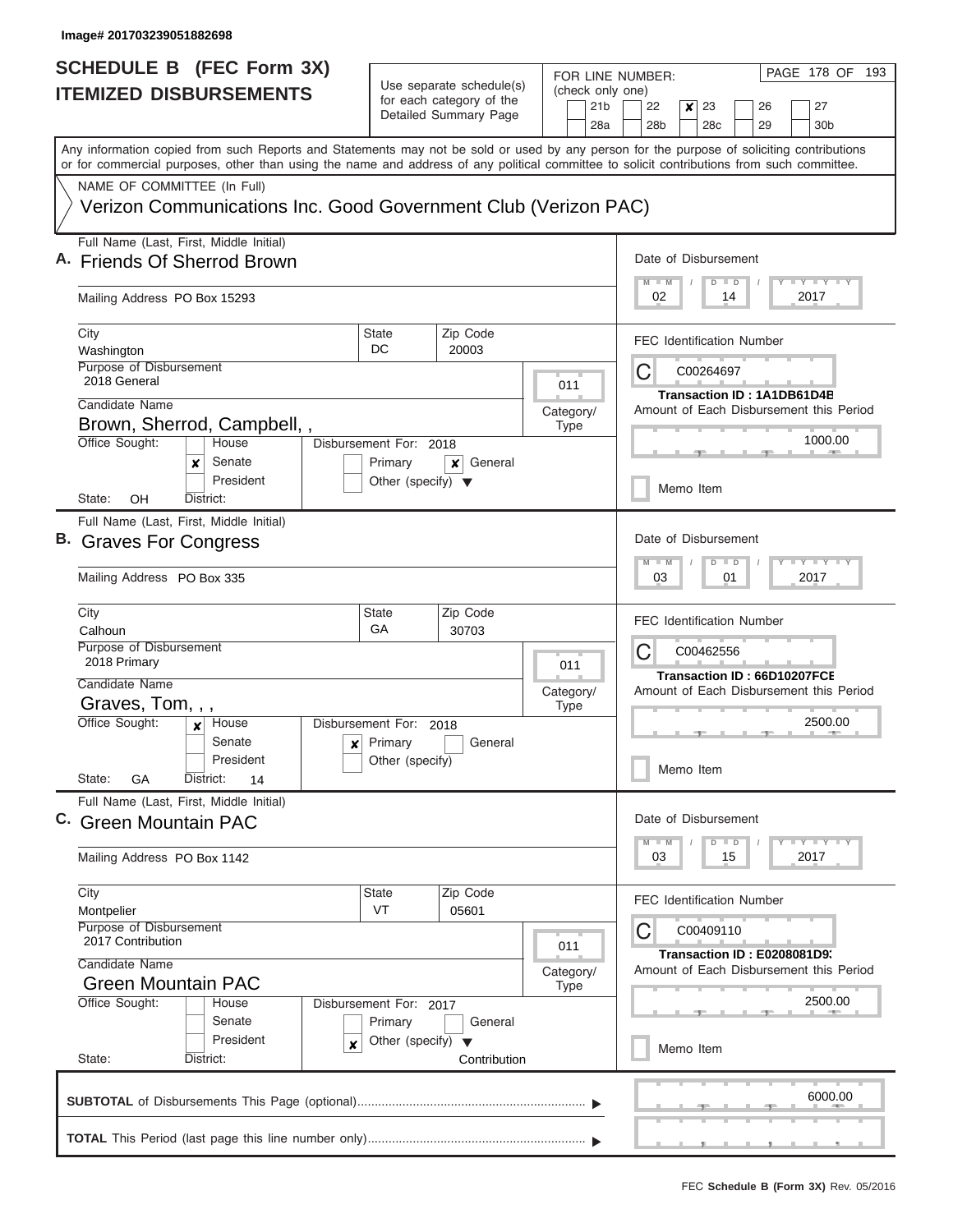$\overline{\phantom{a}}$ 

| (check only one)<br><b>ITEMIZED DISBURSEMENTS</b><br>for each category of the<br>21 <sub>b</sub><br>22<br>$\pmb{\times}$<br>23<br>26<br>27<br>Detailed Summary Page<br>28 <sub>b</sub><br>28c<br>29<br>30 <sub>b</sub><br>28a<br>Any information copied from such Reports and Statements may not be sold or used by any person for the purpose of soliciting contributions<br>or for commercial purposes, other than using the name and address of any political committee to solicit contributions from such committee.<br>NAME OF COMMITTEE (In Full)<br>Verizon Communications Inc. Good Government Club (Verizon PAC)<br>Full Name (Last, First, Middle Initial)<br>Date of Disbursement<br>A. Hatch Election Committee Inc<br>Y LY LY LY<br>$D$ $D$<br>2017<br>Mailing Address PO Box 3986<br>01<br>03<br>City<br><b>State</b><br>Zip Code<br><b>FEC Identification Number</b><br>DC<br>20027<br>Washington<br>Purpose of Disbursement<br>С<br>C00104752<br>2018 General<br>011<br><b>Transaction ID: 6662148112B</b><br>Candidate Name<br>Amount of Each Disbursement this Period<br>Category/<br>Hatch, Orrin, Grant,,<br><b>Type</b><br>5000.00<br>Office Sought:<br>Disbursement For: 2018<br>House<br>Senate<br>Primary<br>General<br>x<br>×<br>President<br>Other (specify) $\blacktriangledown$<br>Memo Item<br>State:<br>UT<br>District:<br>Full Name (Last, First, Middle Initial)<br>Date of Disbursement<br>B. Heller For Senate<br>Y<br><b>LLY</b><br>$-M$<br>$\overline{D}$<br>D<br>2017<br>Mailing Address PO Box 371907<br>01<br>27<br>City<br><b>State</b><br>Zip Code<br><b>FEC Identification Number</b><br><b>NV</b><br>Las Vegas<br>89137<br>Purpose of Disbursement<br>С<br>C00494229<br>2018 General<br>011<br><b>Transaction ID: DDEC5974B5</b><br>Candidate Name<br>Amount of Each Disbursement this Period<br>Category/<br>Heller, Dean, Arthur,,<br><b>Type</b><br>Office Sought:<br>5000.00<br>Disbursement For: 2018<br>House<br>Senate<br>General<br>Primary<br>×<br>$\boldsymbol{x}$<br>President<br>Other (specify)<br>Memo Item<br>State:<br><b>NV</b><br>District:<br>Full Name (Last, First, Middle Initial)<br>Date of Disbursement<br>C. Heller For Senate<br>$T - Y$ $T - Y$ $T - Y$<br>$\overline{D}$<br>$\blacksquare$<br>2017<br>Mailing Address PO Box 371907<br>01<br>27<br>City<br>Zip Code<br>State<br><b>FEC Identification Number</b><br><b>NV</b><br>89137<br>Las Vegas<br>Purpose of Disbursement<br>С<br>C00494229<br>2018 Primary<br>011<br>Transaction ID: E4D0FCD91/<br>Candidate Name<br>Amount of Each Disbursement this Period<br>Category/<br>Heller, Dean, Arthur,,<br><b>Type</b><br>2500.00<br>Office Sought:<br>Disbursement For: 2018<br>House<br>Senate<br>Primary<br>General<br>x<br>×<br>President<br>Other (specify) $\blacktriangledown$<br>Memo Item<br>State:<br><b>NV</b><br>District:<br><b>The Common</b><br>12500.00 | <b>SCHEDULE B</b> (FEC Form 3X) |  | Use separate schedule(s) |  |  | FOR LINE NUMBER: |  |  |  | PAGE 179 OF 193 |  |
|---------------------------------------------------------------------------------------------------------------------------------------------------------------------------------------------------------------------------------------------------------------------------------------------------------------------------------------------------------------------------------------------------------------------------------------------------------------------------------------------------------------------------------------------------------------------------------------------------------------------------------------------------------------------------------------------------------------------------------------------------------------------------------------------------------------------------------------------------------------------------------------------------------------------------------------------------------------------------------------------------------------------------------------------------------------------------------------------------------------------------------------------------------------------------------------------------------------------------------------------------------------------------------------------------------------------------------------------------------------------------------------------------------------------------------------------------------------------------------------------------------------------------------------------------------------------------------------------------------------------------------------------------------------------------------------------------------------------------------------------------------------------------------------------------------------------------------------------------------------------------------------------------------------------------------------------------------------------------------------------------------------------------------------------------------------------------------------------------------------------------------------------------------------------------------------------------------------------------------------------------------------------------------------------------------------------------------------------------------------------------------------------------------------------------------------------------------------------------------------------------------------------------------------------------------------------------------------------------------------------------------------------------------------------------------------------------------------------------------------------------------------------------------------------------------------------------------------------------------------------------------------------------|---------------------------------|--|--------------------------|--|--|------------------|--|--|--|-----------------|--|
|                                                                                                                                                                                                                                                                                                                                                                                                                                                                                                                                                                                                                                                                                                                                                                                                                                                                                                                                                                                                                                                                                                                                                                                                                                                                                                                                                                                                                                                                                                                                                                                                                                                                                                                                                                                                                                                                                                                                                                                                                                                                                                                                                                                                                                                                                                                                                                                                                                                                                                                                                                                                                                                                                                                                                                                                                                                                                                   |                                 |  |                          |  |  |                  |  |  |  |                 |  |
|                                                                                                                                                                                                                                                                                                                                                                                                                                                                                                                                                                                                                                                                                                                                                                                                                                                                                                                                                                                                                                                                                                                                                                                                                                                                                                                                                                                                                                                                                                                                                                                                                                                                                                                                                                                                                                                                                                                                                                                                                                                                                                                                                                                                                                                                                                                                                                                                                                                                                                                                                                                                                                                                                                                                                                                                                                                                                                   |                                 |  |                          |  |  |                  |  |  |  |                 |  |
|                                                                                                                                                                                                                                                                                                                                                                                                                                                                                                                                                                                                                                                                                                                                                                                                                                                                                                                                                                                                                                                                                                                                                                                                                                                                                                                                                                                                                                                                                                                                                                                                                                                                                                                                                                                                                                                                                                                                                                                                                                                                                                                                                                                                                                                                                                                                                                                                                                                                                                                                                                                                                                                                                                                                                                                                                                                                                                   |                                 |  |                          |  |  |                  |  |  |  |                 |  |
|                                                                                                                                                                                                                                                                                                                                                                                                                                                                                                                                                                                                                                                                                                                                                                                                                                                                                                                                                                                                                                                                                                                                                                                                                                                                                                                                                                                                                                                                                                                                                                                                                                                                                                                                                                                                                                                                                                                                                                                                                                                                                                                                                                                                                                                                                                                                                                                                                                                                                                                                                                                                                                                                                                                                                                                                                                                                                                   |                                 |  |                          |  |  |                  |  |  |  |                 |  |
|                                                                                                                                                                                                                                                                                                                                                                                                                                                                                                                                                                                                                                                                                                                                                                                                                                                                                                                                                                                                                                                                                                                                                                                                                                                                                                                                                                                                                                                                                                                                                                                                                                                                                                                                                                                                                                                                                                                                                                                                                                                                                                                                                                                                                                                                                                                                                                                                                                                                                                                                                                                                                                                                                                                                                                                                                                                                                                   |                                 |  |                          |  |  |                  |  |  |  |                 |  |
|                                                                                                                                                                                                                                                                                                                                                                                                                                                                                                                                                                                                                                                                                                                                                                                                                                                                                                                                                                                                                                                                                                                                                                                                                                                                                                                                                                                                                                                                                                                                                                                                                                                                                                                                                                                                                                                                                                                                                                                                                                                                                                                                                                                                                                                                                                                                                                                                                                                                                                                                                                                                                                                                                                                                                                                                                                                                                                   |                                 |  |                          |  |  |                  |  |  |  |                 |  |
|                                                                                                                                                                                                                                                                                                                                                                                                                                                                                                                                                                                                                                                                                                                                                                                                                                                                                                                                                                                                                                                                                                                                                                                                                                                                                                                                                                                                                                                                                                                                                                                                                                                                                                                                                                                                                                                                                                                                                                                                                                                                                                                                                                                                                                                                                                                                                                                                                                                                                                                                                                                                                                                                                                                                                                                                                                                                                                   |                                 |  |                          |  |  |                  |  |  |  |                 |  |
|                                                                                                                                                                                                                                                                                                                                                                                                                                                                                                                                                                                                                                                                                                                                                                                                                                                                                                                                                                                                                                                                                                                                                                                                                                                                                                                                                                                                                                                                                                                                                                                                                                                                                                                                                                                                                                                                                                                                                                                                                                                                                                                                                                                                                                                                                                                                                                                                                                                                                                                                                                                                                                                                                                                                                                                                                                                                                                   |                                 |  |                          |  |  |                  |  |  |  |                 |  |
|                                                                                                                                                                                                                                                                                                                                                                                                                                                                                                                                                                                                                                                                                                                                                                                                                                                                                                                                                                                                                                                                                                                                                                                                                                                                                                                                                                                                                                                                                                                                                                                                                                                                                                                                                                                                                                                                                                                                                                                                                                                                                                                                                                                                                                                                                                                                                                                                                                                                                                                                                                                                                                                                                                                                                                                                                                                                                                   |                                 |  |                          |  |  |                  |  |  |  |                 |  |
|                                                                                                                                                                                                                                                                                                                                                                                                                                                                                                                                                                                                                                                                                                                                                                                                                                                                                                                                                                                                                                                                                                                                                                                                                                                                                                                                                                                                                                                                                                                                                                                                                                                                                                                                                                                                                                                                                                                                                                                                                                                                                                                                                                                                                                                                                                                                                                                                                                                                                                                                                                                                                                                                                                                                                                                                                                                                                                   |                                 |  |                          |  |  |                  |  |  |  |                 |  |
|                                                                                                                                                                                                                                                                                                                                                                                                                                                                                                                                                                                                                                                                                                                                                                                                                                                                                                                                                                                                                                                                                                                                                                                                                                                                                                                                                                                                                                                                                                                                                                                                                                                                                                                                                                                                                                                                                                                                                                                                                                                                                                                                                                                                                                                                                                                                                                                                                                                                                                                                                                                                                                                                                                                                                                                                                                                                                                   |                                 |  |                          |  |  |                  |  |  |  |                 |  |
|                                                                                                                                                                                                                                                                                                                                                                                                                                                                                                                                                                                                                                                                                                                                                                                                                                                                                                                                                                                                                                                                                                                                                                                                                                                                                                                                                                                                                                                                                                                                                                                                                                                                                                                                                                                                                                                                                                                                                                                                                                                                                                                                                                                                                                                                                                                                                                                                                                                                                                                                                                                                                                                                                                                                                                                                                                                                                                   |                                 |  |                          |  |  |                  |  |  |  |                 |  |
|                                                                                                                                                                                                                                                                                                                                                                                                                                                                                                                                                                                                                                                                                                                                                                                                                                                                                                                                                                                                                                                                                                                                                                                                                                                                                                                                                                                                                                                                                                                                                                                                                                                                                                                                                                                                                                                                                                                                                                                                                                                                                                                                                                                                                                                                                                                                                                                                                                                                                                                                                                                                                                                                                                                                                                                                                                                                                                   |                                 |  |                          |  |  |                  |  |  |  |                 |  |
|                                                                                                                                                                                                                                                                                                                                                                                                                                                                                                                                                                                                                                                                                                                                                                                                                                                                                                                                                                                                                                                                                                                                                                                                                                                                                                                                                                                                                                                                                                                                                                                                                                                                                                                                                                                                                                                                                                                                                                                                                                                                                                                                                                                                                                                                                                                                                                                                                                                                                                                                                                                                                                                                                                                                                                                                                                                                                                   |                                 |  |                          |  |  |                  |  |  |  |                 |  |
|                                                                                                                                                                                                                                                                                                                                                                                                                                                                                                                                                                                                                                                                                                                                                                                                                                                                                                                                                                                                                                                                                                                                                                                                                                                                                                                                                                                                                                                                                                                                                                                                                                                                                                                                                                                                                                                                                                                                                                                                                                                                                                                                                                                                                                                                                                                                                                                                                                                                                                                                                                                                                                                                                                                                                                                                                                                                                                   |                                 |  |                          |  |  |                  |  |  |  |                 |  |
|                                                                                                                                                                                                                                                                                                                                                                                                                                                                                                                                                                                                                                                                                                                                                                                                                                                                                                                                                                                                                                                                                                                                                                                                                                                                                                                                                                                                                                                                                                                                                                                                                                                                                                                                                                                                                                                                                                                                                                                                                                                                                                                                                                                                                                                                                                                                                                                                                                                                                                                                                                                                                                                                                                                                                                                                                                                                                                   |                                 |  |                          |  |  |                  |  |  |  |                 |  |
|                                                                                                                                                                                                                                                                                                                                                                                                                                                                                                                                                                                                                                                                                                                                                                                                                                                                                                                                                                                                                                                                                                                                                                                                                                                                                                                                                                                                                                                                                                                                                                                                                                                                                                                                                                                                                                                                                                                                                                                                                                                                                                                                                                                                                                                                                                                                                                                                                                                                                                                                                                                                                                                                                                                                                                                                                                                                                                   |                                 |  |                          |  |  |                  |  |  |  |                 |  |
|                                                                                                                                                                                                                                                                                                                                                                                                                                                                                                                                                                                                                                                                                                                                                                                                                                                                                                                                                                                                                                                                                                                                                                                                                                                                                                                                                                                                                                                                                                                                                                                                                                                                                                                                                                                                                                                                                                                                                                                                                                                                                                                                                                                                                                                                                                                                                                                                                                                                                                                                                                                                                                                                                                                                                                                                                                                                                                   |                                 |  |                          |  |  |                  |  |  |  |                 |  |
|                                                                                                                                                                                                                                                                                                                                                                                                                                                                                                                                                                                                                                                                                                                                                                                                                                                                                                                                                                                                                                                                                                                                                                                                                                                                                                                                                                                                                                                                                                                                                                                                                                                                                                                                                                                                                                                                                                                                                                                                                                                                                                                                                                                                                                                                                                                                                                                                                                                                                                                                                                                                                                                                                                                                                                                                                                                                                                   |                                 |  |                          |  |  |                  |  |  |  |                 |  |
|                                                                                                                                                                                                                                                                                                                                                                                                                                                                                                                                                                                                                                                                                                                                                                                                                                                                                                                                                                                                                                                                                                                                                                                                                                                                                                                                                                                                                                                                                                                                                                                                                                                                                                                                                                                                                                                                                                                                                                                                                                                                                                                                                                                                                                                                                                                                                                                                                                                                                                                                                                                                                                                                                                                                                                                                                                                                                                   |                                 |  |                          |  |  |                  |  |  |  |                 |  |
|                                                                                                                                                                                                                                                                                                                                                                                                                                                                                                                                                                                                                                                                                                                                                                                                                                                                                                                                                                                                                                                                                                                                                                                                                                                                                                                                                                                                                                                                                                                                                                                                                                                                                                                                                                                                                                                                                                                                                                                                                                                                                                                                                                                                                                                                                                                                                                                                                                                                                                                                                                                                                                                                                                                                                                                                                                                                                                   |                                 |  |                          |  |  |                  |  |  |  |                 |  |
|                                                                                                                                                                                                                                                                                                                                                                                                                                                                                                                                                                                                                                                                                                                                                                                                                                                                                                                                                                                                                                                                                                                                                                                                                                                                                                                                                                                                                                                                                                                                                                                                                                                                                                                                                                                                                                                                                                                                                                                                                                                                                                                                                                                                                                                                                                                                                                                                                                                                                                                                                                                                                                                                                                                                                                                                                                                                                                   |                                 |  |                          |  |  |                  |  |  |  |                 |  |
|                                                                                                                                                                                                                                                                                                                                                                                                                                                                                                                                                                                                                                                                                                                                                                                                                                                                                                                                                                                                                                                                                                                                                                                                                                                                                                                                                                                                                                                                                                                                                                                                                                                                                                                                                                                                                                                                                                                                                                                                                                                                                                                                                                                                                                                                                                                                                                                                                                                                                                                                                                                                                                                                                                                                                                                                                                                                                                   |                                 |  |                          |  |  |                  |  |  |  |                 |  |
|                                                                                                                                                                                                                                                                                                                                                                                                                                                                                                                                                                                                                                                                                                                                                                                                                                                                                                                                                                                                                                                                                                                                                                                                                                                                                                                                                                                                                                                                                                                                                                                                                                                                                                                                                                                                                                                                                                                                                                                                                                                                                                                                                                                                                                                                                                                                                                                                                                                                                                                                                                                                                                                                                                                                                                                                                                                                                                   |                                 |  |                          |  |  |                  |  |  |  |                 |  |
|                                                                                                                                                                                                                                                                                                                                                                                                                                                                                                                                                                                                                                                                                                                                                                                                                                                                                                                                                                                                                                                                                                                                                                                                                                                                                                                                                                                                                                                                                                                                                                                                                                                                                                                                                                                                                                                                                                                                                                                                                                                                                                                                                                                                                                                                                                                                                                                                                                                                                                                                                                                                                                                                                                                                                                                                                                                                                                   |                                 |  |                          |  |  |                  |  |  |  |                 |  |
|                                                                                                                                                                                                                                                                                                                                                                                                                                                                                                                                                                                                                                                                                                                                                                                                                                                                                                                                                                                                                                                                                                                                                                                                                                                                                                                                                                                                                                                                                                                                                                                                                                                                                                                                                                                                                                                                                                                                                                                                                                                                                                                                                                                                                                                                                                                                                                                                                                                                                                                                                                                                                                                                                                                                                                                                                                                                                                   |                                 |  |                          |  |  |                  |  |  |  |                 |  |
|                                                                                                                                                                                                                                                                                                                                                                                                                                                                                                                                                                                                                                                                                                                                                                                                                                                                                                                                                                                                                                                                                                                                                                                                                                                                                                                                                                                                                                                                                                                                                                                                                                                                                                                                                                                                                                                                                                                                                                                                                                                                                                                                                                                                                                                                                                                                                                                                                                                                                                                                                                                                                                                                                                                                                                                                                                                                                                   |                                 |  |                          |  |  |                  |  |  |  |                 |  |
|                                                                                                                                                                                                                                                                                                                                                                                                                                                                                                                                                                                                                                                                                                                                                                                                                                                                                                                                                                                                                                                                                                                                                                                                                                                                                                                                                                                                                                                                                                                                                                                                                                                                                                                                                                                                                                                                                                                                                                                                                                                                                                                                                                                                                                                                                                                                                                                                                                                                                                                                                                                                                                                                                                                                                                                                                                                                                                   |                                 |  |                          |  |  |                  |  |  |  |                 |  |
|                                                                                                                                                                                                                                                                                                                                                                                                                                                                                                                                                                                                                                                                                                                                                                                                                                                                                                                                                                                                                                                                                                                                                                                                                                                                                                                                                                                                                                                                                                                                                                                                                                                                                                                                                                                                                                                                                                                                                                                                                                                                                                                                                                                                                                                                                                                                                                                                                                                                                                                                                                                                                                                                                                                                                                                                                                                                                                   |                                 |  |                          |  |  |                  |  |  |  |                 |  |
|                                                                                                                                                                                                                                                                                                                                                                                                                                                                                                                                                                                                                                                                                                                                                                                                                                                                                                                                                                                                                                                                                                                                                                                                                                                                                                                                                                                                                                                                                                                                                                                                                                                                                                                                                                                                                                                                                                                                                                                                                                                                                                                                                                                                                                                                                                                                                                                                                                                                                                                                                                                                                                                                                                                                                                                                                                                                                                   |                                 |  |                          |  |  |                  |  |  |  |                 |  |
|                                                                                                                                                                                                                                                                                                                                                                                                                                                                                                                                                                                                                                                                                                                                                                                                                                                                                                                                                                                                                                                                                                                                                                                                                                                                                                                                                                                                                                                                                                                                                                                                                                                                                                                                                                                                                                                                                                                                                                                                                                                                                                                                                                                                                                                                                                                                                                                                                                                                                                                                                                                                                                                                                                                                                                                                                                                                                                   |                                 |  |                          |  |  |                  |  |  |  |                 |  |
|                                                                                                                                                                                                                                                                                                                                                                                                                                                                                                                                                                                                                                                                                                                                                                                                                                                                                                                                                                                                                                                                                                                                                                                                                                                                                                                                                                                                                                                                                                                                                                                                                                                                                                                                                                                                                                                                                                                                                                                                                                                                                                                                                                                                                                                                                                                                                                                                                                                                                                                                                                                                                                                                                                                                                                                                                                                                                                   |                                 |  |                          |  |  |                  |  |  |  |                 |  |
|                                                                                                                                                                                                                                                                                                                                                                                                                                                                                                                                                                                                                                                                                                                                                                                                                                                                                                                                                                                                                                                                                                                                                                                                                                                                                                                                                                                                                                                                                                                                                                                                                                                                                                                                                                                                                                                                                                                                                                                                                                                                                                                                                                                                                                                                                                                                                                                                                                                                                                                                                                                                                                                                                                                                                                                                                                                                                                   |                                 |  |                          |  |  |                  |  |  |  |                 |  |
|                                                                                                                                                                                                                                                                                                                                                                                                                                                                                                                                                                                                                                                                                                                                                                                                                                                                                                                                                                                                                                                                                                                                                                                                                                                                                                                                                                                                                                                                                                                                                                                                                                                                                                                                                                                                                                                                                                                                                                                                                                                                                                                                                                                                                                                                                                                                                                                                                                                                                                                                                                                                                                                                                                                                                                                                                                                                                                   |                                 |  |                          |  |  |                  |  |  |  |                 |  |
|                                                                                                                                                                                                                                                                                                                                                                                                                                                                                                                                                                                                                                                                                                                                                                                                                                                                                                                                                                                                                                                                                                                                                                                                                                                                                                                                                                                                                                                                                                                                                                                                                                                                                                                                                                                                                                                                                                                                                                                                                                                                                                                                                                                                                                                                                                                                                                                                                                                                                                                                                                                                                                                                                                                                                                                                                                                                                                   |                                 |  |                          |  |  |                  |  |  |  |                 |  |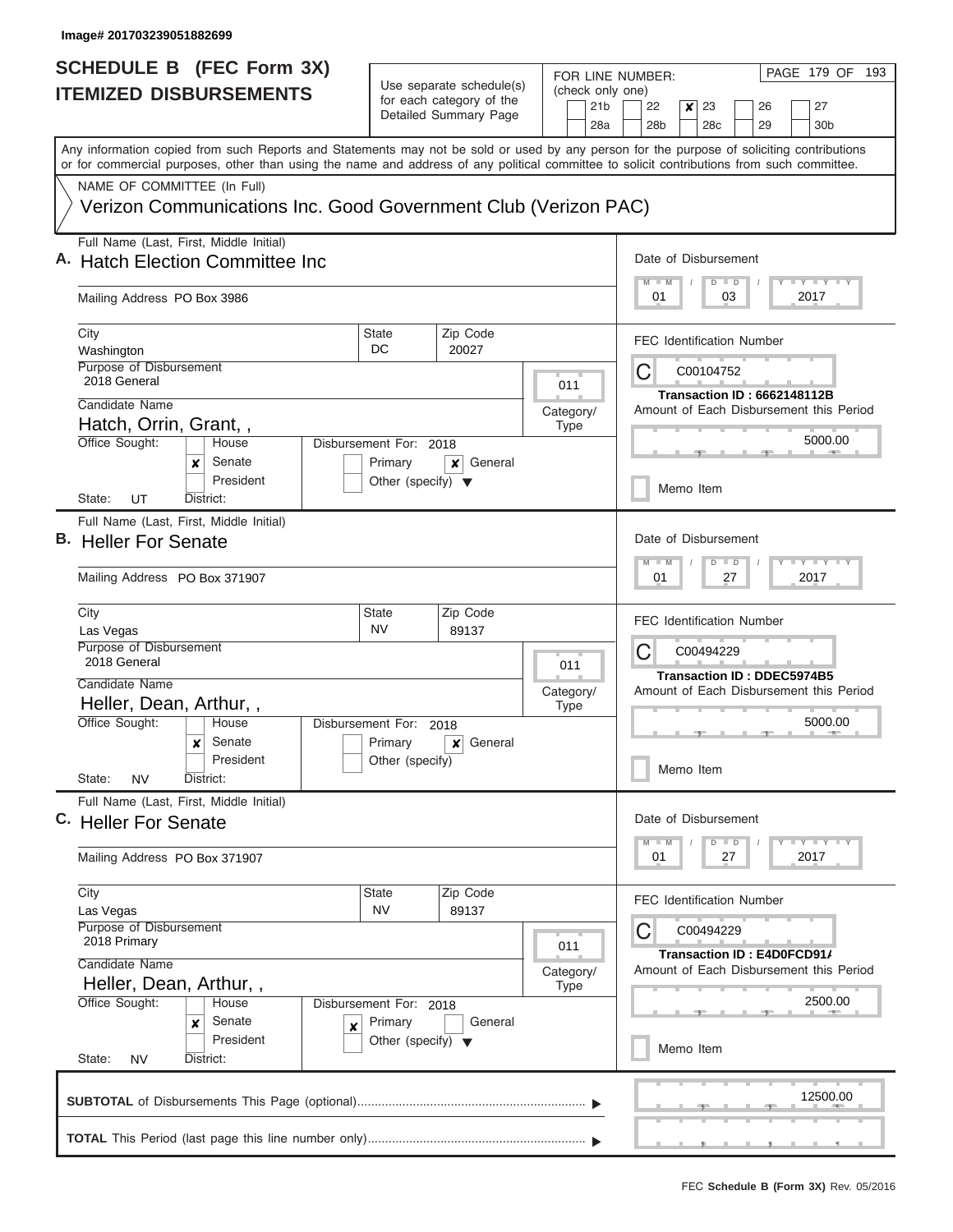$\overline{\phantom{a}}$ 

| <b>SCHEDULE B (FEC Form 3X)</b>                                                                                                                                                                                                                                                         |                                      |                                                      | FOR LINE NUMBER:                       | PAGE 180 OF 193                                                              |
|-----------------------------------------------------------------------------------------------------------------------------------------------------------------------------------------------------------------------------------------------------------------------------------------|--------------------------------------|------------------------------------------------------|----------------------------------------|------------------------------------------------------------------------------|
| <b>ITEMIZED DISBURSEMENTS</b>                                                                                                                                                                                                                                                           |                                      | Use separate schedule(s)<br>for each category of the | (check only one)                       |                                                                              |
|                                                                                                                                                                                                                                                                                         |                                      | Detailed Summary Page                                | 21 <sub>b</sub><br>28a                 | 22<br>27<br>x<br>23<br>26<br>28b<br>28c<br>29<br>30 <sub>b</sub>             |
| Any information copied from such Reports and Statements may not be sold or used by any person for the purpose of soliciting contributions<br>or for commercial purposes, other than using the name and address of any political committee to solicit contributions from such committee. |                                      |                                                      |                                        |                                                                              |
| NAME OF COMMITTEE (In Full)                                                                                                                                                                                                                                                             |                                      |                                                      |                                        |                                                                              |
| Verizon Communications Inc. Good Government Club (Verizon PAC)                                                                                                                                                                                                                          |                                      |                                                      |                                        |                                                                              |
| Full Name (Last, First, Middle Initial)<br>A. Himes For Congress                                                                                                                                                                                                                        |                                      |                                                      |                                        | Date of Disbursement<br>Y I Y I Y I Y                                        |
| Mailing Address 857 Post Road, #312                                                                                                                                                                                                                                                     |                                      |                                                      |                                        | $M$ $M$<br>$D$ $D$<br>03<br>01<br>2017                                       |
| City<br>Fairfield                                                                                                                                                                                                                                                                       | State<br>СT                          | Zip Code<br>06824                                    |                                        | <b>FEC Identification Number</b>                                             |
| Purpose of Disbursement<br>2018 Convention                                                                                                                                                                                                                                              |                                      |                                                      | 011                                    | C<br>C00434191                                                               |
| Candidate Name                                                                                                                                                                                                                                                                          |                                      |                                                      | Category/                              | <b>Transaction ID: AEF8278DE4</b><br>Amount of Each Disbursement this Period |
| Himes, James, Andrew,,                                                                                                                                                                                                                                                                  |                                      |                                                      | <b>Type</b>                            |                                                                              |
| Office Sought:<br>House<br>$\mathbf{x}$<br>Senate                                                                                                                                                                                                                                       | Disbursement For: 2018<br>Primary    | General                                              |                                        | 1000.00                                                                      |
| President<br>x<br>СT<br>State:<br>District:<br>04                                                                                                                                                                                                                                       | Other (specify) $\blacktriangledown$ |                                                      |                                        | Memo Item                                                                    |
| Full Name (Last, First, Middle Initial)                                                                                                                                                                                                                                                 |                                      |                                                      |                                        |                                                                              |
| B. Jeff Flake For US Senate Inc                                                                                                                                                                                                                                                         |                                      |                                                      |                                        | Date of Disbursement<br>$Y = Y = Y + Y + Y$                                  |
| Mailing Address PO Box 12512                                                                                                                                                                                                                                                            |                                      |                                                      | $M - M$<br>$D$ $D$<br>01<br>27<br>2017 |                                                                              |
| City<br>Tempe                                                                                                                                                                                                                                                                           | <b>State</b><br><b>AZ</b>            | Zip Code<br>85284-0042                               |                                        | <b>FEC Identification Number</b>                                             |
| Purpose of Disbursement<br>2018 General                                                                                                                                                                                                                                                 |                                      |                                                      | 011                                    | C<br>C00347260                                                               |
| Candidate Name                                                                                                                                                                                                                                                                          |                                      |                                                      | Category/                              | Transaction ID: 82849802A10<br>Amount of Each Disbursement this Period       |
| Flake, Jeffrey, Lane,,                                                                                                                                                                                                                                                                  |                                      |                                                      | <b>Type</b>                            |                                                                              |
| Office Sought:<br>House                                                                                                                                                                                                                                                                 | Disbursement For: 2018               |                                                      |                                        | 5000.00                                                                      |
| Senate<br>x<br>President                                                                                                                                                                                                                                                                | Primary<br>Other (specify)           | General<br>×                                         |                                        |                                                                              |
| State:<br>AZ<br>District:                                                                                                                                                                                                                                                               |                                      |                                                      |                                        | Memo Item                                                                    |
| Full Name (Last, First, Middle Initial)<br>C. Jeff Flake For US Senate Inc                                                                                                                                                                                                              |                                      |                                                      |                                        | Date of Disbursement                                                         |
| Mailing Address PO Box 12512                                                                                                                                                                                                                                                            |                                      |                                                      |                                        | $D$ $D$<br>$Y$ $Y$ $Y$ $Y$ $Y$<br>$M - M$<br>01<br>27<br>2017                |
| City<br>Tempe                                                                                                                                                                                                                                                                           | State<br>AZ                          | Zip Code<br>85284-0042                               |                                        | <b>FEC Identification Number</b>                                             |
| Purpose of Disbursement<br>2018 Primary                                                                                                                                                                                                                                                 |                                      |                                                      |                                        | C00347260                                                                    |
| Candidate Name                                                                                                                                                                                                                                                                          |                                      |                                                      | 011<br>Category/                       | Transaction ID: 2620BC03FC<br>Amount of Each Disbursement this Period        |
| Flake, Jeffrey, Lane,,                                                                                                                                                                                                                                                                  |                                      |                                                      | <b>Type</b>                            |                                                                              |
| Office Sought:<br>House<br>Senate<br>×<br>X                                                                                                                                                                                                                                             | Disbursement For: 2018<br>Primary    | General                                              |                                        | 3000.00                                                                      |
| President<br>State:<br>District:<br>AZ                                                                                                                                                                                                                                                  | Other (specify) $\blacktriangledown$ |                                                      |                                        | Memo Item                                                                    |
|                                                                                                                                                                                                                                                                                         |                                      |                                                      |                                        | 9000.00                                                                      |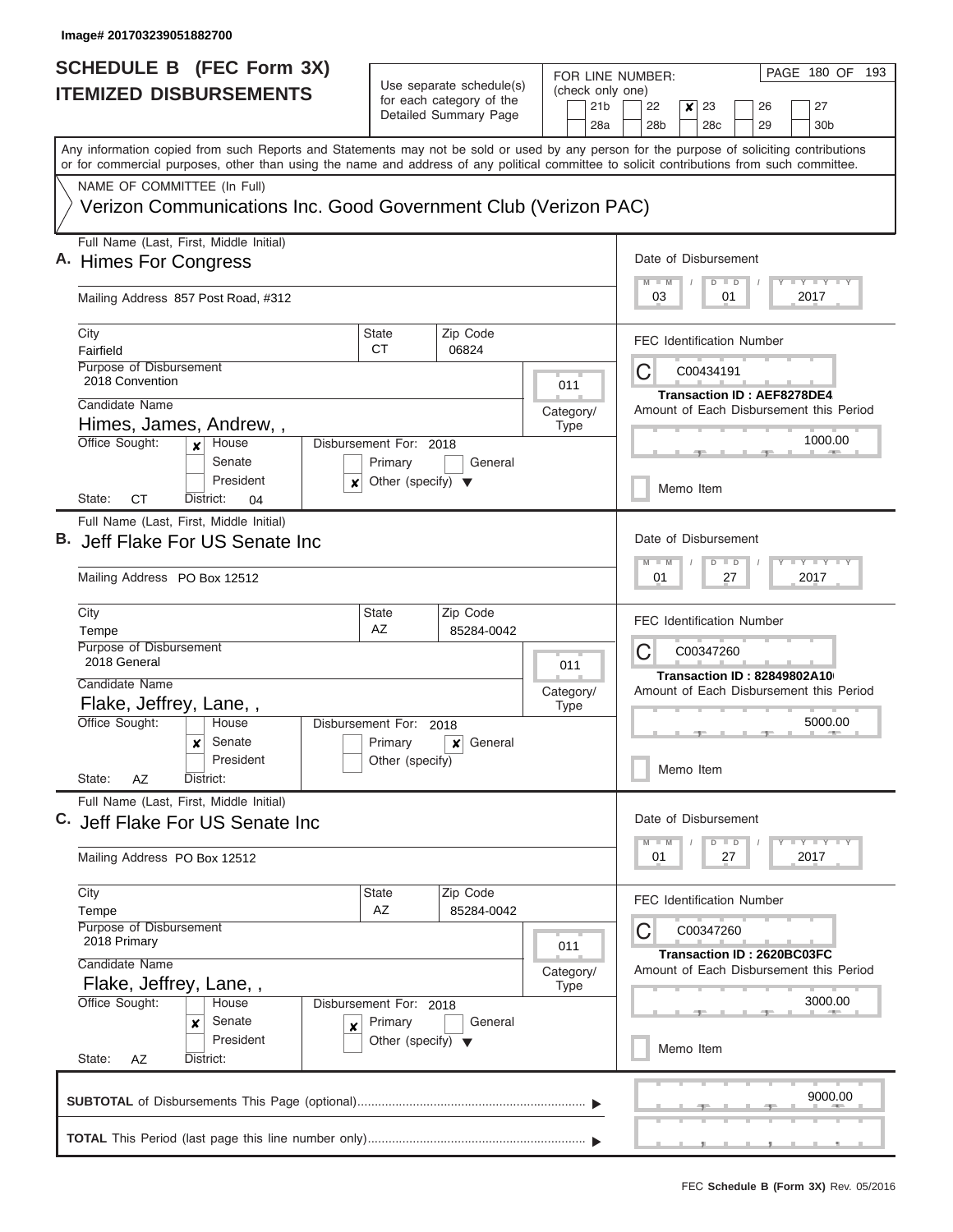| <b>SCHEDULE B (FEC Form 3X)</b>                                                                                                                                                                                                                                                         |                                                                   |                                                                               |                                            | PAGE 181 OF 193<br>FOR LINE NUMBER:                                                                                         |  |  |  |  |  |  |
|-----------------------------------------------------------------------------------------------------------------------------------------------------------------------------------------------------------------------------------------------------------------------------------------|-------------------------------------------------------------------|-------------------------------------------------------------------------------|--------------------------------------------|-----------------------------------------------------------------------------------------------------------------------------|--|--|--|--|--|--|
| <b>ITEMIZED DISBURSEMENTS</b>                                                                                                                                                                                                                                                           |                                                                   | Use separate schedule(s)<br>for each category of the<br>Detailed Summary Page | (check only one)<br>21 <sub>b</sub><br>28a | 22<br>$\boldsymbol{x}$<br>27<br>23<br>26<br>28 <sub>b</sub><br>28c<br>29<br>30 <sub>b</sub>                                 |  |  |  |  |  |  |
| Any information copied from such Reports and Statements may not be sold or used by any person for the purpose of soliciting contributions<br>or for commercial purposes, other than using the name and address of any political committee to solicit contributions from such committee. |                                                                   |                                                                               |                                            |                                                                                                                             |  |  |  |  |  |  |
| NAME OF COMMITTEE (In Full)<br>Verizon Communications Inc. Good Government Club (Verizon PAC)                                                                                                                                                                                           |                                                                   |                                                                               |                                            |                                                                                                                             |  |  |  |  |  |  |
| Full Name (Last, First, Middle Initial)<br>A. Jimmy Gomez For Congress<br>Mailing Address 3605 Long Beach Blvd., Suite 426                                                                                                                                                              |                                                                   |                                                                               |                                            | Date of Disbursement<br>$Y = Y = Y$<br>$\blacksquare$ M<br>D<br>$\blacksquare$<br>2017<br>02<br>14                          |  |  |  |  |  |  |
| City<br>Long Beach                                                                                                                                                                                                                                                                      | State<br>СA                                                       | Zip Code<br>90807                                                             |                                            | <b>FEC Identification Number</b>                                                                                            |  |  |  |  |  |  |
| Purpose of Disbursement<br>2017 Special General                                                                                                                                                                                                                                         |                                                                   |                                                                               | 011                                        | С<br>C00629659<br>Transaction ID: CE0E6728689                                                                               |  |  |  |  |  |  |
| Candidate Name<br>Gomez, Jimmy, , ,                                                                                                                                                                                                                                                     |                                                                   |                                                                               | Category/<br><b>Type</b>                   | Amount of Each Disbursement this Period                                                                                     |  |  |  |  |  |  |
| Office Sought:<br>Disbursement For: 2017<br>House<br>Senate<br>President<br>×<br>State:<br>СA<br>District:<br>34                                                                                                                                                                        |                                                                   | 2000.00<br>Memo Item                                                          |                                            |                                                                                                                             |  |  |  |  |  |  |
| Full Name (Last, First, Middle Initial)<br>B. Jimmy Panetta For Congress                                                                                                                                                                                                                |                                                                   |                                                                               |                                            | Date of Disbursement<br><b>LY LY L</b><br>W<br>D<br>$\blacksquare$                                                          |  |  |  |  |  |  |
| Mailing Address PO Box 1579                                                                                                                                                                                                                                                             |                                                                   |                                                                               |                                            | 03<br>15<br>2017                                                                                                            |  |  |  |  |  |  |
| City<br><b>Carmel Valley</b><br>Purpose of Disbursement<br>2018 Primary<br>Candidate Name                                                                                                                                                                                               | State<br>CA                                                       | Zip Code<br>93924                                                             | 011<br>Category/                           | <b>FEC Identification Number</b><br>C<br>C00592154<br>Transaction ID: EA80B458EE<br>Amount of Each Disbursement this Period |  |  |  |  |  |  |
| Panetta, James, V.,,<br>Office Sought:<br>House<br>Senate<br>President<br>State:<br>СA<br>District:<br>20                                                                                                                                                                               | Disbursement For: 2018<br>$\mathbf{x}$ Primary<br>Other (specify) | General                                                                       | <b>Type</b>                                | 1000.00<br>Memo Item                                                                                                        |  |  |  |  |  |  |
| Full Name (Last, First, Middle Initial)<br>C. Josh Gottheimer For Congress                                                                                                                                                                                                              |                                                                   |                                                                               |                                            | Date of Disbursement                                                                                                        |  |  |  |  |  |  |
| Mailing Address PO Box 584                                                                                                                                                                                                                                                              |                                                                   |                                                                               |                                            | <b>LY LY LY</b><br>$\blacksquare$ D<br>2017<br>03<br>01                                                                     |  |  |  |  |  |  |
| City<br>Ridgewood<br>Purpose of Disbursement<br>2018 Primary                                                                                                                                                                                                                            | State<br>NJ.                                                      | Zip Code<br>07451                                                             | 011                                        | <b>FEC Identification Number</b><br>С<br>C00573949<br><b>Transaction ID: A2FCCBF8C</b>                                      |  |  |  |  |  |  |
| Candidate Name<br>Gottheimer, Joshua, S.,,<br>Office Sought:<br>House<br>X                                                                                                                                                                                                              | Disbursement For: 2018                                            |                                                                               | Category/<br><b>Type</b>                   | Amount of Each Disbursement this Period<br>1000.00                                                                          |  |  |  |  |  |  |
| Senate                                                                                                                                                                                                                                                                                  | Primary<br>×                                                      | General                                                                       |                                            |                                                                                                                             |  |  |  |  |  |  |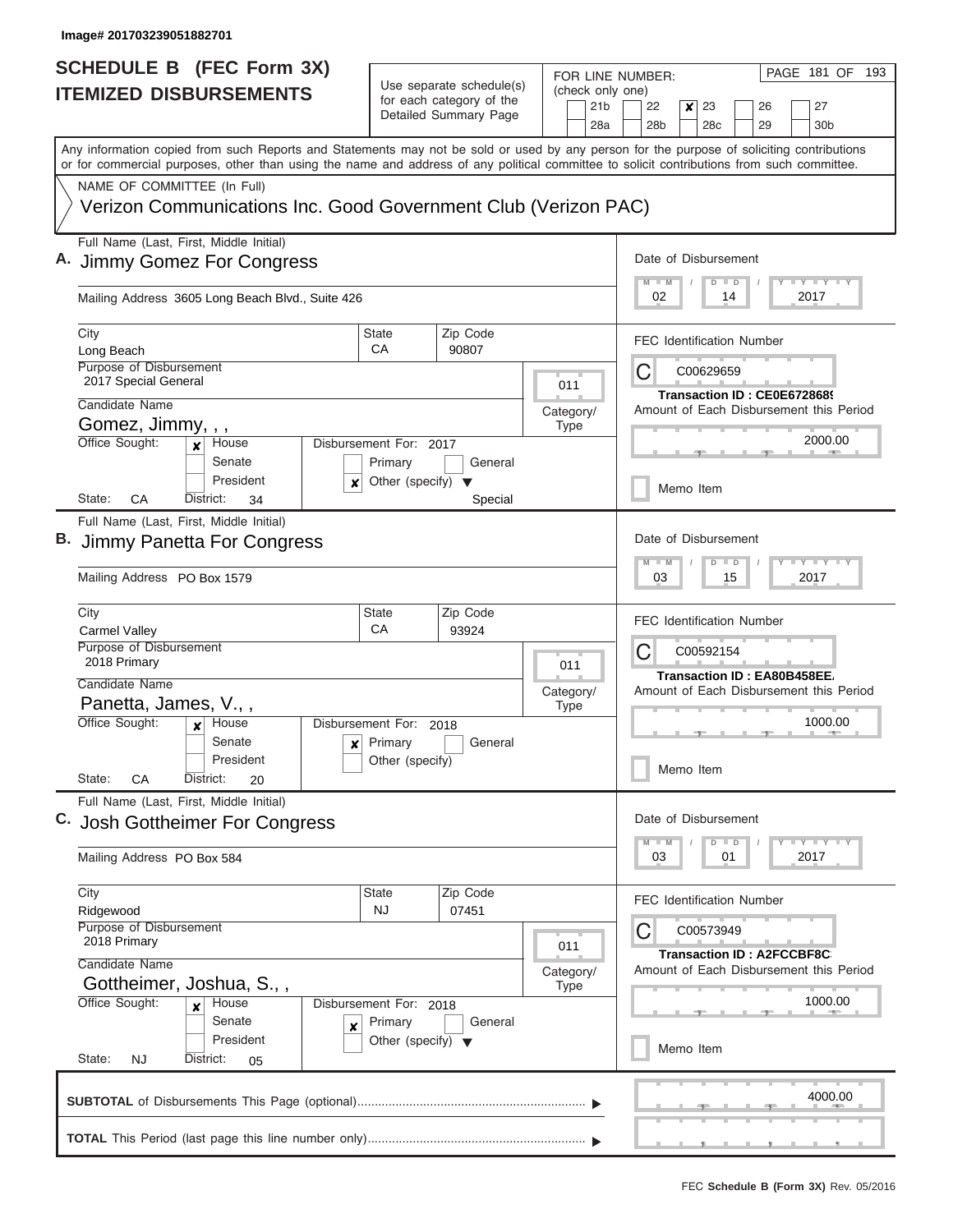| <b>SCHEDULE B (FEC Form 3X)</b>                                                                                                                                                                                                                                                         |                                                                           |                                                                               | FOR LINE NUMBER:                           | PAGE 182 OF 193                                                                                                                                      |  |  |  |  |  |  |
|-----------------------------------------------------------------------------------------------------------------------------------------------------------------------------------------------------------------------------------------------------------------------------------------|---------------------------------------------------------------------------|-------------------------------------------------------------------------------|--------------------------------------------|------------------------------------------------------------------------------------------------------------------------------------------------------|--|--|--|--|--|--|
| <b>ITEMIZED DISBURSEMENTS</b>                                                                                                                                                                                                                                                           |                                                                           | Use separate schedule(s)<br>for each category of the<br>Detailed Summary Page | (check only one)<br>21 <sub>b</sub><br>28a | 22<br>×<br>23<br>26<br>27<br>28b<br>28 <sub>c</sub><br>29<br>30 <sub>b</sub>                                                                         |  |  |  |  |  |  |
| Any information copied from such Reports and Statements may not be sold or used by any person for the purpose of soliciting contributions<br>or for commercial purposes, other than using the name and address of any political committee to solicit contributions from such committee. |                                                                           |                                                                               |                                            |                                                                                                                                                      |  |  |  |  |  |  |
| NAME OF COMMITTEE (In Full)<br>Verizon Communications Inc. Good Government Club (Verizon PAC)                                                                                                                                                                                           |                                                                           |                                                                               |                                            |                                                                                                                                                      |  |  |  |  |  |  |
| Full Name (Last, First, Middle Initial)<br>A. Kathleen Rice For Congress<br>Mailing Address PO Box 744                                                                                                                                                                                  |                                                                           |                                                                               |                                            | Date of Disbursement<br>Y FY FY FY<br>$D$ $D$<br>$-M$<br>03<br>01<br>2017                                                                            |  |  |  |  |  |  |
| City<br>Mineola                                                                                                                                                                                                                                                                         | State<br>NY.                                                              | Zip Code<br>11501                                                             |                                            | <b>FEC Identification Number</b>                                                                                                                     |  |  |  |  |  |  |
| <b>Purpose of Disbursement</b><br>2018 Primary<br>Candidate Name                                                                                                                                                                                                                        |                                                                           |                                                                               | 011<br>Category/                           | C<br>C00555813<br><b>Transaction ID: 365E2EEF04I</b><br>Amount of Each Disbursement this Period                                                      |  |  |  |  |  |  |
| Rice, Kathleen, Maura,,<br>Office Sought:<br>House<br>×<br>Senate<br>×<br>President<br>State:<br>NY.<br>District:<br>04                                                                                                                                                                 | Disbursement For: 2018<br>Primary<br>Other (specify) $\blacktriangledown$ | General                                                                       | <b>Type</b>                                | 1000.00<br>Memo Item                                                                                                                                 |  |  |  |  |  |  |
| Full Name (Last, First, Middle Initial)<br>B. Levin For Congress<br>Mailing Address PO Box 37                                                                                                                                                                                           |                                                                           |                                                                               |                                            | Date of Disbursement<br>$T - Y = T - Y = T - Y$<br>$\overline{M}$<br>$-W$<br>D<br>$\blacksquare$<br>03<br>01<br>2017                                 |  |  |  |  |  |  |
| City<br>Roseville<br>Purpose of Disbursement<br>2018 Primary<br>Candidate Name<br>Levin, Sander, M.,,<br>Office Sought:<br>House<br>$\boldsymbol{x}$<br>Senate<br>President<br>State:<br>MI<br>District:<br>09                                                                          | State<br>MI<br>Disbursement For: 2018<br>$x$ Primary<br>Other (specify)   | Zip Code<br>48066<br>General                                                  | 011<br>Category/<br><b>Type</b>            | <b>FEC Identification Number</b><br>C<br>C00156612<br>Transaction ID: 1D67C56EC47<br>Amount of Each Disbursement this Period<br>1000.00<br>Memo Item |  |  |  |  |  |  |
| Full Name (Last, First, Middle Initial)<br>C. Marc Veasey Congressional Campaign Committee<br>Mailing Address PO Box 50084                                                                                                                                                              |                                                                           |                                                                               |                                            | Date of Disbursement<br>$T$ $Y$ $T$ $Y$ $T$ $Y$<br>M<br>D<br>$\Box$<br>$-M$<br>02<br>2017<br>14                                                      |  |  |  |  |  |  |
| City<br>Fort Worth<br>Purpose of Disbursement<br>2018 Primary<br>Candidate Name<br>Veasey, Marc, A.,,                                                                                                                                                                                   | State<br>TX                                                               | Zip Code<br>76105                                                             | 011<br>Category/<br><b>Type</b>            | <b>FEC Identification Number</b><br>С<br>C00506832<br>Transaction ID: 23F430EB95<br>Amount of Each Disbursement this Period                          |  |  |  |  |  |  |
| Office Sought:<br>House<br>x<br>Senate<br>$\pmb{\times}$<br>President<br>State:<br>TX<br>District:<br>33                                                                                                                                                                                | Disbursement For: 2018<br>Primary<br>Other (specify) $\blacktriangledown$ | General                                                                       |                                            | 1000.00<br>Memo Item                                                                                                                                 |  |  |  |  |  |  |
|                                                                                                                                                                                                                                                                                         |                                                                           |                                                                               |                                            | 3000.00                                                                                                                                              |  |  |  |  |  |  |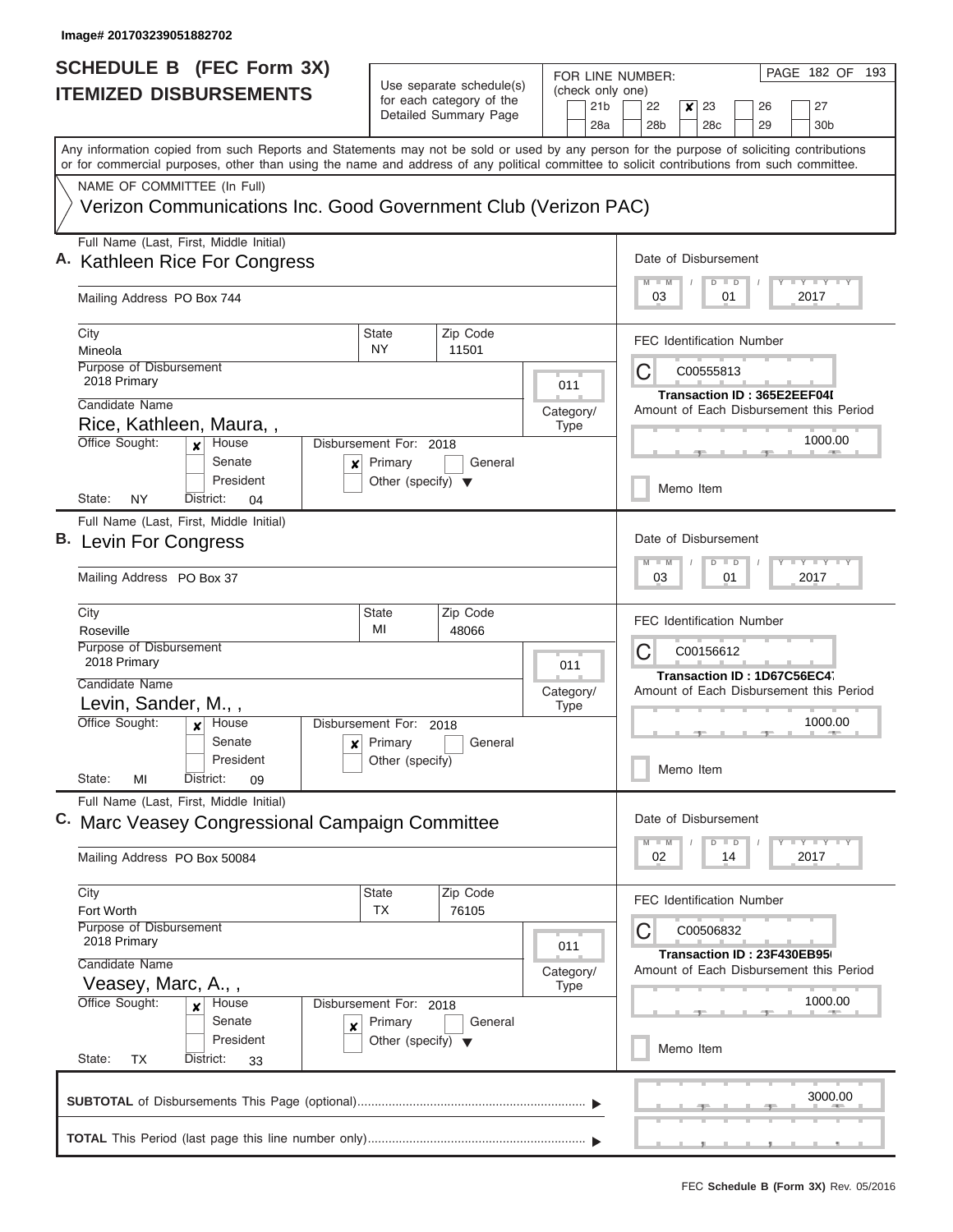| <b>SCHEDULE B (FEC Form 3X)</b>                                                                                                                                                                                                                                                         |                                      |                                                      |                        | PAGE 183 OF 193<br>FOR LINE NUMBER:                                           |  |  |  |  |  |  |  |
|-----------------------------------------------------------------------------------------------------------------------------------------------------------------------------------------------------------------------------------------------------------------------------------------|--------------------------------------|------------------------------------------------------|------------------------|-------------------------------------------------------------------------------|--|--|--|--|--|--|--|
| <b>ITEMIZED DISBURSEMENTS</b>                                                                                                                                                                                                                                                           |                                      | Use separate schedule(s)<br>for each category of the | (check only one)       |                                                                               |  |  |  |  |  |  |  |
|                                                                                                                                                                                                                                                                                         |                                      | Detailed Summary Page                                | 21 <sub>b</sub><br>28a | 27<br>22<br>×<br>23<br>26<br>28b<br>28c<br>29<br>30 <sub>b</sub>              |  |  |  |  |  |  |  |
| Any information copied from such Reports and Statements may not be sold or used by any person for the purpose of soliciting contributions<br>or for commercial purposes, other than using the name and address of any political committee to solicit contributions from such committee. |                                      |                                                      |                        |                                                                               |  |  |  |  |  |  |  |
| NAME OF COMMITTEE (In Full)                                                                                                                                                                                                                                                             |                                      |                                                      |                        |                                                                               |  |  |  |  |  |  |  |
| Verizon Communications Inc. Good Government Club (Verizon PAC)                                                                                                                                                                                                                          |                                      |                                                      |                        |                                                                               |  |  |  |  |  |  |  |
| Full Name (Last, First, Middle Initial)<br>A. Mark Pocan For Congress                                                                                                                                                                                                                   |                                      |                                                      |                        | Date of Disbursement<br>Y LY LY LY<br>$M$ $M$<br>$D$ $D$                      |  |  |  |  |  |  |  |
| Mailing Address PO Box 327                                                                                                                                                                                                                                                              |                                      |                                                      |                        | 2017<br>03<br>01                                                              |  |  |  |  |  |  |  |
| City<br>Madison                                                                                                                                                                                                                                                                         | <b>State</b><br>WI                   | Zip Code<br>53701                                    |                        | <b>FEC Identification Number</b>                                              |  |  |  |  |  |  |  |
| Purpose of Disbursement<br>2018 Primary                                                                                                                                                                                                                                                 |                                      |                                                      | 011                    | C<br>C00502179                                                                |  |  |  |  |  |  |  |
| Candidate Name                                                                                                                                                                                                                                                                          |                                      |                                                      | Category/              | Transaction ID: 5A597C0A9F<br>Amount of Each Disbursement this Period         |  |  |  |  |  |  |  |
| Pocan, Mark, , ,                                                                                                                                                                                                                                                                        |                                      |                                                      | <b>Type</b>            |                                                                               |  |  |  |  |  |  |  |
| Office Sought:<br>House<br>×<br>Senate<br>×                                                                                                                                                                                                                                             | Disbursement For: 2018<br>Primary    | General                                              |                        | 1000.00                                                                       |  |  |  |  |  |  |  |
| President<br>State:<br>WI<br>District:<br>02                                                                                                                                                                                                                                            | Other (specify) $\blacktriangledown$ |                                                      |                        | Memo Item                                                                     |  |  |  |  |  |  |  |
| Full Name (Last, First, Middle Initial)                                                                                                                                                                                                                                                 |                                      |                                                      |                        |                                                                               |  |  |  |  |  |  |  |
| B. Marsha Blackburn For Congress, Inc.                                                                                                                                                                                                                                                  |                                      |                                                      |                        | Date of Disbursement<br>Y FY FY FY<br>$M - M$<br>$D$ $D$                      |  |  |  |  |  |  |  |
| Mailing Address PO Box 3750                                                                                                                                                                                                                                                             |                                      |                                                      |                        | 02<br>06<br>2017                                                              |  |  |  |  |  |  |  |
| City<br><b>Brentwood</b>                                                                                                                                                                                                                                                                | <b>State</b><br>TN                   | Zip Code<br>37024-3750                               |                        | <b>FEC Identification Number</b>                                              |  |  |  |  |  |  |  |
| Purpose of Disbursement<br>2018 Primary                                                                                                                                                                                                                                                 |                                      |                                                      | 011                    | C<br>C00376939                                                                |  |  |  |  |  |  |  |
| Candidate Name                                                                                                                                                                                                                                                                          |                                      |                                                      | Category/              | Transaction ID: 0B0C90A3199<br>Amount of Each Disbursement this Period        |  |  |  |  |  |  |  |
| Blackburn, Marsha, Wedgeworth,,                                                                                                                                                                                                                                                         |                                      |                                                      | <b>Type</b>            |                                                                               |  |  |  |  |  |  |  |
| Office Sought:<br>House                                                                                                                                                                                                                                                                 | Disbursement For: 2018               |                                                      |                        | 1000.00                                                                       |  |  |  |  |  |  |  |
| Senate<br>×                                                                                                                                                                                                                                                                             | Primary                              | General                                              |                        |                                                                               |  |  |  |  |  |  |  |
| President<br>State:<br>ΤN<br>District:<br>07                                                                                                                                                                                                                                            | Other (specify)                      |                                                      |                        | Memo Item                                                                     |  |  |  |  |  |  |  |
| Full Name (Last, First, Middle Initial)<br>C. Marsha Blackburn For Congress, Inc.                                                                                                                                                                                                       |                                      |                                                      |                        | Date of Disbursement                                                          |  |  |  |  |  |  |  |
|                                                                                                                                                                                                                                                                                         |                                      |                                                      |                        | $Y - Y - Y - Y - I - Y$<br>$M - M$<br>$D$ $D$                                 |  |  |  |  |  |  |  |
| Mailing Address PO Box 3750                                                                                                                                                                                                                                                             |                                      |                                                      |                        | 02<br>2017<br>06                                                              |  |  |  |  |  |  |  |
| City<br>Brentwood                                                                                                                                                                                                                                                                       | <b>State</b><br>TN                   | Zip Code<br>37024-3750                               |                        | <b>FEC Identification Number</b>                                              |  |  |  |  |  |  |  |
| Purpose of Disbursement<br>2018 Primary                                                                                                                                                                                                                                                 |                                      |                                                      | 011                    | C00376939                                                                     |  |  |  |  |  |  |  |
| Candidate Name                                                                                                                                                                                                                                                                          |                                      |                                                      | Category/              | <b>Transaction ID: 593532283D:</b><br>Amount of Each Disbursement this Period |  |  |  |  |  |  |  |
| Blackburn, Marsha, Wedgeworth,,                                                                                                                                                                                                                                                         |                                      |                                                      | <b>Type</b>            |                                                                               |  |  |  |  |  |  |  |
| Office Sought:<br>House<br>X<br>Senate<br>$\boldsymbol{x}$                                                                                                                                                                                                                              | Disbursement For: 2018<br>Primary    | General                                              |                        | 2500.00                                                                       |  |  |  |  |  |  |  |
| President<br>State:<br>TN<br>District:<br>07                                                                                                                                                                                                                                            | Other (specify) $\blacktriangledown$ |                                                      |                        | Memo Item                                                                     |  |  |  |  |  |  |  |
|                                                                                                                                                                                                                                                                                         |                                      |                                                      |                        | 4500.00                                                                       |  |  |  |  |  |  |  |
|                                                                                                                                                                                                                                                                                         |                                      |                                                      |                        |                                                                               |  |  |  |  |  |  |  |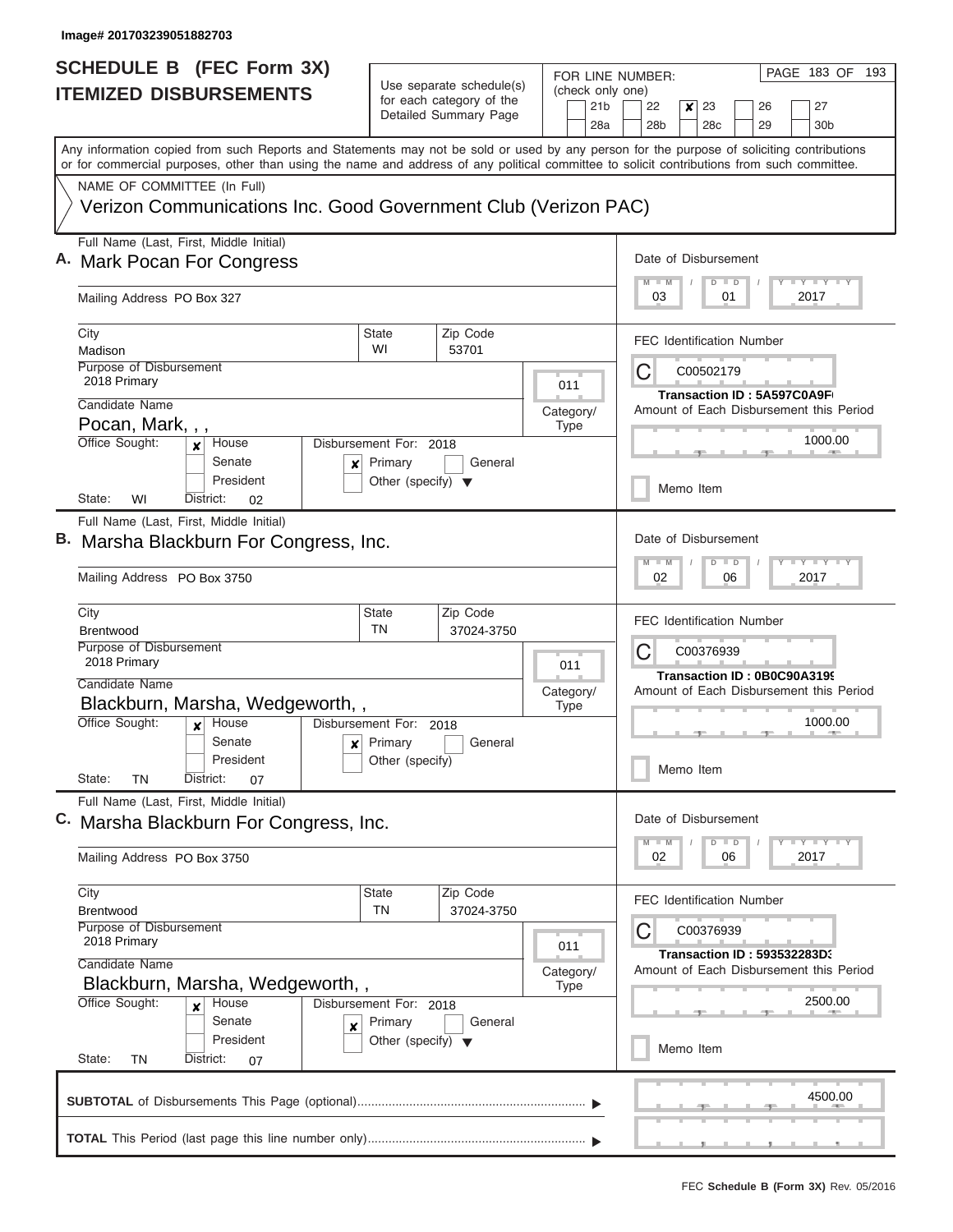| <b>SCHEDULE B</b> (FEC Form 3X)                                                                                                                                                                                                                                                         |                                                      |                                                                               | FOR LINE NUMBER:                           | PAGE 184 OF 193                                                                                                                    |
|-----------------------------------------------------------------------------------------------------------------------------------------------------------------------------------------------------------------------------------------------------------------------------------------|------------------------------------------------------|-------------------------------------------------------------------------------|--------------------------------------------|------------------------------------------------------------------------------------------------------------------------------------|
| <b>ITEMIZED DISBURSEMENTS</b>                                                                                                                                                                                                                                                           |                                                      | Use separate schedule(s)<br>for each category of the<br>Detailed Summary Page | (check only one)<br>21 <sub>b</sub><br>28a | 22<br>23<br>27<br>×<br>26<br>29<br>28b<br>28c<br>30 <sub>b</sub>                                                                   |
| Any information copied from such Reports and Statements may not be sold or used by any person for the purpose of soliciting contributions<br>or for commercial purposes, other than using the name and address of any political committee to solicit contributions from such committee. |                                                      |                                                                               |                                            |                                                                                                                                    |
| NAME OF COMMITTEE (In Full)<br>Verizon Communications Inc. Good Government Club (Verizon PAC)                                                                                                                                                                                           |                                                      |                                                                               |                                            |                                                                                                                                    |
| Full Name (Last, First, Middle Initial)<br>A. Marsha Blackburn For Congress, Inc.<br>Mailing Address PO Box 3750                                                                                                                                                                        |                                                      |                                                                               |                                            | Date of Disbursement<br><b>TEY LY LY</b><br>$\Box$<br>$\blacksquare$ M<br>D<br>03<br>15<br>2017                                    |
| City<br><b>Brentwood</b>                                                                                                                                                                                                                                                                | <b>State</b><br><b>TN</b>                            | Zip Code<br>37024-3750                                                        |                                            | <b>FEC Identification Number</b>                                                                                                   |
| <b>Purpose of Disbursement</b><br>2018 Primary                                                                                                                                                                                                                                          |                                                      |                                                                               | 011                                        | C<br>C00376939<br>Transaction ID: EC2D60B308                                                                                       |
| Candidate Name<br>Blackburn, Marsha, Wedgeworth,,<br>Office Sought:<br>House                                                                                                                                                                                                            | Disbursement For: 2018                               |                                                                               | Category/<br><b>Type</b>                   | Amount of Each Disbursement this Period<br>1000.00                                                                                 |
| $\boldsymbol{x}$<br>Senate<br>x<br>President<br>State:<br>TN<br>District:<br>07                                                                                                                                                                                                         | Primary<br>Other (specify) $\blacktriangledown$      | General                                                                       |                                            | Memo Item                                                                                                                          |
| Full Name (Last, First, Middle Initial)<br>B. Martin Heinrich For Senate                                                                                                                                                                                                                |                                                      |                                                                               |                                            | Date of Disbursement<br>$\overline{\mathbf{y}}$<br>$-1 - Y$<br>$\overline{M}$<br>W<br>$\blacksquare$<br>D                          |
| Mailing Address P.O. Box 25763                                                                                                                                                                                                                                                          |                                                      |                                                                               |                                            | 02<br>2017<br>14                                                                                                                   |
| City<br>Albuquerque<br>Purpose of Disbursement<br>2018 General<br>Candidate Name                                                                                                                                                                                                        | <b>State</b><br><b>NM</b>                            | Zip Code<br>87125                                                             | 011                                        | <b>FEC Identification Number</b><br>C<br>C00434563<br><b>Transaction ID: 7CCDDEF260</b><br>Amount of Each Disbursement this Period |
| Heinrich, Martin, , ,<br>Office Sought:<br>House<br>Senate<br>x<br>President                                                                                                                                                                                                            | Disbursement For: 2018<br>Primary<br>Other (specify) | General<br>$\boldsymbol{x}$                                                   | Category/<br><b>Type</b>                   | 1000.00                                                                                                                            |
| State:<br><b>NM</b><br>District:                                                                                                                                                                                                                                                        |                                                      |                                                                               |                                            | Memo Item                                                                                                                          |
| Full Name (Last, First, Middle Initial)<br>C. Mike Bishop For Congress                                                                                                                                                                                                                  |                                                      |                                                                               |                                            | Date of Disbursement<br>$T$ $T$ $T$ $T$ $T$ $T$ $T$ $T$ $T$<br>$\blacksquare$<br>D                                                 |
| Mailing Address PO Box 1148                                                                                                                                                                                                                                                             |                                                      |                                                                               |                                            | 2017<br>01<br>12                                                                                                                   |
| City<br><b>Brighton</b><br><b>Purpose of Disbursement</b><br>2018 Primary                                                                                                                                                                                                               | <b>State</b><br>MI                                   | Zip Code<br>48116-2748                                                        | 011                                        | <b>FEC Identification Number</b><br>C<br>C00561001<br>Transaction ID: D43939FA36                                                   |
| Candidate Name<br>Bishop, Michael, D.,,<br>Office Sought:<br>House                                                                                                                                                                                                                      | Disbursement For: 2018                               |                                                                               | Category/<br>Type                          | Amount of Each Disbursement this Period<br>1000.00                                                                                 |
| ×<br>Senate<br>×<br>President                                                                                                                                                                                                                                                           | Primary<br>Other (specify) $\blacktriangledown$      | General                                                                       |                                            | Memo Item                                                                                                                          |
| State:<br>District:<br>МI<br>08                                                                                                                                                                                                                                                         |                                                      |                                                                               |                                            | 3000.00                                                                                                                            |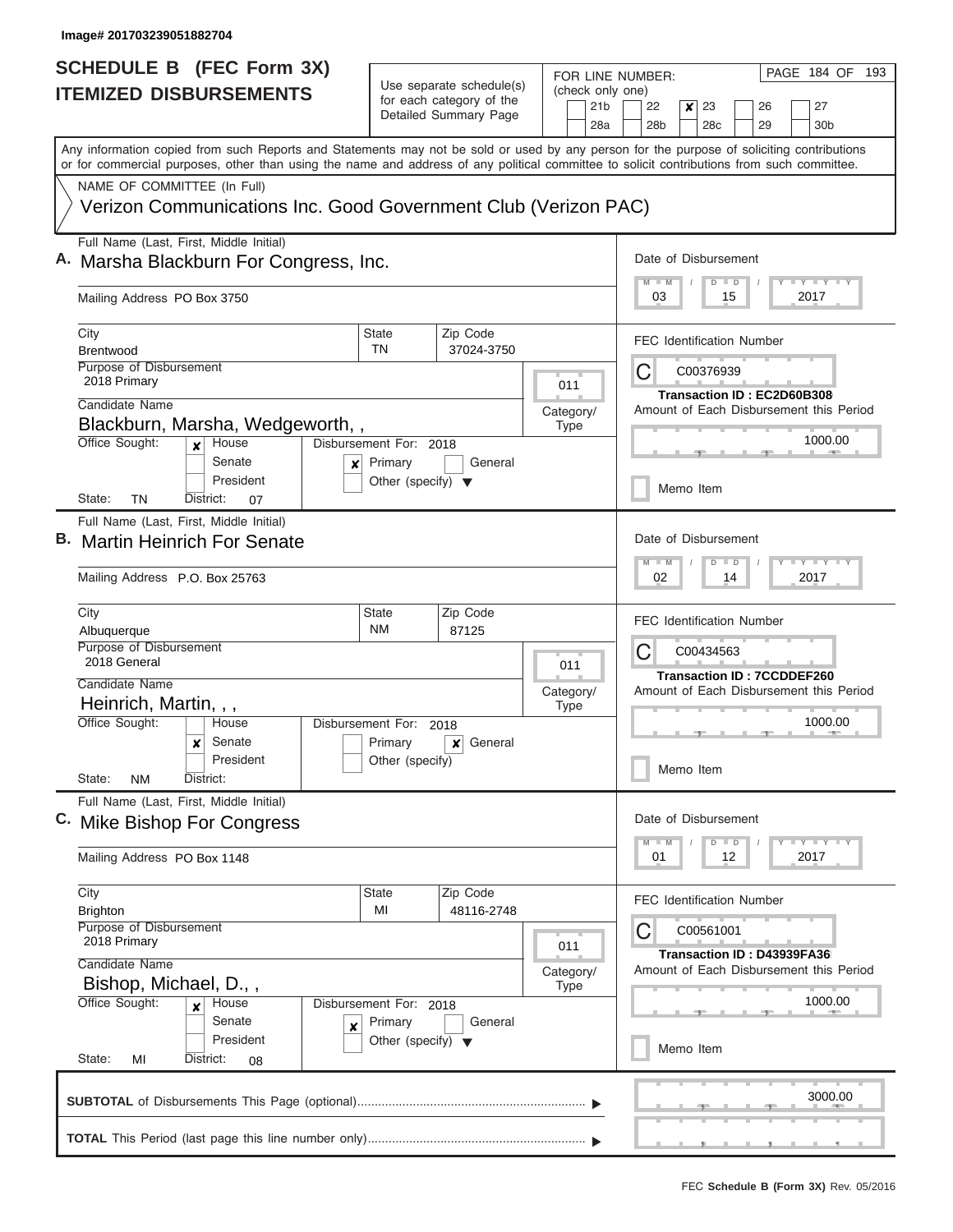| <b>SCHEDULE B</b> (FEC Form 3X)                                                                                                                                                                                                                                                         |                                                                                          |                                                                               |           |                          |                                            | PAGE 185 OF<br>193<br>FOR LINE NUMBER:                                                                                                    |  |  |  |  |  |  |
|-----------------------------------------------------------------------------------------------------------------------------------------------------------------------------------------------------------------------------------------------------------------------------------------|------------------------------------------------------------------------------------------|-------------------------------------------------------------------------------|-----------|--------------------------|--------------------------------------------|-------------------------------------------------------------------------------------------------------------------------------------------|--|--|--|--|--|--|
| <b>ITEMIZED DISBURSEMENTS</b>                                                                                                                                                                                                                                                           |                                                                                          | Use separate schedule(s)<br>for each category of the<br>Detailed Summary Page |           |                          | (check only one)<br>21 <sub>b</sub><br>28a | 22<br>23<br>27<br>x<br>26<br>28 <sub>b</sub><br>28c<br>29<br>30 <sub>b</sub>                                                              |  |  |  |  |  |  |
| Any information copied from such Reports and Statements may not be sold or used by any person for the purpose of soliciting contributions<br>or for commercial purposes, other than using the name and address of any political committee to solicit contributions from such committee. |                                                                                          |                                                                               |           |                          |                                            |                                                                                                                                           |  |  |  |  |  |  |
| NAME OF COMMITTEE (In Full)<br>Verizon Communications Inc. Good Government Club (Verizon PAC)                                                                                                                                                                                           |                                                                                          |                                                                               |           |                          |                                            |                                                                                                                                           |  |  |  |  |  |  |
| Full Name (Last, First, Middle Initial)<br>A. Mike Bishop For Congress<br>Mailing Address PO Box 1148                                                                                                                                                                                   |                                                                                          |                                                                               |           |                          |                                            | Date of Disbursement<br>$T$ $Y$ $T$ $Y$ $T$ $Y$<br>$M$ $M$<br>$D$ $D$<br>2017<br>03<br>15                                                 |  |  |  |  |  |  |
| City<br><b>Brighton</b>                                                                                                                                                                                                                                                                 | <b>State</b><br>Zip Code<br>MI<br>48116-2748                                             |                                                                               |           |                          |                                            | <b>FEC Identification Number</b>                                                                                                          |  |  |  |  |  |  |
| Purpose of Disbursement<br>2018 Primary<br>Candidate Name<br>Bishop, Michael, D.,,<br>Office Sought:<br>House<br>$\mathbf{x}$<br>Senate<br>×<br>President                                                                                                                               | Disbursement For: 2018<br>Primary<br>Other (specify) $\blacktriangledown$                | General                                                                       |           | 011<br>Category/<br>Type |                                            | С<br>C00561001<br><b>Transaction ID: 81C83389428</b><br>Amount of Each Disbursement this Period<br>1000.00                                |  |  |  |  |  |  |
| State:<br>MI<br>District:<br>08<br>Full Name (Last, First, Middle Initial)<br>B. Nadler For Congress<br>Mailing Address Village Station, PO Box 40                                                                                                                                      |                                                                                          |                                                                               |           |                          |                                            | Memo Item<br>Date of Disbursement<br>$T - Y$ $T - Y$ $T - Y$<br>$M - M$<br>$D$ $D$<br>2017<br>03<br>15                                    |  |  |  |  |  |  |
| City<br>New York<br>Purpose of Disbursement<br>2018 Primary<br>Candidate Name<br>Nadler, Jerrold, Lewis,,                                                                                                                                                                               | <b>State</b><br>NY.                                                                      | Zip Code<br>10014                                                             | Category/ | 011<br><b>Type</b>       |                                            | <b>FEC Identification Number</b><br>С<br>C00290825<br>Transaction ID: 65D4EC43150<br>Amount of Each Disbursement this Period              |  |  |  |  |  |  |
| Office Sought:<br>House<br>$\boldsymbol{x}$<br>Senate<br>President<br>State:<br><b>NY</b><br>District:<br>10                                                                                                                                                                            | Disbursement For:<br>2018<br>$\mathbf{x}$ Primary<br>General<br>Other (specify)          |                                                                               |           |                          |                                            | 2000.00<br>Memo Item                                                                                                                      |  |  |  |  |  |  |
| Full Name (Last, First, Middle Initial)<br>C. NRCC<br>Mailing Address 320 First Street SE                                                                                                                                                                                               |                                                                                          |                                                                               |           |                          |                                            | Date of Disbursement<br>$T$ $Y$ $T$ $Y$ $T$ $Y$<br>$M - M$<br>$D$ $D$<br>2017<br>01<br>27                                                 |  |  |  |  |  |  |
| City<br>Washington<br>Purpose of Disbursement<br>2017 Contribution<br>Candidate Name<br><b>NRCC</b><br>Office Sought:<br>House<br>Senate<br>President                                                                                                                                   | State<br>DC<br>Disbursement For: 2017<br>Primary<br>Other (specify) $\blacktriangledown$ | Zip Code<br>20003<br>General                                                  |           | 011<br>Category/<br>Type |                                            | <b>FEC Identification Number</b><br>С<br>C00075820<br>Transaction ID : 2AF28789F31<br>Amount of Each Disbursement this Period<br>15000.00 |  |  |  |  |  |  |
| ×<br>State:<br>District:                                                                                                                                                                                                                                                                |                                                                                          | Contribution                                                                  |           |                          |                                            | Memo Item<br>18000.00                                                                                                                     |  |  |  |  |  |  |
|                                                                                                                                                                                                                                                                                         |                                                                                          |                                                                               |           |                          |                                            |                                                                                                                                           |  |  |  |  |  |  |

L  $\sim$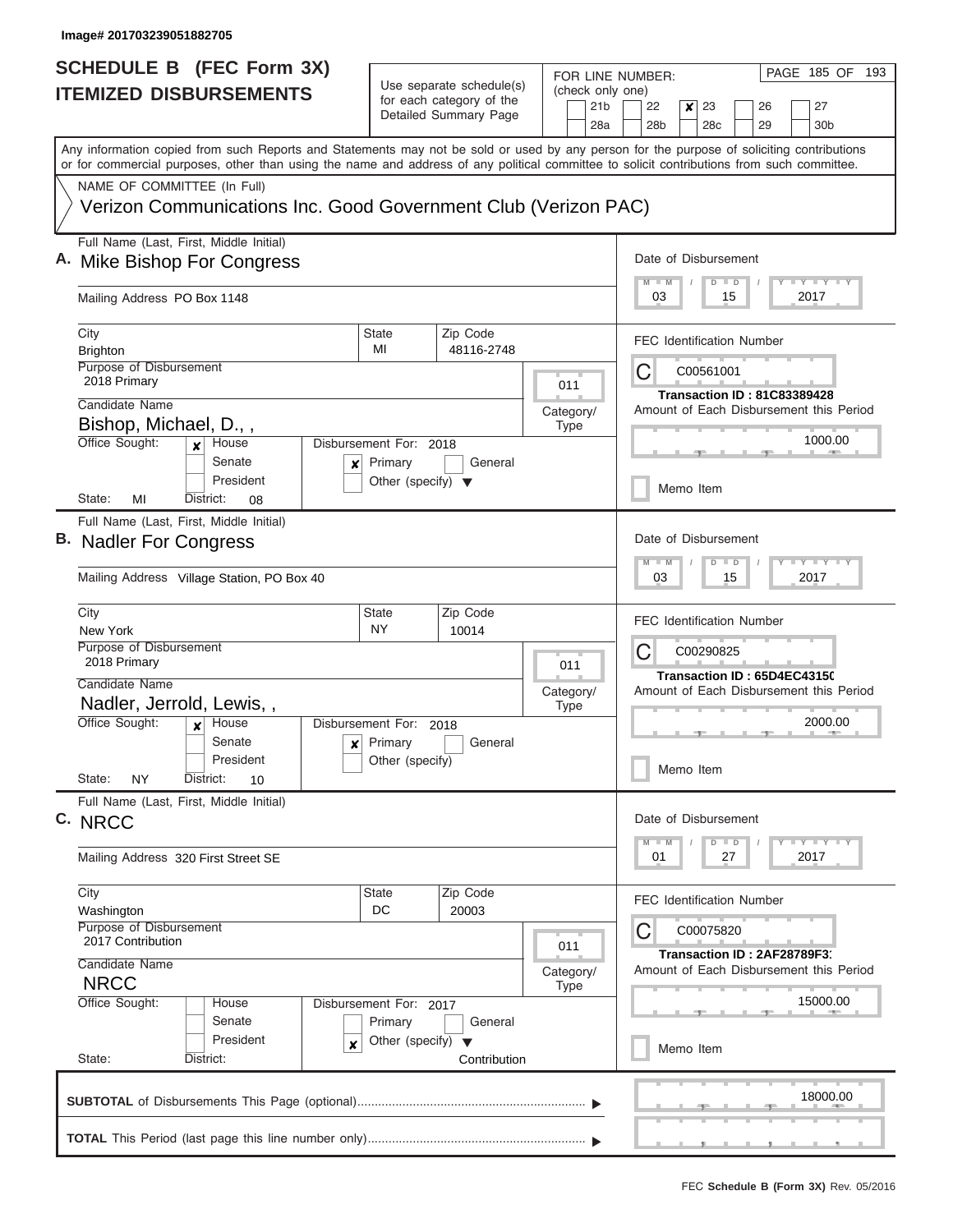$\overline{\phantom{a}}$ 

| <b>SCHEDULE B (FEC Form 3X)</b>                                                                                                                                                                                                                                                         |                                                 |                                                                               | FOR LINE NUMBER:                           | PAGE 186 OF 193                                                                                           |  |  |  |  |  |  |
|-----------------------------------------------------------------------------------------------------------------------------------------------------------------------------------------------------------------------------------------------------------------------------------------|-------------------------------------------------|-------------------------------------------------------------------------------|--------------------------------------------|-----------------------------------------------------------------------------------------------------------|--|--|--|--|--|--|
| <b>ITEMIZED DISBURSEMENTS</b>                                                                                                                                                                                                                                                           |                                                 | Use separate schedule(s)<br>for each category of the<br>Detailed Summary Page | (check only one)<br>21 <sub>b</sub><br>28a | 22<br>26<br>27<br>x<br>23<br>28 <sub>b</sub><br>28c<br>29<br>30 <sub>b</sub>                              |  |  |  |  |  |  |
| Any information copied from such Reports and Statements may not be sold or used by any person for the purpose of soliciting contributions<br>or for commercial purposes, other than using the name and address of any political committee to solicit contributions from such committee. |                                                 |                                                                               |                                            |                                                                                                           |  |  |  |  |  |  |
| NAME OF COMMITTEE (In Full)                                                                                                                                                                                                                                                             |                                                 |                                                                               |                                            |                                                                                                           |  |  |  |  |  |  |
| Verizon Communications Inc. Good Government Club (Verizon PAC)                                                                                                                                                                                                                          |                                                 |                                                                               |                                            |                                                                                                           |  |  |  |  |  |  |
| Full Name (Last, First, Middle Initial)<br>A. NRSC                                                                                                                                                                                                                                      |                                                 |                                                                               |                                            | Date of Disbursement<br>$T$ $Y$ $T$ $Y$ $T$ $Y$<br>M<br>$\blacksquare$ M<br>$D$ $D$                       |  |  |  |  |  |  |
| Mailing Address 425 2Nd Street NE                                                                                                                                                                                                                                                       |                                                 |                                                                               |                                            | 27<br>2017<br>01                                                                                          |  |  |  |  |  |  |
| City<br>Washington                                                                                                                                                                                                                                                                      | State<br>DC                                     | Zip Code<br>20002                                                             |                                            | <b>FEC Identification Number</b>                                                                          |  |  |  |  |  |  |
| Purpose of Disbursement<br>2017 Contribution                                                                                                                                                                                                                                            |                                                 |                                                                               | 011                                        | C<br>C00027466                                                                                            |  |  |  |  |  |  |
| Candidate Name                                                                                                                                                                                                                                                                          |                                                 |                                                                               | Category/                                  | Transaction ID: A33CEE033C<br>Amount of Each Disbursement this Period                                     |  |  |  |  |  |  |
| <b>NRSC</b><br>Office Sought:<br>House                                                                                                                                                                                                                                                  | Disbursement For: 2017                          |                                                                               | <b>Type</b>                                | 15000.00                                                                                                  |  |  |  |  |  |  |
| Senate<br>President<br>×                                                                                                                                                                                                                                                                | Primary<br>Other (specify) $\blacktriangledown$ | General                                                                       |                                            | Memo Item                                                                                                 |  |  |  |  |  |  |
| State:<br>District:                                                                                                                                                                                                                                                                     |                                                 | Contribution                                                                  |                                            |                                                                                                           |  |  |  |  |  |  |
| Full Name (Last, First, Middle Initial)<br>B. Pascrell For Congress                                                                                                                                                                                                                     |                                                 |                                                                               |                                            | Date of Disbursement<br>$\overline{\mathsf{M}}$<br>$T - Y = T Y$<br>W<br>$\overline{D}$<br>$\blacksquare$ |  |  |  |  |  |  |
| Mailing Address Pob 100                                                                                                                                                                                                                                                                 |                                                 |                                                                               |                                            | 03<br>01<br>2017                                                                                          |  |  |  |  |  |  |
| City<br>Teaneck                                                                                                                                                                                                                                                                         | State<br><b>NJ</b>                              | Zip Code<br>07666                                                             |                                            | <b>FEC Identification Number</b>                                                                          |  |  |  |  |  |  |
| Purpose of Disbursement<br>2018 Primary<br>Candidate Name                                                                                                                                                                                                                               |                                                 |                                                                               | 011                                        | C<br>C00313510<br><b>Transaction ID: C7CC274A2B</b>                                                       |  |  |  |  |  |  |
| Pascrell, William, James, , Jr.                                                                                                                                                                                                                                                         |                                                 |                                                                               | Category/<br><b>Type</b>                   | Amount of Each Disbursement this Period                                                                   |  |  |  |  |  |  |
| Office Sought:<br>House<br>$\boldsymbol{x}$<br>Senate                                                                                                                                                                                                                                   | Disbursement For: 2018                          |                                                                               |                                            | 2000.00                                                                                                   |  |  |  |  |  |  |
| President<br>State:<br>District:<br>NJ.<br>09                                                                                                                                                                                                                                           | $\mathbf{x}$ Primary<br>Other (specify)         | General                                                                       |                                            | Memo Item                                                                                                 |  |  |  |  |  |  |
| Full Name (Last, First, Middle Initial)<br>C. Paul Tonko For Congress                                                                                                                                                                                                                   |                                                 |                                                                               |                                            | Date of Disbursement                                                                                      |  |  |  |  |  |  |
| Mailing Address 911 Central Avenue<br>#221                                                                                                                                                                                                                                              |                                                 |                                                                               |                                            | Y FY FY FY<br>$M - M$<br>$\blacksquare$ D<br>2017<br>03<br>01                                             |  |  |  |  |  |  |
| City                                                                                                                                                                                                                                                                                    | State                                           | Zip Code                                                                      |                                            | <b>FEC Identification Number</b>                                                                          |  |  |  |  |  |  |
| Albany<br>Purpose of Disbursement<br>2018 Primary                                                                                                                                                                                                                                       | NY                                              | 12206                                                                         | 011                                        | C<br>C00450049                                                                                            |  |  |  |  |  |  |
| Candidate Name<br>Tonko, Paul, David,,                                                                                                                                                                                                                                                  |                                                 |                                                                               | Category/<br>Type                          | Transaction ID: 5EFB745E9D<br>Amount of Each Disbursement this Period                                     |  |  |  |  |  |  |
| Office Sought:<br>House<br>$\boldsymbol{x}$<br>Senate<br>×                                                                                                                                                                                                                              | Disbursement For: 2018<br>Primary               | General                                                                       |                                            | 2000.00                                                                                                   |  |  |  |  |  |  |
| President<br>State:<br>District:<br>NY.<br>20                                                                                                                                                                                                                                           | Other (specify) $\blacktriangledown$            |                                                                               |                                            | Memo Item                                                                                                 |  |  |  |  |  |  |
|                                                                                                                                                                                                                                                                                         |                                                 |                                                                               |                                            | 19000.00                                                                                                  |  |  |  |  |  |  |
|                                                                                                                                                                                                                                                                                         |                                                 |                                                                               |                                            |                                                                                                           |  |  |  |  |  |  |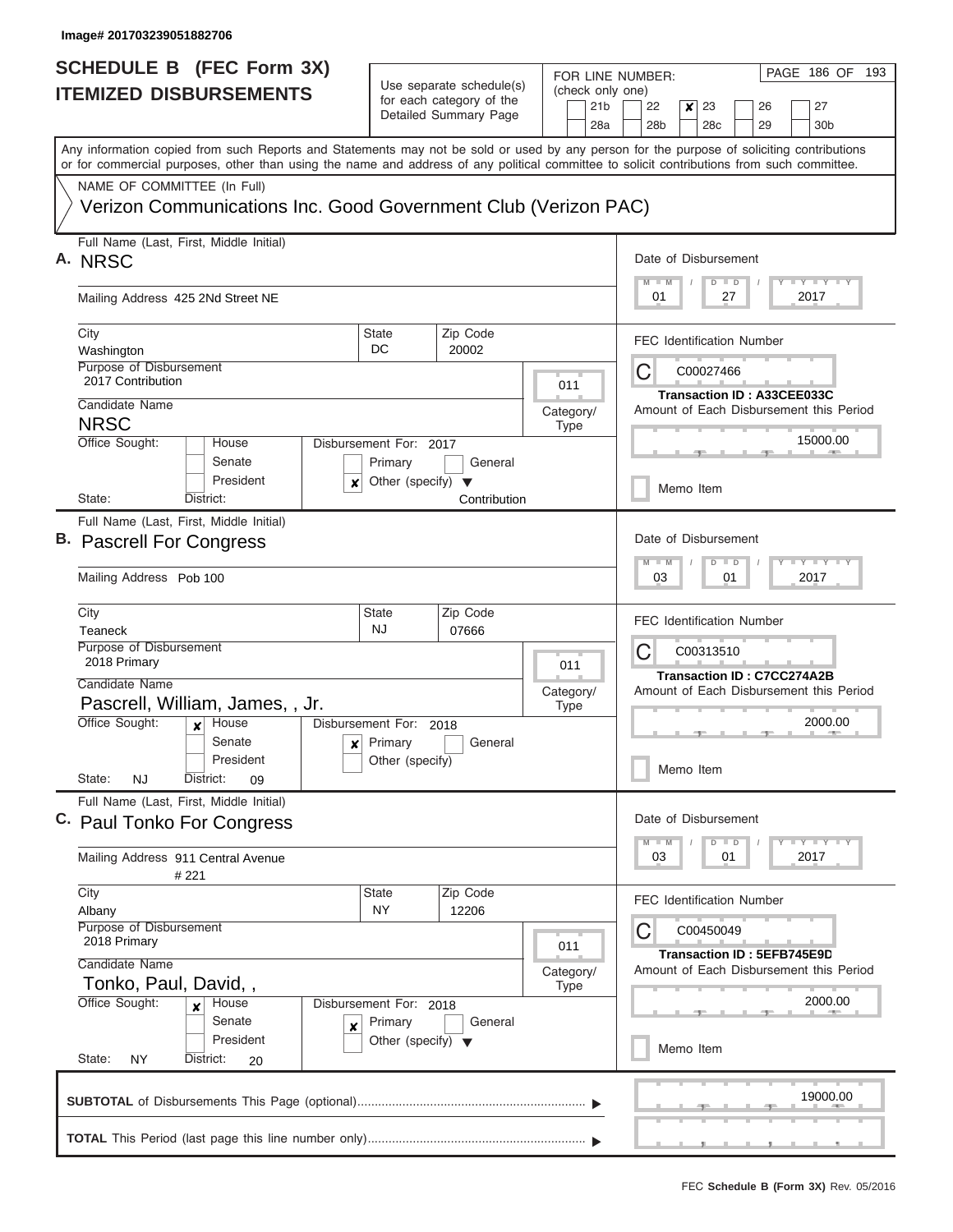| <b>SCHEDULE B (FEC Form 3X)</b>                                                                                                                                                                                                                                                         |                                                 |                                                      |           |             | FOR LINE NUMBER: |                                                                                |           |                           |                            |  | PAGE 187 OF                                                      | 193 |  |  |
|-----------------------------------------------------------------------------------------------------------------------------------------------------------------------------------------------------------------------------------------------------------------------------------------|-------------------------------------------------|------------------------------------------------------|-----------|-------------|------------------|--------------------------------------------------------------------------------|-----------|---------------------------|----------------------------|--|------------------------------------------------------------------|-----|--|--|
| <b>ITEMIZED DISBURSEMENTS</b>                                                                                                                                                                                                                                                           |                                                 | Use separate schedule(s)<br>for each category of the |           |             | (check only one) |                                                                                |           |                           |                            |  |                                                                  |     |  |  |
|                                                                                                                                                                                                                                                                                         |                                                 | Detailed Summary Page                                |           |             | 21 <sub>b</sub>  | 22                                                                             | ×         | 23                        | 26                         |  | 27                                                               |     |  |  |
|                                                                                                                                                                                                                                                                                         |                                                 |                                                      |           |             | 28a              | 28 <sub>b</sub>                                                                |           | 28c                       | 29                         |  | 30 <sub>b</sub>                                                  |     |  |  |
| Any information copied from such Reports and Statements may not be sold or used by any person for the purpose of soliciting contributions<br>or for commercial purposes, other than using the name and address of any political committee to solicit contributions from such committee. |                                                 |                                                      |           |             |                  |                                                                                |           |                           |                            |  |                                                                  |     |  |  |
| NAME OF COMMITTEE (In Full)                                                                                                                                                                                                                                                             |                                                 |                                                      |           |             |                  |                                                                                |           |                           |                            |  |                                                                  |     |  |  |
| Verizon Communications Inc. Good Government Club (Verizon PAC)                                                                                                                                                                                                                          |                                                 |                                                      |           |             |                  |                                                                                |           |                           |                            |  |                                                                  |     |  |  |
| Full Name (Last, First, Middle Initial)<br>A. Pioneer Political Action Committee                                                                                                                                                                                                        |                                                 |                                                      |           |             |                  | Date of Disbursement                                                           |           |                           |                            |  |                                                                  |     |  |  |
|                                                                                                                                                                                                                                                                                         |                                                 |                                                      |           |             |                  | $M$ $M$                                                                        |           | $D$ $D$                   |                            |  | Y I Y I Y I Y                                                    |     |  |  |
| Mailing Address 701 8Th Street, NW<br>Suite 500                                                                                                                                                                                                                                         |                                                 |                                                      |           |             |                  | 01                                                                             |           | 27                        |                            |  | 2017                                                             |     |  |  |
| City<br>Washington                                                                                                                                                                                                                                                                      | State<br>DC                                     | Zip Code<br>20001                                    |           |             |                  | <b>FEC Identification Number</b>                                               |           |                           |                            |  |                                                                  |     |  |  |
| Purpose of Disbursement                                                                                                                                                                                                                                                                 |                                                 |                                                      |           |             |                  | С                                                                              |           | C00325357                 |                            |  |                                                                  |     |  |  |
| 2017 Contribution                                                                                                                                                                                                                                                                       |                                                 |                                                      |           | 011         |                  |                                                                                |           |                           |                            |  | <b>Transaction ID: DAF170AAF1</b>                                |     |  |  |
| Candidate Name                                                                                                                                                                                                                                                                          |                                                 |                                                      | Category/ |             |                  |                                                                                |           |                           |                            |  | Amount of Each Disbursement this Period                          |     |  |  |
| <b>Pioneer Political Action Committee</b>                                                                                                                                                                                                                                               |                                                 |                                                      |           | <b>Type</b> |                  |                                                                                |           |                           |                            |  | 5000.00                                                          |     |  |  |
| Office Sought:<br>House<br>Senate                                                                                                                                                                                                                                                       | Disbursement For: 2017<br>Primary               | General                                              |           |             |                  |                                                                                |           |                           |                            |  |                                                                  |     |  |  |
| President<br>×                                                                                                                                                                                                                                                                          | Other (specify)                                 | $\blacktriangledown$                                 |           |             |                  | Memo Item                                                                      |           |                           |                            |  |                                                                  |     |  |  |
| State:<br>District:                                                                                                                                                                                                                                                                     |                                                 | Contribution                                         |           |             |                  |                                                                                |           |                           |                            |  |                                                                  |     |  |  |
| Full Name (Last, First, Middle Initial)                                                                                                                                                                                                                                                 |                                                 |                                                      |           |             |                  |                                                                                |           |                           |                            |  |                                                                  |     |  |  |
| B. Prosperity Action Inc.                                                                                                                                                                                                                                                               |                                                 |                                                      |           |             |                  | Date of Disbursement                                                           |           |                           |                            |  |                                                                  |     |  |  |
|                                                                                                                                                                                                                                                                                         |                                                 |                                                      |           |             |                  | M<br>W                                                                         |           | D<br>$\blacksquare$       |                            |  | $\mathbf{I} = \mathbf{Y} - \mathbf{I} - \mathbf{Y} - \mathbf{I}$ |     |  |  |
| Mailing Address 320 1St Street SE                                                                                                                                                                                                                                                       |                                                 |                                                      |           |             |                  | 01                                                                             |           | 27                        |                            |  | 2017                                                             |     |  |  |
| City                                                                                                                                                                                                                                                                                    | State                                           | Zip Code                                             |           |             |                  | <b>FEC Identification Number</b>                                               |           |                           |                            |  |                                                                  |     |  |  |
| Washington<br>Purpose of Disbursement                                                                                                                                                                                                                                                   | DC                                              | 22314-2000                                           |           |             |                  |                                                                                |           |                           |                            |  |                                                                  |     |  |  |
| 2017 Contribution                                                                                                                                                                                                                                                                       |                                                 |                                                      |           | 011         |                  | C                                                                              |           | C00377689                 |                            |  |                                                                  |     |  |  |
| Candidate Name                                                                                                                                                                                                                                                                          |                                                 |                                                      | Category/ |             |                  | <b>Transaction ID: 84764639654;</b><br>Amount of Each Disbursement this Period |           |                           |                            |  |                                                                  |     |  |  |
| Prosperity Action Inc.                                                                                                                                                                                                                                                                  |                                                 |                                                      |           | <b>Type</b> |                  | 5000.00                                                                        |           |                           |                            |  |                                                                  |     |  |  |
| Office Sought:<br>House                                                                                                                                                                                                                                                                 | Disbursement For: 2017                          |                                                      |           |             |                  |                                                                                |           |                           |                            |  |                                                                  |     |  |  |
| Senate<br>President                                                                                                                                                                                                                                                                     |                                                 | Primary<br>General                                   |           |             |                  |                                                                                |           |                           |                            |  |                                                                  |     |  |  |
| x<br>State:<br>District:                                                                                                                                                                                                                                                                | Other (specify)                                 | Contribution                                         |           |             |                  | Memo Item                                                                      |           |                           |                            |  |                                                                  |     |  |  |
| Full Name (Last, First, Middle Initial)                                                                                                                                                                                                                                                 |                                                 |                                                      |           |             |                  |                                                                                |           |                           |                            |  |                                                                  |     |  |  |
| C. Ryan Costello For Congress                                                                                                                                                                                                                                                           |                                                 |                                                      |           |             |                  | Date of Disbursement                                                           |           |                           |                            |  |                                                                  |     |  |  |
| Mailing Address PO Box 3154                                                                                                                                                                                                                                                             |                                                 |                                                      |           |             |                  | $M - M$<br>03                                                                  |           | D<br>$\blacksquare$<br>15 |                            |  | $Y - Y - Y - Y - I - Y$<br>2017                                  |     |  |  |
|                                                                                                                                                                                                                                                                                         |                                                 |                                                      |           |             |                  |                                                                                |           |                           |                            |  |                                                                  |     |  |  |
| City<br><b>West Chester</b>                                                                                                                                                                                                                                                             | State<br>PA                                     | Zip Code<br>19381-3154                               |           |             |                  | <b>FEC Identification Number</b>                                               |           |                           |                            |  |                                                                  |     |  |  |
| Purpose of Disbursement                                                                                                                                                                                                                                                                 |                                                 |                                                      |           |             |                  |                                                                                |           | C00554899                 |                            |  |                                                                  |     |  |  |
| 2018 Primary                                                                                                                                                                                                                                                                            |                                                 |                                                      |           | 011         |                  |                                                                                |           |                           | Transaction ID: 420D5F709A |  |                                                                  |     |  |  |
| Candidate Name                                                                                                                                                                                                                                                                          |                                                 |                                                      | Category/ |             |                  |                                                                                |           |                           |                            |  | Amount of Each Disbursement this Period                          |     |  |  |
| Costello, Ryan, A.,,                                                                                                                                                                                                                                                                    |                                                 |                                                      |           | <b>Type</b> |                  |                                                                                |           |                           |                            |  |                                                                  |     |  |  |
| Office Sought:<br>House<br>×                                                                                                                                                                                                                                                            | Disbursement For: 2018                          |                                                      |           |             |                  |                                                                                |           |                           |                            |  | 1000.00                                                          |     |  |  |
| Senate<br>×<br>President                                                                                                                                                                                                                                                                | Primary<br>Other (specify) $\blacktriangledown$ | General                                              |           |             |                  |                                                                                |           |                           |                            |  |                                                                  |     |  |  |
| State:<br><b>PA</b><br>District:<br>06                                                                                                                                                                                                                                                  |                                                 |                                                      |           |             |                  |                                                                                | Memo Item |                           |                            |  |                                                                  |     |  |  |
|                                                                                                                                                                                                                                                                                         |                                                 |                                                      |           |             |                  |                                                                                |           |                           |                            |  |                                                                  |     |  |  |
|                                                                                                                                                                                                                                                                                         |                                                 |                                                      |           |             |                  |                                                                                |           |                           |                            |  | 11000.00                                                         |     |  |  |
|                                                                                                                                                                                                                                                                                         |                                                 |                                                      |           |             |                  |                                                                                |           |                           |                            |  |                                                                  |     |  |  |
|                                                                                                                                                                                                                                                                                         |                                                 |                                                      |           |             |                  |                                                                                |           |                           |                            |  |                                                                  |     |  |  |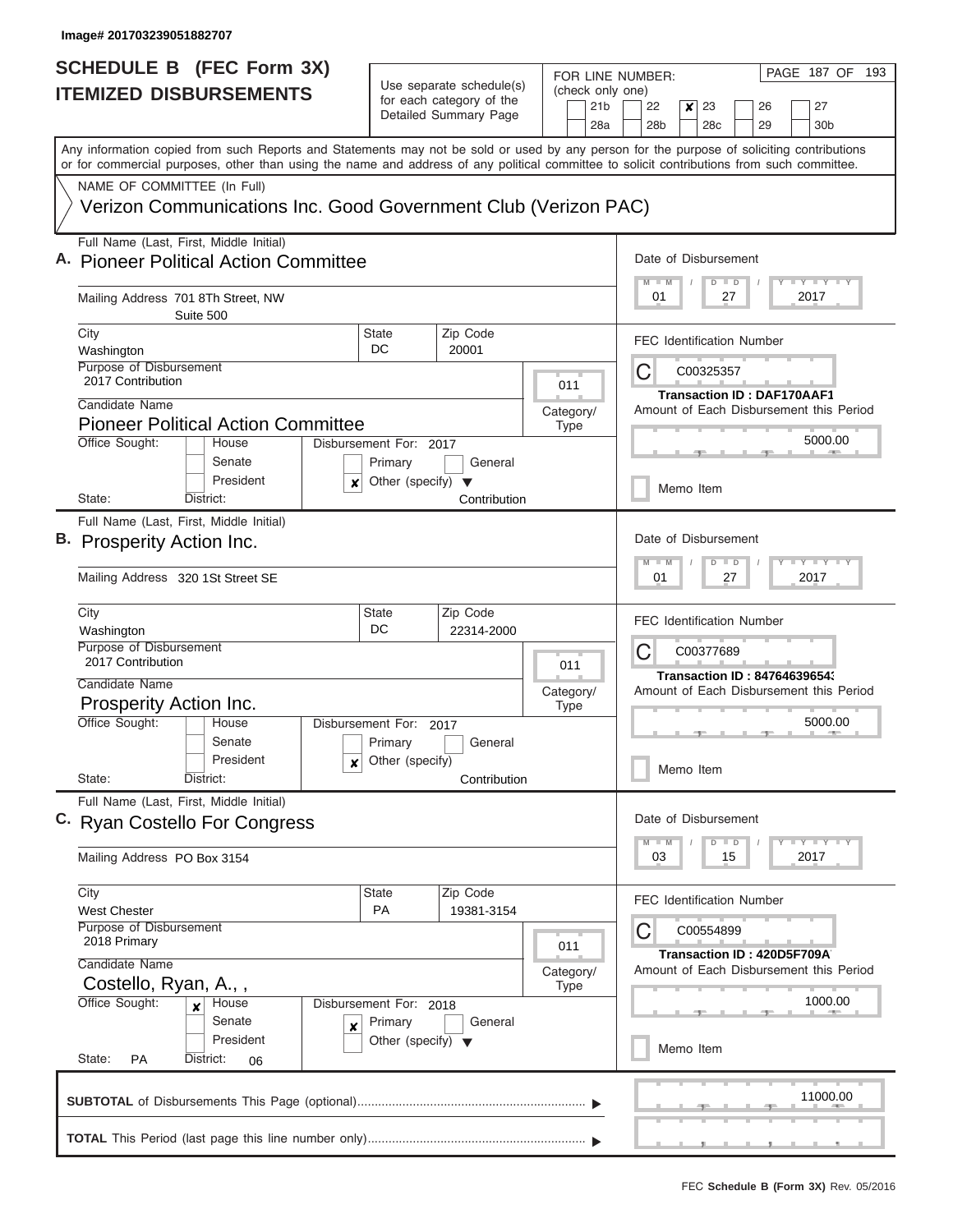| <b>SCHEDULE B</b> (FEC Form 3X)                                                                                                                                                                                                                                                         |                                       |                                                                               | FOR LINE NUMBER:                           | PAGE 188 OF 193                                                                             |  |  |  |  |  |  |
|-----------------------------------------------------------------------------------------------------------------------------------------------------------------------------------------------------------------------------------------------------------------------------------------|---------------------------------------|-------------------------------------------------------------------------------|--------------------------------------------|---------------------------------------------------------------------------------------------|--|--|--|--|--|--|
| <b>ITEMIZED DISBURSEMENTS</b>                                                                                                                                                                                                                                                           |                                       | Use separate schedule(s)<br>for each category of the<br>Detailed Summary Page | (check only one)<br>21 <sub>b</sub><br>28a | 22<br>$\boldsymbol{x}$<br>23<br>27<br>26<br>28 <sub>b</sub><br>28c<br>29<br>30 <sub>b</sub> |  |  |  |  |  |  |
| Any information copied from such Reports and Statements may not be sold or used by any person for the purpose of soliciting contributions<br>or for commercial purposes, other than using the name and address of any political committee to solicit contributions from such committee. |                                       |                                                                               |                                            |                                                                                             |  |  |  |  |  |  |
| NAME OF COMMITTEE (In Full)                                                                                                                                                                                                                                                             |                                       |                                                                               |                                            |                                                                                             |  |  |  |  |  |  |
| Verizon Communications Inc. Good Government Club (Verizon PAC)                                                                                                                                                                                                                          |                                       |                                                                               |                                            |                                                                                             |  |  |  |  |  |  |
| Full Name (Last, First, Middle Initial)<br>A. Ryan For Congress, Inc.                                                                                                                                                                                                                   |                                       |                                                                               |                                            | Date of Disbursement<br>Y L Y L Y L Y<br>$M$ $M$<br>$D$ $D$                                 |  |  |  |  |  |  |
| Mailing Address PO Box 1488                                                                                                                                                                                                                                                             |                                       |                                                                               |                                            | 01<br>27<br>2017                                                                            |  |  |  |  |  |  |
| City<br>Janesville                                                                                                                                                                                                                                                                      | <b>State</b><br>WI                    | Zip Code<br>53547-1488                                                        |                                            | <b>FEC Identification Number</b>                                                            |  |  |  |  |  |  |
| Purpose of Disbursement<br>2018 Primary                                                                                                                                                                                                                                                 |                                       |                                                                               | 011                                        | С<br>C00330894                                                                              |  |  |  |  |  |  |
| Candidate Name                                                                                                                                                                                                                                                                          |                                       |                                                                               | Category/                                  | Transaction ID: EF07306326C<br>Amount of Each Disbursement this Period                      |  |  |  |  |  |  |
| Ryan, Paul, Davis, , Jr.                                                                                                                                                                                                                                                                |                                       |                                                                               | <b>Type</b>                                | 5000.00                                                                                     |  |  |  |  |  |  |
| Office Sought:<br>House<br>$\mathbf{x}$<br>Senate<br>$\boldsymbol{x}$                                                                                                                                                                                                                   | Disbursement For: 2018<br>Primary     | General                                                                       |                                            |                                                                                             |  |  |  |  |  |  |
| President<br>State:<br>WI<br>District:<br>01                                                                                                                                                                                                                                            | Other (specify) $\blacktriangledown$  |                                                                               |                                            | Memo Item                                                                                   |  |  |  |  |  |  |
| Full Name (Last, First, Middle Initial)                                                                                                                                                                                                                                                 |                                       |                                                                               |                                            |                                                                                             |  |  |  |  |  |  |
| B. Scalise For Congress                                                                                                                                                                                                                                                                 |                                       |                                                                               |                                            | Date of Disbursement<br>Y FY FY FY<br>$M - M$<br>$D$ $D$                                    |  |  |  |  |  |  |
| Mailing Address PO Box 23219                                                                                                                                                                                                                                                            |                                       |                                                                               |                                            | 03<br>15<br>2017                                                                            |  |  |  |  |  |  |
| City<br>Jefferson                                                                                                                                                                                                                                                                       | <b>State</b><br>LA                    | Zip Code<br>70183-3219                                                        |                                            | <b>FEC Identification Number</b>                                                            |  |  |  |  |  |  |
| Purpose of Disbursement<br>2018 Primary                                                                                                                                                                                                                                                 |                                       |                                                                               | 011                                        | С<br>C00394957                                                                              |  |  |  |  |  |  |
| Candidate Name                                                                                                                                                                                                                                                                          |                                       |                                                                               | Category/                                  | Transaction ID: 9C3527EE397<br>Amount of Each Disbursement this Period                      |  |  |  |  |  |  |
| Scalise, Stephen, Joseph,,<br>Office Sought:<br>House                                                                                                                                                                                                                                   | <b>Type</b><br>Disbursement For: 2018 |                                                                               |                                            | 2500.00                                                                                     |  |  |  |  |  |  |
| Senate<br>$\mathbf{x}$                                                                                                                                                                                                                                                                  | Primary                               | General                                                                       |                                            |                                                                                             |  |  |  |  |  |  |
| President<br>State:<br>LA<br>District:<br>01                                                                                                                                                                                                                                            | Other (specify)                       |                                                                               |                                            | Memo Item                                                                                   |  |  |  |  |  |  |
| Full Name (Last, First, Middle Initial)                                                                                                                                                                                                                                                 |                                       |                                                                               |                                            | Date of Disbursement                                                                        |  |  |  |  |  |  |
| C. Scott Peters For Congress                                                                                                                                                                                                                                                            |                                       |                                                                               |                                            | $D$ $D$<br>$Y$ $Y$ $Y$ $Y$ $Y$<br>$M - M$                                                   |  |  |  |  |  |  |
| Mailing Address PO Box 22074                                                                                                                                                                                                                                                            |                                       |                                                                               |                                            | 01<br>27<br>2017                                                                            |  |  |  |  |  |  |
| City<br>San Diego                                                                                                                                                                                                                                                                       | State<br>CA                           | Zip Code<br>92192                                                             |                                            | <b>FEC Identification Number</b>                                                            |  |  |  |  |  |  |
| Purpose of Disbursement<br>2018 Primary                                                                                                                                                                                                                                                 |                                       |                                                                               |                                            | C<br>C00503110                                                                              |  |  |  |  |  |  |
| Candidate Name                                                                                                                                                                                                                                                                          |                                       |                                                                               | 011<br>Category/                           | Transaction ID: 4E42D28586:<br>Amount of Each Disbursement this Period                      |  |  |  |  |  |  |
| Peters, Scott, H.,,                                                                                                                                                                                                                                                                     |                                       |                                                                               | <b>Type</b>                                |                                                                                             |  |  |  |  |  |  |
| Office Sought:<br>House<br>Senate<br>$\boldsymbol{x}$                                                                                                                                                                                                                                   | Disbursement For: 2018<br>Primary     | General                                                                       |                                            | 1000.00                                                                                     |  |  |  |  |  |  |
| President<br>State:<br>CA<br>District:<br>52                                                                                                                                                                                                                                            | Other (specify) $\blacktriangledown$  |                                                                               |                                            | Memo Item                                                                                   |  |  |  |  |  |  |
|                                                                                                                                                                                                                                                                                         |                                       |                                                                               |                                            |                                                                                             |  |  |  |  |  |  |
|                                                                                                                                                                                                                                                                                         |                                       |                                                                               |                                            | 8500.00                                                                                     |  |  |  |  |  |  |
|                                                                                                                                                                                                                                                                                         |                                       |                                                                               |                                            |                                                                                             |  |  |  |  |  |  |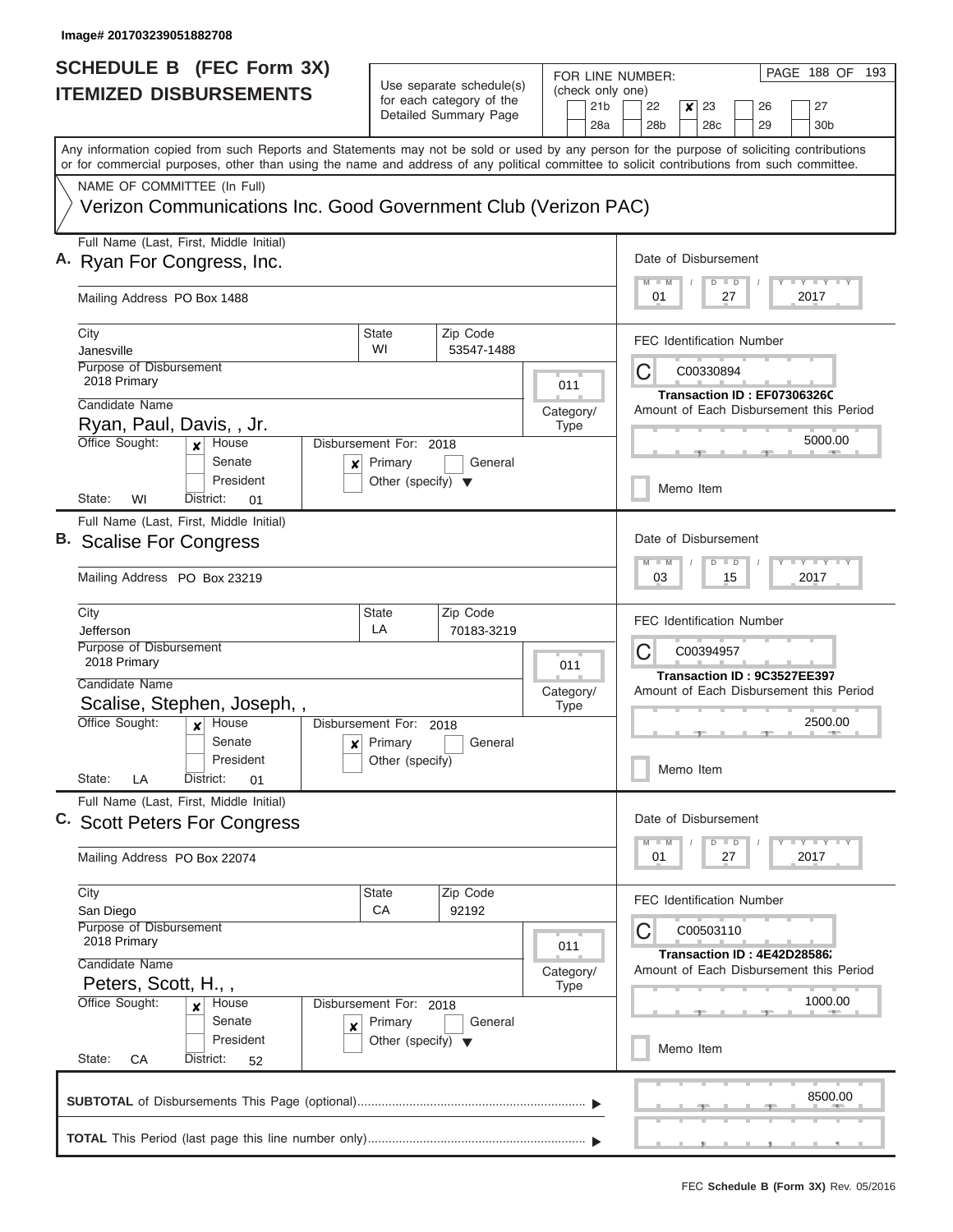I

| <b>SCHEDULE B (FEC Form 3X)</b>                                                                                                                                                                                                                                                         |                                                 |                                                                               | FOR LINE NUMBER:                           | PAGE 189 OF 193                                                              |  |  |  |  |  |  |
|-----------------------------------------------------------------------------------------------------------------------------------------------------------------------------------------------------------------------------------------------------------------------------------------|-------------------------------------------------|-------------------------------------------------------------------------------|--------------------------------------------|------------------------------------------------------------------------------|--|--|--|--|--|--|
| <b>ITEMIZED DISBURSEMENTS</b>                                                                                                                                                                                                                                                           |                                                 | Use separate schedule(s)<br>for each category of the<br>Detailed Summary Page | (check only one)<br>21 <sub>b</sub><br>28a | 22<br>26<br>27<br>x<br>23<br>28c<br>28 <sub>b</sub><br>29<br>30 <sub>b</sub> |  |  |  |  |  |  |
| Any information copied from such Reports and Statements may not be sold or used by any person for the purpose of soliciting contributions<br>or for commercial purposes, other than using the name and address of any political committee to solicit contributions from such committee. |                                                 |                                                                               |                                            |                                                                              |  |  |  |  |  |  |
| NAME OF COMMITTEE (In Full)                                                                                                                                                                                                                                                             |                                                 |                                                                               |                                            |                                                                              |  |  |  |  |  |  |
| Verizon Communications Inc. Good Government Club (Verizon PAC)                                                                                                                                                                                                                          |                                                 |                                                                               |                                            |                                                                              |  |  |  |  |  |  |
| Full Name (Last, First, Middle Initial)<br>A. Shore PAC                                                                                                                                                                                                                                 |                                                 |                                                                               |                                            | Date of Disbursement<br><b>LY LY LY</b><br>D<br>$\blacksquare$               |  |  |  |  |  |  |
| Mailing Address P.O. Box 3157                                                                                                                                                                                                                                                           |                                                 |                                                                               |                                            | 03<br>01<br>2017                                                             |  |  |  |  |  |  |
| City<br>Long Branch                                                                                                                                                                                                                                                                     | State<br>NJ                                     | Zip Code<br>07740                                                             |                                            | <b>FEC Identification Number</b>                                             |  |  |  |  |  |  |
| <b>Purpose of Disbursement</b><br>2017 Contribution                                                                                                                                                                                                                                     |                                                 |                                                                               | 011                                        | C<br>C00410308                                                               |  |  |  |  |  |  |
| Candidate Name                                                                                                                                                                                                                                                                          |                                                 |                                                                               | Category/                                  | Transaction ID: E58675C95D<br>Amount of Each Disbursement this Period        |  |  |  |  |  |  |
| <b>Shore PAC</b>                                                                                                                                                                                                                                                                        |                                                 |                                                                               | <b>Type</b>                                |                                                                              |  |  |  |  |  |  |
| Office Sought:<br>House<br>Senate                                                                                                                                                                                                                                                       | Disbursement For: 2017<br>Primary               | General                                                                       |                                            | 5000.00                                                                      |  |  |  |  |  |  |
| President<br>State:<br>District:                                                                                                                                                                                                                                                        | Other (specify)<br>×                            | Contribution                                                                  |                                            | Memo Item                                                                    |  |  |  |  |  |  |
| Full Name (Last, First, Middle Initial)                                                                                                                                                                                                                                                 |                                                 |                                                                               |                                            |                                                                              |  |  |  |  |  |  |
| B. Strange For Senate                                                                                                                                                                                                                                                                   |                                                 |                                                                               |                                            | Date of Disbursement                                                         |  |  |  |  |  |  |
| Mailing Address PO Box 3670                                                                                                                                                                                                                                                             |                                                 |                                                                               |                                            | $L - Y = L - Y$<br>M<br>W<br>$\blacksquare$<br>D<br>03<br>15<br>2017         |  |  |  |  |  |  |
| City<br>Montgomery                                                                                                                                                                                                                                                                      | State<br>AL                                     | Zip Code<br>36109                                                             |                                            | <b>FEC Identification Number</b>                                             |  |  |  |  |  |  |
| Purpose of Disbursement<br>2018 Primary                                                                                                                                                                                                                                                 |                                                 |                                                                               | 011                                        | C<br>C00629451                                                               |  |  |  |  |  |  |
| Candidate Name                                                                                                                                                                                                                                                                          |                                                 |                                                                               |                                            | Transaction ID: 78FC08CA482                                                  |  |  |  |  |  |  |
| Strange, Luther, Johnson, , III                                                                                                                                                                                                                                                         |                                                 |                                                                               | Category/<br><b>Type</b>                   | Amount of Each Disbursement this Period                                      |  |  |  |  |  |  |
| Office Sought:<br>House                                                                                                                                                                                                                                                                 | Disbursement For: 2018                          |                                                                               |                                            | 2000.00                                                                      |  |  |  |  |  |  |
| $x$ Senate                                                                                                                                                                                                                                                                              | $\mathbf{x}$ Primary                            | General                                                                       |                                            |                                                                              |  |  |  |  |  |  |
| President<br>State:<br>District:<br>AL                                                                                                                                                                                                                                                  | Other (specify)                                 |                                                                               |                                            | Memo Item                                                                    |  |  |  |  |  |  |
| Full Name (Last, First, Middle Initial)<br>C. Tiberi For Congress                                                                                                                                                                                                                       |                                                 |                                                                               |                                            | Date of Disbursement                                                         |  |  |  |  |  |  |
|                                                                                                                                                                                                                                                                                         |                                                 |                                                                               |                                            | Y FY FY FY<br>$M - M$<br>$\overline{D}$<br>$\blacksquare$                    |  |  |  |  |  |  |
| Mailing Address 2931 E Dublin Granville Road<br>Suite 190                                                                                                                                                                                                                               |                                                 |                                                                               |                                            | 2017<br>02<br>02                                                             |  |  |  |  |  |  |
| City<br>Columbus                                                                                                                                                                                                                                                                        | State<br>OH                                     | Zip Code<br>43231-2098                                                        |                                            | <b>FEC Identification Number</b>                                             |  |  |  |  |  |  |
| Purpose of Disbursement<br>2018 Primary                                                                                                                                                                                                                                                 |                                                 |                                                                               | 011                                        | C<br>C00347492                                                               |  |  |  |  |  |  |
| Candidate Name                                                                                                                                                                                                                                                                          |                                                 |                                                                               | Category/                                  | Transaction ID: 7AA77E753E<br>Amount of Each Disbursement this Period        |  |  |  |  |  |  |
| Tiberi, Patrick, Joseph, ,<br>Office Sought:<br>House<br>×                                                                                                                                                                                                                              | Disbursement For: 2018                          |                                                                               | <b>Type</b>                                | 5000.00                                                                      |  |  |  |  |  |  |
| Senate<br>×<br>President                                                                                                                                                                                                                                                                | Primary<br>Other (specify) $\blacktriangledown$ | General                                                                       |                                            | Memo Item                                                                    |  |  |  |  |  |  |
| State:<br>District:<br>OH<br>$12 \overline{ }$                                                                                                                                                                                                                                          |                                                 |                                                                               |                                            |                                                                              |  |  |  |  |  |  |
|                                                                                                                                                                                                                                                                                         |                                                 |                                                                               |                                            | 12000.00                                                                     |  |  |  |  |  |  |
|                                                                                                                                                                                                                                                                                         |                                                 |                                                                               |                                            |                                                                              |  |  |  |  |  |  |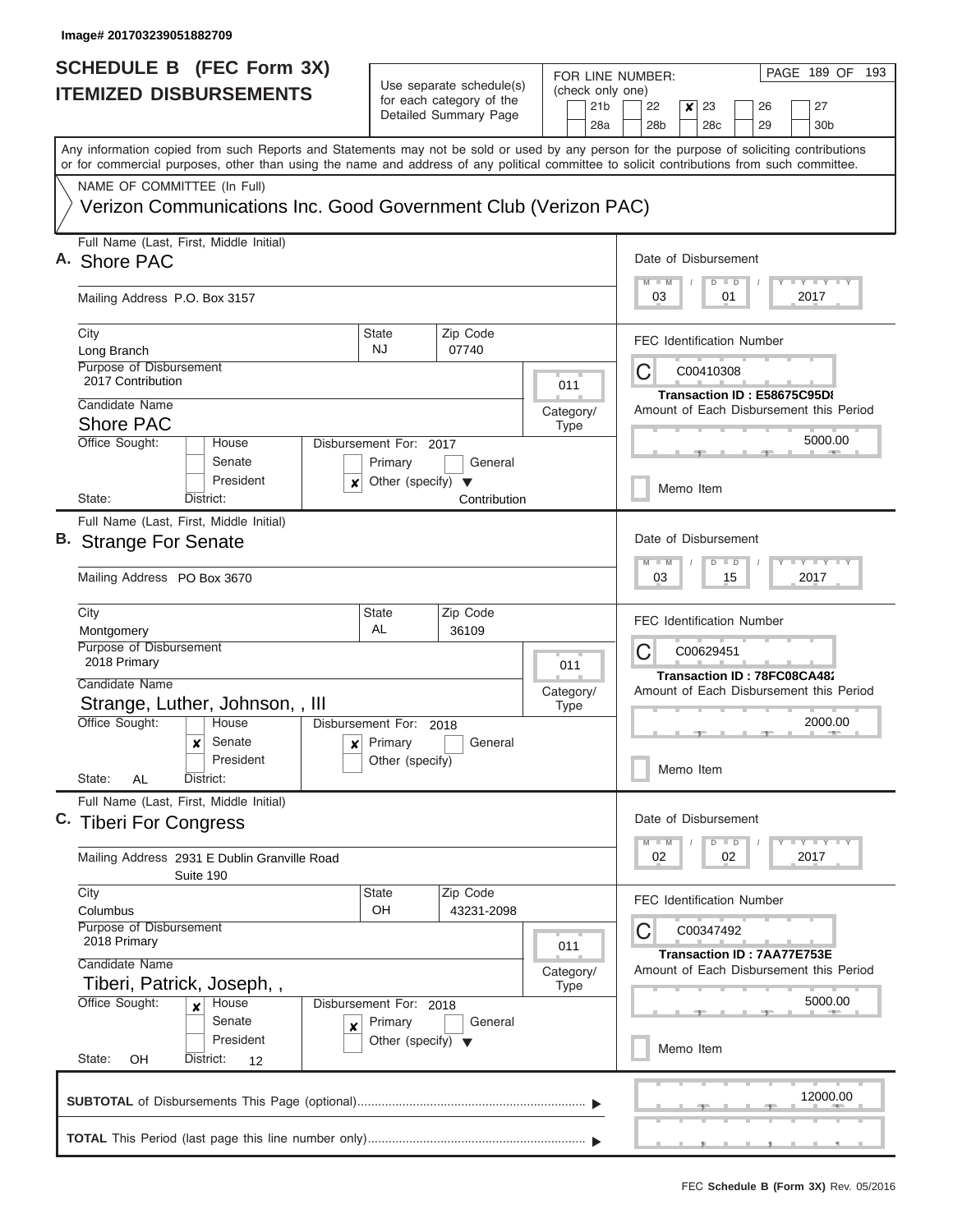| <b>SCHEDULE B (FEC Form 3X)</b>                                                                                                                                                                                                                                                         |                                                                           |                                                      |           |             |                        | FOR LINE NUMBER:                                           |          | PAGE 190 OF<br>193    |  |  |  |  |  |
|-----------------------------------------------------------------------------------------------------------------------------------------------------------------------------------------------------------------------------------------------------------------------------------------|---------------------------------------------------------------------------|------------------------------------------------------|-----------|-------------|------------------------|------------------------------------------------------------|----------|-----------------------|--|--|--|--|--|
| <b>ITEMIZED DISBURSEMENTS</b>                                                                                                                                                                                                                                                           |                                                                           | Use separate schedule(s)<br>for each category of the |           |             | (check only one)       |                                                            |          |                       |  |  |  |  |  |
|                                                                                                                                                                                                                                                                                         |                                                                           | Detailed Summary Page                                |           |             | 21 <sub>b</sub><br>28a | 22<br>23<br>×<br>28 <sub>b</sub><br>28c                    | 26<br>29 | 27<br>30 <sub>b</sub> |  |  |  |  |  |
| Any information copied from such Reports and Statements may not be sold or used by any person for the purpose of soliciting contributions<br>or for commercial purposes, other than using the name and address of any political committee to solicit contributions from such committee. |                                                                           |                                                      |           |             |                        |                                                            |          |                       |  |  |  |  |  |
| NAME OF COMMITTEE (In Full)                                                                                                                                                                                                                                                             |                                                                           |                                                      |           |             |                        |                                                            |          |                       |  |  |  |  |  |
| Verizon Communications Inc. Good Government Club (Verizon PAC)                                                                                                                                                                                                                          |                                                                           |                                                      |           |             |                        |                                                            |          |                       |  |  |  |  |  |
| Full Name (Last, First, Middle Initial)<br>A. Tim Murphy For Congress                                                                                                                                                                                                                   |                                                                           |                                                      |           |             |                        | Date of Disbursement                                       |          |                       |  |  |  |  |  |
| Mailing Address PO Box 24551                                                                                                                                                                                                                                                            |                                                                           |                                                      |           |             |                        | <b>TY TY TY</b><br>D<br>$\blacksquare$<br>03<br>01<br>2017 |          |                       |  |  |  |  |  |
| City<br>Pttsburgh                                                                                                                                                                                                                                                                       | State<br><b>PA</b>                                                        | Zip Code<br>15234                                    |           |             |                        | <b>FEC Identification Number</b>                           |          |                       |  |  |  |  |  |
| Purpose of Disbursement<br>2018 Primary                                                                                                                                                                                                                                                 |                                                                           |                                                      |           |             |                        |                                                            |          |                       |  |  |  |  |  |
| Candidate Name                                                                                                                                                                                                                                                                          |                                                                           |                                                      | Category/ |             |                        | Transaction ID: F216CD7778F                                |          |                       |  |  |  |  |  |
| Murphy, Timothy, Francis,,<br>Office Sought:<br>House<br>Disbursement For: 2018<br>$\boldsymbol{x}$<br>Senate<br>×                                                                                                                                                                      |                                                                           | Amount of Each Disbursement this Period<br>2000.00   |           |             |                        |                                                            |          |                       |  |  |  |  |  |
| President<br>State:<br><b>PA</b><br>District:<br>18                                                                                                                                                                                                                                     | Other (specify) $\blacktriangledown$                                      |                                                      |           |             |                        | Memo Item                                                  |          |                       |  |  |  |  |  |
| Full Name (Last, First, Middle Initial)<br>B. Tim Walz For US Congress                                                                                                                                                                                                                  |                                                                           |                                                      |           |             |                        | Date of Disbursement<br>M<br>$-W$<br>D<br>$\blacksquare$   |          | $T - Y = T - Y$       |  |  |  |  |  |
| Mailing Address P.O. Box 938                                                                                                                                                                                                                                                            |                                                                           |                                                      |           |             |                        | 03<br>2017<br>01                                           |          |                       |  |  |  |  |  |
| City<br>Mankato                                                                                                                                                                                                                                                                         | State<br>MN                                                               | Zip Code<br>56002                                    |           |             |                        | FEC Identification Number                                  |          |                       |  |  |  |  |  |
| Purpose of Disbursement                                                                                                                                                                                                                                                                 |                                                                           |                                                      |           |             |                        | C<br>C00409409                                             |          |                       |  |  |  |  |  |
| 2018 Primary                                                                                                                                                                                                                                                                            |                                                                           |                                                      |           | 011         |                        | Transaction ID: 767837F22DE                                |          |                       |  |  |  |  |  |
| Candidate Name                                                                                                                                                                                                                                                                          |                                                                           |                                                      | Category/ |             |                        | Amount of Each Disbursement this Period                    |          |                       |  |  |  |  |  |
| Walz, Timothy, J.,,<br>Office Sought:<br>House<br>X                                                                                                                                                                                                                                     | Disbursement For: 2018                                                    |                                                      |           | <b>Type</b> |                        | 1000.00                                                    |          |                       |  |  |  |  |  |
| Senate<br>President                                                                                                                                                                                                                                                                     | $x$ Primary<br>Other (specify)                                            | General                                              |           |             |                        |                                                            |          |                       |  |  |  |  |  |
| State:<br><b>MN</b><br>District:<br>01                                                                                                                                                                                                                                                  |                                                                           |                                                      |           |             |                        | Memo Item                                                  |          |                       |  |  |  |  |  |
| Full Name (Last, First, Middle Initial)<br>C. Tom O'Halleran For Congress                                                                                                                                                                                                               |                                                                           |                                                      |           |             |                        | Date of Disbursement                                       |          |                       |  |  |  |  |  |
| Mailing Address 2910 E Gary Way                                                                                                                                                                                                                                                         |                                                                           |                                                      |           |             |                        | D<br>$\blacksquare$ D<br>01<br>27                          |          | Y I Y I Y I Y<br>2017 |  |  |  |  |  |
| City                                                                                                                                                                                                                                                                                    | State                                                                     | Zip Code                                             |           |             |                        | <b>FEC Identification Number</b>                           |          |                       |  |  |  |  |  |
| Phoenix                                                                                                                                                                                                                                                                                 | AZ                                                                        | 85042                                                |           |             |                        |                                                            |          |                       |  |  |  |  |  |
| Purpose of Disbursement<br>2016 General Debt Retirement<br>Candidate Name                                                                                                                                                                                                               |                                                                           |                                                      |           | 011         |                        | C00582890<br>Transaction ID: ABB93188A5                    |          |                       |  |  |  |  |  |
| O'Halleran, Tom, , ,                                                                                                                                                                                                                                                                    |                                                                           |                                                      | Category/ | <b>Type</b> |                        | Amount of Each Disbursement this Period                    |          |                       |  |  |  |  |  |
| Office Sought:<br>House<br>×<br>Senate<br>President                                                                                                                                                                                                                                     | Disbursement For: 2016<br>Primary<br>Other (specify) $\blacktriangledown$ | General<br>$\boldsymbol{x}$                          |           |             |                        |                                                            |          | 1000.00               |  |  |  |  |  |
| State:<br>AZ<br>District:<br>01                                                                                                                                                                                                                                                         |                                                                           |                                                      |           |             |                        | Memo Item                                                  |          |                       |  |  |  |  |  |
|                                                                                                                                                                                                                                                                                         |                                                                           |                                                      |           |             |                        |                                                            |          | 4000.00               |  |  |  |  |  |
|                                                                                                                                                                                                                                                                                         |                                                                           |                                                      |           |             |                        |                                                            |          |                       |  |  |  |  |  |

L  $\sim$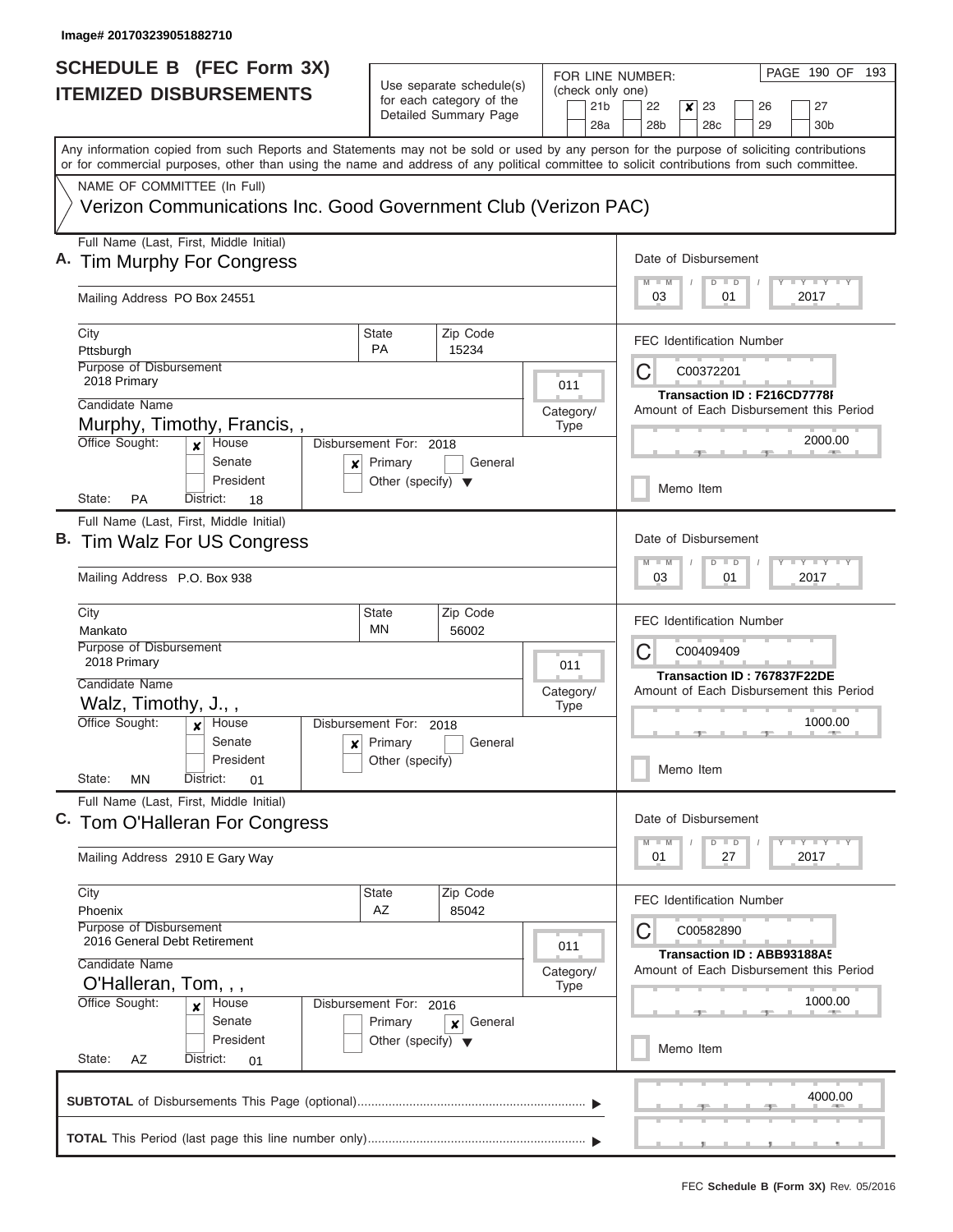| <b>SCHEDULE B (FEC Form 3X)</b>                                                                                                                                                                                                                                                         |                                                                                      | FOR LINE NUMBER:                           | PAGE 191 OF 193                                                                                                                                  |  |  |  |  |  |
|-----------------------------------------------------------------------------------------------------------------------------------------------------------------------------------------------------------------------------------------------------------------------------------------|--------------------------------------------------------------------------------------|--------------------------------------------|--------------------------------------------------------------------------------------------------------------------------------------------------|--|--|--|--|--|
| <b>ITEMIZED DISBURSEMENTS</b>                                                                                                                                                                                                                                                           | Use separate schedule(s)<br>for each category of the<br>Detailed Summary Page        | (check only one)<br>21 <sub>b</sub><br>28a | 22<br>23<br>26<br>27<br>×<br>28b<br>28 <sub>c</sub><br>29<br>30 <sub>b</sub>                                                                     |  |  |  |  |  |
| Any information copied from such Reports and Statements may not be sold or used by any person for the purpose of soliciting contributions<br>or for commercial purposes, other than using the name and address of any political committee to solicit contributions from such committee. |                                                                                      |                                            |                                                                                                                                                  |  |  |  |  |  |
| NAME OF COMMITTEE (In Full)<br>Verizon Communications Inc. Good Government Club (Verizon PAC)                                                                                                                                                                                           |                                                                                      |                                            |                                                                                                                                                  |  |  |  |  |  |
| Full Name (Last, First, Middle Initial)<br>A. Tom Reed For Congress<br>Mailing Address PO Box 10847                                                                                                                                                                                     |                                                                                      |                                            | Date of Disbursement<br>Y I Y I Y I Y<br>$D$ $D$<br>M<br>03<br>15<br>2017                                                                        |  |  |  |  |  |
| City<br>Rochester<br><b>Purpose of Disbursement</b>                                                                                                                                                                                                                                     | Zip Code<br>State<br>NY.<br>14610-0847                                               |                                            | <b>FEC Identification Number</b><br>C<br>C00464032                                                                                               |  |  |  |  |  |
| 2018 Primary<br>Candidate Name<br>Reed, Thomas, W., , II.                                                                                                                                                                                                                               |                                                                                      | 011<br>Category/<br><b>Type</b>            | <b>Transaction ID: 6EBDB68788</b><br>Amount of Each Disbursement this Period                                                                     |  |  |  |  |  |
| Office Sought:<br>House<br>×<br>Senate<br>×<br>President<br>State:<br><b>NY</b><br>District:<br>23                                                                                                                                                                                      | Disbursement For: 2018<br>Primary<br>General<br>Other (specify) $\blacktriangledown$ |                                            | 5000.00<br>Memo Item                                                                                                                             |  |  |  |  |  |
| Full Name (Last, First, Middle Initial)<br>B. Verizon                                                                                                                                                                                                                                   |                                                                                      |                                            | Date of Disbursement<br>$T - Y$ $T - Y$ $T - Y$<br>$\overline{M}$<br>$-W$<br>D<br>$\blacksquare$                                                 |  |  |  |  |  |
| Mailing Address 1300 I Street, NW, 400W<br>City<br>Washington<br>Purpose of Disbursement<br>In-Kind Contribution for Gallagher Event<br>Candidate Name                                                                                                                                  | Zip Code<br>State<br>DC<br>20005                                                     | 011<br>Category/                           | 2017<br>01<br>20<br><b>FEC Identification Number</b><br>C<br>C00610212<br>Transaction ID: V84868BF2D7<br>Amount of Each Disbursement this Period |  |  |  |  |  |
| Gallagher, Michael, John,,<br>Office Sought:<br>House<br>$\boldsymbol{x}$<br>Senate<br>President<br>State:<br>WI<br>District:<br>08                                                                                                                                                     | Disbursement For: 2018<br>$x$ Primary<br>General<br>Other (specify)                  | <b>Type</b>                                | 312.13<br>In-Kind<br>Memo Item                                                                                                                   |  |  |  |  |  |
| Full Name (Last, First, Middle Initial)<br>C. Verizon                                                                                                                                                                                                                                   |                                                                                      |                                            | Date of Disbursement<br>$T$ $Y$ $T$ $Y$ $T$ $Y$<br>M<br>$D$ $D$<br>$-M$                                                                          |  |  |  |  |  |
| Mailing Address 1300   Street, NW, 400W                                                                                                                                                                                                                                                 |                                                                                      |                                            | 02<br>06<br>2017                                                                                                                                 |  |  |  |  |  |
| City<br>Washington<br>Purpose of Disbursement<br>In-Kind Contribution for Gottheimer Event<br>Candidate Name<br>Gottheimer, Joshua, S.,,<br>Office Sought:<br>House<br>$\mathbf{x}$<br>Senate                                                                                           | Zip Code<br>State<br>DC<br>20005<br>Disbursement For: 2018<br>Primary<br>General     | 011<br>Category/<br><b>Type</b>            | <b>FEC Identification Number</b><br>С<br>C00573949<br><b>Transaction ID: VF14A45B1B</b><br>Amount of Each Disbursement this Period<br>250.00     |  |  |  |  |  |
| $\boldsymbol{x}$<br>President<br>State:<br>NJ<br>District:<br>05                                                                                                                                                                                                                        | Other (specify) $\blacktriangledown$                                                 |                                            | In-Kind<br>Memo Item                                                                                                                             |  |  |  |  |  |
|                                                                                                                                                                                                                                                                                         |                                                                                      |                                            | 5562.13                                                                                                                                          |  |  |  |  |  |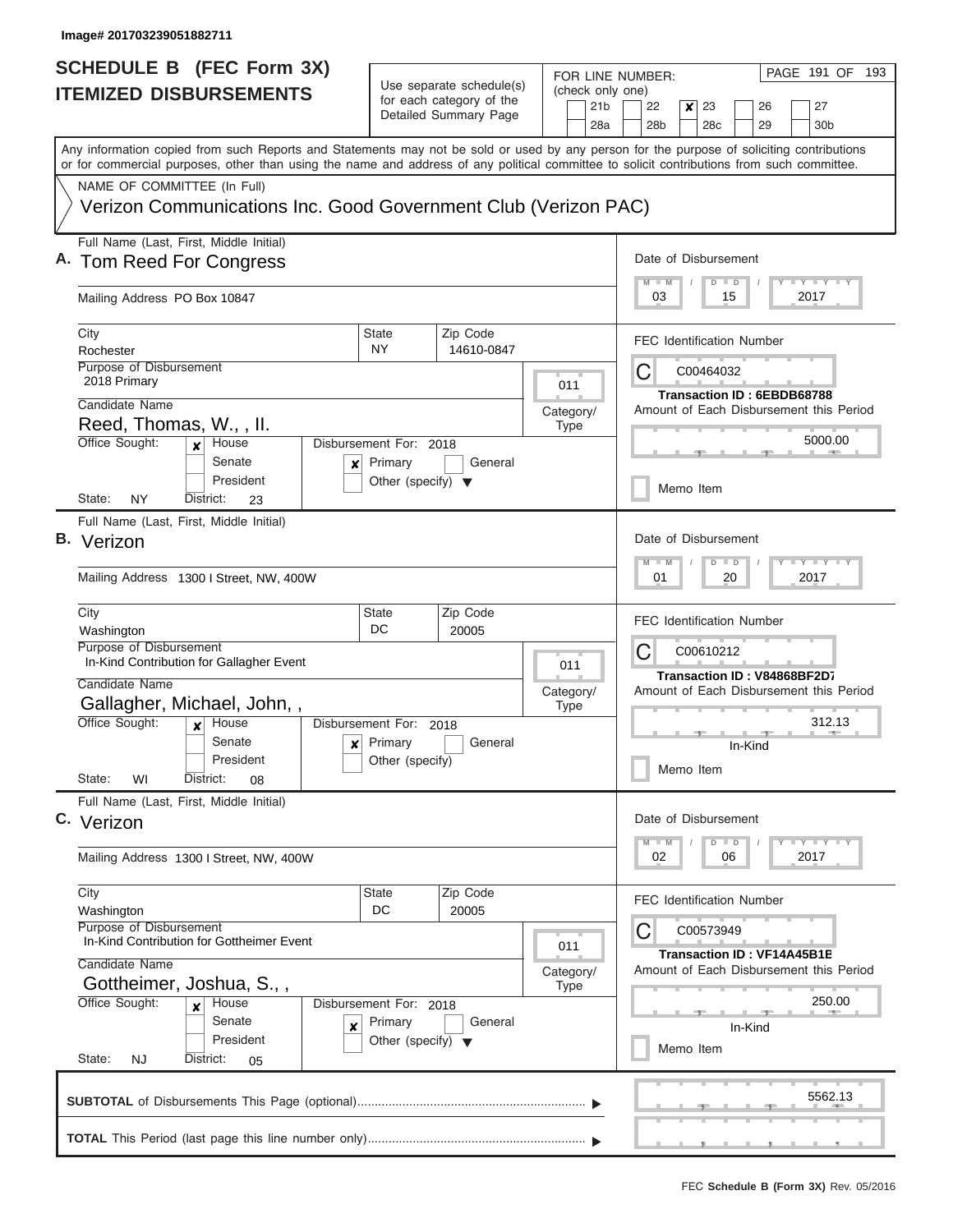| <b>SCHEDULE B (FEC Form 3X)</b>                                                                                                                                                                                                                                                         |                                                                                  |                                                                               |                                 |                                            | FOR LINE NUMBER:                      |  |                                                             |                      |           |  | PAGE 192 OF 193                                                          |  |  |  |  |  |
|-----------------------------------------------------------------------------------------------------------------------------------------------------------------------------------------------------------------------------------------------------------------------------------------|----------------------------------------------------------------------------------|-------------------------------------------------------------------------------|---------------------------------|--------------------------------------------|---------------------------------------|--|-------------------------------------------------------------|----------------------|-----------|--|--------------------------------------------------------------------------|--|--|--|--|--|
| <b>ITEMIZED DISBURSEMENTS</b>                                                                                                                                                                                                                                                           |                                                                                  | Use separate schedule(s)<br>for each category of the<br>Detailed Summary Page |                                 | (check only one)<br>21 <sub>b</sub><br>28a | 23<br>28c                             |  | 26<br>29                                                    |                      | 27<br>30b |  |                                                                          |  |  |  |  |  |
| Any information copied from such Reports and Statements may not be sold or used by any person for the purpose of soliciting contributions<br>or for commercial purposes, other than using the name and address of any political committee to solicit contributions from such committee. |                                                                                  |                                                                               |                                 |                                            | 28 <sub>b</sub>                       |  |                                                             |                      |           |  |                                                                          |  |  |  |  |  |
| NAME OF COMMITTEE (In Full)<br>Verizon Communications Inc. Good Government Club (Verizon PAC)                                                                                                                                                                                           |                                                                                  |                                                                               |                                 |                                            |                                       |  |                                                             |                      |           |  |                                                                          |  |  |  |  |  |
| Full Name (Last, First, Middle Initial)<br>A. Verizon<br>Mailing Address 1300 I Street, NW, 400W                                                                                                                                                                                        |                                                                                  |                                                                               |                                 |                                            | Date of Disbursement<br>$M$ $M$<br>03 |  | $D$ $D$<br>01                                               |                      |           |  | $T - Y = T - Y$<br>2017                                                  |  |  |  |  |  |
| City<br>Washington<br>Purpose of Disbursement<br>In-Kind Contribution for McEachin Event                                                                                                                                                                                                | State<br>DC                                                                      | Zip Code<br>20005                                                             | 011                             |                                            | <b>FEC Identification Number</b><br>C |  | C00610964                                                   |                      |           |  |                                                                          |  |  |  |  |  |
| Candidate Name<br>McEachin, A. Donald, , ,<br>Office Sought:<br>House<br>$\boldsymbol{x}$                                                                                                                                                                                               | Disbursement For: 2018                                                           |                                                                               | Category/<br>Type               |                                            |                                       |  | Transaction ID: VAF3E63278                                  |                      |           |  | Amount of Each Disbursement this Period<br>250.00                        |  |  |  |  |  |
| ×<br>President<br>State:<br>VA<br>District:<br>04                                                                                                                                                                                                                                       | Senate<br>Primary<br>General<br>Other (specify) $\blacktriangledown$             |                                                                               |                                 |                                            |                                       |  |                                                             | In-Kind<br>Memo Item |           |  |                                                                          |  |  |  |  |  |
| Full Name (Last, First, Middle Initial)<br><b>B.</b> Verizon<br>Mailing Address 1300   Street, NW, 400W                                                                                                                                                                                 |                                                                                  |                                                                               |                                 |                                            | Date of Disbursement<br>$M - M$<br>03 |  | D<br>$\blacksquare$<br>06                                   |                      |           |  | $\mathbf{I} = \mathbf{Y}$ $\mathbf{I} = \mathbf{Y}$ $\mathbf{I}$<br>2017 |  |  |  |  |  |
| City<br>Washington<br>Purpose of Disbursement<br>In-Kind Contribution for Young Event<br>Candidate Name<br>Young, David, Edmund,,<br>Office Sought:<br>House<br>$\boldsymbol{x}$<br>Senate<br>President<br>State:<br>IA<br>District:<br>03                                              | State<br>DC<br>Disbursement For: 2018<br>$\mathbf{x}$ Primary<br>Other (specify) | Zip Code<br>20005<br>General                                                  | 011<br>Category/<br><b>Type</b> |                                            | <b>FEC Identification Number</b><br>C |  | C00545616<br><b>Transaction ID: V9E42CFAC1</b><br>Memo Item | In-Kind              |           |  | Amount of Each Disbursement this Period<br>250.00                        |  |  |  |  |  |
| Full Name (Last, First, Middle Initial)<br>C. Virginia Foxx For Congress<br>Mailing Address PO Box 2676                                                                                                                                                                                 |                                                                                  |                                                                               |                                 |                                            | Date of Disbursement<br>M<br>01       |  | $D$ $D$<br>27                                               |                      |           |  | $Y$ $Y$ $Y$ $Y$ $Y$<br>2017                                              |  |  |  |  |  |
| City<br>Boone<br>Purpose of Disbursement<br>2018 Primary<br>Candidate Name<br>Foxx, Virginia, Ann,,<br>Office Sought:<br><b>House</b><br>$\boldsymbol{x}$                                                                                                                               | State<br><b>NC</b><br>Disbursement For: 2018                                     | Zip Code<br>28607                                                             | 011<br>Category/<br><b>Type</b> |                                            | <b>FEC Identification Number</b><br>C |  | C00386748<br>Transaction ID: BFA4BCB29                      |                      |           |  | Amount of Each Disbursement this Period<br>1000.00                       |  |  |  |  |  |
| Senate<br>×<br>President<br>State:<br><b>NC</b><br>District:<br>05                                                                                                                                                                                                                      | Primary<br>Other (specify) $\blacktriangledown$                                  | General                                                                       |                                 | Memo Item                                  |                                       |  |                                                             |                      |           |  |                                                                          |  |  |  |  |  |
|                                                                                                                                                                                                                                                                                         |                                                                                  |                                                                               |                                 |                                            |                                       |  |                                                             |                      |           |  | 1500.00                                                                  |  |  |  |  |  |